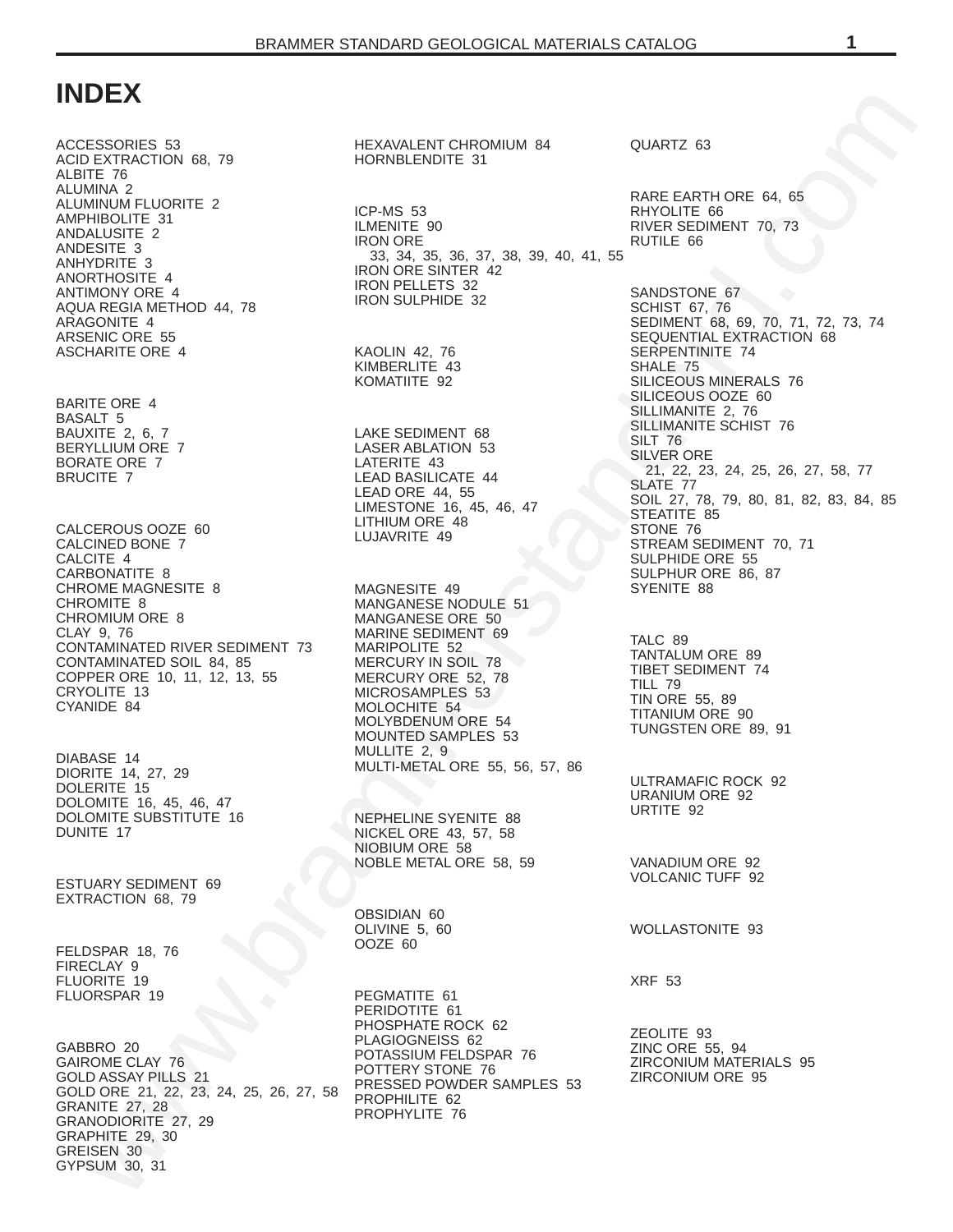<span id="page-1-0"></span>

|                                                                                |                                         | <b>ALUMINA</b>                               |                                     |                                                                                     |                                                                             |                                                       |                                        |                                               |                         |                                                                                                                                                              |                                                               |                                              |                  |                  |                                                                                       |                |
|--------------------------------------------------------------------------------|-----------------------------------------|----------------------------------------------|-------------------------------------|-------------------------------------------------------------------------------------|-----------------------------------------------------------------------------|-------------------------------------------------------|----------------------------------------|-----------------------------------------------|-------------------------|--------------------------------------------------------------------------------------------------------------------------------------------------------------|---------------------------------------------------------------|----------------------------------------------|------------------|------------------|---------------------------------------------------------------------------------------|----------------|
| $#$ = class, where $1$ = CRM and $2$ = RM                                      |                                         |                                              |                                     |                                                                                     |                                                                             |                                                       |                                        |                                               |                         |                                                                                                                                                              | analysis listed in mass % except * which is mg/kg = T = Total |                                              |                  |                  |                                                                                       |                |
| # Number                                                                       | $A1_{2}O_3$                             | Be*                                          | CaO                                 | $\operatorname{Cr}_2\!\operatorname{O}_3$ $\operatorname{Fe}_2\!\operatorname{O}_3$ | $\kappa_{2}$ o                                                              | MgO                                                   |                                        | $\texttt{Mn0*} \quad \texttt{Na}_2\texttt{0}$ |                         | $P^*$ $P_2O_5$                                                                                                                                               | $\sin \theta$                                                 | $\mathop{\text{rio}}\nolimits_2$             | LOI              | Units            |                                                                                       |                |
| AVAILABLE INDIVIDUALLY                                                         |                                         |                                              |                                     |                                                                                     |                                                                             |                                                       |                                        |                                               |                         |                                                                                                                                                              |                                                               |                                              |                  |                  |                                                                                       |                |
| CERAM AN27<br>ż<br>2<br>CERAM AN26<br>2<br>CERAM AN25                          | <del>99.76</del><br>99.76<br>99.39      | $\ddot{\phantom{a}}$<br>$\ddot{\phantom{a}}$ | 0.03<br>0.03<br>0.03                | $\blacksquare$<br>$\cdot$                                                           | 0.02<br>$\leftrightarrow$ $\leftrightarrow$<br>0.03<br>0.01<br>0.03<br>0.01 | $\leftrightarrow$ $\leftrightarrow$<br>< 0.01<br>0.01 | $\cdot$<br>$\cdot$                     | 0.08<br>0.02<br>0.53                          | $\blacksquare$          | . 0.01                                                                                                                                                       | 0.08<br>0.12<br>0.01                                          | $0.01$<br>0.01<br>0.01                       | (0.08)<br>(0.34) |                  | <del>25 or 100 g</del><br>25 or 100 g<br>25 or 100 g                                  |                |
| 1 VS SH12/3<br>1 NCS DC62107b<br>1 DSZU 123.45-03                              | 73.6<br>67.64<br>$\ddot{\phantom{a}}$   | $\cdot$<br>$\cdot$                           | 18.8<br>0.60<br>$\sim$              | 0.46<br>$\sim$<br>$2.7*$                                                            | 0.66T<br>2.48<br>0.11<br>0.02                                               | 2.15<br>0.21<br>$V_2O_5$ : 3.7*                       | $\cdot$<br>$\ddot{\phantom{a}}$<br>2.3 | 0.03<br>0.33                                  |                         | $\overset{\text{SO}}{0} \underset{4}{\overset{\text{SO}}{0}} \overset{10}{\underset{4}{\hspace{0.5mm}0}} \overset{3}{\underset{\text{4.0}}{\hspace{0.5mm}}}$ | 0.76<br>10.85<br>0.022                                        | 3.14 14.50<br>0.0046                         | $\sim 100$       | 100g<br>20g      | 50 g last                                                                             |                |
| AVAILABLE ONLY AS SET 1-5                                                      |                                         |                                              |                                     |                                                                                     |                                                                             |                                                       |                                        |                                               |                         |                                                                                                                                                              |                                                               |                                              |                  |                  |                                                                                       |                |
| $1 - DSZU$ 123.46-03-1.                                                        |                                         |                                              |                                     |                                                                                     | 0.022<br>0.022                                                              |                                                       |                                        | 0.20<br>0.33                                  |                         |                                                                                                                                                              | 0.020<br>0.021                                                |                                              |                  |                  | <del>20 g SET 1-5 only</del><br><del>20 g SET 1-5 only</del>                          |                |
| $+$ DSZU $123.46 - 03 - 3$<br>$\pm$ DSZU 123.46-03-4.<br>$1 - 123.46 - 03 - 5$ |                                         |                                              |                                     |                                                                                     | 0.037<br>0.055<br>0.090                                                     |                                                       |                                        | 0.44<br>0.47<br>0.72                          |                         |                                                                                                                                                              | 0.037<br>0.054<br>0.077                                       |                                              |                  |                  | <del>20 g SET 1-5 only</del><br>$20$ g $SET$ 1-5 only<br><del>20 g SET 1-5 only</del> |                |
|                                                                                |                                         |                                              |                                     |                                                                                     |                                                                             |                                                       |                                        |                                               |                         |                                                                                                                                                              |                                                               |                                              |                  |                  |                                                                                       |                |
| <b>CRM</b>                                                                     |                                         |                                              | <b>ALUMINA SET</b>                  |                                                                                     | SET/3 ONLY for R034, others set or individually                             |                                                       |                                        |                                               |                         |                                                                                                                                                              |                                                               | trace informational Cl, NiO, SO <sub>2</sub> |                  |                  |                                                                                       | 50g            |
| Number                                                                         | $B_2O_3$                                | CaO                                          | CuO                                 | Fe <sub>2</sub> O <sub>3</sub>                                                      | Ga <sub>2</sub> $0_3$                                                       | $K_{2}O$                                              | MgO                                    | Na <sub>2</sub> O                             |                         | $\sin \theta_2$                                                                                                                                              | SrO                                                           | $\text{rio}_2$                               |                  | ZnO              | 2r0 <sub>2</sub>                                                                      | LOI            |
| JCRM R034                                                                      | $(<0.0006)$ 0.0002 $(<0.0003)$ (0.0003) |                                              |                                     |                                                                                     | 0.0021                                                                      |                                                       | $0.0020$ $(<0.0001)$                   | 0.0018                                        |                         | 0.0045                                                                                                                                                       | $(<0.0001)$ $(<0.0004)$ $(<0.0002)$ $(<0.0002)$               |                                              |                  |                  |                                                                                       | 0.188          |
| JCRM R035<br>JCRM R036                                                         | $(<0.0006)$ 0.0188<br>0.0533            |                                              | 0.0018<br>$0.0242$ (<0.0003) 0.0139 | 0.0151                                                                              | 0.0074                                                                      | 0.0005                                                | 0.0013<br>$0.0076$ (0.0002) 0.0006     | 0.222<br>0.0316                               |                         | 0.0116<br>0.0569                                                                                                                                             | 0.0007<br>0.0002                                              | 0.0029<br>0.0032                             |                  | 0.0012<br>0.0007 | 0.0009<br>0.0004                                                                      | 0.156<br>0.072 |
|                                                                                |                                         |                                              |                                     |                                                                                     |                                                                             |                                                       |                                        |                                               |                         |                                                                                                                                                              |                                                               |                                              |                  |                  |                                                                                       |                |
| CRM                                                                            |                                         |                                              | <b>ALUMINOUS SET</b>                |                                                                                     | available in SET/3 only                                                     |                                                       |                                        |                                               |                         |                                                                                                                                                              |                                                               | $100$ g units                                |                  |                  |                                                                                       |                |
| Number                                                                         | Type                                    | $A1_2O_3$                                    | CaO                                 | Fe <sub>2</sub> O <sub>3</sub>                                                      | $K_2O$                                                                      | MgO                                                   | Na <sub>2</sub> O                      | $P_2O_5$                                      | $\rm SiO_{2}$           | TiO <sub>2</sub>                                                                                                                                             | $2r0_2+Hf0_2$                                                 | LOI                                          |                  |                  |                                                                                       |                |
| JCRM R303                                                                      | Bauxite                                 | 88.49                                        | 0.012                               | 1.51                                                                                |                                                                             | 0.006                                                 |                                        | 0.064<br><b>Service</b>                       | 5.55                    | 2.93                                                                                                                                                         | 0.110                                                         |                                              |                  |                  |                                                                                       |                |
| JCRM R304<br>JCRM R041                                                         | Sillimanite<br>Mullite                  | 55.94<br>70.18                               | 0.427<br>0.059                      | 0.585<br>0.598                                                                      | 0.329<br>0.174                                                              | 0.451<br>0.190                                        | 0.273<br>0.197                         | 0.136                                         | 35.90                   | 1.33<br>28.11 0.185                                                                                                                                          | 0.105<br>0.058                                                | 4.26<br>$\ddot{\phantom{a}}$                 |                  |                  |                                                                                       |                |
|                                                                                |                                         |                                              |                                     |                                                                                     |                                                                             |                                                       |                                        |                                               |                         |                                                                                                                                                              |                                                               |                                              |                  |                  |                                                                                       |                |
| CRM                                                                            |                                         |                                              |                                     | <b>ALUMINUM FLUORITE</b>                                                            |                                                                             |                                                       |                                        |                                               |                         |                                                                                                                                                              |                                                               |                                              |                  |                  |                                                                                       |                |
|                                                                                | analysis listed in mass %               |                                              |                                     |                                                                                     |                                                                             |                                                       |                                        | 100 g units                                   |                         |                                                                                                                                                              |                                                               |                                              |                  |                  |                                                                                       |                |
| Number                                                                         | F                                       | Al                                           | Fe <sub>2</sub> O <sub>3</sub>      | Na                                                                                  | $P_2O_5$                                                                    | SiO <sub>2</sub>                                      | ${so}_{4}$                             |                                               | LOI                     |                                                                                                                                                              |                                                               |                                              |                  |                  |                                                                                       |                |
| NCS DC91016<br>NCS DC91008                                                     | 64.97<br>61.79                          | 31.92<br>30.70                               | 0.025<br>0.132                      | 0.028<br>0.097                                                                      | 0.0275<br>0.0253                                                            | 0.196<br>0.104                                        | 0.076<br>0.585                         | 1.25<br>(4.61)                                |                         |                                                                                                                                                              |                                                               |                                              |                  |                  |                                                                                       |                |
| NCS DC91011<br>NCS DC91010<br>NCS DC91013                                      | 61.51<br>60.96<br>60.88                 | 32.28<br>30.52<br>33.12                      | 0.021<br>0.126<br>0.020             | 0.121<br>0.125<br>0.315                                                             | 0.1317<br>0.0265<br>0.0013                                                  | 0.429<br>0.251<br>0.017                               | 0.627<br>0.748<br>0.098                | (5.48)<br>0.467                               | 0.754                   |                                                                                                                                                              |                                                               |                                              |                  |                  |                                                                                       |                |
| NCS DC91007<br>NCS DC91015                                                     | 60.76<br>59.99                          | 30.27<br>30.70                               | 0.156<br>0.107                      | 0.104<br>0.111                                                                      | 0.0295<br>0.0247                                                            | 0.146<br>0.301                                        | 0.654<br>0.702                         | (6.00)<br>(5.61)                              |                         |                                                                                                                                                              |                                                               |                                              |                  |                  |                                                                                       |                |
| NCS DC91012<br>NCS DC91009<br>NCS DC91014                                      | 59.74<br>57.79<br>57.72                 | 33.93<br>34.68<br>34.76                      | 0.037<br>0.028<br>0.015             | 0.126<br>0.113<br>0.113                                                             | 0.0027<br>0.0008<br>0.0007                                                  | 0.016<br>0.015<br>0.014                               | 0.136<br>0.093<br>0.104                |                                               | 0.547<br>0.662<br>0.640 |                                                                                                                                                              |                                                               |                                              |                  |                  |                                                                                       |                |
|                                                                                |                                         |                                              |                                     |                                                                                     |                                                                             |                                                       |                                        |                                               |                         |                                                                                                                                                              |                                                               |                                              |                  |                  |                                                                                       |                |
| CRM                                                                            |                                         |                                              | <b>ANDALUSITE</b>                   |                                                                                     |                                                                             |                                                       | $100$ q units                          |                                               |                         |                                                                                                                                                              |                                                               |                                              |                  |                  |                                                                                       |                |
| Number                                                                         | $A1_{2}O_{3}$                           | CaO                                          | $Fe_2O_3$                           | $\kappa_{2}$ o<br>MgO                                                               | $\mathrm{Na}_2\mathrm{O}$                                                   | $\mathsf{SiO}_2$                                      | $\mathcal{T}io_{2}$                    | LOI                                           |                         |                                                                                                                                                              |                                                               |                                              |                  |                  |                                                                                       |                |
| SARM 34                                                                        | 59.15                                   | (0.13)                                       | 0.75                                | 0.23                                                                                | $0.13$ 0.093                                                                | 39.04                                                 | 0.16                                   | 0.62                                          |                         |                                                                                                                                                              |                                                               |                                              |                  |                  |                                                                                       |                |
|                                                                                |                                         |                                              |                                     |                                                                                     |                                                                             |                                                       |                                        |                                               |                         |                                                                                                                                                              |                                                               |                                              |                  |                  |                                                                                       |                |
|                                                                                |                                         |                                              |                                     |                                                                                     |                                                                             |                                                       |                                        |                                               |                         |                                                                                                                                                              |                                                               |                                              |                  |                  |                                                                                       |                |
|                                                                                |                                         |                                              |                                     |                                                                                     |                                                                             |                                                       |                                        |                                               |                         |                                                                                                                                                              |                                                               |                                              |                  |                  |                                                                                       |                |
|                                                                                |                                         |                                              |                                     |                                                                                     |                                                                             |                                                       |                                        |                                               |                         |                                                                                                                                                              |                                                               |                                              |                  |                  |                                                                                       |                |
|                                                                                |                                         |                                              |                                     |                                                                                     |                                                                             |                                                       |                                        |                                               |                         |                                                                                                                                                              |                                                               |                                              |                  |                  |                                                                                       |                |
|                                                                                |                                         |                                              |                                     |                                                                                     |                                                                             |                                                       |                                        |                                               |                         |                                                                                                                                                              |                                                               |                                              |                  |                  |                                                                                       |                |
|                                                                                |                                         |                                              |                                     |                                                                                     |                                                                             |                                                       |                                        |                                               |                         |                                                                                                                                                              |                                                               |                                              |                  |                  |                                                                                       |                |
|                                                                                |                                         |                                              |                                     |                                                                                     |                                                                             |                                                       |                                        |                                               |                         |                                                                                                                                                              |                                                               |                                              |                  |                  |                                                                                       |                |
|                                                                                |                                         |                                              |                                     |                                                                                     |                                                                             |                                                       |                                        |                                               |                         |                                                                                                                                                              |                                                               |                                              |                  |                  |                                                                                       |                |
|                                                                                |                                         |                                              |                                     |                                                                                     |                                                                             |                                                       |                                        |                                               |                         |                                                                                                                                                              |                                                               |                                              |                  |                  |                                                                                       |                |
|                                                                                |                                         |                                              |                                     |                                                                                     |                                                                             |                                                       |                                        |                                               |                         |                                                                                                                                                              |                                                               |                                              |                  |                  |                                                                                       |                |
|                                                                                |                                         |                                              |                                     |                                                                                     |                                                                             |                                                       |                                        |                                               |                         |                                                                                                                                                              |                                                               |                                              |                  |                  |                                                                                       |                |

| <b>CRM</b>                          |                                 |                            | <b>ALUMINA SET</b>                                         |                                |                                |                              | SET/3 ONLY for R034, others set or individually |                           |                            |                  |                  | trace informational Cl, NiO, SO <sub>2</sub> |                                                                 | 50q                     |
|-------------------------------------|---------------------------------|----------------------------|------------------------------------------------------------|--------------------------------|--------------------------------|------------------------------|-------------------------------------------------|---------------------------|----------------------------|------------------|------------------|----------------------------------------------|-----------------------------------------------------------------|-------------------------|
| Number                              | $B_{0}0.$                       | CaO                        | CuO                                                        | Fe <sub>2</sub> O <sub>2</sub> | Ga <sub>2</sub> O <sub>2</sub> | $K_2O$                       | MgO                                             | Na <sub>0</sub>           | SiO.                       | SrO              | TiO.             | ZnO                                          | ZrO,                                                            | LOI                     |
| JCRM R034<br>JCRM R035<br>JCRM R036 | (0.0006)<br>(<0.0006)<br>0.0533 | 0.0002<br>0.0188<br>0.0242 | $(0.0003)$ $(0.0003)$ 0.0021<br>0.0018<br>(<0.0003) 0.0139 | 0.0151                         | 0.0074<br>0.0076               | 0.0020<br>0.0005<br>(0.0002) | (<0.0001)<br>0.0013<br>0.0006                   | 0.0018<br>0.222<br>0.0316 | 0.0045<br>0.0116<br>0.0569 | 0.0007<br>0.0002 | 0.0029<br>0.0032 | 0.0012<br>0.0007                             | $(0.0001)$ $(0.0004)$ $(0.0002)$ $(0.0002)$<br>0.0009<br>0.0004 | 0.188<br>0.156<br>0.072 |

| <b>CRM</b>                          |                                   | <b>ALUMINOUS SET</b>    |                         |                                |                | available in SET/3 only |                   |                |                        |                       | $100$ q units           |                 |
|-------------------------------------|-----------------------------------|-------------------------|-------------------------|--------------------------------|----------------|-------------------------|-------------------|----------------|------------------------|-----------------------|-------------------------|-----------------|
| Number                              | Type                              | $Al_2O_2$               | CaO                     | Fe <sub>2</sub> O <sub>2</sub> | $K_{\alpha}O$  | MgO                     | Na <sub>2</sub> O | $P_2O_E$       | SiO <sub>2</sub>       | TiO <sub>2</sub>      | $Zr0_2+HF0_2$           | LOI             |
| JCRM R303<br>JCRM R304<br>JCRM R041 | Bauxite<br>Sillimanite<br>Mullite | 88.49<br>55.94<br>70.18 | 0.012<br>0.427<br>0.059 | 1.51<br>0.585<br>0.598         | 0.329<br>0.174 | 0.006<br>0.451<br>0.190 | 0.273<br>0.197    | 0.064<br>0.136 | 5.55<br>35.90<br>28.11 | 2.93<br>1.33<br>0.185 | 0.110<br>0.105<br>0.058 | 4.26<br>$\cdot$ |

### **CRM ALUMINUM FLUORITE**

|                    | analysis listed in mass % |       |                                |       |          |                  |        | $100$ q units |
|--------------------|---------------------------|-------|--------------------------------|-------|----------|------------------|--------|---------------|
| Number             | F                         | Al    | Fe <sub>2</sub> O <sub>3</sub> | Na    | $P_2O_5$ | SiO <sub>2</sub> | $SO_4$ | LOI           |
| NCS DC91016        | 64.97                     | 31.92 | 0.025                          | 0.028 | 0.0275   | 0.196            | 0.076  | 1.25          |
| NCS DC91008        | 61.79                     | 30.70 | 0.132                          | 0.097 | 0.0253   | 0.104            | 0.585  | 4.61)         |
| NCS DC91011        | 61.51                     | 32.28 | 0.021                          | 0.121 | 0.1317   | 0.429            | 0.627  | 0.754         |
| NCS DC91010        | 60.96                     | 30.52 | 0.126                          | 0.125 | 0.0265   | 0.251            | 0.748  | 5.48          |
| <b>NCS DC91013</b> | 60.88                     | 33.12 | 0.020                          | 0.315 | 0.0013   | 0.017            | 0.098  | 0.467         |
| NCS DC91007        | 60.76                     | 30.27 | 0.156                          | 0.104 | 0.0295   | 0.146            | 0.654  | (6.00)        |
| NCS DC91015        | 59.99                     | 30.70 | 0.107                          | 0.111 | 0.0247   | 0.301            | 0.702  | 5.61)         |
| NCS DC91012        | 59.74                     | 33.93 | 0.037                          | 0.126 | 0.0027   | 0.016            | 0.136  | 0.547         |
| NCS DC91009        | 57.79                     | 34.68 | 0.028                          | 0.113 | 0.0008   | 0.015            | 0.093  | 0.662         |
| NCS DC91014        | 57.72                     | 34.76 | 0.015                          | 0.113 | 0.0007   | 0.014            | 0.104  | 0.640         |

| <b>CRM</b> |                                            | <b>ANDALUSITE</b>                                       |                               |  |                         |                  | $100$ q units |  |
|------------|--------------------------------------------|---------------------------------------------------------|-------------------------------|--|-------------------------|------------------|---------------|--|
| Number     | $\mathrm{Al}_{\alpha} \mathrm{O}_{\alpha}$ | CaO Fe <sub>2</sub> O <sub>2</sub> K <sub>2</sub> O MgO |                               |  |                         | Na O SiO TiO LOI |               |  |
| SARM 34    | 59.15                                      |                                                         | $(0.13)$ $0.75$ $0.23$ $0.13$ |  | $0.093$ 39.04 0.16 0.62 |                  |               |  |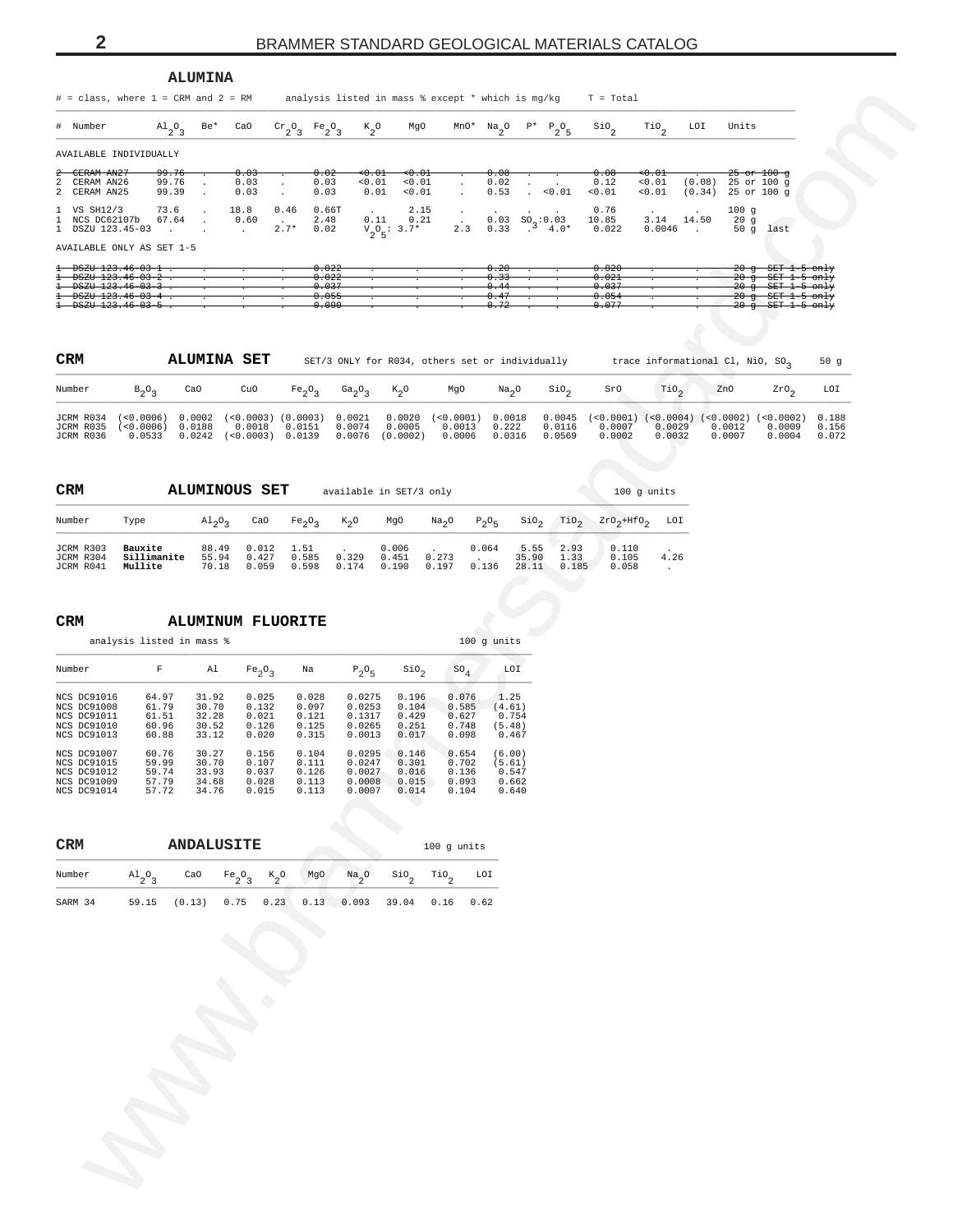<span id="page-2-0"></span>**CRM ANDESITE WITH EXTENSIVE ANALYSIS**

|                                           | analysis listed in mass % |                             |                          |                                  |                                        |                              |                                      |                                         |                                   |                                                                      |                               |                                   |                         |                                          |                                      |                        |                                                                            |                                   |                                   |
|-------------------------------------------|---------------------------|-----------------------------|--------------------------|----------------------------------|----------------------------------------|------------------------------|--------------------------------------|-----------------------------------------|-----------------------------------|----------------------------------------------------------------------|-------------------------------|-----------------------------------|-------------------------|------------------------------------------|--------------------------------------|------------------------|----------------------------------------------------------------------------|-----------------------------------|-----------------------------------|
| Number                                    | Si                        | $\mathsf{SiO}_2$            | Al                       | $A1_{2}O_{3}$                    | $^{CO}$ <sub>2</sub>                   | CaO                          | Fe                                   |                                         |                                   | FeO $Fe_2O_3$ T.Fe <sub>2</sub> O <sub>3</sub>                       |                               | $H_{2}O$                          | $K_{2}^{\circ}$         | MgO                                      | MnO                                  |                        | $N a$ <sub>2</sub> <sup>O</sup> $P$ <sub>2</sub> <sup>O</sup> <sub>5</sub> |                                   | $\text{rio}_2$ LOI                |
| JA-1<br>JA-la<br>GBW 07110                | 29.90<br>$\sim$<br>$\sim$ | 63.97<br>63.66<br>63.06     | 8.06<br>$\sim$<br>$\sim$ | 15.22<br>15.40<br>16.1           | $\ddot{\phantom{0}}$<br>1.03           | 5.70<br>5.74<br>2.47         | 4.95<br>$\sim$<br>$\cdot$            | 3.98<br>3.67<br>0.19                    | 2.59<br>4.51                      | 7.07<br>7.17<br>$\sim 10^{-1}$                                       | $+1.79$                       | $+0.72 -0.30$<br>$\sim$<br>$\sim$ | 0.77<br>0.78<br>5.17    | 1.57<br>1.55<br>0.84                     | 0.157<br>0.157<br>0.089              | 3.84<br>3.90<br>3.06   | 0.165<br>0.165<br>0.36                                                     | 0.85<br>0.87<br>$0.80$ .          | $\sim$                            |
| JA-3<br>GBW 07104<br><del>US AGV-2a</del> | 29.11<br><del>27.7</del>  | 62.27<br>60.62<br>59.3      | 8.23<br>8.95             | 15.56<br>16.17<br>16.91          | 3.47                                   | 6.24<br>5.20<br>$-5.20$      | 4.62<br>$\ddot{\phantom{a}}$<br>4.68 | 4.83<br>2.39                            | 1.15<br>$\sim$                    | 6.60<br>$4.90 + (1.5)$<br>6.69                                       | $+0.20 -0.11$                 | $\sim 100$                        | 1.41<br>1.89<br>$-2.88$ | 3.72<br>1.72<br>1.79                     | 0.104<br>$\sim$                      | 3.19<br>3.86<br>4.19   | 0.116<br>0.48                                                              | 0.70<br><b>CONTRACTOR</b><br>1.05 | 4.44<br>$\overline{\phantom{a}}$  |
| USZ 48-2009<br>JA-2                       | 26.37 56.42 8.16          | 59.20                       |                          | 16.72<br>15.41                   | $\cdot$<br>$\cdot$                     | 5.58<br>6.29                 |                                      | (1.66)<br>4.34 3.69                     | 2.16                              | 5.43                                                                 |                               | $6.21 +1.12 -1.25 1.81$           | 2.42                    | 3.52<br>7.60                             | 0.081<br>0.108                       | 4.46<br>3.11           | 0.264<br>0.146                                                             | 0.66                              | $0.71$ 1.39<br>$\sim$             |
| continued                                 |                           |                             |                          |                                  |                                        |                              |                                      |                                         |                                   | analysis listed in mg/kg except * which is ppb and % which is mass % |                               |                                   |                         |                                          | $\overline{\phantom{a}}$             |                        |                                                                            |                                   |                                   |
| Number                                    | Ag                        | As                          | Au*                      | В                                | Ba                                     | Be                           | Вi                                   | Ca%                                     | Cd                                | Сe                                                                   | Cl                            | Co                                |                         | Cr                                       | Cs                                   | Cu                     | Dy Er                                                                      |                                   | Eu                                |
| JA-1<br>JA-la<br>GBW 07110                | $\sim$<br>0.17            | 2.78<br>5.96                | 0.16                     | 21.0<br>10.8                     | 311<br>(322)<br>1053                   | 0.50<br>3.64                 | $\sim$<br>0.09                       | 4.07<br>$\cdot$<br>$\sim$               | 0.11<br>0.61                      | 13.3<br>117                                                          | 43.0<br>160                   | 12.3<br>(12.9)<br>7.9             | 7.83<br>(4.1)<br>7.7    |                                          | 0.62<br><b>San Francisco</b><br>7.16 | 43.0<br>(41.8)<br>9.1  | 4.55<br>3.04<br>2.93<br>5.32                                               |                                   | 1.20<br>1.96                      |
| JA-3<br>GBW 07104<br><del>US AGV-2a</del> | 0.084<br>0.071            | 2.1                         | (0.95)                   | 24.8<br>4.7                      | 323<br>1020<br>1140                    | 0.80<br>1.1<br>$-2-3$        | 0.081                                | 4.46<br>$\sim$<br>3.72                  | 0.061<br><u>.</u>                 | 22.8<br>40<br>-68                                                    | (46)                          | 21.1<br>13.2<br>$^{16-}$          | 66.2<br>32<br>$^{17}$   |                                          | 2.08<br>2.3<br>(1.16)<br>-53-        | 43.4<br>55             | 3.01<br>1.57<br>1.85<br>0.85<br>-3.6-<br><del>(1.79)</del>                 |                                   | 0.82<br>1.02<br>(1.54)            |
| USZ 48-2009<br>JA-2                       | $\cdot$                   | $(0.08)$ $(3.64)$<br>$\sim$ |                          | $0.26$ 20.7                      | 321                                    | 672 (2.01) (0.12)<br>2.05    | $\sim 100$ km s $^{-1}$              | <b>Contract Contract</b><br>4.50        | (0.06)<br>$\sim 100$ km s $^{-1}$ | 55.2<br>32.7                                                         |                               | 19.2<br>29.5                      | 95.9<br>436             |                                          | 1.09<br>4.63                         | 29.7                   | $41.2$ $(2.55)$ $(1.18)$<br>2.80<br>1.48                                   |                                   | 1.44<br>0.93                      |
| Number                                    | F                         | Ga                          | Gd                       | Ge                               | Нf<br>Hg                               |                              | Ho                                   | $\mathbf{I}$                            | In                                | K%                                                                   | La                            | Li                                | Lu                      | Mg%                                      | Mn%                                  | Mo                     | Na%                                                                        | Nb                                |                                   |
| JA-1<br>JA-la<br>GBW 07110                | 161<br>1120               | 16.7<br>19.8                | 4.36<br>6.54             | 1.33<br>1.11                     | 2.42<br>$\ddot{\phantom{a}}$<br>7.5    | 0.014                        | 0.95<br>1.10                         | $\ddot{\phantom{a}}$<br>0.07            | $\blacksquare$<br>0.11            | 0.64<br>62.5<br>$\sim$                                               | 5.24                          | 10.8<br>(11.6)<br>17.5            | 0.47<br>0.49            | 0.95<br>$\cdot$<br>$\cdot$               | 0.122<br>$\cdot$<br>$\cdot$          | 1.59<br>(1.2)<br>0.95  | 2.85<br>$\cdot$<br>$\sim$                                                  | 1.85<br>20.8                      |                                   |
| JA-3<br>GBW 07104<br><del>US AGV-2a</del> | 280<br>(440)              | 16.3<br>18.1<br>-20-        | 2.96<br>2.7<br>(4.69)    | 0.93<br>$\overline{\phantom{a}}$ | 3.42<br>2.9<br>(5.08)                  | 0.012                        | 0.51<br>$0.34$ $(0.14)$<br>(0.71)    |                                         | 0.037<br>$\overline{\cdot}$       | 1.17<br>22<br>$\sim$<br>$-38$<br>2.39                                | 9.33                          | 14.5<br>18.3<br>(11)              | 0.32<br>0.12<br>(0.25)  | 2.24<br>$\textcolor{red}{\textbf{1.08}}$ | 0.081<br>0.0604<br>0.0770            | 1.89<br>0.54           | 2.37<br>$\sim$<br>3.11                                                     | 3.41<br>6.8<br>$+5$               |                                   |
| USZ 48-2009<br>JA-2                       | $\cdot$                   | $21.1$ $(3.93)$<br>16.9     | 3.06                     | $\sim$                           | 3.80(0.004)(0.46)<br>2.86<br>$\sim 10$ |                              | 0.50                                 | $\sim 100$<br>$\sim$                    | $\cdot$<br>$\sim$                 | 26.2<br>1.50<br>15.8                                                 |                               | $(13.2)$ (0.15)<br>27.3           | 0.27                    | 4.58                                     | 0.084                                | (0.60)<br>0.60         | 2.31                                                                       | 3.23<br>9.47                      |                                   |
| Number                                    | Nd                        | Νi                          | P%                       | Pb                               | Pr                                     | Rb                           | S                                    | Sb                                      | Sc                                | Se,                                                                  | Sm                            | Sn                                |                         | Sr                                       | Ta                                   | Tb                     | Te                                                                         | Th                                | Ti%                               |
| JA-1<br>JA-la<br>GBW 07110                | 10.9<br>47.2              | (2.3)<br>12.6               | 0.072<br>$\sim$          | 6.55<br>97.7                     | 1.71<br>13.2                           | 12.3<br>183                  | 21.6<br>230                          | 0.22<br>1.34                            | 28.5<br>7.52                      | 0.03                                                                 | 3.52<br>8.63                  | $\sim$<br>3.12                    | 263<br>(268)<br>318     |                                          | 0.13<br>1.42                         | 0.75                   | $\blacksquare$<br>$0.99$ $(0.007)$ 16.7                                    | 0.82                              | 0.51<br>$\bullet$<br>$\sim$       |
| JA-3<br>GBW 07104<br><del>US AGV-2a</del> | 12.3<br>19<br>$30 -$      | 32.2<br>17<br>$^{19}$       | 0.051<br>0.1030<br>0.21  | 7.70<br>11.3<br>$^{13}$          | 2.40<br>4.9<br>8.3                     | 36.7<br>38<br>68.6           | 192                                  | 0.12<br>(0.6)                           | 22.0<br>9.5<br>$-13-$             |                                                                      | 3.05<br>$(0.04)$ 3.4<br>(5.7) | 0.79<br>(2.3)                     | 287<br>790<br>-658      |                                          | 0.27<br>0.40<br>(0.89)               | 0.52<br>0.41<br>(0.64) | 0.017                                                                      | 3.25<br>2.6<br>6.1                | 0.42<br>0.3090<br><del>0.63</del> |
| USZ 48-2009<br>JA-2                       | 27.2<br>13.9              | 61.2<br>130                 | 0.064                    | 18.7<br>19.2                     | (6.77)<br>3.84                         | 49.7<br>72.9                 | $\sim$<br>$\bullet$                  | $\sim$ $\sim$                           | $(0.27)$ 11.8<br>19.6             | $\cdot$                                                              | 5.16<br>3.11                  | 1.68                              | $(0.86)$ 1116<br>248    |                                          | (0.25)<br>0.80                       | 0.49<br>0.44           |                                                                            | 6.46<br>5.03                      | 0.40                              |
| Number                                    | Tl                        | Tm                          | U                        | V                                | W                                      | Y                            | Yb                                   | Zn                                      | Ζr                                | Units                                                                |                               |                                   |                         |                                          |                                      |                        |                                                                            |                                   |                                   |
| JA-1<br>JA-la<br>GBW 07110                | $\bullet$<br>1.02         | 0.47<br>0.50                | 0.34<br>3.04             | 105<br>(107)                     | $\sim$                                 | 30.6                         | 3.03                                 | 90.9<br>(91)<br>64.3 1.62 28.0 3.15 164 | 335                               | 88.3<br>20g<br>$(94.9)$ 100 g<br>50g                                 |                               |                                   |                         |                                          |                                      |                        |                                                                            |                                   |                                   |
| JA-3<br>GBW 07104<br><del>US AGV-2a</del> | 0.16<br>(0.27)            | 0.15<br>(0.26)              | 1.18<br>0.90<br>1.88     | 169<br>94<br>120                 |                                        | 21.2<br>$(0.45)$ 9.3<br>-20- | 2.16<br>0.89<br>1.6                  | 67.7<br>71<br>86                        | 118<br>99<br>230                  | 20g<br>70g<br>$25 - g$                                               |                               |                                   |                         |                                          |                                      |                        |                                                                            |                                   |                                   |
| USZ 48-2009<br>JA-2                       | 0.32                      | $(0.22)$ $(0.17)$<br>0.28   | 1.96<br>2.21             | 123<br>126                       |                                        | $(1.70)$ 11.8<br>18.3        | 1.00<br>1.62                         | 71.5<br>64.7                            | 141<br>116                        | 100g<br>20g                                                          |                               |                                   |                         |                                          |                                      |                        |                                                                            |                                   |                                   |
|                                           |                           |                             |                          |                                  |                                        |                              |                                      |                                         |                                   |                                                                      |                               |                                   |                         |                                          |                                      |                        |                                                                            |                                   |                                   |
| CRM                                       | analysis listed in mass % | <b>ANHYDRITE</b>            |                          |                                  |                                        |                              |                                      |                                         |                                   |                                                                      |                               |                                   |                         | 50 g units                               |                                      |                        |                                                                            |                                   |                                   |
| Number                                    | $A1_{2}O_{3}$             | $\mathrm{co}_{2}$           | CaO                      | $Fe_2O_3$                        | $H_{2}O$                               | $K_{2}O$                     | MgO                                  | MnO                                     |                                   | $Na_{2}O$                                                            | SO <sub>3</sub>               | $\mathsf{Sio}_2$                  | Sr                      | $\mathbb{T}^{10}$ <sub>2</sub>           |                                      |                        |                                                                            |                                   |                                   |
| GUW AN                                    | (0.023)                   | 0.65                        | 40.7                     | 0.014(0.5)                       |                                        | 0.013                        | 0.34                                 | (0.002)                                 |                                   | 0.032                                                                | 57.6                          | (0.22)                            | 0.14                    | (0.003)                                  |                                      |                        |                                                                            |                                   |                                   |
| continued                                 |                           |                             |                          | analysis listed in mg/kg         |                                        |                              |                                      |                                         |                                   |                                                                      |                               |                                   |                         |                                          |                                      |                        |                                                                            |                                   |                                   |
| Number                                    | В                         | Ba                          | C1                       | Cr                               | Cs                                     | Cu                           | Ga<br>Li                             | Mo                                      | Rb                                | Sb                                                                   | Ta                            | Th                                | V —                     | Zn                                       | Zr                                   |                        |                                                                            |                                   |                                   |
| GUW AN                                    | 100                       | 14.8                        | 0.033                    | 0.90                             | 0.037                                  | $\overline{4}$               | 4.3<br>9                             | 1.2                                     | 4.7                               | 0.044                                                                | 0.007                         | 0.048                             | 18                      | 7.9                                      | 13                                   |                        |                                                                            |                                   |                                   |
|                                           |                           |                             |                          |                                  |                                        |                              |                                      |                                         |                                   |                                                                      |                               |                                   |                         |                                          |                                      |                        |                                                                            |                                   |                                   |
|                                           |                           |                             |                          |                                  |                                        |                              |                                      |                                         |                                   |                                                                      |                               |                                   |                         |                                          |                                      |                        |                                                                            |                                   |                                   |
|                                           |                           |                             |                          |                                  |                                        |                              |                                      |                                         |                                   |                                                                      |                               |                                   |                         |                                          |                                      |                        |                                                                            |                                   |                                   |
|                                           |                           |                             |                          |                                  |                                        |                              |                                      |                                         |                                   |                                                                      |                               |                                   |                         |                                          |                                      |                        |                                                                            |                                   |                                   |

## **CRM ANHYDRITE**

|        |           | analysis listed in mass % |                      |       |                                |                        |         |     |      |         |     |            |                 |                  |          | 50 g units       |    |
|--------|-----------|---------------------------|----------------------|-------|--------------------------------|------------------------|---------|-----|------|---------|-----|------------|-----------------|------------------|----------|------------------|----|
| Number |           | $A1_{2}O_{3}$             | $^{CO}$ <sub>2</sub> | CaO   | Fe <sub>2</sub> O <sub>3</sub> | $H_2^O$                | $K_2^0$ |     | MgO  | MnO     |     | $Na_{2}O$  | SO <sub>3</sub> | $\mathsf{Sio}_2$ | $\rm Sr$ | TiO <sub>2</sub> |    |
| GUW AN |           | (0.023)                   | 0.65                 | 40.7  | 0.014                          | (0.5)                  | 0.013   |     | 0.34 | (0.002) |     | 0.032      | 57.6            | (0.22)           | 0.14     | (0.003)          |    |
|        | continued |                           |                      |       | analysis listed in mg/kg       |                        |         |     |      |         |     |            |                 |                  |          |                  |    |
|        | Number    | $_{\rm B}$                | Ba                   | C1    | $\operatorname{Cr}$            | $\mathbb{C}\mathbf{s}$ | Cu      | Ga  | Li   | Mo      | Rb  | ${\rm Sb}$ | Ta              | Th               | V        | Zn               | Zr |
|        | GUW AN    | 100                       | 14.8                 | 0.033 | 0.90                           | 0.037                  | 4       | 4.3 | 9    | 1.2     | 4.7 | 0.044      | 0.007           | 0.048            | 18       | 7.9              | 13 |
|        |           |                           |                      |       |                                |                        |         |     |      |         |     |            |                 |                  |          |                  |    |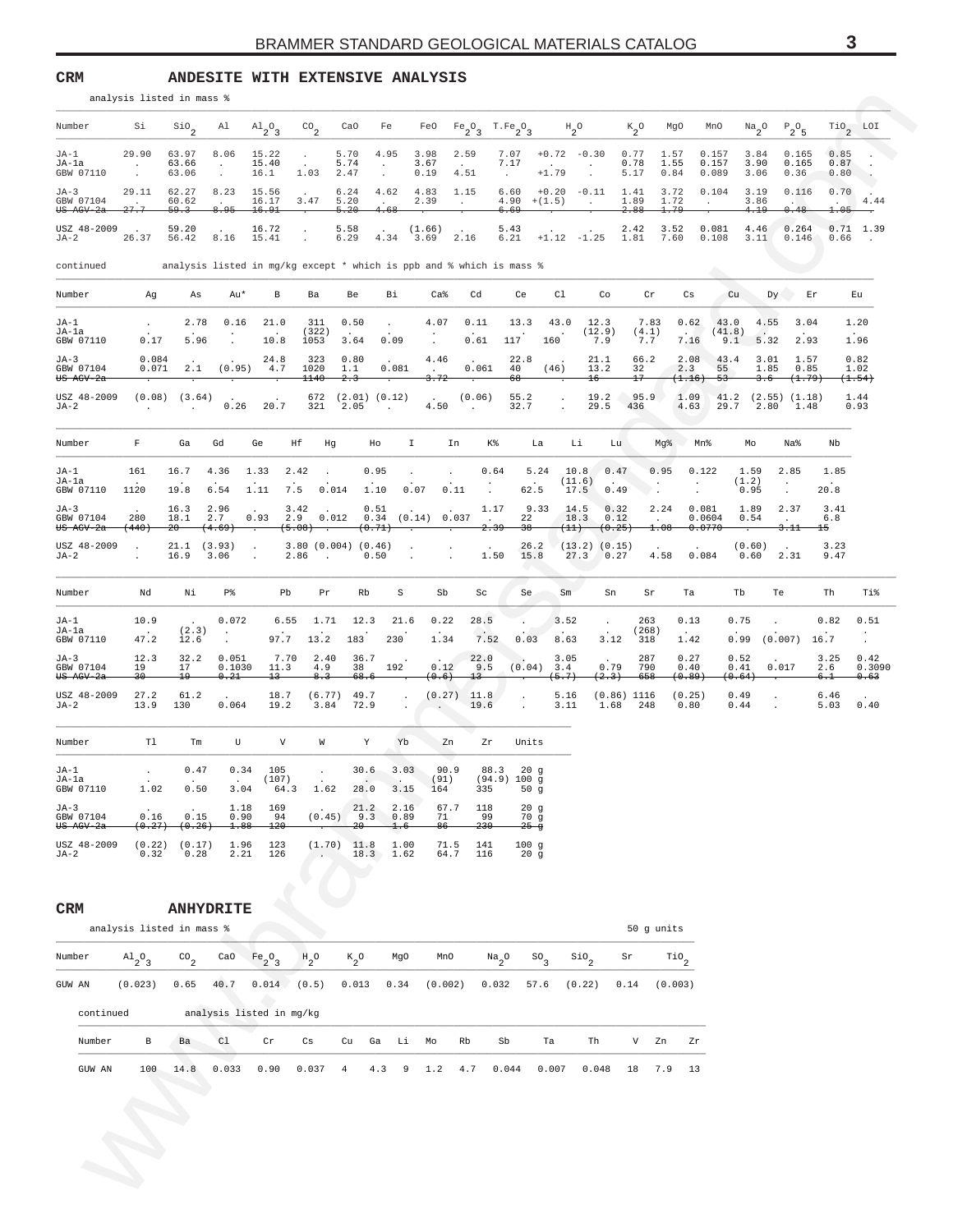### <span id="page-3-0"></span>**CRM ANORTHOSITE**

|                                                             |                                    | analysis listed in mass %            |                                                 |                                |                                                                                                           |                      |                      |                                                                                                                 |                          |                        |                                                                                        |                      |               |                      |                         |                             |                        |                                                                          | 40 g units           |
|-------------------------------------------------------------|------------------------------------|--------------------------------------|-------------------------------------------------|--------------------------------|-----------------------------------------------------------------------------------------------------------|----------------------|----------------------|-----------------------------------------------------------------------------------------------------------------|--------------------------|------------------------|----------------------------------------------------------------------------------------|----------------------|---------------|----------------------|-------------------------|-----------------------------|------------------------|--------------------------------------------------------------------------|----------------------|
| Number                                                      | $\frac{\text{SiO}}{2}$             | $A1_{2}O_{3}$                        | Ba                                              | CaO                            | $\mathrm{co}_{2}$                                                                                         | FeO                  |                      | $\begin{minipage}{.4\linewidth} \begin{tabular}{cc} Fe_2O_3 & T.Fe_2O_3 & H_2O \\ \end{tabular} \end{minipage}$ |                          |                        | $H_2$ <sup>0+</sup> T.H <sub>2</sub> <sup>0</sup> K <sub>2</sub> <sup>0</sup>          |                      |               | MgO                  | MnO                     | $\frac{Na}{2}$ <sup>O</sup> | $P_2O_5$               | S                                                                        | $\text{rio}_2$       |
| VS MO11<br>VS 2120-81<br>VS MO10                            | 53.46<br>51.77<br>51.65            | 27.42<br>22.78<br>23.91              | 0.0319<br>0.051<br>0.0294                       | 10.95<br>10.06<br>10.18        | 0.0<br>0.36<br>0.14                                                                                       | 1.09<br>4.66<br>4.40 | 0.53<br>6.26<br>1.45 | 1.74<br>$\sim$<br>6.34                                                                                          | 0.088<br>0.40<br>0.095   | 0.33<br>0.26           | 0.42<br>0.36                                                                           | 0.65<br>0.76<br>0.50 |               | 0.49<br>2.10<br>2.24 | 0.037<br>0.076<br>0.073 | 4.39<br>4.04<br>3.99        | 0.041<br>0.140<br>0.13 | 0.0100<br>0.069<br>0.0460                                                | 0.18<br>1.87<br>0.83 |
| continued                                                   |                                    |                                      |                                                 |                                | analysis listed in mg/kg except % which is mass %                                                         |                      |                      |                                                                                                                 |                          |                        |                                                                                        |                      |               |                      |                         |                             |                        |                                                                          |                      |
| Number                                                      | В                                  | Co<br>Be                             | Cr                                              | Cs                             | $\mathbb F$<br>Cu                                                                                         | Ga                   | La                   | Li                                                                                                              | Nb<br>Mo                 | Νi                     | Pb                                                                                     | Rb                   | Sc            | Sn                   | Sr                      | V%                          | Y                      | Yb<br>Zn                                                                 | Ζr                   |
| VS MO11<br>VS 2120-81<br>VS MO10                            | 4.5<br>$\sim$<br>8.7               | 9.6<br>0.8<br>0.9<br>23<br>27<br>1.1 | 12<br>36<br>23                                  | 0.73<br>0.55                   | 420<br>26<br>31<br>$\ddot{\phantom{a}}$<br>44<br>380                                                      | 21<br>17<br>26       | 20<br>24             | 7.5<br>7.1                                                                                                      | 1.2<br>2.6<br>2.0<br>3.9 | 14<br>10<br>32         | 6.8<br>7<br>8.0                                                                        | 2.7<br>5.5           | 5<br>23<br>11 | 5.1<br>5.0           | 802<br>477              | 0.0024<br>0.013<br>0.0109   | 8<br>17                | 50<br>1.1<br>83<br>2.0<br>96                                             | 42<br>72<br>58       |
| CRM                                                         |                                    | <b>ANTIMONY ORE</b>                  |                                                 |                                |                                                                                                           |                      |                      | analysis listed in mass                                                                                         |                          |                        |                                                                                        |                      |               |                      | 200 g units             |                             |                        |                                                                          |                      |
| Number                                                      | Al                                 | As                                   | $\mathtt{C}$                                    | Ca                             | Cu                                                                                                        | Fe                   | $H_{0}O$             | К                                                                                                               | Mg                       | Na                     | Pb                                                                                     | S                    | Sb            |                      | Si                      | LOI                         |                        |                                                                          |                      |
| CAN CD-1                                                    | (5.5)                              | 0.66                                 |                                                 |                                | $(0.2)$ $(1.4)$ $(0.01)$ $(2.8)$ $(0.2)$ $(1.8)$ $(0.6)$ $(0.1)$ $(0.02)$ $(3.1)$ $3.57$ $(32.9)$ $(4.0)$ |                      |                      |                                                                                                                 |                          |                        |                                                                                        |                      |               |                      |                         |                             |                        |                                                                          |                      |
| CRM                                                         |                                    | <b>ANTIMONY ORE</b>                  |                                                 |                                |                                                                                                           |                      |                      |                                                                                                                 |                          |                        |                                                                                        |                      |               |                      |                         |                             |                        |                                                                          |                      |
| Number                                                      | Sb                                 | analysis listed in mass %<br>Pb      | S                                               | Se                             | Zn                                                                                                        | Αg                   | As                   | Au                                                                                                              | Bi                       | Cd                     | analysis in mg/kg * Sb calculated from certified results for 4ACID, ICP, and XRF<br>Co | Cu                   | Ga            | Li                   | Nb                      | Νi                          | Sn                     | Units                                                                    |                      |
| $GSD-3$ *<br>$GSD-2$<br>$GSD-11$ *<br>$GSD-10$ *            | 53.69<br>31.0838<br>21.10<br>11.66 |                                      |                                                 |                                |                                                                                                           |                      |                      | 23.64                                                                                                           |                          |                        |                                                                                        |                      |               |                      |                         |                             |                        | 10g<br>10 <sub>g</sub><br>10 <sub>g</sub><br>10g                         |                      |
| $GSD-6$ *<br>$GSD-9$ *<br>$GSb-4$ *<br>NCS DC70013          | 9.88<br>6.50<br>3.43<br>1.81       | 0.012                                | 1.02                                            | 0.018                          | 0.037                                                                                                     |                      |                      |                                                                                                                 |                          |                        |                                                                                        |                      |               |                      |                         |                             |                        | 10 <sub>g</sub><br>10 <sub>g</sub><br>10g<br>-50 ფ                       |                      |
| $GSD-7$ *<br>$GSD-8$ *<br>$GSD-5$ *<br>$GSb-1$              | 1.75<br>1.63<br>0.18<br>0.1636     |                                      |                                                 |                                |                                                                                                           |                      |                      |                                                                                                                 |                          |                        |                                                                                        |                      |               |                      |                         |                             |                        | 10 <sub>g</sub><br>10 <sub>g</sub><br>10 <sub>g</sub><br>10 <sub>g</sub> |                      |
| CRM                                                         |                                    |                                      |                                                 | ARAGONITE/CALCITE              |                                                                                                           |                      |                      |                                                                                                                 |                          |                        |                                                                                        |                      |               |                      |                         |                             |                        |                                                                          |                      |
| Number                                                      |                                    | CaO                                  | F                                               |                                |                                                                                                           | MgO                  |                      |                                                                                                                 |                          | S                      |                                                                                        | 100 g units<br>SrO   | LOI           |                      |                         |                             |                        |                                                                          |                      |
| UNS AK                                                      | $\mathrm{^{Al}_{2}O_{3}}$<br>0.11  | $^{CO}$ <sub>2</sub><br>43.0<br>54.9 | 0.20                                            | $Fe_2O_3$<br>0.130             | $K_2^o$<br>0.037                                                                                          |                      | 0.110 0.047          | $Na_{2}$ <sup>O</sup>                                                                                           | $P_2O_5$<br>0.029        | 0.046                  | $\mathsf{Sio}_2$<br>0.64                                                               | 0.28                 | 43.27         |                      |                         |                             |                        |                                                                          |                      |
|                                                             |                                    |                                      |                                                 |                                |                                                                                                           |                      |                      |                                                                                                                 |                          |                        |                                                                                        |                      |               |                      |                         |                             |                        |                                                                          |                      |
| CRM                                                         |                                    | <b>ASCHARITE ORE</b>                 |                                                 |                                |                                                                                                           |                      |                      |                                                                                                                 |                          |                        |                                                                                        |                      |               |                      |                         |                             |                        |                                                                          |                      |
| Number                                                      | $B_2O_3$                           | CaO                                  | T.Fe                                            | FeO                            | MgO                                                                                                       | $\mathbb P$          | $\rm S$              | SiO <sub>2</sub>                                                                                                |                          | Ins.Res.               | Units                                                                                  |                      |               |                      |                         |                             |                        |                                                                          |                      |
| NCS DC16005                                                 | 5.65                               | 0.15                                 | 52.98                                           | 26.13                          | 11.64 0.016                                                                                               |                      |                      | 1.242 4.51                                                                                                      | 4.72                     |                        | 100g                                                                                   |                      |               |                      |                         |                             |                        |                                                                          |                      |
|                                                             |                                    |                                      |                                                 |                                |                                                                                                           |                      |                      |                                                                                                                 |                          |                        |                                                                                        |                      |               |                      |                         |                             |                        |                                                                          |                      |
| CRM                                                         |                                    | <b>BARITE ORE</b>                    |                                                 |                                |                                                                                                           |                      |                      |                                                                                                                 |                          |                        | 70 g units                                                                             |                      |               |                      |                         |                             |                        |                                                                          |                      |
| Number                                                      | Ba0                                | $_{\rm BaSO_4}$                      | $\rm {CaF}_2$                                   | Cu                             | $T.Fe2O3$ Pb                                                                                              |                      |                      | Salt                                                                                                            | $SO_{2}$                 | Sr                     | Zn                                                                                     |                      |               |                      |                         |                             |                        |                                                                          |                      |
| NCS DC86002 65.40<br>NCS DC86004 57.36<br>NCS DC86005 44.80 |                                    | 98.47<br>86.14<br>66.93              | <b>AND</b><br>$\sim$<br>$\sim$                  | (0.00029)<br>0.00421<br>0.0129 | $\cdot$<br>$\bullet$<br>$\cdot$                                                                           |                      |                      | (0.11)<br>(0.13)<br>(0.21)                                                                                      | 34.37<br>31.44<br>24.50  | 0.10<br>1.22<br>1.12   | (0.00060)<br>(0.00056)<br>0.00269                                                      |                      |               |                      |                         |                             |                        |                                                                          |                      |
| NCS DC86003 28.36<br>NCS DC86001 28.34<br>NCS DC86007 27.01 |                                    | 41.46<br>42.41<br>40.54              | 14.03<br>$\langle \cdot, \cdot \rangle$<br>- 11 | 0.00067<br>0.0109<br>0.00102   | 49.37<br>$\sim 10^{-11}$                                                                                  | $\cdot$<br>$\cdot$   |                      | (0.37)<br>(0.28)<br>(0.21)                                                                                      | 14.99<br>15.94<br>13.95  | 0.054<br>0.39<br>0.059 | 0.00124<br>0.00223<br>0.00364                                                          |                      |               |                      |                         |                             |                        |                                                                          |                      |
| NCS DC86006 13.00                                           |                                    | 18.87                                | $\sim 10^{-11}$                                 | 0.14                           |                                                                                                           | 20.96 0.41           |                      | 0.93                                                                                                            | 51.33                    | 0.058                  | 3.76                                                                                   |                      |               |                      |                         |                             |                        |                                                                          |                      |
|                                                             | <b>S</b>                           |                                      |                                                 |                                |                                                                                                           |                      |                      |                                                                                                                 |                          |                        |                                                                                        |                      |               |                      |                         |                             |                        |                                                                          |                      |

| <b>CRM</b> |       |      | <b>ANTIMONY ORE</b> |         |                          |    | analysis listed in mass |   |    |      |                                          |              |    | $200$ q units |       |
|------------|-------|------|---------------------|---------|--------------------------|----|-------------------------|---|----|------|------------------------------------------|--------------|----|---------------|-------|
| Number     | Al    | As   | C                   | Carrier | Cu                       | Fe | H <sub>a</sub> O        | K | Mg | . Na | Pb                                       | S.           | Sb | Si            | LOI   |
| CAN CD-1   | (5.5) | 0.66 | (0.2)               |         | $(1.4)$ $(0.01)$ $(2.8)$ |    |                         |   |    |      | $(0.2)$ $(1.8)$ $(0.6)$ $(0.1)$ $(0.02)$ | $(3.1)$ 3.57 |    | (32.9)        | (4.0) |

#### $\mathbf{CRM}$ **ANTIMONY ORE**

|             | analysis listed in mass % |                      |        |                      |                |                      |                      | analysis in mq/kq        |                      |                      |                               |                |                      |                |                      |         |    | * Sb calculated from certified results for 4ACID, ICP, and XRF |
|-------------|---------------------------|----------------------|--------|----------------------|----------------|----------------------|----------------------|--------------------------|----------------------|----------------------|-------------------------------|----------------|----------------------|----------------|----------------------|---------|----|----------------------------------------------------------------|
| Number      | Sb                        | Pb                   | S      | Se                   | Zn             | Ag                   | As                   | Au                       | Bi                   | Cd                   | Co                            | Cu             | Ga                   | Li             | Nb                   | Νi      | Sn | Units                                                          |
| $GSD-3$ *   | 53.69                     |                      |        | $\ddot{\phantom{a}}$ |                | $\ddot{\phantom{0}}$ | $\cdot$              | $\sim$                   |                      |                      |                               | $\sim$ $\sim$  |                      | $\cdot$        |                      |         |    | 10g                                                            |
| $GSb-2$     | 31.0838                   | $\ddot{\phantom{a}}$ | $\sim$ | $\cdot$              | $\overline{a}$ | $\sim$               | $\cdot$              | 23.64                    | $\sim$               | $\ddot{\phantom{0}}$ | $\sim$                        | $\cdot$        |                      | $\cdot$        | $\cdot$              |         |    | 10g                                                            |
| $GSD-11$ *  | 21.10                     |                      |        | $\cdot$              | $\mathbf{r}$   | $\cdot$              | $\cdot$              | $\ddot{\phantom{0}}$     | $\cdot$              |                      |                               | $\cdot$        | . .                  | $\cdot$        | $\cdot$              | $\cdot$ |    | 10g                                                            |
| $GSD-10$ *  | 11.66                     |                      |        | $\ddot{\phantom{a}}$ |                | $\sim$               | $\ddot{\phantom{a}}$ |                          |                      |                      | and the state of the state of | $\overline{a}$ |                      | $\mathbf{r}$   | $\ddot{\phantom{a}}$ |         |    | 10q                                                            |
| $GSD-6$ *   | 9.88                      |                      |        | $\cdot$              | $\cdot$        | $\cdot$              | $\cdot$              | $\cdot$                  |                      |                      | $\sim$ $\sim$                 | $\sim$         | $\sim$               |                |                      |         |    | 10g                                                            |
| $GSD-9$ *   | 6.50                      |                      |        | $\cdot$              |                | $\cdot$              | $\cdot$              | $\bullet$                |                      |                      | $\sim$                        |                | $\cdot$              | $\mathbf{r}$   | $\cdot$              |         |    | 10g                                                            |
| $GSD-4$ *   | 3.43                      |                      |        |                      |                | $\ddot{\phantom{0}}$ | $\sim$               | $\sim$                   | $\ddot{\phantom{0}}$ | .                    | $\sim$                        |                |                      |                |                      |         |    | 10q                                                            |
| NCS DC70013 | 1.81                      | 0.012                | 1.02   | 0.018                | 0.037          | 7.3                  | $-25.3$              | $\overline{\phantom{a}}$ | (0.24)               | $-2.6$               | $-2.2$                        | $-51.3$        | 9.1                  | $-22.8$        | 5.4                  | 3.2     |    | $-50 - q$                                                      |
| $GSD-7$ *   | 1.75                      |                      |        | $\sim$               |                | $\cdot$              | $\cdot$              |                          |                      | $\sim$               |                               |                |                      |                |                      |         |    | 10g                                                            |
| $GSD-8$ *   | 1.63                      |                      |        | $\cdot$              | $\overline{a}$ | $\cdot$              | $\cdot$              | $\ddot{\phantom{1}}$     | $\cdot$              |                      | $\sim$ $\sim$ $\sim$          | $\cdot$        | $\ddot{\phantom{1}}$ | $\overline{a}$ | $\cdot$              |         |    | 10g                                                            |
| $GSD-5$ *   | 0.18                      |                      |        | $\cdot$              | $\mathbf{r}$   | $\cdot$              | $\cdot$              | $\ddot{\phantom{0}}$     | $\sim$               | $\cdot$              | $\sim$ $\sim$                 | $\mathbf{r}$   | $\ddot{\phantom{0}}$ | $\cdot$        | $\cdot$              |         |    | 10g                                                            |
| $GSb-1$     | 0.1636                    |                      |        | $\cdot$              |                | $\cdot$              | $\cdot$              | $\ddot{\phantom{1}}$     | $\cdot$              | $\sim$               | $\cdot$                       | $\cdot$        | $\sim$               | $\cdot$        | $\cdot$              |         |    | 10q                                                            |

#### **CRM ARAGONITE/CALCITE**

| -----                                                                                                                                                                                      |  |  |                                                                           |  |  |  | $100$ q units |
|--------------------------------------------------------------------------------------------------------------------------------------------------------------------------------------------|--|--|---------------------------------------------------------------------------|--|--|--|---------------|
| Number Al <sub>2</sub> O <sub>3</sub> CO <sub>3</sub> CaO F Fe <sub>2</sub> O <sub>3</sub> K <sub>2</sub> O MgO Na <sub>2</sub> O P <sub>2</sub> O <sub>5</sub> S SiO <sub>2</sub> SrO LOI |  |  |                                                                           |  |  |  |               |
| UNS AK                                                                                                                                                                                     |  |  | $0.11$ 43.0 54.9 0.20 0.130 0.037 0.110 0.047 0.029 0.046 0.64 0.28 43.27 |  |  |  |               |

| <b>CRM</b> |   | <b>ASCHARITE ORE</b> |  |  |             |  |
|------------|---|----------------------|--|--|-------------|--|
| Mumbe      | . |                      |  |  | : Res<br>ns |  |

| Number                                                              |  |  |  |  | $B_2O_2$ CaO T.Fe FeO MgO P S SiO <sub>2</sub> Ins.Res. Units |  |
|---------------------------------------------------------------------|--|--|--|--|---------------------------------------------------------------|--|
| NCS DC16005 5.65 0.15 52.98 26.13 11.64 0.016 1.242 4.51 4.72 100 q |  |  |  |  |                                                               |  |

| <b>CRM</b>                                       |                         |                         | <b>BARITE ORE</b> |                                |                                  |      |                            |                         |                        | 70 q units                        |
|--------------------------------------------------|-------------------------|-------------------------|-------------------|--------------------------------|----------------------------------|------|----------------------------|-------------------------|------------------------|-----------------------------------|
| Number                                           | Ba0                     | $BASO_A$                | $CaF_{2}$         | Cu                             | T.Fe <sub>2</sub> O <sub>3</sub> | Pb   | Salt                       | SO <sub>2</sub>         | Sr                     | Zn                                |
| <b>NCS DC86002</b><br>NCS DC86004<br>NCS DC86005 | 65.40<br>57.36<br>44.80 | 98.47<br>86.14<br>66.93 |                   | (0.00029)<br>0.00421<br>0.0129 |                                  |      | (0.11)<br>(0.13)<br>(0.21) | 34.37<br>31.44<br>24.50 | 0.10<br>1.22<br>1.12   | (0.00060)<br>(0.00056)<br>0.00269 |
| <b>NCS DC86003</b><br>NCS DC86001<br>NCS DC86007 | 28.36<br>28.34<br>27.01 | 41.46<br>42.41<br>40.54 | 14.03<br>$\sim$   | 0.00067<br>0.0109<br>0.00102   | 49.37                            |      | (0.37)<br>(0.28)<br>(0.21) | 14.99<br>15.94<br>13.95 | 0.054<br>0.39<br>0.059 | 0.00124<br>0.00223<br>0.00364     |
| NCS DC86006                                      | 13.00                   | 18.87                   |                   | 0.14                           | 20.96                            | 0.41 | 0.93                       | 51.33                   | 0.058                  | 3.76                              |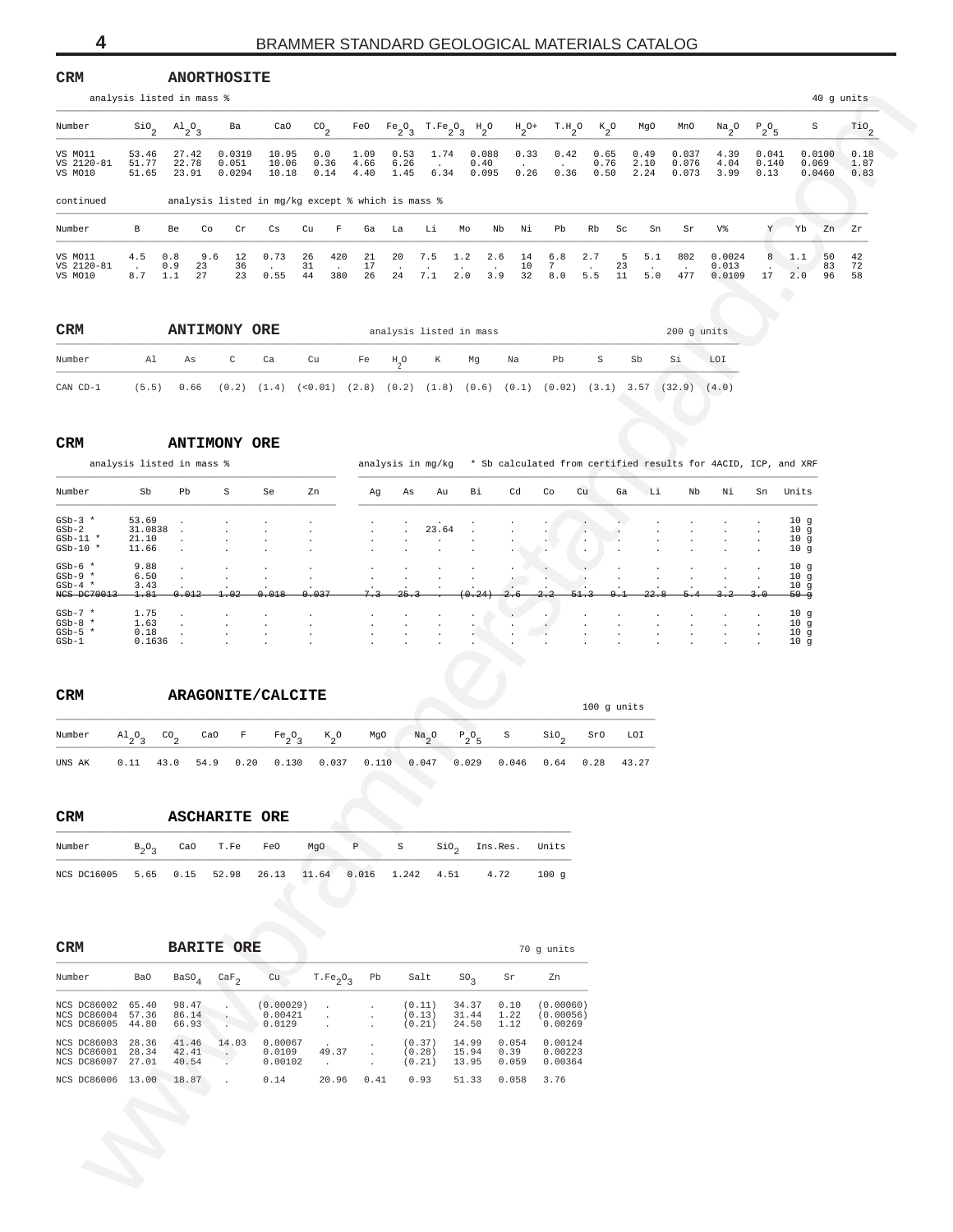<span id="page-4-0"></span>

|                                                                  |                                             |                                                  |                                                |                                                                          |                                 |                                                                      | <b>BASALT WITH EXTENSIVE ANALYSIS</b>                                |                                                       |                                                                | analysis listed in mass %                   |                                                  |                                       |                                     |                                                  |                                          |                                               |                                             |                                                |
|------------------------------------------------------------------|---------------------------------------------|--------------------------------------------------|------------------------------------------------|--------------------------------------------------------------------------|---------------------------------|----------------------------------------------------------------------|----------------------------------------------------------------------|-------------------------------------------------------|----------------------------------------------------------------|---------------------------------------------|--------------------------------------------------|---------------------------------------|-------------------------------------|--------------------------------------------------|------------------------------------------|-----------------------------------------------|---------------------------------------------|------------------------------------------------|
| Number                                                           | $\frac{\text{SiO}}{2}$                      | $A1_{2}O_{3}$                                    | $^{\rm CO}{}_{\rm 2}$                          | CaO                                                                      |                                 | FeO $Fe_2O_3$ T.Fe <sub>2</sub> O <sub>3</sub>                       |                                                                      | $\mathrm{^{H}2^{O}}$                                  | $H_2$ <sup>O+</sup>                                            | $T.H_2O$                                    | $k_{2}^{\circ}$                                  | MgO                                   | MnO                                 | $Na_{2}O$                                        | $P_2O_5$                                 |                                               | $\mathop{\rm TiO}\nolimits_2$               |                                                |
| $US$ BCR-2<br>JB-2a<br>USZ 46-2008<br>$JB-1b$<br>$JB-3$          | 54.<br>53.22<br>51.85<br>51.11<br>50.96     | 13.5<br>14.67<br>14.50<br>14.38<br>17.20         | $\cdot$                                        | 7.12<br>9.79<br>5.41<br>9.6<br>9.79                                      | 9.83<br>6.15<br>5.16<br>7.85    | 9.85<br>3.29<br>3.20                                                 | 13.8<br>14.18<br>9.02<br>11.82                                       | $1.06 -$<br>$0.07 -$                                  | 1.53<br>0.18                                                   | $\cdot$                                     | 1.79<br>0.41<br>3.99<br>1.32<br>0.78             | 4.58<br>6.33<br>8.14<br>5.19          | 0.214<br>0.13<br>0.147<br>0.177     | <del>3.1</del> 6<br>2.03<br>4.40<br>2.63<br>2.73 |                                          | 0.35<br>0.095<br>0.85<br>0.256<br>0.294       | $\frac{2.26}{1.18}$<br>2.11<br>1.26<br>1.44 |                                                |
| JB-3a<br>$0$ BHVO-2<br>VS MO15<br>GUW BM<br>VS 2116-81           | 50.87<br>49.9<br>49.55<br>49.51<br>49.15    | 17.16<br>13.5<br>16.93<br>16.25<br>16.53         | $\ddot{\phantom{1}}$<br>0.20<br>1.35<br>(0.13) | 9.75<br>11.4<br>8.30<br>6.47<br>18.87                                    | 7.71<br>4.60<br>7.28<br>7.71    | $\cdot$<br>4.96<br>9.67<br>1.07                                      | 11.83<br>12.3<br>10.07<br>$\sim$ $\sim$                              | $\cdot$<br>$0.32 -$<br>3.62<br>1.34                   | $\cdot$<br>1.34<br>$\cdot$                                     | $\cdot$<br>1.66<br>$\cdot$                  | 0.78<br>0.52<br>1.51<br>0.20<br>0.98             | 5.17<br>7.23<br>5.23<br>7.47<br>6.56  | 0.179<br>0.059<br>0.140<br>0.164    | 2.74<br>2.22<br>4.35<br>4.65<br>3.74             |                                          | 0.291<br>0.27<br>0.39<br>$0.106$ 1.14<br>0.40 | 1.44<br>2.73<br>1.68<br>1.65                |                                                |
| SRM 688<br>CGL 014<br><del>US BIR-la</del><br>VS MO14            | 48.4<br>48.34<br><del>47.96</del><br>46.85  | 17.36<br>13.03<br>15.5<br>17.06                  | $\cdot$<br>$\cdot$<br>0.0                      | (12.17)<br>8.88<br>13.3<br>9.60                                          | 7.64<br>(7.91)<br>8.34<br>6.83  | 10.35<br>$\overline{a}$<br>2.06<br>3.26                              | 12.66<br>11.3<br>10.85                                               | (0.13)<br>0.81                                        | (0.37)<br>1.73                                                 | $\ddot{\phantom{1}}$<br>2.54                | 0.187(8.4)<br>1.72<br>$0.030 -$<br>$(0.46)$ 8.05 | 8.03<br>9.70                          | 0.15<br>0.175<br>0.15               | 2.15<br>3.63<br>1.82<br>3.00                     |                                          | 0.134<br>0.70<br>$0.021 - 0.96$<br>0.37       | 1.17<br>2.68<br>1.62                        | Olivine                                        |
| continued                                                        |                                             |                                                  |                                                |                                                                          |                                 |                                                                      | analysis listed in mg/kg except % which is mass % and * which is ppb |                                                       |                                                                |                                             |                                                  |                                       |                                     |                                                  |                                          |                                               |                                             |                                                |
| Number                                                           | Ag                                          | Al%                                              | As                                             | Au*                                                                      | В                               | Ba                                                                   | Be                                                                   | Вi<br>C                                               |                                                                | Ca <sup>8</sup><br>Cd                       |                                                  | Ce                                    | Cl                                  | Co                                               | Cr                                       |                                               | Cs                                          | Cu                                             |
| $US$ BCR-2<br>JB-2a<br>USZ 46-2008<br>JB-1b<br>$JB-3$<br>$JB-3a$ | 0.075                                       | 7.14<br>9.10                                     | 1.24<br>1.84                                   | 1.99                                                                     | 18.0                            | 683<br>(222)<br>772<br>245<br>(244)                                  | 2.81<br>1.3<br>0.81<br>(0.69)                                        | $\cdot$<br>419<br>$\cdot$<br>$\cdot$                  | (120)                                                          | 5.09<br>$\cdot$<br>$\cdot$<br>7.00<br>0.081 |                                                  | 53<br>103<br>21.5                     | $\cdot$<br>(259)                    | 37<br>(39)<br>36.3<br>40.3<br>34.3<br>(35.5)     | 18<br>(28)<br>222<br>439<br>58.1<br>(57) |                                               | (1.1)<br>$1.15$<br>$1.21$<br>0.94           | (19)<br>(272)<br>32.21<br>55.5<br>194<br>(195) |
| US BHVO-<br>VS MO15<br>GUW BM<br>VS 2116-81                      | (0.8)                                       | 7.16<br>$\cdot$                                  | 13                                             | $\cdot$                                                                  | 9.9<br>(12)                     | <del>130</del><br>225<br>250<br>300                                  | 2.2<br>1.3<br>2.3                                                    | $\cdot$<br>$\cdot$<br>$\cdot$                         |                                                                | $\cdot$<br>$\cdot$<br>$\cdot$               |                                                  | 38<br>$\cdot$<br>$\cdot$<br>$\cdot$   | $\cdot$<br>$\cdot$                  | 45<br>34<br>36<br>37                             | <del>280</del><br>136<br>121<br>99       |                                               | 1.4<br>2.0<br>$\blacksquare$                | $^{127}$<br>28<br>43<br>61                     |
| SRM 688<br>CGL 014<br>US BIR-la<br>VS MO14                       | $\cdot$                                     |                                                  | $\cdot$<br>0.44<br>$\cdot$                     | $\cdot$<br>$\cdot$                                                       | $\cdot$<br>0.33<br>8.7          | 474<br>(6)<br>172                                                    | $\cdot$<br>0.58<br>1.9                                               |                                                       |                                                                | $\cdot$                                     |                                                  | 67.51<br>1.9<br>$\cdot$               | 26                                  | 46.50<br>52<br>50                                | 332<br>188<br>370<br>152                 |                                               | (0.6)<br>1.5                                | 64.00<br>125<br>66                             |
| Number                                                           | Dу                                          | Εr                                               | Εu                                             | F%                                                                       | Fe                              | Ga                                                                   | Gd                                                                   | Ge                                                    | Ηf                                                             | Ηg                                          | Ho                                               |                                       | In                                  | K%                                               | La                                       | Li                                            | Lu                                          | Mg%                                            |
| $US$ BCR-2                                                       |                                             |                                                  | 2.0                                            | 0.0440                                                                   | 9.65                            | $23 -$                                                               | 6.8                                                                  |                                                       | 4.8                                                            |                                             | (1.33                                            |                                       |                                     | 1.49                                             | -25                                      | $\leftrightarrow$                             | (0.51)                                      | 2.16                                           |
| JB-2a<br>USZ 46-2008<br>$JB-1b$<br>$JB-3$                        | 4.67<br>4.54                                | 1.84<br>2.49                                     | 2.62<br>1.32                                   | $\cdot$<br>0.0253                                                        | $\cdot$<br>8.27                 | 22.63<br>19.8                                                        | 7.17<br>4.67                                                         | 1.29<br>1.12                                          | 6.63<br>2.67                                                   | (0.0024)                                    | 0.78<br>0.80                                     |                                       |                                     | 0.65                                             | 55.99<br>8.81                            | (7.9)<br>11.08<br>10.8<br>7.21                | 0.19<br>0.39                                | $\cdot$<br>$\cdot$<br>3.13                     |
| $JB-3a$<br>$US$ BHVO-2<br>VS MO15<br>GUW BM<br>VS 2116-81        | $(4.6)$ $(2.7)$                             |                                                  | 1.12                                           | 0.0370<br>0.1600<br>0.028<br>0.0480                                      | 8.63<br>$\cdot$<br>$\cdot$      | 21.7<br>20<br>16<br>22                                               | (6.3)<br>(5.8)<br>$\cdot$                                            | (1.3)<br>1.1                                          | $^{4.1}$<br>3.0                                                |                                             | (1.04)<br>(1.4)<br>$\cdot$                       |                                       |                                     | 0.43<br>$\cdot$                                  | (7.3)<br>$^{15}$<br>69<br>9<br>4.0       | (5)<br>16<br>72<br>9.3                        | (0.28)<br>0.41<br>$\cdot$                   | 4.36                                           |
| SRM 688<br>CGL 014<br>US BIR-la<br>VS MO14                       | $^{4-}$                                     | $(5.23)$ $(2.21)$ $(2.48)$<br>$\overline{\cdot}$ | 0.55                                           | (0.08)<br>$(\hphantom{0}\hphantom{0}\hphantom{0}\hphantom{0})$<br>0.0470 |                                 | 21.20<br>(16)<br>15                                                  | (7.3)<br>$\hat{z}$                                                   |                                                       | (5.25)<br>0.6                                                  |                                             | (0.91)<br>$\overline{\cdot}$                     |                                       | 7                                   |                                                  | 0.63<br>34                               | 3.6<br>7.5                                    | 35.11 (9.33) (0.22)<br>(0.3)                |                                                |
| Number                                                           | Mn%                                         | Mo                                               | Na%                                            | Nb                                                                       | Nd                              | Νi                                                                   | ₽%                                                                   | Pb                                                    | Pr                                                             | Rb                                          | S                                                | Sb                                    | Sc                                  |                                                  | Se                                       | Si%                                           | $\mbox{Sm}$                                 | Sn                                             |
| $US$ BCR-2                                                       | 0.1520                                      | 2.48                                             | 2.34                                           |                                                                          | 28                              |                                                                      | 0.15                                                                 |                                                       | 6.8)                                                           | 48<br>(7.2)                                 |                                                  |                                       | <del>٦R</del>                       |                                                  |                                          | 25.3                                          | $6.7+$                                      |                                                |
| JB-2a<br>USZ 46-2008<br>$JB-1b$<br>JB-3                          | 0.137                                       | 5.20<br>1.09                                     | 2.03                                           | 52.21<br>2.47                                                            | 46.62<br>15.6                   | (15.5)<br>162<br>148<br>36.2                                         | $\ddot{\phantom{0}}$<br>0.128                                        | 8.70<br>6.8<br>5.58                                   | 11.90<br>3.11                                                  | 63.05<br>39.1<br>15.1                       | 10<br>9.86                                       | 0.28<br>0.2<br>0.12                   | 10.10<br>33.8                       |                                                  | (0.069)                                  | 23.82                                         | 8.72<br>4.27                                | 2.66<br>0.94                                   |
| JB-3a<br>US BHVO-2<br>VS MO15<br>GUW BM<br>VS 2116-81            | 0.1290<br>$\sim$<br>$\cdot$                 | 3.4<br>(0.8)<br>1.8                              | $\cdot$<br>$\cdot$                             | $(+18)$<br>13<br>$\blacksquare$                                          | $\ddot{\phantom{a}}$<br>15      | (39)<br>$^{119}$<br>90<br>57<br>86                                   | 0.12<br>$\sim$<br>$\sim$                                             | (5.7)<br>8.8<br>13<br>12                              | $\cdot$<br>$(\sqrt{3} \cdot 0 \,)$<br>$\overline{\phantom{a}}$ | (15.1)<br>ه.و<br>50<br>10<br>14             | 160<br>(90)                                      | $\cdot$<br>2.3<br>$\cdot$             | 32<br>29<br>34<br>22                |                                                  | $\cdot$                                  | $\cdot$                                       | 6.2<br>$\overline{a}$<br>3.6<br>$\sim$      | (1.9)<br>4.2<br>7.0                            |
| SRM 688<br>CGL 014<br><del>US BIR-la</del><br>VS MO14            | 0.167<br>$\sim$ $-$<br>$\ddot{\phantom{0}}$ | (2.92)<br>2.5                                    |                                                | 56.50<br>(0.6)<br>11                                                     | 36.33<br>$-2.5$                 | 163<br>170<br>111                                                    |                                                                      | 5.66<br>$\left( 3\right)$<br>8.6                      | (8.19)                                                         | 1.91<br>28.60<br>4.0                        | 60                                               | $SO_2$ : (0.10)<br>(0.58)             | 44<br>25                            | 19.33                                            |                                          |                                               | (7.74)<br>$(\pm . \pm)$                     | $\sim$<br>÷<br>2.4                             |
| Number                                                           | Sr                                          | Ta                                               | Tb                                             | Th                                                                       | Ti%                             | Tl                                                                   | Tm                                                                   | U                                                     | V                                                              | W                                           | Υ                                                | Yb                                    | Zn                                  | Zr                                               | LOI                                      |                                               | Units                                       |                                                |
| $US$ BCR-2<br>JB-2a<br>USZ 46-2008<br>JB-1b<br>$JB-3$            | 346<br>(179)<br>927<br>439<br>403           | 3.20<br>0.15                                     | (1.07)<br>0.95<br>0.73                         | 6.2<br>6.95<br>1.27                                                      | 1.35<br>0.86                    | 0.12<br>0.048                                                        | (0.54)<br>0.23<br>0.42                                               | 1.69<br>1.64<br>0.48                                  | 416<br>(574)<br>105<br>214<br>372                              | 1.15<br>(1.06)                              | 37<br>(25.4)<br>20.48<br>26.9                    | 3.5<br>$\overline{a}$<br>1.34<br>2.55 | $+2.7$<br>(108)<br>114<br>80<br>100 | 188<br>(61.8)<br>287<br>97.8                     |                                          |                                               | $50 - g$<br>100g<br>100g<br>100g<br>20 g    |                                                |
| JB-3a<br>$US$ BHVO-2<br>VS MO15<br>GUW BM<br>VS 2116-81          | (405)<br>389<br>554<br>220<br>500           | (1.4)<br>(0.3)<br>$\sim 10^{-1}$                 | 0.9)<br>0.9<br>$\sim$                          | (1.2)<br>(3.0)<br>×.                                                     | 1.63                            | $\ddot{\phantom{0}}$<br>$\ddot{\phantom{0}}$<br>$\ddot{\phantom{0}}$ | $\cdot$<br>7<br>$\cdot$<br>$\cdot$<br>$\cdot$                        | $\ddot{\phantom{a}}$<br>(1.1)<br>$\ddot{\phantom{0}}$ | (377)<br>$\frac{317}{234}$<br>190<br>150                       | $\cdot$<br>0.9<br>$\sim$                    | (27.7)<br>-26<br>39<br>27<br>29                  | (20)<br>2.6<br>$3.0$<br>2.6           | 103<br>33<br>120<br>82              | $(102)$ $(100)$<br>172<br>152<br>100<br>190      | $\cdot$<br>$\cdot$                       |                                               | 100g<br>$-50g$<br>40g<br>50g<br>40g         |                                                |
| SRM 688                                                          | 169.2<br>741<br>110                         | (3.24)                                           | (1.02)                                         | (4.76)<br>$\ddot{\phantom{0}}$                                           | $\cdot$<br>$\ddot{\phantom{a}}$ | $\ddot{\phantom{a}}$<br>$\ddot{\phantom{a}}$                         | (0.27)<br>$\cdot$                                                    | (0.93)<br>$\overline{\cdot}$<br>$\mathbf{r}$          | 197<br>$310 -$<br>181                                          | (3.41)                                      | $+6-$<br>39                                      | 23.60(1.69)<br>1.7<br>3.0             | 133<br>$-70$<br>108                 | 201<br>$-18$<br>162                              |                                          | (0.17)                                        | 60 g<br>100g<br>$-25 - 9$<br>40g            |                                                |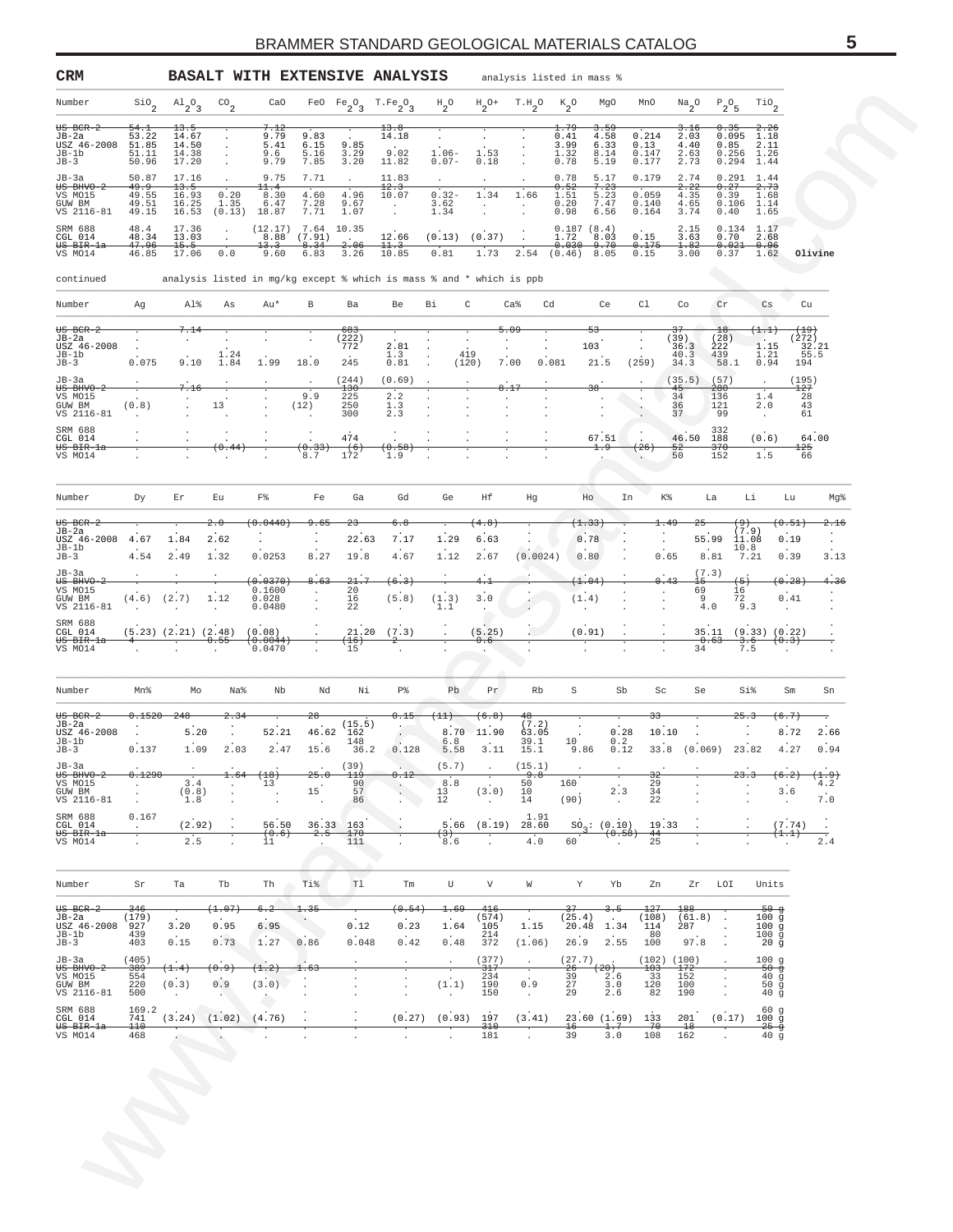<span id="page-5-0"></span>

|                                             |                                                                                                                                                                               |                                                                               | <b>BAUXITE</b>                                                           |                                        |                                           |                                                       |                                       |                                           |                                                                                                                    |                                                         |                                                    |                                        |                                                                         |                                       |                                            |                                     |                                          |
|---------------------------------------------|-------------------------------------------------------------------------------------------------------------------------------------------------------------------------------|-------------------------------------------------------------------------------|--------------------------------------------------------------------------|----------------------------------------|-------------------------------------------|-------------------------------------------------------|---------------------------------------|-------------------------------------------|--------------------------------------------------------------------------------------------------------------------|---------------------------------------------------------|----------------------------------------------------|----------------------------------------|-------------------------------------------------------------------------|---------------------------------------|--------------------------------------------|-------------------------------------|------------------------------------------|
|                                             | $# = class, 1=CRM and 2=RM$                                                                                                                                                   |                                                                               |                                                                          |                                        | BCS: 100g                                 |                                                       | CERAM: 25 or 100g                     |                                           | CETEM: 90-120g                                                                                                     |                                                         | GBAP: 10g                                          |                                        | NCS: 50-100g                                                            |                                       | SRM 600: 90g                               | other SRM: 60g                      |                                          |
| # Number                                    |                                                                                                                                                                               |                                                                               | $\text{Al}_2\text{O}_3$ A. $\text{Al}_2\text{O}_3$ CaO                   |                                        | $\mathrm{cr}_2\mathrm{O}_3$               | Fe                                                    | Fe <sub>2</sub> O <sub>3</sub>        | $K_2$ <sup>O</sup>                        | MgO                                                                                                                | Na <sub>2</sub> O                                       | $P_2O_5$                                           |                                        | $\overline{\text{Sio}}_2$ R.SiO <sub>2</sub> TiO <sub>2</sub>           |                                       | $V_2O_5$                                   | $2r0_2$                             | LOI                                      |
| 1<br>1<br>1<br>1<br>$\mathbf{1}$            | BCS 394/1<br><b>NCS HC28815</b><br>JCRM R301<br>NCS DC61105<br>NCS HC28814                                                                                                    | 88.88<br>88.55<br>87.5<br>85.07<br>83.07                                      | $\cdot$<br>$\cdot$<br>$\cdot$<br>$\cdot$<br>$\cdot$                      | 0.0173<br>0.15<br>0.03<br>0.24<br>0.22 |                                           | $\cdot$                                               | 1.372<br>1.75<br>1.40<br>1.18<br>2.71 | 0.11<br>0.04<br>0.44<br>0.17              | 0.0047<br>0.073<br>0.02<br>0.21<br>0.088                                                                           | $\ddot{\phantom{a}}$<br>0.017<br>0.03<br>0.080<br>0.022 | 0.0574<br>0.23<br>0.07<br>$\sim 10^{-11}$<br>0.18  | 6.47<br>4.88<br>7.24<br>8.17<br>9.69   | $\cdot$<br>$\cdot$<br>$\cdot$<br>$\cdot$<br>$\ddot{\phantom{a}}$        | 2.969<br>3.69<br>2.90<br>3.76<br>3.64 | $\cdot$<br>$\cdot$<br>$\cdot$              | $0.13*$<br>$\overline{\phantom{a}}$ | $\cdot$<br>0.35<br>0.29<br>0.15          |
| $\mathbf{1}$<br>1<br>1<br>1<br>$\mathbf{1}$ | NCS DC91017<br>NCS HC28813<br>NCS DC91018<br><b>NCS HC28812</b><br>DSZU 123.62-13 57.4                                                                                        | 71.14<br>70.28<br>64.53<br>60.41                                              | $\cdot$<br>$\cdot$<br>$\cdot$<br>$\bullet$<br>$\cdot$                    | 0.75<br>0.37<br>0.26<br>0.51<br>0.12   | $\cdot$<br>$\cdot$<br>$\bullet$<br>0.035  | $\cdot$                                               | 2.01<br>6.64<br>6.06<br>9.69<br>0.88  | 0.477<br>0.20<br>0.22<br>0.22<br>$\sim$   | 0.090<br>0.18<br>0.246<br>0.26<br>0.075                                                                            | 0.022<br>0.051<br>0.030<br>0.070<br>$\sim$              | 0.221<br>0.25<br>0.185<br>0.30<br>0.073            | 3.16<br>14.20<br>8.02<br>17.82<br>8.73 | $\cdot$<br>$\cdot$<br>$\cdot$<br>$\cdot$<br>$\cdot$                     | 3.04<br>2.85<br>2.59<br>2.22<br>2.51  | $\cdot$<br>$\cdot$<br>$\sim$<br>0.044      |                                     | 4.57<br>7.96<br>$\sim$                   |
| $\mathbf{1}$<br>1<br>1<br>1<br>$\mathbf{1}$ | NCS DC91019<br>SRM 696<br>IPT 131<br>BCS 395<br>CETEM BXSP-1                                                                                                                  | 57.15<br>54.5<br>54.1<br>52.4<br>50.1                                         | $\cdot$<br>$\cdot$<br>$\cdot$<br>$\overline{a}$<br>40.0                  | 0.089<br>0.018<br>0.05<br>(0.03)       | 0.047<br>$\sim$<br>(0.07)<br>0.003        | $\cdot$<br>$\cdot$<br>$\cdot$<br>$\ddot{\phantom{a}}$ | 16.11<br>8.70<br>11.5<br>16.3<br>6.7  | 1.00<br>0.009<br>0.022<br>(0.02)<br>0.53  | 0.235<br>0.012<br>$\ddot{\phantom{a}}$<br>0.02<br>(0.06)                                                           | 0.31<br>(0.007)<br>$\sim$ $-$<br>(0.02)<br>(0.02)       | 0.077<br>0.050<br>0.15<br>$\sim 10^{-11}$<br>0.203 | 6.31<br>3.79<br>0.78<br>1.24<br>14.7   | $\cdot$<br>$\cdot$<br>$\cdot$<br>$\ddot{\phantom{a}}$<br>7.8            | 2.65<br>2.64<br>1.77<br>1.93<br>1.24  | 0.072<br>0.042<br>0.016                    | 0.14<br>0.35<br>0.15                | 29.9<br>30.0<br>27.8<br>26.1             |
| 1<br>1<br>1<br>1<br>$\mathbf{1}$            | SRM 69b<br>SRM 698<br><b>NCS HC28811</b><br>SRM 697<br>DSZU 123.61-13 42.8                                                                                                    | 48.8<br>48.2<br>46.52<br>45.8                                                 | $\cdot$<br>$\cdot$<br>$\cdot$<br>$\cdot$                                 | 0.13<br>0.62<br>0.69<br>0.71<br>0.13   | 0.011<br>0.080<br>$\sim$<br>0.100<br>0.22 | $\cdot$<br>$\cdot$<br>$\cdot$<br>$\cdot$              | 7.14<br>19.6<br>14.01<br>20.0<br>27.2 | 0.068<br>0.010<br>0.25<br>0.062<br>$\sim$ | 0.085<br>0.058<br>0.37<br>0.18<br>0.046                                                                            | (0.025)<br>$\sim$<br>0.10<br>$\sim$ $-$<br>$\sim$       | 0.118<br>0.37<br>0.35<br>0.97<br>0.086             | 13.43<br>0.69<br>22.96<br>6.81<br>3.36 | $\cdot$<br>$\cdot$<br>$\cdot$<br>$\cdot$                                | 1.90<br>2.38<br>1.36<br>2.52<br>2.15  | 0.028<br>0.064<br>$\sim$<br>0.063<br>0.071 | 0.29<br>0.061<br>0.065<br>$\sim$    | 27.2<br>27.3<br>12.75<br>22.1<br>$\cdot$ |
| $\mathbf{1}$<br>1<br>$\mathbf{1}$           | $GBAP-16$<br>SRM 600<br>GBAP-14                                                                                                                                               | 42.60<br>40.0<br>35.07                                                        | $\cdot$<br>$\cdot$<br>$\ddot{\phantom{a}}$                               | 0.11<br>0.22<br>0.03                   | 0.047<br>0.024<br>0.122                   | $\cdot$<br>$\cdot$<br>$\blacksquare$                  | 16.52<br>17.0<br>40.67                | 0.126<br>0.23<br>0.073                    | 0.146<br>0.05<br>0.042                                                                                             | 0.057<br>0.022<br>0.024                                 | 0.034<br>0.039<br>0.042                            | 21.56<br>20.3<br>6.74                  | $\cdot$<br>$\cdot$<br>۰.                                                | 3.587<br>1.31<br>2.502                | 0.081<br>0.060<br>0.177                    | 0.107<br>0.060<br>0.062             | 14.94<br>20.5<br>14.32                   |
| # Number                                    |                                                                                                                                                                               |                                                                               | $\mathrm{Al}_2\mathrm{O}_3$ A. $\mathrm{Al}_2\mathrm{O}_3$ CaO           |                                        | $\mathrm{cr}_2\mathrm{O}_3$               | Fe                                                    | Fe <sub>2</sub> O <sub>3</sub>        | $K_2$ <sup>O</sup>                        | MgO                                                                                                                | Na <sub>2</sub> O                                       | $P_2O_5$                                           |                                        | $\overline{\text{SiO}_2}$ R. $\overline{\text{SiO}}_2$ Tio <sub>2</sub> |                                       | $V_2O_5$                                   | $2r0_2$                             | LOI                                      |
|                                             |                                                                                                                                                                               |                                                                               |                                                                          |                                        | $A.A1_2O_3$ : Available Alumina           |                                                       |                                       |                                           |                                                                                                                    |                                                         |                                                    |                                        |                                                                         |                                       | R.SiO <sub>2</sub> : Reactive Silica       |                                     | * Includes HfO <sub>2</sub>              |
|                                             | Number                                                                                                                                                                        | Ba0                                                                           | MnO                                                                      | MnO <sub>2</sub>                       |                                           | SO <sub>3</sub>                                       | ZnO                                   |                                           |                                                                                                                    |                                                         |                                                    |                                        |                                                                         |                                       |                                            |                                     |                                          |
|                                             | BCS 394/1<br><b>NCS HC28815</b><br>JCRM R301<br>NCS DC61105<br><b>NCS HC28814</b><br>NCS DC91017<br><b>NCS HC28813</b><br>NCS DC91018<br><b>NCS HC28812</b><br>DSZU 123.62-13 | $\cdot$<br>$\cdot$<br>$\cdot$<br>$\ddot{\phantom{a}}$<br>$\ddot{\phantom{1}}$ | $\cdot$<br>$\cdot$<br>0.011<br>0.036<br>0.053<br>0.012<br>0.082<br>0.009 | $\ddot{\phantom{a}}$                   |                                           | S:0.031<br>S:0.040<br>S:0.030                         | 0.0018<br>0.0040<br>$\sim$            |                                           | C: 0.018<br>C: 0.050<br>Ga <sub>2</sub> O <sub>3</sub> : 0.0114<br>C: 0.099<br>Ga203: 0.0106<br>C: 0.14<br>C: 0.10 | CO2: 0.09                                               | Ga2O3: 0.013                                       |                                        | 100 g unit                                                              |                                       |                                            |                                     |                                          |
|                                             | NCS DC91019<br>SRM 696<br>IPT 131<br>BCS 395<br>CETEM BXSP-1                                                                                                                  |                                                                               | 0.021<br>0.004<br>0.31<br>$\ddot{\phantom{0}}$                           | $\cdot$<br>$\cdot$<br>$\cdot$          | 0.070                                     | S:0.033<br>0.150<br>$\sim$<br>(0.07)                  | 0.0036<br>0.0014<br>0.013<br>0.009    |                                           | Ga203: 0.008                                                                                                       |                                                         |                                                    |                                        |                                                                         |                                       |                                            |                                     |                                          |
|                                             | SRM 69b<br>SRM 698<br><b>NCS HC28811</b><br>SRM 697<br>DSZU 123.61-13.                                                                                                        |                                                                               | 0.110<br>0.38<br>0.13<br>0.41<br>0.023                                   | $\cdot$<br>$\cdot$<br>$\cdot$          |                                           | 0.551<br>0.143<br>0.0770<br>S:0.045                   | 0.0035<br>0.029<br>0.037<br>$\sim$    |                                           | C: 0.20<br>C: 0.22                                                                                                 |                                                         | $CO2: 0.19$ $Ga2O3: 0.009$                         |                                        | 100 q unit                                                              |                                       |                                            |                                     |                                          |
|                                             | $GBAP-16$<br>SRM 600<br>$GBAP-14$                                                                                                                                             | $\sim$                                                                        | (0.011) 0.022<br>0.013<br>(0.006) 0.017                                  | $\cdot$                                |                                           | 0.068<br>0.155<br>0.145                               | 0.003                                 | last of stock                             |                                                                                                                    |                                                         |                                                    |                                        |                                                                         |                                       |                                            |                                     |                                          |
|                                             | Number                                                                                                                                                                        | Ba0                                                                           | MnO                                                                      | MnO <sub>2</sub>                       |                                           | $SO_3$                                                | ZnO                                   |                                           |                                                                                                                    |                                                         |                                                    |                                        |                                                                         |                                       |                                            |                                     |                                          |
|                                             |                                                                                                                                                                               |                                                                               |                                                                          |                                        |                                           |                                                       |                                       |                                           |                                                                                                                    |                                                         |                                                    |                                        |                                                                         |                                       |                                            |                                     |                                          |
|                                             |                                                                                                                                                                               |                                                                               |                                                                          |                                        |                                           |                                                       |                                       |                                           |                                                                                                                    |                                                         |                                                    |                                        |                                                                         |                                       |                                            |                                     |                                          |
|                                             |                                                                                                                                                                               |                                                                               |                                                                          |                                        |                                           |                                                       |                                       |                                           |                                                                                                                    |                                                         |                                                    |                                        |                                                                         |                                       |                                            |                                     |                                          |
|                                             |                                                                                                                                                                               |                                                                               |                                                                          |                                        |                                           |                                                       |                                       |                                           |                                                                                                                    |                                                         |                                                    |                                        |                                                                         |                                       |                                            |                                     |                                          |
|                                             |                                                                                                                                                                               |                                                                               |                                                                          |                                        |                                           |                                                       |                                       |                                           |                                                                                                                    |                                                         |                                                    |                                        |                                                                         |                                       |                                            |                                     |                                          |

| Number                          | Ba0                      | MnO                  | MnO <sub>2</sub>     | $SO_2$               | ZnO     |               |               |           |  |                            |              |
|---------------------------------|--------------------------|----------------------|----------------------|----------------------|---------|---------------|---------------|-----------|--|----------------------------|--------------|
| BCS 394/1<br><b>NCS HC28815</b> |                          |                      |                      |                      |         |               | C: 0.018      |           |  |                            |              |
| JCRM R301                       |                          |                      |                      |                      |         |               |               |           |  |                            |              |
| NCS DC61105                     |                          |                      |                      |                      |         |               |               |           |  |                            |              |
| <b>NCS HC28814</b>              |                          | 0.011                |                      |                      |         |               | C: 0.050      |           |  |                            |              |
| NCS DC91017                     |                          | 0.036                |                      | S:0.031              | 0.0018  |               | Ga203: 0.0114 |           |  |                            |              |
| <b>NCS HC28813</b>              |                          | 0.053                |                      |                      |         |               | C: 0.099      |           |  |                            |              |
| NCS DC91018                     |                          | 0.012                |                      | S:0.040              | 0.0040  |               | Ga2O3: 0.0106 |           |  |                            |              |
| <b>NCS HC28812</b>              |                          | 0.082                | $\ddot{\phantom{0}}$ | $\sim$               | $\cdot$ |               | C: 0.14       |           |  |                            |              |
| DSZU 123.62-13                  | $\mathbf{r}$             | 0.009                | $\mathbf{r}$         | S:0.030              |         |               | C: 0.10       | CO2: 0.09 |  | $Ga_2O_3: 0.013$           | $100$ g unit |
| NCS DC91019                     |                          | 0.021                |                      | S:0.033              | 0.0036  | Ga2O3: 0.008  |               |           |  |                            |              |
| SRM 696                         |                          | 0.004                | $\mathbf{r}$         | 0.150                | 0.0014  |               |               |           |  |                            |              |
| IPT 131                         |                          | 0.31                 |                      | $\ddot{\phantom{0}}$ | 0.013   |               |               |           |  |                            |              |
| <b>BCS 395</b>                  |                          | $\ddot{\phantom{0}}$ |                      |                      |         |               |               |           |  |                            |              |
| CETEM BXSP-1                    |                          | z.                   | 0.070                | (0.07)               | 0.009   |               |               |           |  |                            |              |
| SRM 69b                         |                          | 0.110                |                      | 0.551                | 0.0035  |               |               |           |  |                            |              |
| SRM 698                         |                          | 0.38                 |                      | 0.143                | 0.029   |               |               |           |  |                            |              |
| <b>NCS HC28811</b>              |                          | 0.13                 |                      | $\sim$               | $\sim$  |               | C: 0.20       |           |  |                            |              |
| SRM 697                         |                          | 0.41                 |                      | 0.0770               | 0.037   |               |               |           |  |                            |              |
| DSZU 123.61-13                  |                          | 0.023                | $\mathbf{r}$         | S:0.045              | $\sim$  |               | C: 0.22       |           |  | $CO2: 0.19$ $Ga2O3: 0.009$ | $100$ q unit |
| $GBAP-16$                       | (0.011)                  | 0.022                |                      | 0.068                |         |               |               |           |  |                            |              |
| SRM 600                         | <b>Contract Contract</b> | 0.013                |                      | 0.155                | 0.003   | last of stock |               |           |  |                            |              |
| $GBAP-14$                       | (0.006)                  | 0.017                |                      | 0.145                |         |               |               |           |  |                            |              |
| Number                          | Ba0                      | MnO                  | MnO <sub>2</sub>     | $SO_2$               | ZnO     |               |               |           |  |                            |              |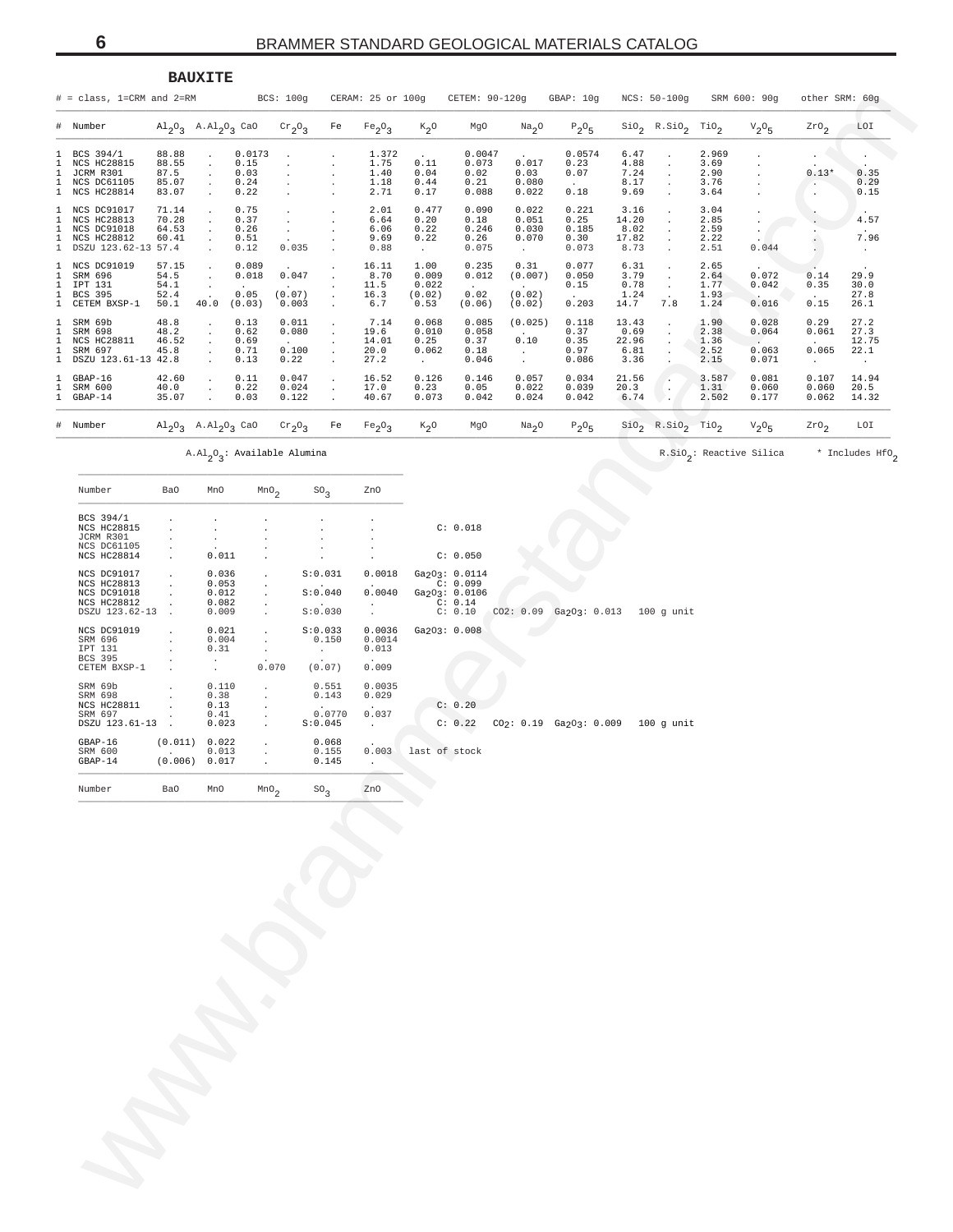<span id="page-6-0"></span>

| RM                                                                   |    | <b>BAUXITE</b>                                 |                             |                                                                                 |                                | $\mathrm{Al}_{\alpha} \mathrm{O}_{\alpha}$ : Available Alumina                                                                                                                                                                                           |     |     |      | C.Org: Organic Carbon |                                                                          |                            |                  |                                                     | BXT-04, BXT-06 500 q units                                                                   |        | others 100 q     |                                        |
|----------------------------------------------------------------------|----|------------------------------------------------|-----------------------------|---------------------------------------------------------------------------------|--------------------------------|----------------------------------------------------------------------------------------------------------------------------------------------------------------------------------------------------------------------------------------------------------|-----|-----|------|-----------------------|--------------------------------------------------------------------------|----------------------------|------------------|-----------------------------------------------------|----------------------------------------------------------------------------------------------|--------|------------------|----------------------------------------|
| Number                                                               |    | $\mathrm{Al}_{\scriptscriptstyle{Q_2}}$ C. Org | CaO                         | $\mathrm{Cr}_{\alpha} \circ \alpha$                                             | Fe <sub>2</sub> O <sub>2</sub> | $K_{0}$                                                                                                                                                                                                                                                  | MgO | MnO | Na O | $P_{0}O_{E}$          | $SO_{\alpha}$                                                            | SiO <sub>2</sub>           | TiO <sub>o</sub> | $V_{0}O_{E}$                                        | ZnO                                                                                          |        | ZrO, A.Al.O, LOI |                                        |
| ALC-BXT-10<br>ALC-BXT-09<br>$ALC-BXT-13$<br>ALC-BXT-08<br>ALC-BXT-14 | 54 | 53.4 (0.2)                                     | (0.01)<br>53.4 0.051 (0.02) | $(0.08)$ (<0.01) (0.03)<br>$0.037$ 14.5<br>0.016<br>51.5 (0.082) (0.02) (0.049) |                                | $12.4$ (<0.01) (0.01) (0.05)<br>$(0.01)$ $(0.03)$ $(0.04)$ $(0.01)$ $(0.07)$<br>11.44 (0.01) (0.01) (0.01) (0.01) (0.02)<br>$9.6$ (0.018) (0.03) (0.021) (0.02) (0.26)<br>51.2 0.162 (0.01) (0.01) 13.17 (0.01) (0.01) (0.02) (0.01) (0.062) (0.11) 5.86 |     |     |      |                       | <b>Contract Contract</b><br>(0.06)<br>(0.09)<br><b>Contract Contract</b> | 2.7<br>7.57<br>4.82<br>3.2 | 9.5              | 2.01 (0.06)<br>2.98 (0.06)<br>1.54 (0.04)<br>(0.17) | $(0.002)$ $(0.12)$<br>$(0.002)$ $(0.08)$<br>$(0.006)$ $(0.089)$<br>1.11 (0.01) (0.005) 0.131 | (0.07) | 53.3<br>50.4     | 28.6<br>20.8<br>28.52<br>25.6<br>28.35 |

www.brammerstandard.com \_\_\_\_\_\_\_\_\_\_\_\_\_\_\_\_\_\_\_\_\_\_\_\_\_\_\_\_\_\_\_\_\_\_\_\_\_\_\_\_\_\_\_\_\_\_\_\_\_\_\_\_\_\_\_\_\_\_\_\_\_\_\_\_\_\_\_\_\_\_\_\_\_\_\_\_\_\_\_\_\_\_\_\_\_\_\_\_\_\_\_\_\_\_\_\_\_\_\_\_\_\_\_\_\_\_\_\_\_\_\_\_\_\_\_\_\_\_\_\_\_\_\_\_\_\_\_\_\_\_\_\_\_\_\_\_\_\_\_\_\_\_\_\_\_ Number BeO  $\text{Al}_2\text{O}_3$ CaO F FeO T.Fe<sub>2</sub><sup>O</sup><sub>3</sub>  $H_{2}O+$  $K_{2}O$ Mg0 MnO Na<sub>2</sub>0  $\circ$   $P_2$ <sup>O</sup><sub>5</sub> SiO<sub>2</sub> TiO2 LOI Units \_\_\_\_\_\_\_\_\_\_\_\_\_\_\_\_\_\_\_\_\_\_\_\_\_\_\_\_\_\_\_\_\_\_\_\_\_\_\_\_\_\_\_\_\_\_\_\_\_\_\_\_\_\_\_\_\_\_\_\_\_\_\_\_\_\_\_\_\_\_\_\_\_\_\_\_\_\_\_\_\_\_\_\_\_\_\_\_\_\_\_\_\_\_\_\_\_\_\_\_\_\_\_\_\_\_\_\_\_\_\_\_\_\_\_\_\_\_\_\_\_\_\_\_\_\_\_\_\_\_\_\_\_\_\_\_\_\_\_\_\_\_\_\_\_ NCS DC86313 3.02 15.55 0.52 0.0088 (F-) 0.15 0.47 (0.63) 3.28 0.083 0.020 3.63 (0.018) 71.97 0.010 0.86 70 g<br>NCS DC86302 0.365 14.86 0.584 0.041 (0.18) 0.593 0.59 3.89 0.069 0.036 4.67 0.013 73.99 0.016 0.73 70 g<br>NCS DC863 continued analysis listed in mg/kg \_\_\_\_\_\_\_\_\_\_\_\_\_\_\_\_\_\_\_\_\_\_\_\_\_\_\_\_\_\_\_\_\_\_\_\_\_\_\_\_\_\_\_\_\_\_\_\_\_\_\_\_\_\_\_\_\_\_\_\_\_\_\_\_\_\_\_\_\_\_\_\_\_\_\_\_\_\_\_\_\_\_\_\_\_\_\_\_\_\_\_\_\_\_\_\_\_\_\_\_\_\_\_\_\_\_\_\_\_\_\_\_\_\_\_\_\_\_\_\_\_\_\_\_\_\_\_\_\_\_\_\_\_\_\_\_\_\_\_\_\_\_\_\_\_ Number  $CeO_2$   $Dy_2O_3$   $Er_2O_3$   $Eu_2O_3$   $Gd_2O_3$  $\mu_{0}^{3}$   $\mu_{1}^{3}$   $\mu_{2}^{3}$   $\mu_{3}^{3}$ Number CeO<sub>2</sub> Dy<sub>2</sub>O<sub>3</sub> Er<sub>2</sub>O<sub>3</sub> Gd<sub>2</sub>O<sub>3</sub> Ho<sub>2</sub>O<sub>3</sub> La<sub>2</sub>O<sub>3</sub> La<sub>2</sub>O<sub>3</sub> La<sub>2</sub>O<sub>3</sub> Mo Nd<sub>2</sub>O<sub>3</sub> Pr<sub>6</sub>O<sub>1</sub> RE O<sup>\*</sup> Sc<sub>2</sub>O<sub>3</sub> Sm<sub>2</sub>O<sub>3</sub> Th<sub>4</sub>O<sub>7</sub> Tm<sub>2</sub>O<sub>3</sub> W Y<sub>2</sub>O<sub>3</sub> Yb<sub>2</sub>O<sub>3</sub>  $^{Tb}4^0$  $Tm<sub>2</sub>$ <sup>O</sup><sub>3</sub>  $W$   $Y_2O_3$   $Yb_2O$ NCS DC86313 13.1 3.62 1.95 0.11 2.83 0.67 6.08 0.25 3.37 5.96 1.58 63.6 1.91 1.99 0.57 0.29 . 23.0 1.88<br>NCS DC86302 14.8 4.6 2.2 0.15 3.8 0.87 7.7 0.36 1.2 7.6 2.0 78.6 3.1 2.7 0.80 0.36 5.5 28.9 2.5<br>NCS DC86301 14.3 4.5 2

 $*$  RE<br> $\times$ O y : Rare Earth Oxide

|                          |                                                          | <b>BORATE ORE</b> |        |                 |       |                  |               |               |                  |                   |                 |                  |                  |                 |         |
|--------------------------|----------------------------------------------------------|-------------------|--------|-----------------|-------|------------------|---------------|---------------|------------------|-------------------|-----------------|------------------|------------------|-----------------|---------|
|                          | analysis listed in mass %<br>$# = class, 1=CRM and 2=RM$ |                   |        |                 |       |                  |               |               |                  |                   |                 |                  | BCS: 100 q units | SRM: 60 q units |         |
| # Number                 | $B_2O_2$                                                 | $Al_2O_2$         | Ba0    | CaO             | F     | $Fe_2O_3$ $K_2O$ |               | MgO           | MnO              | Na <sub>2</sub> O | SO <sub>2</sub> | SiO <sub>2</sub> | SrO              | TiO,            | LOI+H2C |
| 1 SRM 1835<br>2 BCS 205a | 18.739<br>18.46                                          | 3.474<br>5.38     | 0.0497 | 21.622<br>12.58 | 0.348 | 1.141<br>0.15    | 1.261<br>1.04 | 3.411<br>0.62 | 0.0333<br>$\sim$ | 3.484<br>8.53     | 1.477           | 18.408<br>52.0   | 0.9418           | 0.1332<br>0.04  | 25.724  |

| <b>CRM</b>                 |                                     | <b>BRUCITE</b> |              | $T = total$  |                                                                                     |                  |                |                |                   |                           | 50 q units   |
|----------------------------|-------------------------------------|----------------|--------------|--------------|-------------------------------------------------------------------------------------|------------------|----------------|----------------|-------------------|---------------------------|--------------|
| Number                     | $\mathrm{Al}_{2}\mathrm{O}_{2}$ CaO |                |              |              | CO <sub>2</sub> T.Fe <sub>2</sub> O <sub>2</sub> H <sub>2</sub> O+ K <sub>2</sub> O |                  | MgO            | MnO            | Na <sub>2</sub> O | $P_2O_E$ SiO <sub>2</sub> |              |
| NCS DC60129<br>NCS DC60130 | 0.053<br>0.067                      | 2.51<br>6.18   | 8.08<br>9.95 | 0.49<br>0.40 | (25.24)<br>(23.22)                                                                  | 0.0041<br>0.0066 | 61.43<br>56.21 | 0.036<br>0.033 | 0.0066<br>0.013   | 0.12<br>0.12              | 2.69<br>4.47 |

**CRM BERYLLIUM ORE** analysis listed in mass %

| $_{\rm RM}$ |                                     | CALCINED BONE |  |                                                                        |                                               |  |  |                                                                                      |     | $25$ or $100$ q |      |
|-------------|-------------------------------------|---------------|--|------------------------------------------------------------------------|-----------------------------------------------|--|--|--------------------------------------------------------------------------------------|-----|-----------------|------|
| Number      | $\mathrm{Al}_{2}\mathrm{O}_{2}$ BaO |               |  | CaO F Fe <sub>2</sub> O <sub>3</sub> H <sub>2</sub> O K <sub>2</sub> O |                                               |  |  | MgO Na <sub>2</sub> O P <sub>2</sub> O <sub>5</sub> SiO <sub>2</sub> SO <sub>3</sub> | SrO | TiO, LOI        |      |
| CERAM CCB1  | 0.05                                |               |  | $0.031$ 53.4 0.13 0.04 (0.12)                                          | $0.011$ 1.14 0.52 40.5 1.28 0.114 0.049 <0.01 |  |  |                                                                                      |     |                 | 2.60 |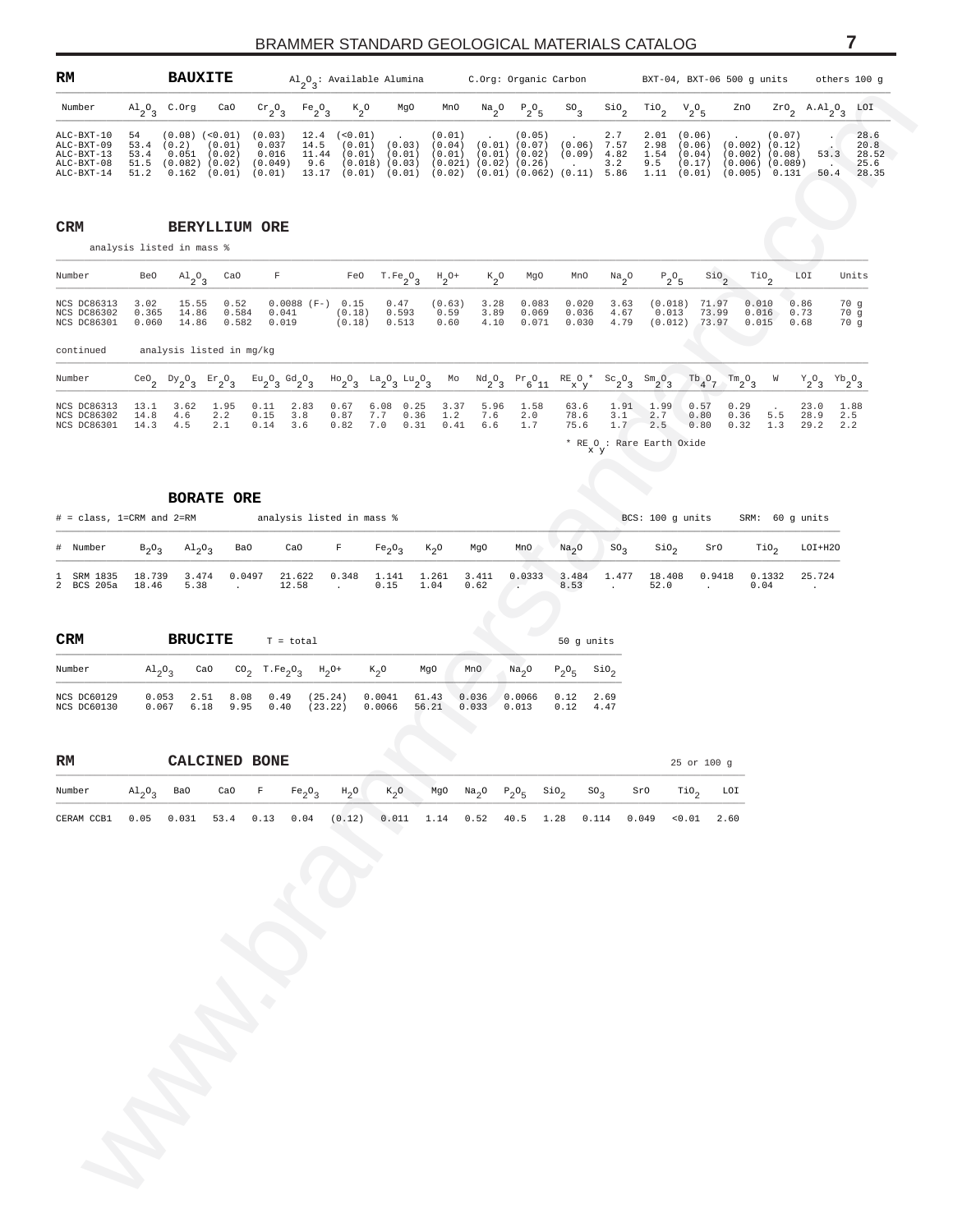<span id="page-7-0"></span>

| <b>CRM</b> | <b>CHROME MAGNESITE</b> |
|------------|-------------------------|
|            |                         |

|                | analysis listed in mass % |           |                                 |              |       |        |           | BCS, NCS DC25x: 100 q |                   | GCR: $10q$   |                              | NCS $DC28x: 50q$    |                 | NH: 75 q         |                  | VS: 125 q    |
|----------------|---------------------------|-----------|---------------------------------|--------------|-------|--------|-----------|-----------------------|-------------------|--------------|------------------------------|---------------------|-----------------|------------------|------------------|--------------|
| Number         | MgO                       | $Cr_2O_2$ | $\mathrm{Al}_{2}\mathrm{O}_{2}$ | $B_2O_2$     | CaO   | Fe     | $Fe_2O_2$ | $K_2O$                | Li <sub>2</sub> O | MnO          | $\mathrm{Na}_{\,\mathrm{O}}$ | $P_2O_5$            | SO <sub>2</sub> | SiO <sub>2</sub> | TiO <sub>2</sub> | LOI          |
| BCS 396        | 64.6                      | 15.6      | 5.73                            | 0.09         | 1.12  | $\sim$ | 10.9      | (0.03)                | (0.05)            | 0.17         | (0.06)                       |                     |                 | 1.37             | 0.26             |              |
| NH 95          | 63.93                     | 18.30     | 3.50                            | $\mathbf{r}$ | 1.23  |        | 6.77      |                       |                   |              |                              | $\mathbf{r}$        |                 | 4.05             |                  |              |
| <b>BCS 370</b> | 61.8                      | 13.4      | 12.3                            |              | 1.54  |        | 7.23      | 0.03                  | 0.03              | 0.11         | 0.06                         | $\mathbf{r}$        |                 | 3.01             | 0.13             |              |
| BCS 369        | 53.5                      | 17.2      | 14.7                            |              | 1.17  |        | 10.3      | 0.03                  | 0.03              | 0.11         | 0.05                         |                     |                 | 2.59             | 0.14             | $\mathbf{r}$ |
| VS K5/2        | 54.8                      | 22.6      | 4.28                            |              | 1.15  |        | 8.47      |                       |                   |              |                              |                     |                 | 8.64             |                  |              |
| NH 96          | 46.98                     | 22.37     | 12.92                           |              | 1.59  | $\sim$ | 11.90     |                       |                   |              |                              |                     |                 | 2.71             |                  |              |
| $GCR-04$       | 36.29                     | 0.701     | 0.42                            |              | 0.039 | $\sim$ | 12.288    | (0.02)                | $\sim$            | 0.0422       |                              | 0.0182              | 0.093           | 39.22            | 0.115            | 10.666       |
| NH 97          | 21.26                     | 40.00     | 16.12                           |              | 0.52  |        | 14.73     |                       |                   | $\mathbf{r}$ |                              | $\sim$              |                 | 5.94             |                  | $\sim$       |
| NCS DC25002    | 20.59                     | 36.31     | 10.97                           |              | 0.82  | 9.71   |           |                       | $\overline{a}$    |              |                              | P:(0.0072)S:(0.017) |                 | 11.71            |                  | 100q         |
| $GCR-01$       | 14.59                     | 44.95     | 11.31                           |              | 0.052 |        | 19.63     | 0.448                 | $\sim$            | 0.4448       | $\sim$                       | (0.0098)            | 0.048           | 6.63             | 0.311            | 1.286        |
| $GCR-05$       | 13.21                     | 38.04     | 11.53                           | ÷.           | 0.039 |        | 25.49     | (0.015)               | $\sim$            | 0.811        |                              | (0.0089)            | 0.018           | 7.53             | 0.258            | 2.848        |
| $GCR-02$       | 12.84                     | 43.97     | 6.87                            | ÷            | 0.107 |        | 27.13     | (0.03)                | $\overline{a}$    | 0.716        |                              | (0.0071)            | 0.019           | 5.83             | 0.317            | 1.883        |
| $GCR-06$       | 9.01                      | 47.92     | 8.72                            |              | 0.087 |        | 28.8      | 0.0198                |                   | 0.716        |                              | (0.0096)            | 0.033           | 3.21             | 0.343            | 0.795        |

| <b>CRM</b> |                         | <b>CHROMITE</b> |    |         |      |        |
|------------|-------------------------|-----------------|----|---------|------|--------|
| Number     | Origin                  | Cr              | Fe | MaO     | Тi   | Units  |
| IGS 30     | Phillipines 23.95 11.21 |                 |    | (16.62) | 0.14 | 55 $q$ |

| Number                                                                         | $A1_{2}0_{3}$                                          |                                                |                                                          |                                          | CaO T.Fe <sub>2</sub> O <sub>3</sub> K <sub>2</sub> O | MgO                                      |                                                                           | MnO                                                        |                                                                                               | $Na2O$ $P2O5$ SiO <sub>2</sub>                                                    | TiO <sub>2</sub>                                               | Ba                                                                             |                                                     | Ce                                   | La                                    |                                                      | Nb                                 | Sr                                     |                                           |                                                                                           |                                                     |
|--------------------------------------------------------------------------------|--------------------------------------------------------|------------------------------------------------|----------------------------------------------------------|------------------------------------------|-------------------------------------------------------|------------------------------------------|---------------------------------------------------------------------------|------------------------------------------------------------|-----------------------------------------------------------------------------------------------|-----------------------------------------------------------------------------------|----------------------------------------------------------------|--------------------------------------------------------------------------------|-----------------------------------------------------|--------------------------------------|---------------------------------------|------------------------------------------------------|------------------------------------|----------------------------------------|-------------------------------------------|-------------------------------------------------------------------------------------------|-----------------------------------------------------|
| <del>us coo-1</del>                                                            |                                                        |                                                |                                                          |                                          |                                                       |                                          |                                                                           |                                                            | $0.37$ $48.3$ $2.94$ $0.16$ $1.25$ $0.43$ $0.04$ $2.6$                                        | 3.47                                                                              |                                                                | $0.15$ $0.1000$ $0.1700$                                                       |                                                     |                                      |                                       |                                                      | $-0.0750$ $0.3900$                 | $-1.2000$                              |                                           |                                                                                           |                                                     |
|                                                                                | analysis listed in mg/kg                               |                                                |                                                          |                                          |                                                       |                                          |                                                                           |                                                            |                                                                                               | FOR ALTERNATES SEE LIMESTONE IN THIS CATALOG                                      |                                                                |                                                                                |                                                     |                                      |                                       |                                                      |                                    |                                        |                                           |                                                                                           |                                                     |
| Number                                                                         |                                                        | Be                                             | Co                                                       | Cr                                       | Сs                                                    | Cu                                       |                                                                           | Dy Er Eu                                                   | Ga Gd                                                                                         | Ho                                                                                | Nd<br>Νi                                                       | Pr                                                                             |                                                     | Sc Sm                                | Tb Th                                 |                                                      | U                                  | V                                      | Y Yb Zn                                   | Zr                                                                                        |                                                     |
| <del>US COQ-1</del>                                                            |                                                        | $1.2 -$                                        |                                                          |                                          |                                                       | $-0.2$ $\leftarrow 10$ $18$              |                                                                           | -7-                                                        | -15-<br>-6-                                                                                   | $-50-$<br>$\rightarrow$                                                           | -480-                                                          | -13-<br>-150-                                                                  | -3-                                                 | -56-                                 | -4-                                   | -10-                                                 | $-11 - 110$                        | -81-                                   |                                           | -65                                                                                       |                                                     |
| CRM                                                                            |                                                        |                                                | <b>CHROME MAGNESITE</b>                                  |                                          |                                                       |                                          |                                                                           |                                                            |                                                                                               |                                                                                   |                                                                |                                                                                |                                                     |                                      |                                       |                                                      |                                    |                                        |                                           |                                                                                           |                                                     |
|                                                                                | analysis listed in mass %                              |                                                |                                                          |                                          |                                                       |                                          |                                                                           |                                                            |                                                                                               | BCS, NCS DC25x: 100 g GCR: 10 g NCS DC28x: 50 g                                   |                                                                |                                                                                |                                                     |                                      |                                       |                                                      |                                    | NH: 75 g                               |                                           | VS: 125 g                                                                                 |                                                     |
| Number                                                                         | MgO                                                    |                                                | $\mathrm{cr}_{2}\mathrm{O}_{3}$                          | $\mathrm{^{Al}2^{O}3}$                   |                                                       | $B_2O_3$                                 | CaO                                                                       |                                                            | Fe $Fe_2O_3$                                                                                  | $K_2O$                                                                            | Li <sub>2</sub> 0                                              | MnO                                                                            |                                                     | $Na_2O$ $P_2O_5$                     |                                       | SO <sub>2</sub>                                      |                                    | SiO <sub>2</sub>                       | TiO <sub>2</sub>                          | LOI                                                                                       |                                                     |
| BCS 396<br>NH 95<br>BCS 370<br>BCS 369<br>VS K5/2                              | 64.6<br>63.93<br>61.8<br>53.5<br>54.8                  |                                                | 15.6<br>18.30<br>13.4<br>17.2<br>22.6                    | 5.73<br>3.50<br>12.3<br>14.7<br>4.28     |                                                       | 0.09<br>$\sim$                           | 1.12<br>1.23<br>1.54<br>1.17<br>1.15                                      |                                                            | 10.9<br>6.77<br>7.23<br>10.3<br>8.47                                                          | (0.03)<br>0.03<br>0.03                                                            | (0.05)<br>0.03<br>0.03                                         | 0.17<br>0.11<br>0.11<br>$\cdot$                                                | (0.06)<br>0.06<br>0.05<br>$\cdot$                   |                                      |                                       |                                                      |                                    | 1.37<br>4.05<br>3.01<br>2.59<br>8.64   | 0.26<br>0.13<br>0.14<br>$\sim$            |                                                                                           |                                                     |
| NH 96<br>$GCR-04$<br>NH 97<br>NCS DC25002<br>$GCR-01$                          | 46.98<br>36.29<br>21.26<br>20.59<br>14.59              |                                                | 22.37<br>0.701<br>40.00<br>36.31<br>44.95                | 12.92<br>0.42<br>16.12<br>10.97<br>11.31 |                                                       |                                          | 1.59<br>0.039<br>0.52<br>0.82<br>0.052                                    | 9.71<br>$\overline{\phantom{a}}$                           | 11.90<br>12.288<br>14.73<br>19.63                                                             | (0.02)<br>$\sim$ $-$<br>0.448                                                     |                                                                | 0.0422<br><b>Contractor</b><br>0.4448                                          | $\cdot$                                             | P: (0.0072)S: (0.017)<br>(0.0098)    | 0.0182                                | 0.093<br>0.048                                       |                                    | 2.71<br>39.22<br>5.94<br>11.71<br>6.63 | 0.115<br>0.311                            | 10.666<br>100g<br>1.286                                                                   |                                                     |
| $GCR-05$<br>$GCR-02$<br>$GCR-06$                                               | 13.21<br>12.84<br>9.01                                 |                                                | 38.04<br>43.97<br>47.92                                  | 11.53<br>6.87<br>8.72                    |                                                       | $\cdot$                                  | 0.039<br>0.107<br>0.087                                                   |                                                            | 25.49<br>27.13<br>28.8                                                                        | (0.015)<br>(0.03)<br>0.0198                                                       | $\cdot$<br>$\cdot$                                             | 0.811<br>0.716<br>0.716                                                        |                                                     | (0.0089)<br>(0.0071)<br>(0.0096)     |                                       | 0.018<br>0.019<br>0.033                              |                                    | 7.53<br>5.83<br>3.21                   | 0.258<br>0.317<br>0.343                   | 2.848<br>1.883<br>0.795                                                                   |                                                     |
| CRM                                                                            |                                                        |                                                | <b>CHROMITE</b>                                          |                                          |                                                       |                                          |                                                                           |                                                            |                                                                                               |                                                                                   |                                                                |                                                                                |                                                     |                                      |                                       |                                                      |                                    |                                        |                                           |                                                                                           |                                                     |
| Number                                                                         | Origin                                                 |                                                | Cr                                                       |                                          | Fe                                                    | MgO                                      |                                                                           | Тi                                                         | Units                                                                                         |                                                                                   |                                                                |                                                                                |                                                     |                                      |                                       |                                                      |                                    |                                        |                                           |                                                                                           |                                                     |
| IGS 30                                                                         | Phillipines 23.95 11.21                                |                                                |                                                          |                                          |                                                       | (16.62)                                  |                                                                           | 0.14                                                       | 55g                                                                                           |                                                                                   |                                                                |                                                                                |                                                     |                                      |                                       |                                                      |                                    |                                        |                                           |                                                                                           |                                                     |
|                                                                                |                                                        |                                                |                                                          |                                          |                                                       |                                          |                                                                           |                                                            |                                                                                               |                                                                                   |                                                                |                                                                                |                                                     |                                      |                                       |                                                      |                                    |                                        |                                           |                                                                                           |                                                     |
|                                                                                |                                                        |                                                |                                                          |                                          |                                                       |                                          |                                                                           |                                                            |                                                                                               |                                                                                   |                                                                |                                                                                |                                                     |                                      |                                       |                                                      |                                    |                                        |                                           |                                                                                           |                                                     |
|                                                                                |                                                        |                                                | <b>CHROMIUM ORE</b>                                      |                                          |                                                       |                                          |                                                                           |                                                            |                                                                                               | $# = class$ , where $1 = CRM$ and $2 = RM$                                        |                                                                |                                                                                |                                                     |                                      |                                       |                                                      |                                    |                                        |                                           | analysis listed in mass % except * which is mg/kg                                         |                                                     |
| # Number                                                                       |                                                        |                                                | ${\rm Cr}_2{\rm O}_3$ ${\rm Al}_2{\rm O}_3$              |                                          | CaO                                                   | MgO                                      |                                                                           | Fe                                                         | FeO                                                                                           | Fe <sub>2</sub> O <sub>3</sub>                                                    | Mn                                                             | MnO                                                                            | $Mn_3O_4$                                           | $P \t P_2O_5 S$                      |                                       |                                                      |                                    | $SO_3$                                 | Sio <sub>2</sub>                          | Тi                                                                                        |                                                     |
| 1 NCS HC26617<br>1 NCS DC73013<br>1 USZ 36-2002<br>1 VS R27/1<br>1 VS R14/5    |                                                        | 96.19<br>57.80<br>54.37<br>50.8<br>47.0        | 10.53<br>8.24<br>8.08<br>7.2                             |                                          | (0.13)<br>0.24<br>0.131<br>0.13                       | 16.45<br>16.09<br>19.7<br>21.6           |                                                                           | $\cdot$<br>9.45<br>9.32                                    | (8.3)<br>11.2<br>10.8                                                                         | 0.054<br>13.70T<br>14.73T                                                         | 0.097                                                          | 0.15                                                                           |                                                     | (0.0012)<br>0.0019<br>0.0017         |                                       | 0.02<br>$\cdot$                                      | 0.002<br>(0.005)<br>0.019<br>0.037 | 0.07<br>$\sim$                         | 0.26<br>1.10<br>4.73<br>7.10<br>8.79      | 0.122<br>$\sim$                                                                           | $\text{rio}_2$<br>0.11<br>$\cdot$<br>$\blacksquare$ |
| 1 SARM 146<br>1 NCS DC28130<br>1 NCS DC73012<br>1 BCS 308/1<br>1 NCS DC28131   |                                                        | 46.91<br>46.74<br>46.56<br>44.91<br>45.10      | 14.54<br>14.53<br>11.60<br>15.10<br>13.70                |                                          | 0.10<br>0.053<br>0.46<br>0.65<br>0.18                 | 10.62<br>9.79<br>17.92<br>9.15<br>10.37  |                                                                           | 20.34<br>$\sim 100$ km s $^{-1}$<br>19.66                  | 25.58<br>(12.0)<br>26.58                                                                      | 15.34T<br><b>CONTRACTOR</b>                                                       | 0.156<br>0.135<br>0.150                                        | 0.22<br>$\sim 10^{-11}$<br>0.230<br>$\sim$ $\sim$                              |                                                     | 0.0027<br>(0.0013)<br>0.0033         |                                       |                                                      | 0.003<br>0.076<br>0.0029           |                                        | 0.616<br>0.79<br>5.06<br>1.194<br>2.93    | 0.373<br>0.070<br><b>Contract</b><br>0.344                                                | 0.57<br>$\sim$<br>0.74<br>$\sim$                    |
| 1 SARM 131<br>1 NCS DC28133<br>1 NCS DC28132<br>1 NCS DC73011<br>1 NCS DC28129 |                                                        | 41.83<br>40.20<br>36.50<br>34.44<br>33.00      | 14.60<br>15.97<br>16.22<br>11.37<br>13.94                |                                          | (0.24)<br>0.46<br>0.69<br>0.32<br>1.00                | 9.15<br>13.41<br>15.32<br>23.32          |                                                                           | 16.74<br>14.83<br>$\sim$ $\sim$ $\sim$<br>17.27 12.90      | $\mathcal{O}(\mathcal{O}(\mathcal{O}^2))$                                                     | 30.7<br><b>Contract</b><br>$(8.5)$ 11.84T<br><b>Contractor</b>                    | 0.142<br>0.133<br>0.090<br>0.180                               | 0.243<br>$\sim 100$<br>$\sim$<br>$\cdot$<br>$\sim$                             | $\sim$<br>$\sim$<br>$\cdot$<br>$\ddot{\phantom{a}}$ | 0.0037<br>0.0028<br>0.0020<br>0.0030 |                                       | $\sim$<br>$\cdot$                                    | 0.017<br>0.022<br>0.024<br>0.021   | $\sim$<br>$\sim$<br>$\sim$             | 3.13<br>4.73<br>7.70<br>12.24<br>12.19    | 0.294<br>0.244<br>0.100<br>0.136                                                          | $\sim 100$<br>$\sim$                                |
|                                                                                |                                                        | 27.55<br>26.60<br>17.59<br>11.48               | 18.94<br>24.7<br>11.86<br>4.66                           |                                          | 1.27<br>1.16<br>0.44<br>2.07                          | 20.48<br>22.38                           | 28.12<br>70.20                                                            | 9.76<br>$\mathcal{N}(\mathcal{N})$<br>$\sim$<br>$\sim$ $-$ | $\sim$ $\sim$<br>$\sim 10^{-11}$                                                              | 12.88<br>$(8.68)$ 10.51T<br>9.54                                                  | 0.114<br><b>Carl Corporation</b><br>0.088<br><b>Contractor</b> | $\sim 10^{-1}$<br>$\sim$<br>$\sim$<br>$\sim$                                   | 0.13<br><b>Contractor</b>                           | <b>Contract Contract</b>             | $0.0029$ .                            |                                                      | 0.035<br>$0.0031$ $0.037$          | $\sim$ $-$<br>$\sim$                   | 12.55<br>11.1                             | 0.145<br><b>Contract Contract</b><br>20.30 0.085 .<br>$0.370$ . $0.088$ . $(0.13)$ 1.40 . | 0.21                                                |
| 1 NCS DC28128<br>2 CERAM AN100<br>1 NCS DC73010<br>1 FLX CRM111<br>continued   |                                                        |                                                |                                                          |                                          |                                                       |                                          |                                                                           |                                                            |                                                                                               |                                                                                   |                                                                |                                                                                |                                                     |                                      |                                       |                                                      |                                    |                                        |                                           |                                                                                           |                                                     |
| Number                                                                         |                                                        | Au* C                                          |                                                          | $\text{co}_2$                            | Co                                                    |                                          |                                                                           |                                                            | $H_2O - H_2O + HfO_2$ $K_2O$                                                                  | Na <sub>2</sub> O                                                                 | Ni                                                             | NiO                                                                            | V                                                   |                                      | WO <sub>3</sub>                       |                                                      | $2n \quad 2r0,$                    | LOI                                    | Units                                     |                                                                                           |                                                     |
| NCS HC26617<br>NCS DC73013<br>USZ 36-2002<br>VS R27/1<br>VS R14/5              | 0.03<br>$\sim 10^{-1}$                                 | 0.006                                          | $(0.14)$ $(0.016$ $(0.59)$ .<br>$0.47$ $0.01$<br>(0.113) |                                          | <b>Allen</b><br>$\sim$                                | soluble Cr: 1.34%.<br>$\sim$             | $\cdot$<br>$\cdot$                                                        | $0.11$                                                     | <b>Contractor</b><br>$\ddot{\phantom{a}}$<br>$\sim$<br>$\blacksquare$<br>$\ddot{\phantom{a}}$ | $(0.004)$ $(0.016)$ 0.16<br><b>Contractor</b><br>$\cdot$<br>$\cdot$               | 0.09<br>$\sim$<br>$\sim$                                       | $\cdot$<br>$\cdot$<br>$\bullet$<br>$\ddot{\phantom{0}}$                        |                                                     | 0.048<br>0.04<br>0.044               | $\cdot$<br>$\cdot$<br>$\cdot$         | $0.023$ .<br>$\sim 100$<br>$\ddot{\phantom{0}}$      | $\cdot$<br>$\cdot$                 | $\cdot$<br>1.07<br>$\sim$<br>$\cdot$   | 20g<br>50 $g$<br>200g<br>100g<br>100g     |                                                                                           |                                                     |
| SARM 146<br>NCS DC28130<br>NCS DC73012<br>BCS 308/1<br>NCS DC28131             | $\sim$<br>$\sim$<br>$\sim$ $\sim$<br>$\sim$<br>$\cdot$ | $\sim$<br>$\sim$<br>$\cdot$                    | $\sim$<br>VA.<br>$\mathcal{L}_{\mathcal{A}}$ .           |                                          | 0.025<br>(1.2) 0.016<br>0.025                         | $\cdot$<br>$\cdot$<br>$\cdot$<br>$\cdot$ | $\cdot$<br>2.5<br>$\sim$ $\sim$<br>$\ddot{\phantom{0}}$                   |                                                            | $\cdot$<br>$\cdot$<br>$\cdot$<br>$\cdot$<br>0.015<br>$\cdot$                                  | $\sim$<br>0.014<br>(0.010)<br>$\sim$ $-$<br>$\sim$                                | 0.092<br>$0.018$ $0.134$<br>0.094                              | $\epsilon_{\rm{max}}$<br>$\sim$                                                | $V_2O_5:0.32$                                       | 0.215<br>0.064<br>0.207              | $\cdot$<br>$\cdot$                    | $0.071$ .<br><b>Carl Corp.</b><br>$0.065$ .          | $\ddot{\phantom{0}}$               | $\cdot$<br>$\cdot$<br>$\cdot$          | 100g<br>50 $g$<br>50g<br>100g<br>50 g     |                                                                                           | 0.944<br>0.160                                      |
| SARM 131<br>NCS DC28133<br>NCS DC28132<br>NCS DC73011<br>NCS DC28129           | $\cdot$<br>in a c<br>$\sim$<br><b>Contract</b>         | <b>SANT</b><br>$\sim$ $\sim$<br>$\sim$<br>Sec. | $\sim$<br>$\sim$<br><b>Contract</b>                      |                                          | 0.022<br>0.022<br>$(0.46)$ 0.014<br>0.027             | $\cdot$<br>$\cdot$<br>$\cdot$<br>$\sim$  | $\sim$<br>$\sim$ 10 $\sim$<br>$\ddot{\phantom{a}}$<br>(6.4)<br>$\sim 100$ |                                                            | $\cdot$<br>$\cdot$<br>$\cdot$<br>$\cdot$<br>$\cdot$                                           | $\cdot$<br>0.023<br>$\sim$<br>0.033<br>0.026<br>0.073<br>0.035<br>$\sim 10^{-10}$ | 0.121<br>0.134<br>0.175<br>0.162                               | $\langle\cdot,\cdot\rangle$<br>$\sim 10^{-11}$<br>$\sim 10^{-1}$<br>$\sim 100$ | $V_2O_5:0.414$                                      | 0.162<br>0.143<br>0.044<br>0.089     | $\sim$<br>$\sim$<br>$\sim$<br>$\cdot$ | $0.065$ .<br>$0.058$ .<br>$\sim$ $\sim$<br>$0.102$ . |                                    | $\cdot$<br>$\cdot$<br>$\cdot$          | 100g<br>50 $g$<br>50g<br>50 $g$<br>50 $g$ |                                                                                           |                                                     |

| Number                                                                      | Au* C                          |                                                                   | CO <sub>2</sub>                                        | Co                                                | $H_2O$ - $H_2O$ + HfO <sub>2</sub> |                                                                                 |                                                                                  | $K_{2}O$                                                          | $Na_{2}O$                                                                                                   | Νi                                                                 | NiO                                                                                                                                                                         | V                                                                           | WO <sub>2</sub>                                                     | Zn                                                    | $ZrO_{\gamma}$                   | LOI                                                                      | Units                                   |
|-----------------------------------------------------------------------------|--------------------------------|-------------------------------------------------------------------|--------------------------------------------------------|---------------------------------------------------|------------------------------------|---------------------------------------------------------------------------------|----------------------------------------------------------------------------------|-------------------------------------------------------------------|-------------------------------------------------------------------------------------------------------------|--------------------------------------------------------------------|-----------------------------------------------------------------------------------------------------------------------------------------------------------------------------|-----------------------------------------------------------------------------|---------------------------------------------------------------------|-------------------------------------------------------|----------------------------------|--------------------------------------------------------------------------|-----------------------------------------|
| <b>NCS HC26617</b><br>NCS DC73013<br>USZ 36-2002<br>VS R27/1<br>VS R14/5    | $\mathbf{r}$<br>$\sim$<br>0.03 | 0.006<br><b>Contract Contract</b><br>$\sim$ $\sim$<br>$(0.113)$ . | (0.14)<br>0.47<br>$\cdot$                              | soluble Cr: 1.34%.<br>0.016<br>0.01<br>$\cdot$    | 0.11<br><b>All Contracts</b>       | $(0.59)$ .<br>$\sim$<br>$\cdot$                                                 | $\sim$<br>$\sim$                                                                 | $(0.004)$ $(0.016)$<br><b>Contract Contract Contract Contract</b> | the contract of the contract of the contract of the contract of<br>$\sim$ $\sim$<br>$\sim 100$ km s $^{-1}$ | 0.16<br>0.09<br>$\sim$ 100 $\mu$                                   | <b>Contract Contract</b><br>$\sim 10^{-10}$<br>$\sim 100$<br>$\cdot$<br>$\ddot{\phantom{0}}$                                                                                | the contract of the contract of<br>0.048<br>0.04<br><b>Service</b><br>0.044 | $\sim$ $\sim$<br>$\sim 100$ km s $^{-1}$<br>$\cdot$<br>$\sim$       | the contract of the contract of<br>0.023              | <b>Contract Advised</b>          | 1.07<br>$\cdot$                                                          | 20g<br>50g<br>200q<br>100g<br>100q      |
| SARM 146<br><b>NCS DC28130</b><br>NCS DC73012<br>BCS 308/1<br>NCS DC28131   |                                |                                                                   | (1.2)                                                  | 0.025<br>0.016<br>0.025                           | $\sim$                             | <b>Contract</b><br>2.5<br>$\cdot$                                               | <b>Contract Street</b><br>$\ddot{\phantom{0}}$<br><b>Contract</b><br>$\cdot$     | 0.014<br>(0.010)<br><b>Contract Contract Contract</b><br>0.015    | <b>Contract Contract</b><br>0.018<br>$\cdot$<br><b>Allen</b>                                                | 0.092<br>0.134<br><b>Service</b> State Street<br>0.094             | $\sim 1000$ km s $^{-1}$<br>$\sim 100$ km s $^{-1}$<br>$\sim$<br>$\sim 100$                                                                                                 | $0.215$ .<br>0.064<br><b>Contract Contract Contract</b><br>0.207            | $\sim$<br>$\sim 100$                                                | $0.071$ .<br>$\sim$<br>0.065                          | $\sim$ $\sim$                    | $\sim$                                                                   | 100g<br>50q<br>50 $g$<br>100q<br>50g    |
| SARM 131<br>NCS DC28133<br>NCS DC28132<br><b>NCS DC73011</b><br>NCS DC28129 |                                |                                                                   | $\cdot$<br>(0.46)                                      | $\sim$ $\sim$<br>0.022<br>0.022<br>0.014<br>0.027 |                                    | $\cdot$<br>and the state of the state<br>and the state of the state of<br>(6.4) | <b>Contract Contract</b><br>$\overline{a}$<br><b>Contract Contract</b><br>$\sim$ | <b>Contract Contract</b><br>0.023<br>0.033<br>0.026<br>0.035      | $\sim$<br>$\mathbf{r}$ . The $\mathbf{r}$<br>$\sim$<br>0.073<br>$\sim$                                      | <b>Contractor</b><br>0.121<br>0.134<br>0.175<br>0.162              | ${\rm V}_2{\rm O}_5: 0.414 \qquad . \qquad . \qquad . \qquad .$ $. \qquad 0.162 \qquad . \qquad 0.065 \qquad .$<br>$\sim$ 100 $\sim$<br>$\sim$ 100 $\sim$<br>$\sim 10^{-1}$ | 0.143<br>0.044<br>0.089                                                     | $\sim$<br>$\sim$<br>$\sim$                                          | 0.058<br>the contract of the contract of<br>$0.102$ . |                                  | $\ddot{\phantom{0}}$                                                     | 100q<br>50g<br>50q<br>50g<br>50q        |
| NCS DC28128<br>CERAM AN100<br>NCS DC73010<br>FLX CRM111                     |                                | $\sim$                                                            | $\sim$<br>. $CuO:0.02$<br>(0.6) 0.0124<br>Co3O4: 0.012 | 0.016                                             |                                    | and the state of the state of the<br>$(10.7)$ .<br>. 0.01                       | $\overline{a}$                                                                   | 0.043<br>0.01<br>0.046<br>0.010                                   | $\sim$ $-$<br>0.04<br>(0.13)<br>< 0.1                                                                       | 0.169<br>the committee of the<br>0.188<br><b>Contract Contract</b> | $\sim 100$<br>$\sim$<br>0.031                                                                                                                                               | 0.077<br><b>Contract Contract</b><br>0.043<br>$\sim 10^{-10}$               | $\sim 100$ km s $^{-1}$<br>and the contract of the con-<br>$0.02$ . | $0.049$ .<br>ZnO:0.04                                 | $\sim$ $\sim$<br>$\sim$<br>0.057 | <b>Contract Contract</b><br>(5.03)<br><b>Contract Contract</b><br>(0.58) | 50 $g$<br>$25$ or $100$ q<br>50q<br>80q |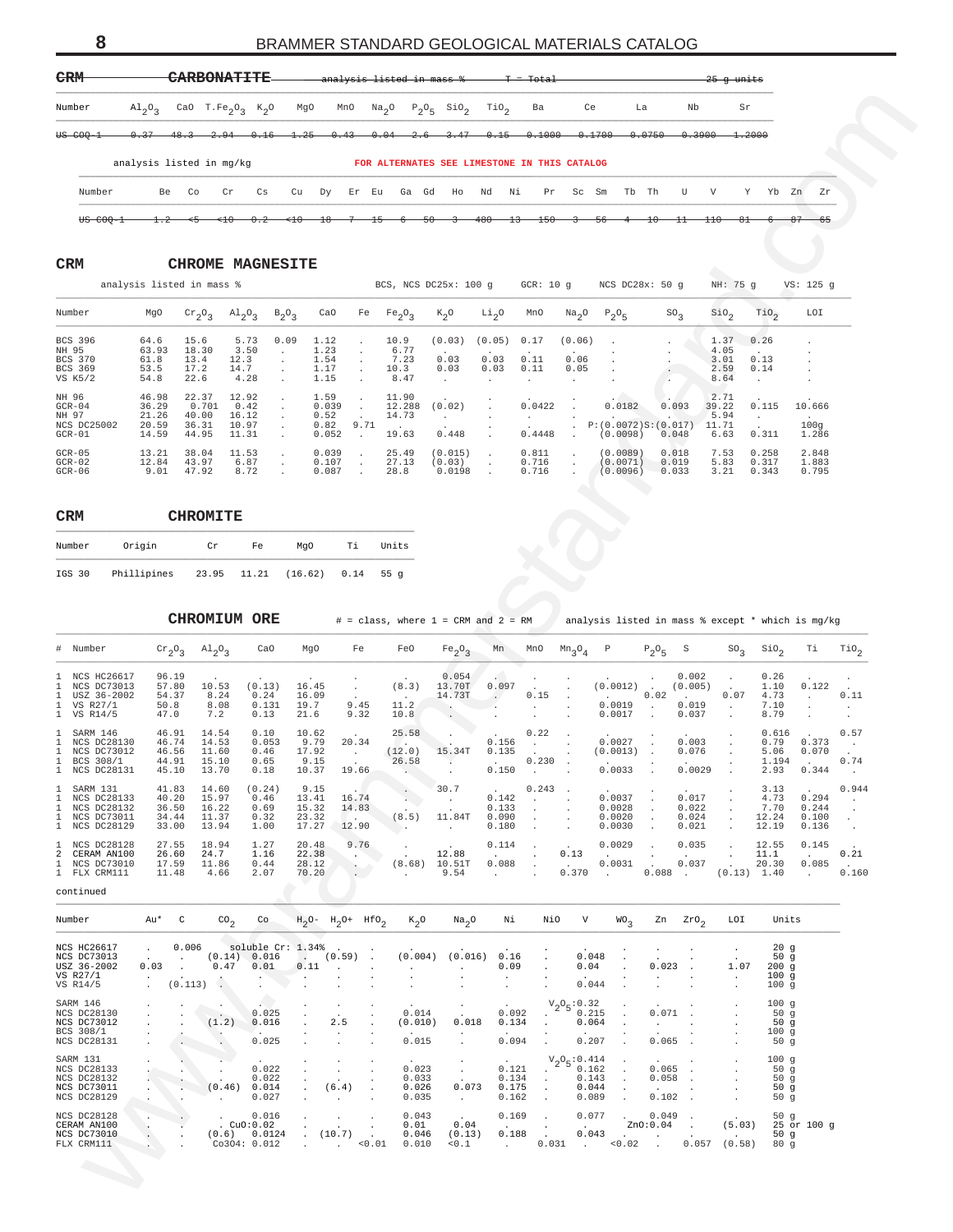<span id="page-8-0"></span>

| Number<br>Al<br>$\mathbf{B}$<br>Ba<br>Ca<br>Ce<br>Co<br>Cr<br>Fe<br>K<br>Li<br>Mg<br>Mn<br>Na<br>$\mathbb{P}$<br>Si<br>Sr<br>(0.018)<br>0.0249<br>(0.00038) 0.0227<br>0.831<br>0.513<br>0.0550<br>0.113<br>0.0047<br>$0.0492$ $(0.02)$<br>19.81<br>SRM 97b<br>20.76<br>$\cdot$<br>0.0759<br>(0.00163) 0.0119<br>1.18<br>2.81<br>SRM 98b<br>14.30<br>(0.07)<br>0.0215<br>0.358<br>0.0116<br>0.1496<br>(0.03)<br>26.65<br><b>Contractor</b><br>SRM 679<br>$0.0432$ $0.1628$ (0.0105) (0.0026) 0.01097 9.05<br>2.433  0.00717  0.7552  (0.1730)  0.1304  (0.075)  24.34  0.00734<br>11.01<br>continued<br>analysis listed in mass %<br>analysis listed in mg/kg<br>LOI<br>Number<br>Ti<br>Zn<br>Zr<br>Cs<br>Eu<br>Ηf<br>Rb<br>Sb<br>Sc<br>Th<br>Units<br>$1.43$ (0.0087) (0.05) (13.3)<br>$(33)$ $(2.2)$ $(22)$<br>SRM 97b<br>$(3.4)$ $(0.84)$ $(13)$<br>(36)<br>60 g powder<br>SRM 98b<br>$0.809$ $(0.0110)$ $(0.022)$ $(7.5)$<br>(16.5) (1.3)<br>$(7.2)$ $(180)$ $(1.6)$ $(22)$<br>(21)<br>60 g powder<br>SRM 679<br>$0.577$ (0.0150)<br>$(9.6)$ $(1.9)$<br>$(4.6)$ $(190)$<br>(22.5) (14) 75 g powder<br>and a straight and a straight<br><b>Contractor</b><br>CLAYS and FIRECLAYS<br># = class, where 1 = CRM and 2 = RM analysis listed in mass $*$ * CERAM AN41 lists $Mn_qO_4$ as MnO<br>$\sin_2$ $\text{Al}_2$ <sup>O</sup> <sub>3</sub> CaO<br># Number<br>$C1-$<br>Fe <sub>2</sub> O <sub>3</sub><br>$K_2O$<br>MgO<br>MnO<br>Na <sub>2</sub> O<br>$P_2O_5$<br>so <sub>3</sub><br>TiO <sub>2</sub><br>LOI<br>Units<br>Other<br>0.92<br>1 NH 138<br>68.90 26.01 0.23<br>1.47<br>0.98<br>0.22<br>0.10<br>75 g<br>$\sim$<br>$\sim$<br>$\mathcal{L}^{\mathcal{L}}$<br>14.12<br>5.29<br>2.33<br>1 NCS DC62108d<br>68.59<br>1.21<br>1.58<br>1.24<br>0.03<br>0.76<br>4.22<br>20g<br>$\sim 10^{-11}$<br>$\sim$ 100 $\pm$<br>$60 \frac{3}{9}$ CO <sub>2</sub> : 1.66<br>0.011<br>0.088<br>1.81<br>$0.106$ 0.027<br>1 GBW 03103<br>66.64<br>13.28<br>3.23<br>4.64<br>2.50<br>1.84<br>$\sim$ $\sim$<br>5.10<br>S:0.05<br>0.98<br>1 VS K11<br>62.2<br>16.8<br>1.2<br>(6.3)<br>2.01<br>0.064<br>0.126<br>50g<br>$\sim 10^{-10}$<br>$\frac{1}{2}$ , $\frac{1}{2}$<br>$\frac{1}{2}$ .<br>$\sim 10$<br>32.43<br>0.28<br>1.31<br>0.28<br>75 g<br>1 NH 137<br>61.46<br>1.63<br>1.13<br>$\sim 10^{-10}$ m $^{-1}$<br><b>Contractor</b><br>$\sim$<br>55.90 28.57<br>0.70<br>0.87<br>1.54<br>0.30<br>1.74<br>8.72<br>1 GBW 03115<br>$\Delta \sim 1$<br>1.21<br>50g<br>$\sim$<br>50 g $CO_2$ : (0.051)<br>53.67<br>31.32<br>0.0029<br>0.33<br>1.15<br>0.083<br>0.020<br>2.55<br>$0.053$ 0.023<br>1 GBW 03102a<br>1.80<br>0.030<br>8.81<br>32.2<br>1 IPT 42<br>51.9<br>0.05<br>1.09<br>0.47<br>0.19<br>0.02<br>0.07<br>- 40<br>0.96<br>12.9<br>50g<br>$\mathcal{A}(\mathcal{A})$ and<br>$\sim 10^{-11}$<br>1 IPT 32<br>51.8<br>28.5<br>0.17<br>3.46<br>0.80<br>0.39<br>0.16<br>0.13<br>1.49<br>12.6<br>50g<br>$\bullet$ . $\bullet$ .<br>$\sim$<br>$\sim$<br>1 BCS 348<br>51.13 31.59<br>0.173<br>0.305<br>1.04<br>2.23<br>0.344<br>0.071<br>1.08<br>11.75<br>100g<br>$\sim$ $\sim$<br><b>Contract</b><br>1 GBW 03101a 49.98 26.27 0.13<br>$0.0041$ 10.55<br>$0.79$ 0.46<br>0.052<br>0.060<br>0.14<br>0.49<br>0.70<br>10.62<br>50 g $CO_2$ : (0.041)<br>2 FLX 134 F: 0.0678 Fluorine in Ball Clay, single element<br>30g<br><b>Contractor</b><br>$\mathcal{A}^{\mathcal{A}}$ and $\mathcal{A}^{\mathcal{A}}$<br>A.<br>$\sim 100$<br>CRM<br>CLAY - SYNTHETIC MULLITE<br>80 g units<br>$\operatorname{SiO}_2$<br>TiO <sub>2</sub><br>Number<br>$\mathrm{Al}_{2}\mathrm{O}_{3}$<br>CaO<br>Fe <sub>2</sub> O <sub>3</sub><br>$K_2O$<br>MgO<br>Na <sub>2</sub> O<br>$\mathbb{P}$<br>0.16<br>0.043<br>NCS HC14809<br>72.39 0.19<br>0.93<br>0.24<br>0.42<br>21.81 3.64<br>NCS HC14808<br>57.47<br>0.15<br>0.46<br>1.69<br>0.14<br>0.46<br>0.022<br>37.41 1.45<br>NCS HC14807<br>43.62 0.23<br>1.14<br>1.62<br>0.21<br>0.46<br>0.062<br>51.43 0.65 | $_{\tt CRM}$ | <b>CLAY</b> | analysis listed in mass % |  |  |  |  |  |  |                  |
|---------------------------------------------------------------------------------------------------------------------------------------------------------------------------------------------------------------------------------------------------------------------------------------------------------------------------------------------------------------------------------------------------------------------------------------------------------------------------------------------------------------------------------------------------------------------------------------------------------------------------------------------------------------------------------------------------------------------------------------------------------------------------------------------------------------------------------------------------------------------------------------------------------------------------------------------------------------------------------------------------------------------------------------------------------------------------------------------------------------------------------------------------------------------------------------------------------------------------------------------------------------------------------------------------------------------------------------------------------------------------------------------------------------------------------------------------------------------------------------------------------------------------------------------------------------------------------------------------------------------------------------------------------------------------------------------------------------------------------------------------------------------------------------------------------------------------------------------------------------------------------------------------------------------------------------------------------------------------------------------------------------------------------------------------------------------------------------------------------------------------------------------------------------------------------------------------------------------------------------------------------------------------------------------------------------------------------------------------------------------------------------------------------------------------------------------------------------------------------------------------------------------------------------------------------------------------------------------------------------------------------------------------------------------------------------------------------------------------------------------------------------------------------------------------------------------------------------------------------------------------------------------------------------------------------------------------------------------------------------------------------------------------------------------------------------------------------------------------------------------------------------------------------------------------------------------------------------------------------------------------------------------------------------------------------------------------------------------------------------------------------------------------------------------------------------------------------------------------------------------------------------------------------------------------------------------------------------------------------------------------------------------------------------------------------------------------------------------------------------------------------------------------------------------------------------------------------------------------------------------------------------------------------------------------|--------------|-------------|---------------------------|--|--|--|--|--|--|------------------|
|                                                                                                                                                                                                                                                                                                                                                                                                                                                                                                                                                                                                                                                                                                                                                                                                                                                                                                                                                                                                                                                                                                                                                                                                                                                                                                                                                                                                                                                                                                                                                                                                                                                                                                                                                                                                                                                                                                                                                                                                                                                                                                                                                                                                                                                                                                                                                                                                                                                                                                                                                                                                                                                                                                                                                                                                                                                                                                                                                                                                                                                                                                                                                                                                                                                                                                                                                                                                                                                                                                                                                                                                                                                                                                                                                                                                                                                                                                                           |              |             |                           |  |  |  |  |  |  |                  |
|                                                                                                                                                                                                                                                                                                                                                                                                                                                                                                                                                                                                                                                                                                                                                                                                                                                                                                                                                                                                                                                                                                                                                                                                                                                                                                                                                                                                                                                                                                                                                                                                                                                                                                                                                                                                                                                                                                                                                                                                                                                                                                                                                                                                                                                                                                                                                                                                                                                                                                                                                                                                                                                                                                                                                                                                                                                                                                                                                                                                                                                                                                                                                                                                                                                                                                                                                                                                                                                                                                                                                                                                                                                                                                                                                                                                                                                                                                                           |              |             |                           |  |  |  |  |  |  | 0.0084<br>0.0189 |
|                                                                                                                                                                                                                                                                                                                                                                                                                                                                                                                                                                                                                                                                                                                                                                                                                                                                                                                                                                                                                                                                                                                                                                                                                                                                                                                                                                                                                                                                                                                                                                                                                                                                                                                                                                                                                                                                                                                                                                                                                                                                                                                                                                                                                                                                                                                                                                                                                                                                                                                                                                                                                                                                                                                                                                                                                                                                                                                                                                                                                                                                                                                                                                                                                                                                                                                                                                                                                                                                                                                                                                                                                                                                                                                                                                                                                                                                                                                           |              |             |                           |  |  |  |  |  |  |                  |
|                                                                                                                                                                                                                                                                                                                                                                                                                                                                                                                                                                                                                                                                                                                                                                                                                                                                                                                                                                                                                                                                                                                                                                                                                                                                                                                                                                                                                                                                                                                                                                                                                                                                                                                                                                                                                                                                                                                                                                                                                                                                                                                                                                                                                                                                                                                                                                                                                                                                                                                                                                                                                                                                                                                                                                                                                                                                                                                                                                                                                                                                                                                                                                                                                                                                                                                                                                                                                                                                                                                                                                                                                                                                                                                                                                                                                                                                                                                           |              |             |                           |  |  |  |  |  |  |                  |
|                                                                                                                                                                                                                                                                                                                                                                                                                                                                                                                                                                                                                                                                                                                                                                                                                                                                                                                                                                                                                                                                                                                                                                                                                                                                                                                                                                                                                                                                                                                                                                                                                                                                                                                                                                                                                                                                                                                                                                                                                                                                                                                                                                                                                                                                                                                                                                                                                                                                                                                                                                                                                                                                                                                                                                                                                                                                                                                                                                                                                                                                                                                                                                                                                                                                                                                                                                                                                                                                                                                                                                                                                                                                                                                                                                                                                                                                                                                           |              |             |                           |  |  |  |  |  |  |                  |
|                                                                                                                                                                                                                                                                                                                                                                                                                                                                                                                                                                                                                                                                                                                                                                                                                                                                                                                                                                                                                                                                                                                                                                                                                                                                                                                                                                                                                                                                                                                                                                                                                                                                                                                                                                                                                                                                                                                                                                                                                                                                                                                                                                                                                                                                                                                                                                                                                                                                                                                                                                                                                                                                                                                                                                                                                                                                                                                                                                                                                                                                                                                                                                                                                                                                                                                                                                                                                                                                                                                                                                                                                                                                                                                                                                                                                                                                                                                           |              |             |                           |  |  |  |  |  |  |                  |
|                                                                                                                                                                                                                                                                                                                                                                                                                                                                                                                                                                                                                                                                                                                                                                                                                                                                                                                                                                                                                                                                                                                                                                                                                                                                                                                                                                                                                                                                                                                                                                                                                                                                                                                                                                                                                                                                                                                                                                                                                                                                                                                                                                                                                                                                                                                                                                                                                                                                                                                                                                                                                                                                                                                                                                                                                                                                                                                                                                                                                                                                                                                                                                                                                                                                                                                                                                                                                                                                                                                                                                                                                                                                                                                                                                                                                                                                                                                           |              |             |                           |  |  |  |  |  |  |                  |
|                                                                                                                                                                                                                                                                                                                                                                                                                                                                                                                                                                                                                                                                                                                                                                                                                                                                                                                                                                                                                                                                                                                                                                                                                                                                                                                                                                                                                                                                                                                                                                                                                                                                                                                                                                                                                                                                                                                                                                                                                                                                                                                                                                                                                                                                                                                                                                                                                                                                                                                                                                                                                                                                                                                                                                                                                                                                                                                                                                                                                                                                                                                                                                                                                                                                                                                                                                                                                                                                                                                                                                                                                                                                                                                                                                                                                                                                                                                           |              |             |                           |  |  |  |  |  |  |                  |
|                                                                                                                                                                                                                                                                                                                                                                                                                                                                                                                                                                                                                                                                                                                                                                                                                                                                                                                                                                                                                                                                                                                                                                                                                                                                                                                                                                                                                                                                                                                                                                                                                                                                                                                                                                                                                                                                                                                                                                                                                                                                                                                                                                                                                                                                                                                                                                                                                                                                                                                                                                                                                                                                                                                                                                                                                                                                                                                                                                                                                                                                                                                                                                                                                                                                                                                                                                                                                                                                                                                                                                                                                                                                                                                                                                                                                                                                                                                           |              |             |                           |  |  |  |  |  |  |                  |
|                                                                                                                                                                                                                                                                                                                                                                                                                                                                                                                                                                                                                                                                                                                                                                                                                                                                                                                                                                                                                                                                                                                                                                                                                                                                                                                                                                                                                                                                                                                                                                                                                                                                                                                                                                                                                                                                                                                                                                                                                                                                                                                                                                                                                                                                                                                                                                                                                                                                                                                                                                                                                                                                                                                                                                                                                                                                                                                                                                                                                                                                                                                                                                                                                                                                                                                                                                                                                                                                                                                                                                                                                                                                                                                                                                                                                                                                                                                           |              |             |                           |  |  |  |  |  |  |                  |
|                                                                                                                                                                                                                                                                                                                                                                                                                                                                                                                                                                                                                                                                                                                                                                                                                                                                                                                                                                                                                                                                                                                                                                                                                                                                                                                                                                                                                                                                                                                                                                                                                                                                                                                                                                                                                                                                                                                                                                                                                                                                                                                                                                                                                                                                                                                                                                                                                                                                                                                                                                                                                                                                                                                                                                                                                                                                                                                                                                                                                                                                                                                                                                                                                                                                                                                                                                                                                                                                                                                                                                                                                                                                                                                                                                                                                                                                                                                           |              |             |                           |  |  |  |  |  |  |                  |
|                                                                                                                                                                                                                                                                                                                                                                                                                                                                                                                                                                                                                                                                                                                                                                                                                                                                                                                                                                                                                                                                                                                                                                                                                                                                                                                                                                                                                                                                                                                                                                                                                                                                                                                                                                                                                                                                                                                                                                                                                                                                                                                                                                                                                                                                                                                                                                                                                                                                                                                                                                                                                                                                                                                                                                                                                                                                                                                                                                                                                                                                                                                                                                                                                                                                                                                                                                                                                                                                                                                                                                                                                                                                                                                                                                                                                                                                                                                           |              |             |                           |  |  |  |  |  |  |                  |
|                                                                                                                                                                                                                                                                                                                                                                                                                                                                                                                                                                                                                                                                                                                                                                                                                                                                                                                                                                                                                                                                                                                                                                                                                                                                                                                                                                                                                                                                                                                                                                                                                                                                                                                                                                                                                                                                                                                                                                                                                                                                                                                                                                                                                                                                                                                                                                                                                                                                                                                                                                                                                                                                                                                                                                                                                                                                                                                                                                                                                                                                                                                                                                                                                                                                                                                                                                                                                                                                                                                                                                                                                                                                                                                                                                                                                                                                                                                           |              |             |                           |  |  |  |  |  |  |                  |
|                                                                                                                                                                                                                                                                                                                                                                                                                                                                                                                                                                                                                                                                                                                                                                                                                                                                                                                                                                                                                                                                                                                                                                                                                                                                                                                                                                                                                                                                                                                                                                                                                                                                                                                                                                                                                                                                                                                                                                                                                                                                                                                                                                                                                                                                                                                                                                                                                                                                                                                                                                                                                                                                                                                                                                                                                                                                                                                                                                                                                                                                                                                                                                                                                                                                                                                                                                                                                                                                                                                                                                                                                                                                                                                                                                                                                                                                                                                           |              |             |                           |  |  |  |  |  |  |                  |
|                                                                                                                                                                                                                                                                                                                                                                                                                                                                                                                                                                                                                                                                                                                                                                                                                                                                                                                                                                                                                                                                                                                                                                                                                                                                                                                                                                                                                                                                                                                                                                                                                                                                                                                                                                                                                                                                                                                                                                                                                                                                                                                                                                                                                                                                                                                                                                                                                                                                                                                                                                                                                                                                                                                                                                                                                                                                                                                                                                                                                                                                                                                                                                                                                                                                                                                                                                                                                                                                                                                                                                                                                                                                                                                                                                                                                                                                                                                           |              |             |                           |  |  |  |  |  |  |                  |
|                                                                                                                                                                                                                                                                                                                                                                                                                                                                                                                                                                                                                                                                                                                                                                                                                                                                                                                                                                                                                                                                                                                                                                                                                                                                                                                                                                                                                                                                                                                                                                                                                                                                                                                                                                                                                                                                                                                                                                                                                                                                                                                                                                                                                                                                                                                                                                                                                                                                                                                                                                                                                                                                                                                                                                                                                                                                                                                                                                                                                                                                                                                                                                                                                                                                                                                                                                                                                                                                                                                                                                                                                                                                                                                                                                                                                                                                                                                           |              |             |                           |  |  |  |  |  |  |                  |
|                                                                                                                                                                                                                                                                                                                                                                                                                                                                                                                                                                                                                                                                                                                                                                                                                                                                                                                                                                                                                                                                                                                                                                                                                                                                                                                                                                                                                                                                                                                                                                                                                                                                                                                                                                                                                                                                                                                                                                                                                                                                                                                                                                                                                                                                                                                                                                                                                                                                                                                                                                                                                                                                                                                                                                                                                                                                                                                                                                                                                                                                                                                                                                                                                                                                                                                                                                                                                                                                                                                                                                                                                                                                                                                                                                                                                                                                                                                           |              |             |                           |  |  |  |  |  |  |                  |
|                                                                                                                                                                                                                                                                                                                                                                                                                                                                                                                                                                                                                                                                                                                                                                                                                                                                                                                                                                                                                                                                                                                                                                                                                                                                                                                                                                                                                                                                                                                                                                                                                                                                                                                                                                                                                                                                                                                                                                                                                                                                                                                                                                                                                                                                                                                                                                                                                                                                                                                                                                                                                                                                                                                                                                                                                                                                                                                                                                                                                                                                                                                                                                                                                                                                                                                                                                                                                                                                                                                                                                                                                                                                                                                                                                                                                                                                                                                           |              |             |                           |  |  |  |  |  |  |                  |
|                                                                                                                                                                                                                                                                                                                                                                                                                                                                                                                                                                                                                                                                                                                                                                                                                                                                                                                                                                                                                                                                                                                                                                                                                                                                                                                                                                                                                                                                                                                                                                                                                                                                                                                                                                                                                                                                                                                                                                                                                                                                                                                                                                                                                                                                                                                                                                                                                                                                                                                                                                                                                                                                                                                                                                                                                                                                                                                                                                                                                                                                                                                                                                                                                                                                                                                                                                                                                                                                                                                                                                                                                                                                                                                                                                                                                                                                                                                           |              |             |                           |  |  |  |  |  |  |                  |
|                                                                                                                                                                                                                                                                                                                                                                                                                                                                                                                                                                                                                                                                                                                                                                                                                                                                                                                                                                                                                                                                                                                                                                                                                                                                                                                                                                                                                                                                                                                                                                                                                                                                                                                                                                                                                                                                                                                                                                                                                                                                                                                                                                                                                                                                                                                                                                                                                                                                                                                                                                                                                                                                                                                                                                                                                                                                                                                                                                                                                                                                                                                                                                                                                                                                                                                                                                                                                                                                                                                                                                                                                                                                                                                                                                                                                                                                                                                           |              |             |                           |  |  |  |  |  |  |                  |
|                                                                                                                                                                                                                                                                                                                                                                                                                                                                                                                                                                                                                                                                                                                                                                                                                                                                                                                                                                                                                                                                                                                                                                                                                                                                                                                                                                                                                                                                                                                                                                                                                                                                                                                                                                                                                                                                                                                                                                                                                                                                                                                                                                                                                                                                                                                                                                                                                                                                                                                                                                                                                                                                                                                                                                                                                                                                                                                                                                                                                                                                                                                                                                                                                                                                                                                                                                                                                                                                                                                                                                                                                                                                                                                                                                                                                                                                                                                           |              |             |                           |  |  |  |  |  |  |                  |

### **CLAYS and FIRECLAYS**

| # Number                                                          |                                          | $\text{SiO}_2$ $\text{Al}_2\text{O}_3$ CaO |                                       | $CL-$                                                                                       | $Fe_2O_3$ $K_2O$ MgO                  |                                                          |                                        | MnO                                        | $\mathrm{Na}_{2}\mathrm{O}$                        | $P_2O_E$                                            | SO <sub>2</sub>                               | TiO <sub>2</sub>                                  | LOI                                   | Units                                   | Other                            |
|-------------------------------------------------------------------|------------------------------------------|--------------------------------------------|---------------------------------------|---------------------------------------------------------------------------------------------|---------------------------------------|----------------------------------------------------------|----------------------------------------|--------------------------------------------|----------------------------------------------------|-----------------------------------------------------|-----------------------------------------------|---------------------------------------------------|---------------------------------------|-----------------------------------------|----------------------------------|
| 1 NH 138<br>1 NCS DC62108d<br>1 GBW 03103<br>1 VS K11<br>1 NH 137 | 68.90<br>68.59<br>66.64<br>62.2<br>61.46 | 26.01<br>14.12<br>13.28<br>16.8<br>32.43   | 0.23<br>1.21<br>3.23<br>1.2<br>0.28   | 0.011                                                                                       | 1.47<br>5.29<br>4.64<br>(6.3)<br>1.63 | 0.98<br>2.33<br>2.50<br><b>Contract Contract</b><br>1.31 | 0.22<br>1.58<br>1.84<br>2.01<br>0.28   | $\sim$<br>0.088<br>0.064<br><b>Service</b> | 0.10<br>1.24<br>1.81<br><b>Contractor</b><br>0.126 | <b>Contractor</b><br>0.106<br><b>Service</b>        | <b>Contractor</b><br>0.03<br>0.027<br>S:0.05  | 0.92<br>0.76<br><b>Contractor</b><br>0.98<br>1.13 | 4.22<br>5.10<br>$\sim$                | 75 g<br>20 g<br>50 $g$<br>75 a          | 60 g CO <sub>2</sub> : 1.66      |
| 1 GBW 03115<br>1 GBW 03102a<br>1 IPT 42<br>1 IPT 32<br>1 BCS 348  | 55.90<br>53.67<br>51.9<br>51.8<br>51.13  | 28.57<br>31.32<br>32.2<br>28.5<br>31.59    | 0.70<br>1.80<br>0.05<br>0.17<br>0.173 | <b>Contract Contract</b><br>0.0029                                                          | 0.87<br>0.33<br>1.09<br>3.46<br>1.04  | 1.54<br>1.15<br>0.47<br>0.80<br>2.23                     | 0.30<br>0.083<br>0.19<br>0.39<br>0.305 | $\sim$ $-$<br>0.020                        | 1.74<br>2.55<br>0.02<br>0.16<br>0.344              | <b>Contractor</b><br>0.053<br>0.07<br>0.13<br>0.071 | $\sim$ $\sim$<br>0.023<br><b>State Street</b> | 1.21<br>0.030<br>0.96<br>1.49<br>1.08             | 8.72<br>8.81<br>12.9<br>12.6<br>11.75 | 50 $g$<br>50 $g$<br>50q<br>$100 \sigma$ | 50 g CO <sub>2</sub> : (0.051)   |
| 1 GBW 03101a<br>2 FLX 134                                         | 49.98                                    | 26.27 0.13                                 |                                       | 0.0041 10.55  0.79  0.46  0.052  0.060<br>F: 0.0678 Fluorine in Ball Clay, single element . |                                       |                                                          |                                        |                                            | <b>Contractor</b>                                  | 0.14                                                | 0.49                                          | $0.70$ 10.62                                      |                                       | 30 q                                    | 50 g CO <sub>2</sub> : $(0.041)$ |

| <b>CRM</b>                                                     |                                 | CLAY                 | - SYNTHETIC MULLITE  |                      |                      |                      |                         | 80 q units              |                      |
|----------------------------------------------------------------|---------------------------------|----------------------|----------------------|----------------------|----------------------|----------------------|-------------------------|-------------------------|----------------------|
| Number                                                         | $\mathrm{Al}_{2}\mathrm{O}_{2}$ | CaO                  | $Fe_2O_2$ $K_2O$     |                      | MgO                  | Na <sub>0</sub>      | $\mathbb{P}$            | SiO <sub>2</sub>        | TiO <sub>2</sub>     |
| <b>NCS HC14809</b><br><b>NCS HC14808</b><br><b>NCS HC14807</b> | 72.39<br>57.47<br>43.62         | 0.19<br>0.15<br>0.23 | 0.93<br>0.46<br>1.14 | 0.24<br>1.69<br>1.62 | 0.42<br>0.14<br>0.21 | 0.16<br>0.46<br>0.46 | 0.043<br>0.022<br>0.062 | 21.81<br>37.41<br>51.43 | 3.64<br>1.45<br>0.65 |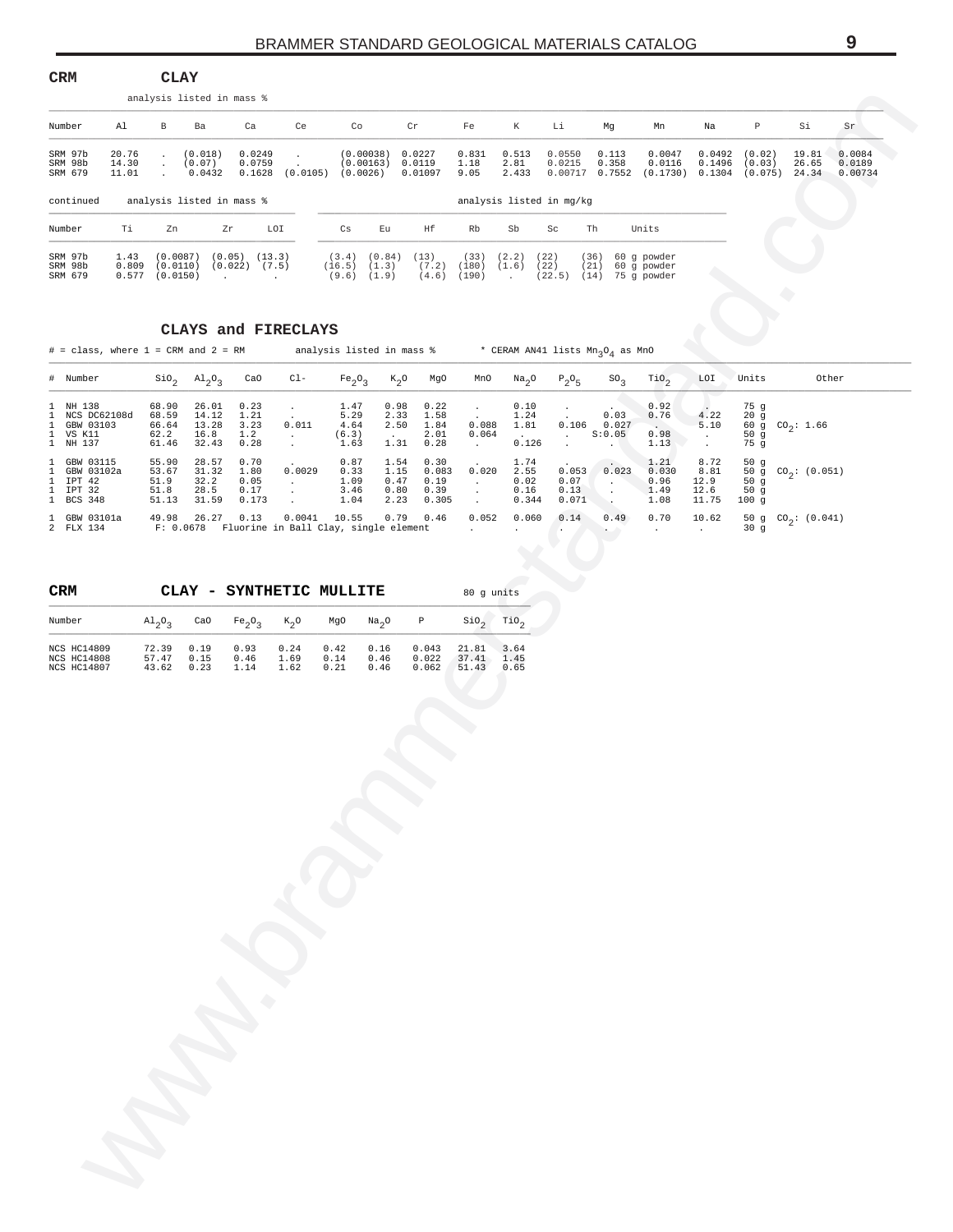#### <span id="page-9-0"></span>**CRM COPPER ORE WITH EXTENSIVE ANALYSIS - CONTINUED ON THE NEXT PAGE**

| Number       | Cu     | Aq*     | Au*     | C              | F              | Fe                   | $Fe_2O_3$            | Mo        | Νi         | Pb        | $Pd*$          | Pt*      | S             | Zn                   | LOI     |
|--------------|--------|---------|---------|----------------|----------------|----------------------|----------------------|-----------|------------|-----------|----------------|----------|---------------|----------------------|---------|
| VS 2891-84   | 40.4   | 707.7   |         |                |                | (5.78)               | $\cdot$              |           |            | 2.25      |                |          | (15.98)       | 2.89                 |         |
| CGL 203      | 31.80  | (66)    | $\cdot$ | $\sim$         | $\cdot$        | (21.0)               | $\ddot{\phantom{0}}$ | 0.1399    |            | 0.01366   |                | $\sim$   | (33.94)       | 0.1526               |         |
| CAN CCU-le   | 23.07  | 205.2   | 20.27   | 0.100          | (0.0255)       | 30.7                 | $\sim$               | (0.00161) | (0.000727) | 0.703     |                |          | 35.28         | 3.02                 | (17.14) |
| JCu-1 #      | 3.73   | $\cdot$ |         | (3.06T)        |                |                      | 17.5T                |           | (0.0425)   | (0.0004)  |                |          | (7.00)        | 0.0679               | (15.37) |
| GBW 07233    | 1.15   | 3.9     | $\cdot$ |                | 0.079          |                      | 55.58                | 0.00014   | 0.00096    | 0.00091   |                |          | 0.72          | 0.059                |         |
| CETEM CBPA-1 | 0.98   | $\sim$  | (0.17)  | $(0.16$ org)   | (0.0708)       | $\sim$               | 16.5                 | (0.0010)  | 0.0276     | (0.0033)  |                |          | (0.16)        | 0.0126               | (3.8)   |
| SRM 330a     | 0.845  |         |         |                |                | (1.06)               | $\ddot{\phantom{a}}$ | (0.00045) | 0.002895   | (0.0027)  |                |          | $\sim$ $\sim$ | 0.00949              |         |
| CGL 103      | 0.8080 | 2.05    |         |                |                | 2.75                 | $\sim$               | 0.0160    | (0.000950) | (0.00727) |                |          | 2.12          | 0.0096               | (4.27)  |
| OREAS 904    | 0.519  | $\sim$  | 0.045   | $\mathbf{r}$   |                | $\ddot{\phantom{0}}$ | $\cdot$              |           |            |           | (<0.002)       | (<0.010) |               |                      |         |
| OREAS 904 4  | 0.612  | 0.551   |         | $\overline{a}$ | $\overline{a}$ | 6.68                 | $\ddot{\phantom{0}}$ | 0.000212  | 0.00401    | 0.00106   | $\overline{a}$ |          | 0.063         | 0.00263              |         |
| OREAS 904 A  | 0.630  | 0.366   | (0.02)  |                |                | 6.40                 |                      | 0.000202  | 0.00366    | 0.000849  |                |          | 0.034         | 0.00224              |         |
| CAN HV-2a    | 0.3808 | 1.448   | $\sim$  | (0.4)          |                | 2.044                |                      | 0.01254   | 0.000647   | 0.00069   |                |          | 0.344         | 0.00565              | (3.01)  |
| GBW 07234    | 0.19   | 0.7     |         | $\mathbf{r}$   | 0.080          |                      | 12.25                | 0.00024   | 0.00056    | 0.00130   |                |          | 0.14          | 0.013                |         |
| USZ 4-85     | 0.115  | (1.1)   |         |                | $\sim$         | $\sim$               | 3.9T                 | 0.007     | (0.00165)  | (0.00510) |                |          | 2.03          | $(0.00680)$ $(4.26)$ |         |
| OREAS 901    | 0.083  | $\sim$  | 0.363   | $\mathbf{r}$   |                |                      | $\bullet$            |           |            |           | (0.002)        | $\cdot$  |               |                      |         |
| OREAS 901 4  | 0.141  | 0.439   |         | $\mathbf{r}$   | $\overline{a}$ | 4.03                 | $\sim$               | 0.000336  | 0.00399    | 0.00174   | $\cdot$        |          | 0.036         | 0.00240              |         |
| OREAS 901 A  | 0.144  | 0.276   | 0.34    |                |                | 3.70                 | $\ddot{\phantom{a}}$ | 0.000323  | 0.00347    | 0.00146   |                |          | 0.033         | 0.00202              |         |
|              |        |         |         |                |                |                      |                      |           |            |           |                |          |               |                      |         |

#### continued analysis listed in mass % \_\_\_\_\_\_\_\_\_\_\_\_\_\_\_\_\_\_\_\_\_\_\_\_\_\_\_\_\_\_\_\_\_\_\_\_\_\_\_\_\_\_\_\_\_\_\_\_\_\_\_\_\_\_\_\_\_\_\_\_\_\_\_\_\_\_\_\_\_\_\_\_\_\_\_\_\_\_\_\_\_\_\_\_\_\_\_\_\_\_\_\_\_\_\_\_\_\_\_\_\_\_\_\_\_\_\_\_\_\_\_\_\_\_\_\_\_\_\_\_\_\_\_\_\_\_\_\_\_\_\_\_\_\_\_\_\_\_\_\_\_\_\_\_\_\_\_\_\_\_\_\_\_\_\_\_\_\_

|                                                               |                                        |                               |                                        |                                 | analysis listed in mass % except * which is mg/kg |                                        | # = provisional analysis       |                                         |                     |                                 |                                   |                          |                                                 |                                 |                                  |                                               | OREAS samples list multiple methods, more information upon request |                               |
|---------------------------------------------------------------|----------------------------------------|-------------------------------|----------------------------------------|---------------------------------|---------------------------------------------------|----------------------------------------|--------------------------------|-----------------------------------------|---------------------|---------------------------------|-----------------------------------|--------------------------|-------------------------------------------------|---------------------------------|----------------------------------|-----------------------------------------------|--------------------------------------------------------------------|-------------------------------|
| Number                                                        | Cu                                     | Ag*                           | Au*                                    |                                 | $\mathtt{C}$                                      | $\mathbf F$                            | Fe                             | Fe <sub>2</sub> O <sub>3</sub>          | Mo                  |                                 | Νi                                |                          | Pb                                              | Pd*                             | Pt*                              | $\rm S$                                       | Zn                                                                 | LOI                           |
| VS 2891-84<br>CGL 203<br>CAN CCU-le<br>$JCu-1$ #<br>GBW 07233 | 40.4<br>31.80<br>23.07<br>3.73<br>1.15 | 707.7<br>(66)<br>205.2<br>3.9 | $\cdot$<br>20.27<br>$\cdot$<br>$\cdot$ |                                 | $\cdot$<br>0.100<br>(3.06T)<br>$\cdot$            | $\cdot$<br>(0.0255)<br>0.079           | (5.78)<br>(21.0)<br>30.7       | 17.5T<br>55.58                          |                     | 0.1399<br>(0.00161)<br>0.00014  | (0.000727)<br>(0.0425)<br>0.00096 |                          | 2.25<br>0.01366<br>0.703<br>(0.0004)<br>0.00091 |                                 |                                  | (15.98)<br>(33.94)<br>35.28<br>(7.00)<br>0.72 | 2.89<br>0.1526<br>3.02<br>0.0679<br>0.059                          | (17.14)<br>(15.37)<br>$\cdot$ |
| CETEM CBPA-1<br>SRM 330a<br>CGL 103                           | 0.98<br>0.845<br>0.8080                | $\cdot$<br>2.05               | (0.17)                                 |                                 | (0.16)<br>org)                                    | (0.0708)                               | (1.06)<br>2.75                 | 16.5<br>$\cdot$<br>$\ddot{\phantom{a}}$ |                     | (0.0010)<br>(0.00045)<br>0.0160 | 0.0276<br>0.002895<br>(0.000950)  |                          | (0.0033)<br>(0.0027)<br>(0.00727)               |                                 |                                  | (0.16)<br>2.12                                | 0.0126<br>0.00949<br>0.0096                                        | (3.8)<br>(4.27)               |
| OREAS 904<br>OREAS 904 4<br>OREAS 904 A<br>CAN HV-2a          | 0.519<br>0.612<br>0.630<br>0.3808      | 0.551<br>0.366<br>1.448       | 0.045<br>(0.02)<br>$\cdot$             |                                 | $\cdot$<br>$\cdot$<br>(0.4)                       |                                        | 6.68<br>6.40<br>2.044          |                                         |                     | 0.000212<br>0.000202<br>0.01254 | 0.00401<br>0.00366<br>0.000647    |                          | 0.00106<br>0.000849<br>0.00069                  | (<0.002)                        | (<0.010)                         | 0.063<br>0.034<br>0.344                       | 0.00263<br>0.00224<br>0.00565                                      | $\cdot$<br>(3.01)             |
| GBW 07234<br>USZ 4-85                                         | 0.19<br>0.115                          | $0.7$<br>(1.1)                | $\cdot$<br>$\blacksquare$              |                                 |                                                   | 0.080<br>$\cdot$                       | $\cdot$<br>$\cdot$             | 12.25<br>3.9T                           | 0.007               | 0.00024                         | 0.00056<br>(0.00165)              |                          | 0.00130<br>(0.00510)                            |                                 |                                  | 0.14<br>2.03                                  | 0.013<br>$(0.00680)$ $(4.26)$                                      |                               |
| OREAS 901<br>OREAS 901 4<br>OREAS 901 A                       | 0.083<br>0.141<br>0.144                | 0.439<br>0.276                | 0.363<br>0.34                          |                                 |                                                   |                                        | 4.03<br>3.70                   | $\cdot$                                 |                     | 0.000336<br>0.000323            | 0.00399<br>0.00347                |                          | 0.00174<br>0.00146                              | (0.002)                         |                                  | 0.036<br>0.033                                | 0.00240<br>0.00202                                                 |                               |
| continued analysis listed in mass %                           |                                        |                               |                                        |                                 |                                                   |                                        |                                |                                         |                     |                                 |                                   |                          |                                                 |                                 |                                  |                                               |                                                                    |                               |
| Number                                                        | Al                                     | $A1_{2}O_{3}$                 | Ca                                     | CaO                             | К                                                 | $K_2$ O                                | Mg                             | MgO                                     |                     | Mn                              | MnO                               | Na                       | Na <sub>2</sub> O                               | $\mathbb P$                     | $P_2O_5$                         | $SIO_{2}$                                     | Тi                                                                 | $\mathop{\rm TiO}\nolimits_2$ |
| VS 2891-84<br>CGL 203<br>CAN CCU-le<br>JCu-1 #<br>GBW 07233   | $\cdot$<br>0.1385<br>$\cdot$           | 0.29<br>1.73                  | 0.129<br>$\cdot$                       | 23.5<br>9.61                    | (0.0133)<br>$\cdot$                               | 0.015<br>0.071                         | 0.706<br>$\bullet$             | 2.13<br>3.91                            | $\cdot$             | 0.0096<br>$\cdot$               | 0.59<br>0.60                      | (0.0147)<br>$\cdot$      | 0.052<br>0.044                                  |                                 | (<0.005)                         | (21.74)<br>(6)<br>3.134<br>(28.68)<br>9.27    | $\cdot$<br>(0.00549)<br>$\cdot$                                    | 0.013<br>0.079                |
| CETEM CBPA-1<br>SRM 330a<br>CGL 103                           | 7.053<br>$\sim$                        | 10.1<br>16.19                 | 0.323<br>$\cdot$                       | 2.97<br>0.285                   | 5.47<br>$\cdot$                                   | 1.85<br>3.71                           | 0.868<br>$\cdot$               | 3.29<br>0.69                            |                     | 0.058<br>$\cdot$<br>$\epsilon$  | (0.0160)                          | 0.657                    | 1.42<br>1.48                                    | (0.0326)<br>$\cdot$             | 1.00<br>0.139                    | (56.4)<br>Si: 33.4<br>67.07                   | (0.35)<br>(0.1223)                                                 | $\bullet$<br>0.463            |
| OREAS 904<br>OREAS 904 4<br>OREAS 904 A<br>CAN HV-2a          | 6.30<br>1.25<br>7.96                   | $\cdot$<br>$\cdot$            | 0.046<br>0.0404<br>1.891               | $\ddot{\phantom{a}}$<br>$\cdot$ | 3.31<br>0.603<br>2.31                             | $\cdot$<br>$\cdot$                     | 0.556<br>0.143<br>0.329        | $\cdot$<br>$\cdot$<br>$\cdot$           |                     | 0.041<br>0.041<br>0.0545        | ۸                                 | 0.034<br>(0.01)<br>2.335 | $\ddot{\phantom{a}}$                            | 0.098<br>0.095<br>0.0427        |                                  | $\cdot$<br>Si:31.34                           | (0.19)<br>(0.007)<br>$0.128*$                                      | $\cdot$                       |
| GBW 07234<br>USZ 4-85                                         |                                        | 15.18                         |                                        | 4.95                            | $\cdot$                                           | 2.71<br>(3.38)                         |                                | 1.30                                    | $\cdot$             | $\cdot$                         | 0.12                              |                          | 3.21<br>(1.74)                                  | $\blacksquare$                  | (0.15)                           | 53.36                                         | $\cdot$                                                            | 0.50<br>$\cdot$               |
| OREAS 901<br>OREAS 901 4<br>OREAS 901 A                       | 6.81<br>0.992                          |                               | 0.092<br>0.091                         |                                 | 3.67<br>0.512                                     |                                        | 0.600<br>0.124                 |                                         |                     | 0.0290<br>0.030                 |                                   | 0.042<br>(0.01)          |                                                 | 0.062<br>0.059                  |                                  | $\cdot$<br>$\cdot$                            | (0.23)<br>(0.01)                                                   |                               |
| continued analysis listed in mg/kg                            |                                        |                               |                                        |                                 |                                                   |                                        |                                |                                         |                     |                                 |                                   |                          |                                                 |                                 |                                  |                                               |                                                                    |                               |
| Number                                                        |                                        | As                            | Ba                                     | Be                              | Вi                                                | Cd                                     | Ce                             | Co                                      | $\operatorname{Cr}$ | $\mathbb{C}\mathbf{s}$          | Dу                                | Εr                       | Eu                                              | Ga                              | Gd                               | Ge                                            | Ηf                                                                 |                               |
| VS 2891-84<br>CGL 203<br>CAN CCU-le<br>JCu-1 #<br>GBW 07233   | 101<br>(173)<br>4.2                    |                               | (6)<br>(3.5)<br>$\cdot$                | $\ddot{\phantom{a}}$<br>$\cdot$ | $\cdot$<br>(3)<br>1.5                             | 290<br>(9.31)<br>74.2<br>(3.6)<br>0.42 | (2)<br>13.2                    | (86.87)(42.97)<br>301<br>(324)          | (10)<br>(7)         |                                 | 1.1                               | 0.78                     | $\cdot$<br>$\blacksquare$<br>0.28               | $\cdot$<br>(3)<br>22.6          | $\cdot$<br>$\blacksquare$<br>1.1 | $\cdot$<br>(1)<br>0.89                        |                                                                    |                               |
| CETEM CBPA-1<br>SRM 330a<br>CGL 103                           | (9)<br>167                             | (478)<br>1560<br>958          |                                        | $\cdot$<br>(1.04)               |                                                   | (3)<br>3.391<br>(0.57)                 | (427)<br>22.32<br>$(40.35)$ 12 | 78<br>4.542 77.0                        | 26<br>(18)          | (2.27)                          |                                   |                          |                                                 | (22.2)<br>17.4<br>(18.92)       |                                  |                                               |                                                                    |                               |
| OREAS 904<br>OREAS 904 4<br>OREAS 904 A<br>CAN HV-2a          | 98<br>91<br>12.1                       | 194<br>68<br>869              |                                        | 7.86<br>6.54                    | 4.05<br>3.74<br>$(1.02)$ $(1.58)$ $(0.2)$         | (0.07)<br>0.058                        | 86<br>70<br>19.1               | 83<br>82 17.5<br>3.40 100               | 54                  | 3.79<br>0.62<br>2.70            | (5.6)<br>(3.0)<br>1.126           | (3.4)<br>(1.6)<br>0.646  | (1.4)<br>(1.0)                                  | 16.7<br>3.40<br>$(0.502)$ 19.56 | (6.6)<br>(4.9)<br>1.40           | 0.18<br>(0.1)<br>$\sim$ $-$                   | 5.0<br>(0.6)<br>(2)                                                |                               |
| GBW 07234<br>USZ 4-85                                         | 1.5<br>(47)                            | (800)<br><b>Contract</b>      |                                        | $(4.5)$ $(21.7)$                | 0.43                                              | 0.14                                   | 72.6<br>$\cdot$                | (12)                                    | (10)<br>(22)        | (10)<br>$\blacksquare$          | 2.4<br>$\sim$                     | 1.3<br>$\cdot$           | 1.3<br>$\cdot$                                  | 22.6<br>$\cdot$                 | 3.6<br>$\cdot$                   | 0.93<br>$\sim$                                | $\cdot$<br>$\cdot$                                                 |                               |
| OREAS 901<br>OREAS 901 4<br>OREAS 901 A                       | 71<br>66                               | 229<br>86                     |                                        | 6.17<br>4.49                    | 4.75<br>4.35                                      | (0.05)<br>(0.05)                       | 95<br>78                       | 73<br>73                                | 57<br>23.0          | 5.12<br>0.97                    | (6.4)<br>(3.5)                    | (3.7)<br>(1.8)           | (1.7)<br>(1.1)                                  | 18.7<br>3.15                    | (8.2)<br>(5.6)                   | (0.2)<br>0.11                                 | 5.27<br>(0.8)                                                      |                               |
|                                                               |                                        |                               |                                        |                                 |                                                   |                                        |                                |                                         |                     |                                 |                                   |                          |                                                 |                                 |                                  |                                               |                                                                    |                               |

| Number                                               | As               | Ba                            | Be                                | Bi                     | Cd                               | Ce                           | Co               | cr                | Cs                           | Dy                      | Εr                      | Εu                          | Ga                    | Gd                     | Ge                           | Ηf                              |
|------------------------------------------------------|------------------|-------------------------------|-----------------------------------|------------------------|----------------------------------|------------------------------|------------------|-------------------|------------------------------|-------------------------|-------------------------|-----------------------------|-----------------------|------------------------|------------------------------|---------------------------------|
| VS 2891-84                                           |                  |                               |                                   | $\cdot$                | 290                              |                              |                  |                   |                              |                         |                         |                             |                       |                        |                              |                                 |
| CGL 203                                              |                  |                               |                                   |                        | (9.31)                           | $\cdot$                      |                  | (86.87)(42.97)    |                              |                         |                         |                             |                       |                        |                              |                                 |
| CAN CCU-le                                           | 101              | (6)                           |                                   | (3)                    | 74.2                             | (2)                          | 301              |                   |                              |                         |                         | $\cdot$                     | (3)                   | $\cdot$                | (1)                          |                                 |
| $JCu-1$ #                                            | (173)            | (3.5)                         | $\cdot$                           | $\cdot$                | (3.6)                            | $\cdot$                      | (324)            | (10)              |                              |                         | $\cdot$                 | $\ddot{\phantom{0}}$        | $\cdot$               |                        | $\cdot$                      | $\cdot$                         |
| GBW 07233                                            | 4.2              | $\ddot{\phantom{a}}$          |                                   | 1.5                    | 0.42                             | 13.2                         |                  | (7)               |                              | 1.1                     | 0.78                    | 0.28                        | 22.6                  | 1.1                    | 0.89                         | $\ddot{\phantom{a}}$            |
| CETEM CBPA-1<br>SRM 330a                             | (9)              | (478)<br>1560                 | $\ddot{\phantom{a}}$              | $\cdot$                | (3)<br>3.391                     | (427)<br>22.32               | 78               | 26<br>4.542 77.0  |                              |                         | $\cdot$                 | $\sim$<br>$\sim$            | (22.2)<br>17.4        | $\cdot$                |                              | $\cdot$                         |
| CGL 103                                              | 167              | 958                           | (1.04)                            | $\mathbf{r}$           | (0.57)                           | (40.35)                      | 12               | (18)              | (2.27)                       |                         |                         | $\bullet$                   | (18.92)               | $\cdot$                |                              | $\cdot$                         |
| OREAS 904<br>OREAS 904 4<br>OREAS 904 A<br>CAN HV-2a | 98<br>91<br>12.1 | 194<br>68<br>869              | $\cdot$<br>7.86<br>6.54<br>(1.02) | 4.05<br>3.74<br>(1.58) | (0.07)<br>0.058<br>(0.2)         | 86<br>70<br>19.1             | 83<br>82<br>3.40 | 54<br>17.5<br>100 | 3.79<br>0.62<br>2.70         | (5.6)<br>(3.0)<br>1.126 | (3.4)<br>(1.6)<br>0.646 | (1.4)<br>(1.0)<br>(0.502)   | 16.7<br>3.40<br>19.56 | (6.6)<br>(4.9)<br>1.40 | 0.18<br>(0.1)<br>$\cdot$     | 5.0<br>(0.6)<br>(2)             |
| GBW 07234<br>USZ 4-85                                | 1.5<br>(47)      | (800)<br>$\ddot{\phantom{a}}$ | (4.5)                             | 0.43<br>(21.7)         | 0.14<br>$\overline{\phantom{a}}$ | 72.6<br>$\ddot{\phantom{a}}$ | (12)             | (10)<br>(22)      | (10)<br>$\ddot{\phantom{1}}$ | 2.4<br>$\cdot$          | 1.3<br>$\overline{a}$   | 1.3<br>$\ddot{\phantom{0}}$ | 22.6<br>$\cdot$       | 3.6<br>$\cdot$         | 0.93<br>$\ddot{\phantom{0}}$ | $\ddot{\phantom{a}}$<br>$\cdot$ |
| OREAS 901<br>OREAS 901 4<br>OREAS 901 A              | 71<br>66         | 229<br>86                     | 6.17<br>4.49                      | 4.75<br>4.35           | (0.05)<br>(0.05)                 | 95<br>78                     | 73<br>73         | 57<br>23.0        | 5.12<br>0.97                 | (6.4)<br>(3.5)          | (3.7)<br>(1.8)          | (1.7)<br>(1.1)              | 18.7<br>3.15          | (8.2)<br>(5.6)         | (0.2)<br>0.11                | 5.27<br>(0.8)                   |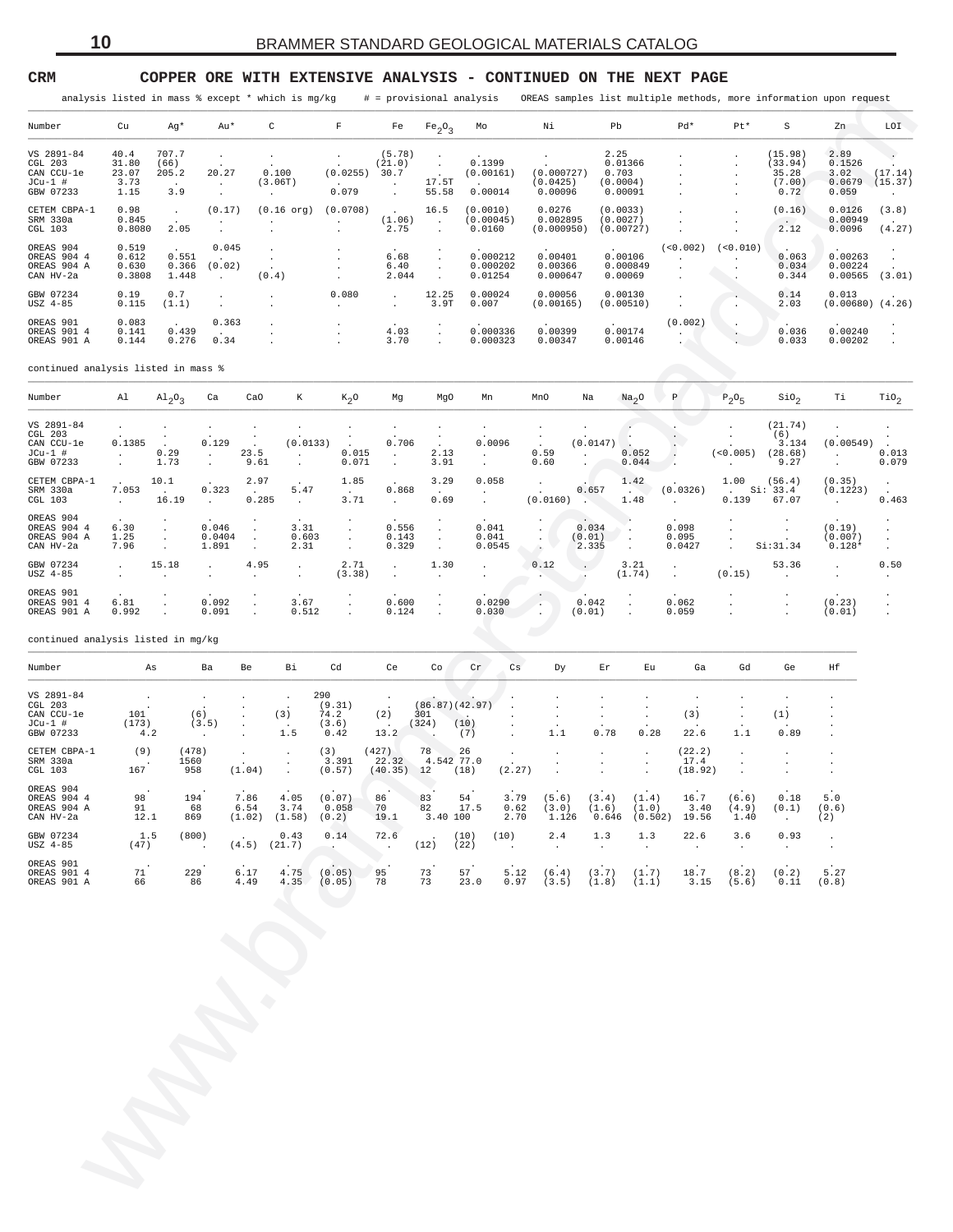<span id="page-10-0"></span>

| Number                                                                                                                                                                                                                                                          |                                     |                                            |                                              |                                                      |                                                                             |                                                     |                                        |                                |                                                |                                             |                                                |                                                |                                         |                                                     | OREAS samples list multiple methods, more information upon request |                                                               |
|-----------------------------------------------------------------------------------------------------------------------------------------------------------------------------------------------------------------------------------------------------------------|-------------------------------------|--------------------------------------------|----------------------------------------------|------------------------------------------------------|-----------------------------------------------------------------------------|-----------------------------------------------------|----------------------------------------|--------------------------------|------------------------------------------------|---------------------------------------------|------------------------------------------------|------------------------------------------------|-----------------------------------------|-----------------------------------------------------|--------------------------------------------------------------------|---------------------------------------------------------------|
|                                                                                                                                                                                                                                                                 | Hg                                  | Ho                                         | In                                           | La                                                   | Li                                                                          | Lu                                                  | Nb                                     | Nd                             | Pr                                             | Rb                                          | Re                                             | Sb                                             | Sc                                      | Se                                                  | Sm                                                                 | Sn                                                            |
| VS 2891-84<br>CGL 203<br>CAN CCU-le<br>JCu-1 #<br>GBW 07233                                                                                                                                                                                                     | $\cdot$<br>10.4                     | $\cdot$<br>0.26                            | $\cdot$<br>(6)<br>1.4                        | $\cdot$<br>(1)<br>7.5                                | $\cdot$<br>(0.5)<br>(2.9)<br>(9)                                            | $\cdot$<br>0.16                                     | $\cdot$<br>(0.2)<br>$\cdot$            | (1)<br>4.7                     | 1.4                                            | $\cdot$<br>(0.5)<br>(1.9)<br>$\blacksquare$ | 28.2<br>$(0.004)$ 104<br>$\cdot$               | (400)<br>(3.8)<br>0.36                         | (1)<br>1.8                              | (77)<br>(304)<br>5.1                                | (0.3)<br>$\mathbf{1}$                                              | (15)<br>11.1                                                  |
| CETEM CBPA-1<br>SRM 330a<br>CGL 103                                                                                                                                                                                                                             |                                     | $\cdot$<br>$\cdot$<br>$\cdot$              | $\cdot$<br>$\cdot$<br>$\cdot$                | (267)<br>(19.38)                                     | 22.19<br>$\ddot{\phantom{1}}$                                               | $\cdot$<br>$\cdot$                                  | (10)<br>(5.7)                          | (143)                          | $\cdot$                                        | (101)<br>(83.76)                            |                                                | 23                                             | (16)<br>5.693                           |                                                     | (20)                                                               | (7)                                                           |
| OREAS 904<br>OREAS 904 4<br>OREAS 904 A<br>CAN HV-2a                                                                                                                                                                                                            | (0.04)<br>$\ddot{\phantom{0}}$      | (1.1)<br>(0.6)<br>(0.2)                    | 0.22<br>0.17<br>$\sim$                       | 43.2<br>33.9<br>9.1                                  | 16.7<br>(3.5)<br>(11)                                                       | 0.47<br>0.21<br>(0.109)                             | (6.3)<br>(0.09)<br>(2)                 | (36)<br>(32)<br>8.77           | (9.7)<br>(7.7)<br>(2.32)                       | 130<br>22.4<br>48.3                         | (<0.002)<br>(<0.001)<br>(0.1)                  | 1.48<br>0.78<br>0.689                          | 11.2<br>3.83<br>(3)                     | 3.30<br>2.81<br>(0.7)                               | (7.1)<br>(5.4)<br>1.69                                             | 2.83<br>0.58<br>(1.2)                                         |
| GBW 07234<br>USZ 4-85                                                                                                                                                                                                                                           |                                     | 0.48<br>$\cdot$                            | 0.25<br>$\cdot$                              | 40.3<br>$\cdot$                                      | (15)                                                                        | 0.2<br>$\cdot$                                      | $\ddot{\phantom{a}}$                   | 29.4<br>$\cdot$                | 8.1<br>$\cdot$                                 | (94)<br>(80)                                |                                                | 0.23<br>$\cdot$                                | 5.4                                     | 0.89<br>(5.4)                                       | 5.1<br>$\cdot$                                                     | 3.8<br>$\bullet$                                              |
| OREAS 901<br>OREAS 901 4<br>OREAS 901 A                                                                                                                                                                                                                         | (0.02)                              | (1.3)<br>(0.7)                             | 0.26<br>0.21                                 | 47.0<br>38.1                                         | 17.9<br>(3.1)                                                               | 0.53<br>0.22                                        | (8.0)<br>(0.1)                         | (46)<br>(35)                   | (13)<br>(8.9)                                  | 161<br>23.9                                 | (0.002)<br>(0.002)                             | 2.61<br>1.47                                   | 14.0<br>5.55                            | (3.2)<br>2.68                                       | (9.0)<br>(6.4)                                                     | 3.33<br>0.58                                                  |
| Number                                                                                                                                                                                                                                                          | Sr                                  | Ta                                         | Tb                                           | Te                                                   | Th                                                                          | Tl                                                  | Tm                                     | U                              | $\boldsymbol{\mathrm{V}}$                      | W                                           | Y                                              | Yb                                             | Zr                                      | Units                                               |                                                                    | Other                                                         |
| VS 2891-84<br>CGL 203<br>CAN CCU-le<br>JCu-1 #<br>GBW 07233                                                                                                                                                                                                     | $\cdot$<br>(2)<br>(75)<br>$\cdot$   |                                            | $\cdot$<br>$\cdot$<br>0.21                   | $\cdot$<br>61.8<br>0.62                              | $\cdot$<br>(0.2)<br>0.9                                                     | $\cdot$<br>2.69<br>0.06                             | 0.11                                   | (1)<br>$\ddot{\phantom{1}}$    | (4)<br>(9)<br>$\cdot$                          | $\cdot$<br>(0.4)<br>4.1                     | (1)<br>7.3                                     | 0.28                                           | (5)                                     | 50 $g$<br>100 or 250 g<br>$200$ g<br>100g<br>50 $g$ |                                                                    | $H_0O$ <sup>2</sup> : (0.150)<br>$H_2^2O$ *: (0.54 -, 1.00 +) |
| CETEM CBPA-1<br>SRM 330a<br>CGL 103<br>OREAS 502b 4<br>OREAS 502b A                                                                                                                                                                                             | (67)<br>218.1<br>181<br>350<br>63   | (5)<br>$\cdot$<br>1.17<br>(0.73)           | $\cdot$<br>$\cdot$<br>0.74<br>0.52           | $\cdot$<br>$\bullet$<br>0.15<br>0.16                 | (25)<br>(7.6)<br>15.8<br>15.0                                               | $\cdot$<br>$\cdot$<br>0.80<br>0.60                  | $\cdot$<br>$\bullet$<br>0.33<br>(0.22) | (41)<br>(0.96)<br>4.28<br>3.93 | (168)<br>(43)<br>126<br>114                    | $\cdot$<br>(59.43)(13.55)<br>3.43<br>2.29   | (69)<br>20.01<br>23.3<br>15.2                  | $\ddot{\phantom{0}}$<br>2.30<br>1.39           | (149)<br>80.5<br>(102.76)<br>71<br>10.9 | 135 <sub>g</sub><br>90 $g$<br>100g                  | 10 or 60 g Aqua Regia                                              | 10 or 60 g 4-Acid except FA Au Pd Pt                          |
| OREAS 904<br>OREAS 904 4<br>OREAS 904 A                                                                                                                                                                                                                         | 27.2<br>16.5<br>472                 | 0.54<br>(0.01)<br>(0.2)                    | 1.00<br>0.70<br>(0.19)                       | (0.04)<br>(0.03)<br>$\sim$                           | 14.3<br>7.56<br>1.28                                                        | 0.52<br>0.15<br>(0.1)                               | (0.5)<br>(0.2)<br>(0.10)               | 8.43<br>5.20<br>1.08           | 76<br>21.7<br>(52.2)                           | 2.12<br>(0.6)<br>(7.89)                     | 31.5<br>17.2                                   | 3.14<br>1.41<br>$(5.96)$ $(0.680)$ $(65.8)$    | 171<br>(17)                             | $10$ g or $60$ g<br>" aqua regia                    | " 4 acid digestion<br>200 g $H_2O_8$ : (0.3)                       | B: (12ppm)                                                    |
|                                                                                                                                                                                                                                                                 |                                     |                                            |                                              |                                                      |                                                                             |                                                     |                                        |                                | 69                                             | 3.9                                         | 11.8                                           | 1.2                                            |                                         | 50 $g$                                              |                                                                    |                                                               |
|                                                                                                                                                                                                                                                                 |                                     | $\cdot$<br>$\cdot$                         | 0.48<br>$\cdot$                              | 0.13<br>(6.8)                                        | 8.8<br>$\cdot$                                                              | 0.36<br>$\cdot$                                     | 0.18<br>$\ddot{\phantom{a}}$           | $\cdot$<br>$\cdot$             |                                                | (16)                                        | $\ddot{\phantom{a}}$                           | $\ddot{\phantom{a}}$                           | (149)                                   | 100g                                                |                                                                    |                                                               |
| CAN HV-2a<br>GBW 07234<br>USZ 4-85<br>OREAS 901<br>OREAS 901 4<br>OREAS 901 A                                                                                                                                                                                   | 31.0<br>21.0                        | 0.76<br>(0.02)                             | 1.18<br>0.77                                 | 0.090<br>0.076                                       | 16.1<br>9.13                                                                | 0.78<br>0.34                                        | (0.5)<br>(0.3)                         | 10.3<br>5.84                   | 81<br>(21)                                     | (3.5)<br>(1.1)                              | 37.4<br>18.8                                   | 3.58<br>1.49                                   | 176<br>28.1                             | " aqua regia                                        | " 4 acid digestion                                                 | 10 g or 60 g, various methods<br>B: (13ppm)                   |
|                                                                                                                                                                                                                                                                 |                                     | <b>COPPER ORE</b>                          |                                              |                                                      |                                                                             |                                                     |                                        |                                |                                                |                                             |                                                |                                                |                                         |                                                     |                                                                    |                                                               |
| analysis listed in mass %                                                                                                                                                                                                                                       |                                     |                                            |                                              | F = Sodium Peroxide Fusion ICP                       |                                                                             |                                                     |                                        |                                |                                                |                                             | $A = Four$ Foid Digestion ICP-OES/MS values    |                                                |                                         |                                                     | 10g                                                                |                                                               |
|                                                                                                                                                                                                                                                                 | Cu                                  | Αg                                         | $A1_{2}0_{3}$                                | As                                                   | CaO                                                                         | Cd                                                  | Co.                                    | Fe                             | MgO                                            | Pb                                          | S                                              | Sb                                             |                                         | $\sin \theta$                                       | Zn                                                                 |                                                               |
|                                                                                                                                                                                                                                                                 | 13.5<br>13.3<br>8.82<br>8.75        | 0.00226<br>(0.0025)<br>0.00108<br>0.0012   | $\cdot$<br>1.38<br>1.34                      | 0.0234<br>0.0238                                     | 0.98<br>0.98                                                                | 0.00155<br>(0.0016)                                 | 0.0766<br>0.0754<br>0.1970<br>0.2077   | 28.2<br>28.0<br>11.38<br>11.45 | $\cdot$<br>1.67<br>1.67                        | 0.0230<br>0.0248<br>0.0140<br>0.0128        | 11.6<br>11.29                                  | 0.0008<br>0.00076                              | $\cdot$                                 | 61.4                                                | 0.4178<br>0.4158<br>0.0037<br>0.0037                               |                                                               |
|                                                                                                                                                                                                                                                                 | 5.13<br>5.10<br>3.21<br>3.20        | 0.0017<br>0.00132<br>0.00031<br>0.000302   | $\sim$<br>2.61<br>2.59                       | 0.0240<br>0.0222<br>$\sim$<br>$\sim$                 | $\sim$<br>0.11<br>0.081                                                     | 0.0015<br>0.00146<br>$\ddot{\phantom{0}}$<br>$\sim$ | 0.0547<br>0.0551<br>0.2485<br>0.2445   | 33.3<br>34.1<br>8.86<br>8.86   | $\sim$<br>$\ddot{\phantom{1}}$<br>3.48<br>3.53 | 0.0349<br>0.0360<br>0.0434<br>0.0443        | $\sim 10^{-11}$<br>8.28<br>8.5                 | 0.0017<br>0.0016<br>$\sim 10^{-10}$<br>$\cdot$ | $\sim$<br>72.0<br>$\sim$                |                                                     | 0.4302<br>0.4351<br>0.0044<br>0.0037                               |                                                               |
|                                                                                                                                                                                                                                                                 | 2.47<br>2.44<br>2.37<br>2.30        | 0.00101<br>< 0.0020<br>0.00101<br>< 0.0020 | $\blacksquare$<br>$\sim$<br>$\sim$<br>$\sim$ | 0.0220<br>0.0212<br>0.0215<br>0.0217                 | $\mathcal{L}_{\mathcal{A}}$<br>$\sim$<br>$\sim$<br><b>Contract Contract</b> | 0.00143<br>0.00148<br>0.00120<br>0.0014             | 0.0490<br>0.0488<br>0.0452<br>0.0457   | 36.1<br>35.5<br>35.2<br>34.1   | $\sim$<br>$\cdot$<br>$\cdot$<br>$\sim$         | 0.0393<br>0.0397<br>0.0377<br>0.0375        | $\cdot$<br>$\blacksquare$<br>$\sim$<br>$\cdot$ | 0.0021<br>0.0019<br>0.0018<br>0.0019           | $\cdot$<br>$\cdot$<br>$\cdot$           |                                                     | 0.4334<br>0.4370<br>0.4196<br>0.4099                               |                                                               |
| CRM<br>Number<br>OREAS 113 4<br>OREAS 113 F<br>OREAS 166 4<br>OREAS 166 F<br>OREAS 112 F<br>OREAS 112 4<br>OREAS 165 F<br>OREAS 165 4<br>OREAS 111b 4<br>OREAS 111b F<br>OREAS 111 4<br>OREAS 111 F<br>OREAS 164 4<br>OREAS 164 F<br>OREAS 163 4<br>OREAS 163 F | 2.25<br>2.22<br>$\frac{1.76}{1.71}$ | 0.000294<br>< 0.0005<br>0.00043<br>0.0005  | 2.07<br>2.05<br>3.24<br>3.16                 | $\overline{\phantom{a}}$<br>$\sim$<br>$\blacksquare$ | 0.393<br>0.401<br>0.860<br>0.92                                             | $\sim$<br>$\sim$<br>$\sim$<br>$\cdot$               | 0.0168<br>0.0167<br>0.0230<br>0.0230   | 6.80<br>6.88<br>11.07<br>11.1  | 3.07<br>3.07<br>5.42<br>5.34                   | 0.0214<br>0.0199<br>0.0492<br>0.0461        | 6.2<br>5.98<br>10.4<br>9.98                    | $\bullet$<br>$\sim$<br>$\cdot$<br>$\cdot$      | 77.9<br>$\sim$<br>$\cdot$               |                                                     | 0.0045<br>0.0047<br>0.0108<br>0.0102                               |                                                               |
| OREAS 162 4<br>OREAS 162 F                                                                                                                                                                                                                                      | 0.772<br>0.761                      | 0.00035<br>0.000358                        | 1.70<br>1.64                                 | $\cdot$<br>$\epsilon$                                | 13.2<br>13.1                                                                | $\cdot$<br>$\cdot$                                  | 0.0631<br>0.0660                       | 8.57<br>8.63                   | 9.17<br>9.04                                   | 0.0340<br>0.0320                            | 4.38<br>4.40                                   | $\cdot$<br>$\sim$                              | $\cdot$                                 |                                                     | 0.0026<br>0.002755                                                 |                                                               |

| CRM                                                        |                              | COPPER ORE                                 |                                 |                                                  |                                         |                                                                              |                                      |                                |                              |                                      |                             |                                      |                                                           |                                      |
|------------------------------------------------------------|------------------------------|--------------------------------------------|---------------------------------|--------------------------------------------------|-----------------------------------------|------------------------------------------------------------------------------|--------------------------------------|--------------------------------|------------------------------|--------------------------------------|-----------------------------|--------------------------------------|-----------------------------------------------------------|--------------------------------------|
|                                                            |                              | analysis listed in mass %                  |                                 |                                                  |                                         | $F =$ Sodium Peroxide Fusion ICP $A =$ Four Foid Digestion ICP-OES/MS values |                                      |                                |                              |                                      |                             |                                      |                                                           | 10q                                  |
| Number                                                     | Cu                           | Ag                                         | $\mathrm{Al}_{2}\mathrm{O}_{3}$ | As                                               | CaO                                     | Cd                                                                           | Co                                   | Fe                             | MqO                          | Pb                                   | S                           | Sb                                   | SiO <sub>2</sub>                                          | Zn                                   |
| OREAS 113 4<br>OREAS 113 F<br>OREAS 166 4<br>OREAS 166 F   | 13.5<br>13.3<br>8.82<br>8.75 | 0.00226<br>(0.0025)<br>0.00108<br>0.0012   | 1.38<br>1.34                    | 0.0234<br>0.0238<br>$\mathbf{r}$                 | $\mathbf{r}$<br>0.98<br>0.98            | 0.00155<br>(0.0016)                                                          | 0.0766<br>0.0754<br>0.1970<br>0.2077 | 28.2<br>28.0<br>11.38<br>11.45 | 1.67<br>1.67                 | 0.0230<br>0.0248<br>0.0140<br>0.0128 | 11.6<br>11.29               | 0.0008<br>0.00076                    | $\mathbf{r}$<br>61.4                                      | 0.4178<br>0.4158<br>0.0037<br>0.0037 |
| OREAS 112 F<br>OREAS 112 4<br>OREAS 165 F<br>OREAS 165 4   | 5.13<br>5.10<br>3.21<br>3.20 | 0.0017<br>0.00132<br>0.00031<br>0.000302   | 2.61<br>2.59                    | 0.0240<br>0.0222<br>$\mathbf{r}$<br>$\mathbf{r}$ | $\mathbf{r}$<br>$\sim$<br>0.11<br>0.081 | 0.0015<br>0.00146                                                            | 0.0547<br>0.0551<br>0.2485<br>0.2445 | 33.3<br>34.1<br>8.86<br>8.86   | 3.48<br>3.53                 | 0.0349<br>0.0360<br>0.0434<br>0.0443 | 8.28<br>8.5                 | 0.0017<br>0.0016                     | $\ddot{\phantom{a}}$<br>72.0<br>$\ddot{\phantom{0}}$      | 0.4302<br>0.4351<br>0.0044<br>0.0037 |
| OREAS 111b 4<br>OREAS 111b F<br>OREAS 111 4<br>OREAS 111 F | 2.47<br>2.44<br>2.37<br>2.30 | 0.00101<br>< 0.0020<br>0.00101<br>< 0.0020 |                                 | 0.0220<br>0.0212<br>0.0215<br>0.0217             |                                         | 0.00143<br>0.00148<br>0.00120<br>0.0014                                      | 0.0490<br>0.0488<br>0.0452<br>0.0457 | 36.1<br>35.5<br>35.2<br>34.1   |                              | 0.0393<br>0.0397<br>0.0377<br>0.0375 |                             | 0.0021<br>0.0019<br>0.0018<br>0.0019 | $\ddot{\phantom{a}}$                                      | 0.4334<br>0.4370<br>0.4196<br>0.4099 |
| OREAS 164 4<br>OREAS 164 F<br>OREAS 163 4<br>OREAS 163 F   | 2.25<br>2.22<br>1.76<br>1.71 | 0.000294<br>< 0.0005<br>0.00043<br>0.0005  | 2.07<br>2.05<br>3.24<br>3.16    |                                                  | 0.393<br>0.401<br>0.860<br>0.92         |                                                                              | 0.0168<br>0.0167<br>0.0230<br>0.0230 | 6.80<br>6.88<br>11.07<br>11.1  | 3.07<br>3.07<br>5.42<br>5.34 | 0.0214<br>0.0199<br>0.0492<br>0.0461 | 6.2<br>5.98<br>10.4<br>9.98 |                                      | $\cdot$<br>77.9<br>$\blacksquare$<br>$\ddot{\phantom{0}}$ | 0.0045<br>0.0047<br>0.0108<br>0.0102 |
| OREAS 162 4<br>OREAS 162 F                                 | 0.772<br>0.761               | 0.00035<br>0.000358                        | 1.70<br>1.64                    |                                                  | 13.2<br>13.1                            |                                                                              | 0.0631<br>0.0660                     | 8.57<br>8.63                   | 9.17<br>9.04                 | 0.0340<br>0.0320                     | 4.38<br>4.40                |                                      | $\ddot{\phantom{a}}$<br>$\ddot{\phantom{0}}$              | 0.0026<br>0.002755                   |
| Number                                                     | Cu                           | Aq                                         | $\mathrm{Al}_{2}\mathrm{O}_{3}$ | As                                               | CaO                                     | Cd                                                                           | Co                                   | Fe                             | MqO                          | Pb                                   | S                           | Sb                                   | SiO <sub>2</sub>                                          | Zn                                   |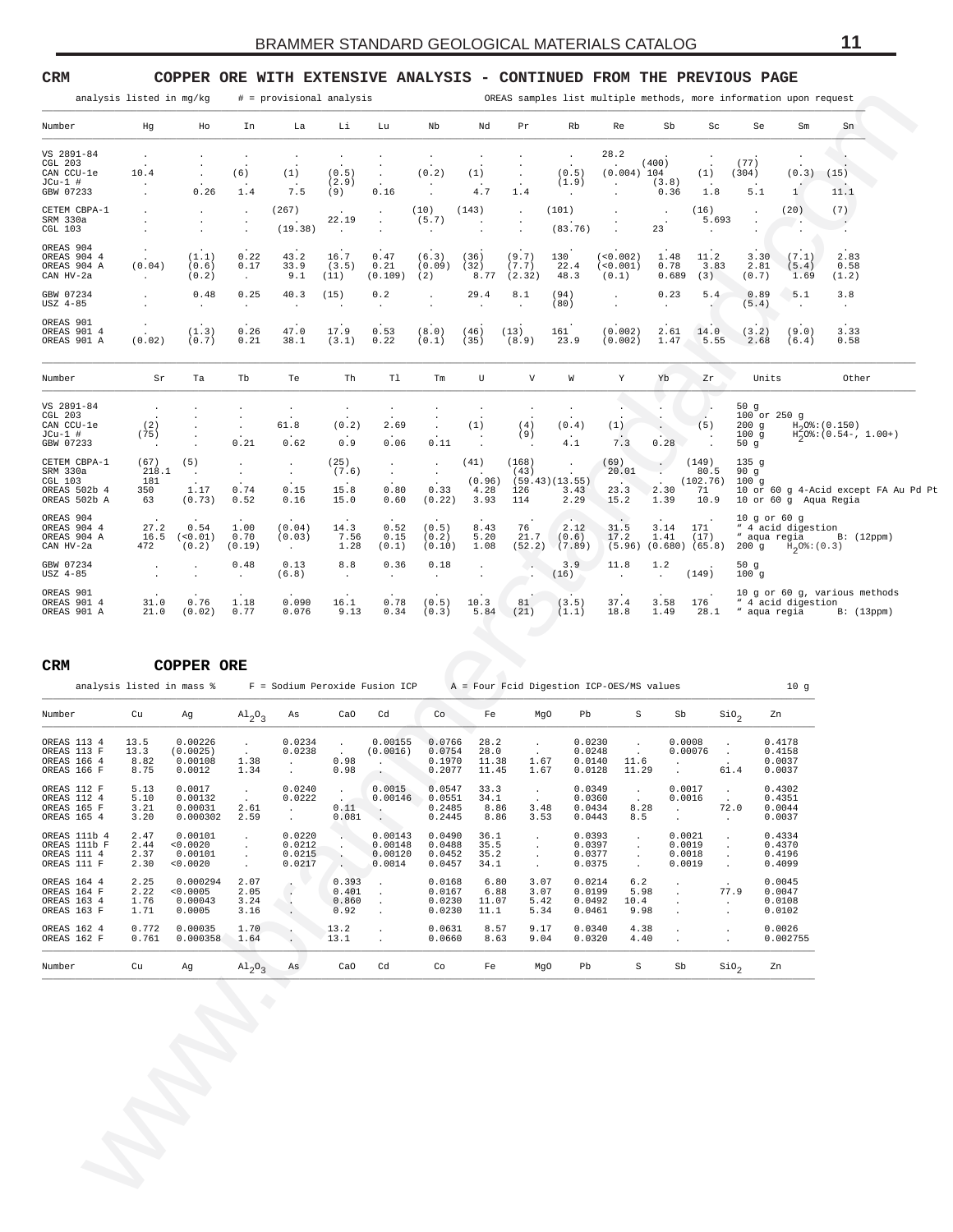## <span id="page-11-0"></span>**CRM COPPER ORE - EXTENSIVE ANALYSIS NOT SHOWN**

|                                                           |                                     |                                            |                                 | analysis listed in mass % except * which is mg/kg      |                                             |                                                                 |                                        |                                                              |                                                          |                                              |                                      | 10g, 60g, or 1 kg                             |
|-----------------------------------------------------------|-------------------------------------|--------------------------------------------|---------------------------------|--------------------------------------------------------|---------------------------------------------|-----------------------------------------------------------------|----------------------------------------|--------------------------------------------------------------|----------------------------------------------------------|----------------------------------------------|--------------------------------------|-----------------------------------------------|
| Number                                                    | Cu                                  | Ag*                                        | Au*                             | Bi                                                     | $\circ$ Co                                  |                                                                 | Pb                                     | Rb                                                           | Se                                                       | Sn Zn                                        |                                      | Zr                                            |
| OREAS 98 4<br>OREAS 98 A                                  | 14.8<br>14.7                        | 45.1<br>42.8                               | $\blacksquare$<br>$\cdot$       | 0.00972<br>0.00928                                     | 0.0121<br>0.0111                            | (0.00353)<br><b>Contractor</b>                                  | 0.0345<br>0.0343                       | (0.00817)<br>$\sim 10^{-10}$                                 | 0.0158<br>0.0143                                         | 0.0206<br>0.0171                             | 0.1355<br>0.1302                     | (0.00667)<br>$\sim 100$                       |
| OREAS 935 I<br>OREAS 935 4<br>OREAS 935 A<br>OREAS 935 F  | 12.43<br>12.55<br>12.48<br>12.54    | 43.73<br>43.87<br>43.67<br>$\sim$ $-$      | (< 0.1)<br>(0.04)<br>$\sim$     | 0.0679<br>0.0709<br>0.0680<br><b>Allen</b>             | 0.0085<br>0.0077<br>0.0077<br>0.0100        | (0.0156)<br>0.00297<br>0.00262<br>(0.00158)                     | 0.0233<br>0.0225<br>0.0222<br>(0.0255) | (0.0089)<br>(0.0080)<br>(0.00136)<br>$\sim 100$              | 0.0105<br>0.0088<br>0.0086<br>$\sim 100$                 | 0.0119<br>0.0108<br>0.0096<br>(0.0138)       | 0.0721<br>0.0692<br>0.0666<br>0.0688 | (0.0074)<br>0.00474<br>(0.00133)<br>(0.0050)  |
| OREAS 934 I<br>OREAS 934 4<br>OREAS 934 A<br>OREAS 934 F  | 9.50<br>9.59<br>9.58<br>9.51        | 34.67<br>36.46<br>34.40<br>$\sim 10^{-1}$  | (< 0.1)<br>(0.022)<br>$\sim$    | 0.0517<br>0.0527<br>0.0515<br><b>Contract Contract</b> | 0.0075<br>0.0071<br>0.0067<br>< 0.0100      | (0.00320)<br>0.00282<br>0.00257<br>$(0.000917)$ 0.0242          | 0.0262<br>0.0240<br>0.0242             | (0.0106)<br>(0.0097)<br>(0.00145)<br>$\sim 100$ km s $^{-1}$ | 0.0096<br>0.0085<br>0.0080<br><b>All Control</b>         | 0.0095<br>0.0083<br>0.0076<br>(0.0116)       | 0.0744<br>0.0724<br>0.0692<br>0.0718 | (0.0093)<br>0.0058<br>(0.00162)<br>(0.0073)   |
| OREAS 933 I<br>OREAS 933 4<br>OREAS 933 A<br>OREAS 933 F  | 8.34<br>8.37<br>8.27<br>8.38        | 29.32<br>31.05<br>29.62<br>$\sim 10^{-11}$ | (< 0.1)<br>(0.027)<br>$\sim$    | 0.0466<br>0.0451<br>0.0449<br><b>Carl Corporation</b>  | 0.0063<br>0.0060<br>0.0061<br>0.0100        | (0.0108)<br>0.00281<br>0.00281<br>$(0.000800)$ 0.0210           | 0.0197<br>0.0189<br>0.0187             | (0.0103)<br>(0.0095)<br>(0.00126)<br>$\sim 100$              | 0.0079<br>0.0068<br>0.0066<br><b>All Control</b>         | 0.0086<br>0.0073<br>0.0066<br>(0.0106)       | 0.0617<br>0.0602<br>0.0596<br>0.0606 | (0.0101)<br>0.0063<br>(0.00164)<br>(0.0090)   |
| OREAS 97 4<br>OREAS 97 A                                  | 6.31<br>6.28                        | 19.6<br>19.5                               | $\cdot$                         | 0.00401<br>0.00403                                     | 0.00629<br>0.00625                          | (0.00370)<br><b>Contract Contract</b>                           | 0.0147<br>0.0142                       | (0.0126)<br><b>Contractor</b>                                | 0.00714<br>0.00673                                       | 0.00957<br>0.00838                           | 0.0646<br>0.0635                     | (0.00965)<br>$\sim 100$                       |
| OREAS 932 I<br>OREAS 932 4<br>OREAS 932 A<br>OREAS 932 F  | 6.17<br>6.13<br>6.11<br>6.19        | 23.00<br>22.41<br>21.96<br>$\sim$ $-$      | (< 0.1)<br>(0.012)<br>$\sim$    | 0.0337<br>0.0324<br>0.0322<br>$\sim$                   | 0.0062<br>0.0060<br>0.0061<br>0.0100        | (0.00303)<br>0.00274<br>0.00282<br>(0.00133)                    | 0.0195<br>0.0184<br>0.0182<br>0.0200   | (0.0122)<br>(0.0112)<br>(0.00162)<br>$\sim$ 100 $\sim$       | 0.0073<br>0.0067<br>0.0063<br>$\sim 100$                 | 0.0067<br>0.0058<br>0.0051<br>(0.0092)       | 0.0590<br>0.0591<br>0.0579<br>0.0599 | (0.0114)<br>0.0073<br>(0.00191)<br>(0.0093)   |
| OREAS 96 4<br>OREAS 96 A                                  | 3.93<br>3.91                        | 11.5<br>11.5                               | $\cdot$                         | 0.00263<br>0.00279                                     | 0.00499<br>0.00492                          | (0.00393)<br><b>Contract Contract</b>                           | 0.0101<br>0.0100                       | (0.0141)<br><b>Contractor</b>                                | 0.00407<br>0.00410                                       | 0.00656<br>0.00528                           | 0.0457<br>0.0448                     | (0.0109)<br>$\sim 100$                        |
| OREAS 931 I<br>OREAS 931 4<br>OREAS 931 A<br>OREAS 931 F  | 3.83<br>3.82<br>3.81<br>3.82        | 13.62<br>14.04<br>14.18<br>$\sim$          | (< 0.1)<br>(0.006)<br>$\sim$    | 0.0205<br>0.0204<br>0.0206<br><b>Contract Contract</b> | 0.00466<br>0.00469<br>0.00453<br>< 0.0050   | (0.00362)<br>0.00288<br>0.00287<br>( < 0.0010 )                 | 0.0155<br>0.0147<br>0.0146<br>(0.0159) | (0.0134)<br>(0.0128)<br>(0.00153)<br>$\sim$ 100 $\mu$        | 0.0050<br>0.00435<br>0.00422<br><b>Contract Contract</b> | < 0.0060<br>0.00421<br>0.00330<br>(0.0064)   | 0.0490<br>0.0480<br>0.0472<br>0.0495 | (0.0132)<br>(0.0085)<br>(0.00199)<br>(0.0097) |
| OREAS 930 I<br>OREAS 930 4<br>OREAS 930 A<br>OREAS 930 F  | 2.51<br>2.52<br>2.51<br>2.51        | 8.63<br>9.00<br>9.13<br>$\sim$             | (< 0.1)<br>(0.004)<br>$\sim$    | 0.0138<br>0.0136<br>0.0139<br><b>Contractor</b>        | 0.00374<br>0.00364<br>< 0.0100              | $0.00391$ (<0.0050)<br>0.00311<br>0.00306<br>(0.00217) < 0.0160 | < 0.0150<br>0.0141<br>0.0142           | (0.0150)<br>(0.0136)<br>(0.00181)<br>$\sim 100$              | 0.00336<br>0.00301<br>0.00286<br>$\sim$ .                | 0.00351<br>0.00311<br>0.00234<br>(0.0059)    | 0.0499<br>0.0492<br>0.0488<br>0.0504 | (0.0147)<br>0.0089<br>(0.00220)<br>(0.0112)   |
| OREAS 929 I<br>OREAS 929 4<br>OREAS 929 A<br>OREAS 929 F  | 2.00<br>2.00<br>2.02<br>2.02        | < 8<br>7.18<br>7.03<br>$\sim$ $-$          | (< 0.1)<br>(0.004)<br>$\sim$    | 0.0114<br>0.0111<br>0.0114<br>$\sim 10^{-11}$          | 0.00362<br>0.00336<br>0.00336<br>(< 0.0100) | (<0.0020)<br>0.00307<br>0.00297<br>(0.00275)                    | 0.0116<br>0.0130<br>0.0131<br>0.0143   | (0.0141)<br>(0.0129)<br>(0.00175)<br>$\sim$ $\sim$           | 0.00243<br>0.00241<br>0.00240<br>$\sim$                  | 0.00311<br>0.00291<br>0.00201<br>(0.00458)   | 0.0492<br>0.0477<br>0.0468<br>0.0486 | (0.0141)<br>0.0088<br>(0.00211)<br>(0.0127)   |
| Number                                                    | Cu                                  | Ag*                                        | Au*                             | Bi l                                                   | Co                                          | Ni                                                              | Pb                                     | Rb                                                           |                                                          | Se Sn Zn                                     |                                      | Zr                                            |
| OREAS 928 I<br>OREAS 928 4<br>OREAS 928 A<br>OREAS 928 F  | 1.52<br>1.53<br>1.52<br>1.52        | < 8<br>5.39<br>5.11<br>$\sim$ $-$          | (<0.100)<br>(0.006)<br>$\sim$   | 0.0083<br>0.0079<br>0.0080<br>$\sim 100$               | 0.00335<br>0.00313<br>0.00306<br>0.0050     | (0.00376)<br>0.00296<br>0.00281<br>(0.00208)                    | 0.0112<br>0.0122<br>0.0122<br>(0.0133) | (0.0127)<br>(0.0116)<br>(0.00148)<br><b>Allen</b>            | < 0.0020<br>0.00188<br>0.00179<br><b>Contractor</b>      | 0.00278<br>0.00262<br>0.00157<br>(0.00300)   | 0.0432<br>0.0436<br>0.0429<br>0.0435 | (0.0141)<br>(0.0094)<br>(0.00199)<br>(0.0108) |
| OREAS 504b 4<br>OREAS 504b A                              | 1.11<br>1.10                        | 3.07<br>2.98                               | 1.61<br>1.56                    | 0.000492<br>0.000513                                   | 0.00209<br>0.00187                          | 0.00345<br>0.00300                                              | 0.00262<br>0.00201                     | 0.0106<br>0.0051                                             | 0.00124<br>0.00116                                       | 0.00114<br>0.00104                           | 0.0108<br>0.0096                     | 0.0060<br>0.00142                             |
| OREAS 927 I<br>OREAS 927 4<br>OREAS 927 A                 | 1.09<br>1.08<br>1.06                | 4.08<br>3.90                               | $\sim$<br>0.010                 | 0.0062<br>0.0057<br>0.0059                             | 0.00310<br>0.00287<br>0.00286               | 0.00302<br>0.00297<br>0.00280                                   | 0.0214<br>0.0209<br>0.0203             | 0.0122<br>0.0119<br>0.00147                                  | 0.00157<br>0.00153                                       | 0.00238<br>0.00207<br>0.00122                | 0.0750<br>0.0716<br>0.0717           | 0.0097<br>0.00201                             |
| OREAS 502c<br>OREAS 903 4 ** 0.652<br>OREAS 903 A         | 0.783<br>0.671                      | 0.779<br>0.432<br>0.349                    | 0.488<br>(< 0.050)<br>(< 0.005) | 0.000067<br>0.00089<br>0.00088                         | 0.00144<br>0.0131<br>0.0131                 | 0.00381<br>0.0054<br>0.00487                                    | 0.00235<br>0.00113<br>0.000895         | 0.0187<br>0.0137<br>0.00126                                  | 0.000340<br>0.000606                                     | 0.000340<br>0.000263<br>$0.000534$ (0.00004) | 0.0109<br>0.00243<br>0.00213         | 0.0078<br>0.0152<br>0.00182                   |
| OREAS 925 I<br>OREAS 925 4<br>OREAS 925 A                 | 0.621<br>0.615<br>0.629             | 2.36<br>2.41                               | < 0.005                         | 0.00336<br>0.00313<br>0.00324                          | 0.00254<br>0.00246<br>0.00238               | 0.00355<br>0.00348<br>0.00317                                   | 0.0115<br>0.0110<br>0.0111             | 0.0166<br>0.0163<br>0.00189                                  | 0.000907<br>0.000891                                     | 0.00179<br>0.00149<br>0.000777               | 0.0459<br>0.0446<br>0.0437           | 0.0106<br>0.00218                             |
| OREAS 503c<br>OREAS 503d                                  | 0.538<br>0.524                      | 0.830<br>1.34                              | 0.698<br>0.666                  | 0.000141                                               | 0.000060 0.00146<br>0.00167                 | 0.00386<br>0.00335                                              | 0.00206<br>0.00206                     | 0.0178<br>0.0181                                             | 0.000329                                                 | $0.000331$ $0.000338$ $0.0087$<br>0.000347   | 0.0075                               | 0.0075<br>0.0089                              |
| OREAS 924 I<br>OREAS 924 4<br>OREAS 924 A                 | 0.520<br>0.512<br>0.516             | 1.99<br>1.92                               | < 0.005                         | 0.00293<br>0.00273<br>0.00257                          | 0.00244<br>0.00234<br>0.00227               | 0.00385<br>0.00360<br>0.00326                                   | 0.0096<br>0.0092<br>0.0092             | 0.0173<br>0.0172<br>0.00203                                  | 0.000786<br>0.000732                                     | 0.00167<br>0.00136<br>0.000672               | 0.0389<br>0.0380<br>0.0370           | 0.0109<br>0.00222                             |
| OREAS 923 I<br>OREAS 923 4<br>OREAS 923 A                 | 0.4328<br>0.4230<br>0.4248          | 1.60<br>1.62                               | $\bullet$<br>0.005              | 0.00212<br>0.00214<br>0.00218                          | 0.00239<br>0.00231<br>0.00222               | 0.00407<br>0.00358<br>0.00327                                   | 0.0086<br>0.0083<br>0.0081             | 0.0169<br>0.0166<br>0.00196                                  | 0.000654<br>0.000599                                     | 0.00161<br>0.00133<br>0.000599               | 0.0358<br>0.0345<br>0.0335           | 0.0116<br>0.00225                             |
| OREAS 501c<br>OREAS 922 I<br>OREAS 922 4<br>OREAS 922 A   | 0.276<br>0.2215<br>0.2122<br>0.2176 | 0.461<br>0.888<br>0.851                    | 0.221<br>$\sim$<br>< 0.005      | 0.000069<br>0.00108<br>0.00101<br>0.00103              | 0.00151<br>0.00209<br>0.00204<br>0.00194    | 0.0060<br>0.00434<br>0.00379<br>0.00343                         | 0.00215<br>0.0064<br>0.0059<br>0.0060  | 0.0196<br>0.0167<br>0.0164<br>0.00227                        | 0.000207<br>0.000376<br>0.000344                         | 0.000338<br>0.00100<br>0.000995<br>0.000383  | 0.0081<br>0.0277<br>0.0267<br>0.0256 | 0.0081<br>0.0127<br>0.00223                   |
| OREAS 921 I<br>OREAS 921 4<br>OREAS 921 A                 | 0.0293<br>0.0274<br>0.0278          | 0.152<br>0.164                             | 0.005                           | < 0.0002<br>0.000120<br>0.000125                       | 0.00173<br>0.00165<br>0.00155               | 0.00419<br>0.00411<br>0.00380                                   | 0.00271<br>0.00280<br>0.00260          | 0.0178<br>0.0176<br>0.00242                                  | < 0.0002<br>0.000104                                     | <0.0010<br>0.000582<br>0.000145              | 0.0139<br>0.0132<br>0.0124           | 0.0147<br>0.00214                             |
| OREAS 501b 4                                              | 0.260<br>0.258                      | 0.778<br>0.721                             | 0.248<br>0.243                  | 0.000154<br>0.000160                                   | 0.00158<br>0.00149                          | 0.00415<br>0.00375                                              | 0.00230<br>0.000942                    | 0.0184<br>0.0126                                             | (0.000363)<br>0.000278                                   | 0.000558<br>0.000465                         | 0.0089<br>0.0080                     | 0.0077<br>0.00109                             |
|                                                           | 0.0113                              | 0.2<br>0.099                               | 0.010                           | 0.00008<br>0.000069<br>0.000068                        | 0.00161<br>0.00156<br>0.00150               | 0.00440<br>0.00418<br>0.00384                                   | 0.00229<br>0.00235<br>0.00215          | 0.0179<br>0.0176<br>0.00248                                  | < 0.0002<br>0.000087                                     | 0.0006<br>0.000504<br>0.000121               | 0.0122<br>0.0116<br>0.0106           | 0.0151<br>0.00213                             |
| OREAS 501b A<br>OREAS 920 I<br>OREAS 920 4<br>OREAS 920 A | 0.0112<br>0.0110                    |                                            |                                 |                                                        |                                             |                                                                 | Pb                                     | Rb                                                           |                                                          |                                              |                                      |                                               |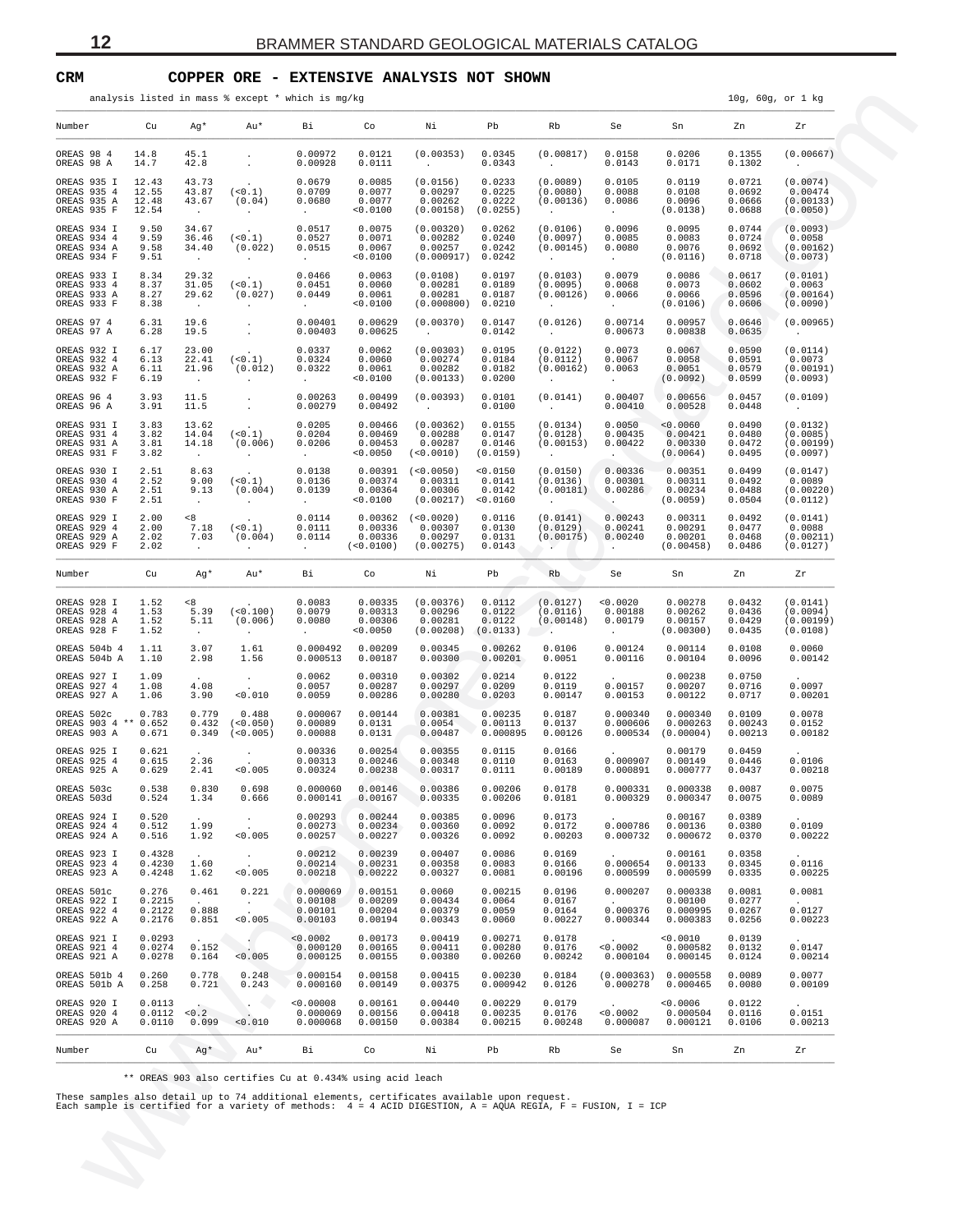<span id="page-12-0"></span>

|              |                                                                                       |                                                   |                                           |                 | BRAMMER STANDARD GEOLOGICAL MATERIALS CATALOG     |                                                  |                                            |                                                  |               |       |           |       |          |         |                  |                              | IJ               |            |
|--------------|---------------------------------------------------------------------------------------|---------------------------------------------------|-------------------------------------------|-----------------|---------------------------------------------------|--------------------------------------------------|--------------------------------------------|--------------------------------------------------|---------------|-------|-----------|-------|----------|---------|------------------|------------------------------|------------------|------------|
|              |                                                                                       |                                                   | COPPER ORE                                |                 |                                                   |                                                  |                                            |                                                  |               |       |           |       |          |         |                  |                              |                  |            |
|              | # = class, where 1=CRM and 2=RM; analysis in mass % except * = mg/kg; GBM: 10 or 250g |                                                   |                                           |                 |                                                   |                                                  |                                            |                                                  |               |       | IMN: 200q |       | NCS: 50q |         | OREAS: see below |                              | VS: 100g         |            |
|              | # Number                                                                              | Cu                                                | Aq*                                       | As              | Νi                                                | Pb                                               | Tot.S                                      | Zn                                               | Au*           | Bi*   | $Co*$     | $Cd*$ | Fe       | $Hq*$   | Mo*              | $Sb*$                        | SiO <sub>2</sub> |            |
|              | OREAS 992<br>GBM914-12<br>GBM315-15<br>GBM313-16<br>GBM316-12                         | 43.90<br>27.0618<br>25.0264<br>24.2702<br>23.8210 | (33.50)<br>61.5<br>334.2<br>109.3<br>86.0 |                 | (1.50)<br>0.0020<br>0.0842<br>0.0153<br>0.0009    | (0.0470)<br>0.1256<br>0.7680<br>0.0035<br>0.0236 | 36.97<br>29.74<br>26.74<br>3.64<br>25.43   | $(17.8*)$<br>0.824<br>1.2523<br>0.0043<br>0.0480 | (7.92)        |       | (790)     |       |          |         | (2.00)           |                              |                  | 10 g units |
|              | GBM310-15<br>GBM913-14<br>GBM314-15<br>OREAS 991<br>GBM319-12                         | 23.7854<br>22.7577<br>21.2876<br>20.66<br>19.5549 | 78.8<br>200.3<br>176.2<br>112.9           | 48.14 (0.0170)  | 0.0293<br>0.0053<br>0.0037<br>(0.00320)<br>0.2069 | 0.3327<br>0.0029<br>0.0145<br>(0.0123)<br>0.2128 | 27.6<br>6.22<br>6.54<br>(30.77)<br>13.42   | 1.1931<br>0.0107<br>0.02<br>0.8434               | 47.04         | (<50) | (122)     |       | (26.92)  |         | (490)            |                              |                  | 50 g units |
|              | GBM319-11<br>VS R34/1<br>GBM905-14<br>GBM314-16<br>GBM317-11                          | 18.0603<br>17.21<br>17.3667<br>16.0964<br>16.0746 | 108.0<br>81<br>89.4<br>225.6              | 0.35            | 0.0914<br>0.0531<br>0.0661<br>0.3227              | 1.1393<br>0.17<br>0.0334<br>0.0884<br>0.4270     | 22.96<br>38.6<br>22.79<br>24.41            | 1.5795<br>2.45<br>0.0074<br>0.2898<br>3.4916     | $\sim$<br>4.7 | 60    |           | 32.9  |          |         | 97               | 680<br>$\color{red} \bullet$ | 1.92             |            |
| $\mathbf{1}$ | GBM913-13<br>GBM317-13<br>NCS DC29110<br>GBM319-16<br>GBM319-8                        | 12.1059<br>10.3409<br>8.53<br>6.9993<br>6.9613    | 74.1<br>19.0<br>120<br>8.8<br>8.8         | 0.020<br>0.0115 | 0.0084<br>3.9436<br>0.0055<br>0.0057              | 0.0125<br>0.7361<br>0.027<br>0.0012<br>0.0005    | 2.43<br>15.52<br>(15.42)<br>0.04<br>$\sim$ | 0.0386<br>2.4779<br>0.19<br>0.0023<br>0.0023     |               |       | 53        | 13.5  |          | (0.039) |                  | 35.3                         |                  |            |

|        |                                                                                     |                                                   |                                                      |                                        | # = class, where 1=CRM and 2=RM; analysis in mass % except * = mg/kg; GBM: 10 or 250g |                                                     |                                            |                                                  |                                  |                                                           | IMN: 200g                      |                                  | NCS: 50g                        | OREAS: see below                |         |                                           | VS: 100g                                    |                                           |            |
|--------|-------------------------------------------------------------------------------------|---------------------------------------------------|------------------------------------------------------|----------------------------------------|---------------------------------------------------------------------------------------|-----------------------------------------------------|--------------------------------------------|--------------------------------------------------|----------------------------------|-----------------------------------------------------------|--------------------------------|----------------------------------|---------------------------------|---------------------------------|---------|-------------------------------------------|---------------------------------------------|-------------------------------------------|------------|
|        | # Number                                                                            | Cu                                                | Ag*                                                  | As                                     | Νi                                                                                    | Pb                                                  | Tot.S                                      | Zn                                               | Au*                              | Bi*                                                       | $Co*$                          | Cd*                              | Fe                              | Hg*                             | $Mo*$   | $Sb*$                                     |                                             | $\mathop{\rm \mathfrak {SiO}}\nolimits_2$ |            |
|        | OREAS 992<br>GBM914-12<br>GBM315-15<br>GBM313-16<br>GBM316-12                       | 43.90<br>27.0618<br>25.0264<br>24.2702<br>23.8210 | (33.50)<br>61.5<br>334.2<br>109.3<br>86.0            |                                        | (1.50)<br>0.0020<br>0.0842<br>0.0153<br>0.0009                                        | (0.0470)<br>0.1256<br>0.7680<br>0.0035<br>0.0236    | 36.97<br>29.74<br>26.74<br>3.64<br>25.43   | $(17.8*)$<br>0.824<br>1.2523<br>0.0043<br>0.0480 | (7.92)                           |                                                           | (790)                          |                                  |                                 |                                 | (2.00)  |                                           |                                             |                                           | 10 g units |
|        | GBM310-15<br>GBM913-14<br>GBM314-15<br>OREAS 991<br>GBM319-12                       | 23.7854<br>22.7577<br>21.2876<br>20.66<br>19.5549 | 78.8<br>200.3<br>176.2<br>48.14<br>112.9             | (0.0170)<br>$\cdot$                    | 0.0293<br>0.0053<br>0.0037<br>(0.00320)<br>0.2069                                     | 0.3327<br>0.0029<br>0.0145<br>(0.0123)<br>0.2128    | 27.6<br>6.22<br>6.54<br>(30.77)<br>13.42   | 1.1931<br>0.0107<br>0.02<br>0.8434               | 47.04<br>$\cdot$                 | (<50)                                                     | (122)                          |                                  | (26.92)                         |                                 | (490)   |                                           |                                             |                                           | 50 g units |
|        | GBM319-11<br>VS R34/1<br>GBM905-14<br>GBM314-16<br>GBM317-11                        | 18.0603<br>17.21<br>17.3667<br>16.0964<br>16.0746 | 108.0<br>81<br>89.4<br>225.6                         | 0.35<br>$\sim$<br>$\cdot$              | 0.0914<br>0.0531<br>0.0661<br>0.3227                                                  | 1.1393<br>0.17<br>0.0334<br>0.0884<br>0.4270        | 22.96<br>38.6<br>22.79<br>24.41            | 1.5795<br>2.45<br>0.0074<br>0.2898<br>3.4916     | 4.7<br>$\cdot$<br>$\cdot$        | 60                                                        |                                | 32.9                             |                                 |                                 | 97      | 680                                       |                                             | 1.92<br>$\cdot$                           |            |
|        | GBM913-13<br>GBM317-13<br>NCS DC29110<br>GBM319-16<br>GBM319-8                      | 12.1059<br>10.3409<br>8.53<br>6.9993<br>6.9613    | 74.1<br>19.0<br>120<br>8.8<br>8.8                    | $\cdot$<br>0.020<br>0.0115             | 0.0084<br>3.9436<br>0.0055<br>0.0057                                                  | 0.0125<br>0.7361<br>0.027<br>0.0012<br>0.0005       | 2.43<br>15.52<br>(15.42)<br>0.04<br>$\sim$ | 0.0386<br>2.4779<br>0.19<br>0.0023<br>0.0023     |                                  |                                                           | 53                             | 13.5                             |                                 | (0.039)                         |         | 35.3                                      |                                             |                                           |            |
| 1      | GBM319-7<br>GBM319-15<br>NCS DC29109<br>GBM916-14<br>GBM905-11                      | 4.3368<br>4.3324<br>3.84<br>3.6746<br>3.1758      | 51.8<br>51.3<br>59.9<br>26.8<br>$\sim$               | 0.1241<br>0.046<br>$\sim$              | 0.0008<br>0.0009<br>0.0023<br>0.0038                                                  | 0.0061<br>0.0069<br>0.024<br>0.0515<br>0.0042       | 0.07<br>(8.58)<br>23.66<br>$\sim$          | 0.0669<br>0.0681<br>0.083<br>0.7103<br>0.0084    |                                  |                                                           | 45                             | 5.68<br>$\cdot$                  |                                 | (0.043)                         |         | 71                                        |                                             |                                           |            |
|        | GBM319-14<br>GBM916-12<br>GBM911-16<br>GBM317-12<br>GBM318-4                        | 2.9546<br>2.6105<br>2.4774<br>2.4309<br>2.4208    | 36.4<br>17.0<br>7.9<br>16.3<br>20.5                  | $\cdot$<br>$\cdot$<br>0.0545           | 0.0299<br>0.0023<br>0.0229<br>0.0021<br>0.0077                                        | 0.7331<br>0.0566<br>0.0325<br>0.0544<br>0.0023      | 4.92<br>19.10<br>3.6<br>18.72<br>$\sim$    | 2.2491<br>0.5018<br>0.1210<br>0.5049<br>0.0407   |                                  |                                                           | 40                             | $\cdot$                          |                                 |                                 |         |                                           |                                             |                                           |            |
|        | GBM915-16<br>GBM916-13<br>GBM915-9<br>GBM316-11<br>GBM905-12                        | 2.2960<br>2.0136<br>2.2767<br>2.2288<br>2.1853    | 51.2<br>12.5<br>50.0<br>21.7<br>$\ddot{\phantom{0}}$ | $\cdot$<br>0.1265<br>$\sim$<br>$\cdot$ | 0.0197<br>0.0023<br>0.0198<br>0.0021<br>0.0062                                        | 0.9698<br>0.0390<br>0.9502<br>0.1065<br>0.0033      | 3.88<br>17.60<br>18.11<br>$\sim$           | 1.9551<br>0.3795<br>1.9314<br>1.0133<br>0.0100   |                                  |                                                           | 106                            |                                  |                                 |                                 |         |                                           |                                             |                                           |            |
|        | GBM319-13<br>GBM319-1<br>GBM915-4<br>GBM311-14<br>GBM311-10                         | 1.5964<br>1.5759<br>1.1835<br>1.7501<br>1.7334    | 7.4<br>7.2<br>25.7<br>04.5<br>3.8                    | 0.0052<br>0.0663<br>0.0040             | 0.0075<br>0.0080<br>0.0118<br>0.0045<br>0.0031                                        | 0.0066<br>0.0061<br>0.4921<br>0.0508<br>0.0505      | 2.18<br>$\sim$<br>2.0<br>$\sim$            | 0.0454<br>0.0450<br>1.0035<br>0.0872<br>0.0841   | $\cdot$<br>$\cdot$               |                                                           | 73<br>69<br>65                 |                                  |                                 |                                 |         |                                           |                                             |                                           |            |
| 2<br>2 | VS R35<br>IMN MR2<br>IMN MR1<br>GBM915-15<br>GBM910-6                               | 1.65<br>1.61<br>1.23<br>1.0954<br>1.0084          | 17.4<br>29<br>58<br>11.9<br>3.6                      | 0.067<br>0.013<br>0.028<br>0.0117      | $\cdot$<br>$\cdot$<br>0.7954<br>0.0044                                                | 0.036<br>0.085<br>0.15<br>0.0066<br>0.0173          | 26.7<br>$\sim$<br>1.29<br>$\sim$           | 0.74<br>0.025<br>0.040<br>0.0050<br>0.0907       | 1.23<br>$\sim$                   |                                                           | 131                            |                                  | 0.88<br>1.41<br>$\cdot$         |                                 |         |                                           | 35.2                                        |                                           |            |
|        | GBM910-16<br>NCS DC29108<br>NCS DC29107                                             | 1.0069<br>0.90<br>0.29                            | 3.7<br>14.9<br>6.1                                   | 0.00766<br>0.00414                     | 0.0048<br>$\cdot$                                                                     | 0.0180<br>0.0080<br>0.00345                         | 1.5<br>(1.65)<br>(0.68)                    | 0.0943<br>0.020<br>0.010                         |                                  |                                                           |                                |                                  |                                 | (0.028)<br>(0.15)               | $\cdot$ | 11.7<br>23.4                              |                                             |                                           |            |
|        | CRM                                                                                 |                                                   | <b>COPPER ORE</b>                                    |                                        |                                                                                       | analysis listed in mass % except * which is mg/kg   |                                            |                                                  |                                  |                                                           |                                |                                  |                                 |                                 |         |                                           |                                             |                                           |            |
|        | Number                                                                              | Cu                                                | As                                                   | Bi                                     | Cd<br>F                                                                               | Fe                                                  | MgO                                        | Mn                                               | Νi                               | Pb                                                        | S                              | Sb                               | Zn                              |                                 | Ag*     | Au* Units                                 |                                             |                                           |            |
|        | NCS DC28058 20.56 0.012<br>NCS DC28055<br>NCS DC28057<br>NCS DC28056<br>NCS DC28054 | 12.79<br>10.71<br>8.46<br>6.78                    | 4.68<br>0.034<br>2.14<br>0.209                       | 0.023<br>0.19<br>0.283                 | < 0.001<br>0.0067<br>0.028<br>0.001<br>0.036<br>0.0064<br>0.53<br>0.0021<br>1.15      | 0.056 24.70 7.63<br>3.22<br>29.34<br>10.44          | 0.18<br>4.01<br>7.04<br>$15.39$ 12.51      | 0.013<br>0.110<br>0.084<br>0.169<br>0.124        | 0.017<br>0.072<br>0.011<br>0.005 | $0.093$ $0.015$ 22.87<br>0.037<br>0.019<br>0.087<br>0.106 | 1.54<br>25.05<br>0.86<br>0.082 | 0.25<br>0.22<br>$\sim$ 100 $\mu$ | 0.64<br>0.052<br>0.503<br>0.456 | 0.194<br>12.0<br>109.9<br>126.1 | 85.9    | 17.1 4.68<br>0.04<br>6.16<br>0.05<br>0.05 | 20g<br>50g<br>20g<br>50 <sub>g</sub><br>50g |                                           |            |
|        | CRM                                                                                 |                                                   | COPPER ORE                                           |                                        |                                                                                       | analysis listed in mass % except * which is mg/kg   |                                            |                                                  |                                  |                                                           |                                |                                  |                                 |                                 |         |                                           |                                             | 20 g units                                |            |
|        | Number                                                                              | Cu                                                | Ag*                                                  | Au*                                    | $A1_{2}O_{3}$<br>As                                                                   | Вi                                                  | CaO                                        | $Cd*$<br>Co                                      | F                                | Fe                                                        | MgO                            |                                  | Mn                              | Νi                              | Pb      | S                                         | $\sin \theta_2$                             |                                           | Zn         |
|        | NCS DC28059a                                                                        | 18.04                                             | 157.0 2.48                                           |                                        | 2.89<br>0.104                                                                         | 0.897                                               | 14.71                                      | 64<br>0.026                                      | 0.162                            | 19.80                                                     | 1.12                           |                                  | 0.085                           | 0.045                           | 0.031   | 9.53                                      | 6.22                                        |                                           | 0.59       |
|        | CRM                                                                                 |                                                   | <b>CRYOLITE</b>                                      |                                        |                                                                                       | analysis lsited in mass %                           |                                            |                                                  |                                  |                                                           |                                |                                  |                                 |                                 |         |                                           |                                             |                                           |            |
|        | Number                                                                              | Al                                                | CaO                                                  | F                                      | Fe <sub>2</sub> O <sub>3</sub>                                                        | Na<br>$P_2O_5$                                      |                                            | $\text{SO}_4^2$ <sup>-</sup><br>SiO <sub>2</sub> | LOI                              | Units                                                     |                                |                                  |                                 |                                 |         |                                           |                                             |                                           |            |
|        | NCS DC91001<br>NCS DC91002<br>NCS DC91003                                           | 17.34<br>15.18<br>13.65                           | (0.606)<br>(0.597)<br>(0.719)                        | 55.45<br>54.66<br>53.89                | 0.053<br>0.032<br>0.036                                                               | 21.75<br>0.0034<br>26.32<br>0.025<br>29.29<br>0.013 | 0.233<br>0.199<br>0.205                    | 0.087<br>0.211<br>0.363                          | 4.53<br>2.97<br>2.25             | 100g<br>100g<br>100g                                      |                                |                                  |                                 |                                 |         |                                           |                                             |                                           |            |
|        | NCS DC91004<br>NCS DC91005<br>NCS DC91006<br><b>N</b>                               | 13.16<br>12.69<br>11.75                           | (0.508)<br>(0.0062)<br>0.112                         | 53.2<br>52.14<br>51.21                 | 0.033<br>0.0098<br>0.04                                                               | 30.26<br>0.037<br>32.01<br>0.065<br>33.24<br>0.051  | 0.293<br>0.45<br>0.683                     | 0.389<br>0.485<br>0.238                          | 2.12<br>1.4<br>1.6               | 100g<br>100g<br>100g                                      |                                |                                  |                                 |                                 |         |                                           |                                             |                                           |            |
|        |                                                                                     |                                                   |                                                      |                                        |                                                                                       |                                                     |                                            |                                                  |                                  |                                                           |                                |                                  |                                 |                                 |         |                                           |                                             |                                           |            |

| <b>CRM</b>                                                                            |                                         | COPPER ORE                              |                        |                                                  |                                         |                                          |                                       |                                           | analysis listed in mass % except * which is mq/kq |                                           |                                         |              |                                          |                                        |                                      |                                                 |
|---------------------------------------------------------------------------------------|-----------------------------------------|-----------------------------------------|------------------------|--------------------------------------------------|-----------------------------------------|------------------------------------------|---------------------------------------|-------------------------------------------|---------------------------------------------------|-------------------------------------------|-----------------------------------------|--------------|------------------------------------------|----------------------------------------|--------------------------------------|-------------------------------------------------|
| Number                                                                                | Cu                                      | As                                      | Вi                     | Cd                                               | F                                       | Fe                                       | MqO                                   | Mn                                        | Νi                                                | Pb                                        | s                                       | Sb           | Zn                                       | Aq*                                    | Au*                                  | Units                                           |
| NCS DC28058<br><b>NCS DC28055</b><br><b>NCS DC28057</b><br>NCS DC28056<br>NCS DC28054 | 20.56<br>12.79<br>10.71<br>8.46<br>6.78 | 0.012<br>4.68<br>0.034<br>2.14<br>0.209 | 0.023<br>0.19<br>0.283 | < 0.001<br>0.0067<br>< 0.001<br>0.0064<br>0.0021 | 0.056<br>0.028<br>0.036<br>0.53<br>1.15 | 24.70<br>3.22<br>29.34<br>10.44<br>15.39 | 7.63<br>0.18<br>4.01<br>7.04<br>12.51 | 0.013<br>0.110<br>0.084<br>0.169<br>0.124 | 0.093<br>0.017<br>0.072<br>0.011<br>< 0.005       | 0.015<br>0.037<br>0.019<br>0.087<br>0.106 | 22.87<br>1.54<br>25.05<br>0.86<br>0.082 | 0.25<br>0.22 | 0.194<br>0.64<br>0.052<br>0.503<br>0.456 | 17.1<br>85.9<br>12.0<br>109.9<br>126.1 | 4.68<br>0.04<br>6.16<br>0.05<br>0.05 | $20$ a<br>$50 \alpha$<br>$20$ a<br>50 a<br>50 a |

| <b>CRM</b>                                                                                                      |    | COPPER ORE |  |  |  | analysis listed in mass % except * which is mg/kg                                               |  |  |  | 20 q units |
|-----------------------------------------------------------------------------------------------------------------|----|------------|--|--|--|-------------------------------------------------------------------------------------------------|--|--|--|------------|
| Number                                                                                                          | Cu |            |  |  |  | Ag* Au* Al <sub>o</sub> o <sub>o</sub> As Bi CaO Cd* Co F Fe MgO Mn Ni Pb S SiO <sub>o</sub> Zn |  |  |  |            |
| NCS DC28059a 18.04 157.0 2.48 2.89 0.104 0.897 14.71 64 0.026 0.162 19.80 1.12 0.085 0.045 0.031 9.53 6.22 0.59 |    |            |  |  |  |                                                                                                 |  |  |  |            |

| <b>CRM</b>  |       | CRYOLITE |       |                                |       | analysis lsited in mass % |         |                  |      |       |
|-------------|-------|----------|-------|--------------------------------|-------|---------------------------|---------|------------------|------|-------|
| Number      | A1    | CaO      | F     | Fe <sub>2</sub> O <sub>2</sub> | Na    | $P_2O_E$                  | $SOA2-$ | SIO <sub>o</sub> | LOI  | Units |
| NCS DC91001 | 17.34 | (0.606)  | 55.45 | 0.053                          | 21.75 | 0.0034                    | 0.233   | 0.087            | 4.53 | 100q  |
| NCS DC91002 | 15.18 | (0.597)  | 54.66 | 0.032                          | 26.32 | 0.025                     | 0.199   | 0.211            | 2.97 | 100q  |
| NCS DC91003 | 13.65 | (0.719)  | 53.89 | 0.036                          | 29.29 | 0.013                     | 0.205   | 0.363            | 2.25 | 100q  |
| NCS DC91004 | 13.16 | (0.508)  | 53.2  | 0.033                          | 30.26 | 0.037                     | 0.293   | 0.389            | 2.12 | 100q  |
| NCS DC91005 | 12.69 | (0.0062) | 52.14 | 0.0098                         | 32.01 | 0.065                     | 0.45    | 0.485            | 1.4  | 100q  |
| NCS DC91006 | 11.75 | 0.112    | 51.21 | 0.04                           | 33.24 | 0.051                     | 0.683   | 0.238            | 1.6  | 100q  |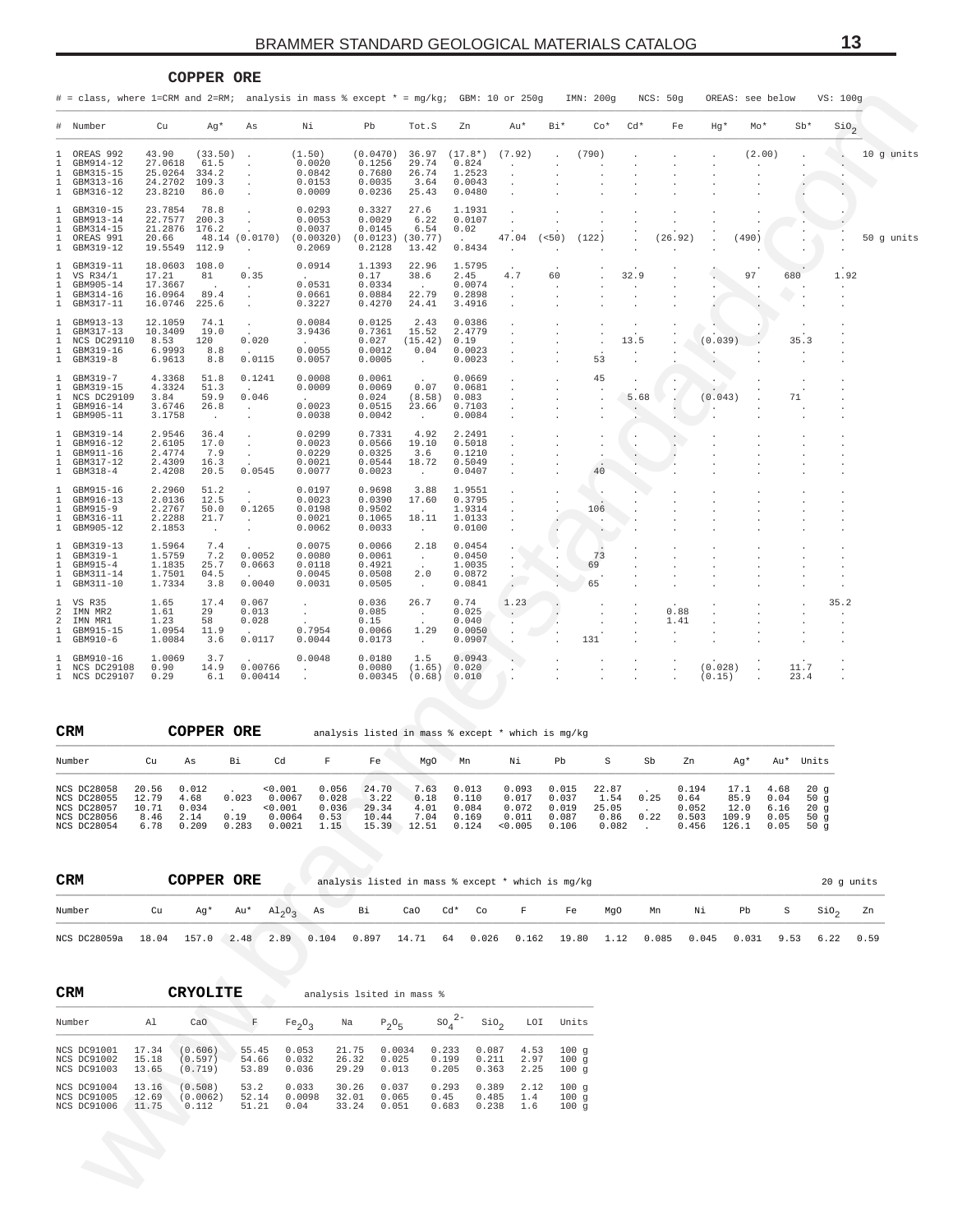<span id="page-13-0"></span>

|       |                 |              | F                                                                                     |                 | FeO                                          |                       |                |                                                                |                                                                 |                                                                                                            | MnO            |           |                                                          |                         |              |                                           |                                                               |                                | LOI                                                          |
|-------|-----------------|--------------|---------------------------------------------------------------------------------------|-----------------|----------------------------------------------|-----------------------|----------------|----------------------------------------------------------------|-----------------------------------------------------------------|------------------------------------------------------------------------------------------------------------|----------------|-----------|----------------------------------------------------------|-------------------------|--------------|-------------------------------------------|---------------------------------------------------------------|--------------------------------|--------------------------------------------------------------|
| 15.45 |                 |              |                                                                                       |                 | $-8.34$<br>7.24                              | 1.53<br>$\sim$ $\sim$ | 10.83          |                                                                |                                                                 | 6.37<br>$-5.08$                                                                                            |                |           |                                                          |                         |              |                                           | 52.68<br>49.88                                                | - 06<br>$-2.94$                | 2.30                                                         |
|       |                 |              |                                                                                       |                 |                                              |                       |                |                                                                |                                                                 |                                                                                                            |                |           |                                                          |                         |              |                                           |                                                               |                                |                                                              |
| Aq    | As              | B.           | Ba                                                                                    | Be              | Bi                                           | Cd                    | Ce             | $C1$ %                                                         | Co                                                              | Cr                                                                                                         | Cs             | Cu        | Dy                                                       | Er                      | Eu.          | Ga                                        | Gd                                                            |                                |                                                              |
| 0.33  | (1,2)<br>$-5.1$ | (12)<br>17.0 | 170<br>614                                                                            | $-1.5$          |                                              |                       | $-23-$         |                                                                | $-43-$                                                          |                                                                                                            |                | 82.6      | -3.6                                                     | (2.5)                   | 3.5          | -17                                       | 7.2                                                           |                                |                                                              |
| Ge    | Hf              | Hq           | Ho                                                                                    | La              |                                              | Lu                    | Mn%            | MΩ                                                             | Nb                                                              | Nd                                                                                                         | Νi             | Ph        | Pr                                                       | Rb                      | Sb           | Sc                                        | Se                                                            | Sm                             |                                                              |
| 1.5   | 9.2             |              | $-1.2$                                                                                | $\pm 0$         |                                              |                       |                |                                                                | (7.9)<br>$-25.3-$                                               | -13<br>$-42.8$                                                                                             | -70<br>$-56.8$ | (9.3)     |                                                          | -21-                    | $-2-3$       | -36                                       |                                                               | 3.3<br>-8.6                    |                                                              |
| Sn    | Sr              | Ta           | Tb                                                                                    | Th              | Tm                                           | U                     | V              | W                                                              |                                                                 |                                                                                                            | Zr             |           |                                                          |                         |              |                                           |                                                               |                                |                                                              |
|       |                 |              | analysis listed in mass %<br>$\mathrm{Al}_2\mathrm{O}_3$ CO <sub>2</sub> CaO<br>0.017 | 10.86<br>(0.76) | (0.0205)<br>$13.21$ $(0.11)$ $7.83$ $(0.07)$ | (1,3)<br>38.1         | $-0.39-$<br>Li | analysis listed in mg/kg except % which is mass %<br>9.6(0.33) | DIABASE WITH EXTENSIVE ANALYSIS<br>$20.8$ $0.34$ $(0.16)$ $1.4$ | $Fe_2O_3$ $Fe_2O_3T$ $H_2O^+$ $K_2O$<br>$(13.40)$ $(2.44)$ 1.49<br>(0.0190)<br>$0.39$ $78.1$ $(0.04)$<br>Y | 0.626<br>Yb    | MgO<br>Zn | 0.167<br>$92(0.99)$ 110<br>$37.5$ $111$ $1.7$<br>$-33.0$ | 2.20<br>3.17<br>$-10.6$ | 0.14<br>0.55 | $Na2O$ $P2O5$ S<br>$-5.5$ $(2.6)$<br>47.4 | SO <sub>2</sub><br>$(0.0079)$ .<br>0.44<br>$(+1.0)$<br>(0.79) | US: 25 q units<br>21.2<br>27.1 | NCS: 70 q units<br>$\sin \theta_2$ $\sin \theta_2$<br>(0.19) |

## **DIORITE WITH EXTENSIVE ANALYSIS**

| Number                                                                |                                                              |                                       | analysis listed in mass %                         |                                |                              |                                |                                                                        |                                          |         |                                                                              |                                   |                                                                       |                                                                |                                  |                                 | US: 25 g units                                                    |                       |                              | NCS: 70 g units                                                |            |
|-----------------------------------------------------------------------|--------------------------------------------------------------|---------------------------------------|---------------------------------------------------|--------------------------------|------------------------------|--------------------------------|------------------------------------------------------------------------|------------------------------------------|---------|------------------------------------------------------------------------------|-----------------------------------|-----------------------------------------------------------------------|----------------------------------------------------------------|----------------------------------|---------------------------------|-------------------------------------------------------------------|-----------------------|------------------------------|----------------------------------------------------------------|------------|
|                                                                       | $A1_2O_3$                                                    | $\text{CO}_2$                         | CaO                                               | $\mathbb F$                    |                              |                                |                                                                        | FeO $Fe_2O_3$ $Fe_2O_3T$ $H_2O^+$        |         | $K_2O$                                                                       | MgO                               | MnO                                                                   |                                                                | $Na_2O$ $P_2O_5$                 | S                               |                                                                   | SO <sub>2</sub>       | SiO <sub>2</sub>             | TiO <sub>2</sub>                                               | <b>LOI</b> |
| <del>US W-2b</del><br>NCS DC71311 13.21 (0.11) 7.83 (0.07)            | $15.45 -$                                                    |                                       |                                                   |                                |                              |                                |                                                                        | $10.86$ (0.0205) 8.34 1.53 10.83         |         | $7.24$ $(13.40)$ $(2.44)$ $1.49$                                             | $-5.08$                           |                                                                       | $-0.626$ $-6.37$ $-0.167$ $-2.20$ $-0.14$ $(0.0079)$ .<br>3.17 | $-0.55$                          |                                 |                                                                   | 0.44                  | 52.68<br><del>49.88</del>    | 1.06<br>2.94                                                   | 2.30       |
| continued                                                             |                                                              |                                       | analysis listed in mg/kg except % which is mass % |                                |                              |                                |                                                                        |                                          |         |                                                                              |                                   |                                                                       |                                                                |                                  |                                 |                                                                   |                       |                              |                                                                |            |
| Number                                                                | Ag                                                           | As                                    | $\, {\bf B}$                                      | Ba                             | Be                           | Bi                             | Cd                                                                     | Ce                                       | $C1\%$  | Co                                                                           | Cr                                | Cs                                                                    | Cu                                                             | Dу                               | Εr                              | Eu                                                                | Ga                    | Gd                           |                                                                |            |
| <del>US W-2b</del><br>NCS DC71311 0.33 5.1                            |                                                              | (1.2)                                 | $^{(12)}$<br>$17.0$ 614                           | $170-$                         | (1.3)<br>$-1.5-$             |                                |                                                                        | $^{23}$<br>$0.39$ $0.39$ $78.1$ $(0.04)$ |         | $(0.0190)$ 43                                                                | $37.5 - 111$                      | $\frac{92}{(0.99)}$ 110<br>1.7                                        |                                                                | 3.6<br>$82.6$ 5.5                | (2.5)<br>(2.6)                  | 3.5                                                               | 21.2                  | 7.2                          |                                                                |            |
| Number                                                                | Ge                                                           | Ηf                                    | Hg                                                | Ho                             | La                           | Li                             | Lu                                                                     | Mn%                                      | Mо      | Nb                                                                           | Nd                                | Νi                                                                    | Pb                                                             | Pr                               | Rb                              | Sb                                                                | $\rm Sc$              | Se                           | Sm                                                             |            |
| <del>US W-2b</del><br>NCS DC71311                                     |                                                              | $-2.6$<br>$1.5$ $9.2$ $0.017$         |                                                   | $(0.76)$ 10<br>$-1.2-$         |                              |                                | 9.6 (0.33)                                                             |                                          |         | $(7.9) - 13$<br>$38.1$ $20.8$ $0.34$ $(0.16)$ $1.4$ $25.3$ $42.8$ $56.8$     |                                   | -70                                                                   | (9.3)<br>$-33.0$                                               | 10.6                             | 21<br>47.4                      | (0.79)<br>$-2.3$                                                  | 36                    | $27.1$ $(0.19)$ 8.6          | 3.3                                                            |            |
| Number                                                                | Sn                                                           | Sr                                    | Ta                                                | Tb                             | Th                           | Tm                             | U                                                                      | V                                        | W       | Y                                                                            | Yb                                | Zn<br>Zr                                                              |                                                                |                                  |                                 |                                                                   |                       |                              |                                                                |            |
| Number                                                                | analysis listed in mass %<br>$\mathrm{Al}_{2}\mathrm{O}_{3}$ | CaO                                   | CO <sub>2</sub>                                   | Fe                             | $T = Total$<br>FeO           | $Fe_2O_3$                      | $H_2O+$                                                                | DIORITE WITH EXTENSIVE ANALYSIS          | $H_2O-$ | $K_2O$                                                                       | MgO                               | MnO                                                                   | IAG: RM, ~35 g units<br>Na <sub>2</sub> O                      | $P_2O_5$                         | $\sin \sigma$                   | TiO <sub>2</sub>                                                  |                       | LOI                          | all others: CRM, 100 g units<br>Type                           |            |
| $CMSY-4$<br>VS 6103-91<br>USZ 50-2009<br>IAG OU-4                     | 20.69<br>16.56<br>15.97<br>14.83                             | 8.05<br>4.84<br>6.99<br>4.48          | 3.5<br>$(0.18)$ .                                 | $-4.2$<br>$\cdot$              | 2.86<br>3.79<br>4.82<br>4.52 | 6.21<br>5.55<br>8.10T<br>5.82T | $(\textcolor{red}{1}.\textcolor{blue}{0})$<br>(1.6)<br>0.35<br>$\cdot$ | (0.15)<br>(0.14)<br>(0.11)<br>$\cdot$    |         | 1.66<br>2.98<br>1.55<br>2.70                                                 | 0.54<br>3.05<br>3.81<br>2.30 0.14 | 0.108<br>0.086<br>0.12                                                | 7.10<br>3.57<br>3.33<br>3.61                                   | 0.131<br>0.17<br>(0.39)<br>0.173 | 49.9<br>60.45<br>57.75<br>63.34 | 0.287<br>0.86<br>1.34<br>0.77                                     |                       | 4.56<br>1.59<br>0.51<br>1.72 | <del>Diorite Gneiss</del><br>Quartz<br>Diorite<br>Microdiorite |            |
| continued                                                             |                                                              |                                       | analysis listed in mg/kg                          |                                |                              |                                |                                                                        |                                          |         |                                                                              |                                   |                                                                       |                                                                |                                  |                                 |                                                                   |                       |                              |                                                                |            |
| Number                                                                | $\mathbf{B}$                                                 | Ba                                    | Be                                                | Ce                             | Co                           | Cr                             | Cs                                                                     | Cu                                       | Dy.     | $\mathop{\rm Er}\nolimits$                                                   |                                   | Eu                                                                    | F Ga                                                           | Gd                               | Ηf                              |                                                                   | Ho                    |                              |                                                                |            |
| $CMSY-4$<br>VS 6103-91<br>USZ 50-2009<br>IAG OU-4                     | 46<br>$\sim$<br>$\ddot{\phantom{a}}$                         | <del>340</del><br>720<br>425<br>360.8 | 2.6<br>2.4<br>1.79                                | $^{122}$<br>46<br>50.8<br>55.7 | 2.8<br>17<br>84.9<br>13.5    | $_{12}$<br>58<br>100<br>54.7   | 2.9<br>2.07                                                            | 39<br>(5.24) 100                         | 18.2    | 14.2<br>$(4.29)$ $(2.29)$<br>27.3 7.81 4.83                                  |                                   | 2.00<br>710<br>1.3<br>$(1.41)$ .<br>1.64<br>$\ddot{\phantom{a}}$      | 335<br>18<br>419.58<br>17.4                                    | 14.0<br>(5.21)<br>7.39           | 10.6                            | (3.69)<br>5.54                                                    | 4.3<br>(0.85)<br>1.63 |                              |                                                                |            |
| Number                                                                | La                                                           | Li                                    | Lu                                                |                                | Mn                           | Nb                             | Nd                                                                     | Νi                                       | Pb      | Pr                                                                           | Rb                                | Sb                                                                    | Sc                                                             | Sm                               |                                 | Sn                                                                | Sr                    |                              |                                                                |            |
| $CMSY-4$<br>VS 6103-91<br>USZ 50-2009 24.40 (13.9) (0.30)<br>IAG OU-4 | -58<br>27<br>24.96                                           | 37<br>30<br>35.0                      | 2.1<br>0.71                                       | -819<br>0.30<br>$\sim 10^7$    | 12<br>$\sim$                 | 12.8                           | 24<br>27.9                                                             | 33<br>21.0 14.1                          | 24      | 15.0<br>$6.92\quad 30.48\quad 40.94\quad 8.97\quad (6.45)\quad 48.5$<br>6.85 | 55<br>83<br>98.5                  | $\frac{1}{2}$ , $\frac{1}{2}$ , $\frac{1}{2}$ , $\frac{1}{2}$<br>0.30 | $^{1.1}$<br>15<br>20.46<br>19.1                                | 12.7<br>4.8                      |                                 | 1191<br>410<br>$(5.61)$ $4.5$<br>$(5.61)$ $454$<br>6.94 2.42 99.9 |                       |                              |                                                                |            |
| Number                                                                | Ta                                                           | Tb                                    | Th                                                |                                | Tl                           | Tm.                            | $\mathbf{U}$ and $\mathbf{V}$                                          |                                          | W       | $\mathbf{Y}$                                                                 | Yb                                | Zn                                                                    | Zr                                                             |                                  |                                 |                                                                   |                       |                              |                                                                |            |
| $CMN-SY-4$<br>VS 6103-91<br>USZ 50-2009                               | 0.9<br>(0.48)                                                | 2.6<br>(0.76)                         | 1.4<br>6.8<br>3.88                                |                                | $\sim$<br>$\sim$             | 2.3<br>$(0.32)$ $(1.09)$       | 0.8                                                                    | 96<br>213                                | 266     | 119<br>21<br>23.62 2.05                                                      | 14.8<br>2.1                       | <del>93</del><br>71<br>92.77 191                                      | 517<br>173                                                     |                                  |                                 |                                                                   |                       |                              |                                                                |            |
| IAG OU-4                                                              | 1.00                                                         | 1.25                                  | 8.42                                              |                                | $0.46$ 0.72                  |                                | 2.19                                                                   |                                          |         | 82.7 . 47.1                                                                  | 4.70                              | 69.5 195.1                                                            |                                                                |                                  |                                 |                                                                   |                       |                              |                                                                |            |
|                                                                       |                                                              |                                       |                                                   |                                |                              |                                |                                                                        |                                          |         |                                                                              |                                   |                                                                       |                                                                |                                  |                                 |                                                                   |                       |                              |                                                                |            |
|                                                                       |                                                              |                                       |                                                   |                                |                              |                                |                                                                        |                                          |         |                                                                              |                                   |                                                                       |                                                                |                                  |                                 |                                                                   |                       |                              |                                                                |            |
|                                                                       |                                                              |                                       |                                                   |                                |                              |                                |                                                                        |                                          |         |                                                                              |                                   |                                                                       |                                                                |                                  |                                 |                                                                   |                       |                              |                                                                |            |
|                                                                       |                                                              |                                       |                                                   |                                |                              |                                |                                                                        |                                          |         |                                                                              |                                   |                                                                       |                                                                |                                  |                                 |                                                                   |                       |                              |                                                                |            |
|                                                                       |                                                              |                                       |                                                   |                                |                              |                                |                                                                        |                                          |         |                                                                              |                                   |                                                                       |                                                                |                                  |                                 |                                                                   |                       |                              |                                                                |            |
|                                                                       |                                                              |                                       |                                                   |                                |                              |                                |                                                                        |                                          |         |                                                                              |                                   |                                                                       |                                                                |                                  |                                 |                                                                   |                       |                              |                                                                |            |
|                                                                       |                                                              |                                       |                                                   |                                |                              |                                |                                                                        |                                          |         |                                                                              |                                   |                                                                       |                                                                |                                  |                                 |                                                                   |                       |                              |                                                                |            |
|                                                                       |                                                              |                                       |                                                   |                                |                              |                                |                                                                        |                                          |         |                                                                              |                                   |                                                                       |                                                                |                                  |                                 |                                                                   |                       |                              |                                                                |            |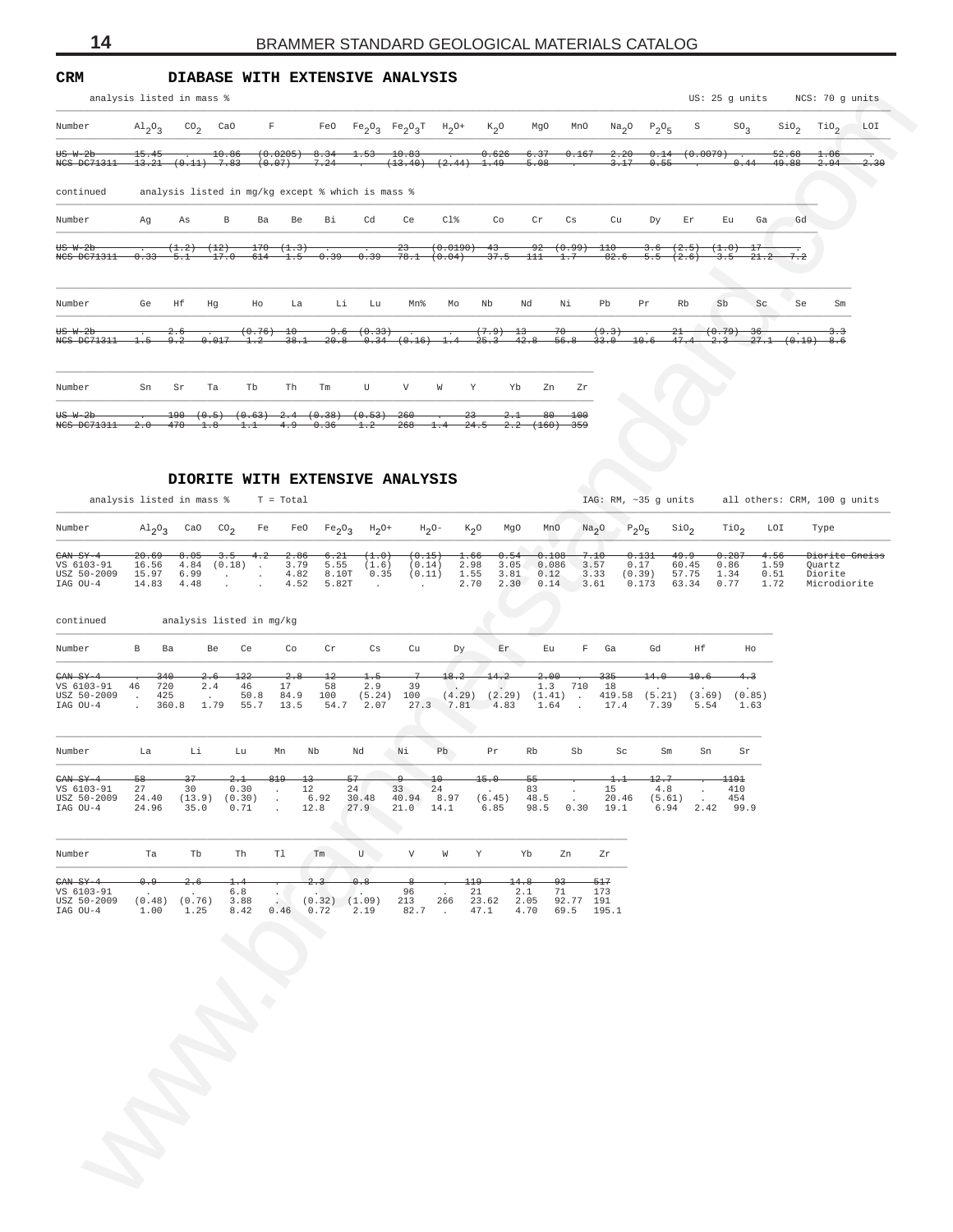#### **DOLERITE WITH EXTENSIVE ANALYSIS**

<span id="page-14-0"></span>

| # = class, where 1 = CRM and 2 = RM analysis listed in mass % except * which is mg/kg                    |                                   |                          |                                                      |               |                                                                                    |                            |                                    |                                                                                   |                                             |                                    |                                               |                                                          |                            |                            |                                                           |                                     |                                      |                                    |
|----------------------------------------------------------------------------------------------------------|-----------------------------------|--------------------------|------------------------------------------------------|---------------|------------------------------------------------------------------------------------|----------------------------|------------------------------------|-----------------------------------------------------------------------------------|---------------------------------------------|------------------------------------|-----------------------------------------------|----------------------------------------------------------|----------------------------|----------------------------|-----------------------------------------------------------|-------------------------------------|--------------------------------------|------------------------------------|
| # Number                                                                                                 |                                   |                          | $\sin_2$ $\text{Al}_2\text{O}_3$                     | CaO           | $\mathbf{F}$                                                                       |                            |                                    | FeO $Fe_2O_3$ $Fe_2O_3T$ $H_2O^+$                                                 |                                             | $K_2O$                             | MgO                                           |                                                          | MnO $Na_2O$ $P_2O_5$       |                            | S                                                         | TiO <sub>2</sub>                    | LOI                                  | Units                              |
| 1 SARM 50<br>2 IAG OU-2<br>2 IAG OU-5<br>1 VS 8671-2005 47.99 14.63 10.42 (0.021) 10.33<br>$t$ US DNC-1a |                                   |                          | 51.56 15.28<br>51.095 13.801 8.994<br>49.10 13.62    | 10.80<br>6.63 | $\sim$<br>$\sim$ $\sim$<br>$\sim 100$<br>$47.15$ $18.34$ $11.49$ $(0.0066)$ $7.32$ | 8.49<br>8.404<br>8.74      | 11.0<br><b>Contractor</b><br>14.60 | $13.253$ .<br>and a strategic state<br>$14.62$ $(0.88)$ $0.46$<br>$-1.79$ $-9.97$ |                                             | 0.61<br>0.990<br>0.826             | 7.57<br>5.17<br>$0.234$ $10.13$ $0.15$ $1.89$ | 0.17<br>5.585 0.170 2.480 0.300<br>$7.51$ $0.21$ $2.32$  | 2.30<br>$0.310$ 4.29       | 0.15<br>0.440<br>0.07      | $\cdot$<br>$\sim$<br>$0.17$ (0.026) 1.59 (0.42) 100 g     | 0.86<br>2.425<br>2.718 2.08<br>0.48 |                                      | 100g<br>$~25$ g<br>$~235$ g<br>25g |
| continued                                                                                                |                                   |                          | analysis listed in mg/kg                             |               |                                                                                    |                            |                                    |                                                                                   |                                             |                                    |                                               |                                                          |                            |                            |                                                           |                                     |                                      |                                    |
| Number                                                                                                   | Ag                                | As                       | Au                                                   |               | $\mathbf{B}$<br>Ba                                                                 | Be                         | Cd                                 | Ce                                                                                | $c1$ $c0$                                   |                                    | $\operatorname{\sf Cr}$                       | Cs                                                       | Cu                         | Dу                         | Εr                                                        | Eu                                  |                                      |                                    |
| SARM 50<br>IAG OU-2<br>IAG OU-5<br>VS 8671-2005<br>US DNC-la                                             |                                   |                          | $(2.45)$ .<br>$(0.12)$ .                             |               | 220<br>341.1<br>309.2<br>$(0.05)$ . $(0.0026)$ $(3.8)$ 227<br>$(0.9)$ 118          | (1)                        | $\sim$                             | (30)<br>1.11 (0.20) $44.17$ (0.20) $44.17$                                        | $\sim$<br>$60.2$ .<br>(60)                  | 40<br>44.8<br>38.60<br>52<br>-57   | 357<br>97.0<br>38.40<br>213<br>270            | 0.495<br>0.555<br>$(0.45)$ 180                           | 84<br>63.0<br>27.32<br>100 | 6.09<br>9.04<br>5.1<br>(3) | 3.06<br>5.49<br>2.9                                       | 2.23<br>2.35<br>1.4<br>0.59         |                                      |                                    |
| Number                                                                                                   | Ga                                | Gd                       | Ge                                                   | Ηf            | Ho                                                                                 | La                         | Li                                 | Lu                                                                                | Mo                                          | Nb                                 | Nd                                            | Νi                                                       | Pb                         | Pr                         | Rb                                                        |                                     |                                      |                                    |
| SARM 50<br>IAG $OU-2$<br>IAG OU-5<br>VS 8671-2005<br><del>US DNC-la</del>                                | 17<br>(15)                        | 23.05 7.26<br>4.5<br>(2) | 21.2 8.64 (2.03) 5.59<br>1.5                         | 5.29<br>2.7   | 1.21<br>1.92<br>(1)<br>(0.62)                                                      | 27.71<br>18.10<br>8<br>3.6 | 12.79<br>21.74<br>8.6<br>5.2       | 0.767<br>0.44                                                                     | 0.372 3.05 17.25<br><b>Contract</b><br>0.98 | . (10)<br>9.58<br>$6 \quad$<br>(3) | 28.47<br>13.2<br>$-5.2$                       | (85)<br>33.35 51.77 13.12<br>15.00 4.66<br>126<br>$-247$ | 25<br>(3)<br>(6.3)         | 7.92<br>6.29<br>2.6        | 14 <sub>1</sub><br>25.44<br>19.29<br>11<br>(4.5)          |                                     |                                      |                                    |
| Number                                                                                                   | Sb                                | Sc                       | $\mbox{Sm}$                                          | Sn            | Sr                                                                                 | Ta                         | Tb                                 | Th                                                                                | Tl                                          | Tm                                 | U                                             | V                                                        | W                          | Y                          | Yb                                                        | Zn                                  | Zr                                   |                                    |
| SARM 50<br>IAG OU-2<br>IAG OU-5<br>VS 8671-2005<br>US DNC-la                                             | $\sim$<br>$\sim 10^{-10}$<br>0.96 | 41<br>$\frac{31}{2}$     | 28.21 8.70 17.73<br>$0.42$ $42.4$ $7.64$ $2.00$<br>4 | 2.64          | 195<br>403.7 1.20<br>197<br>$^{144}$                                               | 226.8 (0.546) 1.46<br>0.35 | 1.11<br>0.8                        | (6)<br>3.02<br>2.25 (0.125) 0.789<br>1.0                                          | $\sim 10^{-11}$                             | 0.427<br>0.44                      | 0.63<br>0.500<br>0.45                         | 216<br>339.3<br>315<br>148                               | $\cdot$<br>(0.4)           | 23<br>29<br>$^{18}$        | 30.93 2.52<br>447.8 (0.865) 51.8 5.10<br>3.3<br>$\hat{z}$ | 81<br>113.0<br>133.6<br>112<br>-70  | 86<br>200.5<br>219.9<br>125<br>$-38$ |                                    |
|                                                                                                          |                                   |                          |                                                      |               |                                                                                    |                            |                                    |                                                                                   |                                             |                                    |                                               |                                                          |                            |                            |                                                           |                                     |                                      |                                    |
|                                                                                                          |                                   |                          |                                                      |               |                                                                                    |                            |                                    |                                                                                   |                                             |                                    |                                               |                                                          |                            |                            |                                                           |                                     |                                      |                                    |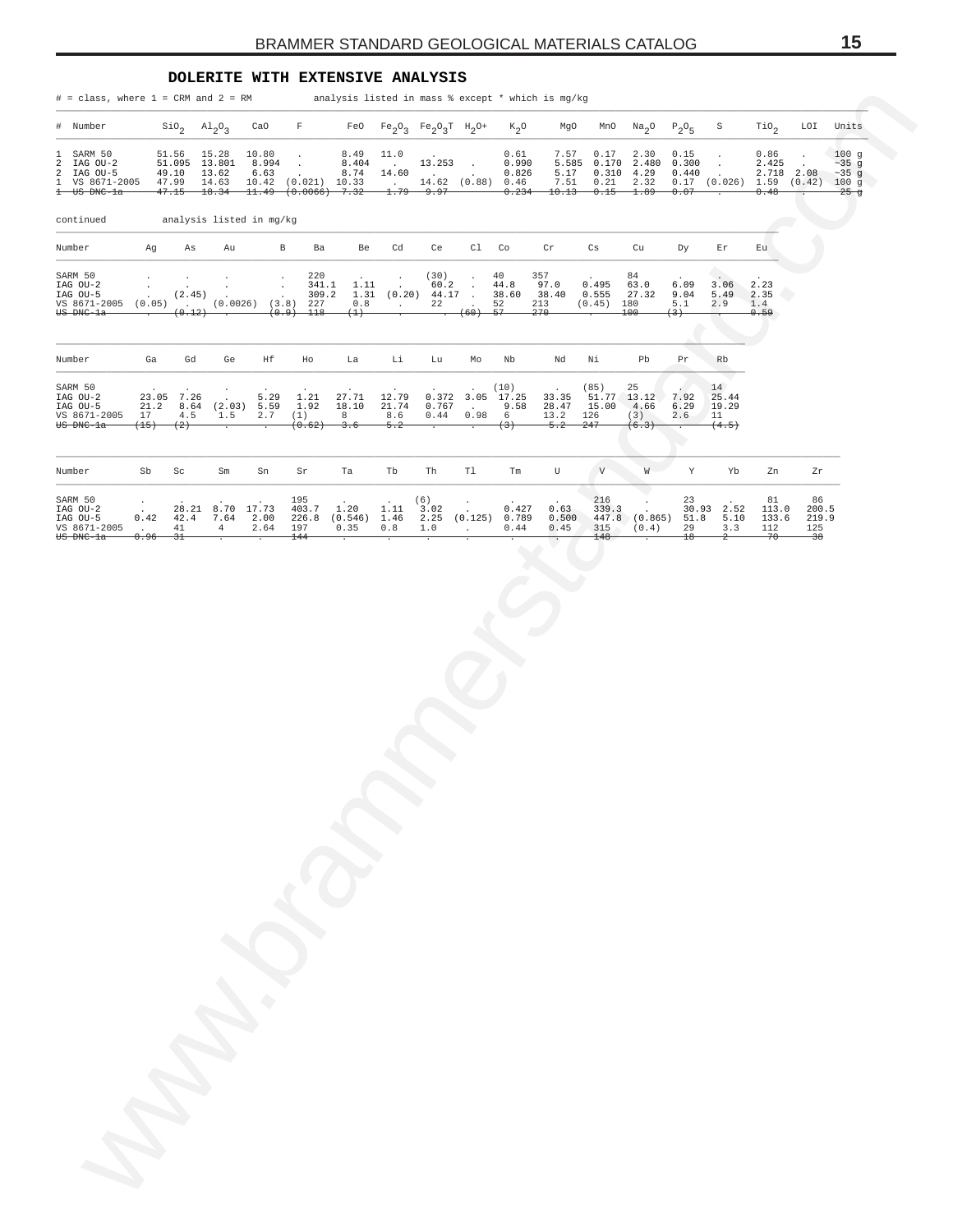<span id="page-15-0"></span>

| CRM                                                                                          |                         |                                             |                                                         |                                              |                                 |                                             | DOLOMITE WITH EXTENSIVE ANALYSIS                  |                                            |                                                                                       |                            |                                            | analysis listed in mass %                  |                          |                         |                                    |                         |                               |                               |            |
|----------------------------------------------------------------------------------------------|-------------------------|---------------------------------------------|---------------------------------------------------------|----------------------------------------------|---------------------------------|---------------------------------------------|---------------------------------------------------|--------------------------------------------|---------------------------------------------------------------------------------------|----------------------------|--------------------------------------------|--------------------------------------------|--------------------------|-------------------------|------------------------------------|-------------------------|-------------------------------|-------------------------------|------------|
| Number                                                                                       | CaO                     | MgO                                         | $A1_{2}O_{3}$                                           | $^{CO}$ <sub>2</sub>                         | C1                              | F                                           | FeO                                               | $Fe_2O_3$                                  | $\mathrm{^{H}2^{O}}$                                                                  | $k_{2}^{\circ}$            | MnO                                        |                                            | $Na_{2}O$                | $P_2O_5$                | $\mathop{\mathsf{Si0}}\nolimits_2$ |                         | $\mathbb{T}^{i}$ <sup>2</sup> | LOI                           | Units      |
| UL DWA1<br>GBW 07114                                                                         | 30.84<br>30.02          | 21.40<br>21.8                               | (0.05)<br>0.10                                          | 46.77                                        | 0.012                           | 0.014                                       | 0.15                                              | 0.27                                       | $0.04$ $(0.34)$                                                                       | 0.010<br>0.038             | (0.06)<br>0.010                            |                                            | 0.042<br>(0.03)          | (0.023)<br>0.006        | (0.06)<br>0.62                     |                         | (0.010)<br>0.015              | 47.29<br>$\ddot{\phantom{a}}$ | 50g<br>50g |
| continued                                                                                    |                         |                                             |                                                         |                                              |                                 |                                             | analysis listed in mg/kg except % which is mass % |                                            |                                                                                       |                            |                                            |                                            |                          |                         |                                    |                         |                               |                               |            |
| Number                                                                                       | Ag                      | As                                          | $_{\rm B}$                                              | Ba                                           | Be<br>Вi                        | Br                                          | Tot.C%                                            | Cd                                         | Ce                                                                                    | Co                         | Cr                                         | Cs                                         | Cu                       | Dy                      | Εr                                 | Εu                      | Ga                            | Gd                            |            |
| UL DWA1<br>GBW 07114                                                                         | 0.04                    | (1.3)<br>0.23                               | 20.5                                                    | 24<br>44.3                                   | (0.22) 0.03                     | 0.84                                        | (12.88) 0.07                                      |                                            | 2.2<br>3.58                                                                           | (0.2)<br>3.88              | (4)<br>2.6                                 | 0.07                                       | (4)<br>30.2              | 0.82<br>0.19            | 0.50<br>0.09                       | 0.16<br>0.05            |                               | 0.81<br>(0.21)<br>0.18        |            |
| Number                                                                                       | Ge                      | Hf                                          | Hg                                                      | Ho                                           | I                               | In                                          | La<br>Li                                          | Lu                                         | Mo                                                                                    |                            | Nb                                         | Nd                                         | Νi                       | Pb                      | Pr                                 | Rb                      | S <sup>8</sup>                | Sb                            |            |
| UL DWA1<br>GBW 07114                                                                         | 0.15                    | (0.03)<br>(0.10)                            | (0.004)                                                 | 0.18<br>0.04                                 | 0.23                            | $(0.066)$ 1.34                              | 3.6<br>2.30                                       | 0.05                                       | 0.019                                                                                 |                            | $(0.24)$ $(2.77)$ 1.39                     | 3                                          | 241                      | (35)<br>(4.44)          | 0.67<br>(0.44)                     |                         |                               | $(1.42)$ 0.011 0.04           |            |
| Number                                                                                       | Sc                      | Se                                          | Sm                                                      | Sn                                           | Sr<br>Ta                        | Tb                                          | Te                                                | Th                                         | Tl                                                                                    | Tm                         |                                            | U                                          | V                        | W                       | Y                                  | Yb                      | Zn                            | Zr                            |            |
| UL DWA1<br>GBW 07114                                                                         | 0.24<br>0.098           | 0.08                                        | 0.62<br>0.25                                            | 0.53                                         | 284<br>49                       | 0.12<br>(0.18) 0.05                         |                                                   | 0.08                                       | $(0.012)$ 0.11 $(0.070)$ $(0.040)$ 0.16                                               | 0.06                       |                                            | 1.4                                        | 6.9<br>2,10              |                         | 9.4<br>$0.11$ $(1.40)$ 0.09        | 0.39                    | 83<br>11.7                    | 3.0                           |            |
|                                                                                              |                         |                                             |                                                         |                                              |                                 |                                             |                                                   |                                            |                                                                                       |                            |                                            |                                            |                          |                         |                                    |                         |                               |                               |            |
| $#$ = class, where $1$ = CRM and $2$ = RM                                                    |                         |                                             | <b>DOLOMITE</b>                                         |                                              |                                 |                                             | analysis listed in mass %                         |                                            |                                                                                       |                            |                                            |                                            |                          |                         |                                    |                         |                               |                               |            |
| #<br>Number                                                                                  |                         | CaO                                         | MgO                                                     | $\sin \theta_2$                              | $A1_{2}0_{3}$                   | $\mathrm{cr}_2\mathrm{O}_3$                 | Fe <sub>2</sub> O <sub>3</sub>                    | $K_2$ O                                    | MnO                                                                                   |                            | Na <sub>2</sub> O                          | P                                          | $P_2O_5$                 |                         | PbO                                |                         |                               |                               |            |
| NCS DC28009a<br>1<br>NCS DC28206<br>1                                                        |                         | 45.90<br>41.66                              | 6.65<br>11.31                                           | 2.56<br>4.64                                 | 0.47<br>0.16                    |                                             | 0.235<br>0.112                                    | 0.272<br>$\sim$                            | 0.0049<br>0.0050                                                                      |                            | 0.012<br><b>A</b>                          | 0.0033<br>0.0032                           |                          |                         |                                    |                         |                               |                               |            |
| NCS DC14020a<br>1<br>NCS DC14021b<br>1<br>NCS DC28203<br>$\mathbf{1}$                        |                         | 37.59<br>34.82<br>34.74                     | 15.38<br>17.34<br>17.16                                 | 0.25<br>1.30<br>1.45                         | 0.11<br>0.18<br>0.286           |                                             | 0.459<br>0.447<br>0.404                           | 0.019<br>0.027<br>$\sim$                   | 0.020<br>0.0072<br>0.012                                                              |                            | 0.015<br>0.019<br>$\cdot$                  | 0.0012<br>0.0057<br>0.016                  |                          |                         |                                    |                         |                               |                               |            |
| NCS DC28015a<br>1<br>NCS DC14018b<br>1<br>NCS DC11003a<br>1<br>NCS DC28014a<br>1             |                         | 33.60<br>31.96<br>31.49<br>31.46            | 15.50<br>19.92<br>21.06                                 | 4.89<br>0.77<br>0.098                        | $1\,.40$<br>0.23<br>0.083       | $\cdot$                                     | 0.641<br>0.269<br>0.024                           | 0.35<br>0.030<br>0.0030                    | 0.0085<br>0.031<br>0.0061                                                             |                            | 0.019<br>0.033<br>0.017                    | 0.011<br>0.0023<br>0.0016                  |                          |                         |                                    |                         |                               |                               |            |
| NCS DC28013a<br>$\mathbf{1}$<br>$\mathbf{1}$<br>NCS DC28012a                                 |                         | 31.12<br>30.94                              | 18.60<br>19.10<br>20.92                                 | 2.97<br>2.65<br>1.48                         | 0.81<br>0.73<br>0.23            | $\cdot$                                     | 0.472<br>0.504<br>0.26                            | 0.29<br>0.13<br>0.085                      | 0.012<br>0.011<br>0.011                                                               |                            | 0.021<br>0.034<br>0.012                    | 0.0061<br>0.0034<br>0.014                  |                          |                         |                                    |                         |                               |                               |            |
| NCS DC28208<br>-1.<br>1<br>NCS DC28202<br>NCS DC28201<br>1<br><b>BCS 512</b><br>$\mathbf{1}$ |                         | 30.80<br>30.79<br>30.62<br>30.61            | 20.79<br>20.73<br>20.53<br>21.59                        | 0.99<br>2.12<br>6.75<br>0.379                | 0.23<br>0.203<br>0.048<br>0.055 | $\cdot$<br>$\cdot$<br>(<0.001)              | 0.32<br>0.275<br>0.085<br>0.030                   | $\cdot$<br>$\cdot$<br>(<0.02)              | 0.019<br>0.026<br>0.0036                                                              | 0.0072                     | $\cdot$<br>$\cdot$<br>$\bullet$<br>$\cdot$ | 0.0013<br>0.0013<br>0.0012<br>$\cdot$      | (< 0.02)                 |                         | (<0.001)                           |                         |                               |                               |            |
| 1<br>CGL 021<br>2<br>DH 0915<br>ECRM 782-1<br>1                                              |                         | 30.59<br>30.59<br>30.34                     | 21.40<br>21.21<br>21.29                                 | 0.267<br>0.035<br>0.266                      | 0.200<br>0.019<br>0.104         | $\cdot$<br>0.0009                           | 0.228<br>0.191<br>0.450                           | 0.062<br>0.007<br>0.0260                   | 0.047<br>0.050<br>0.081                                                               |                            | (0.040)<br>0.026                           | $\cdot$<br>$\cdot$<br>$\ddot{\phantom{a}}$ | 0.044<br>0.008<br>0.0128 |                         | 0.0029                             |                         |                               |                               |            |
| 1<br>NCS DC28207<br>2 FLX 135                                                                |                         | 30.33<br>30.00                              | 20.88<br>21.24                                          | 1.26<br>0.969                                | 0.27<br>0.276                   | $\cdot$                                     | 0.44<br>0.162                                     | $\sim$<br>0.063                            | 0.013                                                                                 | $Mn_2O_3$ : 0.052          | $\cdot$                                    | 0.018<br>$\ddot{\phantom{1}}$              | $\cdot$                  |                         | $\cdot$<br>$\cdot$                 |                         |                               |                               |            |
| Number                                                                                       |                         | S                                           | Sr                                                      | SrO                                          | Тi                              | $\mathop{\rm TiO}\nolimits_2$               | ZnO                                               |                                            | MOT Units                                                                             |                            |                                            |                                            |                          |                         |                                    |                         |                               |                               |            |
| NCS DC28009a<br>NCS DC28206<br>NCS DC14020a<br>NCS DC14021b<br>NCS DC28203                   |                         | 0.021<br>0.0093<br>0.046<br>0.009<br>0.028  | 0.021<br>$\cdot$                                        | 0.020<br>0.015<br>$\cdot$                    | 0.085<br>$\cdot$                | 0.024<br>0.0056<br>$\cdot$<br>$\cdot$       |                                                   | 43.48<br>41.70<br>45.88<br>45.37<br>45.58  | 50 g<br>50g<br>50 g                                                                   | 50g<br>50g                 |                                            |                                            |                          |                         |                                    |                         |                               |                               |            |
| NCS DC28015a<br>NCS DC14018b<br>NCS DC11003a<br>NCS DC28014a<br>NCS DC28013a                 |                         | 0.013<br>0.010<br>0.011<br>0.019<br>0.007   | 0.0081<br>0.021<br>$\cdot$<br>$\cdot$                   | 0.0060<br>$\blacksquare$<br>0.0058<br>0.0064 | 0.011<br>0.0043<br>$\sim$       | 0.074<br>$\sim$<br>$\sim$<br>0.041<br>0.034 | $\cdot$<br>$\cdot$                                | 43.24<br>46.24<br>46.71<br>44.94<br>45.49  | 50g<br>70g<br>70 g<br>50 g<br>50g                                                     |                            |                                            |                                            |                          |                         |                                    |                         |                               |                               |            |
| NCS DC28012a<br>NCS DC28208<br>NCS DC28202<br>NCS DC28201<br>BCS 512                         |                         | 0.003<br>0.022<br>0.016<br>0.0019<br>$\sim$ | $\cdot$<br>$\ddot{\phantom{a}}$<br>$\ddot{\phantom{a}}$ | 0.0070<br>$\cdot$<br>$\cdot$<br>0.024        |                                 | 0.0080<br>$\cdot$<br>$\cdot$<br>0.0020      | $\cdot$<br>$\cdot$<br>$\cdot$<br>(< 0.01)         | 45.58<br>46.20<br>45.22<br>41.00<br>46.80  | 50g<br>100 <sub>g</sub>                                                               | 50 g<br>50 or 100 g<br>50g |                                            |                                            |                          |                         |                                    |                         |                               |                               |            |
| CGL 021<br>DH 0915<br>ECRM 782-1<br>NCS DC28207<br>FLX 135                                   |                         | $\sim$<br>$\sim$<br>0.033<br>$\sim$         | (0.0057)<br>$\cdot$                                     | $\cdot$<br>- 10                              |                                 | (0.013)<br>0.0042<br>$\cdot$                | $\cdot$<br>0.0082<br>$\cdot$<br>$\cdot$           | (46.63)<br>47.25<br>46.11<br>$\sim$ $\sim$ | 100 <sub>g</sub><br>100 <sub>g</sub><br>50g<br>30 <sub>g</sub>                        |                            | 50 g C: (12.925)                           |                                            |                          |                         |                                    |                         |                               |                               |            |
|                                                                                              |                         |                                             |                                                         |                                              |                                 |                                             |                                                   |                                            |                                                                                       |                            |                                            |                                            |                          |                         |                                    |                         |                               |                               |            |
| RM<br>typical analysis in mass %                                                             |                         |                                             | DOLOMITE SUBSTITUTE                                     |                                              |                                 |                                             | * DH 0710 also contains 0.015 CuO                 |                                            | ** DH 0712 also contains 0.167 $\text{Na}_2$ O and 0.012 $\text{Nb}_2$ O <sub>5</sub> |                            |                                            |                                            |                          |                         |                                    |                         |                               | 100 g units                   |            |
| Number                                                                                       | CaO                     | MgO                                         | $A1_{2}O_{3}$                                           | $\mathrm{cr}_2\mathrm{O}_3$                  | Fe                              | $K_2$ O                                     | $Mn_3O_4$                                         | NiO                                        | $P_2O_5$                                                                              | PbO                        | S                                          |                                            | $\sin \theta_2$          | SrO                     | TiO <sub>2</sub>                   | $V_2O_5$                | ZnO                           |                               | $2r0_2$    |
| DH 0710 *<br>DH 0711<br>DH 0709                                                              | 35.36<br>32.46<br>23.45 | 35.30<br>28.57<br>63.07                     | 8.28<br>9.49<br>5.62                                    | 0.591<br>0.84<br>0.071                       | 5.14<br>8.81<br>1.96            | 0.077<br>0.092<br>0.053                     | 1.079<br>1.745<br>0.444                           | 0.013<br>0.020<br>0.010                    | 0.107<br>0.262<br>0.133                                                               | 0.011<br>0.015<br>0.029    | 0.265<br>0.314<br>0.097                    | 10.23<br>12.07                             | 3.69                     | 0.028<br>0.029<br>0.011 | 0.301<br>0.370<br>0.131            | 0.032<br>0.056<br>0.021 | 0.159<br>0.183<br>0.014       | 0.051<br>0.068<br>0.057       |            |
| DH 0712 ** 20.16                                                                             |                         | 32.62                                       | 20.79                                                   | 0.560                                        | 6.72                            | 0.146                                       | 0.906                                             | 0.050                                      | 0.141                                                                                 | 0.008                      | 0.129                                      | 13.30                                      |                          | 0.016                   | 0.671                              | 0.039                   | 0.052                         | 0.383                         |            |

| # Number                                                                               | CaO                                       | MgO                                       | $\sin_2$                                 |                                          | $\mathrm{Al}_2\mathrm{O}_3$ $\mathrm{Cr}_2\mathrm{O}_3$ $\mathrm{Fe}_2\mathrm{O}_3$            |                                           | $K_2O$                                                        | MnO                                                   | $Na2O$ P                                                                 |                                                             | $P_2O_5$                                      | PbO                                                                                          |
|----------------------------------------------------------------------------------------|-------------------------------------------|-------------------------------------------|------------------------------------------|------------------------------------------|------------------------------------------------------------------------------------------------|-------------------------------------------|---------------------------------------------------------------|-------------------------------------------------------|--------------------------------------------------------------------------|-------------------------------------------------------------|-----------------------------------------------|----------------------------------------------------------------------------------------------|
| 1 NCS DC28009a<br>1 NCS DC28206<br>1 NCS DC14020a<br>1 NCS DC14021b<br>1 NCS DC28203   | 45.90<br>41.66<br>37.59<br>34.82<br>34.74 | 6.65<br>11.31<br>15.38<br>17.34<br>17.16  | 2.56<br>4.64<br>0.25<br>1.30<br>1.45     | 0.47<br>0.16<br>0.11<br>0.18<br>0.286    | $\mathbf{r}$<br>$\mathbf{r}$<br>$\mathbf{r}$                                                   | 0.235<br>0.112<br>0.459<br>0.447<br>0.404 | 0.272<br>$\sim$ 100 $\sim$<br>0.019<br>0.027<br>$\sim$        | 0.0049<br>0.0050<br>0.020<br>0.0072<br>0.012          | 0.012<br>0.015<br>0.019<br>$\sim$                                        | 0.0033<br>0.0032<br>0.0012<br>0.0057<br>0.016               |                                               | $\ddot{\phantom{0}}$<br>$\ddot{\phantom{0}}$<br>$\mathbf{r}$<br>$\mathbf{r}$<br>$\mathbf{r}$ |
| 1 NCS DC28015a<br>1 NCS DC14018b<br>1 NCS DC11003a<br>1 NCS DC28014a<br>1 NCS DC28013a | 33.60<br>31.96<br>31.49<br>31.46<br>31.12 | 15.50<br>19.92<br>21.06<br>18.60<br>19.10 | 4.89<br>0.77<br>0.098<br>2.97<br>2.65    | 1.40<br>0.23<br>0.083<br>0.81<br>0.73    | $\mathbf{r}$<br>$\mathbf{r}$<br>s.                                                             | 0.641<br>0.269<br>0.024<br>0.472<br>0.504 | 0.35<br>0.030<br>0.0030<br>0.29<br>0.13                       | 0.0085<br>0.031<br>0.0061<br>0.012<br>0.011           | 0.019<br>0.033<br>0.017<br>0.021<br>0.034                                | 0.011<br>0.0023<br>0.0016<br>0.0061<br>0.0034               |                                               | $\mathbf{r}$<br>$\mathbf{r}$<br>$\mathbf{r}$<br>$\mathbf{r}$                                 |
| 1 NCS DC28012a<br>1 NCS DC28208<br>1 NCS DC28202<br>1 NCS DC28201<br>1 BCS 512         | 30.94<br>30.80<br>30.79<br>30.62<br>30.61 | 20.92<br>20.79<br>20.73<br>20.53<br>21.59 | 1.48<br>0.99<br>2.12<br>6.75<br>0.379    | 0.23<br>0.23<br>0.203<br>0.048<br>0.055  | $\sim$<br>(<0.001)                                                                             | 0.26<br>0.32<br>0.275<br>0.085<br>0.030   | 0.085<br>$\sim$<br>(< 0.02)                                   | 0.011<br>0.019<br>0.026<br>0.0072<br>0.0036           | 0.012<br>$\mathcal{L}^{\text{max}}$                                      | 0.014<br>0.0013<br>0.0013<br>0.0012<br>$\sim$ $\sim$        | (< 0.02)                                      | $\ddot{\phantom{0}}$<br>$\mathbf{r}$<br>$\ddot{\phantom{0}}$<br>(<0.001)                     |
| 1 CGL 021<br>2 DH 0915<br>1 ECRM 782-1<br>1 NCS DC28207<br>2 FLX 135                   | 30.59<br>30.59<br>30.34<br>30.33<br>30.00 | 21.40<br>21.21<br>21.29<br>20.88<br>21.24 | 0.267<br>0.035<br>0.266<br>1.26<br>0.969 | 0.200<br>0.019<br>0.104<br>0.27<br>0.276 | $\mathcal{L}^{\mathcal{L}}$<br>$\sim$<br>0.0009<br>$\mathcal{L}^{\mathcal{L}}$<br>$\mathbf{r}$ | 0.228<br>0.191<br>0.450<br>0.44<br>0.162  | 0.062<br>0.007<br>0.0260<br><b>Contract Contract</b><br>0.063 | 0.047<br>0.050<br>0.081<br>0.013<br>$Mn_2O_3$ : 0.052 | (0.040)<br>0.026<br><b>Contract Contract</b><br><b>Contract Contract</b> | $\mathbf{r}$<br>$\sim$<br>0.018<br><b>Contract Contract</b> | 0.044<br>0.008<br>0.0128<br>$\sim$<br>$\cdot$ | $\mathbf{r}$<br>0.0029<br>$\sim$<br>$\cdot$                                                  |

| Number S                                                                          |                                           | Sr and the state of the state of the state of the state of the state of the state of the state of the state of the state of the state of the state of the state of the state of the state of the state of the state of the sta | SrO                                                             | Ti t            | TiO <sub>2</sub>                                                                               |                                                                                                                                                   | ZnO LOI                                   | Units                                                          |
|-----------------------------------------------------------------------------------|-------------------------------------------|--------------------------------------------------------------------------------------------------------------------------------------------------------------------------------------------------------------------------------|-----------------------------------------------------------------|-----------------|------------------------------------------------------------------------------------------------|---------------------------------------------------------------------------------------------------------------------------------------------------|-------------------------------------------|----------------------------------------------------------------|
| NCS DC28009a<br>NCS DC28206<br>NCS DC14020a<br>NCS DC14021b<br>NCS DC28203        | 0.0093<br>0.046<br>0.009<br>0.028         | $0.021$ , $0.020$ ,<br>$0.015$ .<br>the contract of the contract of the contract of the con-<br>0.021<br><b>Contract Contract Contract</b>                                                                                     | and the state of the state<br>the company's company's company's | 0.085           | 0.024<br>0.0056                                                                                |                                                                                                                                                   | 43.48<br>41.70<br>45.88<br>45.37<br>45.58 | 50 $q$<br>50 $q$<br>50q<br>50q<br>50q                          |
| NCS DC28015a<br>NCS DC14018b<br>NCS DC11003a<br>NCS DC28014a<br>NCS DC28013a      | 0.013<br>0.010<br>0.011<br>0.019<br>0.007 | <b>Contract Contract Contract</b><br>$0.0081$ . $0.011$ .<br>$0.021$ . $0.0043$ .<br>0.0064                                                                                                                                    |                                                                 |                 | $0.0060$ . $0.074$                                                                             | 46.71<br>$0.0058$ , $0.041$ , $44.94$<br>$0.034$ .                                                                                                | 43.24<br>46.24<br>45.49                   | 50 $q$<br>70q<br>70q<br>50q<br>50q                             |
| NCS DC28012a<br>NCS DC28208<br>NCS DC28202 0.016<br>NCS DC28201 0.0019<br>BCS 512 | 0.003<br>0.022<br>and the company of the  | $\mathbf{r}$ and $\mathbf{r}$<br>$\sim 10^{-10}$ km s $^{-1}$                                                                                                                                                                  | <b>Contract Contract</b><br>0.024                               | <b>Contract</b> | $0.0070$ $0.0080$<br>and the state of the state<br>the company's company's company's<br>0.0020 | $(50.01)$ 46.80                                                                                                                                   | 45.58<br>46.20<br>$41.00$ 50 q            | 50q<br>50g<br>. 45.22 50 or 100 g<br>100q                      |
| $CGL$ 021<br>DH 0915<br>ECRM 782-1<br><b>NCS DC28207</b><br>FLX 135               | <b>Carl Committee</b><br>0.033<br>$\sim$  | $(0.0057)$ .<br>and the company of the company<br>$\mathbb{Z}^n$<br>$\sim$                                                                                                                                                     | $\sim$                                                          | $\sim$          | 0.0042                                                                                         | the contract of the contract of the contract of<br>the contract of the contract of the<br>and the state of the state of the state of the state of | $0.0082$ 47.25<br>46.11 50 q              | $(0.013)$ $(46.63)$ 50 g C: $(12.925)$<br>100g<br>100 q<br>30g |

## **RM DOLOMITE SUBSTITUTE**

|                                 |                                             | typical analysis in mass %       |                               |                                                                   |                      | * DH 0710 also contains 0.015 CuO     |                                  |                         |                                                          |       | ** DH 0712 also contains 0.167 Na <sub>2</sub> O and 0.012 Nb <sub>2</sub> O <sub>c</sub> |               |                                  |                                  |                                                |                | $100$ q units                    |
|---------------------------------|---------------------------------------------|----------------------------------|-------------------------------|-------------------------------------------------------------------|----------------------|---------------------------------------|----------------------------------|-------------------------|----------------------------------------------------------|-------|-------------------------------------------------------------------------------------------|---------------|----------------------------------|----------------------------------|------------------------------------------------|----------------|----------------------------------|
| Number                          | CaO                                         | MqO                              |                               | $\mathrm{Al}_{2}\mathrm{O}_{2}$ Cr <sub>2</sub> O <sub>2</sub> Fe |                      | $K_{\alpha}O$                         | $Mn_2O_A$                        | NiO                     | $P_2O_E$ PbO S                                           |       |                                                                                           |               | $\sin \theta_2$ SrO              | TiO <sub>2</sub>                 | $V_2O_E$ ZnO                                   |                | ZrO <sub>2</sub>                 |
| DH 0710 *<br>DH 0711<br>DH 0709 | 35.36<br>32.46<br>23.45<br>DH 0712 ** 20.16 | 35.30<br>28.57<br>63.07<br>32.62 | 8.28<br>9.49<br>5.62<br>20.79 | 0.591<br>0.84<br>0.071<br>0.560                                   | 5.14<br>8.81<br>1.96 | 0.077<br>0.092<br>0.053<br>6.72 0.146 | 1.079<br>1.745<br>0.444<br>0.906 | 0.013<br>0.020<br>0.010 | 0.107<br>$0.262$ $0.015$<br>0.133<br>0.050  0.141  0.008 | 0.029 | $0.011$ $0.265$ $10.23$<br>0.314<br>0.097<br>0.129 13.30                                  | 12.07<br>3.69 | 0.028<br>0.029<br>0.011<br>0.016 | 0.301<br>0.370<br>0.131<br>0.671 | $0.032$ 0.159<br>0.056 0.183<br>0.021<br>0.039 | 0.014<br>0.052 | 0.051<br>0.068<br>0.057<br>0.383 |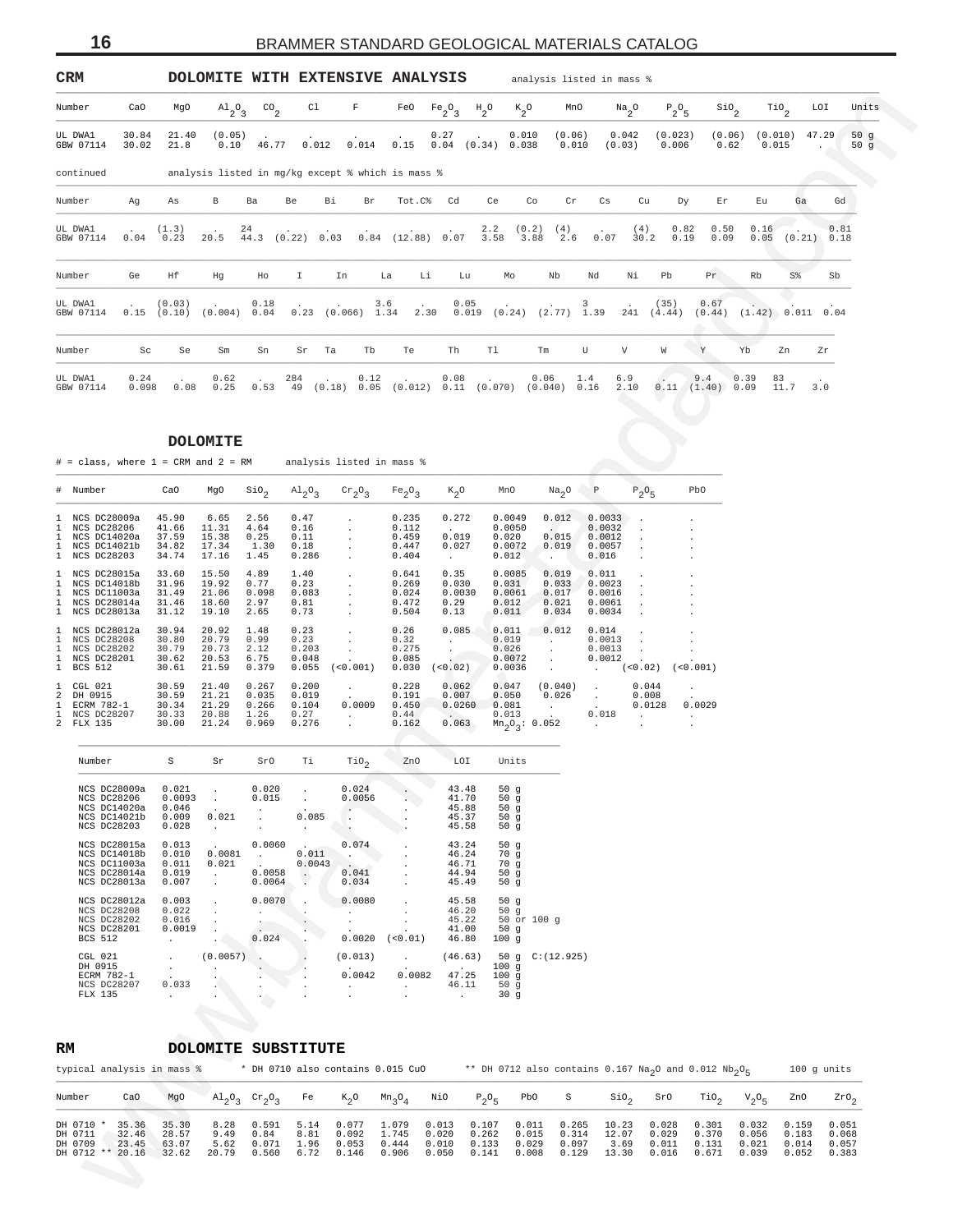<span id="page-16-0"></span>

|             |                                                                                  |                                 | <b>DUNITE</b>                                     |                                                   |                                       |                                       |                                            |                                            |                     |                                        |                                |                                       |                            |                                     |                                               |                                      |                                             |                                     |                                                                    |                             |                                      |
|-------------|----------------------------------------------------------------------------------|---------------------------------|---------------------------------------------------|---------------------------------------------------|---------------------------------------|---------------------------------------|--------------------------------------------|--------------------------------------------|---------------------|----------------------------------------|--------------------------------|---------------------------------------|----------------------------|-------------------------------------|-----------------------------------------------|--------------------------------------|---------------------------------------------|-------------------------------------|--------------------------------------------------------------------|-----------------------------|--------------------------------------|
|             | $\#$ = class, where $1$ = CRM and $2$ = RM analysis listed in mass $\frac{1}{6}$ |                                 |                                                   |                                                   |                                       |                                       |                                            |                                            |                     |                                        |                                |                                       |                            | DH, SARM: 100 g                     |                                               |                                      |                                             |                                     | US: 25 g VS 2112: 40 g                                             |                             | VS 4233: 100 g                       |
|             | # Number                                                                         | MgO                             | $^{\rm{SiO}}$ $^{\rm{}}$                          | Si                                                | $\mathrm{^{Al}_{2}O_{3}}$             |                                       | $\mathbb{A}^1$ $\mathbb{C}^0$ <sub>2</sub> |                                            | Tot.C               |                                        | CaO                            | Ca                                    |                            | Co                                  |                                               | $\operatorname{\sf cr}$              | $\mathrm{cr}_{2}$ <sup>O</sup> <sub>3</sub> | T.Fe                                | FeO                                                                |                             | $\mathrm{Fe_{2}O_{3}-T.Fe_{2}O_{3}}$ |
| Ŧ<br>1<br>1 | $US$ $DFS-2B$<br>SARM 6<br>VS 2112-81<br>1 VS 4233-88                            | 49.4<br>43.51<br>42.40<br>41.86 | 39.4<br>38.96<br>35.07<br>39.58                   | 18.4<br>$\mathcal{L}$<br>$\cdot$<br>$\mathcal{L}$ | 0.45<br>(0.3)<br>$\mathbf{r}$<br>0.97 |                                       | 0.24<br>$\cdot$<br>$\cdot$<br>$\sim$       | 0.46<br>(1.61)                             | $\cdot$<br>$\cdot$  |                                        | 0.12<br>0.28<br>$\sim$<br>1.52 | 0.09<br>$\cdot$<br>$\cdot$<br>$\cdot$ |                            | 0.0120<br>$\sim$<br>0.0129<br>0.012 | $\sim$                                        | 1.5500<br>$\bullet$<br>0.41          | 0.42<br>$\cdot$<br>$\cdot$                  | 5.43<br>$\sim$<br>$\cdot$<br>$\sim$ | <del>(4.27 FeII</del> )<br>14.63<br>$\ddot{\phantom{a}}$<br>(5.54) | 0.71<br>$\bullet$<br>$\Box$ | 7.76<br>$\sim$<br>10.06<br>8.91      |
|             | continued                                                                        |                                 | analysis listed in mass %                         |                                                   |                                       |                                       |                                            |                                            |                     |                                        |                                |                                       |                            |                                     |                                               |                                      |                                             |                                     |                                                                    |                             |                                      |
|             | Number                                                                           |                                 | $H_2O$                                            | $K_{2}O$                                          |                                       | Mg                                    | MnO                                        |                                            | Na                  | Na <sub>2</sub> O                      | Νi                             |                                       | $\mathbb{P}_2\mathbb{O}_5$ |                                     | $\rm S$                                       | TiO2                                 | V                                           |                                     | LOI @ 900 'C                                                       |                             |                                      |
|             | US DTS-2B<br>SARM 6<br>VS 2112-81<br>VS 4233-88                                  |                                 | 11.35<br>$(+4.82 -0.4)$                           | (0.01)<br>$\sim$                                  | 0.010                                 | 29.8<br>$\cdot$<br>$\cdot$<br>$\cdot$ | 0.22<br>0.176<br>0.13                      | $\ddot{\phantom{a}}$<br>$\cdot$<br>$\cdot$ | (0.02)              | (0.04)<br>$\sim 10^{-1}$<br>0.035      | 0.3780<br>0.133<br>0.22        |                                       | $\sim$                     |                                     |                                               | (0.02)<br>$(0.01)$ $(0.041)$ $0.018$ |                                             | 0.0022<br>0.00069<br>0.0033         | $\ddot{\phantom{a}}$<br>6.31                                       |                             |                                      |
|             | continued                                                                        |                                 | analysis listed in mg/kg except % which is mass % |                                                   |                                       |                                       |                                            |                                            |                     |                                        |                                |                                       |                            |                                     |                                               |                                      |                                             |                                     |                                                                    |                             |                                      |
|             | Number                                                                           | Ba                              | Cu                                                | Ge                                                |                                       |                                       | Li Mn Mo                                   | Pb                                         | Rb                  | Sb                                     |                                | Sc                                    | Sn Sr                      |                                     | Zn                                            |                                      |                                             |                                     |                                                                    |                             |                                      |
|             | US DTS-2B<br>SARM 6<br>VS 2112-81<br>VS 4233-88                                  | $(+16)$<br>$\cdot$<br>$\cdot$   | $^{(3)}$<br>$\ddot{\phantom{1}}$<br>27<br>33      | 0.7<br>$\cdot$                                    | $\ddot{\phantom{a}}$<br>1.1 2.0       | 830<br>$\vdots$                       | $1\,.4$<br>$\ddot{\phantom{a}}$            | $\cdot$                                    | $^{(2)}$<br>$\cdot$ | 0.6<br>$\cdot$<br>$\ddot{\phantom{a}}$ | $\frac{1}{9}$                  |                                       | $2\,.\,2$<br>$\sim$        | $_{1\stackrel{.}{8}}$               | 45<br>$\begin{array}{c} 82 \\ 30 \end{array}$ | $H_2O+$ : (4.82)                     |                                             |                                     |                                                                    |                             |                                      |
|             |                                                                                  |                                 |                                                   |                                                   |                                       |                                       |                                            |                                            |                     |                                        |                                |                                       |                            |                                     |                                               |                                      |                                             |                                     |                                                                    |                             |                                      |
|             |                                                                                  |                                 |                                                   |                                                   |                                       |                                       |                                            |                                            |                     |                                        |                                |                                       |                            |                                     |                                               |                                      |                                             |                                     |                                                                    |                             |                                      |
|             |                                                                                  |                                 |                                                   |                                                   |                                       |                                       |                                            |                                            |                     |                                        |                                |                                       |                            |                                     |                                               |                                      |                                             |                                     |                                                                    |                             |                                      |
|             |                                                                                  |                                 |                                                   |                                                   |                                       |                                       |                                            |                                            |                     |                                        |                                |                                       |                            |                                     |                                               |                                      |                                             |                                     |                                                                    |                             |                                      |
|             |                                                                                  |                                 |                                                   |                                                   |                                       |                                       |                                            |                                            |                     |                                        |                                |                                       |                            |                                     |                                               |                                      |                                             |                                     |                                                                    |                             |                                      |
|             |                                                                                  |                                 |                                                   |                                                   |                                       |                                       |                                            |                                            |                     |                                        |                                |                                       |                            |                                     |                                               |                                      |                                             |                                     |                                                                    |                             |                                      |
|             |                                                                                  |                                 |                                                   |                                                   |                                       |                                       |                                            |                                            |                     |                                        |                                |                                       |                            |                                     |                                               |                                      |                                             |                                     |                                                                    |                             |                                      |
|             |                                                                                  |                                 |                                                   |                                                   |                                       |                                       |                                            |                                            |                     |                                        |                                |                                       |                            |                                     |                                               |                                      |                                             |                                     |                                                                    |                             |                                      |
|             |                                                                                  |                                 |                                                   |                                                   |                                       |                                       |                                            |                                            |                     |                                        |                                |                                       |                            |                                     |                                               |                                      |                                             |                                     |                                                                    |                             |                                      |
|             |                                                                                  |                                 |                                                   |                                                   |                                       |                                       |                                            |                                            |                     |                                        |                                |                                       |                            |                                     |                                               |                                      |                                             |                                     |                                                                    |                             |                                      |
|             |                                                                                  |                                 |                                                   |                                                   |                                       |                                       |                                            |                                            |                     |                                        |                                |                                       |                            |                                     |                                               |                                      |                                             |                                     |                                                                    |                             |                                      |
|             |                                                                                  |                                 |                                                   |                                                   |                                       |                                       |                                            |                                            |                     |                                        |                                |                                       |                            |                                     |                                               |                                      |                                             |                                     |                                                                    |                             |                                      |
|             |                                                                                  |                                 |                                                   |                                                   |                                       |                                       |                                            |                                            |                     |                                        |                                |                                       |                            |                                     |                                               |                                      |                                             |                                     |                                                                    |                             |                                      |
|             |                                                                                  |                                 |                                                   |                                                   |                                       |                                       |                                            |                                            |                     |                                        |                                |                                       |                            |                                     |                                               |                                      |                                             |                                     |                                                                    |                             |                                      |
|             |                                                                                  |                                 |                                                   |                                                   |                                       |                                       |                                            |                                            |                     |                                        |                                |                                       |                            |                                     |                                               |                                      |                                             |                                     |                                                                    |                             |                                      |
|             |                                                                                  |                                 |                                                   |                                                   |                                       |                                       |                                            |                                            |                     |                                        |                                |                                       |                            |                                     |                                               |                                      |                                             |                                     |                                                                    |                             |                                      |
|             |                                                                                  |                                 |                                                   |                                                   |                                       |                                       |                                            |                                            |                     |                                        |                                |                                       |                            |                                     |                                               |                                      |                                             |                                     |                                                                    |                             |                                      |
|             |                                                                                  |                                 |                                                   |                                                   |                                       |                                       |                                            |                                            |                     |                                        |                                |                                       |                            |                                     |                                               |                                      |                                             |                                     |                                                                    |                             |                                      |
|             |                                                                                  |                                 |                                                   |                                                   |                                       |                                       |                                            |                                            |                     |                                        |                                |                                       |                            |                                     |                                               |                                      |                                             |                                     |                                                                    |                             |                                      |
|             |                                                                                  |                                 |                                                   |                                                   |                                       |                                       |                                            |                                            |                     |                                        |                                |                                       |                            |                                     |                                               |                                      |                                             |                                     |                                                                    |                             |                                      |
|             |                                                                                  |                                 |                                                   |                                                   |                                       |                                       |                                            |                                            |                     |                                        |                                |                                       |                            |                                     |                                               |                                      |                                             |                                     |                                                                    |                             |                                      |
|             |                                                                                  |                                 |                                                   |                                                   |                                       |                                       |                                            |                                            |                     |                                        |                                |                                       |                            |                                     |                                               |                                      |                                             |                                     |                                                                    |                             |                                      |
|             |                                                                                  |                                 |                                                   |                                                   |                                       |                                       |                                            |                                            |                     |                                        |                                |                                       |                            |                                     |                                               |                                      |                                             |                                     |                                                                    |                             |                                      |
|             |                                                                                  |                                 |                                                   |                                                   |                                       |                                       |                                            |                                            |                     |                                        |                                |                                       |                            |                                     |                                               |                                      |                                             |                                     |                                                                    |                             |                                      |
|             |                                                                                  |                                 |                                                   |                                                   |                                       |                                       |                                            |                                            |                     |                                        |                                |                                       |                            |                                     |                                               |                                      |                                             |                                     |                                                                    |                             |                                      |
|             | in 1978.                                                                         |                                 |                                                   |                                                   |                                       |                                       |                                            |                                            |                     |                                        |                                |                                       |                            |                                     |                                               |                                      |                                             |                                     |                                                                    |                             |                                      |
|             |                                                                                  |                                 |                                                   |                                                   |                                       |                                       |                                            |                                            |                     |                                        |                                |                                       |                            |                                     |                                               |                                      |                                             |                                     |                                                                    |                             |                                      |
|             |                                                                                  |                                 |                                                   |                                                   |                                       |                                       |                                            |                                            |                     |                                        |                                |                                       |                            |                                     |                                               |                                      |                                             |                                     |                                                                    |                             |                                      |
|             |                                                                                  |                                 |                                                   |                                                   |                                       |                                       |                                            |                                            |                     |                                        |                                |                                       |                            |                                     |                                               |                                      |                                             |                                     |                                                                    |                             |                                      |
|             |                                                                                  |                                 |                                                   |                                                   |                                       |                                       |                                            |                                            |                     |                                        |                                |                                       |                            |                                     |                                               |                                      |                                             |                                     |                                                                    |                             |                                      |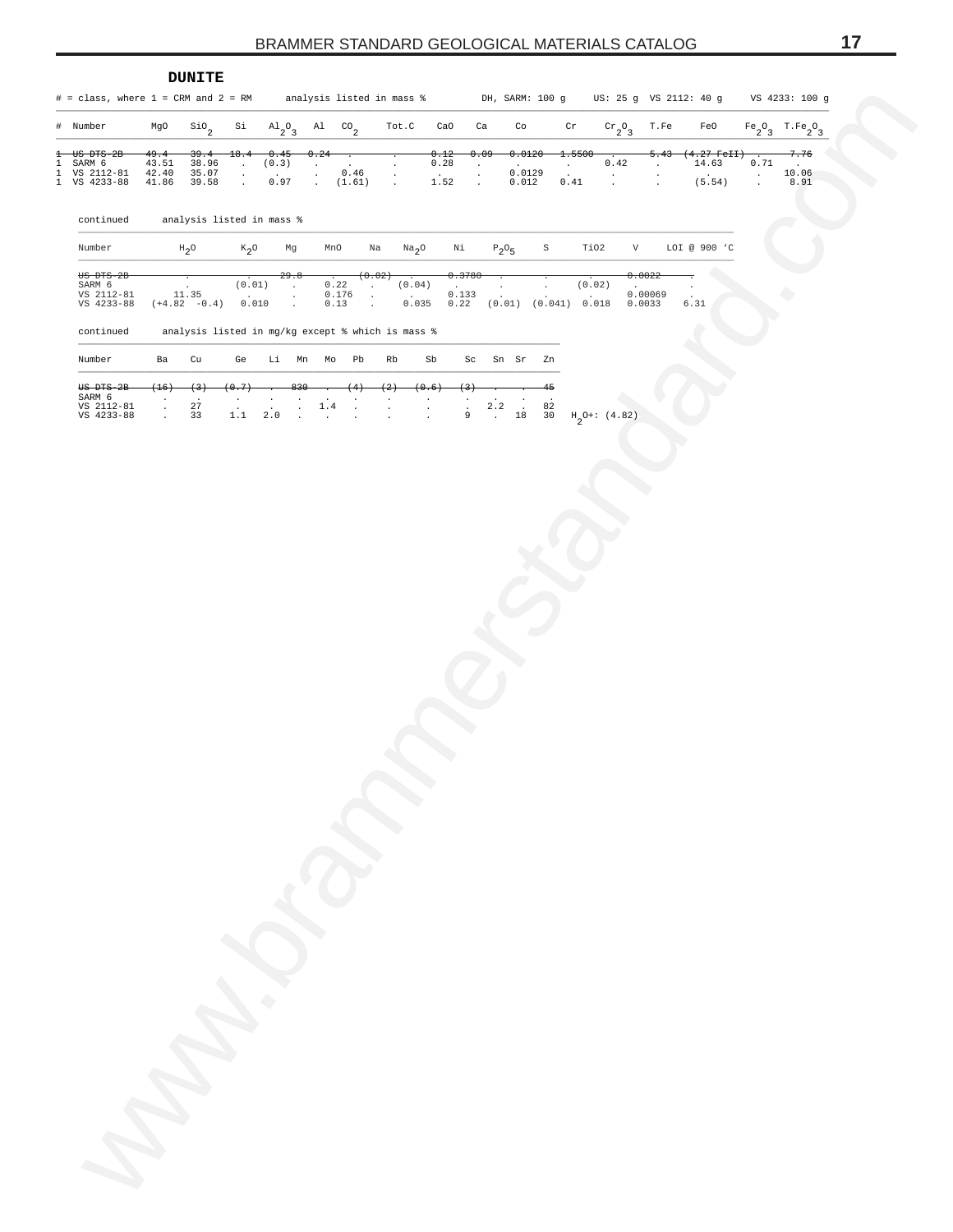**FELDSPAR**

<span id="page-17-0"></span>

| Number<br><b>BCS 532</b><br>FLX CRM129<br>1<br>BCS 375/1<br>1<br>FLX CRM128<br>2<br>DH X1602<br>1<br>GBW 03116<br>1<br>IPT 72<br>1<br>IPT 53 |                               | $\sin \frac{\pi}{2}$<br>77.07<br>69.84  | $A1_{2}O_3$<br>13.46                     | Ba0                                     | CaO                                     | F                           | $Fe_2O_3$                                             | $\kappa_{2}^{\phantom{2}}$ o |                                           | MgO                                         | Na20                                    | $\mathbb{P}_2\mathbb{O}_5$             |                                    | PbO                                     | $Rb_2^0$                     | SrO                  | $\mathcal{I}^{10}$ <sub>2</sub>              | LOI                                                                 | Units                                          |                         |
|----------------------------------------------------------------------------------------------------------------------------------------------|-------------------------------|-----------------------------------------|------------------------------------------|-----------------------------------------|-----------------------------------------|-----------------------------|-------------------------------------------------------|------------------------------|-------------------------------------------|---------------------------------------------|-----------------------------------------|----------------------------------------|------------------------------------|-----------------------------------------|------------------------------|----------------------|----------------------------------------------|---------------------------------------------------------------------|------------------------------------------------|-------------------------|
|                                                                                                                                              |                               |                                         |                                          |                                         |                                         |                             |                                                       |                              |                                           |                                             |                                         |                                        |                                    |                                         |                              |                      |                                              |                                                                     |                                                |                         |
|                                                                                                                                              |                               | 69.24<br>67.88<br>66.93                 | 16.44<br>17.88<br>19.95<br>17.16         | 0.130<br>(0.007)<br>0.323               | 0.212<br>0.374<br>0.78<br>1.08<br>0.032 | $\cdot$<br>$\cdot$          | 0.181<br>(0.104)<br>0.291<br>0.021<br>0.047<br>$\sim$ | 10.78                        | 3.80<br>1.47<br>0.206<br>14.19            | 0.159<br>0.180<br>0.001                     | 4.35<br>2.11<br>8.89<br>10.74<br>$\sim$ |                                        | 0.068<br>0.226<br>(0.008)<br>0.087 | $\cdot$<br>$\cdot$<br>0.012             |                              | 0.049<br>0.036       | 0.312<br>(0.017)<br>0.038                    | 0.56<br>$(0.014)$ $(0.036)$ $(0.428)$<br>0.72<br>(0.171)<br>$\cdot$ | 100g<br>40 <sub>g</sub><br>100g<br>40g<br>100g |                         |
| 1<br>BCS 376/1<br><b>BCS 529</b><br>$\mathbf{1}$                                                                                             |                               | 66.26<br>66.2<br>65.8<br>65.77<br>56.24 | 18.63<br>20.26<br>18.3<br>18.63<br>26.84 | $\cdot$<br>$\cdot$<br>0.0210<br>$\cdot$ | 0.76<br>0.18<br>0.27<br>0.421<br>9.58   | $\cdot$                     | 0.19<br>0.09<br>0.13<br>0.085<br>0.273                | 12.1                         | 9.60<br>1.47<br>11.59<br>0.421            | 0.054<br>(0.022)<br>0.05<br>(0.03)<br>0.045 | 3.69<br>10.0<br>2.5<br>3.00<br>5.58     | 1.03<br>(0.02)<br>$\ddot{\phantom{a}}$ | 0.072                              | $\cdot$<br>$\cdot$<br>0.0090<br>$\cdot$ |                              |                      | 0.048<br>0.005<br>0.013<br>(0.01)<br>$\cdot$ | 0.86<br>0.66<br>0.51<br>0.203<br>0.550                              | 50 $g$<br>80g<br>80g<br>100g<br>100g           |                         |
| Number<br>1 SRM 99b                                                                                                                          |                               | Si<br>(32.07)                           | Al<br>10.36                              | Ba<br>0.1409                            | Ca<br>(1.18)                            |                             | Fe                                                    | 0.02787                      | К<br>3.09                                 |                                             | Na<br>5.25                              | $\, {\mathbb P}$                       | (0.0044)                           | Pb<br>0.00712                           | Rb<br>0.00726                | Sr<br>0.0444         |                                              |                                                                     | 40g                                            |                         |
| CRM                                                                                                                                          | analysis listed in mass %     |                                         |                                          |                                         |                                         |                             | FELDSPAR WITH EXTENSIVE ANALYSIS                      |                              |                                           |                                             |                                         |                                        |                                    |                                         |                              |                      |                                              |                                                                     |                                                |                         |
| Number                                                                                                                                       | $\mathbf{S}$ io <sub>2</sub>  |                                         | $A1_{2}O_{3}$                            | $^{CO}$ <sub>2</sub>                    | CaO<br>FeO                              |                             | $Fe_2O_3$<br>$T.Fe_2O_3$                              |                              | $\mathrm{^{H}$ $\mathrm{^{O}}}$           |                                             | $\kappa_{2}^{\phantom{2}O}$             | $\frac{Li}{2}$ <sup>0</sup>            | MgO                                | MnO                                     | $\frac{Na}{2}$ <sup>O</sup>  | $P_2O_5$             | $\mathrm{Rb}_2^{\phantom{\dag}}$ 0           | $\overline{110}$ <sub>2</sub>                                       | LOI                                            | Units                   |
| GUW FK<br>UNS ZK                                                                                                                             | 88.2<br>74.38                 | 6.18<br>14.19                           |                                          | $\cdot$<br>$\cdot$                      | 0.110<br>0.43<br>0.73                   | 0.88                        | 0.261<br>$\cdot$                                      |                              | $\cdot$<br>$\ddot{\phantom{a}}$           |                                             | 4.23<br>4.06                            | 0.06                                   | 0.15<br>0.067                      | 0.0037<br>0.025                         | 0.25<br>4.50                 | 0.077<br>$\sim$      | 0.094                                        | 0.058<br>0.039                                                      | 0.54                                           | 50g<br>100 <sub>g</sub> |
| $JF-1$<br>$JF-2$                                                                                                                             | 66.69<br>65.30                | 18.08<br>18.52                          |                                          | $\cdot$                                 | 0.93<br>$\cdot$<br>0.09<br>$\cdot$      | 0.06<br>0.06                | 0.08<br>0.06                                          | $+0.23$                      | $-0.13$<br>$+0.24 -0.18$                  | 12.94                                       | 9.99                                    | $\cdot$                                | 0.006<br>$\cdot$                   | 0.001<br>0.001                          | 3.37<br>2.39                 | 0.01<br>$\sim$       |                                              | 0.005<br>0.005                                                      | 20 or 100 g                                    | 100g                    |
| VS 811-89<br>SRM 70b                                                                                                                         | 60.67<br>$\ddot{\phantom{1}}$ | 18.20<br>$\cdot$                        |                                          | 0.20<br>$\cdot$<br>$\cdot$              | 0.51<br>4.8<br>$\cdot$                  | 7.20<br>$\cdot$             | $\cdot$<br>$\cdot$                                    |                              | 4.0<br>$\cdot$                            | $\cdot$                                     | 3.43                                    |                                        | 2.22                               | 0.042                                   | 2.31                         | 0.19<br>$\cdot$      |                                              | 0.94                                                                |                                                | 100g<br>40 <sub>g</sub> |
| analysis listed in mg/kg except % indicating mass %, * indicating ppb, and ! indicating scientific notation                                  |                               |                                         |                                          |                                         |                                         |                             |                                                       |                              |                                           |                                             |                                         |                                        |                                    |                                         |                              |                      |                                              |                                                                     |                                                |                         |
| Number                                                                                                                                       | Al%                           | As                                      | B%                                       | <b>Ba%</b>                              | Be                                      | Ca <sup>8</sup>             | Ce                                                    | Co                           | Cr                                        | Сs                                          | Cu                                      | Dy                                     |                                    | Εr<br>Εu                                | F%                           | Fe <sub>8</sub>      | Ga                                           | Ge                                                                  |                                                |                         |
| GUW FK<br>UNS ZK                                                                                                                             | $\cdot$<br>$\cdot$            | 4.8                                     | $\cdot$                                  | 0.0700                                  |                                         | $\cdot$<br>$\cdot$          | 5.7                                                   | 7.0                          |                                           | 2.6<br>38.7                                 | 11<br>12.2                              | $\cdot$                                |                                    |                                         |                              | $\cdot$<br>$\cdot$   | 6<br>33.3                                    |                                                                     |                                                |                         |
| $JF-1$<br>$JF-2$                                                                                                                             | 9.57<br>9.80                  |                                         |                                          | 0.1750<br>0.0298                        | $\cdot$                                 | 0.66<br>0.06                | 4.19<br>0.84                                          | 0.12<br>0.68                 | 5.48<br>$\blacksquare$                    | 2.09<br>1.06                                | 0.82<br>0.78                            | 0.39                                   |                                    | 0.31<br>0.87<br>0.59                    | $\ddot{\phantom{a}}$         | 0.06<br>0.04         | 17.4<br>17.9                                 |                                                                     |                                                |                         |
| VS 811-89<br>SRM 70b                                                                                                                         | 7.98                          |                                         | 0.008                                    | 0.09<br>0.00282                         | 3.0<br>$\sim 100$                       | 0.1770                      | $0.007*$<br>$\overline{\phantom{a}}$                  | 21                           | 96<br>(0.7)                               | 6.3<br>×                                    | 41                                      |                                        |                                    |                                         | 0.06<br>$\ddot{\phantom{a}}$ | (0.13)               | 22<br>1.7                                    |                                                                     |                                                |                         |
| Number                                                                                                                                       | Ηf                            | Ho                                      | Κ%                                       | La                                      | Li%                                     |                             | Mg%                                                   | Mn%                          | Мo                                        | Na%                                         | Nb                                      | Nd                                     | Νi                                 | P%                                      | Pb                           | Pr<br>Ra!            | Rb%                                          | S%                                                                  |                                                |                         |
| GUW FK<br>UNS ZK                                                                                                                             | 1.4                           |                                         | $\cdot$                                  | $\cdot$<br>$\cdot$                      | 0.0008                                  |                             | $\cdot$<br>$\cdot$                                    | $\blacksquare$               | 21.0<br>$\sim$ .                          |                                             | 33.5                                    |                                        | 29.4                               | 0.004<br>18                             |                              |                      | 0.0132<br>$\cdot$                            | $\overline{\phantom{a}}$                                            |                                                |                         |
| $JF-1$<br>$JF-2$                                                                                                                             | 1.18<br>0.19                  | 0.11                                    | 8.29<br>10.74                            | 2.80<br>0.63                            |                                         | 0.000981<br>0.000219        | 0.004<br>$\cdot$                                      | 0.001<br>0.001               | $\cdot$<br>$\sim$                         | 2.50<br>1.77                                | 0.74<br>0.70                            | 1.46                                   |                                    |                                         | 33.4<br>48.7                 | 0.48                 | 0.0266<br>0.0218                             |                                                                     |                                                |                         |
| VS 811-89<br>SRM 70b                                                                                                                         | $\cdot$                       |                                         | 6.33                                     |                                         | 0.006<br>$\sim$                         |                             | (0.0298) 0.00630                                      |                              | 2.0<br>$\sim$<br>$\overline{\phantom{a}}$ | 14<br>2.36                                  |                                         |                                        | 59                                 | 20<br>0.0790(57)                        |                              | $3e-10$              | 0.012<br>$(0.0495)$ .                        | 0.087                                                               |                                                |                         |
| Number                                                                                                                                       | Sc                            |                                         | Si%                                      | Sm                                      | Sr%                                     | Ta                          | Tb                                                    | Th                           | Ti%                                       | T1                                          | U                                       |                                        | $\boldsymbol{\mathrm{V}}$          | Υ                                       | Yb                           | Zn%                  | Zr%                                          |                                                                     |                                                |                         |
| GUW FK<br>UNS ZK                                                                                                                             | 3.6                           |                                         | ÷                                        | 16.8                                    | 0.0072<br>$\sim 10^{-11}$               | 19.4                        |                                                       | $4\,.7$                      |                                           |                                             | $\cdot$                                 |                                        |                                    | 8.4                                     | $\sim$                       | 0.0014<br>0.00194    |                                              |                                                                     |                                                |                         |
| $JF-1$<br>$JF-2$                                                                                                                             | 0.23<br>0.089                 |                                         | 31.17<br>30.52                           | 0.41<br>0.11                            | 0.0172<br>0.0200                        | 0.079                       | 0.076                                                 | 1.17<br>0.31                 | 0.003<br>0.003                            | 1.18<br>1.10                                | $\cdot$                                 | 0.33                                   | 5.43<br>4.86                       | 2.84<br>2.67                            | 0.35<br>$\sim$               | 0.000441<br>0.000140 | 0.00386                                      | 0.000673                                                            |                                                |                         |
| VS 811-89<br>SRM 70b                                                                                                                         | 19<br>$\sim 100$              |                                         | (34.4)                                   | 3.2<br>$\sim$                           | 0.017<br>(0.0027)                       | 1.3<br>$\ddot{\phantom{a}}$ |                                                       | 11<br>$\sim$                 |                                           | $(0.0032)$ .                                | 2.5<br>$\sim 10^{-1}$                   |                                        | 0.016%<br>(0.93)                   | 32<br>$\sim 100$                        | 3.4<br>$\sim$                | 0.012<br>(0.00077)   | 0.021<br>$\sim 100$ km s $^{-1}$             |                                                                     |                                                |                         |
|                                                                                                                                              |                               |                                         |                                          |                                         |                                         |                             |                                                       |                              |                                           |                                             |                                         |                                        |                                    |                                         |                              |                      |                                              |                                                                     |                                                |                         |
| CRM                                                                                                                                          |                               |                                         |                                          | TRACE ELEMENTS IN FELDSPAR              |                                         |                             |                                                       |                              |                                           |                                             |                                         |                                        |                                    |                                         |                              |                      |                                              |                                                                     |                                                |                         |
|                                                                                                                                              | analysis listed in mg/kg      |                                         |                                          |                                         |                                         |                             |                                                       |                              |                                           |                                             |                                         |                                        |                                    |                                         |                              |                      |                                              |                                                                     |                                                |                         |
| Number                                                                                                                                       | Rb                            |                                         | Uncertainty                              |                                         | Sr                                      | Uncertainty                 |                                                       | $87_{ST}/86_{ST}$            |                                           | $86_{\text{Sr}}$ / $88_{\text{Sr}}$         |                                         | Units                                  |                                    |                                         |                              |                      |                                              |                                                                     |                                                |                         |
| SRM 607                                                                                                                                      | 523.90                        |                                         | 1.01                                     |                                         | 65.485                                  | 0.320                       |                                                       | 1.20039                      |                                           | 0.1194                                      |                                         | 5 <sub>g</sub>                         |                                    |                                         |                              |                      |                                              |                                                                     |                                                |                         |

#### **CRM FELDSPAR WITH EXTENSIVE ANALYSIS**

| Number           | SiO <sub>s</sub> |               |          |  | $\mathrm{Al}_2\mathrm{O}_3$ $\mathrm{CO}_2$ cao FeO Fe $\mathrm{O}_3$ T.Fe $\mathrm{O}_3$ $\mathrm{H}_2\mathrm{O}$ ( $\mathrm{O}_2$ $\mathrm{Li}_2\mathrm{O}$ MgO MnO $\mathrm{Na}_2\mathrm{O}$ $\mathrm{P}_2\mathrm{O}_5$ Rb $\mathrm{O}_2$ Tio <sub>2</sub> LOI                                                                      |  |  |  |  | Units       |
|------------------|------------------|---------------|----------|--|----------------------------------------------------------------------------------------------------------------------------------------------------------------------------------------------------------------------------------------------------------------------------------------------------------------------------------------|--|--|--|--|-------------|
| GUW FK<br>UNS ZK |                  | 74.38 14.19 . |          |  | 88.2 6.18 . 0.110 . 0.261 4.23 . 0.15 0.0037 0.25 0.077 . 0.058 . 50 q<br>$0.43$ $0.73$ $0.88$ $0.8$ $0.99$ $0.99$ $0.06$ $0.06$ $0.067$ $0.025$ $0.50$ $0.50$ $0.094$ $0.039$ $0.54$ $100$ g                                                                                                                                          |  |  |  |  |             |
| $JF-1$<br>$JF-2$ |                  | 65.30 18.52 . | $0.09$ . |  | $66.69$ 18.08 $\cdot$ 0.93 $\cdot$ 0.06 0.08 +0.23 -0.13 9.99 $\cdot$ 0.006 0.001 3.37 0.01 $\cdot$ 0.005 $\cdot$ 100 q<br>$0.06$ $0.06$ $+0.24$ $-0.18$ $12.94$ $\ldots$ $0.001$ $2.39$ $\ldots$ $0.005$ $20 \text{ or } 100 \text{ q}$                                                                                               |  |  |  |  |             |
| VS 811-89        |                  |               |          |  | $60.67$ $18.20$ $0.20$ $0.51$ $4.8$ $7.20$ $.4.0$ $3.43$ $.2.22$ $0.042$ $2.31$ $0.19$ $.694$ $.694$<br>SRM 70b and the contract of the contract of the contract of the contract of the contract of the contract of the contract of the contract of the contract of the contract of the contract of the contract of the contract of th |  |  |  |  | 100q<br>40q |

|  |  |  | analysis listed in mg/kg except % indicating mass %, * indicating ppb, and ! indicating scientific notation |  |  |  |
|--|--|--|-------------------------------------------------------------------------------------------------------------|--|--|--|
|  |  |  |                                                                                                             |  |  |  |

| Number               | Al% As       |                                                               | B%                                                  | Ba%                              | Be                             | Ca%                      | Ce                                                                                     | Co   | Cr               | Cs                            | Cu             | Dy             | Er                          | Eu                   | $_{\rm F}$ $\,$ | Fe%                                  | Ga          | Ge  |
|----------------------|--------------|---------------------------------------------------------------|-----------------------------------------------------|----------------------------------|--------------------------------|--------------------------|----------------------------------------------------------------------------------------|------|------------------|-------------------------------|----------------|----------------|-----------------------------|----------------------|-----------------|--------------------------------------|-------------|-----|
| GUW FK<br>UNS ZK     |              | 4.8                                                           | the contract of the contract of the                 | $0.0700$                         |                                |                          | the contract of the contract of the contract of the contract of the contract of<br>5.7 | 7.0  | $\sim$           | 38.7 12.2                     | 2.6 11         |                |                             |                      |                 |                                      | - 6<br>33.3 |     |
| $JF-1$<br>$JF-2$     | 9.57<br>9.80 | and the state of the state of the<br><b>Contract Contract</b> |                                                     | 0.1750<br>0.0298                 | $\sim$ $\sim$<br>$\sim$ $\sim$ | 0.66 4.19<br>$0.06$ 0.84 |                                                                                        | 0.12 | 5.48<br>$0.68$ . | 2.09<br>1.06                  | 0.82<br>$0.78$ | $0.39 \t 0.31$ |                             | $0.87$ .<br>$0.59$ . |                 | 0.06<br>$0.04$ 17.9                  | 17.4        |     |
| VS 811-89<br>SRM 70b | 7.98         | $\sim$ 100 $\mu$                                              | 0.008<br><b>Contract Contract Contract Contract</b> | 0.09<br>$0.00282$ , $0.1770$ , , | 3.0                            |                          | $0.007*$ 21                                                                            |      | 96<br>(0.7)      | $6.3$ $41$<br><b>ALCOHOL:</b> |                |                | and the company of the com- | $\sim$               | 0.06<br>$\sim$  | <b>Contract Contract</b><br>$(0.13)$ | 22          | 1.7 |

| Number                | Ηf           | Ho              | K%                                          | La                                          | Li%                                                                                                                | Mq%                               | Mn%                                                                             | Mo   | Na%           | Nb                  | Nd                                                      | Ni                                  | P <sup>8</sup>           | Pb                 | Pr                          | Ra!                             | Rb                    | S%    |
|-----------------------|--------------|-----------------|---------------------------------------------|---------------------------------------------|--------------------------------------------------------------------------------------------------------------------|-----------------------------------|---------------------------------------------------------------------------------|------|---------------|---------------------|---------------------------------------------------------|-------------------------------------|--------------------------|--------------------|-----------------------------|---------------------------------|-----------------------|-------|
| GUW FK<br>UNS ZK      | 1.4          |                 |                                             |                                             | $\sim$ . $\sim$ . $\sim$ 0.0008<br>the contract of the contract of the contract of the contract of the contract of |                                   | $\sim$                                                                          | 21.0 | - 17          | 33.5                | <b>Contract Contract Contract</b>                       |                                     | $29.4$ .                 |                    |                             | the contract of the contract of | 0.0132                |       |
| $JF-1$<br>$JF-2$      | 1.18<br>0.19 | <b>Contract</b> | $0.11$ 8.29                                 | 2.80                                        | 0.000981<br>$10.74$ 0.63 0.000219 . 0.001 . 1.77                                                                   | 0.004                             | 0.001                                                                           |      | $\ddots$ 2.50 | $0.74$ 1.46<br>0.70 |                                                         | the contract of the contract of the |                          | 33.4 0.48<br>48.7. |                             |                                 | 0.0266<br>0.0218      |       |
| VS 811-89<br>SRM 70b. |              |                 | the contract of the contract of the<br>6.33 | <b>Contract Contract</b><br><b>Contract</b> | 0.006<br>$(0.0298) 0.00630$ , $2.36$ ,                                                                             | the company's company's company's | the contract of the contract of the contract of the contract of the contract of |      | 2.0 14        |                     | <b>Contract Contract</b><br>and the company of the com- | 59                                  | $\sim$ 20<br>0.0790 (57) |                    | and the company of the com- | 3e-10                           | 0.012<br>$(0.0495)$ . | 0.087 |

| Number               | Sc            | Si%            | Sm            | Sr%               | Ta            | Tb    | Th           | Ti%                      | Tl                   | U    | V                | Y            | Yb   | Zn%                  | Zr%                 |
|----------------------|---------------|----------------|---------------|-------------------|---------------|-------|--------------|--------------------------|----------------------|------|------------------|--------------|------|----------------------|---------------------|
| GUW FK<br>UNS ZK     | 3.6           | $\sim$         | 16.8          | 0.0072            | 19.4          |       | 4.7          | $\overline{\phantom{a}}$ | $\sim$<br>$\sim$     |      |                  | 8.4          |      | 0.0014<br>0.00194    |                     |
| $JF-1$<br>$JF-2$     | 0.23<br>0.089 | 31.17<br>30.52 | 0.41<br>0.11  | 0.0172<br>0.0200  | 0.079         | 0.076 | 1.17<br>0.31 | 0.003<br>0.003           | 1.18<br>1.10         | 0.33 | 5.43<br>4.86     | 2.84<br>2.67 | 0.35 | 0.000441<br>0.000140 | 0.00386<br>0.000673 |
| VS 811-89<br>SRM 70b | 19            | (34.4)         | 3.2<br>$\sim$ | 0.017<br>(0.0027) | 1.3<br>$\sim$ |       | 11           | (0.0032)                 | $\ddot{\phantom{a}}$ | 2.5  | 0.016%<br>(0.93) | 32           | 3.4  | 0.012<br>(0.00077)   | 0.021               |

### **CRM TRACE ELEMENTS IN FELDSPAR**

|         |        | analysis listed in mg/kg |             |                   |                   |       |
|---------|--------|--------------------------|-------------|-------------------|-------------------|-------|
| Number  | Rb     | Uncertainty<br>Sr        | Uncertainty | $87_{Sr}/86_{Sr}$ | $86_{Sr}/88_{Sr}$ | Units |
| SRM 607 | 523.90 | 1.01<br>65.485           | 0.320       | 1,20039           | 0.1194            | 5 a   |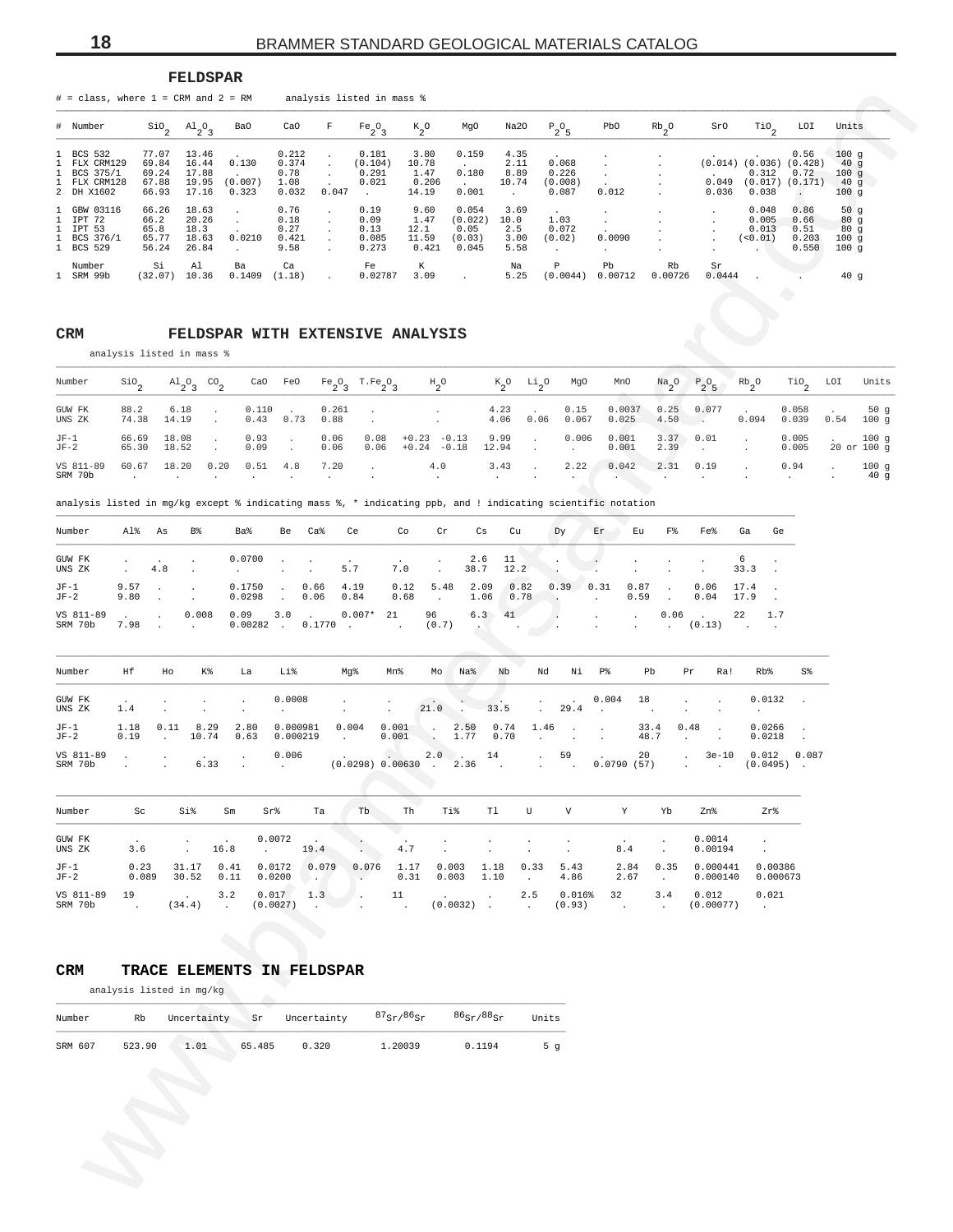#### <span id="page-18-0"></span>**CRM FLUORSPAR (FLUORITE)**

|                                                                          |                                           | analysis listed in mass %            |                                                     | NCS DC62003a: 20g                        |                                         |                                                                                              |                                                          | NCS DC14046-8, NCS DC282x, RH03: 50g   |                                                  |                                          | other NCS, CMSI, GBW: 65g                           |                                                              |                                                        | SRM: 120g<br>all others: 100g                                                                                              |                                        |
|--------------------------------------------------------------------------|-------------------------------------------|--------------------------------------|-----------------------------------------------------|------------------------------------------|-----------------------------------------|----------------------------------------------------------------------------------------------|----------------------------------------------------------|----------------------------------------|--------------------------------------------------|------------------------------------------|-----------------------------------------------------|--------------------------------------------------------------|--------------------------------------------------------|----------------------------------------------------------------------------------------------------------------------------|----------------------------------------|
| Number                                                                   | $\texttt{CaF}_2$                          | F                                    | A1203                                               | Ba0                                      | $\text{caco}_3$                         | CaO                                                                                          | Fe                                                       | Fe <sub>2</sub> O <sub>3</sub>         | $K_{2}$ <sup>O</sup>                             | Na <sub>2</sub> O                        | Ρ                                                   | S                                                            | $\sin_2$                                               | Others                                                                                                                     |                                        |
| SRM 180<br>SARM 15<br>SARM 14<br>BCS 392<br>JK D                         | 98.80<br>97.84<br>97.32<br>97.2<br>97.07  | $\cdot$<br>$\cdot$<br>47.24          | 0.04                                                | $\cdot$<br>0.37<br>$\cdot$               | 0.95<br>(0.3)<br>$\cdot$<br>$\cdot$     | $\cdot$<br>$\sim$<br>0.52<br>$\cdot$                                                         | $\blacksquare$<br>$\cdot$                                | (0.23)<br>(0.06)<br>0.20               | $\cdot$<br>$\cdot$<br>$\cdot$                    |                                          | 0.007<br>(0.079)<br>$\sim$<br>0.035                 | $\cdot$<br>$\ddot{\phantom{a}}$<br>0.12<br>0.004             | (0.26)<br>(0.57)<br>0.67<br>(1.5)                      | $MgCO_3$ : 0.55 Mn: 0.0213<br>$CO_2$ : 0.48 Pb: 0.18                                                                       |                                        |
| NCS DC28088<br>GBW 07250<br>NCS DC28228<br>NCS DC14022a<br>NCS DC14024a  | 96.87<br>94.91<br>94.81<br>93.68<br>93.28 | $\cdot$<br>$\cdot$<br>$\cdot$        | 0.14<br>$\cdot$<br>$\cdot$                          | $\cdot$<br>$\cdot$<br>$\cdot$<br>$\cdot$ | 0.14<br>(0.02)<br>0.99<br>0.30<br>0.62  | $\ddot{\phantom{a}}$<br>$\ddot{\phantom{a}}$<br>$\ddot{\phantom{a}}$<br>$\bullet$<br>$\cdot$ | $\sim$<br>$\cdot$<br>0.26<br>0.166<br>0.22               | 0.173<br>0.096<br>$\cdot$<br>$\cdot$   | 0.036<br>0.019<br>0.026<br>0.040                 | 0.019<br>0.005<br>0.006<br>0.006         | 0.015<br>0.0025<br>0.076<br>0.014<br>0.0014         | 0.092<br>0.029<br>0.107<br>0.35<br>0.009                     | 1.76<br>4.72<br>2.76<br>3.06<br>5.44                   | MgO: 0.015<br>Mn: 0.010                                                                                                    | Mn: 0.040                              |
| VS 3383-86<br>GBW 07251<br>NCS DC28230<br>CGL 132<br>NCS DC28229         | 91.84<br>90.87<br>90.72<br>88.65<br>85.56 | $\cdot$<br>$\cdot$<br>$\cdot$        | 0.53<br>$\cdot$<br>$\cdot$                          | $\cdot$<br>$\cdot$<br>$\cdot$            | (0.02)<br>0.87<br>(0.78)<br>0.58        | $\cdot$<br>$\bullet$<br>$\cdot$<br>$\cdot$                                                   | 0.612<br>$\ddot{\phantom{a}}$<br>0.25<br>0.28            | 0.124<br>$\cdot$<br>$\cdot$<br>$\cdot$ | 0.026<br>$\sim$<br>$\cdot$<br>$\cdot$            | 0.005<br>$\bullet$<br>$\cdot$<br>$\cdot$ | 0.063<br>0.0031<br>0.063<br>(0.012)<br>0.045        | 0.095<br>0.090<br>0.084<br>(0.019)<br>0.079                  | 5.03<br>8.35<br>7.68<br>10.15<br>10.62                 | Mn: 0.012<br>Mn: 0.013                                                                                                     |                                        |
| IPT 95<br>GBW 07253<br>VS SH13<br>NCS DC28087<br>NCS DC28227             | 85.4<br>85.21<br>84.7<br>83.12<br>78.75   | $\cdot$<br>$\cdot$<br>$\cdot$        | $\cdot$<br>0.69<br>$\sim$                           | $\cdot$<br>$\cdot$<br>$\cdot$            | (0.02)<br>0.51<br>1.06<br>0.33          | $\cdot$<br>$\ddot{\phantom{a}}$<br>$\ddot{\phantom{a}}$<br>$\cdot$                           | $\cdot$<br>0.353<br>$\sim$<br>0.28                       | 0.36<br>0.209<br>0.36<br>$\sim$        | 0.044<br>0.28<br>$\sim$                          | 0.005<br>0.031<br>$\cdot$                | 0.0013<br>0.012<br>0.018<br>$\sim$                  | 0.045<br>0.103<br>0.050<br>0.028                             | 8.3<br>14.15<br>13.0<br>13.74<br>19.36                 | MgO: 0.14<br>Mn: 0.012                                                                                                     | Mn: 0.0099                             |
| NCS DC28226<br>NCS DC28086<br>NCS DC14047<br>NCS DC62003a<br>NCS DC28085 | 77.33<br>73.73<br>65.80<br>60.98<br>60.16 | $\cdot$<br>$\cdot$                   | 1.07<br>$\sim$<br>3.69<br>1.29                      | $\cdot$<br>$\cdot$<br>$\cdot$            | 0.20<br>2.06<br>0.060<br>$\sim$<br>3.73 | $\bullet$<br>$\bullet$<br>$\sim$<br>1.17                                                     | 0.31<br>$\sim$<br>0.49<br>$\ddot{\phantom{0}}$           | 0.87<br>$\sim$<br>2.35<br>1.32         | 0.38<br>0.093<br>1.44<br>0.41                    | 0.054<br>0.009<br>0.52<br>0.067          | 0.023<br>0.0027<br>$\sim$<br>0.021                  | 0.068<br>0.28<br>0.26<br>$SO_3:0.12$<br>0.52                 | 18.04<br>19.27<br>31.04<br>26.20<br>27.17              | Mn: 0.014<br>MgO: 0.73<br>MgO: $0.18$ TiO <sub>2</sub> : $0.15$ LOI: 1.38<br>MgO: 1.99                                     | Mn: 0.027<br>Mn: 0.034                 |
| NCS DC28084<br>CGL 135<br>VS 4182-87<br>VS 5132-89<br>VS 2666-83         | 46.59<br>35.60<br>32.75<br>32.69<br>32.02 |                                      | 0.99                                                |                                          | 9.08<br>(0.68)<br>1.70<br>11.75<br>0.70 |                                                                                              |                                                          | 0.52<br>$\cdot$<br>$\cdot$<br>$\cdot$  | 0.34<br>$\cdot$<br>$\cdot$<br>$\cdot$<br>$\cdot$ | 0.061<br>$\cdot$<br>$\cdot$              | 0.0071<br>0.037<br>0.114<br>0.055                   | 0.071<br>0.41<br>0.038<br>$\mathcal{L}_{\mathbf{z}}$<br>1.24 | 28.89<br>47.67<br>47.52<br>(27.68)<br>47.73            | MgO: 5.51                                                                                                                  | Mn: 0.051                              |
| VS 5133-89                                                               | 4.17                                      |                                      |                                                     | $\cdot$                                  | 1.10                                    |                                                                                              |                                                          |                                        | $\cdot$                                          | $\bullet$                                |                                                     |                                                              | $\cdot$                                                |                                                                                                                            |                                        |
| Number                                                                   | $\texttt{CaF}_{2}$                        | F                                    | $A1_{2}O_{3}$                                       | Ba0                                      | $CaCO3$ CaO                             |                                                                                              | Fe                                                       | Fe <sub>2</sub> O <sub>3</sub>         | $K_2$ O                                          | Na <sub>2</sub> O                        | P                                                   | S                                                            | Sio <sub>2</sub>                                       | Others                                                                                                                     |                                        |
| # Number<br>IGS 39<br>DH 2712<br>2<br>DH 2709<br>USZ HJ                  | Ca<br>44.18<br>39.98<br>37.32             | F<br>46.69<br>40.6<br>38.10<br>34.92 | A1203<br>1.01<br>0.310<br>2.35                      | Ba0<br>$\cdot$<br>$\cdot$                | CO <sub>2</sub><br>2.11<br>0.027        | CuO<br>0.199<br>0.052<br>$\cdot$                                                             | Fe <sub>2</sub> O <sub>3</sub><br>0.373<br>15.72<br>0.34 | $K_2O$<br>0.125<br>0.029<br>0.99       | MgO<br>0.739<br>0.017<br>$\mathcal{L}$           |                                          | MnO<br>Na <sub>2</sub> O<br>0.237<br>0.077<br>0.030 | $\sin \theta_2$<br>8.91<br>3.93<br>23.01                     | ${\tt SO_4}$<br>0.103<br>0.027<br>$\ddot{\phantom{a}}$ | $\text{rio}_2$<br>ZnO<br>0.069<br>0.103<br>0.004<br>$\sim$<br>0.047                                                        | LOI 900'C<br>0.370<br>0.929<br>$\cdot$ |
| $\mathbf{1}$<br>UNS FM ** 35.89                                          | Bi*                                       | 34.03                                | $(0.329)$ 3.89                                      |                                          | (0.13)<br>Eu*                           | $\ddot{\phantom{a}}$<br>La*                                                                  | 0.496<br>Mo*                                             | 0.097<br>Pb*                           | (0.036)<br>S                                     | $\ddot{\phantom{a}}$<br>Sb*              | (0.087)<br>$Sc*$                                    | 22.59<br>$Sm*$<br>Sr%                                        | $\cdot$<br>Y*                                          | 0.018                                                                                                                      |                                        |
| Number                                                                   |                                           | $Ce*$                                |                                                     |                                          |                                         |                                                                                              |                                                          |                                        |                                                  |                                          |                                                     |                                                              |                                                        |                                                                                                                            |                                        |
| IGS 39<br>DH 2712<br>DH 2709<br>USZ HJ<br>UNS FM ** (58.8) 28.3          |                                           |                                      | $Cr^*$ $Cr_{2}O_{3}$ <sup>&amp;</sup> $Cu^*$<br>272 | 0.106<br>0.004                           | $60.7$ 1.16 14.1 44.6 72.2 0.91         | . NiO:0.153                                                                                  |                                                          | Pb0:0.102                              |                                                  | 2.1                                      | $0.67$ 5.6 (0.0580) 154                             | (0.014)<br>SnO2:0.054                                        |                                                        | ** UNS FM also contains Co: 2.6*, Cs: 0.81*, Mn: 64*, U: 2.9*, Yb: 3* and trace informational values for 19 other elements |                                        |

#### **FLUORSPAR (FLUORITE)**

| $#$ = class where 1 = CRM and 2 = RM                                |                         |                                          |                                  |      |                         |                |                                 |                                 | analysis listed in mass $%$ except $*$ which is mq/kq |                          |                   |                                | IGS: 55 a      |                         |                | all others: 100 q |
|---------------------------------------------------------------------|-------------------------|------------------------------------------|----------------------------------|------|-------------------------|----------------|---------------------------------|---------------------------------|-------------------------------------------------------|--------------------------|-------------------|--------------------------------|----------------|-------------------------|----------------|-------------------|
| # Number                                                            | Ca                      | F                                        | $Al_2O_2$                        | Ba0  | CO <sub>n</sub>         | CuO            | Fe <sub>2</sub> O <sub>2</sub>  | $K_{\alpha}O$                   | MgO                                                   | MnO                      | Na <sub>2</sub> O | SiO <sub>2</sub>               | $SO_{A}$       | TiO,                    | ZnO            | LOI 900'C         |
| 1 IGS 39<br>2 DH 2712<br>2 DH 2709<br>1 USZ HJ<br>1 UNS FM ** 35.89 | 44.18<br>39.98<br>37.32 | 46.69<br>40.6<br>38.10<br>34.92<br>34.03 | 1.01<br>0.310<br>2.35<br>(0.329) | 3.89 | 2.11<br>0.027<br>(0.13) | 0.199<br>0.052 | 0.373<br>15.72<br>0.34<br>0.496 | 0.125<br>0.029<br>0.99<br>0.097 | 0.739<br>0.017<br>(0.036)                             | 0.237<br>0.077<br>$\sim$ | 0.030<br>(0.087)  | 8.91<br>3.93<br>23.01<br>22.59 | 0.103<br>0.027 | 0.069<br>0.047<br>0.018 | 0.103<br>0.004 | 0.370<br>0.929    |

| Number                                                                                        | Bi* Ce* |        | $Cr^*$ $Cr_2O_2$ % $Cu^*$ $Eu^*$ $La^*$ |                                            |                            | $Mo*$ | $Pb*$ S | $Sb*$ | $S\mathcal{C}^*$ | $Sm*$ | Sr%        | – Y* |
|-----------------------------------------------------------------------------------------------|---------|--------|-----------------------------------------|--------------------------------------------|----------------------------|-------|---------|-------|------------------|-------|------------|------|
| IGS 39                                                                                        |         |        |                                         |                                            |                            |       |         |       |                  |       | (0.014)    |      |
| DH 2712                                                                                       |         |        |                                         |                                            | $\sim$ . 0.106 . NiO:0.153 |       |         |       |                  |       | SnO2:0.054 |      |
| DH 2709                                                                                       |         |        | 0.004                                   |                                            | $\mathbf{r}$               |       |         |       | $\sim$           |       |            |      |
| USZ HJ<br>UNS FM ** (58.8) 28.3 272 . 60.7 1.16 14.1 44.6 72.2 0.91 2.1 0.67 5.6 (0.0580) 154 |         | $\sim$ |                                         | <b>Contract Contract Contract Contract</b> |                            |       |         |       | $\sim$ $\sim$    |       |            |      |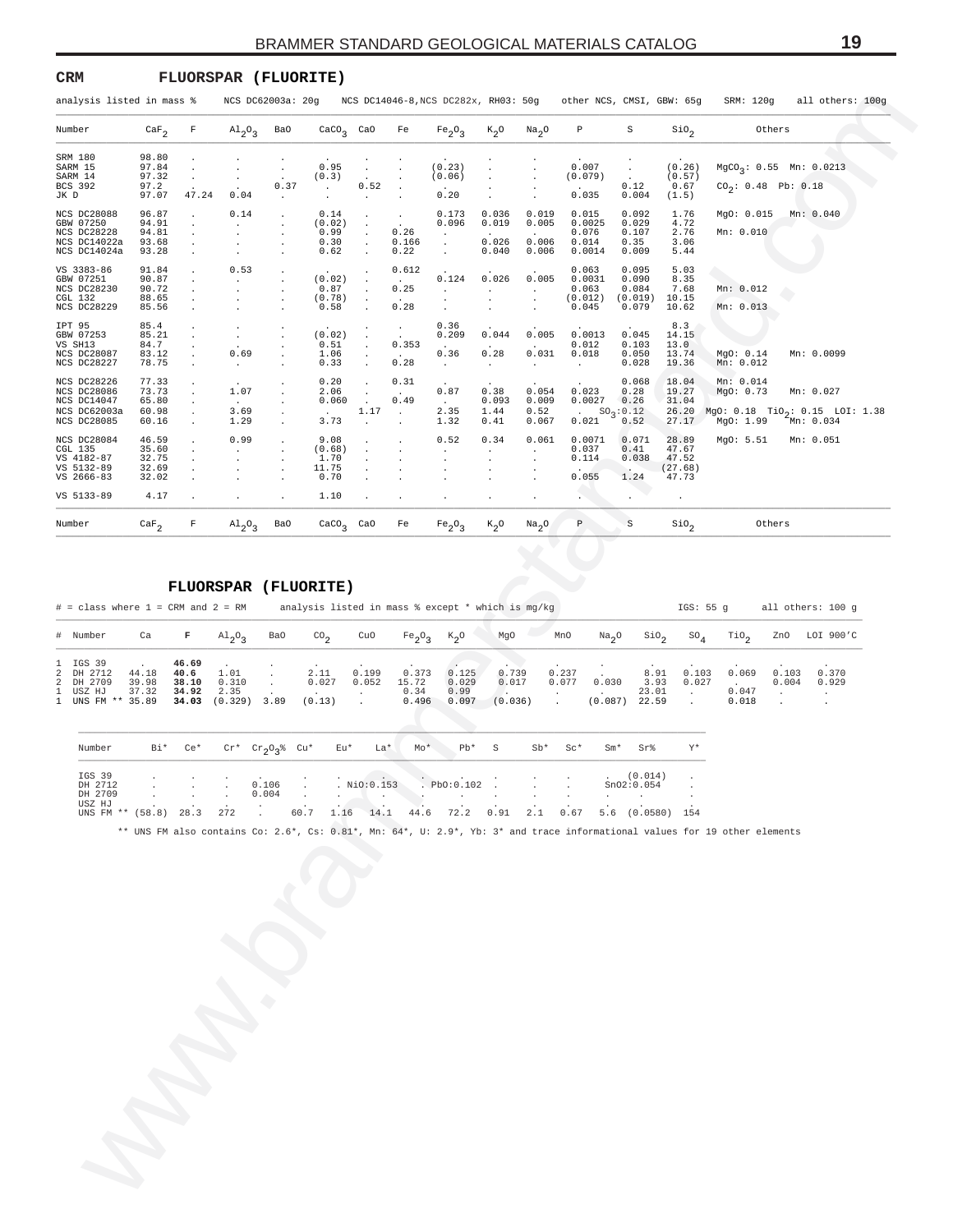<span id="page-19-0"></span>

| <b>CRM</b>       |                           |                |              | <b>GABBRO</b>     |               |              |                  |              |              |            |                                                   |                 |          |                     |              |                 |                       |                           |              |            |              |                  |                               |
|------------------|---------------------------|----------------|--------------|-------------------|---------------|--------------|------------------|--------------|--------------|------------|---------------------------------------------------|-----------------|----------|---------------------|--------------|-----------------|-----------------------|---------------------------|--------------|------------|--------------|------------------|-------------------------------|
|                  | analysis listed in mass % |                |              |                   |               |              |                  |              |              |            |                                                   |                 |          |                     |              |                 |                       |                           |              | 40 q units |              |                  |                               |
| Number           | $\sin \theta$             | $A1_{2}O_{3}$  |              | $\mathrm{co}_{2}$ | CaO           | $\mathbb{F}$ |                  | FeO          |              |            | $Fe_2O_3$ T.Fe <sub>2</sub> <sup>2</sup> 3        | $H_{2}^{\circ}$ |          | $H_2$ <sup>O+</sup> | $T.H_2O$     | $K_{2}^{\circ}$ | MgO                   | MnO                       | $Na_{2}O$    |            | $P_2O_5$     | S                | $\mathcal{T}^{\text{10}}_{2}$ |
| VS MO8<br>VS MO7 | 51.98<br>40.79            | 16.39<br>17.60 |              | 0.43<br>0.03      | 9.02<br>14.62 |              | 0.0390<br>0.1300 | 9.61<br>7.76 | 0.85<br>3.73 |            | 11.55<br>12.35                                    | 0.088<br>0.12   |          | 0.22<br>0.70        | 0.31<br>0.82 | 0.46<br>0.75    | 6.39<br>6.46          | 0.16<br>0.15              | 3.27<br>2.05 |            | 0.21<br>1.08 | 0.1700<br>0.1800 | 1.15<br>3.39                  |
| continued        |                           |                |              |                   |               |              |                  |              |              |            | analysis listed in mg/kg except % which is mass % |                 |          | VS MO8: Gabbro      |              |                 |                       | VS MO7: Orthoclase Gabbro |              |            |              |                  |                               |
| Number           | B.                        | Ba             | Be           | Co                | Cr            | Cs.          | $C_{11}$         | Ga           | La           | Li         | Mo                                                | Nb              | Νi       | Pb                  | Rb           | Sc              | Sn                    | Sr                        | V            | Y          | Yb.          | Zn               | Zr                            |
| VS MO8<br>VS MO7 | 7.5<br>4.5                | 272<br>7480    | 0.8<br>(1.2) | -48<br>49         | 126<br>76     | 1.1<br>1.1   | 40<br>59         | 18<br>(18)   | 26<br>37     | 5.5<br>5.4 | 3.2<br>(2.4)                                      | 3.7<br>12       | 18<br>45 | 7.3<br>7.6          | 4.0<br>12    | -31             | 2.7<br>$(25)$ $(3.8)$ | 477<br>1745               | 199<br>270   | 18         | 2.0          | 84<br>65         | $\frac{48}{53}$               |

#### **CRM GABBRO WITH EXTENSIVE ANALYSIS**

| $\mathop{\mathsf{Si0}}\nolimits_2$<br>Number<br>VS MO8<br>51.98<br>40.79<br>VS MO7<br>continued<br>Number<br>B<br>VS MO8<br>7.5<br>VS MO7<br>4.5<br>CRM<br>analysis listed in mass % except * which is mg/kg<br>Number<br>VS 2118-81<br>USZ 51-2009<br>VS 8670-2005<br>$JGb-2$<br>$JGb-1$ *<br>CGL 013<br>VS 2119-81<br>VS 2117-81<br>GBW 07112 | $A1_{2}O_3$<br>16.39<br>17.60<br>Ba<br>272<br>7480<br>Sio <sub>2</sub><br>52.04<br>48.00<br>46.63<br>46.47<br>43.66<br>43.15<br>37.66<br>37.62<br>35.69<br>Si<br>20.41<br>18.27 | 0.43<br>0.03<br>Be<br>0.8<br>(1.2)<br>$Al_2O_3$<br>16.94<br>26.26<br>14.93<br>23.48<br>17.49<br>22.57<br>13.35<br>13.67<br>14.14 | $^{CO}$ <sub>2</sub><br>9.02<br>14.62<br>Co<br>Cr<br>48<br>126<br>76<br>49<br>$\text{CO}_2$<br>0.37<br>$\cdot$<br>$\cdot$<br>$\cdot$<br>$\cdot$<br>$\cdot$ | CaO<br>F<br>Сs<br>1.1<br>1.1<br>CaO<br>7.36<br>13.61<br>10.68<br>14.10 | FeO<br>0.0390<br>9.61<br>7.76<br>0.1300<br>analysis listed in mg/kg except % which is mass %<br>Cu<br>Ga<br>40<br>18<br>59<br>(18)<br>GABBRO WITH EXTENSIVE ANALYSIS<br>F<br>(0.0690)<br>(0.085)<br>0.13 | Fe <sub>2</sub> O <sub>3</sub><br>0.85<br>3.73<br>La<br>Li<br>26<br>5.5<br>37<br>5.4<br>FeO<br>5.43 | $T.Fe_2O_3$<br>11.55<br>12.35<br>Mo<br>3.2<br>(2.4)<br>CAN WMG-1A: 350 g<br>$Fe_2O_3$ T.Fe <sub>2</sub> O <sub>3</sub> | $H_{2}^{\circ}$<br>0.088<br>0.12<br>Nb<br>3.7<br>12 | $H_2$ <sup>O+</sup><br>0.22<br>0.70<br>VS MO8: Gabbro<br>Νi<br>Pb<br>7.3<br>18<br>45<br>7.6 | T.H.0<br>0.31<br>0.82<br>Rb<br>4.0<br>12<br>CGL: 100 or 250 g | $K_2^o$<br>0.46<br>0.75<br>Sc<br>31<br>$(25)$ $(3.8)$ | MgO<br>6.39<br>6.46<br>Sn<br>2.7 | MnO<br>$\frac{Na}{2}$ <sup>O</sup><br>0.16<br>3.27<br>0.15<br>2.05<br>VS MO7: Orthoclase Gabbro<br>V<br>Sr<br>477<br>199<br>1745<br>270 | $P_2O_5$<br>0.21<br>1.08<br>Υ<br>18 | S<br>0.1700<br>0.1800<br>Yb<br>Zn<br>2.0<br>84<br>65             | $\overline{110}$ <sub>2</sub><br>1.15<br>3.39<br>Ζr<br>48<br>53 |                    |
|-------------------------------------------------------------------------------------------------------------------------------------------------------------------------------------------------------------------------------------------------------------------------------------------------------------------------------------------------|---------------------------------------------------------------------------------------------------------------------------------------------------------------------------------|----------------------------------------------------------------------------------------------------------------------------------|------------------------------------------------------------------------------------------------------------------------------------------------------------|------------------------------------------------------------------------|----------------------------------------------------------------------------------------------------------------------------------------------------------------------------------------------------------|-----------------------------------------------------------------------------------------------------|------------------------------------------------------------------------------------------------------------------------|-----------------------------------------------------|---------------------------------------------------------------------------------------------|---------------------------------------------------------------|-------------------------------------------------------|----------------------------------|-----------------------------------------------------------------------------------------------------------------------------------------|-------------------------------------|------------------------------------------------------------------|-----------------------------------------------------------------|--------------------|
|                                                                                                                                                                                                                                                                                                                                                 |                                                                                                                                                                                 |                                                                                                                                  |                                                                                                                                                            |                                                                        |                                                                                                                                                                                                          |                                                                                                     |                                                                                                                        |                                                     |                                                                                             |                                                               |                                                       |                                  |                                                                                                                                         |                                     |                                                                  |                                                                 |                    |
|                                                                                                                                                                                                                                                                                                                                                 |                                                                                                                                                                                 |                                                                                                                                  |                                                                                                                                                            |                                                                        |                                                                                                                                                                                                          |                                                                                                     |                                                                                                                        |                                                     |                                                                                             |                                                               |                                                       |                                  |                                                                                                                                         |                                     |                                                                  |                                                                 |                    |
|                                                                                                                                                                                                                                                                                                                                                 |                                                                                                                                                                                 |                                                                                                                                  |                                                                                                                                                            |                                                                        |                                                                                                                                                                                                          |                                                                                                     |                                                                                                                        |                                                     |                                                                                             |                                                               |                                                       |                                  |                                                                                                                                         |                                     |                                                                  |                                                                 |                    |
|                                                                                                                                                                                                                                                                                                                                                 |                                                                                                                                                                                 |                                                                                                                                  |                                                                                                                                                            |                                                                        |                                                                                                                                                                                                          |                                                                                                     |                                                                                                                        |                                                     |                                                                                             |                                                               |                                                       |                                  |                                                                                                                                         |                                     |                                                                  |                                                                 |                    |
|                                                                                                                                                                                                                                                                                                                                                 |                                                                                                                                                                                 |                                                                                                                                  |                                                                                                                                                            |                                                                        |                                                                                                                                                                                                          |                                                                                                     |                                                                                                                        |                                                     |                                                                                             |                                                               |                                                       |                                  |                                                                                                                                         |                                     |                                                                  |                                                                 |                    |
|                                                                                                                                                                                                                                                                                                                                                 |                                                                                                                                                                                 |                                                                                                                                  |                                                                                                                                                            |                                                                        |                                                                                                                                                                                                          |                                                                                                     |                                                                                                                        |                                                     |                                                                                             |                                                               |                                                       |                                  |                                                                                                                                         |                                     |                                                                  |                                                                 |                    |
|                                                                                                                                                                                                                                                                                                                                                 |                                                                                                                                                                                 |                                                                                                                                  |                                                                                                                                                            |                                                                        |                                                                                                                                                                                                          |                                                                                                     |                                                                                                                        |                                                     |                                                                                             |                                                               |                                                       |                                  | GBW: 50 g                                                                                                                               |                                     | $JGD-1: 20 g$                                                    | others: 100 g                                                   |                    |
|                                                                                                                                                                                                                                                                                                                                                 |                                                                                                                                                                                 |                                                                                                                                  |                                                                                                                                                            |                                                                        |                                                                                                                                                                                                          |                                                                                                     |                                                                                                                        |                                                     |                                                                                             | $H_2O$                                                        | $K_2O$                                                | MgO                              | MnO                                                                                                                                     | Na <sub>2</sub> O                   | $P_2O_5$                                                         | TiO <sub>2</sub>                                                | LOI                |
|                                                                                                                                                                                                                                                                                                                                                 |                                                                                                                                                                                 |                                                                                                                                  |                                                                                                                                                            |                                                                        |                                                                                                                                                                                                          | 2.00<br>6.23                                                                                        | 9.93<br>$\sim$<br>$\cdot$                                                                                              | 4.22<br>11.33                                       | $(+0.93)$                                                                                   | 1.67<br>$(+0.61 -0.13)$                                       | 2.25<br>0.31<br>3.09                                  | 3.74<br>2.85<br>6.81             | 0.187<br>0.080<br>0.167                                                                                                                 | 4.20<br>2.42<br>2.72                | 0.476<br>0.078<br>1.03                                           | 1.02<br>0.37<br>1.72                                            | 1.40<br>(0.77)     |
|                                                                                                                                                                                                                                                                                                                                                 |                                                                                                                                                                                 |                                                                                                                                  |                                                                                                                                                            | 11.90<br>14.99                                                         | 0.0133<br>(0.099)                                                                                                                                                                                        | 5.41<br>9.43<br>4.57                                                                                | 0.62<br>4.79<br>$\sim$                                                                                                 | 6.69<br>15.06<br>10.99                              | $-0.14$                                                                                     | $+1.28 - 0.13$<br>$(+0.46 -0.21)$                             | 0.059<br>0.24<br>0.11                                 | 6.18<br>7.85<br>4.51             | 0.13<br>0.189<br>0.10                                                                                                                   | 0.92<br>1.20<br>1.41                | 0.017<br>0.056<br>(0.038)                                        | 0.56<br>1.60<br>0.94                                            | $\cdot$<br>(1.03)  |
|                                                                                                                                                                                                                                                                                                                                                 |                                                                                                                                                                                 |                                                                                                                                  | 0.33<br>(0.16)<br>0.12                                                                                                                                     | 7.81<br>15.75<br>9.86                                                  | 0.16<br>0.0720<br>0.006                                                                                                                                                                                  | 14.98<br>9.05<br>13.36                                                                              | 4.33<br>18.54<br>9.90                                                                                                  | 20.98<br>$\cdot$<br>$\cdot$                         |                                                                                             | 1.25<br>(0.12)<br>1.09                                        | 0.80<br>0.204<br>0.15                                 | 7.48<br>8.66<br>5.25             | 0.198<br>0.222<br>0.193                                                                                                                 | 2.35<br>0.72<br>2.11                | 2.21<br>2.15<br>0.028                                            | 6.99<br>1.46<br>7.69                                            | $\cdot$<br>$\cdot$ |
| Number<br>$JGD-1$ *<br>CAN WMG-1A                                                                                                                                                                                                                                                                                                               |                                                                                                                                                                                 | Al<br>9.26<br>4.75                                                                                                               | $\cdot$<br>$\cdot$<br>$\cdot$                                                                                                                              | Ca<br>8.50<br>10.06                                                    | $\bullet$<br>* JGb-1 is certified for major elements and their oxides                                                                                                                                    | Fe<br>10.53<br>12.71                                                                                | 4.79<br>$\cdot$                                                                                                        | 15.05<br>$\cdot$                                    | $\ddot{\phantom{a}}$                                                                        | $+1.28 - 0.13$                                                | К<br>0.20                                             | Mq<br>4.73<br>$0.1021$ 7.41      | Mn<br>0.146<br>$(0.1141)$ 0.1119                                                                                                        | Na<br>0.89                          | P<br>0.024<br>0.0731                                             | Тi<br>0.96<br>$0.419*$                                          | (4.31)             |
| continued                                                                                                                                                                                                                                                                                                                                       |                                                                                                                                                                                 |                                                                                                                                  |                                                                                                                                                            |                                                                        | analysis listed in mg/kg except % which is mass %                                                                                                                                                        |                                                                                                     |                                                                                                                        |                                                     |                                                                                             |                                                               |                                                       |                                  |                                                                                                                                         |                                     |                                                                  |                                                                 |                    |
| Number                                                                                                                                                                                                                                                                                                                                          | Αg                                                                                                                                                                              | As                                                                                                                               | В                                                                                                                                                          | Ba%                                                                    | Be<br>Вi                                                                                                                                                                                                 | Cd                                                                                                  |                                                                                                                        | Ce<br>$C1$ %                                        | Co                                                                                          | Cr                                                            | Cs                                                    | Cu                               | Dу                                                                                                                                      | Er                                  | Eu                                                               | Ga                                                              | Gd                 |
| VS 2118-81<br>USZ 51-2009<br>VS 8670-2005 (0.09)                                                                                                                                                                                                                                                                                                |                                                                                                                                                                                 | $\cdot$                                                                                                                          | $\cdot$<br>(15)                                                                                                                                            | 0.1300<br>0.0119<br>0.152                                              | 2.9<br>$\ddot{\phantom{a}}$<br>1.9                                                                                                                                                                       |                                                                                                     | 163                                                                                                                    | 7.90                                                | 24<br>14.93<br>40                                                                           | 21<br>58                                                      | $\cdot$<br>69.97<br>$\overline{\phantom{a}}$<br>3.3   | 100<br>45.32<br>58               | $\sim$<br>6.2                                                                                                                           | 2.8                                 | $\cdot$<br>3.9                                                   | 24<br>18.87<br>17                                               | $\cdot$<br>11.5    |
| $JGb-2$<br>$JGb-1$ *<br>CGL 013                                                                                                                                                                                                                                                                                                                 |                                                                                                                                                                                 | 1.09                                                                                                                             | 4.03                                                                                                                                                       | 0.00365<br>0.00643<br>0.004994                                         | $\cdot$<br>$\cdot$<br>$\blacksquare$                                                                                                                                                                     | 0.087                                                                                               |                                                                                                                        | 3.0<br>8.17<br>$\sim$<br>(3.43)<br>-74              | 25.8<br>60.1<br>35.21                                                                       | 125<br>57.8                                                   | 0.51<br>0.26<br>35.72<br>$\blacksquare$               | 11.4<br>85.7<br>608              | 1.56<br>(0.79)                                                                                                                          | 1.04<br>(0.44)                      | 0.59<br>0.62<br>(0.37)                                           | 15.9<br>17.9<br>17.94                                           | 1.61<br>(0.8)      |
| VS 2119-81<br>VS 2117-81<br>GBW 07112<br>CAN WMG-1A                                                                                                                                                                                                                                                                                             | 0.05<br>3.03                                                                                                                                                                    | $\cdot$<br>5.99                                                                                                                  | $\cdot$<br>1.84                                                                                                                                            | 0.0440<br>0.0110<br>0.00862<br>0.0216                                  | 0.82<br>$\ddot{\phantom{a}}$<br>0.04<br>$\ddot{\phantom{a}}$<br>(0.251)                                                                                                                                  | 0.09                                                                                                | $(0.818)$ $(17.18)$                                                                                                    | 4.2<br>0.006<br>$\ddot{\phantom{0}}$                | 69<br>65<br>93.0<br>191                                                                     | 56<br>14<br>14.5<br>804                                       | $\cdot$<br>$\cdot$<br>$\blacksquare$                  | 69<br>3600<br>28.3<br>7120       | 1.11                                                                                                                                    | 0.47                                | $\cdot$<br>0.74<br>$2.291$ $(1.34)$ $(0.733)$ $(12.4)$ $(2.351)$ | 13<br>21<br>23.7                                                | $\cdot$<br>1.31    |
| Number                                                                                                                                                                                                                                                                                                                                          | Ge                                                                                                                                                                              | Ηf                                                                                                                               | Ho                                                                                                                                                         | Ι.                                                                     | In<br>La                                                                                                                                                                                                 | Li                                                                                                  | Lu                                                                                                                     | Mo                                                  | Nb                                                                                          | Nd                                                            | Νi                                                    | Pd                               | Pb<br>Pr                                                                                                                                |                                     | Pt<br>Rb                                                         | S <sup>8</sup>                                                  |                    |
| VS 2118-81<br>USZ 51-2009<br>VS 8670-2005 1.3                                                                                                                                                                                                                                                                                                   | 1.1<br>$\sim$                                                                                                                                                                   | $\sim$<br>5.3                                                                                                                    | $\cdot$<br>1.1                                                                                                                                             | $\ddot{\phantom{0}}$                                                   | 46<br>82                                                                                                                                                                                                 | 13<br>12                                                                                            | $\cdot$<br>0.3                                                                                                         | 2.0<br>$\ddot{\phantom{a}}$<br>1.4                  | $\cdot$<br>$\mathbf{r}$<br>8.4                                                              | $\,$ .<br>89                                                  | 14<br>23.94.<br>47                                    | $\cdot$<br>$\ddot{\phantom{a}}$  | 20<br>$\cdot$<br>6.00<br>$\sim$<br>20.7<br>15                                                                                           | $\cdot$                             | 42<br>6.58<br>80                                                 | $\sim$<br>$\sim$<br>(0.015)                                     |                    |
| JGb-2<br>$JGb-1$ *<br>CGL 013                                                                                                                                                                                                                                                                                                                   | 1.01<br>$\sim 10^{-11}$                                                                                                                                                         | 0.25<br>0.88<br>$(0.32)$ $(0.16)$                                                                                                | 0.33                                                                                                                                                       | $\blacksquare$<br>$\cdot$                                              | 1.5<br>3.60<br>(1.31)                                                                                                                                                                                    | 4.59                                                                                                | 0.062<br>0.15<br>$(4.89)$ $(0.06)$                                                                                     | 0.42<br>0.59                                        | 1.9<br>3.34 5.47<br>$(0.5)$ $(0.36)$ $(2.33)$                                               | 1.8                                                           | 13.6<br>25.4<br>$23.34$ .                             | $\sim$<br>$\sim$                 | 1.5<br>1.92<br>1.13<br>4.68<br>(0.5)                                                                                                    | $\cdot$<br>$\cdot$                  | 2.9<br>6.87<br>(1.96)                                            | 0.1910<br><b>Contract</b>                                       |                    |
| VS 2119-81<br>VS 2117-81<br>GBW 07112<br>CAN WMG-1A                                                                                                                                                                                                                                                                                             | 2.1<br>1.06<br>$\cdot$                                                                                                                                                          | $\cdot$<br>0.65                                                                                                                  | $\cdot$<br>0.20                                                                                                                                            | 0.08                                                                   | $\sim$<br>1.71<br>0.12<br>$\Delta$                                                                                                                                                                       | 3.3<br>1.94<br>8.47 (44.7) (0.196) 2.49 (5.26) 9.41                                                 | $\sim$<br>0.06                                                                                                         | 2.0<br>$\Delta$                                     | $\ddot{\phantom{a}}$<br>9.3                                                                 | $\cdot$<br>4.10                                               | 63<br>28<br>69<br>2480                                | $\sim$<br>$\cdot$<br>$\cdot$     | 11<br>$\sim$<br>6<br>0.84<br>$\ddot{\phantom{a}}$<br>$0.484$ (9.2) (2.220) 0.899 (2.53) 3.43                                            |                                     | $\blacksquare$                                                   | 0.082<br>0.1240<br>0.37                                         |                    |
| Number                                                                                                                                                                                                                                                                                                                                          | Sc                                                                                                                                                                              | Se                                                                                                                               | Sm                                                                                                                                                         | Sn                                                                     | Sr%                                                                                                                                                                                                      | Ta                                                                                                  | Tb                                                                                                                     | Te                                                  | Th<br>Tl                                                                                    | Tm                                                            | U                                                     | V                                | Υ                                                                                                                                       | Yb                                  | Zn                                                               | Zr                                                              |                    |
| VS 2118-81<br>USZ 51-2009                                                                                                                                                                                                                                                                                                                       | 24<br>12.33                                                                                                                                                                     | $\cdot$<br>$\sim$                                                                                                                | $\cdot$<br>$\sim$                                                                                                                                          | 5.5<br>ν.                                                              | 0.0810<br>0.1196                                                                                                                                                                                         | $\cdot$                                                                                             | $\cdot$                                                                                                                | $\cdot$<br>$\cdot$                                  | $\cdot$                                                                                     | $\cdot$                                                       | $\cdot$<br>$\sim$                                     | 220<br>85.28                     | 38<br>5.14                                                                                                                              | 2.8<br>$\sim$                       | 77                                                               | 160<br>59.87 (33.49)                                            |                    |
| VS 8670-2005 26<br>JGb-2<br>$JGb-1$ *<br>CGL 013                                                                                                                                                                                                                                                                                                | 27<br>35.8<br>39.66                                                                                                                                                             | $\cdot$<br>$\cdot$<br>$\sim$                                                                                                     | 17<br>0.51<br>1.49<br>(0.72)                                                                                                                               | 3.2<br>0.48                                                            | 0.224<br>0.0438<br>0.0327<br>0.0778                                                                                                                                                                      | 0.5<br>0.29<br>0.18                                                                                 | 1.5<br>0.15<br>0.29                                                                                                    | 8<br>$\cdot$<br>$\bullet$                           | 0.19<br>$\cdot$<br>0.48<br>$\cdot$                                                          | (0.35)<br>0.16                                                | 1.8<br>0.13                                           | 250<br>174<br>635                | 30<br>4.5<br>10.4                                                                                                                       | 2.5<br>0.39<br>1.06                 | 120<br>48.5<br>109                                               | 219<br>11.6<br>32.8                                             |                    |
| VS 2119-81<br>VS 2117-81<br>GBW 07112                                                                                                                                                                                                                                                                                                           | 17<br>37<br>22.5                                                                                                                                                                | $\sim$<br>$\cdot$<br>0.26                                                                                                        | $\cdot$<br>1.22                                                                                                                                            | $\sim$<br>4.4<br>6.5<br>0.89                                           | 0.1040<br>0.0612                                                                                                                                                                                         | $\cdot$<br>$\cdot$                                                                                  | (0.13)<br>0.20                                                                                                         | $\cdot$<br>$\cdot$<br>$\cdot$<br>$\cdot$<br>0.010   | $\blacksquare$<br>$\,$ .<br>0.07                                                            | (0.05)<br>$\cdot$<br>0.09                                     | $\sim$<br>$\cdot$<br>$\cdot$<br>$\cdot$               | 420<br>120<br>960<br>768         | 4.30<br>$\sim$<br>$\sim$<br>4.9                                                                                                         | (0.39)<br>2.6<br>0.36               | 98.00<br>120<br>136<br>118                                       | (12)<br>100<br>29                                               |                    |
| CAN WMG-1A                                                                                                                                                                                                                                                                                                                                      | 21.33                                                                                                                                                                           | 14.1                                                                                                                             |                                                                                                                                                            |                                                                        | $2.211$ (1.91) 0.00390 (0.355) . (1.19) 1.07 .                                                                                                                                                           |                                                                                                     |                                                                                                                        |                                                     |                                                                                             |                                                               | $(0.192)$ $(0.65)$ 158                                |                                  |                                                                                                                                         | 12.67 (1.220) 112                   |                                                                  | 35.7                                                            |                    |
|                                                                                                                                                                                                                                                                                                                                                 |                                                                                                                                                                                 |                                                                                                                                  |                                                                                                                                                            |                                                                        |                                                                                                                                                                                                          |                                                                                                     |                                                                                                                        |                                                     |                                                                                             |                                                               |                                                       |                                  |                                                                                                                                         |                                     |                                                                  |                                                                 |                    |

#### continued analysis listed in mg/kg except % which is mass % \_\_\_\_\_\_\_\_\_\_\_\_\_\_\_\_\_\_\_\_\_\_\_\_\_\_\_\_\_\_\_\_\_\_\_\_\_\_\_\_\_\_\_\_\_\_\_\_\_\_\_\_\_\_\_\_\_\_\_\_\_\_\_\_\_\_\_\_\_\_\_\_\_\_\_\_\_\_\_\_\_\_\_\_\_\_\_\_\_\_\_\_\_\_\_\_\_\_\_\_\_\_\_\_\_\_\_\_\_\_\_\_\_\_\_\_\_\_\_\_\_\_\_\_\_\_\_\_\_\_\_\_\_\_\_\_\_\_\_\_\_\_\_\_\_\_\_\_\_\_\_\_

| Number                                    | Aq     | As   | B    | Ba%                            | Be                                 | Bi      | Cd      | Ce                        | Cl%   | Co                    | Cr.                  | Cs                     | Cu                  | Dy             | Er             | Eu                     | Ga                    | Gd            |
|-------------------------------------------|--------|------|------|--------------------------------|------------------------------------|---------|---------|---------------------------|-------|-----------------------|----------------------|------------------------|---------------------|----------------|----------------|------------------------|-----------------------|---------------|
| VS 2118-81<br>USZ 51-2009<br>VS 8670-2005 | (0.09) |      | (15) | 0.1300<br>0.0119<br>0.152      | 2.9<br>$\ddot{\phantom{1}}$<br>1.9 |         |         | 7.90<br>163               |       | 24<br>14.93<br>40     | 21<br>69.97<br>58    | 3.3                    | 100<br>45.32<br>58  | 6.2            | 2.8            | 3.9                    | 24<br>18.87<br>17     | 11.5          |
| $JGb-2$<br>$JGb-1$ *<br>CGL 013           |        | 1.09 | 4.03 | 0.00365<br>0.00643<br>0.004994 |                                    |         | 0.087   | 3.0<br>8.17<br>$(3.43)$ . |       | 25.8<br>60.1<br>35.21 | 125<br>57.8<br>35.72 | 0.51<br>0.26<br>$\sim$ | 11.4<br>85.7<br>608 | 1.56<br>(0.79) | 1.04<br>(0.44) | 0.59<br>0.62<br>(0.37) | 15.9<br>17.9<br>17.94 | 1.61<br>(0.8) |
| VS 2119-81<br>VS 2117-81<br>GBW 07112     | 0.05   |      | 1.84 | 0.0440<br>0.0110<br>0.00862    | 0.82                               | 0.04    | 0.09    | 4.2                       | 0.006 | 69<br>65<br>93.0      | 56<br>14<br>14.5     |                        | 69<br>3600<br>28.3  | 1.11           | 0.47           | 0.74                   | 13<br>21<br>23.7      | 1.31          |
| CAN WMG-1A                                | 3.03   | 5.99 |      | 0.0216                         | $\ddot{\phantom{a}}$               | (0.251) | (0.818) | (17.18)                   |       | 191                   | 804                  |                        | 7120                | 2.291          | (1.34)         | (0.733)                | (12.4)                | (2.351)       |

| Number                                    | Ge          | Hf           | Ho                        | $\mathbf{I}$         | In                             | La                        | Li                             | Lu                      | Mo                              | Nb                                                  | Nd                               | Νi                    | Pd                      | Pb                  | Pr            | Pt     | Rb                                   | S <sup>8</sup>          |
|-------------------------------------------|-------------|--------------|---------------------------|----------------------|--------------------------------|---------------------------|--------------------------------|-------------------------|---------------------------------|-----------------------------------------------------|----------------------------------|-----------------------|-------------------------|---------------------|---------------|--------|--------------------------------------|-------------------------|
| VS 2118-81<br>USZ 51-2009<br>VS 8670-2005 | 1.1<br>1.3  | 5.3          | $\cdot$<br>1.1            | $\ddot{\phantom{0}}$ | $\sim$<br>$\cdot$              | 46<br>$\sim$<br>82        | 13<br>12                       | 0.3                     | 2.0<br>1.4                      | $\ddot{\phantom{a}}$<br>$\ddot{\phantom{1}}$<br>8.4 | 89                               | 14<br>23.94.<br>47    | $\cdot$                 | 20<br>6.00<br>15    | 20.7          |        | 42<br>6.58<br>80                     | (0.015)                 |
| JGb-2<br>$JGb-1$ *<br>CGL 013             | 1.01        | 0.25<br>0.88 | 0.33<br>$(0.32)$ $(0.16)$ |                      | $\mathbf{r}$<br>$\overline{a}$ | 1.5<br>3.60<br>(1.31)     | $\mathbf{r}$<br>4.59<br>(4.89) | 0.062<br>0.15<br>(0.06) | 0.42<br>0.59<br>(0.5)           | 1.9<br>3.34                                         | 1.8<br>5.47<br>$(0.36)$ $(2.33)$ | 13.6<br>25.4<br>23.34 |                         | 1.5<br>1.92<br>4.68 | 1.13<br>(0.5) | $\sim$ | 2.9<br>6.87<br>(1.96)                | 0.1910                  |
| VS 2119-81<br>VS 2117-81<br>GBW 07112     | 2.1<br>1.06 | 0.65         | $\cdot$<br>0.20           | 0.08                 | ۰.<br>0.12                     | $\cdot$<br>$\sim$<br>1.71 | $\bullet$<br>3.3<br>1.94       | $\cdot$<br>0.06         | $\overline{\phantom{a}}$<br>2.0 | $\sim$<br>$\sim$<br>9.3                             | 4.10                             | 63<br>28<br>69        | $\cdot$<br>$\mathbf{r}$ | 11<br>6             | 0.84          |        | $\ddot{\phantom{a}}$<br>$\mathbf{r}$ | 0.082<br>0.1240<br>0.37 |
| CAN WMG-1A                                |             |              |                           |                      |                                | 8.47                      | (44.7)                         | $(0.196)$ 2.49          |                                 | (5.26)                                              | 9.41                             | 2480                  | 0.484                   | (9.2)               | (2.220)       | 0.899  | $(2.53)$ 3.43                        |                         |

| Number                                    | Sc                  | Se   | Sm                     | Sn                 | Sr%                        | Ta                       | Tb                     | Te                             | Th                      | T1                                           | Tm             | U       | V                   | Y                   | Yb                     | Zn                   | Zr                    |
|-------------------------------------------|---------------------|------|------------------------|--------------------|----------------------------|--------------------------|------------------------|--------------------------------|-------------------------|----------------------------------------------|----------------|---------|---------------------|---------------------|------------------------|----------------------|-----------------------|
| VS 2118-81<br>USZ 51-2009<br>VS 8670-2005 | 24<br>12.33<br>26   |      | 17                     | 5.5<br>3.2         | 0.0810<br>0.1196<br>0.224  | 0.5                      | 1.5                    |                                | 8                       | $\cdot$                                      | (0.35)         | 1.8     | 220<br>85.28<br>250 | 38<br>5.14<br>30    | 2.8<br>2.5             | 77<br>59.87<br>120   | 160<br>(33.49)<br>219 |
| $JGb-2$<br>$JGb-1$ *<br>CGL 013           | 27<br>35.8<br>39.66 |      | 0.51<br>1.49<br>(0.72) | 0.48<br>$\sim$     | 0.0438<br>0.0327<br>0.0778 | 0.29<br>0.18<br>$\sim$   | 0.15<br>0.29<br>(0.13) | $\ddot{\phantom{a}}$<br>$\sim$ | 0.19<br>0.48            | $\ddot{\phantom{a}}$<br>$\ddot{\phantom{a}}$ | 0.16<br>(0.05) | 0.13    | 174<br>635<br>420   | 4.5<br>10.4<br>4.30 | 0.39<br>1.06<br>(0.39) | 48.5<br>109<br>98.00 | 11.6<br>32.8<br>(12)  |
| VS 2119-81<br>VS 2117-81<br>GBW 07112     | 17<br>37<br>22.5    | 0.26 | 1.22                   | 4.4<br>6.5<br>0.89 | 0.1040<br>0.0612           | $\sim$<br>$\overline{a}$ | 0.20                   | 0.010                          | $\cdot$<br>$\mathbf{r}$ | 0.07                                         | 0.09           | $\cdot$ | 120<br>960<br>768   | 4.9                 | 2.6<br>0.36            | 120<br>136<br>118    | 100<br>29             |
| CAN WMG-1A                                | 21.33               | 14.1 | 2.211                  | (1.91)             | 0.00390                    | $(0.355)$ .              |                        | $(1.19)$ 1.07                  |                         | $\ddot{\phantom{0}}$                         | (0.192)        | (0.65)  | 158                 | 12.67               | (1.220)                | 112                  | 35.7                  |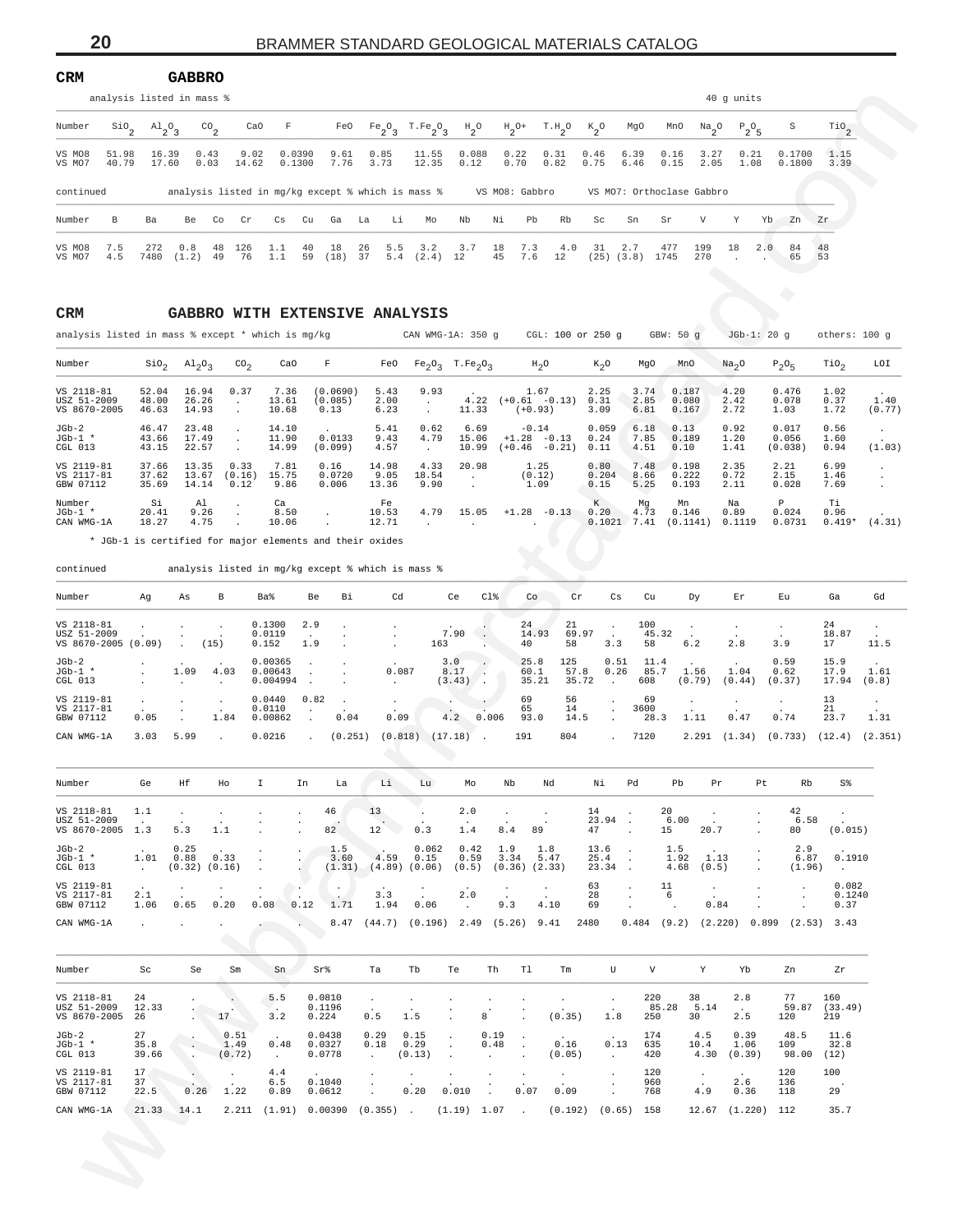<span id="page-20-0"></span>

| CRM                                                                                                                                                                                                                                                                                                                                                                                                                                                                                                                                                                                                                                                                                                                                                                                                                                                                                                                                                                                                                      |                     | <b>GOLD ORE</b> |                                                                                                                                                                                                                                                                                                                                                                                                                                                                                                                                                                                                                                                                                                                                                                               |         |
|--------------------------------------------------------------------------------------------------------------------------------------------------------------------------------------------------------------------------------------------------------------------------------------------------------------------------------------------------------------------------------------------------------------------------------------------------------------------------------------------------------------------------------------------------------------------------------------------------------------------------------------------------------------------------------------------------------------------------------------------------------------------------------------------------------------------------------------------------------------------------------------------------------------------------------------------------------------------------------------------------------------------------|---------------------|-----------------|-------------------------------------------------------------------------------------------------------------------------------------------------------------------------------------------------------------------------------------------------------------------------------------------------------------------------------------------------------------------------------------------------------------------------------------------------------------------------------------------------------------------------------------------------------------------------------------------------------------------------------------------------------------------------------------------------------------------------------------------------------------------------------|---------|
| ng/g (ppb)                                                                                                                                                                                                                                                                                                                                                                                                                                                                                                                                                                                                                                                                                                                                                                                                                                                                                                                                                                                                               |                     | 10g or 1kg      |                                                                                                                                                                                                                                                                                                                                                                                                                                                                                                                                                                                                                                                                                                                                                                               |         |
| Number                                                                                                                                                                                                                                                                                                                                                                                                                                                                                                                                                                                                                                                                                                                                                                                                                                                                                                                                                                                                                   |                     |                 | Au                                                                                                                                                                                                                                                                                                                                                                                                                                                                                                                                                                                                                                                                                                                                                                            |         |
| $\begin{array}{c} \texttt{GLG914-4}\\ \texttt{GLG318-1} \end{array}$<br>GLG319-<br>$GLG313-3$<br>GLG912-5<br>GLG917-3<br>GLG318-3<br>$GLG911-5$<br>$GLG914-3$<br>$GLG904-4$<br>$GLG914-5$<br>GLG315-5<br>GLG917-2<br>GLG317-2<br>GLG313-4<br>GLG303-1<br>GLG317-1<br>$GLG316-2$<br>$GLG304-4$<br>GLG310-3<br>GLG314-3<br>GLG314-5<br>GLG319-4<br>GLG319-4<br>GLG913-5<br>GLG313-5<br>GLG310-5<br>GLG316-1<br>GLG908-4<br>GLG917-1<br>GLG305-3<br>GLG319-5<br>GLG908-3<br>GLG910-3<br>$GLG319-1$<br>GLG910-2<br>GLG913-2<br>GLG904-<br>$GLG312-1$<br>$GLG901-1$<br>$GLG302-2$<br>GLG915-1<br>GLG913-1<br>GLG902-2<br>GLG901-2<br>$GLG912-1$<br>GLG910-4<br>GLG916-1<br>GLG911-4<br>GLG911-4<br>GLG907-1<br>GLG907-1<br>GLG912-3<br>GLG307-2<br>GLG904-1<br>GLG911-3<br>$GLG914-2$<br>$GLG314-1$<br>$GLG316-5$<br>$GLG916-2$<br>$GLG916-3$<br>GLG911-1<br>GLG916-4<br>GLG302-4<br>GLG913-4<br>$GLG318-2$<br>$GLG314-2$<br>GLG913-3<br>GLG913-3<br>GLG312-2<br>GLG316-3<br>$GLG910-5$<br>$GLG912-2$<br>GLG316-4<br>GLG319-2 | 3<br>$\overline{c}$ |                 | 369.36<br>259.04<br>238.19<br>227.70<br>$\frac{227}{227}$<br>$224.34$<br>$222.13$<br>$214.41$<br>209.<br>205.83<br>204.08<br>195.97<br>194.82<br>190.30<br>189.86<br>183.83<br>164.48<br>151.88<br>150.84<br>121.43<br>$119.30$<br>$103.11$<br>$95.23$<br>$99.13$<br>94.60<br>84.83<br>83.36<br>79.83<br>76.74<br>76.63<br>59.71<br>55.48<br>44.93<br>34.86<br>32.02<br>25.63<br>$\frac{24.31}{22.75}$<br>$\frac{21.55}{20.65}$<br>18.99<br>16.67<br>$\begin{bmatrix} 14.01 \\ 11.13 \\ 10.66 \end{bmatrix}$<br>9.92<br>6.86<br>6.36<br>5.06<br>4.65<br>4.89<br>$4.18$<br>$3.98$<br>$3.83$<br>$3.82$<br>$3.74$<br>3.68<br>$3.63$<br>$3.50$<br>$3.48$<br>$3.45$<br>3.35<br>3.35<br>3.27<br>3.23<br>3.10<br>3.03<br>2.98<br>2.75<br>2.75<br>2.54<br>2.54<br>$\frac{2.52}{2.50}$ | $^{21}$ |

|                                                                                    | 25 x 1g pressed powder                         |                                                                         |                          |                                                                      |
|------------------------------------------------------------------------------------|------------------------------------------------|-------------------------------------------------------------------------|--------------------------|----------------------------------------------------------------------|
| Number                                                                             |                                                | Au mg/kg (ppm)                                                          |                          |                                                                      |
| $GAP-06$<br>$GAP-03$<br>$GAP-05$<br>$GAP-01$                                       | 2.2202<br>1.0000<br>$0.5249$<br>$0.3237$       |                                                                         |                          |                                                                      |
| $GAP-04$<br>$GAP-02$<br>$GAP-07$                                                   | 0.2117<br>0.1025<br>0.0304                     |                                                                         |                          |                                                                      |
| RM                                                                                 | <b>GOLD ORE</b>                                |                                                                         |                          |                                                                      |
| $g/t = mg/kg = ppm$                                                                |                                                | 100 g or 1 kg                                                           |                          |                                                                      |
| Number                                                                             | Au                                             | Pd*                                                                     | Pt*                      |                                                                      |
| CDN GS-50<br>$CDN$ $GS-40$<br>$CDN$ $GS-22$<br>CDN GS-20A<br>CDN GS-20B            | 50.5<br>39.95<br>22.94<br>21.12<br>20.23       |                                                                         |                          |                                                                      |
| CDN GS-14A<br>$CDN$ $GS-13A$<br>CDN GS-12A<br>CDN GS-10D<br>CDN GS-9A              | 14.90<br>13.20<br>$\frac{12.31}{9.50}$<br>9.31 |                                                                         |                          |                                                                      |
| CDN GS-7F<br>$CDN$ $GS-4E$<br>CDN GS-3K<br>$CDN$ $GS-3L$<br>CDN GS-2P              | 6.90<br>4.19<br>3.19<br>$3.18$<br>$1.99$       |                                                                         |                          |                                                                      |
| CDN GS-P7H<br>CDN GS-P8C<br>CDN GS-P5C<br>$CDN$ BL-10                              | 0.799<br>0.784<br>0.571<br>< 0.01              | < 0.01                                                                  | < 0.01                   |                                                                      |
| <b>RM GOLD AND SILVER ORE</b><br>data in mg/kg (ppm) 100 g or 1 kg units<br>Number | Au                                             |                                                                         | Ag                       |                                                                      |
|                                                                                    |                                                |                                                                         |                          |                                                                      |
| CDN GS-3M<br>CDN GS-2Q<br>CDN GS-1Q                                                | 3.10<br>2.37<br>1.24                           |                                                                         | 95.4<br>$73.2$<br>$40.7$ |                                                                      |
| RM                                                                                 | <b>GOLD AND SILVER ORE</b>                     |                                                                         |                          |                                                                      |
| analysis listed in mg/kg (ppm)                                                     |                                                |                                                                         |                          | 100 g or 1 kg                                                        |
| Number                                                                             | Ag                                             | A11                                                                     | A11                      |                                                                      |
| CDN GS-8C<br>CDN GS-5Q<br>CDN GS-5P<br>CDN GS-5L                                   | 60.3<br>119                                    | 8.59 FA/Inst<br>$5.59$ $FA/Inst$<br>$4.78$ $FA/Inst$<br>$4.68$ $FA/ICP$ |                          | 8.62 FA/Grav<br>$5.64$ $FA/Grav$<br>4.80 FA/Grav<br>$4.74$ $FA/Graw$ |

analysis listed in grams per Ton

| Number                                                                             | Aα                                 | Au                                 | Units                                                        |
|------------------------------------------------------------------------------------|------------------------------------|------------------------------------|--------------------------------------------------------------|
| NCS DC93008a<br>NCS DC93006b<br>NCS DC93007b<br>NCS DC93009a<br><b>NCS DC93009</b> | 58.5<br>35.5<br>23.7<br>7.9<br>7.8 | 18.6<br>42.8<br>31.8<br>2.5<br>2.5 | 500 <sub>q</sub><br>$1$ $kq$<br>750q<br>500<br>a<br>500<br>a |

#### **CRM GOLD ORE**

| analysis listed in mg/kg (ppm)                                   |                              |                              |                            |                        |                 | except % which is mass      |                        |                        |                              | 10q or 200q units        |
|------------------------------------------------------------------|------------------------------|------------------------------|----------------------------|------------------------|-----------------|-----------------------------|------------------------|------------------------|------------------------------|--------------------------|
| Number                                                           | Au Fire Au Aqua              |                              | Αq                         | As                     | Co              | Cu                          | Νi                     | Рb                     | S%                           | Zn                       |
| $GRMS911 - 4$<br>$GRMS304 - 4$<br>$GRMS304 - 1$<br>$GRMS911 - 2$ | 6.78<br>5.67<br>3.06<br>2.88 | 6.73<br>5.29<br>2.96<br>2.82 | 1.79<br>3.4<br>1.4<br>1.24 | 36<br>535<br>168<br>62 | 54<br>78        | 900<br>9786<br>3156<br>1417 | 32<br>732<br>380<br>34 | 35<br>271<br>197<br>47 | 0.79<br>6.27<br>1.33<br>1.30 | 115<br>149<br>120<br>122 |
| $GRMS304 - 3$<br>$GRMS911 - 3$<br>GBMS911-1                      | 2.68<br>1.33<br>1.04         | 2.51<br>1.31<br>1.04         | 1.5<br>0.17<br>1.19        | 263<br>13<br>335       | 137<br>31<br>31 | 3637<br>7652<br>10028       | 376<br>27<br>23        | 159<br>37<br>5844      | 2.35<br>0.99<br>1.40         | 143<br>196<br>1221       |

| <b>GOLD ORE</b><br>(ppb) 10g or 1kg                                                                                                           | CRM<br>GOLD ASSAY PILLS<br>25 x 1g pressed powder                                                                                                                                                                                      | CRM<br><b>GOLD ORE</b><br>mg/kg (ppm)                                                                 | 10g or 1kg                                          | CRM                                                           | <b>GOLD ORE</b>                      | 10g or 1kg                             |
|-----------------------------------------------------------------------------------------------------------------------------------------------|----------------------------------------------------------------------------------------------------------------------------------------------------------------------------------------------------------------------------------------|-------------------------------------------------------------------------------------------------------|-----------------------------------------------------|---------------------------------------------------------------|--------------------------------------|----------------------------------------|
| Au<br>r                                                                                                                                       | Number<br>Au mg/kg (ppm)                                                                                                                                                                                                               | Number<br>Au Fire                                                                                     | Au Aqua                                             | mg/kg (ppm)                                                   | Number Au Fire                       | Au Aqua                                |
| 369.36<br>$-4-4$<br>.8-1<br>259.04<br>$-9 - 3$<br>238.19<br>227.70<br>$-3 - 3$<br>$2 - 5$<br>224.34                                           | $GAP-06$<br>2.2202<br>$GAP-03$<br>1.0000<br>$GAP-05$<br>0.5249<br>$GAP-01$<br>0.3237                                                                                                                                                   | G310-10<br>48.53<br>G917-1<br>48.52<br>$G916-6$<br>30.94<br>G312-10<br>24.94<br>$G915-8$<br>24.72     | 47.74 last<br>47.79<br>30.47<br>24.67<br>24.58      | $G912-4$<br>$G316-9$<br>$G916-1$<br>$G906 - 1$<br>$G901-5$    | 1.91<br>1.75<br>1.72<br>1.67<br>1.65 | 1.95<br>1.71<br>1.70<br>1.64<br>1.61   |
| $7 - 3$<br>222.13<br>$8 - 3$<br>214.41<br>$1 - 5$<br>209.21<br>$-4-3$<br>205.83<br>14-4<br>204.08<br>$-4 - 5$<br>195.97<br>$-5 - 5$<br>194.82 | $GAP-04$<br>0.2117<br>$GAP-02$<br>0.1025<br>$GAP-07$<br>0.0304<br>RM<br><b>GOLD ORE</b>                                                                                                                                                | G916-5<br>19.92<br>$G915-5$<br>17.95<br>$G914-9$<br>16.77<br>G915-7<br>12.38<br>$G301-9$<br>10.47     | 19.63<br>17.29<br>16.62<br>12.35<br><b>Contract</b> | $G312-5$<br>G904-7<br>$G311-8$<br>$G300-9$<br>$G314-9$        | 1.60<br>1.58<br>1.57<br>1.53<br>1.52 | 1.56<br>1.54<br>1.54<br>1.51<br>1.49   |
| $7 - 2$<br>190.30<br>$7 - 2$<br>189.86<br>$-3 - 4$<br>183.83<br>13-1<br>164.48<br>$7 - 1$<br>151.88<br>$-6 - 2$<br>150.84                     | $g/t = mg/kg = ppm$<br>100 g or 1 kg<br>$Pd*$<br>Pt*<br>Number<br>Au                                                                                                                                                                   | G914-10<br>10.26<br>$G311-9$<br>10.01<br>$G315-8$<br>9.93<br>$G915-9$<br>9.82<br>G914-7<br>9.81       | 10.17<br>7.45<br>9.83<br>9.83<br>9.68               | $G910-9$<br>$G312-2$<br>$G910-1$<br>$G307 - 4$<br>$G316-6$    | 1.51<br>1.51<br>1.42<br>1.40<br>1.40 | 1.48<br>1.47<br>1.40<br>1.36<br>1.39   |
| 14-4<br>121.43<br>119.30<br>$0 - 3$<br>$4 - 3$<br>103.11<br>$-4-5$<br>95.23<br>99.13<br>$-9 - 4$<br>$7 - 3$<br>94.60<br>$-3 - 5$<br>84.83     | CDN GS-50<br>50.5<br>$\sim$<br>$\cdot$<br>$CDN$ GS-40<br>39.95<br>$\cdot$<br>$CDN$ GS-22<br>22.94<br>$\cdot$<br>CDN GS-20A<br>21.12<br>$\cdot$<br>CDN GS-20B<br>20.23<br>$\sim$<br>$\cdot$<br>CDN GS-14A<br>14.90<br>$\sim$<br>$\cdot$ | $G915-3$<br>9.39<br>$G915-4$<br>9.16<br>$G306-3$<br>8.66<br>G307-7<br>7.87<br>G311-10<br>7.32         | 9.22<br>9.00<br>8.60<br>7.75<br>5.54                | $G911-3$<br>$G913-4$<br>$G907 - 5$<br>$G311-5$<br>$G911 - 10$ | 1.37<br>1.37<br>1.34<br>1.32<br>1.30 | 1.37<br>1.35<br>1.31<br>1.28<br>1.30   |
| $-3 - 5$<br>83.36<br>$.0 - 5$<br>79.83<br>$6 - 1$<br>76.74<br>$8 - 4$<br>66.63<br>.7-1<br>59.71<br>$15 - 3$<br>55.48                          | CDN GS-13A<br>13.20<br>$\sim$<br>CDN GS-12A<br>12.31<br>$\sim$<br>CDN GS-10D<br>9.50<br>CDN GS-9A<br>9.31<br>$\sim$<br>CDN GS-7F<br>6.90<br>$\sim$ $\sim$<br>$\cdot$                                                                   | $G912-1$<br>7.29<br>G913-10<br>7.09<br>$G313-5$<br>7.07<br>G313-7<br>6.93<br>$G314-3$<br>6.70         | 7.33<br>7.10<br>7.05<br>6.97<br>6.68                | $G914-3$<br>$G301-8$<br>$G905 - 1$<br>$G308-2$<br>$G316-2$    | 1.24<br>1.19<br>1.16<br>1.11<br>1.04 | 1.20<br>$\sim$<br>1.14<br>1.08<br>1.03 |
| $-9 - 5$<br>44.93<br>$18 - 3$<br>34.86<br>$0 - 3$<br>32.02<br>$-9 - 1$<br>25.63<br>$0 - 2$<br>24.31<br>$-3-2$<br>22.75                        | $CDN$ $GS-4E$<br>4.19<br>$\sim$ 100 $\mu$<br>$\sim$<br>CDN GS-3K<br>3.19<br>$\sim$<br>$\blacksquare$<br>$CDN$ $GS-3L$<br>3.18<br>$\sim$<br>$\blacksquare$<br>CDN GS-2P<br>1.99<br>$\sim$<br>CDN GS-P7H<br>0.799<br>$\sim$<br>$\cdot$   | $G316-8$<br>6.11<br>G316-7<br>5.85<br>$G312-9$<br>5.84<br>$G315-6$<br>5.68<br>$G315-1$<br>5.64        | 6.06<br>5.79<br>5.69<br>5.26<br>5.38                | $G314-8$<br>$G315-9$<br>$G916-3$<br>$G314-2$<br>$G315-2$      | 1.03<br>1.02<br>1.01<br>0.99<br>0.98 | 1.02<br>1.00<br>1.00<br>0.98<br>0.98   |
| 21.55<br>14-2<br>.2-1<br>20.65<br>1-1<br>18.99<br>$2 - 2$<br>16.67<br>$-5 - 1$<br>14.01<br>$-3 - 1$<br>11.13                                  | CDN GS-P8C<br>0.784<br>$\cdot$<br>$\sim$<br>CDN GS-P5C<br>0.571<br>< 0.01<br>< 0.01<br>CDN BL-10<br>< 0.01                                                                                                                             | $G904 - 8$<br>5.53<br>$G314-5$<br>5.29<br>$G915-2$<br>4.98<br>$G913-9$<br>4.91<br>$G913-8$<br>4.87    | - 2<br>5.51<br>5.30<br>4.96<br>4.88<br>4.93         | $G910-10$<br>$G908 - 4$<br>$G999-3$<br>$G910-2$<br>$G399-5$   | 0.97<br>0.96<br>0.95<br>0.90<br>0.87 | 0.95<br>0.93<br>0.90<br>0.89<br>0.85   |
| $2 - 2$<br>10.66<br>1-2<br>9.92<br>$2 - 1$<br>6.86<br>$0 - 4$<br>6.36<br>.6-1<br>5.06<br>$1 - 4$<br>4.65                                      | <b>GOLD AND SILVER ORE</b><br>RM<br>data in mg/kg (ppm) 100 g or 1 kg units                                                                                                                                                            | $G396 - 8$<br>4.82<br>$G316 - 10$<br>4.65<br>G915-1<br>4.56<br>$G916 - 7$<br>4.51<br>$G998-4$<br>4.36 | 4.75<br>4.56<br>4.51<br>4.48<br>4.27                | $G913-1$<br>$G998-3$<br>$G314-1$<br>$G912-8$<br>$G916-4$      | 0.82<br>0.81<br>0.75<br>0.53<br>0.51 | 0.82<br>0.80<br>0.74<br>0.52<br>0.51   |
| .0-1<br>4.89<br>17-1<br>4.18<br>$2 - 3$<br>3.98<br>$17 - 2$<br>3.83<br>14-1<br>3.82<br>$-1-3$<br>3.74                                         | Number<br>Au<br>Ag<br>3.10<br>95.4<br>CDN GS-3M<br>CDN GS-2Q<br>2.37<br>73.2                                                                                                                                                           | G912-6<br>4.08<br>G398-10<br>4.07<br>$G397-6$<br>3.95<br>$G905 - 7$<br>3.92<br>$G913-5$<br>3.70       | 4.05<br>3.99<br>3.82<br>3.89<br>3.21                | $G313-3$<br>$G316-5$<br>$G398-2$<br>$G912-7$<br>G912-5        | 0.51<br>0.50<br>0.50<br>0.42<br>0.38 | 0.49<br>0.50<br>0.42<br>0.41<br>0.38   |
| 3.68<br>.4-2<br>$-4 - 1$<br>3.63<br>$6 - 5$<br>3.50<br>.6-2<br>3.48<br>$6 - 3$<br>3.45<br>.1-1<br>3.35                                        | CDN GS-1Q<br>40.7<br>1.24                                                                                                                                                                                                              | $G911-8$<br>3.65<br>$G310-9$<br>3.29<br>G900-7<br>3.22<br>$G916-8$<br>3.20<br>$G914-6$<br>3.21        | 2.68<br>3.25 last<br>3.19<br>3.15<br>3.16           | $G314-10$<br>$G315 - 4$<br>$G316-1$<br>$G315 - 7$<br>$G311-3$ | 0.38<br>0.32<br>0.31<br>0.30<br>0.27 | 0.38<br>0.31<br>0.31<br>0.29<br>0.27   |
| $6 - 4$<br>3.27<br>$12 - 4$<br>3.23<br>$-3 - 4$<br>3.10<br>$8 - 2$<br>3.03<br>$-4-2$<br>2.98<br>$-3 - 3$<br>2.81<br>$2 - 2$<br>2.78           | RM<br><b>GOLD AND SILVER ORE</b><br>analysis listed in mg/kg (ppm) 100 g or 1 kg<br>Number<br>Αg<br>Au<br>Au                                                                                                                           | $G305-8$<br>3.14<br>G916-9<br>3.13<br>3.09<br>$G910-6$<br>G398-6<br>2.94<br>$G916 - 10$<br>2.81       | 2.80<br>2.88<br>3.05<br>2.86<br>2.73                | $G316 - 4$<br>$G307-3$<br>G312-7<br>$G311-6$<br>$G903 - 10$   | 0.24<br>0.24<br>0.22<br>0.22<br>0.21 | 0.24<br>0.23<br>0.22<br>0.21<br>0.22   |
| $6 - 3$<br>2.75<br>$0 - 5$<br>2.58<br>$2 - 2$<br>2.54<br>2.52<br>$6 - 4$<br>$-9 - 2$<br>2.50                                                  | CDN GS-8C<br>8.59 FA/Inst<br>8.62 FA/Grav<br>$CDN$ $GS-5Q$<br>60.3<br>$5.59$ $FA/Inst$<br>$5.64$ $FA/Grav$<br>CDN GS-5P<br>119<br>$4.80$ FA/Grav<br>$4.78$ $FA/Inst$<br>CDN GS-5L<br>4.68 FA/ICP<br>$4.74$ $FA/Grav$                   | $G914-1$<br>2.57<br>$G912-2$<br>2.51<br>$G308-3$<br>2.50<br>$G914-2$<br>2.48<br>$G906-2$<br>2.46      | 2.55<br>2.51<br>2.47<br>2.44<br>2.40                | $G908 - 2$<br>$G316-3$<br>$G310-2$<br>$G914-4$<br>$G914-5$    | 0.21<br>0.21<br>0.20<br>0.20<br>0.20 | 0.21<br>0.21<br>0.20<br>0.20<br>0.20   |
| <b>GOLD ORE</b><br>lysis listed in grams per Ton                                                                                              |                                                                                                                                                                                                                                        | $G314-7$<br>2.45<br>$G303-4$<br>2.43<br>$G911 - 4$<br>2.43<br>$G313-8$<br>2.43<br>$G913-2$<br>2.40    | 2.43<br>2.45<br>2.45<br>2.41<br>2.42                | $G911-5$<br>$G302 - 10$<br>$G911-6$<br>$G314-4$<br>$G315-5$   | 0.20<br>0.18<br>0.17<br>0.14<br>0.10 | 0.19<br>0.16<br>0.16<br>0.13<br>0.10   |
| Au<br>r<br>Ag<br>C93008a<br>58.5<br>18.6                                                                                                      | Units<br>500 $g$                                                                                                                                                                                                                       | $G913-3$<br>2.36<br>G913-7<br>2.31<br>$G913-6$<br>2.19<br>$G912-3$<br>2.09<br>$G313-2$<br>2.04        | 2.21<br>2.26<br>2.16<br>2.10<br>2.07                | $G310-3$<br>$G908 - 1$<br>Number                              | 0.07<br>0.06<br>Au Fire              | 0.06<br>0.06<br>Au Aqua                |
| C93006b<br>35.5<br>42.8<br>C93007b<br>23.7<br>31.8<br>C93009a<br>7.9<br>2.5<br>7.8<br>C93009<br>2.5                                           | 1 kg<br>750 g<br>500g<br>500g                                                                                                                                                                                                          | $G313-4$<br>2.00<br>$G307-8$<br>1.99<br>$G314-6$<br>1.98<br>$G916-2$<br>1.98<br>$G315-3$<br>1.97      | 2.00<br>1.97<br>1.98<br>1.96<br>1.97                |                                                               |                                      |                                        |
| <b>GOLD ORE</b>                                                                                                                               | 10g or 200g units<br>rsis listed in mg/kg (ppm) except % which is mass                                                                                                                                                                 | Number Au Fire                                                                                        | Au Aqua                                             |                                                               |                                      |                                        |
| Au Fire Au Aqua Ag<br>r.                                                                                                                      | Co<br>Νi<br>Pb<br>S%<br>Zn<br>As<br>Cu                                                                                                                                                                                                 |                                                                                                       |                                                     |                                                               |                                      |                                        |
| 11-4<br>6.78<br>6.73<br>1.79<br>$04 - 4$<br>5.29<br>3.4<br>5.67<br>$04 - 1$<br>3.06<br>2.96<br>1.4<br>$11 - 2$<br>1.24<br>2.88<br>2.82        | 900<br>115<br>54<br>32<br>35<br>0.79<br>36<br>535<br>9786<br>271<br>149<br>732<br>6.27<br>$\blacksquare$<br>3156<br>380<br>197<br>120<br>168<br>1.33<br>78<br>1.30<br>122<br>62<br>1417<br>34<br>47                                    |                                                                                                       |                                                     |                                                               |                                      |                                        |
| $04 - 3$<br>2.68<br>2.51<br>1.5<br>$11 - 3$<br>1.33<br>1.31<br>0.17<br>11-1<br>1.04<br>1.04<br>1.19                                           | 3637<br>376<br>159<br>2.35<br>263<br>137<br>143<br>13<br>31<br>7652<br>27<br>37<br>0.99<br>196<br>23 5844<br>335<br>31<br>10028<br>1.40<br>1221                                                                                        |                                                                                                       |                                                     |                                                               |                                      |                                        |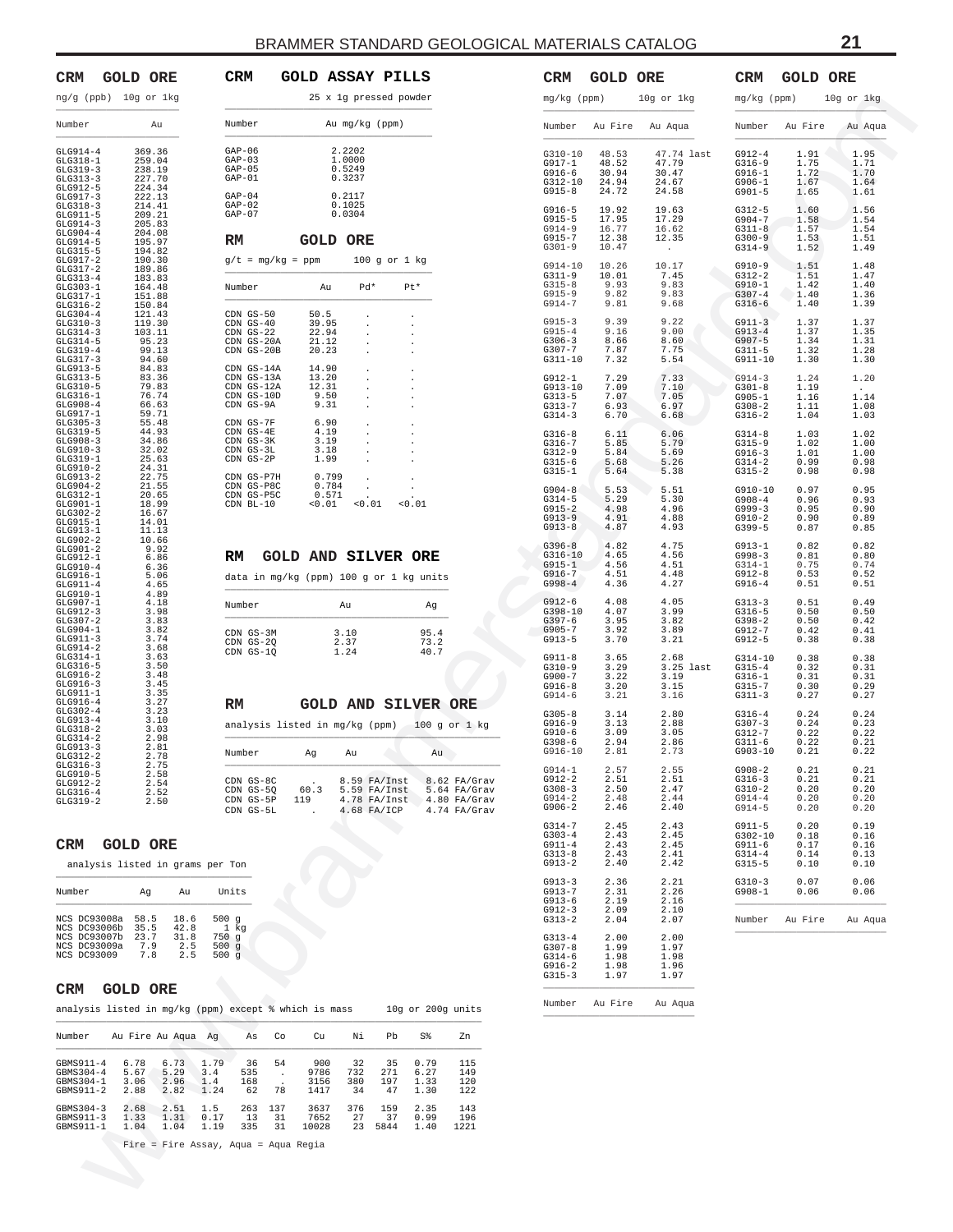<span id="page-21-0"></span>

| <b>CRM</b>                                                                                                              |               |                                | GOLD ORE     |                |                   |        |                 |                 |                   |   |            |                         |                                     |                  |      |                      |
|-------------------------------------------------------------------------------------------------------------------------|---------------|--------------------------------|--------------|----------------|-------------------|--------|-----------------|-----------------|-------------------|---|------------|-------------------------|-------------------------------------|------------------|------|----------------------|
| analysis lsited in mass % except * which is mg/kg<br>D = Demsotu/Specific Gravity<br>for $U$ , $M = /ICP$ and $X = XRF$ |               |                                |              |                |                   |        |                 |                 |                   |   |            |                         |                                     |                  |      |                      |
| Number                                                                                                                  | Au*           | Al <sub>2</sub> O <sub>2</sub> | CaO          | $Cr_2O_3$      | $Fe_2O_3$         | $K_2O$ | MgO             | MnO             | Na <sub>2</sub> O | S |            | $SiO2$ TiO <sub>2</sub> | U M                                 | LOI              |      | Units                |
| AMIS 0429<br>AMIS 0430                                                                                                  | 22.93<br>2.68 | 2.80                           | 0.48<br>0.19 | (0.11)<br>0.12 | 4.97 0.54<br>2.03 |        | $0.32$ $(0.11)$ | (0.04)<br>0.030 | (0.06)            |   | 1.57 87.70 | $\sim$                  | 0.0722<br>$0.33$ 92.3 (0.14) 0.0113 | (1.87)<br>(1.66) | 2.71 | 100q<br>$100 \sigma$ |

#### **CRM GOLD AND SILVER ORE**

analysis listed in mg/kg (ppm) \* and mass percent  $\frac{1}{2}$ 

| CaO<br>S<br>$\rm SiO_2$<br>TiO <sub>2</sub><br>U M<br>LOI<br>D<br>Units<br>Number<br>Au*<br>$Al_2O_3$<br>$\mathrm{cr}_2\mathrm{O}_3$<br>Fe <sub>2</sub> O <sub>3</sub><br>$K_2O$<br>MgO<br>MnO<br>Na <sub>2</sub> O<br>0.0722<br>100g<br>AMIS 0429<br>22.93<br>0.48<br>(0.11)<br>4.97<br>0.54<br>(0.04)<br>1.57<br>87.70<br>(1.87)<br>0.12<br>0.32<br>(0.11)<br>0.030<br>(0.06)<br>$0.33$ $92.3$ $(0.14)$ $0.0113$<br>100g<br>AMIS 0430<br>2.68<br>2.80<br>0.19<br>2.03<br>(1.66)<br>2.71<br>CRM<br><b>GOLD AND SILVER ORE</b><br>CRM GOLD AND SILVER ORE<br>analysis listed in mg/kg (ppm) * and mass percent %<br>minesite carbon material<br>data listed in mg/kg (ppm) 10 g units<br>Number<br>Ag*<br>Au*<br>As%<br>S%<br>Sb%<br>Units<br>Number<br>Au<br>Ag<br>250g<br>NCS DC28104<br>62.2<br>63.4<br>$\cdot$<br>$\cdot$<br>$\cdot$<br>USZ 29-2000<br>6.05<br>42.26<br>100 or 200 g<br>28.73<br>0.021<br>VS 5938-91<br>6.5<br>8.45<br>7467<br>1248<br>36<br>100g<br>$GLC302-3$<br>last of stock<br>VS 5937-91<br>7.78<br>25.83<br>0.019<br>$GLC918-2$<br>6577<br>6.4<br>33<br>100g<br>3188<br>$GLC318-2$<br>5429<br>2542<br>$78$ $2739 - 83$<br>5.7<br>8.0<br>26.0<br>0.020<br>$100 - g$<br>-34<br>387<br>$GLC319-1$<br>3556<br>NCS DC28107<br>20.4<br>20.0<br>250g<br>$GLC318-3$<br>3186<br>422<br>$\cdot$<br>$\cdot$<br>500g<br>NCS DC29103<br>18.0<br>20.0<br>$\cdot$<br>$\cdot$<br>475<br>17.0<br>CAN MA-1b<br>(4)<br>200g<br>$GLC918-3$<br>3160<br>175<br>4.72<br>15.26<br>0.012<br>GLC917-2<br>2460<br>VS 5936-91<br>3.5<br>20<br>100g<br>VS 5935-91<br>15.10<br>GLC919-1<br>2367<br>23<br>13<br>0.044<br>100 <sub>g</sub><br>148<br>$\cdot$<br>$GLC314-1$<br>2031<br>947<br>last of stock<br>500g<br>1002<br>NCS DC28106<br>11.0<br>11.0<br>$GLC320-1$<br>2011<br>$\cdot$<br>$\cdot$<br>$\cdot$<br>49.33<br>250g<br>USZ 39-2005<br>10.92<br>6.77<br>0.0057<br>802<br>VS 5934-91<br>1.8<br>8.9<br>1623<br>2.11<br>100g<br>$GLC320-2$<br>1330<br>601<br>CAN MA-3a<br>(2.4)<br>200g<br>$GLC616-1$<br>8.56<br>$\cdot$<br>$\cdot$<br>$\cdot$<br>GLC919-2<br>1199<br>519<br>USZ 40-2005<br>27.06<br>7.38<br>100 or 250 g<br>$\cdot$<br>$\ddot{\phantom{a}}$<br>1174<br>209<br>$GLC916-2$<br>USZ 30-2000<br>1.18<br>5.92<br>250g<br>$GLC315-4$<br>974<br>360<br>$\cdot$<br>$\cdot$<br>NCS DC28105<br>5.8<br>500g<br>5.0<br>0.0039<br>933<br>1.08<br>3.35<br>100g<br>265<br>VS 5933-91<br>1.1<br>4.6<br>GBC916-1<br>829<br>27<br>NCS DC29102<br>37.4<br>4.30<br>500g<br>$GLC915-2$<br>1.000<br>3.27<br>0.00260<br>225<br>808<br>VS 8815-2006<br>0.75<br>4.25<br>100 <sub>g</sub><br>GBC319-4<br>788<br>229<br>$GBC321-1$<br>1.07<br>3.28<br>250g<br>770<br>219<br>USZ 31-2000<br>GBC917-2<br>$\cdot$<br>$\bullet$<br>$\cdot$<br>400g<br>CAN MA-2c<br>(0.51)<br>3.02<br>1.77<br>0.0021<br>714<br>209<br>0.9<br>0.54<br>100g<br>VS 5932-91<br>3.0<br>GBC921-4<br>2.2<br>$GBC321-2$<br>713<br>207<br>NCS DC28102<br>2.5<br>500g<br>0.500<br>0.00135<br>GBC917-3<br>628<br>195<br>VS 8816-2006<br>0.360<br>2.13<br>1.64<br>100 <sub>g</sub><br>547<br>226<br>$GBC921-3$<br>3.1<br>500g<br>484<br>NCS DC28103<br>1.8<br>$GBC318-2$<br>281<br>$\cdot$<br>$\cdot$<br>1.7<br>NCS DC28101<br>4.2<br>500g<br>$\cdot$<br>$\cdot$<br>$\cdot$<br>470<br>596<br>USZ 21-98<br>1.06<br>250g<br>GBC911-3<br>last of stock<br>0.17<br>VS 2740-83<br>0.31<br>0.0019<br>467<br>(57)<br>0.9<br>0.38<br>100g<br>GBC615-2<br>411<br>116<br>NCS DC29101<br>0.64<br>500g<br>GBC320-2<br>$\sim$<br>$\cdot$<br>$\cdot$<br>$\cdot$<br>178<br>GBC920-2<br>380<br>0.9<br>0.55<br>0.063<br>0.34<br>0.0075<br>GBC902-3<br>285<br>VS 5940-91<br>100g<br>83<br>last of stock<br>0.7<br>0.37<br>0.0025<br>VS 5939-91<br>0.24<br>100g<br>$\cdot$<br>73<br>251<br>KZ 63-86<br>0.023<br>100 <sub>g</sub><br>GBC921-2<br>$\cdot$<br>$\cdot$<br>$\cdot$<br>157<br>49<br>KZ 64-86<br>0.0076<br>100g<br>GBC921-1 |
|----------------------------------------------------------------------------------------------------------------------------------------------------------------------------------------------------------------------------------------------------------------------------------------------------------------------------------------------------------------------------------------------------------------------------------------------------------------------------------------------------------------------------------------------------------------------------------------------------------------------------------------------------------------------------------------------------------------------------------------------------------------------------------------------------------------------------------------------------------------------------------------------------------------------------------------------------------------------------------------------------------------------------------------------------------------------------------------------------------------------------------------------------------------------------------------------------------------------------------------------------------------------------------------------------------------------------------------------------------------------------------------------------------------------------------------------------------------------------------------------------------------------------------------------------------------------------------------------------------------------------------------------------------------------------------------------------------------------------------------------------------------------------------------------------------------------------------------------------------------------------------------------------------------------------------------------------------------------------------------------------------------------------------------------------------------------------------------------------------------------------------------------------------------------------------------------------------------------------------------------------------------------------------------------------------------------------------------------------------------------------------------------------------------------------------------------------------------------------------------------------------------------------------------------------------------------------------------------------------------------------------------------------------------------------------------------------------------------------------------------------------------------------------------------------------------------------------------------------------------------------------------------------------------------------------------------------------------------------------------------------------------------------------------------------------------------------------------------------------------------------------------------------------------------------------------------------------------------------------------------------------------------------------------------------------------------------------------------------------------------------------------------------------------------------------------------------------------------------------------------------------------------------------------------------------------------------------------------------------------------------------------------------------------------------------------------------------------------------------------------------------------------------------------------------------------------------------------------------------------------------|
|                                                                                                                                                                                                                                                                                                                                                                                                                                                                                                                                                                                                                                                                                                                                                                                                                                                                                                                                                                                                                                                                                                                                                                                                                                                                                                                                                                                                                                                                                                                                                                                                                                                                                                                                                                                                                                                                                                                                                                                                                                                                                                                                                                                                                                                                                                                                                                                                                                                                                                                                                                                                                                                                                                                                                                                                                                                                                                                                                                                                                                                                                                                                                                                                                                                                                                                                                                                                                                                                                                                                                                                                                                                                                                                                                                                                                                                                            |
|                                                                                                                                                                                                                                                                                                                                                                                                                                                                                                                                                                                                                                                                                                                                                                                                                                                                                                                                                                                                                                                                                                                                                                                                                                                                                                                                                                                                                                                                                                                                                                                                                                                                                                                                                                                                                                                                                                                                                                                                                                                                                                                                                                                                                                                                                                                                                                                                                                                                                                                                                                                                                                                                                                                                                                                                                                                                                                                                                                                                                                                                                                                                                                                                                                                                                                                                                                                                                                                                                                                                                                                                                                                                                                                                                                                                                                                                            |
|                                                                                                                                                                                                                                                                                                                                                                                                                                                                                                                                                                                                                                                                                                                                                                                                                                                                                                                                                                                                                                                                                                                                                                                                                                                                                                                                                                                                                                                                                                                                                                                                                                                                                                                                                                                                                                                                                                                                                                                                                                                                                                                                                                                                                                                                                                                                                                                                                                                                                                                                                                                                                                                                                                                                                                                                                                                                                                                                                                                                                                                                                                                                                                                                                                                                                                                                                                                                                                                                                                                                                                                                                                                                                                                                                                                                                                                                            |
|                                                                                                                                                                                                                                                                                                                                                                                                                                                                                                                                                                                                                                                                                                                                                                                                                                                                                                                                                                                                                                                                                                                                                                                                                                                                                                                                                                                                                                                                                                                                                                                                                                                                                                                                                                                                                                                                                                                                                                                                                                                                                                                                                                                                                                                                                                                                                                                                                                                                                                                                                                                                                                                                                                                                                                                                                                                                                                                                                                                                                                                                                                                                                                                                                                                                                                                                                                                                                                                                                                                                                                                                                                                                                                                                                                                                                                                                            |
|                                                                                                                                                                                                                                                                                                                                                                                                                                                                                                                                                                                                                                                                                                                                                                                                                                                                                                                                                                                                                                                                                                                                                                                                                                                                                                                                                                                                                                                                                                                                                                                                                                                                                                                                                                                                                                                                                                                                                                                                                                                                                                                                                                                                                                                                                                                                                                                                                                                                                                                                                                                                                                                                                                                                                                                                                                                                                                                                                                                                                                                                                                                                                                                                                                                                                                                                                                                                                                                                                                                                                                                                                                                                                                                                                                                                                                                                            |
|                                                                                                                                                                                                                                                                                                                                                                                                                                                                                                                                                                                                                                                                                                                                                                                                                                                                                                                                                                                                                                                                                                                                                                                                                                                                                                                                                                                                                                                                                                                                                                                                                                                                                                                                                                                                                                                                                                                                                                                                                                                                                                                                                                                                                                                                                                                                                                                                                                                                                                                                                                                                                                                                                                                                                                                                                                                                                                                                                                                                                                                                                                                                                                                                                                                                                                                                                                                                                                                                                                                                                                                                                                                                                                                                                                                                                                                                            |
|                                                                                                                                                                                                                                                                                                                                                                                                                                                                                                                                                                                                                                                                                                                                                                                                                                                                                                                                                                                                                                                                                                                                                                                                                                                                                                                                                                                                                                                                                                                                                                                                                                                                                                                                                                                                                                                                                                                                                                                                                                                                                                                                                                                                                                                                                                                                                                                                                                                                                                                                                                                                                                                                                                                                                                                                                                                                                                                                                                                                                                                                                                                                                                                                                                                                                                                                                                                                                                                                                                                                                                                                                                                                                                                                                                                                                                                                            |
|                                                                                                                                                                                                                                                                                                                                                                                                                                                                                                                                                                                                                                                                                                                                                                                                                                                                                                                                                                                                                                                                                                                                                                                                                                                                                                                                                                                                                                                                                                                                                                                                                                                                                                                                                                                                                                                                                                                                                                                                                                                                                                                                                                                                                                                                                                                                                                                                                                                                                                                                                                                                                                                                                                                                                                                                                                                                                                                                                                                                                                                                                                                                                                                                                                                                                                                                                                                                                                                                                                                                                                                                                                                                                                                                                                                                                                                                            |
|                                                                                                                                                                                                                                                                                                                                                                                                                                                                                                                                                                                                                                                                                                                                                                                                                                                                                                                                                                                                                                                                                                                                                                                                                                                                                                                                                                                                                                                                                                                                                                                                                                                                                                                                                                                                                                                                                                                                                                                                                                                                                                                                                                                                                                                                                                                                                                                                                                                                                                                                                                                                                                                                                                                                                                                                                                                                                                                                                                                                                                                                                                                                                                                                                                                                                                                                                                                                                                                                                                                                                                                                                                                                                                                                                                                                                                                                            |
|                                                                                                                                                                                                                                                                                                                                                                                                                                                                                                                                                                                                                                                                                                                                                                                                                                                                                                                                                                                                                                                                                                                                                                                                                                                                                                                                                                                                                                                                                                                                                                                                                                                                                                                                                                                                                                                                                                                                                                                                                                                                                                                                                                                                                                                                                                                                                                                                                                                                                                                                                                                                                                                                                                                                                                                                                                                                                                                                                                                                                                                                                                                                                                                                                                                                                                                                                                                                                                                                                                                                                                                                                                                                                                                                                                                                                                                                            |
|                                                                                                                                                                                                                                                                                                                                                                                                                                                                                                                                                                                                                                                                                                                                                                                                                                                                                                                                                                                                                                                                                                                                                                                                                                                                                                                                                                                                                                                                                                                                                                                                                                                                                                                                                                                                                                                                                                                                                                                                                                                                                                                                                                                                                                                                                                                                                                                                                                                                                                                                                                                                                                                                                                                                                                                                                                                                                                                                                                                                                                                                                                                                                                                                                                                                                                                                                                                                                                                                                                                                                                                                                                                                                                                                                                                                                                                                            |
|                                                                                                                                                                                                                                                                                                                                                                                                                                                                                                                                                                                                                                                                                                                                                                                                                                                                                                                                                                                                                                                                                                                                                                                                                                                                                                                                                                                                                                                                                                                                                                                                                                                                                                                                                                                                                                                                                                                                                                                                                                                                                                                                                                                                                                                                                                                                                                                                                                                                                                                                                                                                                                                                                                                                                                                                                                                                                                                                                                                                                                                                                                                                                                                                                                                                                                                                                                                                                                                                                                                                                                                                                                                                                                                                                                                                                                                                            |
|                                                                                                                                                                                                                                                                                                                                                                                                                                                                                                                                                                                                                                                                                                                                                                                                                                                                                                                                                                                                                                                                                                                                                                                                                                                                                                                                                                                                                                                                                                                                                                                                                                                                                                                                                                                                                                                                                                                                                                                                                                                                                                                                                                                                                                                                                                                                                                                                                                                                                                                                                                                                                                                                                                                                                                                                                                                                                                                                                                                                                                                                                                                                                                                                                                                                                                                                                                                                                                                                                                                                                                                                                                                                                                                                                                                                                                                                            |
| $\cdot$<br>$\cdot$<br>38<br>KZ 65-86<br>0.0067<br>100g<br>GBC314-1<br>51<br>last of stock<br>$\cdot$<br>$\cdot$<br>41<br>30<br>GBC920-1<br>23<br>NCS DC90006<br>732<br>50g<br>GBC320-1<br>14                                                                                                                                                                                                                                                                                                                                                                                                                                                                                                                                                                                                                                                                                                                                                                                                                                                                                                                                                                                                                                                                                                                                                                                                                                                                                                                                                                                                                                                                                                                                                                                                                                                                                                                                                                                                                                                                                                                                                                                                                                                                                                                                                                                                                                                                                                                                                                                                                                                                                                                                                                                                                                                                                                                                                                                                                                                                                                                                                                                                                                                                                                                                                                                                                                                                                                                                                                                                                                                                                                                                                                                                                                                                               |
| NCS DC90005<br>559<br>50 g<br>34<br>50<br>19<br>NCS DC90004<br>446<br>$GBC321-4$<br>g<br>NCS DC90003<br>298<br>50 g<br>GBC616-1<br>12<br>46<br>21<br>NCS DC29106<br>199<br>50g<br>GBC915-2<br>6                                                                                                                                                                                                                                                                                                                                                                                                                                                                                                                                                                                                                                                                                                                                                                                                                                                                                                                                                                                                                                                                                                                                                                                                                                                                                                                                                                                                                                                                                                                                                                                                                                                                                                                                                                                                                                                                                                                                                                                                                                                                                                                                                                                                                                                                                                                                                                                                                                                                                                                                                                                                                                                                                                                                                                                                                                                                                                                                                                                                                                                                                                                                                                                                                                                                                                                                                                                                                                                                                                                                                                                                                                                                            |
| 50g<br>NCS DC29105<br>138.1<br>NCS DC90002<br>112<br>50g<br>Number<br>Au<br>Ag<br>NCS DC29104<br>50.3<br>50g<br>NCS DC90001<br>46.9<br>50g                                                                                                                                                                                                                                                                                                                                                                                                                                                                                                                                                                                                                                                                                                                                                                                                                                                                                                                                                                                                                                                                                                                                                                                                                                                                                                                                                                                                                                                                                                                                                                                                                                                                                                                                                                                                                                                                                                                                                                                                                                                                                                                                                                                                                                                                                                                                                                                                                                                                                                                                                                                                                                                                                                                                                                                                                                                                                                                                                                                                                                                                                                                                                                                                                                                                                                                                                                                                                                                                                                                                                                                                                                                                                                                                 |
| S <sup>8</sup><br>$Sb$ %<br>Units<br>Number<br>Ag*<br>Au*<br>As%                                                                                                                                                                                                                                                                                                                                                                                                                                                                                                                                                                                                                                                                                                                                                                                                                                                                                                                                                                                                                                                                                                                                                                                                                                                                                                                                                                                                                                                                                                                                                                                                                                                                                                                                                                                                                                                                                                                                                                                                                                                                                                                                                                                                                                                                                                                                                                                                                                                                                                                                                                                                                                                                                                                                                                                                                                                                                                                                                                                                                                                                                                                                                                                                                                                                                                                                                                                                                                                                                                                                                                                                                                                                                                                                                                                                           |

#### **CRM GOLD AND SILVER ORE**

#### **minesite carbon material**

| Number                                                             | Au                                   | Ag                                 |                                |  |
|--------------------------------------------------------------------|--------------------------------------|------------------------------------|--------------------------------|--|
| $GLC302-3$<br>$GLC918-2$<br>$GLC318-2$<br>$GLC319-1$<br>$GLC318-3$ | 7467<br>6577<br>5429<br>3556<br>3186 | 1248<br>3188<br>2542<br>387<br>422 | last of stock                  |  |
| $GLC918-3$<br>$GLC917-2$<br>$GLC919-1$<br>$GLC314-1$<br>GLC320-1   | 3160<br>2460<br>2367<br>2031<br>2011 | 475<br>175<br>148<br>947<br>1002   | last of stock                  |  |
| $GLC320-2$<br>$GLC616-1$<br>GLC919-2<br>$GLC916-2$<br>$GLC315-4$   | 1623<br>1330<br>1199<br>1174<br>974  | 802<br>601<br>519<br>209<br>360    |                                |  |
| GBC916-1<br>$GLC915-2$<br>GBC319-4<br>$GBC321-1$<br>GBC917-2       | 933<br>829<br>808<br>788<br>770      | 265<br>27<br>225<br>229<br>219     |                                |  |
| GBC921-4<br>GBC321-2<br>GBC917-3<br>$GBC921-3$<br>$GBC318-2$       | 714<br>713<br>628<br>547<br>484      | 209<br>207<br>195<br>226<br>281    |                                |  |
| GBC911-3<br>$GBC615-2$<br>$GBC320-2$<br>GBC920-2<br>GBC902-3       | 470<br>467<br>411<br>380<br>285      | 596<br>(57)<br>116<br>178<br>83    | last of stock<br>last of stock |  |
| GBC921-2<br>GBC921-1<br>GBC314-1<br>GBC920-1<br>GBC320-1           | 251<br>157<br>51<br>41<br>23         | 73<br>49<br>38<br>30<br>14         | last of stock                  |  |
| $GBC321-4$<br>GBC616-1<br>GBC915-2                                 | 19<br>12<br>6                        | 34<br>46<br>21                     |                                |  |
| Number                                                             | Au                                   | Άq                                 |                                |  |
|                                                                    |                                      |                                    |                                |  |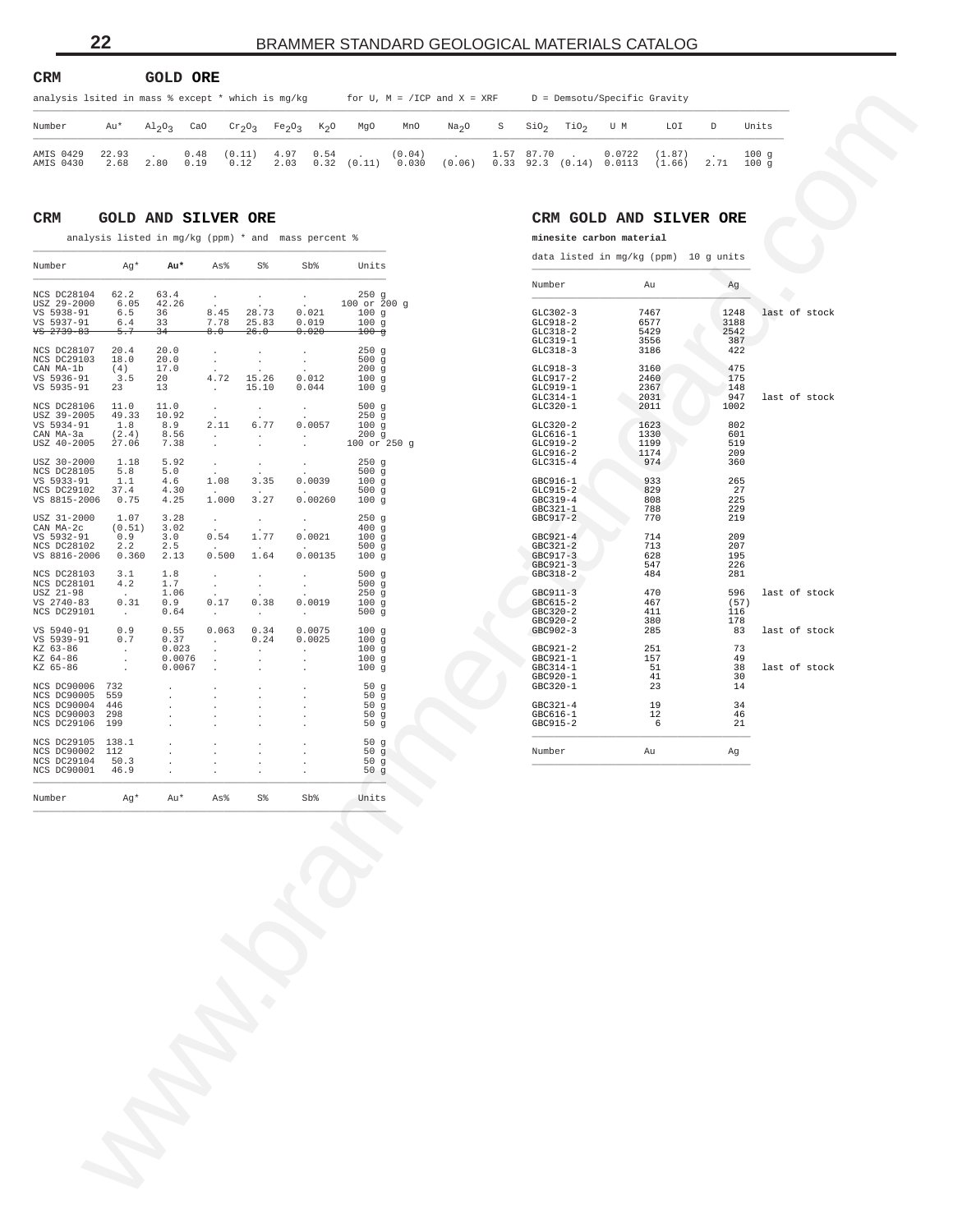<span id="page-22-0"></span>**CRM GOLD AND SILVER ORE - CONTINUED ON THE NEXT PAGES**

| Au*<br>Number<br>32.59<br>CAN DS-1<br>31.28<br>USZ 38-2005<br>KZ 3594-86<br>12.1<br>11.79<br>OREAS 12a<br>OREAS 62d<br>10.50<br>10.05<br>8.8<br>0.49             | 107<br>8.57<br>5.7<br>5.49<br>4.4<br>4.43<br>4.51<br><b>Contract</b><br>3.04<br>$3^{\circ}$<br>2.54<br>2.5<br>1.81<br>1.559<br>1.48<br>1.237<br>0.91<br>0.88<br>0.79<br>0.73<br>0.57 | Ag*<br>0.47<br>$\sim$<br>(3)<br>8.37<br>3.05<br><b>Contract</b><br>1.35<br>2.3<br>(1.5)<br>14.7<br>5.27<br>5.37<br>$\sim 100$<br>(0.5)<br>0.1<br>$\sim 100$<br>(0.5)<br>(0.5)<br>17.4<br>18.9<br>$\sim$<br>2.1 | As<br>0.6960<br>0.18<br>(0.6795)<br>(0.0028)<br>3.96<br><b>Contract</b><br>(0.3410)<br>0.32<br>(0.00173)<br>(0.00159)<br>$\sim$ $\sim$<br>(0.2055)<br>0.0037<br>(0.1917)<br>0.08765<br>(0.0625) | Ba<br>0.0221<br>0.02<br>10.7<br>(0.0646)<br>(0.0210)<br>$\sim$<br>$\sim$<br>(0.0469)<br><b>Contract Contract</b><br>(0.0272)<br>(0.00344)<br>(0.0277)<br>(0.0398)<br>0.1092<br>(0.0683) | Cu<br>0.00271<br>0.43<br>4.16<br>(0.0262)<br>(0.0042)<br>$\sim$<br>0.02<br>(0.0163)<br>0.00044<br>(0.0060)<br>(0.0058)<br><b>Contract Contract</b><br>(0.0130) | (3.0)<br>$\sim$<br>$\cdot$<br>$\cdot$<br>$\sim$<br>$\cdot$<br>$\mathcal{L}_{\mathcal{A}}$<br>(2.66)<br>(2.37)<br>(2.56) | Fe $Fe_2O_3$<br>14.71<br>$\sim 100$ km s $^{-1}$<br>(20.9)<br>(2.88)<br>1.92<br>$\sim$<br>$\sim$<br>(15.9)<br>$\sim 10^{-1}$<br>$\sim 10$<br>$\sim$ | Pb<br>0.00138<br><b>Contract Contract Contract</b><br>0.34<br>(0.0015)<br>(0.0015)<br>$\cdot$<br>$\cdot$<br>(0.00105)<br><b>Contract Contract</b><br>(0.00133) | S<br>(2.609)<br>$\sim$ $-$<br>(5.34)<br>$(0.47)$ $(1.49)$<br>$\cdot$<br>$\cdot$<br>(2.54)<br><b>Contractor</b><br>0.790 | SO <sub>3</sub><br>$\sim 10$<br>$\cdot$<br>$\cdot$<br>$\cdot$<br>$\cdot$<br>$\cdot$<br>$\sim$<br>$\sim$ | Sb<br>(0.0107)<br>$\sim 10^{-11}$<br>(0.00152)<br>(0.00019)<br>$\cdot$<br>(0.00075)<br>0.076 | Zn<br>0.0206<br>0.006529<br>2.25<br>(0.0129)<br>(0.0029)<br>$\cdot$<br>$\sim$<br>(0.0128)<br><b>Contract Contract</b> | LOI<br>(13)<br>2.59<br>(8.91)<br>(11.24)<br>0.95<br>$\sim$ $\sim$<br>(4.70)<br>$\sim$ $\sim$ |
|------------------------------------------------------------------------------------------------------------------------------------------------------------------|--------------------------------------------------------------------------------------------------------------------------------------------------------------------------------------|----------------------------------------------------------------------------------------------------------------------------------------------------------------------------------------------------------------|-------------------------------------------------------------------------------------------------------------------------------------------------------------------------------------------------|-----------------------------------------------------------------------------------------------------------------------------------------------------------------------------------------|----------------------------------------------------------------------------------------------------------------------------------------------------------------|-------------------------------------------------------------------------------------------------------------------------|-----------------------------------------------------------------------------------------------------------------------------------------------------|----------------------------------------------------------------------------------------------------------------------------------------------------------------|-------------------------------------------------------------------------------------------------------------------------|---------------------------------------------------------------------------------------------------------|----------------------------------------------------------------------------------------------|-----------------------------------------------------------------------------------------------------------------------|----------------------------------------------------------------------------------------------|
|                                                                                                                                                                  |                                                                                                                                                                                      |                                                                                                                                                                                                                |                                                                                                                                                                                                 |                                                                                                                                                                                         |                                                                                                                                                                |                                                                                                                         |                                                                                                                                                     |                                                                                                                                                                |                                                                                                                         |                                                                                                         |                                                                                              |                                                                                                                       |                                                                                              |
|                                                                                                                                                                  |                                                                                                                                                                                      |                                                                                                                                                                                                                |                                                                                                                                                                                                 |                                                                                                                                                                                         |                                                                                                                                                                |                                                                                                                         |                                                                                                                                                     |                                                                                                                                                                |                                                                                                                         |                                                                                                         |                                                                                              |                                                                                                                       |                                                                                              |
| USZ 20-98<br>KZ 3597-86<br>KZ 16-2004<br>KZ 62-86<br>OREAS 19a<br>KZ 61-86                                                                                       |                                                                                                                                                                                      |                                                                                                                                                                                                                |                                                                                                                                                                                                 |                                                                                                                                                                                         |                                                                                                                                                                |                                                                                                                         |                                                                                                                                                     |                                                                                                                                                                |                                                                                                                         |                                                                                                         |                                                                                              |                                                                                                                       |                                                                                              |
|                                                                                                                                                                  |                                                                                                                                                                                      |                                                                                                                                                                                                                |                                                                                                                                                                                                 |                                                                                                                                                                                         |                                                                                                                                                                |                                                                                                                         |                                                                                                                                                     |                                                                                                                                                                |                                                                                                                         |                                                                                                         |                                                                                              |                                                                                                                       |                                                                                              |
| OREAS 61e 4<br>OREAS 61e A<br>OREAS 61e F                                                                                                                        |                                                                                                                                                                                      |                                                                                                                                                                                                                |                                                                                                                                                                                                 |                                                                                                                                                                                         |                                                                                                                                                                |                                                                                                                         |                                                                                                                                                     |                                                                                                                                                                |                                                                                                                         |                                                                                                         |                                                                                              |                                                                                                                       |                                                                                              |
| OREAS 17c<br>OREAS 23a<br>OREAS 7Ca<br>UNS AuM                                                                                                                   |                                                                                                                                                                                      |                                                                                                                                                                                                                |                                                                                                                                                                                                 |                                                                                                                                                                                         |                                                                                                                                                                |                                                                                                                         | $\sim 10$                                                                                                                                           | (0.00120)<br><b>Contract Contract</b>                                                                                                                          | (0.824)<br>(0.760)                                                                                                      | $\sim$<br>$\sim$<br>$\ddot{\phantom{0}}$                                                                | (<0.0005)<br>(<0.0002)<br>$\sim$                                                             | (0.0051)<br>(0.00469)<br><b>Contract</b>                                                                              | (7.74)<br>$\sim 100$<br>$\sim$ $-$                                                           |
| OREAS 16a<br>OREAS 15d                                                                                                                                           |                                                                                                                                                                                      |                                                                                                                                                                                                                |                                                                                                                                                                                                 | Ba0:0.066                                                                                                                                                                               | 0.00421<br><b>Carl Corporation</b><br>0.00359                                                                                                                  | $\sim$<br>$\cdot$<br>$\sim$                                                                                             | (14.1)<br>$\sim$<br>(4.06)<br>5.55                                                                                                                  | (0.00105)<br>0.00213<br><b>Contractor</b>                                                                                                                      | (1.59)<br>$\sim$ 100 $\pm$<br>$\sim$                                                                                    | $\sim$<br>(0.04)<br>$\sim$                                                                              | (0.00045)<br>0.000045<br>(0.0161)                                                            | (0.0139)<br>0.0069<br>(0.0030)                                                                                        | (2.72)<br>$\sim 100$ km s $^{-1}$<br>$\sim 10^{-11}$                                         |
| KZ 15-2004<br>OREAS 66a<br>USZ 41-2006<br>CAN CH-4<br>USZ 34-2002<br>US DGPM-1<br>USZ 35-2002<br>KZ 17-2004<br>OREAS 15f<br>KZ 6585-93<br>CAN GTS-2a<br>OREAS H5 |                                                                                                                                                                                      |                                                                                                                                                                                                                |                                                                                                                                                                                                 | (0.0365)<br>(0.0252)                                                                                                                                                                    | (0.0084)<br>(0.0068)                                                                                                                                           | $\sim$                                                                                                                  | (13.9)<br>(12.17)                                                                                                                                   | (0.0006)<br>(0.0012)                                                                                                                                           | (1.24)<br>(0.62)                                                                                                        | $\sim$                                                                                                  | (0.0001)<br>(0.00023)                                                                        | (0.0136)<br>(0.0107)                                                                                                  | (1.22)<br>(1.28)                                                                             |
|                                                                                                                                                                  |                                                                                                                                                                                      |                                                                                                                                                                                                                | (0.2445)<br>(0.0282)<br>0.00088                                                                                                                                                                 | (0.08085)<br>0.0249<br>(0.0425)                                                                                                                                                         | 0.02<br>0.0121<br>0.75<br>0.20                                                                                                                                 | $\sim$ $-$<br>$\sim$<br>$\sim$<br>5.42                                                                                  | (6.745)<br>$\sim$ $-$<br>$\sim$ $\sim$                                                                                                              | 0.18<br>(0.0260)<br>0.0027<br><b>Contract Contract</b>                                                                                                         | (1.075)<br><b>Contract</b><br>0.63                                                                                      | $\left\langle \cdot \right\rangle$<br>3.87<br>$\mathcal{L}_{\mathcal{D}}$                               | (0.0064)<br>$\sim$<br>0.77                                                                   | 0.055<br>(0.0091)<br>0.0136<br>0.020                                                                                  | (4.16)<br>5.43<br>(0.9)                                                                      |
|                                                                                                                                                                  |                                                                                                                                                                                      | 1.7<br><b>Contract</b><br>1.25                                                                                                                                                                                 | 0.12<br>0.0180<br>$\sim 10^{-10}$ km s $^{-1}$                                                                                                                                                  | $\sim$<br>$\sim$<br>$\sim$                                                                                                                                                              | 0.001484<br>$\sim 10^{-10}$ m $^{-1}$                                                                                                                          | 2.18T<br>$\sim 100$ km s $^{-1}$                                                                                        | $\sim 10^{-11}$<br>1.92<br>$\sim$ $-$                                                                                                               | 0.002<br>$\sim 10^{-10}$<br>$\sim$                                                                                                                             | $\sim$ $-$<br>$\cdot$ $\backslash$                                                                                      | $\cdot$<br>$\bullet$<br>$\cdot$                                                                         | 0.14<br>0.0014<br><b>Contract</b>                                                            | 0.0025<br><b>Service</b><br>$\sim$                                                                                    | 2.84<br>$\sim 10^{-1}$<br>$\sim$                                                             |
|                                                                                                                                                                  | 0.334                                                                                                                                                                                | 1.78<br>(< 0.5)                                                                                                                                                                                                | (0.0127)                                                                                                                                                                                        | (0.0328)                                                                                                                                                                                | 1.59<br>(0.0061)                                                                                                                                               | 3.91                                                                                                                    | (12)                                                                                                                                                | (0.0005)                                                                                                                                                       | 1.73<br>(0.24)                                                                                                          |                                                                                                         | (0.00004)                                                                                    | (0.0113)                                                                                                              | (0.44)                                                                                       |
|                                                                                                                                                                  | 0.28<br>0.272                                                                                                                                                                        | 11.6<br>(0.64)                                                                                                                                                                                                 | 0.075<br>0.0124                                                                                                                                                                                 | 0.0186                                                                                                                                                                                  | 0.064<br>0.00886                                                                                                                                               | 7.56                                                                                                                    | $\blacksquare$<br>$\ddot{\phantom{a}}$                                                                                                              | 0.12<br>$\sim$ $-$                                                                                                                                             | 0.348                                                                                                                   |                                                                                                         | (0.000133)                                                                                   | 0.60<br>0.0208                                                                                                        | (9.87)                                                                                       |
| OREAS H5 A<br>OREAS H5 N                                                                                                                                         | 0.047<br>0.057<br>(0.053)                                                                                                                                                            | 1.92<br>$\sim 100$ km s $^{-1}$                                                                                                                                                                                | $0.0000008$ (0.0052)<br>$(0.0000014)$ $(0.0173)$                                                                                                                                                |                                                                                                                                                                                         | 0.0099<br><b>Carl Corporation</b>                                                                                                                              | 0.813<br>(1.24)                                                                                                         | $\sim$<br>$\sim$                                                                                                                                    | 0.00361<br><b>Service</b>                                                                                                                                      | (0.017)<br><b>Contract</b>                                                                                              | $\cdot$<br>$\Box$<br>$\cdot$                                                                            | (0.000485)<br>(0.000510)                                                                     | 0.000658<br>(0.00460)                                                                                                 | $\sim$<br>$\sim$<br>$\sim$                                                                   |
| OREAS 24b<br>OREAS 24b 4<br>OREAS 24b A<br>OREAS 24b F                                                                                                           | < 0.003<br><b>Contractor</b><br>(0.002)<br><b>Contractor</b>                                                                                                                         | (0.127)<br>(0.058)<br>(2.17)                                                                                                                                                                                   | (0.00100)<br>(0.000835)<br>0.000796<br>(0.000974)                                                                                                                                               | BaO:0.0819<br>0.0716<br>0.0146<br>0.0739                                                                                                                                                | 0.00380<br>0.00364<br>(0.00351)                                                                                                                                | 4.39<br>3.93<br>4.45                                                                                                    | 6.35<br>$\sim 100$ km s $^{-1}$<br>$\sim$<br>$\sim$ $-$                                                                                             | 0.00231<br>0.000923<br>(0.00229)                                                                                                                               | 0.190<br>0.198<br>0.200<br>0.203                                                                                        | $\cdot$<br>$\sim$<br>$\sim$<br>$\sim$                                                                   | 0.000100<br>(0.000048)<br>(0.000133)                                                         | (0.0113)<br>0.0105<br>0.0093<br>(0.0103)                                                                              | 2.46<br>$\sim$ $-$<br>$\sim$<br>$\sim$                                                       |
| OREAS 25a<br>OREAS 25a 4<br>OREAS 25a A<br>OREAS 25a F                                                                                                           | < 0.002<br><b>Contractor</b><br>(0.001)<br><b>Contractor</b>                                                                                                                         | (0.168)<br>(0.035)<br>(0.570)                                                                                                                                                                                  | (0.000994)<br>(0.000284)<br>(0.000983)                                                                                                                                                          | BaO: (0.0151)<br>0.0147<br>0.0056<br>0.0151                                                                                                                                             | 0.00339<br>0.00249<br>(0.00391)                                                                                                                                | 6.60<br>5.99<br>6.72                                                                                                    | 9.77<br>$\cdot$ .<br>$\sim$<br>$\sim$                                                                                                               | 0.00252<br>0.00210<br>(0.00244)                                                                                                                                | 0.044<br>0.051<br>(0.050)<br>(0.046)                                                                                    | $\sim$<br>$\sim$<br>$\sim$<br>$\sim$                                                                    | 0.000067<br>(0.000018)<br>(0.000102)                                                         | (0.00467)<br>0.00444<br>0.00301<br>0.00468                                                                            | 11.70<br>$\sim$<br>$\cdot$<br>$\cdot$                                                        |
| OREAS 24c<br>OREAS 22d                                                                                                                                           | < 0.001<br>< 0.001                                                                                                                                                                   | $<0.2$<br>0.1                                                                                                                                                                                                  | < 0.00002<br>< 0.0001                                                                                                                                                                           | 0.0269<br>0.000617                                                                                                                                                                      | 0.00486<br>0.000923                                                                                                                                            | 7.62<br>0.468                                                                                                           | $\sim$ $\sim$                                                                                                                                       | 0.000290<br>0.000072                                                                                                                                           | (< 0.01)<br>(< 0.01)                                                                                                    | $\sim$<br>$\sim$                                                                                        | < 0.00001<br>0.000021                                                                        | 0.0108<br>0.000670                                                                                                    | $\sim$<br>$\cdot$                                                                            |
| Au*<br>Number                                                                                                                                                    |                                                                                                                                                                                      | Ag*                                                                                                                                                                                                            | As                                                                                                                                                                                              | Ba                                                                                                                                                                                      | Cu                                                                                                                                                             |                                                                                                                         | Fe $Fe_2O_3$                                                                                                                                        | Pb                                                                                                                                                             | S                                                                                                                       | $SO_{2}$                                                                                                | Sb                                                                                           | Zn                                                                                                                    | LOI                                                                                          |
|                                                                                                                                                                  |                                                                                                                                                                                      |                                                                                                                                                                                                                |                                                                                                                                                                                                 |                                                                                                                                                                                         |                                                                                                                                                                |                                                                                                                         |                                                                                                                                                     |                                                                                                                                                                |                                                                                                                         |                                                                                                         |                                                                                              |                                                                                                                       |                                                                                              |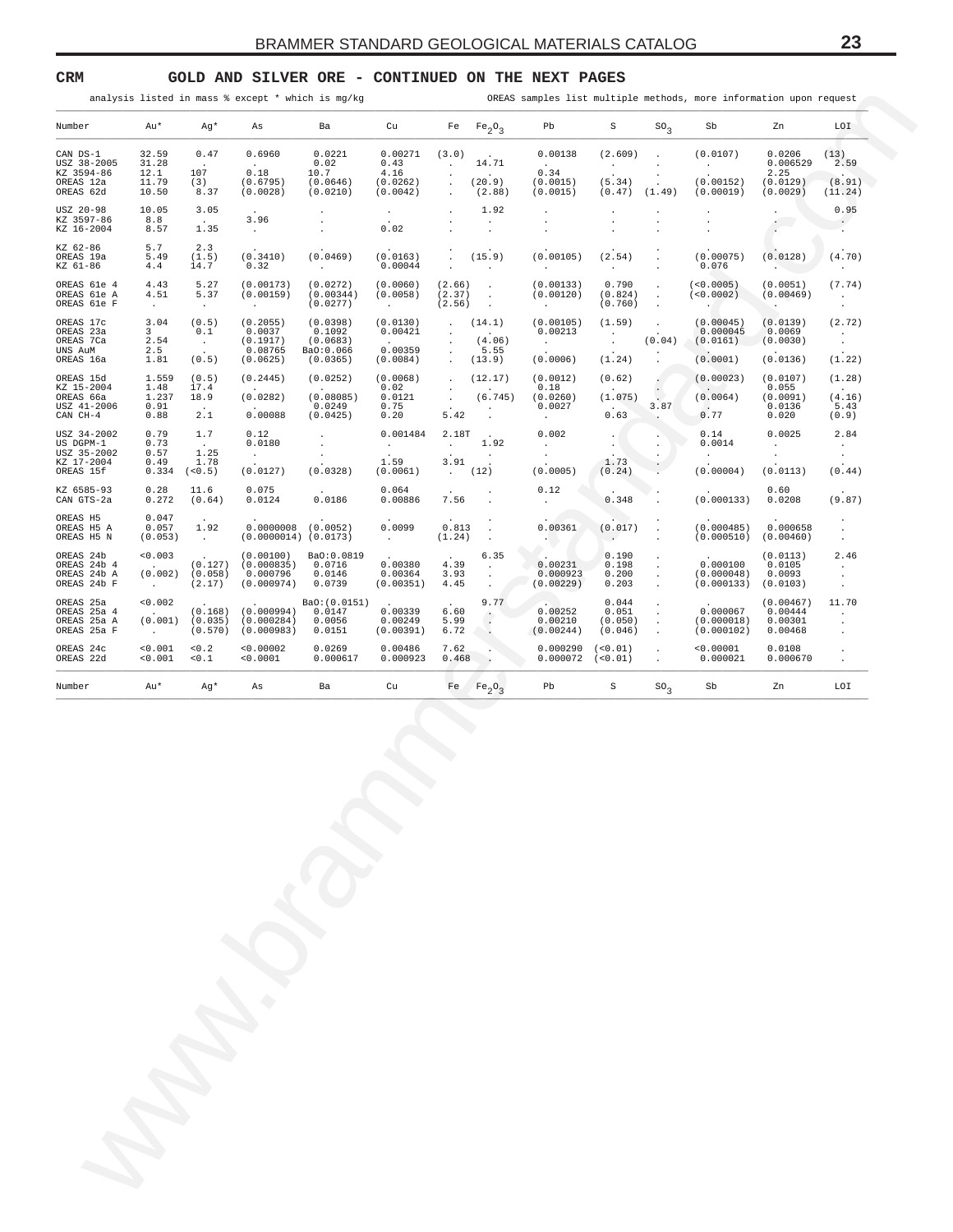## <span id="page-23-0"></span>**CRM GOLD AND SILVER ORE - CONTINUED FROM THE PREVIOUS AND ON TO THE NEXT PAGE**

| Number<br>CAN DS-1<br>USZ 38-2005<br>KZ 3594-86                |                                      | $\mathop{\rm Al}$ $\mathop{\rm Al}$ <sub>2</sub> $\mathop{\rm Q}$ <sub>3</sub> |                                                                |                               |                                              |                                                        |                                                  |                                           |                                                            |                                           |                                 |                                                 |                                   |                                       |                                              |                         |                                     |                                           |                            |
|----------------------------------------------------------------|--------------------------------------|--------------------------------------------------------------------------------|----------------------------------------------------------------|-------------------------------|----------------------------------------------|--------------------------------------------------------|--------------------------------------------------|-------------------------------------------|------------------------------------------------------------|-------------------------------------------|---------------------------------|-------------------------------------------------|-----------------------------------|---------------------------------------|----------------------------------------------|-------------------------|-------------------------------------|-------------------------------------------|----------------------------|
|                                                                |                                      |                                                                                | $\mathsf{C}$                                                   | Ca                            | CaO                                          | K                                                      | $K_2O$                                           | Mg                                        | MgO                                                        | Mn                                        | MnO                             | Na                                              | Na <sub>2</sub> O                 | $\mathbb{P}$                          | $P_2O_5$                                     | Si                      | SiO <sub>2</sub>                    | Ti                                        | $\text{rio}_2$             |
|                                                                | 4.48<br>$\sim$                       | 2.03                                                                           | <b>Contract</b>                                                | $(3.126)$ $(6.248)$<br>$\sim$ | $\sim 10^{-10}$<br>0.56                      | (1.1)<br>$\sim$ 100 $\pm$                              | 0.64                                             | 2.76<br>$\sim$                            | <b>Contract</b><br>1.01                                    | $0.0437$ .<br>$\sim 10^{-1}$              | 0.03                            |                                                 | $\sim$<br>0.17                    | 0.0340<br>$\sim 10^{-1}$              | <b>Contractor</b><br>0.05                    | (25.68)<br>$\sim$       | 77.37                               |                                           | 0.15                       |
| OREAS 12a<br>OREAS 62d                                         | $\cdot$<br>$\blacksquare$<br>$\cdot$ | $\sim 10^{-11}$<br>(9.3)<br>(6.75)                                             | $\ddot{\phantom{a}}$<br>(1.51)<br>(2.61)                       | $\cdot$                       | (7.95)<br>(12.27)                            | $\cdot$<br>$\cdot$<br>$\blacksquare$ .                 | $\sim$ $-$<br>(0.64)<br>(1.97)                   | $\ddot{\phantom{a}}$<br>$\cdot$           | $\sim$<br>(4.22)<br>(0.95)                                 | $\cdot$<br>$\cdot$<br>$\cdot$             | $\sim$<br>(0.78)<br>(0.08)      |                                                 | $\sim$<br>(0.89)<br>(0.36)        | $\blacksquare$<br>$\blacksquare$      | (0.63)<br>(0.102)                            |                         | (43.0)<br>(62.48)                   | $\blacksquare$                            | (0.56)<br>(0.29)           |
| USZ 20-98<br>KZ 3597-86                                        | $\cdot$<br>$\cdot$                   | 1.70<br>$\sim$                                                                 |                                                                |                               | 0.77                                         |                                                        | 0.37<br>$\cdot$                                  |                                           | $\cdot$<br>$\blacksquare$                                  | $\cdot$                                   | 0.025                           |                                                 | 0.07<br>$\cdot$                   |                                       | 0.037                                        |                         | 92.57<br>$\sim$ $\sim$ $\sim$       |                                           | 0.08<br>$\sim$             |
| KZ 16-2004<br>KZ 62-86                                         |                                      | $\ddot{\phantom{a}}$                                                           |                                                                |                               |                                              |                                                        |                                                  |                                           |                                                            |                                           |                                 |                                                 |                                   |                                       |                                              |                         | $\sim$                              |                                           | $\blacksquare$             |
| OREAS 19a<br>KZ 61-86                                          | $\cdot$                              | (11.9)<br>$\sim 100$                                                           | (0.81)<br><b>College</b>                                       |                               | (8.29)<br>$\sim 100$                         | $\cdot$<br>$\cdot$                                     | (0.68)<br>$\sim$                                 | $\cdot$                                   | (5.94)<br>$\sim 100$ km s $^{-1}$                          | $\cdot$<br>$\cdot$                        | (0.45)<br>$\sim$ $-$            |                                                 | (1.96)<br>$\sim$ $\sim$           | $\cdot$                               | (0.47)                                       |                         | (47.4)<br>$\sim$                    |                                           | (1.17)<br>$\sim$ 10 $\pm$  |
| OREAS 61e 4 (4.50)<br>OREAS 61e A (1.25)<br>OREAS 61e F (4.45) |                                      | $\sim$<br>$\sim$ $\sim$<br>$\sim$                                              | $\sim$<br>$\sim$<br>(1.61)                                     | (4.93)<br>(4.61)<br>(4.88)    | $\sim 10^{-1}$<br>$\frac{1}{2}$              | (2.00)<br>$(0.203)$ .<br>(1.99)                        | $\sim 10^{-11}$<br>$\sim$                        | $(0.818)$ .<br>$(0.723)$ .<br>$(0.820)$ . |                                                            | $(0.061)$ .<br>$(0.059)$ .<br>$(0.062)$ . |                                 | $(0.656)$ .<br>$(0.064)$ .<br>$(0.705)$ .       |                                   | (0.051)<br>(0.048)<br>(0.048)         | $\sim$<br>$\sim$<br>$\sim$                   | (31.90)                 | $\left( \cdot \right)$<br>$\cdot$ . | $(0.220)$ .<br>$(0.042)$ .<br>$(0.231)$ . |                            |
| OREAS 17c<br>OREAS 23a                                         | $\star$                              | (12.8)                                                                         | (0.56)<br>$\sim$                                               | $\ddot{\phantom{a}}$          | (8.40)                                       | $\sim$                                                 | (0.71)                                           | $\blacksquare$<br>$\cdot$                 | $(6.63)$ .                                                 | $\cdot$                                   | (0.33)                          | $\sim$                                          | (2.40)                            | $\sim$                                | (0.41)                                       |                         | (49.1)                              | $\cdot$                                   | (1.41)                     |
| OREAS 7Ca<br>UNS AuM<br>OREAS 16a                              | $\sim$<br>$\sim$<br>$\sim$           | (15.2)<br>14.06<br>(13.15)                                                     | $\sim$<br>(0.28)                                               |                               | (<0.01)<br>4.09<br>(8.09)                    | $\ddot{\phantom{a}}$<br>$\ddot{\phantom{a}}$<br>$\sim$ | (4.23)<br>1.92<br>(0.817)                        | $\cdot$<br>$\cdot$<br>$\sim$              | (0.72)<br>1.81<br>(6.79)                                   | $\cdot$<br>$\bullet$<br>$\sim$            | (<0.01)<br>0.082<br>(0.26)      | $\overline{\phantom{a}}$<br>$\sim$ 4.<br>$\sim$ | (<0.05)<br>3.08<br>(2.81)         | $\cdot$<br>$\cdot$<br>$\cdot$         | (0.08)<br>$\sim$ $\sim$<br>(0.4)             |                         | (71.1)<br>66.15<br>(49.88)          | $\cdot$<br>$\cdot$<br>$\cdot$             | (0.68)<br>0.39<br>(1.67)   |
| OREAS 15d<br>KZ 15-2004                                        | $\sim$                               | (13.25)                                                                        | (0.20)                                                         |                               | (7.95)                                       | $\blacksquare$ .                                       | (0.743)                                          |                                           | (6.47)                                                     | $\cdot$                                   | $(0.188)$ .                     |                                                 | (2.74)                            |                                       | (0.326)                                      |                         | (52.86)                             |                                           | (1.61)                     |
| OREAS 66a<br>USZ 41-2006                                       | $\star$<br>$\Box$                    | (8.49)<br>14.58                                                                | (0.03)<br>$\sim$ $\sim$                                        | $\sim$                        | (2.32)<br>3.14                               | $\sim$<br>$\sim$                                       | (0.355)<br>2.81                                  | $\cdot$<br>$\blacksquare$ .<br>$\sim$     | (1.82)<br>5.52                                             | $\cdot$<br>$\cdot$<br>$\sim$              | (0.04)<br>0.12                  | $\cdot$                                         | (0.85)<br>2.36                    | $\sim$<br>$\mathcal{L}^{\mathcal{A}}$ | (0.1635)<br>0.27                             |                         | (73.6)<br>52.09                     | $\cdot$                                   | (0.83)<br>0.93             |
| CAN CH-4<br>USZ 34-2002                                        | 7.73<br>$\cdot$                      | $\sim 100$ km s $^{-1}$<br>4.79                                                | 0.12                                                           | 1.96                          | $\sim 10^{-10}$<br>2.53                      | 1.81<br>$\cdot$                                        | $\sim 100$ km s $^{-1}$<br>1.48                  | 1.43<br>$\ddot{\phantom{a}}$              | <b>Contract</b><br>0.37                                    | 0.043<br>$\cdot$                          | <b>College</b><br>0.017         | 3.26                                            | $\sim 10^{-11}$<br>0.055          | 0.061                                 | $\sim$ $\sim$<br>0.125                       |                         | 63.10<br>84.70                      | 0.31<br>$\ddot{\phantom{a}}$              | $\sim 100$<br>0.17         |
| US DGPM-1<br>USZ 35-2002<br>KZ 17-2004                         | $\cdot$<br>$\cdot$                   | 9.56<br>$\sim$ $\sim$                                                          | $\blacksquare$<br>$\sim$                                       |                               | (0.22)<br>$\sim$                             | $\cdot$                                                | 2.74<br>$\cdot$                                  | $\blacksquare$                            | (0.56)<br>$\sim$                                           | $\cdot$                                   | $\cdot$                         |                                                 | <b>ALC</b><br>$\cdot$             | $\blacksquare$<br>$\blacksquare$      | $\sim$                                       |                         | 79.82<br>$\sim$                     |                                           | $\sim$<br>$\sim$           |
| OREAS 15f                                                      | $\sim$                               | (14.2)                                                                         | (0.16)                                                         | $\cdot$                       | (8.59)                                       | $\ddot{\phantom{a}}$                                   | (0.82)                                           | $\cdot$                                   | (7.13)                                                     | $\ddot{\phantom{a}}$                      | (0.18)                          |                                                 | (3.02)                            | $\blacksquare$                        | (0.336)                                      |                         | (51.0)                              | $\ddot{\phantom{a}}$                      | (1.78)                     |
| KZ 6585-93<br>CAN GTS-2a<br>OREAS H5                           | 6.96                                 |                                                                                | 2.011                                                          | 4.01                          | $\ddot{\phantom{a}}$                         | 2.021                                                  | $\sim$                                           | 2.412                                     | $\sim$                                                     | $0.1510$ .                                |                                 | $0.617$ .                                       |                                   | 0.0892                                | $\sim$                                       | 23.65                   | $\ddot{\phantom{a}}$                | $(0.5*)$                                  | $\ddot{\phantom{a}}$       |
| OREAS H5 A<br>OREAS H5 N                                       | (2.31)<br>$\sim$ 100 $\pm$           | $\sim$<br>$\ddot{\phantom{a}}$                                                 | $\cdot$                                                        | (0.014)<br>$\sim$             | $\cdot$<br>$\cdot$                           | $(0.059)$ .<br>$(0.500)$ .                             |                                                  | $(0.073)$ .<br><b>Contract Contract</b>   | $\sim$                                                     | 0.007<br>$\sim 10^{-10}$                  | $\ddot{\phantom{a}}$<br>$\cdot$ | $(0.135)$ .<br>$(0.215)$ .                      |                                   | 0.010<br>$\sim$                       | $\ddot{\phantom{a}}$<br>$\ddot{\phantom{a}}$ |                         | $\cdot$<br>$\cdot$                  | $(0.040)$ .                               | $\cdot$                    |
| OREAS 24b<br>OREAS 24b 4<br>OREAS 24b A<br>OREAS 24b F         | 8.02<br>3.15<br>7.81                 | 15.15<br>$\sim 100$<br>$\sim$                                                  | 0.189<br>$\mathcal{A}^{\mathcal{A}}$ .<br>$\ddot{\phantom{a}}$ | 1.08<br>0.461<br>1.06         | 1.47<br>$\sim 10^{-11}$<br>$\cdot$<br>$\sim$ | $\sim$<br>2.81<br>1.17<br>2.74                         | 3.39<br>$\sim 100$<br>$\sim$<br>$\sim$ 100 $\mu$ | 1.65<br>1.36<br>1.62                      | 2.75<br><b>Contract</b><br>$\sim$ 4 $^\circ$<br>$\sim 100$ | <b>START</b><br>0.044<br>0.035<br>0.046   | 0.059<br>$\sim$<br>$\sim$       | 1.15<br>$0.846$ .<br>0.108<br>$0.824$ .         | $\sim$                            | 0.069<br>(0.062)<br>(0.073)           | 0.161<br>$\sim$<br>$\ddot{\phantom{a}}$      | $\sim 10^{-1}$<br>31.12 | 66.0<br>$\blacksquare$<br>$\cdot$   | $0.468$ .<br>0.198<br>0.481               | 0.798<br>$\cdot$<br>$\sim$ |
| OREAS 25a<br>OREAS 25a 4                                       | 8.87                                 | 18.24<br>$\sim$                                                                | 1.56<br>$\mathcal{L}^{\text{max}}$                             | 0.309                         | 0.438<br>$\sim$                              | $\Delta\sim 10^4$<br>0.482                             | 0.599<br>$\sim$                                  | 0.327                                     | $\sim 100$ km s $^{-1}$                                    | (0.579)<br>0.047                          | 0.063<br>$\sim$ 100             | $0.134$ .                                       | 0.191                             | 0.048                                 | 0.117<br>$\sim$                              | $\sim$ $\sim$           | 56.7<br>$\ddot{\phantom{a}}$        | 0.977                                     | 1.93<br>$\sim$             |
| OREAS 25a A<br>OREAS 25a F                                     | 5.85<br>9.25                         | $\ddot{\phantom{a}}$                                                           | $\blacksquare$                                                 | 0.150<br>0.302                | $\cdot$<br>$\ddot{\phantom{a}}$              | 0.131<br>0.493                                         | $\ddot{\phantom{a}}$<br>$\sim$                   | $(0.193)$ .<br>0.324                      | $\cdots$                                                   | 0.042<br>0.049                            | $\overline{1}$                  | $(0.040)$ .<br>$(0.126)$ .                      |                                   | 0.037<br>0.049                        | $\cdot$                                      | 25.85                   | $\cdot$<br>$\cdot$                  | $(0.036)$ .<br>1.14                       | $\cdot$                    |
| OREAS 24c<br>OREAS 22d                                         | 7.45<br>0.132                        | $\sim$                                                                         | $\blacksquare$                                                 | 5.86<br>(0.010)               | $\Box$<br>$\sim$                             | 0.735<br>$(0.008)$ .                                   | $\sim$                                           | 3.93<br>$(0.009)$ .                       |                                                            | 0.108<br>0.011                            | $\cdot$<br>$\sim$ 10 $\pm$      | 2.42<br>$(0.009)$ .                             | $\sim$                            | 0.156<br>(0.001)                      | $\cdot$<br>$\sim$                            | $\cdot$                 | $\cdot$<br>$\cdot$                  | 1.06<br>0.021                             | $\cdot$<br>$\sim$          |
|                                                                |                                      | Al $Al_{2}O_{3}$                                                               | $\mathbb{C}$                                                   | Ca                            | CaO                                          | $\,$ K                                                 | $K_2O$                                           | Mg                                        | MgO                                                        | Mn                                        | MnO                             |                                                 | $\text{Na}$ $\text{Na}_2\text{O}$ | $\mathbb{P}$                          | $P_2O_5$                                     | Si                      | $\operatorname{SiO}_2$              | Ti                                        | $\mathrm{rio}_2$           |
| Number                                                         |                                      |                                                                                |                                                                |                               |                                              |                                                        |                                                  |                                           |                                                            |                                           |                                 |                                                 |                                   |                                       |                                              |                         |                                     |                                           |                            |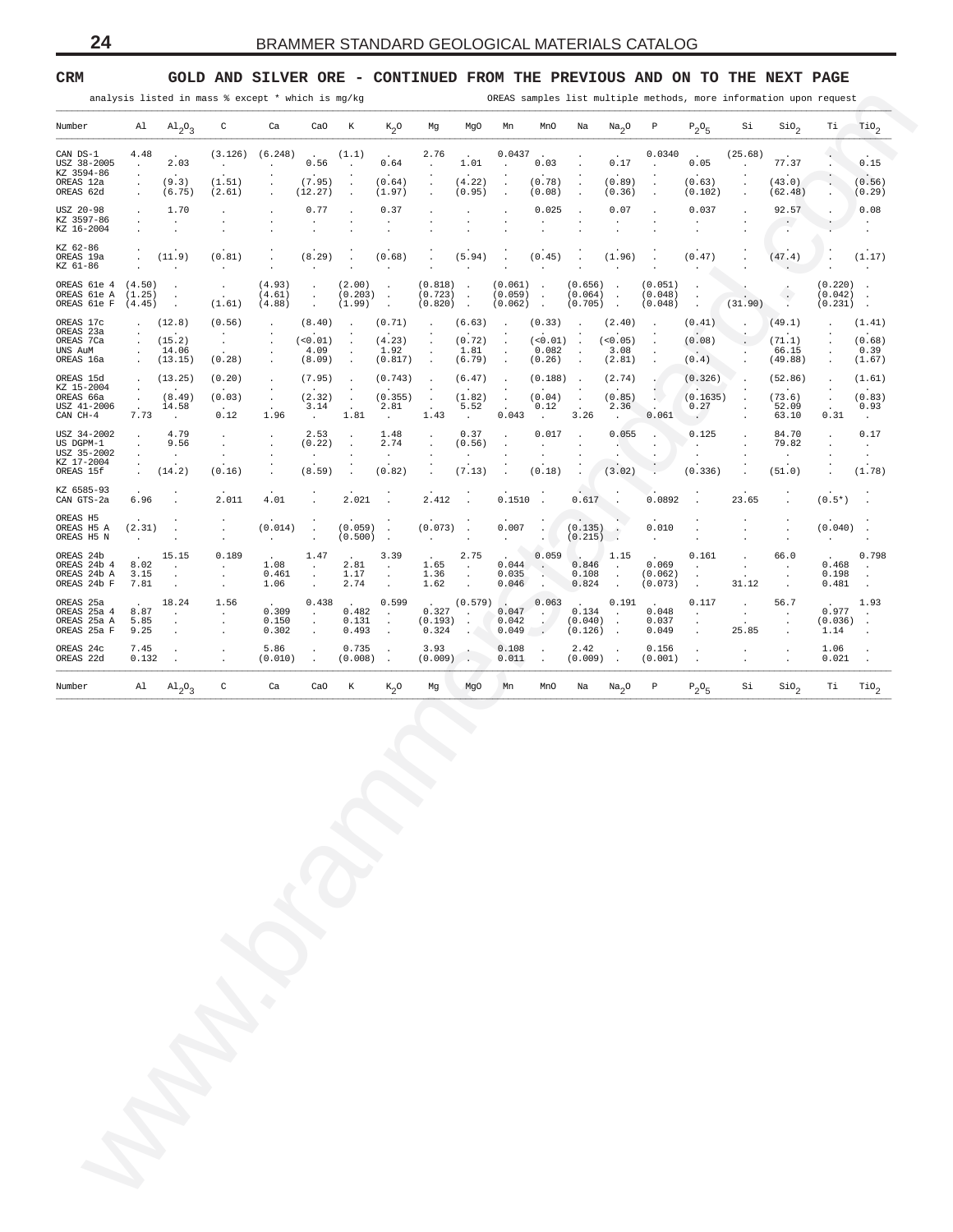## <span id="page-24-0"></span>**CRM GOLD AND SILVER ORE - CONTINUED FROM THE PREVIOUS AND ON TO THE NEXT PAGE**

| analysis listed in mg/kg except % which is mass % |  |  |  |  |  |  |  |  |  |
|---------------------------------------------------|--|--|--|--|--|--|--|--|--|
|---------------------------------------------------|--|--|--|--|--|--|--|--|--|

OREAS samples list multiple methods, more information upon request

| ${\mathbb G} {\mathbb d}$<br>$Cr$ $Cr_2O_3$<br>Cs<br>Ga<br>Ηf<br>Dу<br>Εr<br>Εu<br>Ge<br>CAN DS-1<br>(0.819)<br>(0.1)<br>(0.98)<br>(40)<br>9.5<br>(59)<br>(7)<br>(10)<br>(4)<br>(1)<br>$\ddot{\phantom{a}}$<br>$\cdot$<br>$\cdot$<br>USZ 38-2005<br>$\cdot$<br>$\cdot$<br>$\cdot$<br>$\cdot$<br>$\cdot$<br>$\cdot$<br>$\cdot$<br>$\ddot{\phantom{a}}$<br>$\cdot$<br>$\cdot$<br>$\cdot$<br>$\cdot$<br>75<br>KZ 3594-86<br>$\ddot{\phantom{a}}$<br>$\cdot$<br>$\cdot$<br>$\ddot{\phantom{1}}$<br>(0.3)<br>(21.7)<br>(4)<br>(13.3)<br>(0.8)<br>(31)<br>(4)<br>(2.0)<br>(1.1)<br>(4.4)<br>(1)<br>OREAS 12a<br>$\cdot$<br>$\cdot$<br>$\cdot$<br>$\blacksquare$<br>(5.2)<br>(1.2)<br>OREAS 62d<br>(0.5)<br>(16.2)<br>(6.0)<br>(0.7)<br>(7.1)<br>(1.0)<br>(0.5)<br>(1.4)<br>$\cdot$<br>$\cdot$<br>$\cdot$<br>USZ 20-98<br>$\cdot$<br>$\cdot$<br>KZ 3597-86<br>1.08%<br>0.17%<br>$\cdot$<br>$\bullet$<br>$\cdot$<br>$\cdot$<br>$\cdot$<br>$\blacksquare$<br>KZ 16-2004<br>$\sim$<br>$\cdot$<br>$\cdot$<br>$\cdot$<br>.,<br>KZ 62-86<br>(1.0)<br>(0.2)<br>(29.6)<br>(40.5)<br>(2)<br>(4)<br>(2.1)<br>(17)<br>(2.5)<br>OREAS 19a<br>(1.5)<br>(4.8)<br>$\cdot$<br>$\ddot{\phantom{a}}$<br>$\cdot$<br>KZ 61-86<br>$\sim$<br>$\cdot$<br>$\cdot$<br>$\cdot$<br>$\cdot$<br>$\sim$<br>$\cdot$<br>$\cdot$<br>$\cdot$<br>(<2)<br>(<0.5)<br>(9.29)<br>(10.0)<br>OREAS 61e 4<br>(0.89)<br>(24.4)<br>$\cdot$<br>$\ddot{\phantom{0}}$<br>$\ddot{\phantom{0}}$<br>$\cdot$<br>$\blacksquare$<br>$\cdot$<br>$\cdot$<br>(21.6)<br>OREAS 61e A<br>(< 10)<br>(0.58)<br>(<2)<br>(8.83)<br>(< 10)<br>(1.15)<br>$\cdot$<br>$\ddot{\phantom{a}}$<br>$\ddot{\phantom{a}}$<br>(18.7)<br>(< 70)<br>(0.58)<br>$(9.75)$ $(1.74)$<br>OREAS 61e F<br>(5.58)<br>(1.48)<br>(0.89)<br>(1.5)<br>$\sim$<br>$\sim$<br>$\ddot{\phantom{a}}$<br>$\sim$<br>$\cdot$<br>$\ddot{\phantom{a}}$<br>(1.0)<br>(0.1)<br>(44)<br>(3)<br>OREAS 17c<br>(32.7)<br>(2)<br>(5)<br>(2.3)<br>(1.6)<br>(18.5)<br>(5)<br>$\cdot$<br>OREAS 23a<br>0.15<br>0.15<br>14.8<br>$\sim$<br>$\cdot$<br>$\cdot$<br>$\cdot$<br>$\cdot$<br>OREAS 7Ca<br>(90)<br>(502)<br>(10)<br>(1.4)<br>(4.4)<br>$\sim$<br>$\ddot{\phantom{a}}$<br>$\ddot{\phantom{a}}$<br>$\bullet$<br>$\sim$<br>$\ddot{\phantom{0}}$<br>$\cdot$<br>$\cdot$<br>$\sim$<br>12.9<br>47<br>UNS AuM<br>$\cdot$<br>$\cdot$<br>$\cdot$<br>$\cdot$<br>(0.7)<br>(36.4)<br>(44)<br>(4.6)<br>(2.20)<br>(1.72)<br>(18.1) (5.2)<br>(3.6)<br>OREAS 16a<br>(1.6)<br>$\cdot$<br>$\cdot$<br>$\ddot{\phantom{0}}$<br>$\cdot$<br>$\cdot$<br>(0.9)<br>(0.4)<br>(34.1)<br>(2.1)<br>(1.6)<br>(17.9)<br>OREAS 15d<br>(43)<br>(0.8)<br>(4.3)<br>(4.9)<br>(3.2)<br>$\cdot$<br>$\cdot$<br>$\cdot$<br>KZ 15-2004<br>$\cdot$<br>(33.6)<br>(0.6)<br>(10.2)<br>(18)<br>(0.5)<br>(2.15)<br>(1.23)<br>(0.98)<br>(17.4)<br>(2.9)<br>(1.9)<br>OREAS 66a<br>(1)<br>$\cdot$<br>USZ 41-2006<br>24.3<br>99.3<br>$\ddot{\phantom{0}}$<br>$\ddot{\phantom{a}}$<br>$\cdot$<br>$\cdot$<br>$\cdot$<br>$\cdot$<br>$\cdot$<br>$\cdot$<br>$\cdot$<br>$CAN$ $CH-4$<br>1.14<br>26<br>114<br>$\ddot{\phantom{a}}$<br>$\cdot$<br>$\ddot{\phantom{a}}$<br>$\cdot$<br>$\blacksquare$<br>$\ddot{\phantom{a}}$<br>$\ddot{\phantom{0}}$<br>$\cdot$<br>USZ 34-2002<br>$\cdot$<br>$\cdot$<br>$\cdot$<br>$\cdot$<br>$\cdot$<br>$\cdot$<br>$\cdot$<br>US DGPM-1<br>$\ddot{\phantom{0}}$<br>$\ddot{\phantom{0}}$<br>$\ddot{\phantom{0}}$<br>$\ddot{\phantom{0}}$<br>$\cdot$<br>$\cdot$<br>$\cdot$<br>$\cdot$<br>$\cdot$<br>USZ 35-2002<br>$\cdot$<br>$\cdot$<br>$\ddot{\phantom{0}}$<br>$\ddot{\phantom{0}}$<br>$\ddot{\phantom{0}}$<br>$\cdot$<br>$\ddot{\phantom{a}}$<br>$\cdot$<br>KZ 17-2004<br>$\cdot$<br>(1.3)<br>(38.8)<br>(47)<br>(2.48)<br>(5.9)<br>OREAS 15f<br>(5.18)<br>(1.98)<br>(18.8)<br>(4.5)<br>(1.1)<br>$\ddot{\phantom{a}}$<br>96<br>KZ 6585-93<br>$\mathbf{L}$<br>$\cdot$<br>$\cdot$<br>(270)<br>(0.58)<br>22.1<br>CAN GTS-2a<br>$\ddot{\phantom{a}}$<br>$\ddot{\phantom{0}}$<br>$\cdot$<br>$\cdot$<br>$\cdot$<br>$\blacksquare$<br>OREAS H5<br>$\cdot$<br>$\cdot$<br>$\bullet$<br>1.28<br>3.68<br>(<1)<br>5.44<br>31.1<br>(<0.1)<br>OREAS H5 A<br>(23.0)<br>(11.4)<br>$\cdot$<br>$\cdot$<br>Br: (4.99)<br>(76)<br>(1.94)<br>(0.93)<br>(57)<br>OREAS H5 N<br>(4.64)<br>(108)<br>$\sim$<br>$\ddot{\phantom{a}}$<br>$\cdot$<br>$\cdot$<br>$\cdot$<br>$\cdot$<br>201<br>(28.3)<br>OREAS 24b<br>0.68<br>(0.049) 84<br>10.7<br>(1.36)<br>(6.02)<br>3.90<br>OREAS 24b 4<br>2.92<br>16.9<br>(4.47)<br>(2.54)<br>20.1<br>(0.83)<br>118<br>$\sim$<br>(6.23)<br>0.73<br>9.15<br>(1.21)<br>OREAS 24b A<br>(1.65)<br>$(0.046)$ (61)<br>15.7<br>106<br>(2.65)<br>(0.66)<br>10.8<br>(3.96)<br>(0.26)<br>(0.52)<br>$\cdot$<br>3.41<br>10.5<br>5.83<br>OREAS 24b F<br>2.95<br>(1.03)<br>86<br>142<br>1.39<br>20.2<br>6.27<br>(1.64)<br>6.15<br>(69)<br>16.9<br>$\ddot{\phantom{a}}$<br>$\Box$<br>OREAS 25a<br>(10.0)<br>(167)<br>. .<br>$\bullet$<br>1.02<br>0.35<br>(0.041)<br>48.9<br>8.20<br>(2.67)<br>(1.50)<br>(0.64)<br>25.9<br>(2.91)<br>(0.22)<br>4.53<br>OREAS 25a 4<br>115<br>6.46<br>$\sim$<br>5.72<br>(5.92)<br>0.30<br>(0.041)<br>33.1<br>73<br>(1.74)<br>OREAS 25a A<br>(0.65)<br>4.45<br>(0.50)<br>(0.43)<br>20.6<br>(0.13)<br>(0.47)<br>(1.15)<br>$\bullet$<br>OREAS 25a F<br>51<br>4.31<br>2.76<br>0.80<br>3.79<br>(39.2)<br>(0.94)<br>(0.40)<br>8.05<br>125<br>6.36<br>25.4<br>(2.02)<br>11.1<br>$\sim$<br>$\sim$<br>$<\mathrel{0}$ .<br>1<br>$< 0$ . $\mathbbm{1}$<br>(40.2)<br>42.7<br>(0.80)<br>3.75<br>1.05<br>193<br>(4.82)<br>$(2.35)$ $(1.94)$<br>$(20.7)$ $(5.95)$<br>(0.43)<br>OREAS 24c<br>$\cdot$<br>(11.9)<br>$(0.15)$ $(<0.1)$ $(<0.05)$<br>OREAS 22d<br>(2.43)<br>0.85<br>(0.10)<br>$(0.26)$ $(0.20)$<br>(0.066)<br>0.1<br>< 0.1<br>(0.065)<br>0.22<br>$\cdot$<br>${\mathbb G} {\mathbb d}$<br>В<br>Вi<br>Cd<br>Ce<br>Co<br>$\mathrm{Cr}$ $\mathrm{Cr}_2\mathrm{O}_3$<br>Cs<br>Ga<br>Ge<br>Hf<br>Number<br>Be<br>Dу<br>Er<br>Εu | Hg<br>82<br>$\cdot$<br>$\cdot$<br>V.<br>$\cdot$<br>$\cdot$<br>$\cdot$<br>$\cdot$<br>$\cdot$<br>(0.70)<br>$\cdot$ |  |  |  |  |  |    |    |    |    |    |   |        |
|----------------------------------------------------------------------------------------------------------------------------------------------------------------------------------------------------------------------------------------------------------------------------------------------------------------------------------------------------------------------------------------------------------------------------------------------------------------------------------------------------------------------------------------------------------------------------------------------------------------------------------------------------------------------------------------------------------------------------------------------------------------------------------------------------------------------------------------------------------------------------------------------------------------------------------------------------------------------------------------------------------------------------------------------------------------------------------------------------------------------------------------------------------------------------------------------------------------------------------------------------------------------------------------------------------------------------------------------------------------------------------------------------------------------------------------------------------------------------------------------------------------------------------------------------------------------------------------------------------------------------------------------------------------------------------------------------------------------------------------------------------------------------------------------------------------------------------------------------------------------------------------------------------------------------------------------------------------------------------------------------------------------------------------------------------------------------------------------------------------------------------------------------------------------------------------------------------------------------------------------------------------------------------------------------------------------------------------------------------------------------------------------------------------------------------------------------------------------------------------------------------------------------------------------------------------------------------------------------------------------------------------------------------------------------------------------------------------------------------------------------------------------------------------------------------------------------------------------------------------------------------------------------------------------------------------------------------------------------------------------------------------------------------------------------------------------------------------------------------------------------------------------------------------------------------------------------------------------------------------------------------------------------------------------------------------------------------------------------------------------------------------------------------------------------------------------------------------------------------------------------------------------------------------------------------------------------------------------------------------------------------------------------------------------------------------------------------------------------------------------------------------------------------------------------------------------------------------------------------------------------------------------------------------------------------------------------------------------------------------------------------------------------------------------------------------------------------------------------------------------------------------------------------------------------------------------------------------------------------------------------------------------------------------------------------------------------------------------------------------------------------------------------------------------------------------------------------------------------------------------------------------------------------------------------------------------------------------------------------------------------------------------------------------------------------------------------------------------------------------------------------------------------------------------------------------------------------------------------------------------------------------------------------------------------------------------------------------------------------------------------------------------------------------------------------------------------------------------------------------------------------------------------------------------------------------------------------------------------------------------------------------------------------------------------------------------------------------------------------------------------------------------------------------------------------------------------------------------------------------------------------------------------------------------------------------------------------------------------------------------------------------------------------------------------------------------------------------------------------------------------------------------------------------------------------------------------------------------------------------------------------------------|------------------------------------------------------------------------------------------------------------------|--|--|--|--|--|----|----|----|----|----|---|--------|
|                                                                                                                                                                                                                                                                                                                                                                                                                                                                                                                                                                                                                                                                                                                                                                                                                                                                                                                                                                                                                                                                                                                                                                                                                                                                                                                                                                                                                                                                                                                                                                                                                                                                                                                                                                                                                                                                                                                                                                                                                                                                                                                                                                                                                                                                                                                                                                                                                                                                                                                                                                                                                                                                                                                                                                                                                                                                                                                                                                                                                                                                                                                                                                                                                                                                                                                                                                                                                                                                                                                                                                                                                                                                                                                                                                                                                                                                                                                                                                                                                                                                                                                                                                                                                                                                                                                                                                                                                                                                                                                                                                                                                                                                                                                                                                                                                                                                                                                                                                                                                                                                                                                                                                                                                                                                                                                                                                                                                                                                                                                                                                                                                                                                                                                                                                                                                                                                                              |                                                                                                                  |  |  |  |  |  | Co | Ce | Cd | Вi | Be | В | Number |
|                                                                                                                                                                                                                                                                                                                                                                                                                                                                                                                                                                                                                                                                                                                                                                                                                                                                                                                                                                                                                                                                                                                                                                                                                                                                                                                                                                                                                                                                                                                                                                                                                                                                                                                                                                                                                                                                                                                                                                                                                                                                                                                                                                                                                                                                                                                                                                                                                                                                                                                                                                                                                                                                                                                                                                                                                                                                                                                                                                                                                                                                                                                                                                                                                                                                                                                                                                                                                                                                                                                                                                                                                                                                                                                                                                                                                                                                                                                                                                                                                                                                                                                                                                                                                                                                                                                                                                                                                                                                                                                                                                                                                                                                                                                                                                                                                                                                                                                                                                                                                                                                                                                                                                                                                                                                                                                                                                                                                                                                                                                                                                                                                                                                                                                                                                                                                                                                                              |                                                                                                                  |  |  |  |  |  |    |    |    |    |    |   |        |
|                                                                                                                                                                                                                                                                                                                                                                                                                                                                                                                                                                                                                                                                                                                                                                                                                                                                                                                                                                                                                                                                                                                                                                                                                                                                                                                                                                                                                                                                                                                                                                                                                                                                                                                                                                                                                                                                                                                                                                                                                                                                                                                                                                                                                                                                                                                                                                                                                                                                                                                                                                                                                                                                                                                                                                                                                                                                                                                                                                                                                                                                                                                                                                                                                                                                                                                                                                                                                                                                                                                                                                                                                                                                                                                                                                                                                                                                                                                                                                                                                                                                                                                                                                                                                                                                                                                                                                                                                                                                                                                                                                                                                                                                                                                                                                                                                                                                                                                                                                                                                                                                                                                                                                                                                                                                                                                                                                                                                                                                                                                                                                                                                                                                                                                                                                                                                                                                                              |                                                                                                                  |  |  |  |  |  |    |    |    |    |    |   |        |
|                                                                                                                                                                                                                                                                                                                                                                                                                                                                                                                                                                                                                                                                                                                                                                                                                                                                                                                                                                                                                                                                                                                                                                                                                                                                                                                                                                                                                                                                                                                                                                                                                                                                                                                                                                                                                                                                                                                                                                                                                                                                                                                                                                                                                                                                                                                                                                                                                                                                                                                                                                                                                                                                                                                                                                                                                                                                                                                                                                                                                                                                                                                                                                                                                                                                                                                                                                                                                                                                                                                                                                                                                                                                                                                                                                                                                                                                                                                                                                                                                                                                                                                                                                                                                                                                                                                                                                                                                                                                                                                                                                                                                                                                                                                                                                                                                                                                                                                                                                                                                                                                                                                                                                                                                                                                                                                                                                                                                                                                                                                                                                                                                                                                                                                                                                                                                                                                                              |                                                                                                                  |  |  |  |  |  |    |    |    |    |    |   |        |
|                                                                                                                                                                                                                                                                                                                                                                                                                                                                                                                                                                                                                                                                                                                                                                                                                                                                                                                                                                                                                                                                                                                                                                                                                                                                                                                                                                                                                                                                                                                                                                                                                                                                                                                                                                                                                                                                                                                                                                                                                                                                                                                                                                                                                                                                                                                                                                                                                                                                                                                                                                                                                                                                                                                                                                                                                                                                                                                                                                                                                                                                                                                                                                                                                                                                                                                                                                                                                                                                                                                                                                                                                                                                                                                                                                                                                                                                                                                                                                                                                                                                                                                                                                                                                                                                                                                                                                                                                                                                                                                                                                                                                                                                                                                                                                                                                                                                                                                                                                                                                                                                                                                                                                                                                                                                                                                                                                                                                                                                                                                                                                                                                                                                                                                                                                                                                                                                                              |                                                                                                                  |  |  |  |  |  |    |    |    |    |    |   |        |
|                                                                                                                                                                                                                                                                                                                                                                                                                                                                                                                                                                                                                                                                                                                                                                                                                                                                                                                                                                                                                                                                                                                                                                                                                                                                                                                                                                                                                                                                                                                                                                                                                                                                                                                                                                                                                                                                                                                                                                                                                                                                                                                                                                                                                                                                                                                                                                                                                                                                                                                                                                                                                                                                                                                                                                                                                                                                                                                                                                                                                                                                                                                                                                                                                                                                                                                                                                                                                                                                                                                                                                                                                                                                                                                                                                                                                                                                                                                                                                                                                                                                                                                                                                                                                                                                                                                                                                                                                                                                                                                                                                                                                                                                                                                                                                                                                                                                                                                                                                                                                                                                                                                                                                                                                                                                                                                                                                                                                                                                                                                                                                                                                                                                                                                                                                                                                                                                                              |                                                                                                                  |  |  |  |  |  |    |    |    |    |    |   |        |
|                                                                                                                                                                                                                                                                                                                                                                                                                                                                                                                                                                                                                                                                                                                                                                                                                                                                                                                                                                                                                                                                                                                                                                                                                                                                                                                                                                                                                                                                                                                                                                                                                                                                                                                                                                                                                                                                                                                                                                                                                                                                                                                                                                                                                                                                                                                                                                                                                                                                                                                                                                                                                                                                                                                                                                                                                                                                                                                                                                                                                                                                                                                                                                                                                                                                                                                                                                                                                                                                                                                                                                                                                                                                                                                                                                                                                                                                                                                                                                                                                                                                                                                                                                                                                                                                                                                                                                                                                                                                                                                                                                                                                                                                                                                                                                                                                                                                                                                                                                                                                                                                                                                                                                                                                                                                                                                                                                                                                                                                                                                                                                                                                                                                                                                                                                                                                                                                                              |                                                                                                                  |  |  |  |  |  |    |    |    |    |    |   |        |
|                                                                                                                                                                                                                                                                                                                                                                                                                                                                                                                                                                                                                                                                                                                                                                                                                                                                                                                                                                                                                                                                                                                                                                                                                                                                                                                                                                                                                                                                                                                                                                                                                                                                                                                                                                                                                                                                                                                                                                                                                                                                                                                                                                                                                                                                                                                                                                                                                                                                                                                                                                                                                                                                                                                                                                                                                                                                                                                                                                                                                                                                                                                                                                                                                                                                                                                                                                                                                                                                                                                                                                                                                                                                                                                                                                                                                                                                                                                                                                                                                                                                                                                                                                                                                                                                                                                                                                                                                                                                                                                                                                                                                                                                                                                                                                                                                                                                                                                                                                                                                                                                                                                                                                                                                                                                                                                                                                                                                                                                                                                                                                                                                                                                                                                                                                                                                                                                                              |                                                                                                                  |  |  |  |  |  |    |    |    |    |    |   |        |
|                                                                                                                                                                                                                                                                                                                                                                                                                                                                                                                                                                                                                                                                                                                                                                                                                                                                                                                                                                                                                                                                                                                                                                                                                                                                                                                                                                                                                                                                                                                                                                                                                                                                                                                                                                                                                                                                                                                                                                                                                                                                                                                                                                                                                                                                                                                                                                                                                                                                                                                                                                                                                                                                                                                                                                                                                                                                                                                                                                                                                                                                                                                                                                                                                                                                                                                                                                                                                                                                                                                                                                                                                                                                                                                                                                                                                                                                                                                                                                                                                                                                                                                                                                                                                                                                                                                                                                                                                                                                                                                                                                                                                                                                                                                                                                                                                                                                                                                                                                                                                                                                                                                                                                                                                                                                                                                                                                                                                                                                                                                                                                                                                                                                                                                                                                                                                                                                                              | $\cdot$                                                                                                          |  |  |  |  |  |    |    |    |    |    |   |        |
|                                                                                                                                                                                                                                                                                                                                                                                                                                                                                                                                                                                                                                                                                                                                                                                                                                                                                                                                                                                                                                                                                                                                                                                                                                                                                                                                                                                                                                                                                                                                                                                                                                                                                                                                                                                                                                                                                                                                                                                                                                                                                                                                                                                                                                                                                                                                                                                                                                                                                                                                                                                                                                                                                                                                                                                                                                                                                                                                                                                                                                                                                                                                                                                                                                                                                                                                                                                                                                                                                                                                                                                                                                                                                                                                                                                                                                                                                                                                                                                                                                                                                                                                                                                                                                                                                                                                                                                                                                                                                                                                                                                                                                                                                                                                                                                                                                                                                                                                                                                                                                                                                                                                                                                                                                                                                                                                                                                                                                                                                                                                                                                                                                                                                                                                                                                                                                                                                              |                                                                                                                  |  |  |  |  |  |    |    |    |    |    |   |        |
|                                                                                                                                                                                                                                                                                                                                                                                                                                                                                                                                                                                                                                                                                                                                                                                                                                                                                                                                                                                                                                                                                                                                                                                                                                                                                                                                                                                                                                                                                                                                                                                                                                                                                                                                                                                                                                                                                                                                                                                                                                                                                                                                                                                                                                                                                                                                                                                                                                                                                                                                                                                                                                                                                                                                                                                                                                                                                                                                                                                                                                                                                                                                                                                                                                                                                                                                                                                                                                                                                                                                                                                                                                                                                                                                                                                                                                                                                                                                                                                                                                                                                                                                                                                                                                                                                                                                                                                                                                                                                                                                                                                                                                                                                                                                                                                                                                                                                                                                                                                                                                                                                                                                                                                                                                                                                                                                                                                                                                                                                                                                                                                                                                                                                                                                                                                                                                                                                              | $\cdot$                                                                                                          |  |  |  |  |  |    |    |    |    |    |   |        |
|                                                                                                                                                                                                                                                                                                                                                                                                                                                                                                                                                                                                                                                                                                                                                                                                                                                                                                                                                                                                                                                                                                                                                                                                                                                                                                                                                                                                                                                                                                                                                                                                                                                                                                                                                                                                                                                                                                                                                                                                                                                                                                                                                                                                                                                                                                                                                                                                                                                                                                                                                                                                                                                                                                                                                                                                                                                                                                                                                                                                                                                                                                                                                                                                                                                                                                                                                                                                                                                                                                                                                                                                                                                                                                                                                                                                                                                                                                                                                                                                                                                                                                                                                                                                                                                                                                                                                                                                                                                                                                                                                                                                                                                                                                                                                                                                                                                                                                                                                                                                                                                                                                                                                                                                                                                                                                                                                                                                                                                                                                                                                                                                                                                                                                                                                                                                                                                                                              | $\cdot$                                                                                                          |  |  |  |  |  |    |    |    |    |    |   |        |
|                                                                                                                                                                                                                                                                                                                                                                                                                                                                                                                                                                                                                                                                                                                                                                                                                                                                                                                                                                                                                                                                                                                                                                                                                                                                                                                                                                                                                                                                                                                                                                                                                                                                                                                                                                                                                                                                                                                                                                                                                                                                                                                                                                                                                                                                                                                                                                                                                                                                                                                                                                                                                                                                                                                                                                                                                                                                                                                                                                                                                                                                                                                                                                                                                                                                                                                                                                                                                                                                                                                                                                                                                                                                                                                                                                                                                                                                                                                                                                                                                                                                                                                                                                                                                                                                                                                                                                                                                                                                                                                                                                                                                                                                                                                                                                                                                                                                                                                                                                                                                                                                                                                                                                                                                                                                                                                                                                                                                                                                                                                                                                                                                                                                                                                                                                                                                                                                                              |                                                                                                                  |  |  |  |  |  |    |    |    |    |    |   |        |
|                                                                                                                                                                                                                                                                                                                                                                                                                                                                                                                                                                                                                                                                                                                                                                                                                                                                                                                                                                                                                                                                                                                                                                                                                                                                                                                                                                                                                                                                                                                                                                                                                                                                                                                                                                                                                                                                                                                                                                                                                                                                                                                                                                                                                                                                                                                                                                                                                                                                                                                                                                                                                                                                                                                                                                                                                                                                                                                                                                                                                                                                                                                                                                                                                                                                                                                                                                                                                                                                                                                                                                                                                                                                                                                                                                                                                                                                                                                                                                                                                                                                                                                                                                                                                                                                                                                                                                                                                                                                                                                                                                                                                                                                                                                                                                                                                                                                                                                                                                                                                                                                                                                                                                                                                                                                                                                                                                                                                                                                                                                                                                                                                                                                                                                                                                                                                                                                                              | $\cdot$<br>$\cdot$                                                                                               |  |  |  |  |  |    |    |    |    |    |   |        |
|                                                                                                                                                                                                                                                                                                                                                                                                                                                                                                                                                                                                                                                                                                                                                                                                                                                                                                                                                                                                                                                                                                                                                                                                                                                                                                                                                                                                                                                                                                                                                                                                                                                                                                                                                                                                                                                                                                                                                                                                                                                                                                                                                                                                                                                                                                                                                                                                                                                                                                                                                                                                                                                                                                                                                                                                                                                                                                                                                                                                                                                                                                                                                                                                                                                                                                                                                                                                                                                                                                                                                                                                                                                                                                                                                                                                                                                                                                                                                                                                                                                                                                                                                                                                                                                                                                                                                                                                                                                                                                                                                                                                                                                                                                                                                                                                                                                                                                                                                                                                                                                                                                                                                                                                                                                                                                                                                                                                                                                                                                                                                                                                                                                                                                                                                                                                                                                                                              | $\cdot$<br>$\cdot$                                                                                               |  |  |  |  |  |    |    |    |    |    |   |        |
|                                                                                                                                                                                                                                                                                                                                                                                                                                                                                                                                                                                                                                                                                                                                                                                                                                                                                                                                                                                                                                                                                                                                                                                                                                                                                                                                                                                                                                                                                                                                                                                                                                                                                                                                                                                                                                                                                                                                                                                                                                                                                                                                                                                                                                                                                                                                                                                                                                                                                                                                                                                                                                                                                                                                                                                                                                                                                                                                                                                                                                                                                                                                                                                                                                                                                                                                                                                                                                                                                                                                                                                                                                                                                                                                                                                                                                                                                                                                                                                                                                                                                                                                                                                                                                                                                                                                                                                                                                                                                                                                                                                                                                                                                                                                                                                                                                                                                                                                                                                                                                                                                                                                                                                                                                                                                                                                                                                                                                                                                                                                                                                                                                                                                                                                                                                                                                                                                              | (0.14)<br>$($ <1)                                                                                                |  |  |  |  |  |    |    |    |    |    |   |        |
|                                                                                                                                                                                                                                                                                                                                                                                                                                                                                                                                                                                                                                                                                                                                                                                                                                                                                                                                                                                                                                                                                                                                                                                                                                                                                                                                                                                                                                                                                                                                                                                                                                                                                                                                                                                                                                                                                                                                                                                                                                                                                                                                                                                                                                                                                                                                                                                                                                                                                                                                                                                                                                                                                                                                                                                                                                                                                                                                                                                                                                                                                                                                                                                                                                                                                                                                                                                                                                                                                                                                                                                                                                                                                                                                                                                                                                                                                                                                                                                                                                                                                                                                                                                                                                                                                                                                                                                                                                                                                                                                                                                                                                                                                                                                                                                                                                                                                                                                                                                                                                                                                                                                                                                                                                                                                                                                                                                                                                                                                                                                                                                                                                                                                                                                                                                                                                                                                              | $\cdot$<br>$\cdot$<br>$\ddot{\phantom{a}}$                                                                       |  |  |  |  |  |    |    |    |    |    |   |        |
|                                                                                                                                                                                                                                                                                                                                                                                                                                                                                                                                                                                                                                                                                                                                                                                                                                                                                                                                                                                                                                                                                                                                                                                                                                                                                                                                                                                                                                                                                                                                                                                                                                                                                                                                                                                                                                                                                                                                                                                                                                                                                                                                                                                                                                                                                                                                                                                                                                                                                                                                                                                                                                                                                                                                                                                                                                                                                                                                                                                                                                                                                                                                                                                                                                                                                                                                                                                                                                                                                                                                                                                                                                                                                                                                                                                                                                                                                                                                                                                                                                                                                                                                                                                                                                                                                                                                                                                                                                                                                                                                                                                                                                                                                                                                                                                                                                                                                                                                                                                                                                                                                                                                                                                                                                                                                                                                                                                                                                                                                                                                                                                                                                                                                                                                                                                                                                                                                              |                                                                                                                  |  |  |  |  |  |    |    |    |    |    |   |        |
|                                                                                                                                                                                                                                                                                                                                                                                                                                                                                                                                                                                                                                                                                                                                                                                                                                                                                                                                                                                                                                                                                                                                                                                                                                                                                                                                                                                                                                                                                                                                                                                                                                                                                                                                                                                                                                                                                                                                                                                                                                                                                                                                                                                                                                                                                                                                                                                                                                                                                                                                                                                                                                                                                                                                                                                                                                                                                                                                                                                                                                                                                                                                                                                                                                                                                                                                                                                                                                                                                                                                                                                                                                                                                                                                                                                                                                                                                                                                                                                                                                                                                                                                                                                                                                                                                                                                                                                                                                                                                                                                                                                                                                                                                                                                                                                                                                                                                                                                                                                                                                                                                                                                                                                                                                                                                                                                                                                                                                                                                                                                                                                                                                                                                                                                                                                                                                                                                              | (0.053)<br>$\cdot$                                                                                               |  |  |  |  |  |    |    |    |    |    |   |        |
|                                                                                                                                                                                                                                                                                                                                                                                                                                                                                                                                                                                                                                                                                                                                                                                                                                                                                                                                                                                                                                                                                                                                                                                                                                                                                                                                                                                                                                                                                                                                                                                                                                                                                                                                                                                                                                                                                                                                                                                                                                                                                                                                                                                                                                                                                                                                                                                                                                                                                                                                                                                                                                                                                                                                                                                                                                                                                                                                                                                                                                                                                                                                                                                                                                                                                                                                                                                                                                                                                                                                                                                                                                                                                                                                                                                                                                                                                                                                                                                                                                                                                                                                                                                                                                                                                                                                                                                                                                                                                                                                                                                                                                                                                                                                                                                                                                                                                                                                                                                                                                                                                                                                                                                                                                                                                                                                                                                                                                                                                                                                                                                                                                                                                                                                                                                                                                                                                              | $\cdot$<br>$\cdot$                                                                                               |  |  |  |  |  |    |    |    |    |    |   |        |
|                                                                                                                                                                                                                                                                                                                                                                                                                                                                                                                                                                                                                                                                                                                                                                                                                                                                                                                                                                                                                                                                                                                                                                                                                                                                                                                                                                                                                                                                                                                                                                                                                                                                                                                                                                                                                                                                                                                                                                                                                                                                                                                                                                                                                                                                                                                                                                                                                                                                                                                                                                                                                                                                                                                                                                                                                                                                                                                                                                                                                                                                                                                                                                                                                                                                                                                                                                                                                                                                                                                                                                                                                                                                                                                                                                                                                                                                                                                                                                                                                                                                                                                                                                                                                                                                                                                                                                                                                                                                                                                                                                                                                                                                                                                                                                                                                                                                                                                                                                                                                                                                                                                                                                                                                                                                                                                                                                                                                                                                                                                                                                                                                                                                                                                                                                                                                                                                                              | Hg                                                                                                               |  |  |  |  |  |    |    |    |    |    |   |        |
|                                                                                                                                                                                                                                                                                                                                                                                                                                                                                                                                                                                                                                                                                                                                                                                                                                                                                                                                                                                                                                                                                                                                                                                                                                                                                                                                                                                                                                                                                                                                                                                                                                                                                                                                                                                                                                                                                                                                                                                                                                                                                                                                                                                                                                                                                                                                                                                                                                                                                                                                                                                                                                                                                                                                                                                                                                                                                                                                                                                                                                                                                                                                                                                                                                                                                                                                                                                                                                                                                                                                                                                                                                                                                                                                                                                                                                                                                                                                                                                                                                                                                                                                                                                                                                                                                                                                                                                                                                                                                                                                                                                                                                                                                                                                                                                                                                                                                                                                                                                                                                                                                                                                                                                                                                                                                                                                                                                                                                                                                                                                                                                                                                                                                                                                                                                                                                                                                              |                                                                                                                  |  |  |  |  |  |    |    |    |    |    |   |        |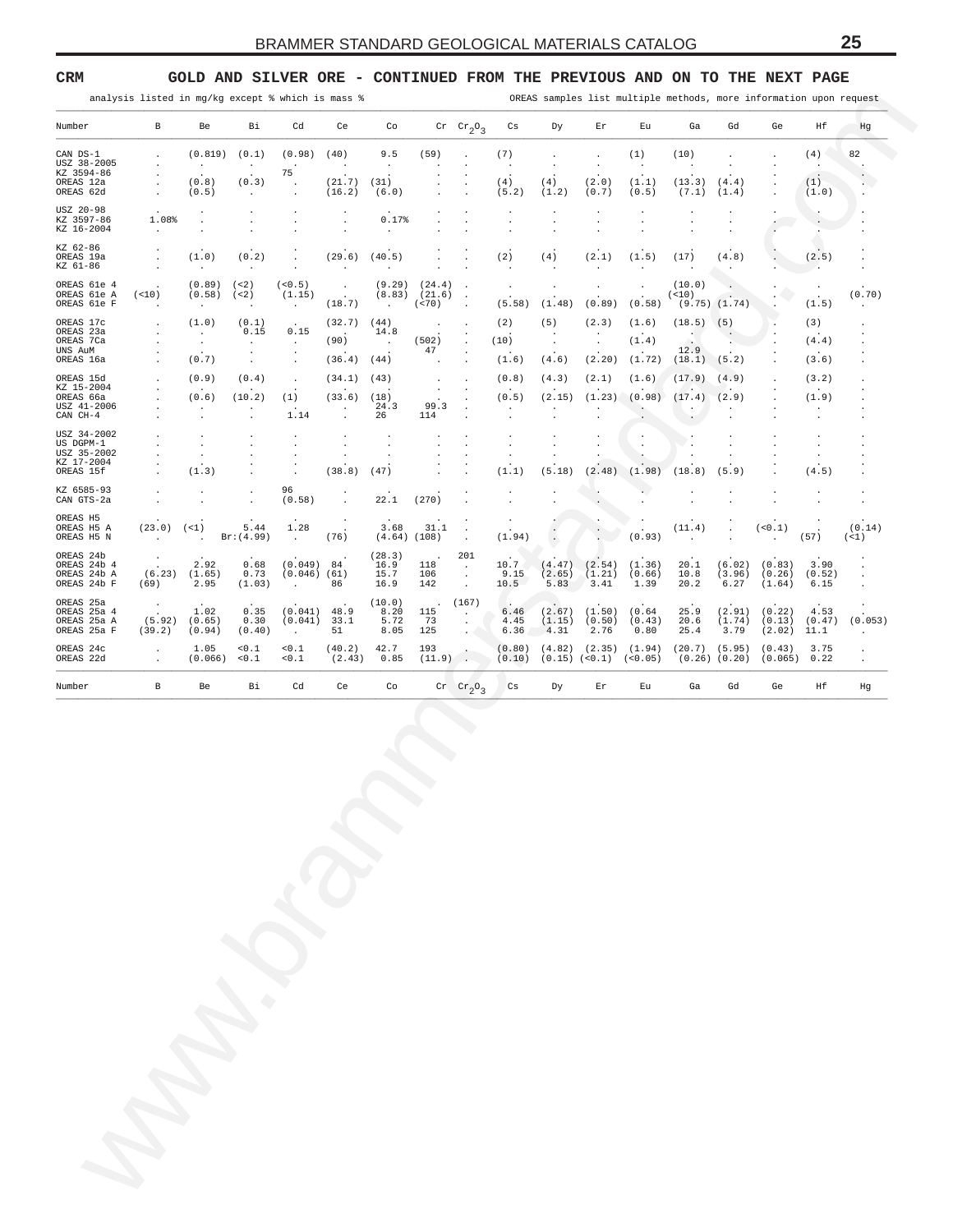### <span id="page-25-0"></span>**CRM GOLD AND SILVER ORE - CONTINUED FROM THE PREVIOUS AND ON TO THE NEXT PAGE**

| Number<br>Ho<br>CAN DS-1<br>$\cdot$<br>USZ 38-2005<br>$\bullet$<br>KZ 3594-86<br>(0.73)<br>OREAS 12a<br>OREAS 62d<br>(0.24)<br>USZ 20-98<br>$\cdot$<br>KZ 3597-86<br>$\cdot$<br>KZ 16-2004<br>$\ddot{\phantom{a}}$<br>KZ 62-86<br>(0.8)<br>OREAS 19a<br>KZ 61-86<br>$\sim$<br>OREAS 61e 4<br>$\ddot{\phantom{a}}$<br>OREAS 61e A<br>OREAS 61e F<br>(0.33)<br>OREAS 17c<br>(0.82)<br>OREAS 23a<br>$\cdot$<br>OREAS 7Ca<br>$\cdot$ |                      | In<br>(0.5)<br>$\sim$<br>9.7<br>(0.05)<br>(0.02)<br>$\cdot$<br>$\cdot$<br>(0.05)<br>$\cdot$<br>$\cdot$<br>$\cdot$ | La<br>(20)<br>$\cdot$<br>(17.7)<br>(7.6)<br>$\cdot$<br>$\cdot$<br>(17.7)<br>$\cdot$ | Li<br>(20)<br>$\cdot$<br>(19.5)<br>(39)<br>$\cdot$<br>$\ddot{\phantom{0}}$<br>$\ddot{\phantom{a}}$<br>(13.0) | Lu<br>$\cdot$<br>$\blacksquare$<br>(0.28)<br>(0.1)<br>$\cdot$<br>$\cdot$<br>$\cdot$ | Mo<br>0.11%<br>(5.5)<br>(6.7)<br>$\cdot$<br>$\cdot$ | Nb<br>$\blacksquare$<br>(3.25)<br>(1.2) | Nd<br>$\cdot$<br>$\ddot{\phantom{a}}$<br>(19.5)<br>(7.8) | Νi<br>48.7<br>28.27<br>$\cdot$<br>(71.5) | Pd<br>$\ddot{\phantom{a}}$<br>$\cdot$                   | Pr<br>$\ddot{\phantom{0}}$<br>$\blacksquare$            | Pt<br>$\cdot$                                                   | Rb                                           | Re                                                      | Sc<br>$\cdot$                   | Se                                           | Sm                              |
|----------------------------------------------------------------------------------------------------------------------------------------------------------------------------------------------------------------------------------------------------------------------------------------------------------------------------------------------------------------------------------------------------------------------------------|----------------------|-------------------------------------------------------------------------------------------------------------------|-------------------------------------------------------------------------------------|--------------------------------------------------------------------------------------------------------------|-------------------------------------------------------------------------------------|-----------------------------------------------------|-----------------------------------------|----------------------------------------------------------|------------------------------------------|---------------------------------------------------------|---------------------------------------------------------|-----------------------------------------------------------------|----------------------------------------------|---------------------------------------------------------|---------------------------------|----------------------------------------------|---------------------------------|
|                                                                                                                                                                                                                                                                                                                                                                                                                                  |                      |                                                                                                                   |                                                                                     |                                                                                                              |                                                                                     |                                                     |                                         |                                                          |                                          |                                                         |                                                         |                                                                 |                                              |                                                         |                                 |                                              |                                 |
|                                                                                                                                                                                                                                                                                                                                                                                                                                  |                      |                                                                                                                   |                                                                                     |                                                                                                              |                                                                                     |                                                     |                                         |                                                          |                                          |                                                         |                                                         |                                                                 | $\ddot{\phantom{a}}$                         | $\ddot{\phantom{0}}$                                    | $\cdot$                         | c.                                           | $\blacksquare$<br>$\sim$        |
|                                                                                                                                                                                                                                                                                                                                                                                                                                  |                      |                                                                                                                   |                                                                                     |                                                                                                              |                                                                                     |                                                     |                                         |                                                          | (7.0)                                    | $\cdot$<br>$\ddot{\phantom{0}}$<br>$\ddot{\phantom{a}}$ | (4.56)<br>(1.9)                                         | $\ddot{\phantom{0}}$                                            | (20.5)<br>(72)                               | $\cdot$<br>$\ddot{\phantom{0}}$<br>$\ddot{\phantom{0}}$ | (20)<br>(7.0)                   | 50.9<br>$\blacksquare$<br>$\cdot$            | (4.18)<br>(1.7)                 |
|                                                                                                                                                                                                                                                                                                                                                                                                                                  |                      |                                                                                                                   |                                                                                     |                                                                                                              |                                                                                     | $\ddot{\phantom{a}}$                                | $\cdot$<br>$\cdot$                      | $\cdot$<br>$\cdot$                                       | $\cdot$<br>$\cdot$                       | $\cdot$<br>$\cdot$                                      | $\cdot$<br>$\ddot{\phantom{0}}$<br>$\ddot{\phantom{0}}$ | $\cdot$<br>$\cdot$                                              | $\cdot$<br>$\cdot$<br>$\cdot$                |                                                         | $\cdot$<br>$\sim$<br>$\sim$     |                                              | $\cdot$<br>$\cdot$              |
|                                                                                                                                                                                                                                                                                                                                                                                                                                  |                      |                                                                                                                   |                                                                                     | $\cdot$                                                                                                      | (0.27)<br>$\cdot$                                                                   | (4.0)<br>$\cdot$                                    | (10)<br>$\ddot{\phantom{a}}$            | (19.8)<br>$\cdot$                                        | (106)<br>$\ddot{\phantom{a}}$            |                                                         | (4.78)<br>$\cdot$                                       | $\ddot{\phantom{a}}$<br>$\cdot$                                 | (19.5)<br>$\cdot$                            | $\ddot{\phantom{0}}$                                    | (20)<br>$\ddot{\phantom{a}}$    |                                              | (4.68)<br>$\cdot$               |
|                                                                                                                                                                                                                                                                                                                                                                                                                                  |                      | $\cdot$                                                                                                           | (10.0)<br>(15.0)<br>(8.95)                                                          | (50)<br>$\cdot$<br>$\cdot$                                                                                   | $\sim$<br>(0.14)                                                                    | (5.67)<br>(5.67)<br>$\sim$                          | $\sim$<br>(1.80)                        | $\cdot$<br>(9.75)                                        | (8.37)<br>(9.14)<br>$\ddot{\phantom{a}}$ | $\cdot$<br>$\cdot$<br>$\ddot{\phantom{a}}$              | $\cdot$<br>(2.33)                                       | (0.004)                                                         | $\cdot$<br>(91)                              |                                                         | (10.0)<br>$\sim$                | $(6.00)$ $(0.60)$<br>$\blacksquare$          | $\cdot$<br>(2.03)               |
|                                                                                                                                                                                                                                                                                                                                                                                                                                  |                      | (0.05)<br>$\cdot$                                                                                                 | (18.1)                                                                              | (10.3)<br>$\cdot$                                                                                            | (0.26)<br>$\sim$                                                                    | (4.3)<br>9.6                                        | (13)<br>$\cdot$                         | (19.7)<br>$\cdot$                                        | (136)<br>40.5                            | $\cdot$<br>$\cdot$                                      | (4.84)<br>$\cdot$                                       | $\ddot{\phantom{a}}$<br>$\blacksquare$                          | (21.5)                                       |                                                         | (20.5)                          | $\ddot{\phantom{0}}$<br>$\ddot{\phantom{0}}$ | (4.83)                          |
| UNS AuM                                                                                                                                                                                                                                                                                                                                                                                                                          |                      | $\ddot{\phantom{a}}$                                                                                              | (50)                                                                                | $\blacksquare$                                                                                               | $\sim$                                                                              | $\sim$                                              | $\cdot$                                 | $\blacksquare$                                           | $\cdot$                                  | $\ddot{\phantom{a}}$                                    | $\blacksquare$                                          | $\ddot{\phantom{a}}$<br>$\cdot$                                 | (168)                                        | $\bullet$                                               | (14)                            | $\ddot{\phantom{0}}$<br>$\ddot{\phantom{a}}$ | (10)                            |
| OREAS 16a<br>(0.86)<br>(0.81)<br>OREAS 15d                                                                                                                                                                                                                                                                                                                                                                                       |                      | (0.05)<br>(0.06)                                                                                                  | (19.3)<br>(16.9)                                                                    | (8.0)<br>(8.3)                                                                                               | (0.25)<br>(0.23)                                                                    | (3.2)<br>(2)                                        | (18.8)<br>(17.8)                        | (20.6)<br>(18.2)                                         | (157)<br>(147)                           | $\ddot{\phantom{a}}$<br>$\ddot{\phantom{a}}$            | (5.19)<br>(4.29)                                        |                                                                 | (26.1)<br>(21.1)                             | $\ddot{\phantom{a}}$                                    | (18.3)<br>(21)                  | $\cdot$<br>$\ddot{\phantom{a}}$              | (5.2)<br>(4.7)                  |
| KZ 15-2004<br>OREAS 66a<br>(0.4)                                                                                                                                                                                                                                                                                                                                                                                                 |                      | (0.48)                                                                                                            | (17.6)                                                                              | (14.8)                                                                                                       | (0.21)                                                                              | (5.5)                                               | (6.8)                                   | (16.0)                                                   | (59)                                     |                                                         | (4)                                                     | $\cdot$<br>$\ddot{\phantom{a}}$                                 | (8)                                          |                                                         | (9)                             | $\blacksquare$<br>$\cdot$                    | (3.35)                          |
| USZ 41-2006<br>$\sim$<br>CAN CH-4<br>$\cdot$                                                                                                                                                                                                                                                                                                                                                                                     |                      | $\cdot$<br>$\cdot$                                                                                                | $\cdot$<br>$\cdot$                                                                  | $\cdot$<br>$\cdot$                                                                                           | $\cdot$<br>$\cdot$                                                                  | 51.8<br>$\cdot$                                     | $\cdot$<br>$\cdot$                      | $\cdot$<br>$\cdot$                                       | 25.4<br>51                               | $\cdot$<br>$\cdot$                                      | $\cdot$<br>$\cdot$                                      | $\cdot$                                                         | $\ddot{\phantom{0}}$<br>$\ddot{\phantom{a}}$ |                                                         | $\cdot$<br>$\cdot$              | 2.1                                          | $\cdot$<br>$\cdot$              |
| USZ 34-2002<br>$\cdot$<br>US DGPM-1                                                                                                                                                                                                                                                                                                                                                                                              |                      | $\bullet$                                                                                                         | $\cdot$                                                                             | $\cdot$                                                                                                      | $\bullet$                                                                           | $\cdot$                                             | $\cdot$                                 | $\cdot$                                                  | $\cdot$                                  | $\cdot$                                                 | $\bullet$                                               | $\cdot$                                                         | $\cdot$<br>$\cdot$                           |                                                         | $\cdot$                         | $\cdot$                                      | $\cdot$                         |
| $\cdot$<br>USZ 35-2002<br>$\cdot$<br>KZ 17-2004                                                                                                                                                                                                                                                                                                                                                                                  |                      | $\ddot{\phantom{a}}$<br>$\cdot$                                                                                   | $\cdot$<br>$\cdot$                                                                  | $\cdot$<br>$\cdot$                                                                                           | $\cdot$<br>$\cdot$                                                                  | $\cdot$<br>$\blacksquare$                           | $\cdot$<br>$\cdot$                      | $\blacksquare$<br>$\ddot{\phantom{a}}$                   | $\cdot$                                  | $\cdot$                                                 | $\cdot$<br>$\cdot$                                      | $\cdot$                                                         | $\cdot$                                      |                                                         | $\cdot$<br>$\cdot$              | $\ddot{\phantom{0}}$<br>$\ddot{\phantom{a}}$ | $\cdot$<br>$\cdot$              |
| OREAS 15f<br>(0.91)                                                                                                                                                                                                                                                                                                                                                                                                              |                      | (0.06)                                                                                                            | (17.9)                                                                              | (8.8)                                                                                                        | (0.24)                                                                              | (4.5)                                               | (20.8)                                  | (21.6)                                                   | (157)                                    |                                                         | (4.82)                                                  | $\cdot$                                                         | (22.4)                                       | $\ddot{\phantom{0}}$                                    | (18.5)                          | $\ddot{\phantom{a}}$                         | (5.28)                          |
| KZ 6585-93<br>$\cdot$<br>CAN GTS-2a<br>$\ddot{\phantom{a}}$                                                                                                                                                                                                                                                                                                                                                                      |                      | $\bullet$<br>$\blacksquare$                                                                                       | $\cdot$<br>$\cdot$                                                                  | $\cdot$<br>$\blacksquare$                                                                                    | $\ddot{\phantom{0}}$                                                                | $\ddot{\phantom{0}}$                                | $\cdot$                                 | $\ddot{\phantom{a}}$                                     | 77.1                                     | $\cdot$<br>$\ddot{\phantom{0}}$                         | ٠.<br>$\cdot$                                           | $\cdot$                                                         | $\cdot$<br>$\ddot{\phantom{a}}$              | $\cdot$<br>$\ddot{\phantom{0}}$                         | $\cdot$<br>$\ddot{\phantom{0}}$ | $\cdot$<br>$\ddot{\phantom{a}}$              | $\cdot$<br>$\ddot{\phantom{0}}$ |
| OREAS H5<br>$\cdot$<br>OREAS H5 A<br>OREAS H5 N                                                                                                                                                                                                                                                                                                                                                                                  | . $Ir:(<0.005)$      |                                                                                                                   | (27.5)<br>(52)                                                                      | (2.00)<br>$\sim$                                                                                             | $\cdot$<br>(0.69)                                                                   | 7.22<br>(13.7)                                      | (0.75)<br>$\ddot{\phantom{0}}$          | $\bullet$<br>$\sim$<br>(32.4)                            | 11.9<br>(28.1)                           | $\cdot$<br>$\sim$                                       | $\cdot$<br>$\cdot$                                      |                                                                 | $\cdot$<br>(58)                              | $\cdot$<br>$\cdot$<br>$\ddot{\phantom{0}}$              | (9.11)(12.4)                    | $(2.50)$ $(1.86)$                            | (5.28)                          |
| OREAS 24b<br>OREAS 24b 4<br>(0.80)<br>OREAS 24b A<br>(0.46)<br>OREAS 24b F<br>1.17                                                                                                                                                                                                                                                                                                                                               |                      | (0.077)<br>(0.048)<br>$\cdot$                                                                                     | 42.4<br>(29.2)<br>44.0                                                              | 52<br>45.6<br>52                                                                                             | (0.32)<br>(0.20)<br>0.49                                                            | 4.03<br>3.86<br>(4.91)                              | 14.6<br>(0.31)<br>16.0                  | (36.2)<br>(24.6)<br>38.7                                 | (59)<br>60<br>57<br>61                   | < 0.001<br>( < 0.01)<br>Service.                        | (9.86)<br>(6.87)<br>10.2                                | < 0.001<br>(0.001)<br>$\sim$                                    | 164<br>114<br>161                            | (0.002)<br>( < 0.001)<br>(< 0.1)                        | 15.3<br>9.51<br>14.1            | (0.66)<br>(0.42)<br>$\cdot$                  | (7.06)<br>(4.68)<br>7.17        |
| OREAS 25a<br>OREAS 25a 4<br>(0.46)<br>(0.20)<br>OREAS 25a A<br>OREAS 25a F<br>0.92                                                                                                                                                                                                                                                                                                                                               |                      | (0.091)<br>(0.081)<br>$\sim$                                                                                      | 21.8<br>(13.0)<br>23.3                                                              | 36.7<br>(23.7)<br>(35.1)                                                                                     | (0.23)<br>(0.057)<br>0.45                                                           | 2.55<br>(1.36)<br>(2.99)                            | 22.4<br>(0.52)<br>26.5                  | (17.0)<br>(11.7)<br>20.0                                 | (31.2)<br>45.8<br>26.9<br>(55)           | < 0.001<br>$\sim$<br>(<0.01)<br>$\sim$ $\sim$ $\sim$    | (4.71)<br>(3.35)<br>5.33                                | < 0.001<br>(0.004)<br>$\sim$                                    | $\,$ .<br>61<br>(31.4)<br>60                 | $\bullet$<br>(<0.05)<br>(<0.1)                          | 13.7<br>8.64<br>13.5            | (2.86)<br>(0.87)<br>$\cdot$                  | (3.41)<br>(2.26)<br>3.90        |
| OREAS 24c<br>(0.90)<br>OREAS 22d                                                                                                                                                                                                                                                                                                                                                                                                 | $(<0.05)$ $(<0.005)$ | (0.056)                                                                                                           | (19.7)<br>(1.20)                                                                    | 8.32<br>14.2                                                                                                 | (0.27)<br>(0.013)                                                                   | 2.49<br>2.36                                        | 23.8<br>0.88                            | (20.7)<br>(1.03)                                         | 138                                      |                                                         |                                                         | $(<0.005)$ (5.28) $(<0.005)$<br>$4.38$ (<0.005) (0.32) (<0.005) | 21.9<br>0.54                                 | (<0.002)<br>(<0.002)                                    | 21.6<br>(0.20)( <sub>1</sub> )  | (1.00)                                       | (5.55)<br>(0.22)                |
| Number<br>Ho                                                                                                                                                                                                                                                                                                                                                                                                                     |                      | In                                                                                                                | La                                                                                  | Li                                                                                                           | Lu                                                                                  | Mo                                                  | Nb                                      | Nd                                                       | Νi                                       | Pd                                                      | Pr                                                      | Pt                                                              | Rb                                           | Re                                                      | Sc                              | Se                                           | Sm                              |
|                                                                                                                                                                                                                                                                                                                                                                                                                                  |                      |                                                                                                                   |                                                                                     |                                                                                                              |                                                                                     |                                                     |                                         |                                                          |                                          |                                                         |                                                         |                                                                 |                                              |                                                         |                                 |                                              |                                 |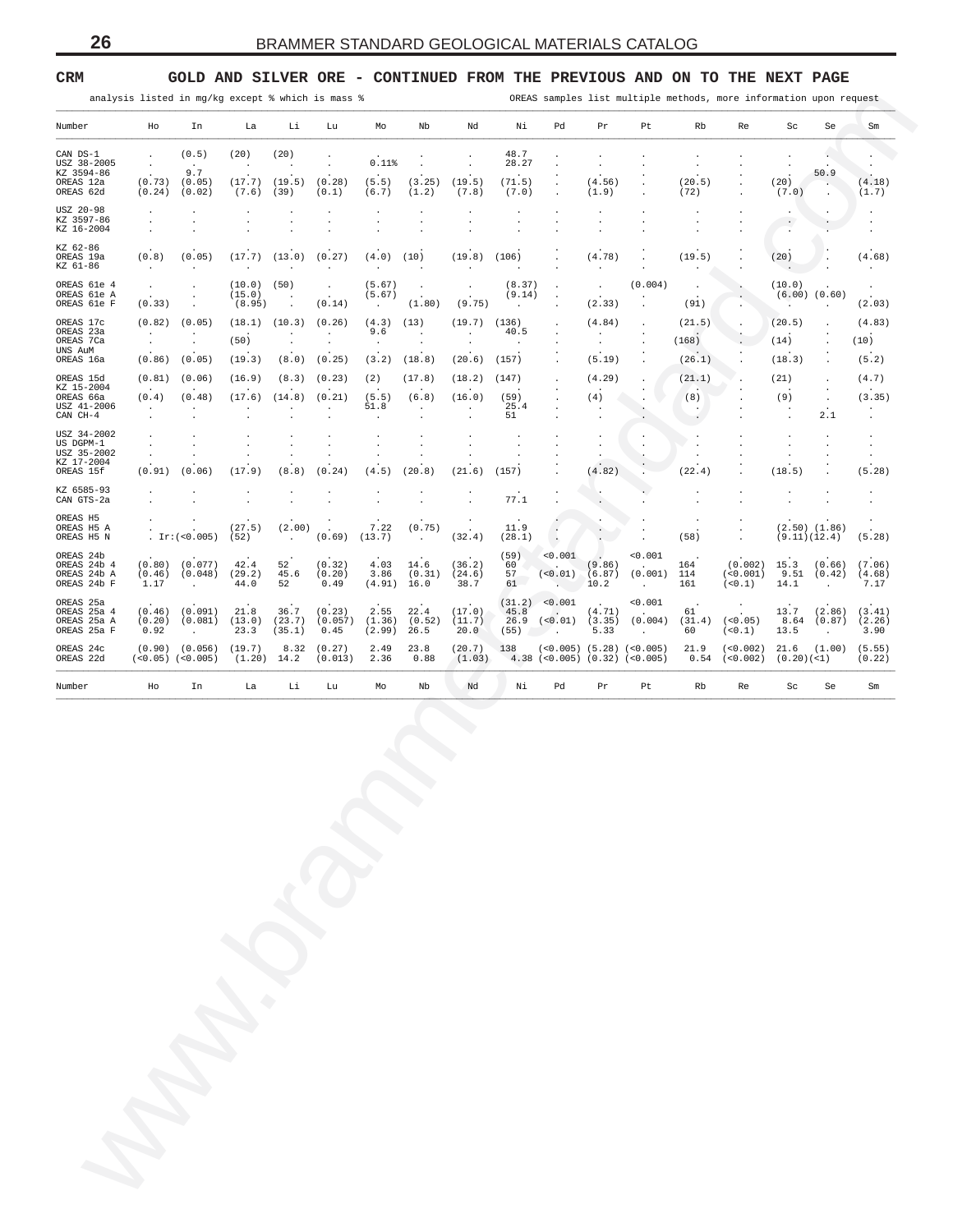#### <span id="page-26-0"></span>**CRM GOLD AND SILVER ORE - CONTINUED FROM THE PREVIOUS PAGES**

| Number                                                 |                                            |                                    |                                    |                                                         |                                              |                                      |                                 |                                             |                                            |                               |                                                   |                                                   |                                                                 |                                                 |                                                                                                            |
|--------------------------------------------------------|--------------------------------------------|------------------------------------|------------------------------------|---------------------------------------------------------|----------------------------------------------|--------------------------------------|---------------------------------|---------------------------------------------|--------------------------------------------|-------------------------------|---------------------------------------------------|---------------------------------------------------|-----------------------------------------------------------------|-------------------------------------------------|------------------------------------------------------------------------------------------------------------|
|                                                        | Sn                                         | Sr                                 | Ta                                 | Tb                                                      | Te                                           | Th                                   | T1                              | $\rm{Tm}$                                   | U                                          | W                             | Υ                                                 | Yb                                                | Zr                                                              | Units                                           | Other                                                                                                      |
| CAN DS-1<br>USZ 38-2005                                | $\cdot$                                    | 88.71                              | $\cdot$                            | $\ddot{\phantom{a}}$                                    |                                              | $\cdot$<br>$\ddot{\phantom{a}}$      | 20                              |                                             | $\cdot$                                    | 0.01%                         |                                                   |                                                   | $\cdot$                                                         | 400g<br>250g                                    |                                                                                                            |
| KZ 3594-86<br>OREAS 12a<br>OREAS 62d                   | (1)<br>$\cdot$                             | (136)<br>(217)                     | (0.3)<br>$\cdot$                   | (0.64)<br>(0.2)                                         | 210.4<br>(0.4)<br>(3.5)                      | (4.4)<br>(1.5)                       |                                 |                                             | (1.85)<br>(0.4)                            | (6.5)<br>(6.7)                | (20.2)<br>(6.5)                                   | (1.88)<br>(0.7)                                   | (40.5)<br>(34)                                                  | 100g<br>60 <sub>g</sub><br>60 g                 |                                                                                                            |
| USZ 20-98<br>KZ 3597-86<br>KZ 16-2004                  | $\cdot$<br>$\cdot$<br>$\ddot{\phantom{a}}$ | $\cdot$                            |                                    | $\cdot$<br>$\cdot$                                      | $\cdot$<br>$\cdot$                           | $\cdot$<br>$\blacksquare$            |                                 | $\cdot$<br>$\cdot$                          | $\cdot$<br>$\cdot$<br>$\ddot{\phantom{a}}$ |                               | $\blacksquare$                                    |                                                   | $\cdot$<br>$\ddot{\phantom{0}}$<br>$\cdot$                      | 250g<br>100g<br>100g                            | last of stock<br>last of stock                                                                             |
| KZ 62-86<br>OREAS 19a<br>KZ 61-86                      | (1)<br>$\blacksquare$                      | (279)                              | (0.65)<br>$\cdot$                  | (0.7)<br>$\cdot$                                        | (0.2)<br>$\sim$                              | (3.7)<br>$\cdot$                     | $\ddot{\phantom{a}}$            |                                             | (1.3)<br>$\sim$                            | (3.5)<br>$\ddot{\phantom{a}}$ | (19.9)<br>$\cdot$                                 | (1.75)<br>$\ddot{\phantom{a}}$                    | (99)<br>$\ddot{\phantom{a}}$                                    | 100g<br>60 g<br>100g                            |                                                                                                            |
| OREAS 61e 4<br>OREAS 61e A<br>OREAS 61e F              | $\cdot$<br>$($ < 1 $)$                     | (245)<br>(113)<br>(245)            | $\cdot$<br>(0.10)                  | $\cdot$<br>(0.27)                                       | $\sim$                                       | $(<20)$ $(<10)$<br>(2.21)(<20)(<10)  |                                 | $\cdot$<br>$(2.31)(0.85)(0.14)(0.61)$ (3)   | (< 10)<br>(<10)                            | (< 10)<br>(< 10)              | $\cdot$                                           | $\cdot$<br>$(8.70)$ $(0.83)$                      | $\cdot$<br>(54)                                                 |                                                 | Au/Pd/Pt FA, others 4-acid<br>60 or 500g, Aqua Regia<br>Borate Fusion, C/S combust                         |
| OREAS 17c<br>OREAS 23a<br>OREAS 7Ca<br>UNS AuM         | (1)<br>3.1<br>$\sim$                       | (333)<br>$\blacksquare$ .<br>187.7 | (0.85)<br>$\sim$<br>$\cdot$        | (0.76)<br>$\cdot$<br>$\cdot$                            | $\cdot$<br>$\cdot$<br>$\cdot$<br>$\cdot$     | (3.5)<br>20.9<br>(16)                | $\cdot$                         |                                             | (1.05)<br>6.2<br>$\sim$                    | (3.8)<br>3.7<br>(18)          | (20.5)<br>$\cdot$<br>$\ddot{\phantom{a}}$<br>14.2 | (1.8)<br>$\cdot$<br>(2.8)<br>$\ddot{\phantom{a}}$ | (123)<br>$\overline{\phantom{a}}$<br>$\ddot{\phantom{a}}$<br>81 | 60 g<br>200g                                    | 10 g or 60 g, GRANITE<br>chips 500g $Br: (5ppm) H_2O: (3.44+)$                                             |
| OREAS 16a<br>OREAS 15d                                 | (3)<br>(1)                                 | (369)<br>(357)                     | (1.1)<br>(1)                       | (0.8)<br>(0.75)                                         | $\cdot$<br>(0.3)                             | (3.2)<br>(2.9)                       |                                 | $\blacksquare$                              | (0.9)<br>(0.8)                             | (1)<br>(1.5)                  | (22.8)<br>(20.2)                                  | (1.82)<br>(1.73)                                  | (161)<br>(120)                                                  | 60g<br>60 <sub>g</sub>                          |                                                                                                            |
| KZ 15-2004<br>OREAS 66a<br>USZ 41-2006<br>CAN CH-4     | (3.50)<br>$\blacksquare$ .<br>$\cdot$      | (488)<br>259<br>(209)              | (0.4)<br>$\blacksquare$<br>$\cdot$ | (0.40)<br>$\cdot$<br>$\ddot{\phantom{a}}$               | (9.6)<br>$\cdot$<br>$\cdot$                  | (4.1)<br>$\cdot$<br>$\cdot$          |                                 |                                             | (1.4)<br>$\cdot$<br>$\cdot$                | (10.5)<br>$\cdot$             | (10.3)<br>$\blacksquare$<br>$\ddot{\phantom{0}}$  | (1.3)<br>$\cdot$                                  | (75)<br>78.3<br>$\sim$                                          | 100g<br>60 <sub>g</sub><br>100 or 250 g<br>200g |                                                                                                            |
| USZ 34-2002<br>US DGPM-1<br>USZ 35-2002<br>KZ 17-2004  | $\cdot$<br>$\cdot$<br>$\cdot$              | $\cdot$<br>$\cdot$                 | $\cdot$<br>$\cdot$<br>$\cdot$      | $\cdot$<br>$\ddot{\phantom{a}}$<br>$\ddot{\phantom{a}}$ | $\cdot$<br>$\ddot{\phantom{a}}$              | $\cdot$<br>$\cdot$<br>$\cdot$        | $\cdot$<br>$\ddot{\phantom{1}}$ |                                             | $\cdot$<br>$\cdot$<br>$\cdot$              | (76)                          |                                                   | $\ddot{\phantom{0}}$                              | $\cdot$<br>$\mathbf{h}$<br>$\cdot$                              | 250g<br>200g<br>250g<br>100g                    | $H_0O: 0.10-$<br>last of stock                                                                             |
| OREAS 15f<br>KZ 6585-93<br>CAN GTS-2a                  | (2)                                        | (382)<br>92.8                      | (1.1)                              | (0.88)                                                  | $\ddot{\phantom{a}}$<br>$\ddot{\phantom{a}}$ | (3.05)<br>1.244                      | $\ddot{\phantom{a}}$            |                                             | (0.9)<br>$\cdot$<br>$\ddot{\phantom{0}}$   | (0.5)<br>$\ddot{\phantom{a}}$ | (23.2)<br>$\cdot$                                 | (1.9)<br>$\cdot$                                  | (166)<br>$\blacksquare$                                         | 60g<br>100g<br>350 g                            |                                                                                                            |
| OREAS H5<br>OREAS H5 A (<10)<br>OREAS H5 N (<100)      |                                            | <b>Contract</b>                    | (6.89)( <sub>10</sub> )<br>(2.83)  | $\cdot$<br>(0.72)                                       | $\sim$                                       | $(2.37)$ $(19.1)$ $(0.71)$<br>(29.0) | $\sim$                          | $\cdot$<br>$\cdot$                          | $\cdot$<br>$\cdot$<br>(7.60)               | (< 5)<br>(8.35)               | (5.00)<br>$\sim$                                  | $(4.33)$ $(2085)$                                 | (47.8)                                                          |                                                 | 60 g fire assay<br>Aqua regia<br>V: 0.00350<br>Neutron activation analysis                                 |
| OREAS 24b<br>OREAS 24b 4<br>OREAS 24b A<br>OREAS 24b F | 4.25<br>2.26<br>4.65                       | (134)<br>124<br>(29.0)<br>125      | 1.23<br>$\sim 100$<br>1.32         | (0.87)<br>(0.54)<br>0.98                                | $\cdot$<br>$\cdot$<br>$\ddot{\phantom{a}}$   | 16.4<br>14.3<br>16.5                 | 0.86<br>0.66<br>0.91            | (0.31)<br>(0.17)<br>0.50                    | 3.06<br>1.74<br>3.31                       | 3.64<br>(1.19)<br>4.13        | 19.9<br>12.3<br>32.5                              | (2.17)<br>(1.15)<br>3.24                          | $\ddot{\phantom{1}}$<br>134<br>24.5<br>213                      |                                                 | 60 g last of stock Cl: (<10ppm)<br>" 4 acid digestion, GRANODIORITE<br>" aqua regia<br>" fusion ICP-OES/MS |
| OREAS 25a<br>OREAS 25a 4<br>OREAS 25a A<br>OREAS 25a F | 4.06<br>2.70<br>4.83                       | (56)<br>48.5<br>17.3<br>49.4       | 1.60<br>(0.099)<br>1.99            | (0.41)<br>(0.24)<br>0.66                                | (0.10)<br>$\cdot$<br>$\ddot{\phantom{a}}$    | 15.8<br>10.7                         | 0.35<br>0.20                    | (0.3)<br>(0.062)<br>$16.4$ $(0.30)$ $0.43$  | 2.94<br>1.49<br>3.51                       | 2.10<br>$\sim$<br>2.89        | 12.3<br>4.56<br>25.1                              | (1.48)<br>(0.41)<br>2.89                          | (135)<br>(159)<br>(19.0)<br>398                                 |                                                 | 10 g 60 g or 1 kg Cl: (<10ppm)<br>" 4 acid digestion, SOIL<br>" aqua regia<br>" fusion ICP-OES/MS          |
| OREAS 24c<br>OREAS 22d                                 | 1.51<br>0.61                               | 442                                | 1.48                               | (1.14)(0.036)(<0.05)(<0.05)                             | $(0.90)$ $(<0.05)$                           |                                      |                                 | 3.08(0.064)(0.31)<br>0.67 (< 0.02) (< 0.05) | 0.76<br>0.18                               | 0.53<br>0.21                  | 22.3                                              | (1.88)<br>$0.69$ (< $0.1$ )                       | 143                                                             |                                                 | 10 g 60 g or 1 kg Basalt V: 161<br>7.02 10 g V: 2.63 last then 22e                                         |
| Number                                                 | Sn                                         | Sr                                 | Ta                                 | Tb                                                      | Te                                           | Th                                   | T1                              | $\rm{Tm}$                                   | U                                          | W                             | Y                                                 | Yb                                                | Zr                                                              | Units                                           | Other                                                                                                      |
|                                                        |                                            |                                    |                                    |                                                         |                                              |                                      |                                 |                                             |                                            |                               |                                                   |                                                   |                                                                 |                                                 |                                                                                                            |
|                                                        |                                            |                                    |                                    |                                                         |                                              |                                      |                                 |                                             |                                            |                               |                                                   |                                                   |                                                                 |                                                 |                                                                                                            |
|                                                        |                                            |                                    |                                    |                                                         |                                              |                                      |                                 |                                             |                                            |                               |                                                   |                                                   |                                                                 |                                                 |                                                                                                            |
|                                                        |                                            |                                    |                                    |                                                         |                                              |                                      |                                 |                                             |                                            |                               |                                                   |                                                   |                                                                 |                                                 |                                                                                                            |
|                                                        |                                            |                                    |                                    |                                                         |                                              |                                      |                                 |                                             |                                            |                               |                                                   |                                                   |                                                                 |                                                 |                                                                                                            |
|                                                        |                                            |                                    |                                    |                                                         |                                              |                                      |                                 |                                             |                                            |                               |                                                   |                                                   |                                                                 |                                                 |                                                                                                            |
|                                                        |                                            |                                    |                                    |                                                         |                                              |                                      |                                 |                                             |                                            |                               |                                                   |                                                   |                                                                 |                                                 |                                                                                                            |
|                                                        |                                            |                                    |                                    |                                                         |                                              |                                      |                                 |                                             |                                            |                               |                                                   |                                                   |                                                                 |                                                 |                                                                                                            |
|                                                        |                                            |                                    |                                    |                                                         |                                              |                                      |                                 |                                             |                                            |                               |                                                   |                                                   |                                                                 |                                                 |                                                                                                            |
|                                                        |                                            |                                    |                                    |                                                         |                                              |                                      |                                 |                                             |                                            |                               |                                                   |                                                   |                                                                 |                                                 |                                                                                                            |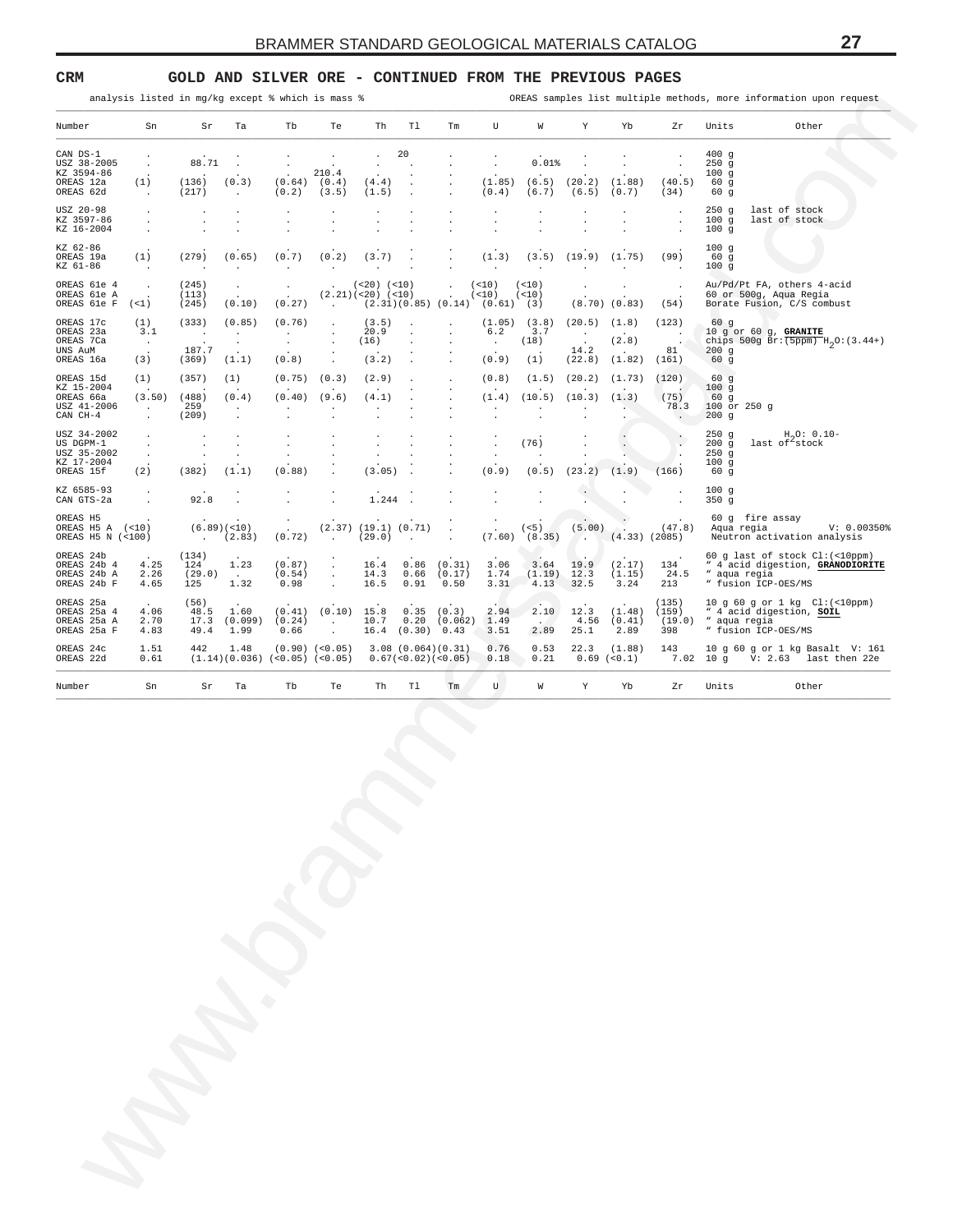**GRANITE WITH EXTENSIVE ANALYSIS**

<span id="page-27-0"></span>

|                                                     | analysis listed in mass %                   |                                         |                                       |                              |                                                                         |                                                            |                                      |                                       |                                 |                                           |                                                         |                                  |                                             |                                             |                                       | IAG: RM                                           |                                                        | all others: CRM                            |                                                     |                   |
|-----------------------------------------------------|---------------------------------------------|-----------------------------------------|---------------------------------------|------------------------------|-------------------------------------------------------------------------|------------------------------------------------------------|--------------------------------------|---------------------------------------|---------------------------------|-------------------------------------------|---------------------------------------------------------|----------------------------------|---------------------------------------------|---------------------------------------------|---------------------------------------|---------------------------------------------------|--------------------------------------------------------|--------------------------------------------|-----------------------------------------------------|-------------------|
| Number                                              | $\mathsf{Sio}_2$                            | $A1_{2}O_{3}$                           | $^{CO}$ <sub>2</sub>                  | CaO                          | F                                                                       |                                                            | FeO<br>$Fe_2O_3$                     |                                       | $T.Fe_2O_3$                     | $H_2^O$                                   |                                                         | $k_{2}^{\circ}$                  | MgO                                         | MnO                                         |                                       | $\frac{Na}{2}$ <sup>O</sup>                       | $P_2O_5$                                               | $\overline{110}$ <sub>2</sub>              | LOI                                                 |                   |
| JG-2<br>VS 3333-85<br>IAG OU-3<br>GUW GM            | <del>76.83</del><br>74.76<br>74.09<br>73.42 | 12.47<br>10.64<br>11.10<br>13.55        | (0.1)<br>1.913<br>0.28                | 0.70<br>0.32<br>0.2<br>1.07  | <del>(0.0972)</del><br>0.062<br>0.1100<br>0.067                         | 0.57<br>1.61<br>3.255<br>1.13                              | 0.33<br>4.50<br>$\sim$ $-$<br>2.01   |                                       | 3.8341<br>$\sim$                | $0.33 - 0.12$<br>(0.30)<br>$\sim$<br>0.35 |                                                         | 4.71<br>4.64<br>4.55<br>4.76     | 0.037<br>0.10<br>$\sim$<br>0.37             | 0.016<br>0.120<br>0.090<br>0.043            |                                       | 3.54<br>4.24<br>3.678<br>3.78                     | 0.002<br>0.024<br><b>Contract Contract</b><br>0.062    | 0.044<br>0.26<br>0.224<br>2.12             | $\overline{\phantom{a}}$<br>1.815<br>$\sim$ $^{-1}$ |                   |
| USZ 47-2008<br>USZ 28-99<br>SARM 48<br>NCS DC73376  | 72.37<br>71.61<br>67.11<br>66.27            | 14.07<br>16.13<br>11.24<br>16.33        | $\sim$<br>$\sim$<br>0.35              | 1.15<br>0.39<br>8.90<br>2.66 | 1.25<br>0.0670                                                          | 1.81<br>0.29<br>(0.2)<br>(1.6)                             | 2.44<br>$\sim$ $-$<br>0.58<br>$\sim$ |                                       | 0.51<br>$\sim 10^{-11}$<br>3.12 | $-(0.05)$<br>$\sim$<br>(1.0)              |                                                         | 4.68<br>3.52<br>4.26<br>2.60     | 0.38<br>(0.29)<br>0.18<br>1.63              | 0.06<br>0.13<br>0.02<br>$\sim$              |                                       | 3.63<br>5.25<br>3.22<br>5.3                       | 0.13<br>0.028<br>(0.09)<br>$\mathcal{L}_{\mathcal{A}}$ | 0.30<br>(0.03)<br>0.10<br>W.               | 0.64<br>1.14<br>1.28                                |                   |
| continued                                           |                                             |                                         |                                       |                              | analysis listed in mg/kg except % which is mass % and * which is $ng/g$ |                                                            |                                      |                                       |                                 |                                           |                                                         |                                  |                                             |                                             |                                       | A                                                 |                                                        |                                            |                                                     |                   |
| Number                                              | Ag                                          | Al%                                     | As                                    | В                            | Ba                                                                      | Be                                                         | Вi                                   | $Ca\,$                                | Cd                              | Ce                                        | Cl                                                      |                                  | Co                                          | Cr                                          | Cs                                    | $\frac{\text{Cs}}{2}$ <sup>0%</sup>               |                                                        | cu<br>Dy                                   |                                                     |                   |
| <del>JG-2</del><br>VS 3333-85<br>IAG OU-3<br>GUW GM | (0.019)<br>(0.06)<br>(0.09)                 | 6.60<br>$\cdot$<br>$\cdot$<br>$\cdot$   | (0.68)<br>(4)<br>3.3793<br>4.1        | (1.78)<br>11<br>11           | -81.O<br>90<br>28<br>340                                                | 3.26<br>$5 -$<br>10.94<br>(4.8)                            | (0.64)<br>$\cdot$                    | 0.50                                  | (0.004<br>0.38<br>$\sim$        | 48.3<br>90<br>196.3<br>65                 | $\ddot{\phantom{a}}$<br>$\cdot$<br>$\ddot{\phantom{a}}$ |                                  | <del>3.62</del><br>$1.3\,$<br>$\sim$<br>3.7 | 6.37<br>3.1<br>18.61<br>11                  | <del>6.79</del><br>4.5<br>0.66<br>8.1 |                                                   | 12<br>$-3.3$<br>13                                     | $0.49 - 10.5$<br>(10)<br>18.87<br>(5.4)    |                                                     |                   |
| USZ 47-2008<br>USZ 28-99<br>SARM 48<br>NCS DC73376  | $\cdot$<br>$\cdot$<br>0.03                  | $\cdot$                                 | 2.28<br>(3)<br>$(0.25)$ 15            | $\cdot$<br>$\cdot$           | 350<br>(290)<br>1140                                                    | 8.63<br>$\sim$<br>1.7                                      | 1.03<br>$\sim$<br>0.096              |                                       | $\cdot$<br>$\cdot$<br>(0.06)    | 64.38<br>(25)<br>(850)<br>48              | $\sim$<br>$\sim$<br>(120)                               |                                  | 2.71<br>$\sim$<br>7.8                       | 182<br>(130)<br>23<br>24                    | 17.02<br>$\sim$<br>2.6                | 0.012                                             | 8<br>(10)                                              | 7.36<br>4.42<br>$\sim 100$<br>$(3.1)$ 1.52 |                                                     |                   |
| Number                                              | Er                                          | Eu                                      | Fe%                                   | Ga                           | Gd                                                                      | Ge                                                         | Ηf                                   | Hg                                    | Ho                              | In                                        |                                                         | K%                               | La                                          | Li                                          | $\frac{Li}{2}$ <sup>0%</sup>          |                                                   | Lu                                                     | Mg%                                        | Mn%                                                 |                   |
| <del>JG-2</del><br>VS 3333-85<br>IAG OU-3<br>GUW GM | 6.04<br>(6)<br>11.44<br>(2.2)               | 0.10<br>0.4<br>1.152<br>0.60            | 0.68<br>$\cdot$<br>$\cdot$<br>$\cdot$ | 18.6<br>27<br>32.1<br>15     | 8.01<br>$\blacksquare$<br>18.073<br>(5.2)                               | (1.70)<br>2.2<br>12<br>1.5<br>(1.6)                        | 4.73<br>22.631<br>5.1                | (0.0033)<br>$\cdot$<br>(0.0033)       | 1.67<br>4.011<br>(1.0)          |                                           | $\cdot$                                                 | 3.91<br>$\overline{\phantom{a}}$ | 19.9<br>45<br>94.64<br>41                   | 42.2<br>52<br>1.41<br>50                    | $\cdot$<br>$\cdot$                    | 0.9                                               | 1.22<br>1.628<br>0.40                                  | 0.02<br>$\cdot$                            | 0.012<br>$\cdot$<br>$\cdot$<br>$\cdot$              |                   |
| USZ 47-2008<br>USZ 28-99<br>SARM 48<br>NCS DC73376  | 2.37<br>$\sim$<br>0.76                      | 0.58<br>$\sim$<br>1.0                   |                                       | 22.80<br>$\sim$<br>18.2      | 4.95<br>$\cdot$<br>2.4                                                  | 1.50<br>$\sim$<br>0.93                                     | 4.75<br>$\cdot$<br>3.3               | $\cdot$<br>0.0035                     | 0.85<br>$\sim$                  | $0.27$ $(0.03)$                           |                                                         | Ċ,                               | 29.59<br>(15)<br>25                         | 124<br>$\sim$<br>24.7                       | 0.37                                  | $\sim$                                            | 0.35<br>0.11                                           |                                            | $\cdot$<br>$\cdot$<br>0.0430                        |                   |
| Number                                              | Mo                                          | Na%                                     | Nb                                    | Nd                           | Νi                                                                      | P%                                                         | Pb                                   | Pr                                    | Rb                              | $Rb_2$ 0% S                               |                                                         |                                  | Sb                                          | Sc                                          | Se                                    | Si%                                               | Sm                                                     | Sn                                         | Sr                                                  |                   |
| JG-2<br>VS 3333-85<br>IAG OU-3<br>GUW GM            | 0.37<br>1.7<br>1.975<br>1.1                 | 2.63<br>$\sim$<br>$\cdot$<br>$\epsilon$ | 14.7<br>17<br>80.2<br>18              | 26.4<br>50<br>87<br>30       | (4.35)<br>6<br>6.8                                                      | 0.001<br>$\cdot$<br>$\blacksquare$<br>$\ddot{\phantom{a}}$ | 31.5<br>10<br>36<br>30               | 6.20<br>$\sim$<br>22.7<br>(7.2)       | 301<br>140<br>171<br>260        | $\sim$ 4.<br>$\cdot$<br>$\cdot$           | (7.0)<br>(160)                                          | (0.5)<br>0.3<br>(0.51)           | (0.057)                                     | <del>2.42</del><br>4.6<br>4.8               | $\ddot{\phantom{0}}$<br>$\epsilon$    | <del>35.91</del><br>$\cdot$<br>$\cdot$<br>$\cdot$ | 7.78<br>10<br>18.71<br>4.9                             | 3.OO<br>5<br>11.45<br>4.4                  | 133                                                 | 17.9<br>8<br>11.2 |
| USZ 47-2008<br>USZ 28-99<br>SARM 48<br>NCS DC73376  | 3.06<br>$\sim$<br>(5)<br>(0.27)             | $\cdot$<br>$\cdot$                      | 15.22<br>71<br>202<br>4.5             | 27.10<br>$\sim$<br>21        | 5.76<br>10<br>13                                                        | $\cdot$<br>$\cdot$<br>0.0570                               | 24.81 7.27<br>64<br>135<br>7.6       | A.<br>5.8                             | 275<br>A.<br>57                 | 0.24                                      | $\cdot$<br>$\overline{\phantom{a}}$<br>(50)             | 0.19<br>$\sim$                   | 0.063                                       | 4.36<br>(7)<br>5.0                          | $\cdot$<br>$\cdot$<br>0.019           |                                                   | 5.54<br>$\sim$<br>3.3                                  | 13.30<br>$\sim$<br>$0.8$                   | 111<br>29<br>690                                    |                   |
| Number                                              | Ta                                          | Tb                                      | Te                                    | Th                           | Ti%                                                                     | Tl                                                         | Tm                                   | U                                     | V                               |                                           | W                                                       | Y                                | Yb                                          | Zn                                          |                                       | Zr                                                | Units                                                  |                                            |                                                     |                   |
| JG-2<br>VS 3333-85<br>IAG OU-3<br>GUW GM            | <del>2.76</del><br>1.1<br>5.748<br>1.7      | 1.62<br>0.4<br>3.081<br>0.7             | $\cdot$<br>$\cdot$                    | 1.62<br>80<br>22.845<br>36   | $-0.026$<br>$\sim$ $\sim$                                               | 1.55<br>$\sim$<br>n and                                    | 1.16<br>No. 1<br>$0.735$ 1.731       | 11.3<br>$1.8\,$<br>5.5396             | 6.4 11                          | 3.78<br>$6\overline{}$                    | 23.0<br>(1.1)<br>1.6 26                                 | 86.5<br>60<br>113.1              | 6.85<br>7<br>11.3<br>3.1                    | $-13.6$<br>140<br>149.22<br>34              |                                       | 97.6<br>470<br>942<br>149                         | $-20$ g<br>100 <sub>g</sub><br>$~125$ g<br>50g         |                                            |                                                     |                   |
| USZ 47-2008<br>USZ 28-99<br>SARM 48<br>NCS DC73376  | 2.56<br>54<br>$\sim$ $\sim$<br>(0.34)       | 0.79<br>$\sim$<br>0.29                  |                                       | 19.35<br>113<br>1.9          |                                                                         | 1.72<br>0.1800 (0.20)                                      | 0.37<br>0.11                         | 5.44<br>$\ddot{\phantom{0}}$<br>(0.4) | 14.03<br>(8)<br>45              |                                           | $0.56$ 25.19<br>$\sim 10^{-11}$<br>$\sim$<br>0.38       | $\sim 100$<br>436<br>7.3         | $\sim 10^{-10}$<br>$\sim$                   | 2.36 54.59 169<br>0.086%<br>53<br>$0.69$ 47 |                                       | 46<br>300<br>(100)                                | 100g<br>100g<br>100g<br>70 g                           |                                            |                                                     |                   |
|                                                     |                                             |                                         |                                       |                              |                                                                         |                                                            |                                      |                                       |                                 |                                           |                                                         |                                  |                                             |                                             |                                       |                                                   |                                                        |                                            |                                                     |                   |
|                                                     |                                             |                                         |                                       |                              |                                                                         |                                                            |                                      |                                       |                                 |                                           |                                                         |                                  |                                             |                                             |                                       |                                                   |                                                        |                                            |                                                     |                   |
|                                                     |                                             |                                         |                                       |                              |                                                                         |                                                            |                                      |                                       |                                 |                                           |                                                         |                                  |                                             |                                             |                                       |                                                   |                                                        |                                            |                                                     |                   |
|                                                     |                                             |                                         |                                       |                              |                                                                         |                                                            |                                      |                                       |                                 |                                           |                                                         |                                  |                                             |                                             |                                       |                                                   |                                                        |                                            |                                                     |                   |
|                                                     |                                             |                                         |                                       |                              |                                                                         |                                                            |                                      |                                       |                                 |                                           |                                                         |                                  |                                             |                                             |                                       |                                                   |                                                        |                                            |                                                     |                   |
|                                                     |                                             |                                         |                                       |                              |                                                                         |                                                            |                                      |                                       |                                 |                                           |                                                         |                                  |                                             |                                             |                                       |                                                   |                                                        |                                            |                                                     |                   |
|                                                     |                                             |                                         |                                       |                              |                                                                         |                                                            |                                      |                                       |                                 |                                           |                                                         |                                  |                                             |                                             |                                       |                                                   |                                                        |                                            |                                                     |                   |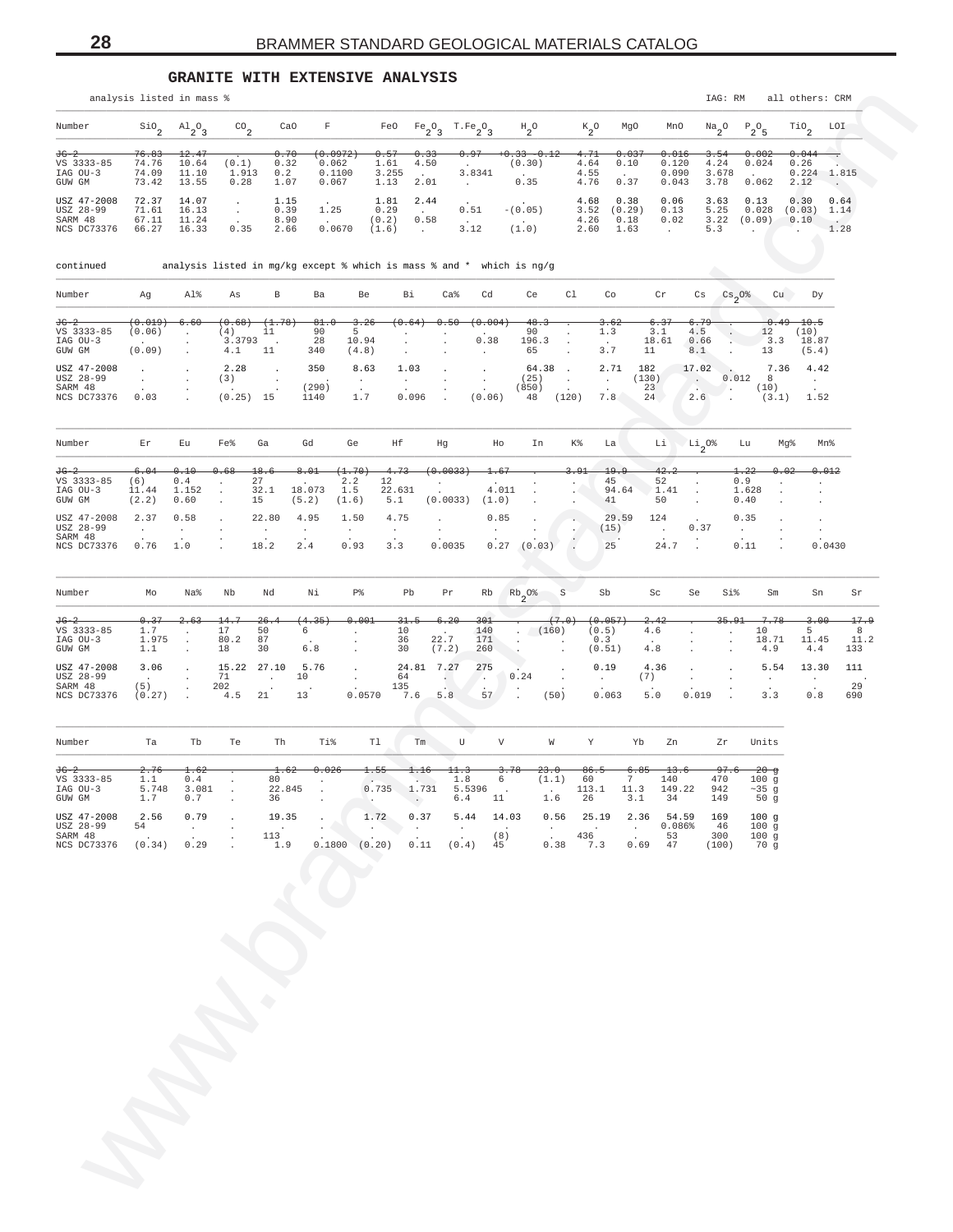<span id="page-28-0"></span>**CRM GRANODIORITE WITH EXTENSIVE ANALYSIS**

|                                                                                                 |                                                                                                                                                                                                                           | analysis listed in mass %                                                   |                                           |                                                                                        |                          |                                                        |                                                                    |                                                                                                                                                       |                                                                      |                                                                                                                                                                                                                                |                         |                                                |                                                                                                                              |                                                                     |                              |                                                                                                     |                                             |                                             |                                                                             |                                      |
|-------------------------------------------------------------------------------------------------|---------------------------------------------------------------------------------------------------------------------------------------------------------------------------------------------------------------------------|-----------------------------------------------------------------------------|-------------------------------------------|----------------------------------------------------------------------------------------|--------------------------|--------------------------------------------------------|--------------------------------------------------------------------|-------------------------------------------------------------------------------------------------------------------------------------------------------|----------------------------------------------------------------------|--------------------------------------------------------------------------------------------------------------------------------------------------------------------------------------------------------------------------------|-------------------------|------------------------------------------------|------------------------------------------------------------------------------------------------------------------------------|---------------------------------------------------------------------|------------------------------|-----------------------------------------------------------------------------------------------------|---------------------------------------------|---------------------------------------------|-----------------------------------------------------------------------------|--------------------------------------|
| Number                                                                                          |                                                                                                                                                                                                                           | $\sin^2 2$ $\sin^2 3$ al $\cos^2 2$ $\cos^2 2$ Fe                           |                                           |                                                                                        |                          |                                                        |                                                                    | FeO Fe <sub>2</sub> <sup>O</sup> <sub>3</sub> T.Fe <sub>2</sub> <sup>O</sup> <sub>3</sub> H <sub>2</sub> <sup>O</sup> K <sub>2</sub> <sup>O</sup> MgO |                                                                      |                                                                                                                                                                                                                                |                         |                                                |                                                                                                                              | MnO                                                                 |                              | $N a$ <sub>2</sub> <sup>O</sup> $P$ <sub>2</sub> <sup>O</sup> <sub>5</sub>                          | Si                                          | $\text{rio}_2$                              |                                                                             |                                      |
| JG-la<br>$JG-1$<br>$JG-3$                                                                       |                                                                                                                                                                                                                           | 72.30 14.30<br>72.30 14.24<br>67.29 15.48                                   | 7.57<br>7.54<br>8.19                      | <b>Contract Contract</b><br><b>Contractor</b>                                          | 2.13<br>2.20<br>3.69     | 1.40<br>1.52<br>2.58                                   | $1.36$ 0.51<br>1.61<br>1.83 1.62                                   | 0.38                                                                                                                                                  | 3.69                                                                 | $2.00 + 0.59 - 0.12$ 3.96 0.69<br>$2.18 + 0.54 - 0.07$<br>$+0.67 -0.17$                                                                                                                                                        |                         | 3.98<br>2.64                                   | 0.74<br>1.79                                                                                                                 | 0.057<br>0.063<br>0.071                                             | 3.39<br>3.38<br>3.96         | 0.083<br>0.099<br>0.122                                                                             | 33.80<br>33.80<br>31.45                     | 0.25<br>0.26<br>0.48                        |                                                                             |                                      |
| $US$ $GSP-2$<br>VS 2125-81<br>GBW 07111                                                         | $66.6 -$                                                                                                                                                                                                                  | 14.9<br>64.08 15.35<br>59.68 16.56                                          | 7.88<br>$\sim 10^{-10}$<br>$\sim$         | $0.14$ 3.93<br>$0.15$ 4.72                                                             | 2.10                     | $-3.43$<br><b>Contract</b><br>$\cdot$                  | $2.87$ 5.23<br>$3.08$ 2.64                                         |                                                                                                                                                       | 4.90<br>$\sim 100$ km s $^{-1}$                                      | 0.88                                                                                                                                                                                                                           |                         | $-5.38$<br>3.98<br>3.50                        | 0.96<br>1.87<br>2.81                                                                                                         | 0.160<br>$0.094$ 4.05 0.34                                          | 2.78<br>3.25                 | 0.29<br>0.228                                                                                       | 31.1<br><b>Contract</b>                     | 0.66<br>0.517<br>0.77                       |                                                                             |                                      |
| continued                                                                                       |                                                                                                                                                                                                                           |                                                                             |                                           |                                                                                        |                          |                                                        |                                                                    | analysis listed in mg/kg except % which is mass % and * which is ppb                                                                                  |                                                                      |                                                                                                                                                                                                                                |                         |                                                |                                                                                                                              |                                                                     |                              |                                                                                                     |                                             |                                             |                                                                             |                                      |
| Number                                                                                          | Ag                                                                                                                                                                                                                        | As                                                                          | Au*                                       | B.                                                                                     | Ba%                      | Be                                                     | Bi                                                                 | Br                                                                                                                                                    | $C\$                                                                 |                                                                                                                                                                                                                                | Ca%                     | Cd                                             | Ce                                                                                                                           | $C1\%$                                                              |                              | Co                                                                                                  | Cr                                          | $\mathbb{C}$ s                              | Cu                                                                          |                                      |
| $JG-1a$<br>$JG-1$<br>$JG-3$                                                                     | $(0.023)$ $(0.43)$ 0.21<br>0.034<br>$(0.029)$ $(0.37)$ $0.17$ $(2.15)$ $0.0466$ $(1.60)$ $(0.05)$ .                                                                                                                       | 0.33                                                                        |                                           | 3.95<br>$0.11$ $6.87$                                                                  | 0.0470<br>0.0466         | 3.15                                                   |                                                                    | $3.16$ $(0.43)$ .<br>$0.50$ $(0.068)$ $(0.0216)$                                                                                                      | (0.0120)                                                             | (0.0295)                                                                                                                                                                                                                       |                         |                                                |                                                                                                                              | 1.57  0.040  45.8  0.00581  4.06<br>2.64 (0.054) 40.3 (0.0156) 11.7 |                              | 1.52 (0.026) 45.0 (0.0065) 5.90 17.6                                                                | 53.2                                        | 10.6<br>10.1<br>22.4 1.78 6.81              | 1.67<br>2.52                                                                |                                      |
| $US$ $GSP-2$<br>VS 2125-81<br>GBW 07111                                                         | 0.066                                                                                                                                                                                                                     | $0.4$ $27$ $0.14$ $3.7$ $0.5$ $(0.34)$ $(0.057 \text{ or } 9)$ $0.08$ $112$ |                                           | 27                                                                                     | 0.1340(1.5)              |                                                        |                                                                    |                                                                                                                                                       |                                                                      |                                                                                                                                                                                                                                | $-1.50$                 |                                                | $410 -$                                                                                                                      | 0.023                                                               | 13<br>15.6                   | 7.3<br>$-20-$                                                                                       | 37 <sup>7</sup><br>37.6                     | $(1.2)$ 43<br><b>Contractor</b><br>0.97 8.8 | 57                                                                          |                                      |
| Number                                                                                          | Dy                                                                                                                                                                                                                        | Er                                                                          | Eu                                        | F <sup>o</sup>                                                                         |                          | Ga                                                     | Gd                                                                 | Ge                                                                                                                                                    | Ηf                                                                   | Hg*                                                                                                                                                                                                                            | Ho                      | $I^*$                                          | In                                                                                                                           | $Ir^*$                                                              |                              | K%                                                                                                  | La                                          | Li                                          | Lu                                                                          |                                      |
| $JG-1a$<br>$JG-1$<br>$JG-3$                                                                     | 4.44<br>4.14<br>2.59                                                                                                                                                                                                      | 2.57<br>2.16<br>1.52                                                        | 0.70<br>0.73<br>0.90                      | 0.0439<br>0.0498<br>(0.0317)                                                           |                          | 16.5 4.08<br>17.8 4.28<br>$17.1$ 2.92                  |                                                                    | (1.5)<br>1.44<br>$(1.06)$ 4.29                                                                                                                        | 3.59<br>3.56                                                         | (4.1)<br>16.5<br>(2.4)                                                                                                                                                                                                         | 0.82<br>0.81<br>0.38    | <b>Contractor</b>                              | <b>Contract Contract Contract Contract</b>                                                                                   | $(0.025)$<br>$(0.012)$ $(0.044)$                                    | $(0.0016)$ 2.19              | 3.29<br>3.30                                                                                        | 21.3<br>22.4<br>20.6                        | 79.5<br>86.6<br>20.9                        | 0.44<br>0.39<br>0.26                                                        |                                      |
| $US$ $GSP-2$<br>VS 2125-81<br>GBW 07111                                                         | (6.1)<br>3.20                                                                                                                                                                                                             | (2.2)<br>1.57                                                               | 2.3<br>1.91                               | <del>(0.3000)</del><br>0.084                                                           |                          | $22 - (12)$<br>22 .<br>$20.8$ 5.09                     |                                                                    | (14)<br>1.8<br>1.00<br>5.2                                                                                                                            |                                                                      | 35                                                                                                                                                                                                                             | (1.0)<br>$0.60$ (78)    |                                                | 0.08                                                                                                                         |                                                                     |                              | 4.48                                                                                                | $180 -$<br>$\sim 100$ km s $^{-1}$          | (36)<br>20<br>60.5 16.2 0.24                | (0.23)                                                                      |                                      |
| Number                                                                                          | Mg%                                                                                                                                                                                                                       | Mn%                                                                         | Mo                                        | Na%                                                                                    | Nb                       | Nd                                                     | Νi                                                                 | P <sup>8</sup>                                                                                                                                        | Pb%                                                                  |                                                                                                                                                                                                                                | $Pd*$                   | Pr                                             | $Rb$ %                                                                                                                       | S%                                                                  |                              | Sb                                                                                                  | Sc                                          | Se                                          | Sm                                                                          |                                      |
| JG-la<br>$JG-1$<br>$JG-3$                                                                       | 0.42<br>0.45<br>1.08                                                                                                                                                                                                      | 0.044<br>0.049<br>0.055                                                     | 0.45<br>1.75<br>0.45                      | 2.51<br>2.51<br>2.94                                                                   | 11.4<br>12.4<br>5.88     | 20.4<br>19.3<br>17.2                                   | 6.91<br>7.47<br>14.3                                               | 0.036<br>0.043<br>0.053                                                                                                                               |                                                                      | $0.00264$ $(0.2)$<br>$0.00254$ $(<0.2)$ 4.83<br>$0.00117$ (<0.2) 4.70                                                                                                                                                          |                         | 5.63                                           | 0.0178<br>0.0182                                                                                                             |                                                                     |                              | $(0.0011)$ $(0.048)$ 6.21<br>$0.00109$ $0.13$ 6.53<br>$0.00673$ (0.0055) (0.08) 8.76                |                                             | 0.0030<br>$\sim$ $\sim$                     | 4.53<br>4.62<br>3.39                                                        |                                      |
| $00$ $00$ $00$ $00$ $00$ $00$ $00$ $00$ $00$ $00$ $00$ $00$ $00$ $00VS 2125-81GBW 07111$        | 0.58<br>and a straight and a straight                                                                                                                                                                                     | 0.0320                                                                      | (2.1)<br>3.22<br>0.47                     | 2.06<br><b>Contract</b>                                                                | $27-$<br>8.8<br>10.6     | $200 -$<br>$\sim$ 15                                   | $17-$<br>48.1 24.4                                                 | 0.13<br><b>Contractor</b>                                                                                                                             | 0.0042                                                               | $0.016$<br>0.00198 $13.2$                                                                                                                                                                                                      |                         | (51)                                           | 0.0245<br>0.016<br>0.00701                                                                                                   | 0.019<br>0.011                                                      |                              | 13<br>$0.06$ 10.3                                                                                   | $-6.3$                                      | 0.03                                        | 27<br>7.74                                                                  |                                      |
| Number                                                                                          | Sn                                                                                                                                                                                                                        | Sr%                                                                         | Ta                                        | Tb                                                                                     | Te                       | Th                                                     | Ti%                                                                | Tl                                                                                                                                                    |                                                                      | Tm and the set of the set of the set of the set of the set of the set of the set of the set of the set of the set of the set of the set of the set of the set of the set of the set of the set of the set of the set of the se | U                       | V                                              | W                                                                                                                            | Y                                                                   | Yb                           | Zn%                                                                                                 |                                             | Zr%                                         | Units                                                                       |                                      |
| JG-la<br>$JG-1$<br>$JG-3$                                                                       | 4.47<br>3.60<br>1.40                                                                                                                                                                                                      | 0.0187<br>0.0184<br>0.0379                                                  | 1.90<br>1.79<br>0.70                      | 0.81<br>0.78<br>0.46                                                                   | $\sim$<br>$\sim 100$     | 12.8<br>13.2<br>8.28                                   | 0.15<br>0.16<br>0.29                                               | 0.98<br>1.03<br>(0.40)                                                                                                                                | 0.38<br>0.41<br>0.24                                                 | 4.69<br>3.47<br>2.21                                                                                                                                                                                                           |                         | 22.7<br>25.2<br>70.1                           | 12.4<br>(1.58)<br>(14.1)                                                                                                     | 32.1<br>30.6 2.47<br>17.3                                           | 2.70<br>1.77                 | 0.00365<br>0.00411<br>0.00465                                                                       |                                             | 0.0118<br>0.0111<br>0.0144                  | 20q<br>20g<br>100g                                                          |                                      |
| $US$ $GSP-2$<br>VS 2125-81<br>GBW 07111                                                         | 8.0                                                                                                                                                                                                                       | 0.0240<br>0.048<br>1.44  0.1198  0.62  0.68  0.011  10.9                    |                                           |                                                                                        |                          | $105 -$                                                | 0.40                                                               | (1.1)<br>0.39                                                                                                                                         | (0.29)<br>0.26                                                       | 2.40<br>1.40                                                                                                                                                                                                                   | $-52$<br>104            | 90                                             | 0.19                                                                                                                         | $28 -$                                                              | 1.6                          | 0.0120<br>0.012<br>15.5 1.56 0.00854 0.0224                                                         |                                             | 0.0550<br>0.021                             | $50 - g$<br>40g<br>50 $g$                                                   |                                      |
|                                                                                                 |                                                                                                                                                                                                                           | <b>GRAPHITE</b>                                                             |                                           |                                                                                        |                          |                                                        |                                                                    |                                                                                                                                                       |                                                                      |                                                                                                                                                                                                                                |                         |                                                |                                                                                                                              |                                                                     |                              |                                                                                                     |                                             |                                             |                                                                             |                                      |
| analysis listed in mass % Graph = Graphitic, T = Total CDN: RM, all others: CRM<br>Number       | $\text{Al}_2\text{O}_3$ c.Graph T.C $\text{CO}_2$ CaO Fe <sub>2</sub> O <sub>3</sub> H <sub>2</sub> O+ K <sub>2</sub> O MgO MnO Na <sub>2</sub> O Ni P <sub>2</sub> O <sub>5</sub> Rb S SiO <sub>2</sub> TiO <sub>2</sub> |                                                                             |                                           |                                                                                        |                          |                                                        |                                                                    |                                                                                                                                                       |                                                                      |                                                                                                                                                                                                                                |                         |                                                |                                                                                                                              |                                                                     |                              |                                                                                                     |                                             |                                             | CDN: 10 g GGC: 10 g NCS: 50 g USZ: 100 g<br>Zn Zr                           | LOI                                  |
| NCS DC60121 5.60 76.50<br>$GGC-02$ .                                                            |                                                                                                                                                                                                                           | 27.04 28.25                                                                 |                                           | <b>Contract</b>                                                                        | $\overline{\mathcal{A}}$ | $\sim$ $\sim$                                          | <b>Contract</b>                                                    | $0.28$ $0.74$ $1.48$ T $1.98$ $0.99$ $0.50$ $0.022$<br><b>Contract</b>                                                                                | <b>Contract</b>                                                      | <b>Contract</b>                                                                                                                                                                                                                | 0.23<br><b>Contract</b> | <b>Contractor</b><br>$\sim 10^{-10}$ m $^{-1}$ |                                                                                                                              | and the contract of                                                 | 0.04                         | <b>Contractor</b>                                                                                   | $\sim 100$                                  | <b>Contractor</b>                           | 0.16 . 0.14 10.34 0.55 Volatile: 2.72 Ash: 20.7<br><b>Contract Contract</b> |                                      |
| $GGC-01$<br>USZ 32-2000 9.33 (12.0) 14.43 4.10 7.05 3.48<br>USZ 33-2000 8.46 (11.34) 13.38 2.45 |                                                                                                                                                                                                                           | 24.97 26.68                                                                 |                                           |                                                                                        | <b>Contract</b>          |                                                        | $3.61$ .                                                           |                                                                                                                                                       | $2.09$ .                                                             | $2.54$ 1.94 0.03<br>0.07                                                                                                                                                                                                       | 0.47<br>0.51            | 0.007<br><b>Contractor</b>                     |                                                                                                                              | $0.014$ .<br>and the company of                                     | 0.04<br><b>Contract</b>      |                                                                                                     | 52.84 0.49                                  |                                             | 52.20  0.57  0.018  0.012  22.2<br>the company's company's com-             | 17.0                                 |
| NCS DC60120 13.03<br>$GGC-14$<br>$GGC-13$<br>$GGC-12$<br>$GGC-11$                               | <b>Contract</b><br>$\sim$<br>$\sim$<br><b>Contract</b>                                                                                                                                                                    | 9.91<br>9.23<br>7.99<br>5.27<br>4.98                                        | 9.24<br>8.02<br>5.30<br>5.06              | $\sim$<br><b>Contract of the Contract</b><br>$\sim$ $\sim$ $\times$<br><b>Contract</b> | $\sim$ $\sim$<br>- 800   | $\sim$ $-$<br>$\cdot$<br>$\cdot$<br>$\cdot$            | $0.67$ 5.34 6.99T 2.80<br>$\sim$<br>$\cdot$                        | $\sim$                                                                                                                                                | $\sim$<br>$\cdot$<br>$\cdot$                                         | 2.17 5.35 0.054<br><b>Contract</b><br>$\sim$<br>$\sim$                                                                                                                                                                         | 1.56<br><b>Contract</b> | <b>Carl Corporation</b>                        | $\sim$<br>$\sim$<br>$\sim$                                                                                                   | $0.14$ .                                                            | 1.33<br>2.73<br>1.45<br>3.73 | 2.59 49.34<br>$\sim 100$ $\mu$<br><b>Contract Contract</b><br>$\sim$ 100 $\pm$<br><b>Contractor</b> | 0.64<br>$\sim$<br>$\sim$<br>$\sim$ 4 $\sim$ |                                             |                                                                             | $\sim$<br>$\sim$<br>$\sim$<br>$\sim$ |
| $GGC-10$<br>$CDN$ $GR-1$ $(8.6)$<br>NCS DC60119 12.93                                           | <b>Contractor</b>                                                                                                                                                                                                         | 4.79<br>3.12<br>2.91                                                        | 5.22<br>$2.41$ 2.95                       | $\sim 100$<br><b>Contract Contract</b>                                                 |                          | $(6.3)$ $(4.2)$<br>3.60 9.37 6.73T                     |                                                                    | (3.0) $(2.4)$ $(0.1)$ $(0.3)$ .<br>2.60 2.54 6.10 0.084 1.60                                                                                          |                                                                      |                                                                                                                                                                                                                                |                         |                                                | $\mathcal{A}$ and $\mathcal{A}$ are $\mathcal{A}$ and $\mathcal{A}$ and $\mathcal{A}$<br>$0.13$ .<br>and a strategic control |                                                                     | 4.40<br>4.59                 | $(1.0)$ $(65.3)$ $(0.4)$ .<br>1.18  49.84  0.57                                                     |                                             |                                             |                                                                             | las<br>(6.8<br>$\sim 100$            |
| $GGC-09$<br>$CDN$ $GR-3$                                                                        | (9.3)                                                                                                                                                                                                                     | 2.39                                                                        | <b>Contract Contract Contract</b><br>1.93 | $\rightarrow$                                                                          |                          | $(6.2)$ $(4.3)$<br>$(11.6)$ $(3.3)$<br>$(6.6)$ $(6.3)$ | <b>Contract Contract</b><br><b>Contractor</b><br><b>Contractor</b> |                                                                                                                                                       | $(3.1)$ $(2.5)$ $(<0.1)$<br>$(2.9)$ $(1.9)$ $(0.1)(2.3) (2.4) (0.2)$ |                                                                                                                                                                                                                                | (0.2)<br>(1.8)          | $(0.4)$ .                                      |                                                                                                                              | $\sim 10^{-11}$<br>$(1.0)$ $(61.8)$ $(0.5)$                         |                              | $(1.0)$ $(66.2)$ $(0.4)$<br>$(1.0)$ (57.5) (0.3)                                                    |                                             | <b>Contractor</b>                           | <b>Contractor</b>                                                           | (4.9<br>(10.9<br>(2.7                |

| analysis listed in mass %                                           |                                                    |                                              |                                                              |                                   |                                | Graph = Graphitic, $T = Total$ |                                         |                      |                                                     | CDN: RM, all others: CRM |                                                        |       |                   | CDN: 10 q |                                            | GGC: 10 q                          |                  | NCS: 50 q |                                         | USZ: 100 q                                   |
|---------------------------------------------------------------------|----------------------------------------------------|----------------------------------------------|--------------------------------------------------------------|-----------------------------------|--------------------------------|--------------------------------|-----------------------------------------|----------------------|-----------------------------------------------------|--------------------------|--------------------------------------------------------|-------|-------------------|-----------|--------------------------------------------|------------------------------------|------------------|-----------|-----------------------------------------|----------------------------------------------|
| Number                                                              |                                                    | $\mathrm{Al}_{2}\mathrm{O}_{3}$ C.Graph T.C  |                                                              | CO <sub>2</sub>                   | CaO                            | Fe <sub>2</sub> O <sub>3</sub> | $H_2O+$                                 | $K_2O$               | MgO                                                 | MnO                      | Na <sub>2</sub> O                                      | Νi    | $P_2O_5$          | Rb        | S                                          | SiO <sub>2</sub>                   | TiO <sub>2</sub> | Zn        | Zr                                      | LOI                                          |
| NCS DC60121<br>$GGC-02$<br>$GGC-01$<br>USZ 32-2000<br>USZ 33-2000   | 5.60<br>9.33<br>8.46                               | 76.50<br>27.04<br>24.97<br>(12.0)<br>(11.34) | $\sim$<br>28.25<br>26.68<br>14.43<br>13.38                   | 0.28<br>$\bullet$<br>4.10<br>2.45 | 0.74<br>$\blacksquare$<br>7.05 | 1.48T<br>. .<br>3.48<br>3.61   | 1.98<br>$\ddot{\phantom{a}}$<br>$\cdot$ | 0.99<br>2.54<br>2.09 | 0.50<br>1.94<br>$\ddot{\phantom{a}}$                | 0.022<br>0.03<br>0.07    | 0.23<br>$\ddot{\phantom{0}}$<br>$\sim$<br>0.47<br>0.51 | 0.007 | 0.16              | 0.014     | 0.14<br>0.04<br>0.04<br>$\cdot$<br>$\cdot$ | 10.34<br>$\cdot$<br>52.20<br>52.84 | 0.57<br>0.49     | 0.018     | 0.55 Volatile: 2.72 Ash: 20.78<br>0.012 | 22.21<br>17.0                                |
| NCS DC60120<br>$GGC-14$<br>$GGC-13$<br>$GGC-12$<br>$GGC-11$         | 13.03<br>$\ddot{\phantom{a}}$<br>$\cdot$           | 9.91<br>9.23<br>7.99<br>5.27<br>4.98         | $\sim$<br>9.24<br>8.02<br>5.30<br>5.06                       | 0.67                              | 5.34                           | 6.99T                          | 2.80                                    | 2.17                 | 5.35                                                | 0.054                    | 1.56                                                   |       | 0.14              |           | 2.59<br>1.33<br>2.73<br>1.45<br>3.73       | 49.34                              | 0.64             |           |                                         |                                              |
| $GGC-10$<br>$CDN$ $GR-1$<br>NCS DC60119<br>$GGC-09$<br>$CDN$ $GR-3$ | $\cdot$<br>(8.6)<br>12.93<br>$\sim$<br>(9.3)       | 4.79<br>3.12<br>2.91<br>2.41<br>2.39         | 5.22<br>$\ddot{\phantom{a}}$<br>$\ddot{\phantom{a}}$<br>2.95 | 3.60                              | (6.3)<br>9.37<br>(6.2) (4.3)   | (4.2)<br>6.73T                 | 2.60                                    | (3.0)<br>2.54        | $(2.4)$ $(0.1)$<br>6.10<br>$(3.1)$ $(2.5)$ $(<0.1)$ | 0.084                    | $\cdot$<br>(0.3)<br>1.60<br>$\cdot$<br>(0.4)           |       | $\bullet$<br>0.13 |           | 4.40<br>(1.0)<br>1.18<br>4.59<br>(1.0)     | (65.3)<br>49.84<br>(66.2) (0.4)    | (0.4)<br>0.57    |           |                                         | last<br>(6.8)<br>$\cdot$<br>$\cdot$<br>(4.9) |
| $CDN$ $GR-2$<br>$CDN$ $GR-4$<br>$GGC-08$<br>$GGC-07$                | (7.9)<br>(12.9)<br>$\ddot{\phantom{a}}$<br>$\cdot$ | 1.93<br>1.01<br>0.39<br>0.13                 | 1.03<br>0.56                                                 |                                   | (11.6)<br>(6.6)                | (3.3)<br>(6.3)                 | $\cdot$                                 | (2.3)                | $(2.9)$ $(1.9)$ $(0.1)$<br>(2.4)                    | (0.2)                    | (0.2)<br>(1.8)                                         |       |                   |           | (1.0)<br>(1.0)<br>1.57<br>0.51             | $(57.5)$ $(0.3)$<br>(61.8)<br>n.   | (0.5)            |           |                                         | (10.9)<br>(2.7)<br>$\cdot$<br>$\cdot$        |
|                                                                     |                                                    |                                              |                                                              |                                   |                                |                                |                                         |                      |                                                     |                          |                                                        |       |                   |           |                                            |                                    |                  |           |                                         |                                              |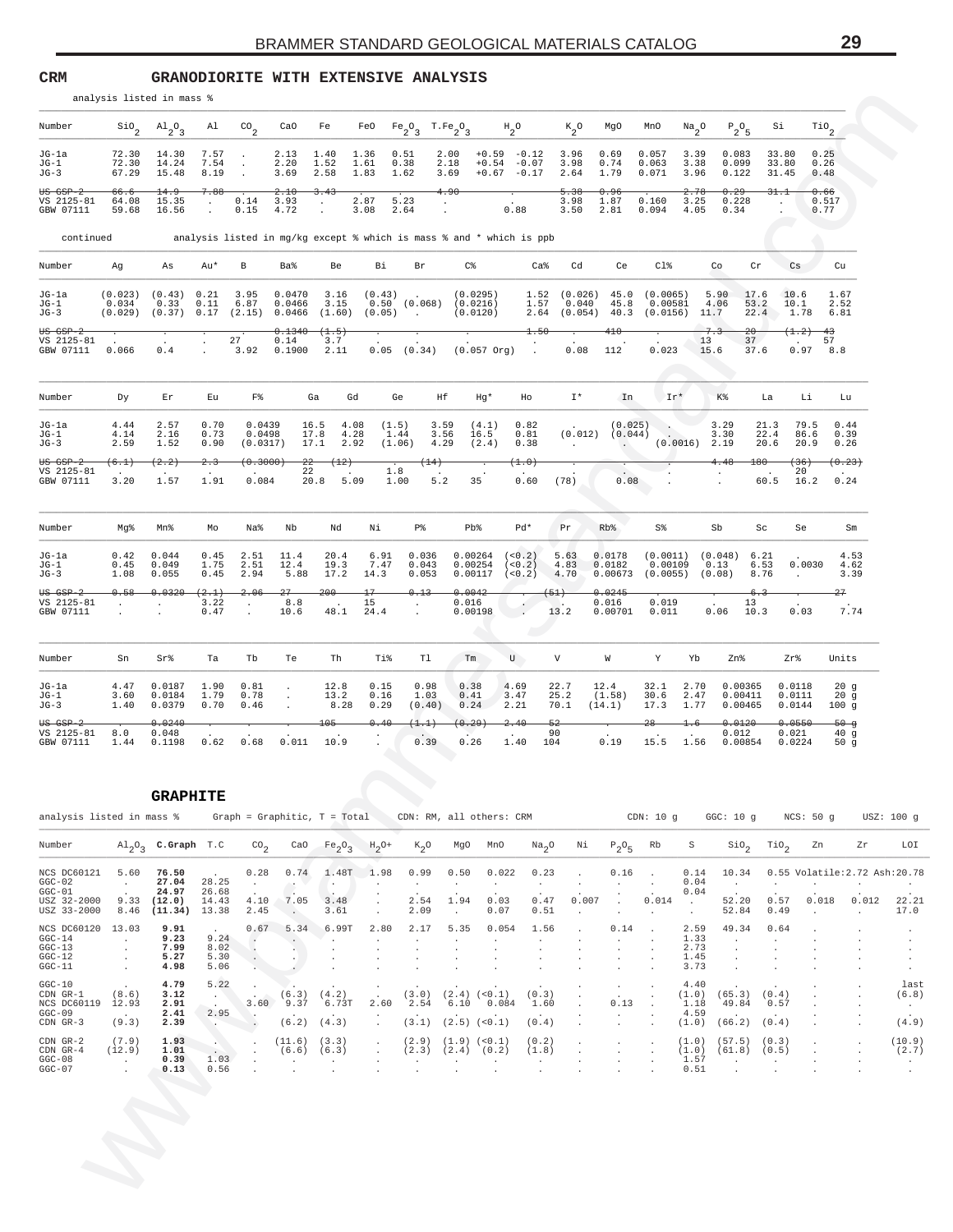| Number                                                   |                                  |                                                                                           |                              |                                |                      |                                 |                                                         |                               |                                           |                                |                                                                                                            |                        |                           |          |                  |        |                                     |               |
|----------------------------------------------------------|----------------------------------|-------------------------------------------------------------------------------------------|------------------------------|--------------------------------|----------------------|---------------------------------|---------------------------------------------------------|-------------------------------|-------------------------------------------|--------------------------------|------------------------------------------------------------------------------------------------------------|------------------------|---------------------------|----------|------------------|--------|-------------------------------------|---------------|
|                                                          | $A1_{2}O_{3}$                    | Ash                                                                                       |                              | CaO $Fe_2O_3$                  | $K_2O$               | MgO                             | MnO                                                     | Na <sub>2</sub> O             | $P_2O_5$                                  | S                              | SiO <sub>2</sub>                                                                                           |                        | TiO <sub>2</sub> Volatile |          |                  |        |                                     |               |
| NCS DC28120<br>NCS DC28121                               | 10.93<br>10.72                   | 95.62<br>90.65                                                                            | 11.81<br>11.12               | 5.34<br>5.00                   | 2.39<br>2.32         | 8.79<br>8.43                    | 0.048<br>0.047                                          | 1.50<br>1.38                  | 0.083<br>0.083                            | 1.06<br>0.99                   | 52.73<br>50.28                                                                                             | 0.39<br>0.36           | 2.22<br>2.48              |          |                  |        |                                     |               |
| NCS DC28119<br>NCS DC28118<br>NCS DC28117                | 8.13<br>1.92<br>0.63             | 29.00<br>11.45<br>3.47                                                                    | 0.23<br>0.91<br>0.19         | 2.09<br>1.98<br>0.46           | 1.33<br>0.19<br>0.17 | 0.55<br>1.00<br>0.18            | 0.032<br>0.021<br>0.005                                 | 0.28<br>0.088<br>0.009        | 0.087<br>0.007<br>0.004                   | 0.02<br>0.49<br>0.17           | 15.66<br>5.00<br>1.76                                                                                      | 0.44<br>0.085<br>0.014 | 2.88<br>1.87<br>1.33      |          |                  |        |                                     |               |
|                                                          |                                  |                                                                                           |                              |                                |                      |                                 |                                                         |                               |                                           |                                |                                                                                                            |                        |                           |          |                  |        |                                     |               |
| <del>CRM</del>                                           |                                  | <b>GRAPHITE</b>                                                                           |                              |                                | SYNTHETIC            |                                 |                                                         |                               |                                           |                                |                                                                                                            |                        |                           |          |                  |        |                                     |               |
|                                                          |                                  | available as a set or individually                                                        |                              |                                |                      |                                 | analysis listed in mg/kg                                |                               |                                           |                                |                                                                                                            |                        |                           |          | $50 - g$ units   |        |                                     |               |
| Number                                                   | Al                               | As                                                                                        | Ca                           | Cl                             | Co                   | $\operatorname{Cr}$             | Cu                                                      | Fe<br>К                       | Mg                                        | Mn                             | Mo                                                                                                         | NO <sub>3</sub>        | Na                        | Νi       | Pb               |        |                                     |               |
| CIBA KD-2<br>CIBA LD-4                                   | 35<br>33                         | (0.05)<br>(0.06)                                                                          | <del>98</del><br>126         | $(4.1)$ $(0.10)$<br>(3.3)      | (0.11)               | 1.3<br>3.4                      | $\pm .0$<br>1.3                                         | 180(41)<br>$149 -$<br>(25)    | (21)<br>(7.5)                             | $23 -$<br>$-3.5$               | (0.22)<br>(0.62)                                                                                           | (0.5)<br>(0.5)         | $(20)$ 3.9<br>(13)        | $-5.5$   | (1.6)<br>(1.1)   |        |                                     |               |
| CIBA KD-3<br>CIBA KD-6                                   | $+5-$<br>8.4                     | (0.04)<br>(0.04)                                                                          | $-62$<br>-79                 | (4.4)<br>$(3.3)$ $(0.03)$      | (0.07)               | 0.69<br>0.44                    | 0.81<br>0.62                                            | (39)<br>111<br>(17)<br>-37    | $^{(22)}$                                 | $+3-$<br>4.3                   | (0.44)<br>(0.39)                                                                                           | (0.5)<br>(0.5)         | (17)<br>$(7)$ 2.0         | $-4.2$   | $0.90+$<br>(1.2) |        |                                     |               |
| CIBA PD-7                                                | $-5.5$                           | (0.03)                                                                                    | $^{22}$                      | $(6.4)$ $(0.03)$               |                      | 2.2                             | 0.51                                                    | -59<br>(17)                   |                                           | $^{1.1}$                       | (0.25)                                                                                                     | (0.5)                  | $^{(2)}$                  | $^{+,+}$ | (1.0)            |        |                                     |               |
| continued                                                |                                  |                                                                                           |                              |                                |                      |                                 |                                                         |                               |                                           |                                |                                                                                                            |                        |                           |          |                  |        |                                     |               |
| Number                                                   | $\rm S$                          | ${\tt so_4}$                                                                              | Sb                           | Si                             | Sn                   | Sr                              | Ta                                                      | Тi                            | V                                         | W                              | Zn                                                                                                         | Zr                     |                           |          |                  |        |                                     |               |
| CIBA KD-2<br>CIBA LD-4<br>CIBA KD-3                      | (44)<br><del>(68)</del><br>(43)  | <del>(88)</del><br><del>(98)</del><br>$(+85)$                                             | (0.05)<br>(0.03)<br>(0.02)   | (404)<br>(147)                 |                      | (2.7)<br>(1.9)                  | $(145)$ $(0.2)$ $(2.8)$ $(0.005)$<br>(0.011)<br>(0.006) | (49)<br>(38)                  | $(46)$ $(3.6)$ $(6.08)$<br>(4.3)<br>(3.8) | $(+0.06)$<br>$(+0.08)$         | $(4.4)$ $(3.7)$<br>(2.9)<br>(1,2)                                                                          | (8.6)<br>(4.5)         |                           |          |                  |        |                                     |               |
| CIBA KD-6<br>CIBA PD-7                                   | (44)<br>(23)                     | $(+73)$                                                                                   | (0.03)<br>$(25)$ $(0.02)$    | (66)<br>(50)                   | 7                    | (1.9)                           | (0.006)<br>$(1.3)$ $(0.005)$                            | (51)<br>(29)                  | (4.9)<br>$^{(2.0)}$                       | (0.03)<br>$^{(0.03)}$          | (1.7)<br>(0.9)                                                                                             | (6.0)<br>(4.5)         |                           |          |                  |        |                                     |               |
|                                                          |                                  |                                                                                           |                              |                                |                      |                                 |                                                         |                               |                                           |                                |                                                                                                            |                        |                           |          |                  |        |                                     |               |
| CRM                                                      |                                  | <b>GREISEN</b>                                                                            |                              |                                |                      |                                 |                                                         |                               |                                           |                                |                                                                                                            |                        |                           |          |                  |        |                                     |               |
|                                                          |                                  | analysis listed in mass%                                                                  |                              |                                | T = Total            |                                 |                                                         |                               |                                           |                                |                                                                                                            |                        | CGL: 17025, 100 g units   |          |                  |        | GUW: 50 g units                     |               |
| Number                                                   | $\sin_2$ $\text{Al}_2\text{O}_3$ |                                                                                           | CaO<br>F                     | Fe <sub>2</sub> O <sub>3</sub> | FeO                  |                                 | $K_2O$<br>MgO                                           | MnO                           |                                           | $Na2O$ Li                      | $P_2O_5$                                                                                                   | Rb                     | Sn                        |          | $\text{rio}_2$   | Zn     | Zr                                  | LOI           |
| continued<br>Number                                      | 71.47<br>14.7<br>As              | Ba                                                                                        | 0.62<br>3.32<br>Вi           | analysis listed in mg/kg<br>Cr | 5.92 3.81<br>Cs      | 2.63<br>Cu<br>Dу                | 0.168<br>Ga                                             | 0.034<br>Mo Nb                |                                           | 0.08 0.49<br>Sr                | $\sim$<br>Ta                                                                                               | 0.202<br>Th U          | 0.19                      |          | 0.022            | 0.0078 | 0.0070                              | $\sim$ $\sim$ |
| <b>CGL 022</b><br>GUW GNA                                | 63.6<br>7                        | $(25.6)$ $(29.6)$<br>51                                                                   | 220                          | 45<br>$\sim$                   |                      | $\overline{3}$<br>$\sim$ $\sim$ | 271 (29.7) 563 (14.1) 26.1<br>$\cdot$                   | 100                           | $\sim$ $\sim$ $\sim$                      | 29                             | $28.4$ 16.6 (4.01) 32.9 (6.12)<br>$\sim 100$ km                                                            | 22                     |                           |          |                  |        | also 19 more informational elements |               |
|                                                          |                                  | <b>GYPSUM ROCK</b><br>analysis listed in mass %                                           |                              |                                |                      |                                 |                                                         |                               |                                           |                                |                                                                                                            |                        |                           |          | 100 g units      |        |                                     |               |
|                                                          |                                  | CaO                                                                                       |                              |                                |                      |                                 |                                                         |                               | MgO                                       |                                |                                                                                                            |                        | SrO                       | %Total   | $L.0.1.**$       |        |                                     |               |
|                                                          | $^{SO_3}$<br>46.2                | 32.9                                                                                      | $A1_{2}O_3$<br>0.10          | $^{CO}$ <sub>2</sub><br>0.47   | $Fe_2O_3$ *<br>0.05  | $H_2O+G$<br>19.4                | $\mathrm{^{H}2^{O+C}}$                                  | $K_{2}$ <sup>O</sup><br>0.021 | 0.18                                      | $Na_{2}$ <sup>O</sup><br>0.009 | $P_2O_5$<br>0.011                                                                                          | $\sin$<br>0.45         | 0.11                      | 99.90    | 20.06            |        |                                     |               |
|                                                          | 36.7                             | 28.2                                                                                      | 2.03                         | 3.6                            | 1.08                 | 16.39                           | $0.37$ 0.54                                             |                               | 1.73                                      | 0.07                           | 0.025                                                                                                      | 8.7                    | 0.18                      | 99.62    |                  |        | 20.82 last of stock                 |               |
|                                                          |                                  | * Total iron calculated as Fe2O3<br>H <sub>2</sub> O+C Water from clay between 450-550'C. |                              |                                |                      |                                 |                                                         | ** Loss on ignition at 1000'C |                                           |                                | H <sub>2</sub> O+G Water from CaSO, 2H <sub>2</sub> O and some CaSO, 1/2H <sub>2</sub> O between 80-300'C. |                        |                           |          |                  |        |                                     |               |
| continued                                                |                                  |                                                                                           |                              | analysis listed in mg/kg       |                      |                                 |                                                         |                               |                                           |                                |                                                                                                            |                        |                           |          |                  |        |                                     |               |
| Number                                                   |                                  | As                                                                                        | Ba<br>Br                     | Cd                             | Ce                   | C1                              | Co                                                      | Cr<br>Cs                      | Eu                                        | Ηf                             | La                                                                                                         |                        |                           |          |                  |        |                                     |               |
| DOMTAR GYP A<br>DOMTAR GYP D                             |                                  | 0.19<br>$\overline{3}$                                                                    | $(28)$ $(0.5)$<br>106<br>1.3 | $\overline{a}$                 | $0.51$ (0.70)<br>9   | 234                             | 12(0.2)<br>2.4                                          | (2)<br>(0.15)<br>9<br>1.3     | 0.060<br>0.17                             | 0.26<br>0.6                    | 0.24<br>5                                                                                                  |                        |                           |          |                  |        |                                     |               |
| continued                                                |                                  |                                                                                           |                              |                                |                      |                                 |                                                         |                               |                                           |                                |                                                                                                            |                        |                           |          |                  |        |                                     |               |
|                                                          |                                  |                                                                                           |                              |                                |                      |                                 |                                                         |                               |                                           |                                |                                                                                                            |                        |                           |          |                  |        |                                     |               |
| Number                                                   |                                  | Lu                                                                                        | Mn                           | Rb<br>Sb                       | Sc                   | Sm                              | Тa                                                      | Th<br>Тi                      | U                                         | V                              | Yb<br>Zn                                                                                                   | Zr                     |                           |          |                  |        |                                     |               |
| DOMTAR GYP A<br>DOMTAR GYP D                             |                                  | $(0.006)$ 19 $(0.8)$<br>$0.067$ 200                                                       | 25                           | 0.04<br>0.28                   | 2                    | 0.09 0.041<br>0.83              | $0.15$ 1.3                                              | $(0.1)$ (78) $0.10$           | 473 0.65                                  | 17                             | 0.020<br>-7<br>0.44<br>16                                                                                  | (9)<br>29              |                           |          |                  |        |                                     |               |
|                                                          |                                  |                                                                                           |                              |                                |                      |                                 |                                                         |                               |                                           |                                |                                                                                                            |                        |                           |          |                  |        |                                     |               |
| GUW GNA<br>CRM<br>Number<br>DOMTAR GYP A<br>DOMTAR GYP D |                                  |                                                                                           |                              |                                |                      |                                 |                                                         |                               |                                           |                                |                                                                                                            |                        |                           |          |                  |        |                                     |               |
|                                                          |                                  |                                                                                           |                              |                                |                      |                                 |                                                         |                               |                                           |                                |                                                                                                            |                        |                           |          |                  |        |                                     |               |
|                                                          | $\mathcal{L}$                    |                                                                                           |                              |                                |                      |                                 |                                                         |                               |                                           |                                |                                                                                                            |                        |                           |          |                  |        |                                     |               |

#### **CRM GYPSUM ROCK**

| analysis listed in mass %                                                                 |              |              |                                 |                          |               |                      |               |                 |               |                               |               |               |                  |             |              |                                                                                                                                    | $100$ q units  |               |
|-------------------------------------------------------------------------------------------|--------------|--------------|---------------------------------|--------------------------|---------------|----------------------|---------------|-----------------|---------------|-------------------------------|---------------|---------------|------------------|-------------|--------------|------------------------------------------------------------------------------------------------------------------------------------|----------------|---------------|
| Number                                                                                    | $SO_{2}$     | CaO          | $\mathrm{Al}_{2}\mathrm{O}_{3}$ |                          | $\rm{CO}_{2}$ | $Fe_2O_3$ * $H_2O+G$ |               | $H_2O+C$ $K_2O$ |               |                               | MgO           | $Na_{2}O$     | $P_2O_5$         | $\sin$      | SrO          | %Total                                                                                                                             | L.O.I.**       |               |
| DOMTAR GYP A<br>DOMTAR GYP D                                                              | 46.2<br>36.7 | 32.9<br>28.2 | 0.10<br>2.03                    |                          | 0.47<br>3.6   | 0.05<br>1.08         | 19.4<br>16.39 | $\sim$<br>0.37  | 0.021<br>0.54 | 0.18<br>1.73                  |               | 0.009<br>0.07 | 0.011<br>0.025   | 0.45<br>8.7 | 0.11<br>0.18 | 99.90<br>99.62                                                                                                                     | 20.06<br>20.82 | last of stock |
| * Total iron calculated as Fe203<br>H <sub>2</sub> O+C Water from clay between 450-550'C. |              |              |                                 |                          |               |                      |               |                 |               | ** Loss on ignition at 1000'C |               |               |                  |             |              | H <sub>2</sub> O+G Water from CaSO <sub>4</sub> 2H <sub>2</sub> O and some CaSO <sub>4</sub> 1/2H <sub>2</sub> O between 80-300'C. |                |               |
| continued                                                                                 |              |              |                                 | analysis listed in mg/kg |               |                      |               |                 |               |                               |               |               |                  |             |              |                                                                                                                                    |                |               |
| Number                                                                                    |              | As           | Ba                              | Br                       | Cd            | Ce                   | C1            | Co              | Cr            | Cs                            | Eu            |               | Нf               | La          |              |                                                                                                                                    |                |               |
| DOMTAR GYP A<br>DOMTAR GYP D                                                              |              | 0.19<br>3    | 106                             | $(28)$ $(0.5)$<br>1.3    | 0.51          | (0.70)<br>9          | 12<br>234     | (0.2)<br>2.4    | (2)<br>9      | (0.15)<br>1.3                 | 0.060<br>0.17 |               | 0.26<br>5<br>0.6 | 0.24        |              |                                                                                                                                    |                |               |
| continued                                                                                 |              |              |                                 |                          |               |                      |               |                 |               |                               |               |               |                  |             |              |                                                                                                                                    |                |               |

| Number                       | Lu                    | Mn      | Rb | Sb   | Sc             | Sm                                                  | Ta         | - Th | Ti | U        | V  | Yh                | 7.n | 7r        |
|------------------------------|-----------------------|---------|----|------|----------------|-----------------------------------------------------|------------|------|----|----------|----|-------------------|-----|-----------|
| DOMTAR GYP A<br>DOMTAR GYP D | $(0.006)$ 19<br>0.067 | $200 -$ | 25 | 0.28 | $\overline{2}$ | $(0.8)$ 0.04 0.09 0.041 . $(0.1)$ (78) 0.10<br>0.83 | $0.15$ 1.3 |      |    | 473 0.65 | 17 | $0.020$ 7<br>0.44 | 16  | (9)<br>29 |

## **30** BRAMMER STANDARD GEOLOGICAL MATERIALS CATALOG

<span id="page-29-0"></span>CRM **GRAPHITE ORE** analysis listed in mass  $\frac{1}{3}$  50 g units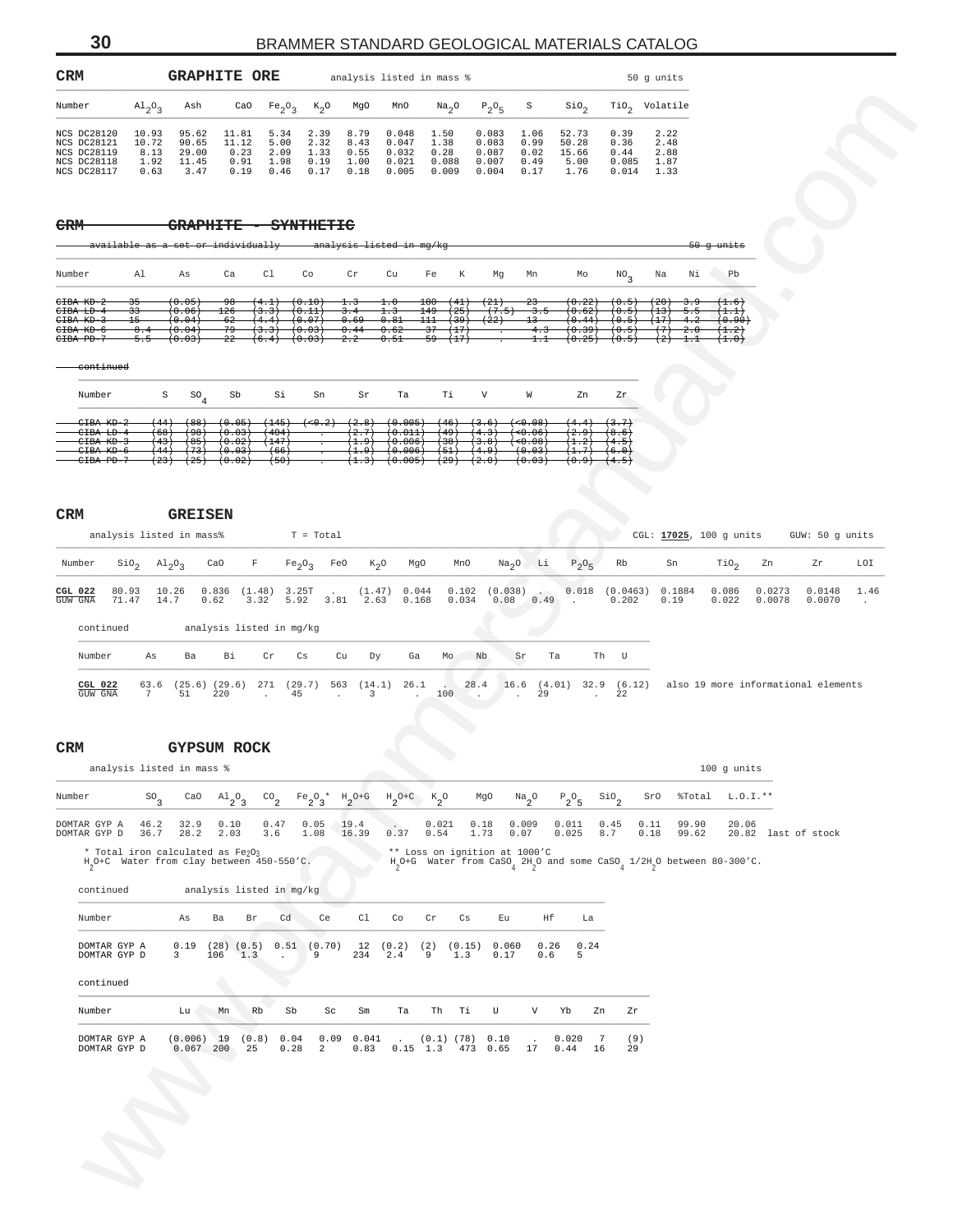#### <span id="page-30-0"></span> $\mathop{\mathsf{CRM}}$ **CRM GYPSUM ROCK** analysis listed in mass %

| Number       | S0    | CaO   | $A1_{2}O_{2}$ | CO <sub>n</sub> | $C1-$  | $Fe_2O_2$ | $H_{\gamma}O$ | $K_{0}$ | MgO  | $Na_{0}$ <sup>O</sup> | SiO <sub>o</sub> | SrO     | TiO,  | LOI     | Units  |
|--------------|-------|-------|---------------|-----------------|--------|-----------|---------------|---------|------|-----------------------|------------------|---------|-------|---------|--------|
| GBW 03109a   | 51.91 | 39.24 | 0.34          | (4.02)          | 0.033  | 0.16      | 0.39          | 0.094   | 1.74 | 0.065                 | 1.68             | (0.27)  | 0.016 | 4.55    | 50 $q$ |
| GBW 03111a   | 40.72 | 32.30 | 0.14          | (5.44)          | 0.0032 | 0.11      | 17.95         | 0.026   | 2.47 | 0.014                 | 0.63             | (0.096) | 0.010 | 23.60   | 50q    |
| NCS DC62106c | 38.66 | 29.83 | 1.85          |                 |        | 0.58      |               | 0.35    | 1.61 | 0.09                  | 5.45             |         | 0.09  | 21.11   | 20q    |
| GBW 03111    | 37.64 | 30.28 | 1.14          | (5.80)          | 0.013  | 0.38      | 16.62         | 0.23    | 3.19 | 0.014                 | 4.16             | (0.077) | 0.058 | (22.88) | 50q    |

| Number                                                                                                           |  |                              |      |                                                                      |  |                        |                        |                       |                                                        | $SO_3$ CaO $\text{Al}_2\text{O}_3$ CO <sub>2</sub> Cr <sub>2</sub> O <sub>3</sub> T.Fe <sub>2</sub> O <sub>3</sub> H <sub>2</sub> O+ K <sub>2</sub> O MgO Na <sub>2</sub> O P <sub>2</sub> O <sub>5</sub> S1O <sub>2</sub> SrO T1O <sub>3</sub> V <sub>2</sub> O <sub>5</sub> WTotal LOI* |                                  |                |
|------------------------------------------------------------------------------------------------------------------|--|------------------------------|------|----------------------------------------------------------------------|--|------------------------|------------------------|-----------------------|--------------------------------------------------------|-------------------------------------------------------------------------------------------------------------------------------------------------------------------------------------------------------------------------------------------------------------------------------------------|----------------------------------|----------------|
| DOMTAR FGD-1 46.4 32.7 0.023<br>DOMTAR FGD-2 45.6 32.8<br>DOMTAR TIG-1 43.4 32.3 0.57 1.41 0.036 0.26 20.3 0.008 |  | 0.033                        | 0.02 | $0.0002$ $0.014$ $20.70$ $0.007$<br>0.62  0.0015  0.043  20.38  0.01 |  | 0.007<br>0.019<br>0.12 | 0.005<br>0.02<br>0.036 | $0.05$ $0.21$ $0.024$ | $0.03$ $0.13$ $0.012$ .<br>$0.04$ $0.11$ $0.42$ $0.82$ | 0.0003<br>0.0009<br>0.10                                                                                                                                                                                                                                                                  | $100.05$ 21.04<br>98.81<br>99.93 | 21.33<br>22.03 |
|                                                                                                                  |  | H_O+ combined water at 250'C |      | * Loss on ignition at 1000'C (1 hr)                                  |  |                        |                        |                       |                                                        |                                                                                                                                                                                                                                                                                           |                                  |                |

| Number                                       | As                     | Ce               | C1                    | Co                   | Cr                 | Dy                   | Eu                   | F                      | Нf                | La                      | Mn                | Sb                    |
|----------------------------------------------|------------------------|------------------|-----------------------|----------------------|--------------------|----------------------|----------------------|------------------------|-------------------|-------------------------|-------------------|-----------------------|
| DOMTAR FGD-1<br>DOMTAR FGD-2<br>DOMTAR TIG-1 | 0.10<br>0.48<br>0.22   | 0.5<br>1.7<br>6  | (100)<br>(115)<br>400 | 0.02<br>0.07<br>0.26 | 1.2<br>10.2<br>246 | 0.48<br>0.42         | 0.02<br>0.09<br>0.08 | 95<br>320<br>230       | 0.06<br>3.0       | 0.35<br>2.18<br>2.7     | 2.0<br>2.5<br>36  | 0.03<br>0.024<br>0.05 |
| Number                                       | Sc                     | Se               | Sm                    | Ta                   | Tb                 | Th                   | Τi                   | U                      | V                 | Yb                      | Zn                | Zr                    |
| DOMTAR FGD-1<br>DOMTAR FGD-2<br>DOMTAR TIG-1 | 0.023<br>0.166<br>17.1 | 0.8<br>3.0<br>a. | 0.07<br>0.52<br>0.65  | $\cdot$<br>3.1       | 0.07<br>2)         | 0.03<br>0.38<br>2.14 | 75<br>75<br>6154     | $\cdot$<br>1.10<br>2.5 | 1.5<br>5.1<br>560 | $\cdot$<br>0.27<br>0.31 | 1.7<br>2.3<br>32) | (10)<br>(80)          |

#### $CRM$ **CRM HORNBLENDITE WITH EXTENSIVE ANALYSIS**

|                                                                                   | analysis listed in mass %                               |                                  |                        |                              |                                                  |                                          |                                                                                                                  |                        |                           |                                                |                                 |                               |                       |                                     |                                 |                                        |                  |                                   |                         |
|-----------------------------------------------------------------------------------|---------------------------------------------------------|----------------------------------|------------------------|------------------------------|--------------------------------------------------|------------------------------------------|------------------------------------------------------------------------------------------------------------------|------------------------|---------------------------|------------------------------------------------|---------------------------------|-------------------------------|-----------------------|-------------------------------------|---------------------------------|----------------------------------------|------------------|-----------------------------------|-------------------------|
| Number                                                                            | $^{SO_3}$                                               | CaO                              |                        | $A1_{2}O_{3}$                | $\mathrm{co}_2$                                  | $C1-$                                    | Fe <sub>2</sub> O <sub>3</sub>                                                                                   | $H_{2}^{\circ}$        |                           | $k_{2}^{\circ}$                                | MgO                             | $Na_{2}O$<br>$\mathsf{SiO}_2$ |                       | SrO                                 | $\mathcal{I}^{10}$              | LOI                                    | Units            |                                   |                         |
| GBW 03109a<br>GBW 03111a<br>NCS DC62106c * 38.66<br>GBW 03111                     | 51.91<br>40.72<br>37.64                                 | 39.24<br>32.30<br>29.83<br>30.28 |                        | 0.34<br>0.14<br>1.85<br>1.14 | (4.02)<br>(5.44)<br>(5.80)                       | 0.033<br>0.0032<br>0.013                 | 0.16<br>0.11<br>0.58<br>0.38                                                                                     | 0.39<br>17.95<br>16.62 | 0.35<br>0.23              | 0.094<br>1.74<br>0.026<br>2.47<br>1.61<br>3.19 | 0.065<br>0.014<br>0.09<br>0.014 | 1.68<br>0.63<br>5.45<br>4.16  |                       | (0.27)<br>(0.096)<br>(0.077)        | 0.016<br>0.010<br>0.09<br>0.058 | 4.55<br>23.60<br>21.11<br>(22.88)      |                  | 50g<br>50g<br>20g<br>50 $g$       |                         |
| RM                                                                                |                                                         | GYPSUM BYPRODUCT                 |                        |                              |                                                  |                                          | * NCS DC62106c also contains 0.21% adhered water and 17.09% crystallized water.                                  |                        |                           |                                                |                                 |                               |                       |                                     |                                 |                                        |                  |                                   |                         |
|                                                                                   |                                                         |                                  |                        |                              |                                                  |                                          | analysis listed in mass % based on a dry (40'C) sample                                                           |                        |                           |                                                |                                 |                               |                       |                                     |                                 |                                        |                  |                                   | 100 g units             |
| Number                                                                            | $^{SO_3}$                                               | CaO                              | $A1_{2}O_{3}$          |                              | $^{CO}$ <sub>2</sub>                             | $\frac{cr}{2}$ <sup>O</sup> <sub>3</sub> | $T.Fe_2O_3$                                                                                                      | $H_2$ <sup>O+</sup>    | $k_{2}^{\circ}$           | MgO                                            | $\frac{Na}{2}$ <sup>O</sup>     | $P_2O_5$                      | $\frac{$10}{}^{2}$    | SrO                                 | $\mathbb{T}^{10}$ <sub>2</sub>  | ${\rm v}_{2}^{\rm ~o}$ 5               |                  | %Total                            | LOI*                    |
| DOMTAR FGD-1<br>DOMTAR FGD-2<br>DOMTAR TIG-1<br>continued                         | 46.4<br>45.6<br>43.4<br>$Hn$ O+ combined water at 250'C | 32.7<br>32.8<br>32.3             | 0.023<br>0.033<br>0.57 |                              | 0.02<br>0.62<br>1.41<br>analysis listed in mg/kg | 0.0002<br>0.0015<br>0.036                | 0.014<br>0.043<br>0.26<br>* Loss on ignition at 1000'C (1 hr)                                                    | 20.70<br>20.38<br>20.3 | 0.007<br>0.01<br>0.008    | 0.007<br>0.019<br>0.12                         | 0.005<br>0.02<br>0.036          | 0.03<br>0.05<br>0.04          | 0.13<br>0.21<br>0.11  | 0.012<br>0.024<br>0.42              | - 4<br>0.82                     | 0.10                                   | 0.0003<br>0.0009 | 100.05<br>98.81<br>99.93          | 21.04<br>21.33<br>22.03 |
| Number                                                                            |                                                         | As                               | Ce                     | C1                           | Co                                               | Cr                                       | Dу                                                                                                               | Εu                     | F                         | Нf                                             | La                              | Mn                            | Sb                    |                                     |                                 |                                        |                  |                                   |                         |
| DOMTAR FGD-1<br>DOMTAR FGD-2<br>DOMTAR TIG-1                                      |                                                         | 0.10<br>0.48<br>0.22             | 0.5<br>1.7<br>6        | (100)<br>(115)<br>400        | 0.02<br>0.07<br>0.26                             | 1.2<br>10.2<br>246                       | 0.48<br>0.42                                                                                                     | 0.02<br>0.09<br>0.08   | 95<br>320<br>230          | 0.06<br>3.0                                    | 0.35<br>2.18<br>2.7             | 2.0<br>2.5<br>36              | 0.03<br>0.024<br>0.05 |                                     |                                 |                                        |                  |                                   |                         |
| Number                                                                            |                                                         | Sc                               | Se                     | Sm                           | Ta                                               | Tb                                       | Th                                                                                                               | Тi                     | U                         | V                                              | Yb                              | Zn                            | Zr                    |                                     |                                 |                                        |                  |                                   |                         |
| DOMTAR FGD-1<br>DOMTAR FGD-2                                                      |                                                         | 0.023<br>0.166                   | 0.8<br>3.0             | 0.07<br>0.52                 |                                                  | 0.07                                     | 0.03<br>0.38                                                                                                     | 75<br>75               | 1.10                      | 1.5<br>5.1                                     | 0.27                            | 1.7<br>2.3                    | (10)                  |                                     |                                 |                                        |                  |                                   |                         |
| DOMTAR TIG-1                                                                      |                                                         | 17.1                             | $\cdot$                | 0.65                         |                                                  | 3.1(2)                                   | 2.14                                                                                                             | 6154                   | 2.5                       | 560                                            | 0.31                            | (32)                          | (80)                  |                                     |                                 |                                        |                  |                                   |                         |
| <b>CRM</b>                                                                        |                                                         |                                  |                        |                              |                                                  |                                          | HORNBLENDITE WITH EXTENSIVE ANALYSIS                                                                             |                        |                           |                                                |                                 |                               |                       |                                     |                                 |                                        |                  |                                   |                         |
|                                                                                   | analysis listed in mass %                               |                                  |                        |                              |                                                  |                                          |                                                                                                                  |                        |                           |                                                |                                 |                               |                       |                                     |                                 |                                        |                  |                                   |                         |
| Number                                                                            | $\mathrm{Al}_{2}\mathrm{O}_{3}$                         | CO <sub>2</sub>                  |                        | CaO                          | FeO                                              | $T.Fe_2O_3$ $H_2O^+$                     |                                                                                                                  | $K_2O$                 | MgO                       | Mn                                             | MnO                             | Na <sub>2</sub> O             | $P_2O_5$              | S                                   |                                 | $\sin \theta_2$                        | Тi               |                                   | $Tio2$ LOI              |
| VS 2113-81<br>NCS DC73377<br>JH-1                                                 | 14.24<br>13.76<br>5.66                                  | $\sim$                           | $(0.16)$ 9.6           | 11.04<br>15.02               | 9.72<br>10.8                                     | 18.26<br>14.8<br>$(8.09)$ 10.27          | (1.7)<br>$\sim 100$                                                                                              | 0.382<br>0.48<br>0.53  | 12.70<br>7.2              | 0.1600<br>$16.73$ .                            | 0.144<br>0.19                   | 2.14<br>2.07<br>0.71          | 0.099                 | (0.0060)                            |                                 | 37.95<br>49.62<br>48.18                | 0.5510<br>$\sim$ | 1.91<br><b>Contractor</b><br>0.67 | 1.06<br>$\sim$          |
| continued                                                                         |                                                         |                                  |                        |                              |                                                  |                                          | analysis listed in mg/kg except * which is ng/g                                                                  |                        |                           |                                                |                                 |                               |                       |                                     |                                 |                                        |                  |                                   |                         |
| Number                                                                            | Ag                                                      | As                               | В                      | Ba                           | Be                                               | Вi                                       | Cd                                                                                                               | Ce                     | C1                        | Co                                             | Cr                              | Сs                            | Cu%                   | Dy                                  | Εr                              | Εu                                     | F                | Ga                                | Gd                      |
| VS 2113-81<br>NCS DC73377 (0.05) 26 12 62 0.34 (0.06) (0.14) 7.7 (116) 52<br>JH-1 | and the company of the                                  |                                  | . 106                  | 99                           | <b>Contractor</b>                                | <b>Contract Contract</b>                 |                                                                                                                  |                        |                           | 74<br>$17.6$ $51.5$ $616$ $0.87$               | 15<br>137 1.8                   |                               | 0.074<br>0.0084       | 3.5<br>$0.00086$ $2.5$ $1.2$ $0.86$ | 2.3                             | 0.91                                   | 200 17.2<br>.7.9 | 25                                | 2.8<br>$\sim$           |
| Number Ge                                                                         |                                                         | Нf                               |                        | Hg* Ho                       | In                                               |                                          | La Li Lu                                                                                                         |                        | MO                        | Nb                                             | Nd                              | Νi<br>$\mathbb{P}$            |                       | Pb Pr                               | Rb                              | Sb                                     | Sc               |                                   |                         |
| VS 2113-81<br>NCS DC73377 1.46 1.5<br>$JH-1$                                      | <b>Contract</b>                                         | 1.4                              | 3.3<br><b>Contract</b> |                              | 0.53                                             | $0.85$ $(0.06)$ 2.9 11.2                 | $7.9$ .                                                                                                          | 0.39<br>0.17           | 1.3<br>0.15<br>$0.77$ 4.2 | 2.7                                            | 6.5<br>11.6                     | 57<br>117<br>58.2.            | 4.9                   | 360 (8) 1.25<br>$2.6$ .             | 29<br>14.4                      | 0.63<br><b>Contractor</b>              | 58<br>43<br>77.6 |                                   |                         |
| Number                                                                            | Se s                                                    | Sm                               |                        |                              | Sn Sr Ta                                         | Tb                                       | Th                                                                                                               | Tl                     | $\rm Tm$                  | $U$ $V$                                        |                                 | W                             | Y Yb                  | Zn                                  |                                 | Zr                                     | Units            |                                   |                         |
| VS 2113-81<br>NCS DC73377<br>$JH-1$                                               | <b>Carl Corporation</b>                                 | $\sim$ $-$                       | 2.9                    |                              |                                                  |                                          | 0.083 2.1 (0.8) 142 (0.18) 0.57 (0.4) (0.11) 0.37 (0.14) 296 0.34 20<br>$3.1$ , $153$ 0.23 0.52 1.4 . 0.58 228 . |                        |                           |                                                | 39                              | $\sim$<br>$\sim$              | 2.4<br>13.7 1.2       | 1.5<br>1370                         | 21                              | 100 (57) 70 g<br>$61.8$ $48.3$ $100$ g | 40g              |                                   | AMPHIBOLITE             |
|                                                                                   |                                                         |                                  |                        |                              |                                                  |                                          |                                                                                                                  |                        |                           |                                                |                                 |                               |                       |                                     |                                 |                                        |                  |                                   |                         |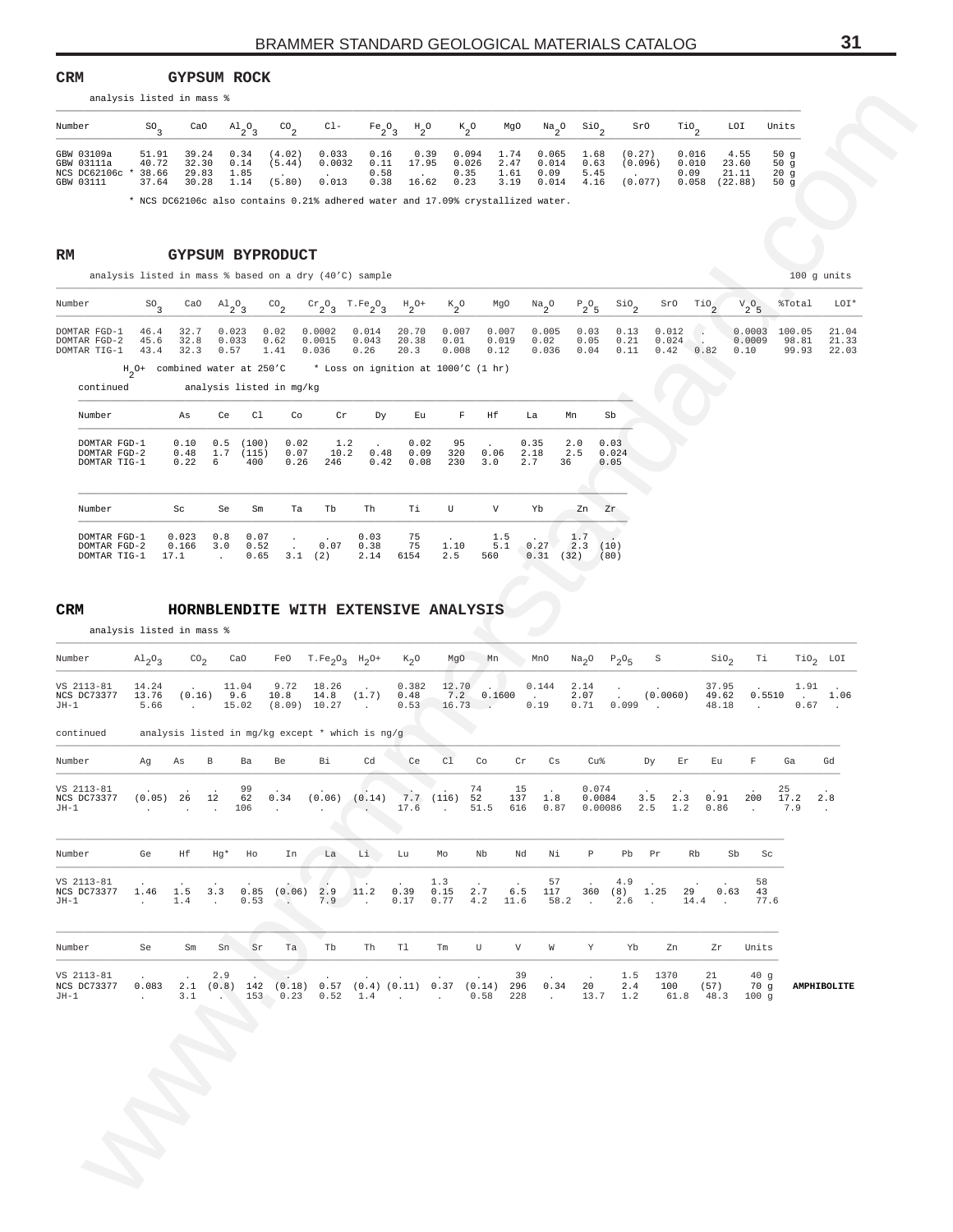### **IRON PELLETS (supplied in homogeneous powder form)**

<span id="page-31-0"></span>

|                                              |                                                                        |                                          | $#$ = class, where $1$ = CRM and $2$ = RM                                  |                                        |                                                         |                                        |                                                       |                                                                      |                                                                  |                                       | analysis listed in mass % except * which is mg/kg       |                                        |                               |                                                |                                             |                                                 |                                                       |                                                    |    |                                                |
|----------------------------------------------|------------------------------------------------------------------------|------------------------------------------|----------------------------------------------------------------------------|----------------------------------------|---------------------------------------------------------|----------------------------------------|-------------------------------------------------------|----------------------------------------------------------------------|------------------------------------------------------------------|---------------------------------------|---------------------------------------------------------|----------------------------------------|-------------------------------|------------------------------------------------|---------------------------------------------|-------------------------------------------------|-------------------------------------------------------|----------------------------------------------------|----|------------------------------------------------|
|                                              | # Number                                                               | Fe                                       | $Fe(met)$ $FeO$                                                            |                                        |                                                         | Al $\mathrm{Al}_{2} \mathrm{O}_{3}$ Ca |                                                       | CaO                                                                  | Mg                                                               | MgO                                   | Mn                                                      | MnO                                    | Na                            | $\frac{Na}{2}$ <sup>O</sup>                    | $\, {\mathbb P}$                            | S                                               | Si                                                    | $\mathsf{Sio}_2$                                   | Τi | $^{\rm TiO} _{\rm 2}$                          |
| 1<br>1<br>1<br>$\mathbf{1}$<br>$\mathbf{1}$  | VS R10/4<br>SRM 691<br>NCS DC28240a<br>VS R29<br>NCS DC28239b          | 90.9<br>90.5<br>66.18<br>64.95<br>63.78  | 87.3<br>$\cdot$<br>$\cdot$<br>$\ddot{\phantom{a}}$<br>$\ddot{\phantom{a}}$ | $\sim$<br>0.78<br>0.48<br>0.77         | $\cdot$                                                 | 0.29<br>1.21<br>0.43<br>0.38<br>0.98   |                                                       | 1.65<br>$\ensuremath{0}$ . $\ensuremath{64}$<br>0.51<br>0.45<br>0.85 | $\cdot$<br>$\cdot$<br>$\cdot$<br>$\cdot$<br>$\ddot{\phantom{a}}$ | 0.30<br>0.51<br>0.79<br>0.149<br>1.59 | $\cdot$<br>$\cdot$<br>$\cdot$<br>$\cdot$<br>$\cdot$     | 0.042<br>0.040<br>0.065                |                               | 0.094<br>0.177<br>$\cdot$<br>$\cdot$<br>$\sim$ | 0.0104<br>0.005<br>0.010<br>0.0123<br>0.016 | 0.0062<br>(0.009)<br>0.0066<br>0.0118<br>0.0086 | $\ddot{\phantom{a}}$<br>$\cdot$<br>$\cdot$<br>$\cdot$ | 4.11<br>3.6<br>3.81<br>6.13<br>5.29                |    | 0.27<br>0.048<br>$\sim$<br>0.18                |
| $\mathbf{1}$<br>$\mathbf{1}$<br>$\mathbf{1}$ | 1 NCS DC28020a<br>VS R28<br>NCS DC14004b<br>NCS DC28020b               | 63.07<br>63.01<br>62.79<br>61.81         | $\cdot$<br>$\cdot$<br>$\ddot{\phantom{a}}$                                 | (0.04)<br>1.16<br>0.72<br>(0.18)       | $\ddot{\phantom{1}}$<br>$\cdot$                         | 1.47<br>0.37<br>1.32<br>1.48           | $\cdot$<br>$\cdot$                                    | 1.34<br>4.09<br>1.16<br>1.30                                         | $\cdot$<br>$\cdot$<br>$\cdot$<br>$\ddot{\phantom{a}}$            | 0.96<br>0.194<br>1.58<br>1.00         | $\bullet$<br>0.130<br>$\sim$                            | 0.303<br>$\sim$<br>0.310               | $\cdot$<br>$\cdot$<br>$\cdot$ | 0.103<br>0.112<br>0.099                        | 0.028<br>0.0121<br>0.016<br>0.032           | 0.0084<br>0.087<br>0.012<br>0.0055              | $\cdot$                                               | 5.22<br>5.11<br>5.31<br>6.88                       |    | 0.258<br>$\sim$<br>0.113<br>0.251              |
| $\mathbf{1}$<br>1<br>1<br>1<br>$\mathbf{1}$  | NCS DC11025<br>NCS DC28020c<br>VS R3/2<br>VS R23/1<br>NCS DC28021a     | 61.37<br>60.46<br>58.72<br>58.7<br>57.88 | $\cdot$<br>$\cdot$                                                         | (1.92)<br>0.33<br>2.53<br>6.53         | $\ddot{\phantom{0}}$<br>$\ddot{\phantom{a}}$<br>$\cdot$ | 1.35<br>0.76<br>2.50<br>2.54           | $\cdot$<br>$\cdot$                                    | 1.04<br>0.75<br>4.47<br>4.45<br>3.15                                 | $\cdot$<br>$\cdot$<br>$\cdot$                                    | 0.80<br>5.15<br>2.48<br>3.11          | $\cdot$<br>$\cdot$<br>$\cdot$                           | 0.120<br>0.130<br>0.232<br>0.126       | $\cdot$<br>$\cdot$<br>$\cdot$ | 0.105<br>0.036<br>$\sim$<br>0.105              | 0.093<br>0.013<br>0.0027<br>0.016           | 0.021<br>0.029<br>0.005<br>0.115                |                                                       | 6.59<br>6.12<br>3.74<br>3.75<br>7.92               |    | 1.61<br>0.154<br>2.49<br>0.207                 |
|                                              | Number                                                                 | As*                                      | $\mathtt{C}$                                                               | $Cd*$                                  | Co                                                      |                                        | Cr                                                    | Cu                                                                   |                                                                  | К                                     | $K_2$ <sup>O</sup>                                      | $Mo*$<br>$\mathbb{N}^{\star}$          | Νi                            | $Pb*$                                          | Sn                                          | V                                               | $V_2O_5$                                              | Zn                                                 |    | Units                                          |
|                                              | VS R10/4<br>SRM 691<br>NCS DC28240a<br>VS R29<br>NCS DC28239b          | (14)<br>$\sim$                           | 1.72<br>$(0.12T)$ $(<5)$                                                   | $\ddot{\phantom{a}}$                   | 0.031<br>$\cdot$                                        |                                        | 0.025<br>$\cdot$<br>$\cdot$<br>$\cdot$                | 0.0019<br>0.030<br>$\cdot$                                           |                                                                  | 0.065<br>$\cdot$<br>$\blacksquare$    | 0.055<br>$\sim$                                         | (< 20)<br>(50)<br>$\ddot{\phantom{0}}$ | $\ddot{\phantom{a}}$          | 1.8<br>$(0.269)$ (<20)                         | (<0.001)<br>$\cdot$                         | 0.015<br>٠.<br>$\cdot$<br>$\cdot$               |                                                       | 0.0018<br>(0.004)<br>$\cdot$<br>$\cdot$<br>$\cdot$ |    | 100g<br>100g<br>50g<br>100g<br>50g             |
|                                              | NCS DC28020a<br>VS R28<br>NCS DC14004b<br>NCS DC28020b                 |                                          |                                                                            |                                        |                                                         |                                        | $\cdot$<br>$\cdot$<br>$\cdot$<br>$\ddot{\phantom{a}}$ | 0.0089<br>0.071<br>0.0089                                            |                                                                  | $\cdot$<br>$\cdot$<br>$\cdot$         | 0.078<br>0.250<br>0.066                                 |                                        |                               |                                                |                                             | $\cdot$<br>$\cdot$<br>0.155                     | $\cdot$<br>$\cdot$<br>$\ddot{\phantom{a}}$            | 0.012<br>$\sim$ $-$<br>0.042<br>0.012              |    | 50g<br>100g<br>50g<br>50g                      |
|                                              | NCS DC11025<br>NCS DC28020c<br>$VS$ $R3/2$<br>VS R23/1<br>NCS DC28021a | 12                                       |                                                                            | $\ddot{\phantom{a}}$<br>$\blacksquare$ | $\cdot$<br>0.020<br>$\blacksquare$                      |                                        |                                                       | 0.010<br>$\sim 10^{-10}$<br>0.018                                    |                                                                  |                                       | 0.111<br>0.081<br>$\mathcal{L}_{\mathrm{max}}$<br>0.265 |                                        |                               | 47                                             |                                             | $\cdot$<br>$\cdot$<br>$\cdot$<br>$\cdot$        | $\cdot$<br>0.56<br>$\cdot$<br>$\Box$                  | 0.012<br>0.012<br><b>Contract</b><br>0.039         |    | 70 g<br>50g<br>100g<br>150 <sub>g</sub><br>50g |
|                                              | CRM<br>analysis listed in mass %                                       |                                          | IRON SULPHIDE CONCENTRATE                                                  |                                        |                                                         |                                        |                                                       |                                                                      |                                                                  |                                       |                                                         |                                        |                               |                                                |                                             |                                                 |                                                       | 25 g units                                         |    |                                                |
|                                              | Al<br>Number                                                           | Ca                                       | Co                                                                         |                                        | $\operatorname{\sf Cr}$                                 | Cu                                     | Fe                                                    | К                                                                    |                                                                  | Mg                                    | Mn                                                      | Na                                     | Νi                            | $\, {\bf p}$                                   | Pb                                          | S<br>$\mathsf{Sio}_2$                           |                                                       | Тi                                                 | Zn |                                                |
|                                              |                                                                        |                                          |                                                                            |                                        |                                                         |                                        |                                                       |                                                                      |                                                                  |                                       |                                                         |                                        |                               |                                                |                                             |                                                 |                                                       |                                                    |    |                                                |
|                                              |                                                                        |                                          |                                                                            |                                        |                                                         |                                        |                                                       |                                                                      |                                                                  |                                       |                                                         |                                        |                               |                                                |                                             |                                                 |                                                       |                                                    |    |                                                |

| Number        | As*          |         | $Cd*$  | Co             | Cr                       | Cu             | К              | $K_0$ O              | $Mo*$                    | $N^{\star}$ | Νi                                | $Pb*$   | Sn       | V.                       | $V_2O_E$       | Zn             | Units |
|---------------|--------------|---------|--------|----------------|--------------------------|----------------|----------------|----------------------|--------------------------|-------------|-----------------------------------|---------|----------|--------------------------|----------------|----------------|-------|
| VS R10/4      |              | 1.72    |        |                |                          | 0.0019         |                | 0.055                |                          |             |                                   | 1.8     |          | $\sim$                   | - 1            | 0.0018         | 100q  |
| SRM 691       | (14)         | (0.12T) | (< 5)  | 0.031          | 0.025                    | 0.030          | 0.065          | $\mathbf{r}$         | (< 20)                   | (50)        | (0.269)                           | $<20$ ) | (<0.001) | 0.015                    |                | (0.004)        | 100q  |
| NCS DC28240a  |              |         |        |                | $\ddot{\phantom{0}}$     | $\sim$         |                | $\overline{a}$       | $\overline{\phantom{a}}$ |             | . .                               | $\cdot$ |          | $\cdot$                  | $\cdot$        |                | 50g   |
| <b>VS R29</b> |              |         |        |                | $\overline{a}$           |                |                |                      |                          |             |                                   |         |          | $\cdot$                  |                |                | 100g  |
| NCS DC28239b  |              |         |        |                |                          |                |                |                      |                          |             | . .                               |         |          | $\cdot$                  |                |                | 50q   |
| NCS DC28020a  | $\mathbf{r}$ |         |        |                |                          | 0.0089         | $\sim$         | 0.078                | $\overline{\phantom{a}}$ |             |                                   | $\cdot$ |          |                          | $\mathbf{r}$   | 0.012          | 50g   |
| <b>VS R28</b> |              |         |        | $\cdot$        | $\overline{\phantom{a}}$ | $\sim$         |                | $\sim$               | $\cdot$                  | $\cdot$     | $\overline{\phantom{a}}$          | $\cdot$ |          | $\ddot{\phantom{0}}$     | $\cdot$        | $\sim$         | 100g  |
| NCS DC14004b  |              |         |        |                | $\sim$                   | 0.071          |                | 0.250                | $\mathbf{r}$             | $\cdot$     | $\sim$                            | $\sim$  |          |                          | $\cdot$        | 0.042          | 50g   |
| NCS DC28020b  |              |         |        |                | $\mathbf{r}$             | 0.0089         | $\sim$         | 0.066                |                          |             |                                   |         |          | 0.155                    | $\mathbf{r}$   | 0.012          | 50g   |
| NCS DC11025   |              |         |        |                | $\cdot$                  | $\sim$         |                | 0.111                |                          |             |                                   |         |          | $\sim$                   | $\mathbf{r}$   | 0.012          | 70q   |
| NCS DC28020c  |              |         |        |                | $\sim$                   | 0.010          |                | 0.081                |                          |             |                                   |         |          | $\overline{\phantom{a}}$ |                | 0.012          | 50g   |
| VS $R3/2$     |              |         | $\sim$ | 0.020          | $\sim$                   | $\overline{a}$ |                | $\ddot{\phantom{0}}$ | $\cdot$                  | $\sim$      |                                   |         |          | $\ddot{\phantom{0}}$     | 0.56           | $\overline{a}$ | 100g  |
| VS R23/1      |              | $\cdot$ | $\sim$ | $\overline{a}$ | $\overline{\phantom{a}}$ | $\sim$         | $\overline{a}$ |                      | $\sim$                   | $\cdot$     | $\sim$                            |         | $\cdot$  | $\ddot{\phantom{1}}$     | $\overline{a}$ |                | 150g  |
| NCS DC28021a  | 12           |         |        |                | $\overline{a}$           | 0.018          |                | 0.265                | $\mathbf{r}$             |             | <b>Contract Contract Contract</b> | 47      |          |                          |                | 0.039          | 50q   |

#### **CRM IRON SULPHIDE CONCENTRATE**

| Number |  |  |  |  |  |  |  | Al Ca Co Cr Cu Fe K Mg Mn Na Ni P Pb S SiO Ti Zn |  |
|--------|--|--|--|--|--|--|--|--------------------------------------------------|--|
|        |  |  |  |  |  |  |  |                                                  |  |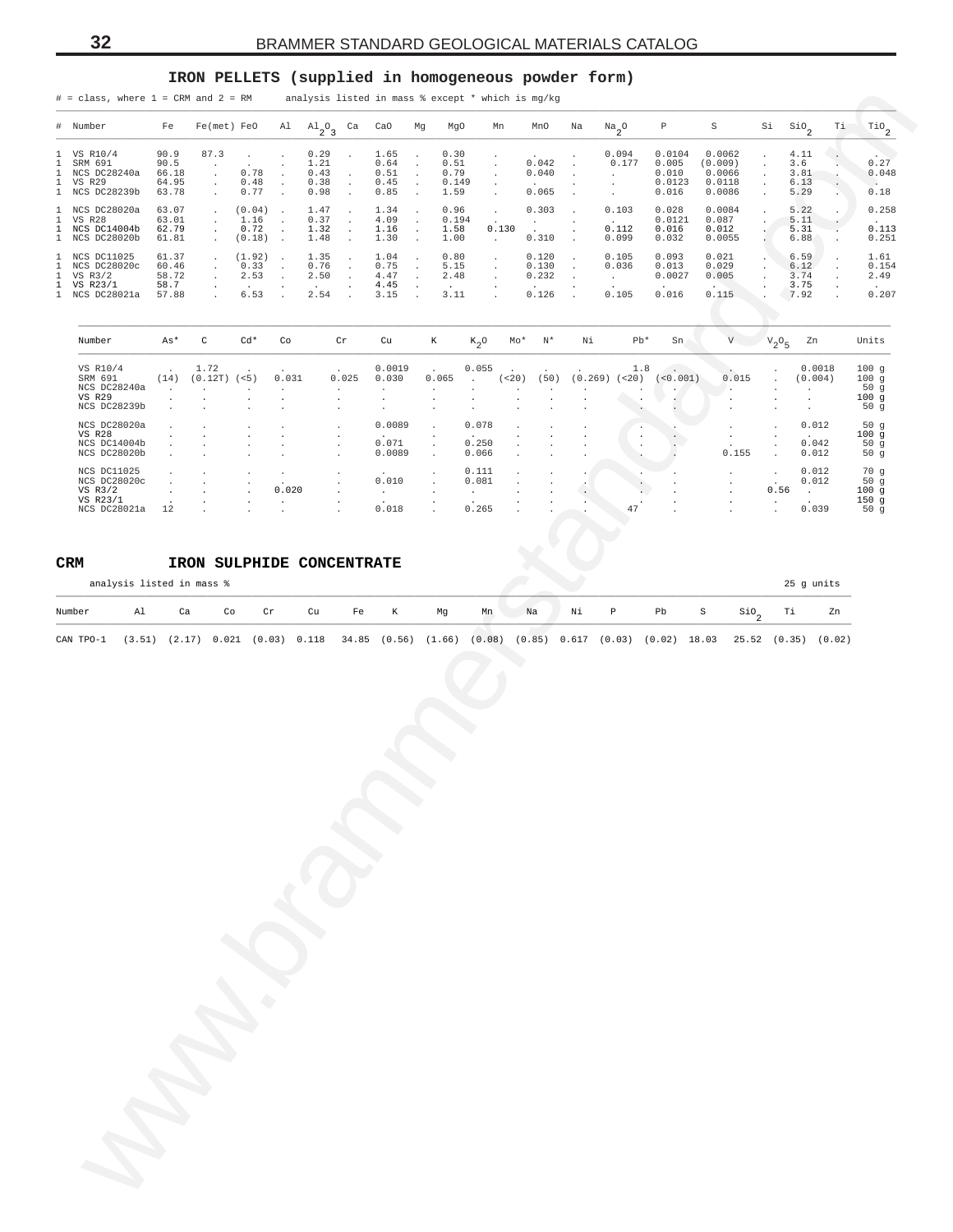<span id="page-32-0"></span>

| #<br>1<br>1<br>1<br>2<br>1<br>1<br>1<br>1<br>1<br>1<br>1<br>1<br>1<br>1<br>1<br>1<br>1<br>1<br>1<br>1<br>1 | Number<br>VS R21/2<br>VS R16/3<br><b>ECRM 685-1</b><br>VS R40<br><b>NCS DC28039</b><br><b>NCS DC28029</b><br><b>NCS DC16002</b><br>$GIOP-118$<br>JK 29A<br><b>JK 42A</b><br>IMZ 350<br><b>ECRM 687-1</b> | Fe<br>99.0<br>98.2<br>91.103<br>90.95<br>72.02<br>72.01<br>71.79<br>71.51<br>71.36 | FeO<br>28.78                             | Al<br>0.3197                       | $A1_{2}O_3$                                            | Ca                                     | CaO                                                                          | К                                 | K <sub>2</sub> O                                 | Mg                                                       | MgO                                         | Mn                                          |                                 |                   |                                                |                                                |                                                         |                                               |                                    |                                                       |                                  |                                           |
|------------------------------------------------------------------------------------------------------------|----------------------------------------------------------------------------------------------------------------------------------------------------------------------------------------------------------|------------------------------------------------------------------------------------|------------------------------------------|------------------------------------|--------------------------------------------------------|----------------------------------------|------------------------------------------------------------------------------|-----------------------------------|--------------------------------------------------|----------------------------------------------------------|---------------------------------------------|---------------------------------------------|---------------------------------|-------------------|------------------------------------------------|------------------------------------------------|---------------------------------------------------------|-----------------------------------------------|------------------------------------|-------------------------------------------------------|----------------------------------|-------------------------------------------|
|                                                                                                            |                                                                                                                                                                                                          |                                                                                    |                                          |                                    |                                                        |                                        |                                                                              |                                   |                                                  |                                                          |                                             |                                             | MnO                             | Na                | Na <sub>2</sub> O                              | P                                              | $P_2O_5$                                                | S                                             | Si                                 | SiO <sub>2</sub>                                      | Тi                               | $\mathrm{rio}_2$                          |
|                                                                                                            |                                                                                                                                                                                                          |                                                                                    |                                          |                                    | 0.82<br>0.095                                          | 0.1395<br>0.90<br>$\blacksquare$       | 0.026                                                                        | 0.0418                            | 0.05129<br>0.0064                                | 0.2394                                                   | 0.299<br>0.043                              | 0.3<br>0.380<br>0.0415<br>0.043             |                                 | 0.0773            | 0.084<br>0.0008                                | 0.01<br>0.0110<br>0.0170<br>0.0094<br>0.0016   |                                                         | 0.02<br>0.0198<br>0.0031<br>0.0057<br>0.0030  | 0.06<br>0.073<br>0.7950<br>$\cdot$ | $\overline{\phantom{a}}$<br>4.13<br>0.14              | 0.2199<br>0.029                  |                                           |
|                                                                                                            |                                                                                                                                                                                                          | 70.66                                                                              | 28.63<br>28.69<br>34.86                  |                                    | 0.095<br>0.069<br>(<0.01)<br>0.232<br>0.278            | $\cdot$<br>$\cdot$<br>$\cdot$          | 0.025<br>0.0493<br>0.082<br>0.199                                            |                                   | 0.0068<br>(0.01)<br>0.0087<br>0.0157             |                                                          | 0.042<br>0.038<br>0.0576<br>0.223<br>0.382  | 0.043<br>0.053<br>0.0491<br>$\cdot$         | 0.0632<br>0.0506                | (0.019)           | 0.0008<br>0.015<br>0.043                       | 0.0013<br>0.0022<br>0.0058<br>0.0059<br>0.0247 |                                                         | 0.0028<br>0.055<br>0.0026<br>0.0059<br>0.0082 | $\ddot{\phantom{1}}$ .             | 0.158<br>0.36<br>0.763<br>0.33<br>0.800               | 0.028<br>$\cdot$                 | (0.01)<br>0.292<br>0.385                  |
|                                                                                                            | GIOP-117<br><b>NCS DC28220</b><br>NCS DC13019c                                                                                                                                                           | 70.20<br>69.66<br>69.631<br>69.05<br>68.96                                         | 30.06<br>$\cdot$<br>23.8<br>28.98        | 0.0356                             | 0.077<br>$\ddot{\phantom{a}}$<br>0.06<br>0.50<br>0.174 | 0.0113                                 | 0.084<br>(0.01)<br>0.20<br>0.196                                             | 0.0011                            | 0.015<br>(0.0026)<br>0.0068                      | 0.0018<br>$\cdot$                                        | 0.19<br>(0.013)<br>0.17<br>0.268            | 0.030<br>0.1658<br>0.008<br>$\bullet$       | $\cdot$<br>0.079<br>0.049       | 0.0030<br>0.011   | 0.033<br>$\cdot$<br>0.0060                     | 0.007<br>0.0120<br>0.00325<br>0.010<br>0.010   |                                                         | 0.097<br>0.0026<br>0.011<br>0.0277            | 0.0157                             | 2.51<br>$\ddot{\phantom{a}}$<br>0.203<br>2.45<br>3.98 | 0.0303                           | 0.021<br>0.0902<br>0.313<br>0.0174        |
|                                                                                                            | IMZ 324<br>NCS DC28219<br><b>VS R38</b><br>NCS DC28005c<br>IMZ 323                                                                                                                                       | 68.93<br>68.55<br>68.55<br>68.38<br>68.35                                          | 28.27<br>23.0<br>28.80<br>27.65          |                                    | 0.11<br>0.54<br>0.212<br>0.58<br>0.23                  |                                        | 0.107<br>0.21<br>0.118<br>0.78<br>0.109                                      |                                   | 0.026<br>0.087<br>0.050<br>0.027                 |                                                          | 0.24<br>0.20<br>0.131<br>1.15<br>0.28       | 0.026<br>$\bullet$<br>$\cdot$<br>0.043      | 0.052<br>0.035<br>0.086         |                   | (0.04)<br>0.036<br>0.026<br>0.035              | 0.014<br>0.0054<br>0.0122<br>0.0035<br>0.018   |                                                         | 0.044<br>0.027<br>0.334<br>0.034<br>0.052     |                                    | 3.96<br>3.21<br>4.56<br>2.25<br>4.31                  |                                  | 0.028<br>0.116<br>0.022<br>0.057<br>0.017 |
| 1<br>1<br>1                                                                                                | NCS DC28115<br><b>NCS DC28032</b><br><b>NCS DC93024</b><br>IMZ 352<br>NCS DC28005b                                                                                                                       | 68.29<br>68.29<br>68.02<br>67.84<br>67.84                                          | 28.25<br>0.24<br>30.50<br>29.09<br>29.72 | $\ddot{\phantom{a}}$               | 0.43<br>0.74<br>0.34<br>0.206<br>0.45                  |                                        | 0.70<br>0.074<br>0.35<br>0.295<br>0.155                                      |                                   | 0.060<br>0.0063<br>0.018<br>0.020<br>0.055       |                                                          | 1.25<br>0.025<br>0.19<br>0.55<br>0.202      | 0.061<br>0.096<br>0.017<br>0.032<br>$\cdot$ | $\cdot$<br>$\cdot$<br>0.030     |                   | 0.021<br>0.015<br>0.012<br>0.030<br>0.018      | 0.0047<br>0.028<br>0.017<br>0.018<br>0.0025    |                                                         | 0.041<br>0.0028<br>0.301<br>0.061<br>0.106    |                                    | 2.08<br>0.85<br>4.58<br>4.56<br>5.32                  | 0.034<br>0.050                   | 0.057<br>0.056<br>0.015<br>0.097          |
| 1<br>1<br>1<br>1                                                                                           | NCS DC28221<br>IMZ 320<br>IMZ 325<br>IMZ 351<br>IMZ 261/1                                                                                                                                                | 67.84<br>67.76<br>67.73<br>67.55<br>67.54                                          | 28.8<br>27.37<br>28.03<br>28.52          |                                    | 0.60<br>0.12<br>0.20<br>0.132<br>0.59                  |                                        | 0.63<br>0.13<br>0.17<br>0.095<br>0.30                                        |                                   | 0.049<br>0.027<br>0.019                          |                                                          | 1.40<br>0.30<br>0.27<br>0.25<br>1.37        | 0.029<br>0.031<br>0.0121                    | 0.070<br>$\cdot$<br>0.16        |                   | 0.037<br>(0.03)<br>0.037                       | 0.0046<br>0.022<br>0.016<br>0.008<br>(0.019)   |                                                         | 0.041<br>0.012<br>0.077<br>0.023<br>0.080     |                                    | 2.34<br>5.30<br>5.01<br>5.71<br>3.16                  |                                  | 0.061<br>0.016<br>0.018<br>0.010          |
| 1<br>1<br>1<br>1<br>1                                                                                      | VS R25/1<br>VS R22/2<br>NCS DC73009<br>SRM 690<br>OREAS 40                                                                                                                                               | 67.3<br>67.0<br>66.87<br>66.8<br>66.72                                             | 23.14<br>1.76                            |                                    | 0.3<br>0.99<br>0.17<br>0.130                           |                                        | 0.14<br>0.1<br>0.14<br>0.20<br>0.015                                         |                                   | 0.030<br>0.0030<br>0.018                         |                                                          | 0.25<br>0.2<br>0.22<br>0.177<br>0.017       | $\cdot$<br>0.071<br>$\cdot$                 | 0.230<br>0.020                  |                   | 0.012<br>0.0027                                | 0.008<br>(0.011)<br>0.009<br>0.004             |                                                         | 0.0055<br>(0.004)<br>0.008                    |                                    | 3.37<br>3.3<br>5.05<br>3.70<br>4.64                   | 0.059<br>$\bullet$               | ٠<br>0.021<br>0.050                       |
| 1<br>1<br>1<br>1                                                                                           | <b>ECRM 690-1</b><br>NCS DC28222<br>NCS DC14028c<br>NCS DC14208<br>NCS DC28037                                                                                                                           | 66.70<br>66.64<br>66.56<br>66.56<br>66.54                                          | 27.9<br>26.01<br>26.01<br>0.21           | 0.198<br>$\cdot$<br>$\cdot$        | 0.76<br>0.28<br>0.28<br>1.43                           | 0.269<br>$\cdot$                       | 0.86<br>0.11<br>0.11<br>0.031                                                | 0.0158                            | $\cdot$<br>0.009<br>0.009<br>0.012               | 0.815                                                    | 1.62<br>0.11<br>0.11<br>0.054               | 0.0337<br>0.135<br>0.135<br>0.482           | 0.091<br>$\bullet$              | 0.0312<br>$\cdot$ | (0.006)<br>(0.006)<br>0.015                    | 0.0085<br>0.0051<br>0.015<br>0.015<br>0.034    |                                                         | 0.096<br>0.0045<br>0.0045<br>0.0071           | 0.881<br>$\cdot$                   | 2.96<br>6.09<br>6.09<br>0.962                         | 0.229<br>0.283<br>0.283<br>0.051 | 0.070<br>$\cdot$                          |
|                                                                                                            | NCS DC28109                                                                                                                                                                                              | 66.52                                                                              | 27.91                                    |                                    | 0.62                                                   |                                        | 1.10                                                                         |                                   | 0.091                                            |                                                          | 1.96                                        | 0.070                                       |                                 |                   | 0.032                                          | 0.0062                                         |                                                         | 0.064                                         |                                    | 3.26                                                  | 0.037                            | 0.061                                     |
| #                                                                                                          | Number                                                                                                                                                                                                   | Fe                                                                                 | FeO                                      | Al                                 | $A1_{2}O_3$                                            | Ca                                     | CaO                                                                          | К                                 | K <sub>2</sub> O                                 | Mg                                                       | MgO                                         | Mn                                          | MnO                             | Na                | Na <sub>2</sub> O                              | P                                              | $P_2O_5$                                                | $\rm S$                                       | Si                                 | SiO <sub>2</sub>                                      | Тi                               | TiO <sub>2</sub>                          |
|                                                                                                            | Number                                                                                                                                                                                                   | As                                                                                 |                                          | Ba                                 | C                                                      | C1                                     | Co                                                                           |                                   | Cr                                               | $\mathrm{cr}_2\mathrm{O}_3$                              | Cu                                          | Νi                                          |                                 | Pb                | V                                              | $V2$ <sup>O</sup> <sub>5</sub>                 | Zn                                                      | LOI                                           |                                    | Units                                                 | Other                            |                                           |
|                                                                                                            | VS R21/2<br>VS R16/3<br>ECRM 685-1<br>VS R40<br>NCS DC28039                                                                                                                                              |                                                                                    |                                          |                                    | 0.02<br>0.108<br>1.487<br>1.393                        |                                        | 0.0133                                                                       |                                   | Insoluble Residue: 0.155<br>Metallic Iron: 85.7% |                                                          |                                             | 0.0175                                      |                                 |                   | 0.1436                                         |                                                |                                                         |                                               |                                    | 100g<br>100g<br>100g<br>100g<br>70 g                  | 0: 0.3<br>0: 1.15                |                                           |
|                                                                                                            | <b>NCS DC28029</b><br>NCS DC16002<br>$GIOP-118$<br>JK 29A<br>JK 42A                                                                                                                                      |                                                                                    | 0.00012<br>(0.011) (0.0055)              |                                    |                                                        | $\cdot$                                | 0.0008<br>(0.0071)(0.0026)<br>0.0106<br>0.0105                               |                                   | 0.0062<br>0.2681<br>0.0057<br>0.0010             | $\sim$<br>$\sim$                                         | 0.0007<br>0.0071<br>0.0007<br>0.0007        | 0.0022<br>0.1539<br>0.0167<br>0.0129        |                                 | 0.0002            | $(0.0078)$ $(0.0021)$                          | 0.266<br>0.251                                 | 0.0026<br>0.0016<br>0.0015                              | $(0.0034) -3.857$<br>$\cdot$                  |                                    | 50g<br>100g<br>10q<br>100g<br>100g                    |                                  |                                           |
|                                                                                                            | IMZ 350<br>ECRM 687-1<br>$GIOP-117$<br>NCS DC28220<br>NCS DC13019c                                                                                                                                       | $\ddot{\phantom{1}}$                                                               | (0.0038)(0.0038)<br>$\cdot$<br>$\cdot$   | (0.0019) 0.024                     | $\sim$<br>$\ddot{\phantom{0}}$                         | . Mo: 0.0020 0.0173<br>$\cdot$         | (0.0024)<br><b>Contract Contract Contract</b><br>$0.012$ $(0.001)$<br>$\sim$ | $\cdot$                           | 0.0031<br>0.0227<br>(0.0031)<br>$\sim$ $\sim$    | $\overline{\phantom{a}}$<br>$\cdot$<br>$\sim$<br>$\cdot$ | (0.0006)<br>0.0030<br>$(0.0037)$ $(0.0026)$ | 0.0122                                      |                                 | 0.0052            | 0.0020<br>$(0.0048)$ $(0.0013)$                | $\sim$ $\sim$                                  | (0.0017)<br>$\sin: 0.0006$ 0.0051<br>(0.0014)<br>0.0030 | $\cdot$<br>0.085<br>$\cdot$<br>$\cdot$        |                                    | 100g<br>100g<br>10g<br>50g<br>50g                     |                                  |                                           |
|                                                                                                            | IMZ 324<br>NCS DC28219<br>VS R38<br>NCS DC28005c<br>IMZ 323                                                                                                                                              |                                                                                    | $\ddot{\phantom{a}}$<br>$\cdot$          | 0.0024<br>0.0020                   | 0.052<br>$\cdot$<br>$\ddot{\phantom{a}}$<br>0.027      |                                        | 0.003<br>$\cdot$<br>0.0026                                                   |                                   | 0.0025<br>0.0020                                 |                                                          | 0.0014<br>$\cdot$<br>0.0037<br>0.0007       | 0.0013<br>$\cdot$<br>$\bullet$<br>0.0002    | $\cdot$<br>$\bullet$            | 0.0002<br>0.0015  | $\cdot$<br>(0.002)                             |                                                | (0.003)<br><b>Contract</b><br>0.0055<br>0.0021          | 2.91<br>$\cdot$<br>$\cdot$<br>2.49            |                                    | 100g<br>50g<br>100g<br>50g<br>100g                    | $Fe_2O_3$ : 30.6                 |                                           |
|                                                                                                            | <b>NCS DC28115</b><br>NCS DC28032<br>NCS DC93024<br>IMZ 352<br>NCS DC28005b                                                                                                                              | $\cdot$<br>$\cdot$<br>$\cdot$<br>$\sim$                                            | $\cdot$<br>$\cdot$<br>$\sim$             | (0.0019)                           | $\ddot{\phantom{a}}$<br>0.124<br><b>COLLEGE</b>        | $\cdot$<br>$\cdot$<br>0.013<br>$\cdot$ |                                                                              |                                   | $\sim$<br>0.0011<br>0.0075                       | $\cdot$<br>$\cdot$                                       | 0.0065<br>$\sim$<br>(0.0005)<br>$\sim$      | $\ddot{\phantom{0}}$<br>$\cdot$<br>$\cdot$  | $\cdot$<br>$\ddot{\phantom{a}}$ | (0.0012)          | $\cdot$<br>$\cdot$<br>0.0009<br>$\cdot$        |                                                | 0.0037<br><b>Contract</b><br>(0.0013)<br>0.0020         | $\cdot$<br>$\cdot$                            |                                    | 70g<br>70 g<br>100g<br>100g<br>50 <sub>g</sub>        |                                  |                                           |
|                                                                                                            | NCS DC28221<br>IMZ 320<br>IMZ 325<br>IMZ 351<br>IMZ 261/1                                                                                                                                                | $\sim 100$                                                                         | $0.0015$ 0.0019                          | 0.0021<br>$(0.0009)(0.0019)$ 0.103 | 0.033<br>0.094<br>$\ddot{\phantom{1}}$                 | $\sim$                                 | (0.003)<br>0.002<br>$0.043$ $(0.0027)$<br>$\cdot$                            | $\cdot$                           | 0.003<br>0.0023<br>0.0014                        | $\cdot$                                                  | 0.0015<br>0.0010<br>0.0012                  | 0.0013)<br>$\cdot$                          |                                 | 0.0015<br>0.0017  | 0.0015<br>0.0018<br>(0.0009) 0.0009<br>$\cdot$ |                                                | 0.002<br>(0.003)<br>(0.0016)<br>$\cdot$                 | 2.87<br>2.53<br>$\sim$                        |                                    | 50g<br>100g<br>100g<br>100g<br>100 <sub>g</sub>       |                                  |                                           |
|                                                                                                            | VS R25/1<br>VS R22/2<br>NCS DC73009<br>SRM 690<br>OREAS 40                                                                                                                                               |                                                                                    | $\cdot$                                  | $\sim$<br>$\sim$                   | $\sim$<br>$\sim$<br>$\cdot$<br>$\cdot$<br>$\cdot$      |                                        |                                                                              | $\bullet$<br>$\ddot{\phantom{0}}$ | (0.003)                                          | $\cdot$<br>$\cdot$<br>$\cdot$                            | $\cdot$<br>(0.0015)<br>$\sim$               |                                             |                                 |                   | $\cdot$<br>$\cdot$<br>(0.0045)<br>0.0013       |                                                |                                                         | $\cdot$<br>$-0.248$                           |                                    | 150g<br>150g<br>50g<br>100g                           | 10 g $Fe_2O_3$ :[64.96]          |                                           |
|                                                                                                            | ECRM 690-1<br>NCS DC28222<br>NCS DC14028c<br>NCS DC14208<br>NCS DC28037                                                                                                                                  | $\cdot$                                                                            |                                          |                                    |                                                        | $\cdot$                                | 0.0089<br>$\cdot$<br>$\cdot$                                                 |                                   | 0.0113                                           | $\cdot$<br>$\cdot$<br>$\cdot$                            | 0.0006<br>0.0010<br>0.0010<br>$\sim$        | 0.0200<br>$\cdot$                           |                                 |                   | 0.1417<br>$\cdot$<br>$\cdot$                   |                                                | $\cdot$<br>$\cdot$                                      |                                               |                                    | 100g<br>50g<br>50g<br>50g<br>70 g                     |                                  |                                           |
|                                                                                                            | NCS DC28109                                                                                                                                                                                              |                                                                                    |                                          |                                    | $\ddot{\phantom{0}}$                                   |                                        |                                                                              |                                   |                                                  | $\cdot$                                                  | 0.010                                       |                                             |                                 |                   | $\cdot$                                        |                                                | 0.0052                                                  |                                               |                                    | 70 g                                                  |                                  |                                           |
|                                                                                                            | Number                                                                                                                                                                                                   | As                                                                                 |                                          | Ba                                 | C                                                      | C1                                     | Co                                                                           |                                   | Cr                                               | $\mathrm{cr}_2\mathrm{O}_3$                              | Cu                                          | Νi                                          |                                 | Pb                | V                                              | $V2$ <sup>O</sup> <sub>5</sub>                 | Zn                                                      | LOI                                           |                                    | Units                                                 | Other                            |                                           |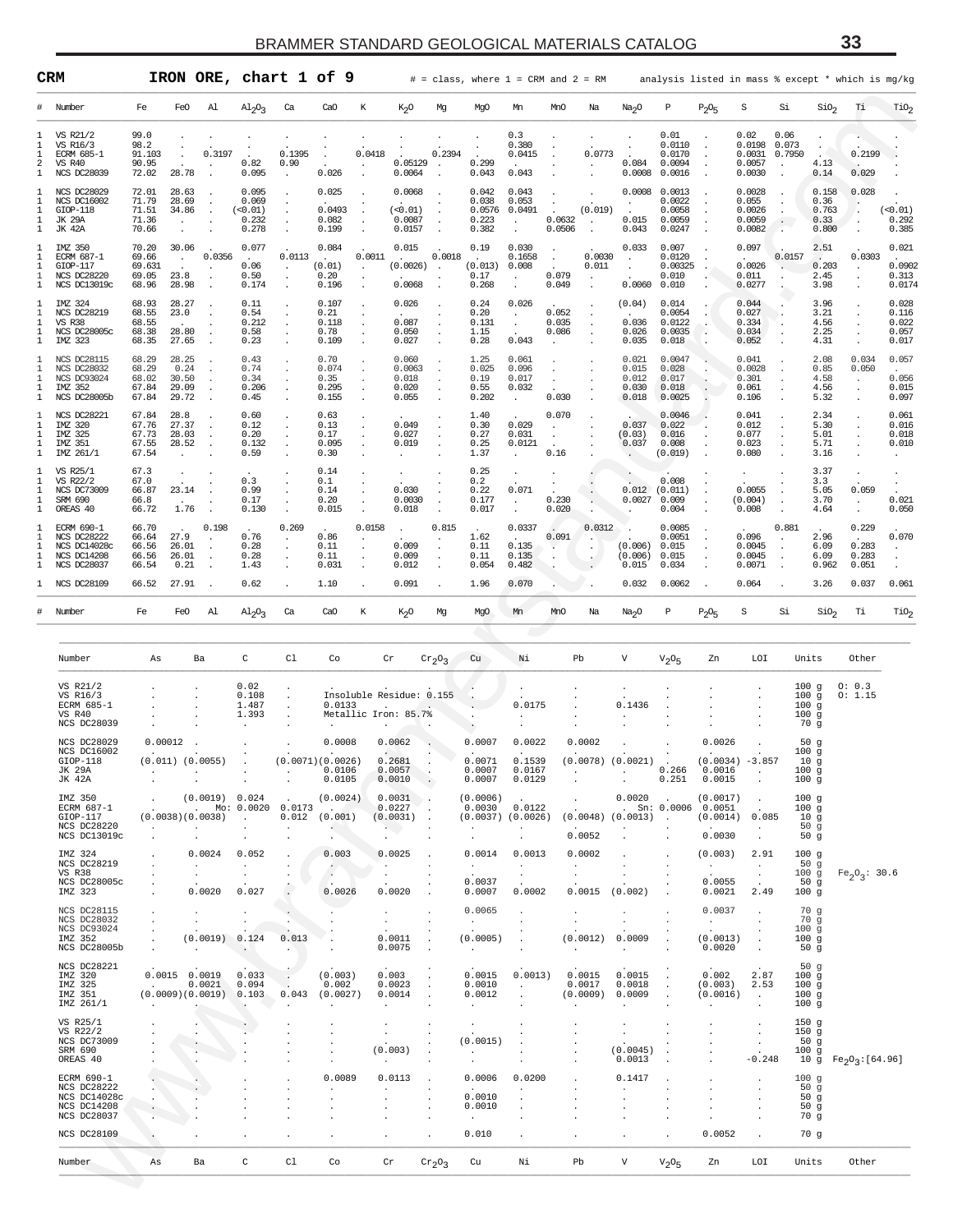<span id="page-33-0"></span>

|                                  | IRON ORE, chart 2 of 9<br>$_{\tt CRM}$<br>$#$ = class, where $1$ = CRM and $2$ = RM |                                            |                                                 |                                                           |                                                 |                                                |                                         |                                       |                                              |                                                              |                                                  |                                                     |                                          |                                                                     | analysis listed in mass % except * which is mg/kg   |                                                                 |                                          |                                                           |                                                 |                                                            |                                                              |                                                   |
|----------------------------------|-------------------------------------------------------------------------------------|--------------------------------------------|-------------------------------------------------|-----------------------------------------------------------|-------------------------------------------------|------------------------------------------------|-----------------------------------------|---------------------------------------|----------------------------------------------|--------------------------------------------------------------|--------------------------------------------------|-----------------------------------------------------|------------------------------------------|---------------------------------------------------------------------|-----------------------------------------------------|-----------------------------------------------------------------|------------------------------------------|-----------------------------------------------------------|-------------------------------------------------|------------------------------------------------------------|--------------------------------------------------------------|---------------------------------------------------|
| #                                | Number                                                                              | Fe                                         | FeO                                             | Al                                                        | $\mathrm{Al}_2\mathrm{O}_3$                     | Ca                                             | CaO                                     | К                                     | K <sub>2</sub> O                             | Mg                                                           | MgO                                              | Mn                                                  | MnO                                      | Na                                                                  | Na <sub>2</sub> O                                   | $\mathbb P$                                                     | $P_2O_5$                                 | S                                                         | Si                                              | SiO <sub>2</sub>                                           | Τi                                                           | TiO <sub>2</sub>                                  |
| 1<br>1<br>1<br>1<br>1            | NCS DC28028<br>IMZ 353<br>SARM 145<br><b>NCS DC28027</b><br><b>NCS DC28223</b>      | 66.47<br>66.42<br>66.42<br>66.34<br>66.31  | 0.58<br>1.41<br>0.07<br>24.4                    | $\ddot{\phantom{a}}$                                      | 1.36<br>0.40<br>0.58<br>1.42<br>1.04            | $\cdot$<br>$\cdot$<br>$\cdot$                  | 0.028<br>0.098<br>0.15<br>0.02<br>0.64  |                                       | 0.014<br>0.011<br>0.09<br>0.013              | $\cdot$<br>$\Box$<br>$\Box$<br>$\cdot$                       | 0.091<br>0.054<br>0.02<br>0.063<br>0.26          | 0.137<br>0.051<br>$\sim$<br>0.48<br>$\sim 10^{-11}$ | 0.02<br>0.085                            |                                                                     | 0.005<br>0.012<br>0.02<br>0.0055 0.034<br>$\sim$    | 0.055<br>0.018<br><b>Contract</b><br>0.039                      | $\cdot$<br>0.12<br>$\Box$                | 0.0066<br>0.0049<br>(0.014)<br>0.0071<br>0.011            | $\sim$<br>$\sim$<br>$\sim$<br>$\cdot$           | 1.79<br>4.07<br>3.56<br>1.02<br>4.17                       | 0.046<br><b>All Store</b><br>0.057<br>$\sim$ $\sim$          | 0.28<br>0.03<br>$\sim$<br>0.709                   |
| 1<br>1<br>1<br>1                 | <b>BCS 517</b><br>JSS 805-2<br>$GIOP-116$<br>NCS DC28005a<br>NCS DC28033            | 66.30<br>66.22<br>66.214<br>66.18<br>66.17 | $\sim$<br>$\Box$<br>27.01<br>26.04              | 0.508<br>0.565<br>$\sim 10^{-1}$<br>$\sim$<br>$\sim$      | $\sim$<br>0.909<br>0.54<br>0.260                | 0.033<br>0.0071<br>$\mathcal{L}_{\mathcal{A}}$ | $\sim$<br>0.0898<br>0.74<br>0.21        | 0.0105<br>0.012<br>$\cdot$<br>$\cdot$ | $\sim 100$<br>0.0088<br>0.054<br>0.014       | 0.0311<br>0.0221<br>$\sim$<br>$\cdot$<br>$\mathcal{L}^{\pm}$ | $\sim$<br>$\sim$<br>0.0559<br>2.64<br>0.18       | 0.679<br>0.596<br>0.04<br>0.043                     | $\cdot$<br>$\sim$<br>0.103<br>$\sim$     | 0.0097<br>0.0026<br>0.035<br>$\sim$                                 | $\sim$<br>0.031<br>$0.0015$ $0.012$                 | 0.0408<br>0.047<br>0.01331<br>0.0067                            | $\cdot$                                  | 0.0090 0.519<br>0.0077 0.552<br>0.00428<br>0.059<br>0.044 | $\sim$ $-$<br>$\sim$ $\sim$<br>$\sim$           | $\sim 10^{-11}$<br>3.577<br>2.90<br>7.21                   | 0.0332<br>0.0409<br>0.024                                    | $\sim$ $\sim$<br>0.1249<br>0.077<br>$\sim$ $\sim$ |
| 2<br>1<br>1<br>1                 | DH 1137<br>ECRM 682-2<br>IMZ 358<br><b>VS R1/4</b><br>NCS DC28214                   | 66.15<br>66.12<br>66.08<br>66.0<br>65.97   | 0.32<br><b>Contract</b><br>0.84<br>26.1<br>27.0 | 0.325<br>$\Delta \sim 10^4$<br>$\sim$<br>$\sim$           | 0.442<br>$\sim$ $\sim$<br>0.214<br>0.28<br>0.70 | $\cdot$<br>$\cdot$<br>$\cdot$                  | 1.930<br>$\sim$<br>2.61<br>0.17<br>0.43 |                                       | 0.011<br>0.029<br>$\sim$                     | 0.0133<br>$\sim$<br>$\cdot$<br>$\Box$                        | 0.164<br>$\sim 10^{-11}$<br>0.23<br>0.38<br>0.45 | 0.038<br>0.0311<br>0.027<br>$\sim$                  | $\cdot$<br>0.094                         |                                                                     | 0.020<br>0.032<br>$\sim$                            | 0.0529<br>0.0066<br>0.0157<br>0.013                             | 0.113                                    | 0.003<br>0.0140 0.833<br>0.0103<br>0.029<br>0.291         | V.<br>$\sim$                                    | 2.365<br>$\sim$<br>2.60<br>7.38<br>5.02                    | 0.0441<br>$\sim$<br>$\mathcal{L}^{\pm}$                      | 0.032<br>$\sim$<br>0.022<br>0.541                 |
| 2<br>1<br>1<br>2                 | <b>BS 105</b><br>JK 28<br>IMZ 362<br>VS R37<br>DH 1136                              | 65.9<br>65.86<br>65.81<br>65.81<br>65.74   | 2.4<br>0.4<br>$\sim$<br>$\sim$                  | 0.098<br>0.35<br>$\sim$<br>$\sim$<br>$\blacksquare$       | $\sim$<br>0.123<br>0.264<br>0.345               | 0.50<br>0.21<br>$\sim$<br>$\sim$               | $\sim$<br>1.69<br>0.050<br>0.370        | 0.013<br>0.99<br>$\cdot$              | 0.118<br>0.033                               | 0.188<br>0.18<br>$\sim$<br>$\epsilon$<br>$\sim$              | $\sim$<br>0.18<br>0.029<br>0.083                 | 0.087<br>0.045<br>0.0087<br>$\sim 10^{-11}$<br>1.21 | $\cdot$<br>$\epsilon$<br>0.015<br>$\sim$ | 0.016<br>0.078<br>$\sim 10^{-1}$<br>$\cdot$<br>$\ddot{\phantom{a}}$ | $\sim 10^{-1}$<br>0.058<br>$\sim 10^{-11}$<br>0.025 | 0.0077<br>0.045<br>0.0091<br>0.0110<br><b>Contract Contract</b> | $\cdot$<br>$\overrightarrow{a}$<br>0.017 | $(0.002)$ 2.17<br>$0.004$ 1.96<br>0.0021<br>1.29<br>0.002 | У.,<br>$\cdot$<br>$\cdot$                       | $\sim$<br>3.79<br>3.06<br>3.35                             | 0.0074<br>0.11<br>$\sim$<br>$\Box$<br>$\mathcal{L}$          | $\sim$ $\sim$<br>0.008<br>0.013<br>0.023          |
| 1                                | NCS DC28114<br>ECRM 604-1<br>JSS 850-4<br>NCS DC28035                               | 65.71<br>65.69<br>65.67<br>65.66           | 27.14<br>$\sim 10^{-11}$<br>(0.30)<br>0.54      | 0.93<br>$\sim$                                            | 0.83<br>$\sim$<br>0.40<br>1.64                  | 0.107<br>$\cdot$                               | 0.72<br>$\sim$<br>0.41<br>0.056         |                                       | 0.048<br>$\mathbf{r}$<br>0.075<br>0.018      | 0.049<br>$\mathcal{L}$                                       | 3.33<br>$\sim$<br>0.79<br>0.102                  | 0.127<br>0.092<br>0.019<br>0.135                    |                                          |                                                                     | 0.015<br>$\sim$<br>0.129<br>0.007                   | 0.013<br>0.053<br>0.013<br>0.060                                |                                          | 0.158<br>0.015<br>0.006<br>0.022                          | 1.27<br>$\sim$                                  | 2.07<br>$\sim 10^{-11}$<br>4.12<br>1.92                    | 0.418<br>0.060<br>0.048                                      | 0.697<br>$\sim$<br>0.056<br>$\sim$ 100 $\sim$     |
| 1                                | BAM 630-1                                                                           | 65.63                                      | $\sim$                                          |                                                           | 0.88                                            |                                                | 0.10                                    |                                       | $\sim 10^{-11}$                              |                                                              | 0.47                                             | 0.060                                               |                                          |                                                                     |                                                     | 0.043                                                           |                                          | 0.032                                                     | $\cdot$                                         | 5.88                                                       | $\sim 10^{-1}$                                               | 0.066                                             |
| 1<br>2<br>$\mathbf{1}$<br>1<br>1 | CAN IOC-1<br>DH 1114<br>IMZ 322<br>IMZ 310<br>SRM 693                               | 65.62<br>65.55<br>65.50<br>65.25<br>65.0   | 20.76<br>27.20<br>26.82<br>1.61<br>$\sim$       | $\cdot$<br>$\cdot$                                        | (0.184)<br>0.271<br>0.095<br>1.02<br>1.04       | $\cdot$<br>$\cdot$<br>$\cdot$                  | 0.975<br>0.421<br>0.26<br>0.30<br>0.015 |                                       | (0.004)<br>0.061<br>0.058<br>0.022<br>0.0028 | $\mathcal{L}$<br>$\epsilon$<br>$\sim$                        | 1.043<br>0.565<br>0.46<br>0.25<br>0.014          | 0.029<br>0.026<br>0.058<br>$\sim 10^{-10}$          | 0.472<br>$\sim$<br>$\sim$<br>0.090       |                                                                     | 0.078<br>0.069<br>0.054<br>0.002                    | 0.0120<br><b>Allen</b><br>0.015<br>0.034<br>0.056               | 0.028<br>$\sim$<br>$\cdot$               | $(0.00657)$ .<br>0.019<br>0.047<br>0.011<br>(0.005)       | $\cdot$<br>$\cdot$<br>$\ddot{\phantom{a}}$      | 2.633<br>7.47<br>7.56<br>6.58<br>3.86                      | $\ddot{\phantom{a}}$<br>$\Box$<br>$\Box$<br>$\sim$ 100 $\mu$ | 0.0429<br>0.060<br>0.012<br>0.035<br>0.034        |
| 1<br>1<br>1<br>1<br>2            | JSS 804-3<br>IMZ 363<br><b>NCS DC28217</b><br>NCS DC28218<br>DH 1123                | 64.91<br>64.90<br>64.82<br>64.81<br>64.80  | 0.57<br>24.5<br>25.4<br>0.133                   | 0.473<br>$\sim$<br>$\blacksquare$<br>$\ddot{\phantom{a}}$ | 0.30<br>1.30<br>0.80<br>1.619                   | 0.109<br>$\sim$<br>$\sim$<br>$\sim$            | 0.372<br>0.85<br>0.65<br>0.034          |                                       | 0.040<br>$\sim 10^{-11}$<br>0.008            | 0.0119                                                       | $\sim$ $\sim$<br>0.375<br>0.31<br>1.78<br>0.037  | 0.0199<br>0.0301<br>$\sim 100$<br>0.049             | 0.088<br>0.084                           |                                                                     | 0.112<br><b>All Street</b><br>0.006                 | 0.056<br>0.0086<br>0.053<br>0.026<br>$\sim$                     | $\cdot$<br>$\Box$<br>$\cdot$<br>0.123    | $0.0073$ 2.47<br>0.004<br>0.011<br>0.035<br>0.011         | $\sim$                                          | 6.08<br>4.91<br>5.04<br>2.67                               | 0.026<br>$\sim$<br>$\star$<br>$\Box$                         | 0.032<br>0.949<br>0.477<br>0.047                  |
| 2<br>2<br>$\overline{a}$<br>1    | DH 1118<br>DH 1135<br>DH 1116<br><b>NCS DC28052</b>                                 | 64.72<br>64.69<br>64.69<br>64.53           | 0.06<br>0.28                                    |                                                           | 1.785<br>1.49<br>0.722<br>0.77                  | $\cdot$                                        | 0.052<br>0.011<br>1.149<br>0.30         |                                       | 0.020<br>0.016<br>0.023<br>0.038             | $\mathcal{L}$                                                | 0.057<br>0.033<br>0.400<br>0.32                  | 0.713<br>1.520<br>0.198<br>0.075                    | $\ddot{\cdot}$                           | $\cdot$                                                             | 0.014<br>0.016<br>0.054                             | $\cdot$<br>0.025                                                | 0.141<br>0.140<br>0.058<br>$\sim$        | 0.009<br>0.006<br>0.0053                                  |                                                 | 1.56<br>0.696<br>4.67<br>5.65                              | $\ddot{\phantom{a}}$<br>$\cdot$<br>0.122                     | 0.075<br>0.052<br>0.078<br>$\sim$                 |
| #                                | Number                                                                              | Fe                                         | FeO                                             | Al                                                        | $\mathrm{Al}_2\mathrm{O}_3$                     | Ca                                             | CaO                                     | К                                     | K <sub>2</sub> O                             | Mg                                                           | MgO                                              | Mn                                                  | MnO                                      | Na                                                                  | Na <sub>2</sub> O                                   | P                                                               | $P_2O_5$                                 | S                                                         | Si                                              | SiO <sub>2</sub>                                           | Тi                                                           | TiO <sub>2</sub>                                  |
|                                  |                                                                                     |                                            |                                                 |                                                           |                                                 |                                                |                                         |                                       |                                              |                                                              |                                                  |                                                     |                                          |                                                                     |                                                     |                                                                 |                                          |                                                           |                                                 |                                                            |                                                              |                                                   |
|                                  | Number                                                                              | As                                         | Ba                                              | C                                                         | $\mathrm{CO}_2$                                 | Cl                                             | Co                                      | $\operatorname{Cr}$                   |                                              | $Cr_2O_3$                                                    | Cu                                               | Νi                                                  | NiO                                      | Pb                                                                  | $\mathbf V$                                         | $V_2O_5$                                                        | Zn                                       | ZnO                                                       | LOI                                             | Units                                                      | Other                                                        |                                                   |
|                                  | NCS DC28028<br>IMZ 353<br>SARM 145<br>NCS DC28027<br>NCS DC28223                    | 0.0012<br>$(0.0007)$ .<br>$0.0004$ .       | Bao:(0.046)                                     | 0.011                                                     |                                                 |                                                | 0.0008<br>(0.0039)(0.0018)<br>0.0009    |                                       | 0.003<br>0.0045<br>0.0015                    |                                                              | 0.0014<br>0.0008<br>0.0085                       | 0.0019<br>(0.0017)<br>0.0008                        |                                          | 0.0013<br>(0.0011)<br>0.0013                                        | 0.005                                               |                                                                 | 0.0044<br>(0.0010)<br>0.0032             |                                                           | $(0.086)$ 100 g<br>0.36<br>$\sim$ $-$<br>$\sim$ | 50g<br>100g<br>50 <sub>g</sub><br>50 <sub>g</sub>          |                                                              |                                                   |
|                                  | <b>BCS 517</b><br>JSS 805-2<br>$GIOP-116$<br>NCS DC28005a<br><b>NCS DC28033</b>     |                                            |                                                 | 0.061                                                     |                                                 | 0.00075<br>0.0346                              |                                         |                                       |                                              |                                                              | 0.0088<br>0.0094<br>0.0050                       |                                                     |                                          | 0.0028                                                              | 0.0040<br>0.0039                                    |                                                                 | 0.0047<br>0.0047<br>0.0070               |                                                           | 1.898<br>1.72<br>0.404<br>$\sim$                | 100g<br>100g<br>10g<br>50 <sub>g</sub><br>70 g             | last                                                         | Zr: 0.0104                                        |
|                                  | DH 1137<br>ECRM 682-2<br>IMZ 358<br>VS R1/4<br>NCS DC28214                          | (0.0008)                                   |                                                 | 0.101<br>0.030                                            |                                                 |                                                | (0.0016)                                |                                       | 0.0034                                       | 0.01                                                         | 0.0005<br>0.0008<br>$\cdot$                      | (0.0016)                                            |                                          | 0.0004<br>(0.0011)<br>$\cdot$                                       | 0.0015<br>0.0015                                    |                                                                 | (0.0013)                                 |                                                           | 0.080<br>0.051<br>$\ddot{\phantom{a}}$          | 100g<br>100g<br>100g<br>100g<br>50 <sub>g</sub>            |                                                              | $CO_2: 0.089$                                     |
|                                  | <b>BS 105</b><br>JK 28<br>IMZ 362<br>VS R37<br>DH 1136                              | (0.001)                                    | (0.003)                                         | (0.016)<br>0.016                                          | 0.030                                           |                                                | (0.0005)<br>(0.0005)                    | 0.012                                 | 0.0020                                       | 0.025                                                        | (0.001)<br>0.0011<br>$\cdot$                     | 0.0036<br>0.0010                                    |                                          | (0.002)<br>0.0017                                                   | 0.0024                                              | 0.006                                                           | (0.001)<br>0.0010                        | 0.003                                                     | 0.13<br>0.057                                   | 100g<br>100g<br>100g<br>100 <sub>g</sub>                   | 150 g Fe <sub>2</sub> O <sub>3</sub> : 91.5                  | Sn: (0.002)                                       |
|                                  | NCS DC28114<br>ECRM 604-1<br>JSS 850-4<br>NCS DC28035                               |                                            |                                                 |                                                           |                                                 |                                                |                                         |                                       | 0.003                                        |                                                              | 0.016<br>0.008<br>$\cdot$                        | 0.006                                               |                                          | $\cdot$                                                             | 0.025                                               |                                                                 | 0.0080<br>0.007<br>$\cdot$               |                                                           |                                                 | 70g<br>100g<br>$100 - g$<br>70 g                           |                                                              |                                                   |
|                                  | BAM 630-1<br>CAN IOC-1                                                              |                                            | $(0.0030)$ $(0.9)$                              |                                                           | (3)                                             |                                                | $(0.003)$ $(0.001999)$                  | $\overline{a}$                        |                                              |                                                              | $0.0224$ $(0.0008)$                              |                                                     |                                          | (0.0002)                                                            | $(0.00408)$ .                                       |                                                                 | (0.0011)                                 |                                                           | 0.863                                           | 100 <sub>g</sub><br>200g                                   |                                                              |                                                   |
|                                  | DH 1114<br>IMZ 322<br>IMZ 310<br>SRM 693                                            | 0.005<br>$(0.0012)$ .                      | 0.0013<br>0.003                                 | 0.125<br>0.047<br>0.158                                   | o k                                             | 0.07                                           | 0.0008<br>0.003<br>$\ddot{\phantom{a}}$ | 0.005                                 | 0.0019<br>(0.0048)<br>$\sim$                 | 0.006                                                        | 0.0011<br>$\ddot{\phantom{a}}$                   | 0.0014<br>0.002<br>$(0.0009)$ .                     |                                          | 0.0011<br>0.0013                                                    | 0.0002<br>0.0015<br>(0.0043)                        | 0.002<br>$\ddot{\phantom{a}}$<br>$\ddot{\phantom{a}}$           | 0.0029<br>0.0019                         |                                                           | 2.25<br>$-1.20$<br>$\cdot$                      | 100g<br>100g<br>100g<br>100 <sub>g</sub>                   |                                                              |                                                   |
|                                  | JSS 804-3<br>IMZ 363<br>NCS DC28217<br>NCS DC28218<br>DH 1123                       | 0.0030                                     | FeII:0.22%<br>$(0.0011)$ $(0.013)$              | $\sim$<br>0.058                                           |                                                 |                                                | Combined Waters: 0.39%<br>(0.0007)      |                                       | 0.0024<br>0.0032                             |                                                              | (0.0011)                                         | 0.0028<br>0.0012                                    |                                          | (0.0016)                                                            | 0.0025                                              | 0.005                                                           | 0.0011                                   | 0.0009                                                    | (0.073)<br>$\cdot$<br>$\cdot$                   | 100g<br>100g<br>50g<br>50 <sub>g</sub><br>100 <sub>g</sub> |                                                              |                                                   |
|                                  | DH 1118<br>DH 1135<br>DH 1116<br>NCS DC28052                                        |                                            |                                                 | 0.085<br>0.069<br>0.016                                   | 0.033<br>0.007<br>0.026<br>$\cdot$              |                                                |                                         |                                       |                                              | 0.038                                                        |                                                  |                                                     | 0.011                                    |                                                                     |                                                     | 0.017<br>0.009<br>$\cdot$                                       |                                          | 0.005<br>0.0010<br>$\cdot$                                | 2.51<br>2.31<br>0.059<br>$\cdot$                | 100g<br>100g<br>100g<br>70 g                               |                                                              |                                                   |
|                                  | Number                                                                              | As                                         | Ba                                              | C                                                         | CO <sub>2</sub>                                 | C1                                             | Co                                      | Cr                                    |                                              | $cr_2O_3$                                                    | Cu                                               | Νi                                                  | NiO                                      | Pb                                                                  | V                                                   | $V_2O_5$                                                        | Zn                                       | ZnO                                                       | LOI                                             | Units                                                      | Other                                                        |                                                   |
|                                  |                                                                                     |                                            |                                                 |                                                           |                                                 |                                                |                                         |                                       |                                              |                                                              |                                                  |                                                     |                                          |                                                                     |                                                     |                                                                 |                                          |                                                           |                                                 |                                                            |                                                              |                                                   |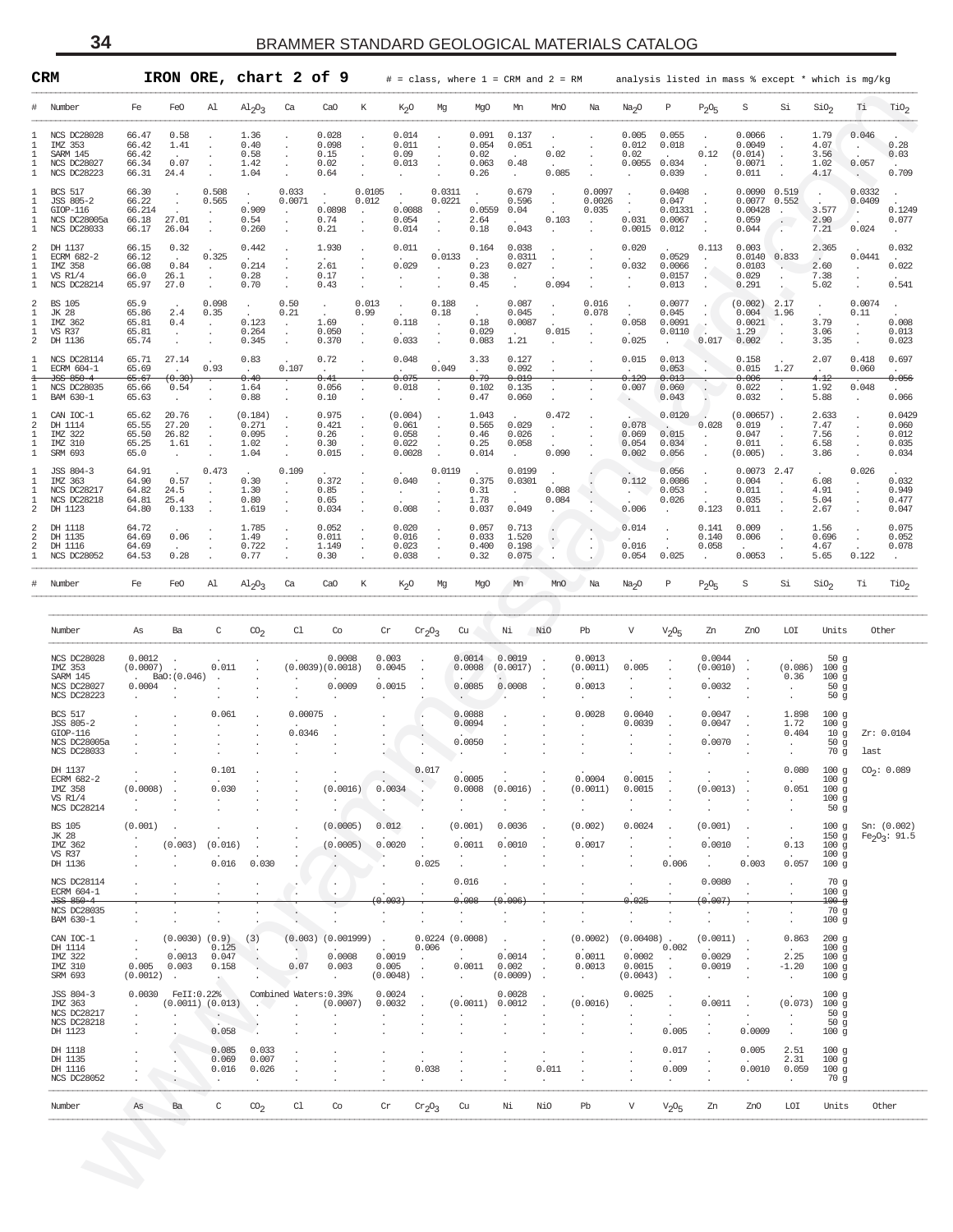<span id="page-34-0"></span>

|                             |                                                                                        |                                            |                                      |       | IRON ORE, chart 3 of 9                        |        |                                               |        |                                                     |                               | $#$ = class, where $1$ = CRM and $2$ = RM |                                                           |                |                                          |                                  |                                             |          | analysis listed in mass % except * which is mq/kq |       |                                                       |                                                                |                                           |
|-----------------------------|----------------------------------------------------------------------------------------|--------------------------------------------|--------------------------------------|-------|-----------------------------------------------|--------|-----------------------------------------------|--------|-----------------------------------------------------|-------------------------------|-------------------------------------------|-----------------------------------------------------------|----------------|------------------------------------------|----------------------------------|---------------------------------------------|----------|---------------------------------------------------|-------|-------------------------------------------------------|----------------------------------------------------------------|-------------------------------------------|
| #                           | Number                                                                                 | Fe                                         | FeO                                  | Al    | $\mathrm{Al}_2\mathrm{O}_3$                   | Ca     | CaO                                           | K      | K <sub>2</sub> O                                    | Mq                            | MqO                                       | Mn                                                        | MnO            | Na                                       | Na <sub>2</sub> O                | P                                           | $P_2O_5$ | S                                                 | Si    | SiO <sub>2</sub>                                      | Τi                                                             | TiO <sub>2</sub>                          |
| 1                           | $GIOP-127$<br>NCS DC14001b<br><b>NCS DC28113</b><br>IMZ 356<br><b>ECRM 691-1</b>       | 64.499<br>64.48<br>64.42<br>64.41<br>64.39 | 0.34<br>27.00<br>(0.47)              | 0.475 | 2.815<br>1.26<br>0.90<br>1.63<br>$\mathbf{r}$ | 0.999  | 0.1522<br>0.15<br>1.06<br>0.035<br>÷          | 0.0504 | 0.0195<br>0.096<br>0.099<br>0.021<br>$\mathbf{r}$   | 2.022                         | 0.0644<br>0.041<br>3.28<br>0.057<br>u.    | 0.0633<br>0.087<br>0.109<br>0.765<br>0.1734               |                | 0.0184<br>$\ddot{\phantom{a}}$<br>0.0164 | 0.013<br>0.034<br>0.011          | 0.0457<br>0.049<br>0.011<br>0.040<br>0.0877 |          | 0.0133<br>0.018<br>0.381<br>0.0084<br>0.0632      | 0.556 | 2.578<br>3.40<br>3.56<br>2.85<br>$\ddot{\phantom{0}}$ | 0.315<br>0.966                                                 | 0.0581<br>0.057<br>0.522<br>0.101         |
| $\mathbf{1}$<br>1<br>1      | NCS DC14028d<br><b>NCS DC93025</b><br>NM 613C<br><b>VS R15/2</b><br><b>NCS DC28215</b> | 64.37<br>64.17<br>64.03<br>64.0<br>63.93   | 20.96<br>31.34<br>u.<br>28.0<br>26.9 |       | 1.10<br>0.29<br>3.11<br>$\cdot$<br>1.09       |        | 1.17<br>0.56<br>0.24<br>0.9<br>2.06           |        | 0.036<br>0.012                                      |                               | 1.30<br>0.49<br>0.35<br>$\sim$<br>0.79    | 0.147<br>0.032<br>0.025                                   | 0.136          |                                          | 0.017<br>0.011                   | 0.013<br>0.033<br>0.023<br>$\cdot$<br>0.017 |          | 0.371<br>0.624<br>0.013<br>0.282                  | 3.63  | 2.95<br>9.43<br>$\sim$<br>2.3<br>5.90                 | 0.294<br>0.444                                                 | 0.049                                     |
| 1<br>-1.<br>1               | <b>NCS DC14049</b><br>NCS DC28051<br>ASCRM 032<br>NCS DC11005a<br>IMZ 360              | 63.86<br>63.56<br>63.53<br>63.34<br>63.36  | 0.25<br>0.35<br>(0.07)<br>25.3       | 0.97  | 2.04<br>0.926<br>0.52<br>0.356                | 0.040  | 0.084<br>1.12<br>$\mathbf{r}$<br>0.12<br>2.77 | 0.006  | 0.33<br>0.13<br>$\cdot$<br>0.070<br>0.039           | 0.039<br>$\ddot{\phantom{a}}$ | 0.056<br>1.48<br>- 1<br>0.146<br>0.63     | 0.170<br>0.134<br>0.071<br>0.098                          | i.<br>0.84     | 0.0085<br>$\cdot$                        | 0.027<br>0.070<br>0.020<br>0.027 | 0.037<br>0.018<br>0.074<br>0.016<br>0.019   |          | 0.020<br>0.015<br>0.011<br>0.107<br>0.074         | 1.81  | 4.62<br>4.57<br>$\mathcal{L}$<br>3.36<br>5.4          | 0.071<br>0.043<br>$\ddot{\phantom{0}}$<br>$\ddot{\phantom{a}}$ | 0.12<br>$\sim$<br>0.034<br>0.023          |
| 1<br>1                      | <b>NCS DC11017</b><br>GIOP-141<br><b>NCS DC28224</b><br>NM 161.6<br>KZ 181-89          | 63.33<br>63.226<br>63.20<br>63.18<br>63.18 | 1.76<br>1.4                          |       | 1.13<br>1.8<br>1.02<br>2.85<br>1.18           |        | 1.05<br>0.036<br>0.86<br>2.19                 |        | 0.115<br>0.0189<br>$\overline{\phantom{a}}$<br>0.10 |                               | 1.30<br>0.1003<br>0.50<br>$\cdot$<br>0.74 | 0.0691                                                    | 0.086<br>0.083 | 0.024<br>$\ddot{\phantom{a}}$            | 0.070<br>$\cdot$<br>0.20         | 0.011<br>0.0665<br>0.020<br>0.067<br>0.035  |          | 0.0030<br>0.0281<br>0.015<br>0.009<br>4.16        |       | 5.56<br>3.548<br>6.55<br>2.37<br>6.11                 | 0.319                                                          | 0.151<br>0.0574<br>0.10<br>0.070          |
| 2<br>$\mathbf{1}$<br>1<br>1 | DH 1115<br>IMZ 330<br>NCS DC28003b<br>IMZ 331<br>$GIOP-143$                            | 63.17<br>63.09<br>63.07<br>63.05<br>62.97  | 1.19<br>23.93<br>1.55                |       | 2.68<br>0.13<br>0.64<br>0.24<br>1.49          |        | 0.494<br>1.04<br>0.71<br>3.78<br>0.0348       |        | 0.008<br>0.18<br>0.025<br>0.092<br>0.00942          |                               | 0.244<br>0.23<br>4.82<br>0.21<br>0.0475   | 0.074<br>0.012<br>0.028<br>0.1353                         | 1.08           | 0.0121                                   | 0.020<br>0.073<br>0.016<br>0.037 | 0.013<br>0.016<br>0.015<br>0.064            | 0.101    | 0.003<br>0.024<br>0.107<br>0.01731                |       | 5.79<br>8.26<br>3.38<br>5.11<br>3.086                 |                                                                | 0.128<br>0.01<br>0.224<br>0.017<br>0.0531 |
| 1                           | IMZ 357<br>JSS 806-1<br>IMZ 354<br>$GIOP-44$<br>5403-90<br>VS                          | 62.79<br>62.77<br>62.76<br>62.75<br>62.74  | 0.95<br>1.41<br>25.74                | 0.96  | 1.07<br>1.48<br>2.216<br>0.73                 | 0.0197 | 0.060<br>1.31<br>0.0255<br>0.89               | 0.0091 | 0.012<br>0.15<br>0.0127                             | 0.034                         | 0.047<br>0.49<br>0.0571<br>0.65           | 0.173<br>0.125<br>0.390<br>0.0709<br>0.162                |                | 0.0115<br>(0.02)                         | 0.0098<br>0.096                  | 0.058<br>0.083<br>0.028<br>0.06267          |          | 0.0064<br>0.019<br>0.0149<br>0.0199<br>3.89       | 1.55  | 7.08<br>4.78<br>4.55<br>7.14                          | 0.044                                                          | 0.081<br>0.68<br>0.1064<br>0.055          |
| -1.                         | NCS DC28003a<br><b>NCS DC28110</b><br>ASCRM 031<br>$GLOP-37$<br>NCS DC73007            | 62.65<br>62.63<br>62.53<br>62.53<br>62.51  | 24.53<br>23.21<br>21.54              | 0.80  | 0.39<br>1.19<br>$\cdot$<br>2.037<br>1.02      | 0.011  | 0.71<br>1.09<br>0.0341<br>0.18                | 0.005  | 0.040<br>0.068<br>0.0146<br>0.037                   | 0.035                         | 4.73<br>5.21<br>0.0446<br>0.28            | $\ddot{\phantom{a}}$<br>0.170<br>0.110<br>0.0959<br>0.061 | 0.113          | 0.0010<br>0.015                          | 0.013<br>0.028<br>0.016          | 0.011<br>0.017<br>0.062<br>0.1097<br>0.11   |          | 0.114<br>0.255<br>0.025<br>0.0159<br>0.0058       | 1.29  | 4.20<br>3.15<br>3.877<br>10.93                        | 0.096<br>0.032<br>0.059                                        | 0.117<br>0.160<br>0.0615                  |
| #                           | Number                                                                                 | Fe                                         | FeO                                  | Al    | $\mathrm{Al}_2\mathrm{O}_3$                   | Ca     | CaO                                           | К      | K <sub>2</sub> O                                    | Mq                            | MqO                                       | Mn                                                        | MnO            | Na                                       | Na <sub>2</sub> O                | Р                                           | $P_2O_F$ | S                                                 | Si    | SiO <sub>2</sub>                                      | Тi                                                             | TiO <sub>2</sub>                          |

| Number                                                                           | Fe                                         | FeO                                                 | Al                         | $A1_{2}O_3$                              | Ca                                                      | CaO                                                    | К                                                     | $K_{2}O$                                        | Mg                                    | MgO                                                                | Mn                                                           | MnO                                        | Na                                                     | Na <sub>2</sub> O                           | Р                                           | $P_2O_5$                                                                      | S                                            | Si                                                                         | SiO <sub>2</sub>                           | Тi                          | TiO <sub>2</sub>                          |
|----------------------------------------------------------------------------------|--------------------------------------------|-----------------------------------------------------|----------------------------|------------------------------------------|---------------------------------------------------------|--------------------------------------------------------|-------------------------------------------------------|-------------------------------------------------|---------------------------------------|--------------------------------------------------------------------|--------------------------------------------------------------|--------------------------------------------|--------------------------------------------------------|---------------------------------------------|---------------------------------------------|-------------------------------------------------------------------------------|----------------------------------------------|----------------------------------------------------------------------------|--------------------------------------------|-----------------------------|-------------------------------------------|
| $GIOP-127$<br>NCS DC14001b<br>NCS DC28113<br>IMZ 356<br>ECRM 691-1               | 64.499<br>64.48<br>64.42<br>64.41<br>64.39 | 0.34<br>27.00<br>(0.47)<br>$\cdot$                  | 0.475                      | 2.815<br>1.26<br>0.90<br>1.63<br>$\cdot$ | $\ddot{\phantom{a}}$<br>$\cdot$<br>$\cdot$<br>0.999     | 0.1522<br>0.15<br>1.06<br>0.035<br>$\cdot$             | $\cdot$<br>0.0504                                     | 0.0195<br>0.096<br>0.099<br>0.021<br>$\cdot$    | $\ddot{\phantom{a}}$<br>2.022         | 0.0644<br>0.041<br>3.28<br>0.057<br>$\cdot$                        | 0.0633<br>0.087<br>0.109<br>0.765<br>0.1734                  |                                            | 0.0184<br>0.0164                                       | 0.013<br>0.034<br>0.011                     | 0.0457<br>0.049<br>0.011<br>0.040<br>0.0877 | $\ddot{\phantom{a}}$<br>$\cdot$<br>$\cdot$<br>$\cdot$<br>$\ddot{\phantom{a}}$ | 0.0133<br>0.018<br>0.381<br>0.0084<br>0.0632 | $\cdot$<br>0.556                                                           | 2.578<br>3.40<br>3.56<br>2.85<br>$\bullet$ | 0.315<br>0.966              | 0.0581<br>0.057<br>0.522<br>0.101         |
| NCS DC14028d<br><b>NCS DC93025</b><br>NM 613C<br>VS R15/2<br><b>NCS DC28215</b>  | 64.37<br>64.17<br>64.03<br>64.0<br>63.93   | 20.96<br>31.34<br>28.0<br>26.9                      |                            | 1.10<br>0.29<br>3.11<br>1.09             | $\ddot{\phantom{0}}$                                    | 1.17<br>0.56<br>0.24<br>0.9<br>2.06                    |                                                       | 0.036<br>0.012                                  |                                       | 1.30<br>0.49<br>0.35<br>0.79                                       | 0.147<br>0.032<br>0.025<br>$\bullet$<br>$\ddot{\phantom{0}}$ | $\ddot{\phantom{a}}$<br>0.136              |                                                        | 0.017<br>0.011                              | 0.013<br>0.033<br>0.023<br>0.017            | $\cdot$                                                                       | 0.371<br>0.624<br>0.013<br>0.282             | 3.63<br>$\bullet$<br>$\ddot{\phantom{a}}$                                  | 2.95<br>9.43<br>2.3<br>5.90                | 0.294<br>$\cdot$<br>0.444   | 0.049                                     |
| <b>NCS DC14049</b><br><b>NCS DC28051</b><br>ASCRM 032<br>NCS DC11005a<br>IMZ 360 | 63.86<br>63.56<br>63.53<br>63.34<br>63.36  | 0.25<br>0.35<br>(0.07)<br>25.3                      | 0.97<br>$\bullet$          | 2.04<br>0.926<br>0.52<br>0.356           | $\cdot$<br>0.040<br>$\cdot$                             | 0.084<br>1.12<br>$\ddot{\phantom{a}}$<br>0.12<br>2.77  | $\cdot$<br>0.006<br>$\ddot{\phantom{a}}$              | 0.33<br>0.13<br>0.070<br>0.039                  | $\cdot$<br>0.039<br>$\cdot$           | 0.056<br>1.48<br>0.146<br>0.63                                     | 0.170<br>0.134<br>0.071<br>0.098                             | $\cdot$<br>$\cdot$<br>0.84<br>$\cdot$      | 0.0085<br>$\cdot$                                      | 0.027<br>0.070<br>0.020<br>0.027            | 0.037<br>0.018<br>0.074<br>0.016<br>0.019   | $\cdot$                                                                       | 0.020<br>0.015<br>0.011<br>0.107<br>0.074    | $\cdot$<br>1.81<br>$\cdot$<br>$\cdot$                                      | 4.62<br>4.57<br>3.36<br>5.4                | 0.071<br>0.043<br>$\cdot$   | 0.12<br>0.034<br>0.023                    |
| <b>NCS DC11017</b><br>GIOP-141<br><b>NCS DC28224</b><br>NM 161.6<br>KZ 181-89    | 63.33<br>63.226<br>63.20<br>63.18<br>63.18 | 1.76<br>1.4<br>$\cdot$                              |                            | 1.13<br>1.8<br>1.02<br>2.85<br>1.18      | $\ddot{\phantom{a}}$<br>$\ddot{\phantom{a}}$<br>$\cdot$ | 1.05<br>0.036<br>0.86<br>2.19                          |                                                       | 0.115<br>0.0189<br>$\cdot$<br>0.10              |                                       | 1.30<br>0.1003<br>0.50<br>0.74                                     | 0.0691<br>$\ddot{\phantom{a}}$                               | 0.086<br>0.083                             | 0.024                                                  | 0.070<br>0.20                               | 0.011<br>0.0665<br>0.020<br>0.067<br>0.035  | $\ddot{\cdot}$<br>$\blacksquare$                                              | 0.0030<br>0.0281<br>0.015<br>0.009<br>4.16   | $\blacksquare$                                                             | 5.56<br>3.548<br>6.55<br>2.37<br>6.11      | 0.319<br>$\cdot$            | 0.151<br>0.0574<br>0.10<br>0.070          |
| DH 1115<br>IMZ 330<br>NCS DC28003b<br>IMZ 331<br>$GIOP-143$                      | 63.17<br>63.09<br>63.07<br>63.05<br>62.97  | 1.19<br>23.93<br>1.55<br>$\ddot{\phantom{a}}$       |                            | 2.68<br>0.13<br>0.64<br>0.24<br>1.49     | $\ddot{\phantom{a}}$<br>$\ddot{\phantom{a}}$<br>$\cdot$ | 0.494<br>1.04<br>0.71<br>3.78<br>0.0348                | $\cdot$                                               | 0.008<br>0.18<br>0.025<br>0.092<br>0.00942      |                                       | 0.244<br>0.23<br>4.82<br>0.21<br>0.0475                            | 0.074<br>0.012<br>0.028<br>0.1353                            | 1.08<br>$\cdot$                            | $\cdot$<br>$\cdot$<br>0.0121                           | 0.020<br>0.073<br>0.016<br>0.037<br>$\cdot$ | 0.013<br>0.016<br>0.015<br>0.064            | 0.101<br>$\cdot$<br>$\cdot$<br>v.                                             | 0.003<br>0.024<br>0.107<br>0.01731           |                                                                            | 5.79<br>8.26<br>3.38<br>5.11<br>3.086      |                             | 0.128<br>0.01<br>0.224<br>0.017<br>0.0531 |
| IMZ 357<br>JSS 806-1<br>IMZ 354<br>$GIOP-44$<br>VS 5403-90                       | 62.79<br>62.77<br>62.76<br>62.75<br>62.74  | 0.95<br>1.41<br>25.74                               | 0.96<br>$\cdot$            | 1.07<br>1.48<br>2.216<br>0.73            | 0.0197<br>$\cdot$<br>$\cdot$                            | 0.060<br>1.31<br>0.0255<br>0.89                        | 0.0091<br>$\ddot{\phantom{a}}$                        | 0.012<br>0.15<br>0.0127<br>$\ddot{\phantom{a}}$ | 0.034<br>$\cdot$                      | 0.047<br>0.49<br>0.0571<br>0.65                                    | 0.173<br>0.125<br>0.390<br>0.0709<br>0.162                   | $\cdot$<br>$\ddot{\phantom{0}}$<br>$\cdot$ | 0.0115<br>(0.02)                                       | 0.0098<br>0.096<br>$\cdot$                  | 0.058<br>0.083<br>0.028<br>0.06267          |                                                                               | 0.0064<br>0.019<br>0.0149<br>0.0199<br>3.89  | 1.55<br>$\cdot$<br>$\ddot{\phantom{0}}$                                    | 7.08<br>4.78<br>4.55<br>7.14               | 0.044<br>$\cdot$<br>$\cdot$ | 0.081<br>0.68<br>0.1064<br>0.055          |
| NCS DC28003a<br><b>NCS DC28110</b><br>ASCRM 031<br>$GIOP-37$<br>NCS DC73007      | 62.65<br>62.63<br>62.53<br>62.53<br>62.51  | 24.53<br>23.21<br>$\blacksquare$<br>21.54           | 0.80<br>$\cdot$            | 0.39<br>1.19<br>2.037<br>1.02            | $\blacksquare$<br>0.011<br>$\cdot$                      | 0.71<br>1.09<br>$\ddot{\phantom{a}}$<br>0.0341<br>0.18 | $\ddot{\phantom{0}}$<br>0.005<br>$\ddot{\phantom{a}}$ | 0.040<br>0.068<br>0.0146<br>0.037               | 0.035<br>$\cdot$                      | 4.73<br>5.21<br>0.0446<br>0.28                                     | 0.170<br>0.110<br>0.0959<br>0.061                            | 0.113                                      | 0.0010<br>0.015                                        | 0.013<br>0.028<br>0.016                     | 0.011<br>0.017<br>0.062<br>0.1097<br>0.11   | $\ddot{\phantom{a}}$                                                          | 0.114<br>0.255<br>0.025<br>0.0159<br>0.0058  | 1.29<br>$\cdot$                                                            | 4.20<br>3.15<br>3.877<br>10.93             | 0.096<br>0.032<br>0.059     | 0.117<br>0.160<br>0.0615                  |
| Number                                                                           | Fe                                         | FeO                                                 | Al                         | $A1_{2}O_3$                              | Ca                                                      | Ca <sub>O</sub>                                        | К                                                     | $K_2O$                                          | Mg                                    | MgO                                                                | Mn                                                           | MnO                                        | Na                                                     | Na <sub>2</sub> O                           | P                                           | $P_2O_5$                                                                      | $\mbox{\bf S}$                               | Si                                                                         | SiO <sub>2</sub>                           | Τi                          | TiO <sub>2</sub>                          |
|                                                                                  |                                            |                                                     |                            |                                          |                                                         |                                                        |                                                       |                                                 |                                       |                                                                    |                                                              |                                            |                                                        |                                             |                                             |                                                                               |                                              |                                                                            |                                            |                             |                                           |
| Number                                                                           | As                                         | Ba                                                  |                            | C                                        | C1                                                      | Co                                                     | Cr                                                    | $cr_2o_3$                                       | Cu                                    | Νi                                                                 | Pb                                                           |                                            | V                                                      | $V_{2}O_{5}$                                | Zn                                          | Zr                                                                            | LOI                                          | Units                                                                      |                                            | Other                       |                                           |
| GIOP-127<br>NCS DC14001b<br>NCS DC28113<br>IMZ 356<br>ECRM 691-1                 | 0.0066<br>0.013                            | 0.0072<br>0.028<br>Fe II: 20.71                     |                            | 0.043<br>0.307                           | $0.0066$ (0.0034)<br>(0.0087)(0.0023)                   |                                                        | 0.007<br>$\cdot$<br>0.0028<br>0.0095                  |                                                 | 0.0024<br>0.047<br>0.0109<br>0.0768   | 0.0042<br>$\cdot$<br>÷.<br>0.0299                                  | $\sim$                                                       | 0.0065<br>0.0015<br>0.0008                 | 0.01274<br>0.0052<br>0.0603                            |                                             | 0.0023<br>0.0096<br>0.0066<br>0.0195        | $\cdot$<br>$\cdot$                                                            | (0.0028) 1.834<br>$\cdot$<br>2.37            | 10 <sub>g</sub><br>50 <sub>g</sub><br>70 g<br>100g<br>100g                 |                                            | Sr: 0.0036                  |                                           |
| NCS DC14028d<br>NCS DC93025<br>NM 613C<br>VS R15/2<br>NCS DC28215                |                                            |                                                     |                            |                                          |                                                         |                                                        |                                                       |                                                 |                                       | $\cdot$                                                            |                                                              |                                            |                                                        | 0.6                                         |                                             |                                                                               |                                              | 50 <sub>g</sub><br>100g<br>100g<br>100g<br>50 <sub>g</sub>                 |                                            |                             |                                           |
| NCS DC14049<br><b>NCS DC28051</b><br>ASCRM 032<br>NCS DC11005a<br>IMZ 360        | 0.0018<br>0.0044<br>$\cdot$                | 0.0037<br>0.0033                                    | $(0.62 \text{ BaO}) 0.119$ | 0.69                                     | 0.0080                                                  | 0.0008<br>0.0031<br>(0.0011)                           | 0.0022<br>0.0077                                      |                                                 | 0.0009<br>0.034<br>0.007              | 0.0011<br>0.0041                                                   | 0.035<br>0.011                                               | 0.0008                                     | 0.0022<br>(0.0013)                                     |                                             | 0.0022<br>0.026<br>0.28                     | 0.0019                                                                        | 2.90<br>$(-0.30)$                            | 65 g<br>70 g<br>$10x10$ g<br>50g<br>100g                                   |                                            |                             | Sn: 0.0013 Sr: 0.0008                     |
| NCS DC11017<br>GIOP-141<br>NCS DC28224<br>NM 161.6<br>KZ 181-89                  | (0.0006)<br>$\cdot$                        | 0.00195(0.004)                                      |                            |                                          | 0.0103 0.00159                                          | 0.0080                                                 | 0.0154<br>$\cdot$<br>$\ddot{\phantom{a}}$             |                                                 | 0.0045<br>0.0043<br>$\cdot$<br>0.046  | 0.0055                                                             |                                                              | (0.0006)<br>(0.0034)                       | 0.0022                                                 |                                             | 0.0058<br>0.00282                           | 0.0027                                                                        | 3.687<br>$\cdot$                             | 70 g<br>50 <sub>g</sub><br>100g<br>100g                                    | 10 g Sr: 0.0027                            |                             |                                           |
| DH 1115<br>IMZ 330<br>NCS DC28003b<br>IMZ 331<br>GIOP-143                        |                                            | (0.003)<br>(0.0004) 0.0025<br>$(0.0016)$ $(0.0059)$ |                            | 0.016<br>$\cdot$<br>$\cdot$<br>$\cdot$   | 0.009                                                   | $\sim$<br>0.001<br>0.00187                             | 0.003<br>0.0051<br>(0.0016)                           | 0.005<br>$\cdot$                                |                                       | $0.0017$ $(0.002)$<br>$0.0016$ 0.002<br>$(0.0021)$ $(0.0028)$      | 0.002<br>(0.004)                                             | 0.0016                                     | $\cdot$<br>$\overline{\phantom{a}}$<br>0.003<br>0.0016 | 0.010<br>$\cdot$                            | 0.002<br>0.055<br>0.003<br>0.00168          | $\cdot$                                                                       | $-0.04$<br>0.22<br>$(0.0018)$ 4.898          | 100g<br>100g<br>50 <sub>g</sub><br>100g<br>10 <sub>g</sub>                 |                                            | $Sn: 11*$<br>Sr: 0.0029     |                                           |
| IMZ 357<br>JSS 806-1<br>IMZ 354<br>$GIOP-44$<br>VS 5403-90                       |                                            | $(0.0006)$ $(0.0064)$<br>(0.0042)                   |                            | 0.054<br>0.251<br>$\cdot$                | (0.0046)(0.0023)<br>0.0082                              |                                                        | 0.0039<br>0.0033<br>0.0064<br>0.0033<br>$\cdot$       | $\cdot$<br>$\cdot$<br>$\cdot$                   | 0.0012<br>0.0026<br>0.32              | $0.0014$ (0.0019) (0.0014)<br>0.0013<br>$0.0016$ (0.0017) (0.0009) |                                                              |                                            | 0.0047<br>0.0018<br>0.013<br>$\ddot{\phantom{a}}$      |                                             | 0.0019<br>0.0020<br>0.0017<br>0.029         | $\cdot$<br>$\cdot$<br>$\ddot{\phantom{0}}$<br>$\cdot$                         | 2.14<br>4.4<br>0.97<br>2.929                 | 100g<br>150g<br>100g<br>10 <sub>g</sub><br>50g                             |                                            | $F$ eII: $0.15$             | Ag: 5.9* CO2: 0.39                        |
| NCS DC28003a<br>NCS DC28110<br>ASCRM 031<br>$GIOP-37$<br>NCS DC73007             | 0.0011<br>$\cdot$                          | 0.0029                                              |                            | $\blacksquare$                           | $0.0106$ $0.0012$<br>0.0109                             |                                                        | 0.0026                                                |                                                 | 0.0071<br>0.018<br>0.0011<br>(0.0015) | 0.0013                                                             |                                                              | 0.0006                                     | $\ddot{\phantom{0}}$<br>0.0013<br>$\ddot{\phantom{0}}$ |                                             | 0.0085<br>0.010<br>0.0018<br>$\cdot$        | $\cdot$<br>0.0014<br>$\cdot$                                                  | 5.80<br>4.021<br>$\ddot{\phantom{a}}$        | 50 <sub>g</sub><br>70 g<br>$10x10$ g<br>10 <sub>g</sub><br>50 <sub>g</sub> |                                            |                             | $Sn: 0.0013 \text{ Sr}: 0.0001$           |
| Number                                                                           | As                                         | Ba                                                  |                            | $\rm{C}$                                 | $\cdot$<br>C1                                           | Co                                                     | Cr                                                    | $cr_2O_3$                                       | Cu                                    | Νi                                                                 | Pb                                                           |                                            | $\boldsymbol{\mathrm{V}}$                              | $V_2O_5$                                    | Zn                                          | Zr                                                                            | LOI                                          | Units                                                                      |                                            | Other                       |                                           |
|                                                                                  |                                            |                                                     |                            |                                          |                                                         |                                                        |                                                       |                                                 |                                       |                                                                    |                                                              |                                            |                                                        |                                             |                                             |                                                                               |                                              |                                                                            |                                            |                             |                                           |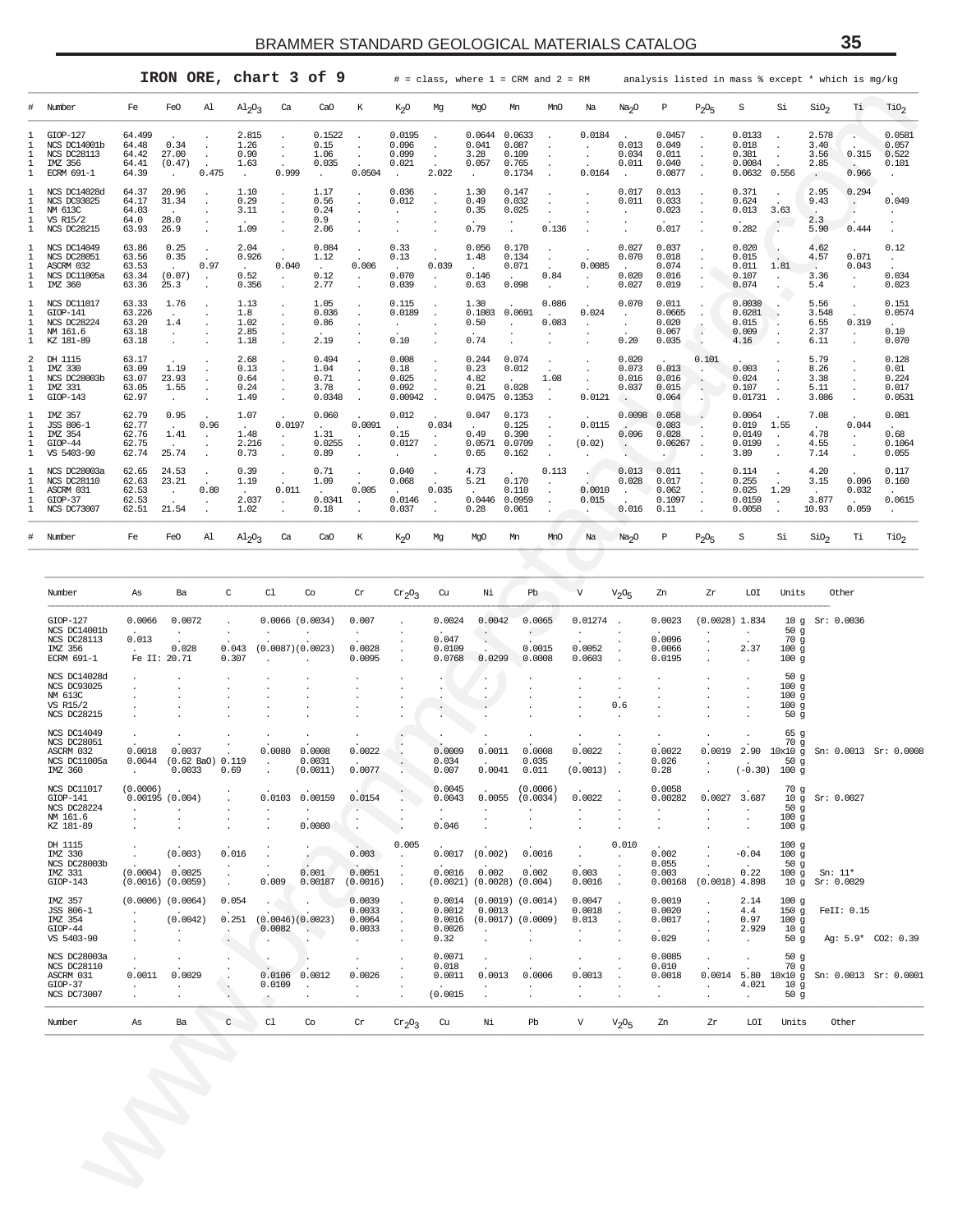<span id="page-35-0"></span>

| CRM                          |                                                                                  |                                            |                                                   |                                                    |                                                     | IRON ORE, chart 4 of 9                           |                                                   |                                         | $#$ = class, where $1$ = CRM and $2$ = RM        |                                                       |                                                             |                                              |                                    |                                                | analysis listed in mass % except * which is mg/kg |                                                |                                           |                                                          |                                                                                 |                                                       |                                                                  |                                            |
|------------------------------|----------------------------------------------------------------------------------|--------------------------------------------|---------------------------------------------------|----------------------------------------------------|-----------------------------------------------------|--------------------------------------------------|---------------------------------------------------|-----------------------------------------|--------------------------------------------------|-------------------------------------------------------|-------------------------------------------------------------|----------------------------------------------|------------------------------------|------------------------------------------------|---------------------------------------------------|------------------------------------------------|-------------------------------------------|----------------------------------------------------------|---------------------------------------------------------------------------------|-------------------------------------------------------|------------------------------------------------------------------|--------------------------------------------|
| #                            | Number                                                                           | Fe                                         | FeO                                               | Al                                                 | $\mathrm{Al}_2\mathrm{O}_3$                         | Ca                                               | Ca <sub>O</sub>                                   | K                                       | K <sub>2</sub> O                                 | Mg                                                    | MgO                                                         | Mn                                           | MnO                                | Na                                             | Na <sub>2</sub> O                                 | Ρ                                              | $P_2O_5$                                  | S                                                        | Si                                                                              | SiO <sub>2</sub>                                      | Тi                                                               | TiO <sub>2</sub>                           |
| л.<br>л.<br>-1<br>л.<br>1    | GIOP-56<br>$GLOP-43$<br><b>NCS DC15005</b><br>ASCRM 035<br>NCS DC28026           | 62.41<br>62.39<br>62.36<br>62.35<br>62.27  | $\bullet$<br>0.48<br>$\ddot{\phantom{a}}$<br>0.59 | $\cdot$<br>0.72<br>$\cdot$                         | 1.969<br>2.368<br>2.56<br>$\sim$<br>2.39            | 0.117                                            | 0.0369<br>0.028<br>0.050<br>$\sim$<br>0.144       | 0.022                                   | 0.0184<br>0.0134<br>0.015<br>0.023               | $\cdot$<br>0.150<br>$\cdot$                           | 0.0513 0.2196<br>0.0623<br>0.062<br>0.156                   | 0.0821<br>$\sim$<br>0.152<br>0.17            | 0.112<br>$\cdot$                   | 0.0174<br>(0.012)<br>0.0565                    | $\cdot$<br>0.015<br>$\sim$<br>0.024               | 0.0902<br>0.0587<br>0.073<br>0.078<br>0.078    | $\cdot$                                   | 0.0164<br>0.024<br>0.022<br>0.057<br>0.02                | $\cdot$<br>1.99                                                                 | 3.594<br>4.707<br>4.69<br>$\overline{a}$<br>4.2       | 0.046<br>0.055                                                   | 0.06<br>0.1213<br>0.113                    |
| л.<br>-1.<br>л.<br>-1.<br>1  | IRSID 611-1<br>USZ 27-99<br>SARM 132<br>$GIOP-38$<br>NCS DC28025                 | 62.22<br>62.2<br>62.2<br>62.15<br>62.11    | 21.06<br>$\sim$<br>0.58                           | 0.69<br>$\cdot$                                    | 1.37<br>1.84<br>2.008<br>2.06                       | 2.85<br>$\cdot$<br>$\cdot$                       | 0.56<br>(0.086)<br>0.0407<br>0.021                |                                         | 0.07<br>0.219<br>0.023<br>0.023                  | 0.32<br>$\cdot$                                       | 2.78<br>0.07<br>0.101                                       | 1.97<br>0.5627<br>0.65                       | 0.105<br>(0.0200)<br>$\cdot$       | $\overline{\phantom{a}}$<br>0.0195             | (0.04)<br>(0.031)<br>0.013                        | 0.030<br>0.054<br>0.0515<br>0.067              | (0.016)<br>$\cdot$                        | (0.008)<br>0.0256<br>0.013                               | 2.07                                                                            | 3.37<br>7.82<br>3.101<br>2.92                         | 0.033<br>$\cdot$<br>$\cdot$<br>$\overline{\phantom{a}}$<br>0.051 | 0.101<br>(0.094)<br>0.0687                 |
| л.<br>-1.<br>-1.<br>-1.<br>1 | IMZ 332<br>NCS DC28216<br>NCS DC11009a<br>$GIOP-47$<br>IMZ 333                   | 62.10<br>62.01<br>61.96<br>61.9<br>61.87   | 1.61<br>26.9<br>15.13<br>$\sim$<br>1.65           |                                                    | 0.32<br>1.46<br>0.914<br>1.88<br>0.33               |                                                  | 0.39<br>3.65<br>0.375<br>0.0151<br>0.34           |                                         | 0.117<br>0.093<br>0.0064<br>0.11                 | $\cdot$                                               | 0.71<br>1.10<br>0.364<br>0.041<br>0.73                      | 0.026<br>$\bullet$<br>0.0782<br>0.034        | 0.176<br>0.947<br>$\blacksquare$ . | (0.015)                                        | 0.050<br>0.024<br>0.057                           | 0.010<br>0.020<br>0.027<br>0.0688<br>0.008     |                                           | 0.003<br>0.258<br>0.212<br>0.0199<br>0.001               |                                                                                 | 9.63<br>6.74<br>4.92<br>2.809<br>10.07                | 0.388<br>$\cdot$<br>$\cdot$<br>$\cdot$                           | 0.027<br>0.447<br>0.0614<br>0.026          |
| л.<br>-1.<br>-1.<br>-1.<br>1 | GIOP-41<br>NCS DC28031<br><b>NCS DC18011</b><br>JSS 801-6<br>IMZ 359             | 61.85<br>61.82<br>61.80<br>61.75<br>61.74  | 0.55<br>0.30<br>$\sim$<br>3.17                    | $\cdot$<br>$\cdot$<br>1.09                         | 1.978<br>2.26<br>3.05<br>$\sim$<br>0.25             | (0.014)                                          | 0.0368<br>0.024<br>0.051<br>2.93                  |                                         | 0.0113<br>0.024<br>0.061                         | (0.032)                                               | 0.053<br>0.085<br>0.102<br>0.86                             | 0.1078<br>0.61<br>$\sim$<br>0.707<br>0.028   | 0.170                              | 0.018                                          | 0.012<br>$\cdot$<br>0.079                         | 0.1109<br>0.073<br>0.076<br>0.060<br>0.0078    |                                           | 0.0335<br>0.012<br>0.022<br>$0.0093$ 1.95<br>0.017       |                                                                                 | 3.043<br>2.94<br>4.52<br>$\sim$<br>7.75               | 0.054<br>$\sim$<br>0.051<br>$\cdot$                              | 0.0762<br>0.134<br>0.021                   |
| л.<br>-1.<br>-1.<br>-1.<br>1 | NCS DC14033<br>$GIOP-42$<br>$GIOP-46$<br>NCS DC28053<br>GIOP-121                 | 61.73<br>61.7<br>61.699<br>61.68<br>61.609 | 1.51<br>$\cdot$<br>0.24<br>$\cdot$                | $\cdot$                                            | 0.48<br>1.896<br>1.854<br>0.84<br>2.174             |                                                  | 0.11<br>0.0172<br>0.0159<br>0.33<br>0.0207        |                                         | 0.056<br>(0.0049)<br>(0.0056)<br>0.071<br>0.0093 |                                                       | 0.055<br>0.045<br>0.045<br>0.38<br>0.049                    | 0.027<br>0.0541<br>0.0685<br>0.042<br>0.1915 |                                    | 0.018<br>(0.012)<br>0.011                      | 0.0056<br>0.046                                   | 0.024<br>0.0618<br>0.0684<br>0.017<br>0.0629   |                                           | 0.036<br>0.0137<br>0.0152<br>0.020<br>0.0168             |                                                                                 | 9.82<br>2.743<br>3.064<br>10.32<br>2.986              | 0.041<br>$\cdot$<br>0.063<br>$\cdot$                             | 0.0674<br>0.0656<br>0.0588                 |
| л.<br>-1.<br>-1.<br>-1.<br>1 | ASCRM 034<br>$GIOP-82$<br>NCS DC28024<br>$GLOP-25$<br>NCS DC73006                | 61.59<br>61.58<br>61.53<br>61.5<br>61.46   | $\cdot$<br>0.24<br>(0.35)                         | 1.19<br>$\cdot$<br>$\cdot$<br>$\ddot{\phantom{a}}$ | 1.255<br>2.12<br>3.58<br>1.68                       | 0.029<br>$\cdot$                                 | 0.02<br>0.118<br>(< 0.05)<br>0.52                 | 0.012<br>$\cdot$                        | 0.0097<br>0.026<br>0.028<br>0.098                | 0.040<br>$\cdot$<br>$\cdot$                           | 0.04<br>0.109<br>0.055<br>0.77                              | 0.141<br>0.2102<br>0.276<br>0.023<br>0.072   |                                    | 0.0117<br>0.0172                               | 0.034<br>0.080                                    | 0.082<br>0.0524<br>0.068<br>0.023<br>0.019     |                                           | 0.024<br>0.0155<br>0.038<br>0.017<br>(0.0067)            | 2.00<br>$\ddot{\phantom{a}}$<br>$\overline{\phantom{a}}$                        | 3.079<br>3.43<br>5.28<br>6.65                         | 0.054<br>0.052<br>$\sim$<br>1.12                                 | 0.697<br>0.135                             |
| -1.<br>-1.<br>л.<br>-1.<br>1 | IMZ 340<br>OREAS 406<br><b>ECRM 688-1</b><br>$GIOP-14$<br>NCS DC93023            | 61.45<br>61.44<br>61.38<br>61.36<br>61.34  | 3.40<br>$\cdot$<br>29.68                          | 0.679                                              | 2.37<br>1.14<br>$\ddot{\phantom{a}}$<br>3.6<br>0.45 | 1.449                                            | 1.22<br>0.157<br>$\cdot$<br>0.64                  | $\cdot$<br>0.180                        | (0.020)<br>0.019<br>$\cdot$<br>0.018             | 1.061                                                 | 2.40<br>(0.037)<br>(0.60)                                   | 0.15<br>$\sim$<br>0.0457<br>0.056            | 0.039                              | 0.333                                          | 0.066<br>(0.017)<br>$\cdot$<br>0.012              | (0.002)<br>0.085<br>0.337<br>0.039<br>0.036    | $\cdot$                                   | (0.006)<br>$(0.0468)$ 3.383<br>0.494                     |                                                                                 | 4.20<br>7.96<br>$\ddot{\phantom{a}}$<br>5.27<br>12.36 | $\cdot$<br>0.408<br>$\cdot$<br>$\cdot$                           | 2.45<br>0.047<br>0.07<br>0.064             |
| ı<br>-1.<br>л.<br>-1.<br>1   | GIOP-62<br>GIOP-115<br>IMZ 361<br>GIOP-51<br>BAM 631-1                           | 61.3<br>61.28<br>61.16<br>61.126<br>61.09  | $\cdot$<br>3.4<br>$\cdot$                         |                                                    | 2.254<br>1.748<br>2.60<br>2.096<br>1.06             |                                                  | 0.0628<br>0.2298<br>0.074<br>0.0287<br>0.75       |                                         | 0.0476<br>0.0205<br>0.0059<br>0.0114<br>(0.04)   | $\cdot$<br>$\cdot$                                    | 0.085<br>0.1622<br>0.027<br>0.049<br>0.54                   | 0.308<br>0.0166<br>0.054<br>0.274<br>0.044   |                                    | 0.0209<br>0.0595<br>$\sim$<br>0.0134<br>$\sim$ | $\blacksquare$<br>0.005<br>(0.04)                 | 0.0537<br>0.00882<br>0.082<br>0.0665<br>0.114  | $\blacksquare$                            | 0.0348<br>0.0073<br>0.015<br>0.0196<br>0.033             |                                                                                 | 4.282<br>9.046<br>5.6<br>3.133<br>3.20                |                                                                  | 0.1592<br>0.199<br>0.072<br>0.063<br>0.109 |
| -1<br>Т.<br>1                | GIOP-124<br>NCS DC28030<br>GIOP-18                                               | 61.051<br>60.82<br>60.64                   | 0.21<br>$\cdot$                                   |                                                    | 2.529<br>2.27<br>2.4                                |                                                  | 0.0148<br>0.035                                   |                                         | 0.012<br>0.022<br>$\cdot$                        |                                                       | 0.0679<br>0.112                                             | 0.0769<br>0.298                              |                                    | 0.0193                                         | 0.026                                             | 0.0667<br>0.073<br>0.056                       | $\cdot$                                   | 0.0178<br>0.041                                          |                                                                                 | 3.535<br>3.45<br>4.74                                 | 0.056                                                            | 0.0735<br>0.04                             |
|                              | Number                                                                           | Fe                                         | FeO                                               | Al                                                 | $\mathrm{Al}_2\mathrm{O}_3$                         | Ca                                               | Ca <sub>O</sub>                                   | К                                       | K <sub>2</sub> O                                 | Mg                                                    | MgO                                                         | Mn                                           | MnO                                | Na                                             | Na <sub>2</sub> O                                 | Р                                              | $P_2O_5$                                  | S                                                        | Si                                                                              | SiO <sub>2</sub>                                      | Тi                                                               | TiO <sub>2</sub>                           |
|                              | Number                                                                           | As                                         | Ba                                                | C                                                  | $^{CO_2}$                                           | C1                                               | Co                                                | Cr                                      | $cr_2O_2$                                        | Cu                                                    | Νi                                                          | Pb                                           | V                                  | $V_2O_5$                                       | Zn                                                | Zr                                             |                                           | LOI                                                      | Units                                                                           | Other                                                 |                                                                  |                                            |
|                              | $GIOP-56$<br>$GIOP-43$<br><b>NCS DC15005</b><br>ASCRM 035<br><b>NCS DC28026</b>  | 0.0079<br>0.0013                           | 0.0017                                            |                                                    |                                                     | 0.014<br>0.0088<br>0.0398                        | 0.007<br>$\cdot$<br>0.0018<br>0.001               | 0.0038<br>0.0038<br>0.0048<br>0.0027    |                                                  | 0.0027<br>0.0019<br>0.0087<br>0.0015                  | 0.0033<br>0.0024                                            | 0.0005<br>0.0004                             | 0.0024                             |                                                | 0.00237<br>0.0029<br>0.0026                       |                                                | 4.076<br>3.167                            | 100 <sub>g</sub><br>$0.0023$ 4.02 10x10 g                | 10 <sub>g</sub><br>10 <sub>g</sub><br>50 <sub>g</sub>                           | Sn: 0.0011 Sr: 0.0009                                 |                                                                  |                                            |
|                              | IRSID 611-1<br>USZ 27-99<br>SARM 132<br>$GIOP-38$<br><b>NCS DC28025</b>          | $\cdot$<br>0.0011                          |                                                   |                                                    |                                                     | $\cdot$<br>0.0124                                | 0.013<br>$\cdot$<br>0.0015                        | 0.0078<br>0.0038                        |                                                  | 0.030<br>0.0018                                       | 0.008<br>0.0033                                             | 0.0008                                       |                                    |                                                | (0.013)<br>$\blacksquare$<br>0.0026               |                                                | (1.46)<br>4.87<br>$\cdot$                 | 100 <sub>g</sub><br>100 <sub>g</sub><br>100 <sub>g</sub> | 10 <sub>g</sub><br>50g                                                          |                                                       |                                                                  |                                            |
|                              | IMZ 332<br>NCS DC28216<br>NCS DC11009a<br>$GIOP-47$<br>IMZ 333                   | $\cdot$<br>0.011                           | $0.0036$ $0.012$<br>$\cdot$<br>0.003              | 0.128<br>0.011                                     |                                                     |                                                  | $\cdot$<br>0.0061<br>$\bullet$                    | 0.005<br>0.00263<br>0.006               | $\blacksquare$                                   | 0.0021<br>0.063<br>0.002                              | 0.002<br>0.002                                              | 0.0016<br>0.042<br>0.0015                    | (0.001)<br>0.001                   |                                                | 0.0023<br>0.054<br>0.0014                         |                                                | 0.11<br>$\cdot$<br>6.309<br>0.13          | 100 <sub>g</sub><br>100 <sub>g</sub>                     | 50g<br>10 <sub>g</sub>                                                          | 50 g BaO: (0.71)                                      |                                                                  |                                            |
|                              | GIOP-41<br><b>NCS DC28031</b><br>NCS DC18011<br>JSS 801-6<br>IMZ 359             |                                            | (0.0016) 0.036                                    |                                                    |                                                     | 0.0125<br>$\blacksquare$<br>$\cdot$<br>0.018     | (0.0014)                                          | $\cdot$<br>(0.005)<br>0.0023            | $\ddot{\phantom{a}}$                             | (0.002)<br>(0.0006)                                   | $\cdot$<br>$\blacksquare$<br>0.0033<br>$\ddot{\phantom{a}}$ | (0.0010)                                     | (0.003)<br>0.0009                  |                                                | $\cdot$<br>$\cdot$<br>0.0018                      |                                                | 5.784<br>$\cdot$<br>$\cdot$<br>$-0.13$    | 100 <sub>g</sub><br>100 <sub>g</sub><br>100 <sub>g</sub> | 10 <sub>g</sub><br>70 g                                                         |                                                       |                                                                  |                                            |
|                              | <b>NCS DC14033</b><br>$GIOP-42$<br>$GIOP-46$<br><b>NCS DC28053</b><br>$GIOP-121$ |                                            | $(0.0014)$ $(0.0056)$                             |                                                    |                                                     | $\bullet$<br>$\cdot$<br>$\blacksquare$<br>0.0088 | 0.0048<br>$\blacksquare$<br>$(0.0015)$ $(0.0017)$ | 0.00222<br>0.0023                       | $\blacksquare$<br>$\blacksquare$<br>$\sim$       | 0.061<br>0.0032<br>0.0027                             | 0.0023                                                      | $(0.0016)$ $(0.0026)(0.0012)$                | (0.001)                            |                                                |                                                   | $(0.0017)$ $(0.0021)$ 6.237                    | 6.76<br>6.385                             |                                                          | 50 <sub>g</sub><br>10 <sub>g</sub><br>10 <sub>g</sub><br>70g<br>10 <sub>g</sub> |                                                       |                                                                  |                                            |
|                              | ASCRM 034<br>$GIOP-82$<br><b>NCS DC28024</b><br>$GIOP-25$<br>NCS DC73006         | 0.0011<br>0.0011                           | 0.0055                                            |                                                    | $\cdot$                                             | 0.0110<br>0.0118<br>$\cdot$                      | 0.0009<br>0.0009                                  | 0.0022<br>0.0054                        |                                                  | 0.0009<br>0.0014<br>0.0028                            |                                                             | $0.0015$ 0.0012<br>0.013<br>0.0027 0.0008    | 0.0021                             |                                                | 0.0016<br>0.002                                   | 0.0021                                         | 6.411<br>2.72<br>$\cdot$                  |                                                          | 10 <sub>g</sub><br>50 <sub>g</sub><br>10 <sub>g</sub><br>50 <sub>g</sub>        | 4.76 10x10 g Sn: 0.0005 Sr: 0.0013                    |                                                                  |                                            |
|                              | IMZ 340<br>OREAS 406<br><b>ECRM 688-1</b><br>$GIOP-14$<br><b>NCS DC93023</b>     | (0.0011)                                   | $(0.001)$ $(0.00374)$<br>$\cdot$                  |                                                    |                                                     | (0.006)                                          | (0.0009)<br>0.0096                                | (0.068)<br><b>Contractor</b><br>(0.002) | $\ddot{\phantom{a}}$                             | $(0.002)(0.0019)(0.0058)(0.00196)(0.00114)$<br>0.0023 |                                                             | 0.0136 0.00025 0.135                         | 0.30                               | $\mathcal{L}_{\mathcal{A}}$                    | $\cdot$                                           | $(0.00174)(0.003)$ 2.69<br>$0.0015$ $(0.0015)$ | $\sim$<br>2.4<br>$\cdot$                  | 100 <sub>g</sub><br>100 <sub>g</sub><br>100 <sub>g</sub> | 10 <sub>g</sub><br>10 <sub>g</sub>                                              |                                                       |                                                                  |                                            |
|                              | $GIOP-62$<br>GIOP-115<br>IMZ 361<br>GIOP-51<br>BAM 631-1                         | 0.0068                                     | 0.0075<br>0.003                                   | 0.288                                              |                                                     | 0.0184<br>0.0536<br>$\sim$<br>0.016<br>$\cdot$   | (0.0005)                                          | 0.0143<br>0.0031                        |                                                  | (0.0013)                                              | 0.0013                                                      | 0.0015                                       | 0.02073<br>0.00314<br>(0.0013)     | $\cdot$                                        | 0.0064<br>0.0031<br>$\cdot$                       | 0.0187                                         | 4.71<br>0.817<br>4.37<br>6.629<br>$\cdot$ | 100 <sub>g</sub><br>100 <sub>g</sub>                     | 10 <sub>g</sub><br>10 <sub>g</sub><br>10 <sub>g</sub>                           |                                                       |                                                                  |                                            |
|                              | GIOP-124<br><b>NCS DC28030</b><br>$GIOP-18$                                      |                                            | $(0.0014)$ $(0.0036)$                             |                                                    |                                                     | 0.0136                                           | (0.0027)                                          | 0.00166                                 |                                                  | (0.0021)                                              |                                                             | $0.0022$ (0.0025) (0.00096)                  |                                    |                                                | 0.0028                                            |                                                | $(0.0028)$ 6.203<br>5.5                   |                                                          | 70 g<br>10 <sub>g</sub>                                                         | 10 g Sr: 0.0034                                       |                                                                  |                                            |
|                              |                                                                                  |                                            |                                                   |                                                    |                                                     |                                                  |                                                   |                                         |                                                  |                                                       |                                                             |                                              |                                    |                                                |                                                   |                                                |                                           |                                                          |                                                                                 |                                                       |                                                                  |                                            |

| Number                                                                          | As                                        | Ba                              | $\mathcal{C}$            | $\mathrm{CO}_2$ | C1                                     | Co                                 | Cr                                   | $cr_2o_2$                      | Cu                                                           | Νi                                     | Pb                                   | $\overline{V}$                              | $V_2O_5$ | Zn                                            | Zr                  | LOI                                               | Units                                                                  | Other                           |  |
|---------------------------------------------------------------------------------|-------------------------------------------|---------------------------------|--------------------------|-----------------|----------------------------------------|------------------------------------|--------------------------------------|--------------------------------|--------------------------------------------------------------|----------------------------------------|--------------------------------------|---------------------------------------------|----------|-----------------------------------------------|---------------------|---------------------------------------------------|------------------------------------------------------------------------|---------------------------------|--|
| $GIOP-56$<br>$GIOP-43$<br><b>NCS DC15005</b><br>ASCRM 035<br><b>NCS DC28026</b> | 0.0079<br>0.0013                          | 0.0017                          |                          |                 | 0.014<br>0.0088<br>0.0398              | 0.007<br>$\sim$<br>0.0018<br>0.001 | 0.0038<br>0.0038<br>0.0048<br>0.0027 | ÷<br>$\blacksquare$            | $\ddot{\phantom{0}}$<br>0.0027<br>0.0019<br>0.0087<br>0.0015 | 0.0033<br>0.0024                       | 0.0005<br>0.0004                     | 0.0024                                      |          | 0.00237<br>0.0029<br>0.0026                   | 0.0023              | 4.076<br>3.167<br>4.02                            | 10q<br>10 <sub>g</sub><br>100 <sub>g</sub><br>50q                      | 10x10 g Sn: 0.0011 Sr: 0.0009   |  |
| IRSID 611-1<br>USZ 27-99<br>SARM 132<br>$GIOP-38$<br><b>NCS DC28025</b>         | 0.0011                                    |                                 |                          |                 | 0.0124                                 | 0.013<br>0.0015                    | 0.0078<br>0.0038                     |                                | 0.030<br>0.0018                                              | 0.008<br>0.0033                        | 0.0008                               |                                             |          | (0.013)<br>$\overline{\phantom{a}}$<br>0.0026 |                     | (1.46)<br>$\ddot{\phantom{a}}$<br>4.87<br>$\cdot$ | 100q<br>100q<br>100 <sub>g</sub><br>10q<br>50g                         |                                 |  |
| IMZ 332<br><b>NCS DC28216</b><br>NCS DC11009a<br>GIOP-47<br>IMZ 333             | 0.011                                     | 0.0036<br>$\mathbf{r}$<br>0.003 | 0.012<br>0.128<br>0.011  |                 |                                        | 0.0061                             | 0.005<br>0.00263<br>0.006            | - 1                            | 0.0021<br>0.063<br>0.002                                     | 0.002<br>$\ddot{\phantom{a}}$<br>0.002 | 0.0016<br>0.042<br>0.0015            | (0.001)<br>$\ddot{\phantom{a}}$<br>0.001    |          | 0.0023<br>0.054<br>0.0014                     |                     | 0.11<br>- 11<br>6.309<br>0.13                     | 100 <sub>g</sub><br>50q<br>10 <sub>g</sub><br>100q                     | 50 q BaO: (0.71)                |  |
| GIOP-41<br><b>NCS DC28031</b><br><b>NCS DC18011</b><br>JSS 801-6<br>IMZ 359     |                                           | $(0.0016)$ 0.036                |                          |                 | 0.0125<br>$\blacksquare$<br>0.018      | (0.0014)                           | (0.005)<br>0.0023                    | $\ddot{\phantom{a}}$<br>÷      | (0.002)<br>(0.0006)                                          | 0.0033<br>$\overline{a}$               | (0.0010)                             | (0.003)<br>0.0009                           |          | $\sim$<br>0.0018                              |                     | 5.784<br>$\cdot$<br>$-0.13$                       | 10 <sub>g</sub><br>70g<br>100 <sub>g</sub><br>100g<br>100q             |                                 |  |
| <b>NCS DC14033</b><br>GIOP-42<br>$GIOP-46$<br><b>NCS DC28053</b><br>GIOP-121    |                                           | $(0.0014)$ $(0.0056)$           |                          |                 | 0.0088                                 | 0.0048<br>(0.0015)                 | 0.00222<br>0.0023<br>(0.0017)        |                                | 0.061<br>0.0032<br>0.0027<br>(0.0016)                        | 0.0023<br>(0.0026)(0.0012)             |                                      | (0.001)                                     |          | (0.0017)                                      | $(0.0021)$ 6.237    | 6.76<br>6.385                                     | 50 <sub>g</sub><br>10 <sub>g</sub><br>10 <sub>g</sub><br>70g<br>10q    |                                 |  |
| ASCRM 034<br>$GTOP-82$<br><b>NCS DC28024</b><br>GIOP-25<br><b>NCS DC73006</b>   | 0.0011<br>0.0011                          | 0.0055                          | $\overline{\phantom{a}}$ | $\cdot$         | 0.0110<br>0.0118<br>$\cdot$<br>$\cdot$ | 0.0009<br>0.0009                   | 0.0022<br>0.0054                     |                                | 0.0009<br>0.0014<br>0.0028                                   | 0.0027                                 | $0.0015$ $0.0012$<br>0.013<br>0.0008 | 0.0021                                      |          | 0.0016<br>$\ddot{\phantom{a}}$<br>0.002       | 0.0021              | 4.76<br>6.411<br>2.72<br>$\ddot{\phantom{a}}$     | $10x10$ q<br>10 <sub>g</sub><br>50g<br>10 <sub>g</sub><br>50q          | $Sn: 0.0005 \text{ Sr}: 0.0013$ |  |
| IMZ 340<br>OREAS 406<br><b>ECRM 688-1</b><br>GIOP-14<br><b>NCS DC93023</b>      | (0.001)<br>(0.0011)                       | (0.00374)                       |                          |                 | (0.006)                                | (0.0009)<br>0.0096                 | (0.068)<br>(0.002)                   |                                | (0.002)(0.0019)<br>0.0023                                    | 0.0136                                 | 0.00025                              | 0.30<br>(0.0058)(0.00196)(0.00114)<br>0.135 |          | (0.00174)(0.003)<br>0.0015                    | (0.0015)<br>$\cdot$ | 2.69<br>$\ddot{\phantom{a}}$<br>2.4               | 100q<br>10q<br>100 <sub>g</sub><br>10 <sub>g</sub><br>100 <sub>g</sub> |                                 |  |
| $GLOP-62$<br>$GIOP-115$<br>IMZ 361<br>GIOP-51<br>BAM 631-1                      | 0.0068<br>$\ddot{\phantom{a}}$<br>$\cdot$ | 0.0075<br>0.003                 | 0.288                    |                 | 0.0184<br>0.0536<br>n.<br>0.016        | (0.0005)                           | 0.0143<br>0.0031                     |                                | (0.0013)                                                     | 0.0013                                 | 0.0015                               | 0.02073<br>0.00314<br>(0.0013)              |          | 0.0064<br>0.0031                              | - 2<br>0.0187       | 4.71<br>0.817<br>4.37<br>6.629                    | 10q<br>10 <sub>g</sub><br>100q<br>10 <sub>g</sub><br>100 <sub>g</sub>  |                                 |  |
| GIOP-124<br><b>NCS DC28030</b><br>GIOP-18                                       | $\cdot$                                   | $(0.0014)$ $(0.0036)$           |                          |                 | 0.0136<br>$\mathbf{r}$                 | (0.0027)                           | 0.00166                              |                                | (0.0021)<br>$\cdot$                                          |                                        | $0.0022$ $(0.0025)$                  | (0.00096)                                   |          | 0.0028                                        | (0.0028)            | 6.203<br>5.5                                      | 10 <sub>g</sub><br>70g<br>10 <sub>g</sub>                              | Sr: 0.0034                      |  |
| Number                                                                          | As                                        | Ba                              | C                        | CO <sub>2</sub> | C1                                     | Co                                 | Cr                                   | Cr <sub>2</sub> O <sub>2</sub> | Cu                                                           | Νi                                     | Pb                                   | $\mathbf v$                                 | $V_2O5$  | Zn                                            | Zr                  | LOI                                               | Units                                                                  | Other                           |  |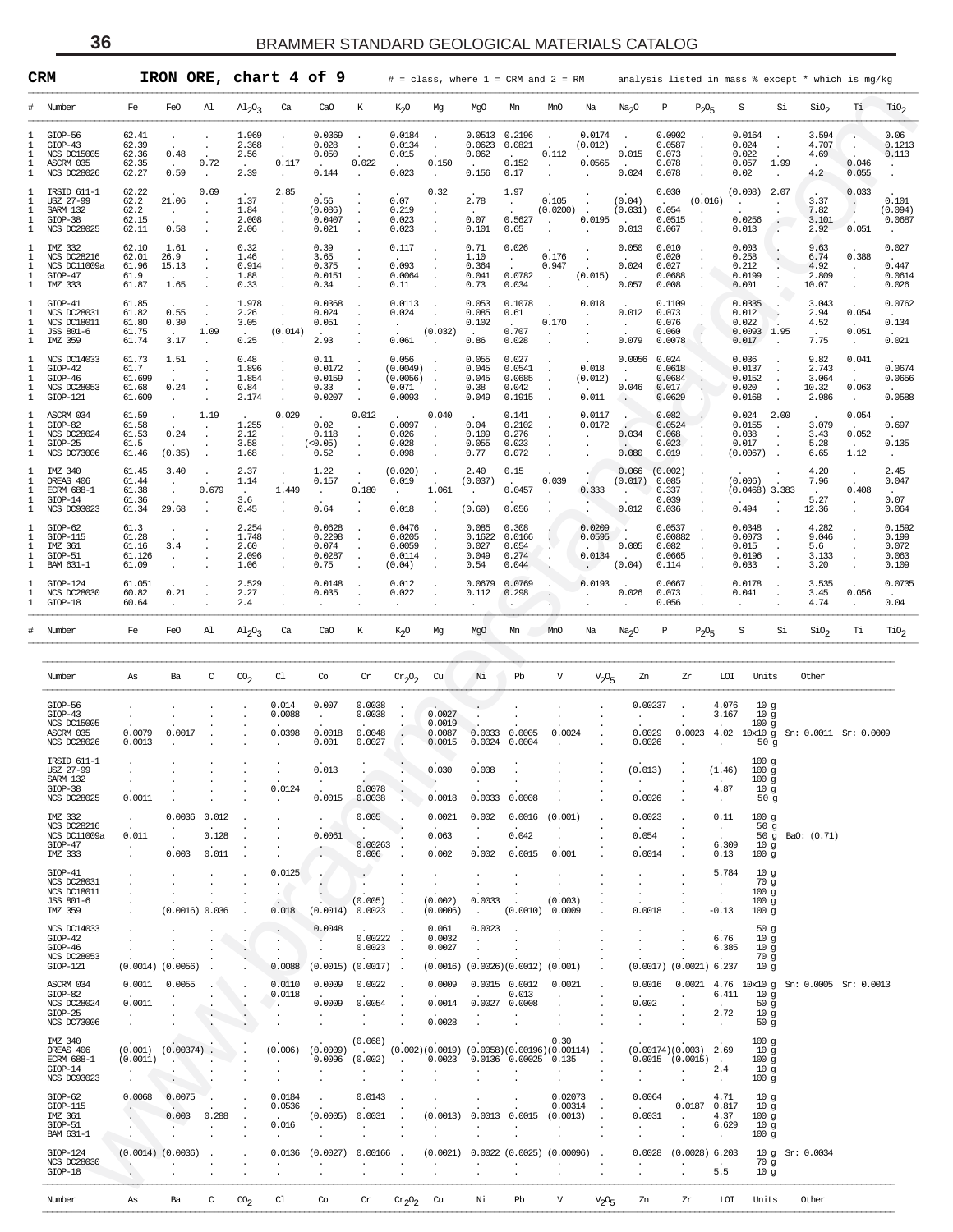|                                  | CRM                                                                  |                                                    | IRON ORE, chart 5 of 9                                             |                                            |                                         |                                                                  |                                                   |                                             | $#$ = class, where $1$ = CRM and $2$ = RM    |                                                                   |                                                  |                                                                                              |                                                 |                                                | analysis listed in mass % except * which is mg/kg |                                                   |                                                                                  |                                                                           |
|----------------------------------|----------------------------------------------------------------------|----------------------------------------------------|--------------------------------------------------------------------|--------------------------------------------|-----------------------------------------|------------------------------------------------------------------|---------------------------------------------------|---------------------------------------------|----------------------------------------------|-------------------------------------------------------------------|--------------------------------------------------|----------------------------------------------------------------------------------------------|-------------------------------------------------|------------------------------------------------|---------------------------------------------------|---------------------------------------------------|----------------------------------------------------------------------------------|---------------------------------------------------------------------------|
| #                                | Number                                                               | Fe                                                 | FeO<br>Al                                                          | $\mathrm{Al}_2\mathrm{O}_3$                | Ca                                      | CaO<br>К                                                         | K <sub>2</sub> O                                  | Mg                                          | MgO                                          | Mn                                                                | MnO                                              | Na<br>Na <sub>2</sub> O                                                                      | Ρ                                               | S                                              | Si                                                | SiO <sub>2</sub>                                  | Тi                                                                               | $\mathrm{rio}_2$                                                          |
| 1<br>1<br>1<br>1<br>1            | GIOP-161<br>GIOP-89<br>NCS DC28002a<br>IMZ 342<br>$GIOP-122$         | 60.48<br>60.42<br>60.37<br>60.32<br>20.1<br>60.31  | 21.03<br>$\cdot$                                                   | 2.116<br>1.702<br>3.54<br>0.48<br>2.498    | $\ddot{\phantom{a}}$<br>$\cdot$         | 0.0234<br>0.0606<br>1.49<br>4.51<br>0.0337                       | 0.00935<br>0.0106<br>0.090<br>0.058<br>0.0298     |                                             | 0.174<br>0.086<br>1.23<br>0.86<br>0.067      | 0.2674<br>0.1927<br>$\sim$ 100 $\pm$<br>0.080<br>0.2252           | 0.236                                            | (0.01)<br>0.0178<br>0.102<br>0.042<br>0.0254<br>$\overline{\phantom{a}}$                     | 0.0622<br>0.048<br>0.043<br>0.017<br>0.0637     | 0.0189<br>0.0155<br>0.016<br>0.15<br>0.0814    |                                                   | 2.911<br>3.922<br>7.40<br>5.93<br>3.937           |                                                                                  | 1.63<br>0.344<br>0.751<br>0.045<br>0.0848                                 |
| 1<br>1<br>1<br>1<br>1            | GIOP-145<br>GIOP-87<br>ECRM 680-1<br>$GIOP-45$<br>GIOP-67            | 60.21<br>60.16<br>59.98<br>59.93<br>59.91          | $\bullet$<br>$\bullet$<br>$\cdot$<br>0.66<br>$\bullet$<br>$\cdot$  | 2.017<br>2.247<br>$\sim$<br>2.024<br>2.107 | $\cdot$<br>0.45<br>$\cdot$<br>$\cdot$   | 0.0291<br>0.0298<br>0.0486<br>0.0528                             | 0.00923<br>(0.0094)<br>0.078<br>0.0123<br>(0.009) | $\sim$<br>0.14<br>$\blacksquare$<br>$\cdot$ | 0.0482<br>0.112                              | 0.0654 0.2292<br>0.0344<br>0.025<br>0.0789 0.1189<br>0.1811       |                                                  | 0.0131<br>$\ddot{\phantom{a}}$<br>(0.014)<br>$\cdot$<br>0.128<br>0.0185<br>$\cdot$<br>0.0165 | 0.05915<br>0.0976<br>0.018<br>0.0505<br>0.0346  | 0.01967<br>0.0114<br>0.544<br>0.0248<br>0.0198 | $\overline{\phantom{a}}$<br>4.20<br>$\cdot$       | 3.571<br>3.147<br>$\sim$ $\sim$<br>4.991<br>4.849 | 0.045                                                                            | 0.0787<br>0.096<br>0.1078<br>0.0914                                       |
| 1<br>1<br>1<br>1<br>$\mathbf{1}$ | IMZ 262/1<br><b>NCS DC28036</b><br>GIOP-85<br>IRSID 606-1<br>GIOP-70 | 59.73<br>59.71<br>59.66<br>59.66<br>59.62          | $\bullet$<br>0.62<br>0.34                                          | 0.71<br>2.76<br>1.581<br>$\sim$<br>1.741   | $\cdot$<br>1.04<br>$\ddot{\phantom{a}}$ | 0.42<br>0.317<br>0.0496<br>0.0834                                | 0.042<br>0.00962<br>0.0104                        | 0.32                                        | 0.83<br>0.233<br>0.071                       | (0.04)<br>0.192<br>0.1054 0.2429<br>2.59<br>0.1706                | 0.044                                            | 0.086<br>0.0168<br>0.0139                                                                    | (0.016)<br>0.078<br>0.044<br>0.026<br>0.0413    | (0.005)<br>0.090<br>0.0131<br>0.033<br>0.0225  | $\ddot{\phantom{a}}$<br>1.04                      | 12.28<br>5.18<br>3.614<br>4.311                   | 0.066<br>0.019                                                                   | 0.054<br>0.0588                                                           |
| 1<br>1<br>1<br>1<br>1            | SRM 692<br>NCS DC19003b<br>GIOP-69<br>GIOP-66<br>GIOP-71             | 59.6<br>59.51<br>59.49<br>59.49<br>59.48           | 26.53<br>$\ddot{\phantom{a}}$                                      | 1.42<br>3.36<br>1.574<br>1.553<br>1.591    | $\cdot$<br>$\cdot$<br>$\blacksquare$    | 0.022<br>0.055<br>0.337<br>0.0926<br>0.2672                      | 0.039<br>0.0162<br>0.0107<br>0.0151               | $\ddot{\phantom{a}}$                        | 0.036<br>1.34<br>0.089<br>0.052<br>0.075     | 0.2574<br>0.1609<br>0.234                                         | 0.458<br>0.43<br>$\ddot{\phantom{a}}$<br>$\cdot$ | 0.007<br>$\cdot$<br>0.0301<br>$\cdot$<br>(0.013)<br>$\cdot$<br>0.0223                        | 0.038<br>0.0049<br>0.0407<br>0.0439<br>0.0415   | (0.005)<br>0.013<br>0.0598<br>0.0232<br>0.0474 |                                                   | 10.17<br>1.40<br>3.346<br>4.099<br>3.571          |                                                                                  | 0.044<br>10.21<br>0.0484<br>0.0454<br>0.0486                              |
| 1<br>1                           | KZ 184-89<br>$GIOP-144$<br>$GIOP-147$<br>GIOP-76<br>GIOP-74          | 59.44<br>59.43<br>59.17<br>59.2<br>59.19           | 20.34                                                              | 1.01<br>1.81<br>2.108<br>2.435<br>2.331    | $\cdot$<br>$\cdot$                      | 1.35<br>0.0917<br>0.0295<br>0.0324<br>0.429                      | 0.16<br>0.0109<br>0.0119<br>(0.0092)<br>0.0184    | $\cdot$                                     | 0.22<br>0.0598<br>0.0659<br>0.051<br>0.108   | 0.36<br>0.1963<br>0.1211<br>0.0577<br>0.0809                      |                                                  | 0.0123<br>(0.0092)<br>(0.013)<br>$\cdot$<br>0.0227                                           | 0.031<br>0.0475<br>0.0816<br>0.1237<br>0.0503   | 1.08<br>0.0274<br>0.0217<br>0.0092<br>0.0371   |                                                   | 7.99<br>4.247<br>4.449<br>4.02<br>4.565           | $\cdot$                                                                          | 0.052<br>0.0627<br>0.2036<br>0.1096<br>0.113                              |
| 1<br>1<br>ı<br>ı<br>1.           | GIOP-84<br>IMZ 355<br>GIOP-88<br>$GIOP-148$<br>$GIOP-138$            | 59.13<br>59.11<br>59.11<br>58.9<br>58.89           | 3.86<br>$\cdot$                                                    | 2.435<br>1.92<br>2.081<br>2.324<br>3.261   | $\cdot$                                 | 0.0504<br>0.071<br>0.097<br>0.1025<br>0.0311                     | 0.0195<br>0.010<br>0.0117<br>0.0123               | $0.007$ $(0.030)$                           | 0.0602<br>0.1264<br>0.0594<br>0.0606         | 0.354<br>0.083<br>0.125<br>0.1869<br>0.1264                       |                                                  | 0.0164<br>0.011<br>0.0185<br>0.0131<br>0.0128                                                | 0.04696<br>0.090<br>0.04453<br>0.0807<br>0.0535 | 0.0274<br>0.013<br>0.0146<br>0.0302<br>0.287   |                                                   | 5.428<br>10.06<br>4.593<br>4.452<br>4.487         |                                                                                  | 0.2216<br>0.057<br>0.399<br>0.1091<br>0.1628                              |
| -1<br>1<br>1<br>1<br>1           | NCS DC14010b<br>NCS DC13034<br>IMZ 311<br>GIOP-17<br>ASCRM 033       | 58.84<br>18.69<br>58.79<br>58.65<br>58.48<br>58.45 | 26.09<br>$\cdot$<br>0.78<br>$\cdot$<br>$\sim$<br>0.80              | 2.30<br>0.54<br>1.03<br>3.3<br>$\cdot$     | $\cdot$<br>$\cdot$<br>0.047             | 1.82<br>1.77<br>0.048                                            | 0.214<br>0.065<br>0.002                           | 0.058                                       | 1.18<br>0.30<br>0.06<br>$\ddot{\phantom{a}}$ | 0.60<br>0.018<br>0.029                                            | 0.061                                            | 0.057<br>$\ddot{\phantom{a}}$<br>0.23<br>0.0068                                              | 0.022<br>0.584<br>0.048<br>0.060<br>0.052       | 0.088<br>0.047<br>0.015<br>0.007               | $\cdot$<br>2.28                                   | 7.73<br>14.47<br>13.58<br>6.13<br>$\sim$          | 0.041                                                                            | 0.460<br>0.014<br>0.039<br>0.06<br>$\sim$                                 |
| 1<br>1<br>1<br>1                 | NCS DC28040<br>GIOP-125<br>GIOP-81<br>GIOP-79<br>OREAS 405           | 58.40<br>58.292<br>58.21<br>58.06<br>58.02         | 3.11<br>$\cdot$                                                    | 2.04<br>3.916<br>2.559<br>2.231<br>2.26    | $\cdot$                                 | 4.41<br>0.0115<br>0.095<br>0.035<br>0.196                        | 0.048<br>0.0304<br>0.01014<br>0.01039<br>0.020    |                                             | 1.17<br>0.0996<br>0.1224<br>0.067<br>(0.062) | 0.269<br>0.1876<br>0.0728<br>0.0731                               | 0.030                                            | 0.039<br>0.0125<br>0.0166<br>(0.019)<br>(0.014)                                              | 0.063<br>0.068<br>0.0784<br>0.1131<br>0.111     | 0.038<br>0.009<br>0.012<br>0.0088<br>0.018     |                                                   | 5.06<br>4.37<br>4.947<br>5.592<br>8.37            | 0.084                                                                            | 0.146<br>0.1288<br>0.0927<br>0.214                                        |
| 1<br>1<br>1<br>1<br>1.           | GIOP-78<br><b>NCS DC14043</b><br>GIOP-73<br>IMZ 312<br>$GIOP-146$    | 57.83<br>57.78<br>57.77<br>57.69<br>57.65          | 1.48<br>$\ddot{\phantom{a}}$<br>(0.72)<br>$\ddot{\phantom{a}}$     | 2.484<br>1.52<br>3.548<br>1.00<br>3.716    | $\cdot$                                 | 0.2818<br>0.56<br>0.1806<br>0.057<br>0.0486                      | (0.0083)<br>0.22<br>0.018<br>0.032<br>0.0179      | $\ddot{\phantom{a}}$                        | 0.165<br>0.54<br>0.078<br>0.21<br>0.102      | 0.0792<br>0.104<br>0.0967<br>0.025<br>0.1401                      | ¥.                                               | 0.0167<br>0.023<br>0.0183<br>$\sim$<br>0.27<br>0.015<br>$\mathbf{r}$                         | 0.0401<br>0.046<br>0.0538<br>0.027<br>0.0457    | 0.0146<br>0.187<br>0.0326<br>0.011<br>0.02603  |                                                   | 5.017<br>11.18<br>5.251<br>14.67<br>5.777         | 0.070<br>$\cdot$                                                                 | 0.1272<br>0.1846<br>0.039<br>0.2016                                       |
|                                  | Number                                                               | Fe<br>Fe0                                          | Al                                                                 | $A1_{2}O_3$                                | Ca                                      | CaO<br>Κ                                                         | K <sub>2</sub> O                                  | Mg                                          | MgO                                          | Mn                                                                | MnO                                              | Na<br>Na <sub>2</sub> O                                                                      | Р                                               | S                                              | Si                                                | SiO <sub>2</sub>                                  | Тi                                                                               | $\scriptstyle{\rm TiO_2}$                                                 |
|                                  | Number                                                               | As                                                 | Ba                                                                 | C                                          | C1                                      | Co                                                               | Cr                                                | $\mathrm{cr}_2\mathrm{O}_3$                 | Cu                                           | Νi                                                                | Pb                                               | V                                                                                            | $V_{2}O_{5}$                                    | Zn                                             | Ζr                                                | LOI                                               | Units                                                                            | Other                                                                     |
|                                  | GIOP-161<br>GIOP-89<br>NCS DC28002a<br>IMZ 342<br>$GIOP-122$         | (0.0016)<br>0.0012<br>0.00497                      | 0.0086<br>(0.0071)                                                 |                                            | 0.0092<br>0.0093                        | 0.00259<br>$0.0078$ (0.0018) (0.0025)                            | 0.0319<br>0.068<br>(0.008)                        |                                             | (0.0024)<br>0.0080<br>0.0335                 | 0.0037                                                            | (0.0049)<br>(0.03)                               | 0.0382<br>(0.003)<br>$(0.0028)$ $(0.002)$ $(0.0012)$                                         |                                                 | 0.00369<br>0.0045<br>0.016<br>0.89<br>0.0034   | 0.00283 6.017<br>$(0.0027)$ 6.543                 | 7.118<br>$\sim$ $-$<br>(0.46)                     | 10 <sub>g</sub><br>10 <sub>g</sub><br>50g<br>100g<br>10 <sub>g</sub>             | Sr: 0.0108<br>Sr: 0.0105                                                  |
|                                  | $GIOP-145$<br>$GIOP-87$<br>ECRM 680-1<br>$GIOP-45$<br>$GIOP-67$      | (0.0016)<br>0.057                                  | 0.006                                                              |                                            |                                         | $0.0083$ $0.00183$ $(0.0013)$<br>0.013                           | 0.005                                             | $\ddot{\phantom{a}}$                        |                                              |                                                                   |                                                  | $(0.0018)$ $(0.0018)$ $(0.0051)$ 0.00203                                                     |                                                 | 0.165                                          | $0.00384$ (0.0026) 7.658                          |                                                   |                                                                                  | 10 g Sr: 0.0204                                                           |
|                                  | IMZ 262/1                                                            |                                                    |                                                                    |                                            | 0.0149<br>0.0087                        | $\ddot{\phantom{a}}$                                             | 0.0023<br>0.0037                                  | $\cdot$                                     | 0.063<br>0.0025<br>$\cdot$                   | 0.007                                                             | 0.317                                            |                                                                                              |                                                 | 0.0052                                         |                                                   | 8.034<br>$\cdot$<br>6.615<br>6.774                | 10 <sub>g</sub><br>100g<br>10 <sub>g</sub><br>10 <sub>g</sub>                    |                                                                           |
|                                  | NCS DC28036<br>$GIOP-85$<br>IRSID 606-1<br>$GIOP-70$                 |                                                    |                                                                    |                                            | 0.0059<br>0.0081                        | 0.0053                                                           |                                                   |                                             |                                              |                                                                   |                                                  | 0.00604                                                                                      |                                                 |                                                |                                                   | $\cdot$<br>8.808<br>8.069                         | 100g<br>70 g<br>10 <sub>g</sub><br>100g<br>10 <sub>g</sub>                       |                                                                           |
|                                  | SRM 692<br>NCS DC19003b<br>$GIOP-69$<br>$GLOP-66$<br>GIOP-71         | (0.0045)<br>$\cdot$                                |                                                                    |                                            | 0.0251<br>0.0187                        | $(0.0010)$ $(0.0019)$<br>0.015<br>$\sim$                         |                                                   | 0.042<br>$\overline{\phantom{a}}$           | (0.0045)                                     | (0.0007)<br>0.014<br>$\ddot{\phantom{a}}$                         |                                                  | (0.0049)                                                                                     | 0.78                                            | 0.028<br>$\lambda$                             |                                                   | $\cdot$<br>8.933<br>8.691<br>8.855                | 100g<br>70g<br>10 <sub>g</sub><br>10 <sub>g</sub><br>10 <sub>g</sub>             |                                                                           |
|                                  | KZ 184-89<br>$GIOP-144$<br>GIOP-76<br>$GIOP-147$<br>GIOP-74          | (0.0022)<br>$\cdot$                                | $(0.0015)$ $(0.0048)$<br>(0.0049)<br>$\cdot$                       | $\cdot$                                    | 0.0093                                  | 0.0072(0.0019)(0.0012)<br>0.0056 0.00179<br>$\ddot{\phantom{a}}$ | (0.0018)<br>0.0042                                |                                             | 0.0025                                       | $(0.0021)$ $(0.0019)$ $(0.0048)$                                  | $(0.0021)$ $(0.0044)$                            | (0.0013)<br>0.00277                                                                          |                                                 | 0.00346<br>0.00419<br>$\ddot{\phantom{a}}$     | 0.0017<br>0.004<br>$\ddot{\phantom{a}}$           | 8.272<br>8.236<br>8.078<br>7.434                  | 10 <sub>g</sub><br>10g                                                           | 100 g $CO_2$ : 4.14<br>$10 q$ Sr <sup>7</sup> 0.0043<br>10 g Sr: (0.0028) |
|                                  | $GIOP-84$<br>IMZ 355<br>$GIOP-88$<br>$GIOP-148$<br>$GIOP-138$        | 0.0019                                             | 0.0111<br>$(0.0016)$ $(0.0041)$<br>(0.0032)                        | 0.079<br>$\cdot$<br>$\cdot$<br>$\cdot$     | 0.008<br>(0.0043)<br>0.0082             | $\ddot{\phantom{a}}$<br>0.0073(0.001)<br>0.0098(0.0017)          | 0.0062<br>0.00185<br>0.0029                       | $\,$ .                                      | (0.0012)                                     | $(0.0021)$ $(0.0021)$ $(0.0042)$<br>$(0.0023)$ 0.00174 $(0.0031)$ | 0.0013                                           | 0.0013<br>0.00193<br>0.00304                                                                 |                                                 | 0.0020<br>0.0063<br>0.0027<br>(0.002)          | 0.005<br>0.0031<br>0.0035                         | 6.597<br>3.20<br>7.877<br>8.2<br>7.363            | 10 <sub>g</sub><br>100g<br>10 <sub>g</sub><br>10 <sub>g</sub><br>10 <sub>g</sub> | Sr: 0.0051<br>Sr: 0.00226                                                 |
|                                  | NCS DC14010b<br>NCS DC13034<br>IMZ 311<br>GIOP-17<br>ASCRM 033       | $\cdot$<br>0.0006<br>0.0019                        | 0.004<br>0.0011                                                    | 0.015                                      | 0.25                                    | (0.0006)<br>$0.0045$ 0.0005                                      | 0.004<br>0.0012                                   |                                             | 0.048<br>0.0012<br>0.0008                    | $\cdot$<br>0.003<br>0.0011                                        | $\cdot$<br>0.0014<br>0.0001                      | 0.0014<br>0.0031                                                                             |                                                 | 0.149<br>0.0017<br>0.0008                      | $0.0022$ 9.52                                     | $-0.98$<br>6.2                                    | 50g<br>50g<br>100g<br>10 <sub>g</sub>                                            | 10x10 g Sr: 0.0004                                                        |
|                                  | NCS DC28040<br>$GIOP-125$<br>$GIOP-81$<br>GIOP-79<br>OREAS 405       | (0.0027)<br>$\sim$<br>(0.001)                      | (0.0036)<br>(0.003)                                                | $\ddot{\phantom{0}}$                       |                                         | (0.0021)(0.0031)<br>$(0.005)$ $(0.000750)$                       | 0.0061                                            | $102*$                                      | (0.0028)<br>(0.002)                          | 0.0032<br>(0.004)                                                 | (0.002)<br>(0.0015)                              | 0.00212<br>0.00316<br>(0.00289)                                                              |                                                 | 0.0039<br>0.0065                               | $(0.0042)$ 7.644<br>$(0.0017)$ $(0.007)$          | 8.618<br>8.55<br>5.61                             | 70 g<br>10 <sub>g</sub><br>10 g                                                  | 10 g Sr: 0.0105<br>$10 g$ Sr: $(21.5*)$                                   |
|                                  | $GIOP-78$<br>NCS DC14043<br>$GIOP-73$<br>IMZ 312<br>$GIOP-146$       | (0.0007)<br>(0.0016)                               | $\ddot{\phantom{a}}$<br>$\ddot{\phantom{a}}$<br>0.0022<br>(0.0036) | $\cdot$<br>$\cdot$<br>0.024<br>$\cdot$     | 0.0073<br>0.0105<br>0.31<br>0.0105      | 0.0003<br>0.0017                                                 | 0.0049<br>0.006<br>0.00388                        |                                             | 0.066<br>0.0014                              | 0.0022<br>$(0.0023)$ $(0.0013)$ $(0.0044)$                        | 0.0011                                           | 0.00281<br>0.0019<br>0.0039                                                                  |                                                 | 0.0076<br>$\cdot$<br>0.0022<br>0.00308         | 0.00397 7.347                                     | 8.967<br>7.766<br>$-1.20$                         | 10 <sub>g</sub><br>50g<br>10 <sub>g</sub><br>100g<br>10g                         | Sr: 0.0034                                                                |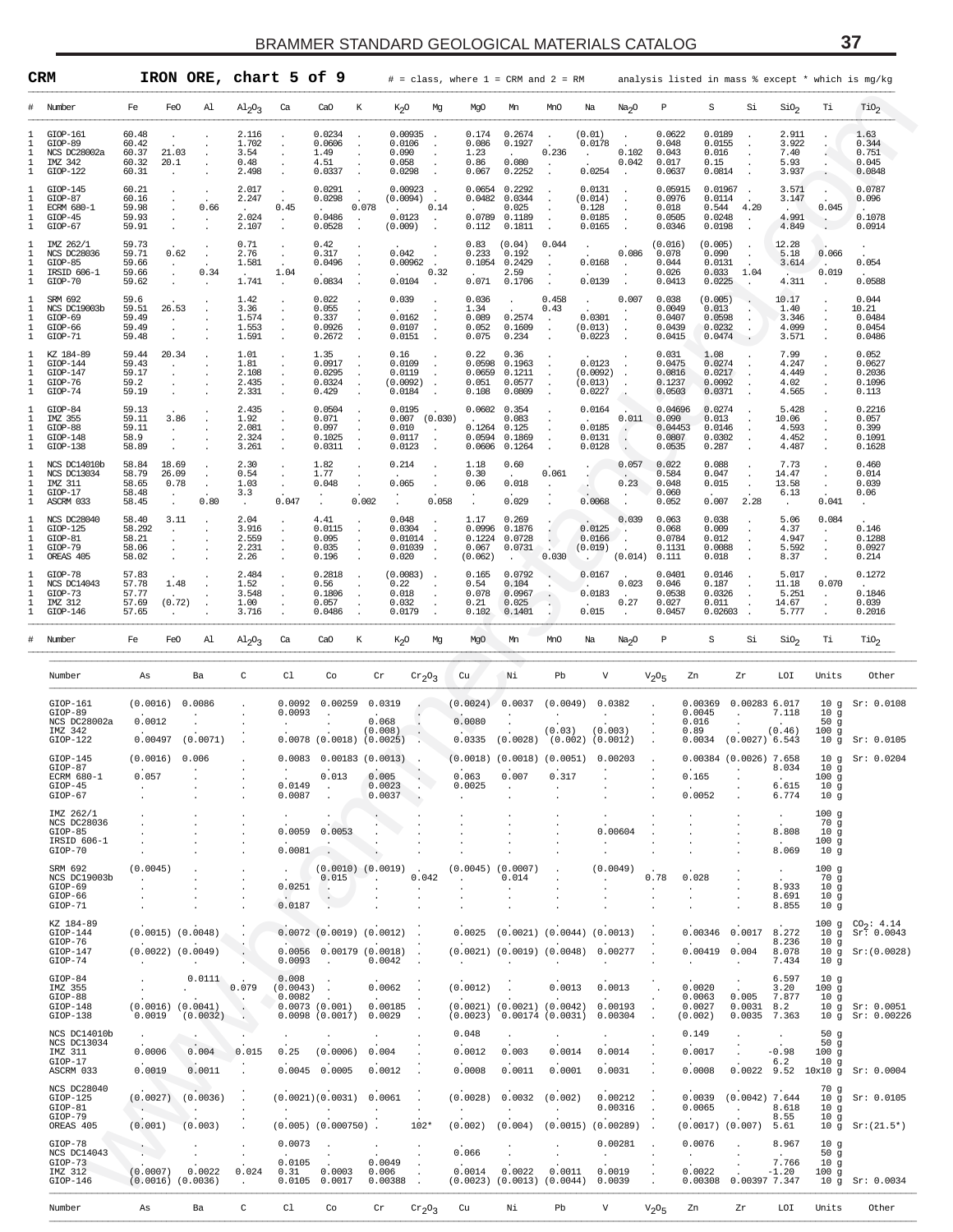|                         | CRM                                                                                  |                                                                 | IRON ORE, chart 6 of 9               |                                         |                                     |                                             |                                   | $\#$ = class, where 1 = CRM and 2 = RM        |                                      |                                            |                                               |                                                                 |                                              |                                       | analysis listed in mass % except * which is mg/kg           |                                                                           |                                            |                                                                      |                                                          |
|-------------------------|--------------------------------------------------------------------------------------|-----------------------------------------------------------------|--------------------------------------|-----------------------------------------|-------------------------------------|---------------------------------------------|-----------------------------------|-----------------------------------------------|--------------------------------------|--------------------------------------------|-----------------------------------------------|-----------------------------------------------------------------|----------------------------------------------|---------------------------------------|-------------------------------------------------------------|---------------------------------------------------------------------------|--------------------------------------------|----------------------------------------------------------------------|----------------------------------------------------------|
|                         | Number                                                                               | Fe                                                              | FeO<br>Al                            | $A1_{2}O_3$                             | Ca                                  | CaO                                         | К                                 | $K_2O$                                        | Mg                                   | MgO                                        | Mn                                            | MnO                                                             | Na                                           | Na <sub>2</sub> O                     | P                                                           | S                                                                         | Si                                         | SiO <sub>2</sub><br>Тi                                               | TiO <sub>2</sub>                                         |
| 1<br>1<br>1<br>1<br>1   | <b>VS R36</b><br>NCS DC28081<br>GIOP-86<br>GIOP-75<br>GIOP-68                        | 57.47<br>57.41<br>57.26<br>57.23<br>57.18                       | 0.73<br>1.89                         | 0.71<br>5.11<br>2.657<br>2.649<br>4.126 |                                     | 0.037<br>0.34<br>0.1514<br>0.1564<br>0.0414 |                                   | 0.015<br>0.150<br>0.0107<br>0.01048<br>0.0173 |                                      | 0.39<br>0.142<br>0.1758<br>0.1778<br>0.063 | 0.085<br>0.0875<br>0.1027                     | 0.024<br>0.228<br>$\cdot$<br>$\ddot{\phantom{0}}$               | 0.0184<br>0.0182<br>0.0163                   | 0.076<br>0.045<br>$\cdot$             | 0.0138<br>0.054<br>0.03934<br>0.0394<br>0.0555              | 0.0064<br>0.018<br>0.0139<br>0.014<br>0.0293                              |                                            | 16.28<br>7.31<br>5.752<br>5.761<br>5.51                              | 0.031<br>0.230<br>0.1434<br>0.143<br>0.2228              |
| 1<br>1<br>1<br>1<br>1   | GIOP-61<br>JSS 821-1<br>ECRM 689-1<br>ASCRM 030<br>JSS 831-2                         | 57.14<br>57.05<br>57.05<br>56.76<br>56.64                       | 1.24<br>1.185<br>1.42<br>1.97        | 2.523<br>FeII: 21.82                    | 0.159<br>1.183<br>0.245<br>1.05     | 0.1735<br>$\cdot$<br>$\cdot$                | 0.0055<br>0.462<br>0.009<br>0.061 | 0.0194                                        | 0.113<br>0.980<br>0.108<br>2.09      | 0.068<br>$\cdot$<br>$\cdot$                | 0.228<br>0.085<br>0.1196<br>0.079<br>0.501    |                                                                 | 0.0199<br>0.0095<br>0.638<br>0.0170<br>0.082 |                                       | 0.0426<br>0.0415<br>0.0706<br>0.038<br>0.153                | 0.0388<br>$0.0108$ 2.28<br>$\ddot{\phantom{a}}$<br>0.021<br>$0.0049$ 1.93 | (5.4)<br>2.71                              | 5.946<br>4.51                                                        | 0.115<br>0.0718<br>0.3264<br>$\cdot$<br>0.089<br>$\cdot$ |
| 1<br>-1.<br>1<br>1<br>1 | NCS DC73005<br>$GIOP-142$<br>NCS DC28212<br>GIOP-137<br>NCS DC28112                  | 56.60<br>56.58<br>56.29<br>56.285<br>56.23                      | 20.50<br>26.9<br>24.15               | 0.99<br>3.032<br>2.53<br>6.029<br>1.39  |                                     | 1.36<br>0.2678<br>8.04<br>0.966<br>2.73     |                                   | 0.071<br>0.0109<br>0.0691<br>0.133            |                                      | 3.62<br>0.218<br>1.96<br>0.5292<br>4.89    | 0.076<br>0.0892<br>0.04<br>0.132              | 0.289<br>$\cdot$                                                | 0.0126<br>0.2205                             | 0.058<br>0.070                        | 0.017<br>0.0412<br>0.032<br>0.0579<br>0.023                 | 2.44<br>0.01404<br>0.197<br>0.0209<br>0.369                               |                                            | 11.48<br>6.704<br>$\cdot$<br>8.86<br>7.946<br>7.81                   | 0.043<br>0.1782<br>0.208<br>0.3815<br>0.620<br>1.03      |
| 1<br>1<br>1<br>1<br>1   | NCS DC11018<br>IMZ 313<br>NCS DC15002a<br>VS R5/6<br>NCS DC18012                     | 56.02<br>55.85<br>55.81<br>55.8<br>55.51                        | 7.78<br>0.68<br>1.86<br>9.81<br>9.04 | 2.20<br>1.13<br>1.93<br>2.57<br>5.54    |                                     | 9.89<br>0.079<br>1.10<br>9.30<br>0.42       |                                   | 0.038<br>0.030<br>0.433<br>0.069              |                                      | 2.87<br>0.31<br>0.36<br>1.95<br>0.67       | 0.03<br>$\cdot$<br>$\cdot$                    | 0.355<br>0.026<br>0.86<br>0.455                                 |                                              | 0.057<br>0.23<br>0.33                 | 0.058<br>0.031<br>0.011<br>0.029<br>0.376                   | 0.023<br>0.0085<br>0.469<br>0.035<br>0.023                                |                                            | 4.50<br>17.29<br>13.00<br>5.71<br>7.62                               | 0.108<br>0.044<br>0.083<br>0.29<br>0.129                 |
| 1<br>1<br>1<br>1<br>1   | NCS DC19016<br>$GIOP-136$<br>OREAS 404<br>IMZ 343<br>NCS DC28225                     | 55.23<br>55.22<br>55.14<br>55.09<br>54.96                       | 1.01<br>$\cdot$<br>6.37<br>10.7      | 3.07<br>6.493<br>2.97<br>0.74<br>2.93   |                                     | 1.08<br>1.055<br>0.102<br>10.93<br>11.49    |                                   | 0.123<br>0.0757<br>(0.008)<br>0.037           |                                      | 1.88<br>0.5767<br>(0.074)<br>1.21<br>0.98  | 0.0402<br>0.0200                              | 0.199<br>(0.007)<br>0.171                                       | 0.241                                        | 0.173<br>(0.014)<br>(0.040)           | 0.037<br>0.0578<br>0.151<br>0.030<br>0.050                  | 0.0087<br>0.0241<br>0.032<br>0.021<br>0.032                               |                                            | 6.43<br>8.632<br>7.88<br>9.31<br>5.89                                | 7.69<br>0.4166<br>0.385<br>0.032<br>0.152                |
| 1<br>1<br>1<br>1<br>1   | NCS DC18018<br>NCS DC11004a<br>VS 5405-90<br>NCS DC11006a<br>NCS DC18019             | 54.90<br>54.86<br>54.83<br>54.74<br>54.03                       | 7.87<br>1.17<br>3.90<br>7.98         | 2.34<br>2.85<br>2.04<br>1.48<br>2.57    |                                     | 10.36<br>0.630<br>1.02<br>10.50             |                                   | 0.26<br>0.33<br>0.214                         |                                      | 2.41<br>0.524<br>0.29<br>0.657<br>2.71     | 0.62                                          | 0.29<br>1.04<br>1.31<br>0.70                                    |                                              | 0.047<br>0.048                        | 0.064<br>0.119<br>0.034<br>0.036<br>0.073                   | 0.036<br>0.258<br>0.018<br>0.439<br>0.027                                 |                                            | 5.81<br>8.27<br>16.23<br>8.53<br>6.11                                | 0.50<br>0.120<br>0.092<br>0.154<br>0.24                  |
| 1<br>1<br>1<br>1        | NM 161.5<br>IRSID 603-1<br>$GIOP-135$<br>NCS DC28034                                 | 53.85<br>53.65<br>53.505<br>53.42                               | 4.20<br>15.27                        | 7.53<br>7.322<br>0.57                   | (0.91)                              | 1.184<br>0.31                               |                                   | 0.0825<br>0.086                               | (0.2)                                | 0.655<br>11.21                             | 0.440<br>0.0588<br>0.065                      |                                                                 | 0.2743                                       | 0.25                                  | 0.071<br>0.084<br>0.05917<br>0.018                          | 0.008<br>0.097<br>0.0191<br>0.192                                         | 1.28                                       | 7.13<br>9.633<br>5.22                                                | 0.29<br>0.137<br>0.4731<br>0.044                         |
| #                       | Number                                                                               | Fe                                                              | Fe0<br>Al                            | $A1_{2}O_{3}$                           | Ca                                  | Ca <sub>O</sub>                             | К                                 | $k_2$ O                                       | Mg                                   | MgO                                        | Mn                                            | MnO                                                             | Na                                           | Na <sub>2</sub> O                     | $\, {\mathbb P}$                                            | $\rm S$                                                                   | Si                                         | SiO <sub>2</sub><br>Тi                                               | $\mathrm{rio}_2$                                         |
|                         | Number                                                                               | As                                                              | Ba                                   | C                                       | Cl                                  | Co                                          | Cr                                | $\mathrm{Cr}_2\mathrm{O}_3$                   | Cu                                   |                                            | Νi                                            | Pb                                                              | $\mathtt{V}$                                 | V <sub>2</sub> O <sub>5</sub>         | Zn                                                          | Zr                                                                        | LOI                                        | Units                                                                | Other                                                    |
|                         | VS R36<br>NCS DC28081<br>$GIOP-86$<br>GIOP-75<br>$GIOP-68$                           | 0.0014                                                          |                                      |                                         | 0.011                               |                                             | 0.032<br>0.0051                   |                                               |                                      | 0.0038                                     |                                               |                                                                 | 0.00336<br>0.00312<br>0.00353                | $\cdot$<br>$\cdot$<br>$\cdot$         | Insoluble Residue: 16.5<br>0.0027<br>0.0094<br>0.0092       | $\cdot$<br>$\cdot$                                                        | 8.94<br>8.954<br>7.876                     | 100g<br>50g<br>10 <sub>g</sub><br>10 <sub>g</sub><br>10 <sub>g</sub> |                                                          |
|                         | $GIOP-61$<br>JSS 821-1<br>ECRM 689-1<br>ASCRM 030<br>JSS 831-2                       | 0.0014                                                          | 0.0034                               |                                         | 0.0094<br>0.0101                    | 0.0103<br>0.0014                            | 0.0027<br>0.0020<br>0.028         |                                               | 0.0007<br>0.0068<br>0.0016<br>0.0068 |                                            | 0.0035<br>0.0195<br>0.0019<br>0.0077          | 0.0006<br>0.0008                                                | 0.0040<br>0.1020<br>0.0042<br>0.299          |                                       | 0.0042<br>0.0074<br>0.0042<br>0.0096<br>0.074               | $\cdot$<br>$\cdot$<br>0.0037                                              | 8.961<br>9.16<br>(0.11)                    | 10 <sub>g</sub><br>70g<br>100g<br>9.24 10x10 g<br>100g               | Sr: 0.0010                                               |
|                         | NCS DC73005<br>$GIOP-142$<br>NCS DC28212<br>$GIOP-137$<br>NCS DC28112                | (0.0015)<br>(0.001)<br>0.167                                    | (0.0052)<br>0.0053                   |                                         |                                     | (0.0035) 0.00182<br>(0.0032)(0.0017)        | 0.00206<br>0.0051                 |                                               | 0.068<br>(0.0019)<br>0.527           | (0.0019)                                   | 0.002                                         | (0.0038)<br>0.00175(0.0026)                                     | 0.00499<br>0.00726                           |                                       | 0.00871<br>0.037                                            | 0.0054<br>0.00233 0.0079                                                  | 8.368<br>3.111                             | 50g<br>10 g<br>50g<br>10 <sub>g</sub><br>70 g                        | Sr:0.004<br>Sr: 0.0056                                   |
|                         | NCS DC11018<br>IMZ 313<br>NCS DC15002a<br>VS R5/6<br>NCS DC18012                     | 0.0014<br>(0.0008)<br>0.23<br>$\bullet$<br>$\ddot{\phantom{a}}$ | 0.0017<br>$\ddot{\phantom{a}}$       | 0.031                                   | (0.29)<br>$\ddot{\phantom{a}}$      | 0.0002                                      | 0.0067                            |                                               | 0.0044<br>0.0015<br>0.134<br>$\cdot$ |                                            | 0.0024<br>$\cdot$<br>$\overline{\phantom{a}}$ | 0.0031<br>0.0009<br>0.319                                       | (0.001)<br>$\cdot$                           |                                       | 0.065<br>0.0028<br>0.161<br>$\cdot$<br>$\ddot{\phantom{a}}$ |                                                                           | $-1.31$<br>$\ddot{\phantom{a}}$<br>$\cdot$ | 70g<br>100g<br>50g<br>150g<br>100g                                   |                                                          |
|                         | NCS DC19016<br>$GIOP-136$<br>OREAS 404<br>IMZ 343<br>NCS DC28225                     | (0.001)<br>$\cdot$                                              | 0.0056<br>$(0.00176)$ $(0.00312)$    | $\cdot$                                 | $(0.00379)$ .<br>$\cdot$<br>$\cdot$ | 0.010<br>0.0036(0.0018)                     | 0.00537<br>$\cdot$<br>0.004       | 0.34<br>$\cdot$                               | $\cdot$<br>$\ddot{\phantom{0}}$      | (0.0016)                                   | 0.021<br>0.00194(0.003)                       | $0.0124$ (0.0018) (0.0031) (0.0006) (0.00422)<br>$\blacksquare$ | 0.00768                                      | 0.51<br>$\cdot$<br>$\cdot$<br>$\cdot$ | 0.033<br>0.005<br>$\ddot{\phantom{a}}$                      | 0.00257 0.0087 3.266<br>$(0.0018)$ $(0.0107)$ 9.40<br>$\cdot$<br>$\cdot$  | $\blacksquare$                             | 100g<br>100g<br>50 <sub>g</sub>                                      | 10 g Sr: 0.0053<br>$10 g$ Sr: $(23.6*)$                  |
|                         | NCS DC18018<br>NCS DC11004a<br>VS 5405-90<br>NCS DC11006a<br>NCS DC18019<br>NM 161.5 | 0.096<br>0.215<br>0.021<br>$\cdot$                              | (Ba0:0.86)<br>(Ba0:1.08)             | 0.310<br>0.227                          | $\cdot$                             | 0.0054<br>0.0086                            |                                   |                                               | 0.066<br>0.102<br>$\cdot$            |                                            |                                               | 0.101<br>0.23<br>0.182                                          |                                              |                                       | 0.144<br>0.089<br>0.30<br>$\cdot$                           |                                                                           |                                            | 100g<br>50g<br>50g<br>50g<br>100g<br>100g                            | Ge: $5.1*$                                               |
|                         | IRSID 603-1<br>$GIOP-135$<br>NCS DC28034                                             | (0.001)<br>$\cdot$                                              | 0.0088<br>$\cdot$                    | ÷                                       |                                     | 0.0034(0.0017)                              | 0.00614                           |                                               |                                      | (0.0013)                                   |                                               | $0.00248$ (0.0023)                                              | 0.00914                                      |                                       | 0.00233                                                     | 0.0095<br>$\cdot$                                                         | 3.562<br>$\cdot$                           | 100g                                                                 | 10 g Sr: 0.0058<br>70 g $B_2O_3$ : 3.62                  |
|                         | Number                                                                               | As                                                              | Ba                                   | $\mathsf C$                             | Cl                                  | Co                                          | $\operatorname{Cr}$               | $\mathrm{Cr}_2\mathrm{O}_3$                   | Cu                                   |                                            | Νi                                            | Pb                                                              | V                                            | V <sub>2</sub> O <sub>5</sub>         | Zn                                                          | Zr                                                                        | LOI                                        | Units                                                                | Other                                                    |
|                         |                                                                                      |                                                                 |                                      |                                         |                                     |                                             |                                   |                                               |                                      |                                            |                                               |                                                                 |                                              |                                       |                                                             |                                                                           |                                            |                                                                      |                                                          |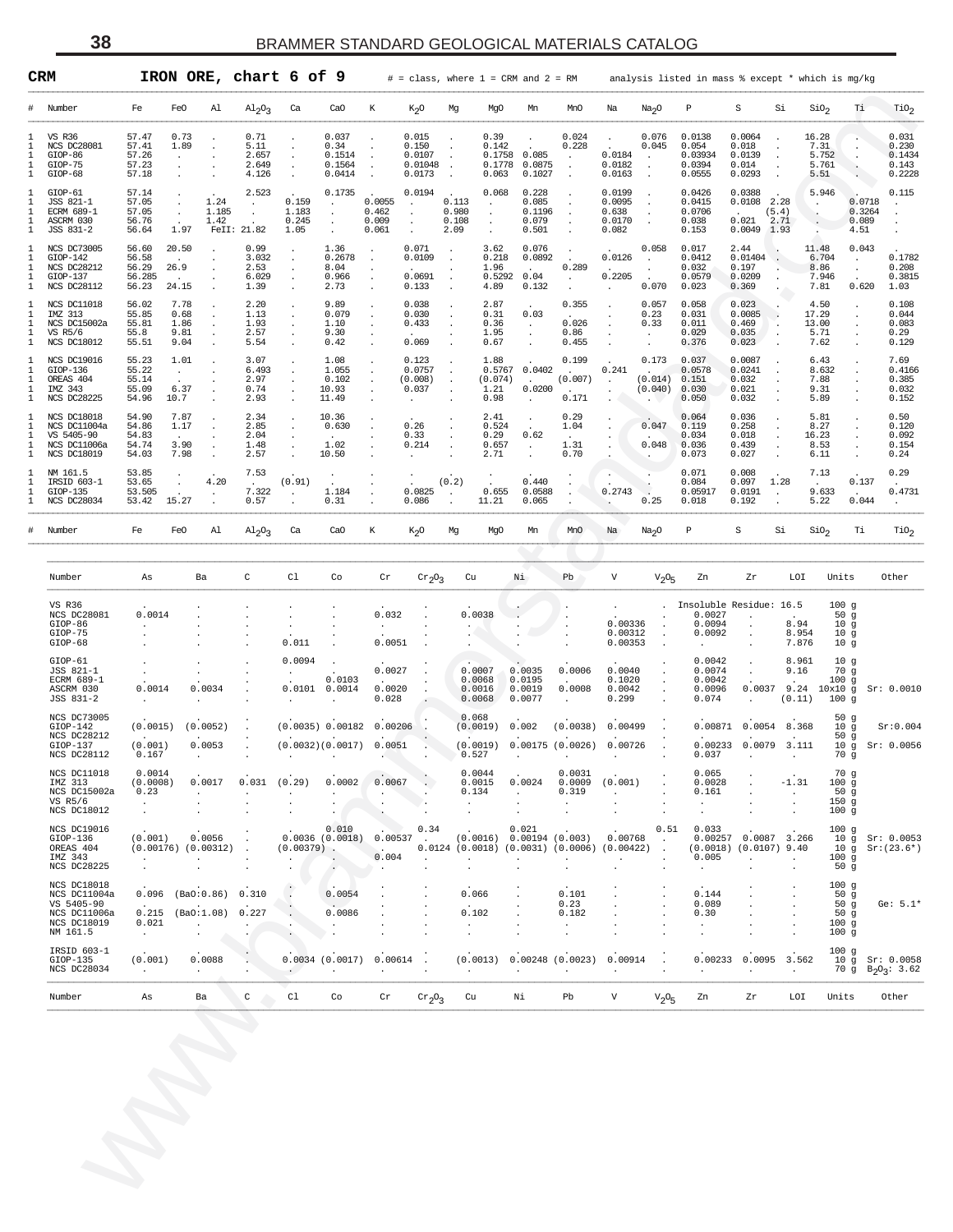|                                             | CRM                                                                                          |                                                                          |                                                |                           | IRON ORE, chart 7 of 9                  |                                                     |                                          |                                        | $#$ = class, where $1$ = CRM and $2$ = RM                                 |                                               |                                                      |                                               |                                              |                                            |                                                                  |                                                            | analysis listed in mass % except * which is mg/kg  |                                                              |                                                                                   |                             |                                               |
|---------------------------------------------|----------------------------------------------------------------------------------------------|--------------------------------------------------------------------------|------------------------------------------------|---------------------------|-----------------------------------------|-----------------------------------------------------|------------------------------------------|----------------------------------------|---------------------------------------------------------------------------|-----------------------------------------------|------------------------------------------------------|-----------------------------------------------|----------------------------------------------|--------------------------------------------|------------------------------------------------------------------|------------------------------------------------------------|----------------------------------------------------|--------------------------------------------------------------|-----------------------------------------------------------------------------------|-----------------------------|-----------------------------------------------|
| #                                           | Number                                                                                       | Fe                                                                       | FeO                                            | Al                        | $Al_2O_3$                               | Ca                                                  | CaO                                      | К                                      | K <sub>2</sub> O                                                          | Mg                                            | MgO                                                  | Mn                                            | MnO                                          | Na                                         | Na <sub>2</sub> O                                                | Р                                                          | S                                                  | Si                                                           | SiO <sub>2</sub>                                                                  | Ti.                         | $\text{rio}_2$                                |
| 1.<br>1<br>1<br>1<br>1                      | SARM 147<br>OREAS 403<br>NCS DC11007a<br>IMZ 263/1<br>ECRM 677-1                             | 52.67<br>52.31<br>52.24<br>52.10<br>51.54                                | $\cdot$<br>4.21<br>$\sim$<br>$\sim$            | $\cdot$<br>0.32           | 0.96<br>2.63<br>6.84<br>1.14<br>$\cdot$ | $\cdot$<br>$\cdot$<br>$\sim$<br>0.038               | 7.05<br>0.106<br>0.561<br>0.17<br>$\sim$ | $\cdot$<br>$\cdot$<br>$\cdot$<br>0.008 | (0.21)<br>0.011<br>0.61<br>$\ddot{\phantom{a}}$                           | $\cdot$<br>$\cdot$<br>$\blacksquare$<br>0.012 | 5.28<br>0.077<br>0.606<br>0.17<br>$\cdot$            | $\cdot$<br>(0.04)<br>0.016                    | 0.23<br>(0.007)<br>0.194<br>0.045<br>$\cdot$ | $\cdot$<br>$\cdot$<br>0.007                | (0.015)<br>0.093<br>$\bullet$<br>$\cdot$                         | 0.123<br>0.346<br>(0.026)<br>0.0170                        | 0.13<br>0.026<br>0.094<br>0.036<br>$(0.005)$ 11.78 | $\cdot$<br>$\cdot$<br>$\cdot$                                | 3.35<br>13.67<br>10.20<br>22.78<br>$\sim$                                         | $\mathbf{r}$ .<br>0.013     | 1.72<br>0.289<br>0.237                        |
| 1<br>1<br>1<br>1<br>$\mathbf{1}$            | <b>NCS DC28064</b><br><b>NCS DC28067</b><br><b>NCS DC28083</b><br>NCS DC28111<br>NCS DC28213 | 51.48<br>51.36<br>50.98<br>50.94<br>50.92                                | 0.25<br>0.26<br>8.92<br>20.67<br>19.9          | $\cdot$                   | 5.65<br>4.16<br>5.03<br>1.42<br>3.28    | $\cdot$<br>$\cdot$<br>$\cdot$<br>$\cdot$<br>$\cdot$ | 0.014<br>0.022<br>3.44<br>4.85<br>6.90   | $\cdot$<br>$\cdot$                     | $\cdot$<br>0.204<br>$\cdot$                                               | $\cdot$<br>$\cdot$                            | 0.70<br>1.05<br>1.05<br>3.95<br>3.40                 | 0.70<br>0.80<br>$\sim$<br>0.098<br>$\cdot$    | $\cdot$<br>0.306<br>$\sim$<br>0.943          | $\cdot$                                    | $\bullet$<br>$\bullet$<br>0.14<br>$\cdot$                        | 0.0045<br>0.0055<br>0.963<br>0.033<br>0.050                | 0.17<br>0.095<br>0.112<br>0.430<br>0.130           | $\cdot$<br>$\cdot$<br>$\cdot$<br>$\bullet$<br>$\blacksquare$ | 2.30<br>3.11<br>9.40<br>13.83<br>13.68                                            | $\cdot$<br>0.065<br>$\cdot$ | 0.15<br>0.091<br>0.125<br>0.108<br>0.241      |
| 1<br>1<br>1<br>1<br>$\mathbf{1}$            | CGL 206<br>$GLOP-15$<br><b>VS R33</b><br>NCS DC28082<br>NCS DC73004                          | 50.87<br>50.68<br>50.42<br>49.53<br>49.50                                | Sr:0.002238<br>$\sim$<br>0.05<br>7.66          |                           | 1.25<br>4.1<br>7.45<br>2.58             | $\cdot$<br>$\cdot$<br>$\cdot$<br>$\cdot$            | 5.87<br>$\sim$<br>8.35<br>0.032<br>0.91  |                                        | 0.24<br>$\cdot$<br>$\bullet$<br>0.91                                      | $\ddot{\phantom{a}}$                          | 4.93<br>1.33<br>0.107<br>0.98                        | $\cdot$<br>$\cdot$<br>0.198                   | 0.11<br>$\cdot$<br>3.39<br>$\cdot$           | $\blacksquare$<br>$\overline{\phantom{a}}$ | (0.10)<br>$\bullet$<br>$\cdot$<br>0.035                          | 0.032<br>0.039<br>0.083<br>0.138                           | (2.60)<br>3.10<br>0.029<br>0.065                   | $\cdot$<br>$\cdot$                                           | 5.86<br>20.10<br>10.62<br>7.44<br>16.30                                           | $\cdot$<br>0.083            | 0.08<br>0.04<br>0.370<br>$\ddot{\phantom{1}}$ |
| 1<br>1<br>1<br>1<br>1                       | GIOP-36<br>$GIOP-35$<br>GIOP-33<br>NCS DC18017<br>OREAS 402                                  | 49.5<br>49.4<br>49.3<br>48.44<br>48.41                                   | $\cdot$<br>$\cdot$<br>11.17<br>$\cdot$         |                           | 5.51<br>5.53<br>5.51<br>2.98<br>2.49    | $\cdot$<br>$\cdot$<br>$\cdot$<br>$\cdot$<br>$\cdot$ | 0.011<br>$\cdot$<br>15.52<br>0.090       |                                        | $\cdot$<br>$\cdot$<br>0.010                                               | $\cdot$                                       | 2.657<br>2.569<br>2.665<br>2.32<br>0.072             | 0.200<br>0.200<br>0.213<br>$\cdot$<br>$\cdot$ | $\cdot$<br>0.81<br>(0.007)                   | $\cdot$                                    | $\cdot$<br>$\cdot$<br>(0.016)                                    | 0.008<br>0.008<br>0.008<br>0.065<br>0.119                  | 0.014<br>0.014<br>0.015<br>0.155<br>0.024          | $\cdot$<br>$\cdot$<br>$\cdot$<br>$\cdot$                     | 0.85<br>0.85<br>0.92<br>8.40<br>19.77                                             | $\cdot$<br>$\cdot$          | 20.10<br>20.20<br>20.35<br>0.23<br>0.288      |
| 1<br>1<br>1<br>$\mathbf{1}$<br>$\mathbf{1}$ | NCS DC28082a<br>NCS DC15004<br><b>NCS DC26706</b><br>GIOP-134<br>IMZ 341                     | 48.00<br>47.86<br>47.72<br>47.52<br>47.52                                | 0.05<br>21.99<br>$\cdot$<br>$\cdot$<br>$\cdot$ |                           | 3.44<br>1.12<br>4.65<br>9.953<br>1.22   | $\cdot$<br>$\cdot$<br>$\cdot$<br>$\cdot$<br>$\cdot$ | 0.15<br>1.72<br>0.13<br>1.688<br>0.52    | $\cdot$<br>$\cdot$                     | 0.062<br>0.1171<br>0.11                                                   | $\cdot$                                       | 0.268<br>0.96<br>2.34<br>0.934<br>0.35               | $\cdot$<br>0.89<br>0.05982<br>0.021           | 3.40<br>0.082<br>$\blacksquare$ .<br>$\cdot$ | $\cdot$<br>0.3921                          | 0.043<br>(0.09)                                                  | 0.076<br>0.032<br>0.0027<br>0.0577<br>0.164                | 0.111<br>0.235<br>0.12<br>0.0258<br>0.006          | $\cdot$<br>$\cdot$<br>$\cdot$<br>$\cdot$<br>$\cdot$          | 12.74<br>28.01<br>5.16<br>13.474<br>28.49                                         | $\cdot$                     | 0.146<br>0.070<br>0.6576<br>0.041             |
| 1<br>1<br>1<br>$\mathbf{1}$<br>$\mathbf{1}$ | NCS DC28108<br>OREAS 401<br>$GIOP-133$<br>NCS DC11001<br>NM 161.4                            | 46.93<br>45.63<br>45.481<br>44.73<br>44.58                               | 19.95<br>$\cdot$<br>12.91<br>$\cdot$           |                           | 2.05<br>2.36<br>10.86<br>0.75<br>12.40  | $\cdot$<br>$\cdot$<br>$\cdot$<br>$\cdot$            | 7.12<br>0.094<br>1.863<br>7.14<br>0.41   | $\cdot$<br>$\cdot$                     | 0.33<br>0.010<br>0.1277<br>$\cdot$                                        |                                               | 5.54<br>0.061<br>1.029<br>4.18<br>0.24               | 0.058<br>n.<br>0.06048<br>$\cdot$             | (0.007)<br><b>College</b><br>0.20            | 0.4342                                     | 0.220<br>(0.016)<br>$\ddot{\phantom{a}}$<br>$\bullet$<br>$\cdot$ | 0.039<br>0.105<br>0.0573<br>0.013<br>0.092                 | 0.637<br>0.022<br>0.0277<br>1.50<br>0.008          | $\cdot$<br>$\cdot$<br>$\cdot$<br>$\cdot$                     | 14.75<br>24.88<br>14.796<br>18.22<br>12.23                                        | 0.067<br>$\cdot$            | 0.112<br>0.247<br>0.7211<br>0.50              |
| 1<br>1<br>1<br>1<br>1                       | AMIS 0346<br>IMZ 264/1<br>NCS DC62001c<br>$GIOP-132$<br>NCS DC19013                          | 44.34<br>44.25<br>43.41=Fe <sub>2</sub> O <sub>3</sub><br>43.12<br>42.89 |                                                |                           | 1.14<br>5.37<br>11.89<br>4.10           | $\cdot$<br>$\cdot$<br>$\cdot$                       | 0.23<br>1.11<br>2.062<br>0.124           | $\cdot$                                | 0.85<br>0.1405<br>$\sim$                                                  | $\ddot{\phantom{1}}$                          | 0.22<br>0.76<br>1.141<br>0.517                       | (0.04)<br>0.0608<br>$\cdot$                   | 0.043<br>$\sim$<br>1.67                      | 0.4797<br>$\cdot$                          | 0.10<br>$\cdot$<br>$\cdot$                                       | 0.025<br>0.0567<br>0.099                                   | 0.055<br>$0.45$ SO3.<br>0.0302<br>$\cdot$          | $\cdot$<br>$\ddot{\phantom{a}}$                              | 33.56<br>42.15<br>16.33<br>22.06                                                  | 15.02                       | $\sim$<br>0.33<br>0.7943<br>0.26              |
| #                                           | Number                                                                                       | Fe                                                                       | FeO                                            | Al                        | $Al_2O_3$                               | Ca                                                  | CaO                                      | К                                      | K <sub>2</sub> O                                                          | Mg                                            | MgO                                                  | Mn                                            | MnO                                          | Na                                         | Na <sub>2</sub> O                                                | Р                                                          | S                                                  | Si                                                           | SiO <sub>2</sub>                                                                  | Тi                          | $\mathrm{rio}_2$                              |
|                                             | Number                                                                                       | As                                                                       | Ba                                             | $\infty_2$                | C1                                      | Co                                                  | Cr                                       | $cr_2O_3$                              | Cu                                                                        | Νi                                            | NiO                                                  | Pb                                            | V                                            | $V_{2}O_{5}$                               | Zn                                                               | ZnO                                                        | Zr                                                 | LOI                                                          | Units                                                                             |                             | Other                                         |
|                                             | SARM 147<br>OREAS 403<br>NCS DC11007a<br>IMZ 263/1<br>ECRM 677-1                             | (0.00137)<br>0.051<br>$\cdot$                                            |                                                | C:1.36<br>C:0.549         | (0.00366)<br>$\ddot{\phantom{a}}$       | 0.0043                                              |                                          |                                        | CuO:(0.13)<br>$0.0109$ (0.0016) (0.0020)<br>0.015<br>$\ddot{\phantom{a}}$ | (0.0015)                                      | (0.04)<br>$\cdot$<br>$\cdot$<br>$\ddot{\phantom{1}}$ | (0.0018)<br>0.034                             | $\cdot$                                      | 0.00345                                    | 0.104<br>(0.0020)<br>0.066                                       |                                                            | (0.0085)                                           | 3.37<br>8.00<br>$\cdot$                                      | 10 <sub>g</sub><br>50 $g$<br>100 <sub>g</sub><br>100 <sub>g</sub>                 | 100 g $P_2O_5: 1.17$        | BaO: (0.028)                                  |
|                                             | <b>NCS DC28064</b><br><b>NCS DC28067</b><br>NCS DC28083<br>NCS DC28111<br>NCS DC28213        | $\cdot$<br>0.083<br>$\cdot$                                              |                                                | C:0.89                    | $\overline{\phantom{a}}$                | 0.10<br>0.098                                       | 1.80<br>2.00                             |                                        | $\cdot$<br>0.305                                                          | 0.72<br>0.94<br>$\bullet$<br>$\cdot$          | ٠.                                                   |                                               |                                              |                                            | $\cdot$<br>0.017                                                 |                                                            |                                                    |                                                              | 50 <sub>g</sub><br>50 <sub>g</sub><br>50 <sub>g</sub><br>70 g<br>50 <sub>g</sub>  |                             |                                               |
|                                             | CGL 206<br>$GIOP-15$<br><b>VS R33</b><br><b>NCS DC28082</b><br>NCS DC73004                   | $(0.00270)$ $(0.00251)$ .<br>$\cdot$                                     |                                                |                           |                                         | $\cdot$                                             | $0.00905$ $(0.00202)$ .                  |                                        | 0.04181<br>0.0014                                                         | 0.01143                                       | $\ddot{\phantom{1}}$                                 |                                               | 0.004446 0.02655<br>$\cdot$                  |                                            |                                                                  | 0.07032                                                    |                                                    | (4.59)<br>1.3                                                | 10 <sub>g</sub><br>100 <sub>g</sub><br>50 <sub>g</sub><br>50 <sub>g</sub>         | 100 g $P_2O_5$ : 0.048      | C: 0.071                                      |
|                                             | $GIOP-36$<br>$GLOP-35$<br>$GIOP-33$<br>NCS DC18017<br>OREAS 402                              | 0.003<br>0.030<br>(0.00114)                                              |                                                |                           | 0.008<br>0.008<br>0.009<br>(0.00343)    | 0.022<br>0.022<br>0.021<br>$\sim$                   | 0.067<br>0.068<br>0.067<br>к.            | $\cdot$                                | $0.0109$ $(0.0018)$ $(0.00148)$ .                                         | 0.038<br>0.038<br>0.038                       | $\cdot$                                              | 0.061                                         | $(0.00090)$ $(0.00351)$ .                    | 0.313<br>0.313<br>0.319<br>$\cdot$         | 0.13                                                             | 0.063<br>0.062<br>0.080<br>$(0.00193)$ .                   | $(0.0083)$ 7.64                                    | $-0.64$<br>$-0.51$<br>$-0.74$<br>$\sim$                      | 10 <sub>g</sub><br>10 <sub>g</sub><br>10 <sub>g</sub><br>100g<br>10 <sub>g</sub>  | Sn: 0.003                   |                                               |
|                                             | NCS DC28082a<br>NCS DC15004<br><b>NCS DC26706</b><br>$GIOP-134$<br>IMZ 341                   | $\cdot$<br>$\cdot$<br>(0.001)<br>$\sim$                                  | 0.008<br>$\sim$                                | $\cdot$<br>$C: (0.037)$ . | $\cdot$<br>$0.0036$ $(0.0015)$          | 0.14<br>$\mathbf{r}$                                | 2.34<br>0.0077<br>$\ddot{\phantom{a}}$   |                                        | 0.0023<br>$\sim$<br>(0.002)<br>$\ddot{\phantom{a}}$                       | 1.05<br>0.00227<br>$\cdot$                    | $\cdot$<br>$\overline{\phantom{a}}$                  | 0.283<br>$\cdot$<br>(0.0027)                  | $\ddot{\phantom{a}}$                         | 0.0122                                     | 0.49<br>$\sim$<br>$\cdot$                                        | $\ddot{\phantom{a}}$<br>0.00251                            | $\cdot$<br>0.0125<br>$\cdot$                       | 4.452<br>(1.1)                                               | 50 <sub>g</sub><br>100g<br>25 <sub>g</sub><br>10 <sub>g</sub><br>100 <sub>g</sub> | Sr: 0.007                   | C: 0.072<br>C: 0.25                           |
|                                             | NCS DC28108<br>OREAS 401<br>$GIOP-133$<br>NCS DC11001<br>NM 161.4                            | (0.00109)<br>(0.001)<br>$\cdot$<br>$\cdot$                               | 0.0081                                         | $\cdot$                   | (0.00328)<br>0.00357(0.0014)            | $\sim$                                              | 0.00784                                  |                                        | 0.119<br>$0.0107$ (0.0018) (0.00289)<br>(0.0013)                          | 0.00233                                       | $\sim$<br>$\overline{\phantom{a}}$                   | (0.00112)<br>(0.0021)                         | $\cdot$                                      | (0.00322)<br>0.129                         | $\cdot$                                                          | 0.0038<br>$\ddot{\phantom{a}}$<br>$(0.00211)$ .<br>0.00297 | (0.0074) 6.71<br>0.136<br>$\cdot$<br>$\cdot$       | 4.762<br>$\cdot$<br>$\cdot$                                  | 70g<br>10 <sub>g</sub><br>10 <sub>g</sub><br>60 <sub>g</sub><br>100g              |                             | Sr: 0.0075                                    |
|                                             | AMIS 0346<br>IMZ 264/1<br>NCS DC62001c<br>$GIOP-132$<br>NCS DC19013                          | $\cdot$<br>(0.001)<br>$\sim$                                             | 0.0083<br>$\cdot$                              |                           | $0.00413$ $(0.0016)$                    | $\ddot{\phantom{1}}$                                | 0.0089                                   |                                        | $\cdot$<br>0.0021<br>$\cdot$                                              | 0.00263<br>$\cdot$                            | $\ddot{\phantom{a}}$                                 | (0.003)<br>$\cdot$                            | 0.27<br>$\cdot$<br>$\cdot$                   | 0.0155                                     | $\cdot$<br>$\cdot$                                               | 0.00319                                                    | Density: 4.39<br>$\cdot$<br>0.0156<br>$\cdot$      | $\overline{a}$<br>4.68<br>5.101<br>$\cdot$                   | 100g<br>20g<br>10 <sub>g</sub><br>50g                                             | $100$ g or $1kg$            | Sr: 0.0086                                    |
|                                             | Number                                                                                       | As                                                                       | Ba                                             | $\infty_2$                | C1                                      | Co                                                  | Cr                                       | $cr_2O_3$                              | Cu                                                                        | Νi                                            | NiO                                                  | Pb                                            | V                                            | $V_{2}O_{5}$                               | Zn                                                               | ZnO                                                        | Zr                                                 | LOI                                                          | Units                                                                             |                             | Other                                         |
|                                             |                                                                                              |                                                                          |                                                |                           |                                         |                                                     |                                          |                                        |                                                                           |                                               |                                                      |                                               |                                              |                                            |                                                                  |                                                            |                                                    |                                                              |                                                                                   |                             |                                               |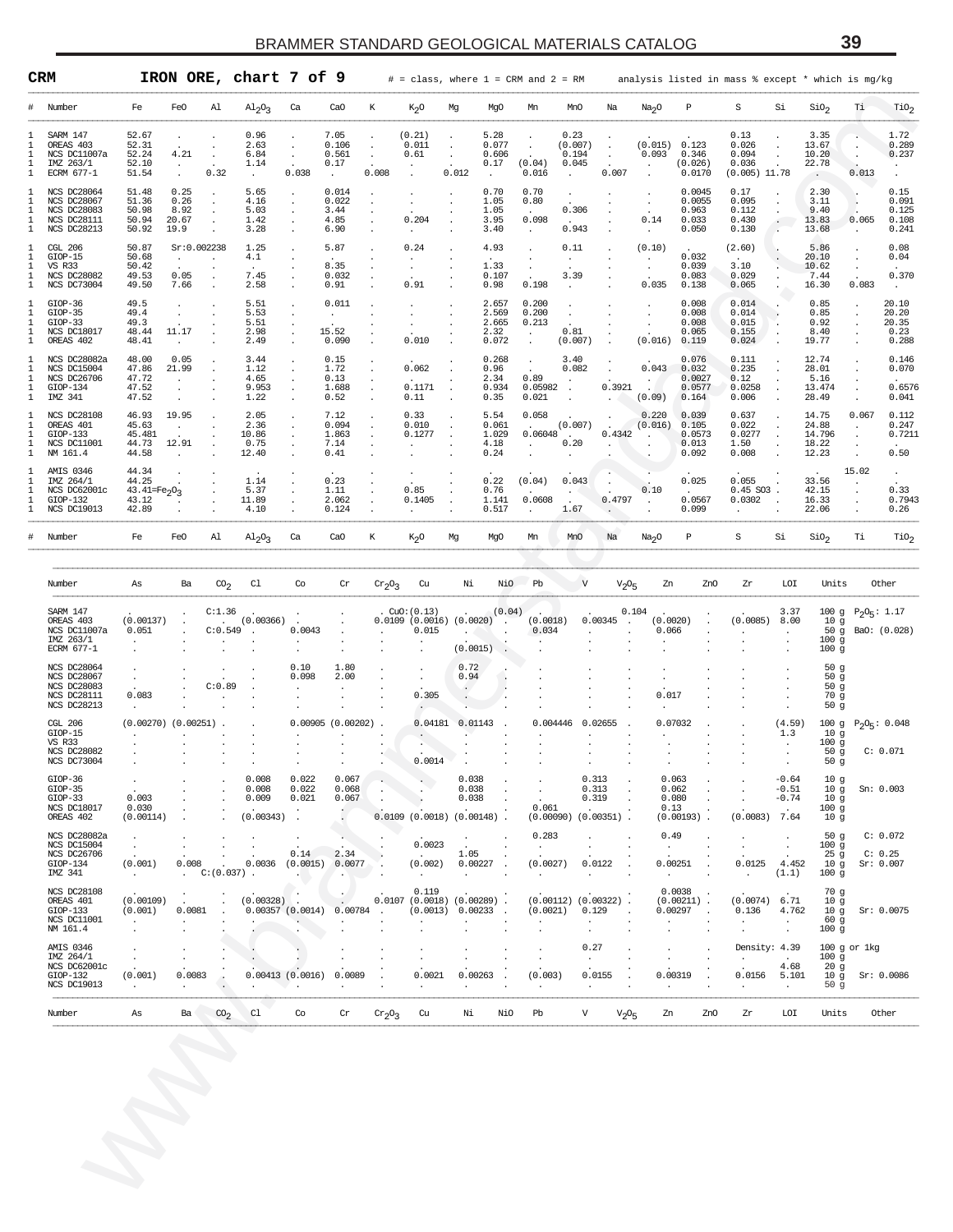| Fe<br>CaO<br>К<br>P<br>Тi<br>$\rm TiO_2$<br>Number<br>FeO<br>Al<br>$\mathrm{Al}_2\mathrm{O}_3$<br>Ca<br>$K_2O$<br>MgO<br>MnO<br>Na<br>Na <sub>2</sub> O<br>S<br>Si<br>$\rm{SiO}_2$<br>#<br>Mg<br>Mn<br>3.00<br>12.06<br>1.20<br>0.363<br>0.885<br>0.053<br>5.94<br>0.151<br>IRSID 612-1<br>42.4<br>л.<br>$\bullet$<br>21.87<br>3.23<br>10.21<br>0.50<br><b>NCS DC18020</b><br>41.81<br>18.30<br>4.85<br>1.80<br>0.159<br>0.302<br>$\cdot$<br>$\cdot$<br>$\ddot{\phantom{1}}$<br>$\cdot$<br>$\cdot$<br>$\bullet$<br>12.77<br>2.23<br>0.0561<br>17.619<br>$GIOP-131$<br>41.08<br>0.151<br>1.231<br>0.0612<br>0.5184<br>0.0329<br>0.8557<br>л.<br>$\cdot$<br>$\cdot$<br>$\cdot$<br>$\cdot$<br>$\cdot$<br>$\cdot$<br>33.93<br>NCS DC73003<br>40.51<br>(14.5)<br>2.27<br>2.00<br>0.27<br>2.22<br>0.122<br>0.16<br>0.032<br>0.94<br>0.067<br>-1.<br>$\cdot$<br>$\cdot$<br>$\cdot$<br>$\cdot$<br>$\cdot$<br>$\cdot$<br>$\cdot$<br><b>NCS DC28065</b><br>39.68<br>0.10<br>9.98<br>0.30<br>2.54<br>0.59<br>0.010<br>0.23<br>10.00<br>0.14<br>1<br>$\cdot$<br>$\cdot$<br>$\cdot$<br>$\cdot$<br>38.63<br>1.04<br>0.14<br>0.11<br>0.044<br>0.065<br>42.64<br>0.144<br>KZ 182-89<br>1.61<br>-1<br>$\cdot$<br>$\cdot$<br>$\cdot$<br>IMZ 265/1<br>37.74<br>3.10<br>1.50<br>0.53<br>0.056<br>0.039<br>0.047<br>37.02<br>л.<br>$\cdot$<br>$\cdot$<br>$\cdot$<br>$\cdot$<br>$\bullet$<br>$\cdot$<br>0.1711<br>0.968<br>GIOP-129<br>37.56<br>14.34<br>2.534<br>1.397<br>0.0618<br>0.5898<br>0.05535<br>0.0382<br>19.931<br>-1.<br>$\ddot{\phantom{a}}$<br>$\cdot$<br>$\ddot{\phantom{a}}$<br>$\sim$<br>$\cdot$<br>36.76<br>2.33<br>4.05<br>1.21<br>0.370<br>0.590<br>0.065<br>8.95<br>0.114<br>IRSID 601-1<br>л.<br>$\ddot{\phantom{a}}$<br>$\sim$<br>$\sim$<br>$\cdot$<br>$\ddot{\phantom{1}}$<br>0.007<br>NCS DC13033<br>35.36<br>5.18<br>(0.11)<br>(0.13)<br>0.20<br>0.125<br>0.022<br>0.0064<br>48.50<br>1<br>$\ddot{\phantom{a}}$<br>$\cdot$<br>$\blacksquare$<br>$\cdot$<br>$\cdot$<br>1.66<br>0.35<br>0.046<br>0.019<br>0.7<br>41.56<br>0.073<br>KZ 183-89<br>35.16<br>1.32<br>л.<br>$\cdot$<br>$\cdot$<br>$\cdot$<br>VS R20/3<br>34.7<br>0.67<br>2.54<br>Magnetic Iron: 27.6%<br>3.42<br>0.073<br>37.6<br>-1<br>$\ddot{\phantom{a}}$<br>$\cdot$<br>$\cdot$<br>$\ddot{\phantom{0}}$<br>0.78<br>0.0015<br>0.030<br>NCS DC28069<br>34.18<br>0.11<br>2.39<br>0.12<br>12.12<br>0.082<br>18.28<br>-1.<br>$\cdot$<br>$\cdot$<br>$\cdot$<br>$\cdot$<br>$\cdot$<br>NCS DC11013<br>34.07<br>20.15<br>0.74<br>0.99<br>0.165<br>2.86<br>0.093<br>0.065<br>0.054<br>0.118<br>48.27<br>0.043<br>-1.<br>$\sim$<br>$\cdot$<br>$\cdot$<br>$\cdot$<br>$\cdot$<br>33.73<br>1.52<br>2.12<br>8.29<br>0.0055<br>0.065<br>5.46<br>VS R24/2<br>1<br>$\cdot$<br>$\sim$<br>33.21<br>0.0893<br>1.417<br>0.0159<br>1.778<br>0.021<br>0.0152<br>0.0928<br>0.0042<br>50.09<br>0.0141<br>GIOP-110<br>-1<br>$\cdot$<br>GIOP-98<br>32.63<br>0.1008<br>1.409<br>0.0121<br>1.875<br>0.0179<br>0.0163<br>0.1103<br>0.0273<br>50.88<br>0.138<br>-1.<br>$\cdot$<br>$\cdot$<br>$\cdot$<br>$\cdot$<br>$\cdot$<br>$\cdot$<br>32.23<br>0.246<br>3.523<br>0.0135<br>1.257<br>0.037<br>0.0279<br>0.0497<br>0.1871<br>49.76<br>0.014<br>$GIOP-107$<br>-1.<br>$\cdot$<br>$\cdot$<br>$\cdot$<br>$\cdot$<br>$\cdot$<br>$\cdot$<br>32.11<br>0.5359<br>2.403<br>0.0218<br>2.343<br>0.1712<br>0.0276<br>0.0793<br>0.453<br>48.98<br>0.0298<br>$GIOP-113$<br>-1.<br>$\cdot$<br>$\cdot$<br>$\cdot$<br>$\cdot$<br>$\cdot$<br>31.7<br>0.2553<br>0.039<br>0.0248<br>0.0197<br>0.1006<br>0.003<br>51.54<br>0.0278<br>GIOP-99<br>1.5672<br>1.967<br>1<br>$\cdot$<br>$\cdot$<br>2.289<br>31.04<br>0.438<br>1.841<br>0.075<br>0.0446<br>0.0238<br>0.0876<br>0.1507<br>51.51<br>0.0374<br>$GIOP-105$<br>-1<br>$\cdot$<br>IRSID 607-1<br>30.89<br>2.48<br>13.74<br>0.77<br>0.254<br>0.529<br>0.050<br>3.07<br>0.123<br>-1.<br>$\sim$<br>$\cdot$<br>$\cdot$<br>$\cdot$<br>$\cdot$<br>0.512<br>0.0228<br>3.394<br>0.0857<br>GIOP-93<br>30.04<br>2.964<br>0.0507<br>0.0431<br>0.0848<br>0.2003<br>50.32<br>$\mathbf{1}$<br>$\cdot$<br>$\ddot{\phantom{a}}$<br>$\cdot$<br>$\cdot$<br>$\cdot$<br>$\, {\bf p}$<br>Fe<br>Al<br>К<br>Na<br>$\rm S$<br>Si<br>SiO <sub>2</sub><br>Тi<br>TiO <sub>2</sub><br>#<br>Number<br>FeO<br>$Al_2O_3$<br>Ca<br>CaO<br>$K_{2}O$<br>Mg<br>MgO<br>Mn<br>MnO<br>Na <sub>2</sub> O<br>CO <sub>2</sub><br>C1<br>Co<br>$\operatorname{Cr}$<br>Cu<br>Νi<br>NiO<br>Pb<br>V<br>$V_2O_5$<br>Zn<br>LOI<br>Units<br>Other<br>Number<br>Ba<br>$cr_2O_3$<br>ZnO<br>Zr<br>As<br>IRSID 612-1<br>100g<br>0.208<br>0.223<br>NCS DC18020<br>0.051<br>100g<br>0.00236<br>(0.001)<br>0.0081<br>0.004<br>(0.0015)<br>0.009<br>(0.0017)<br>(0.0016)<br>0.00326<br>0.0173<br>5.405<br>10 <sub>g</sub><br>$GIOP-131$<br>0.0166<br>NCS DC73003<br>0.028<br>50g<br>$\cdot$<br>$\cdot$<br>0.085<br>1.71<br>NCS DC28065<br>1.30<br>50 <sub>g</sub><br>KZ 182-89<br>100 <sub>g</sub><br>IMZ 265/1<br>100g<br>$GIOP-129$<br>(0.001)<br>0.0074<br>0.0043<br>0.00113<br>0.01<br>0.0026<br>0.0026<br>(0.0027)<br>0.0187<br>0.0033<br>0.01952<br>5.916<br>10 <sub>g</sub><br>100g<br>IRSID 601-1<br>$\cdot$<br>$\bullet$<br>NCS DC13033<br>50 <sub>g</sub><br>KZ 183-89<br>3.10<br>0.026<br>Ge: $36.6*$<br>100g<br>VS R20/3<br>100g<br>$\cdot$<br>$\cdot$<br>$\cdot$<br>1.50<br><b>NCS DC28069</b><br>0.13<br>1.48<br>50g<br>NCS DC11013<br>0.0003<br>0.0031<br>0.028<br>0.0045<br>70 g<br>$\cdot$<br>$\cdot$<br>VS R24/2<br>100 or 125 g<br>$\cdot$<br>$\cdot$<br>$GIOP-110$<br>0.0031<br>$(0.0015) -1.17$<br>(0.0032)<br>(0.0046)<br>$(0.0047)$ $(0.0032)$ $(0.0048)$<br>$(0.0055)$ $(0.0064)$<br>(0.0022)<br>(0.001)<br>10 <sub>g</sub><br>$\blacksquare$<br>$\sim$<br>$\blacksquare$<br>$\cdot$<br>$\cdot$<br>GIOP-98<br>(0.0044)<br>0.0067<br>$(0.0045)$ $(0.0037)(<0.01)$<br>$(0.0047)$ $(0.004)$<br>(0.0062)<br>(0.001)<br>(0.0041)<br>$(0.002) -1.217$<br>10 <sub>g</sub><br>$\,$ .<br>$\blacksquare$<br>$\cdot$<br>(0.0044)<br>0.0058<br>$(0.0028)$ $(0.0026)$<br>$(0.0045)$ $(0.0032)$<br>(0.0032)<br>(0.0017)<br>0.0047<br>$(0.0022) -1.224$<br>$GIOP-107$<br>(0.0047)<br>10 <sub>g</sub><br>$\cdot$<br>$\cdot$<br>$\cdot$<br>$\cdot$<br>$\cdot$<br>(0.0042)<br>0.0117<br>0.0034<br>(0.0019)<br>$(0.0048)$ $(0.0048)$<br>(0.0042)<br>(0.0021)<br>0.0107<br>$(0.0021) -0.719$<br>$GIOP-113$<br>(0.0033)<br>10 <sub>g</sub><br>$\cdot$<br>$\ddot{\phantom{a}}$<br>$\blacksquare$ .<br>$\cdot$<br>$\cdot$<br>GIOP-99<br>(0.0041)<br>$(0.0045)$ $(0.0032)$<br>(0.0046)<br>$(0.0051)$ $(0.003)$<br>(0.0032)<br>(0.0016)<br>(0.0036)<br>$(0.0023) -0.984$<br>(0.0055)<br>10 <sub>g</sub><br>$\blacksquare$<br>$\ddot{\phantom{a}}$<br>$\,$ .<br>. .<br>$\ddot{\phantom{a}}$<br>$GIOP-105$<br>(0.004)<br>0.0077<br>0.0078<br>$(0.0032)$ $(0.0036)$<br>(0.004)<br>(0.003)<br>(0.0026)<br>(0.0023)<br>(0.0049)<br>$(0.0021) -0.997$<br>10 <sub>g</sub><br>$\overline{\phantom{a}}$<br>$\cdot$<br>IRSID 607-1<br>100g<br>$\cdot$<br>$\cdot$<br>$\cdot$<br>$\cdot$<br>0.0144<br>0.0098<br>0.019<br>GIOP-93<br>0.0096<br>0.0063<br>0.0153<br>$-0.686$<br>10 <sub>g</sub><br>$\cdot$<br>$\cdot$<br>$\cdot$<br>CO <sub>2</sub><br>C1<br>Co<br>$\rm Cr$<br>Cu<br>Νi<br>NiO<br>Pb<br>V<br>LOI<br>Units<br>Other<br>Number<br>Ba<br>$cr_2O_3$<br>$V_{2}O_{5}$<br>Zn<br>ZnO<br>Zr<br>As |            |
|-------------------------------------------------------------------------------------------------------------------------------------------------------------------------------------------------------------------------------------------------------------------------------------------------------------------------------------------------------------------------------------------------------------------------------------------------------------------------------------------------------------------------------------------------------------------------------------------------------------------------------------------------------------------------------------------------------------------------------------------------------------------------------------------------------------------------------------------------------------------------------------------------------------------------------------------------------------------------------------------------------------------------------------------------------------------------------------------------------------------------------------------------------------------------------------------------------------------------------------------------------------------------------------------------------------------------------------------------------------------------------------------------------------------------------------------------------------------------------------------------------------------------------------------------------------------------------------------------------------------------------------------------------------------------------------------------------------------------------------------------------------------------------------------------------------------------------------------------------------------------------------------------------------------------------------------------------------------------------------------------------------------------------------------------------------------------------------------------------------------------------------------------------------------------------------------------------------------------------------------------------------------------------------------------------------------------------------------------------------------------------------------------------------------------------------------------------------------------------------------------------------------------------------------------------------------------------------------------------------------------------------------------------------------------------------------------------------------------------------------------------------------------------------------------------------------------------------------------------------------------------------------------------------------------------------------------------------------------------------------------------------------------------------------------------------------------------------------------------------------------------------------------------------------------------------------------------------------------------------------------------------------------------------------------------------------------------------------------------------------------------------------------------------------------------------------------------------------------------------------------------------------------------------------------------------------------------------------------------------------------------------------------------------------------------------------------------------------------------------------------------------------------------------------------------------------------------------------------------------------------------------------------------------------------------------------------------------------------------------------------------------------------------------------------------------------------------------------------------------------------------------------------------------------------------------------------------------------------------------------------------------------------------------------------------------------------------------------------------------------------------------------------------------------------------------------------------------------------------------------------------------------------------------------------------------------------------------------------------------------------------------------------------------------------------------------------------------------------------------------------------------------------------------------------------------------------------------------------------------------------------------------------------------------------------------------------------------------------------------------------------------------------------------------------------------------------------------------------------------------------------------------------------------------------------------------------------------------------------------------------------------------------------------------------------------------------------------------------------------------------------------------------------------------------------------------------------------------------------------------------------------------------------------------------------------------------------------------------------------------------------------------------------------------------------------------------------------------------------------------------------------------------------------------------------------------------------------------------------------------------------------------------------------------------------------------------------------------------------------------------------------------------------------------------------------------------------------------------------------------------------------------------------------------------------------------------------------------------------------------------------------------------------------------------------------------------------------------------------------------------------------------------------------------------------------------------------------------------------------------------------------------------------------------------------------------------------------------------------------------------------------------------------------------------------------------------------------------------------------------------------------------------------------------------------------------------------------------------------------------------------------------------------------------------------------------------------------------------------------------------------------------------------------------------------------------------------------------------------------------------------------------------------------------------------------------------------------------------------------------------------------------------------------------------|------------|
|                                                                                                                                                                                                                                                                                                                                                                                                                                                                                                                                                                                                                                                                                                                                                                                                                                                                                                                                                                                                                                                                                                                                                                                                                                                                                                                                                                                                                                                                                                                                                                                                                                                                                                                                                                                                                                                                                                                                                                                                                                                                                                                                                                                                                                                                                                                                                                                                                                                                                                                                                                                                                                                                                                                                                                                                                                                                                                                                                                                                                                                                                                                                                                                                                                                                                                                                                                                                                                                                                                                                                                                                                                                                                                                                                                                                                                                                                                                                                                                                                                                                                                                                                                                                                                                                                                                                                                                                                                                                                                                                                                                                                                                                                                                                                                                                                                                                                                                                                                                                                                                                                                                                                                                                                                                                                                                                                                                                                                                                                                                                                                                                                                                                                                                                                                                                                                                                                                                                                                                                                                                                                                                                                                                                                                                                                                                                                                                                                                                                                                                                                                                                                                                                                                                                                                                                                                                                                                                                                                                                                                                                                                                                                                                                                                                                                                 |            |
|                                                                                                                                                                                                                                                                                                                                                                                                                                                                                                                                                                                                                                                                                                                                                                                                                                                                                                                                                                                                                                                                                                                                                                                                                                                                                                                                                                                                                                                                                                                                                                                                                                                                                                                                                                                                                                                                                                                                                                                                                                                                                                                                                                                                                                                                                                                                                                                                                                                                                                                                                                                                                                                                                                                                                                                                                                                                                                                                                                                                                                                                                                                                                                                                                                                                                                                                                                                                                                                                                                                                                                                                                                                                                                                                                                                                                                                                                                                                                                                                                                                                                                                                                                                                                                                                                                                                                                                                                                                                                                                                                                                                                                                                                                                                                                                                                                                                                                                                                                                                                                                                                                                                                                                                                                                                                                                                                                                                                                                                                                                                                                                                                                                                                                                                                                                                                                                                                                                                                                                                                                                                                                                                                                                                                                                                                                                                                                                                                                                                                                                                                                                                                                                                                                                                                                                                                                                                                                                                                                                                                                                                                                                                                                                                                                                                                                 |            |
|                                                                                                                                                                                                                                                                                                                                                                                                                                                                                                                                                                                                                                                                                                                                                                                                                                                                                                                                                                                                                                                                                                                                                                                                                                                                                                                                                                                                                                                                                                                                                                                                                                                                                                                                                                                                                                                                                                                                                                                                                                                                                                                                                                                                                                                                                                                                                                                                                                                                                                                                                                                                                                                                                                                                                                                                                                                                                                                                                                                                                                                                                                                                                                                                                                                                                                                                                                                                                                                                                                                                                                                                                                                                                                                                                                                                                                                                                                                                                                                                                                                                                                                                                                                                                                                                                                                                                                                                                                                                                                                                                                                                                                                                                                                                                                                                                                                                                                                                                                                                                                                                                                                                                                                                                                                                                                                                                                                                                                                                                                                                                                                                                                                                                                                                                                                                                                                                                                                                                                                                                                                                                                                                                                                                                                                                                                                                                                                                                                                                                                                                                                                                                                                                                                                                                                                                                                                                                                                                                                                                                                                                                                                                                                                                                                                                                                 |            |
|                                                                                                                                                                                                                                                                                                                                                                                                                                                                                                                                                                                                                                                                                                                                                                                                                                                                                                                                                                                                                                                                                                                                                                                                                                                                                                                                                                                                                                                                                                                                                                                                                                                                                                                                                                                                                                                                                                                                                                                                                                                                                                                                                                                                                                                                                                                                                                                                                                                                                                                                                                                                                                                                                                                                                                                                                                                                                                                                                                                                                                                                                                                                                                                                                                                                                                                                                                                                                                                                                                                                                                                                                                                                                                                                                                                                                                                                                                                                                                                                                                                                                                                                                                                                                                                                                                                                                                                                                                                                                                                                                                                                                                                                                                                                                                                                                                                                                                                                                                                                                                                                                                                                                                                                                                                                                                                                                                                                                                                                                                                                                                                                                                                                                                                                                                                                                                                                                                                                                                                                                                                                                                                                                                                                                                                                                                                                                                                                                                                                                                                                                                                                                                                                                                                                                                                                                                                                                                                                                                                                                                                                                                                                                                                                                                                                                                 |            |
|                                                                                                                                                                                                                                                                                                                                                                                                                                                                                                                                                                                                                                                                                                                                                                                                                                                                                                                                                                                                                                                                                                                                                                                                                                                                                                                                                                                                                                                                                                                                                                                                                                                                                                                                                                                                                                                                                                                                                                                                                                                                                                                                                                                                                                                                                                                                                                                                                                                                                                                                                                                                                                                                                                                                                                                                                                                                                                                                                                                                                                                                                                                                                                                                                                                                                                                                                                                                                                                                                                                                                                                                                                                                                                                                                                                                                                                                                                                                                                                                                                                                                                                                                                                                                                                                                                                                                                                                                                                                                                                                                                                                                                                                                                                                                                                                                                                                                                                                                                                                                                                                                                                                                                                                                                                                                                                                                                                                                                                                                                                                                                                                                                                                                                                                                                                                                                                                                                                                                                                                                                                                                                                                                                                                                                                                                                                                                                                                                                                                                                                                                                                                                                                                                                                                                                                                                                                                                                                                                                                                                                                                                                                                                                                                                                                                                                 |            |
|                                                                                                                                                                                                                                                                                                                                                                                                                                                                                                                                                                                                                                                                                                                                                                                                                                                                                                                                                                                                                                                                                                                                                                                                                                                                                                                                                                                                                                                                                                                                                                                                                                                                                                                                                                                                                                                                                                                                                                                                                                                                                                                                                                                                                                                                                                                                                                                                                                                                                                                                                                                                                                                                                                                                                                                                                                                                                                                                                                                                                                                                                                                                                                                                                                                                                                                                                                                                                                                                                                                                                                                                                                                                                                                                                                                                                                                                                                                                                                                                                                                                                                                                                                                                                                                                                                                                                                                                                                                                                                                                                                                                                                                                                                                                                                                                                                                                                                                                                                                                                                                                                                                                                                                                                                                                                                                                                                                                                                                                                                                                                                                                                                                                                                                                                                                                                                                                                                                                                                                                                                                                                                                                                                                                                                                                                                                                                                                                                                                                                                                                                                                                                                                                                                                                                                                                                                                                                                                                                                                                                                                                                                                                                                                                                                                                                                 |            |
|                                                                                                                                                                                                                                                                                                                                                                                                                                                                                                                                                                                                                                                                                                                                                                                                                                                                                                                                                                                                                                                                                                                                                                                                                                                                                                                                                                                                                                                                                                                                                                                                                                                                                                                                                                                                                                                                                                                                                                                                                                                                                                                                                                                                                                                                                                                                                                                                                                                                                                                                                                                                                                                                                                                                                                                                                                                                                                                                                                                                                                                                                                                                                                                                                                                                                                                                                                                                                                                                                                                                                                                                                                                                                                                                                                                                                                                                                                                                                                                                                                                                                                                                                                                                                                                                                                                                                                                                                                                                                                                                                                                                                                                                                                                                                                                                                                                                                                                                                                                                                                                                                                                                                                                                                                                                                                                                                                                                                                                                                                                                                                                                                                                                                                                                                                                                                                                                                                                                                                                                                                                                                                                                                                                                                                                                                                                                                                                                                                                                                                                                                                                                                                                                                                                                                                                                                                                                                                                                                                                                                                                                                                                                                                                                                                                                                                 |            |
|                                                                                                                                                                                                                                                                                                                                                                                                                                                                                                                                                                                                                                                                                                                                                                                                                                                                                                                                                                                                                                                                                                                                                                                                                                                                                                                                                                                                                                                                                                                                                                                                                                                                                                                                                                                                                                                                                                                                                                                                                                                                                                                                                                                                                                                                                                                                                                                                                                                                                                                                                                                                                                                                                                                                                                                                                                                                                                                                                                                                                                                                                                                                                                                                                                                                                                                                                                                                                                                                                                                                                                                                                                                                                                                                                                                                                                                                                                                                                                                                                                                                                                                                                                                                                                                                                                                                                                                                                                                                                                                                                                                                                                                                                                                                                                                                                                                                                                                                                                                                                                                                                                                                                                                                                                                                                                                                                                                                                                                                                                                                                                                                                                                                                                                                                                                                                                                                                                                                                                                                                                                                                                                                                                                                                                                                                                                                                                                                                                                                                                                                                                                                                                                                                                                                                                                                                                                                                                                                                                                                                                                                                                                                                                                                                                                                                                 |            |
|                                                                                                                                                                                                                                                                                                                                                                                                                                                                                                                                                                                                                                                                                                                                                                                                                                                                                                                                                                                                                                                                                                                                                                                                                                                                                                                                                                                                                                                                                                                                                                                                                                                                                                                                                                                                                                                                                                                                                                                                                                                                                                                                                                                                                                                                                                                                                                                                                                                                                                                                                                                                                                                                                                                                                                                                                                                                                                                                                                                                                                                                                                                                                                                                                                                                                                                                                                                                                                                                                                                                                                                                                                                                                                                                                                                                                                                                                                                                                                                                                                                                                                                                                                                                                                                                                                                                                                                                                                                                                                                                                                                                                                                                                                                                                                                                                                                                                                                                                                                                                                                                                                                                                                                                                                                                                                                                                                                                                                                                                                                                                                                                                                                                                                                                                                                                                                                                                                                                                                                                                                                                                                                                                                                                                                                                                                                                                                                                                                                                                                                                                                                                                                                                                                                                                                                                                                                                                                                                                                                                                                                                                                                                                                                                                                                                                                 | Sr: 0.0086 |
|                                                                                                                                                                                                                                                                                                                                                                                                                                                                                                                                                                                                                                                                                                                                                                                                                                                                                                                                                                                                                                                                                                                                                                                                                                                                                                                                                                                                                                                                                                                                                                                                                                                                                                                                                                                                                                                                                                                                                                                                                                                                                                                                                                                                                                                                                                                                                                                                                                                                                                                                                                                                                                                                                                                                                                                                                                                                                                                                                                                                                                                                                                                                                                                                                                                                                                                                                                                                                                                                                                                                                                                                                                                                                                                                                                                                                                                                                                                                                                                                                                                                                                                                                                                                                                                                                                                                                                                                                                                                                                                                                                                                                                                                                                                                                                                                                                                                                                                                                                                                                                                                                                                                                                                                                                                                                                                                                                                                                                                                                                                                                                                                                                                                                                                                                                                                                                                                                                                                                                                                                                                                                                                                                                                                                                                                                                                                                                                                                                                                                                                                                                                                                                                                                                                                                                                                                                                                                                                                                                                                                                                                                                                                                                                                                                                                                                 | Sr: 0.0112 |
|                                                                                                                                                                                                                                                                                                                                                                                                                                                                                                                                                                                                                                                                                                                                                                                                                                                                                                                                                                                                                                                                                                                                                                                                                                                                                                                                                                                                                                                                                                                                                                                                                                                                                                                                                                                                                                                                                                                                                                                                                                                                                                                                                                                                                                                                                                                                                                                                                                                                                                                                                                                                                                                                                                                                                                                                                                                                                                                                                                                                                                                                                                                                                                                                                                                                                                                                                                                                                                                                                                                                                                                                                                                                                                                                                                                                                                                                                                                                                                                                                                                                                                                                                                                                                                                                                                                                                                                                                                                                                                                                                                                                                                                                                                                                                                                                                                                                                                                                                                                                                                                                                                                                                                                                                                                                                                                                                                                                                                                                                                                                                                                                                                                                                                                                                                                                                                                                                                                                                                                                                                                                                                                                                                                                                                                                                                                                                                                                                                                                                                                                                                                                                                                                                                                                                                                                                                                                                                                                                                                                                                                                                                                                                                                                                                                                                                 |            |
|                                                                                                                                                                                                                                                                                                                                                                                                                                                                                                                                                                                                                                                                                                                                                                                                                                                                                                                                                                                                                                                                                                                                                                                                                                                                                                                                                                                                                                                                                                                                                                                                                                                                                                                                                                                                                                                                                                                                                                                                                                                                                                                                                                                                                                                                                                                                                                                                                                                                                                                                                                                                                                                                                                                                                                                                                                                                                                                                                                                                                                                                                                                                                                                                                                                                                                                                                                                                                                                                                                                                                                                                                                                                                                                                                                                                                                                                                                                                                                                                                                                                                                                                                                                                                                                                                                                                                                                                                                                                                                                                                                                                                                                                                                                                                                                                                                                                                                                                                                                                                                                                                                                                                                                                                                                                                                                                                                                                                                                                                                                                                                                                                                                                                                                                                                                                                                                                                                                                                                                                                                                                                                                                                                                                                                                                                                                                                                                                                                                                                                                                                                                                                                                                                                                                                                                                                                                                                                                                                                                                                                                                                                                                                                                                                                                                                                 |            |
|                                                                                                                                                                                                                                                                                                                                                                                                                                                                                                                                                                                                                                                                                                                                                                                                                                                                                                                                                                                                                                                                                                                                                                                                                                                                                                                                                                                                                                                                                                                                                                                                                                                                                                                                                                                                                                                                                                                                                                                                                                                                                                                                                                                                                                                                                                                                                                                                                                                                                                                                                                                                                                                                                                                                                                                                                                                                                                                                                                                                                                                                                                                                                                                                                                                                                                                                                                                                                                                                                                                                                                                                                                                                                                                                                                                                                                                                                                                                                                                                                                                                                                                                                                                                                                                                                                                                                                                                                                                                                                                                                                                                                                                                                                                                                                                                                                                                                                                                                                                                                                                                                                                                                                                                                                                                                                                                                                                                                                                                                                                                                                                                                                                                                                                                                                                                                                                                                                                                                                                                                                                                                                                                                                                                                                                                                                                                                                                                                                                                                                                                                                                                                                                                                                                                                                                                                                                                                                                                                                                                                                                                                                                                                                                                                                                                                                 |            |
|                                                                                                                                                                                                                                                                                                                                                                                                                                                                                                                                                                                                                                                                                                                                                                                                                                                                                                                                                                                                                                                                                                                                                                                                                                                                                                                                                                                                                                                                                                                                                                                                                                                                                                                                                                                                                                                                                                                                                                                                                                                                                                                                                                                                                                                                                                                                                                                                                                                                                                                                                                                                                                                                                                                                                                                                                                                                                                                                                                                                                                                                                                                                                                                                                                                                                                                                                                                                                                                                                                                                                                                                                                                                                                                                                                                                                                                                                                                                                                                                                                                                                                                                                                                                                                                                                                                                                                                                                                                                                                                                                                                                                                                                                                                                                                                                                                                                                                                                                                                                                                                                                                                                                                                                                                                                                                                                                                                                                                                                                                                                                                                                                                                                                                                                                                                                                                                                                                                                                                                                                                                                                                                                                                                                                                                                                                                                                                                                                                                                                                                                                                                                                                                                                                                                                                                                                                                                                                                                                                                                                                                                                                                                                                                                                                                                                                 |            |
|                                                                                                                                                                                                                                                                                                                                                                                                                                                                                                                                                                                                                                                                                                                                                                                                                                                                                                                                                                                                                                                                                                                                                                                                                                                                                                                                                                                                                                                                                                                                                                                                                                                                                                                                                                                                                                                                                                                                                                                                                                                                                                                                                                                                                                                                                                                                                                                                                                                                                                                                                                                                                                                                                                                                                                                                                                                                                                                                                                                                                                                                                                                                                                                                                                                                                                                                                                                                                                                                                                                                                                                                                                                                                                                                                                                                                                                                                                                                                                                                                                                                                                                                                                                                                                                                                                                                                                                                                                                                                                                                                                                                                                                                                                                                                                                                                                                                                                                                                                                                                                                                                                                                                                                                                                                                                                                                                                                                                                                                                                                                                                                                                                                                                                                                                                                                                                                                                                                                                                                                                                                                                                                                                                                                                                                                                                                                                                                                                                                                                                                                                                                                                                                                                                                                                                                                                                                                                                                                                                                                                                                                                                                                                                                                                                                                                                 |            |
|                                                                                                                                                                                                                                                                                                                                                                                                                                                                                                                                                                                                                                                                                                                                                                                                                                                                                                                                                                                                                                                                                                                                                                                                                                                                                                                                                                                                                                                                                                                                                                                                                                                                                                                                                                                                                                                                                                                                                                                                                                                                                                                                                                                                                                                                                                                                                                                                                                                                                                                                                                                                                                                                                                                                                                                                                                                                                                                                                                                                                                                                                                                                                                                                                                                                                                                                                                                                                                                                                                                                                                                                                                                                                                                                                                                                                                                                                                                                                                                                                                                                                                                                                                                                                                                                                                                                                                                                                                                                                                                                                                                                                                                                                                                                                                                                                                                                                                                                                                                                                                                                                                                                                                                                                                                                                                                                                                                                                                                                                                                                                                                                                                                                                                                                                                                                                                                                                                                                                                                                                                                                                                                                                                                                                                                                                                                                                                                                                                                                                                                                                                                                                                                                                                                                                                                                                                                                                                                                                                                                                                                                                                                                                                                                                                                                                                 |            |
|                                                                                                                                                                                                                                                                                                                                                                                                                                                                                                                                                                                                                                                                                                                                                                                                                                                                                                                                                                                                                                                                                                                                                                                                                                                                                                                                                                                                                                                                                                                                                                                                                                                                                                                                                                                                                                                                                                                                                                                                                                                                                                                                                                                                                                                                                                                                                                                                                                                                                                                                                                                                                                                                                                                                                                                                                                                                                                                                                                                                                                                                                                                                                                                                                                                                                                                                                                                                                                                                                                                                                                                                                                                                                                                                                                                                                                                                                                                                                                                                                                                                                                                                                                                                                                                                                                                                                                                                                                                                                                                                                                                                                                                                                                                                                                                                                                                                                                                                                                                                                                                                                                                                                                                                                                                                                                                                                                                                                                                                                                                                                                                                                                                                                                                                                                                                                                                                                                                                                                                                                                                                                                                                                                                                                                                                                                                                                                                                                                                                                                                                                                                                                                                                                                                                                                                                                                                                                                                                                                                                                                                                                                                                                                                                                                                                                                 |            |
|                                                                                                                                                                                                                                                                                                                                                                                                                                                                                                                                                                                                                                                                                                                                                                                                                                                                                                                                                                                                                                                                                                                                                                                                                                                                                                                                                                                                                                                                                                                                                                                                                                                                                                                                                                                                                                                                                                                                                                                                                                                                                                                                                                                                                                                                                                                                                                                                                                                                                                                                                                                                                                                                                                                                                                                                                                                                                                                                                                                                                                                                                                                                                                                                                                                                                                                                                                                                                                                                                                                                                                                                                                                                                                                                                                                                                                                                                                                                                                                                                                                                                                                                                                                                                                                                                                                                                                                                                                                                                                                                                                                                                                                                                                                                                                                                                                                                                                                                                                                                                                                                                                                                                                                                                                                                                                                                                                                                                                                                                                                                                                                                                                                                                                                                                                                                                                                                                                                                                                                                                                                                                                                                                                                                                                                                                                                                                                                                                                                                                                                                                                                                                                                                                                                                                                                                                                                                                                                                                                                                                                                                                                                                                                                                                                                                                                 |            |
|                                                                                                                                                                                                                                                                                                                                                                                                                                                                                                                                                                                                                                                                                                                                                                                                                                                                                                                                                                                                                                                                                                                                                                                                                                                                                                                                                                                                                                                                                                                                                                                                                                                                                                                                                                                                                                                                                                                                                                                                                                                                                                                                                                                                                                                                                                                                                                                                                                                                                                                                                                                                                                                                                                                                                                                                                                                                                                                                                                                                                                                                                                                                                                                                                                                                                                                                                                                                                                                                                                                                                                                                                                                                                                                                                                                                                                                                                                                                                                                                                                                                                                                                                                                                                                                                                                                                                                                                                                                                                                                                                                                                                                                                                                                                                                                                                                                                                                                                                                                                                                                                                                                                                                                                                                                                                                                                                                                                                                                                                                                                                                                                                                                                                                                                                                                                                                                                                                                                                                                                                                                                                                                                                                                                                                                                                                                                                                                                                                                                                                                                                                                                                                                                                                                                                                                                                                                                                                                                                                                                                                                                                                                                                                                                                                                                                                 |            |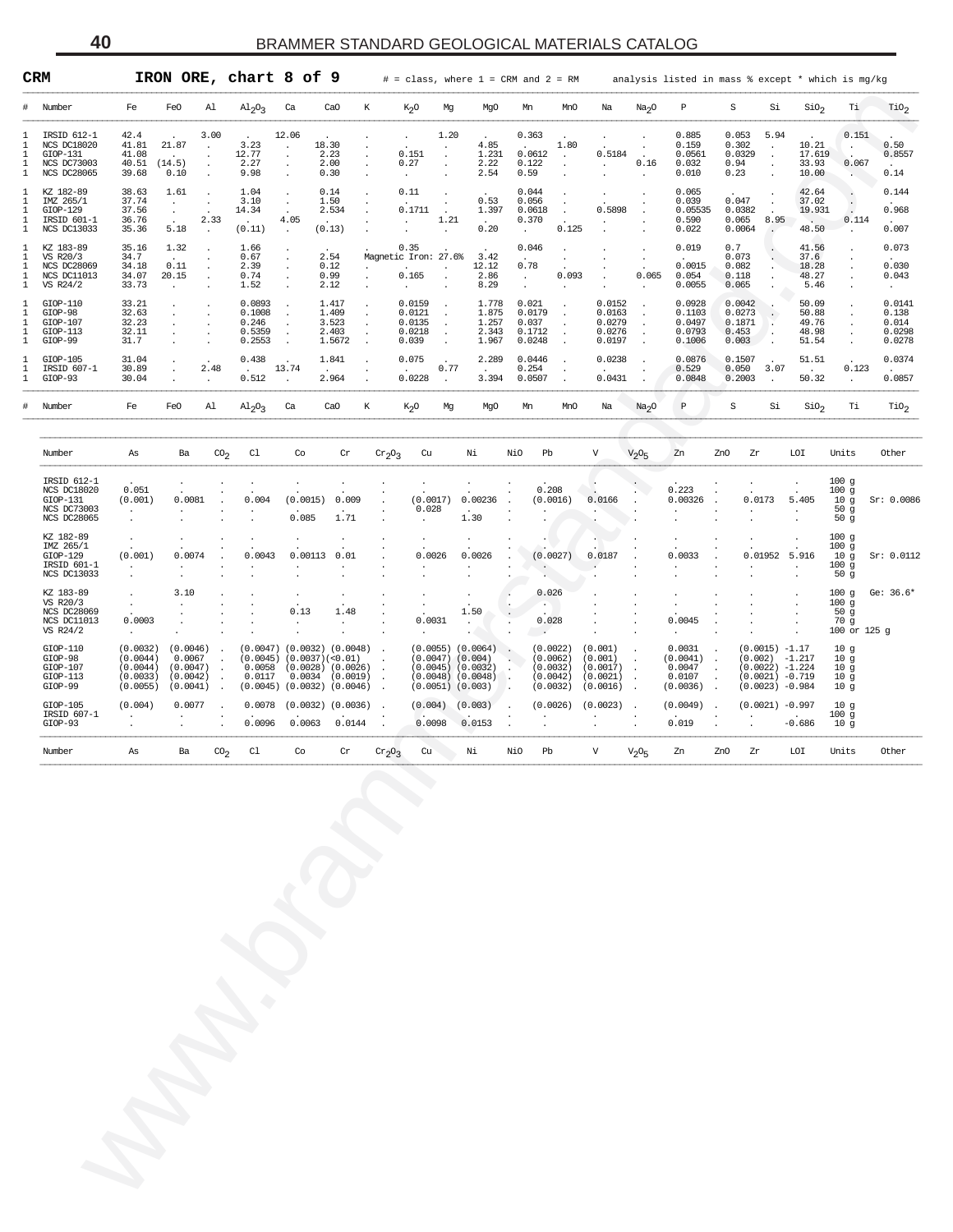| CRM              |                                                                                                         |                                               |                                                     | IRON ORE, chart 9 of 9                                     |                                                                                                  |                                                      |                                                                      |                                                     |                                             |                                                     | $#$ = class, where $1$ = CRM and $2$ = RM           |                                                          |                                                     |                                          |                                                     | analysis listed in mass % except * which is mg/kg  |                                 |                                                             |                                                                |                                              |
|------------------|---------------------------------------------------------------------------------------------------------|-----------------------------------------------|-----------------------------------------------------|------------------------------------------------------------|--------------------------------------------------------------------------------------------------|------------------------------------------------------|----------------------------------------------------------------------|-----------------------------------------------------|---------------------------------------------|-----------------------------------------------------|-----------------------------------------------------|----------------------------------------------------------|-----------------------------------------------------|------------------------------------------|-----------------------------------------------------|----------------------------------------------------|---------------------------------|-------------------------------------------------------------|----------------------------------------------------------------|----------------------------------------------|
| #                | Number                                                                                                  | Fe                                            | FeO                                                 | Al                                                         | $Al_2O_3$                                                                                        | Ca<br>CaO                                            | К                                                                    | K <sub>2</sub> O                                    | Mg                                          | MgO                                                 | Mn                                                  | MnO                                                      | Na                                                  | Na <sub>2</sub> O                        | Р                                                   | S                                                  | Si                              | SiO <sub>2</sub>                                            | Тi                                                             | $\rm TiO_2$                                  |
| 1<br>1<br>1      | IMZ 266/1<br>$GIOP-104$<br>$GIOP-112$<br>GIOP-97<br><b>VS R39</b>                                       | 29.04<br>29.83<br>29.46<br>28.234<br>28.03    |                                                     |                                                            | 3.13<br>0.526<br>0.405<br>$\cdot$<br>0.746<br>$\cdot$<br>3.92                                    | 3.42<br>2.168<br>2.047<br>3.028<br>1.69              | $\ddot{\phantom{a}}$<br>$\cdot$<br>$\cdot$<br>$\ddot{\phantom{0}}$   | 0.0409<br>0.0267<br>0.0522<br>1.29                  |                                             | 0.95<br>2.535<br>2.323<br>2.093<br>1.97             | 0.0762<br>0.0678<br>0.0742<br>$\cdot$               | 0.078<br>$\ddot{\phantom{a}}$<br>$\blacksquare$<br>0.069 | 0.0235<br>0.0248<br>0.0552<br>$\ddot{\phantom{a}}$  | $\cdot$<br>$\ddot{\phantom{a}}$<br>0.083 | 0.030<br>0.1065<br>0.0876<br>0.0396<br>0.073        | 0.10<br>0.2414<br>0.3007<br>0.554<br>0.245         |                                 | 44.94<br>52.59<br>53.57<br>54.4<br>49.1                     |                                                                | 0.0283<br>0.0207<br>0.0279<br>0.155          |
| 1<br>1<br>1<br>1 | GIOP-96<br>NCS DC28071<br>GIOP-95<br>ECRM 651-1<br>$GIOP-139$                                           | 27.442<br>25.15<br>24.215<br>23.85<br>22.43   | 20.15<br>34.86<br>$\ddot{\phantom{a}}$              | $\cdot$<br>2.25<br>$\cdot$                                 | 0.723<br>$\cdot$<br>6.68<br>$\ddot{\phantom{a}}$<br>1.259<br>16.15<br>$\sim$<br>4.974<br>$\cdot$ | 2.884<br>11.80<br>4.804<br>$\Delta \sim 10$<br>1.316 | $\cdot$<br>$\bullet$<br>0.27<br>$\cdot$                              | 0.051<br>0.0806<br>$\sim$<br>2.617                  | 1.04<br>$\cdot$                             | 2.819<br>12.48<br>4.374<br>1.978                    | 0.107<br>0.54<br>0.2045<br>0.97<br>0.068            | $\cdot$<br>$\cdot$<br>$\cdot$<br>$\cdot$                 | 0.038<br>0.049<br>0.05<br>0.5068                    | $\cdot$<br>$\cdot$<br>$\cdot$            | 0.0507<br>0.017<br>0.066<br>0.35<br>0.0995          | 0.94<br>0.22<br>0.497<br>0.40<br>0.39              | 3.46<br>$\sim$                  | 54.38<br>29.18<br>54.85<br>$\sim$<br>53.76                  | 0.10<br>$\cdot$                                                | 0.0289<br>0.17<br>0.0584<br>0.1922           |
| 1<br>1<br>1<br>1 | NCS DC73001<br>IMZ 267/1<br>NCS DC28070<br><b>NCS DC28068</b><br>$GIOP-128$                             | 20.17<br>19.75<br>19.43<br>16.83<br>16.494    | (7.5)<br>10.20<br>0.10<br>$\cdot$                   |                                                            | 3.57<br>4.05<br>$\cdot$<br>7.10<br>$\cdot$<br>2.06<br>$\cdot$<br>34.64                           | 2.84<br>4.73<br>20.02<br>0.16<br>0.0207              | $\ddot{\phantom{0}}$<br>$\ddot{\phantom{0}}$<br>$\ddot{\phantom{1}}$ | 0.53<br>$\cdot$<br>0.1797                           |                                             | 1.68<br>1.22<br>11.58<br>21.32<br>0.035             | 0.168<br>(0.16)<br>0.50<br>0.40<br>0.0336           | 0.16<br>$\cdot$<br>$\cdot$<br>$\cdot$                    | 0.0194                                              | 0.28<br>$\cdot$                          | 0.045<br>0.030<br>0.024<br>0.0018<br>0.012          | 0.051<br>0.17<br>0.35<br>0.025<br>0.0518           |                                 | 60.86<br>53.72<br>28.78<br>34.93<br>21.726                  | 0.085<br>$\ddot{\phantom{a}}$<br>$\cdot$<br>$\cdot$<br>$\cdot$ | $\cdot$<br>0.24<br>0.043<br>1.581            |
|                  | NCS DC28066                                                                                             | 12.97                                         | 0.33                                                |                                                            | 1.40                                                                                             | 0.41                                                 |                                                                      | $\cdot$                                             |                                             | 19.98                                               | 0.23                                                |                                                          |                                                     |                                          | 0.0017                                              | 0.012                                              |                                 | 46.34                                                       |                                                                | 0.024                                        |
|                  | Number                                                                                                  | Fe                                            | FeO                                                 | Al                                                         | $Al_2O_3$                                                                                        | Ca<br>CaO                                            | Κ                                                                    | K <sub>2</sub> O                                    | Mg                                          | MgO                                                 | Mn                                                  | MnO                                                      | Na                                                  | Na <sub>2</sub> O                        | $\, {\mathbb P}$                                    | S                                                  | Si                              | SiO <sub>2</sub>                                            | Тi                                                             | TiO <sub>2</sub>                             |
|                  | Number                                                                                                  | As                                            |                                                     | Ba                                                         | C1                                                                                               | Co                                                   | $\operatorname{\sf Cr}$                                              | Cu                                                  |                                             | Νi                                                  | Pb                                                  | $\boldsymbol{\mathrm{V}}$                                | V <sub>2</sub> O <sub>5</sub>                       |                                          | Zn                                                  | Ζr                                                 | LOI                             | Units                                                       |                                                                | Other                                        |
|                  | IMZ 266/1<br>$GIOP-104$<br>$GIOP-112$<br>GIOP-97<br>VS R39                                              | (0.006)<br>(0.0063)<br>(0.0085)               |                                                     | (0.0047)<br>(0.0038)<br>(0.0037)<br>23.1% Iron Magnetite . | 0.0099<br>0.0104<br>0.0095                                                                       | (0.0031)<br>(0.0033)<br>(0.003)<br>$\cdot$           | (0.0013)<br>(0.0016)<br>(0.0011)                                     | (0.0043)<br>(0.0045)<br>0.0062                      | $\cdot$                                     | (0.0045)<br>(0.0031)<br>(0.004)                     | (0.0042)<br>(0.0045)<br>(0.0041)<br>$\cdot$         | (0.0016)<br>(0.0013)<br>(0.0012)                         |                                                     |                                          | 0.006<br>0.0061<br>0.006<br>$\blacksquare$ .        | (0.0017)<br>(0.002)<br>$(0.0021) -0.92$<br>$\cdot$ | $-0.992$<br>$-0.922$<br>$\cdot$ | 100g<br>10 <sub>g</sub><br>10g<br>10 <sub>g</sub>           |                                                                | 100 g Fe <sub>2</sub> O <sub>3</sub> : 14.96 |
|                  | GIOP-96<br>NCS DC28071<br>GIOP-95<br>ECRM 651-1<br>GIOP-139                                             | (0.0081)<br>(0.0084)<br>0.0075                |                                                     | (0.0059)<br>(0.002)<br>0.0183                              | 0.0201<br>0.0184<br>(0.006)                                                                      | (0.0032)<br>0.066<br>(0.0031)<br>(0.0017)            | (0.0034)<br>1.16<br>(0.0031)<br>(0.0023)                             | (0.0064)<br>0.005<br>0.0041                         |                                             | (0.0046)<br>1.41<br>(0.0055)<br>(0.0019)            | (0.004)<br>(0.0056)<br>0.0054                       | (0.0018)<br>(0.003)<br>0.00332                           |                                                     |                                          | 0.0076<br>0.0087<br>0.155                           | (0.0027)<br>(0.002)<br>0.0081                      | $-0.454$<br>$-0.546$<br>1.63    | 10 <sub>g</sub><br>50 $g$<br>10 <sub>g</sub><br>100g<br>10g | last                                                           | Sr: 0.0101                                   |
|                  | NCS DC73001<br>IMZ 267/1<br>NCS DC28070<br>NCS DC28068<br>$GIOP-128$                                    | 0.0034                                        |                                                     | (0.0063)                                                   | 0.0085                                                                                           | $\cdot$<br>0.055<br>0.064<br>(0.0095)                | $\cdot$<br>0.81<br>0.81<br>0.0151                                    | 0.0028<br>$\cdot$<br>(0.004)                        | $\cdot$                                     | 1.07<br>1.74<br>(0.0038)                            | $\cdot$<br>$\sim$ $\sim$<br>(0.0066)                | 0.0424                                                   |                                                     |                                          | (0.0033)                                            | 0.049                                              | 17.964                          | 50 <sub>g</sub><br>100g<br>50g<br>50 $g$<br>10g             |                                                                | Sr: 0.0047                                   |
|                  | NCS DC28066                                                                                             |                                               |                                                     |                                                            |                                                                                                  | 0.037                                                | 0.58                                                                 | $\overline{a}$                                      |                                             | 2.00                                                |                                                     |                                                          |                                                     |                                          |                                                     |                                                    |                                 | 50 <sub>g</sub>                                             |                                                                |                                              |
| <b>CRM</b>       |                                                                                                         |                                               |                                                     | COARSE AND RAW IRON ORE                                    |                                                                                                  |                                                      |                                                                      |                                                     |                                             |                                                     | 2kg of raw, coarse material                         |                                                          |                                                     |                                          |                                                     |                                                    |                                 |                                                             |                                                                |                                              |
|                  | Number<br>Fe                                                                                            | $A1_{2}O_3$                                   | CaO                                                 | $K_{2}O$                                                   | MgO                                                                                              | Mn                                                   | Na                                                                   | P                                                   | $\rm S$                                     | SiO <sub>2</sub>                                    | Sr                                                  | $\text{rio}_2$                                           | LOI                                                 |                                          |                                                     |                                                    |                                 |                                                             |                                                                |                                              |
|                  | GIOC-10<br>61.30<br>$GIOC-6$<br>61.26<br>$GIOC-11$<br>60.13<br>$GIOC-14$<br>60.10<br>$GIOC-12$<br>58.59 | 2.12<br>2.17<br>2.03<br>1.21<br>1.94          | 0.023<br>0.021<br>0.046<br>0.027<br>0.037           | 0.009<br>(0.008)<br>0.010<br>0.009<br>0.020                | 0.052<br>0.050<br>0.089<br>0.076<br>0.089                                                        | 0.262<br>0.263<br>0.259<br>0.154<br>0.113            | (0.012)<br>(0.015)<br>(0.011)<br>(0.012)<br>(0.015)                  | 0.066<br>0.068<br>0.070<br>0.074<br>0.054           | 0.021<br>(0.020)<br>0.026<br>0.041<br>0.031 | 3.04<br>3.10<br>3.48<br>5.78<br>3.90                | (0.002)<br>(0.003)<br>0.009<br>(0.002)<br>(0.002)   | 0.068<br>0.067<br>0.089<br>0.081<br>0.170                | 6.52<br>6.50<br>7.67<br>6.38<br>9.70                |                                          |                                                     |                                                    |                                 |                                                             |                                                                |                                              |
| $GIOC-8$         | $GIOC-16$<br>57.72<br>$GIOC-9$<br>57.48<br>$GIOC-15$<br>57.43<br>$GIOC-13$<br>57.38<br>57.28            | 2.69<br>2.39<br>3.40<br>4.15<br>2.42          | 0.041<br>0.131<br>0.047<br>0.017<br>0.120           | 0.040<br>0.010<br>0.021<br>0.021<br>0.006                  | 0.096<br>0.138<br>0.080<br>0.098<br>0.145                                                        | 0.537<br>0.150<br>0.361<br>0.245<br>0.072            | (0.016) 0.069<br>(0.012)<br>(0.011)<br>(0.010)<br>(0.011)            | 0.044<br>0.117<br>0.068<br>0.040                    | 0.026<br>0.016<br>0.068<br>0.016<br>0.014   | 5.13<br>5.43<br>4.24<br>4.42<br>5.38                | (0.002)<br>0.041<br>(0.002)<br>(0.002)<br>0.051     | 0.183<br>0.146<br>0.166<br>0.153<br>0.147                | 8.30<br>9.22<br>9.01<br>8.57<br>9.66                |                                          |                                                     |                                                    |                                 |                                                             |                                                                |                                              |
|                  | Number                                                                                                  | As                                            | Ba                                                  | Cl                                                         | Co                                                                                               | Cr                                                   | Cu                                                                   | Νi                                                  | Pb                                          |                                                     | Sn                                                  | V                                                        | Zn                                                  |                                          | Ζr                                                  |                                                    |                                 |                                                             |                                                                |                                              |
|                  | $GIOC-10$<br>$GIOC-6$<br>$GIOC-11$<br>$GIOC-14$<br>$GIOC-12$                                            | (0.001)<br>(0.008)<br>0.007<br>0.022<br>0.011 | (0.007)<br>(0.012)<br>(0.006)<br>(0.005)<br>(0.004) | 0.010<br>(0.013)<br>0.008<br>(0.005)<br>(0.005)            | (0.002)<br>(0.003)<br>(0.002)<br>(0.002)<br>(0.005)                                              | (0.003)<br>(0.006)<br>(0.002)<br>0.004<br>0.007      | (0.003)<br>(0.015)<br>(0.002)<br>(0.003)<br>(0.004)                  | (0.002)<br>(0.013)<br>(0.002)<br>(0.003)<br>(0.005) |                                             | (0.003)<br>(0.002)<br>(0.002)<br>(0.003)<br>(0.003) | (0.001)<br>(0.002)<br>(0.001)<br>(0.002)<br>(0.001) | (0.001)<br>(0.001)<br>(0.002)<br>0.004<br>0.007          | (0.002)<br>(0.004)<br>(0.003)<br>(0.003)<br>(0.002) |                                          | (0.002)<br>(0.003)<br>(0.003)<br>(0.002)<br>(0.004) |                                                    |                                 |                                                             |                                                                |                                              |
|                  | $GIOC-16$<br>$GIOC-9$<br>$GIOC-15$<br>$GIOC-13$<br>$GIOC-8$                                             | (0.002)<br>0.002<br>0.007<br>0.005<br>0.002   | (0.007)<br>(0.003)<br>(0.005)<br>(0.003)<br>(0.002) | 0.007<br>(0.004)<br>0.008<br>(0.004)                       | (0.003)<br>(0.001)<br>(0.002)<br>(0.002)<br>$(0.004)$ $(0.001)$                                  | (0.003)<br>(0.002)<br>(0.002)<br>0.008<br>(0.002)    | (0.003)<br>(0.001)<br>(0.003)<br>(0.003)<br>(0.001)                  | (0.003)<br>(0.001)<br>(0.003)<br>(0.003)<br>(0.002) |                                             | (0.003)<br>(0.002)<br>(0.002)<br>(0.003)<br>(0.002) | (0.001)<br>(0.002)<br>(0.001)<br>(0.001)<br>(0.006) | 0.004<br>0.004<br>0.003<br>(0.003)<br>(0.003)            | (0.004)<br>0.007<br>(0.003)<br>0.004<br>0.007       |                                          | (0.005)<br>(0.005)<br>0.007<br>(0.004)<br>(0.005)   |                                                    |                                 |                                                             |                                                                |                                              |
|                  |                                                                                                         |                                               |                                                     |                                                            |                                                                                                  |                                                      |                                                                      |                                                     |                                             |                                                     |                                                     |                                                          |                                                     |                                          |                                                     |                                                    |                                 |                                                             |                                                                |                                              |
|                  |                                                                                                         |                                               |                                                     |                                                            |                                                                                                  |                                                      |                                                                      |                                                     |                                             |                                                     |                                                     |                                                          |                                                     |                                          |                                                     |                                                    |                                 |                                                             |                                                                |                                              |
|                  |                                                                                                         |                                               |                                                     |                                                            |                                                                                                  |                                                      |                                                                      |                                                     |                                             |                                                     |                                                     |                                                          |                                                     |                                          |                                                     |                                                    |                                 |                                                             |                                                                |                                              |
|                  |                                                                                                         |                                               |                                                     |                                                            |                                                                                                  |                                                      |                                                                      |                                                     |                                             |                                                     |                                                     |                                                          |                                                     |                                          |                                                     |                                                    |                                 |                                                             |                                                                |                                              |
|                  |                                                                                                         |                                               |                                                     |                                                            |                                                                                                  |                                                      |                                                                      |                                                     |                                             |                                                     |                                                     |                                                          |                                                     |                                          |                                                     |                                                    |                                 |                                                             |                                                                |                                              |

| Number                                                                      | As                              | Ba                                                        | C1                          | Co                                        | $\operatorname{Cr}$                      | Cu                             | Νi                                       | Pb                               | V                                | $V_2O_5$             | Zn                                          | Zr                              | LOI                                                     | Units                            | Other                                        |
|-----------------------------------------------------------------------------|---------------------------------|-----------------------------------------------------------|-----------------------------|-------------------------------------------|------------------------------------------|--------------------------------|------------------------------------------|----------------------------------|----------------------------------|----------------------|---------------------------------------------|---------------------------------|---------------------------------------------------------|----------------------------------|----------------------------------------------|
| IMZ 266/1<br>$GIOP-104$<br>$GIOP-112$<br>GIOP-97<br><b>VS R39</b>           | (0.006)<br>(0.0063)<br>(0.0085) | (0.0047)<br>(0.0038)<br>(0.0037)<br>23.1% Iron Magnetite. | 0.0099<br>0.0104<br>0.0095  | (0.0031)<br>(0.0033)<br>(0.003)           | (0.0013)<br>(0.0016)<br>(0.0011)         | (0.0043)<br>(0.0045)<br>0.0062 | (0.0045)<br>(0.0031)<br>(0.004)          | (0.0042)<br>(0.0045)<br>(0.0041) | (0.0016)<br>(0.0013)<br>(0.0012) |                      | $\sim$<br>0.006<br>0.0061<br>0.006          | (0.0017)<br>(0.002)<br>(0.0021) | $-0.992$<br>$-0.922$<br>$-0.92$<br>$\ddot{\phantom{0}}$ | 100q<br>10q<br>10q<br>10g        | 100 g Fe <sub>2</sub> O <sub>3</sub> : 14.96 |
| GIOP-96<br>NCS DC28071<br>GIOP-95<br>ECRM 651-1<br>$GIOP-139$               | (0.0081)<br>(0.0084)<br>0.0075  | (0.0059)<br>(0.002)<br>0.0183                             | 0.0201<br>0.0184<br>(0.006) | (0.0032)<br>0.066<br>(0.0031)<br>(0.0017) | (0.0034)<br>1.16<br>(0.0031)<br>(0.0023) | (0.0064)<br>0.005<br>0.0041    | (0.0046)<br>1.41<br>(0.0055)<br>(0.0019) | (0.004)<br>(0.0056)<br>0.0054    | (0.0018)<br>(0.003)<br>0.00332   |                      | 0.0076<br>0.0087<br>$\overline{a}$<br>0.155 | (0.0027)<br>(0.002)<br>0.0081   | $-0.454$<br>$-0.546$<br>$\cdot$<br>1.63                 | 10q<br>50g<br>10q<br>100q<br>10q | last<br>Sr: 0.0101                           |
| NCS DC73001<br>IMZ 267/1<br>NCS DC28070<br><b>NCS DC28068</b><br>$GIOP-128$ | 0.0034                          | (0.0063)                                                  | 0.0085                      | 0.055<br>0.064<br>(0.0095)                | $\cdot$<br>0.81<br>0.81<br>0.0151        | 0.0028<br>$\sim$<br>(0.004)    | $\sim$<br>1.07<br>1.74<br>(0.0038)       | $\cdot$<br>$\cdot$<br>(0.0066)   | 0.0424                           | $\ddot{\phantom{a}}$ | (0.0033)                                    | 0.049                           | $\cdot$<br>17.964                                       | 50q<br>100q<br>50g<br>50g<br>10q | Sr: 0.0047                                   |
| NCS DC28066                                                                 |                                 |                                                           |                             | 0.037                                     | 0.58                                     |                                | 2.00                                     |                                  |                                  |                      |                                             |                                 | $\cdot$                                                 | 50q                              |                                              |

| <b>CRM</b>                                                                                                    |                                                                               |                                                                      |                                                                               | COARSE AND RAW IRON ORE                                                         |                                                                               |                                                                               |                                                                                                 |                                                                               |                                                                                 |                                                                      |                                                                                             | 2kg of raw, coarse material                                                   |                                                                      |                               |
|---------------------------------------------------------------------------------------------------------------|-------------------------------------------------------------------------------|----------------------------------------------------------------------|-------------------------------------------------------------------------------|---------------------------------------------------------------------------------|-------------------------------------------------------------------------------|-------------------------------------------------------------------------------|-------------------------------------------------------------------------------------------------|-------------------------------------------------------------------------------|---------------------------------------------------------------------------------|----------------------------------------------------------------------|---------------------------------------------------------------------------------------------|-------------------------------------------------------------------------------|----------------------------------------------------------------------|-------------------------------|
| Number                                                                                                        | Fe                                                                            | $Al_2O_2$                                                            | CaO                                                                           | $K_2O$                                                                          | MgO                                                                           | Mn                                                                            | Na                                                                                              | Р                                                                             | $\rm S$                                                                         | SiO <sub>2</sub>                                                     | Sr                                                                                          | TiO <sub>2</sub>                                                              | LOI                                                                  |                               |
| GIOC-10<br>$GIOC-6$<br>$GIOC-11$<br>$GIOC-14$<br>$GIOC-12$<br>$GIOC-16$<br>$GIOC-9$<br>$GIOC-15$<br>$GIOC-13$ | 61.30<br>61.26<br>60.13<br>60.10<br>58.59<br>57.72<br>57.48<br>57.43<br>57.38 | 2.12<br>2.17<br>2.03<br>1.21<br>1.94<br>2.69<br>2.39<br>3.40<br>4.15 | 0.023<br>0.021<br>0.046<br>0.027<br>0.037<br>0.041<br>0.131<br>0.047<br>0.017 | 0.009<br>(0.008)<br>0.010<br>0.009<br>0.020<br>0.040<br>0.010<br>0.021<br>0.021 | 0.052<br>0.050<br>0.089<br>0.076<br>0.089<br>0.096<br>0.138<br>0.080<br>0.098 | 0.262<br>0.263<br>0.259<br>0.154<br>0.113<br>0.537<br>0.150<br>0.361<br>0.245 | (0.012)<br>(0.015)<br>(0.011)<br>(0.012)<br>(0.015)<br>(0.016)<br>(0.012)<br>(0.011)<br>(0.010) | 0.066<br>0.068<br>0.070<br>0.074<br>0.054<br>0.069<br>0.044<br>0.117<br>0.068 | 0.021<br>(0.020)<br>0.026<br>0.041<br>0.031<br>0.026<br>0.016<br>0.068<br>0.016 | 3.04<br>3.10<br>3.48<br>5.78<br>3.90<br>5.13<br>5.43<br>4.24<br>4.42 | (0.002)<br>(0.003)<br>0.009<br>(0.002)<br>(0.002)<br>(0.002)<br>0.041<br>(0.002)<br>(0.002) | 0.068<br>0.067<br>0.089<br>0.081<br>0.170<br>0.183<br>0.146<br>0.166<br>0.153 | 6.52<br>6.50<br>7.67<br>6.38<br>9.70<br>8.30<br>9.22<br>9.01<br>8.57 |                               |
| $GIOC-8$                                                                                                      | 57.28                                                                         | 2.42                                                                 | 0.120                                                                         | 0.006                                                                           | 0.145                                                                         | 0.072                                                                         | (0.011)                                                                                         | 0.040                                                                         | 0.014                                                                           | 5.38                                                                 | 0.051                                                                                       | 0.147                                                                         | 9.66                                                                 |                               |
| Number                                                                                                        | As                                                                            |                                                                      | Ba                                                                            | C1                                                                              | Co                                                                            | Cr                                                                            | Cu                                                                                              | Νi                                                                            | Pb                                                                              |                                                                      | Sn                                                                                          | V                                                                             | Zn                                                                   | Zr                            |
| $GIOC-10$<br>$GIOC-6$<br>$GIOC-11$                                                                            | (0.001)<br>(0.008)                                                            | 0.007                                                                | (0.007)<br>(0.012)<br>(0.006)                                                 | 0.010<br>(0.013)<br>0.008                                                       | (0.002)<br>(0.003)<br>(0.002)                                                 | (0.003)<br>(0.006)<br>(0.002)                                                 | (0.003)<br>(0.015)<br>(0.002)                                                                   | (0.002)<br>(0.013)<br>(0.002)                                                 |                                                                                 | (0.003)<br>(0.002)<br>(0.002)                                        | (0.001)<br>(0.002)<br>(0.001)                                                               | (0.001)<br>(0.001)<br>(0.002)                                                 | (0.002)<br>(0.004)<br>(0.003)                                        | (0.002)<br>(0.003)<br>(0.003) |

| $GIOC-11$ | 0.007   | (0.006) | 0.008   | (0.002) | (0.002) | (0.002) | (0.002) | (0.002) | (0.001) | (0.002) | (0.003) | (0.003) |
|-----------|---------|---------|---------|---------|---------|---------|---------|---------|---------|---------|---------|---------|
| $GIOC-14$ | 0.022   | '0.005  | (0.005) | (0.002) | 0.004   | (0.003) | (0.003) | (0.003) | (0.002) | 0.004   | (0.003) | (0.002) |
| $GIOC-12$ | 0.011   | (0.004) | (0.005) | (0.005) | 0.007   | (0.004) | (0.005) | (0.003) | (0.001) | 0.007   | (0.002) | (0.004) |
| $GIOC-16$ | (0.002) | (0.007) | 0.007   | (0.003) | (0.003) | (0.003) | (0.003) | (0.003) | (0.001) | 0.004   | (0.004) | (0.005) |
| $GIOC-9$  | 0.002   | (0.003) | (0.004) | (0.001) | (0.002) | (0.001) | (0.001) | (0.002) | (0.002) | 0.004   | 0.007   | (0.005) |
|           |         |         |         |         |         |         |         |         |         |         |         |         |
| $GIOC-15$ | 0.007   | (0.005) | 0.008   | (0.002) | (0.002) | (0.003) | (0.003) | (0.002) | (0.001) | 0.003   | (0.003) | 0.007   |
| $GIOC-13$ | 0.005   | (0.003) | (0.004) | (0.002) | 0.008   | (0.003) | (0.003) | (0.003) | (0.001) | (0.003) | 0.004   | (0.004) |
| $GIOC-8$  | 0.002   | (0.002) | (0.004) | (0.001) | (0.002) | (0.001) | (0.002) | (0.002) | (0.006) | (0.003) | 0.007   | (0.005) |

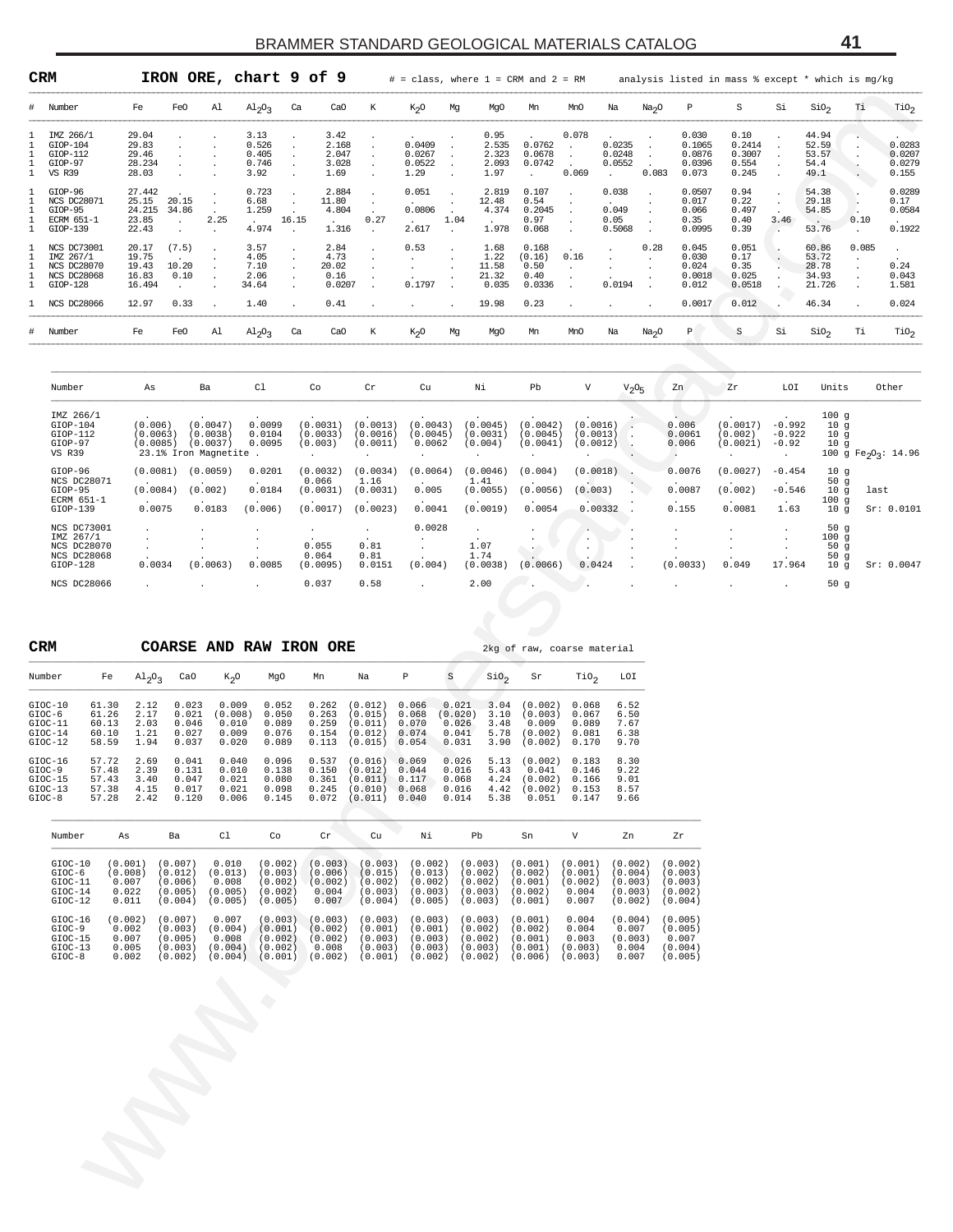#### **IRON ORE SINTER**

| # Number       | Fe    | FeO             |                      | $\mathrm{Al}$ $\mathrm{Al}$ <sub>2</sub> <sup>o</sup> <sub>3</sub> | $\mathbb{C}$         | $^{CO}$ <sub>2</sub>       | Ca                   |                 | CaO $Cr_2O_3$               | Cu                                | CuO     | $\mathbf{F}$ | К                    | $K_2^0$ | Mq                   | MaO               | LOI 900'C |
|----------------|-------|-----------------|----------------------|--------------------------------------------------------------------|----------------------|----------------------------|----------------------|-----------------|-----------------------------|-----------------------------------|---------|--------------|----------------------|---------|----------------------|-------------------|-----------|
|                |       |                 |                      |                                                                    |                      |                            |                      |                 |                             |                                   |         |              |                      |         |                      |                   |           |
| 2 DH 5630      | 60.62 | 4.86            |                      | 1.134                                                              |                      |                            |                      | 6.99            | $\ddot{\phantom{0}}$        |                                   |         |              |                      | 0.040   | $\ddot{\phantom{0}}$ | 0.654             |           |
| 2 DH 5635      | 59.22 | 5.27            | $\ddot{\phantom{a}}$ | 1.392                                                              |                      | $\mathbf{r}$               | $\mathbf{r}$         | 6.11            | 0.031                       |                                   |         |              |                      | 0.066   |                      | 0.882             | 1.27      |
| 2 DH 5631      | 58.54 | 5.41            |                      | 1.43                                                               |                      |                            |                      | 6.28            | $\blacksquare$              | $\cdot$                           |         |              |                      | 0.247   | $\ddot{\phantom{a}}$ | 2.01              |           |
| 1 NCS DC14203  | 57.63 | 10.80           |                      | 1.37                                                               |                      |                            |                      | 8.17            |                             | 0.0063                            |         |              |                      | 0.065   |                      | 1.65              |           |
| 2 DH 5616      | 57.29 | 6.58            |                      | 1.331                                                              |                      |                            |                      | 9.51            | 0.045                       | $\sim$                            |         |              |                      | 0.045   |                      | 1.491             | $\sim$    |
| 1 JSS 851-5    | 56.67 | $\sim$          | 0.89                 | $\sim$                                                             |                      | $\cdot$                    | 7.94                 |                 | $Cr:0.0163$ 0.0034          |                                   | $\sim$  |              | Fe II: 5.99          | $\sim$  | 0.48                 | <b>Contractor</b> | 0.041     |
| 1 NCS DC28046  | 56.14 | 9.17            | $\sim$               | 2.07                                                               |                      | $\blacksquare$             |                      | 10.35           | $\cdot$                     | <b>Service Contracts</b>          | $\cdot$ |              | $\cdot$              | 0.125   |                      | 2.21              |           |
| 1 NCS DC14009a | 55.58 | 20.06           | $\sim$               | 2.38                                                               |                      | $\mathbf{r}$               | $\sim$               | 3.62            | $\mathcal{L}^{\mathcal{L}}$ | 0.017                             |         |              | $\mathbf{r}$         | 0.316   |                      | 5.99              |           |
| 1 NCS DC28046a | 55.49 | 7.93            | $\sim$               | 1.84                                                               |                      |                            |                      | 11.66           | $\sim$                      | 0.0034                            |         |              |                      | 0.045   |                      | 2.83              |           |
| 1 NCS DC11024  | 55.37 | (8.20)          | $\sim$               | 2.19                                                               |                      |                            |                      | 10.76           | $\ddot{\phantom{0}}$        |                                   |         |              | $\ddot{\phantom{0}}$ | 0.082   | $\mathbf{r}$         | 2.14              |           |
| 2 BS 104       | 55.32 |                 | $\cdot$              | 1.26                                                               |                      |                            | $\cdot$              | 8.72            |                             |                                   |         |              | $\blacksquare$       | (0.15)  |                      | 3.06              |           |
| 1 NCS DC28038  | 55.19 | 6.23            |                      | 1.83                                                               |                      |                            |                      | 9.19            |                             |                                   |         |              | $\cdot$              | 0.070   |                      | 2.22              |           |
| 1 NCS DC28023a | 53.10 | 7.49            |                      | 2.76                                                               | $\ddot{\phantom{0}}$ | $\ddot{\phantom{0}}$       | $\cdot$              | 11.78           |                             |                                   |         |              | $\ddot{\phantom{0}}$ | 0.079   |                      | 2.69              |           |
| 2 DH 5632      | 55.03 | 4.06            |                      | 1.281                                                              | $\cdot$              |                            | $\ddot{\phantom{0}}$ | 10.79           |                             |                                   |         |              |                      | 0.174   | $\ddot{\phantom{a}}$ | 2.070             |           |
| $1$ BS $104A$  | 54.8  |                 | $\sim$               | 1.04                                                               | 0.22                 |                            |                      | 10.5            |                             |                                   |         |              |                      | 0.14    |                      | 1.24              |           |
| 1 BCS 377/6    | 54.78 | $\sim$          | 0.783                | $\sim$                                                             |                      | $\sim$                     | 5.74                 |                 | Cr:0.0154                   | $\sim$                            |         |              | $\cdot$              | $\sim$  | $0.907$ .            |                   |           |
| 1 NCS DC14204  | 54.62 | 9.26            | $\sim$               | 1.49                                                               |                      |                            | $\sim$               | 9.29            | $\mathbf{r}$                | 0.014                             |         |              |                      | 0.046   |                      | 1.74              |           |
| 1 NCS DC28023b | 53.74 | 8.52            | $\sim$               |                                                                    | 3.05 As:0.020        | $\mathcal{L}^{\text{max}}$ | Cr:0.021             | 9.67            | $\mathbf{r}$                | 0.017                             |         |              |                      | 0.145   |                      | 3.45              |           |
| 1 NCS DC28050  | 53.26 | 9.53            | $\sim$               | 2.24                                                               |                      |                            |                      | 11.31           |                             | <b>Contract Contract Contract</b> |         |              |                      | 0.084   |                      | 2.70              |           |
| 1 NCS DC14202  | 52.77 | 6.55            |                      | 2.54                                                               |                      |                            |                      | 11.33           |                             | 0.012                             |         |              |                      | 0.078   |                      | 2.02              |           |
| 1 NCS DC28049  | 52.16 | 8.06            |                      | 2.17                                                               |                      |                            | $\sim$               | 13.05           |                             |                                   |         |              |                      | 0.082   |                      | 1.63              |           |
| 1 NCS DC14206  | 51.13 | 9.22            | $\ddot{\phantom{a}}$ | 2.44                                                               |                      | $\ddot{\phantom{0}}$       |                      | 9.46            | $\ddot{\phantom{0}}$        | (0.007)                           |         |              |                      | 0.080   |                      | 4.40              |           |
| 1 NCS DC28047  | 50.04 | 8.07            |                      | 2.11                                                               |                      | $\mathbf{r}$               |                      | 13.72           |                             |                                   |         |              |                      | 0.091   |                      | 2.08              |           |
| 1 ECRM 676-1   | 39.76 | <b>Contract</b> | 3.40                 | <b>Contractor</b>                                                  |                      | $\sim$                     | 12.78                | <b>Contract</b> | $\cdot$                     | $\sim$                            |         | 0.10         | 0.43                 |         | 1.16                 | $\sim$ $\sim$     |           |

| $\#$ = class, where $1$ = CRM and $2$ = RM                                        |                                                    |                                                     |                                                              |                                              | analysis listed in mass %                                                                                          |                                             |                                                                   |                                                |                                                        |                                           |                                                   |                                      |                              |                                                           |                                                                   |                                          |                                              |                                             |                                     |
|-----------------------------------------------------------------------------------|----------------------------------------------------|-----------------------------------------------------|--------------------------------------------------------------|----------------------------------------------|--------------------------------------------------------------------------------------------------------------------|---------------------------------------------|-------------------------------------------------------------------|------------------------------------------------|--------------------------------------------------------|-------------------------------------------|---------------------------------------------------|--------------------------------------|------------------------------|-----------------------------------------------------------|-------------------------------------------------------------------|------------------------------------------|----------------------------------------------|---------------------------------------------|-------------------------------------|
| # Number                                                                          | Fe                                                 | FeO                                                 | Al                                                           | $A1_{2}O_3$                                  | C                                                                                                                  | $^{CO}$ <sub>2</sub>                        | Ca                                                                | CaO                                            | $\mathrm{cr}_{2}$ <sup>o</sup> <sub>3</sub>            | Cu                                        |                                                   | CuO                                  | F                            | К                                                         | $\kappa_{2}^{\phantom{2}}$ o                                      | Mg                                       | MgO                                          | LOI 900'C                                   |                                     |
| 2 DH 5630<br>2 DH 5635<br>2 DH 5631<br>1 NCS DC14203<br>2 DH 5616                 | 60.62<br>59.22<br>58.54<br>57.63<br>57.29          | 4.86<br>5.27<br>5.41<br>10.80<br>6.58               | $\cdot$<br>$\cdot$<br>$\cdot$<br>$\cdot$                     | 1.134<br>1.392<br>1.43<br>1.37<br>1.331      | $\cdot$<br>$\cdot$<br>$\cdot$                                                                                      |                                             | $\cdot$                                                           | 6.99<br>6.11<br>6.28<br>8.17<br>9.51           | 0.031<br>0.045                                         | 0.0063<br>$\ddot{\phantom{a}}$            |                                                   |                                      |                              |                                                           | 0.040<br>0.066<br>0.247<br>0.065<br>0.045                         | $\cdot$<br>$\cdot$<br>$\cdot$<br>$\cdot$ | 0.654<br>0.882<br>2.01<br>1.65<br>1.491      | 1.27<br>$\bullet$ .<br>$\bullet$<br>$\cdot$ |                                     |
| 1 JSS 851-5<br>1 NCS DC28046<br>1 NCS DC14009a<br>1 NCS DC28046a<br>1 NCS DC11024 | 56.67<br>56.14<br>55.58<br>55.49<br>55.37          | 9.17<br>20.06<br>7.93<br>(8.20)                     | 0.89<br>$\cdot$<br>$\sim$                                    | 2.07<br>2.38<br>1.84<br>2.19                 | $\cdot$                                                                                                            | $\cdot$<br>$\cdot$<br>$\cdot$               | 7.94<br>$\cdot$<br>$\cdot$<br>$\cdot$                             | 10.35<br>3.62<br>11.66<br>10.76                | . $Cr: 0.0163 0.0034$<br>$\cdot$<br>$\cdot$<br>$\cdot$ | 0.017<br>0.0034<br>$\cdot$                |                                                   |                                      |                              | Fe II: 5.99<br>$\cdot$                                    | 0.125<br>0.316<br>0.045<br>0.082                                  | 0.48<br>$\cdot$<br>$\cdot$<br>$\cdot$    | 2.21<br>5.99<br>2.83<br>2.14                 | 0.041<br>$\sim$<br>$\blacksquare$           |                                     |
| 2 BS 104<br>1 NCS DC28038<br>1 NCS DC28023a<br>2 DH 5632<br>1 BS 104A             | 55.32<br>55.19<br>53.10<br>55.03<br>54.8           | 6.23<br>7.49<br>4.06<br>$\sim$                      | $\cdot$<br>$\cdot$<br>$\cdot$<br>$\cdot$<br>$\cdot$          | 1.26<br>1.83<br>2.76<br>1.281<br>1.04        | $\cdot$<br>$\cdot$<br>$\cdot$<br>0.22                                                                              |                                             | $\cdot$<br>$\cdot$<br>$\cdot$<br>$\cdot$                          | 8.72<br>9.19<br>11.78<br>10.79<br>10.5         | $\cdot$                                                |                                           |                                                   |                                      |                              | $\cdot$                                                   | (0.15)<br>0.070<br>0.079<br>0.174<br>0.14                         | $\cdot$<br>$\cdot$<br>$\cdot$            | 3.06<br>2.22<br>2.69<br>2.070<br>1.24        |                                             |                                     |
| 1 BCS 377/6<br>1 NCS DC14204<br>1 NCS DC28023b<br>1 NCS DC28050<br>1 NCS DC14202  | 54.78<br>54.62<br>53.74<br>53.26<br>52.77          | 9.26<br>8.52<br>9.53<br>6.55                        | 0.783<br>$\cdot$<br>$\cdot$<br>$\sim$<br>$\cdot$             | $\ddot{\phantom{a}}$<br>1.49<br>2.24<br>2.54 | $\bullet$<br>3.05 As:0.020<br>$\sim$                                                                               | $\sim$                                      | 5.74<br>$Cr: 0.021$ 9.67<br>$\blacksquare$<br>$\blacksquare$      | 9.29<br>11.31<br>11.33                         | Cr:0.0154<br>$\cdot$                                   | 0.014<br>0.017<br>0.012                   |                                                   |                                      |                              | $\cdot$                                                   | 0.046<br>0.145<br>0.084<br>0.078                                  | 0.907<br>$\cdot$<br>$\cdot$<br>$\cdot$   | 1.74<br>3.45<br>2.70<br>2.02                 |                                             |                                     |
| 1 NCS DC28049<br>1 NCS DC14206<br>1 NCS DC28047<br>1 ECRM 676-1                   | 52.16<br>51.13<br>50.04<br>39.76                   | 8.06<br>9.22<br>8.07<br>$\sim$                      | $\sim$<br>$\cdot$<br>3.40                                    | 2.17<br>2.44<br>2.11<br>$\cdot$              | $\cdot$<br>$\cdot$                                                                                                 |                                             | $\cdot$<br>$\cdot$<br>12.78                                       | 13.05<br>9.46<br>13.72<br>$\ddot{\phantom{a}}$ | $\cdot$<br>$\cdot$<br>$\cdot$                          | (0.007)<br>$\sim$                         |                                                   | $\cdot$                              | $\bullet$<br>$\cdot$<br>0.10 | 0.43                                                      | 0.082<br>0.080<br>0.091<br>$\sim$ $\sim$                          | $\cdot$<br>1.16                          | 1.63<br>4.40<br>2.08<br>$\ddot{\phantom{0}}$ |                                             |                                     |
| continued                                                                         |                                                    |                                                     |                                                              |                                              | analysis listed in mass % except * which is mg/kg                                                                  |                                             |                                                                   |                                                |                                                        |                                           |                                                   |                                      |                              |                                                           |                                                                   |                                          |                                              |                                             |                                     |
| Number                                                                            | Mn                                                 | MnO                                                 | Na                                                           | $\mathrm{Na}_2\mathrm{O}$                    | Ni* NiO                                                                                                            | $\, {\mathbb P}$                            | $P_2O_5$                                                          |                                                | PbO                                                    | S                                         | Si                                                | $\frac{\text{SiO}}{2}$               | SrO                          | Ti                                                        | $\mathbb{T}^{10}$ <sub>2</sub>                                    | V                                        | $v_{20}$                                     | ZnO                                         | Units                               |
| DH 5630<br>DH 5635<br>DH 5631<br>NCS DC14203<br>DH 5616                           | 0.298<br>0.368<br>0.945<br>0.174<br>0.477          |                                                     | $\cdot$<br>$\blacksquare$<br>$\cdot$                         | 0.032<br>0.047<br>0.046<br>0.025             | $\cdot$                                                                                                            | $\bullet$<br>$\cdot$<br>0.102<br>$\sim$ $-$ | 0.112<br>0.120<br>0.107<br>0.140                                  |                                                | $\cdot$<br>$\cdot$<br>$\cdot$                          | 0.011<br>0.013<br>0.025<br>$\sim 100$     |                                                   | 3.98<br>4.81<br>5.08<br>5.38<br>5.18 | $\ddot{\phantom{0}}$         | 0.113<br>$\sim$                                           | 0.085<br>0.224<br>0.076<br>0.101                                  |                                          | 0.018                                        | 0.016<br>0.010<br>0.040<br>0.013            | 100g<br>100g<br>100g<br>50g<br>100g |
| JSS 851-5<br>NCS DC28046<br>NCS DC14009a<br>NCS DC28046a<br>NCS DC11024           | 0.241<br>0.227<br>$\sim$<br>$\sim$<br>$\sim$       | 0.097<br>0.289<br>0.36                              | $\cdot$<br>$\cdot$<br>$\blacksquare$<br>$\cdot$<br>$\cdot$   | 0.048<br>0.068<br>0.034<br>0.045             | 58<br>$\cdot$<br>$\cdot$<br>$\cdot$<br>$\cdot$<br>$\cdot$<br>$\cdot$<br>$\cdot$<br>$\cdot$<br>$\ddot{\phantom{a}}$ | 0.060<br>0.064<br>0.017<br>0.045<br>0.056   | $\cdot$<br>$\blacksquare$<br>$\cdot$<br>$\blacksquare$<br>$\cdot$ |                                                |                                                        | 0.016<br>0.032<br>0.106<br>0.040<br>0.017 | 2.48<br>$\cdot$<br>$\cdot$<br>$\cdot$             | 5.54<br>9.95<br>4.85<br>5.64         | $\cdot$<br>$\cdot$           | 0.065<br>0.076<br>$\sim$<br>$\cdot$                       | $\cdot$<br>0.266<br>0.109<br>0.125                                | 0.0084<br>$\ddot{\phantom{a}}$           | $\ddot{\phantom{1}}$                         | Zn:0.0075<br>0.011<br>0.0078<br>0.0062      | 100g<br>70 g<br>50g<br>50g<br>70 g  |
| BS 104<br>NCS DC28038<br>NCS DC28023a<br>DH 5632<br><b>BS 104A</b>                | 0.222<br>$\sim 100$<br>0.708<br>$\sim 100$         | 0.79<br>0.740<br>1.06                               | $\cdot$<br>$\ddot{\phantom{a}}$<br>$\cdot$<br>$\cdot$        | (0.06)<br>0.057<br>0.049<br>0.022            | $\,$ .<br>$\cdot$                                                                                                  | 0.057<br>0.059<br>$\cdot$<br>$\sim$         | 0.127<br>$\sim$<br>0.104<br>0.101                                 |                                                | $\cdot$                                                | 0.011<br>0.028<br>0.042<br>0.059<br>0.015 | $\ddot{\phantom{a}}$                              | 7.70<br>6.79<br>6.49<br>5.55<br>7.97 |                              | 0.123<br>$\sim$<br>$\cdot$                                | 0.08<br>$\sim$ $-$<br>0.144<br>0.068<br>0.094                     | $\cdot$<br>$\cdot$<br>$\cdot$            |                                              | $\bullet$<br>$\cdot$<br>0.026<br>17025      | 100g<br>70 g<br>50g<br>100g<br>100g |
| BCS 377/6<br>NCS DC14204<br>NCS DC28023b<br>NCS DC28050<br>NCS DC14202            | 0.604<br>0.193<br><b>Service</b><br>0.286<br>0.199 | $\cdot$<br>0.185<br>$\cdot$<br>$\ddot{\phantom{a}}$ | $\bullet$<br>$\cdot$<br>$\cdot$<br>$\blacksquare$<br>$\cdot$ | 0.019<br>0.090<br>0.44<br>0.033              | $\cdot$<br>$\cdot$<br>$\cdot$<br>$\cdot$<br>$\sim$                                                                 | 0.0586<br>0.039<br>0.036<br>0.049<br>0.060  | $\blacksquare$<br>$\ddot{\phantom{0}}$<br>$\blacksquare$          | Pb:0.012<br>$\mathcal{L}(\mathbf{X})$          | Pb: 0.1485                                             | 0.024<br>0.022<br>0.075<br>0.033          | 2.982<br>$\cdot$<br>$\cdot$<br>$\cdot$<br>$\cdot$ | 7.94<br>7.11<br>6.24<br>7.51         | $\cdot$<br>$\blacksquare$    | 0.1001<br>0.092<br>$\ddot{\phantom{a}}$<br>0.082<br>0.062 | $\ddot{\phantom{a}}$<br>0.290<br>$\blacksquare$<br>$\blacksquare$ | 0.0178                                   |                                              | Zn:1.002<br>0.018<br>$\cdot$                | 100g<br>50g<br>50g<br>70 g<br>50g   |
| NCS DC28049<br>NCS DC14206<br>NCS DC28047<br>ECRM 676-1                           | 0.440<br>0.179<br>0.390<br>0.83                    | $\cdot$<br>$\bullet$<br>$\cdot$                     | $\cdot$<br>$\Box$<br>0.095                                   | 0.38<br>0.040<br>0.53<br>$\cdot$             | $\cdot$<br>$\bullet$                                                                                               | 0.024<br>0.066<br>0.028<br>0.59             |                                                                   |                                                |                                                        | 0.096<br>0.059<br>0.125<br>0.12           | $\cdot$<br>6.40                                   | 6.92<br>8.58<br>7.60<br>$\sim$ $-$   | $\cdot$<br>$\cdot$           | 0.067<br>0.094<br>0.067<br>0.19                           | $\Box$<br>$\cdot$<br>$\cdot$                                      | $\cdot$<br>$\cdot$<br>0.070              |                                              |                                             | 70 g<br>50g<br>70 g<br>100g         |
| CRM                                                                               |                                                    | <b>KAOLIN</b>                                       |                                                              |                                              |                                                                                                                    |                                             |                                                                   |                                                |                                                        | NCS: 50 g units                           |                                                   |                                      |                              | UNS: 100 g units                                          |                                                                   |                                          |                                              |                                             |                                     |
| Number                                                                            | $\sin \theta_2$                                    | $A1_{2}O_{3}$                                       | $_{\rm CaO}$                                                 | Fe <sub>2</sub> O <sub>3</sub>               | $H_2O+$                                                                                                            | $K_2O$                                      | MgO                                                               |                                                | MnO                                                    | Na <sub>2</sub> O                         | $P_2O_5$                                          | $SO_{2}$                             |                              | $\text{rio}_2$                                            | LOI                                                               |                                          |                                              |                                             |                                     |
| UNS KK<br>NCS DC60123a<br>NCS DC60122a                                            | 47.06<br>45.30<br>43.41                            | 36.77<br>37.70<br>34.77                             | 0.236<br>0.064<br>0.038                                      | 0.982<br>0.35<br>1.50                        | 12.75<br>15.26<br>13.24                                                                                            | 1.063<br>0.042<br>0.78                      | 0.192<br>0.021<br>0.069                                           |                                                | 0.015<br>0.0018<br>0.0020                              | 0.032<br>0.045<br>0.045                   | 0.16<br>0.21                                      |                                      | 0.76<br>5.51                 | 0.166<br>0.060<br>0.25                                    | 14.81<br>17.31                                                    |                                          |                                              |                                             |                                     |
|                                                                                   |                                                    |                                                     |                                                              |                                              |                                                                                                                    |                                             |                                                                   |                                                |                                                        |                                           |                                                   |                                      |                              |                                                           |                                                                   |                                          |                                              |                                             |                                     |
|                                                                                   |                                                    |                                                     |                                                              |                                              |                                                                                                                    |                                             |                                                                   |                                                |                                                        |                                           |                                                   |                                      |                              |                                                           |                                                                   |                                          |                                              |                                             |                                     |
|                                                                                   |                                                    |                                                     |                                                              |                                              |                                                                                                                    |                                             |                                                                   |                                                |                                                        |                                           |                                                   |                                      |                              |                                                           |                                                                   |                                          |                                              |                                             |                                     |
|                                                                                   |                                                    |                                                     |                                                              |                                              |                                                                                                                    |                                             |                                                                   |                                                |                                                        |                                           |                                                   |                                      |                              |                                                           |                                                                   |                                          |                                              |                                             |                                     |
|                                                                                   |                                                    |                                                     |                                                              |                                              |                                                                                                                    |                                             |                                                                   |                                                |                                                        |                                           |                                                   |                                      |                              |                                                           |                                                                   |                                          |                                              |                                             |                                     |
|                                                                                   |                                                    |                                                     |                                                              |                                              |                                                                                                                    |                                             |                                                                   |                                                |                                                        |                                           |                                                   |                                      |                              |                                                           |                                                                   |                                          |                                              |                                             |                                     |
|                                                                                   |                                                    |                                                     |                                                              |                                              |                                                                                                                    |                                             |                                                                   |                                                |                                                        |                                           |                                                   |                                      |                              |                                                           |                                                                   |                                          |                                              |                                             |                                     |

| <b>CRM</b>                             |                         | KAOLIN                              |                         |                       |                         |                        |                         |                           | NCS: 50 q units         |                                                              |              | UNS: 100 q units       |                |
|----------------------------------------|-------------------------|-------------------------------------|-------------------------|-----------------------|-------------------------|------------------------|-------------------------|---------------------------|-------------------------|--------------------------------------------------------------|--------------|------------------------|----------------|
| Number                                 | SiO,                    | $\mathrm{Al}_{2}\mathrm{O}_{2}$ CaO |                         |                       | $Fe_2O_2$ $H_2O^+$      | $K_2O$ MgO             |                         | MnO                       |                         | $\text{Na}_2\text{O}$ $\text{P}_2\text{O}_5$ SO <sub>2</sub> |              | TiO,                   | LOI            |
| UNS KK<br>NCS DC60123a<br>NCS DC60122a | 47.06<br>45.30<br>43.41 | 36.77<br>37.70<br>34.77             | 0.236<br>0.064<br>0.038 | 0.982<br>0.35<br>1.50 | 12.75<br>15.26<br>13.24 | 1.063<br>0.042<br>0.78 | 0.192<br>0.021<br>0.069 | 0.015<br>0.0018<br>0.0020 | 0.032<br>0.045<br>0.045 | 0.16<br>0.21                                                 | 0.76<br>5.51 | 0.166<br>0.060<br>0.25 | 14.81<br>17.31 |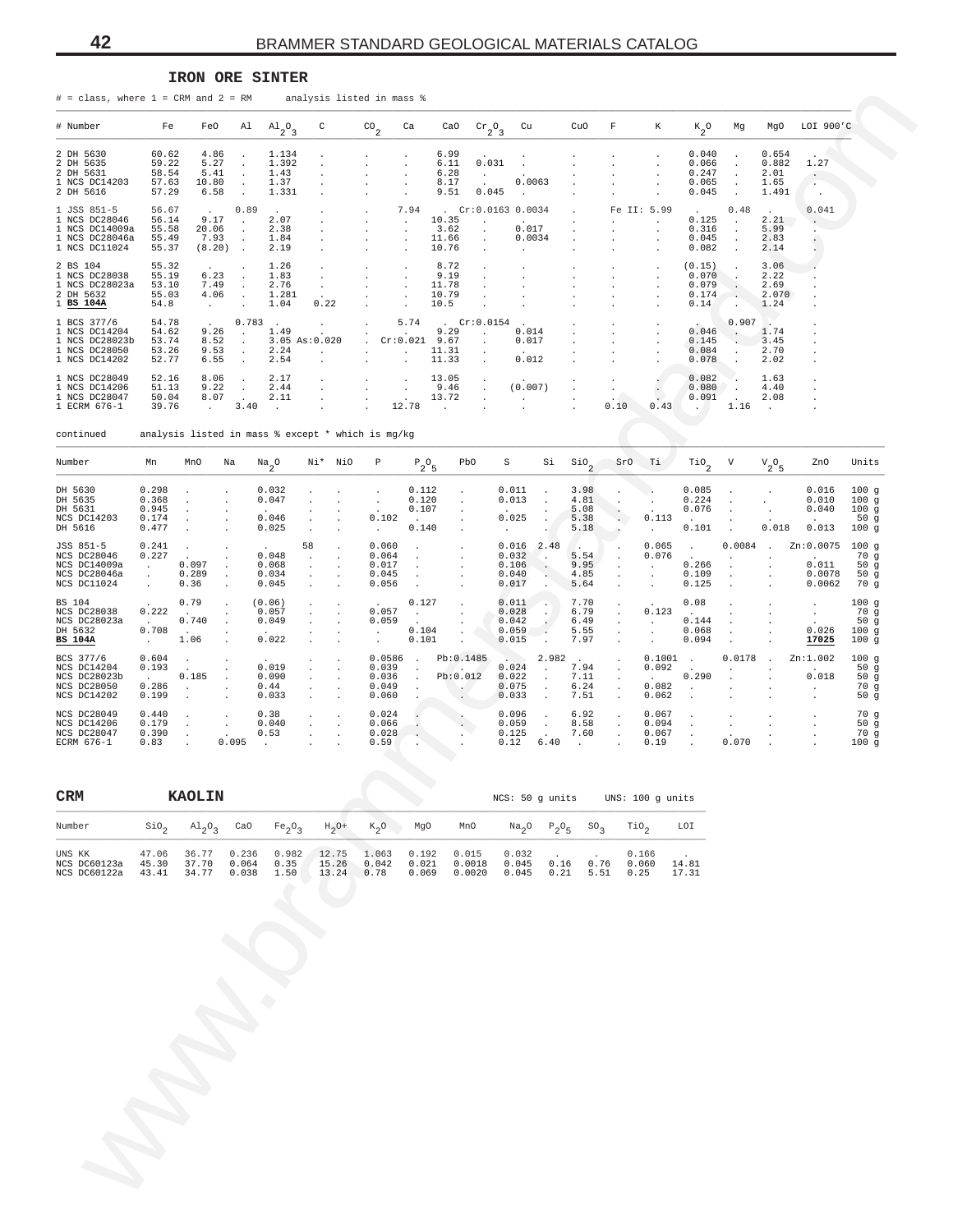### **CRM KIMBERLITE WITH EXTENSIVE ANALYSIS**

|             | analysis listed in mass %       |               |                                                   |      |               |      |                               |                    |             |                        |                  |        |               |                  |      | 70 g units |        |        |      |             |    |
|-------------|---------------------------------|---------------|---------------------------------------------------|------|---------------|------|-------------------------------|--------------------|-------------|------------------------|------------------|--------|---------------|------------------|------|------------|--------|--------|------|-------------|----|
| Number      | $\mathrm{Al}_{2}\mathrm{O}_{3}$ | $\rm{CO}_{2}$ | CaO                                               |      |               |      | FeO $Fe_2O_3T$ $H_2O^+$       | $K_2$ <sup>O</sup> | MgO         |                        | $Na_2O$ $P_2O_5$ | $SO_3$ | $\sin \sigma$ | TiO <sub>2</sub> |      | LOI        |        |        |      |             |    |
| NCS DC71312 | 3.73                            | (16.78)       | 12.64                                             |      |               |      | $3.71$ $(6.53)$ $(4.47)$ 0.49 |                    | 17.56       | (0.1)                  | 0.30             | 0.68   | 35.88         | 0.71             |      | 20.73      |        |        |      |             |    |
| continued   |                                 |               | analysis listed in mg/kg except % which is mass % |      |               |      |                               |                    |             |                        |                  |        |               |                  |      |            |        |        |      |             |    |
| Number      | Ag                              | As            | В                                                 |      | Ba            | Be   | Вi                            | Cd                 | Ce          | $C1\$                  | Co               | Cr     | Cs            | Cu               | Dy   | Er         | Eu     | F%     |      | Ga          | Gd |
| NCS DC71312 | (0.06)                          | 3.5           | (31.8)                                            |      | $(0.177)$ 1.3 |      | $(0.1)$ 0.46                  |                    | 127         | (0.04)                 | 40.0             | 795    | 5.2           | 26.2             | 2.6  | (1.2)      | 1.6    | (0.11) |      | $7.1 \t4.7$ |    |
| Number      | Ge                              | Ηf            | Hg                                                | Ho   | La            | Li   | Lu                            | Mn%                | Mo          | Nb                     | Nd               | Νi     | Pb            | Pr               | Rb   |            | Sb     | Sc     | Se   | Sm          |    |
| NCS DC71312 | 0.89                            | 4.9           | 0.010                                             | 0.49 | 69.8          | 75.7 | 0.16                          |                    |             | $(0.09)$ 1.4 60.4 49.0 |                  | 516    | 20.7          | 13.8             | 28.4 |            | (0.22) | 10.9   | 0.10 | 6.5         |    |
| Number      | Sn                              | Sr            | Ta                                                | Tb   | Th            | Tm   | U                             | V                  | W<br>Y      | Yb                     |                  | Zn Zr  |               |                  |      |            |        |        |      |             |    |
| NCS DC71312 | 1.7                             | 262           | 3.9                                               | 0.54 | 10.8          | 0.17 | 2.2                           | 86                 | 2.4<br>11.6 | 1.1                    | 190              | 182    |               |                  |      |            |        |        |      |             |    |

#### **CRM LATERITE - NICKEL ORE**

| analysis listed in mass %                                                                                                                           |                      |                            |               |                      |                            |                         |                                                   |                                |                                   |                       |                      |                         |                  |                           | 70 g units           |                                                                     |                         |        |                         |                            |                            |
|-----------------------------------------------------------------------------------------------------------------------------------------------------|----------------------|----------------------------|---------------|----------------------|----------------------------|-------------------------|---------------------------------------------------|--------------------------------|-----------------------------------|-----------------------|----------------------|-------------------------|------------------|---------------------------|----------------------|---------------------------------------------------------------------|-------------------------|--------|-------------------------|----------------------------|----------------------------|
| Number                                                                                                                                              | $A1_{2}0_{3}$        | $\text{CO}_2$              | CaO           |                      | FeO                        | $Fe_2O_3T$              | $H_2$ O+                                          | $K_2O$                         | MgO                               | Na <sub>2</sub> O     | $P_2O_5$             | $\text{SO}_3$           | SiO <sub>2</sub> | TiO <sub>2</sub>          |                      | LOI                                                                 |                         |        |                         |                            |                            |
| NCS DC71312                                                                                                                                         | 3.73                 | (16.78)                    | 12.64         |                      | 3.71                       | (6.53)                  | (4.47)                                            | 0.49                           | 17.56                             | (0.1)                 | 0.30                 | 0.68                    | 35.88            | 0.71                      |                      | 20.73                                                               |                         |        |                         |                            |                            |
| continued                                                                                                                                           |                      |                            |               |                      |                            |                         | analysis listed in mg/kg except % which is mass % |                                |                                   |                       |                      |                         |                  |                           |                      |                                                                     |                         |        |                         |                            |                            |
| Number                                                                                                                                              | Αg                   | As                         | В             |                      | Ba                         | Be                      | Вi                                                | Cd                             | Ce                                | Cl%                   | Co<br>Cr             |                         | Сs               | Cu                        | Dу                   | Εr                                                                  | Εu                      | F%     | Ga                      | Gd                         |                            |
| NCS DC71312                                                                                                                                         | (0.06)               | 3.5                        | (31.8)        |                      | (0.177)                    | 1.3                     | (0.1)                                             | 0.46                           | 127                               | (0.04)                | 40.0<br>795          |                         | 5.2              | 26.2                      | 2.6                  | (1.2)                                                               | 1.6                     | (0.11) | 7.1                     | 4.7                        |                            |
| Number                                                                                                                                              | Ge                   | Нf                         | Ηg            | Ho                   | La                         | Li                      | Lu                                                | Mn%                            | Mo                                | Nb                    | Nd                   | Νi                      | Pb               | Pr                        | Rb                   | Sb                                                                  | Sc                      | Se     |                         | Sm                         |                            |
| NCS DC71312                                                                                                                                         | 0.89                 | 4.9                        | 0.010         | 0.49                 | 69.8                       | 75.7                    | 0.16                                              | (0.09)                         | 1.4                               | 60.4                  | 49.0                 | 516                     | 20.7             | 13.8                      | 28.4                 | (0.22)                                                              | 10.9                    | 0.10   |                         | 6.5                        |                            |
| Number                                                                                                                                              | Sn                   | Sr                         | Ta            | Tb                   | Th                         | Tm                      | U                                                 | V<br>W                         | Υ                                 | Yb                    | Ζn<br>Ζr             |                         |                  |                           |                      |                                                                     |                         |        |                         |                            |                            |
| NCS DC71312                                                                                                                                         | 1.7                  | 262                        | 3.9           | 0.54                 | 10.8                       | 0.17                    | 2.2                                               | 86<br>2.4                      | 11.6                              | 1.1                   | 190                  | 182                     |                  |                           |                      |                                                                     |                         |        |                         |                            |                            |
|                                                                                                                                                     |                      |                            |               |                      |                            |                         |                                                   |                                |                                   |                       |                      |                         |                  |                           |                      |                                                                     |                         |        |                         |                            |                            |
| CRM<br>analysis listed in mass %, ICP values by fusion ICP, C and S: <0.01% from IR combustion furnace, all others fusion XRF including Cl: <50 ppm |                      | LATERITE - NICKEL ORE      |               |                      |                            |                         |                                                   |                                |                                   |                       |                      |                         |                  |                           |                      |                                                                     |                         |        |                         |                            | 10g or 1kg                 |
| Number                                                                                                                                              | Νi                   | Co                         |               | $A1_{2}O_{3}$        | C                          | CaO                     | $\rm cr_{2}o_{3}$                                 | Cu                             | Fe <sub>2</sub> O <sub>3</sub>    | $K_{2}O$              | MgO                  | MnO                     |                  | Na <sub>2</sub> O         | $P_2O_5$             | $\text{SO}_3$                                                       | $\sin \theta_2$         |        | TiO <sub>2</sub>        | Zn                         | LOI                        |
| OREAS 195                                                                                                                                           | 2.94                 | 0.0477                     |               | 3.13                 | 0.08                       | 0.390                   | 0.958                                             | 0.0050                         | 18.29                             | 0.01                  | 19.01                | 0.288                   |                  | 0.034                     | 0.01                 | 0.01                                                                | 44.00                   |        | 0.037                   | 0.0300                     | 9.71                       |
| OREAS 195 ICP<br>OREAS 194                                                                                                                          | 2.89<br>2.13         | 0.0465<br>0.0428           |               | 3.07<br>2.74         | $\cdot$<br>0.07            | 0.397<br>0.311          | 0.938<br>0.819                                    | (0.0050)<br>(0.0040)           | 18.16<br>16.47                    | 0.1<br>0.01           | 18.88<br>22.83       | 0.285<br>0.261          |                  | (0.03)<br>(0.03)          | < 0.01<br>< 0.01     | 0.05<br>0.01                                                        | 43.30<br>43.02          |        | 0.037<br>0.035          | 0.0293<br>0.0174           | $\cdot$<br>10.53           |
| OREAS 194 ICP<br>OREAS 193                                                                                                                          | 2.10<br>1.93         | 0.0424<br>0.0495           |               | 2.73<br>3.08         | $\cdot$<br>0.07            | 0.32<br>0.362           | 0.814<br>0.962                                    | 0.0041<br>0.0050               | 16.42<br>19.51                    | 0.01<br>0.01          | 22.77<br>20.25       | 0.262<br>0.317          |                  | 0.027<br>(0.03)           | < 0.01<br>0.012      | 0.05<br>0.01                                                        | 42.90<br>42.72          |        | 0.033<br>0.053          | 0.0184<br>0.0219           | $\cdot$<br>9.87            |
| OREAS 193 ICP<br>OREAS 192                                                                                                                          | 1.91<br>1.77         | 0.0483<br>0.0404           |               | 3.05<br>2.76         | $\cdot$<br>0.07            | 0.373<br>0.313          | 0.956<br>0.913                                    | (0.0040)<br>0.0050             | 19.49<br>18.10                    | (0.08)<br>0.01        | 20.26<br>21.32       | 0.316<br>0.277          |                  | 0.030<br>0.028            | < 0.02<br>< 0.01     | 0.05<br>(0.004)                                                     | 42.49<br>43.58          |        | 0.051<br>0.036          | 0.0199<br>0.0176           | $\cdot$<br>10.17           |
| OREAS 192 ICP<br>OREAS 191                                                                                                                          | 1.75<br>1.75<br>1.73 | 0.0398<br>0.0665<br>0.0652 |               | 2.75<br>4.27<br>4.19 | $\cdot$<br>0.09            | 0.316<br>0.276          | 0.910<br>1.22<br>1.21                             | (0.0038)<br>(0.0050)           | 18.14<br>24.86                    | 30.1<br>0.01          | 21.26<br>10.06       | 0.278<br>0.397          |                  | 0.022<br>(0.02)           | 0.02<br>0.01<br>0.02 | 0.02<br>0.01<br>0.05                                                | 43.45<br>47.97<br>47.67 |        | 0.033<br>0.052<br>0.050 | 0.0193<br>0.0302<br>0.0297 | $\cdot$<br>8.10            |
| OREAS 191 ICP<br>OREAS 190<br>OREAS 190 ICP                                                                                                         | 1.64<br>1.62         | 0.0889<br>0.0875           |               | 6.00<br>5.86         | $\cdot$<br>0.07<br>$\cdot$ | 0.287<br>0.133<br>0.133 | 1.73<br>1.71                                      | (0.0050)<br>(0.0070)<br>0.0068 | 24.63<br>35.48<br>35.40           | (0.1)<br>0.01<br>0.01 | 9.95<br>6.91<br>6.85 | 0.397<br>0.577<br>0.574 |                  | 0.018<br>(0.02)<br>(0.01) | 0.01<br>0.02         | 0.01<br>0.02                                                        | 38.22<br>38.06          |        | 0.064<br>0.062          | 0.0353<br>0.0327           | $\cdot$<br>8.38<br>$\cdot$ |
| OREAS 189<br>OREAS 189 ICP                                                                                                                          | 1.48<br>1.47         | 0.0326<br>0.0327           |               | 2.09<br>2.08         | 0.10<br>$\cdot$            | 0.326<br>0.328          | 0.765<br>0.764                                    | 0.0050<br>(0.0030)             | 15.04<br>14.94                    | 0.01<br>(0.08)        | 23.09<br>23.06       | 0.227<br>0.228          |                  | (0.03)<br>0.021           | 0.01<br>0.02         | 0.01<br>0.05                                                        | 46.20<br>46.08          |        | 0.029<br>0.026          | 0.0125<br>0.0103           | 10.13<br>$\cdot$           |
| OREAS 187<br>OREAS 187 ICP                                                                                                                          | 1.37<br>1.37         | 0.0636<br>0.0629           |               | 2.80<br>2.77         | 0.11<br>$\cdot$            | 0.341<br>0.352          | 0.987<br>0.987                                    | (0.0040)<br>0.0050             | 19.45<br>19.40                    | 0.01<br>0.1           | 17.99<br>17.96       | 0.356<br>0.358          |                  | 0.03<br>0.03              | 0.01<br>0.02         | 0.01<br>0.05                                                        | 46.66<br>46.37          | (0.03) | 0.033                   | 0.0196<br>0.0190           | 9.27<br>$\cdot$            |
| OREAS 186<br>OREAS 186 ICP                                                                                                                          | 1.23<br>1.22         | 0.0692<br>0.0680           |               | 5.19<br>5.11         | 0.07<br>$\cdot$            | 0.562<br>0.564          | 1.42<br>1.41                                      | 0.0061<br>0.0057               | 32.04<br>31.72                    | 0.01<br>50.1          | 4.89<br>4.82         | 0.522<br>0.519          |                  | (0.02)<br>0.01            | (0.01)<br>0.02       | 0.01<br>0.05                                                        | 46.29<br>46.24          |        | 0.069<br>0.070          | 0.0265<br>0.0276           | 6.83<br>$\cdot$            |
| OREAS 185<br>OREAS 185 ICP                                                                                                                          | 1.14<br>1.12         | 0.0388<br>0.0385           |               | 2.48<br>2.47         | 0.10                       | 0.385<br>0.39           | 0.914<br>0.91                                     | 0.0050<br>0.0050               | 18.42<br>18.27                    | 0.01<br>0.01          | 20.22<br>20.17       | 0.297<br>0.295          |                  | 0.027<br>0.024            | < 0.01<br>0.02       | 0.01<br>0.05                                                        | 45.93<br>45.58          |        | 0.033<br>0.031          | 0.0143<br>0.0128           | 9.61<br>$\cdot$            |
| OREAS 184<br>OREAS 184 ICP                                                                                                                          | 1.02<br>1.02         | 0.0903<br>0.0899           |               | 4.62<br>4.58         | 0.07                       | 0.216<br>0.231          | 1.75<br>1.75                                      | 0.0070<br>0.0060               | 39.30<br>39.42                    | < 0.01<br>0.1         | 3.05<br>3.00         | 0.678                   |                  | 0.676 < 0.01<br>0.01      | (0.02)               | 0.017 < 0.01<br>0.05                                                | 42.25<br>42.19          |        | 0.060<br>0.058          | 0.0278<br>0.0287           | 6.24                       |
| OREAS 183<br>OREAS 183 ICP 0.983                                                                                                                    | 0.995                | 0.0222                     | $0.0225$ 1.60 | 1.60                 | 0.22<br>$\sim$             | 0.710<br>0.72           |                                                   | 0.651 0.0021                   | $0.653$ < $0.0030$ 12.73<br>12.72 | < 0.01<br>< 0.1       | 27.31<br>27.43       |                         |                  |                           |                      | $0.180$ $(0.03)$ $0.005$ <0.01<br>$0.181$ $0.030$ < $0.01$ < $0.02$ | 44.49<br>44.13          |        | 0.023<br>0.020          | 0.0078 10.90<br>0.0082     |                            |
| OREAS 182<br>OREAS 182 ICP 0.706                                                                                                                    | 0.707                | 0.0728<br>0.0723           |               | 4.07<br>4.02         | 0.09<br>$\sim$             | 0.251<br>0.253          | 1.29<br>1.28                                      | 0.0052<br>0.0049               | 29.40<br>29.62                    | < 0.01<br>< 0.1       | 9.16<br>9.12         | 0.580                   |                  | 0.019                     | 0.010                | 0.006<br>$0.587$ $0.014$ < $0.02$ < $0.05$                          | 46.77<br>46.54          |        | 0.053<br>0.051          | 0.0181<br>0.0189           | 7.14<br>$\sim$             |
|                                                                                                                                                     |                      |                            |               |                      |                            |                         |                                                   |                                |                                   |                       |                      |                         |                  |                           |                      |                                                                     |                         |        |                         |                            |                            |
|                                                                                                                                                     |                      |                            |               |                      |                            |                         |                                                   |                                |                                   |                       |                      |                         |                  |                           |                      |                                                                     |                         |        |                         |                            |                            |
|                                                                                                                                                     |                      |                            |               |                      |                            |                         |                                                   |                                |                                   |                       |                      |                         |                  |                           |                      |                                                                     |                         |        |                         |                            |                            |
|                                                                                                                                                     |                      |                            |               |                      |                            |                         |                                                   |                                |                                   |                       |                      |                         |                  |                           |                      |                                                                     |                         |        |                         |                            |                            |
|                                                                                                                                                     |                      |                            |               |                      |                            |                         |                                                   |                                |                                   |                       |                      |                         |                  |                           |                      |                                                                     |                         |        |                         |                            |                            |
|                                                                                                                                                     |                      |                            |               |                      |                            |                         |                                                   |                                |                                   |                       |                      |                         |                  |                           |                      |                                                                     |                         |        |                         |                            |                            |
|                                                                                                                                                     |                      |                            |               |                      |                            |                         |                                                   |                                |                                   |                       |                      |                         |                  |                           |                      |                                                                     |                         |        |                         |                            |                            |
|                                                                                                                                                     |                      |                            |               |                      |                            |                         |                                                   |                                |                                   |                       |                      |                         |                  |                           |                      |                                                                     |                         |        |                         |                            |                            |
|                                                                                                                                                     |                      |                            |               |                      |                            |                         |                                                   |                                |                                   |                       |                      |                         |                  |                           |                      |                                                                     |                         |        |                         |                            |                            |
|                                                                                                                                                     |                      |                            |               |                      |                            |                         |                                                   |                                |                                   |                       |                      |                         |                  |                           |                      |                                                                     |                         |        |                         |                            |                            |
|                                                                                                                                                     |                      |                            |               |                      |                            |                         |                                                   |                                |                                   |                       |                      |                         |                  |                           |                      |                                                                     |                         |        |                         |                            |                            |
|                                                                                                                                                     |                      |                            |               |                      |                            |                         |                                                   |                                |                                   |                       |                      |                         |                  |                           |                      |                                                                     |                         |        |                         |                            |                            |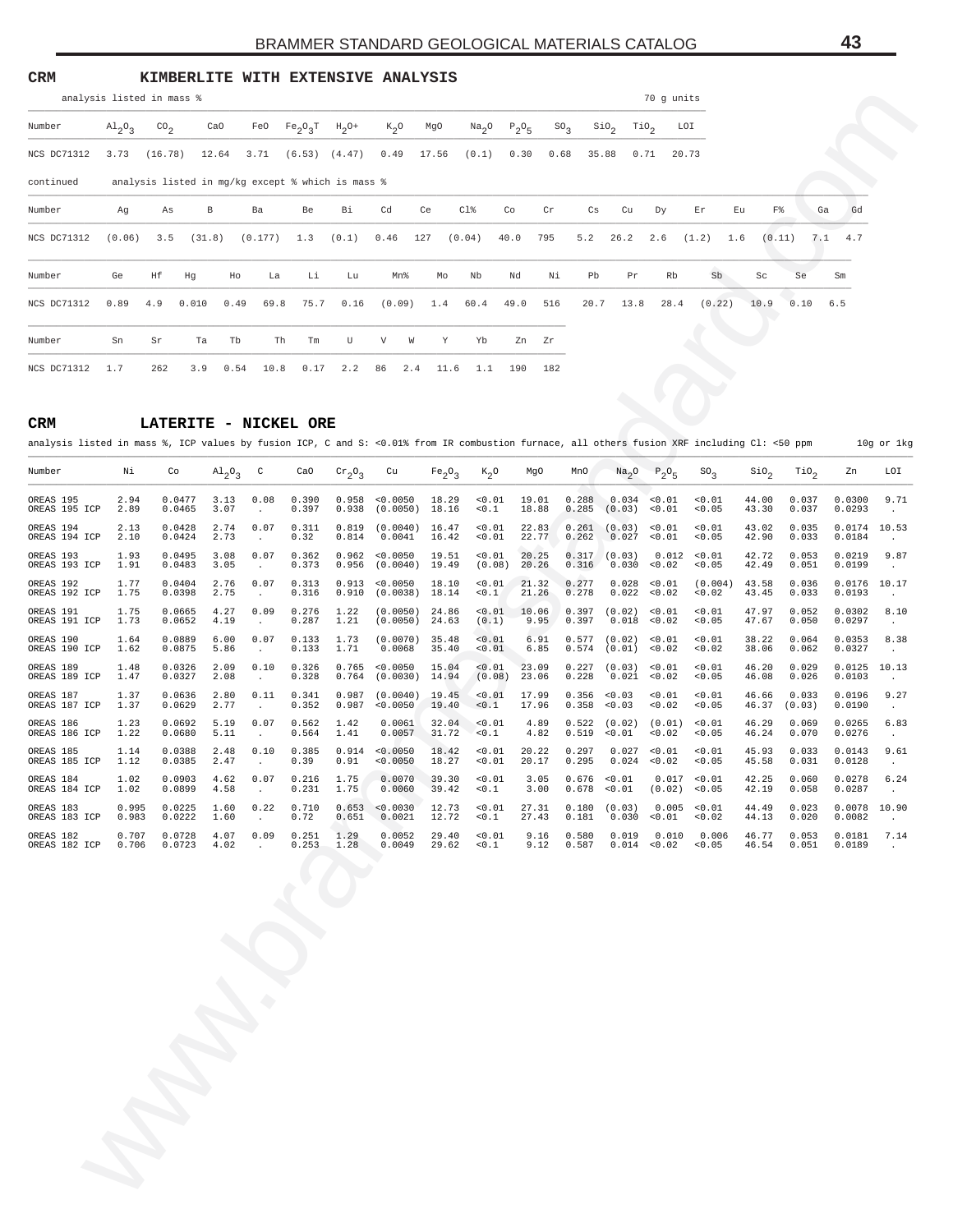| RM | LEAD BASILICATE |
|----|-----------------|
|    |                 |

| analysis listed in mass % |  |  |  |                                                                                                                                                 | $25$ or $100$ q units |  |
|---------------------------|--|--|--|-------------------------------------------------------------------------------------------------------------------------------------------------|-----------------------|--|
| Number                    |  |  |  | $\mathrm{Al}_3\mathrm{O}_3$ CaO Fe <sub>2</sub> O <sub>3</sub> K <sub>2</sub> O MgO Na <sub>2</sub> O PbO SiO <sub>2</sub> TiO <sub>2</sub> LOI |                       |  |
| CERAM AN28                |  |  |  | $2.46$ 0.05 0.018 0.05 < 0.01 0.05 64.33 32.76 < 0.01 0.15                                                                                      |                       |  |

## **CRM LEAD ORE TAILINGS WITH EXTENSIVE ANALYSIS**

|                                                                                                         | analysis listed in mass % |                              |                                           |                                       |                                         |                     |               |                         |                 | 25 or 100 g units |                                                    |         |        |                |                 |                                    |                              |                  |                  |       |
|---------------------------------------------------------------------------------------------------------|---------------------------|------------------------------|-------------------------------------------|---------------------------------------|-----------------------------------------|---------------------|---------------|-------------------------|-----------------|-------------------|----------------------------------------------------|---------|--------|----------------|-----------------|------------------------------------|------------------------------|------------------|------------------|-------|
| Number                                                                                                  | $A1_{2}O_{3}$             | CaO                          | Fe <sub>2</sub> O <sub>3</sub>            | $K_2$ <sup>O</sup>                    | MgO                                     | Na <sub>2</sub> O   | PbO           |                         | $\sin \theta_2$ | TiO <sub>2</sub>  | LOI                                                |         |        |                |                 |                                    |                              |                  |                  |       |
| CERAM AN28                                                                                              | 2.46                      | 0.05                         | 0.018                                     | 0.05                                  | < 0.01                                  | 0.05                | 64.33         |                         | 32.76           | < 0.01            | 0.15                                               |         |        |                |                 |                                    |                              |                  |                  |       |
|                                                                                                         |                           |                              |                                           |                                       |                                         |                     |               |                         |                 |                   |                                                    |         |        |                |                 |                                    |                              |                  |                  |       |
| CRM                                                                                                     |                           |                              | LEAD ORE TAILINGS WITH EXTENSIVE ANALYSIS |                                       |                                         |                     |               |                         |                 |                   |                                                    |         |        |                |                 |                                    |                              |                  |                  |       |
|                                                                                                         | analysis listed mass %    |                              |                                           |                                       |                                         |                     |               |                         |                 |                   | * BCS 362 lists AQUA REGIA results where indicated |         |        |                |                 | GBW: 50 g units                    |                              |                  | BCS: 100 g units |       |
| Number                                                                                                  | $A1_{2}O_{3}$             | CaO                          | Cu                                        | F                                     | Fe <sub>2</sub> O <sub>3</sub>          | $K_{2}O$            | MgO           | MnO                     | $Mn_3O_4$       | Na <sub>2</sub> O | Pb                                                 | PbO     |        | $\rm S$        | $\sin_2$        | SrO                                | $\text{rio}_2$               | Zn               | ZnO              | LOI   |
| GBW 07235<br>BCS 362 *                                                                                  | 12.88<br>0.667            | 19.51<br>44.21               | 0.20<br>$0.0056*$ .                       | 0.27                                  | 4.37<br>0.483                           | 1.42<br>0.14        | 1.62<br>0.068 | 1.40<br>$\sim 10^{-11}$ | 0.829           | 1.61<br>0.084     | 4.17                                               | $2.30*$ | 2.63   | 0.86<br>1.48   | 43.63<br>9.03   | 0.034                              | 0.53<br>0.047                | 0.062<br>$2.03*$ | 2.59             | 32.81 |
| continued                                                                                               |                           |                              | analysis listed in mg/kg                  |                                       |                                         |                     |               |                         |                 |                   |                                                    |         |        |                |                 |                                    |                              |                  |                  |       |
| Number                                                                                                  | Ag                        | As                           | Вi                                        | Cd                                    | Ce                                      | Cr                  | Cs            | Dу                      | Εu              | Εr                | Ga                                                 | Gd      | Ge     | Ho             | In              | La                                 | Li                           | Lu               |                  |       |
| GBW 07235                                                                                               | 14.7                      | 85.1                         | 15.6                                      | 3.2                                   | 78.3                                    | (29)                | (6)           | 3.0                     | 1.2             | 1.5               | 16.7                                               | 3.7     | 0.90   | 0.61           | 0.12            | 40.5                               | (19)                         | 0.24             |                  |       |
| BCS 362 *                                                                                               | $\ddot{\phantom{a}}$      | $30*$                        |                                           | $. 200*$                              | $\ddot{\phantom{a}}$                    | $11*$               |               |                         |                 |                   |                                                    |         |        |                | $\cdot$         |                                    |                              | $\cdot$          |                  |       |
| Number                                                                                                  | Mo                        | Nd                           | Νi                                        | Pr                                    | Rb                                      | Sb                  | Sc            | Se                      | Sm              | Sn                | Tb                                                 | Te      | Th     | T1             | Tm              | W                                  | Υ                            | Yb               | pH               |       |
| GBW 07235<br>BCS 362 *                                                                                  | 1.6<br>$\cdot$            | 28.2<br>$\ddot{\phantom{1}}$ | 27.7<br>$12*$                             | 8.1                                   | (55)                                    | 39.3                | 7.5           | 1.7                     | 5.1             | 3.0               | 0.58                                               | 3.9     | 10.2   | 0.43           | 0.23<br>$\cdot$ | 17.6                               | 15.4<br>$\ddot{\phantom{a}}$ | 1.5<br>$\sim$    | $8.14*$          |       |
|                                                                                                         |                           |                              |                                           |                                       |                                         |                     |               |                         |                 |                   |                                                    |         |        |                |                 |                                    |                              |                  |                  |       |
| $_{\tt CRM}$                                                                                            |                           | LEAD ORE                     |                                           |                                       | analysis listed in mass %               |                     |               |                         |                 |                   |                                                    |         |        |                |                 |                                    |                              |                  |                  |       |
|                                                                                                         |                           |                              |                                           |                                       |                                         |                     |               |                         |                 |                   |                                                    |         |        |                |                 |                                    |                              |                  |                  |       |
| Number                                                                                                  | Pb                        | Ag                           | Cu                                        |                                       | Fe<br>Ba                                | Νi                  |               | S                       | Zn              | Zr                | Units                                              |         |        |                |                 |                                    |                              |                  |                  |       |
| KZ 6586-93<br>GBM919-16<br>KZ 5177-90                                                                   | 3.5<br>1.7662<br>1.84     | 0.0019<br>0.01541<br>0.00181 | 0.013<br>0.0164<br>$\sim$                 | $\sim 10^{-1}$<br>$\mathcal{L}^{\pm}$ | 2.03<br>0.38<br><b>Contract</b><br>10.3 | 0.0134<br>$\sim 10$ | 0.29<br>2.96  | 0.55                    | 0.045<br>0.3397 | 0.019<br>$\sim$   | 100g<br>10 or 250 g<br>100g                        |         |        |                |                 |                                    |                              |                  |                  |       |
|                                                                                                         |                           |                              |                                           |                                       |                                         |                     |               |                         |                 |                   |                                                    |         |        |                |                 |                                    |                              |                  |                  |       |
|                                                                                                         |                           |                              |                                           |                                       |                                         |                     |               |                         |                 |                   |                                                    |         |        |                |                 |                                    |                              |                  |                  |       |
| CRM                                                                                                     |                           | LEAD ORE                     |                                           |                                       | analysis listed in mass %               |                     |               |                         |                 |                   |                                                    |         |        |                |                 |                                    | 25 g units                   |                  |                  |       |
| Number                                                                                                  | Ag                        | $A1_{2}O_{3}$                | As                                        | Вi                                    | CaO                                     | Cd                  |               | Cu                      | Fe              | MgO               | Mn                                                 | Pb      |        | $\mbox{\bf S}$ | Sb              | $\mathop{\mathsf{Si0}}\nolimits_2$ | Zn                           |                  |                  |       |
| NCS DC28116                                                                                             | 0.022                     | 2.56                         | 0.068                                     | 0.085                                 | 17.16                                   |                     | 0.0097        | 0.85                    |                 | 6.78 1.28         | 0.029                                              | 15.09   |        | 19.26          | 0.0084          | 7.92                               | 1.44                         |                  |                  |       |
|                                                                                                         |                           |                              |                                           |                                       |                                         |                     |               |                         |                 |                   |                                                    |         |        |                |                 |                                    |                              |                  |                  |       |
| <b>CRM</b>                                                                                              |                           | LEAD ORE                     |                                           |                                       |                                         |                     |               |                         |                 |                   | analysis listed in mass % except* which is mg/kg   |         |        |                |                 |                                    |                              |                  |                  |       |
| Number                                                                                                  | Pb                        | S                            | Zn                                        | Ag                                    |                                         | Al As               | Au*           |                         | Ba* C           |                   | Ca                                                 |         | Cd Co* | Cr             |                 | Cu                                 | Fe                           |                  |                  |       |
| CAN CPB-3 58.02 (17.03) 5.96 0.2790 0.203 (0.0391) (0.119) (60) 1.03 0.059 0.065 13.6 0.0102 0.240 8.45 |                           |                              |                                           |                                       |                                         |                     |               |                         |                 |                   |                                                    |         |        |                |                 |                                    |                              |                  |                  |       |
|                                                                                                         |                           |                              |                                           |                                       |                                         |                     |               |                         |                 |                   |                                                    |         |        |                |                 |                                    |                              |                  |                  |       |
| Number                                                                                                  | Hg*                       | K                            | La* Mg                                    |                                       |                                         | Mn Na $Ni*$         |               | Sb                      |                 | Si02 $Sn*$ $Sr*$  |                                                    | Th*     |        | Y* LOI Units   |                 |                                    |                              |                  |                  |       |
| CAN CPB-3 40.8 (0.09) (2) 0.106 (0.421) (0.01) 16.8 0.58 2.62 (6) (3) (0.4) (2) (0.15) 100g             |                           |                              |                                           |                                       |                                         |                     |               |                         |                 |                   |                                                    |         |        |                |                 |                                    |                              |                  |                  |       |
|                                                                                                         |                           |                              |                                           |                                       |                                         |                     |               |                         |                 |                   |                                                    |         |        |                |                 |                                    |                              |                  |                  |       |
|                                                                                                         |                           |                              |                                           |                                       |                                         |                     |               |                         |                 |                   |                                                    |         |        |                |                 |                                    |                              |                  |                  |       |
|                                                                                                         |                           |                              |                                           |                                       |                                         |                     |               |                         |                 |                   |                                                    |         |        |                |                 |                                    |                              |                  |                  |       |
|                                                                                                         |                           |                              |                                           |                                       |                                         |                     |               |                         |                 |                   |                                                    |         |        |                |                 |                                    |                              |                  |                  |       |
|                                                                                                         |                           |                              |                                           |                                       |                                         |                     |               |                         |                 |                   |                                                    |         |        |                |                 |                                    |                              |                  |                  |       |
|                                                                                                         |                           |                              |                                           |                                       |                                         |                     |               |                         |                 |                   |                                                    |         |        |                |                 |                                    |                              |                  |                  |       |
|                                                                                                         |                           |                              |                                           |                                       |                                         |                     |               |                         |                 |                   |                                                    |         |        |                |                 |                                    |                              |                  |                  |       |
|                                                                                                         |                           |                              |                                           |                                       |                                         |                     |               |                         |                 |                   |                                                    |         |        |                |                 |                                    |                              |                  |                  |       |
|                                                                                                         |                           |                              |                                           |                                       |                                         |                     |               |                         |                 |                   |                                                    |         |        |                |                 |                                    |                              |                  |                  |       |
|                                                                                                         |                           |                              |                                           |                                       |                                         |                     |               |                         |                 |                   |                                                    |         |        |                |                 |                                    |                              |                  |                  |       |
|                                                                                                         |                           |                              |                                           |                                       |                                         |                     |               |                         |                 |                   |                                                    |         |        |                |                 |                                    |                              |                  |                  |       |
|                                                                                                         |                           |                              |                                           |                                       |                                         |                     |               |                         |                 |                   |                                                    |         |        |                |                 |                                    |                              |                  |                  |       |
|                                                                                                         |                           |                              |                                           |                                       |                                         |                     |               |                         |                 |                   |                                                    |         |        |                |                 |                                    |                              |                  |                  |       |

| <b>CRM</b>                            |                       | LEAD ORE                     |                 |      |              | analysis listed in mass % |                      |                 |                  |                                         |
|---------------------------------------|-----------------------|------------------------------|-----------------|------|--------------|---------------------------|----------------------|-----------------|------------------|-----------------------------------------|
| Number                                | Pb                    | Αq                           | Cu              | Fe   | Ba           | Νi                        | S.                   | Zn              | Zr               | Units                                   |
| KZ 6586-93<br>GBM919-16<br>KZ 5177-90 | 3.5<br>1.7662<br>1.84 | 0.0019<br>0.01541<br>0.00181 | 0.013<br>0.0164 | 2.03 | 0.38<br>10.3 | 0.0134                    | 0.55<br>0.29<br>2.96 | 0.045<br>0.3397 | 0.019<br>$\cdot$ | $100 \sigma$<br>$10$ or $250$ q<br>100q |

| <b>CRM</b>  |              | LEAD ORE                           |       |    |     | analysis listed in mass % |    |    |     |                            |    |          |                    |                  | 25 q units |
|-------------|--------------|------------------------------------|-------|----|-----|---------------------------|----|----|-----|----------------------------|----|----------|--------------------|------------------|------------|
| Number      | Ag           | $\mathrm{Al}_{2}\mathrm{O}_{2}$ As |       | Bi | CaO | <b>Cd</b>                 | Cu | Fe | MgO | Mn                         | Pb | <b>S</b> | Sb                 | SiO <sub>2</sub> | Zn         |
| NCS DC28116 | $0.022$ 2.56 |                                    | 0.068 |    |     | $0.085$ 17.16 0.0097      |    |    |     | 0.85 6.78 1.28 0.029 15.09 |    | 19.26    | $0.0084$ 7.92 1.44 |                  |            |

| <b>CRM</b> |    |            | LEAD ORE |    |    | analysis listed in mass % except* which is mq/kq           |     |     |              |              |     |       |                             |       |      |
|------------|----|------------|----------|----|----|------------------------------------------------------------|-----|-----|--------------|--------------|-----|-------|-----------------------------|-------|------|
| Number     | Pb | S          | Zn       | Aq | Al | As                                                         | Au* | Ba* | $\mathbb{C}$ | Ca           | Cd  | $Co*$ | Cr                          | Cu    | Fe   |
| CAN CPB-3  |    |            |          |    |    | 58.02 (17.03) 5.96 0.2790 0.203 (0.0391) (0.119) (60) 1.03 |     |     |              |              |     |       | $0.059$ $0.065$ 13.6 0.0102 | 0.240 | 8.45 |
| Number     |    | K<br>$Hq*$ | La*      | Mq | Mn | Na                                                         | Ni* | Sb  |              | SiO2 Sn* Sr* | Th* | y*    | Units<br>T.OT               |       |      |
|            |    |            |          |    |    |                                                            |     |     |              |              |     |       |                             |       |      |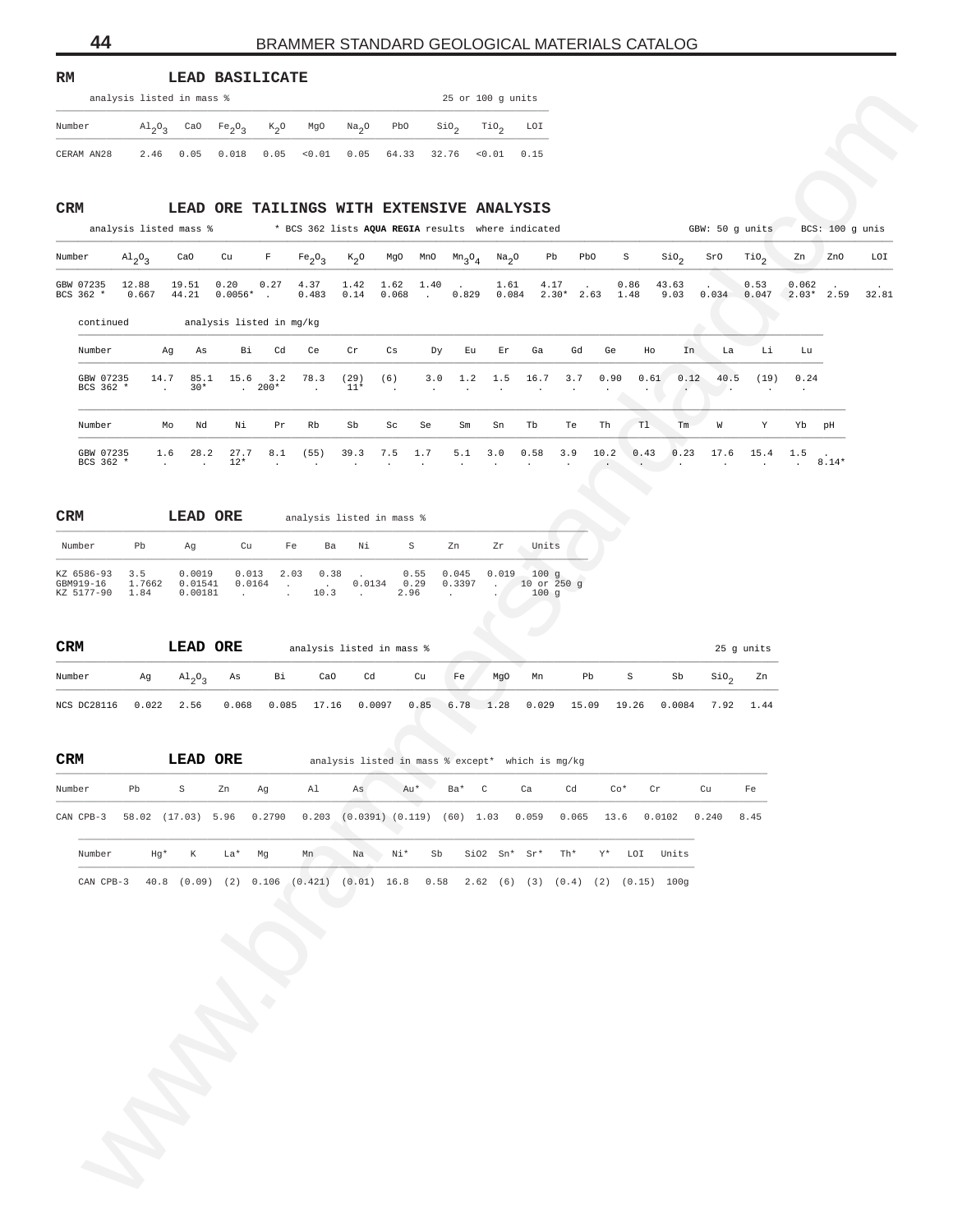**CRM LIMESTONE WITH EXTENSIVE ANALYSIS**

| Number                                                                                                                                                                                                                        | CaO                                       | MgO                                       | $\text{CO}_2$                                                                    | $\sin \frac{\pi}{2}$                                       | LOI                              |                                                                             |                                                                                                |                                          |                                                                  | $\mathrm{Al}_{2}\mathrm{O}_{3}$ Org.C FeO T.Fe <sub>2</sub> O <sub>3</sub> H <sub>2</sub> O- H <sub>2</sub> O+ |                                                | $K_{2}O$                                                 | MnO                              | Na <sub>2</sub> O                         | $P_2O_5$                                                         | $SO_{2}$                                                 | Ti%                                                  | $\text{rio}_2$                          |
|-------------------------------------------------------------------------------------------------------------------------------------------------------------------------------------------------------------------------------|-------------------------------------------|-------------------------------------------|----------------------------------------------------------------------------------|------------------------------------------------------------|----------------------------------|-----------------------------------------------------------------------------|------------------------------------------------------------------------------------------------|------------------------------------------|------------------------------------------------------------------|----------------------------------------------------------------------------------------------------------------|------------------------------------------------|----------------------------------------------------------|----------------------------------|-------------------------------------------|------------------------------------------------------------------|----------------------------------------------------------|------------------------------------------------------|-----------------------------------------|
| NCS DC70301<br>NCS DC70302<br>NCS DC70308<br>NCS DC70305                                                                                                                                                                      | 47.89<br>41.95<br>38.08<br>30.93          | 6.76<br>11.62<br>14.96<br>20.14           | 44.39<br>44.89<br>45.62<br>45.58                                                 | 0.55<br>0.72<br>1.17<br>1.15                               | 43.92<br>44.75<br>44.61<br>45.73 | 0.17<br>0.22<br>0.18<br>0.29                                                | (0.03)<br>(0.03)<br>(0.04)<br>$(0.07)$ 0.07                                                    | 0.15<br>0.16<br>0.05                     | 0.193<br>0.205<br>0.448<br>0.17                                  | (0.20)<br>(0.20)<br>(0.17)<br>(0.07)                                                                           | 0.37<br>0.31<br>0.42<br>0.39                   | 0.043<br>0.052<br>0.026<br>0.16                          | 0.009<br>0.009<br>0.027<br>0.012 | 0.022<br>0.029<br>0.030<br>0.036          | 0.008<br>0.014<br>0.009<br>0.035                                 | 0.017<br>0.013<br>0.041<br>0.33                          | 0.0066<br>0.0132<br>0.0054<br>0.0078                 | 0.011<br>0.022<br>0.009<br>0.013        |
| analysis listed in mg/kg except % which is mass %                                                                                                                                                                             |                                           |                                           |                                                                                  |                                                            |                                  |                                                                             |                                                                                                |                                          |                                                                  |                                                                                                                |                                                |                                                          |                                  |                                           |                                                                  |                                                          |                                                      |                                         |
| Number                                                                                                                                                                                                                        | Αg                                        | As                                        | В                                                                                | Ba                                                         | Be                               | Вi                                                                          | Br                                                                                             | Cd                                       | Ce                                                               | C1                                                                                                             | Co                                             | Cr<br>Cs                                                 | Cu                               | Dy                                        | Εr                                                               | Εu                                                       | F<br>Ga                                              | Gd                                      |
| NCS DC70301<br>NCS DC70302<br>NCS DC70308<br>NCS DC70305                                                                                                                                                                      | 0.020<br>0.021<br>0.035<br>(0.016)        | 0.50<br>0.29<br>5.5<br>0.96               | (1.9)<br>(2.2)<br>(2.3)<br>(6.4)                                                 | 9.7<br>11.6<br>10.6<br>0.52%                               | 0.08<br>0.12<br>0.15<br>0.08     | 0.015<br>0.020<br>0.012<br>0.025                                            | (0.2)<br>(0.3)<br>0.9<br>6.1                                                                   | 0.10<br>0.09<br>0.39<br>0.02             | 1.4<br>1.9<br>1.5<br>2.5                                         | 34<br>34<br>123<br>343                                                                                         | 0.45<br>0.5<br>0.5<br>0.52                     | 4.8<br>0.07<br>5.6<br>0.09<br>9.7<br>0.10<br>3.4<br>0.13 | 2.2<br>2.2<br>2.9<br>2.8         | 0.12<br>0.15<br>0.20<br>0.17              | 0.09<br>0.12<br>0.15<br>0.10                                     | 0.037<br>0.052<br>0.049<br>0.14                          | 76<br>0.3<br>91<br>0.33<br>179<br>0.4<br>459<br>0.31 | 0.13<br>0.16<br>0.19<br>0.22            |
| Number                                                                                                                                                                                                                        | Ge                                        | Ηf                                        | Ηg                                                                               | Ho                                                         | Ι.                               | In                                                                          | La                                                                                             | Li                                       | Lu                                                               | Mn                                                                                                             | Mo                                             | Nb                                                       | Nd                               | Νi                                        | $\, {\mathbb P}$                                                 | Pb<br>Pr                                                 | Rb                                                   | Sb                                      |
| NCS DC70301<br>NCS DC70302<br>NCS DC70308<br>NCS DC70305                                                                                                                                                                      | 0.11<br>0.12<br>0.11<br>0.12              | 1.4<br>2.1<br>3.1<br>0.13                 | 0.004<br>0.015<br>0.031<br>0.006                                                 | 0.034<br>0.034<br>0.046<br>0.034                           | (0.5)<br>(0.3)<br>(0.2)<br>(0.2) | (0.03)<br>(0.02)<br>(0.02)<br>(0.02)                                        | 0.9<br>1.2<br>0.9<br>1.3                                                                       | 2.9<br>3.1<br>3.0<br>3.1                 | 0.019<br>0.022<br>0.035<br>0.015                                 | 70<br>70<br>209<br>93                                                                                          | 0.35<br>0.26<br>0.80<br>0.19                   | 0.3<br>0.46<br>0.4<br>0.4                                | 0.66<br>0.86<br>0.89<br>1.10     | 5.8<br>4.3<br>5.6<br>2.9                  | 35<br>62<br>40<br>155                                            | 2.9<br>0.22<br>3.9<br>0.24<br>7.8<br>0.21<br>2.9<br>0.28 | 1.2<br>1.6<br>1.1<br>2.6                             | 0.08<br>0.09<br>0.59<br>0.06            |
| Number                                                                                                                                                                                                                        | Sc                                        | Se                                        | Sm                                                                               | Sn                                                         | Sr                               | Ta                                                                          | Тb                                                                                             | Te                                       | Th                                                               | T1                                                                                                             | $\rm{Tm}$                                      | U                                                        | V                                | W%                                        | Y                                                                | Yb                                                       | Zn                                                   | Zr%                                     |
| NCS DC70301<br>NCS DC70302<br>NCS DC70308                                                                                                                                                                                     | 0.40<br>0.5<br>0.5<br>0.4                 | 0.014<br>0.015<br>0.10<br>0.013           | 0.15<br>0.19<br>0.21<br>0.26                                                     | (0.7)<br>(0.6)<br>(0.9)<br>(0.7)                           | 227<br>191<br>85<br>158          | (0.06)<br>0.05<br>0.030<br>0.06                                             | 0.022<br>0.031<br>0.035<br>0.032                                                               | 0.008<br>0.008<br>0.016<br>0.008         | 0.25<br>0.25<br>0.29<br>0.45                                     | 0.022<br>0.023<br>0.02<br>0.04                                                                                 | 0.018<br>0.020<br>0.030<br>0.017               | 0.59<br>0.39<br>1.13<br>0.70                             | 4.8<br>5.0<br>7.5<br>5.1         | 0.17<br>0.18<br>0.13<br>0.17              | 1.2<br>1.4<br>1.8<br>1.1                                         | 0.11<br>0.13<br>0.19<br>0.10                             | 8.1<br>9.5<br>35.7<br>3.6                            | 0.00537<br>0.00768<br>0.0113<br>0.00049 |
| NCS DC70305                                                                                                                                                                                                                   |                                           |                                           |                                                                                  |                                                            |                                  |                                                                             |                                                                                                |                                          |                                                                  |                                                                                                                |                                                |                                                          |                                  |                                           |                                                                  |                                                          |                                                      |                                         |
| CRM                                                                                                                                                                                                                           |                                           | <b>LIMESTONE</b>                          |                                                                                  |                                                            |                                  |                                                                             |                                                                                                |                                          |                                                                  |                                                                                                                |                                                |                                                          |                                  |                                           |                                                                  |                                                          |                                                      |                                         |
|                                                                                                                                                                                                                               | Al<br>0.21                                | Ca<br>21.48                               | Fe<br>0.440                                                                      | Mg<br>12.37                                                |                                  | P<br>Mn<br>0.098                                                            | 0.024                                                                                          | S<br>0.027                               | Si<br>1.04                                                       | Ti l<br>$0.013 - 100$ g                                                                                        | Units                                          |                                                          |                                  |                                           |                                                                  |                                                          |                                                      |                                         |
|                                                                                                                                                                                                                               |                                           |                                           |                                                                                  |                                                            |                                  | LIMESTONE AND DOLOMITE                                                      |                                                                                                |                                          |                                                                  |                                                                                                                |                                                |                                                          |                                  |                                           |                                                                  |                                                          |                                                      |                                         |
| analysis listed in mass %                                                                                                                                                                                                     | CaO                                       | MgO                                       |                                                                                  |                                                            |                                  |                                                                             | $K_2O$                                                                                         | MnO                                      |                                                                  | Na <sub>2</sub> O                                                                                              | $\mathbb P$                                    | $\rm S$                                                  | FLX: RM, 30g                     | SrO                                       | NCS: CRM, 50g                                                    | LOI                                                      |                                                      |                                         |
| Number<br>IRSID 702-1<br>Number<br>FLX 136<br>NCS DC28246<br>NCS DC28160<br>NCS DC28157<br>NCS DC28161                                                                                                                        | 55.06<br>54.92<br>54.20<br>53.79<br>53.76 | 0.377<br>0.37<br>0.82<br>1.17<br>1.50     | $\overline{\text{S}}$ 10 <sub>2</sub><br>0.548<br>0.47<br>0.960<br>1.32<br>0.835 | $A1_{2}0_{3}$<br>0.181<br>0.203<br>0.328<br>0.225<br>0.242 |                                  | Fe <sub>2</sub> O <sub>3</sub><br>0.126<br>0.107<br>0.146<br>0.151<br>0.143 | 0.051<br><b>Contract Contract</b><br>$\sim$<br>0.084<br>0.066<br>$\ddot{\phantom{0}}$<br>0.048 | $Mn2$ <sup>O</sup> <sub>3</sub><br>0.038 | 0.0081<br>0.0049<br>0.0037<br>0.0058                             | 0.006<br>0.0058<br>0.006                                                                                       | 0.0017<br>0.0019<br>0.0027<br>0.0012           | 0.010<br>0.019<br>0.020<br>0.018                         | $SO_3$<br>0.033<br>$\cdot$       | 0.022<br>0.017<br>0.018<br>0.018<br>0.017 | $\overline{\mathsf{rio}}_2$<br>0.0092<br>0.016<br>0.014<br>0.011 | 43.54<br>43.27<br>43.22<br>43.37                         |                                                      |                                         |
|                                                                                                                                                                                                                               | 53.40<br>51.95<br>51.32<br>51.22<br>50.61 | 1.90<br>1.23<br>2.94<br>2.43<br>2.88      | 0.37<br>2.36<br>1.49<br>3.32<br>3.02                                             | 0.17<br>0.811<br>0.39<br>0.340<br>0.622                    |                                  | 0.125<br>0.296<br>0.171<br>0.181<br>0.289                                   | 0.165<br>0.094<br>0.164                                                                        |                                          | 0.0092<br>0.0077<br>0.0026<br>0.0042<br>0.0054                   | 0.009<br>0.0074<br>0.026                                                                                       | 0.0015<br>0.0017<br>0.0022<br>0.0019<br>0.0028 | 0.014<br>0.016<br>0.0082<br>0.030<br>0.055               |                                  | 0.024<br>0.020<br>0.018<br>0.021<br>0.024 | 0.0085<br>0.036<br>0.018<br>0.020<br>0.032                       | 43.93<br>42.39<br>43.47<br>42.26<br>41.92                |                                                      |                                         |
|                                                                                                                                                                                                                               | 48.56<br>47.82<br>46.71<br>46.09<br>45.88 | 4.31<br>6.13<br>6.55<br>5.98<br>7.68      | 3.99<br>0.70<br>2.42<br>4.60<br>0.76                                             | 0.657<br>0.222<br>0.374<br>0.283<br>0.240                  |                                  | 0.302<br>0.201<br>0.25<br>0.187<br>0.229<br>$\cdot$                         | 0.184<br>0.050<br>$\cdot$<br>0.038<br>$\cdot$                                                  | 0.010                                    | 0.0055<br>0.0095<br>0.0046<br>0.0046<br>$\overline{\phantom{a}}$ | 0.028<br>0.011<br>0.010                                                                                        | 0.0044<br>0.0066<br>0.0017<br>0.0016<br>0.0078 | 0.044<br>0.014<br>0.042<br>0.033<br>0.016                |                                  | 0.022<br>0.018<br>0.016<br>0.020<br>0.018 | 0.051<br>0.013<br>0.023<br>0.015<br>0.014                        | 41.70<br>44.46<br>43.22<br>42.55<br>44.51                |                                                      |                                         |
| NCS DC28245<br>NCS DC28159<br>NCS DC28244<br>NCS DC28156<br>NCS DC28154<br>NCS DC28158<br>NCS DC28247<br>NCS DC28152<br>NCS DC28155<br>NCS DC28248<br>NCS DC28153<br>NCS DC28163<br>NCS DC28164<br>NCS DC28165<br>NCS DC28162 | 41.81<br>30.22<br>30.15<br>29.50<br>28.73 | 10.37<br>20.85<br>20.91<br>20.43<br>19.76 | 2.35<br>1.87<br>2.16<br>5.22<br>8.42                                             | 0.543<br>0.205<br>0.250<br>0.706<br>1.20                   |                                  | 0.417<br>0.244<br>0.248<br>0.357<br>0.475                                   | 0.074<br>0.018<br>0.027<br>0.033<br>$\cdot$<br>0.039                                           | 0.015<br>0.016<br>0.018<br>0.020         | 0.0070                                                           | 0.011<br>0.012<br>0.011<br>0.023<br>0.033                                                                      | 0.0032<br>0.0015<br>0.0013<br>0.0020<br>0.0028 | 0.050<br>0.038<br>0.039<br>0.056<br>0.072                | $\cdot$<br>$\cdot$               | 0.014<br>0.013<br>0.013<br>0.016<br>0.019 | 0.031<br>0.0079<br>0.012<br>0.021<br>0.036                       | 43.81<br>45.31<br>45.04<br>43.07<br>40.56                |                                                      |                                         |

| <b>CRM</b>  |    | <b>LIMESTONE</b> |    |    |    |   |     |    |                                                               |       |
|-------------|----|------------------|----|----|----|---|-----|----|---------------------------------------------------------------|-------|
| Number      | Al | Ca               | Fe | Ma | Mn | Ρ | S S | Si | Τi                                                            | Units |
| IRSID 702-1 |    |                  |    |    |    |   |     |    | $0.21$ 21.48 $0.440$ 12.37 0.098 0.024 0.027 1.04 0.013 100 q |       |

#### **LIMESTONE AND DOLOMITE**

|                                                                                              |                                           | analysis listed in mass %                 |                                         |                                           |                                                            |                                           |                                      |                                                |                                                           |                                                |                                            | FLX: RM, 30q    |                                           | NCS: CRM, 50q                              |                                           |
|----------------------------------------------------------------------------------------------|-------------------------------------------|-------------------------------------------|-----------------------------------------|-------------------------------------------|------------------------------------------------------------|-------------------------------------------|--------------------------------------|------------------------------------------------|-----------------------------------------------------------|------------------------------------------------|--------------------------------------------|-----------------|-------------------------------------------|--------------------------------------------|-------------------------------------------|
| Number                                                                                       | CaO                                       | MgO                                       | SiO <sub>2</sub>                        |                                           | $\mathrm{Al}_2\mathrm{O}_3$ Fe <sub>2</sub> O <sub>2</sub> |                                           | $K_2O$ $Mn_2O_3$                     | MnO                                            | Na <sub>2</sub> O                                         | Ρ                                              | S                                          | SO <sub>2</sub> | SrO                                       | TiO <sub>2</sub>                           | LOI                                       |
| FLX 136<br>NCS DC28246<br><b>NCS DC28160</b><br>NCS DC28157<br><b>NCS DC28161</b>            | 55.06<br>54.92<br>54.20<br>53.79<br>53.76 | 0.377<br>0.37<br>0.82<br>1.17<br>1.50     | 0.548<br>0.47<br>0.960<br>1.32<br>0.835 | 0.181<br>0.203<br>0.328<br>0.225<br>0.242 | 0.126<br>0.107<br>0.146<br>0.151<br>0.143                  | 0.084<br>0.066<br>0.048                   | $0.051$ $0.038$                      | $\sim$<br>0.0081<br>0.0049<br>0.0037<br>0.0058 | $\cdot$<br>0.006<br>0.0058<br>0.006                       | 0.0017<br>0.0019<br>0.0027<br>0.0012           | 0.010<br>0.019<br>0.020<br>0.018           | 0.033           | 0.022<br>0.017<br>0.018<br>0.018<br>0.017 | 0.0092<br>0.016<br>0.014<br>0.011          | 43.54<br>43.27<br>43.22<br>43.37          |
| NCS DC28245<br>NCS DC28159<br>NCS DC28244<br><b>NCS DC28156</b><br><b>NCS DC28154</b>        | 53.40<br>51.95<br>51.32<br>51.22<br>50.61 | 1.90<br>1.23<br>2.94<br>2.43<br>2.88      | 0.37<br>2.36<br>1.49<br>3.32<br>3.02    | 0.17<br>0.811<br>0.39<br>0.340<br>0.622   | 0.125<br>0.296<br>0.171<br>0.181<br>0.289                  | 0.165<br>0.094<br>0.164                   |                                      | 0.0092<br>0.0077<br>0.0026<br>0.0042<br>0.0054 | $\sim$ $-$<br>0.009<br>$\sim$<br>0.0074<br>0.026          | 0.0015<br>0.0017<br>0.0022<br>0.0019<br>0.0028 | 0.014<br>0.016<br>0.0082<br>0.030<br>0.055 |                 | 0.024<br>0.020<br>0.018<br>0.021<br>0.024 | 0.0085<br>0.036<br>0.018<br>0.020<br>0.032 | 43.93<br>42.39<br>43.47<br>42.26<br>41.92 |
| <b>NCS DC28158</b><br>NCS DC28247<br><b>NCS DC28152</b><br><b>NCS DC28155</b><br>NCS DC28248 | 48.56<br>47.82<br>46.71<br>46.09<br>45.88 | 4.31<br>6.13<br>6.55<br>5.98<br>7.68      | 3.99<br>0.70<br>2.42<br>4.60<br>0.76    | 0.657<br>0.222<br>0.374<br>0.283<br>0.240 | 0.302<br>0.201<br>0.25<br>0.187<br>0.229                   | 0.184<br>0.050<br>0.038                   | $\mathbf{r}$<br>$\ddot{\phantom{a}}$ | 0.0055<br>0.0095<br>0.0046<br>0.0046<br>0.010  | 0.028<br>$\ddot{\phantom{a}}$<br>0.011<br>0.010<br>$\sim$ | 0.0044<br>0.0066<br>0.0017<br>0.0016<br>0.0078 | 0.044<br>0.014<br>0.042<br>0.033<br>0.016  |                 | 0.022<br>0.018<br>0.016<br>0.020<br>0.018 | 0.051<br>0.013<br>0.023<br>0.015<br>0.014  | 41.70<br>44.46<br>43.22<br>42.55<br>44.51 |
| NCS DC28153<br><b>NCS DC28163</b><br>NCS DC28164<br><b>NCS DC28165</b><br><b>NCS DC28162</b> | 41.81<br>30.22<br>30.15<br>29.50<br>28.73 | 10.37<br>20.85<br>20.91<br>20.43<br>19.76 | 2.35<br>1.87<br>2.16<br>5.22<br>8.42    | 0.543<br>0.205<br>0.250<br>0.706<br>1.20  | 0.417<br>0.244<br>0.248<br>0.357<br>0.475                  | 0.074<br>0.018<br>0.027<br>0.033<br>0.039 | $\mathbf{r}$<br>$\mathbf{r}$         | 0.0070<br>0.015<br>0.016<br>0.018<br>0.020     | 0.011<br>0.012<br>0.011<br>0.023<br>0.033                 | 0.0032<br>0.0015<br>0.0013<br>0.0020<br>0.0028 | 0.050<br>0.038<br>0.039<br>0.056<br>0.072  |                 | 0.014<br>0.013<br>0.013<br>0.016<br>0.019 | 0.031<br>0.0079<br>0.012<br>0.021<br>0.036 | 43.81<br>45.31<br>45.04<br>43.07<br>40.56 |
| Number                                                                                       | CaO                                       | MqO                                       | $\rm SiO_{2}$                           | $A1_2O_3$                                 | $Fe_2O_3$                                                  |                                           | $K_2O$ $Mn_2O_3$ $MnO$               |                                                | Na <sub>2</sub> O                                         | Ρ                                              | S                                          | SO <sub>2</sub> | SrO                                       | TiO <sub>2</sub>                           | LOI                                       |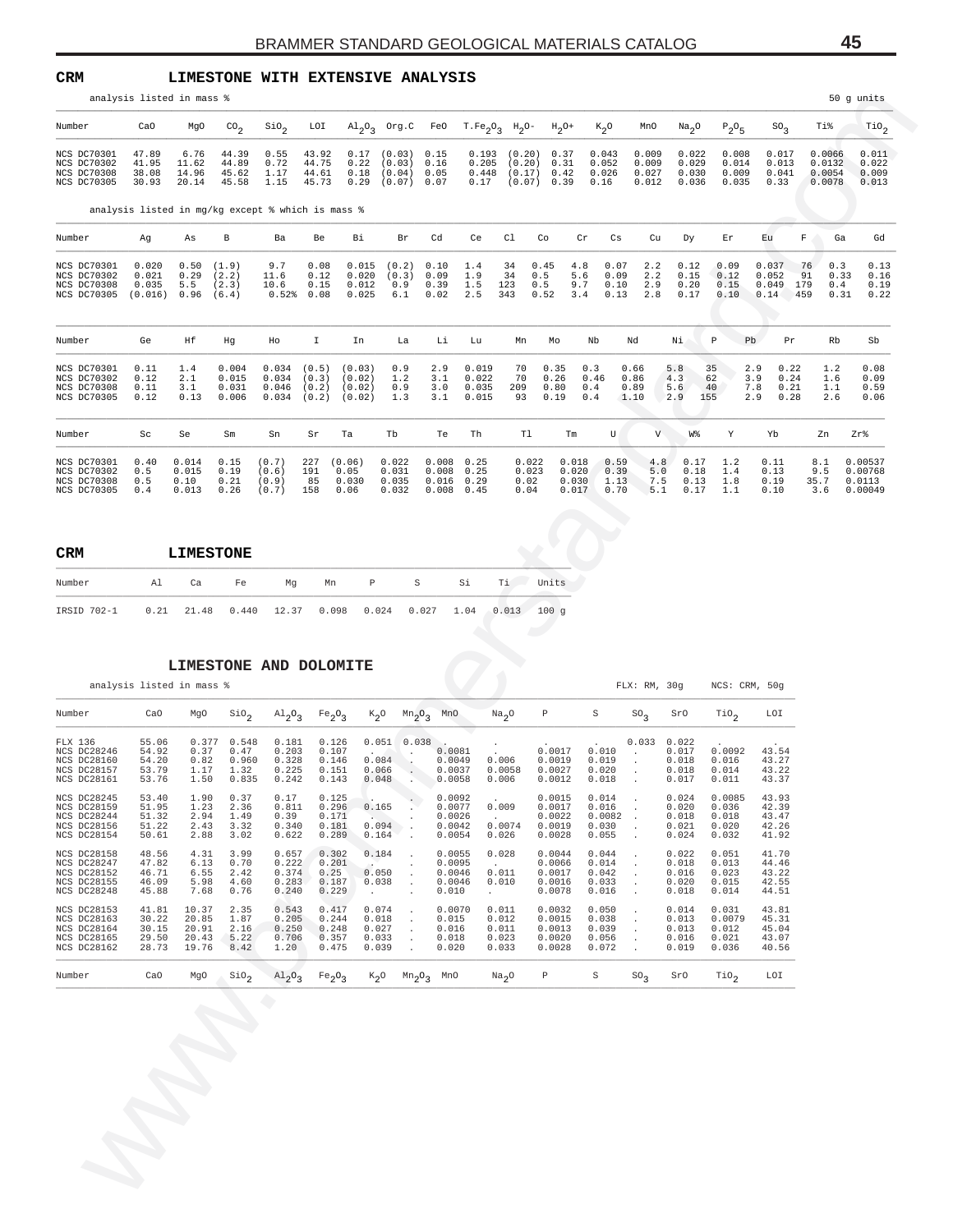#### **LIMESTONE AND DOLOMITE**

|                                                 |                                | analysis listed in mass %                                                          |                                                  |                                                        |                                                   |                                                |                                                  |                                               |                                          |                                               |                                                            | GUW, UL: 50 g                        |                                                                 | GBW, NCS: 70 g                                |                                              |                                                                                 | others: 100 g                                      |
|-------------------------------------------------|--------------------------------|------------------------------------------------------------------------------------|--------------------------------------------------|--------------------------------------------------------|---------------------------------------------------|------------------------------------------------|--------------------------------------------------|-----------------------------------------------|------------------------------------------|-----------------------------------------------|------------------------------------------------------------|--------------------------------------|-----------------------------------------------------------------|-----------------------------------------------|----------------------------------------------|---------------------------------------------------------------------------------|----------------------------------------------------|
| Number                                          | CaO                            | $A1_{2}O_{3}$                                                                      | $\mathsf{co}_2$                                  | FeO                                                    | $Fe_2O_3$                                         |                                                | $T.Fe_2O_3$                                      | $\mathrm{^{H}2^{O}}$                          |                                          | $K_{2}O$                                      | MgO                                                        | MnO                                  | $\frac{Na}{2}$ <sup>O</sup>                                     | $\mathbb{P}_2\mathbb{O}_5$                    | $\mathsf{SiO}_2$                             | $\mathop{\rm TiO}\nolimits_2$                                                   | LOI                                                |
| SRM 1d<br>UL CCH1<br>NCS DC73375<br>GUW KH      | 52.85<br>52.05<br>51.1<br>47.8 | 0.526<br>0.32<br>0.68<br>2.39                                                      | $\cdot$<br>39.8<br>37.6                          | (0.06)<br>0.33                                         | 0.3191<br>$\cdot$<br>$\ddot{\phantom{a}}$<br>0.92 | 0.18<br>0.21<br>$\cdot$                        |                                                  | $\cdot$<br>(0.4)<br>$\Delta$                  |                                          | 0.1358<br>0.08<br>0.15<br>0.41                | 0.301<br>2.71<br>0.71<br>0.74                              | $\sim$<br>0.01<br>$\sim$<br>0.088    | 0.0109<br>0.05<br>0.03<br>$\ddot{\phantom{a}}$                  | 0.0413<br>0.05<br>$\overline{a}$<br>0.121     | 4.080<br>0.95<br>6.65<br>8.60                | 0.0306<br>0.02<br>$\sim$<br>(0.130)                                             | 41.57<br>43.20<br>40.2<br>$\overline{\phantom{a}}$ |
| GUW KH2<br>GUW KH3<br>VS 3193-85<br>VS 3193-89  | 47.64<br>47.6<br>38.5<br>38.46 | 2.365<br>2.40<br>1.87<br>1.89                                                      | 37.51<br>37.6<br>$\ddot{\phantom{a}}$<br>$\cdot$ | (0.31)<br>0.32<br>1.89<br>1.8                          | 0.855<br>0.87<br>$\cdot$<br>$\cdot$               | $\ddot{\phantom{a}}$<br>$\sim$<br>2.48<br>2.43 |                                                  | (1.26)<br>(1.4)                               |                                          | 0.437<br>0.43<br>0.49<br>0.49                 | 0.656<br>0.65<br>6.04<br>5.97                              | 0.0848<br>0.080<br>0.28<br>0.28      | 0.106<br>0.10<br>0.48<br>0.46                                   | 0.117<br>0.117<br>0.027<br>0.030              | 8.66<br>8.59<br>12.35<br>12.40               | 0.130<br>0.130<br>0.09<br>0.093                                                 | 38.6<br>$\cdot$<br>$\cdot$                         |
| GBW 07108                                       | 35.67                          | 5.03                                                                               | 32.4                                             | 1.64                                                   |                                                   | 2.52                                           |                                                  | $+(2.12)$                                     |                                          | 0.78                                          | 5.19                                                       | $\sim$                               | (0.08)                                                          | $\sim$                                        | 15.60                                        | $\cdot$                                                                         | 34.1                                               |
| $JDo-1$<br>VS 813-89<br>VS 3192-89              | 33.96<br>29.48<br>21.56        | 0.0174<br>0.43<br>5.48                                                             | 46.50<br>45.6<br>$\ddot{\phantom{a}}$            | (0.071<br>0.36<br>1.8                                  | 0.0222<br>0.47<br>$\cdot$                         | $\sim$<br>3.15                                 | 0.0206                                           | 0.395<br>$-0.145$<br>0.4                      |                                          | 0.002<br>0.35<br>2.75                         | 18.47<br>20.75<br>12.89                                    | 0.0065<br>0.050<br>0.30              | 0.012<br>0.07<br>1.38                                           | 0.0343<br>0.011<br>0.060                      | 0.216<br>2.69<br>19.92<br>G                  | 0.025<br>0.28                                                                   | $\ddot{\phantom{a}}$                               |
|                                                 |                                | analysis listed in mg/kg except % which is mass % and * which is $ng/g$            |                                                  |                                                        |                                                   |                                                |                                                  |                                               |                                          |                                               |                                                            |                                      |                                                                 |                                               |                                              |                                                                                 |                                                    |
| Number                                          | Ag                             | As                                                                                 | Au*                                              |                                                        | $_{\rm B}$<br>Ba                                  | Be                                             | Bi                                               | Br                                            | Carbon <sup>§</sup>                      |                                               | Cd                                                         | Ce                                   | C1                                                              | Co                                            | Cr                                           | Cs                                                                              | Cu                                                 |
| SRM 1d<br>UL CCH1<br>NCS DC73375<br>GUW KH      | $($ < 1)<br>(0.025)            | (1.3)<br>0.66<br>$\ddot{\phantom{a}}$                                              |                                                  | (10)<br>(12)                                           | 33<br>BaO:<br>26<br>9<br>50                       | (0.1)<br>(< 4)<br>0.14                         | (< 5)                                            | 0.032(0.3)                                    | 11.50<br>$(0.15$ Org)<br>$\cdot$         |                                               | (0.3)<br>0.016                                             | (4)<br>3.7<br>4.6                    | (130)<br>(370)<br>(24)                                          | 0.23<br>0.8<br>5.3                            | (5.4)<br>3.4<br>15                           | (0.4)<br>(0.13)<br>(0.10)<br>1.4                                                | (< 10)<br>2.2<br>10                                |
| GUW KH2<br>GUW KH3<br>VS 3193-85<br>VS 3193-89  |                                |                                                                                    |                                                  | (10)                                                   | 46.3<br>$\cdot$<br>60<br>50<br>$\cdot$            | (1)                                            |                                                  |                                               | $(0.14$ Org)                             |                                               |                                                            | 18.1<br>18<br>16                     | $\overline{\phantom{a}}$                                        | (10)<br>2.2<br>2.3                            | 14.2<br>13<br>9                              | 12.2<br>(0.7)<br>$\cdot$                                                        | 8<br>$\overline{4}$<br>4                           |
| GBW 07108<br>$JDo-1$                            | 0.043<br>(0.0019)              | 4.7<br>(0.114)                                                                     | (0.94)<br>trace                                  | 16                                                     | 120                                               | 0.8<br>6.14                                    | 0.16                                             | (0.79)                                        | 9.0 tot (0.11 org)<br>(12.760)           |                                               | 0.07<br>0.644                                              | 25<br>2.49                           | 78                                                              | 9<br>0.168                                    | 32<br>7.93                                   | 3.2                                                                             | 23<br>1.41                                         |
| VS 813-89<br>VS 3192-89                         |                                |                                                                                    |                                                  |                                                        | 5<br>30<br>400<br>$\cdot$                         | $1.3$<br>$\cdot$                               | $\ddot{\phantom{a}}$<br>$\overline{\phantom{a}}$ |                                               |                                          |                                               |                                                            | 27                                   | $\overline{\phantom{a}}$                                        | 3.0<br>12                                     | 6<br>30                                      | $\cdot$<br>$\overline{a}$                                                       | 8<br>29                                            |
| Number                                          | Dy                             | Er                                                                                 | Eu                                               | $\mathbb F$                                            | Ga                                                | Gd                                             | Ge                                               | Ηf                                            | Hg                                       | Ho                                            | I                                                          | In                                   | La                                                              | Li                                            | $^{\rm Li}{}_{2}{}^{\rm O}$                  | Lu                                                                              | Mn<br>Mo                                           |
| SRM 1d<br>UL CCH1<br>NCS DC73375<br>GUW KH      | (0.6)<br>(0.27)<br>0.28        | (0.4)<br>(0.17)                                                                    | (0.1)<br>0.17<br>0.082<br>0.5                    | (160)<br>(367)<br>249<br>570                           | (1)<br>(< 4)<br>0.87                              | (0.5)<br>(0.38)<br>0.36                        | (< 10)<br>0.14<br>$\ddot{\phantom{a}}$           | 0.11<br>0.22<br>0.78                          | $\cdot$<br>0.005                         | (0.1)<br>(0.4)                                | $(0.045)$ $(0.1)$                                          | (< 5)<br>(0.02)                      | (4)<br>5.0<br>2.3<br>$\ddot{\phantom{a}}$                       | 0.03<br>4.8<br>8.6                            | $\ddot{\phantom{0}}$<br>$\ddot{\phantom{0}}$ | 209<br>0.023<br>0.12                                                            | (< 5)<br>28<br>0.18                                |
| GUW KH2<br>GUW KH3<br>VS 3193-85<br>VS 3193-89  |                                |                                                                                    | 0.47                                             | 610<br>(610)<br>$\blacksquare$<br>$\ddot{\phantom{a}}$ |                                                   | other impurities: 37.46%                       |                                                  |                                               | $\ddot{\phantom{a}}$                     |                                               |                                                            |                                      | $\cdot$<br>(7)<br>8                                             | (7)<br>$\ddot{\phantom{a}}$                   | (21)<br>(0.1)<br>$\ddot{\phantom{0}}$<br>÷.  | 0.127                                                                           |                                                    |
| GBW 07108<br>$JDo-1$                            | 1.6<br>0.814                   | 1.0                                                                                | 0.51<br>0.176                                    | 406<br>246                                             | 7.1                                               | 1.9<br>(1.3)                                   | 0.67                                             | 1.8<br>(0.0897)                               | 0.016<br>(0.0095)                        | 0.33<br>(0.42)                                | 0.23                                                       | (0.04)                               | 15<br>7.93                                                      | 20<br>(0.4)                                   | i.                                           | 0.14<br>434<br>0.0494                                                           | 0.38<br>(0.78)                                     |
| VS 813-89<br>VS 3192-89                         |                                | $\ddot{\phantom{a}}$                                                               |                                                  | 200<br>$\ddot{\phantom{a}}$                            | $\ddot{\phantom{a}}$<br>$\overline{\phantom{a}}$  |                                                | $\ddot{\phantom{a}}$                             |                                               |                                          |                                               |                                                            |                                      | 13                                                              | 40                                            |                                              |                                                                                 | 0.08<br>$\ddot{\phantom{a}}$                       |
| Number                                          | Nb                             | Nd                                                                                 | Νi                                               | P                                                      | Pd                                                | Pb                                             | Pr                                               | Pt                                            | Ra                                       | Rb                                            | S<br>$SO_3^8$                                              | Sb                                   | Sc                                                              | Se                                            |                                              | Sm                                                                              | Sn                                                 |
| SRM 1d<br>UL CCH1<br>NCS DC73375<br>GUW KH      | (0.7)<br>0.8<br>$\cdot$        | (3)<br>4.2<br>1.96<br>$\overline{\phantom{a}}$                                     | (4)<br>11<br>(4)<br>20                           | $\cdot$<br>57                                          | $\cdot$<br>N: (68)                                | $\ddot{\phantom{a}}$<br>6<br>5                 | (0.6)<br>0.60                                    |                                               | 25                                       | (6)<br>(2.6)<br>4.0                           | 1028<br>1283<br>36<br>$\ddot{\phantom{a}}$                 | (0.25)<br>0.072                      | 0.45<br>(0.7)<br>3                                              | $\cdot$<br>0.021                              |                                              | (0.5)<br>(1)<br>0.77<br>(< 5)<br>0.40<br>(0.5)<br>2.2                           |                                                    |
| GUW KH2<br>GUW KH3<br>VS 3193-85<br>VS 3193-89  | (8)<br>7                       | $\cdot$                                                                            | 20.3<br>$\overline{7}$<br>5                      | $\overline{\phantom{a}}$                               |                                                   | (6)<br>16<br>10                                |                                                  |                                               | 22<br>15<br>15                           |                                               | 900<br>(0.2)<br>$\cdot$<br>$\cdot$<br>$\ddot{\phantom{a}}$ |                                      | 2.83<br>(2)<br>2.2                                              |                                               |                                              | $\cdot$<br>$\cdot$<br>$\cdot$                                                   |                                                    |
| GBW 07108<br>$JDo-1$<br>VS 813-89<br>VS 3192-89 | 6.6<br>(0.4)<br>37             | 12.0<br>$-5.25$                                                                    | 18<br>2.90<br>5<br>18                            | 226<br>$\overline{\phantom{a}}$                        | $\lambda$<br>race                                 | 18<br>(0.95)<br>8<br>13                        | 3.4<br><del>0.956</del><br>$\ddot{\phantom{a}}$  | $\overline{a}$<br>trace<br>$\cdot$<br>$\cdot$ | $2e-10$<br>57<br>$\sim$                  | 32<br>$^{(1)}$<br>- 5                         | (370)<br>$\overline{a}$<br>(90.5)<br>200<br>$\sim$         | 0.43<br><del>(0.036)</del>           | 6.0<br>0.136<br>8                                               | 0.09<br>(0.0468)                              |                                              | 2.4<br>(0.98)<br>0.788)<br>$\overline{\phantom{a}}$<br>1.7                      |                                                    |
| Number                                          | Sr SrO                         | Ta                                                                                 |                                                  | Tb                                                     | Te                                                | Th                                             | Ti%                                              | Tl                                            | Tm                                       | U                                             | V                                                          | W                                    | Υ                                                               | Yb                                            | Zn                                           | ZnO                                                                             | Zr                                                 |
| SRM 1d<br>UL CCH1<br>NCS DC73375<br>GUW KH      | 267<br>107<br>545              | 303<br>(0.03)<br>$\cdot$<br>(0.05)<br>$\ddot{\phantom{a}}$<br>0.19<br>$\mathbf{r}$ | $\overline{\phantom{a}}$                         | (0.09)<br>0.11<br>0.054                                | $\epsilon$<br>$\cdot$                             | (0.5)<br>0.30<br>0.86<br>2.6                   | $\cdot$<br>0.230<br>$\sim$                       | (0.03)<br>$\cdot$                             | $\cdot$<br>(0.024)<br>$\Delta$           | (1)<br>3.9<br>0.24<br>$\sim$                  | (10)<br>27<br>5.4<br>24                                    | $\cdot$<br>$\sim$<br>0.13<br>$\cdot$ | (5)<br>(7)<br>1.9<br>$\ddot{\phantom{1}}$                       | (0.3)<br>0.24<br>0.15<br>0.86                 | $\overline{\phantom{a}}$<br>29<br>7<br>22    | 22<br>(35)<br>$\overline{\phantom{a}}$<br>11<br>$\cdot$<br>35<br>$\mathbf{r}$   |                                                    |
| GUW KH2<br>GUW KH3<br>VS 3193-85<br>VS 3193-89  | 532<br>$\sim$<br>500<br>440    | $\ddot{\phantom{a}}$                                                               |                                                  |                                                        |                                                   | 2.08<br>$\overline{a}$<br>(2)<br>1.8           | $\cdot$<br>$\cdot$<br>$\cdot$<br>$\cdot$         |                                               | $\cdot$<br>$\cdot$<br>$\cdot$<br>$\cdot$ | (8)<br>$\overline{\phantom{a}}$<br>(1)<br>1.0 | $\overline{\phantom{a}}$<br>24                             | $\cdot$<br>$\cdot$<br>$\cdot$        | $\blacksquare$<br>$\ddot{\phantom{a}}$<br>(9)<br>$\blacksquare$ | $\cdot$<br>$\ddot{\phantom{a}}$<br>(1)<br>0.9 | 22.9<br>25<br>30                             | $\blacksquare$<br>$\cdot$<br>26<br>$\blacksquare$<br>27<br>$\ddot{\phantom{a}}$ |                                                    |
| GBW 07108                                       | 913<br>116                     | 0.42<br>$\mathbf{r}$<br>(0.009                                                     |                                                  | 0.35<br>0.116                                          | (0.024)                                           | 4.1<br>0.0429                                  | 0.1960                                           | 0.33<br>(0.003)                               | 0.17<br>(0.059)                          | 1.9<br>0.856                                  | 36<br>$-3.1$                                               | 0.67                                 | 9.1<br>10.3                                                     | 0.90<br>0.323                                 | 52<br>35.4                                   | 62<br>$\ddot{\phantom{a}}$                                                      | $-6.21$                                            |
| $0$                                             | 90                             |                                                                                    | . .                                              |                                                        | $\ddot{\phantom{1}}$                              | 1.0<br>15                                      | $\cdot$<br>$\cdot$                               | $\ddot{\phantom{a}}$                          | $\sim$<br>$\cdot$                        | 1.5<br>0.8                                    | 25<br>22                                                   | $\cdot$<br>$\cdot$                   | $\cdot$<br>$\cdot$                                              | $\mathbf{r}$<br>2.5                           | 30<br>30                                     | 30<br>$\blacksquare$<br>70<br>$\mathbf{r}$                                      |                                                    |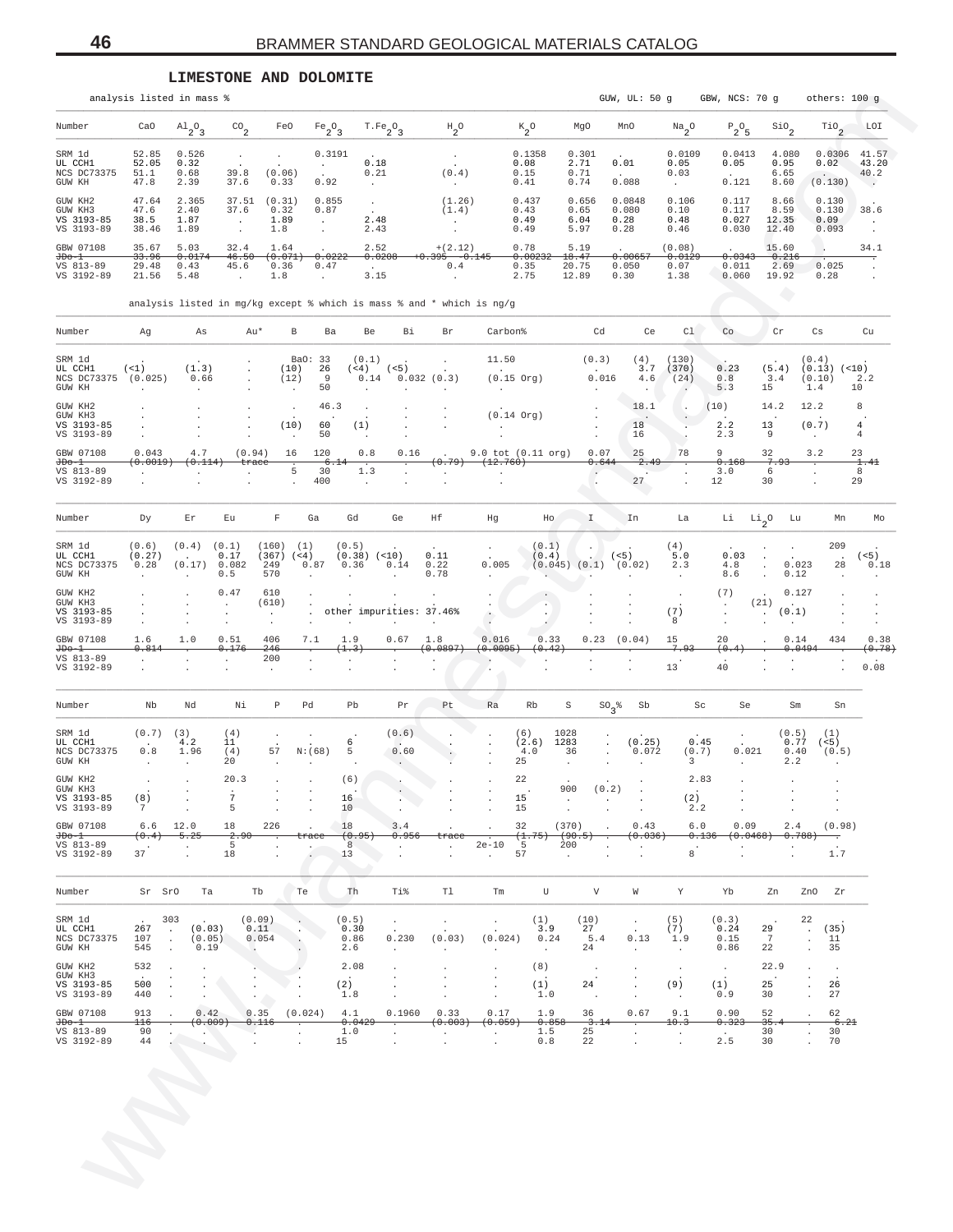## **LIMESTONE and DOLOMITE**

| $=$ class, where $1 = CRM$ and $2 = RM$                                                        |                                            |                                                                          |                                         |                                                       |                                       |                                                |                                                      |                                                                |                                          |                                                                 |                                                               |                                        |                             | $f.Si02 = free SiO2$                |                                           |
|------------------------------------------------------------------------------------------------|--------------------------------------------|--------------------------------------------------------------------------|-----------------------------------------|-------------------------------------------------------|---------------------------------------|------------------------------------------------|------------------------------------------------------|----------------------------------------------------------------|------------------------------------------|-----------------------------------------------------------------|---------------------------------------------------------------|----------------------------------------|-----------------------------|-------------------------------------|-------------------------------------------|
| Number                                                                                         | CaO                                        | $A1_{2}O_{3}$<br>Fe                                                      | Fe <sub>2</sub> O <sub>3</sub>          | $K_2$ O                                               | MgO                                   | MnO                                            | Na <sub>2</sub> O                                    | $\, {\mathbb P}$                                               | $P_2O_5$                                 | $\rm S$                                                         | SO <sub>3</sub>                                               |                                        | $\sin_2$ f.SiO <sub>2</sub> | TiO <sub>2</sub>                    | LOI                                       |
| NCS DC16006<br>VS W10/3<br>ECRM 752-1<br>BCS 513<br>DK 1a                                      | 65.20<br>55.8<br>55.4<br>55.59<br>55.4     | 0.885<br>0.012<br>$\cdot$<br>0.12<br>$\cdot$<br>0.108<br>$\cdot$<br>0.05 | 0.46<br>0.045<br>0.0275<br>0.04         | 0.19<br>0.02<br>0.0150<br>0.01                        | 4.55<br>0.32<br>0.15<br>0.182<br>0.39 | 0.013<br>0.01<br>0.0095<br>0.01                | 0.021<br>(<0.03)<br>(< 0.3)<br>0.01                  | 0.0054<br>0.0035<br>$\cdot$<br>$\ddot{\phantom{a}}$<br>$\cdot$ | (0.01)<br>(0.005)<br>$\cdot$             | 0.101<br>0.0053<br>0.007<br>0.0097<br>$\cdot$                   | $\cdot$<br>$\cdot$<br>0.02                                    | 3.72<br>0.050<br>0.70<br>0.228<br>0.64 | $\cdot$                     | 0.009<br>(0.004)<br>0.01            | 25.06<br>43.4<br>43.61<br>43.3            |
| NCS DC14014b<br><del>NM 711</del>                                                              | 55.12<br>55.10                             | 0.079                                                                    | 0.341                                   | 0.0030                                                | 0.73<br>0.50                          | 0.0058                                         | 0.0075                                               | 0.0013                                                         |                                          | 0.010                                                           |                                                               | 0.073<br>0.52                          |                             | Ti: 0.0010                          | 43.53<br>43.48                            |
| DH X3513<br>VB K1<br>NCS DC14017b                                                              | 55.06<br>54.58<br>54.11                    | 0.097<br>0.11<br>$\cdot$<br>0.61<br>$\cdot$                              | 0.082<br>0.097<br>0.319                 | 0.029<br>(0.028)<br>0.0038                            | 0.466<br>0.72<br>0.79                 | 0.017<br>0.0095<br>0.0074                      | 0.003<br>0.020<br>0.021                              | $\cdot$<br>0.0017                                              | 0.007<br>(0.016)<br>$\ddot{\phantom{a}}$ | 0.182                                                           | 0.012<br>(0.051)                                              | 0.289<br>0.44<br>0.85                  |                             | 0.006<br>(0.011)<br>Ti: 0.0021      | 43.70<br>42.79                            |
| GBW 03105a<br><del>NM 172</del>                                                                | 54.03<br>52.78                             | 0.24<br>0.27                                                             | 0.11<br>0.27<br>0.197                   | 0.084<br>0.10                                         | 0.81<br>1.58                          | 0.0067<br>0.013                                | 0.017                                                | $\ddot{\phantom{a}}$<br>0.0019                                 | 0.0081                                   | 0.0089                                                          | 0.018                                                         | 1.09<br>1.92                           | 0.67                        | 0.010<br>0.011                      | 43.12<br>42.57                            |
| NCS DC28205<br>NCS DC60108a<br>NCS DC14015b                                                    | 52.42<br>51.61<br>51.41                    | 0.39<br>$\cdot$<br>0.33<br>$\cdot$<br>0.74                               | 0.17<br>0.838                           | 0.17<br>0.0062                                        | 1.92<br>2.25<br>2.31                  | 0.0054<br>0.0089<br>0.013                      | 0.017<br>0.0073                                      | 0.0021                                                         | 0.0061<br>$\cdot$                        | 0.012<br>0.273                                                  | 0.016<br>$\cdot$                                              | 2.17<br>2.09<br>2.06                   | 1.38<br>$\cdot$             | 0.0093<br>0.015<br>Ti: 0.0071       | 42.53<br>42.84<br>41.79                   |
| NCS DC28204<br>NCS DC60109a<br>DH X3515                                                        | 50.72<br>50.09<br>48.91                    | 0.18<br>0.94<br>$\overline{\phantom{a}}$<br>0.787                        | 0.208<br>0.58<br>1.293                  | (0.42)<br>0.187                                       | 3.96<br>1.79<br>0.379                 | 0.012<br>(0.014)<br>0.028                      | (0.027)<br>0.032                                     | 0.0076<br>$\cdot$                                              | 0.033<br>0.036                           | 0.016<br>$\cdot$<br>$\cdot$                                     | (0.054)<br>0.055                                              | 0.83<br>4.05<br>8.75                   | (2.02)<br>$\sim$            | 0.0060<br>(0.052)<br>0.048          | 43.70<br>41.53                            |
| NCS DC62002d<br>NCS DC60110a                                                                   | 48.16<br>47.07                             | 1.67<br>$\cdot$<br>0.60<br>$\ddot{\phantom{a}}$                          | 1.17<br>0.38                            | 0.61<br>(0.20)                                        | 0.93<br>5.81                          | (0.012)                                        | 0.09<br>(0.016)                                      | $\ddot{\phantom{a}}$<br>$\cdot$                                | (0.037)                                  | $\cdot$<br>$\cdot$                                              | 0.06<br>(0.032)                                               | 7.88<br>2.25                           | (1.21)                      | 0.12<br>(0.030)                     | 38.96<br>43.22                            |
| DK 1b<br>VB K2<br>NCS DC14050<br>IPT 122<br>VS K4/4                                            | 43.6<br>43.19<br>42.62<br>32.0<br>31.2     | 3.20<br>3.93<br>$\cdot$<br>0.36<br>$\cdot$<br>1.24<br>$\cdot$<br>0.47    | 1.25<br>1.39<br>0.260<br>0.65<br>0.56   | 0.96<br>0.82<br>0.021<br>0.43<br>$\ddot{\phantom{1}}$ | 3.00<br>0.65<br>9.45<br>17.5<br>20.1  | 0.02<br>0.025<br>0.015<br>0.042<br>0.034       | 0.13<br>0.064<br>0.015<br>0.019                      | $\cdot$<br>0.0033<br>$\cdot$<br>$\ddot{\phantom{a}}$           | $\cdot$<br>0.048<br>$\cdot$              | 0.039<br>$\cdot$                                                | 0.13<br>0.22<br>$\cdot$<br>$\cdot$<br>$\ddot{\phantom{a}}$    | 9.5<br>13.38<br>7.97<br>4.3<br>0.96    |                             | 0.15<br>(0.21)<br>Ti:0.0096<br>0.06 | 37.7<br>35.61<br>38.80<br>43.3<br>$\cdot$ |
| <del>SRM 88b</del><br>DK 2a<br>$* *$                                                           | 29.95<br>29.2                              | 0.336<br>0.91                                                            | 0.277<br>1.01                           | 0.1030<br>0.37                                        | 21.03<br>19.5                         | 0.0160<br>0.06                                 | 0.0290<br>0.04                                       | $\lambda$                                                      | 0.0044                                   | $\mathbf{r}$                                                    | 0.06                                                          | 1.13<br>4.3                            |                             | (0.016)<br>0.07                     | (46.98)<br>44.3                           |
| continued                                                                                      |                                            |                                                                          |                                         |                                                       |                                       |                                                |                                                      |                                                                |                                          |                                                                 |                                                               |                                        |                             |                                     |                                           |
| Number                                                                                         | $\text{co}_2$                              | $C1$ <sup>-</sup>                                                        | Cr                                      | $\mathrm{cr}_2\mathrm{O}_3$                           | Cu                                    | Pb                                             | SrO                                                  | Zn                                                             | Ins.Res Units                            |                                                                 |                                                               |                                        |                             |                                     |                                           |
| NCS DC16006<br>VS W10/3<br>ECRM 752-1<br>BCS 513<br>DK 1a                                      |                                            |                                                                          |                                         | 0.0012                                                |                                       | $\blacksquare$<br>$\cdot$<br>0.0009<br>$\cdot$ | 0.019<br>0.0176<br>$\cdot$                           | 0.0014                                                         |                                          | 15 <sub>g</sub><br>$75$ g<br>100g<br>100g<br>60<br>$\mathbf{g}$ |                                                               |                                        |                             |                                     |                                           |
| NCS DC14014b<br>NM 711<br>DH X3513                                                             | 43.80                                      |                                                                          |                                         |                                                       |                                       | $\ddot{\phantom{a}}$<br>$\cdot$                | Sr:0.025<br>0.019                                    |                                                                | Ţ                                        | 50g<br>100 g<br>100g                                            | $-H_2O \ @ \ 900'C: \ 0.099$                                  |                                        |                             |                                     |                                           |
| VB K1<br>NCS DC14017b                                                                          | (43.54)<br>$\cdot$                         | $\ddot{\phantom{a}}$                                                     | (0.0025)                                |                                                       | (0.00055)                             | $\cdot$<br>$\cdot$                             | Sr:0.024                                             | $\ddot{\phantom{a}}$                                           | v.<br>$\sim$                             | 100g<br>50 g                                                    |                                                               |                                        |                             |                                     |                                           |
| GBW 03105a<br>NM 172<br>NCS DC28205                                                            | (43.12)                                    | 0.0028                                                                   |                                         |                                                       |                                       | $\ddot{\phantom{a}}$                           | 0.023                                                |                                                                |                                          | 50g<br>$100 - g$<br>50 or 100 g                                 |                                                               |                                        |                             |                                     |                                           |
| NCS DC60108a<br>NCS DC14015b                                                                   | (42.59)                                    | 0.0066                                                                   |                                         |                                                       |                                       |                                                | Sr:0.023                                             |                                                                |                                          | 50g<br>50 <sub>g</sub>                                          |                                                               |                                        |                             |                                     |                                           |
| NCS DC28204<br>NCS DC60109a<br>DH X3515<br>NCS DC62002d                                        | (41.32)                                    | (0.0062)                                                                 |                                         |                                                       |                                       |                                                | 0.046<br>0.050<br>$\ddot{\phantom{0}}$               |                                                                |                                          | 50 or 100 g<br>50g<br>100g<br>last<br>20<br>$\mathsf g$         |                                                               |                                        |                             |                                     |                                           |
| NCS DC60110a<br>DK 1b                                                                          | (43.02)                                    | (0.0054)                                                                 |                                         |                                                       |                                       |                                                |                                                      |                                                                | $\ddot{\phantom{0}}$                     | 50<br>g<br>60g                                                  |                                                               |                                        |                             |                                     |                                           |
| VB k2<br>NCS DC14050<br>IPT 122                                                                |                                            |                                                                          |                                         |                                                       |                                       | $\cdot$<br>$\cdot$<br>$\cdot$                  | Sr:0.017<br>0.018                                    |                                                                |                                          | 100g<br>50g<br>80g                                              |                                                               |                                        |                             |                                     |                                           |
| VS K4/4<br>SRM 88b<br>$* *$<br>DK 2a                                                           | 46.37                                      |                                                                          |                                         |                                                       |                                       |                                                | $\sim$<br>0.0076                                     |                                                                | 1.30                                     | $75\overline{g}$<br>ਤ<br>$\star\star$<br>$60\overline{g}$       | SRM 88b lists Mn as MnO<br>DK 2a lists $Mn_{3}O_{4}$ as $MnO$ |                                        |                             |                                     |                                           |
| CRM                                                                                            |                                            |                                                                          | SYNTHETIC LIMESTONE WITH TRACE ELEMENTS |                                                       |                                       |                                                |                                                      |                                                                |                                          |                                                                 |                                                               |                                        | 70 g units                  |                                     |                                           |
| Material base: CaCO, 85%, MgCO, 8%, SiO, 5.2%, Al,O, 1.1%, Fe,O, 0.3%, Na,SO, 0.2%, K,SO, 0.2% |                                            |                                                                          |                                         |                                                       |                                       |                                                |                                                      |                                                                |                                          |                                                                 |                                                               |                                        | analysis listed in mg/kg    |                                     |                                           |
| Number<br>GBW 07712                                                                            | As<br>Ag<br>(0.030)<br>2.2                 | B<br>2.2                                                                 | Ba<br>24                                | Be<br>0.22                                            | Вi<br>0.23                            | Cd<br>(0.023)                                  | Ce<br>2.8                                            | Co<br>2.3                                                      | Cr<br>Cu<br>2.3                          | Ga<br>2.2<br>2.8                                                | La<br>2.6                                                     |                                        | Li<br>3.2                   | Mn<br>37                            |                                           |
| GBW 07713<br>GBW 07714<br>GBW 07715                                                            | 5.2<br>0.060<br>0.11<br>10.2<br>0.21<br>20 | 5<br>10<br>20                                                            | 54<br>104<br>204                        | 0.52<br>1.0<br>2.0                                    | 0.53<br>1.0<br>2.0                    | 0.053<br>0.10<br>0.20                          | $5.8$<br>11<br>21                                    | 5.3<br>10.3<br>20.3                                            | 5.3<br>10.3<br>10.2<br>20.3<br>20        | 5.2<br>5.8<br>10.8<br>20.8                                      | 5.6<br>10.6<br>20.6                                           | 21                                     | 6.2<br>11.2                 | 67<br>117<br>217                    |                                           |
| GBW 07717<br>1.0<br>2.0<br>GBW 07718                                                           | 100<br>200                                 | 100<br>200                                                               | 1000<br>2000                            | 10<br>20                                              | 10<br>20                              | 1.0<br>2.0                                     | 101<br>100<br>200<br>200                             | 100<br>200                                                     | 100<br>200                               | 101<br>200                                                      | 101<br>200                                                    | 101<br>200                             |                             | 1020<br>2020                        |                                           |
| GBW 07719<br>5.0<br>GBW 07720<br>10                                                            | 500<br>$\ddot{\phantom{1}}$                | 500<br>$\sim$ $\sim$                                                     | 5000                                    | 50<br>100                                             | 50<br>100                             | 5.0<br>10                                      | 500<br>$\blacksquare$ .<br>$\blacksquare$<br>$\cdot$ | $\cdot$                                                        | 500<br>1000                              | $\blacksquare$<br>$\blacksquare$                                | $\cdot$<br>$\cdot$                                            | 500<br>$\sim$                          |                             | 5000<br>10000                       |                                           |
| continued                                                                                      |                                            |                                                                          |                                         |                                                       |                                       |                                                |                                                      |                                                                |                                          |                                                                 |                                                               |                                        |                             |                                     |                                           |
| Number                                                                                         | Мo                                         | Nb                                                                       | Νi                                      | Pb<br>Sb                                              | Sn                                    | Sr                                             | Тi                                                   | V                                                              |                                          | W                                                               | Y                                                             | Yb                                     | Zn                          | Zr                                  |                                           |
| GBW 07712<br>GBW 07713<br>GBW 07714                                                            | 0.21<br>0.51<br>1.0                        | 2.5<br>5.5<br>10.5                                                       | 2.1<br>5.1<br>10                        | 2.4<br>0.21<br>5.4<br>0.51<br>10.4<br>1.0             | 0.28<br>0.58<br>1.1                   | 170<br>200<br>250                              | 31<br>61<br>111                                      | 3.2<br>6.2<br>11.2                                             |                                          | 0.22<br>0.52<br>10<br>1.0                                       | 2.1<br>5.1                                                    | 0.22<br>0.52<br>1.0                    | 3.0<br>6.0<br>11            | 4.0<br>7.0<br>12                    |                                           |
| GBW 07715<br>GBW 07717                                                                         | 2.0<br>10                                  | 20.5<br>100                                                              | 20<br>100<br>100                        | 20.4<br>2.0<br>10                                     | 2.1<br>10                             | 350<br>1150                                    | 210<br>1010                                          | 21<br>101                                                      | 10                                       | 2.0<br>20<br>100                                                | 10                                                            | 2.0                                    | 21<br>101                   | 22<br>102                           |                                           |
| GBW 07718<br>GBW 07719<br>GBW 07720                                                            | 20<br>50<br>100                            | 200<br>$\cdot$                                                           | 200<br>200<br>500<br>500<br>1000        | 20<br>50<br>100                                       | 20<br>50<br>100                       | 2200<br>5200<br>$\sim$                         | 2000<br>5000<br>$\cdot$                              | 200<br>500<br>$\cdot$                                          | 20<br>50<br>100                          | 200<br>$\cdot$<br>$\ddot{\phantom{1}}$                          | 20<br>50<br>100                                               |                                        | 200<br>500<br>1000          | 202<br>500<br>$\ddot{\phantom{0}}$  |                                           |
|                                                                                                |                                            |                                                                          |                                         |                                                       |                                       |                                                |                                                      |                                                                |                                          |                                                                 |                                                               |                                        |                             |                                     |                                           |
|                                                                                                |                                            |                                                                          |                                         |                                                       |                                       |                                                |                                                      |                                                                |                                          |                                                                 |                                                               |                                        |                             |                                     |                                           |
|                                                                                                |                                            |                                                                          |                                         |                                                       |                                       |                                                |                                                      |                                                                |                                          |                                                                 |                                                               |                                        |                             |                                     |                                           |
|                                                                                                |                                            |                                                                          |                                         |                                                       |                                       |                                                |                                                      |                                                                |                                          |                                                                 |                                                               |                                        |                             |                                     |                                           |

| ECRM 752-1<br><b>BCS 513</b><br>DK 1a                                   |                                                 |                      |          | 0.0012 |           | 0.0009<br>$\cdot$                          | 0.019<br>0.0176<br>٠         | 0.0014    |      | 100g<br>100g<br>60g                          |                              |                                                                                      |
|-------------------------------------------------------------------------|-------------------------------------------------|----------------------|----------|--------|-----------|--------------------------------------------|------------------------------|-----------|------|----------------------------------------------|------------------------------|--------------------------------------------------------------------------------------|
| NCS DC14014b<br>NM 711                                                  |                                                 |                      |          |        |           | $\ddot{\phantom{0}}$                       | Sr:0.025                     |           |      | 50g<br>$100 - q$                             |                              |                                                                                      |
| DH X3513<br>VB K1                                                       | $\cdot$ $\cdot$<br>43.80<br>(43.54)             |                      | (0.0025) |        | (0.00055) | $\ddot{\phantom{1}}$<br>$\cdot$<br>$\cdot$ | $\cdot$ .<br>0.019<br>$\sim$ | $\bullet$ |      | 100g<br>100g                                 | $-H_0O \ @ \ 900'C: \ 0.099$ |                                                                                      |
| NCS DC14017b                                                            |                                                 |                      |          |        |           | $\cdot$                                    | Sr:0.024                     |           |      | 50 $\bar{q}$                                 |                              |                                                                                      |
| GBW 03105a<br>NM 172                                                    | (43.12)<br>╤                                    | 0.0028               |          |        |           | $\cdot$<br>$\overline{\cdot}$              | $\cdot$ .                    |           |      | 50g<br>$100 - q$                             |                              |                                                                                      |
| NCS DC28205<br>NCS DC60108a<br>NCS DC14015b                             | $\ddot{\phantom{0}}$<br>(42.59)<br>$\mathbf{r}$ | 0.0066               |          |        |           | $\cdot$<br>$\ddot{\phantom{a}}$<br>$\cdot$ | 0.023<br>$\sim$<br>Sr:0.023  |           |      | 50g<br>50 <sub>g</sub>                       | 50 or 100 g                  |                                                                                      |
| NCS DC28204<br>NCS DC60109a<br>DH X3515<br>NCS DC62002d<br>NCS DC60110a | (41.32)<br>(43.02)                              | (0.0062)<br>(0.0054) |          |        |           | $\cdot$<br>$\cdot$                         | 0.046<br>$\cdot$<br>0.050    |           |      | 50 $g$<br>20 <sub>g</sub><br>50g             | 50 or 100 g<br>$100 g$ last  |                                                                                      |
| DK 1b<br>VB k2<br>NCS DC14050<br>IPT 122<br>VS $K4/4$                   |                                                 |                      |          |        |           | $\cdot$<br>$\cdot$                         | Sr:0.017<br>0.018<br>$\cdot$ |           | 1.30 | 60g<br>100g<br>50g<br>80 <sub>g</sub><br>75q |                              |                                                                                      |
| SRM 88b<br>DK 2a<br>$* *$                                               | 46.37                                           |                      |          |        |           | $\bullet$                                  | 0.0076                       |           |      | 75 ਰੁ<br>60g                                 | $\star$<br>$***$             | SRM 88b lists Mn as MnO<br>DK 2a lists $\mathrm{Mn}_3\mathrm{O}_4$ as $\mathrm{MnO}$ |

#### **CRM SYNTHETIC LIMESTONE WITH TRACE ELEMENTS**

|                                                  |                                  |                          |                                                      |                        |                            |                                                                       |                                       |                                         |                                                                   |                                                            |                                   |                            |                                                   |                                                       |                           | 70 q units                    |
|--------------------------------------------------|----------------------------------|--------------------------|------------------------------------------------------|------------------------|----------------------------|-----------------------------------------------------------------------|---------------------------------------|-----------------------------------------|-------------------------------------------------------------------|------------------------------------------------------------|-----------------------------------|----------------------------|---------------------------------------------------|-------------------------------------------------------|---------------------------|-------------------------------|
| Number                                           | Αq                               | As                       | В                                                    | Ba                     | Be                         |                                                                       |                                       |                                         | Ce                                                                | Co                                                         | $\operatorname{Cr}$               | Cu                         | Ga                                                | La                                                    | Li                        | Mn                            |
| GBW 07712<br>GBW 07713<br>GBW 07714<br>GBW 07715 | (0.030)<br>0.060<br>0.11<br>0.21 | 2.2<br>5.2<br>10.2<br>20 | 10<br>20                                             | 24<br>54<br>104<br>204 | 1.0<br>2.0                 |                                                                       |                                       |                                         | $\frac{2.8}{5.8}$<br>11<br>21                                     | $2 \cdot 3$<br>5.3<br>10.3<br>20.3                         | $\frac{2}{5}$ . 3<br>10.3<br>20.3 | 2.2<br>5.2<br>10.2<br>20   | $\frac{2}{5}$ .8<br>10.8<br>20.8                  | $\frac{2.6}{5.6}$<br>10.6<br>20.6                     | 3.2<br>6.2<br>11.2<br>21  | 37<br>67<br>117<br>217        |
| GBW 07717<br>GBW 07718<br>GBW 07719<br>GBW 07720 | 1.0<br>2.0<br>5.0                | 100<br>200<br>500        | 100<br>200<br>500<br><b>Contract Contract Street</b> | 1000<br>2000<br>5000   | 10<br>20<br>50<br>100      | 10<br>20<br>50<br>100                                                 |                                       |                                         | 101<br>200<br>500                                                 | 100<br>200<br>$\overline{\phantom{a}}$                     | 100<br>200<br>$\cdot$             | 100<br>200<br>500<br>1000  | 101<br>200<br>$\cdot$<br>$\overline{\phantom{a}}$ | 101<br>200<br>$\cdot$<br>$\overline{\phantom{a}}$     | 101<br>200<br>500         | 1020<br>2020<br>5000<br>10000 |
| continued                                        |                                  |                          |                                                      |                        |                            |                                                                       |                                       |                                         |                                                                   |                                                            |                                   |                            |                                                   |                                                       |                           |                               |
| Number                                           |                                  |                          | Nb                                                   | Νi                     | Pb                         | Sb                                                                    | Sn                                    | Sr                                      |                                                                   | Тi                                                         | V                                 | W                          | Υ                                                 | Yb                                                    | Zn                        | Zr                            |
| GBW 07712<br>GBW 07713<br>GBW 07714<br>GBW 07715 |                                  |                          | 2.5<br>5.5<br>10.5<br>20.5                           | 2.1<br>5.1<br>10<br>20 | 2.4<br>5.4<br>10.4<br>20.4 | 0.21<br>0.51<br>1.0<br>2.0                                            | 0.28<br>0.58<br>1.1<br>2.1            |                                         |                                                                   | 31<br>61<br>210                                            | 3.2<br>6.2<br>11.2<br>21          | 0.22<br>0.52<br>1.0<br>2.0 | 2.1<br>5.1<br>10<br>20                            | 0.22<br>0.52<br>1.0<br>2.0                            | 3.0<br>6.0<br>11<br>21    | 4.0<br>7.0<br>12<br>22        |
| GBW 07717<br>GBW 07718<br>GBW 07719<br>GBW 07720 | 10<br>20<br>50<br>100            |                          |                                                      | 100<br>200<br>500      |                            |                                                                       | 10<br>20<br>50                        |                                         |                                                                   | $\sim$                                                     | 500                               | 10<br>20<br>50<br>100      | 100<br>200                                        | 10<br>20<br>50<br>100                                 | 101<br>200<br>500<br>1000 | 102<br>202<br>500<br>$\sim$   |
|                                                  |                                  | 10                       | Mo<br>0.21<br>0.51<br>1.0<br>2.0                     | 100<br>200             | $\frac{2}{5}$ . 2          | Material base: CaCO, 85%, MgCO, 8%, SiO,<br>100<br>200<br>500<br>1000 | 0.22<br>0.52<br>10<br>20<br>50<br>100 | Вi<br>0.23<br>0.53<br>1.0<br>2.0<br>100 | Cd<br>(0.023)<br>0.053<br>0.10<br>0.20<br>1.0<br>2.0<br>5.0<br>10 | 170<br>200<br>250<br>350<br>1150<br>2200<br>5200<br>$\sim$ | 111<br>1010<br>2000<br>5000       | 101<br>200                 |                                                   | 5.2%, Al,O, 1.1%, Fe,O, 0.3%, Na,SO, 0.2%, K,SO, 0.2% |                           | analysis listed in mg/kg      |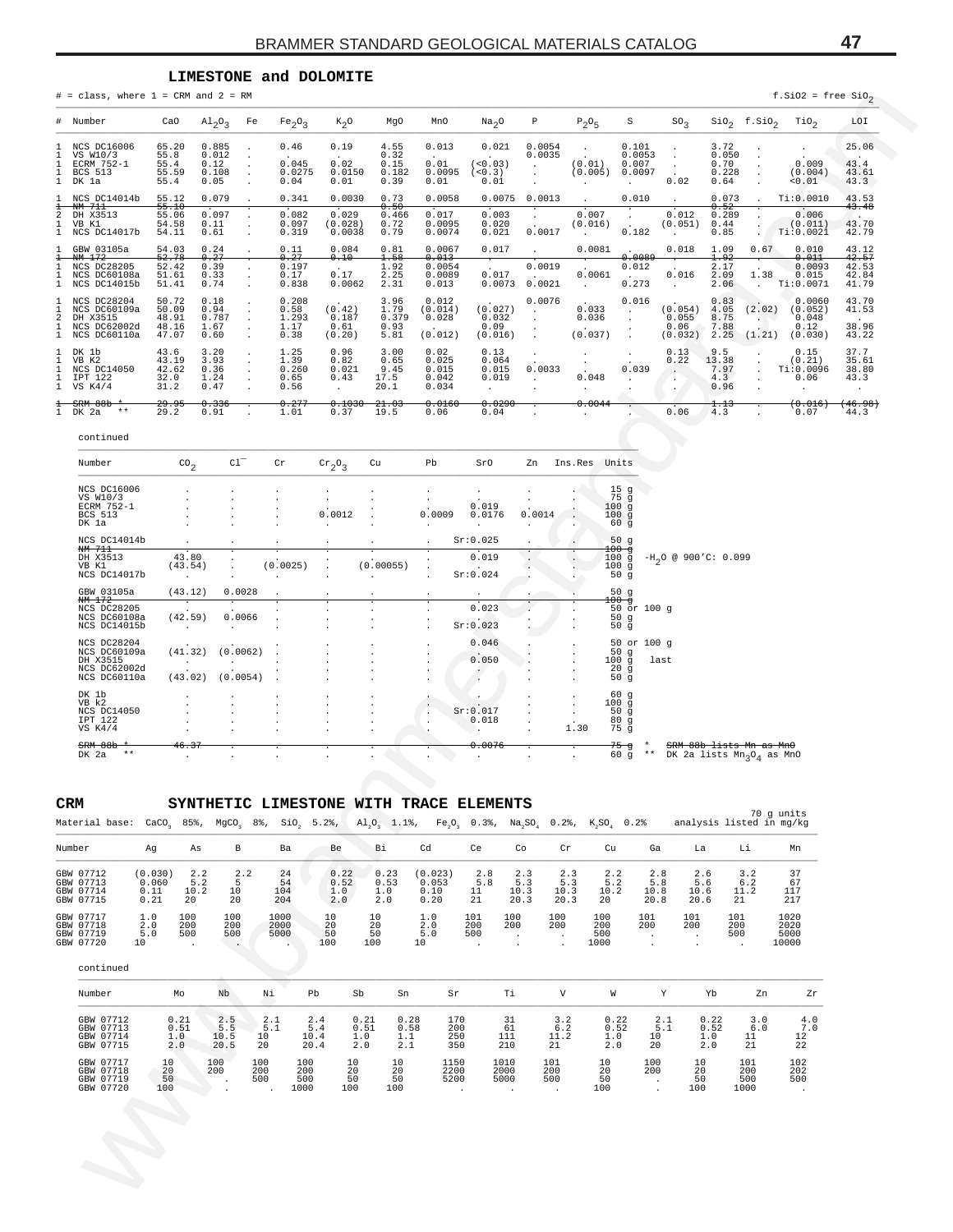| analysis listed in mass %<br>$100$ g units<br>$\rm S$<br>SiO2<br>TiO2<br>Number<br>A1203<br>CaO<br>Fe2O3T<br>K2O<br>Li 20<br>MgO<br>Na20<br>P205<br>Zn<br>LOI<br>Units<br>MnO<br>13.66<br>0.746<br>0.663<br>6.28<br>0.578<br>0.033<br>0.603 (0.603) (0.029) (0.223) 73.40 (0.053) 0.0594 (2.14) 100 g<br>CGL 128<br>continued analysis listed in mg/kg<br>Number<br>Cd<br>Ce<br>Cs<br>Ga<br>Gd<br>As<br>Ba<br>Вi<br>Co<br>Cr<br>Cu<br>Dy<br>Εr<br>Εu<br>61.75<br>83.51<br>185 (3.64) (46.93) (0.401) (105) (67.38) 186 (1.37) (1.18) (0.091) (29.69) (1.22)<br><b>CGL 128</b><br>Number<br>Ηf<br>Nb<br>Ho<br>Ind<br>La<br>Lu<br>Mo<br>Nd<br>Νi<br>Pb<br>Pr<br>Rb<br>Sb<br>Sc<br><b>CGL 128</b><br>$(5.64)$ $(0.313)$ $(0.303)$ $(28.92)$ $(0.421)$ $(7.26)$ $(77.63)$ $(8.64)$ $(1.76)$ 558 $(3.41)$ $(2135)$ $(20.50)$ $(9.62)$<br>Number<br>Tb<br>Th<br>Tl<br>U<br>W<br>Yb<br>Sm<br>Sn<br>Sr<br>Ta<br>Te<br>Tm<br>Υ<br>Zr<br>CGL 128 (2.26) (11.43) 24.54 (9.74) (0.208) (1.12) (24.20) (14.65) (0.240) 45.28 107 (12.33) (2.19) 69.94<br>CRM<br>LITHIUM ORE<br>analysis listed in mass %<br>10 g units<br>Number<br>Li<br>Ta<br>Al<br>Ca<br>К<br>Nb<br>Si<br>$SIO_{2}$<br>Sn<br>LOI<br>Fe<br>Mg<br>Mn<br>Na<br>2.8622<br>$GTA-10$<br>0.0928<br>13.9<br>0.2<br>0.59<br>1.0<br>0.09<br>0.0900<br>0.04<br>30.1<br>0.0542<br>0.93<br>$\cdot$<br>1.3<br>2.5760<br>0.0845<br>13.4<br>< 0.5<br>1.00<br>0.18<br>0.0885<br>0.0267<br>30.2<br>0.0484<br>0.83<br>$GTA-11$<br>$\sim$<br>$\cdot$<br>1.7412<br>2.4<br>0.0770<br>0.0556<br>11.5<br>0.8<br>1.85<br>0.38<br>0.0183<br>30.8<br>0.0325<br>GTA-12<br>1.05<br>$\sim$<br>$GTA-13$<br>1.4384<br>0.0458<br>10.8<br>2.06<br>2.8<br>0.40<br>0.0699<br>0.0153<br>30.8<br>0.0271<br>0.8<br>1.08<br>$\cdot$<br>0.9275<br>1.38<br>2.85<br>$GTA-04$<br>0.24<br>0.0738<br>1.33<br>34.4<br>(0.0148)<br>8.11<br>$\sim$<br>$\sim$<br>$\sim$<br>$\sim$<br>$\cdot$<br>0.8422<br>7.85<br>0.17<br>2.27<br>$GTA-05$<br>(0.88)<br>2.29<br>0.0749<br>34.5<br>(0.0070)<br>$\sim$<br>$\sim$<br>$\sim$<br>$\sim$<br>$\cdot$<br>0.7843<br>0.17<br>2.58<br>0.1304<br>8.03<br>(0.66)<br>2.34<br>34.5<br>(0.0131)<br>GTA-06<br>$\sim$<br>$\sim$<br>0.7782<br>0.0060<br>72.0<br>0.0173<br>0.19<br>2.95<br>8.22<br>1.01<br>0.1146<br>2.23<br>0.0296<br>GTA-03<br>$\sim$ $\sim$ $\sim$<br>3.8<br>0.54<br>0.0076<br>31.5<br>0.6362<br>0.0204<br>9.1<br>1.2<br>2.75<br>0.0590<br>1.18<br>$GTA-14$<br><b>Contract</b><br>0.0122<br>$\ddot{\phantom{0}}$<br>0.4886<br>4.01<br>33.47<br>GTA-09<br>0.0148<br>8.46<br>0.24<br>0.63<br>1.79<br>0.1382<br>0.0094<br>$\sim$ $\sim$<br>$\sim$<br><b>Allen Co</b><br>$\sim$<br>7.59<br>0.3132<br>0.25<br>0.52<br>2.18<br>0.0047<br>73.4<br>$GTA-01$<br>0.0415<br>0.0814<br>3.72<br>0.0438<br>0.2434<br>31.9<br>0.0078<br>8.3<br>3.12<br>1.4<br>4.4<br>0.61<br>0.0523<br>0.005<br>0.0048<br>1.20<br>GTA-15<br><b>Carlos</b><br>4.03<br>71.8<br>0.1715<br>2.49<br>0.0052<br>0.0691<br>8.31<br>0.31<br>0.48<br>0.0623<br>0.0395<br>GTA-02<br>$\sim$ 100 $\mu$<br>$\sim 10^{-11}$<br>$\sim$<br>3.78<br>$0.258$ .<br>31.88<br>0.1121<br>7.92<br>1.20<br>2.46<br>0.0639<br>0.0154<br>GTA-08<br>0.0146<br>$\sim$<br>$\sim 10^{-11}$<br>$\sim$<br>0.0502<br>7.97<br>2.72<br>4.00<br>31.41<br>$GTA-07$<br>0.0203<br>1.35<br>0.0576<br>2.55<br>$\sim$<br>0.0117<br>$\sim$<br>$\sim$<br>CRM<br>LITHIUM ORE<br>analysis listed in mass %<br>Li <sub>2</sub> O<br>$\mathrm{Al}_2\mathrm{O}_3$<br>CaO<br>Cs <sub>2</sub> O<br>$F -$<br>T.Fe <sub>2</sub> O <sub>3</sub><br>Rb <sub>2</sub> 0<br>$\verb"rio"_{2}$<br>Number<br>FeO<br>$H_2O$<br>$K_2O$<br>MgO<br>MnO<br>Na <sub>2</sub> O<br>$P_2O_5$<br>$\sin \theta_2$<br>0.30<br>$(0.043)$ $0.30$ $(2.77+)$ 7.75<br>0.027<br>NCS DC86314<br>3.89<br>24.53<br>0.063<br>5.08<br>0.40<br>1.08<br>0.13<br>1.24<br>53.92<br>$0.029$ $(5.34)$<br>NCS DC86304<br>2.29<br>19.12<br>0.076<br>0.177<br>3.12<br>$(0.020)$ 0.301<br>$2.29 -$<br>4.80<br>0.036<br>0.252<br>2.33<br>0.237<br>0.735<br>64.64<br>0.028<br>NCS DC86303<br>0.460<br>14.76<br>0.335<br>0.037<br>0.667<br>$(0.062)$ $0.394$ 1.06- 3.17 0.054 0.070 4.19 0.173 0.145 74.37 0.018<br>1.48<br>continued<br>analysis listed in mg/kg except % which is mass %<br>Number<br>Be0%<br>CeO <sub>2</sub><br>$DY_2O_3$ $Er_2O_3$<br>$Eu_{2}O_{3}$<br>$Gd_2O_3$<br>$Ho_2O_3$<br>$\text{La}_2\text{O}_3$ $\text{Lu}_2\text{O}_3$<br>$Nb_2O_5$ $Nd_2O_3$<br>$\rm Pr_6O_{11}$<br>0.50<br>0.10<br>0.56<br>0.0164<br>(1.88)<br>0.24<br>0.094<br>0.036<br>0.46<br>NCS DC86314<br>1.16<br>81<br>1.66<br>NCS DC86304<br>0.026<br>0.64<br>0.26<br>0.75<br>(2.1)<br>0.034<br>2.8<br>0.63<br>2.6<br>0.13<br>(0.13)<br>61.1<br>0.018<br>9.0<br>2.5<br>1.2<br>27.0<br>NCS DC86303<br>(0.14)<br>2.1<br>0.45<br>5.1<br>0.18<br>5.0<br>1.3<br>Number<br>$RE_{X}O_{Y}^*$<br>$sc_2O_3$<br>$Sm_2O_3$<br>$Ta_{2}O_{5}$ $%$<br>$Tb_40_7$<br>Tm <sub>2</sub> O <sub>3</sub><br>$Yb_2O_3$<br>Units<br>Sn<br>W<br>$Y_2O_3$<br>10.7<br>0.31<br>0.52<br>152<br>79.0<br>3.06<br>0.22<br>NCS DC86314<br>0.10<br>0.038<br>70 g<br>70 g<br>NCS DC86304<br>15.2<br>0.44<br>97.1<br>0.012<br>43.7<br>3.4<br>0.64<br>0.13<br>0.040<br>0.23<br>47.0<br>NCS DC86303<br>0.98<br>(36)<br>8.9<br>70 g<br>1.6<br>0.00494<br>0.43<br>0.18<br>16.9<br>1.3<br>* RE O : Rare Earth Oxide<br>ху<br>CRM<br>LITHIUM ORE<br>45 g units | CRM |  |  |       | LITHIUM ORE WITH EXTENSIVE ANALYSIS |  |  |  |  |  |      |
|---------------------------------------------------------------------------------------------------------------------------------------------------------------------------------------------------------------------------------------------------------------------------------------------------------------------------------------------------------------------------------------------------------------------------------------------------------------------------------------------------------------------------------------------------------------------------------------------------------------------------------------------------------------------------------------------------------------------------------------------------------------------------------------------------------------------------------------------------------------------------------------------------------------------------------------------------------------------------------------------------------------------------------------------------------------------------------------------------------------------------------------------------------------------------------------------------------------------------------------------------------------------------------------------------------------------------------------------------------------------------------------------------------------------------------------------------------------------------------------------------------------------------------------------------------------------------------------------------------------------------------------------------------------------------------------------------------------------------------------------------------------------------------------------------------------------------------------------------------------------------------------------------------------------------------------------------------------------------------------------------------------------------------------------------------------------------------------------------------------------------------------------------------------------------------------------------------------------------------------------------------------------------------------------------------------------------------------------------------------------------------------------------------------------------------------------------------------------------------------------------------------------------------------------------------------------------------------------------------------------------------------------------------------------------------------------------------------------------------------------------------------------------------------------------------------------------------------------------------------------------------------------------------------------------------------------------------------------------------------------------------------------------------------------------------------------------------------------------------------------------------------------------------------------------------------------------------------------------------------------------------------------------------------------------------------------------------------------------------------------------------------------------------------------------------------------------------------------------------------------------------------------------------------------------------------------------------------------------------------------------------------------------------------------------------------------------------------------------------------------------------------------------------------------------------------------------------------------------------------------------------------------------------------------------------------------------------------------------------------------------------------------------------------------------------------------------------------------------------------------------------------------------------------------------------------------------------------------------------------------------------------------------------------------------------------------------------------------------------------------------------------------------------------------------------------------------------------------------------------------------------------------------------------------------------------------------------------------------------------------------------------------------------------------------------------------------------------------------------------------------------------------------------------------------------------------------------------------------------------------------------------------------------------------------------------------------------------------------------------------------------------------------------------------------------------------------------------------------------------------------------------------------------------------------------------------------------------------------------------------------------------------------------------------------------------------------------|-----|--|--|-------|-------------------------------------|--|--|--|--|--|------|
|                                                                                                                                                                                                                                                                                                                                                                                                                                                                                                                                                                                                                                                                                                                                                                                                                                                                                                                                                                                                                                                                                                                                                                                                                                                                                                                                                                                                                                                                                                                                                                                                                                                                                                                                                                                                                                                                                                                                                                                                                                                                                                                                                                                                                                                                                                                                                                                                                                                                                                                                                                                                                                                                                                                                                                                                                                                                                                                                                                                                                                                                                                                                                                                                                                                                                                                                                                                                                                                                                                                                                                                                                                                                                                                                                                                                                                                                                                                                                                                                                                                                                                                                                                                                                                                                                                                                                                                                                                                                                                                                                                                                                                                                                                                                                                                                                                                                                                                                                                                                                                                                                                                                                                                                                                                                                                                                 |     |  |  | 17025 |                                     |  |  |  |  |  |      |
|                                                                                                                                                                                                                                                                                                                                                                                                                                                                                                                                                                                                                                                                                                                                                                                                                                                                                                                                                                                                                                                                                                                                                                                                                                                                                                                                                                                                                                                                                                                                                                                                                                                                                                                                                                                                                                                                                                                                                                                                                                                                                                                                                                                                                                                                                                                                                                                                                                                                                                                                                                                                                                                                                                                                                                                                                                                                                                                                                                                                                                                                                                                                                                                                                                                                                                                                                                                                                                                                                                                                                                                                                                                                                                                                                                                                                                                                                                                                                                                                                                                                                                                                                                                                                                                                                                                                                                                                                                                                                                                                                                                                                                                                                                                                                                                                                                                                                                                                                                                                                                                                                                                                                                                                                                                                                                                                 |     |  |  |       |                                     |  |  |  |  |  |      |
|                                                                                                                                                                                                                                                                                                                                                                                                                                                                                                                                                                                                                                                                                                                                                                                                                                                                                                                                                                                                                                                                                                                                                                                                                                                                                                                                                                                                                                                                                                                                                                                                                                                                                                                                                                                                                                                                                                                                                                                                                                                                                                                                                                                                                                                                                                                                                                                                                                                                                                                                                                                                                                                                                                                                                                                                                                                                                                                                                                                                                                                                                                                                                                                                                                                                                                                                                                                                                                                                                                                                                                                                                                                                                                                                                                                                                                                                                                                                                                                                                                                                                                                                                                                                                                                                                                                                                                                                                                                                                                                                                                                                                                                                                                                                                                                                                                                                                                                                                                                                                                                                                                                                                                                                                                                                                                                                 |     |  |  |       |                                     |  |  |  |  |  |      |
|                                                                                                                                                                                                                                                                                                                                                                                                                                                                                                                                                                                                                                                                                                                                                                                                                                                                                                                                                                                                                                                                                                                                                                                                                                                                                                                                                                                                                                                                                                                                                                                                                                                                                                                                                                                                                                                                                                                                                                                                                                                                                                                                                                                                                                                                                                                                                                                                                                                                                                                                                                                                                                                                                                                                                                                                                                                                                                                                                                                                                                                                                                                                                                                                                                                                                                                                                                                                                                                                                                                                                                                                                                                                                                                                                                                                                                                                                                                                                                                                                                                                                                                                                                                                                                                                                                                                                                                                                                                                                                                                                                                                                                                                                                                                                                                                                                                                                                                                                                                                                                                                                                                                                                                                                                                                                                                                 |     |  |  |       |                                     |  |  |  |  |  |      |
|                                                                                                                                                                                                                                                                                                                                                                                                                                                                                                                                                                                                                                                                                                                                                                                                                                                                                                                                                                                                                                                                                                                                                                                                                                                                                                                                                                                                                                                                                                                                                                                                                                                                                                                                                                                                                                                                                                                                                                                                                                                                                                                                                                                                                                                                                                                                                                                                                                                                                                                                                                                                                                                                                                                                                                                                                                                                                                                                                                                                                                                                                                                                                                                                                                                                                                                                                                                                                                                                                                                                                                                                                                                                                                                                                                                                                                                                                                                                                                                                                                                                                                                                                                                                                                                                                                                                                                                                                                                                                                                                                                                                                                                                                                                                                                                                                                                                                                                                                                                                                                                                                                                                                                                                                                                                                                                                 |     |  |  |       |                                     |  |  |  |  |  |      |
|                                                                                                                                                                                                                                                                                                                                                                                                                                                                                                                                                                                                                                                                                                                                                                                                                                                                                                                                                                                                                                                                                                                                                                                                                                                                                                                                                                                                                                                                                                                                                                                                                                                                                                                                                                                                                                                                                                                                                                                                                                                                                                                                                                                                                                                                                                                                                                                                                                                                                                                                                                                                                                                                                                                                                                                                                                                                                                                                                                                                                                                                                                                                                                                                                                                                                                                                                                                                                                                                                                                                                                                                                                                                                                                                                                                                                                                                                                                                                                                                                                                                                                                                                                                                                                                                                                                                                                                                                                                                                                                                                                                                                                                                                                                                                                                                                                                                                                                                                                                                                                                                                                                                                                                                                                                                                                                                 |     |  |  |       |                                     |  |  |  |  |  |      |
|                                                                                                                                                                                                                                                                                                                                                                                                                                                                                                                                                                                                                                                                                                                                                                                                                                                                                                                                                                                                                                                                                                                                                                                                                                                                                                                                                                                                                                                                                                                                                                                                                                                                                                                                                                                                                                                                                                                                                                                                                                                                                                                                                                                                                                                                                                                                                                                                                                                                                                                                                                                                                                                                                                                                                                                                                                                                                                                                                                                                                                                                                                                                                                                                                                                                                                                                                                                                                                                                                                                                                                                                                                                                                                                                                                                                                                                                                                                                                                                                                                                                                                                                                                                                                                                                                                                                                                                                                                                                                                                                                                                                                                                                                                                                                                                                                                                                                                                                                                                                                                                                                                                                                                                                                                                                                                                                 |     |  |  |       |                                     |  |  |  |  |  |      |
|                                                                                                                                                                                                                                                                                                                                                                                                                                                                                                                                                                                                                                                                                                                                                                                                                                                                                                                                                                                                                                                                                                                                                                                                                                                                                                                                                                                                                                                                                                                                                                                                                                                                                                                                                                                                                                                                                                                                                                                                                                                                                                                                                                                                                                                                                                                                                                                                                                                                                                                                                                                                                                                                                                                                                                                                                                                                                                                                                                                                                                                                                                                                                                                                                                                                                                                                                                                                                                                                                                                                                                                                                                                                                                                                                                                                                                                                                                                                                                                                                                                                                                                                                                                                                                                                                                                                                                                                                                                                                                                                                                                                                                                                                                                                                                                                                                                                                                                                                                                                                                                                                                                                                                                                                                                                                                                                 |     |  |  |       |                                     |  |  |  |  |  |      |
|                                                                                                                                                                                                                                                                                                                                                                                                                                                                                                                                                                                                                                                                                                                                                                                                                                                                                                                                                                                                                                                                                                                                                                                                                                                                                                                                                                                                                                                                                                                                                                                                                                                                                                                                                                                                                                                                                                                                                                                                                                                                                                                                                                                                                                                                                                                                                                                                                                                                                                                                                                                                                                                                                                                                                                                                                                                                                                                                                                                                                                                                                                                                                                                                                                                                                                                                                                                                                                                                                                                                                                                                                                                                                                                                                                                                                                                                                                                                                                                                                                                                                                                                                                                                                                                                                                                                                                                                                                                                                                                                                                                                                                                                                                                                                                                                                                                                                                                                                                                                                                                                                                                                                                                                                                                                                                                                 |     |  |  |       |                                     |  |  |  |  |  |      |
|                                                                                                                                                                                                                                                                                                                                                                                                                                                                                                                                                                                                                                                                                                                                                                                                                                                                                                                                                                                                                                                                                                                                                                                                                                                                                                                                                                                                                                                                                                                                                                                                                                                                                                                                                                                                                                                                                                                                                                                                                                                                                                                                                                                                                                                                                                                                                                                                                                                                                                                                                                                                                                                                                                                                                                                                                                                                                                                                                                                                                                                                                                                                                                                                                                                                                                                                                                                                                                                                                                                                                                                                                                                                                                                                                                                                                                                                                                                                                                                                                                                                                                                                                                                                                                                                                                                                                                                                                                                                                                                                                                                                                                                                                                                                                                                                                                                                                                                                                                                                                                                                                                                                                                                                                                                                                                                                 |     |  |  |       |                                     |  |  |  |  |  |      |
|                                                                                                                                                                                                                                                                                                                                                                                                                                                                                                                                                                                                                                                                                                                                                                                                                                                                                                                                                                                                                                                                                                                                                                                                                                                                                                                                                                                                                                                                                                                                                                                                                                                                                                                                                                                                                                                                                                                                                                                                                                                                                                                                                                                                                                                                                                                                                                                                                                                                                                                                                                                                                                                                                                                                                                                                                                                                                                                                                                                                                                                                                                                                                                                                                                                                                                                                                                                                                                                                                                                                                                                                                                                                                                                                                                                                                                                                                                                                                                                                                                                                                                                                                                                                                                                                                                                                                                                                                                                                                                                                                                                                                                                                                                                                                                                                                                                                                                                                                                                                                                                                                                                                                                                                                                                                                                                                 |     |  |  |       |                                     |  |  |  |  |  |      |
|                                                                                                                                                                                                                                                                                                                                                                                                                                                                                                                                                                                                                                                                                                                                                                                                                                                                                                                                                                                                                                                                                                                                                                                                                                                                                                                                                                                                                                                                                                                                                                                                                                                                                                                                                                                                                                                                                                                                                                                                                                                                                                                                                                                                                                                                                                                                                                                                                                                                                                                                                                                                                                                                                                                                                                                                                                                                                                                                                                                                                                                                                                                                                                                                                                                                                                                                                                                                                                                                                                                                                                                                                                                                                                                                                                                                                                                                                                                                                                                                                                                                                                                                                                                                                                                                                                                                                                                                                                                                                                                                                                                                                                                                                                                                                                                                                                                                                                                                                                                                                                                                                                                                                                                                                                                                                                                                 |     |  |  |       |                                     |  |  |  |  |  |      |
|                                                                                                                                                                                                                                                                                                                                                                                                                                                                                                                                                                                                                                                                                                                                                                                                                                                                                                                                                                                                                                                                                                                                                                                                                                                                                                                                                                                                                                                                                                                                                                                                                                                                                                                                                                                                                                                                                                                                                                                                                                                                                                                                                                                                                                                                                                                                                                                                                                                                                                                                                                                                                                                                                                                                                                                                                                                                                                                                                                                                                                                                                                                                                                                                                                                                                                                                                                                                                                                                                                                                                                                                                                                                                                                                                                                                                                                                                                                                                                                                                                                                                                                                                                                                                                                                                                                                                                                                                                                                                                                                                                                                                                                                                                                                                                                                                                                                                                                                                                                                                                                                                                                                                                                                                                                                                                                                 |     |  |  |       |                                     |  |  |  |  |  |      |
|                                                                                                                                                                                                                                                                                                                                                                                                                                                                                                                                                                                                                                                                                                                                                                                                                                                                                                                                                                                                                                                                                                                                                                                                                                                                                                                                                                                                                                                                                                                                                                                                                                                                                                                                                                                                                                                                                                                                                                                                                                                                                                                                                                                                                                                                                                                                                                                                                                                                                                                                                                                                                                                                                                                                                                                                                                                                                                                                                                                                                                                                                                                                                                                                                                                                                                                                                                                                                                                                                                                                                                                                                                                                                                                                                                                                                                                                                                                                                                                                                                                                                                                                                                                                                                                                                                                                                                                                                                                                                                                                                                                                                                                                                                                                                                                                                                                                                                                                                                                                                                                                                                                                                                                                                                                                                                                                 |     |  |  |       |                                     |  |  |  |  |  |      |
|                                                                                                                                                                                                                                                                                                                                                                                                                                                                                                                                                                                                                                                                                                                                                                                                                                                                                                                                                                                                                                                                                                                                                                                                                                                                                                                                                                                                                                                                                                                                                                                                                                                                                                                                                                                                                                                                                                                                                                                                                                                                                                                                                                                                                                                                                                                                                                                                                                                                                                                                                                                                                                                                                                                                                                                                                                                                                                                                                                                                                                                                                                                                                                                                                                                                                                                                                                                                                                                                                                                                                                                                                                                                                                                                                                                                                                                                                                                                                                                                                                                                                                                                                                                                                                                                                                                                                                                                                                                                                                                                                                                                                                                                                                                                                                                                                                                                                                                                                                                                                                                                                                                                                                                                                                                                                                                                 |     |  |  |       |                                     |  |  |  |  |  |      |
|                                                                                                                                                                                                                                                                                                                                                                                                                                                                                                                                                                                                                                                                                                                                                                                                                                                                                                                                                                                                                                                                                                                                                                                                                                                                                                                                                                                                                                                                                                                                                                                                                                                                                                                                                                                                                                                                                                                                                                                                                                                                                                                                                                                                                                                                                                                                                                                                                                                                                                                                                                                                                                                                                                                                                                                                                                                                                                                                                                                                                                                                                                                                                                                                                                                                                                                                                                                                                                                                                                                                                                                                                                                                                                                                                                                                                                                                                                                                                                                                                                                                                                                                                                                                                                                                                                                                                                                                                                                                                                                                                                                                                                                                                                                                                                                                                                                                                                                                                                                                                                                                                                                                                                                                                                                                                                                                 |     |  |  |       |                                     |  |  |  |  |  |      |
|                                                                                                                                                                                                                                                                                                                                                                                                                                                                                                                                                                                                                                                                                                                                                                                                                                                                                                                                                                                                                                                                                                                                                                                                                                                                                                                                                                                                                                                                                                                                                                                                                                                                                                                                                                                                                                                                                                                                                                                                                                                                                                                                                                                                                                                                                                                                                                                                                                                                                                                                                                                                                                                                                                                                                                                                                                                                                                                                                                                                                                                                                                                                                                                                                                                                                                                                                                                                                                                                                                                                                                                                                                                                                                                                                                                                                                                                                                                                                                                                                                                                                                                                                                                                                                                                                                                                                                                                                                                                                                                                                                                                                                                                                                                                                                                                                                                                                                                                                                                                                                                                                                                                                                                                                                                                                                                                 |     |  |  |       |                                     |  |  |  |  |  |      |
|                                                                                                                                                                                                                                                                                                                                                                                                                                                                                                                                                                                                                                                                                                                                                                                                                                                                                                                                                                                                                                                                                                                                                                                                                                                                                                                                                                                                                                                                                                                                                                                                                                                                                                                                                                                                                                                                                                                                                                                                                                                                                                                                                                                                                                                                                                                                                                                                                                                                                                                                                                                                                                                                                                                                                                                                                                                                                                                                                                                                                                                                                                                                                                                                                                                                                                                                                                                                                                                                                                                                                                                                                                                                                                                                                                                                                                                                                                                                                                                                                                                                                                                                                                                                                                                                                                                                                                                                                                                                                                                                                                                                                                                                                                                                                                                                                                                                                                                                                                                                                                                                                                                                                                                                                                                                                                                                 |     |  |  |       |                                     |  |  |  |  |  |      |
|                                                                                                                                                                                                                                                                                                                                                                                                                                                                                                                                                                                                                                                                                                                                                                                                                                                                                                                                                                                                                                                                                                                                                                                                                                                                                                                                                                                                                                                                                                                                                                                                                                                                                                                                                                                                                                                                                                                                                                                                                                                                                                                                                                                                                                                                                                                                                                                                                                                                                                                                                                                                                                                                                                                                                                                                                                                                                                                                                                                                                                                                                                                                                                                                                                                                                                                                                                                                                                                                                                                                                                                                                                                                                                                                                                                                                                                                                                                                                                                                                                                                                                                                                                                                                                                                                                                                                                                                                                                                                                                                                                                                                                                                                                                                                                                                                                                                                                                                                                                                                                                                                                                                                                                                                                                                                                                                 |     |  |  |       |                                     |  |  |  |  |  |      |
|                                                                                                                                                                                                                                                                                                                                                                                                                                                                                                                                                                                                                                                                                                                                                                                                                                                                                                                                                                                                                                                                                                                                                                                                                                                                                                                                                                                                                                                                                                                                                                                                                                                                                                                                                                                                                                                                                                                                                                                                                                                                                                                                                                                                                                                                                                                                                                                                                                                                                                                                                                                                                                                                                                                                                                                                                                                                                                                                                                                                                                                                                                                                                                                                                                                                                                                                                                                                                                                                                                                                                                                                                                                                                                                                                                                                                                                                                                                                                                                                                                                                                                                                                                                                                                                                                                                                                                                                                                                                                                                                                                                                                                                                                                                                                                                                                                                                                                                                                                                                                                                                                                                                                                                                                                                                                                                                 |     |  |  |       |                                     |  |  |  |  |  | LOI  |
|                                                                                                                                                                                                                                                                                                                                                                                                                                                                                                                                                                                                                                                                                                                                                                                                                                                                                                                                                                                                                                                                                                                                                                                                                                                                                                                                                                                                                                                                                                                                                                                                                                                                                                                                                                                                                                                                                                                                                                                                                                                                                                                                                                                                                                                                                                                                                                                                                                                                                                                                                                                                                                                                                                                                                                                                                                                                                                                                                                                                                                                                                                                                                                                                                                                                                                                                                                                                                                                                                                                                                                                                                                                                                                                                                                                                                                                                                                                                                                                                                                                                                                                                                                                                                                                                                                                                                                                                                                                                                                                                                                                                                                                                                                                                                                                                                                                                                                                                                                                                                                                                                                                                                                                                                                                                                                                                 |     |  |  |       |                                     |  |  |  |  |  | 4.06 |
|                                                                                                                                                                                                                                                                                                                                                                                                                                                                                                                                                                                                                                                                                                                                                                                                                                                                                                                                                                                                                                                                                                                                                                                                                                                                                                                                                                                                                                                                                                                                                                                                                                                                                                                                                                                                                                                                                                                                                                                                                                                                                                                                                                                                                                                                                                                                                                                                                                                                                                                                                                                                                                                                                                                                                                                                                                                                                                                                                                                                                                                                                                                                                                                                                                                                                                                                                                                                                                                                                                                                                                                                                                                                                                                                                                                                                                                                                                                                                                                                                                                                                                                                                                                                                                                                                                                                                                                                                                                                                                                                                                                                                                                                                                                                                                                                                                                                                                                                                                                                                                                                                                                                                                                                                                                                                                                                 |     |  |  |       |                                     |  |  |  |  |  |      |
|                                                                                                                                                                                                                                                                                                                                                                                                                                                                                                                                                                                                                                                                                                                                                                                                                                                                                                                                                                                                                                                                                                                                                                                                                                                                                                                                                                                                                                                                                                                                                                                                                                                                                                                                                                                                                                                                                                                                                                                                                                                                                                                                                                                                                                                                                                                                                                                                                                                                                                                                                                                                                                                                                                                                                                                                                                                                                                                                                                                                                                                                                                                                                                                                                                                                                                                                                                                                                                                                                                                                                                                                                                                                                                                                                                                                                                                                                                                                                                                                                                                                                                                                                                                                                                                                                                                                                                                                                                                                                                                                                                                                                                                                                                                                                                                                                                                                                                                                                                                                                                                                                                                                                                                                                                                                                                                                 |     |  |  |       |                                     |  |  |  |  |  |      |
|                                                                                                                                                                                                                                                                                                                                                                                                                                                                                                                                                                                                                                                                                                                                                                                                                                                                                                                                                                                                                                                                                                                                                                                                                                                                                                                                                                                                                                                                                                                                                                                                                                                                                                                                                                                                                                                                                                                                                                                                                                                                                                                                                                                                                                                                                                                                                                                                                                                                                                                                                                                                                                                                                                                                                                                                                                                                                                                                                                                                                                                                                                                                                                                                                                                                                                                                                                                                                                                                                                                                                                                                                                                                                                                                                                                                                                                                                                                                                                                                                                                                                                                                                                                                                                                                                                                                                                                                                                                                                                                                                                                                                                                                                                                                                                                                                                                                                                                                                                                                                                                                                                                                                                                                                                                                                                                                 |     |  |  |       |                                     |  |  |  |  |  |      |
|                                                                                                                                                                                                                                                                                                                                                                                                                                                                                                                                                                                                                                                                                                                                                                                                                                                                                                                                                                                                                                                                                                                                                                                                                                                                                                                                                                                                                                                                                                                                                                                                                                                                                                                                                                                                                                                                                                                                                                                                                                                                                                                                                                                                                                                                                                                                                                                                                                                                                                                                                                                                                                                                                                                                                                                                                                                                                                                                                                                                                                                                                                                                                                                                                                                                                                                                                                                                                                                                                                                                                                                                                                                                                                                                                                                                                                                                                                                                                                                                                                                                                                                                                                                                                                                                                                                                                                                                                                                                                                                                                                                                                                                                                                                                                                                                                                                                                                                                                                                                                                                                                                                                                                                                                                                                                                                                 |     |  |  |       |                                     |  |  |  |  |  |      |
|                                                                                                                                                                                                                                                                                                                                                                                                                                                                                                                                                                                                                                                                                                                                                                                                                                                                                                                                                                                                                                                                                                                                                                                                                                                                                                                                                                                                                                                                                                                                                                                                                                                                                                                                                                                                                                                                                                                                                                                                                                                                                                                                                                                                                                                                                                                                                                                                                                                                                                                                                                                                                                                                                                                                                                                                                                                                                                                                                                                                                                                                                                                                                                                                                                                                                                                                                                                                                                                                                                                                                                                                                                                                                                                                                                                                                                                                                                                                                                                                                                                                                                                                                                                                                                                                                                                                                                                                                                                                                                                                                                                                                                                                                                                                                                                                                                                                                                                                                                                                                                                                                                                                                                                                                                                                                                                                 |     |  |  |       |                                     |  |  |  |  |  |      |
|                                                                                                                                                                                                                                                                                                                                                                                                                                                                                                                                                                                                                                                                                                                                                                                                                                                                                                                                                                                                                                                                                                                                                                                                                                                                                                                                                                                                                                                                                                                                                                                                                                                                                                                                                                                                                                                                                                                                                                                                                                                                                                                                                                                                                                                                                                                                                                                                                                                                                                                                                                                                                                                                                                                                                                                                                                                                                                                                                                                                                                                                                                                                                                                                                                                                                                                                                                                                                                                                                                                                                                                                                                                                                                                                                                                                                                                                                                                                                                                                                                                                                                                                                                                                                                                                                                                                                                                                                                                                                                                                                                                                                                                                                                                                                                                                                                                                                                                                                                                                                                                                                                                                                                                                                                                                                                                                 |     |  |  |       |                                     |  |  |  |  |  |      |
|                                                                                                                                                                                                                                                                                                                                                                                                                                                                                                                                                                                                                                                                                                                                                                                                                                                                                                                                                                                                                                                                                                                                                                                                                                                                                                                                                                                                                                                                                                                                                                                                                                                                                                                                                                                                                                                                                                                                                                                                                                                                                                                                                                                                                                                                                                                                                                                                                                                                                                                                                                                                                                                                                                                                                                                                                                                                                                                                                                                                                                                                                                                                                                                                                                                                                                                                                                                                                                                                                                                                                                                                                                                                                                                                                                                                                                                                                                                                                                                                                                                                                                                                                                                                                                                                                                                                                                                                                                                                                                                                                                                                                                                                                                                                                                                                                                                                                                                                                                                                                                                                                                                                                                                                                                                                                                                                 |     |  |  |       |                                     |  |  |  |  |  |      |
|                                                                                                                                                                                                                                                                                                                                                                                                                                                                                                                                                                                                                                                                                                                                                                                                                                                                                                                                                                                                                                                                                                                                                                                                                                                                                                                                                                                                                                                                                                                                                                                                                                                                                                                                                                                                                                                                                                                                                                                                                                                                                                                                                                                                                                                                                                                                                                                                                                                                                                                                                                                                                                                                                                                                                                                                                                                                                                                                                                                                                                                                                                                                                                                                                                                                                                                                                                                                                                                                                                                                                                                                                                                                                                                                                                                                                                                                                                                                                                                                                                                                                                                                                                                                                                                                                                                                                                                                                                                                                                                                                                                                                                                                                                                                                                                                                                                                                                                                                                                                                                                                                                                                                                                                                                                                                                                                 |     |  |  |       |                                     |  |  |  |  |  |      |
|                                                                                                                                                                                                                                                                                                                                                                                                                                                                                                                                                                                                                                                                                                                                                                                                                                                                                                                                                                                                                                                                                                                                                                                                                                                                                                                                                                                                                                                                                                                                                                                                                                                                                                                                                                                                                                                                                                                                                                                                                                                                                                                                                                                                                                                                                                                                                                                                                                                                                                                                                                                                                                                                                                                                                                                                                                                                                                                                                                                                                                                                                                                                                                                                                                                                                                                                                                                                                                                                                                                                                                                                                                                                                                                                                                                                                                                                                                                                                                                                                                                                                                                                                                                                                                                                                                                                                                                                                                                                                                                                                                                                                                                                                                                                                                                                                                                                                                                                                                                                                                                                                                                                                                                                                                                                                                                                 |     |  |  |       |                                     |  |  |  |  |  |      |
|                                                                                                                                                                                                                                                                                                                                                                                                                                                                                                                                                                                                                                                                                                                                                                                                                                                                                                                                                                                                                                                                                                                                                                                                                                                                                                                                                                                                                                                                                                                                                                                                                                                                                                                                                                                                                                                                                                                                                                                                                                                                                                                                                                                                                                                                                                                                                                                                                                                                                                                                                                                                                                                                                                                                                                                                                                                                                                                                                                                                                                                                                                                                                                                                                                                                                                                                                                                                                                                                                                                                                                                                                                                                                                                                                                                                                                                                                                                                                                                                                                                                                                                                                                                                                                                                                                                                                                                                                                                                                                                                                                                                                                                                                                                                                                                                                                                                                                                                                                                                                                                                                                                                                                                                                                                                                                                                 |     |  |  |       |                                     |  |  |  |  |  |      |
| Number                                                                                                                                                                                                                                                                                                                                                                                                                                                                                                                                                                                                                                                                                                                                                                                                                                                                                                                                                                                                                                                                                                                                                                                                                                                                                                                                                                                                                                                                                                                                                                                                                                                                                                                                                                                                                                                                                                                                                                                                                                                                                                                                                                                                                                                                                                                                                                                                                                                                                                                                                                                                                                                                                                                                                                                                                                                                                                                                                                                                                                                                                                                                                                                                                                                                                                                                                                                                                                                                                                                                                                                                                                                                                                                                                                                                                                                                                                                                                                                                                                                                                                                                                                                                                                                                                                                                                                                                                                                                                                                                                                                                                                                                                                                                                                                                                                                                                                                                                                                                                                                                                                                                                                                                                                                                                                                          |     |  |  |       |                                     |  |  |  |  |  |      |
| $\frac{Li}{2}$ 0%                                                                                                                                                                                                                                                                                                                                                                                                                                                                                                                                                                                                                                                                                                                                                                                                                                                                                                                                                                                                                                                                                                                                                                                                                                                                                                                                                                                                                                                                                                                                                                                                                                                                                                                                                                                                                                                                                                                                                                                                                                                                                                                                                                                                                                                                                                                                                                                                                                                                                                                                                                                                                                                                                                                                                                                                                                                                                                                                                                                                                                                                                                                                                                                                                                                                                                                                                                                                                                                                                                                                                                                                                                                                                                                                                                                                                                                                                                                                                                                                                                                                                                                                                                                                                                                                                                                                                                                                                                                                                                                                                                                                                                                                                                                                                                                                                                                                                                                                                                                                                                                                                                                                                                                                                                                                                                               |     |  |  |       |                                     |  |  |  |  |  |      |
| SRM 182<br>4.34<br>SRM 183<br>4.12                                                                                                                                                                                                                                                                                                                                                                                                                                                                                                                                                                                                                                                                                                                                                                                                                                                                                                                                                                                                                                                                                                                                                                                                                                                                                                                                                                                                                                                                                                                                                                                                                                                                                                                                                                                                                                                                                                                                                                                                                                                                                                                                                                                                                                                                                                                                                                                                                                                                                                                                                                                                                                                                                                                                                                                                                                                                                                                                                                                                                                                                                                                                                                                                                                                                                                                                                                                                                                                                                                                                                                                                                                                                                                                                                                                                                                                                                                                                                                                                                                                                                                                                                                                                                                                                                                                                                                                                                                                                                                                                                                                                                                                                                                                                                                                                                                                                                                                                                                                                                                                                                                                                                                                                                                                                                              |     |  |  |       |                                     |  |  |  |  |  |      |
|                                                                                                                                                                                                                                                                                                                                                                                                                                                                                                                                                                                                                                                                                                                                                                                                                                                                                                                                                                                                                                                                                                                                                                                                                                                                                                                                                                                                                                                                                                                                                                                                                                                                                                                                                                                                                                                                                                                                                                                                                                                                                                                                                                                                                                                                                                                                                                                                                                                                                                                                                                                                                                                                                                                                                                                                                                                                                                                                                                                                                                                                                                                                                                                                                                                                                                                                                                                                                                                                                                                                                                                                                                                                                                                                                                                                                                                                                                                                                                                                                                                                                                                                                                                                                                                                                                                                                                                                                                                                                                                                                                                                                                                                                                                                                                                                                                                                                                                                                                                                                                                                                                                                                                                                                                                                                                                                 |     |  |  |       |                                     |  |  |  |  |  |      |
|                                                                                                                                                                                                                                                                                                                                                                                                                                                                                                                                                                                                                                                                                                                                                                                                                                                                                                                                                                                                                                                                                                                                                                                                                                                                                                                                                                                                                                                                                                                                                                                                                                                                                                                                                                                                                                                                                                                                                                                                                                                                                                                                                                                                                                                                                                                                                                                                                                                                                                                                                                                                                                                                                                                                                                                                                                                                                                                                                                                                                                                                                                                                                                                                                                                                                                                                                                                                                                                                                                                                                                                                                                                                                                                                                                                                                                                                                                                                                                                                                                                                                                                                                                                                                                                                                                                                                                                                                                                                                                                                                                                                                                                                                                                                                                                                                                                                                                                                                                                                                                                                                                                                                                                                                                                                                                                                 |     |  |  |       |                                     |  |  |  |  |  |      |

| <b>CRM</b>                                               |                                                |                                                | LITHIUM ORE                          |                                      |                                          |                                     |                              | analysis listed in mass %                      |                                               |                                      |                                      |                              | 10 q units                                         |                                                           |
|----------------------------------------------------------|------------------------------------------------|------------------------------------------------|--------------------------------------|--------------------------------------|------------------------------------------|-------------------------------------|------------------------------|------------------------------------------------|-----------------------------------------------|--------------------------------------|--------------------------------------|------------------------------|----------------------------------------------------|-----------------------------------------------------------|
| Number                                                   | Li                                             | Ta                                             | Al                                   | Ca                                   | Fe                                       | K                                   | Mq                           | Mn                                             | Na                                            | Nb                                   | Si                                   | SiO <sub>2</sub>             | Sn                                                 | LOI                                                       |
| $GTA-10$<br>$GTA-11$<br>$GTA-12$<br>$GTA-13$<br>$GTA-04$ | 2.8622<br>2.5760<br>1.7412<br>1.4384<br>0.9275 | 0.0928<br>0.0845<br>0.0556<br>0.0458           | 13.9<br>13.4<br>11.5<br>10.8<br>8.11 | < 0.2<br>< 0.5<br>0.8<br>0.8<br>0.24 | 0.59<br>1.00<br>1.85<br>2.06<br>1.38     | 1.0<br>1.3<br>2.4<br>2.8<br>2.85    | 0.09<br>0.18<br>0.38<br>0.40 | 0.0900<br>0.0885<br>0.0770<br>0.0699<br>0.0738 | ä.<br>1.33                                    | < 0.04<br>0.0267<br>0.0183<br>0.0153 | 30.1<br>30.2<br>30.8<br>30.8<br>34.4 |                              | 0.0542<br>0.0484<br>0.0325<br>0.0271<br>(0.0148)   | 0.93<br>0.83<br>1.05<br>1.08<br>$\ddot{\phantom{a}}$      |
| $GTA-05$<br>$GTA-06$<br>$GTA-03$<br>$GTA-14$<br>$GTA-09$ | 0.8422<br>0.7843<br>0.7782<br>0.6362<br>0.4886 | 0.0173<br>0.0204<br>0.0148                     | 7.85<br>8.03<br>8.22<br>9.1<br>8.46  | 0.17<br>0.17<br>0.19<br>1.2<br>0.24  | (0.88)<br>(0.66)<br>1.01<br>2.75<br>0.63 | 2.29<br>2.58<br>2.95<br>3.8<br>1.79 | $\mathbf{r}$<br>0.54         | 0.0749<br>0.1304<br>0.1146<br>0.0590<br>0.1382 | 2.27<br>2.34<br>2.23<br>4.01                  | 0.0060<br>0.0076                     | 34.5<br>34.5<br>31.5<br>33.47        | 72.0                         | (0.0070)<br>(0.0131)<br>0.0296<br>0.0122<br>0.0094 | $\lambda$<br>$\ddot{\phantom{a}}$<br>1.18<br>$\mathbf{r}$ |
| $GTA-01$<br>$GTA-15$<br>$GTA-02$<br>$GTA-08$<br>$GTA-07$ | 0.3132<br>0.2434<br>0.1715<br>0.1121<br>0.0502 | 0.0415<br>0.0078<br>0.0691<br>0.0146<br>0.0203 | 7.59<br>8.3<br>8.31<br>7.92<br>7.97  | 0.25<br>1.4<br>0.31<br>1.20<br>1.35  | 0.52<br>3.12<br>0.48<br>2.46<br>2.72     | 2.18<br>4.4<br>2.49<br>3.78<br>4.00 | 0.61<br>$\mathbf{r}$         | 0.0814<br>0.0523<br>0.0623<br>0.0639<br>0.0576 | 3.72<br>$\mathbf{r}$<br>4.03<br>0.258<br>2.55 | 0.0047<br>< 0.005<br>0.0052          | 31.9<br>31.88<br>31.41               | 73.4<br>71.8<br>$\mathbf{r}$ | 0.0438<br>0.0048<br>0.0395<br>0.0154<br>0.0117     | 1.20<br>$\mathbf{r}$<br>$\cdot$<br>$\lambda$              |

#### **CRM LITHIUM ORE**

| Number                                                               |      | $Li_2O$ $Al_2O_2$ CaO Cs <sub>2</sub> O F-                 |  |  | FeO T.Fe <sub>2</sub> O <sub>3</sub> H <sub>2</sub> O K <sub>2</sub> O MgO MnO Na <sub>2</sub> O P <sub>2</sub> O <sub>5</sub> Rb <sub>2</sub> O SiO <sub>2</sub> TiO <sub>2</sub> LOI                                                                                       |  |  |  |  |  |
|----------------------------------------------------------------------|------|------------------------------------------------------------|--|--|------------------------------------------------------------------------------------------------------------------------------------------------------------------------------------------------------------------------------------------------------------------------------|--|--|--|--|--|
| NCS DC86314 3.89 24.53 0.063 0.30 5.08<br>NCS DC86304<br>NCS DC86303 | 2.29 | 19.12  0.076  0.177  3.12<br>0.460 14.76 0.335 0.037 0.667 |  |  | $(0.043)$ $(0.30$ $(2.77+)$ $7.75$ $0.027$ $0.40$ $1.08$ $0.13$ $1.24$ $53.92$ $0.029$ $(5.34)$<br>$(0.020)$ $0.301$ $2.29 - 4.80$ $0.036$ $0.252$ $2.33$ $0.237$ $0.735$ $64.64$ $0.028$ $4.06$<br>$(0.062)$ 0.394 1.06- 3.17 0.054 0.070 4.19 0.173 0.145 74.37 0.018 1.48 |  |  |  |  |  |

| Number                                           | Be0%                     | CeO <sub>2</sub>     | $Dy_2O_3$           | $Er_2O_2$           | $Eu_{2}O_{2}$          | $Gd_2O_3$            | $Ho_2O_3$               | $La_2O_2$            | $\text{Lu}_2\text{O}_2$ | $Nb_2O_E$           | Nd <sub>2</sub> O <sub>2</sub> | $\Pr_6O_{11}$       |
|--------------------------------------------------|--------------------------|----------------------|---------------------|---------------------|------------------------|----------------------|-------------------------|----------------------|-------------------------|---------------------|--------------------------------|---------------------|
| NCS DC86314<br>NCS DC86304<br><b>NCS DC86303</b> | 0.0164<br>0.026<br>0.018 | (1.88)<br>2.6<br>9.0 | 0.50<br>0.64<br>2.5 | 0.24<br>0.26<br>1.2 | 0.10<br>0.13<br>(0.14) | 0.56<br>0.75<br>2.1  | 0.094<br>(0.13)<br>0.45 | 1.16<br>(2.1)<br>5.1 | 0.036<br>0.034<br>0.18  | 81<br>61.1<br>27.0  | 1.66<br>2.8<br>5.0             | 0.46<br>0.63<br>1.3 |
| Number                                           | $RE_{X}O_{V}^*$          | $Sc_2O_3$            | $Sm_2O_3$           | Sn                  | $Ta_2O_5$ %            | $Tb_40_7$            | $Tm_2O_2$               | W                    | $Y_2O_3$                | $Yb_2O_2$           | Units                          |                     |
| NCS DC86314<br>NCS DC86304<br><b>NCS DC86303</b> | 10.7<br>15.2<br>47.0     | 0.31<br>0.44<br>0.98 | 0.52<br>0.64<br>1.6 | 152<br>97.1<br>36)  | 0.012<br>0.00494       | 0.10<br>0.13<br>0.43 | 0.038<br>0.040<br>0.18  | 79.0<br>43.7<br>8.9  | 3.06<br>3.4<br>16.9     | 0.22<br>0.23<br>1.3 | 70q<br>70q<br>70q              |                     |

#### **CRM LITHIUM ORE**

### 45 g units  $\overline{\phantom{a}}$  , where  $\overline{\phantom{a}}$  , where  $\overline{\phantom{a}}$  , where  $\overline{\phantom{a}}$

| Number  | $Lia$ 0% |
|---------|----------|
| SRM 182 | 4.34     |
| SRM 183 | 4.12     |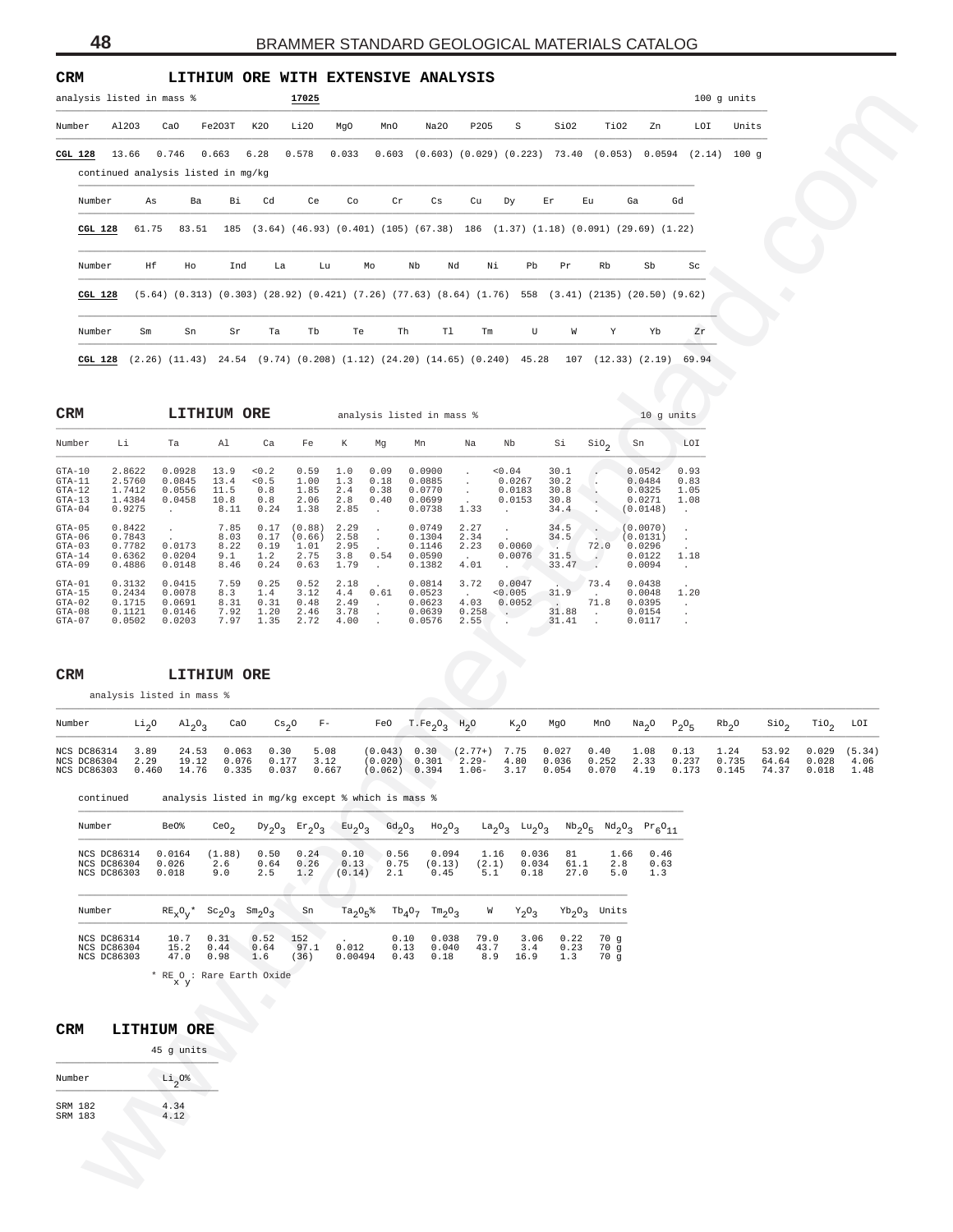#### **CRM LUJAVRITE**

| Number     |       | $\sin^3$ $\sin^3$ | CaO    | FeO Fe <sub>2</sub> <sup>o</sup> <sub>3</sub> |       | $K_2$ O MgO | MnO    | $\text{Na}_2\text{O}$ . |        | TiO <sub>2</sub> Ba | Be      | Co           | Cr      | Cu      | Ga     | Ge      |
|------------|-------|-------------------|--------|-----------------------------------------------|-------|-------------|--------|-------------------------|--------|---------------------|---------|--------------|---------|---------|--------|---------|
| VS 2124-81 | 56.13 | 16.96             |        | 1.25 1.14 5.52 6.23 0.74 0.254 9.26 0.92      |       |             |        |                         |        | 0.080               | 0.00139 | 0.00063      | 0.00125 | 0.00111 | 0.0063 | 0.00013 |
| continued  |       |                   |        |                                               |       |             |        |                         |        |                     |         |              |         |         |        |         |
| Number     |       | La                | Li     | Mo                                            | Nb    | Νi          | Pb     | Rb                      |        | Sn                  | Sr      | $\mathbf{V}$ | Y       | Yb      | Zn     | Units   |
| VS 2124-81 |       | 0.040             | 0.0037 | 0.00028                                       | 0.034 | 0.00078     | 0.0020 |                         | 0.0250 | 0.0014              | 0.080   | 0.0086       | 0.0081  | 0.00057 | 0.012  | 40q     |

| <b>CRM</b>                    |    |   |    | LOW BORON MAGNESITE                                                       |    |   |    |    |    |   |    |    |       |
|-------------------------------|----|---|----|---------------------------------------------------------------------------|----|---|----|----|----|---|----|----|-------|
| Number                        | Al | B | Ca | Cr                                                                        | Fe | К | Ma | Mn | Na | P | Si | Тi | Units |
| ECRM 779-1 0.105 0.0116 1.691 |    |   |    | $(0.0030)$ 3.73 $(0.0020)$ $(54.57)$ 0.503 $(0.0058)$ 0.0267 0.182 0.0081 |    |   |    |    |    |   |    |    | 100q  |

| <b>CRM</b> |     |                           | <b>MAGNESITE</b> |           |     |                                                                     |     |          |          |               |                  |      |      |            |                          |      |          |   |      |
|------------|-----|---------------------------|------------------|-----------|-----|---------------------------------------------------------------------|-----|----------|----------|---------------|------------------|------|------|------------|--------------------------|------|----------|---|------|
|            |     | analysis listed in mass % |                  |           |     |                                                                     |     |          |          | $100$ q units |                  |      |      |            | analysis listed in mg/kg |      |          |   |      |
| Number     | MgO | $\lambda$ <sup>0</sup>    | CaO              | $Fe_2O_2$ | FeO | $K_{0}$                                                             | MnO | $Na_{0}$ | $P_2O_E$ | $\sin$        | TiO <sub>2</sub> | Ba   | Ce   | $\circ$ Co | Cr                       | Cu   | Ni Sr Zn |   |      |
| SARM 43    |     |                           |                  |           |     | 44.11 (0.06) 0.89 0.26 (0.1) (0.04) (0.1) (0.05) (0.02) 5.99 (0.01) |     |          |          |               |                  | (25) | (20) | 4          | (195)                    | (15) | 252      | 8 | (10) |

|                                                               | analysis listed in mass %    |                                   |                                 |                                             |                                                     |                                               |                              |                         |                                                    |                          |                                             |                        |                                                     |                         |                               |
|---------------------------------------------------------------|------------------------------|-----------------------------------|---------------------------------|---------------------------------------------|-----------------------------------------------------|-----------------------------------------------|------------------------------|-------------------------|----------------------------------------------------|--------------------------|---------------------------------------------|------------------------|-----------------------------------------------------|-------------------------|-------------------------------|
| Number                                                        | $\mathsf{Sio}_2$             | $A1_{2}O_{3}$<br>CaO              | FeO                             | $Fe_2O_3$                                   | $K_2^o$<br>MgO                                      | MnO                                           | $\frac{Na}{2}$ <sup>O</sup>  | $\text{rio}_2$          | Ba                                                 | Be                       | Co                                          | Cr                     | Cu                                                  | Ga                      | Ge                            |
| VS 2124-81                                                    | 56.13                        | 16.96<br>1.25                     | 1.14                            | 5.52                                        | 6.23 0.74                                           | 0.254                                         | 9.26                         | 0.92                    | 0.080                                              | 0.00139                  | 0.00063                                     | 0.00125                | 0.00111                                             | 0.0063                  | 0.00013                       |
| continued                                                     |                              |                                   |                                 |                                             |                                                     |                                               |                              |                         |                                                    |                          |                                             |                        |                                                     |                         |                               |
| Number                                                        | La                           | Li                                | Mo                              |                                             | Nb<br>Νi                                            | Pb                                            | Rb                           |                         | Sn                                                 | Sr                       | V                                           | Y                      | Yb                                                  | Zn                      | Units                         |
| VS 2124-81                                                    | 0.040                        | 0.0037                            | 0.00028                         |                                             | 0.034<br>0.00078                                    |                                               | 0.0020<br>0.0250             |                         | 0.0014                                             | 0.080                    | 0.0086                                      | 0.0081                 | 0.00057                                             | 0.012                   | 40g                           |
|                                                               |                              |                                   |                                 |                                             |                                                     |                                               |                              |                         |                                                    |                          |                                             |                        |                                                     |                         |                               |
| CRM                                                           |                              | LOW BORON MAGNESITE               |                                 |                                             |                                                     |                                               |                              |                         |                                                    |                          |                                             |                        |                                                     |                         |                               |
| Number                                                        | Al                           | В                                 | Ca                              | Cr                                          | Fe                                                  | К                                             | Mg                           | Mn                      | Na                                                 | $\, {\mathbb P}$         | Si                                          | Тi                     | Units                                               |                         |                               |
| ECRM 779-1                                                    | 0.105                        | 0.0116<br>1.691                   |                                 |                                             | $(0.0030)$ 3.73 $(0.0020)$ $(54.57)$ 0.503          |                                               |                              |                         | (0.0058)                                           |                          | 0.0267<br>0.182                             | 0.0081                 | 100g                                                |                         |                               |
|                                                               |                              |                                   |                                 |                                             |                                                     |                                               |                              |                         |                                                    |                          |                                             |                        |                                                     |                         |                               |
| <b>CRM</b>                                                    |                              | <b>MAGNESITE</b>                  |                                 |                                             |                                                     |                                               |                              |                         |                                                    |                          |                                             |                        |                                                     |                         |                               |
|                                                               | analysis listed in mass %    |                                   |                                 |                                             |                                                     |                                               |                              | 100 g units             |                                                    |                          |                                             |                        | analysis listed in mg/kg                            |                         |                               |
| Number<br>MgO                                                 | $A1_{2}O_3$                  | CaO                               | $Fe_2O_3$                       | FeO                                         | $K_2^o$<br>MnO                                      | $\frac{Na}{2}$ <sup>O</sup>                   | $P_2O_5$                     | $\frac{\text{SiO}}{2}$  | $\mathbb{T}^{10}$ <sub>2</sub>                     | Ba                       | Ce<br>Co                                    | Cr<br>Cu               | Νi                                                  | Sr Zn                   |                               |
| SARM 43                                                       | 44.11 (0.06) 0.89            |                                   |                                 |                                             | $0.26$ (0.1) (0.04) (0.1) (0.05) (0.02) 5.99 (0.01) |                                               |                              |                         |                                                    |                          | $(25)$ $(20)$ 4 $(195)$ $(15)$ 252          |                        |                                                     | 8(10)                   |                               |
|                                                               |                              | <b>MAGNESITE</b>                  |                                 |                                             |                                                     |                                               |                              |                         |                                                    |                          |                                             |                        |                                                     |                         |                               |
| $\#$ = class, where $1$ = CRM and $2$ = RM                    |                              |                                   |                                 |                                             | analysis listed in mass %                           |                                               |                              |                         | CERAM: 25 or 100g                                  |                          | NCS: 50g                                    |                        | NH: 75g                                             | others: 100g            |                               |
| Number<br>#                                                   | MgO                          | $A1_2O_3$ $B_2O_3$                |                                 | CaO                                         | $\mathrm{cr}_2\mathrm{O}_3$                         | $Fe_2O_3$<br>$K_2^o$                          | MnO                          |                         | $Mn2$ <sup>O</sup> <sub>3</sub> $Na2$ <sup>O</sup> | $P_2O_5$                 | S                                           | $\frac{\text{SiO}}{2}$ | SrO                                                 | $\mathcal{I}^{10}$      | LOI                           |
| BCS 389/1<br>1<br>BCS 319/1<br>-1.                            | 97.89<br>95.38               | 0.104<br>0.109                    | $\cdot$                         | 0.880<br>3.00                               | 0.607<br>0.0035<br>0.291                            | $\cdot$                                       | 0.100<br>0.108               |                         |                                                    | 0.0295                   | $\cdot$<br>$\cdot$                          | 0.274<br>1.093         | $\cdot$<br>$\cdot$                                  | 0.0052<br>0.0070        | $\cdot$<br>$\cdot$            |
| 2<br>CERAM AN37<br>2<br>CERAM AN36<br>ECRM 778-1<br>1         | 94.00<br>93.30<br>81.02      | $\sim$<br>0.56                    | 0.09<br>0.09<br>$\cdot$         | 1.46<br>0.94<br>1.23                        | 0.005<br>0.004<br>4.66<br>0.15<br>0.96              | 1.80 < 0.01<br>< 0.01<br>$\ddot{\phantom{0}}$ | $\sim$ 100 $\sim$<br>0.014   | 0.12                    | < 0.05<br>$0.11$ < $0.05$<br>$\sim$                | 0.02<br>0.008<br>(0.009) | $\blacksquare$<br>$\blacksquare$<br>$\cdot$ | 1.39<br>0.48<br>1.05   | $\cdot$<br>$\cdot$<br>$\sim$                        | 0.03<br>0.01<br>(0.013) | $\cdot$<br>$\cdot$<br>$\cdot$ |
| NCS DC28090<br>1<br>USZ 37-2003<br>1.                         | 46.40<br>45.80               | 0.10<br>0.04                      | $\cdot$<br>$\bullet$            | 0.53<br>$\cdot$<br>1.69<br>$\cdot$          | 0.65<br>0.05                                        | 0.0050<br>0.011                               | 0.016                        |                         | 0.017                                              | 0.013                    | 0.0027<br>$\cdot$                           | 0.32<br>0.25           | 0.005                                               | 0.0060                  | 51.58<br>51.35                |
| UNS MK<br>-1.<br>1<br><b>NCS DC28089</b><br>1<br>NCS DC28089a | 45.22<br>43.45<br>43.44      | 0.414<br>1.14<br>1.46             | $\bullet$<br>$\cdot$<br>$\cdot$ | 0.581<br>$\cdot$<br>1.52<br>$\cdot$<br>1.26 | 1.74<br>1.66                                        | 0.013<br>0.037<br>0.044                       | 0.160<br>0.095<br>0.083      | $\cdot$<br>$\sim$<br>☞. | 0.024<br>0.018<br>0.020                            | 0.055<br>0.036<br>0.037  | 0.015<br>0.015                              | 0.593<br>4.13<br>4.95  | $\cdot$ CO <sub>2</sub> : 48.31<br>0.0013<br>0.0014 | 0.019<br>0.041<br>0.048 | 47.35<br>46.57                |
| CERAM AN43<br>2<br>2 CERAM AN45                               | $\cdot$                      | $\cdot$                           | 0.005<br>0.222                  | $\cdot$<br>$\cdot$<br>$\ddot{\phantom{a}}$  | $\ddot{\phantom{a}}$                                | (0.06)                                        | $\langle \cdot \rangle$      |                         |                                                    |                          |                                             | $\cdot$                |                                                     |                         | last<br>last                  |
|                                                               |                              |                                   |                                 |                                             |                                                     |                                               |                              |                         |                                                    |                          |                                             |                        |                                                     |                         |                               |
| RM                                                            |                              | <b>MAGNESTTE</b>                  |                                 |                                             |                                                     |                                               |                              |                         |                                                    |                          |                                             |                        |                                                     |                         |                               |
|                                                               |                              | typical analysis listed in mass % |                                 |                                             |                                                     |                                               |                              |                         |                                                    |                          |                                             |                        | 100 g units                                         |                         |                               |
| Number<br>MgO                                                 | $\mathrm{^{Al}_{2}O}_{3}$    | C tot.                            | $^{CO}$ <sub>2</sub>            | CaO                                         | $\frac{\text{cr}}{2}$ <sup>O</sup> <sub>3</sub>     | $Fe_2O_3$                                     | $\kappa_{2}^{\phantom{2}}$ o | $\mathrm{Mn_{3}O}_{4}$  | $\mathbb{P}_2\mathbb{O}_5$                         | S                        | $\mathsf{Sio}_2$                            |                        | $TiO_2$ -H <sub>2</sub> O at 900'C                  |                         |                               |
| 47.83<br>DH 4208                                              | 41.66                        | 0.353                             | 0.580                           | 2.06                                        | 0.040                                               | 1.49                                          | 0.037                        | 0.070                   | 0.077                                              | 0.007                    | 5.09                                        | 0.066                  | 0.894                                               |                         |                               |
| continued                                                     |                              |                                   |                                 |                                             |                                                     |                                               |                              |                         |                                                    |                          |                                             |                        |                                                     |                         |                               |
| Number                                                        | ${\rm v}_{2}^{\rm ~o}{}_{5}$ | ZnO                               | $z_{\texttt{r0}}_{2}$           |                                             |                                                     |                                               |                              |                         |                                                    |                          |                                             |                        |                                                     |                         |                               |
| DH 4208                                                       | 0.001                        | 0.006                             | 0.091                           |                                             |                                                     |                                               |                              |                         |                                                    |                          |                                             |                        |                                                     |                         |                               |
|                                                               |                              |                                   |                                 |                                             |                                                     |                                               |                              |                         |                                                    |                          |                                             |                        |                                                     |                         |                               |
|                                                               |                              |                                   |                                 |                                             |                                                     |                                               |                              |                         |                                                    |                          |                                             |                        |                                                     |                         |                               |
|                                                               |                              |                                   |                                 |                                             |                                                     |                                               |                              |                         |                                                    |                          |                                             |                        |                                                     |                         |                               |
|                                                               |                              |                                   |                                 |                                             |                                                     |                                               |                              |                         |                                                    |                          |                                             |                        |                                                     |                         |                               |
|                                                               |                              |                                   |                                 |                                             |                                                     |                                               |                              |                         |                                                    |                          |                                             |                        |                                                     |                         |                               |
|                                                               |                              |                                   |                                 |                                             |                                                     |                                               |                              |                         |                                                    |                          |                                             |                        |                                                     |                         |                               |
|                                                               |                              |                                   |                                 |                                             |                                                     |                                               |                              |                         |                                                    |                          |                                             |                        |                                                     |                         |                               |
|                                                               |                              |                                   |                                 |                                             |                                                     |                                               |                              |                         |                                                    |                          |                                             |                        |                                                     |                         |                               |
|                                                               |                              |                                   |                                 |                                             |                                                     |                                               |                              |                         |                                                    |                          |                                             |                        |                                                     |                         |                               |

| RM      |           |                                   | <b>MAGNESITE</b>                                       |       |      |                            |      |       |       |                                                                                         |       |                  |       |                                             |
|---------|-----------|-----------------------------------|--------------------------------------------------------|-------|------|----------------------------|------|-------|-------|-----------------------------------------------------------------------------------------|-------|------------------|-------|---------------------------------------------|
|         |           | typical analysis listed in mass % |                                                        |       |      |                            |      |       |       |                                                                                         |       |                  |       | $100$ q units                               |
| Number  | MgO       |                                   | $\mathrm{Al}_{2}\mathrm{O}_{3}$ C tot. CO <sub>2</sub> |       | CaO  | $\operatorname{Cr}_{2}O_3$ |      |       |       | $Fe_2O_3$ K <sub>2</sub> O Mn <sub>3</sub> O <sub>4</sub> P <sub>2</sub> O <sub>5</sub> | S     | SiO <sub>2</sub> |       | TiO <sub>2</sub> -H <sub>2</sub> O at 900'C |
| DH 4208 | 47.83     | 41.66                             | 0.353                                                  | 0.580 | 2.06 | 0.040                      | 1.49 | 0.037 | 0.070 | 0.077                                                                                   | 0.007 | 5.09             | 0.066 | 0.894                                       |
|         | continued |                                   |                                                        |       |      |                            |      |       |       |                                                                                         |       |                  |       |                                             |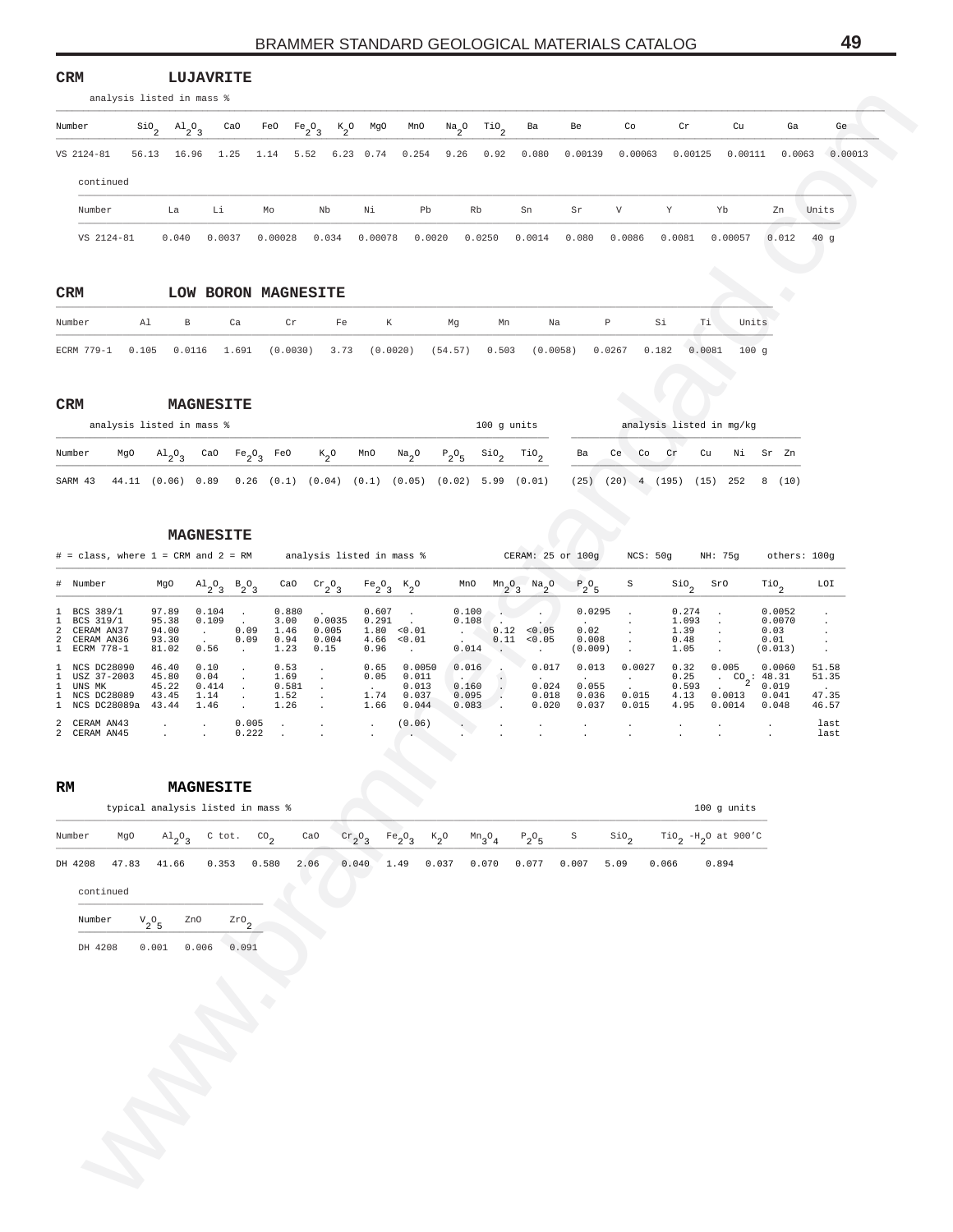| CRM                                                                                                                              |                                                                               |                                                                 | <b>MANGANESE ORE</b>                                    |                                                  |                                                            |                                                            |                                                       |                                  |                                                                            | $#$ = class, where 1 = CRM and 2 = RM                                 |                                                            |                                                                  |                                                              | analysis in mass %                                     |                                                         |                                           | $T = Total$                                         |
|----------------------------------------------------------------------------------------------------------------------------------|-------------------------------------------------------------------------------|-----------------------------------------------------------------|---------------------------------------------------------|--------------------------------------------------|------------------------------------------------------------|------------------------------------------------------------|-------------------------------------------------------|----------------------------------|----------------------------------------------------------------------------|-----------------------------------------------------------------------|------------------------------------------------------------|------------------------------------------------------------------|--------------------------------------------------------------|--------------------------------------------------------|---------------------------------------------------------|-------------------------------------------|-----------------------------------------------------|
| Number                                                                                                                           | Mn                                                                            |                                                                 | $MnO2$ $Mn(CO3)$ $Al2O3$ As                             |                                                  |                                                            | As203                                                      | Ba                                                    | Ba0                              | CO <sub>2</sub>                                                            | CaO                                                                   |                                                            | Fe Fe203                                                         | K20                                                          | MgO                                                    | Na20                                                    | SiO2                                      | TiO2                                                |
| IGS 29<br>л.<br>$\mathbf{1}$<br>VS R13/3<br>NCS DC26703<br>1<br>1<br>VS P13/1<br>$\mathbf{1}$<br>SRM 25d                         | 58.88<br>58.80<br>58.8<br>51.78                                               | MnO: 93.38<br>90.4<br>(62.07)<br>$\sim$<br>$\cdot$              | $\sim$<br>$\ddot{\phantom{a}}$                          | 0.74<br>(5.33)                                   |                                                            |                                                            | 0.59                                                  | (0.21)                           | C:0.034<br>$\overline{\phantom{a}}$                                        | 0.37<br>(0.052)                                                       | 1.45<br>$\ddot{\phantom{0}}$                               | (3.91)                                                           | (0.928)                                                      | 0.17<br>$\cdot$<br>$\ddot{\phantom{a}}$                |                                                         | 2.01<br>2.00<br>2.54                      | 5.63 Ti:0.025<br>$\sim$<br>(0.136)                  |
| -1<br>SARM 16<br>NCS DC35015<br>-1<br>JSS 861-2<br>-1<br>NCS DC26702<br>$\mathbf{1}$<br>$\mathbf{1}$<br>BAM 633-1                | 49.17<br>49.00<br>48.7<br>48.53<br>47.85                                      | 68.28<br><b>Contact Contact</b><br>(72.64)<br><b>Contractor</b> | $\sim$<br>$\sim$<br>$\cdot$<br><b>Contract Contract</b> | (0.3)<br>Al: 1.57<br>3.28<br>1.64                | 0.015<br><b>Contract</b><br>$\cdot$                        | $\sim$<br>(0.004)                                          | $\cdot$                                               | 0.60<br>$\sim$<br>$\sim$<br>1.13 | C:0.085 0.37<br>$\sim$                                                     | 4.70<br>. Ca: $0.063$<br>2.02                                         | 11.48<br>3.97<br>(5.7)<br>4.93<br>1.64                     | $\sim$<br>$\sim$                                                 | 0.02<br>$\sim$<br>$\sim$<br>$\sim$                           | 0.76<br>$\sim 10^{-11}$<br>$\sim$<br>0.25<br>0.58      | (0.03)<br>$\sim$<br>$\cdot$<br>$\cdot$                  | 5.04<br>Si: 2.62<br>10.39                 | $\sim$<br>5.56 Ti:0.102<br>0.079                    |
| AMIS 0403<br>$\mathbf{1}$<br>RH01<br>2<br>AMIS 0404<br>$\mathbf{1}$<br>$\mathbf{1}$<br><b>NCS DC25008</b><br>1 NCS DC26704       | 46.82<br>46.8<br>45.93<br>45.47<br>45.20                                      | 51.3<br>(67.71)                                                 | MnO: 60.42<br>$\sim 100$<br>MnO: 59.45<br>$\sim$        | 0.37<br>1.50<br>(0.40)<br>6.81<br>6.88           |                                                            |                                                            |                                                       | (0.3)                            | Ca: 3.56<br>Ca: 3.07<br>C:0.090 0.103                                      | 5.12<br>1.77<br>4.43<br>0.071                                         | 12.43 18.25<br>1.63<br>13.63 19.54<br>3.21<br>6.03         | <b>Contract</b><br>$\sim 100$<br>$\sim$                          | (0.023)<br>1.33<br>(0.06)<br>$\sim 10^{-11}$<br>$\sim$       | 0.66<br>1.10<br>0.51<br>0.077<br>0.097                 | (0.18)<br>0.41<br>0.79<br>$\sim$ $\sim$<br>$\sim$       | 5.25<br>11.4<br>3.56<br>9.51              | (0.02)<br>(0.02)<br>0.087<br>5.55 Ti:0.092          |
| $\mathbf{1}$<br>NCS DC28045<br>1<br>NCS DC26701<br>NCS DC28210<br>1<br>$\mathbf{1}$<br>VS R12/2<br>AMIS 0402<br>$\mathbf{1}$     | 44.76<br>43.24<br>43.01                                                       | 44.97T 67.67<br>44.95 (32.31)<br>66.46<br>52.4<br>MnO: 56.77    | $\cdot$<br>$\sim$<br>$\sim$                             | 2.35<br>0.37<br>7.28<br>1.87<br>0.38             | 0.042<br>$\sim$<br>$\cdot$<br>$\sim$                       |                                                            | $\ddot{\phantom{a}}$<br>$\cdot$                       | 0.53                             | $0.058$ .<br>C:1.22<br>$0.53$ :<br>Ca: 3.88                                | 0.195<br>7.53<br>0.24<br>2.02<br>5.70                                 | 2.75T<br>10.50<br>5.72<br>1.56<br>15.38 22.12              | $\sim 10^{-11}$<br>$\sim$ $\sim$                                 | 1.48<br>$\sim$<br>$\sim$<br>(0.02)                           | 0.182<br>1.05<br>0.257<br>1.16<br>0.54                 | $0.034$ 16.00<br><b>SALES</b><br>$\mathbb{C}$<br>(0.11) | 4.62<br>15.00<br>4.31                     | 0.105<br>5.41 Ti:0.010<br>0.34<br>$\sim$<br>(0.024) |
| 1<br>SARM 17<br>1<br>SARM 149<br>1<br>OREAS 170b<br>OREAS 170a<br>1<br>NCS DC28044<br>$\mathbf{1}$                               | 38.81<br>38.0                                                                 | $\sim$<br>MnO: 59.46<br>MnO: 58.17<br>36.31T 45.02              |                                                         | 0.24<br>0.221<br>3.90<br>4.44<br>2.08            | <b>Contract</b><br>$\sim 10^{-11}$<br>0.039                |                                                            | $\sim$<br>$\sim$                                      | 0.050<br><b>Service</b>          | $(0.08)$ .<br>$\overline{\phantom{a}}$<br>$\sim$<br>$0.410$ .              | (14.4)<br>14.2<br>0.270<br>0.090<br>3.30                              | 4.27<br>5.39<br>$\sim 10^{-11}$<br>6.90T                   | $\sim$ $\sim$<br>7.04<br>6.49<br>$\sim 100$                      | 0.09<br>0.132<br>1.80<br>1.70<br>0.49                        | 3.03<br>2.08<br>0.329<br>0.222<br>1.29                 | 0.09<br>0.147<br>0.318<br>0.276<br>0.076                | 4.69<br>5.89<br>9.49<br>11.34<br>17.70    | $\blacksquare$ .<br>0.189<br>0.179<br>0.085         |
| AMIS 0407<br>1<br>$\mathbf{1}$<br>NCS DC11023<br>1<br>CGL 127<br>1<br>NCS DC28062<br>1<br>VS 5404-90                             | 35.72<br>34.12                                                                | 35.54T 52.73<br>MnO: 45.9<br>34.67 51.64<br>48.66               | MnO: 46.81<br><b>Contract</b><br>$\sim$<br>$\cdot$      | 0.29<br>3.80<br>9.27<br>9.97<br>5.28             | 0.112<br>(0.0131)<br>$\sim$<br>$\cdot$                     |                                                            | (0.9384)<br>$\sim$                                    |                                  | Ca: 11.04 15.81<br>$1.62$ .<br>$\sim$<br>$\sim$                            | 2.34<br>(1.63)<br>0.48<br>4.68                                        | 4.10<br>10.25T<br><b>Contract Contract</b><br>8.05<br>6.68 | 6.03<br>$\sim$<br>19.51T<br>-40                                  | 0.04<br>0.396<br>(0.017)<br>1.14<br>0.83                     | 3.17<br>0.78<br>0.79<br>0.87<br>0.45                   | (0.039)<br>0.053<br>(0.086)<br>0.063<br>0.38            | 5.51<br>13.03<br>10.84<br>10.70<br>15.69  | (0.02)<br>0.143<br>0.53<br>0.27                     |
| NCS DC28211<br>ı<br>AMIS 0406<br>1<br>NCS DC28043<br>1<br>NCS DC11022<br>1<br>1<br>NCS DC28209                                   | 32.70<br>32.27<br>29.48T<br>27.76                                             | 32.32<br>30.99T 45.61<br>41.76<br>21.00                         | MnO: 41.81<br>$\sim 100$ km s $^{-1}$<br>$\sim$         | 3.30<br>0.24<br>6.40<br>6.49<br>1.77             | 0.089<br>0.062<br>$\sim$                                   |                                                            |                                                       | 1.04<br>$\sim$                   | Ca: 12.62<br>$1.11$ .<br>$\sim$                                            | 4.21<br>18.13<br>1.15<br>1.82<br>5.44                                 | 10.47<br>4.62<br>10.68T<br>10.22T<br>12.00                 | 6.77<br><b>CONTRACTOR</b><br>$\sim$                              | (0.11)<br>0.65<br>0.89<br>$\sim$                             | 3.04<br>3.51<br>0.70<br>0.65<br>4.08                   | (0.14)<br>0.058<br>0.062<br>$\sim$                      | 14.40<br>4.36<br>17.30<br>19.84<br>17.54  | 0.16<br>(0.02)<br>0.215<br>0.224<br>0.085           |
| NCS DC28063<br>-1.<br>NCS DC11021<br>$\mathbf{1}$<br>NCS DC28061<br>$\mathbf{1}$<br>$\mathbf{1}$<br>NCS DC28042<br>1 NCS DC11020 | 27.45<br>26.53T<br>22.93                                                      | 39.38<br>36.60<br>33.45<br>22.18T 18.35<br>22.31T 30.34         | $\sim$                                                  | 10.05<br>6.99<br>9.88<br>2.80<br>7.69            | 0.052<br><b>Contract Contract</b><br>0.032<br>0.034        |                                                            |                                                       | 0.80<br>$\sim$<br>0.54           | $0.164$ .<br>$\sim$                                                        | 0.99<br>2.31<br>1.11<br>6.20<br>2.36                                  | 8.10<br>11.01T<br>6.71<br>10.62T<br>9.66T                  | $\sim$ $\sim$<br>$\mathcal{L}_{\bullet}$<br>$\ddot{\phantom{a}}$ | 1.57<br>1.01<br>1.95<br>0.83<br>1.11                         | 1.16<br>0.774<br>0.94<br>3.14<br>1.72                  | 0.064<br>0.064<br>0.053<br>0.049<br>0.056               | 20.96<br>22.10<br>31.42<br>24.73<br>28.11 | 0.247<br>$\sim$<br>0.123<br>0.270                   |
| 1<br>KZ 185-89<br>1<br>NCS DC11019<br>NCS DC28060<br>1<br>VS 5406-90<br>-1.<br>NCS DC28041<br>1                                  | 21.61T<br>18.36T<br>18.22<br>15.98                                            | 25.59<br>27.06<br>14.40<br>14.45T 20.66                         | $\sim$<br>$\sim$                                        | 1.42<br>5.66<br>10.39<br>9.78<br>8.25            | 0.031<br>$\sim 10^{-11}$<br>0.013                          |                                                            | 2.65<br>$\cdot$                                       | $\sim$<br>0.43<br>0.064          | $\cdot$<br>$\begin{array}{c} 1.29 \end{array}$<br>$\overline{\phantom{a}}$ | 25.72<br>12.83<br>1.22<br>1.96<br>2.07                                | 1.11T<br>8.89T<br>5.86<br>2.43<br>0.85T                    | $\ddot{\phantom{a}}$<br>$\sim$<br>$\cdot$                        | 0.11<br>1.04<br>2.34<br>4.99<br>3.74                         | 0.95<br>0.611<br>0.84<br>0.74<br>0.60                  | 0.045<br>0.054<br>0.70<br>0.48                          | 16.07<br>21.94<br>38.94<br>47.66<br>56.03 | 0.066<br>0.206<br>0.31<br>0.177                     |
| Number                                                                                                                           | Mn                                                                            |                                                                 | MnO2 Mn(CO3) Al2O3                                      |                                                  | As                                                         | As203                                                      | Ba                                                    | Ba0                              | CO <sub>2</sub>                                                            | CaO                                                                   |                                                            | Fe Fe203                                                         | K <sub>20</sub>                                              | MgO                                                    | Na20                                                    | SiO2                                      | TiO2                                                |
| Number                                                                                                                           | ${\rm Cr}$                                                                    | Cu                                                              | Ge                                                      | Νi                                               | $\, {\bf P}$                                               | P205                                                       | Pb                                                    |                                  | $\, \mathbb{S} \,$                                                         | V                                                                     | Zn                                                         | LOI                                                              | Units                                                        |                                                        | Other                                                   |                                           |                                                     |
| IGS 29<br>VS R13/3<br>NCS DC26701<br>VS P13/1<br>SRM 25d                                                                         |                                                                               | 0.0219<br>0.024                                                 |                                                         | 0.101<br>$\sim$                                  | 0.196<br>(0.002) 0.033<br>0.197<br>$\sim$                  | $\sim$<br>$\sim$<br>0.251                                  | 0.0013<br>0.013<br>0.0014<br>$\sim$                   |                                  | 0.07<br>0.18<br>0.070<br>$\sim$                                            |                                                                       | $\ddot{\phantom{0}}$<br>0.013<br>$\sim 10^{-11}$           |                                                                  | 40g<br>100g                                                  | 50 g Co: 0.008                                         | 100 g MnO: 90.4, last of stock                          |                                           | 60 g available Oxygen: 14.28, H2O: (0.96)           |
| SARM 16<br>NCS DC35015<br>JSS 861-2<br>NCS DC26702<br>BAM 633-1                                                                  |                                                                               | 0.006<br>0.0064<br>0.005<br>$\cdot$                             |                                                         | 0.014<br>0.012<br>$\ddot{\phantom{0}}$           | 0.033<br>0.086<br>0.080<br>0.170                           | $\cdot$<br>$\cdot$<br>$\cdot$                              | 0.015<br>0.012<br>$\sim$                              |                                  | 0.17<br>0.0084<br>0.017<br>0.227                                           | $\cdot$<br>$\cdot$                                                    | 0.0364<br>0.036<br>0.016<br>$\sim 10^{-1}$                 | (3.3)<br>$\sim$ $\sim$                                           | 100g<br>50g<br>100g                                          | 80 q Co: 0.025<br>Co: 0.014                            | 100 g Activated 0: 13.55                                |                                           |                                                     |
| AMIS 0403<br>RH01<br>AMIS 0404<br>NCS DC25008<br>NCS DC26703                                                                     | Cr2O3: (0.03)<br>$\sim$<br>$\ddot{\phantom{a}}$                               | Cr2O3: (0.024)<br>$\sim$<br>0.033                               | $\ddot{\phantom{a}}$                                    | $\ddot{\phantom{a}}$<br>$\blacksquare$<br>0.0024 | 0.28<br><b>Carlo</b><br>0.094<br>0.009                     | 0.08<br>$\sim$<br>(0.08)<br>$\sim$<br>$\ddot{\phantom{a}}$ | $\cdot$<br>$\cdot$<br>0.018                           |                                  | (0.025)<br>0.003                                                           | specific gravity: 4.63<br>$\sim$<br>specific gravity: 4.65<br>$\cdot$ | $\sim$<br>0.219                                            | 4.27<br>12.8<br>4.88<br>$\ddot{\phantom{a}}$<br>$\cdot$          | 100g                                                         | 100 g multiple Mn<br>50 q B: 0.0018<br>50 g Co: 0.0014 | 100 g multiple Fe, Mn                                   |                                           |                                                     |
| NCS DC28045<br>NCS DC26704<br>NCS DC28210<br>VS R12/2<br>AMIS 0402                                                               | 0.038<br>$\sim$<br>$\cdot$<br>Cr2O3: (0.05)                                   | 0.022<br>0.009<br>0.062                                         | $\cdot$<br>$\cdot$<br>$\cdot$<br>$\cdot$                | 0.079<br>0.039<br>0.057<br><br>$\sim$            | 0.230<br>0.127<br>0.099<br>0.209<br>$\sim$                 | $\cdot$<br>$\cdot$<br>$\cdot$<br>0.10                      | 0.011<br>(0.007)<br>0.014<br>$\cdot$                  |                                  | 0.0086<br>0.028<br>$\sim$<br>0.029                                         | 0.018<br>$\sim$<br>$\cdot$<br>specific gravity: 4.62                  | 0.070<br>0.052<br>0.088                                    | $\cdot$<br>$\sim$<br>$\sim$<br>4.97                              | 50g<br>50g<br>100g                                           | 50 g Co: 0.096                                         | 100 g multiple Ca, Fe, Mn                               |                                           |                                                     |
| SARM 17<br>SARM 149<br>OREAS 170b<br>OREAS 170a<br>NCS DC28044                                                                   | $\cdot$<br>$\cdot$<br>$\sim$<br>0.0018                                        | $\bullet$<br>$\cdot$<br>$\cdot$<br>0.0086                       | $\cdot$<br>$\bullet$<br>$\ddot{\phantom{1}}$            | $\cdot$<br>0.010                                 | 0.018<br>0.021<br>$\sim$<br>0.105                          | $\cdot$<br>0.195<br>0.152<br>$\sim$ $\sim$                 | $\cdot$<br>$\cdot$<br>$\cdot$<br>0.0083               |                                  | (0.01)<br>$\cdot$<br>0.021                                                 | 0.0075                                                                | 0.0043<br>$\cdot$<br>0.027                                 | $\sim$<br>11.95<br>12.14<br>$\sim$                               | 100g<br>100g<br>10 <sub>g</sub><br>10 <sub>g</sub><br>50g    |                                                        |                                                         |                                           |                                                     |
| AMIS 0407<br>NCS DC11023<br>CGL 127<br><b>NCS DC28062</b><br>VS 5404-90                                                          | Cr2O3: 0.22<br>$0.0053$ $0.011$<br>$(0.0086)$ $(0.0127)$<br>$\sim$<br>$\cdot$ | $\cdot$<br>$\ddot{\phantom{0}}$                                 | $\ddot{\phantom{0}}$<br>17025<br>0.00034                | 0.023<br>0.0377<br>0.013                         | 0.105<br>$\sim$<br>0.050<br>0.027                          | (0.04)<br>0.76<br>$\sim$<br>$\cdot$                        | 0.058<br>(0.0038)<br>0.011<br>0.15                    |                                  | 0.052<br>$\sim 10^{-11}$<br>0.023                                          | specific gravity: 3.74<br>0.016<br>(0.0241)<br>$\cdot$<br>$\cdot$     | 0.066<br>0.0182<br>0.16                                    | 17.83<br>(6.41)<br>$\sim$<br>$\cdot$                             | 60g<br>50g<br>50g                                            | 100 g multiple Mn<br>Co: 0.0086                        |                                                         |                                           | 100 g mg/kg: Co:316 Y:104 Sr:1354 Zr:208            |
| NCS DC28211<br>AMIS 0406<br>NCS DC28043<br>NCS DC11022<br>NCS DC28209                                                            | 0.013<br>0.018<br>$\sim$                                                      | 0.020<br>Cr2O3: 0.08<br>0.015<br>0.018<br>0.0066                | $\sim$ $-$<br>$\sim$<br>$\sim$<br>$\cdot$<br>$\Delta$   | 0.016<br>$\sim$<br>0.083<br>0.072                | 0.087<br>$\sim 10^{-10}$<br>0.171<br>0.150<br>0.0025 0.069 | (0.04)<br>$\sim$<br>$\cdot$<br>$\Box$                      | 0.0090<br>$\sim 10^{-11}$<br>0.110<br>0.107<br>0.0067 |                                  | 0.100<br>0.082<br>$\sim$                                                   | specific gravity: 3.63<br>0.019<br>0.020<br>$\sim$                    | 0.027<br>0.235<br>0.143<br>0.0071                          | 20.67<br>$\sim$<br>$\cdot$                                       | 50g<br>50 $g$<br>60g<br>100g                                 | 100 g multiple Mn                                      |                                                         |                                           |                                                     |
| NCS DC28063<br>NCS DC11021<br>NCS DC28061<br>NCS DC28042<br>NCS DC11020                                                          | <b>CO</b><br>0.019<br>0.0023<br>0.026                                         | 0.021<br>0.0071<br>0.021                                        | $\ddot{\phantom{0}}$<br>$\ddot{\phantom{a}}$            | 0.073<br>0.0044<br>0.089                         | 0.059<br>0.163<br>0.073<br>0.074<br>0.171                  | $\cdot$<br>$\cdot$<br>$\cdot$<br>$\cdot$<br>$\cdot$        | 0.60<br>0.124<br>0.23<br>0.0066<br>0.120              |                                  | 0.084<br>0.044<br>0.109                                                    | 0.020<br>0.0044<br>0.020                                              | 0.164<br>0.012<br>0.170                                    |                                                                  | 50 <sub>g</sub><br>60g<br>50g<br>50g<br>60g                  |                                                        |                                                         |                                           |                                                     |
| KZ 185-89<br>NCS DC11019<br>NCS DC28060<br>VS 5406-90<br>NCS DC28041                                                             | 0.012<br>$\sim$ $\sim$<br>$\cdot$<br>$\cdot$                                  | 0.014<br>$\cdot$<br>$\cdot$<br>$\cdot$                          | 0.00049<br>$\sim$                                       | 0.049<br>$\bullet$<br>$\cdot$<br>$\cdot$         | 0.014<br>0.202<br>0.082<br>0.043<br>0.011                  | $\cdot$<br>$\cdot$<br>$\cdot$<br>$\cdot$<br>$\cdot$        | 0.122<br>0.080<br>0.025<br>0.23<br>0.0025             |                                  | 0.087T<br>0.114<br>0.22<br>0.012                                           | 0.014<br>$\cdot$<br>$\cdot$<br>$\blacksquare$                         | 0.047<br>0.118<br>0.018<br>0.015                           |                                                                  | 100g<br>60 g<br>50 <sub>g</sub><br>50 <sub>g</sub><br>50 $g$ |                                                        |                                                         |                                           |                                                     |
| Number                                                                                                                           | Cr                                                                            | Cu                                                              | Ge                                                      | Νi                                               | P                                                          | P205                                                       | Pb                                                    |                                  | S                                                                          | V                                                                     | Zn                                                         | LOI                                                              | Units                                                        |                                                        | Other                                                   |                                           |                                                     |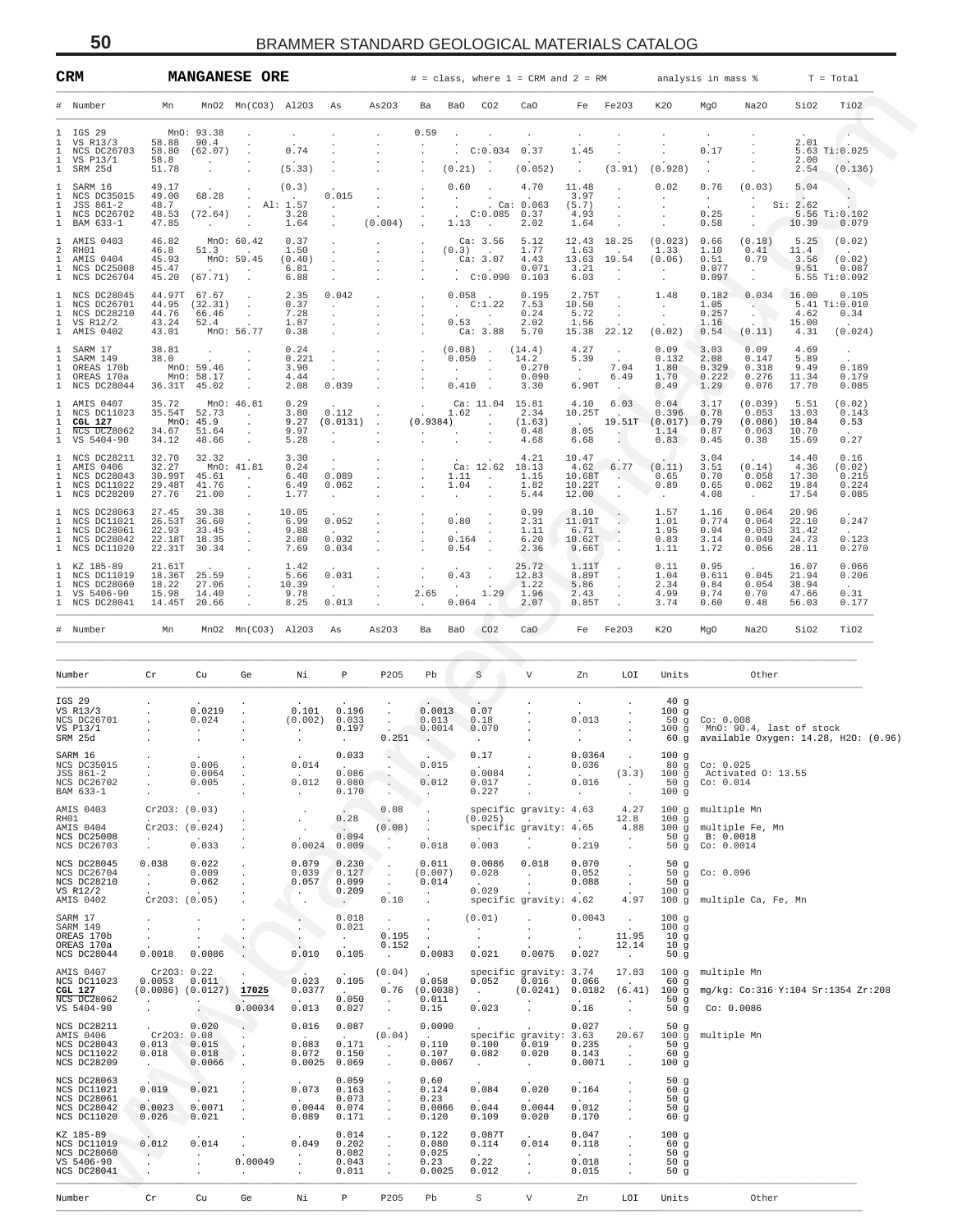| analysis listed in mass % except * which is mg/kg<br>MnO |                                                      |                                                                                                                    |                                                                     |                                                                  | $T = Total$                                                                                 |                                                                                                                                                 |                                                                                                             |                                                                                                                     |                                                                                                                          |                                                                                    |                                                                                                        |                                                                                                                                                              |                                                                                                                                                               |                                                                                                     |                                                                                                                                                                                  |                                                                                              |
|----------------------------------------------------------|------------------------------------------------------|--------------------------------------------------------------------------------------------------------------------|---------------------------------------------------------------------|------------------------------------------------------------------|---------------------------------------------------------------------------------------------|-------------------------------------------------------------------------------------------------------------------------------------------------|-------------------------------------------------------------------------------------------------------------|---------------------------------------------------------------------------------------------------------------------|--------------------------------------------------------------------------------------------------------------------------|------------------------------------------------------------------------------------|--------------------------------------------------------------------------------------------------------|--------------------------------------------------------------------------------------------------------------------------------------------------------------|---------------------------------------------------------------------------------------------------------------------------------------------------------------|-----------------------------------------------------------------------------------------------------|----------------------------------------------------------------------------------------------------------------------------------------------------------------------------------|----------------------------------------------------------------------------------------------|
|                                                          |                                                      |                                                                                                                    |                                                                     |                                                                  |                                                                                             |                                                                                                                                                 |                                                                                                             | * AMIS lists Mn by XRF and M/ICP                                                                                    |                                                                                                                          |                                                                                    |                                                                                                        |                                                                                                                                                              |                                                                                                                                                               |                                                                                                     |                                                                                                                                                                                  |                                                                                              |
|                                                          | MnO <sub>2</sub>                                     | $\mathrm{Al}_{2}\mathrm{O}_{3}$ COrg                                                                               | $\text{CO}_2$                                                       | CaO                                                              | Fe <sub>2</sub> O <sub>3</sub>                                                              | $K_2$ O                                                                                                                                         | MgO                                                                                                         | Na <sub>2</sub> O                                                                                                   | $P_2O_5$                                                                                                                 |                                                                                    | Sio <sub>2</sub>                                                                                       | TiO <sub>2</sub>                                                                                                                                             | LOI                                                                                                                                                           | Density Units                                                                                       |                                                                                                                                                                                  |                                                                                              |
| <del>37.6</del><br>$35.31*$<br>35.09T                    | $35.49*$<br>41.7                                     | 4.8<br>2.20<br>0.18<br>5.68                                                                                        | 0.43                                                                | 3. T<br>1.34<br>2.82                                             | 8.3T<br>20.78<br>9.28T                                                                      | $^{1.2}$<br>0.26<br>1.27                                                                                                                        | 3. 3<br>(0.35)<br>3.40                                                                                      | 2.2<br>(0.10)<br>2.94                                                                                               | 0.46<br>(P: 192*)<br>0.68                                                                                                |                                                                                    | <del>13.9</del><br>18.30<br>16.60                                                                      | 0.5<br>0.27<br>0.74                                                                                                                                          | (3.28)<br>15.3                                                                                                                                                | 4.32                                                                                                | $25 - g$<br>$100$ g or $1kg$<br>50 <sub>g</sub>                                                                                                                                  |                                                                                              |
| 33.09                                                    | $\cdot$                                              | 4.30<br>$\cdot$                                                                                                    | $\cdot$                                                             |                                                                  |                                                                                             |                                                                                                                                                 |                                                                                                             | 2.80                                                                                                                | 0.54                                                                                                                     |                                                                                    |                                                                                                        | 1.06                                                                                                                                                         |                                                                                                                                                               | $\blacksquare$                                                                                      |                                                                                                                                                                                  |                                                                                              |
| 23.9                                                     |                                                      | 3.87                                                                                                               |                                                                     |                                                                  |                                                                                             | 0.6                                                                                                                                             |                                                                                                             | 1.0                                                                                                                 | 1.40                                                                                                                     |                                                                                    | 3.81                                                                                                   | 0.53                                                                                                                                                         |                                                                                                                                                               | $\cdot$                                                                                             | $25 - g$                                                                                                                                                                         |                                                                                              |
|                                                          |                                                      |                                                                                                                    |                                                                     |                                                                  |                                                                                             |                                                                                                                                                 |                                                                                                             |                                                                                                                     |                                                                                                                          |                                                                                    |                                                                                                        |                                                                                                                                                              |                                                                                                                                                               |                                                                                                     |                                                                                                                                                                                  |                                                                                              |
| As                                                       | Au*                                                  | $B*$                                                                                                               | Ba                                                                  | Be*                                                              | Bi*                                                                                         | $C^*$                                                                                                                                           | $Cd*$                                                                                                       | Ce                                                                                                                  | C1                                                                                                                       | Co                                                                                 |                                                                                                        |                                                                                                                                                              |                                                                                                                                                               | $Cs*$                                                                                               | Cu                                                                                                                                                                               | Dy*                                                                                          |
| (0.0116)<br>0.006<br>0.00754                             | 0.005                                                | $\cdot$                                                                                                            | 0.3350<br>2.86<br>0.18                                              | (2.1)                                                            | (0.61)                                                                                      |                                                                                                                                                 |                                                                                                             | 0.020<br>0.0277                                                                                                     | $\ddot{\phantom{a}}$<br>0.7<br>$\cdot$                                                                                   |                                                                                    |                                                                                                        |                                                                                                                                                              |                                                                                                                                                               | (0.19)<br>0.60                                                                                      | 1.1500<br>1.01<br>1.1132                                                                                                                                                         | (27)<br>(10.6)<br>(28.3)                                                                     |
| 0.017<br>0.014                                           | 0.010                                                | $\blacksquare$                                                                                                     | 0.17<br>0.1670<br>0.16                                              | $\cdot$<br>19                                                    | $\cdot$                                                                                     | $\cdot$                                                                                                                                         | 5                                                                                                           | 0.09<br>0.10                                                                                                        | 0.9                                                                                                                      |                                                                                    |                                                                                                        |                                                                                                                                                              |                                                                                                                                                               | $\epsilon$                                                                                          | 0.22<br>0.1100<br>0.13                                                                                                                                                           | (23)                                                                                         |
| Er*                                                      |                                                      | $Gd*$                                                                                                              |                                                                     |                                                                  | Hf*                                                                                         | Ho*                                                                                                                                             |                                                                                                             | La                                                                                                                  | Li                                                                                                                       |                                                                                    |                                                                                                        | Mo                                                                                                                                                           |                                                                                                                                                               | Nb                                                                                                  | Nd                                                                                                                                                                               | Νi                                                                                           |
| $^{(12)}$<br>(5.7)<br>14.6                               |                                                      | <del>(28)</del>                                                                                                    |                                                                     | $\mathcal{A}$                                                    | (3.0)                                                                                       |                                                                                                                                                 |                                                                                                             | (0.0104)<br>0.009<br>0.0122                                                                                         |                                                                                                                          |                                                                                    | <b>Card</b><br>2.1                                                                                     |                                                                                                                                                              |                                                                                                                                                               |                                                                                                     | <del>(0.0120)</del><br>0.008<br>0.0137                                                                                                                                           | 1.3400<br>(0.00421)<br>1.37<br>1.2632                                                        |
| (12)                                                     |                                                      | (26)                                                                                                               |                                                                     |                                                                  | $\cdot$                                                                                     | $\cdot$                                                                                                                                         | $\bullet$                                                                                                   | 0.014<br><del>(0.0120)</del><br>0.012                                                                               |                                                                                                                          |                                                                                    | (2.2)<br>$\sim$                                                                                        |                                                                                                                                                              |                                                                                                                                                               |                                                                                                     | 0.014<br>(0.0094)<br>0.010                                                                                                                                                       | 0.422<br><del>0.6360</del><br>0.34                                                           |
| Li                                                       | Lu*                                                  | Mo                                                                                                                 | Nb                                                                  |                                                                  | Nd                                                                                          | Νi                                                                                                                                              |                                                                                                             |                                                                                                                     | Pd*                                                                                                                      | $Pr*$                                                                              |                                                                                                        | $Rb*$                                                                                                                                                        | $\rm S$                                                                                                                                                       |                                                                                                     | Sc                                                                                                                                                                               |                                                                                              |
| 0.014<br>(0.00717)                                       | (1.8)<br>$\cdot$<br>2.1                              | 0.0760<br>0.052<br>0.0318                                                                                          |                                                                     |                                                                  | 0.008<br>0.0137                                                                             | 1.37                                                                                                                                            |                                                                                                             |                                                                                                                     | $\cdot$                                                                                                                  |                                                                                    |                                                                                                        | 21<br>10.9                                                                                                                                                   |                                                                                                                                                               |                                                                                                     | (4.6)<br>11<br>(13.0)                                                                                                                                                            |                                                                                              |
| 0.004                                                    | (2.2)                                                | 0.033<br>0.0448                                                                                                    |                                                                     |                                                                  | 0.014                                                                                       |                                                                                                                                                 |                                                                                                             |                                                                                                                     |                                                                                                                          | $\cdot$                                                                            | 0.21                                                                                                   | 10                                                                                                                                                           |                                                                                                                                                               | $\cdot$                                                                                             | 13                                                                                                                                                                               |                                                                                              |
|                                                          |                                                      | 0.035                                                                                                              |                                                                     |                                                                  |                                                                                             | 0.34                                                                                                                                            |                                                                                                             |                                                                                                                     |                                                                                                                          |                                                                                    |                                                                                                        |                                                                                                                                                              |                                                                                                                                                               |                                                                                                     |                                                                                                                                                                                  |                                                                                              |
| Sm                                                       | Sn*                                                  | Sr                                                                                                                 | Ta*                                                                 | $Tb*$                                                            | Th*                                                                                         | Tl                                                                                                                                              | Tm*                                                                                                         | U*                                                                                                                  | V                                                                                                                        |                                                                                    |                                                                                                        | Y                                                                                                                                                            | Yb*                                                                                                                                                           | Zn                                                                                                  | Ζr                                                                                                                                                                               |                                                                                              |
| <del>(0.0030)</del><br>(0.00128)<br>0.0022<br>0.00302    | (2.0)<br>$\cdot$<br>(4.4)                            | 0.0680<br>(0.0309)<br>0.064<br>0.0792                                                                              | (0.21)<br>(0.64)                                                    | (1.8)<br>4.8                                                     | (9.5)<br>17<br>11.7                                                                         | $\cdot$                                                                                                                                         | (0.78)<br>2.1                                                                                               | (8.1)<br>$\overline{4}$<br>5.0                                                                                      | 0.043                                                                                                                    |                                                                                    |                                                                                                        |                                                                                                                                                              | 13<br>13.8                                                                                                                                                    | 0.1600<br>0.0142<br>0.12<br>0.1068                                                                  | 0.032<br>0.0344                                                                                                                                                                  |                                                                                              |
| 0.003<br>(0.0021)                                        | $\cdot$                                              | 0.11                                                                                                               | $\cdot$                                                             | $\cdot$                                                          | 38                                                                                          | $\cdot$                                                                                                                                         | $\cdot$                                                                                                     | 8                                                                                                                   | 0.048                                                                                                                    |                                                                                    |                                                                                                        |                                                                                                                                                              | 14                                                                                                                                                            | 0.058                                                                                               | 0.060<br>$\overline{\cdot}$                                                                                                                                                      |                                                                                              |
| 0.0027                                                   |                                                      | 0.11                                                                                                               |                                                                     |                                                                  | 28                                                                                          | 0.010%                                                                                                                                          |                                                                                                             | 6                                                                                                                   | 0.054                                                                                                                    |                                                                                    |                                                                                                        |                                                                                                                                                              | 6                                                                                                                                                             | 0.060                                                                                               | 0.055                                                                                                                                                                            |                                                                                              |
|                                                          |                                                      |                                                                                                                    |                                                                     |                                                                  |                                                                                             |                                                                                                                                                 |                                                                                                             |                                                                                                                     |                                                                                                                          |                                                                                    |                                                                                                        |                                                                                                                                                              |                                                                                                                                                               |                                                                                                     |                                                                                                                                                                                  |                                                                                              |
|                                                          |                                                      | T.Fe                                                                                                               | T.Mn                                                                | Νi                                                               | Units                                                                                       |                                                                                                                                                 |                                                                                                             |                                                                                                                     |                                                                                                                          |                                                                                    |                                                                                                        |                                                                                                                                                              |                                                                                                                                                               |                                                                                                     |                                                                                                                                                                                  |                                                                                              |
|                                                          |                                                      |                                                                                                                    |                                                                     |                                                                  |                                                                                             |                                                                                                                                                 |                                                                                                             |                                                                                                                     |                                                                                                                          |                                                                                    |                                                                                                        |                                                                                                                                                              |                                                                                                                                                               |                                                                                                     |                                                                                                                                                                                  |                                                                                              |
|                                                          |                                                      |                                                                                                                    |                                                                     |                                                                  |                                                                                             |                                                                                                                                                 |                                                                                                             |                                                                                                                     |                                                                                                                          |                                                                                    |                                                                                                        |                                                                                                                                                              |                                                                                                                                                               |                                                                                                     |                                                                                                                                                                                  |                                                                                              |
|                                                          | 25.16T<br>19.85T<br>0.0019<br>$\sin \theta$<br>16.07 | 31.1<br>24.2<br>Eu*<br>(7.5)<br>(4.3)<br>7.6<br>$\left( 5\right)$<br>(0.00183)<br>analysis in mass %<br>Co<br>0.14 | 5.46<br>6.71<br>$Ga*$<br>(35.8)<br>(37.1)<br>(0.66)<br>0.1750<br>Cu | 0.22<br>(12.1)<br>(29.8)<br>(0.00047)<br><b>MANGANESE NODULE</b> | 0.60<br>0.50<br>Ge* $H_2O^+$<br>(1.7)<br>(0.00055)<br>0.0020<br>(0.00276)<br>0.009<br>0.006 | 2.91<br>3.01<br>15.4<br>5.13<br>$(0.00095)$ $(138)$ $0.1714$ $(7.8)$ $(4.3)$<br><del>(0.0120)</del><br><del>(0.0094</del><br>0.010<br>$100 - g$ | 14.40T<br>24.87T<br>15.6T<br>22.13T<br>(905)<br>(2.0)<br>$(7.90)$ $(6.2)$ $(5.8)$<br>(0.00557)<br>$(0.42*)$ | 0.94<br>0.83<br>1.18<br>(0.78)<br>17<br>(15.5)<br>In*<br>(0.05)<br>1.3400<br>(0.00421)<br>1.2632<br>0.422<br>0.6360 | 3.12<br>2.24<br>2.40<br>4.76<br>2.29<br>2.24<br>Pb<br>0.0560<br>(0.00507)<br>0.040<br>0.0430<br>0.098<br>0.0846<br>0.105 | 0.80<br>1.61<br>(0.0290)<br>(0.02994)<br><del>(0.0730)</del><br>(0.00444)<br>0.003 | (0.00183)<br>0.014<br>(0.00717)<br>0.004<br>0.0019<br>(12.6)<br>(31.4)<br>0.0570<br>(0.0108)<br>0.0770 | 14.11<br>14.50<br>22.30<br>0.2240<br>0.0240<br>0.220<br>0.1732<br>0.47<br>0.3110<br>0.27<br>Lu*<br>(1.8)<br>Pt*<br>M*<br>(3.5)<br>$0.0424$ (45.3)<br>$\cdot$ | 1.91<br>1.56<br>Cr<br>(0.01802)<br>0.0018<br>0.00266<br>0.0019<br>0.0067<br>(0.66)<br>0.10<br>(0.110)<br>19<br>(0.00412)<br>0.011<br>0.0111<br>0.014<br>0.016 | 13.8<br>11.4<br>0.0760<br>(0.00047)<br>0.052<br>0.0318<br>0.033<br>0.0448<br>0.035<br>(5.3)<br>(14) | $\cdot$<br>$\mathrm{cr}_2\mathrm{O}_3$<br>(0.03)<br>(0.00055)<br>0.0020<br>(0.00276)<br>0.009<br>0.006<br>(0.32)<br>0.10<br>(0.0940)<br>0.16<br>0.16<br>(1.3)<br>(4.9)<br>0.0590 | 100g<br>50 $g$<br>100g<br>(0.0192)<br>(0.00557)<br>$Sb*$<br>(9.7)<br>37.5<br>19<br>(0.01341) |

### **CRM MANGANESE NODULE**

| Mumber |  | T.Fe | T.Mn | Ni |  |
|--------|--|------|------|----|--|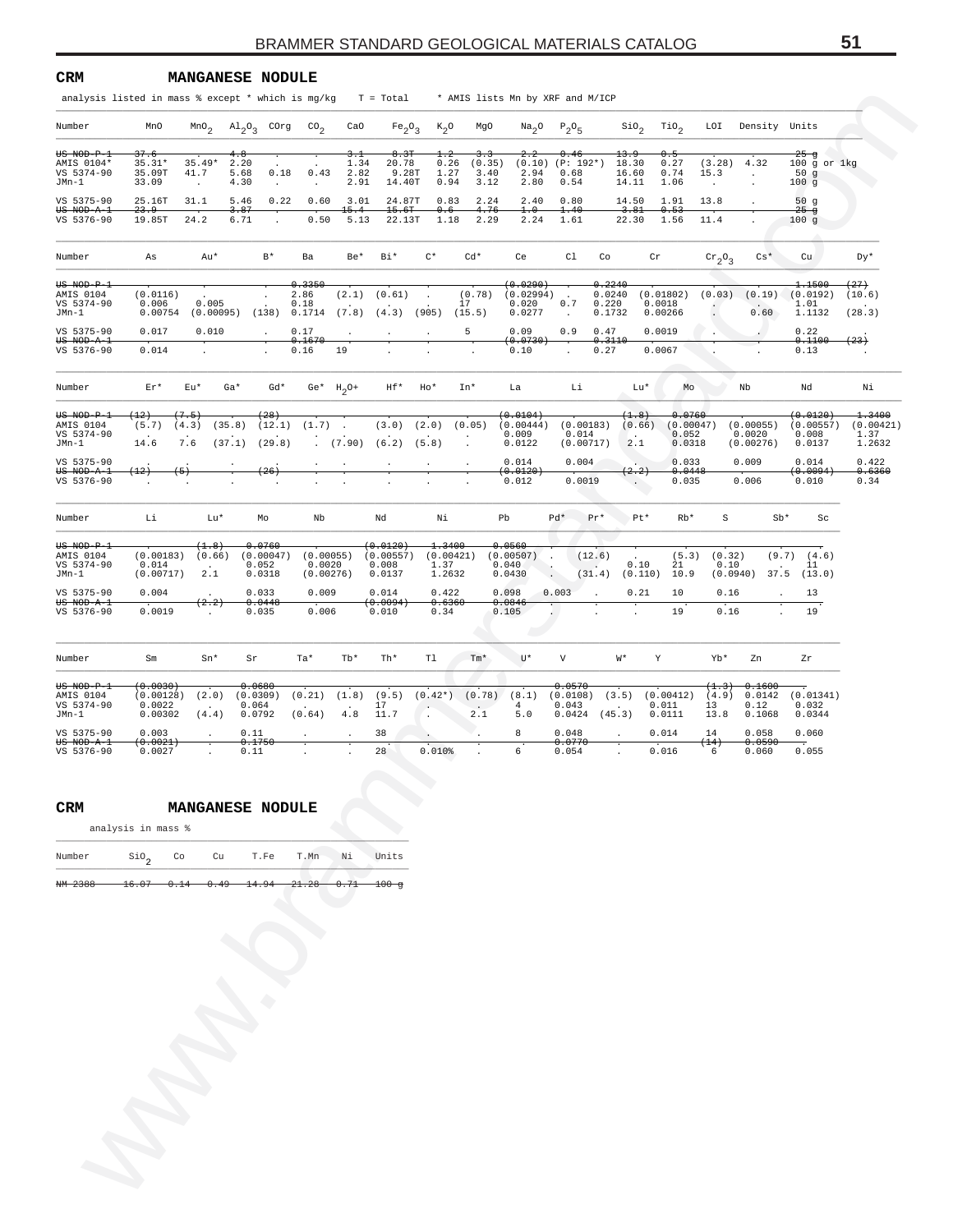| CRM<br>analysis listed in mass %                                                                              |               | MARIPOLITE                |                             |                                           |                                    |    |       |                                                |    |    |                     |                                |                            |                    |                         |    |    |          |   |               |
|---------------------------------------------------------------------------------------------------------------|---------------|---------------------------|-----------------------------|-------------------------------------------|------------------------------------|----|-------|------------------------------------------------|----|----|---------------------|--------------------------------|----------------------------|--------------------|-------------------------|----|----|----------|---|---------------|
|                                                                                                               |               |                           |                             |                                           |                                    |    |       |                                                |    |    |                     |                                |                            | 40 g units         |                         |    |    |          |   |               |
| Number                                                                                                        | $A1_{2}O_{3}$ | $^{CO}$ <sub>2</sub>      | $\mathop{\rm CaO}\nolimits$ |                                           | FeO $Fe_2O_3$ K <sub>2</sub> O MnO |    |       | $Na_{2}O$                                      |    | Nb | Rb                  |                                | $\sin \frac{\theta}{2}$    | $\overline{110}_2$ |                         |    |    |          |   |               |
| VS 2122-81                                                                                                    |               |                           |                             | $21.96$ 0.72 1.20 0.88 2.05 4.30          |                                    |    | 0.085 |                                                |    |    | 10.79  0.034  0.030 |                                |                            | 56.29 0.045        |                         |    |    |          |   |               |
| continued                                                                                                     |               |                           |                             | analysis listed in mg/kg                  |                                    |    |       |                                                |    |    |                     |                                |                            |                    |                         |    |    |          |   |               |
| Number                                                                                                        |               | Ba Be                     |                             | $\mathtt{Cr}$ $\mathtt{Cu}$ $\mathtt{Ga}$ | Ge                                 | La | Li    | Mo                                             | Ni | Pb | Sn                  | $\mathtt{Sr}$                  | V                          |                    | Y Yb Zn Zr              |    |    |          |   |               |
| VS 2122-81  170  86  9.8  21  80  1.4  130  4.3  5.2  6.5  25  15  120  13                                    |               |                           |                             |                                           |                                    |    |       |                                                |    |    |                     |                                |                            |                    | 64 5 69 70              |    |    |          |   |               |
| $\mathtt{CRM}$                                                                                                |               | MERCURY ORE               |                             |                                           |                                    |    |       |                                                |    |    |                     |                                |                            |                    |                         |    |    |          |   |               |
| analysis listed in mass %                                                                                     |               |                           |                             |                                           |                                    |    |       |                                                |    |    |                     |                                |                            |                    |                         |    |    |          |   | $100$ g units |
| Number                                                                                                        | Hg            | $\mathrm{^{Al}_{2}O_{3}}$ | CaO                         |                                           | FeO $Fe_2O_3$ K <sub>2</sub> O     |    |       | MgO MnO $\text{Na}_2\text{O}$ SiO <sub>2</sub> |    |    |                     | $\mathbb{T}^{10}$ <sub>2</sub> | $\mathop{\rm Co}\nolimits$ |                    | $\operatorname{\sf Cr}$ | cu | Νi | $\rm Sr$ | V | LOI           |
| USZ 43-2006 0.0689 0.53 17.39 0.49 4.66 0.03 9.93 0.29 0.07 41.01 0.018 0.0047 0.21 0.0007 0.10 0.0382 0.0038 |               |                           |                             |                                           |                                    |    |       |                                                |    |    |                     |                                |                            |                    |                         |    |    |          |   | 25.28         |
|                                                                                                               |               |                           |                             |                                           |                                    |    |       |                                                |    |    |                     |                                |                            |                    |                         |    |    |          |   |               |
|                                                                                                               |               |                           |                             |                                           |                                    |    |       |                                                |    |    |                     |                                |                            |                    |                         |    |    |          |   |               |
|                                                                                                               |               |                           |                             |                                           |                                    |    |       |                                                |    |    |                     |                                |                            |                    |                         |    |    |          |   |               |
|                                                                                                               |               |                           |                             |                                           |                                    |    |       |                                                |    |    |                     |                                |                            |                    |                         |    |    |          |   |               |
|                                                                                                               |               |                           |                             |                                           |                                    |    |       |                                                |    |    |                     |                                |                            |                    |                         |    |    |          |   |               |
|                                                                                                               |               |                           |                             |                                           |                                    |    |       |                                                |    |    |                     |                                |                            |                    |                         |    |    |          |   |               |
|                                                                                                               |               |                           |                             |                                           |                                    |    |       |                                                |    |    |                     |                                |                            |                    |                         |    |    |          |   |               |
|                                                                                                               |               |                           |                             |                                           |                                    |    |       |                                                |    |    |                     |                                |                            |                    |                         |    |    |          |   |               |
|                                                                                                               |               |                           |                             |                                           |                                    |    |       |                                                |    |    |                     |                                |                            |                    |                         |    |    |          |   |               |
|                                                                                                               |               |                           |                             |                                           |                                    |    |       |                                                |    |    |                     |                                |                            |                    |                         |    |    |          |   |               |
|                                                                                                               |               |                           |                             |                                           |                                    |    |       |                                                |    |    |                     |                                |                            |                    |                         |    |    |          |   |               |
|                                                                                                               |               |                           |                             |                                           |                                    |    |       |                                                |    |    |                     |                                |                            |                    |                         |    |    |          |   |               |
|                                                                                                               |               |                           |                             |                                           |                                    |    |       |                                                |    |    |                     |                                |                            |                    |                         |    |    |          |   |               |
|                                                                                                               |               |                           |                             |                                           |                                    |    |       |                                                |    |    |                     |                                |                            |                    |                         |    |    |          |   |               |
|                                                                                                               |               |                           |                             |                                           |                                    |    |       |                                                |    |    |                     |                                |                            |                    |                         |    |    |          |   |               |
|                                                                                                               |               |                           |                             |                                           |                                    |    |       |                                                |    |    |                     |                                |                            |                    |                         |    |    |          |   |               |
|                                                                                                               |               |                           |                             |                                           |                                    |    |       |                                                |    |    |                     |                                |                            |                    |                         |    |    |          |   |               |
|                                                                                                               |               |                           |                             |                                           |                                    |    |       |                                                |    |    |                     |                                |                            |                    |                         |    |    |          |   |               |
|                                                                                                               |               |                           |                             |                                           |                                    |    |       |                                                |    |    |                     |                                |                            |                    |                         |    |    |          |   |               |
|                                                                                                               |               |                           |                             |                                           |                                    |    |       |                                                |    |    |                     |                                |                            |                    |                         |    |    |          |   |               |
|                                                                                                               |               |                           |                             |                                           |                                    |    |       |                                                |    |    |                     |                                |                            |                    |                         |    |    |          |   |               |
|                                                                                                               |               |                           |                             |                                           |                                    |    |       |                                                |    |    |                     |                                |                            |                    |                         |    |    |          |   |               |
|                                                                                                               |               |                           |                             |                                           |                                    |    |       |                                                |    |    |                     |                                |                            |                    |                         |    |    |          |   |               |
|                                                                                                               |               |                           |                             |                                           |                                    |    |       |                                                |    |    |                     |                                |                            |                    |                         |    |    |          |   |               |
|                                                                                                               |               |                           |                             |                                           |                                    |    |       |                                                |    |    |                     |                                |                            |                    |                         |    |    |          |   |               |
|                                                                                                               |               |                           |                             |                                           |                                    |    |       |                                                |    |    |                     |                                |                            |                    |                         |    |    |          |   |               |
|                                                                                                               | R.            |                           |                             |                                           |                                    |    |       |                                                |    |    |                     |                                |                            |                    |                         |    |    |          |   |               |
|                                                                                                               |               |                           |                             |                                           |                                    |    |       |                                                |    |    |                     |                                |                            |                    |                         |    |    |          |   |               |
|                                                                                                               |               |                           |                             |                                           |                                    |    |       |                                                |    |    |                     |                                |                            |                    |                         |    |    |          |   |               |

# **CRM MERCURY ORE**

| Number                                                                                                              |  |  |  |  |  |  |  |  | Hg Al <sub>2</sub> 9 CaO FeO Fe <sub>2</sub> 9 K <sub>2</sub> 0 MgO MnO Na <sub>2</sub> 0 Si0 <sub>2</sub> Ti0 <sub>2</sub> Co Cr Cu Ni Sr V LOI |  |
|---------------------------------------------------------------------------------------------------------------------|--|--|--|--|--|--|--|--|--------------------------------------------------------------------------------------------------------------------------------------------------|--|
| USZ 43-2006 0.0689 0.53 17.39 0.49 4.66 0.03 9.93 0.29 0.07 41.01 0.018 0.0047 0.21 0.0007 0.10 0.0382 0.0038 25.28 |  |  |  |  |  |  |  |  |                                                                                                                                                  |  |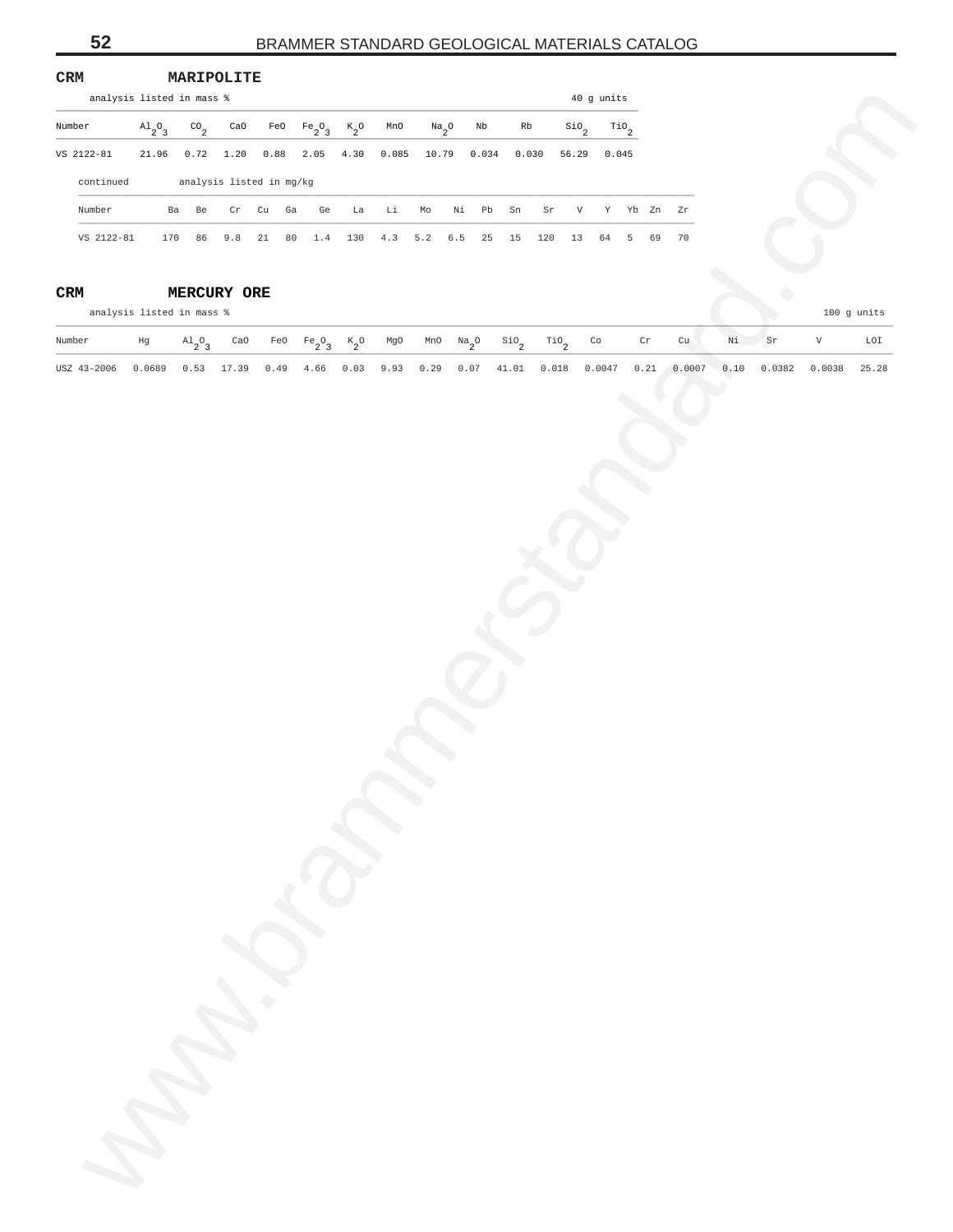

#### **MOUNTED MICROANALYTICAL REFERENCE MATERIALS**

|               | <del>MICROSAMPLES</del>                                                                                        |                            |                                                      |                                                                                                               |
|---------------|----------------------------------------------------------------------------------------------------------------|----------------------------|------------------------------------------------------|---------------------------------------------------------------------------------------------------------------|
|               | The USGS Microanalytical Reference Materials (MRMs) are designed for use in the quantitative analysis of       |                            |                                                      |                                                                                                               |
|               | geologic samples using direct solid sampling techniques such as Laser Ablation ICP-MS. Recommended and         |                            |                                                      |                                                                                                               |
|               | bulk and microanalytical data.                                                                                 |                            |                                                      | informational total element concentrations were obtained through international round robin analysis using bot |
|               |                                                                                                                |                            |                                                      |                                                                                                               |
|               | Samples are distributed in polished epoxy mounts and ready for immediate use. These MRMs are supplied as       |                            |                                                      |                                                                                                               |
|               | the USGS MRM holder with standard sample chamber mounts for CETAC® and New Wave® laser ablation systems.       |                            |                                                      | individual samples or as sets contained within a plastic holder. Accessories are also available which integra |
|               |                                                                                                                |                            |                                                      |                                                                                                               |
|               | <b>MOUNTED MICROANALYTICAL REFERENCE MATERIALS</b>                                                             |                            |                                                      |                                                                                                               |
| Number        |                                                                                                                |                            | Comments                                             | Mount Color                                                                                                   |
| US MM BCR-2Ga | Material Type<br>Basalt Glass                                                                                  | <b>Form</b><br>Epoxy Mount | Melted BCR-2                                         | Colorless                                                                                                     |
| US MM BHVO-2G | Basalt Glass                                                                                                   | Epoxy Mount                | Melted BHVO-2                                        | Magenta                                                                                                       |
| US MM BIR-1G  | Basalt Glass                                                                                                   | Epoxy Mount                | Melted BIR-1                                         | Yellow                                                                                                        |
| US MM NKT-1G  | Nephelinite Glass                                                                                              | Epoxy Mount                | Melted NKT-1                                         | Magenta                                                                                                       |
| US MM TB-1G   | Basalt Glass                                                                                                   | Epoxy Mount                | <del>Melted TB-1</del>                               | Orange                                                                                                        |
| US MM GSC-1G  | Synthetic Basalt Glass                                                                                         | Epoxy Mount                | Traces $\sim$ 3 ppm                                  | <del>Light Blue</del>                                                                                         |
| US MM GSD-1G  | Synthetic Basalt Glass                                                                                         | Epoxy Mount                | Traces ~ 30 ppm                                      | Medium Blue                                                                                                   |
| US MM GSE-1G  | Synthetic Basalt Glass                                                                                         | Epoxy Mount                | $\frac{\text{Traces}}{\text{}} \sim 300 \text{ ppm}$ | <del>Dark Blue</del>                                                                                          |
|               | PRESSED POWDER MICROANALYTICAL REFERENCE MATERIALS                                                             |                            |                                                      |                                                                                                               |
|               |                                                                                                                |                            |                                                      |                                                                                                               |
| Number-       | Material Type                                                                                                  | Form                       | Comments                                             |                                                                                                               |
| US MP MASS-1  | Synthetic Polymetal Sulfide                                                                                    | Pressed Pellet             | Pellet in 19 mm ring                                 |                                                                                                               |
| US MP MACS-3  | Synthetic Calcium Carbonate                                                                                    | <del>Pressed Pellet</del>  | <del>Pellet alone</del>                              |                                                                                                               |
|               | MICROANALYTICAL ACCESSORIES FOR LASER ABLATION                                                                 |                            |                                                      |                                                                                                               |
| Number-       | <b>Description</b>                                                                                             | Comments                   |                                                      |                                                                                                               |
| US MA SH-V1   | Sample Holder                                                                                                  |                            | Plastic, will hold 4 RM plugs                        |                                                                                                               |
| US MA CM-V1   | Cetac system sample mount                                                                                      |                            | Mount for sample holder to fit Cetac                 |                                                                                                               |
| US MA NWM-V1  | New Wave system sample mount<br>Contains 1 each of GSD-1G, BCR-2G, BHVO-2G, BIR-1G, and sample holder (SH-V-1) |                            | Mount for sample holder to fit New Wave chambers     |                                                                                                               |
|               |                                                                                                                |                            |                                                      |                                                                                                               |
| US MA SH-V1   |                                                                                                                | <del>US MA CM-V1</del>     | <del>US MA NWM-V1</del>                              | <del>US MA RM KIT-1</del>                                                                                     |
|               |                                                                                                                |                            |                                                      |                                                                                                               |

#### **PRESSED POWDER MICROANALYTICAL REFERENCE MATERIALS**

| Number –     | - Material Type             | <del>Form</del>             | <del>-Comments</del>            |
|--------------|-----------------------------|-----------------------------|---------------------------------|
|              |                             |                             |                                 |
| US MP MASS-1 | Synthetic Polymetal Sulfide | <del>- Pressed Pellet</del> | <del>Pellet in 19 mm ring</del> |
|              |                             |                             |                                 |
| US MP MACS-3 |                             | -Pressed Pellet             | -Pellet alone                   |
|              | Synthetic Calcium Carbonate |                             |                                 |

#### **MICROANALYTICAL ACCESSORIES FOR LASER ABLATION**

| Number                   | <del>Description</del>       | Comments                                                                         |
|--------------------------|------------------------------|----------------------------------------------------------------------------------|
|                          |                              |                                                                                  |
| US MA SH-V1              | Sample Holder                | Plastic, will hold 4 RM plugs                                                    |
| US MA CM-V1              | Cetac system sample mount    | Mount for sample holder to fit Cetac                                             |
| <del>US MA NWM-V1-</del> | New Wave system sample mount | Mount for sample holder to fit New Wave chambers                                 |
| US MA RM KIT-1           |                              | Contains 1 each of GSD-1G. BCR-2G. BHVO-2G. BIR-1G. and sample holder $(SH-V-1)$ |







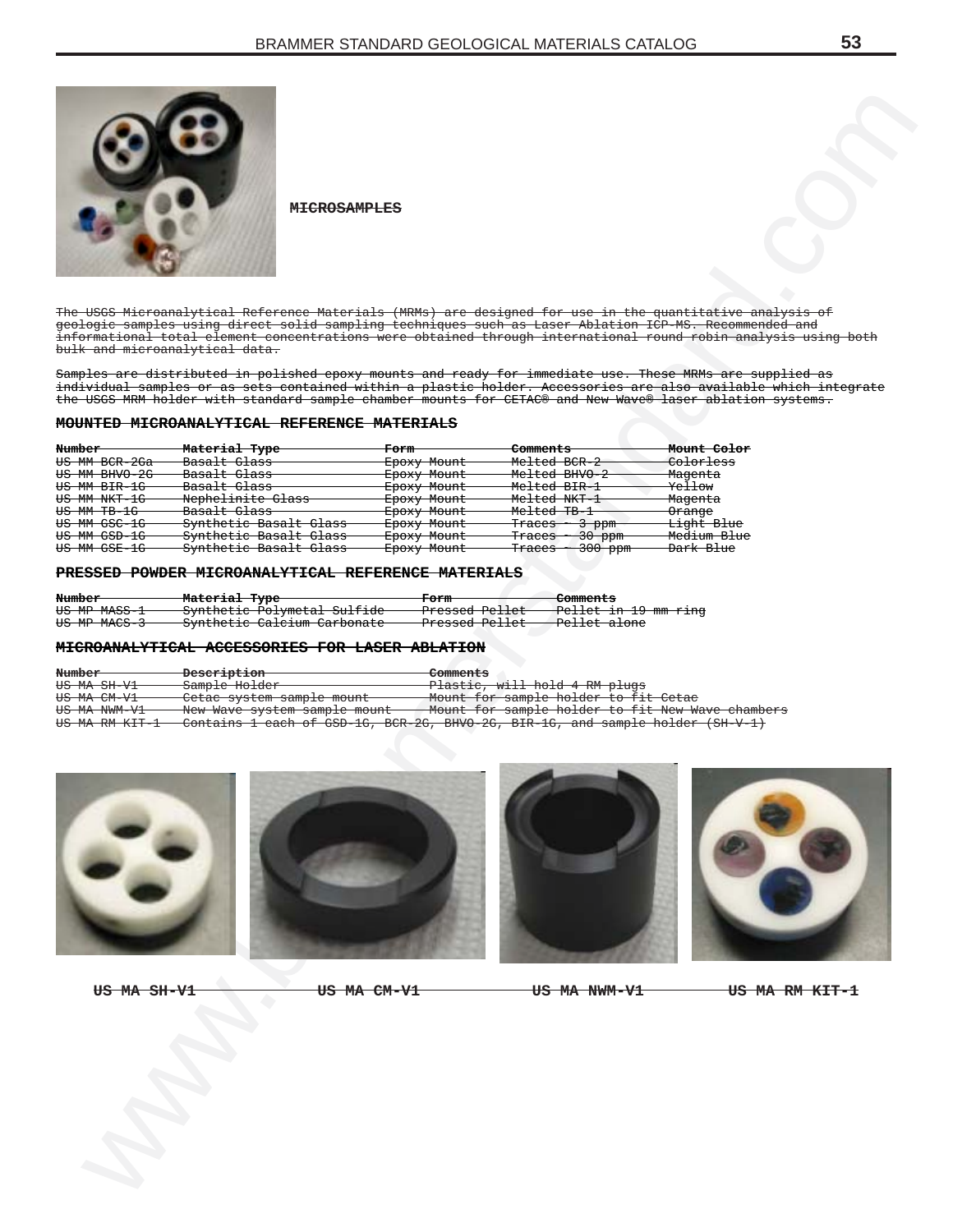#### **RM MOLOCHITE** analysis listed in mass  $\frac{2}{3}$  analysis listed in mass  $\frac{2}{3}$

|            | didiyata ilaced ili mdaa $\delta$ |                                     |  |  |  |  |  | 29 Y WILL, Idst                                                                                                                                                                               |
|------------|-----------------------------------|-------------------------------------|--|--|--|--|--|-----------------------------------------------------------------------------------------------------------------------------------------------------------------------------------------------|
| Number     |                                   | $\mathrm{Al}_{2}\mathrm{O}_{2}$ BaO |  |  |  |  |  | CaO Fe <sub>2</sub> O <sub>3</sub> K <sub>2</sub> O MgO Mn <sub>3</sub> O <sub>4</sub> Na <sub>2</sub> O P <sub>2</sub> O <sub>5</sub> SiO <sub>2</sub> SrO TiO <sub>2</sub> ZrO <sub>2</sub> |
| CERAM AN40 |                                   |                                     |  |  |  |  |  | 37.9  0.03  0.14  0.85  1.52  0.24  0.01  0.12  0.11  58.8  0.02  0.06  0.016                                                                                                                 |

| Number                                                        | Mo                     | $Al_2O_2$ Ba                   |      | CaO                    |                         | $Fe_2O_2$                     | $K_0$ O                 | MgO                          | MnO                      | Na <sub>0</sub>                    | S                     | SiO <sub>2</sub>               | TiO <sub>2</sub> | W                                | WO <sub>o</sub> | Zn                                    | Zr    |
|---------------------------------------------------------------|------------------------|--------------------------------|------|------------------------|-------------------------|-------------------------------|-------------------------|------------------------------|--------------------------|------------------------------------|-----------------------|--------------------------------|------------------|----------------------------------|-----------------|---------------------------------------|-------|
| NCS DC93010a* 55.4<br>NCS DC73522<br>GBW 07238<br>NCS DC73521 | 50.08<br>1.51<br>0.54  | 0.23<br>(1.16)<br>3.46<br>5.12 |      | 1.95<br>31.44<br>18.09 | $0.95$ $C:0.34$<br>4.08 | 1.44<br>1.23<br>21.34<br>9.88 | (0.06)<br>0.046<br>0.66 | 0.47<br>1.96<br>0.86<br>4.35 | $\sim$<br>1.40<br>$\sim$ | Cu:0.06<br>(0.21)<br>0.075<br>0.90 | 33.72<br>1.64<br>0.68 | 2.56<br>7.58<br>34.10<br>56.87 | 0.13             | 0.12<br>0.0732<br>0.36<br>0.0557 |                 | 0.014<br>0.0068<br>0.000655<br>0.0360 |       |
| NCS DC73520<br>KZ 7025-93<br>NCS DC73519 *                    | 0.15<br>0.067<br>0.066 | 5.20<br>5.20                   | 0.27 | 18.13<br>18.37         |                         | 9.89<br>10.05                 | 0.66<br>0.66            | 4.37<br>4.29                 | $\sim$                   | 0.91<br>0.90                       | 0.44<br>0.38          | 57.47<br>57.23                 |                  | 0.0518<br>0.0489                 | 0.04            | 0.0365<br>0.0357                      | 0.013 |

| Number                                                                    |                        |                                |                                                   |                                    |                                      |                                  |                               |                                                   |                                |                            |                                    |                                                                         | 25 g unit, last                |                                            |                                              |                           |                                              |                                                          |           |                       |
|---------------------------------------------------------------------------|------------------------|--------------------------------|---------------------------------------------------|------------------------------------|--------------------------------------|----------------------------------|-------------------------------|---------------------------------------------------|--------------------------------|----------------------------|------------------------------------|-------------------------------------------------------------------------|--------------------------------|--------------------------------------------|----------------------------------------------|---------------------------|----------------------------------------------|----------------------------------------------------------|-----------|-----------------------|
|                                                                           | $A1_{2}O_{3}$          | Ba0                            | CaO                                               | Fe <sub>2</sub> O <sub>3</sub>     |                                      | $K_2$ <sup>O</sup>               | MgO                           | $\text{Mn}_3\text{O}_4$ $\text{Na}_2\text{O}$     |                                | $P_2O_5$                   | $\sin_2$                           | SrO                                                                     | TiO <sub>2</sub>               | $z_{r0}$                                   |                                              |                           |                                              |                                                          |           |                       |
| CERAM AN40                                                                | 37.9                   | 0.03                           | 0.14                                              | 0.85                               | 1.52                                 |                                  | 0.24                          | 0.01                                              | 0.12                           | 0.11                       | 58.8                               | 0.02                                                                    | 0.06<br>0.016                  |                                            |                                              |                           |                                              |                                                          |           |                       |
|                                                                           |                        |                                |                                                   |                                    |                                      |                                  |                               |                                                   |                                |                            |                                    |                                                                         |                                |                                            |                                              |                           |                                              |                                                          |           |                       |
| CRM                                                                       |                        |                                |                                                   |                                    |                                      |                                  |                               |                                                   |                                |                            |                                    | MOLYBDENUM ORE AND CONCENTRATE WITH EXTENSIVE ANALYSIS                  |                                |                                            |                                              |                           |                                              |                                                          |           |                       |
| analysis listed in mass %                                                 |                        |                                |                                                   |                                    |                                      |                                  |                               |                                                   |                                |                            |                                    |                                                                         |                                |                                            |                                              |                           |                                              | 50 g units                                               |           |                       |
| Number                                                                    | Mo                     |                                | $\mathrm{Al}_{2}\mathrm{O}_{3}$ Ba                |                                    | CaO                                  | F                                | $Fe_2O_3$                     | $K_2O$                                            | MgO                            | MnO                        | Na <sub>2</sub> O                  | S                                                                       | $\sin \theta$                  | TiO <sub>2</sub>                           | W                                            | WO <sub>2</sub>           | Zn                                           | Zr                                                       |           |                       |
| NCS DC93010a* 55.4<br>NCS DC73522<br>GBW 07238<br>NCS DC73521             | 50.08<br>1.51<br>0.54  | 0.23<br>(1.16)<br>3.46<br>5.12 | $\cdot$<br>$\cdot$<br>$\ddot{\phantom{a}}$        | 1.95<br>31.44<br>18.09             | 0.95                                 | C:0.34<br>4.08<br>$\cdot$        | 1.44<br>1.23<br>21.34<br>9.88 | (0.06)<br>0.046<br>0.66                           | 0.47<br>1.96<br>0.86<br>4.35   | $\cdot$<br>1.40<br>$\cdot$ | Cu:0.06<br>(0.21)<br>0.075<br>0.90 | 33.72<br>1.64<br>0.68                                                   | 2.56<br>7.58<br>34.10<br>56.87 | 0.13<br>$\cdot$                            | 0.12<br>0.0732<br>0.36<br>0.0557             | $\cdot$<br>×<br>$\cdot$   | 0.014<br>0.0068<br>0.000655<br>0.0360        | $\cdot$                                                  |           |                       |
| NCS DC73520<br>KZ 7025-93<br>NCS DC73519 *                                | 0.15<br>0.067<br>0.066 | 5.20<br>$\sim$<br>5.20         | $\overline{\phantom{a}}$<br>0.27<br>$\sim$ $\sim$ | 18.13<br>18.37                     |                                      |                                  | 9.89<br>10.05                 | 0.66<br>0.66                                      | 4.37<br>4.29                   |                            | 0.91<br>0.90                       | 0.44<br>0.38                                                            | 57.47<br>57.23                 |                                            | 0.0518<br>0.0489                             | 0.04<br>$\cdot$           | 0.0365<br><b>Contract Contract</b><br>0.0357 | 0.013<br>$\cdot$                                         |           |                       |
| continued                                                                 |                        |                                |                                                   |                                    |                                      |                                  |                               | analysis listed in mg/kg except % which is mass % |                                |                            |                                    |                                                                         |                                |                                            |                                              |                           |                                              |                                                          |           |                       |
| Number                                                                    | Αg                     | As                             | Be                                                | Вi                                 | Cd                                   | Co                               | Ce                            | Cr                                                | Cu                             | Dу                         | Εu                                 | Εr                                                                      | Ga                             | Gd                                         | Ge<br>Ho                                     | In                        | La                                           | Li                                                       | Lu        | Mn                    |
| NCS DC93010a*<br>NCS DC73522<br>GBW 07238<br>NCS DC73521                  | (2.1)<br>0.09<br>0.13  | (2.2)<br>1.6<br>4.7            | $\sim$<br>$\blacksquare$                          | 52<br>86<br>2.2<br>8.2             | 0.20<br>0.12<br>0.52                 | 10.2<br>13.2                     | 20.8                          | 30<br>(24)<br>23                                  | 266<br>93.6<br>48              | 1.8                        | 0.59                               | 1.0                                                                     | 25.1                           | 1.9<br>19.0<br>6.2                         | (0.67)<br>0.36                               | 2.9                       | 7.1                                          | (3.2)                                                    | 0.16      | 0.033<br>0.15<br>0.91 |
| NCS DC73520<br>KZ 7025-93<br>NCS DC73519 * (0.11) 5.2                     | 0.10<br>0.8            | 4.8                            | 19<br>$\ddot{\phantom{a}}$                        | 7.4<br>51<br>6.9                   | 0.52<br>0.50                         | 12.9<br>13.3                     |                               | 23<br>23                                          | 46<br>0.077%<br>46             |                            |                                    |                                                                         | $\ddot{\phantom{a}}$           | 6.0<br>6.2                                 |                                              |                           |                                              |                                                          |           | 0.91<br>0.92          |
| Number                                                                    | Nb                     | Nd                             | Νi                                                | Р                                  | Pb                                   | $\Pr$                            | Re                            | Sb                                                | Sc                             | Se                         | Sm                                 | Sn                                                                      | Tb                             | Te                                         | Th<br>T1                                     | Тm                        | Y                                            | Yb                                                       |           |                       |
| NCS DC93010a*                                                             |                        |                                |                                                   | 55                                 | 440                                  |                                  | 26                            |                                                   |                                |                            |                                    |                                                                         |                                |                                            | * also contains Total Oil and Water: (0.34%) |                           |                                              |                                                          |           |                       |
| NCS DC73522<br>GBW 07238                                                  | $\cdot$<br>$\cdot$     | 11.3<br>$\ddot{\phantom{a}}$   | (20)<br>17.8<br>52                                | (130)<br>(1210)                    | 316<br>18.7<br>13.7                  | 3.0<br>$\cdot$                   | 23<br>(0.35)<br>0.31          | 13.2                                              | 1.2<br>3.4<br>0.73             | 2.1                        | 2.1<br>$\cdot$                     | (11.9)<br>86.7<br>4.7                                                   | 0.34                           | 0.40                                       | 0.06<br>2.3                                  | 0.14                      | 11.4                                         | 1.0                                                      |           |                       |
|                                                                           |                        |                                |                                                   |                                    |                                      |                                  | 0.12                          |                                                   | 0.60                           |                            |                                    | 4.5                                                                     |                                |                                            |                                              |                           |                                              |                                                          |           |                       |
| NCS DC73521<br>NCS DC73520<br>KZ 7025-93<br>NCS DC73519 *                 | 13                     |                                | 52<br>54                                          | (1231)<br>(1160)                   | 10.5<br>9.1                          |                                  | (0.07)                        |                                                   | 0.58                           |                            |                                    | 4.7                                                                     |                                |                                            | * also contains Total Oil and Water: 0.85%   |                           |                                              |                                                          |           |                       |
|                                                                           | $* = mg/kg$            |                                |                                                   |                                    |                                      |                                  |                               |                                                   | MOLYBDENUM ORE AND CONCENTRATE |                            | Insol = Insoluble Residue          |                                                                         |                                |                                            |                                              |                           |                                              |                                                          |           |                       |
|                                                                           | Mo%                    |                                | Ag*                                               | As*                                | Bi*                                  | Cu%                              |                               | Fe%                                               | Insol%                         | Na%                        | P%                                 | $Pb$ %                                                                  | Re%                            | S%                                         | Sb*                                          | $\text{SiO}_2$            | W∗                                           | Zn%                                                      | Units/g   |                       |
| CRM<br>$\frac{1}{6}$ = mass $\frac{1}{6}$<br>Number<br>SRM 423<br>CGL 202 | 58.61<br>51.5          | (29)                           |                                                   | (278)                              | (60)                                 | 0.0640<br>(1.34)                 |                               | 1.708<br>(1.44)                                   | 7.69<br>$\cdot$ .              | (0.2)<br>$\sim$ $-$        |                                    | $0.0433$ $(0.004)$ $(0.063)$<br>$(0.014)$ $(0.0160)$ $(0.05)$ $(35.66)$ |                                |                                            | (24)<br>$\sim 100$                           | $(4.50)$ .                |                                              | (0.017)                                                  | 50<br>100 |                       |
| $GMO-04$<br>$GMO-03$<br>$GMO-12$                                          | 0.5329<br>0.4797       |                                | 1.47<br>1.04                                      | 0.7949 1.93 4.52 95<br>3.50<br>3.5 | 72                                   | 0.0240<br>0.0191<br>50.0 0.01425 |                               |                                                   |                                |                            |                                    | 0.0046<br>0.0037<br>0.00346                                             |                                | 0.39                                       | 8.9<br>6.8<br>4.41                           |                           | 1.2                                          | 0.0128 10 or 250<br>0.0122 10 or 250<br>0.0104 10 or 250 |           |                       |
|                                                                           | 0.2937<br>0.0953       |                                | 0.89<br>0.55                                      | 3.3<br>2.6                         |                                      | 40.2 0.01155<br>15.3 0.00698     |                               |                                                   |                                |                            |                                    | 0.00319<br>0.00262                                                      | $\cdot$                        | 0.26<br>0.13                               | 3.40<br>1.36                                 | $\cdot$                   | 0.8<br>0.6                                   | 0.0101 10 or 250<br>0.0096 10 or 250                     |           |                       |
|                                                                           | 0.00447<br>0.00277     |                                | 6.10<br>0.88                                      | 74.00<br>12.71                     | 11                                   | $0.3 \quad 0.0014$<br>0.0639     |                               |                                                   |                                |                            |                                    | 0.0011<br>0.0013                                                        | $\cdot$                        | $\cdot$                                    | 0.1<br>0.5                                   | $\cdot$                   | last<br>$\sim$ $\sim$                        | 0.0011 10 or 250<br>0.0087 10 or 250                     |           |                       |
| analysis listed in mass %                                                 |                        |                                |                                                   |                                    |                                      | MOLYBDENUM CONCENTRATE           |                               |                                                   |                                |                            |                                    |                                                                         |                                |                                            |                                              |                           |                                              |                                                          |           |                       |
| $GMO-11$<br>$GMO-10$<br>$GMO-07$<br>$GMO-05$<br>RM                        |                        |                                |                                                   |                                    |                                      |                                  |                               |                                                   |                                |                            |                                    |                                                                         |                                |                                            |                                              |                           |                                              | 100 g units                                              |           |                       |
| Number<br>Mо<br>DH 4707<br>61.08                                          |                        | $A1_{2}O_{3}$<br>0.702         | Tot.C                                             | CaO<br>$0.040$ 1.61                | $\mathrm{cr}_2\mathrm{O}_3$<br>0.004 |                                  | CuO<br>0.504                  | Fe <sub>2</sub> O <sub>3</sub>                    | $K_2$ O                        | MgO                        | MnO<br>1.80  0.182  0.117  0.008   | Na <sub>2</sub> O<br>0.045                                              | $\rm S$<br>0.069               | $\mathop{\mathsf{Si0}}\nolimits_2$<br>4.38 | SrO<br>$\cdot$                               | TiO <sub>2</sub><br>0.040 | $V_2O_5$<br>$\cdot$                          | ZnO<br>0.064                                             |           |                       |

### **CRM MOLYBDENUM ORE AND CONCENTRATE**

| $\frac{1}{2}$ = mass $\frac{1}{2}$ | $* = ma/ka$                |                      |                     |                  |                              |                 |                    |       | Insol = Insoluble Residue |                                                     |        |                    |                    |                             |                                 |                            |                                     |
|------------------------------------|----------------------------|----------------------|---------------------|------------------|------------------------------|-----------------|--------------------|-------|---------------------------|-----------------------------------------------------|--------|--------------------|--------------------|-----------------------------|---------------------------------|----------------------------|-------------------------------------|
| Number                             | Mo%                        | Aq*                  | As*                 | Bi*              | Cu%                          | Fe%             | Insol <sup>8</sup> | Na%   | P <sup>o</sup>            | Pb%                                                 | Re%    | S <sup>8</sup>     | $Sb*$              | SiO <sub>2</sub> %          | W*                              | Zn%                        | Units/q                             |
| SRM 423<br>CGL 202                 | 58.61<br>51.5              | (29)                 | (278)               | (60)<br>$\sim$   | 0.0640<br>(1.34)             | 1.708<br>(1.44) | 7.69<br>$\sim$     | (0.2) | <b>Contact Contact</b>    | $0.0433$ $(0.004)$<br>$(0.014)$ $(0.0160)$ $(0.05)$ |        | (0.063)<br>(35.66) | (24)<br>$\sim$     | $\sim$ $\sim$<br>$(4.50)$ . | $\overline{a}$                  | (0.017)                    | 50<br>100                           |
| $GMO-04$<br>$GMO-03$<br>$GMO-12$   | 0.7949<br>0.5329<br>0.4797 | 1.93<br>1.47<br>1.04 | 4.52<br>3.50<br>3.5 | 95<br>72<br>50.0 | 0.0240<br>0.0191<br>0.01425  |                 |                    |       | $\sim$<br>$\sim$          | 0.0046<br>0.0037<br>0.00346                         |        | 0.39               | 8.9<br>6.8<br>4.41 |                             | $\sim$<br>$\overline{a}$<br>1.2 | 0.0128<br>0.0122<br>0.0104 | 10 or 250<br>10 or 250<br>10 or 250 |
| $GMO-11$<br>$GMO-10$               | 0.2937<br>0.0953           | 0.89<br>0.55         | 3.3<br>2.6          |                  | 40.2 0.01155<br>15.3 0.00698 | $\mathbf{r}$    |                    |       | $\sim$                    | 0.00319<br>0.00262                                  | $\sim$ | 0.26<br>0.13       | 3.40<br>1.36       | $\sim$                      | 0.8<br>0.6                      | 0.0101<br>0.0096           | 10 or 250<br>10 or 250              |
| $GMO-07$<br>$GMO-05$               | 0.00447<br>0.00277         | 6.10<br>0.88         | 74.00<br>12.71      | 0.3<br>11        | 0.0014<br>0.0639             |                 |                    |       | $\sim$                    | 0.0011<br>0.0013                                    | $\sim$ |                    | 0.1<br>0.5         | $\sim$                      | last<br>$\sim$                  | 0.0011<br>0.0087           | 10 or 250<br>10 or 250              |

#### **RM MOLYBDENUM CONCENTRATE**

|                    |       | analysis listed in mass % |                                      |                     |               |                |                  |                |                |                |                |                |                  |     |                  | $100$ q units |       |
|--------------------|-------|---------------------------|--------------------------------------|---------------------|---------------|----------------|------------------|----------------|----------------|----------------|----------------|----------------|------------------|-----|------------------|---------------|-------|
| Number             | Mo    |                           | Al <sub>2</sub> O <sub>2</sub> Tot.C |                     | CaO $Cr_2O_2$ | CuO            | $Fe_2O_2$ $K_2O$ |                | MgO            | MnO            | $Na2O$ S       |                | SiO <sub>2</sub> | SrO | TiO <sub>2</sub> | $V_2O_E$      | ZnO   |
| DH 4707<br>DH 4706 | 61.08 | 0.702<br>57.55 1.178      | 0.040<br>0.016                       | 1.61 0.004<br>0.644 | $\sim$ $\sim$ | 0.504<br>0.106 | 1.80<br>3.83     | 0.182<br>0.407 | 0.117<br>0.207 | 0.008<br>0.036 | 0.045<br>1.009 | 0.069<br>0.050 | 4.38<br>7.52     |     | 0.040<br>0.092   |               | 0.064 |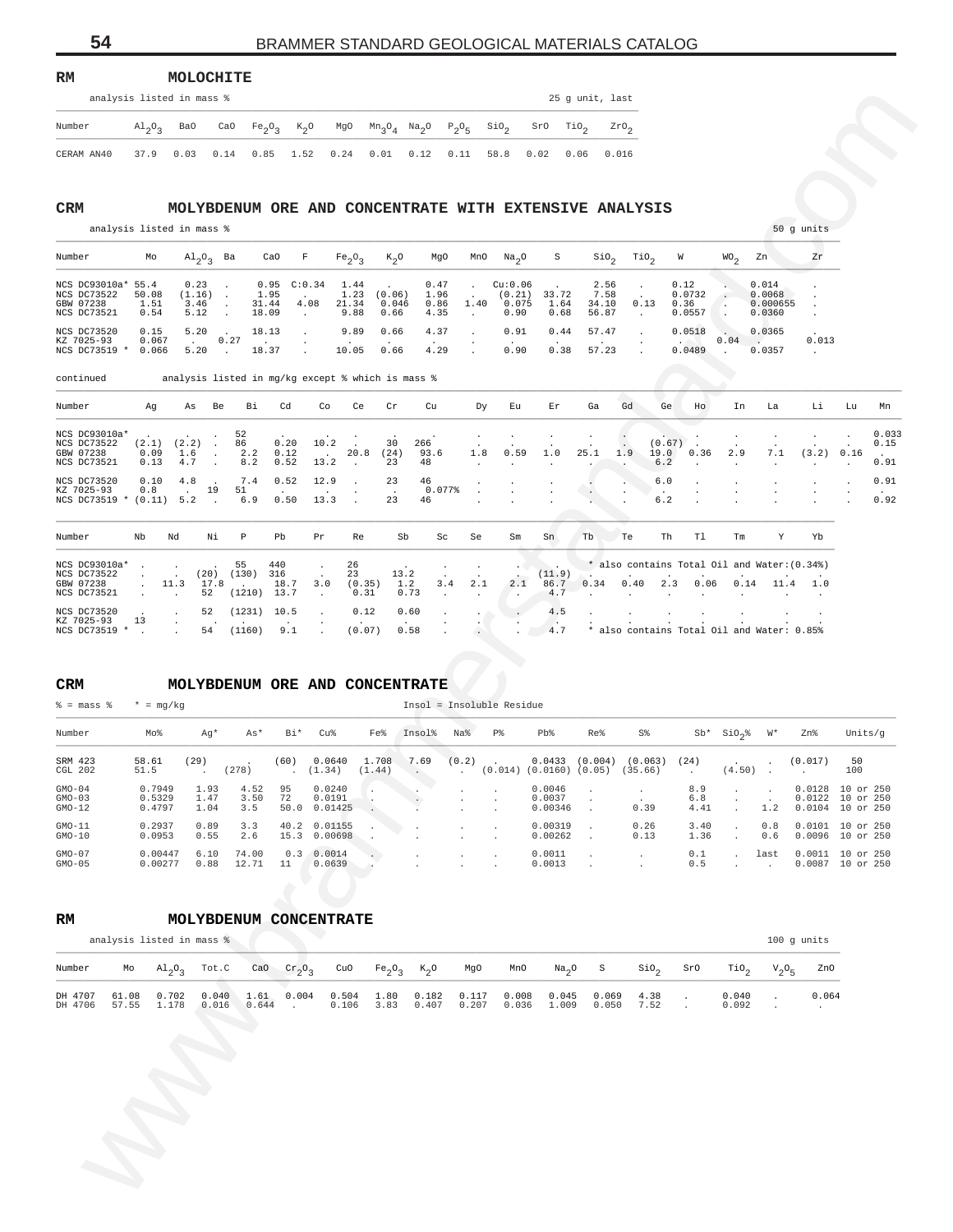## **CRM MULTI-METAL ORE**

|                    | analysis listed in mass %       |          |                                 |    |       |      |       |         |      |       |                       |      |      |                  | 50 q units |  |
|--------------------|---------------------------------|----------|---------------------------------|----|-------|------|-------|---------|------|-------|-----------------------|------|------|------------------|------------|--|
| Number             | $\mathrm{Al}_{2}\mathrm{O}_{2}$ | As       | CaO                             |    | Cu    | Fe   |       | $K_{0}$ | MgO  | Mn    | $Na_{2}$ <sup>O</sup> | Pb   | S    | SiO <sub>c</sub> | Zn         |  |
| <b>NCS DC73510</b> | (2.5)                           | 0.15     | 6.5                             |    | 0.096 | 19.6 | 0.78  |         | 0.59 | 0.066 | (0.03)                | 5.13 | 29.0 | 14.1             | 13.9       |  |
| continued          |                                 |          | analysis listed in mg/kg except |    |       |      |       |         |      |       |                       |      |      |                  |            |  |
| Number             |                                 | Bi<br>Αq | Cd                              | Ga | Ge    | Hq   | In    | Mo      | Sb   | T1    | W                     |      |      |                  |            |  |
| NCS DC73510        | 148                             | (5)      | 400                             | 62 | 25    | 114  | (7.5) | (1.9)   | 260  | (0.3) | (1.9)                 |      |      |                  |            |  |

#### **CRM MULTI-METAL ORE**

| Number                                           | Ag                             | $\mathrm{Al}_{2}\mathrm{O}_{2}$ | As                       | Bi                                | Cd                         | Cu                      | Fe                          | Hg*                               | Pb                   | S                                 | Sb                                             | SiO <sub>a</sub>                              | Sn                                | Zn            | LOI                                           | Units                          |
|--------------------------------------------------|--------------------------------|---------------------------------|--------------------------|-----------------------------------|----------------------------|-------------------------|-----------------------------|-----------------------------------|----------------------|-----------------------------------|------------------------------------------------|-----------------------------------------------|-----------------------------------|---------------|-----------------------------------------------|--------------------------------|
| NCS DC29114<br>NCS DC29112                       | 0.03679<br>0.0362              | (1.42)<br>(7.83)                | 0.138<br>0.082           | <b>Contract Contract</b>          | 0.066                      | 0.071<br>0.10           | (11.48T) (270)<br>(11.61T)  | $(0.233)$ 2.93                    | 22.96                | $(15.92)$ 0.044<br>$(8.17)$ 0.011 |                                                | $(20.20)$ .<br>(59.40)                        |                                   |               | $16.22$ $(12.14)$ 50 q<br>$0.51$ (10.49) 50 q |                                |
| NCS DC29113<br><b>NCS DC35008</b><br>NCS DC29115 | 0.0103<br>19.8 q/T<br>0.000530 | (3.97)<br>(3.25)                | 0.040<br>0.084<br>0.0095 | $\sim$<br>$\sim$ $\sim$<br>$\sim$ | <b>Contractor</b><br>0.119 | 0.075<br>0.037<br>0.021 | (8.65T)<br>22.62<br>(3.93T) | (0.074)<br>$\sim$<br>(84.8)       | 2.19<br>2.07<br>1.25 | <b>Contract Contract Contract</b> | $(6.02)$ 0.00383<br>0.013<br>$(16.30)$ 0.00205 | (31.99)<br>$\sqrt{2}$ . $\sqrt{2}$<br>(41.23) | <b>Contract Contract</b><br>0.125 | 0.51<br>30.19 | 1.54 (13.40)<br>(9.52)                        | 50 a<br>60 <sub>q</sub><br>50q |
| NCS DC29111<br>NCS DC35009                       | 0.00129                        | (9.96)<br>6.70                  | 0.0090<br>2.17           | 0.120                             | 0.019<br><b>Contractor</b> | 0.020<br>1.09           | (2.62T)                     | (12.6)<br>$T = Total Fe as Fe2O2$ | 0.48<br>0.095        |                                   | (3.13) 0.00090                                 | (69.88)<br>4.99                               | 0.930                             | 4.94<br>1.49  | (3.70)                                        | 50q<br>60 <sub>q</sub>         |

|     |                                                                | analysis listed in mass %                                           |                                       |                                              |                                            |                                                       |                                                                                                                                                    |                                                                                                                                        |                                                                                                                                                                                                                                                                               |                                         |                                                                             |                                                                |                                                                          | 50 g units                                               |                                            |                                                                                                                           |                                                |
|-----|----------------------------------------------------------------|---------------------------------------------------------------------|---------------------------------------|----------------------------------------------|--------------------------------------------|-------------------------------------------------------|----------------------------------------------------------------------------------------------------------------------------------------------------|----------------------------------------------------------------------------------------------------------------------------------------|-------------------------------------------------------------------------------------------------------------------------------------------------------------------------------------------------------------------------------------------------------------------------------|-----------------------------------------|-----------------------------------------------------------------------------|----------------------------------------------------------------|--------------------------------------------------------------------------|----------------------------------------------------------|--------------------------------------------|---------------------------------------------------------------------------------------------------------------------------|------------------------------------------------|
|     | Number                                                         | $A1_{2}O_{3}$                                                       | As                                    | CaO                                          | Cu                                         | Fe                                                    | $K_2^o$                                                                                                                                            | MgO                                                                                                                                    | Mn                                                                                                                                                                                                                                                                            | $\frac{Na}{2}$ <sup>O</sup>             | Pb                                                                          | S                                                              | $\frac{\text{SiO}}{2}$                                                   | Zn                                                       |                                            |                                                                                                                           |                                                |
|     | NCS DC73510                                                    | (2.5)                                                               | 0.15                                  | 6.5                                          | 0.096                                      | 19.6                                                  | 0.78                                                                                                                                               | 0.59                                                                                                                                   | 0.066                                                                                                                                                                                                                                                                         | (0.03)                                  | 5.13                                                                        | 29.0                                                           | 14.1                                                                     | 13.9                                                     |                                            |                                                                                                                           |                                                |
|     | continued                                                      |                                                                     |                                       |                                              | analysis listed in mg/kg except            |                                                       |                                                                                                                                                    |                                                                                                                                        |                                                                                                                                                                                                                                                                               |                                         |                                                                             |                                                                |                                                                          |                                                          |                                            |                                                                                                                           |                                                |
|     | Number                                                         | Αg                                                                  | Вi                                    | Cd                                           | Ga<br>Ge                                   | Ηg                                                    | In                                                                                                                                                 | Mo                                                                                                                                     | Tl<br>Sb                                                                                                                                                                                                                                                                      | W                                       |                                                                             |                                                                |                                                                          |                                                          |                                            |                                                                                                                           |                                                |
|     | NCS DC73510                                                    | 148                                                                 | (5)                                   | 400                                          | 62<br>25                                   | 114                                                   | (7.5)                                                                                                                                              | (1.9)<br>260                                                                                                                           | (0.3)                                                                                                                                                                                                                                                                         | (1.9)                                   |                                                                             |                                                                |                                                                          |                                                          |                                            |                                                                                                                           |                                                |
|     |                                                                |                                                                     |                                       |                                              |                                            |                                                       |                                                                                                                                                    |                                                                                                                                        |                                                                                                                                                                                                                                                                               |                                         |                                                                             |                                                                |                                                                          |                                                          |                                            |                                                                                                                           |                                                |
| CRM |                                                                |                                                                     |                                       | <b>MULTI-METAL ORE</b>                       |                                            |                                                       |                                                                                                                                                    |                                                                                                                                        |                                                                                                                                                                                                                                                                               |                                         |                                                                             |                                                                |                                                                          |                                                          |                                            |                                                                                                                           |                                                |
|     |                                                                | analysis in mass $%$ except g/T for grams per ton and $*$ for mg/kg |                                       |                                              |                                            |                                                       |                                                                                                                                                    |                                                                                                                                        |                                                                                                                                                                                                                                                                               |                                         |                                                                             |                                                                |                                                                          |                                                          |                                            |                                                                                                                           |                                                |
|     | Number<br>NCS DC29114                                          | Ag<br>0.03679                                                       | $A1_{2}O_3$                           | As<br>0.138                                  | Вi                                         | Cd<br>0.066                                           | Cu<br>0.071                                                                                                                                        | Fe<br>$(11.48T)$ (270)                                                                                                                 | Hg*                                                                                                                                                                                                                                                                           | Pb<br>22.96                             | S<br>(15.92)                                                                | Sb<br>0.044                                                    | $\sin$<br>(20.20)                                                        | Sn                                                       | Zn                                         | LOI<br>(12.14)                                                                                                            | Units<br>50g                                   |
|     | NCS DC29112<br>NCS DC29113                                     | 0.0362<br>0.0103                                                    | (1.42)<br>(7.83)<br>(3.97)            | 0.082<br>0.040                               | $\cdot$                                    | $\blacksquare$                                        | 0.10<br>0.075                                                                                                                                      | (11.61T)<br>(8.65T)                                                                                                                    | (0.074)                                                                                                                                                                                                                                                                       | $(0.233)$ 2.93<br>2.19                  | (8.17)                                                                      | 0.011<br>(6.02) 0.00383                                        | (59.40)<br>(31.99)                                                       | $\mathbf{L}$                                             | 16.22<br>0.51<br>1.54                      | $(10.49)$ 50 g<br>$(13.40)$ 50 g                                                                                          |                                                |
|     | NCS DC35008<br>NCS DC29115                                     | 19.8 q/T<br>0.000530                                                | (3.25)                                | 0.084<br>0.0095                              | $\cdot$<br>$\cdot$                         | $\cdot$<br>0.119                                      | 0.037<br>0.021                                                                                                                                     | 22.62                                                                                                                                  | $(3.93T)$ $(84.8)$                                                                                                                                                                                                                                                            | 2.07<br>1.25                            |                                                                             | 0.013<br>$(16.30)$ 0.00205                                     | $\sim$<br>(41.23)                                                        | 0.125<br>$\cdot$                                         | 0.51<br>30.19                              | $(9.52)$ 50 g                                                                                                             | 60 g                                           |
|     | NCS DC29111<br>NCS DC35009                                     | 0.00129<br>$\cdot$                                                  | (9.96)<br>6.70                        | 0.0090<br>2.17                               | 0.120                                      | 0.019<br>$\sim$                                       | 0.020<br>1.09                                                                                                                                      | (2.62T)                                                                                                                                | (12.6)<br>T = Total Fe as $Fe_2O_3$                                                                                                                                                                                                                                           | 0.48<br>0.095                           |                                                                             | (3.13) 0.00090                                                 | (69.88)<br>4.99                                                          | 0.930                                                    | 4.94<br>1.49                               | (3.70)<br>$\sim$                                                                                                          | 50 g<br>60 g                                   |
|     |                                                                |                                                                     |                                       |                                              |                                            |                                                       |                                                                                                                                                    |                                                                                                                                        |                                                                                                                                                                                                                                                                               |                                         |                                                                             |                                                                |                                                                          |                                                          |                                            |                                                                                                                           |                                                |
| CRM |                                                                |                                                                     |                                       |                                              |                                            |                                                       |                                                                                                                                                    |                                                                                                                                        | <b>MULTI-METAL ORE WITH EXTENSIVE ANALYSIS</b>                                                                                                                                                                                                                                |                                         |                                                                             |                                                                |                                                                          |                                                          |                                            |                                                                                                                           |                                                |
|     |                                                                | analysis listed in mass %                                           |                                       |                                              |                                            |                                                       |                                                                                                                                                    |                                                                                                                                        | CAN PTC-1b shows classical and instrumental values for Cu and Ni #                                                                                                                                                                                                            |                                         |                                                                             |                                                                | $\sin^*$                                                                 |                                                          | RTS-5: 100 g                               |                                                                                                                           | others: 200 g                                  |
|     | Number                                                         | Al                                                                  | As                                    | Ca                                           | Cu                                         |                                                       | Fe                                                                                                                                                 | Mg                                                                                                                                     | Mo                                                                                                                                                                                                                                                                            | Νi                                      | Pb                                                                          | S                                                              | Si                                                                       | Sn                                                       | W                                          | Zn                                                                                                                        | LOI                                            |
|     | CAN RTS-5<br>CAN MP-2a<br>CAN SU-1b<br>CAN PTC-1b<br>CAN MP-1b | 6.25<br>5.99<br>4.30<br>(0.7518) 0.0222                             | 0.1286<br>(0.558)<br>0.000249<br>2.30 | 3.86<br>3.22<br>2.21<br>(0.571)<br>2.47      | 1.185<br>7.919,7.97#<br>3.069              | 0.0647<br>0.0459                                      | 11.9<br>5.00<br>25.54<br>36.78<br>8.19                                                                                                             | 3.31<br>0.0923<br>1.790<br>0.441<br>0.024                                                                                              | (0.0001338) 0.1104<br>0.1586<br>(0.0004)<br>$(0.0011)$ 11.256,11.29#<br>0.0285                                                                                                                                                                                                | (0.00098)<br>1.953                      | 0.00663<br>0.277<br>0.0058<br>0.0795<br>2.091                               | 1.924<br>0.716<br>14.14<br>29.95<br>13.79                      | 19.20<br>31.2<br>15.23<br>$16.79*$                                       | 0.0537<br>2.468 (0.0120)<br>1.61                         | 0.338                                      | 0.0105<br>0.566<br>$(0.1100)$ 16.67                                                                                       | (9.90)<br>(4)<br>$0.0235$ (8)<br>0.2083(13.44) |
|     | CAN RTS-5                                                      | 6.25                                                                | 0.1286                                | 3.86                                         |                                            | 0.0647                                                | 11.9                                                                                                                                               | 3.31                                                                                                                                   | $(0.0001338)$ 0.1104                                                                                                                                                                                                                                                          |                                         | 0.00663                                                                     | 1.924                                                          | 19.20                                                                    | $\cdot$                                                  |                                            |                                                                                                                           | $0.0105$ (9.90)                                |
|     | continued analysis listed in mg/kg except % for mass %         |                                                                     |                                       |                                              |                                            |                                                       |                                                                                                                                                    |                                                                                                                                        |                                                                                                                                                                                                                                                                               |                                         |                                                                             |                                                                |                                                                          |                                                          |                                            |                                                                                                                           |                                                |
|     | Number                                                         | Αg                                                                  | Au                                    | Ba                                           | Be                                         | Вi                                                    | C%                                                                                                                                                 | Cd                                                                                                                                     | Ce                                                                                                                                                                                                                                                                            | Co                                      | Cr<br>Cs                                                                    | Dy                                                             | Εr                                                                       | Εu                                                       | Ga                                         | Gd<br>Ge                                                                                                                  |                                                |
|     | CAN RTS-5<br>CAN MP-2a<br>CAN SU-1b<br>CAN PTC-1b<br>CAN MP-1b | 1.50<br>4.82<br>6.39<br>53.1<br>470                                 | 0.408<br>(0.06)<br>(0.2)<br>1.99      | 252<br>12.3<br>(350)<br>(61.5)               | (0.7)<br>1.25<br>(0.4)<br>$\blacksquare$ . | (2.05)<br>989<br>(2.73)<br>954                        | (1.617)<br>(0.04)<br>(0.04)<br>(0.028)                                                                                                             | 14.5<br>(3)<br>(38)<br>527                                                                                                             | (17.0)<br>357<br>(35)<br>3253<br>$\cdot$                                                                                                                                                                                                                                      | 76.9<br>5.50<br>672<br>(4)              | 261<br>(1.0)<br>150<br>5.78<br>(320)<br>(0.3)<br>(40)<br>$\cdot$<br>$\cdot$ | (2)<br>32.5                                                    | (2)<br>(22.8)<br>(1.4) (0.7)                                             | (0.6)<br>(0.1)<br>(0.7)<br>(1)                           | (14)<br>(26.2)<br>(10)                     | 24.8<br>(8)<br>(2)<br>$\cdot$                                                                                             |                                                |
|     | Number                                                         | $H_{0}$ 0%                                                          | Нf                                    | Ho                                           | In                                         | Ir                                                    | K%                                                                                                                                                 | La<br>Li                                                                                                                               | Lu                                                                                                                                                                                                                                                                            | Mn%                                     | Na%                                                                         | Nb                                                             | Nd                                                                       | ₽%                                                       | Pd                                         | Ρr<br>Pt                                                                                                                  |                                                |
|     | CAN RTS-5<br>CAN MP-2a<br>CAN SU-1b<br>CAN PTC-1b<br>CAN MP-1b | $(1.4)$ .<br>0.81<br>(6)                                            | $\sim$                                | $\sim 100$ km s $^{-1}$<br><b>Contractor</b> | $\cdot$<br>(565)                           | $\sim$ 10 $\sim$<br>$(0.2)$ $(0.15)$<br>$\sim$ $\sim$ | 0.850<br>(0.2)                                                                                                                                     | $(1.226)$ 157 81<br>$(9.40)$ $(7.04)$ $(12.09)$ $(1.226)$ 157 81<br>$(0.3)$ $(0.6)$ $(17)$<br>$\sim$ 100 $\pm$<br>$\ddot{\phantom{a}}$ | $(9.7)$ $(16.9)$ $(0.3)$ $0.1092$<br>$\sim$<br>$\sim$<br>(4)<br>$\cdot$                                                                                                                                                                                                       | $(0.09)$ 0.0703<br>(0.0193)<br>(0.0480) | <b>Contract</b>                                                             | $1.285(4)$ (8)<br>$(1.6)$ $(3)$ $(15)$<br>$(0.17)$ .<br>$\sim$ | 4.36  0.1018  (0.03)  97  117.9  (0.0090)  .<br>$\sim 100$               | $0.0369$ $(0.14)$<br>(0.06)<br>$\sim 10^{-11}$<br>(0.02) | 0.791<br>9.46<br><b>Contract</b>           | (0.2)<br>38.5<br>$\sim$<br>0.491<br>$\sim 100$ km s $^{-1}$<br>6.47<br>$\sim$ 40 $\sim$<br>$\ddot{\phantom{0}}$<br>$\sim$ |                                                |
|     | Number                                                         | Rb Rh                                                               |                                       | Sb                                           | Sc                                         | Se                                                    | Sm<br>Sr                                                                                                                                           | Ta                                                                                                                                     | Tb                                                                                                                                                                                                                                                                            | Te<br>Th                                | Тi                                                                          | Tl                                                             | Tm                                                                       | U                                                        | V                                          | Y<br>Yb                                                                                                                   | Ζr                                             |
|     | CAN RTS-5<br>CAN MP-2a<br>CAN SU-1b<br>CAN PTC-1b<br>CAN MP-1b | and the company of                                                  |                                       | $(54.0)$ (3)                                 |                                            | and the company of the company                        | $(8.03)$ . 130.6<br>$229$ $229$ $12.3$<br>(13) $12.3$<br>(13) $12.2$<br>(13) $12.3$<br>(20.7) $12.3$<br>(0.5) (6) (120) (30)<br>and the control of | $\sim 100$ km s $^{-1}$<br>$\sim$<br>$\sim$                                                                                            | $\begin{array}{cccccccc} (30.5) & . & {\rm SO}_4:(1.23*) & . & (8.03) & . & 130.6 & . & . & . & . & . & (2.25) \\ 229 & . & 4 & (7.84) & 4.87 & . & 26.7 & 12.3 & 11.6 & 4.82 & (5.75) & 61.3 \end{array}$<br>and a strain of the<br>(30)<br>$\sim$<br>(5)<br><b>Contract</b> | $\sim 100$<br>$\sim 10$<br>(50)         | $(2.25)$ 3132                                                               | (0.3)<br>$(696)$ .<br>and a strategic and                      | 268 (3.16) 4.10 37<br><b>Contract</b><br>$\cdot$<br>$\ddot{\phantom{a}}$ | $\cdot$<br><b>Contract</b><br>(20)                       | (61.2) (10.1)<br>(20)<br><b>Contractor</b> | $(229)$ $28.8$<br>$(0.2)$ $(82.5)$ $(7)$ $(0.6)$ .<br>(3)<br><b>Contractor</b><br>$\sim$<br>$\sim 100$ km s $^{-1}$       | 134<br>(150)                                   |
|     |                                                                |                                                                     |                                       |                                              |                                            |                                                       |                                                                                                                                                    |                                                                                                                                        |                                                                                                                                                                                                                                                                               |                                         |                                                                             |                                                                |                                                                          |                                                          |                                            |                                                                                                                           |                                                |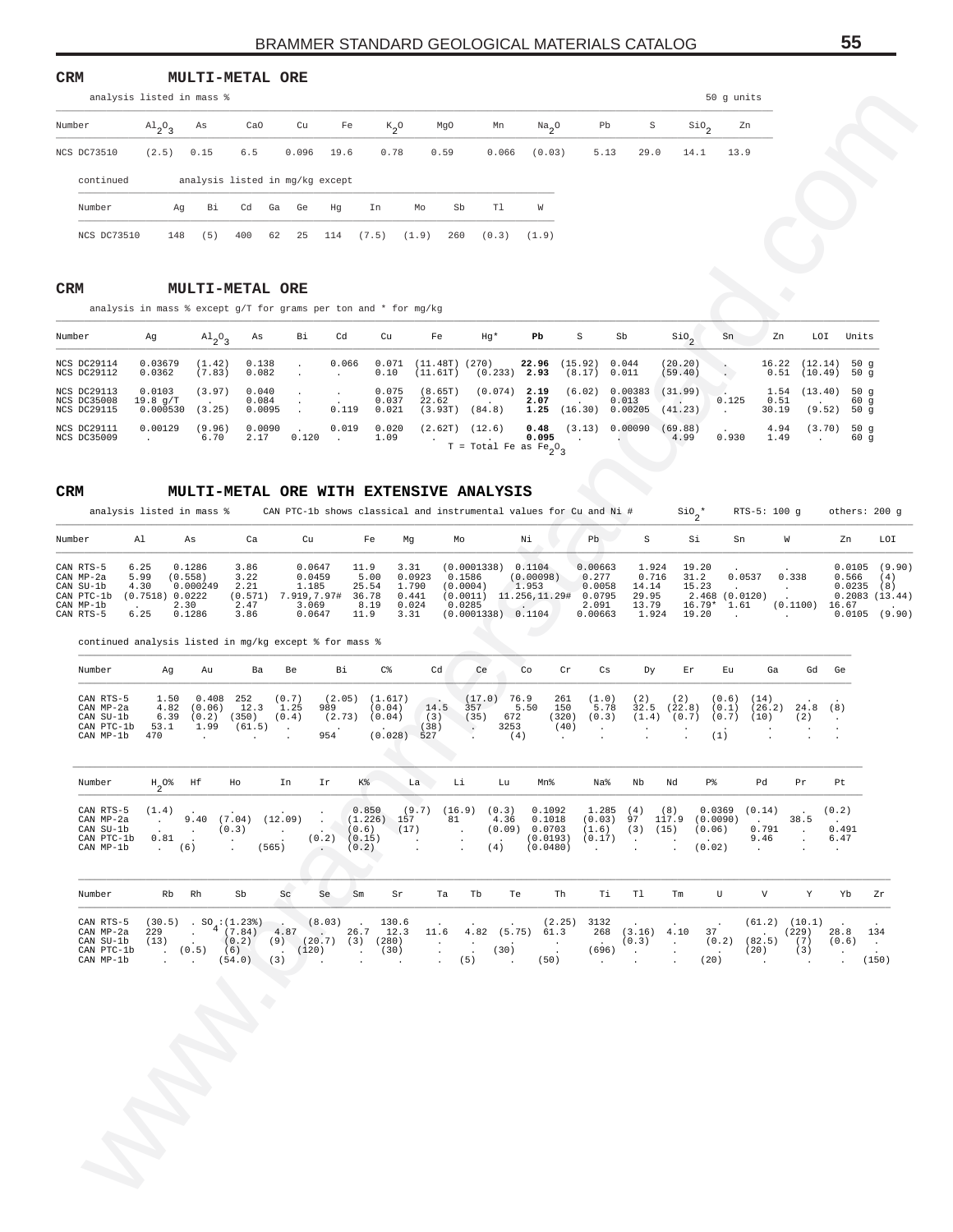| CRM                    | MULTI-METAL ORE  |                   |                  |                    |                          |                | $10$ or $250$ g units |               | CRM                      | <b>MULTI-METAL ORE</b> |                  |                  |                                        |                  |             | 10 or 250 g units     |                      |
|------------------------|------------------|-------------------|------------------|--------------------|--------------------------|----------------|-----------------------|---------------|--------------------------|------------------------|------------------|------------------|----------------------------------------|------------------|-------------|-----------------------|----------------------|
| Number                 | $Pb\%$           | Cu%               | Ni%              | S%                 | Zn%                      | Ag*            | As*                   | Co*           | Number                   | Pb%                    | Cu%              | Ni%              | S%                                     | Zn%              | Ag*         | As*                   | $Co*$                |
| GBM320-15<br>GBM320-13 | 8.9551<br>4.9252 | 0.0123<br>0.0504  | 0.0038<br>0.0071 | 10.99<br>10.77     | 17.9664<br>19.0189       | 59.6<br>47.7   |                       |               | GBM903-10<br>GBM319-10   | 0.0074<br>0.0075       | 0.0198<br>0.0122 | 0.0559<br>0.0006 |                                        | 0.0140<br>0.0831 | 1.2<br>1.1  | 2779<br>2196          | 57<br>3              |
| GBM309-10<br>GBM315-13 | 4.9144<br>3.4311 | 0.0503<br>1.2570  | 0.0069<br>0.0209 | 5.34               | 18.7866<br>3.7358        | 47.3<br>41.5   | 65                    | 78            | GBM918-1<br>GBM305-6     | 0.0075<br>0.0069       | 0.0094<br>0.0242 | 0.0066<br>0.0062 |                                        | 0.0166<br>0.0120 | 0.3<br>1.5  | 18<br>315             | 54<br>31             |
| GBM995-8<br>GBM914-13  | 2.5919<br>2.3186 | 0.0264<br>0.8583  | 0.0060<br>0.0052 | 3.32               | 12.4308<br>2.5491        | 52.0<br>29.2   | 53                    | $\cdot$       | GBM315-5<br>GBM308-15    | 0.0067<br>0.0065       | 0.0045<br>1.5595 | 0.0005<br>2.3913 | 23.40                                  | 0.0154<br>0.0113 | 14.8<br>4.4 | 72                    | $\overline{9}$       |
| GBM309-3               | 2.1335           | 0.0331            | 0.0058           |                    | 10.8553                  | 30.7           | 68                    | 67            | GBM918-2                 | 0.0065                 | 0.0081           | 0.0072           |                                        | 0.0101           | 0.2         | 22                    | 29                   |
| GBM915-13<br>GBM314-1  | 2.0016<br>2.0010 | 0.8462<br>0.8432  | 0.0013<br>0.0008 | $\cdot$            | 28.99 11.5823<br>11.6161 | 182.9<br>182.3 | 5246                  | 83            | GBM303-6<br>GBM320-2     | 0.0056<br>0.0056       | 1.3967<br>0.0117 | 0.0106<br>0.0005 |                                        | 0.0057<br>0.0012 | 5.5<br>27.1 | 603<br>42             | 151<br>4             |
| GBM310-3<br>GBM313-2   | 1.0687<br>0.8219 | 1.4443<br>0.8049  | 0.0073<br>0.0042 |                    | 3.0935<br>1.0891         | 19.4<br>205.5  | 1276<br>157           | 62<br>43      | GBM919-6<br>GBM315-1     | 0.0055<br>0.0051       | 0.2756<br>0.0049 | 0.5208<br>1.9801 |                                        | 0.0218<br>0.0314 | 1.9<br>0.6  | 591<br>4              | 358<br>4393          |
| GBM314-11<br>GBM914-10 | 0.4745<br>0.4671 | 3.4499<br>0.1864  | 0.0063<br>0.0011 | 4.90               | 1.5367<br>0.9697         | 51.6<br>9.4    | -11                   | 20            | GBM320-12<br>GBM915-6    | 0.0050<br>0.0050       | 2.5716<br>0.0186 | 0.0137<br>0.0068 | 9.29<br>$\blacksquare$                 | 0.0131<br>0.0225 | 8.3<br>2.1  | 63                    | 47                   |
| GBM315-9<br>GBM319-5   | 0.4600<br>0.4022 | 3.4274<br>0.4574  | 0.0071<br>0.0443 |                    | 1.5131<br>0.3833         | 50.2<br>7.4    | 278<br>805            | 135<br>539    | GBM914-7<br>GBM903-7     | 0.0050<br>0.0049       | 0.0034<br>0.0313 | 0.0005<br>0.0021 |                                        | 0.0084<br>0.0669 | 8.8<br>3.0  | 49<br>33              | 9<br>12              |
| GBM311-12<br>GBM311-3  | 0.3600<br>0.3522 | 1.0188<br>1.0089  | 0.0668<br>0.0642 | 4.4<br>$\cdot$     | 1.4425<br>1.4291         | 20.6<br>20.4   | 359                   | 122           | GBM997-9<br>GBM914-3     | 0.0047<br>0.0046       | 0.0485<br>0.1441 | 0.0016<br>0.0010 |                                        | 0.0016<br>0.0193 | 0.9<br>1.2  | -5<br>34              | 34                   |
| GBM912-1<br>GBM313-9   | 0.2638<br>0.2560 | 0.3332<br>0.3313  | 0.0119<br>0.0120 |                    | 0.3414<br>0.3394         | 7.2<br>6.6     | 110<br>112            | 28<br>32      | GBM320-11<br>GBM312-4    | 0.0045<br>0.0045       | 1.6875<br>0.6004 | 0.0253<br>0.0025 | 20.4                                   | 0.0113<br>0.0127 | 5.9<br>3.5  | 9                     | 26                   |
| GBM915-7<br>GBM915-3   | 0.2487<br>0.0031 | 0.5934<br>0.0132  | 0.0073<br>0.0051 |                    | 0.5037<br>0.0171         | 12.8<br>1.1    | 329<br>-33            | 47<br>40      | GBM914-15<br>GBM316-3    | 0.0044<br>0.0043       | 0.0060<br>0.0019 | 1.5093<br>0.0011 | 0.06<br>$\cdot/$                       | 0.0354<br>0.0048 | 0.6<br>0.2  | 5                     | 8                    |
| GBM396-1<br>GBM319-6   | 0.1916<br>0.1887 | 0.2873<br>0.2186  | 0.2140<br>0.0225 |                    | 0.6990<br>0.1842         | 8.1<br>3.5     | 743<br>375            | 271           | GBM915-8<br>GBM914-4     | 0.0042<br>0.0042       | 0.5897<br>0.0864 | 0.4259<br>0.0006 |                                        | 0.0025<br>0.0202 | 6.6<br>0.8  | 1873<br>-13           | 1083<br>15           |
| GBM311-2<br>GBM396-1   | 0.1903<br>0.1916 | 0.2272<br>0.2873  | 0.0391<br>0.2140 |                    | 0.1944<br>0.6990         | 10.4<br>8.1    | 741<br>743            | 57            | GBM998-10<br>GBM399-7    | 0.0041<br>0.0040       | 1.5414<br>0.0041 | 2.3610<br>0.0033 | $\cdot$                                | 0.0090<br>0.0051 | 3.5<br>0.6  | 25<br>14              | 1202<br>24           |
| GBM319-6<br>GBM399-6   | 0.1887<br>0.1446 | 0.2186<br>2.1373  | 0.0225<br>0.0020 |                    | 0.1842<br>0.2488         | 3.5<br>15.5    | 375<br>175            | 271<br>4      | GBM919-10<br>GBM302-1    | 0.0039<br>0.0038       | 0.0114<br>0.0120 | 0.0609<br>0.1180 |                                        | 0.0066<br>0.0230 | 0.6<br>0.9  | 583<br>748            | 23<br>159            |
| GBM916-2<br>GBM316-1   | 0.1335<br>0.1248 | 0.1675<br>0.2966  | 0.0223<br>0.0052 |                    | 0.8792<br>0.2572         | 29.0<br>6.3    | -72<br>163            | 10<br>40      | GBM305-10<br>GBM910-10   | 0.0037<br>0.0037       | 0.0114<br>0.0033 | 0.0604<br>0.0013 |                                        | 0.0066<br>0.0051 | 0.7<br>0.5  | 569<br>2              | 22<br>9              |
| GBM319-3<br>GBM999-8   | 0.1116<br>0.1061 | 0.4055<br>0.1852  | 0.0025<br>0.3014 |                    | 0.4067<br>0.0537         | 7.4<br>1.8     | 887<br>185            | 211<br>25     | GBM904-10<br>GBM906-9    | 0.0035<br>0.0035       | 0.0162<br>0.0094 | 0.2709<br>0.0071 |                                        | 0.0039<br>0.0079 | 0.5<br>4.0  | 35<br>50              | 59<br>20             |
| GBM913-8<br>GBM397-7   | 0.0923<br>0.0908 | 0.4379<br>0.0687  | 0.0006<br>0.0243 |                    | 0.0127<br>0.0801         | 6.7<br>3.1     | 1409<br>770           | 12            | GBM917-2<br>GBM398-10    | 0.0035<br>0.0034       | 0.0031<br>0.0206 | 0.0009<br>0.0175 |                                        | 0.0121<br>0.0134 | 10.3<br>1.9 | 57<br>131             | 5<br>48              |
| GBM914-8<br>GBM309-4   | 0.0849<br>0.0795 | 0.6241<br>2.2334  | 0.0414<br>0.0056 |                    | 0.3786<br>0.0914         | 8.5<br>42.3    | 316<br>-83            | 90<br>89      | GBM903-3<br>GBM307-5     | 0.0034<br>0.0034       | 0.0167<br>0.0031 | 0.2758<br>0.0029 |                                        | 0.0042<br>0.0018 | 0.7<br>1.0  | 33<br>23              | 60<br>4              |
| GBM396-6<br>GBM301-4   | 0.0774<br>0.0762 | 1.3903<br>0.1656  | 0.0083<br>0.1430 |                    | 0.0260<br>0.0448         | 5.4<br>1.9     | 541<br>308            | 123           | GBM308-3<br>GBM912-16    | 0.0033<br>0.0031       | 0.0928<br>0.3442 | 0.0036<br>3.7560 | 11.51                                  | 0.0109<br>0.0107 | 14.5<br>1.9 | 41                    | 63                   |
| GBM313-1<br>GBM913-7   | 0.0738<br>0.0633 | 0.3079<br>0.7990  | 0.0015<br>0.0010 |                    | 0.1170<br>0.0431         | 4.9<br>7.0     | 26<br>2052            | 10<br>17      | GBM904-5<br>GBM915-3     | 0.0031<br>0.0031       | 0.1111<br>0.0132 | 0.0039<br>0.0051 |                                        | 0.0026<br>0.0171 | 0.8<br>1.1  | 108<br>33             | 155<br>40            |
| GBM316-2<br>GBM910-7   | 0.0626<br>0.0592 | 0.1523<br>0.5335  | 0.0041<br>0.0117 |                    | 0.1331<br>0.1249         | 3.2<br>7.1     | 82<br>80              | 35<br>86      | GBM912-5<br>GBM916-1     | 0.0031<br>0.0031       | 0.0487<br>0.0017 | 0.0019<br>0.0012 |                                        | 0.0088<br>0.0045 | 4.2<br>0.4  | 4<br>6                | 18<br>9              |
| GBM314-2<br>GBM320-14  | 0.0532<br>0.0529 | 0.0419<br>17.2671 | 0.0029<br>0.0486 | 29.11              | 0.0975<br>2.2911         | 3.3<br>10.6    | 4912                  | 7             | GBM310-8<br>GBM313-10    | 0.0029<br>0.0029       | 0.0396<br>0.0268 | 0.0028<br>0.0025 |                                        | 0.0027<br>0.0086 | 0.5<br>3.2  | 85<br>3               | 50<br>22             |
| GBM320-1<br>GBM919-9   | 0.0527<br>0.0520 | 0.0872<br>0.1526  | 0.0023<br>0.0069 |                    | 0.0486<br>0.5198         | 1.9<br>6.0     | 657<br>98             | 7<br>44       | GBM911-5<br>GBM314-7     | 0.0029<br>0.0029       | 0.0042<br>0.0026 | 0.0020<br>0.0014 |                                        | 0.0060<br>0.0047 | 0.8<br>0.4  | 6<br>4                | 15<br>9              |
| GBM319-4<br>GBM904-3   | 0.0505<br>0.0489 | 0.1756<br>0.0515  | 0.0017<br>0.0323 |                    | 0.1791<br>0.0464         | 3.3<br>1.8     | 390<br>270            | 95<br>82      | GBM399-2<br>GBM311-9     | 0.0028<br>0.0028       | 0.0205<br>0.0124 | 0.0014<br>0.0306 |                                        | 0.0309<br>0.0072 | 0.7<br>0.7  | 4<br>3                | 3<br>34              |
| GBM913-1<br>GBM320-10  | 0.0477<br>0.0476 | 0.3964<br>0.1531  | 0.0005<br>0.0563 |                    | 0.0787<br>0.1139         | 10.0<br>6.2    | 705<br>142            | 9<br>45       | GBM917-3<br>GBM912-3     | 0.0028<br>0.0028       | 0.0054<br>0.0026 | 0.0005<br>0.0013 |                                        | 0.0175<br>0.0041 | 4.8<br>0.4  | 42<br>2               | 18<br>8              |
| GBM900-2<br>GBM908-6   | 0.0464<br>0.0461 | 0.0859<br>0.0441  | 0.0886<br>0.4736 |                    | 0.0334<br>0.1354         | 1.3<br>1.2     | 786<br>14             | 61<br>832     | $GBM315-3$<br>GBM912-6   | 0.0027<br>0.0027       | 0.1205<br>0.0273 | 0.0021<br>0.0021 |                                        | 0.0077<br>0.0076 | 2.6<br>3.2  | 4<br>3                | 19<br>18             |
| GBM918-4<br>GBM305-4   | 0.0439<br>0.0416 | 0.3948<br>0.1138  | 0.0128<br>0.0475 |                    | 0.0387<br>0.1199         | 1.1<br>2.6     | 204<br>263            | 19<br>70      | GBM914-11<br>GBM315-2    | 0.0027<br>0.0026       | 0.0093<br>0.0055 | 0.7245<br>1.6741 | 0.07<br>$\cdot$                        | 0.0135<br>0.0232 | 0.6<br>0.3  | 4                     | 2221                 |
| GBM913-9<br>GBM301-9   | 0.0404<br>0.0389 | 0.4542<br>0.2881  | 0.0006<br>0.0102 |                    | 0.0158<br>0.7208         | 3.8<br>11.2    | 611<br>317            | 13<br>48      | GBM314-5<br>GBM320-16    | 0.0024<br>0.0022       | 0.0039<br>0.0049 | 0.0024<br>3.8993 | 0.05                                   | 0.0078<br>0.0076 | 3.1<br>4.6  | 5                     | 22                   |
| GBM907-8<br>GBM318-2   | 0.0388<br>0.0373 | 0.0339<br>0.2149  | 0.4295<br>0.0026 |                    | 0.1234<br>0.2103         | 1.0<br>3.5     | -11<br>573            | 219<br>535    | GBM919-4<br>GBM918-7     | 0.0022<br>0.0022       | 0.0039<br>0.0018 | 0.0025<br>0.0030 | $\cdot$                                | 0.0076<br>0.0019 | 12.4<br>0.4 | 2<br>4                | 22<br>$\overline{2}$ |
| GBM317-2<br>GBM917-16  | 0.0338<br>0.0320 | 0.7414<br>6.1345  | 0.0011<br>4.7437 | 7.39               | 0.2356<br>0.0101         | 7.4<br>66.5    | 166                   | 388           | GBM319-9<br>GBM906-4     | 0.0021<br>0.0021       | 0.0109<br>0.0372 | 0.0045<br>0.0089 |                                        | 0.0714<br>0.0145 | 0.7<br>0.8  | 273<br>-62            | 18<br>29             |
| GBM917-4<br>GBM998-4   | 0.0305<br>0.0357 | 6.1310<br>0.7514  | 4.7052<br>0.0025 |                    | 0.0090<br>0.0038         | 65.7<br>4.4    | 2.04%<br>244          | 1.16%<br>47   | GBM314-3<br>GBM914-6     | 0.0021<br>0.0020       | 0.0287<br>0.4720 | 0.0008<br>0.0041 |                                        | 0.0249<br>0.0093 | 6.9<br>6.5  | 400<br>4              | 7<br>25              |
| GBM996-4<br>GBM300-5   | 0.0336<br>0.0322 | 0.0492<br>1.0779  | 0.0036<br>0.0076 |                    | 0.0968<br>0.0035         | 3.6<br>3.6     | 442<br>571            | 332           | GBM913-3<br>GBM910-1     | 0.0020<br>0.0020       | 0.0034<br>0.0032 | 0.0013<br>0.0016 |                                        | 0.0051<br>0.0061 | 0.6<br>7.9  | 5<br>5                | 12<br>15             |
| GBM311-6<br>GBM913-10  | 0.0302<br>0.0300 | 0.1037<br>0.3019  | 0.0336<br>0.0007 |                    | 0.0571<br>0.0380         | 4.2<br>3.0     | 1540<br>823           | 40<br>10      | GBM312-10<br>GBM313-5    | 0.0019<br>0.0019       | 0.0040<br>0.0036 | 0.0022<br>0.0022 |                                        | 0.0067<br>0.0067 | 10.1<br>1.6 | 2<br>5                | 19<br>19             |
| GBM913-4<br>GBM906-6   | 0.0291<br>0.0288 | 0.1556<br>0.0171  | 0.0104<br>0.0013 |                    | 0.0282<br>0.0210         | 2.0<br>392.8   | 255<br>10             | 193<br>8      | GBM918-5<br>GBM397-1     | 0.0018<br>0.0018       | 0.1523<br>0.0061 | 0.4960<br>0.0573 |                                        | 0.1021<br>0.0032 | 6.9<br>1.9  | 36<br>449             | 282                  |
| GBM916-10<br>GBM312-6  | 0.0282<br>0.0270 | 0.2393<br>0.3705  | 0.0011<br>0.0229 | $\cdot$            | 0.1235<br>0.0795         | 4.5<br>7.4     | 135<br>-32            | 319<br>34     | GBM908-2<br>GBM315-6     | 0.0018<br>0.0018       | 0.0056<br>0.0045 | 0.0026<br>0.0027 |                                        | 0.0070<br>0.0091 | 7.2<br>1.3  | 3<br>2                | 21<br>25             |
| GBM311-8<br>GBM915-10  | 0.0266<br>0.0261 | 0.1350<br>0.0907  | 0.2504<br>0.0317 |                    | 0.0233<br>0.0938         | 1.2<br>14.4    | 57<br>497             | 140<br>149    | GBM313-6<br>GBM312-1     | 0.0018<br>0.0017       | 0.0037<br>0.0011 | 0.0022<br>0.0008 | $\blacksquare$                         | 0.0066<br>0.0008 | 3.0<br>0.8  | 6<br>17               | 19<br>$\overline{a}$ |
| GBM903-5<br>GBM919-7   | 0.0254<br>0.0246 | 0.1424<br>0.1250  | 0.1772<br>0.1954 |                    | 0.0689<br>0.0226         | 3.3<br>3.6     | 932<br>288            | 50<br>85      | GBM918-9<br>GBM907-5     | 0.0016<br>0.0017       | 0.0021<br>0.0078 | 0.0922<br>0.0026 | $\cdot$                                | 0.0040<br>0.0092 | 0.5<br>12.8 | 20<br>5               | 100<br>23            |
| GBM913-5<br>GBM320-9   | 0.0243<br>0.0241 | 0.2880<br>0.3392  | 0.0024<br>0.0265 |                    | 0.3722<br>0.0583         | 0.3<br>6.9     | 2492<br>450           | 55<br>55      | GBM914-16<br>GBM913-2    | 0.0017<br>0.0017       | 0.0020<br>0.0011 | 1.1763<br>0.0004 | 0.03<br>$\cdot$                        | 0.0141<br>0.0009 | 0.7<br>0.9  | 22                    | $\overline{2}$       |
| GBM302-5<br>GBM313-3   | 0.0239<br>0.0239 | 0.1059<br>0.0875  | 0.0498<br>0.0256 |                    | 0.0359<br>0.1012         | 1.8<br>4.0     | 1873<br>1039          | 50<br>37      | $GBM316-4$<br>$GBM315-4$ | 0.0017<br>0.0015       | 0.0010<br>0.1179 | 0.0008<br>0.0068 | $\cdot$<br>$\blacksquare$              | 0.0007<br>0.0089 | 0.5<br>0.8  | 23<br>10              | $\overline{2}$<br>17 |
| GBM316-10<br>GBM318-1  | 0.0223<br>0.0215 | 0.4554<br>0.1187  | 0.0006<br>0.0031 |                    | 0.0178<br>0.1061         | 1.3<br>3.2     | 179<br>329            | 8<br>243      | $GBM316-8$<br>GBM997-5   | 0.0015<br>0.0015       | 0.3175<br>0.0328 | 0.0832<br>0.6258 | $\blacksquare$<br>$\blacksquare$       | 0.0330<br>0.0085 | 18.7<br>1.3 | 426<br>125            | 57                   |
| GBM917-1<br>GBM913-6   | 0.0209<br>0.0207 | 0.0079<br>0.3321  | 0.0017<br>0.0004 | $\cdot$            | 0.1646<br>0.0029         | 1.0<br>0.5     | 384<br>1104           | 15<br>6       | GBM396-8<br>GBM399-3     | 0.0015<br>0.0015       | 0.0246<br>0.0054 | 0.4064<br>0.0037 | $\cdot$                                | 0.0109<br>0.0066 | 1.1<br>1.0  | 110<br>45             | 140<br>21            |
| GBM907-11<br>GBM397-8  | 0.0191<br>0.0189 | 0.3873<br>0.1419  | 4.5163<br>0.1320 | 7.56<br>$\cdot$    | 0.1033<br>0.0363         | 4.7<br>1.5     | 553                   | $\cdot$       | GBM314-13<br>GBM916-6    | 0.0014<br>0.0014       | 0.5356<br>0.3599 | 9.5073<br>0.1005 | 0.65<br>$\cdot$                        | 0.0095<br>0.0330 | 4.4<br>21.1 | 497                   | 62                   |
| GBM914-2<br>GBM912-11  | 0.0175<br>0.0170 | 0.1824<br>2.8323  | 0.0099<br>0.0042 | 3.49               | 0.0626<br>0.0937         | 5.9<br>8.8     | 9                     | 26<br>$\cdot$ | GBM318-9<br>GBM320-3     | 0.0014<br>0.0013       | 0.1076<br>0.2718 | 0.0069<br>0.0829 | $\blacksquare$<br>$\cdot$              | 0.0087<br>0.0254 | 0.9<br>11.5 | 22<br>309             | 15<br>55             |
| GBM917-15<br>GBM910-5  | 0.0168<br>0.0161 | 2.5774<br>0.7952  | 2.1808<br>0.0036 | 3.19               | 0.0065<br>0.0491         | 29.3<br>2.7    | 52                    | 90            | GBM916-4<br>GBM918-8     | 0.0013<br>0.0013       | 0.1842<br>0.1662 | 0.0913<br>0.0853 | $\cdot$<br>$\cdot$                     | 0.0248<br>0.0241 | 10.9<br>9.2 | 287<br>277            | 53<br>55             |
| GBM311-1<br>GBM916-5   | 0.0152<br>0.0149 | 0.1233<br>0.7006  | 0.0214<br>0.0005 | $\cdot$            | 0.0629<br>0.0268         | 6.0<br>2.3     | 395<br>22             | 34<br>10      | GBM318-10<br>GBM999-6    | 0.0013<br>0.0013       | 0.0872<br>0.0639 | 0.0058<br>0.0219 | $\cdot$<br>$\cdot$                     | 0.0077<br>0.0087 | 0.7<br>0.9  | 33<br>13              | 15<br>23             |
| GBM917-5<br>GBM310-5   | 0.0148<br>0.0140 | 2.5667<br>0.0335  | 2.1664<br>0.3691 | $\cdot$<br>$\cdot$ | 0.0042<br>0.0483         | 29.3<br>0.5    | 9335<br>12            | 0.51%<br>247  | GBM302-4<br>GBM314-8     | 0.0013<br>0.0013       | 0.0160<br>0.0065 | 0.0118<br>0.0033 | $\cdot$<br>$\blacksquare$              | 0.0085<br>0.0106 | 0.8<br>3.1  | 738<br>$\overline{4}$ | 21<br>32             |
| GBM312-7<br>GBM915-1   | 0.0137<br>0.0135 | 0.6182<br>0.0485  | 0.0346<br>0.0176 |                    | 0.1157<br>0.0513         | 6.8<br>7.2     | 14<br>246             | 34<br>89      | GBM310-9<br>$GBM315-8$   | 0.0013<br>0.0013       | 0.0063<br>0.0062 | 0.0028<br>0.0034 | $\blacksquare$<br>$\blacksquare$       | 0.0083<br>0.0106 | 3.1<br>4.8  | 8<br>3                | 26<br>32             |
| GBM305-3<br>GBM311-7   | 0.0135<br>0.0134 | 0.0451<br>0.0947  | 0.0272<br>0.0126 | $\cdot$<br>$\cdot$ | 0.0372<br>0.0452         | 1.7<br>2.0     | 656<br>830            | 46<br>28      | GBM320-8<br>GBM919-1     | 0.0012<br>0.0012       | 0.6686<br>0.3723 | 0.0020<br>0.0019 | $\cdot$                                | 0.0121<br>0.0132 | 2.7<br>2.3  | 3<br>$\sqrt{2}$       | 31<br>29             |
| GBM314-4<br>GBM914-1   | 0.0126<br>0.0118 | 0.3302<br>0.1152  | 0.0021<br>0.0069 | $\cdot$            | 0.0454<br>0.0427         | 5.5<br>4.8     | $\overline{4}$<br>6   | 19<br>24      | GBM313-11<br>GBM317-1    | 0.0012<br>0.0012       | 0.1168<br>0.0626 | 0.0054<br>0.0062 | 0.23<br>$\cdot$                        | 0.0075<br>0.0077 | 1.7<br>0.6  | 100                   | 21                   |
| GBM305-9<br>GBM910-4   | 0.0114<br>0.0110 | 0.0565<br>0.5412  | 0.2551<br>0.0030 |                    | 0.0104<br>0.0377         | 0.8<br>1.8     | 219<br>40             | 47<br>67      | GBM908-3<br>GBM316-6     | 0.0012<br>0.0011       | 0.0054<br>0.701  | 0.0025<br>0.0003 | $\cdot$<br>$\cdot$                     | 0.0098<br>0.0045 | 4.8<br>0.5  | 6<br>3                | 26<br>8              |
| GBM313-4<br>GBM908-1   | 0.0110<br>0.0110 | 0.0342<br>0.0074  | 0.0250<br>0.0053 |                    | 0.0337<br>0.0102         | 2.7<br>1.7     | 385<br>10             | 33<br>34      | GBM919-3<br>GBM916-8     | 0.0011<br>0.0011       | 0.6054<br>0.2692 | 0.0019<br>0.0772 | $\blacksquare$                         | 0.0117<br>0.0095 | 3.6<br>0.4  | $\overline{a}$<br>30  | 31<br>52             |
| GBM312-8<br>GBM311-5   | 0.0107<br>0.0105 | 0.1530<br>0.3001  | 0.0057<br>0.0300 |                    | 0.0675<br>0.0367         | 1.1<br>2.5     | 5<br>1153             | 22<br>36      | $GBM318-6$<br>GBM301-3   | 0.0011<br>0.0011       | 0.2446<br>0.0776 | 0.0819<br>0.7910 | $\blacksquare$<br>$\cdot$              | 0.0204<br>0.0094 | 6.9<br>0.9  | 200<br>304            | 53<br>187            |
| GBM313-7<br>GBM319-2   | 0.0103<br>0.0101 | 0.2976<br>0.0155  | 0.0299<br>0.0109 |                    | 0.0367<br>0.0101         | 2.4<br>0.3     | 1131<br>65            | 35<br>88      | GBM320-7<br>GBM318-5     | 0.0010<br>0.0010       | 0.4445<br>0.2993 | 0.0021<br>0.0827 | $\blacksquare$<br>$\cdot$              | 0.0097<br>0.0127 | 2.7<br>4.7  | 3<br>179              | 73<br>56             |
| GBM919-5<br>GBM914-5   | 0.0100<br>0.0094 | 0.1670<br>1.2970  | 0.2419<br>0.0210 |                    | 0.0172<br>0.0592         | 0.6<br>4.1     | 10<br>43              | 83<br>40      | GBM320-6<br>GBM919-2     | 0.0010<br>0.0010       | 0.2702<br>0.1592 | 0.0021<br>0.0015 | $\cdot$<br>$\blacksquare$              | 0.0043<br>0.0039 | 1.4<br>0.8  | 3<br>3                | 37<br>41             |
| GBM309-1<br>GBM305-2   | 0.0092<br>0.0091 | 0.1554<br>0.0054  | 0.0023<br>0.0045 |                    | 0.5239<br>0.0080         | 6.0<br>1.2     | 95<br>$\overline{c}$  | 22<br>27      | GBM916-3<br>GBM918-10    | 0.0010<br>0.0010       | 0.1293<br>0.0992 | 0.0048<br>0.0038 | $\cdot$<br>$\blacksquare$              | 0.0079<br>0.0077 | 1.0<br>0.8  | 12<br>14              | 14<br>13             |
| GBM915-5<br>GBM314-12  | 0.0087<br>0.0077 | 0.0307<br>2.9880  | 0.0106<br>0.0127 | $\cdot$<br>7.79    | 0.0333<br>0.5516         | 3.9<br>3.1     | 128                   | 61            | GBM914-9<br>GBM317-3     | 0.0010<br>0.0010       | 0.0952<br>0.0736 | 0.0058<br>0.0066 | $\blacksquare$<br>$\ddot{\phantom{0}}$ | 0.0070<br>0.0071 | 0.8<br>0.7  | 10<br>17              | 15<br>17             |
| GBM312-5<br>GBM398-2   | 0.0075<br>0.0074 | 0.8239<br>0.0235  | 0.0114<br>0.0273 |                    | 0.0398<br>0.0105         | 5.0<br>1.0     | 17<br>206             | 34<br>22      | GBM316-9<br>GBM300-9     | 0.0010<br>0.0010       | 0.0710<br>0.0317 | 0.0003<br>0.3765 | $\cdot$                                | 0.0040<br>0.0084 | 0.5<br>0.8  | 3<br>11               | 7<br>182             |
| Number                 | $Pb$ %           | Cu%               | Ni%              | S%                 | Zn%                      | Ag*            | As*                   | Co*           | GBM300-4                 | 0.0010                 | 0.0266           | 0.8118           |                                        | 0.0098           | 0.7         | 18                    | 258                  |
|                        |                  |                   |                  |                    |                          |                |                       |               | Number                   | Pb%                    | Cu%              | Ni%              | S%                                     | Zn%              | Ag*         | As*                   | $Co*$                |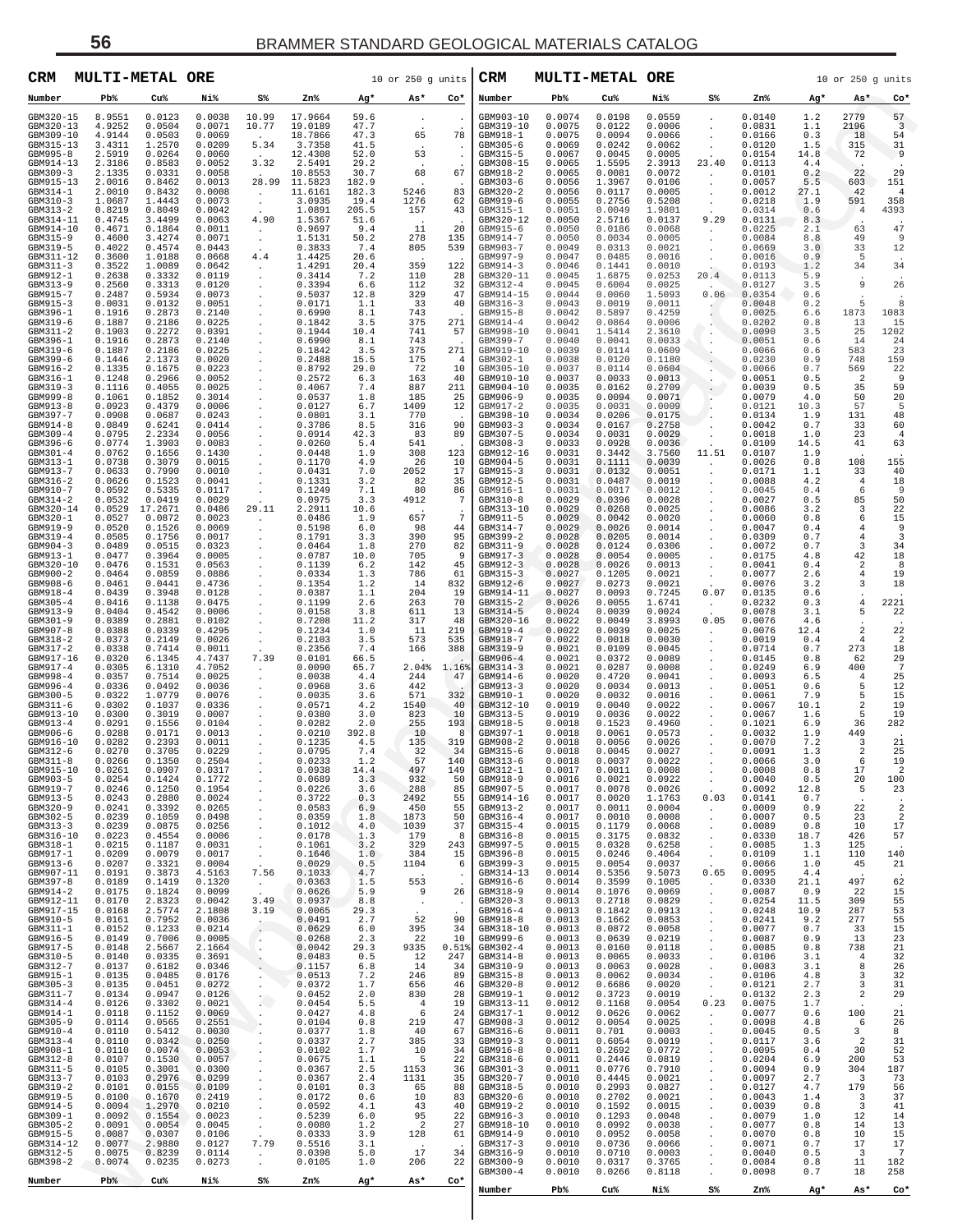| CRM          |        | <b>MULTI-METAL ORE</b> |        |                |        |       | $10$ or $250$ $\sigma$ units |       |
|--------------|--------|------------------------|--------|----------------|--------|-------|------------------------------|-------|
| Number       | Pb%    | Cu <sup>8</sup>        | Ni%    | S <sup>8</sup> | Zn%    | Ag*   | As*                          | $Co*$ |
| $GBM900 - 8$ | 0.0010 | 0.0046                 | 3.8468 |                | 0.0053 | 4.7   | 8                            | 50    |
| $GBM320 - 4$ | 0.0009 | 0.3238                 | 0.0743 |                | 0.0090 | 0.5   | 32                           | 49    |
| $GBM320 - 5$ | 0.0009 | 0.1259                 | 0.0021 |                | 0.0037 | 0.6   | 2                            | 57    |
| GBM901-4     | 0.0009 | 0.0946                 | 0.0018 |                | 0.0069 | 0.7   | 6                            | 21    |
| GBM910-15    | 0.0009 | 0.0381                 | 0.5621 | 0.1            | 0.0062 | 1.1   |                              |       |
| $GBM397-9$   | 0.0009 | 0.0059                 | 0.0042 |                | 0.0073 | 0.9   | 11                           |       |
| $GBM998-9$   | 0.0009 | 0.0023                 | 0.0013 |                | 0.0027 | 101.9 | 7                            | 8     |
| $GBM307 - 2$ | 0.0009 | 0.0089                 | 0.0034 |                | 0.0094 | 0.5   | 8                            | 31    |
| $GBM314-6$   | 0.0008 | 0.4290                 | 0.0072 |                | 0.0117 | 0.6   | 14                           | 205   |
| GBM916-7     | 0.0008 | 0.3170                 | 0.0769 |                | 0.0090 | 0.3   | 31                           | 49    |
| $GBM316 - 7$ | 0.0008 | 0.2742                 | 0.0849 |                | 0.0077 | 0.5   | 44                           | 52    |
| $GBM907-9$   | 0.0008 | 0.0365                 | 0.5442 |                | 0.0053 | 0.8   | 12                           | 305   |
| $GBM906 - 7$ | 0.0008 | 0.0362                 | 0.5562 |                | 0.0051 | 0.9   | 25                           | 210   |
| GBM305-5     | 0.0008 | 0.0194                 | 0.1785 |                | 0.0056 | 0.5   | 67                           | 51    |
| GBM998-5     | 0.0008 | 0.0056                 | 0.0025 |                | 0.0084 | 0.6   | 10                           | 28    |
| GBM910-8     | 0.0008 | 0.0055                 | 0.0024 |                | 0.0087 | 0.7   | 5                            | 28    |
| $GBM915-2$   | 0.0007 | 0.0065                 | 0.0036 |                | 0.0119 | 9.9   | 8                            | 37    |
| $GBM307 - 4$ | 0.0007 | 0.0059                 | 0.0025 |                | 0.0077 | 3.9   | 6                            | 25    |
| GBM314-10    | 0.0006 | 0.0061                 | 0.0036 |                | 0.0121 | 0.7   | 4                            | 39    |
| GBM313-8     | 0.0006 | 0.0058                 | 0.0035 |                | 0.0114 | 0.4   | $\overline{a}$               | 36    |
| $GBM910-9$   | 0.0006 | 0.0055                 | 0.0023 |                | 0.0081 | 0.5   | $\overline{a}$               | 2.7   |
| $GBM911 - 8$ | 0.0006 | 0.0055                 | 0.0023 |                | 0.0088 | 0.7   | 4                            | 2.7   |
| GBM310-7     | 0.0006 | 0.0019                 | 0.0013 |                | 0.0032 | 50.1  | 4                            | 8     |
| GBM918-6     | 0.0005 | 0.0478                 | 0.1437 |                | 0.0370 | 1.4   | 12                           | 71    |
| GBM912-4     | 0.0005 | 0.0054                 | 0.0025 |                | 0.0084 | 0.4   | 3                            | 26    |
| GBM318-3     | 0.0005 | 0.0054                 | 0.9874 |                | 0.0327 | 0.5   | 3                            | 807   |
| $GBM318-7$   | 0.0002 | 0.0003                 | 0.0002 |                | 0.0002 | 0.1   | 2                            | 1     |
| $GBM316 - 5$ | 0.0004 | 0.0057                 | 0.0036 |                | 0.0114 | 0.4   | 1                            | 37    |
| Number       | $Pb$ % | Cu%                    | Ni%    | S <sup>2</sup> | Zn%    | Ag*   | As*                          | $Co*$ |

| Number                                                                                                                                                                                                                                                                                                                                                   | Pb%                                                                                                                                                                                                                                                                                            | Cu%                                                                                                                                                                                                                                                                                         | Ni%                                                                                                                                                                                                                                                                                         | S%                                                  | Zn%                                                                                                                                                                                                                                                                                         | Ag*                                                                                                                                                                                                        | As*                                                                                                                                                  | $Co*$                                                                                                                                                                        |                                                |                                                  |                                                   |                                         |                                   |                              |                                  |                                     |                               |
|----------------------------------------------------------------------------------------------------------------------------------------------------------------------------------------------------------------------------------------------------------------------------------------------------------------------------------------------------------|------------------------------------------------------------------------------------------------------------------------------------------------------------------------------------------------------------------------------------------------------------------------------------------------|---------------------------------------------------------------------------------------------------------------------------------------------------------------------------------------------------------------------------------------------------------------------------------------------|---------------------------------------------------------------------------------------------------------------------------------------------------------------------------------------------------------------------------------------------------------------------------------------------|-----------------------------------------------------|---------------------------------------------------------------------------------------------------------------------------------------------------------------------------------------------------------------------------------------------------------------------------------------------|------------------------------------------------------------------------------------------------------------------------------------------------------------------------------------------------------------|------------------------------------------------------------------------------------------------------------------------------------------------------|------------------------------------------------------------------------------------------------------------------------------------------------------------------------------|------------------------------------------------|--------------------------------------------------|---------------------------------------------------|-----------------------------------------|-----------------------------------|------------------------------|----------------------------------|-------------------------------------|-------------------------------|
| GBM900-8<br>GBM320-4<br>GBM320-5<br>GBM901-4<br>GBM910-15<br>GBM397-9<br>GBM998-9<br>GBM307-2<br>GBM314-6<br>GBM916-7<br>GBM316-7<br>GBM907-9<br>GBM906-7<br>GBM305-5<br>GBM998-5<br>GBM910-8<br>GBM915-2<br>GBM307-4<br>GBM314-10<br>GBM313-8<br>GBM910-9<br>GBM911-8<br>GBM310-7<br>GBM918-6<br>GBM912-4<br>GBM318-3<br>GBM318-7<br>GBM316-5<br>Number | 0.0010<br>0.0009<br>0.0009<br>0.0009<br>0.0009<br>0.0009<br>0.0009<br>0.0009<br>0.0008<br>0.0008<br>0.0008<br>0.0008<br>0.0008<br>0.0008<br>0.0008<br>0.0008<br>0.0007<br>0.0007<br>0.0006<br>0.0006<br>0.0006<br>0.0006<br>0.0006<br>0.0005<br>0.0005<br>0.0005<br>0.0002<br>0.0004<br>$Pb$ % | 0.0046<br>0.3238<br>0.1259<br>0.0946<br>0.0381<br>0.0059<br>0.0023<br>0.0089<br>0.4290<br>0.3170<br>0.2742<br>0.0365<br>0.0362<br>0.0194<br>0.0056<br>0.0055<br>0.0065<br>0.0059<br>0.0061<br>0.0058<br>0.0055<br>0.0055<br>0.0019<br>0.0478<br>0.0054<br>0.0054<br>0.0003<br>0.0057<br>Cu% | 3.8468<br>0.0743<br>0.0021<br>0.0018<br>0.5621<br>0.0042<br>0.0013<br>0.0034<br>0.0072<br>0.0769<br>0.0849<br>0.5442<br>0.5562<br>0.1785<br>0.0025<br>0.0024<br>0.0036<br>0.0025<br>0.0036<br>0.0035<br>0.0023<br>0.0023<br>0.0013<br>0.1437<br>0.0025<br>0.9874<br>0.0002<br>0.0036<br>Ni% | $\cdot$<br>$\cdot$<br>0.1<br>$\cdot$<br>S%          | 0.0053<br>0.0090<br>0.0037<br>0.0069<br>0.0062<br>0.0073<br>0.0027<br>0.0094<br>0.0117<br>0.0090<br>0.0077<br>0.0053<br>0.0051<br>0.0056<br>0.0084<br>0.0087<br>0.0119<br>0.0077<br>0.0121<br>0.0114<br>0.0081<br>0.0088<br>0.0032<br>0.0370<br>0.0084<br>0.0327<br>0.0002<br>0.0114<br>Zn% | 4.7<br>0.5<br>0.6<br>0.7<br>1.1<br>0.9<br>101.9<br>0.5<br>0.6<br>0.3<br>0.5<br>0.8<br>0.9<br>0.5<br>0.6<br>0.7<br>9.9<br>3.9<br>0.7<br>0.4<br>0.5<br>0.7<br>50.1<br>1.4<br>0.4<br>0.5<br>0.1<br>0.4<br>Ag* | 8<br>32<br>2<br>6<br>11<br>7<br>8<br>14<br>31<br>44<br>12<br>25<br>67<br>10<br>5<br>8<br>6<br>4<br>2<br>2<br>4<br>4<br>12<br>3<br>3<br>2<br>1<br>As* | 50<br>49<br>57<br>21<br>$\cdot$<br>8<br>31<br>205<br>49<br>52<br>305<br>210<br>51<br>28<br>28<br>37<br>25<br>39<br>36<br>27<br>27<br>8<br>71<br>26<br>807<br>-1<br>37<br>Co* |                                                |                                                  |                                                   |                                         |                                   |                              |                                  |                                     |                               |
|                                                                                                                                                                                                                                                                                                                                                          |                                                                                                                                                                                                                                                                                                | <b>NICKEL</b>                                                                                                                                                                                                                                                                               | ORE                                                                                                                                                                                                                                                                                         |                                                     |                                                                                                                                                                                                                                                                                             |                                                                                                                                                                                                            |                                                                                                                                                      |                                                                                                                                                                              |                                                |                                                  |                                                   |                                         |                                   |                              |                                  |                                     |                               |
|                                                                                                                                                                                                                                                                                                                                                          |                                                                                                                                                                                                                                                                                                |                                                                                                                                                                                                                                                                                             |                                                                                                                                                                                                                                                                                             |                                                     | listed in mass % except * which is mg/kg                                                                                                                                                                                                                                                    |                                                                                                                                                                                                            |                                                                                                                                                      |                                                                                                                                                                              |                                                | GBM: CRM, 10 or 250g                             |                                                   |                                         |                                   | IGS, NCS: CRM, 50g           |                                  | JSM: RM, 50g                        |                               |
| Number<br>GBM909-15<br>NCS DC28072<br>NCS DC28079<br>GBM911-14<br>GBM312-16                                                                                                                                                                                                                                                                              | Νi<br>11.5901<br>5.71<br>3.98<br>3.2361<br>2.7983                                                                                                                                                                                                                                              | Cd<br>0.047<br>0.028<br>٠                                                                                                                                                                                                                                                                   | Co<br>0.042<br>0.041                                                                                                                                                                                                                                                                        | Cr<br>0.015<br>0.364<br>$\cdot$                     | Cu<br>1.3120<br>0.270<br>0.169<br>0.2856<br>0.3082                                                                                                                                                                                                                                          | Fe<br>23.73<br>20.74<br>$\cdot$                                                                                                                                                                            | Mn<br>0.037<br>0.147<br>$\cdot$                                                                                                                      | Pb<br>0.2120<br>0.040<br>0.030<br>0.0091<br>0.0059                                                                                                                           | $\rm S$<br>26.7<br>2.51<br>1.41<br>10.5<br>9.8 | Zn<br>2.6608<br>4.65<br>2.85<br>0.0180<br>0.0142 | Ag*<br>13.5<br>$\ddot{\phantom{1}}$<br>1.7<br>1.8 | $A1_{2}O_{3}$<br>3.91<br>3.55           | CaO<br>6.47<br>4.54               | MgO<br>1.14<br>8.67          | $\, {\mathbb P}$<br>1.61<br>1.08 | $\mathfrak{so}_2$<br>21.10<br>27.48 | Τi<br>0.15<br>0.098           |
| GBM910-13<br>GBM911-15<br>JSM 0800-1<br>NCS DC28078<br>JSM 0800-2                                                                                                                                                                                                                                                                                        | 2.6969<br>2.2856<br>2.27<br>2.18<br>2.07                                                                                                                                                                                                                                                       | (<0.0015)<br>$\cdot$                                                                                                                                                                                                                                                                        | 0.053<br>0.055<br>0.036                                                                                                                                                                                                                                                                     | 0.70<br>0.76<br>0.57                                | 0.2306<br>0.5003<br>0.0058<br>$\sim$                                                                                                                                                                                                                                                        | 14.2<br>14.89<br>11.5                                                                                                                                                                                      | 0.254<br>$\cdot$                                                                                                                                     | 0.0034<br>0.0253<br>0.0020<br>$\ddot{\phantom{a}}$                                                                                                                           | 8.2<br>8.1<br>0.034                            | 0.0152<br>0.0288<br>0.079<br>$\cdot$             | 1.9<br>2.9                                        | 0.98<br>1.59<br>1.27                    | $\cdot$<br>0.030<br>0.46<br>0.37  | 26.2<br>21.28<br>23.3        | 0.029                            | 35.7<br>39.20<br>45.4               | 0.027                         |
| GBM915-11<br>GBM915-12<br>GBM307-13<br>NCS DC28077<br>IGS 21                                                                                                                                                                                                                                                                                             | 2.0568<br>2.0155<br>1.9995<br>1.97<br>1.97                                                                                                                                                                                                                                                     | (<0.0015)                                                                                                                                                                                                                                                                                   | 0.060<br>0.069                                                                                                                                                                                                                                                                              | $\cdot$<br>$\cdot$<br>0.823<br>$\ddot{\phantom{a}}$ | 1.4092<br>0.9137<br>0.1251<br>0.0016<br>0.798                                                                                                                                                                                                                                               | $\cdot$<br>$\cdot$<br>14.84<br>23.40                                                                                                                                                                       | 0.263<br>$\cdot$                                                                                                                                     | 0.0183<br>0.0051<br>0.0045<br>0.0015                                                                                                                                         | 6.95<br>6.35<br>6.78<br>0.016<br>$\cdot$       | 0.3387<br>0.0573<br>0.0117<br>0.021<br>$\cdot$   | 4.3<br>2.5                                        | $\cdot$<br>1.03<br>$\cdot$              | 0.14                              | 25.49                        | 0.0043                           | 36.00<br>$\cdot$                    | 0.017                         |
| GBM918-11<br>JSM 0800-3<br>GBM907-12<br>NCS DC28076<br>NCS DC28075                                                                                                                                                                                                                                                                                       | 1.9404<br>1.90<br>1.8948<br>1.86<br>1.70                                                                                                                                                                                                                                                       | (<0.0015)<br>(<0.0015)                                                                                                                                                                                                                                                                      | 0.072<br>0.065<br>0.043                                                                                                                                                                                                                                                                     | 0.84<br>0.92<br>0.80                                | 0.4736<br>0.0837<br>0.0017<br>0.0025                                                                                                                                                                                                                                                        | 15.0<br>15.20<br>14.92                                                                                                                                                                                     | $\cdot$<br>$\cdot$<br>0.282<br>0.294                                                                                                                 | 0.0054<br>0.0068<br>0.0016<br>0.0013                                                                                                                                         | 6.87<br>2.89<br>0.016<br>0.014                 | 0.1265<br>0.0274<br>0.021<br>0.019               | 53.6                                              | 0.84<br>1.04<br>2.00                    | 0.034<br>0.10<br>0.385            | 26.1<br>25.70<br>21.05       | (<0.007)<br>0.0043               | 34.9<br>34.70<br>38.77              | 0.015<br>0.039                |
| GBM919-14<br>GBM309-6<br>GBM915-14<br><b>NCS DC28080</b><br>$GBM318-8$                                                                                                                                                                                                                                                                                   | 1.6566<br>1.6113<br>1.3070<br>1.30<br>1.2863                                                                                                                                                                                                                                                   | (<0.0025)                                                                                                                                                                                                                                                                                   | 0.0909<br>0.033<br>0.3258                                                                                                                                                                                                                                                                   | 1.38                                                | 0.0288<br>0.0277<br>1.7404<br>0.0071<br>1.7336                                                                                                                                                                                                                                              | $\cdot$<br>34.55                                                                                                                                                                                           | $\cdot$<br>0.192                                                                                                                                     | 0.0361<br>0.0341<br>0.0095<br>0.0019<br>0.0097                                                                                                                               | 2.90<br>2.08<br>0.180<br>$\ddot{\phantom{a}}$  | 0.1391<br>0.1344<br>0.0067<br>0.022<br>0.0035    | 1.1<br>1.2<br>18.5<br>18.5                        | 6.53<br>$\cdot$                         | As: 0.0018<br>0.070<br>As: 0.5606 | 10.54                        | 0.020                            | 15.48                               | 0.092                         |
| GBM316-16<br>GBM316-15<br>NCS DC28073<br>GBM918-12<br>GBM918-3                                                                                                                                                                                                                                                                                           | 1.2733<br>1.2308<br>1.1398<br>1.1270                                                                                                                                                                                                                                                           | $1.17$ (<0.0015) 0.042 0.95<br>$\sim$                                                                                                                                                                                                                                                       | 0.0498                                                                                                                                                                                                                                                                                      |                                                     | 0.0050<br>0.0056<br>0.0049<br>0.2138<br>0.2153                                                                                                                                                                                                                                              | 18.57<br>$\sim$                                                                                                                                                                                            | $\cdot$<br>0.327<br>$\sim$                                                                                                                           | 0.0012<br>0.0022<br>0.0024<br>0.0023<br>0.0021                                                                                                                               | 0.10<br>0.10<br>0.024<br>11.44<br>$\sim$       | 0.0243<br>0.0257<br>0.019<br>0.0838<br>0.0816    | 1.2<br>1.0<br>9.6<br>9.4                          | $\cdot$<br>. 2.90 0.82                  | . As: 0.0020                      |                              | $20.75$ (<0.007)                 | 37.41<br>$\cdot$                    | 0.024                         |
| GBM919-15<br>NCS DC28074<br>GBM305-16                                                                                                                                                                                                                                                                                                                    | 1.1621<br>0.6503                                                                                                                                                                                                                                                                               | $0.892$ (<0.0020) 0.014<br>$\mathcal{L}^{\pm}$                                                                                                                                                                                                                                              | $\sim$                                                                                                                                                                                                                                                                                      | 1.84<br>$\ddot{\phantom{0}}$                        | 0.0158<br>0.012<br>0.0381                                                                                                                                                                                                                                                                   | 46.99<br>$\rightarrow$ .                                                                                                                                                                                   | 0.149<br>$\sim$                                                                                                                                      | 0.0111<br>0.0023<br>0.0026                                                                                                                                                   | 0.81<br>0.288<br>$\sim$                        | 0.0670<br>0.023<br>0.0092                        | 1.6                                               |                                         | . 10.29 0.033<br>$\cdot$          | 0.51<br>$\ddot{\phantom{a}}$ | 0.030<br>$\ddot{\phantom{a}}$    | 2.52<br>$\cdot$                     | 0.145<br>$\ddot{\phantom{0}}$ |
| Number                                                                                                                                                                                                                                                                                                                                                   | Νi                                                                                                                                                                                                                                                                                             | Cd                                                                                                                                                                                                                                                                                          | Co                                                                                                                                                                                                                                                                                          | Cr                                                  | Cu<br>e d                                                                                                                                                                                                                                                                                   | Fe                                                                                                                                                                                                         | Mn                                                                                                                                                   | Pb                                                                                                                                                                           | S                                              | Zn                                               |                                                   | Ag* $\mathrm{Al}_{2}\mathrm{O}_{3}$ CaO |                                   | MgO                          | $\, {\bf p}$                     | $\sin^2$                            | Тi                            |
| CRM                                                                                                                                                                                                                                                                                                                                                      |                                                                                                                                                                                                                                                                                                | NICKEL ORE                                                                                                                                                                                                                                                                                  |                                                                                                                                                                                                                                                                                             |                                                     | analysis in mg/kg except % which is mass %                                                                                                                                                                                                                                                  |                                                                                                                                                                                                            |                                                                                                                                                      |                                                                                                                                                                              |                                                |                                                  |                                                   |                                         |                                   |                              |                                  |                                     |                               |
| Number                                                                                                                                                                                                                                                                                                                                                   | Αg                                                                                                                                                                                                                                                                                             | Cu <sup>8</sup><br>Au                                                                                                                                                                                                                                                                       | Ir                                                                                                                                                                                                                                                                                          | Ni%                                                 | Os<br>Pd                                                                                                                                                                                                                                                                                    | Pt                                                                                                                                                                                                         | Rh                                                                                                                                                   | Ru                                                                                                                                                                           | Units                                          |                                                  |                                                   |                                         |                                   |                              |                                  |                                     |                               |
| VS 1702-86                                                                                                                                                                                                                                                                                                                                               | 23.4                                                                                                                                                                                                                                                                                           | 0.84                                                                                                                                                                                                                                                                                        | $(3)$ 0.11 5.4                                                                                                                                                                                                                                                                              |                                                     | 0.06<br>30.0                                                                                                                                                                                                                                                                                | 8.6                                                                                                                                                                                                        | 0.98                                                                                                                                                 | 0.34                                                                                                                                                                         | 100g                                           |                                                  |                                                   |                                         |                                   |                              |                                  |                                     |                               |
|                                                                                                                                                                                                                                                                                                                                                          | <b>CR</b>                                                                                                                                                                                                                                                                                      |                                                                                                                                                                                                                                                                                             |                                                                                                                                                                                                                                                                                             |                                                     |                                                                                                                                                                                                                                                                                             |                                                                                                                                                                                                            |                                                                                                                                                      |                                                                                                                                                                              |                                                |                                                  |                                                   |                                         |                                   |                              |                                  |                                     |                               |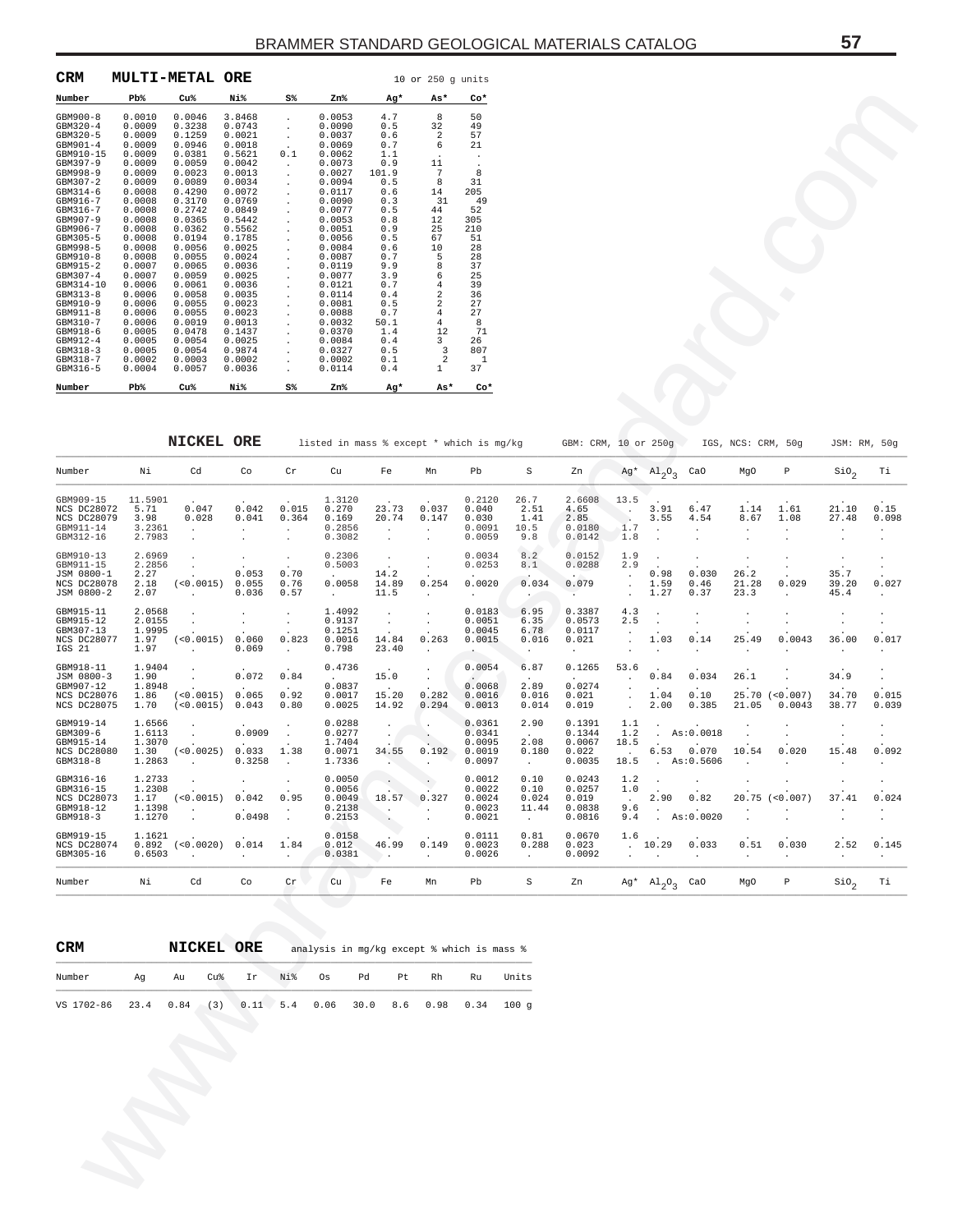#### **CRM NICKEL SULHPIDE ORE**

| Тi<br>Au** Pd** Pt**<br>Νi<br>S<br>$A1_{2}O_{3}$<br>As<br>К<br>Ρ<br>$\rm SiO_{2}$<br>Co<br>Fe<br>Ca<br>Cr<br>Cu<br>MgO<br>Mn<br>Na<br>25.79<br>23.74<br>LOI: (2.36)<br>28.61<br>$1.86*$<br>$2.67*$<br>0.068<br>0.065<br>0.1604<br>29.21<br>22.29<br>3.11<br>0.0341<br>0.3163<br>0.344<br>0.406<br>$9.24*$<br>11.24<br>1.48<br>0.0162<br>7.27<br>10.71<br>0.1675<br>34.0<br>26.83<br>0.0840<br>0.4400<br>13.3<br>61<br>566<br>$5.80*$<br>0.079<br>0.510<br>0.0139<br>13.74*<br>7.78<br>0.1103<br>21.76<br>15.18<br>$2.58*$<br>3.115<br>0.0663<br>0.474<br>0.103<br>$\cdot$<br>$\cdot$<br>7.40<br>0.1215<br>24.6<br>18.0<br>1.78<br>0.0117<br>0.1283<br>0.2974<br>16.5<br>21.7<br>41<br>403<br>17.17<br>$2.79*$<br>$8.75* 0.097$<br>0.0187<br>0.0788<br>10.79<br>15.67* 0.139<br>5.38<br>3.03<br>0.0942<br>0.1483<br>0.410<br>1.99<br>0.0080<br>22.3<br>27.3<br>280<br>5.25<br>0.0894<br>19.1<br>12.5<br>0.1552<br>0.2005<br>34<br>$9.23*$<br>0.692<br>0.0195<br>3.39<br>0.0502<br>12.40<br>6.57<br>$3.55*$<br>3.09<br>0.0981<br>0.0947<br>0.691<br>19.36* 0.1555<br>21<br>2.21<br>27.9<br>172<br>3.24<br>0.0581<br>13.7<br>7.48<br>0.00496<br>0.1780<br>32.4<br>0.1240<br>$\sim$<br>$\cdot$<br>$\cdot$<br>$\bullet$<br>2.09<br>0.997<br>51<br>150<br>2.90<br>$3.77*$<br>$11.80* 0.115$<br>1.50<br>0.0246<br>3.15<br>0.1172<br>0.736<br>0.024<br>8.63<br>0.0430<br>0.586<br>$20.89*$<br>0.191<br>0.709<br>$4.75*$<br>$9.61* 0.1004$<br>0.0126<br>6.80<br>1.44<br>2.83<br>0.0971<br>0.0193<br>1.09<br>0.958<br>0.0267<br>23.92*<br>0.213<br>$3.81*$<br>$13.54* 0.115$<br>0.178<br>0.223<br>5.51<br>3.07<br>0.1243<br>0.585<br>0.024<br>$22.42*$<br>0.286<br>$\cdot$<br>NIOBIUM ORE<br>100g units<br>analysis listed in mass %<br>$\mathbb{P}_2\mathbb{O}_5$<br>$^{\mathrm{Nb}}\mathrm{2^0s}$<br>$A1_{2}O_{3}$<br>$^{\text{CO}}$ <sub>2</sub><br>CaO<br>ceo <sub>2</sub><br>F<br>$K_2^o$<br>MgO<br>$^{Nd}2^0$ 3<br>Ba0<br>Fe<br>$a_2^0a_3$<br>MnO<br>$\frac{Na}{2}$ <sup>O</sup><br>0.382<br>0.192<br>0.056<br>13.18<br>0.567<br>4.12<br>2.29<br>0.320<br>0.150<br>0.150<br>0.310<br>5.42<br>0.209<br>0.112<br>61.95<br>0.291<br>0.201<br>0.097<br>13.02<br>0.556<br>3.65<br>3.50<br>0.233<br>0.153<br>0.136<br>0.325<br>0.207<br>0.102<br>60.62<br>5.28<br>56.71<br>0.277<br>0.139<br>11.67<br>0.588<br>4.02<br>5.41<br>0.463<br>0.185<br>0.177<br>0.383<br>0.214<br>0.134<br>0.614<br>4.73<br>0.046<br>27.77<br>5.44<br>16.16<br>1.12<br>1.75<br>0.095<br>0.945<br>36.82<br>0.086<br>0.525<br>0.040<br>0.061<br>0.038<br>$\sim$<br>continued<br>$-H_2O$ 900'C<br>Number<br>S<br>$\sin \theta_2$<br>SrO<br>$\text{ThO}_2$<br>TiO <sub>2</sub><br>ZnO<br>$Ta_2O_5$<br>$U_3O_8$<br>$V_2O_5$<br>$Y_2O_3$<br>$2x0_2$<br>0.056<br>0.611<br>FQZ 1807<br>0.052<br>2.28<br>1.18<br>0.276<br>0.734<br>3.86<br>0.190<br>0.098<br>0.005<br>0.868<br>0.770<br>0.202<br>DH X1803<br>0.273<br>0.073<br>0.051<br>1.91<br>1.20<br>4.26<br>0.085<br>0.001<br>0.847<br>FQZ 1808<br>0.056<br>3.52<br>0.265<br>0.802<br>0.153<br>0.075<br>0.074<br>0.003<br>0.668<br>1.31<br>3.92<br>0.837<br>DH X1806<br>3.38<br>0.274<br>(0.001)<br>0.010<br>0.089<br>(0.002)<br>(0.009)<br>0.798<br>(0.009)<br>0.013<br>0.027<br>NIOBIUM ORE<br>analysis listed in mass %<br>informational values<br>200 g units<br>$\mathbb P$<br>LOI<br>Nb<br>К<br>Pb<br>S<br>Si<br>Sr<br>Al<br>Ca<br>Fe<br>Mg<br>Mn<br>Na<br>Zn<br>0.37<br>0.9<br>31.3<br>0.2<br>1.1<br>0.6<br>0.05<br>31.9<br>2.8<br>0.3<br>1.3<br>1.1<br>1.1<br>2.4<br>1.0<br><b>NOBLE METAL ORE</b><br>analysis listed in mg/kg except % which is mass %<br>Νi<br>Rh<br>CaO<br>SiO <sub>2</sub><br>Units<br>Cu%<br>Fe%<br>Ir<br>Pd<br>Pt<br>Ru<br>S<br>$\mathrm{Al}_2\mathrm{O}_3$<br>Co<br>$Cr_2O_3$ MgO<br>Αu<br>Ag<br>7.31<br>(135)<br>3.30<br>(0.35)<br>10.01<br>(0.92)<br>(0.7)<br>$400q$ last<br>$\begin{array}{ccccccccc}\n0.18 & . & . & . & . & . & 400 \text{ g} \\ 0.18 & . & . & . & . & . & 1 \text{ kg} \\ 0.045 & . & . & . & . & . & . & . & .\n\end{array}$<br>1.25<br>10.9 3.01<br>2.29<br>(4.59)<br>2.58<br>28.1<br>67.1<br>7.63<br>11.4<br>$\blacksquare$ .<br>$\sim$<br><b>Contract</b><br>1.67<br>0.88<br>$(10.96)$ $(0.14)$<br>1.57<br>11.23<br>9.26<br>0.65<br>(1.03)<br>4.04<br>$\ddot{\phantom{0}}$<br>0.23<br>(0.08)<br>(0.06)<br>1.35<br>2.83<br>0.18<br>0.33<br>$(0.70)$ .<br>(0.16)<br>3 kg<br><b>Contractor</b><br>$\cdot$<br>$\sim$ $-$<br><b>Contractor</b><br>0.21<br>(0.08)<br>(0.06)<br>(0.15)<br>1.25<br>2.57<br>0.17<br>0.31<br>(0.57)<br>3 kg<br>$\ddot{\phantom{a}}$<br>$\cdot$<br>$\cdot$<br>1.77<br>$(0.02)$ 13.4 $(4.15)$ .<br>17.0 13.7 31.4<br>0.90<br>1 kg<br>0.04<br>0.30<br>(0.50)<br>(0.19)<br>$\sim$ $\sim$<br>$\sim$<br>0.17<br>$(0.039)$ 17.8<br>$0.11$ (15.3) (1.79) (0.024) 31 11.6 14.1<br>0.13<br>(0.28)<br>4.24<br>3.97<br>0.83<br>1.18<br>2.5 kg last<br>$\cdot$<br>(0.053)<br>0.23<br>0.61<br>0.32<br>(0.39)<br>3 kg last<br>$\sim 100$ km s $^{-1}$<br><b>Contract</b><br>the company's company's com-<br>$\blacksquare$<br>$\sim 100$<br>$\mathcal{A}=\{0,1\}$<br><b>Contract</b><br><b>Contract</b><br>$\sim$ $\sim$<br><b>Contract</b><br>$\sim$ 100 $\mu$<br>0.299<br>$1.02$ $(0.05)$<br>11.34<br>(0.02)<br>0.439<br>0.614<br>0.452<br>1.768<br>more data under Peridotite<br>400g<br>$\sim$<br><b>Contract Contract</b><br>1.99<br>0.320<br>0.626<br>0.046<br>0.926<br>(0.14)<br>3 kg<br>$\sim$ 10 $\sim$<br>$\mathcal{N}_{\mathrm{c}}$<br>$\cdot$<br>$\cdot$<br><b>Contract</b><br>$\sim$<br>$\sim 100$<br><b>Contract</b><br>$\sim$<br>$\blacksquare$<br>(0.034)<br>(0.18)<br>1.46<br>2.50<br>0.490<br>(0.76)<br>3 kg last<br>$\cdot$<br>$\cdot$<br>3.05<br>400g<br><b>Contract</b><br>$\sim$ $-$<br>$\sim 10^{-10}$ m $^{-1}$<br>$\ddot{\phantom{a}}$<br>$\sim$<br>$\sim 10^{-1}$<br>$\cdot$<br><b>Contractor</b><br>$\cdot$<br>$\cdot$<br>$\ddot{\phantom{a}}$ | OREAS 78<br>OREAS 77b<br>OREAS 77a<br>OREAS 76b<br>OREAS 76a<br>OREAS 75b<br>OREAS 75a<br>OREAS 74b<br>OREAS 74a<br>OREAS 14p<br>OREAS 73b<br>OREAS 72b<br>OREAS 70b<br>RM<br>Number<br>FQZ 1807<br>DH X1803<br>FQZ 1808<br>DH X1806<br>CRM<br>certified analysis<br>Number<br>CAN OKA-1<br>CRM<br>Number<br>CAN PTM-la<br>SARM 186<br>SARM 171<br>SARM 142<br>SARM 143<br>SARM 189<br>SARM 72<br>SARM 75<br>CAN WPR-1a<br>SARM 107<br>SARM 81<br>CAN PTA-1 |  | analysis listed as mass % except ** for ppb, * indicates certified as element instead of oxide, much more detail on certificates, 10 or 60g units |  |  |  |  |  |  |  |  |  |
|-------------------------------------------------------------------------------------------------------------------------------------------------------------------------------------------------------------------------------------------------------------------------------------------------------------------------------------------------------------------------------------------------------------------------------------------------------------------------------------------------------------------------------------------------------------------------------------------------------------------------------------------------------------------------------------------------------------------------------------------------------------------------------------------------------------------------------------------------------------------------------------------------------------------------------------------------------------------------------------------------------------------------------------------------------------------------------------------------------------------------------------------------------------------------------------------------------------------------------------------------------------------------------------------------------------------------------------------------------------------------------------------------------------------------------------------------------------------------------------------------------------------------------------------------------------------------------------------------------------------------------------------------------------------------------------------------------------------------------------------------------------------------------------------------------------------------------------------------------------------------------------------------------------------------------------------------------------------------------------------------------------------------------------------------------------------------------------------------------------------------------------------------------------------------------------------------------------------------------------------------------------------------------------------------------------------------------------------------------------------------------------------------------------------------------------------------------------------------------------------------------------------------------------------------------------------------------------------------------------------------------------------------------------------------------------------------------------------------------------------------------------------------------------------------------------------------------------------------------------------------------------------------------------------------------------------------------------------------------------------------------------------------------------------------------------------------------------------------------------------------------------------------------------------------------------------------------------------------------------------------------------------------------------------------------------------------------------------------------------------------------------------------------------------------------------------------------------------------------------------------------------------------------------------------------------------------------------------------------------------------------------------------------------------------------------------------------------------------------------------------------------------------------------------------------------------------------------------------------------------------------------------------------------------------------------------------------------------------------------------------------------------------------------------------------------------------------------------------------------------------------------------------------------------------------------------------------------------------------------------------------------------------------------------------------------------------------------------------------------------------------------------------------------------------------------------------------------------------------------------------------------------------------------------------------------------------------------------------------------------------------------------------------------------------------------------------------------------------------------------------------------------------------------------------------------------------------------------------------------------------------------------------------------------------------------------------------------------------------------------------------------------------------------------------------------------------------------------------------------------------------------------------------------------------------------------------------------------------------------------------------------------------------------------------------------------------------------------------------------------------------------------------------------------------------------------------------------------------------------------------------------------------------------------------------------------------------------------------------------------------------------------------------------------------------------------------------------------------------------------------------------------------------------------------------------------------------------------------------|-------------------------------------------------------------------------------------------------------------------------------------------------------------------------------------------------------------------------------------------------------------------------------------------------------------------------------------------------------------------------------------------------------------------------------------------------------------|--|---------------------------------------------------------------------------------------------------------------------------------------------------|--|--|--|--|--|--|--|--|--|
|                                                                                                                                                                                                                                                                                                                                                                                                                                                                                                                                                                                                                                                                                                                                                                                                                                                                                                                                                                                                                                                                                                                                                                                                                                                                                                                                                                                                                                                                                                                                                                                                                                                                                                                                                                                                                                                                                                                                                                                                                                                                                                                                                                                                                                                                                                                                                                                                                                                                                                                                                                                                                                                                                                                                                                                                                                                                                                                                                                                                                                                                                                                                                                                                                                                                                                                                                                                                                                                                                                                                                                                                                                                                                                                                                                                                                                                                                                                                                                                                                                                                                                                                                                                                                                                                                                                                                                                                                                                                                                                                                                                                                                                                                                                                                                                                                                                                                                                                                                                                                                                                                                                                                                                                                                                                                                                                                                                                                                                                                                                                                                                                                                                                                                                                                                                                                                                       |                                                                                                                                                                                                                                                                                                                                                                                                                                                             |  | Number                                                                                                                                            |  |  |  |  |  |  |  |  |  |
|                                                                                                                                                                                                                                                                                                                                                                                                                                                                                                                                                                                                                                                                                                                                                                                                                                                                                                                                                                                                                                                                                                                                                                                                                                                                                                                                                                                                                                                                                                                                                                                                                                                                                                                                                                                                                                                                                                                                                                                                                                                                                                                                                                                                                                                                                                                                                                                                                                                                                                                                                                                                                                                                                                                                                                                                                                                                                                                                                                                                                                                                                                                                                                                                                                                                                                                                                                                                                                                                                                                                                                                                                                                                                                                                                                                                                                                                                                                                                                                                                                                                                                                                                                                                                                                                                                                                                                                                                                                                                                                                                                                                                                                                                                                                                                                                                                                                                                                                                                                                                                                                                                                                                                                                                                                                                                                                                                                                                                                                                                                                                                                                                                                                                                                                                                                                                                                       |                                                                                                                                                                                                                                                                                                                                                                                                                                                             |  |                                                                                                                                                   |  |  |  |  |  |  |  |  |  |
|                                                                                                                                                                                                                                                                                                                                                                                                                                                                                                                                                                                                                                                                                                                                                                                                                                                                                                                                                                                                                                                                                                                                                                                                                                                                                                                                                                                                                                                                                                                                                                                                                                                                                                                                                                                                                                                                                                                                                                                                                                                                                                                                                                                                                                                                                                                                                                                                                                                                                                                                                                                                                                                                                                                                                                                                                                                                                                                                                                                                                                                                                                                                                                                                                                                                                                                                                                                                                                                                                                                                                                                                                                                                                                                                                                                                                                                                                                                                                                                                                                                                                                                                                                                                                                                                                                                                                                                                                                                                                                                                                                                                                                                                                                                                                                                                                                                                                                                                                                                                                                                                                                                                                                                                                                                                                                                                                                                                                                                                                                                                                                                                                                                                                                                                                                                                                                                       |                                                                                                                                                                                                                                                                                                                                                                                                                                                             |  |                                                                                                                                                   |  |  |  |  |  |  |  |  |  |
|                                                                                                                                                                                                                                                                                                                                                                                                                                                                                                                                                                                                                                                                                                                                                                                                                                                                                                                                                                                                                                                                                                                                                                                                                                                                                                                                                                                                                                                                                                                                                                                                                                                                                                                                                                                                                                                                                                                                                                                                                                                                                                                                                                                                                                                                                                                                                                                                                                                                                                                                                                                                                                                                                                                                                                                                                                                                                                                                                                                                                                                                                                                                                                                                                                                                                                                                                                                                                                                                                                                                                                                                                                                                                                                                                                                                                                                                                                                                                                                                                                                                                                                                                                                                                                                                                                                                                                                                                                                                                                                                                                                                                                                                                                                                                                                                                                                                                                                                                                                                                                                                                                                                                                                                                                                                                                                                                                                                                                                                                                                                                                                                                                                                                                                                                                                                                                                       |                                                                                                                                                                                                                                                                                                                                                                                                                                                             |  |                                                                                                                                                   |  |  |  |  |  |  |  |  |  |
|                                                                                                                                                                                                                                                                                                                                                                                                                                                                                                                                                                                                                                                                                                                                                                                                                                                                                                                                                                                                                                                                                                                                                                                                                                                                                                                                                                                                                                                                                                                                                                                                                                                                                                                                                                                                                                                                                                                                                                                                                                                                                                                                                                                                                                                                                                                                                                                                                                                                                                                                                                                                                                                                                                                                                                                                                                                                                                                                                                                                                                                                                                                                                                                                                                                                                                                                                                                                                                                                                                                                                                                                                                                                                                                                                                                                                                                                                                                                                                                                                                                                                                                                                                                                                                                                                                                                                                                                                                                                                                                                                                                                                                                                                                                                                                                                                                                                                                                                                                                                                                                                                                                                                                                                                                                                                                                                                                                                                                                                                                                                                                                                                                                                                                                                                                                                                                                       |                                                                                                                                                                                                                                                                                                                                                                                                                                                             |  |                                                                                                                                                   |  |  |  |  |  |  |  |  |  |
|                                                                                                                                                                                                                                                                                                                                                                                                                                                                                                                                                                                                                                                                                                                                                                                                                                                                                                                                                                                                                                                                                                                                                                                                                                                                                                                                                                                                                                                                                                                                                                                                                                                                                                                                                                                                                                                                                                                                                                                                                                                                                                                                                                                                                                                                                                                                                                                                                                                                                                                                                                                                                                                                                                                                                                                                                                                                                                                                                                                                                                                                                                                                                                                                                                                                                                                                                                                                                                                                                                                                                                                                                                                                                                                                                                                                                                                                                                                                                                                                                                                                                                                                                                                                                                                                                                                                                                                                                                                                                                                                                                                                                                                                                                                                                                                                                                                                                                                                                                                                                                                                                                                                                                                                                                                                                                                                                                                                                                                                                                                                                                                                                                                                                                                                                                                                                                                       |                                                                                                                                                                                                                                                                                                                                                                                                                                                             |  |                                                                                                                                                   |  |  |  |  |  |  |  |  |  |
|                                                                                                                                                                                                                                                                                                                                                                                                                                                                                                                                                                                                                                                                                                                                                                                                                                                                                                                                                                                                                                                                                                                                                                                                                                                                                                                                                                                                                                                                                                                                                                                                                                                                                                                                                                                                                                                                                                                                                                                                                                                                                                                                                                                                                                                                                                                                                                                                                                                                                                                                                                                                                                                                                                                                                                                                                                                                                                                                                                                                                                                                                                                                                                                                                                                                                                                                                                                                                                                                                                                                                                                                                                                                                                                                                                                                                                                                                                                                                                                                                                                                                                                                                                                                                                                                                                                                                                                                                                                                                                                                                                                                                                                                                                                                                                                                                                                                                                                                                                                                                                                                                                                                                                                                                                                                                                                                                                                                                                                                                                                                                                                                                                                                                                                                                                                                                                                       |                                                                                                                                                                                                                                                                                                                                                                                                                                                             |  |                                                                                                                                                   |  |  |  |  |  |  |  |  |  |
|                                                                                                                                                                                                                                                                                                                                                                                                                                                                                                                                                                                                                                                                                                                                                                                                                                                                                                                                                                                                                                                                                                                                                                                                                                                                                                                                                                                                                                                                                                                                                                                                                                                                                                                                                                                                                                                                                                                                                                                                                                                                                                                                                                                                                                                                                                                                                                                                                                                                                                                                                                                                                                                                                                                                                                                                                                                                                                                                                                                                                                                                                                                                                                                                                                                                                                                                                                                                                                                                                                                                                                                                                                                                                                                                                                                                                                                                                                                                                                                                                                                                                                                                                                                                                                                                                                                                                                                                                                                                                                                                                                                                                                                                                                                                                                                                                                                                                                                                                                                                                                                                                                                                                                                                                                                                                                                                                                                                                                                                                                                                                                                                                                                                                                                                                                                                                                                       |                                                                                                                                                                                                                                                                                                                                                                                                                                                             |  |                                                                                                                                                   |  |  |  |  |  |  |  |  |  |
|                                                                                                                                                                                                                                                                                                                                                                                                                                                                                                                                                                                                                                                                                                                                                                                                                                                                                                                                                                                                                                                                                                                                                                                                                                                                                                                                                                                                                                                                                                                                                                                                                                                                                                                                                                                                                                                                                                                                                                                                                                                                                                                                                                                                                                                                                                                                                                                                                                                                                                                                                                                                                                                                                                                                                                                                                                                                                                                                                                                                                                                                                                                                                                                                                                                                                                                                                                                                                                                                                                                                                                                                                                                                                                                                                                                                                                                                                                                                                                                                                                                                                                                                                                                                                                                                                                                                                                                                                                                                                                                                                                                                                                                                                                                                                                                                                                                                                                                                                                                                                                                                                                                                                                                                                                                                                                                                                                                                                                                                                                                                                                                                                                                                                                                                                                                                                                                       |                                                                                                                                                                                                                                                                                                                                                                                                                                                             |  |                                                                                                                                                   |  |  |  |  |  |  |  |  |  |
|                                                                                                                                                                                                                                                                                                                                                                                                                                                                                                                                                                                                                                                                                                                                                                                                                                                                                                                                                                                                                                                                                                                                                                                                                                                                                                                                                                                                                                                                                                                                                                                                                                                                                                                                                                                                                                                                                                                                                                                                                                                                                                                                                                                                                                                                                                                                                                                                                                                                                                                                                                                                                                                                                                                                                                                                                                                                                                                                                                                                                                                                                                                                                                                                                                                                                                                                                                                                                                                                                                                                                                                                                                                                                                                                                                                                                                                                                                                                                                                                                                                                                                                                                                                                                                                                                                                                                                                                                                                                                                                                                                                                                                                                                                                                                                                                                                                                                                                                                                                                                                                                                                                                                                                                                                                                                                                                                                                                                                                                                                                                                                                                                                                                                                                                                                                                                                                       |                                                                                                                                                                                                                                                                                                                                                                                                                                                             |  |                                                                                                                                                   |  |  |  |  |  |  |  |  |  |
|                                                                                                                                                                                                                                                                                                                                                                                                                                                                                                                                                                                                                                                                                                                                                                                                                                                                                                                                                                                                                                                                                                                                                                                                                                                                                                                                                                                                                                                                                                                                                                                                                                                                                                                                                                                                                                                                                                                                                                                                                                                                                                                                                                                                                                                                                                                                                                                                                                                                                                                                                                                                                                                                                                                                                                                                                                                                                                                                                                                                                                                                                                                                                                                                                                                                                                                                                                                                                                                                                                                                                                                                                                                                                                                                                                                                                                                                                                                                                                                                                                                                                                                                                                                                                                                                                                                                                                                                                                                                                                                                                                                                                                                                                                                                                                                                                                                                                                                                                                                                                                                                                                                                                                                                                                                                                                                                                                                                                                                                                                                                                                                                                                                                                                                                                                                                                                                       |                                                                                                                                                                                                                                                                                                                                                                                                                                                             |  |                                                                                                                                                   |  |  |  |  |  |  |  |  |  |
|                                                                                                                                                                                                                                                                                                                                                                                                                                                                                                                                                                                                                                                                                                                                                                                                                                                                                                                                                                                                                                                                                                                                                                                                                                                                                                                                                                                                                                                                                                                                                                                                                                                                                                                                                                                                                                                                                                                                                                                                                                                                                                                                                                                                                                                                                                                                                                                                                                                                                                                                                                                                                                                                                                                                                                                                                                                                                                                                                                                                                                                                                                                                                                                                                                                                                                                                                                                                                                                                                                                                                                                                                                                                                                                                                                                                                                                                                                                                                                                                                                                                                                                                                                                                                                                                                                                                                                                                                                                                                                                                                                                                                                                                                                                                                                                                                                                                                                                                                                                                                                                                                                                                                                                                                                                                                                                                                                                                                                                                                                                                                                                                                                                                                                                                                                                                                                                       |                                                                                                                                                                                                                                                                                                                                                                                                                                                             |  |                                                                                                                                                   |  |  |  |  |  |  |  |  |  |
|                                                                                                                                                                                                                                                                                                                                                                                                                                                                                                                                                                                                                                                                                                                                                                                                                                                                                                                                                                                                                                                                                                                                                                                                                                                                                                                                                                                                                                                                                                                                                                                                                                                                                                                                                                                                                                                                                                                                                                                                                                                                                                                                                                                                                                                                                                                                                                                                                                                                                                                                                                                                                                                                                                                                                                                                                                                                                                                                                                                                                                                                                                                                                                                                                                                                                                                                                                                                                                                                                                                                                                                                                                                                                                                                                                                                                                                                                                                                                                                                                                                                                                                                                                                                                                                                                                                                                                                                                                                                                                                                                                                                                                                                                                                                                                                                                                                                                                                                                                                                                                                                                                                                                                                                                                                                                                                                                                                                                                                                                                                                                                                                                                                                                                                                                                                                                                                       |                                                                                                                                                                                                                                                                                                                                                                                                                                                             |  |                                                                                                                                                   |  |  |  |  |  |  |  |  |  |
|                                                                                                                                                                                                                                                                                                                                                                                                                                                                                                                                                                                                                                                                                                                                                                                                                                                                                                                                                                                                                                                                                                                                                                                                                                                                                                                                                                                                                                                                                                                                                                                                                                                                                                                                                                                                                                                                                                                                                                                                                                                                                                                                                                                                                                                                                                                                                                                                                                                                                                                                                                                                                                                                                                                                                                                                                                                                                                                                                                                                                                                                                                                                                                                                                                                                                                                                                                                                                                                                                                                                                                                                                                                                                                                                                                                                                                                                                                                                                                                                                                                                                                                                                                                                                                                                                                                                                                                                                                                                                                                                                                                                                                                                                                                                                                                                                                                                                                                                                                                                                                                                                                                                                                                                                                                                                                                                                                                                                                                                                                                                                                                                                                                                                                                                                                                                                                                       |                                                                                                                                                                                                                                                                                                                                                                                                                                                             |  |                                                                                                                                                   |  |  |  |  |  |  |  |  |  |
|                                                                                                                                                                                                                                                                                                                                                                                                                                                                                                                                                                                                                                                                                                                                                                                                                                                                                                                                                                                                                                                                                                                                                                                                                                                                                                                                                                                                                                                                                                                                                                                                                                                                                                                                                                                                                                                                                                                                                                                                                                                                                                                                                                                                                                                                                                                                                                                                                                                                                                                                                                                                                                                                                                                                                                                                                                                                                                                                                                                                                                                                                                                                                                                                                                                                                                                                                                                                                                                                                                                                                                                                                                                                                                                                                                                                                                                                                                                                                                                                                                                                                                                                                                                                                                                                                                                                                                                                                                                                                                                                                                                                                                                                                                                                                                                                                                                                                                                                                                                                                                                                                                                                                                                                                                                                                                                                                                                                                                                                                                                                                                                                                                                                                                                                                                                                                                                       |                                                                                                                                                                                                                                                                                                                                                                                                                                                             |  |                                                                                                                                                   |  |  |  |  |  |  |  |  |  |
|                                                                                                                                                                                                                                                                                                                                                                                                                                                                                                                                                                                                                                                                                                                                                                                                                                                                                                                                                                                                                                                                                                                                                                                                                                                                                                                                                                                                                                                                                                                                                                                                                                                                                                                                                                                                                                                                                                                                                                                                                                                                                                                                                                                                                                                                                                                                                                                                                                                                                                                                                                                                                                                                                                                                                                                                                                                                                                                                                                                                                                                                                                                                                                                                                                                                                                                                                                                                                                                                                                                                                                                                                                                                                                                                                                                                                                                                                                                                                                                                                                                                                                                                                                                                                                                                                                                                                                                                                                                                                                                                                                                                                                                                                                                                                                                                                                                                                                                                                                                                                                                                                                                                                                                                                                                                                                                                                                                                                                                                                                                                                                                                                                                                                                                                                                                                                                                       |                                                                                                                                                                                                                                                                                                                                                                                                                                                             |  |                                                                                                                                                   |  |  |  |  |  |  |  |  |  |
|                                                                                                                                                                                                                                                                                                                                                                                                                                                                                                                                                                                                                                                                                                                                                                                                                                                                                                                                                                                                                                                                                                                                                                                                                                                                                                                                                                                                                                                                                                                                                                                                                                                                                                                                                                                                                                                                                                                                                                                                                                                                                                                                                                                                                                                                                                                                                                                                                                                                                                                                                                                                                                                                                                                                                                                                                                                                                                                                                                                                                                                                                                                                                                                                                                                                                                                                                                                                                                                                                                                                                                                                                                                                                                                                                                                                                                                                                                                                                                                                                                                                                                                                                                                                                                                                                                                                                                                                                                                                                                                                                                                                                                                                                                                                                                                                                                                                                                                                                                                                                                                                                                                                                                                                                                                                                                                                                                                                                                                                                                                                                                                                                                                                                                                                                                                                                                                       |                                                                                                                                                                                                                                                                                                                                                                                                                                                             |  |                                                                                                                                                   |  |  |  |  |  |  |  |  |  |
|                                                                                                                                                                                                                                                                                                                                                                                                                                                                                                                                                                                                                                                                                                                                                                                                                                                                                                                                                                                                                                                                                                                                                                                                                                                                                                                                                                                                                                                                                                                                                                                                                                                                                                                                                                                                                                                                                                                                                                                                                                                                                                                                                                                                                                                                                                                                                                                                                                                                                                                                                                                                                                                                                                                                                                                                                                                                                                                                                                                                                                                                                                                                                                                                                                                                                                                                                                                                                                                                                                                                                                                                                                                                                                                                                                                                                                                                                                                                                                                                                                                                                                                                                                                                                                                                                                                                                                                                                                                                                                                                                                                                                                                                                                                                                                                                                                                                                                                                                                                                                                                                                                                                                                                                                                                                                                                                                                                                                                                                                                                                                                                                                                                                                                                                                                                                                                                       |                                                                                                                                                                                                                                                                                                                                                                                                                                                             |  |                                                                                                                                                   |  |  |  |  |  |  |  |  |  |

### **RM NIOBIUM ORE**

| Number    |       | $Nb_2O_5$ $Al_2O_3$ | Ba0   | CO.   | CaO   |            |                          |      | CeO <sub>2</sub> F Fe K <sub>2</sub> O | $La_2O_2$ | MgO   | MnO   | $Na_{2}O$ | Nd <sub>2</sub> O <sub>3</sub> | $P_2O_5$ |
|-----------|-------|---------------------|-------|-------|-------|------------|--------------------------|------|----------------------------------------|-----------|-------|-------|-----------|--------------------------------|----------|
|           |       |                     |       |       |       |            |                          |      |                                        |           |       |       |           |                                |          |
| FOZ 1807  | 61.95 | 0.382               | 0.192 | 0.056 | 13.18 | 0.567 4.12 |                          | 2.29 | 0.320                                  | 0.150     | 0.150 | 0.310 | 5.42      | 0.209                          | 0.112    |
| DH X1803  | 60.62 | 0.291               | 0.201 | 0.097 | 13.02 | 0.556      | 3.65                     | 3.50 | 0.233                                  | 0.153     | 0.136 | 0.325 | 5.28      | 0.207                          | 0.102    |
| FOZ 1808  | 56.71 | 0.614               | 0.277 | 0.139 | 11.67 | 0.588      | 4.02                     | 5.41 | 0.463                                  | 0.185     | 0.177 | 0.383 | 4.73      | 0.214                          | 0.134    |
| DH X1806  | 0.095 | 0.945               | 0.046 | 36.82 | 27.77 | 0.086      | <b>Contract Contract</b> | 5.44 | 0.525                                  | 0.040     | 16.16 | 1.12  | 0.061     | 0.038                          | 1.75     |
| continued |       |                     |       |       |       |            |                          |      |                                        |           |       |       |           |                                |          |

| -S    |      |       |                              |       |       |         |         |         |       |                                                                            | $ZrO_2$ -H <sub>2</sub> O 900'C |
|-------|------|-------|------------------------------|-------|-------|---------|---------|---------|-------|----------------------------------------------------------------------------|---------------------------------|
|       |      |       |                              |       |       |         |         |         |       |                                                                            |                                 |
| 0.052 | 2.28 |       | 0.276                        | 0.734 | 3.86  | 0.190   | 0.056   | 0.098   | 0.005 | 0.868                                                                      | 0.611                           |
| 0.051 | 1.91 | 1.20  | 0.273                        | 0.770 | 4.26  | 0.202   | 0.073   | 0.085   | 0.001 | 0.847                                                                      |                                 |
| 0.056 | 3.52 | 1.31  | 0.265                        | 0.802 | 3.92  | 0.153   | 0.075   | 0.074   | 0.003 | 0.837                                                                      | 0.668                           |
| 0.798 | 3.38 | 0.274 | (0.001)                      | 0.010 | 0.089 | (0.002) | (0.009) | (0.009) | 0.013 | 0.027                                                                      |                                 |
|       |      |       | SiO <sub>2</sub> SrO<br>1.18 |       |       |         |         |         |       | $Ta_2O_5$ Tho <sub>2</sub> Tio <sub>2</sub> $U_2O_8$ $V_2O_5$ $Y_2O_3$ Zno |                                 |

| <b>CRM</b>         |      |     | NIOBIUM ORE               |     |     |     |    |     |                      |     |     |     |     |      |               |
|--------------------|------|-----|---------------------------|-----|-----|-----|----|-----|----------------------|-----|-----|-----|-----|------|---------------|
| certified analysis |      |     | analysis listed in mass % |     |     |     |    |     | informational values |     |     |     |     |      | $200$ q units |
| Number             | Nb   | Al  | Ca                        | Fe  | K   | Mq  | Mn | Na  | P                    | Pb  | S   | Si  | Sr  | 7n   | LOI           |
| CAN OKA-1          | 0.37 | 0.9 | 31.3                      | 2.8 | 0.3 | 1.3 |    | 0.2 | 1.1                  | 1.1 | 0.6 | 2.4 | 1.0 | 0.05 | 31.9          |

### **CRM NOBLE METAL ORE**

| Number                                         | Ag                     | Au                              | Cu%                               | Fe%                        | Ir.                        | Νi                               | Pd                                     | Pt.                           | Rh                                               | Ru                                                 | S                                        | Al <sub>2</sub> O <sub>2</sub>      | Ca0              | Co                                   | $Cr_2O_2$ MgO                                    |      | SiO <sub>2</sub>                                               | Units                                 |           |
|------------------------------------------------|------------------------|---------------------------------|-----------------------------------|----------------------------|----------------------------|----------------------------------|----------------------------------------|-------------------------------|--------------------------------------------------|----------------------------------------------------|------------------------------------------|-------------------------------------|------------------|--------------------------------------|--------------------------------------------------|------|----------------------------------------------------------------|---------------------------------------|-----------|
| CAN PTM-1a<br>SARM 186<br>SARM 171<br>SARM 142 | (135)                  | 3.30<br>2.58<br>1.67<br>0.23    | 1.25<br>0.88<br>(0.08)            | 10.9<br>$(10.96)$ $(0.14)$ | (0.35)<br>3.01<br>(0.06)   | $\sim$<br>2.29<br>1.57<br>(0.16) | 10.01<br>28.1<br>11.23<br>1.35         | 7.31<br>67.1<br>9.26<br>2.83  | (0.92)<br>7.63<br>0.65<br>0.18                   | (0.7)<br>11.4<br>(1.03)<br>0.33                    | $\sim$<br>(4.59)<br>4.04<br>$\mathbf{r}$ | $\cdot$                             |                  | $\sim$<br>0.18<br>(0.045)            | $\overline{a}$<br>$\sim$<br>$\sim$<br>$(0.70)$ . |      | the contract of the contract of the<br>. Si:21.0<br>.Si(21.82) | $400$ q last<br>1. ka<br>1 ka<br>3 ka |           |
| SARM 143<br>SARM 189<br>SARM 72<br>SARM 75     |                        | 0.21<br>0.04<br>0.13<br>(0.053) | (0.08)<br>(0.039)<br>$\mathbf{r}$ | $\sim$<br>17.8             | (0.06)<br>(0.19)<br>(0.28) | (0.15)<br>$\sim$<br>0.17<br>0.23 | 1.25<br>0.90<br>4.24<br>0.61           | 2.57<br>1.77<br>3.97<br>0.32  | 0.17<br>0.30<br>0.83                             | 0.31<br>(0.50)<br>1.18<br>$\overline{\phantom{a}}$ | (0.02)<br>0.11<br>(0.39)                 | 13.4<br>$(15.3)$ $(1.79)$<br>$\sim$ | (4.15)<br>$\sim$ | $\overline{a}$<br>(0.024)            | $(0.57)$ .<br>17.0<br>31 11.6                    | 13.7 | 31.4<br>14.1                                                   | 3 kg<br>1 kg<br>2.5 kg last           | 3 kg last |
| CAN WPR-1a<br>SARM 107<br>SARM 81<br>CAN PTA-1 | 1.02<br>$\overline{a}$ | (0.05)<br>0.046<br>(0.034)      | 0.299<br>$\ddot{\phantom{a}}$     | 11.34                      | (0.02)<br>(0.14)<br>(0.18) | 0.439<br>$\sim$<br>$\mathbf{r}$  | 0.614<br>0.926<br>1.46<br>$\mathbf{r}$ | 0.452<br>1.99<br>2.50<br>3.05 | $\sim$<br>0.320<br>0.490<br>$\ddot{\phantom{0}}$ | $\ddot{\phantom{0}}$<br>0.626<br>(0.76)            | 1.768<br>$\sim$<br>$\cdot$               | $\sim$                              | $\sim$           | more data under Peridotite<br>$\sim$ | $\overline{a}$                                   |      | $\overline{a}$                                                 | 400q<br>3 kg<br>3 kg<br>400 q         | last      |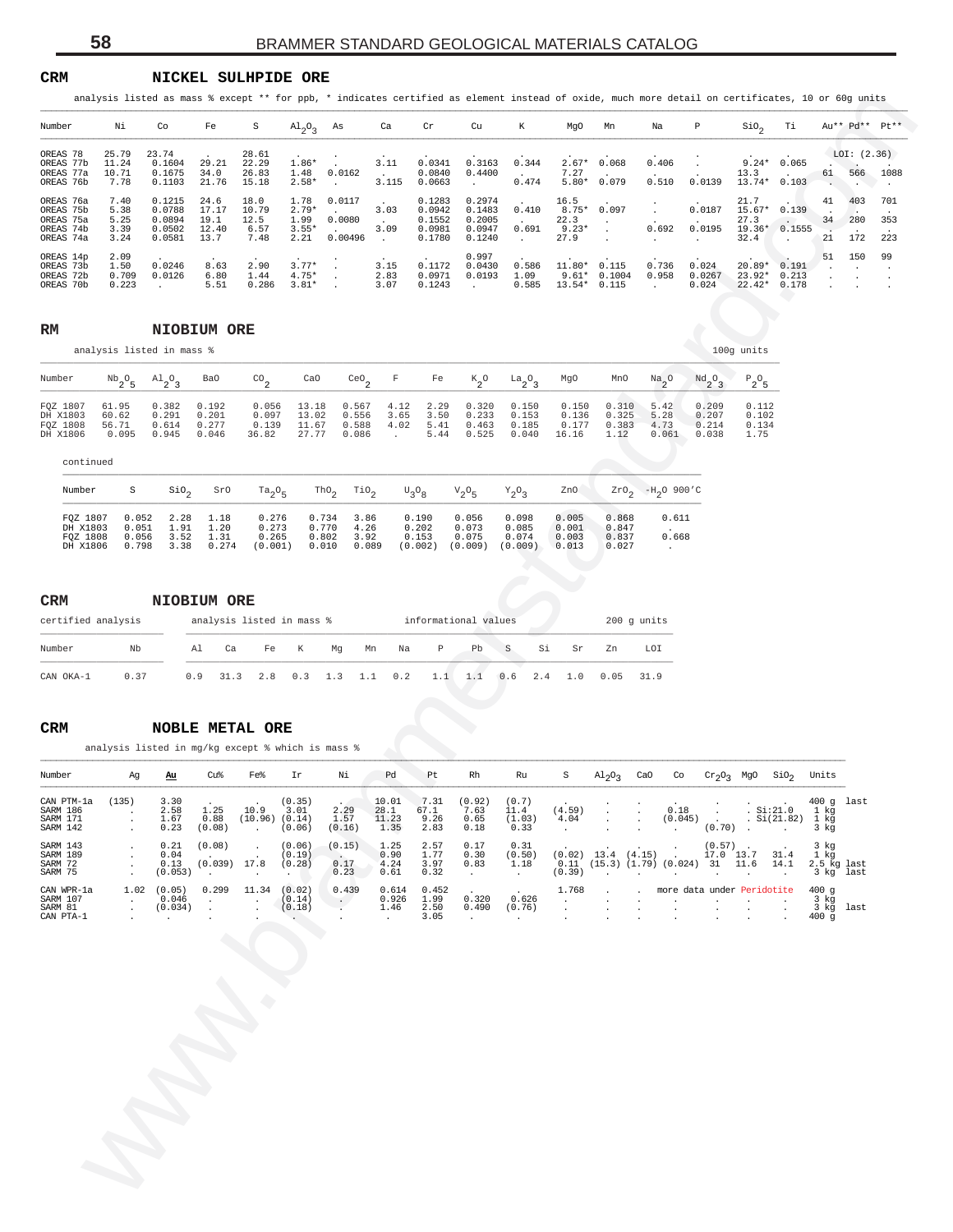| CRM                                                           |                                                                 |                                      |                                                          |                                  |                                                |                                          |                                                     |                                             | NOBLE METAL ORE - CERTIFIED BY ANALYTICAL METHOD              |                                      |                                                     |                                                                    |                                      |                                                 |                                        |                                       |                                                  |                                                |                                |
|---------------------------------------------------------------|-----------------------------------------------------------------|--------------------------------------|----------------------------------------------------------|----------------------------------|------------------------------------------------|------------------------------------------|-----------------------------------------------------|---------------------------------------------|---------------------------------------------------------------|--------------------------------------|-----------------------------------------------------|--------------------------------------------------------------------|--------------------------------------|-------------------------------------------------|----------------------------------------|---------------------------------------|--------------------------------------------------|------------------------------------------------|--------------------------------|
| analysis listed in mq/kq                                      |                                                                 |                                      |                                                          |                                  |                                                |                                          | Ni = Nickel Sulfide, Pb = Lead Extraction           |                                             |                                                               |                                      |                                                     | analysis listed in mass %                                          |                                      |                                                 |                                        |                                       | $AR = Aqua\text{ Regia}, M = M/ICP, X = XRF$     |                                                |                                |
| Number                                                        | Pd(Ni)                                                          | Pd(Pb)                               | Pt(Ni)                                                   | Pt(Pb)                           | Rh(Ni)                                         | Ru(Ni)                                   | Au(Ni)                                              | Au(Pb)                                      | Ir(Ni)                                                        |                                      | Co(M)                                               | Co(AR)                                                             | Cu(M)                                | Cu(AR)                                          | Cu(X)                                  |                                       | Ni(M)                                            | Ni(AR)                                         | Ni(X)                          |
| AMIS 0314<br>AMIS 0354<br>AMIS 0209<br>AMIS 0443<br>AMIS 0451 | 11.74<br>(1.33)<br>0.64<br>$\mathbf{r}$<br>$\ddot{\phantom{0}}$ | 11.35<br>1.34<br>0.63<br>0.97        | 34.17<br>(2.19)<br>1.20<br>$(0.254)$ $(0.534)$ $(0.518)$ | 32.20<br>2.25<br>1.21<br>0.78    | (1.89)<br>(0.25)<br>(0.09)<br>(0.07)<br>$\sim$ | 5.13<br>(0.39)<br>(0.17)                 | 2.50<br>(0.68)<br>(0.09)<br>$\mathbf{r}$<br>$\cdot$ | 2.53<br>0.71<br>(0.09)<br>(0.14)<br>(0.044) | (0.91)<br>(0.08)<br>(0.031)<br>$\sim$<br>$\ddot{\phantom{a}}$ |                                      | 0.0242<br>(0.0145)<br>0.0049<br>0.00988<br>(0.0142) | 0.0212<br>(0.00911)<br>0.0030<br>(0.00700)<br>$(0.001312)$ 0.00755 | 0.7326<br>0.0582<br>0.0447<br>0.0951 | 0.7115<br>0.0586<br>0.0449<br>0.0935<br>0.00757 | 0.7183<br>0.0587<br>(0.0445)<br>0.0879 |                                       | 0.8790<br>(0.1839)<br>0.0909<br>0.1918<br>0.0903 | 0.8429<br>0.1493<br>0.0747<br>0.1678<br>0.0214 | 0.9073<br>(0.1886)<br>(0.1833) |
| analysis listed in mass %                                     |                                                                 |                                      |                                                          |                                  | S by combustion, rest by XRF                   |                                          |                                                     |                                             | $SP.G = Specific Gravity$                                     |                                      |                                                     | $4E = sum Pd + Pt + Rh + Au$                                       |                                      |                                                 |                                        | $100$ q units                         |                                                  |                                                |                                |
| Number                                                        | $\mathrm{Al}_2\mathrm{O}_3$                                     | CaO                                  | Co                                                       | Cr                               | $Cr_2O_3$                                      | Fe <sub>2</sub> O <sub>3</sub>           | $K_2O$                                              | MgO                                         | MnO                                                           | Na <sub>2</sub> O                    | S                                                   | SiO <sub>2</sub>                                                   | TiO <sub>2</sub>                     | Sp.G                                            | LOI                                    | $4E$ g/t                              |                                                  |                                                |                                |
| AMIS 0314<br>AMIS 0354<br>AMIS 0209<br>AMIS 0443<br>AMIS 0451 | 7.75<br>5.50<br>5.80<br>8.10<br>11.61                           | 5.46<br>4.01<br>3.10<br>7.08<br>4.05 | (0.0271)                                                 | $\sim$<br>$\mathbf{r}$<br>$\sim$ | 0.96<br>1.94<br>0.48<br>1.72<br>13.42          | 15.68<br>18.32<br>4.74<br>11.61<br>16.89 | 0.14<br>0.09<br>0.14<br>0.26<br>0.13                | 17.04<br>23.65<br>6.38<br>20.06<br>16.69    | 0.15<br>0.24<br>(0.07)<br>0.32<br>(0.19)                      | 0.58<br>0.37<br>0.46<br>0.62<br>0.62 | 3.49<br>0.36<br>0.20                                | 44.23<br>44.63<br>77.84<br>44.67<br>36.19                          | 0.22<br>0.59<br>0.11<br>0.25<br>0.46 | 3.11<br>3.330<br>2.84<br>3.03<br>3.46           | (4.92)<br>(0.29)<br>(4.77)             | 50.30<br>4.45<br>2.02<br>1.96<br>0.83 | last                                             |                                                |                                |

| analysis listed in mg/kg                                                |                                               |                                                       |                                                     |                                                                                    |                                                              | $Ni = Nickel Sulfide, Pb = Lead Extraction$    |                                                |                                             |                                                   |                                      |                                                            | analysis listed in mass %                                                   |                                      |                                                                                           |                                       | $AR = Aqua Regia, M = M/ICP, X = XRF$             |                                                  |                                                       |                                |
|-------------------------------------------------------------------------|-----------------------------------------------|-------------------------------------------------------|-----------------------------------------------------|------------------------------------------------------------------------------------|--------------------------------------------------------------|------------------------------------------------|------------------------------------------------|---------------------------------------------|---------------------------------------------------|--------------------------------------|------------------------------------------------------------|-----------------------------------------------------------------------------|--------------------------------------|-------------------------------------------------------------------------------------------|---------------------------------------|---------------------------------------------------|--------------------------------------------------|-------------------------------------------------------|--------------------------------|
| Number                                                                  |                                               |                                                       |                                                     | $Pd(Ni)$ $Pd(Pb)$ $Pt(Ni)$ $Pt(Pb)$ $Rh(Ni)$                                       |                                                              | Ru(Ni) Au(Ni)                                  |                                                | Au(Pb)                                      | Ir(Ni)                                            |                                      | Co(M)                                                      | Co(R)                                                                       | Cu(M)                                | Cu (AR)                                                                                   |                                       | Cu(X)                                             | Ni(M)                                            | Ni(AR)                                                | Ni(X)                          |
| AMIS 0314<br>AMIS 0354<br>AMIS 0209<br>AMIS 0443<br>AMIS 0451           | 11.74<br>(1.33)<br>0.64<br>$\cdot$<br>$\cdot$ | 11.35<br>1.34<br>0.63<br>0.97                         | 34.17<br>(2.19)<br>1.20                             | 32.20<br>2.25<br>1.21<br>0.78<br>$(0.254)$ $(0.534)$ $(0.518)$                     | (1.89)<br>(0.25)<br>(0.09)<br>(0.07)<br>$\ddot{\phantom{a}}$ | 5.13<br>(0.39)<br>(0.17)<br>$\cdot$<br>$\cdot$ | 2.50<br>(0.68)<br>(0.09)<br>$\cdot$<br>$\cdot$ | 2.53<br>0.71<br>(0.09)<br>(0.14)<br>(0.044) | (0.91)<br>(0.08)<br>(0.031)<br>$\cdot$<br>$\cdot$ |                                      | 0.0242<br>(0.0145)<br>0.0049<br>0.00988<br>(0.0142)        | 0.0212<br>(0.00911)<br>0.0030<br>$(0.00700)$ 0.0951<br>$(0.001312)$ 0.00755 | 0.7326<br>0.0582<br>0.0447           | 0.7115<br>0.0586<br>0.0449<br>0.0935<br>0.00757                                           |                                       | 0.7183<br>0.0587<br>(0.0445)<br>0.0879<br>$\cdot$ | 0.8790<br>(0.1839)<br>0.0909<br>0.1918<br>0.0903 | 0.8429<br>0.1493<br>0.0747<br>0.1678<br>0.0214        | 0.9073<br>(0.1886)<br>(0.1833) |
| analysis listed in mass %                                               |                                               |                                                       |                                                     |                                                                                    | S by combustion, rest by XRF                                 |                                                |                                                | $SP.G = Specific Gravity$                   |                                                   |                                      |                                                            | $4E = sum Pd + Pt + Rh + Au$                                                |                                      |                                                                                           |                                       | $100$ g units                                     |                                                  |                                                       |                                |
| Number                                                                  | $A1_{2}O_{3}$                                 | CaO                                                   | Co                                                  | Cr                                                                                 | $\mathrm{cr}_2\mathrm{O}_3$                                  | Fe <sub>2</sub> O <sub>3</sub>                 | $K_2O$                                         | MgO                                         | MnO                                               | Na <sub>2</sub> O                    | S                                                          | SiO <sub>2</sub>                                                            | TiO <sub>2</sub>                     | Sp.G                                                                                      | LOI                                   | $4E$ g/t                                          |                                                  |                                                       |                                |
| AMIS 0314<br>AMIS 0354<br>AMIS 0209<br>AMIS 0443<br>AMIS 0451           | 7.75<br>5.50<br>5.80<br>8.10<br>11.61         | 5.46<br>4.01<br>3.10<br>7.08<br>4.05                  | (0.0271)<br>$\cdot$                                 | $\ddot{\phantom{1}}$                                                               | 0.96<br>1.94<br>0.48<br>1.72<br>13.42                        | 15.68<br>18.32<br>4.74<br>11.61<br>16.89       | 0.14<br>0.09<br>0.14<br>0.26<br>0.13           | 17.04<br>23.65<br>6.38<br>20.06<br>16.69    | 0.15<br>0.24<br>(0.07)<br>0.32<br>(0.19)          | 0.58<br>0.37<br>0.46<br>0.62<br>0.62 | 3.49<br>0.36<br>0.20<br>$\cdot$<br>$\cdot$                 | 44.23<br>44.63<br>77.84<br>44.67<br>36.19                                   | 0.22<br>0.59<br>0.11<br>0.25<br>0.46 | 3.11<br>3.330<br>2.84<br>3.03<br>3.46                                                     | (4.92)<br>(0.29)<br>(4.77)<br>$\cdot$ | 50.30<br>4.45<br>2.02<br>1.96<br>0.83             | last                                             |                                                       |                                |
| CRM                                                                     |                                               |                                                       |                                                     | <b>NOBLE METAL ORE</b><br>analysis listed in ppb (ng/g)                            |                                                              |                                                |                                                |                                             |                                                   |                                      |                                                            | mass % except * which is mg/kg                                              |                                      |                                                                                           |                                       | GPP: 10g or 1kg<br>NCS: 500g or 1kg               |                                                  | CAN WMS-1A: 200g<br>other CAN: 400g                   |                                |
| Number                                                                  | Au                                            | Ir                                                    |                                                     | Os                                                                                 | Pd<br>Pt                                                     | Rh                                             | Ru                                             | Hg                                          |                                                   | $A1_{2}O_{3}$                        | As*                                                        | $\operatorname{Cr}^\star$                                                   | Cu                                   | $Fe_2O_3$                                                                                 | $\kappa_{2}$ o                        | MnO                                               | Νi                                               | $\rm S$                                               |                                |
| NCS DC29116<br>NCS DC29119<br>$GPP-10$<br>NCS DC29118<br>NCS DC29118    | (2310)<br>(2120)<br>1576<br>(1450)<br>(1450)  | 1.9                                                   | 1.6<br>3.2<br>3.2                                   | 1.9<br>1680<br>1.6<br>1330<br>2008<br>3.0<br>700<br>700<br>3.0                     | 2430<br>4440<br>2349<br>900<br>900                           | 1.9<br>1.4<br>3.2<br>3.2                       | 1.5<br>0.71<br>3.5<br>3.5                      | (0.70)<br>(7.01)<br>(1.01)<br>(1.01)        |                                                   | (4.90)<br>(4.90)                     | $(1.47)$ $(12.24)$ $(0.17)$<br>$(0.87)$ $(537.6)$ $(0.06)$ | $(21.58)$ $(0.093)$<br>$(21.58)$ $(0.093)$ 3.25                             | 3.58<br>0.62<br>3.25                 | $(13.10)$ $(0.12)$ $(0.11)$<br>$(24.09)$ $(0.35)$ $(0.13)$<br>$(24.09)$ $(0.35)$ $(0.13)$ |                                       | $(1.59)$ $(0.12)$ $(0.047)$                       | 1.78<br>1.76<br>1.76<br>1.76                     | (7.44)<br>(0.19)<br>(13.41)<br>(13.41)                |                                |
| NCS DC29117<br>$GPP-06$<br>$GPP-02$<br>$GPP-14$<br>$GPP-05$             | (1430)<br>980<br>929<br>909<br>859            |                                                       | 4.4<br>$\cdot$<br>$\ddot{\phantom{a}}$              | 3.7<br>600<br>709<br>$\cdot$<br>523<br>$\cdot$<br>481<br>$\cdot$<br>699<br>$\cdot$ | 10610<br>938<br>505<br>503<br>912                            | 3.6<br>$\cdot$                                 | 4.2<br>$\cdot$                                 | (1.39)<br>$\cdot$                           |                                                   | (4.50)                               |                                                            | $(22.6)$ $(0.16)$<br>$\cdot$                                                | 3.01                                 | $(26.66)$ $(0.39)$ $(0.12)$                                                               |                                       |                                                   | 0.053                                            | (13.57)<br>$\cdot$<br>$\bullet$<br>$\cdot$<br>$\cdot$ |                                |
| $GPP-11$<br>$GPP-13$<br>$GPP-09$<br>CAN WMS-1A<br>NCS DC29120           | 722<br>612<br>603<br>300<br>(170)             | (322)<br>23.6                                         | (150)                                               | 567<br>$\cdot$<br>390<br>408<br>1450<br>8.2<br>400                                 | 592<br>307<br>343<br>1910<br>380                             | 222<br>18.0                                    | (145)<br>7.8                                   | (58.1)                                      |                                                   | Al:1.350<br>(2.83)                   | 30.9<br>(66.0)                                             | $\cdot$<br>(68)<br>(0.30)                                                   | 1.396<br>0.11                        | 45.4 Fe<br>$(9.30)$ $(0.12)$                                                              |                                       | (0.14)                                            | 0.22                                             | last<br>$\sim$<br>28.17<br>(0.17)                     |                                |
| $GPP-04$<br>$GPP-12$<br>$GPP-08$<br>CAN UMT-1<br>NCS DC73357            | 80<br>50<br>49<br>48<br>(45)                  | 28                                                    | $\bullet$<br>$\cdot$<br>$\ddot{\phantom{a}}$<br>8.8 | 98<br>47<br>$\cdot$<br>45<br>$\cdot$<br>106<br>15.6<br>568                         | 88<br>48<br>54<br>128<br>440                                 | $\cdot$<br>$\cdot$<br>9.5<br>22                | $\cdot$<br>10.9<br>13                          |                                             |                                                   |                                      | $\cdot$                                                    |                                                                             |                                      |                                                                                           |                                       |                                                   |                                                  | $\bullet$<br>last<br>$\cdot$<br>$\cdot$               |                                |
| $GPP-07$<br>NCS DC73353<br>CAN TDB-1<br>$GPP-03$<br>CAN WGB-1           | 25<br>10<br>4                                 | 6.3<br>2.9                                            | 0.05<br>$\cdot$<br>(0.33)                           | 23<br>0.06<br>$\cdot$<br>7<br>$\cdot$<br>$\cdot$                                   | 28<br>2.3<br>1.6<br>22.4<br>5.8<br>8<br>13.9<br>6.1          | 0.95<br>$\cdot$<br>(0.32)                      | (0.10)<br>$\cdot$<br>(0.3)                     |                                             |                                                   | G.                                   |                                                            | 291                                                                         |                                      | 6.71                                                                                      | 0.94                                  |                                                   | MgO: 9.40                                        | last                                                  |                                |
| NCS DC73358<br>NCS DC73354<br>NCS DC73352<br>NCS DC73356<br>NCS DC73398 |                                               | (1.8)<br>1.1<br>0.9<br>136<br>$\sim$<br>28<br>$\cdot$ | 1.2<br>4.3<br>0.032<br>353<br>43                    | 0.64<br>15.2<br>9.6<br>0.05<br>11.3<br>570                                         | 14.7<br>4.6<br>6.4<br>0.26<br>20<br>1900                     | 1.1<br>1.3<br>0.017<br>0.26<br>10<br>7.3       | 0.66<br>14.8<br>(0.05)<br>527<br>74            |                                             |                                                   |                                      |                                                            |                                                                             |                                      |                                                                                           | $\cdot$<br>$\cdot$                    |                                                   |                                                  |                                                       |                                |
| NCS DC73399                                                             |                                               | $\overline{a}$                                        | 2.1<br>(2)                                          | 1670                                                                               | 5700                                                         | 1.5                                            | (2)                                            |                                             |                                                   |                                      |                                                            |                                                                             |                                      |                                                                                           |                                       |                                                   |                                                  |                                                       |                                |
| Number                                                                  | Au                                            | Ιr                                                    |                                                     | Os                                                                                 | Pd<br>Pt                                                     | Rh                                             | Ru                                             | Hg                                          |                                                   | $A1_{2}$ <sup>o</sup>                | As*                                                        | $Cr*$                                                                       | Cu                                   | $Fe_2O_2$<br>3                                                                            | $K_{2}O$                              | MnO                                               | Νi                                               | $\rm S$                                               |                                |
|                                                                         |                                               |                                                       |                                                     |                                                                                    |                                                              |                                                |                                                |                                             |                                                   |                                      |                                                            |                                                                             |                                      |                                                                                           |                                       |                                                   |                                                  |                                                       |                                |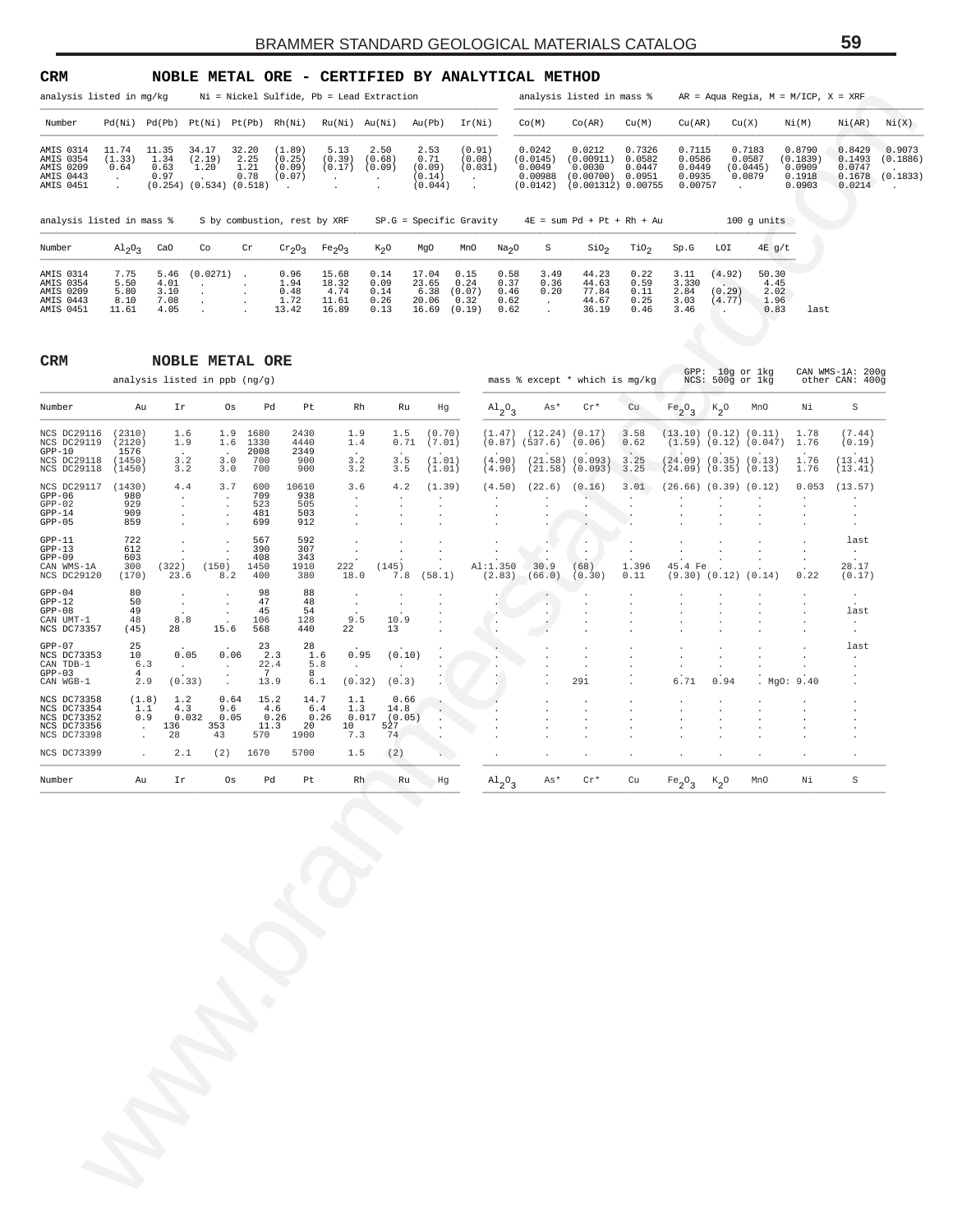| Number                   |                                   | <b>OBSIDIAN</b>        |                            |                                        |                                 |                                 |                |                                |                             |                        |                               |                                                       |                                |               |                                   |               |              |                  |              |
|--------------------------|-----------------------------------|------------------------|----------------------------|----------------------------------------|---------------------------------|---------------------------------|----------------|--------------------------------|-----------------------------|------------------------|-------------------------------|-------------------------------------------------------|--------------------------------|---------------|-----------------------------------|---------------|--------------|------------------|--------------|
|                          | analysis listed in mass %         |                        |                            |                                        |                                 |                                 |                |                                |                             |                        | 35 g units                    |                                                       |                                |               | analysis listed in mg/kg          |               |              |                  | <b>COLOR</b> |
|                          | $A1_{2}O_{3}$                     | CaO                    | FeO                        | $Fe_2O_3$                              | $\kappa_{2}^{\phantom{2}}$ o    | MgO                             | MnO            | $\frac{Na}{2}$ <sup>O</sup>    | $P_2O_5$                    | $\frac{\text{SiO}}{2}$ | $\overline{110}$ <sub>2</sub> | cu                                                    | Νi                             | Pb            | Rb                                | Sr            | Th           | Τi               | $\mathbf U$  |
| SRM 278                  | 14.15                             | 0.983                  | 1.36                       | 2.04                                   | 4.16                            | (0.23)                          | 0.052          | 4.84                           | 0.036                       | 73.05                  | 0.245                         | 5.9                                                   | 3.6                            | 16.4          | 127.5                             | 63.5          | 12.4         | 0.54             | 4.58         |
| RM                       | analysis listed in mass %         |                        |                            |                                        |                                 | OLIVINE WITH EXTENSIVE ANALYSIS |                |                                |                             |                        |                               |                                                       |                                | 100 g units   |                                   |               |              |                  |              |
| Number                   | $A1_2O_3$ CaO                     |                        | Co                         | $\operatorname{\sf Cr}$                | TFe <sub>2</sub> O <sub>3</sub> | $\kappa_{2}^{\phantom{2}}$ o    | MgO            | MnO                            | $\mathrm{Na}_2\mathrm{O}$   | N <sub>i</sub>         | $\mathbb{P}_2\mathbb{O}_2$    | $\mathsf{SiO}_2$                                      | $\mathbb{T}^{10}$ <sub>2</sub> | LOI           |                                   |               |              |                  |              |
| IAG MUH-1                | 1.33 1.21                         |                        |                            | $0.0106$ $(0.2710)$ 8.59               |                                 | 0.012                           | 38.2           | 0.117                          | 0.10                        | 0.210                  | 0.007                         | 40.3                                                  | 0.034                          | 9.38          |                                   |               |              |                  |              |
|                          |                                   |                        |                            | continued analysis listed in mg/kg     |                                 |                                 |                |                                |                             |                        |                               |                                                       |                                |               |                                   |               |              |                  |              |
| Number                   | As                                | Ba                     | Ce                         | Сs                                     | Cu<br>Dy                        | Er                              | Eu             | Ga                             | Gd                          | Ηf                     | Ho                            | La                                                    |                                | Li<br>Lu      |                                   | Nb            |              |                  |              |
| IAG MUH-1                |                                   |                        | $(3.6)$ 4.9 $(0.20)$ 0.099 |                                        | 19                              | 0.153<br>0.108                  | 0.026          |                                |                             |                        |                               | $1.38$ (0.110) 0.04 0.035 (0.134) (1.8) 0.019 (0.062) |                                |               |                                   |               |              |                  |              |
|                          |                                   |                        |                            |                                        |                                 |                                 |                |                                |                             |                        |                               |                                                       |                                |               |                                   |               |              |                  |              |
| Number                   | Nd                                | Pb                     | Pr                         | Rb                                     | Sb                              | $\operatorname{Sc}$             | $\rm Sm$       | Sr                             | Tb                          | Th                     | Tm                            | $\mathbf U$                                           | $\mathbf{V}$                   | $\,$ Y        | Yb                                | Zn            |              |                  |              |
| RM                       | typical analysis listed in mass % |                        | <b>OLIVINE</b>             |                                        |                                 |                                 |                |                                |                             |                        |                               |                                                       |                                |               |                                   | 100 g units   |              |                  |              |
| Number                   | MgO                               | $\sin \theta_2$        | Fe                         | $A1_2O_3$                              | C tot                           | CO <sub>2</sub>                 | CaO            | CO <sub>3</sub> O <sub>4</sub> | $\mathrm{cr}_2\mathrm{O}_3$ | $K_2$ O                | $Mn_3O_4$                     | NiO                                                   | $P_2O_5$                       |               | TiO <sub>2</sub> $-H_2O$ at 900'C |               |              |                  |              |
| DH 4912                  | 49.18                             | 41.6                   | 5.07                       | 0.432                                  | 0.054                           | 0.046                           | 0.081          | 0.016                          | 0.383                       | 0.014                  | 0.103                         | 0.354                                                 |                                |               | 0.002                             | 1.25          |              |                  |              |
|                          |                                   |                        |                            |                                        |                                 |                                 |                |                                |                             |                        |                               |                                                       |                                |               |                                   |               |              |                  |              |
| $_{\tt CRM}$             |                                   | <b>OOZE</b>            |                            |                                        |                                 |                                 |                |                                |                             |                        |                               |                                                       |                                |               |                                   |               |              |                  |              |
| Number                   |                                   | Type                   |                            | $\sin_{2}$ $\text{Al}_{2}\text{O}_{3}$ | Ba                              | $^{CO}$ <sub>2</sub>            | CaO            | Ce                             |                             | $\operatorname{Cr}$    | FeO $T.Fe_2O_3$               | $K_2$ <sup>O</sup>                                    |                                | MgO           | MnO                               | $Na2O$ $P2O5$ |              | TiO <sub>2</sub> | LOI          |
| VS 5370-90<br>VS 5371-90 |                                   | Calcerous<br>Siliceous | 11.90<br>59.60             |                                        | 3.60<br>8.96<br>0.15            | 0.010<br>32.20<br>2.70          | 39.23<br>6.40  |                                | 0.033                       | 0.0034<br>0.0080       | 0.17<br>$1.2\,$               | 2.44<br>0.51<br>5.05<br>1.39                          | 3.44<br>3.16                   | 0.218<br>0.37 |                                   | 1.86<br>4.52  | 0.23<br>0.12 | 0.30<br>0.59     | 36.6<br>9.6  |
| continued                |                                   |                        |                            | analysis listed in mass %              |                                 |                                 |                |                                |                             |                        |                               |                                                       |                                |               |                                   |               |              |                  |              |
| Number                   |                                   | As                     | В                          | Org.C                                  | Cu                              | Νi                              | $\mbox{\bf S}$ | ${\rm Sn}$                     |                             | Sr                     | V                             | Zn                                                    | Zr                             |               |                                   |               |              |                  |              |
| VS 5370-90<br>VS 5371-90 |                                   | 0.0020                 |                            | $0.007$ $0.34$ $0.014$                 | 0.0030                          | 0.0038<br>0.010                 | 0.19<br>0.17   | 0.021                          | $0.00032$ $0.034$           | 0.12                   | 0.0057<br>0.0085              | 0.010<br>0.0090 0.010                                 | 0.008                          |               |                                   |               |              |                  |              |
| continued                |                                   |                        |                            | analysis listed in mg/kg               |                                 |                                 |                |                                |                             |                        |                               |                                                       |                                |               |                                   |               |              |                  |              |
| Number                   |                                   | Au                     | Be                         | Co                                     | Cs Ga                           | Li.<br>La                       | Mo<br>Nb       | Nd                             | Pb                          | Rb<br>Sc               | Sm                            | Th<br>$\mathbf{U}$                                    | Y                              | Yb            |                                   |               |              |                  |              |
| VS 5370-90               |                                   |                        | 1.0                        | 12                                     | 5                               | 7 <sup>7</sup><br>13            | $\overline{4}$ |                                | 11                          | 11<br>6                |                               | 3                                                     | 9                              |               |                                   |               |              |                  |              |
| VS 5371-90               |                                   | 0.004                  | 1.6                        | 30<br>3.0                              |                                 | 11 15 18 2.8                    | 10             | 13                             | 24                          | 46<br>17               | 2.5                           | 5 <sub>5</sub><br>1.5                                 | 16                             | 2.2           |                                   |               |              |                  |              |
|                          |                                   |                        |                            |                                        |                                 |                                 |                |                                |                             |                        |                               |                                                       |                                |               |                                   |               |              |                  |              |
|                          |                                   |                        |                            |                                        |                                 |                                 |                |                                |                             |                        |                               |                                                       |                                |               |                                   |               |              |                  |              |
|                          |                                   |                        |                            |                                        |                                 |                                 |                |                                |                             |                        |                               |                                                       |                                |               |                                   |               |              |                  |              |
|                          |                                   |                        |                            |                                        |                                 |                                 |                |                                |                             |                        |                               |                                                       |                                |               |                                   |               |              |                  |              |
|                          |                                   |                        |                            |                                        |                                 |                                 |                |                                |                             |                        |                               |                                                       |                                |               |                                   |               |              |                  |              |
|                          |                                   |                        |                            |                                        |                                 |                                 |                |                                |                             |                        |                               |                                                       |                                |               |                                   |               |              |                  |              |
|                          |                                   |                        |                            |                                        |                                 |                                 |                |                                |                             |                        |                               |                                                       |                                |               |                                   |               |              |                  |              |
|                          |                                   |                        |                            |                                        |                                 |                                 |                |                                |                             |                        |                               |                                                       |                                |               |                                   |               |              |                  |              |
|                          |                                   |                        |                            |                                        |                                 |                                 |                |                                |                             |                        |                               |                                                       |                                |               |                                   |               |              |                  |              |
|                          |                                   |                        |                            |                                        |                                 |                                 |                |                                |                             |                        |                               |                                                       |                                |               |                                   |               |              |                  |              |
|                          |                                   |                        |                            |                                        |                                 |                                 |                |                                |                             |                        |                               |                                                       |                                |               |                                   |               |              |                  |              |
|                          |                                   |                        |                            |                                        |                                 |                                 |                |                                |                             |                        |                               |                                                       |                                |               |                                   |               |              |                  |              |

| continued                |       |            |          | analysis listed in mg/kg |                      |                      |            |     |    |    |       |    |      |                     |                                            |   |    |    |
|--------------------------|-------|------------|----------|--------------------------|----------------------|----------------------|------------|-----|----|----|-------|----|------|---------------------|--------------------------------------------|---|----|----|
| Number                   | Au    | Be         | Co       | Cs                       | Ga                   | La                   | - Li       | Mo  | Nb |    | Nd Pb | Rb | - Sc | Sm                  | Th                                         | U | Y  | Yb |
| VS 5370-90<br>VS 5371-90 | 0.004 | 1.0<br>1.6 | 12<br>30 | $\sim$ $\sim$<br>3 O     | 5 <sup>7</sup><br>11 | 7 <sup>7</sup><br>15 | 13 4<br>18 | 2.8 | 10 | 13 | -24   | 46 | - 17 | $6 \qquad .$<br>2.5 | $\overline{\phantom{a}}$<br>$\overline{a}$ |   | 16 |    |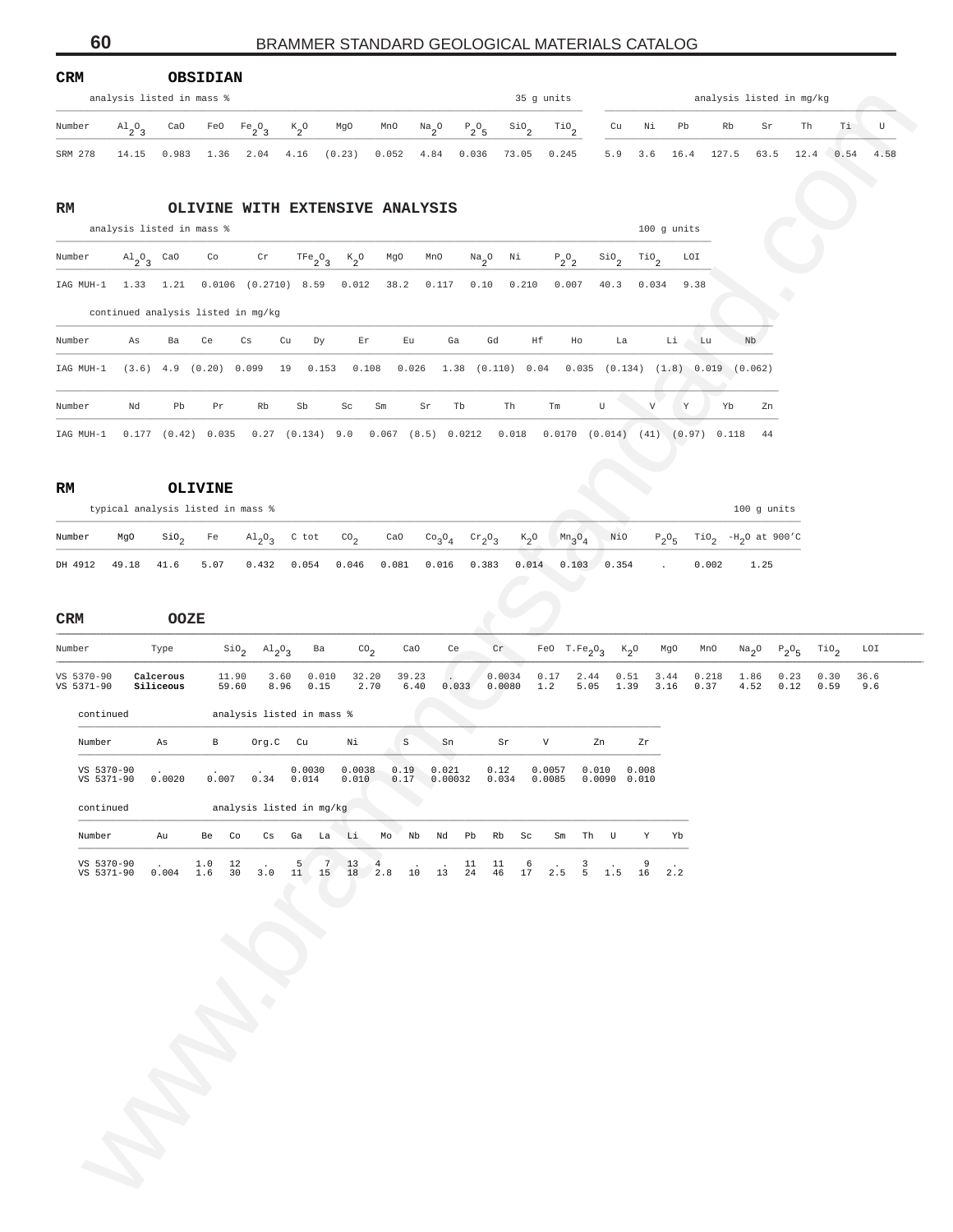|                                |                                       |                          |                                                      |                                    |                                    | PEGMATITE WITH EXTENSIVE ANALYSIS                                                                      |                           |                                    |                |                                   |                                           |                                                  |               |                        |               |                  |                    |
|--------------------------------|---------------------------------------|--------------------------|------------------------------------------------------|------------------------------------|------------------------------------|--------------------------------------------------------------------------------------------------------|---------------------------|------------------------------------|----------------|-----------------------------------|-------------------------------------------|--------------------------------------------------|---------------|------------------------|---------------|------------------|--------------------|
|                                | analysis listed in mass %             |                          |                                                      |                                    |                                    |                                                                                                        |                           |                                    |                |                                   |                                           | IAG: RM, ~35 g units NCS: CRM, 70 g units        |               |                        |               |                  |                    |
| Number                         |                                       |                          |                                                      |                                    |                                    | $\mathrm{Al}_2\mathrm{O}_3$ CO <sub>2</sub> CaO F FeO Fe <sub>2</sub> O <sub>3</sub> H <sub>2</sub> O+ |                           | $K_2O$                             | MgO            | Mn                                |                                           | MnO $\text{Na}_2\text{O}$ $\text{P}_2\text{O}_5$ |               | $SO_3$                 | $\rm SiO_{2}$ | TiO <sub>2</sub> | LOI                |
| <b>NCS DC71313</b><br>IAG OU-9 | 13.19<br>12.35                        | (0.05)<br><b>Service</b> | (0.1)<br>0.29                                        | (0.03)<br><b>Contract Contract</b> | (0.04)<br><b>Contract Contract</b> | (0.24T)<br>0.74                                                                                        | (1.02)<br><b>Contract</b> | 6.22<br>1.36                       | 0.13<br>$\sim$ | <b>Contract Contract Contract</b> | $(0.01)$ .<br>0.11                        | 1.60<br>4.17                                     | 0.18<br>0.03  | 0.07<br>$\sim 10^{-1}$ | 76.40<br>79.5 | 0.61<br>0.057    | 1.27<br>0.78       |
| continued                      |                                       |                          |                                                      |                                    |                                    | analysis listed in mg/kg except % which is mass %                                                      |                           |                                    |                |                                   |                                           |                                                  |               |                        |               |                  |                    |
| Number                         | Aq                                    | As                       | B                                                    | Ba                                 | Be.                                | Вi                                                                                                     | Cd                        | Ce                                 | Co             | Cr                                | Cs                                        | Cu<br>Dy                                         | Er            | Eu                     | Ga            | Gd               |                    |
| <b>NCS DC71313</b><br>IAG OU-9 | (0.09)<br>and the company of the com- | 3.1                      | <b>Contractor</b>                                    | $(1.9)$ $(728)$<br>8.75.           | 1.3                                | (0.07)<br>and the company of the company                                                               | 0.15                      | $(5)$ $(1.5)$                      | 7.24           | $4.8$ 1.8<br>403.3                | 4.2<br>$\sim$ 100 $\mu$                   | 0.20<br>1.70                                     | 0.12<br>0.30  | (0.16)<br>0.05         | 13.5<br>56.6  | 0.22<br>2.53     |                    |
| Number                         | Ge                                    | Hf                       | Ηq                                                   | Ho                                 | La                                 | Li                                                                                                     | Lu                        | Mо                                 | Nb             | Nd                                | Νi                                        | Pb                                               | Pr            | Rb                     | Sb            | Sc               | Se                 |
| NCS DC71313<br>IAG OU-9        | 1.5<br>4.95                           |                          | $(0.8)$ $(0.008)$<br>the contract of the contract of | (0.04)<br>0.15                     | (3.3)<br>2.03                      | 14.4<br>694.6                                                                                          | 0.03<br>0.04              | (0.29)<br><b>Contract Contract</b> | 14.6<br>155.3  | 5.07                              | $1.5$ $(1.6)$<br><b>Contract Contract</b> | 34.6<br><b>Contract</b>                          | 0.48<br>1.24  | 155<br>2501            | 0.64<br>7.67  | (2.85)<br>2.77   | (0.015)<br>$\cdot$ |
| Number                         | Sm                                    | Sn                       | Sr                                                   | Ta                                 | Tb                                 | Th                                                                                                     | T1                        | $\rm{Tm}$                          | U              | V                                 | W                                         | Y<br>Yb                                          | Zn            | Ζr                     |               |                  |                    |
| <b>NCS DC71313</b><br>IAG OU-9 | (0.24)<br>3.15                        | 3.5<br>$\sim$            | 45.5<br><b>Contract Contract</b>                     | 1.3<br>124.7                       | (0.04)<br>0.46                     | 0.66<br>5.08                                                                                           | $\sim$<br>13.8            | (0.02)<br>0.05                     | (0.75)<br>4.37 | 44.5<br><b>Contract</b>           | 3.2<br>6.1                                | 0.21<br>1.6<br>8.14.                             | 20.3<br>28.15 | 22.6<br>$\sim$         |               |                  |                    |

#### **CRM PERIDOTITE WITH EXTENSIVE ANALYSIS**

|                                    | analysis listed in mass % |                                     |                                                  |                                                 |                         |                                                   |                                  |                            |                                                |                                               |                              |                                                |                            | IAG: RM, ~35 g units               |                                                     |                                     | NCS: CRM, 70 g units                |                                                                                  |                   |
|------------------------------------|---------------------------|-------------------------------------|--------------------------------------------------|-------------------------------------------------|-------------------------|---------------------------------------------------|----------------------------------|----------------------------|------------------------------------------------|-----------------------------------------------|------------------------------|------------------------------------------------|----------------------------|------------------------------------|-----------------------------------------------------|-------------------------------------|-------------------------------------|----------------------------------------------------------------------------------|-------------------|
| Number                             | $A1_{2}O_{3}$             | $\text{CO}_2$                       | CaO                                              | F                                               | FeO                     | Fe <sub>2</sub> O <sub>3</sub>                    | $H_2O+$                          | $K_{2}O$                   | MgO                                            | Mn                                            | MnO                          |                                                | Na <sub>2</sub> O          | $P_2O_5$                           | SO <sub>3</sub>                                     | $\sin \theta_2$                     | $\mathrm{rio}_{2}$                  | LOI                                                                              |                   |
| NCS DC71313<br>IAG OU-9            | 13.19<br>12.35            | $\sim$                              | (0.05) (0.1)<br>0.29                             | $\cdot$                                         | $\cdot$                 | $(0.03)$ $(0.04)$ $(0.24T)$ $(1.02)$ 6.22<br>0.74 | $\sim 100$                       | 1.36                       | 0.13<br><b>College</b>                         | (0.01)<br>$\sim$                              | 0.11                         |                                                | 1.60<br>4.17               | 0.18<br>0.03                       | 0.07<br>$\cdot$                                     | 76.40<br>79.5                       | 0.61<br>0.057                       | 1.27<br>0.78                                                                     |                   |
| continued                          |                           |                                     |                                                  |                                                 |                         | analysis listed in mg/kg except % which is mass % |                                  |                            |                                                |                                               |                              |                                                |                            |                                    |                                                     |                                     |                                     |                                                                                  |                   |
| Number                             | Αg                        | As                                  | В                                                | Ba                                              | Be                      | Вi                                                | Cd                               | Ce                         | Co                                             | Cr                                            | Cs                           | Cu                                             | Dу                         | Εr                                 | Εu                                                  | Ga                                  | Gd                                  |                                                                                  |                   |
| NCS DC71313<br>IAG OU-9            | (0.09)                    | 3.1<br>$\cdot$                      | $\blacksquare$                                   | $(1.9)$ $(728)$<br>8.75                         | 1.3<br>$\sim$           | (0.07)<br>$\ddot{\phantom{a}}$                    | 0.15<br>$\cdot$                  | (5)<br>7.24                | (1.5)<br>$\sim$                                | 4.8<br>$\sim$                                 | 1.8<br>403.3                 | 4.2<br>$\sim$                                  | 0.20<br>1.70               | 0.12<br>0.30                       | (0.16)<br>0.05                                      | 13.5<br>56.6                        | 0.22<br>2.53                        |                                                                                  |                   |
| Number                             | Ge                        | Ηf                                  | Hg                                               | Ho                                              | La                      | Li                                                | Lu                               | Mo                         | Nb                                             | Nd                                            | Νi                           | Pb                                             |                            | Pr                                 | Rb                                                  | Sb                                  | Sc                                  | Se                                                                               |                   |
| NCS DC71313<br>IAG OU-9            | 1.5<br>4.95               | $\ddot{\phantom{a}}$                | $(0.8)$ $(0.008)$<br>$\cdot$                     | (0.04)<br>0.15                                  | (3.3)<br>2.03           | 14.4<br>694.6                                     | 0.03<br>0.04                     | (0.29)<br>$\sim$           | 14.6<br>155.3                                  | 1.5<br>5.07                                   | (1.6)<br>$\cdot$             | 34.6                                           | $\sim$                     | 0.48<br>1.24                       | 155<br>2501                                         | 0.64<br>7.67                        | (2.85)<br>2.77                      | (0.015)<br>$\cdot$                                                               |                   |
| Number                             | Sm                        | Sn                                  | Sr                                               | Ta                                              | Tb                      | Th                                                | T1                               | Tm                         | U                                              | V                                             | W                            | Y                                              | Yb                         | Zn                                 | Zr                                                  |                                     |                                     |                                                                                  |                   |
| NCS DC71313<br>IAG OU-9            | (0.24)<br>3.15            | 3.5<br>$\cdot$                      | 45.5<br>$\sim$                                   | 1.3<br>124.7                                    | (0.04)<br>0.46          | 0.66<br>5.08                                      | 13.8                             | (0.02)<br>0.05             | (0.75)<br>4.37                                 | 44.5<br>$\sim$                                | 3.2<br>6.1                   | 1.6<br>8.14                                    | 0.21<br>$\sim$             | 20.3<br>28.15                      | 22.6<br>$\ddot{\phantom{a}}$                        |                                     |                                     |                                                                                  |                   |
| $\mathtt{CRM}$                     | anlaysis listed in mass % |                                     |                                                  |                                                 |                         | PERIDOTITE WITH EXTENSIVE ANALYSIS                |                                  |                            |                                                |                                               |                              |                                                |                            |                                    |                                                     |                                     |                                     |                                                                                  |                   |
| Number                             | Al                        | $\mathrm{Al}_{2}\mathrm{O}_{3}$     | $\mathbb{C}$                                     | Ca                                              | CaO                     | Co                                                | $\text{CO}_2$                    | Cr                         | Cu                                             |                                               | Fe                           | $Fe_2O_2$ T.Fe <sub>2</sub> O <sub>2</sub> FeO |                            |                                    | $H_2O-$                                             | $H_2O+$                             | К                                   | $K_2$ O                                                                          |                   |
| VS 2111-81<br>JP-1<br>CAN WPR-1a   | 2.621                     | 1.84<br><b>Contract</b>             | $0.35$ $0.66$ $(0.0764)$ $0.39$ $0.55$<br>(0.15) | 2.528                                           | 1.26<br>$\sim 10^{-11}$ | 0.0159<br>0.0116<br>0.0213                        | 0.69<br>$\sim 10^{-1}$<br>$\Box$ | 0.320<br>0.2807<br>(0.322) | 0.0140<br>0.000672<br>0.299                    |                                               | 5.85<br>11.34                | 1.98<br>$\mathbf{L}$                           | 11.58<br>8.37              | 8.83<br>5.99<br>$\cdot$            | 0.44                                                | 2.39                                | 0.002<br>0.156                      | 0.044<br>0.003<br>$\sim$                                                         |                   |
| Number                             | Mg                        | MgO                                 | Mn                                               | MnO                                             | Na                      | Na <sub>2</sub> O                                 | Νi                               | P                          | $P_2O_5$                                       | $\rm S$                                       |                              | Si                                             |                            | $\mathop{\mathsf{Si0}}\nolimits_2$ | Тi                                                  | $\text{rio}_2$                      | $\boldsymbol{\mathrm{V}}$           | Zn                                                                               | LOI               |
| VS 2111-81<br>JP-1<br>CAN WPR-1a   | 26.9<br>$(15.22)$ .       | 37.12<br>44.60                      | 0.094<br>0.138                                   | 0.183<br>0.121<br>$\sim 100$ km s $^{-1}$       | 0.02<br>$(0.050)$ .     | 0.105<br>0.021                                    | 0.160<br>0.2460<br>0.439         | $\sim$<br>$\sim$<br>0.0303 |                                                | 0.030<br>$(0.002)$ $(0.00269)$ 19.81<br>1.768 |                              | 17.62                                          | 42.38<br><b>Contractor</b> | 45.54<br>$\sim 10^{-11}$           | $\mathbf{r}$ . The state $\mathbf{r}$<br>$0.3527$ . | 0.107                               | 0.0039<br>(0.006) 0.00276<br>0.0135 | 0.0137<br>0.00418<br>$0.0160$ $(8.42)$                                           | $\cdot$<br>$\sim$ |
|                                    | analysis listed in mg/kg  |                                     |                                                  |                                                 |                         |                                                   |                                  |                            |                                                |                                               |                              |                                                |                            |                                    |                                                     |                                     |                                     |                                                                                  |                   |
| Number                             | Ag                        | As                                  | Au                                               | B                                               | Ba                      | Be                                                | Вi                               | Cd                         | Ce                                             | C1                                            | $\mathbb{C}\mathbf{s}$       | Dу                                             |                            | Εr                                 | Eu                                                  |                                     | $\mathbf F$<br>Ga                   | Gd                                                                               |                   |
| VS 2111-81<br>JP-1<br>CAN WPR-1a   | (1.5)<br>1.02             | 9.3                                 | $0.34$ (0.00023) (1.4) (19.5)<br>(0.05)          | $\sim$ $\sim$                                   | 66                      | $\cdot$<br>70.6 (0.2) 0.122 0.598                 |                                  |                            | $(0.011)$ $(0.19)$ (97)<br>9.69                | $\sim 100$                                    | (0.15)<br>2.38               | (0.022)                                        | 1.624                      | (0.016)<br>0.886                   | 0.497                                               | $(0.004)$ $(14)$<br>$\sim$ 10 $\pm$ | 5.9<br>(0.7)<br>7.04                | (0.015)<br>1.76                                                                  |                   |
| Number                             | Ge                        | Ηf                                  | Hg                                               | Ho                                              | In                      | Ir                                                | La                               | Li                         |                                                | Lu                                            | Mo                           | Nb                                             |                            | Νd                                 | Os                                                  | Pb                                  | Pd                                  | Pr                                                                               |                   |
| VS 2111-81<br>$JP-1$<br>CAN WPR-1a | 1.6                       | (0.49) 0.2                          | $(0.3)$ 1.142 $(0.05)$                           | $(0.0053)$ $(0.018)$ .                          |                         | $0.322$ $(0.0899)$ $(0.2)$ $4.04$ 25.6            |                                  |                            |                                                | 0.121                                         | 1.3<br>$(0.9)$ $(3.88)$ 6.26 |                                                |                            |                                    | <b>Contractor</b>                                   | 6.7<br>7.92                         | 0.614                               | $(2)$ 0.084 (1.79) (0.0044) (0.087) 1.48 (0.072) (0.0079) (0.12) (0.0013) (0.02) | 1.362             |
| Number                             | Pt                        | Rb                                  | Re                                               |                                                 | Ru                      | Sb                                                | Sc                               | Se                         | Sm                                             | Sn                                            | Sr                           | Та                                             |                            | Tb                                 | Te                                                  | Th                                  | Tl                                  | Tm                                                                               |                   |
| VS 2111-81<br>$JP-1$<br>CAN WPR-1a | (0.0049)<br>0.452         | 7.06                                | $\ddot{\phantom{a}}$                             |                                                 | $\sim$                  | $(0.8)$ $(0.000015)$ $(0.0065)$ $(0.034)$ 7.24    | 11.3                             |                            | $0.019$ $(0.05)$ $(3.32)$ $(0.02)$ $(0.003)$ . | 3.2                                           |                              |                                                |                            |                                    |                                                     | 0.19                                | (0.003)                             | 3.13 17.3 (7.7) 1.617 (1.16) 19.5 (0.242) 0.269 (0.958) (0.64) (0.0752) 0.126    |                   |
| Number                             | U                         | W                                   | Υ                                                | Yb                                              | Zr                      | Units                                             |                                  |                            |                                                |                                               |                              |                                                |                            |                                    |                                                     |                                     |                                     |                                                                                  |                   |
| VS 2111-81<br>$JP-1$<br>CAN WPR-1a | $\sim$                    | $0.036$ $(0.85)$ 1.54<br>$\sim 100$ | 8.39                                             | 1.5<br>$0.022$ 5.92 20 g<br>$0.79$ (41.8) 400 g | 21                      | 40 <sub>g</sub>                                   |                                  |                            |                                                |                                               |                              |                                                |                            |                                    |                                                     |                                     |                                     |                                                                                  |                   |
|                                    |                           |                                     |                                                  |                                                 |                         |                                                   |                                  |                            |                                                |                                               |                              |                                                |                            |                                    |                                                     |                                     |                                     |                                                                                  |                   |
|                                    |                           |                                     |                                                  |                                                 |                         |                                                   |                                  |                            |                                                |                                               |                              |                                                |                            |                                    |                                                     |                                     |                                     |                                                                                  |                   |
|                                    |                           |                                     |                                                  |                                                 |                         |                                                   |                                  |                            |                                                |                                               |                              |                                                |                            |                                    |                                                     |                                     |                                     |                                                                                  |                   |
|                                    |                           |                                     |                                                  |                                                 |                         |                                                   |                                  |                            |                                                |                                               |                              |                                                |                            |                                    |                                                     |                                     |                                     |                                                                                  |                   |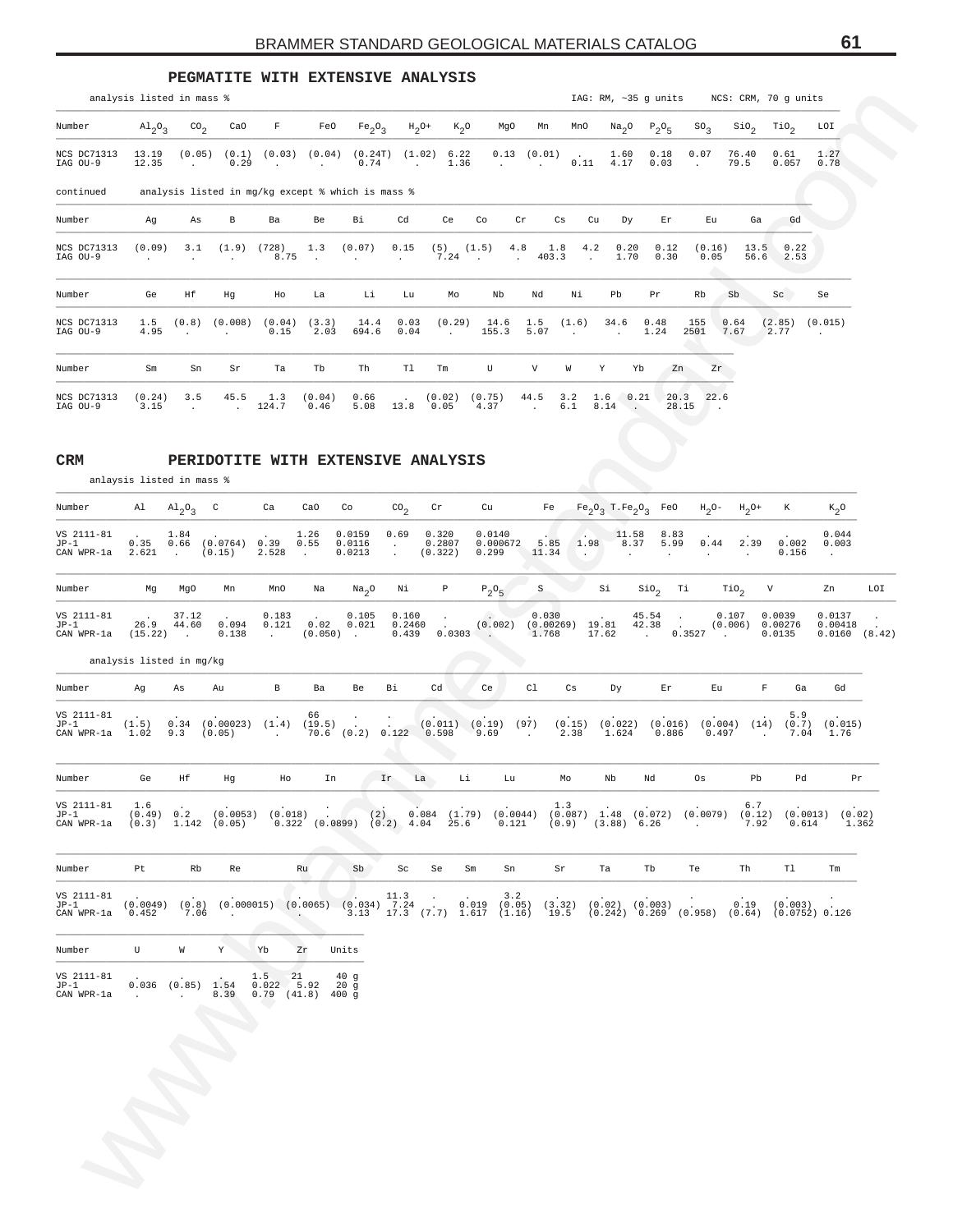| CRM                                                      |                                          |                                            | PHOSPHATE ROCK                         |                                                              |                                      |                                 |                                                    |                                       |                                             |                                      |                                          |                     |                         |                                           |                                       |                                |                                 |
|----------------------------------------------------------|------------------------------------------|--------------------------------------------|----------------------------------------|--------------------------------------------------------------|--------------------------------------|---------------------------------|----------------------------------------------------|---------------------------------------|---------------------------------------------|--------------------------------------|------------------------------------------|---------------------|-------------------------|-------------------------------------------|---------------------------------------|--------------------------------|---------------------------------|
| * CaO+SrO                                                |                                          | ** AFPC Method                             |                                        | $(s) = soluble$                                              |                                      | analysis listed in mass %       |                                                    |                                       |                                             |                                      | GPO: 10 g units                          |                     | SRM: 90 g units         |                                           |                                       | others: 100 g units            |                                 |
| Number                                                   | $P_2O_5$                                 | CaO                                        | A1203                                  | $\text{CO}_2$                                                | $\mathbf F$                          | Fe <sub>2</sub> O <sub>3</sub>  | TFe <sub>2</sub> O <sub>3</sub>                    | $K_2$ <sup>O</sup>                    | MgO                                         | MnO                                  | $Na_{2}$ <sup>O</sup>                    | S                   | $SO_{\mathcal{R}}$      | $\mathop{\mathsf{Si0}}\nolimits_2$        | SrO                                   | $\mathcal{T}io_{2}$            | LOI                             |
| SARM 32<br>GBW 07210<br>IPT 18B<br>$SRM-120c$<br>BCR 032 | 39.96<br>36.89<br>35.7<br>33.34<br>32.98 | 54.44<br>51.32*<br>52.6<br>48.02<br>51.76  | (0.05)<br>0.58<br>0.35<br>1.30<br>0.55 | 1.61<br>2.15<br>$3.27*$<br>5.10                              | 2.49<br>3.54<br>1.33<br>3.82<br>4.04 | 0.14<br>0.21<br>1.08<br>0.231   | 1.04<br>$\cdot$                                    | 0.17<br>0.23<br>0.147<br>$\cdot$      | 0.50<br>0.43<br>1.65(s)<br>$0.32*$<br>0.403 | (0.026)<br>0.024<br>0.027<br>$\cdot$ | 0.33<br>0.14(s)<br>0.52<br>$\cdot$       | (0.37               | 1.84                    | (0.4)<br>3.26<br>1.15<br>$5.5**$<br>2.09  | 0.52<br>0.077<br>$0.48(s)$ .<br>(0.1) | 0.037<br>0.103                 |                                 |
| SRM 694<br>$GPO-01$<br>USZ 14-94<br>$GPO-15$<br>$GPO-14$ | 30.2<br>28.66<br>26.38<br>25.22<br>24.52 | 43.6<br>40.08<br>38.85<br>45.12<br>44.77   | 1.8<br>6.92<br>0.85<br>0.74<br>0.78    | $\cdot$<br>5.84                                              | 3.2<br>$\cdot$                       | 0.79<br>3.412<br>0.803<br>0.819 | $\ddot{\phantom{0}}$<br>0.63<br>$\cdot$<br>$\cdot$ | 0.51<br>0.10<br>0.092<br>0.25<br>0.26 | 0.33<br>0.83<br>2.26<br>2.90<br>3.07        | 0.0116<br>0.093<br>0.010<br>0.047    | 0.86<br>0.307<br>1.039<br>0.979          |                     | 1.318<br>2.426<br>2.284 | 11.2<br>4.381<br>20.57<br>7.77<br>8.13    | $\cdot$<br>$\cdot$<br>$\cdot$         | (0.11)<br>0.37<br>0.05<br>0.05 | 12.45<br>6.43<br>12.32<br>12.96 |
| GBW 07211<br>$GPO-18$<br>USZ HF<br>$GPO-17$<br>$GPO-11$  | 20.86<br>15.09<br>13.81<br>13.55<br>9.72 | 40.71*<br>19.53<br>33.80<br>39.14<br>13.46 | 2.58<br>7.80<br>1.83<br>9.39           | 18.46                                                        | 2.05                                 | 1.323<br>1.287<br>5.002         | 1.08<br>0.37<br>$\cdot$<br>$\ddot{\phantom{0}}$    | 0.28<br>1.10<br>0.077<br>0.61<br>3.02 | 8.19<br>0.68<br>8.30<br>5.82<br>0.71        | 0.015<br>0.067<br>0.014<br>0.040     | 0.059<br>0.125<br>0.12<br>0.563<br>1.224 | 0.79                | 0.169<br>1.369<br>0.461 | 3.61<br>50.02<br>28.04<br>11.62<br>50.934 | 0.16<br>$\blacksquare$                | 0.14<br>0.32<br>0.09<br>0.20   | 3.09<br>23.47<br>5.22           |
| GBW 07212<br>$GPO-13$                                    | 6.06<br>4.94                             | 19.42*<br>6.84                             | 4.06<br>10.02                          | 16.41                                                        | 0.51                                 | 5.391                           | 3.08                                               | 2.63<br>3.75                          | 7.12<br>0.68                                | 0.026<br>0.030                       | 0.14<br>1.454                            |                     | 0.239                   | 38.80<br>62.622                           | 0.055                                 | 0.48<br>0.16                   | 3.43                            |
| continued                                                |                                          |                                            | analysis listed in mass %              |                                                              |                                      |                                 |                                                    |                                       | analysis listed in mg/kg                    |                                      |                                          |                     |                         |                                           |                                       |                                |                                 |
| Number                                                   | Ba0                                      | cdo                                        | U                                      | $\mathrm{^{U}3^{O}8}$                                        | $v_2^o$ <sub>3</sub>                 | $V_2O_5$                        | As                                                 | $_{\rm B}$                            | Cd<br>Cl                                    | Co                                   | $\operatorname{Cr}$<br>Cu                |                     | Hg                      | I<br>Mn                                   | Νi                                    | Τi                             | V<br>Zn                         |
| SARM 32<br>GBW 07210<br>IPT 18B                          |                                          |                                            |                                        |                                                              |                                      |                                 |                                                    |                                       | (640)                                       |                                      | ÷,                                       |                     | 52                      |                                           |                                       |                                |                                 |
| $SRM$ 120 $c$<br>BCR 032                                 |                                          |                                            |                                        | 0.0135                                                       | 0.016                                |                                 | $\cdot$<br>9.5                                     | 22.6                                  | 20.8                                        | 0.59                                 | $\cdot$<br>257<br>33.7                   |                     | 0.0551                  | 18.8                                      | 34.6                                  | 171                            | 153<br>253                      |
| SRM 694<br>$GPO-01$<br>USZ 14-94                         | 0.05                                     | 0.015                                      | 0.01414                                |                                                              |                                      | 0.31                            |                                                    |                                       |                                             |                                      |                                          |                     |                         |                                           |                                       |                                | last of stock                   |
| $GPO-15$<br>$GPO-14$                                     | 0.015<br>0.015                           |                                            | (0.00568)<br>(0.00566)                 |                                                              |                                      |                                 |                                                    |                                       |                                             |                                      |                                          |                     | 52<br>52                |                                           |                                       |                                | last of stock<br>last of stock  |
| GBW 07211<br>$GPO-18$                                    | 0.060                                    |                                            | (0.00168)                              |                                                              |                                      |                                 |                                                    |                                       |                                             |                                      |                                          |                     | 59                      |                                           |                                       |                                | last of stock                   |
| USZ HF<br>$GPO-17$<br>$GPO-11$                           | 0.017<br>0.02                            |                                            | (0.00324)                              |                                                              |                                      |                                 |                                                    |                                       | $\cdot$                                     |                                      |                                          |                     |                         |                                           |                                       |                                | last of stock<br>last of stock  |
| GBW 07212<br>$GPO-13$                                    | 0.01                                     |                                            |                                        |                                                              |                                      |                                 |                                                    |                                       |                                             |                                      |                                          |                     |                         |                                           |                                       |                                | last of stock                   |
| Number                                                   | analysis listed in mass %<br>$A1_2O_3$   | Ba                                         | $\text{CO}_2$                          | CaO                                                          | $\operatorname{\sf Cr}$              | $\mathbf F$                     | FeO                                                | T.Fe <sub>2</sub> O <sub>3</sub>      | $H_2$ <sup>O+</sup>                         | $K_{2}O$<br>MgO                      | MnO                                      | Na <sub>2</sub> O   | $P_2O_5$                | $\mathop{\mathsf{Si0}}\nolimits_2$        | $\text{rio}_2$                        | Zr                             | 100 g units<br>LOI              |
| VS 8871-2007                                             | 15.90                                    | 0.091                                      | (0.13)                                 | 2.85                                                         | 0.0182                               | 0.0573                          | 4.14                                               | 6.06                                  | $(1.1)$ 3.56                                | 2.59                                 | 0.069                                    | 2.25                | 0.080                   | 64.92                                     | 0.70                                  | 0.0234                         | 0.76                            |
|                                                          | analsis listed in mg/kg                  |                                            |                                        |                                                              |                                      |                                 |                                                    |                                       |                                             |                                      |                                          |                     |                         |                                           |                                       |                                |                                 |
| Number                                                   | Ag                                       | As                                         | в<br>Be                                | Cd                                                           | Ce                                   | Co                              | Cr<br>Cs                                           | Cu                                    | Dy<br>Er                                    | Eu<br>Ga                             | Gd                                       | Ge                  | Ηf                      | Ho<br>La                                  | Li<br>Lu                              | Mo                             |                                 |
| VS 8871-2007 (0.09) (2.0) (100) 0.97 (0.10) 104 19.7 182 |                                          |                                            |                                        |                                                              |                                      |                                 |                                                    |                                       | $0.32$ $31$ $3.3$ $2.1$ $1.8$               | 18.5                                 |                                          | $4.7$ $(1.1)$ $6.2$ |                         | 0.69<br>53                                | 21<br>0.31                            | 1.7                            |                                 |
| Number                                                   | Nb                                       | Nd                                         | Νi<br>Pb                               | Pr                                                           | Rb<br>$\rm S$                        | Sb                              | Sc                                                 | $\rm{Sm}$                             | Sn<br>Sr                                    | Ta<br>Tb                             | Th                                       | Tl                  | Tm                      | U<br>V                                    | W                                     | Υ<br>Yb                        | Zn                              |
| VS 8871-2007                                             | 10.0                                     | 43.8                                       | 60<br>14.2                             | 11.5                                                         | 55 (74) (0.05) 14.3                  |                                 |                                                    |                                       | $6.9$ $(0.6)$ 364                           | 0.40<br>0.6                          | 11.3                                     | 0.31                | 0.33                    | 0.8                                       | 98 (0.3) 17.8                         | 2.02                           | 81                              |
| CRM                                                      |                                          |                                            | PROPHILITE                             |                                                              |                                      |                                 |                                                    |                                       |                                             |                                      |                                          |                     |                         |                                           |                                       |                                |                                 |
|                                                          | analysis listed in mass %                |                                            |                                        |                                                              |                                      |                                 |                                                    |                                       |                                             |                                      |                                          |                     | 50 g units              |                                           |                                       |                                |                                 |
|                                                          |                                          | CaO                                        |                                        | $Fe_2O_3$ T.Fe <sub>2</sub> O <sub>3</sub> H <sub>2</sub> O+ |                                      | $K_2O$                          | MgO                                                | MnO                                   | Na <sub>2</sub> O                           | $P_2O_5$                             | $SO_{\mathcal{R}}$<br>SiO <sub>2</sub>   |                     | $\text{rio}_2$          | LOI                                       |                                       |                                |                                 |
|                                                          | $A1_{2}O_{3}$                            |                                            |                                        |                                                              |                                      |                                 |                                                    |                                       |                                             | 0.05                                 |                                          |                     |                         |                                           |                                       |                                |                                 |
|                                                          | 32.3                                     | 0.04                                       | 0.23                                   | - 4                                                          | $\Box$                               | 0.07                            | < 0.01                                             | $\ddot{\phantom{0}}$                  | 0.09                                        |                                      | 60.7<br>$\Box$                           |                     | $6.0$<br>0.19           |                                           |                                       |                                |                                 |
| Number<br>JCRM R802<br>NCS DC60127<br>NCS DC60128        | 23.58<br>22.20                           | 0.17<br>0.066                              |                                        | 1.94<br>0.22                                                 | 4.15<br>5.57                         | 0.38<br>0.028                   | 0.087<br>0.041                                     | 0.0037<br>0.0040                      | 0.34<br>0.043                               | 0.20<br>0.11                         | 0.61<br>66.84<br>0.17<br>70.34           |                     | 0.70<br>0.18            | 5.48<br>6.34                              |                                       |                                |                                 |

#### **CRM PLAGIOGNEISS WITH EXTENSIVE ANALYSIS**

| Number       | $\mathrm{Al}_{2}\mathrm{O}_{3}$ | Ba    |    | CO <sub>2</sub> | CaO                                                                                      | Cr     | F      |           |                |    | FeO T. $Fe_2O_2$ H <sub>2</sub> O+ |       | $K_{\gamma}O$             | MgO | MnO   | Na <sub>2</sub> O |    | $P_2O_E$ |          |     | $\sin \theta_2$ TiO <sub>2</sub> Zr |        | LOI  |
|--------------|---------------------------------|-------|----|-----------------|------------------------------------------------------------------------------------------|--------|--------|-----------|----------------|----|------------------------------------|-------|---------------------------|-----|-------|-------------------|----|----------|----------|-----|-------------------------------------|--------|------|
| VS 8871-2007 | 15.90                           | 0.091 |    | $(0.13)$ 2.85   |                                                                                          | 0.0182 | 0.0573 |           |                |    |                                    |       | 4.14 6.06 (1.1) 3.56 2.59 |     | 0.069 | 2.25              |    | 0.080    | 64.92    |     | 0.70                                | 0.0234 | 0.76 |
|              | analsis listed in mg/kg         |       |    |                 |                                                                                          |        |        |           |                |    |                                    |       |                           |     |       |                   |    |          |          |     |                                     |        |      |
| Number       | Aq                              | As    | B  | Be              | Cd                                                                                       | Ce     | Co     | <b>Cr</b> | $\mathbb{C}$ s | Cu |                                    | Dy Er | Eu                        | Ga  | Gd    | Ge                | Hf | Ho       | La Li Lu |     |                                     | Mo     |      |
| VS 8871-2007 | (0.09)                          |       |    |                 | $(2.0)$ $(100)$ 0.97 $(0.10)$ 104 19.7 182 0.32 31 3.3 2.1 1.8 18.5 4.7 $(1.1)$ 6.2 0.69 |        |        |           |                |    |                                    |       |                           |     |       |                   |    |          | 53       |     | 21 0.31 1.7                         |        |      |
| Number       | $_{\rm Nb}$                     | Ыd    | Ni | Pb              | Pr                                                                                       | Rb S   | Sb     |           | Sc             | Sm | Sn Sr                              |       | Ta                        | Tb  | Th    | T1                | Tm | U        |          | V W | Y                                   | Yb     | Zn   |

| <b>CRM</b> | PROPHILITE |
|------------|------------|
|            |            |

|             | analysis listed in mass % |             |                                                                          |      |               |       |        |                       |          |                   |                  | 50 q units |      |
|-------------|---------------------------|-------------|--------------------------------------------------------------------------|------|---------------|-------|--------|-----------------------|----------|-------------------|------------------|------------|------|
| Number      | $Al_2O_2$                 | CaO         | $Fe_2O_3$ T.Fe <sub>2</sub> O <sub>3</sub> H <sub>2</sub> O <sup>+</sup> |      | $K_{\gamma}O$ | MgO   | MnO    | $\text{Na}_2\text{O}$ | $P_2O_E$ | SO <sub>2</sub>   | SiO <sub>2</sub> | $TiO2$ LOI |      |
| JCRM R802   | 32.3                      | $0.04$ 0.23 | $0.07$ $< 0.01$ .                                                        |      |               |       |        | 0.09                  | 0.05     | <b>Contractor</b> | 60.7             | 0.19       | 6.0  |
| NCS DC60127 | 23.58                     | $0.17$ .    | 1.94                                                                     | 4.15 | 0.38          | 0.087 | 0.0037 | 0.34                  | 0.20     | 0.61              | 66.84            | 0.70       | 5.48 |
| NCS DC60128 | 22.20                     | 0.066       | 0.22                                                                     | 5.57 | 0.028         | 0.041 | 0.0040 | 0.043                 | 0.11     | 0.17              | 70.34            | 0.18       | 6.34 |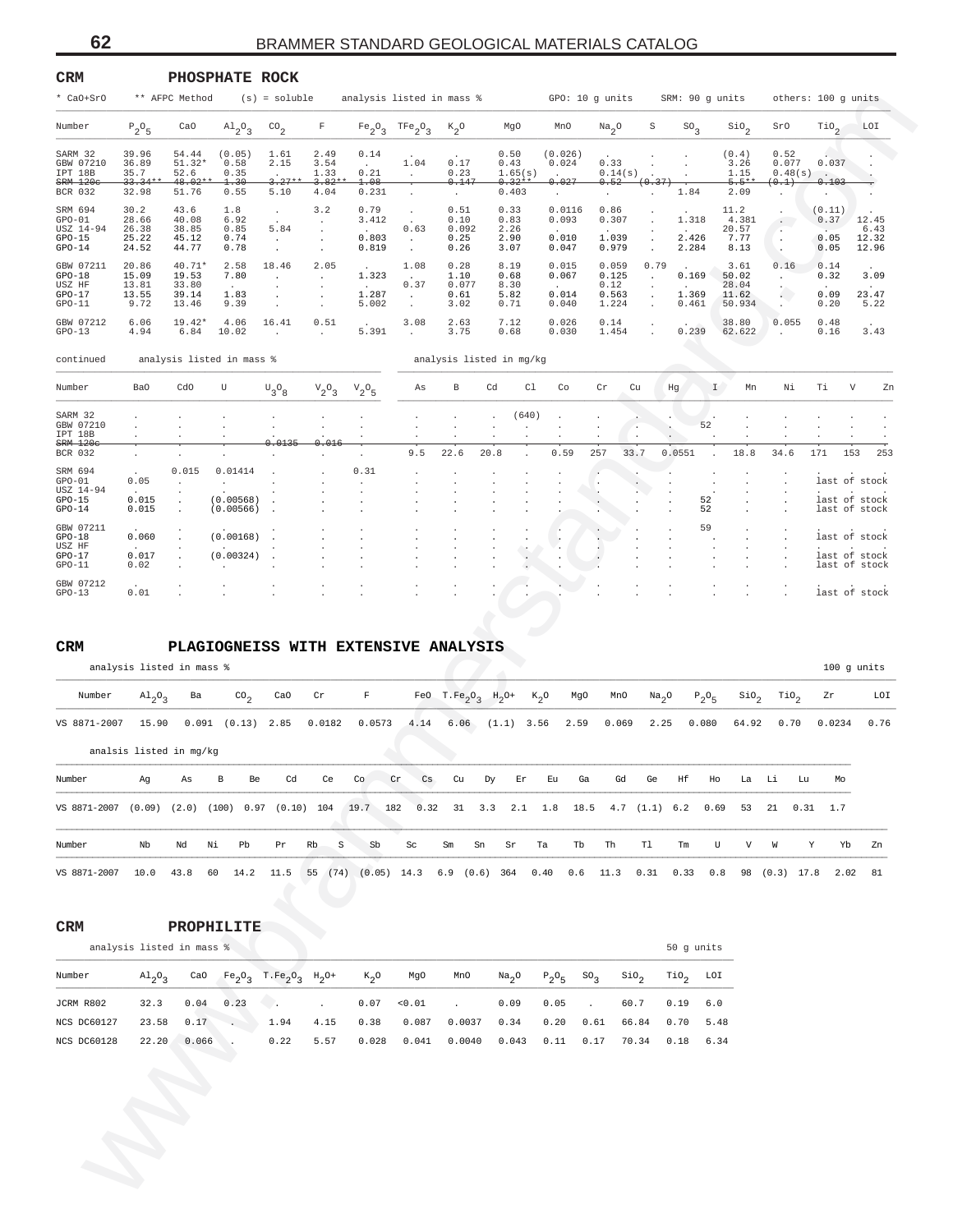| CRM                    |                                   |        | <b>QUARTZ</b>             |           |               |                                                   |                                                                                                            |             |        |         |                 |           |                     |                                                                                                                                                                                                                                                                                                                                                     |                           |                 |     |       |                   |                              |
|------------------------|-----------------------------------|--------|---------------------------|-----------|---------------|---------------------------------------------------|------------------------------------------------------------------------------------------------------------|-------------|--------|---------|-----------------|-----------|---------------------|-----------------------------------------------------------------------------------------------------------------------------------------------------------------------------------------------------------------------------------------------------------------------------------------------------------------------------------------------------|---------------------------|-----------------|-----|-------|-------------------|------------------------------|
|                        | analysis listed in mass %         |        |                           |           |               |                                                   |                                                                                                            | $T = Total$ |        |         |                 |           |                     |                                                                                                                                                                                                                                                                                                                                                     |                           |                 |     |       |                   | SRM: 5 g US: 25 g            |
| Number                 | $\mathop{\mathsf{Si}}\nolimits_2$ |        | $\mathrm{^{Al}_{2}O_{3}}$ | CaO       | FeO           |                                                   | $\begin{matrix}\n\text{Fe}_2\text{O}_3 & \text{Fe}_2\text{O}_3\text{T} & \text{K}_2\text{O}\n\end{matrix}$ |             |        | MgO     | Mn              |           |                     | $\begin{picture}(180,170) \put(0,0){\line(1,0){10}} \put(15,0){\line(1,0){10}} \put(15,0){\line(1,0){10}} \put(15,0){\line(1,0){10}} \put(15,0){\line(1,0){10}} \put(15,0){\line(1,0){10}} \put(15,0){\line(1,0){10}} \put(15,0){\line(1,0){10}} \put(15,0){\line(1,0){10}} \put(15,0){\line(1,0){10}} \put(15,0){\line(1,0){10}} \put(15,0){\line$ |                           |                 |     |       |                   | Respirable Crystalline Phase |
| US QLO-1A<br>SRM 1878b | 65.6<br>$\sim$                    |        | 16.2                      | 3.17      | 2.97          | 1.02                                              | 4.35                                                                                                       | 3.60        |        | 1.00    |                 |           | 4.20                | 0.25                                                                                                                                                                                                                                                                                                                                                | 0.62                      |                 |     |       | $96.56 +/- 0.40%$ |                              |
|                        |                                   |        | $\sim$                    | $\bullet$ | $\sim$        | $\cdot$                                           | $\sim$                                                                                                     | $\cdot$     |        | $\cdot$ | $\cdot$         | $\bullet$ |                     | $\sim$                                                                                                                                                                                                                                                                                                                                              | $\cdot$                   |                 |     |       |                   |                              |
|                        |                                   |        |                           |           |               | continued analysis, for SUS only, listed in mg/kg |                                                                                                            |             |        |         |                 |           |                     |                                                                                                                                                                                                                                                                                                                                                     |                           |                 |     |       |                   |                              |
| Number                 |                                   | Ag     | As                        |           | B Ba          | Br                                                | Ce                                                                                                         | Cl          | Co     | Cr      | Cs Cu           | Dy        | Er                  | Eu                                                                                                                                                                                                                                                                                                                                                  | $\mathbb F$               | Ge              |     | La Li | Lu                |                              |
|                        |                                   |        |                           |           |               | US QLO-1A 0.064 (3.5) 36 1370 (2.1) 54 220 7.2    |                                                                                                            |             |        | $-3.2-$ | $-29$<br>$-1.8$ | $-3.8$    | $-2.3$              | $-1.43$                                                                                                                                                                                                                                                                                                                                             | $-280$                    | (1.3)           | -27 | 25    | 0.37              |                              |
| Number                 |                                   |        | Mo Nb                     | Nd        | Pb Rb         | $\mathbb S$                                       | Sm                                                                                                         | Sn          | Sr     | Ta      | Tb              | Th        | $\operatorname{Tm}$ | U                                                                                                                                                                                                                                                                                                                                                   | $\boldsymbol{\mathrm{V}}$ | W               | Y   | Yb Zn |                   | Zr                           |
|                        | US QLO-1A                         | $-2.6$ | $-10$                     | (26)      | $20 -$<br>-74 | (30)                                              | 4.9                                                                                                        | $-2.3$      | $-340$ | 0.82    | 0.71            | 4.5       | 0.37                |                                                                                                                                                                                                                                                                                                                                                     | 54                        | <del>0.58</del> |     |       |                   | 185                          |
|                        |                                   |        |                           |           |               |                                                   |                                                                                                            |             |        |         |                 |           |                     |                                                                                                                                                                                                                                                                                                                                                     |                           |                 |     |       |                   |                              |
|                        |                                   |        |                           |           |               |                                                   |                                                                                                            |             |        |         |                 |           |                     |                                                                                                                                                                                                                                                                                                                                                     |                           |                 |     |       |                   |                              |
|                        |                                   |        |                           |           |               |                                                   |                                                                                                            |             |        |         |                 |           |                     |                                                                                                                                                                                                                                                                                                                                                     |                           |                 |     |       |                   |                              |
|                        |                                   |        |                           |           |               |                                                   |                                                                                                            |             |        |         |                 |           |                     |                                                                                                                                                                                                                                                                                                                                                     |                           |                 |     |       |                   |                              |
|                        |                                   |        |                           |           |               |                                                   |                                                                                                            |             |        |         |                 |           |                     |                                                                                                                                                                                                                                                                                                                                                     |                           |                 |     |       |                   |                              |
|                        |                                   |        |                           |           |               |                                                   |                                                                                                            |             |        |         |                 |           |                     |                                                                                                                                                                                                                                                                                                                                                     |                           |                 |     |       |                   |                              |
|                        |                                   |        |                           |           |               |                                                   |                                                                                                            |             |        |         |                 |           |                     |                                                                                                                                                                                                                                                                                                                                                     |                           |                 |     |       |                   |                              |
|                        |                                   |        |                           |           |               |                                                   |                                                                                                            |             |        |         |                 |           |                     |                                                                                                                                                                                                                                                                                                                                                     |                           |                 |     |       |                   |                              |
|                        |                                   |        |                           |           |               |                                                   |                                                                                                            |             |        |         |                 |           |                     |                                                                                                                                                                                                                                                                                                                                                     |                           |                 |     |       |                   |                              |
|                        |                                   |        |                           |           |               |                                                   |                                                                                                            |             |        |         |                 |           |                     |                                                                                                                                                                                                                                                                                                                                                     |                           |                 |     |       |                   |                              |
|                        |                                   |        |                           |           |               |                                                   |                                                                                                            |             |        |         |                 |           |                     |                                                                                                                                                                                                                                                                                                                                                     |                           |                 |     |       |                   |                              |
|                        |                                   |        |                           |           |               |                                                   |                                                                                                            |             |        |         |                 |           |                     |                                                                                                                                                                                                                                                                                                                                                     |                           |                 |     |       |                   |                              |
|                        |                                   |        |                           |           |               |                                                   |                                                                                                            |             |        |         |                 |           |                     |                                                                                                                                                                                                                                                                                                                                                     |                           |                 |     |       |                   |                              |
|                        |                                   |        |                           |           |               |                                                   |                                                                                                            |             |        |         |                 |           |                     |                                                                                                                                                                                                                                                                                                                                                     |                           |                 |     |       |                   |                              |
|                        |                                   |        |                           |           |               |                                                   |                                                                                                            |             |        |         |                 |           |                     |                                                                                                                                                                                                                                                                                                                                                     |                           |                 |     |       |                   |                              |
|                        |                                   |        |                           |           |               |                                                   |                                                                                                            |             |        |         |                 |           |                     |                                                                                                                                                                                                                                                                                                                                                     |                           |                 |     |       |                   |                              |
|                        |                                   |        |                           |           |               |                                                   |                                                                                                            |             |        |         |                 |           |                     |                                                                                                                                                                                                                                                                                                                                                     |                           |                 |     |       |                   |                              |
|                        |                                   |        |                           |           |               |                                                   |                                                                                                            |             |        |         |                 |           |                     |                                                                                                                                                                                                                                                                                                                                                     |                           |                 |     |       |                   |                              |
|                        |                                   |        |                           |           |               |                                                   |                                                                                                            |             |        |         |                 |           |                     |                                                                                                                                                                                                                                                                                                                                                     |                           |                 |     |       |                   |                              |
|                        |                                   |        |                           |           |               |                                                   |                                                                                                            |             |        |         |                 |           |                     |                                                                                                                                                                                                                                                                                                                                                     |                           |                 |     |       |                   |                              |
|                        |                                   |        |                           |           |               |                                                   |                                                                                                            |             |        |         |                 |           |                     |                                                                                                                                                                                                                                                                                                                                                     |                           |                 |     |       |                   |                              |
|                        |                                   |        |                           |           |               |                                                   |                                                                                                            |             |        |         |                 |           |                     |                                                                                                                                                                                                                                                                                                                                                     |                           |                 |     |       |                   |                              |
|                        |                                   |        |                           |           |               |                                                   |                                                                                                            |             |        |         |                 |           |                     |                                                                                                                                                                                                                                                                                                                                                     |                           |                 |     |       |                   |                              |
|                        |                                   |        |                           |           |               |                                                   |                                                                                                            |             |        |         |                 |           |                     |                                                                                                                                                                                                                                                                                                                                                     |                           |                 |     |       |                   |                              |
|                        |                                   |        |                           |           |               |                                                   |                                                                                                            |             |        |         |                 |           |                     |                                                                                                                                                                                                                                                                                                                                                     |                           |                 |     |       |                   |                              |
|                        |                                   |        |                           |           |               |                                                   |                                                                                                            |             |        |         |                 |           |                     |                                                                                                                                                                                                                                                                                                                                                     |                           |                 |     |       |                   |                              |
|                        |                                   |        |                           |           |               |                                                   |                                                                                                            |             |        |         |                 |           |                     |                                                                                                                                                                                                                                                                                                                                                     |                           |                 |     |       |                   |                              |
|                        |                                   |        |                           |           |               |                                                   |                                                                                                            |             |        |         |                 |           |                     |                                                                                                                                                                                                                                                                                                                                                     |                           |                 |     |       |                   |                              |
|                        |                                   |        |                           |           |               |                                                   |                                                                                                            |             |        |         |                 |           |                     |                                                                                                                                                                                                                                                                                                                                                     |                           |                 |     |       |                   |                              |
|                        |                                   |        |                           |           |               |                                                   |                                                                                                            |             |        |         |                 |           |                     |                                                                                                                                                                                                                                                                                                                                                     |                           |                 |     |       |                   |                              |
|                        |                                   |        |                           |           |               |                                                   |                                                                                                            |             |        |         |                 |           |                     |                                                                                                                                                                                                                                                                                                                                                     |                           |                 |     |       |                   |                              |
|                        |                                   |        |                           |           |               |                                                   |                                                                                                            |             |        |         |                 |           |                     |                                                                                                                                                                                                                                                                                                                                                     |                           |                 |     |       |                   |                              |
|                        |                                   |        |                           |           |               |                                                   |                                                                                                            |             |        |         |                 |           |                     |                                                                                                                                                                                                                                                                                                                                                     |                           |                 |     |       |                   |                              |
|                        |                                   |        |                           |           |               |                                                   |                                                                                                            |             |        |         |                 |           |                     |                                                                                                                                                                                                                                                                                                                                                     |                           |                 |     |       |                   |                              |
|                        |                                   |        |                           |           |               |                                                   |                                                                                                            |             |        |         |                 |           |                     |                                                                                                                                                                                                                                                                                                                                                     |                           |                 |     |       |                   |                              |
|                        |                                   |        |                           |           |               |                                                   |                                                                                                            |             |        |         |                 |           |                     |                                                                                                                                                                                                                                                                                                                                                     |                           |                 |     |       |                   |                              |
|                        | W.                                |        |                           |           |               |                                                   |                                                                                                            |             |        |         |                 |           |                     |                                                                                                                                                                                                                                                                                                                                                     |                           |                 |     |       |                   |                              |
|                        |                                   |        |                           |           |               |                                                   |                                                                                                            |             |        |         |                 |           |                     |                                                                                                                                                                                                                                                                                                                                                     |                           |                 |     |       |                   |                              |
|                        |                                   |        |                           |           |               |                                                   |                                                                                                            |             |        |         |                 |           |                     |                                                                                                                                                                                                                                                                                                                                                     |                           |                 |     |       |                   |                              |
|                        |                                   |        |                           |           |               |                                                   |                                                                                                            |             |        |         |                 |           |                     |                                                                                                                                                                                                                                                                                                                                                     |                           |                 |     |       |                   |                              |
|                        |                                   |        |                           |           |               |                                                   |                                                                                                            |             |        |         |                 |           |                     |                                                                                                                                                                                                                                                                                                                                                     |                           |                 |     |       |                   |                              |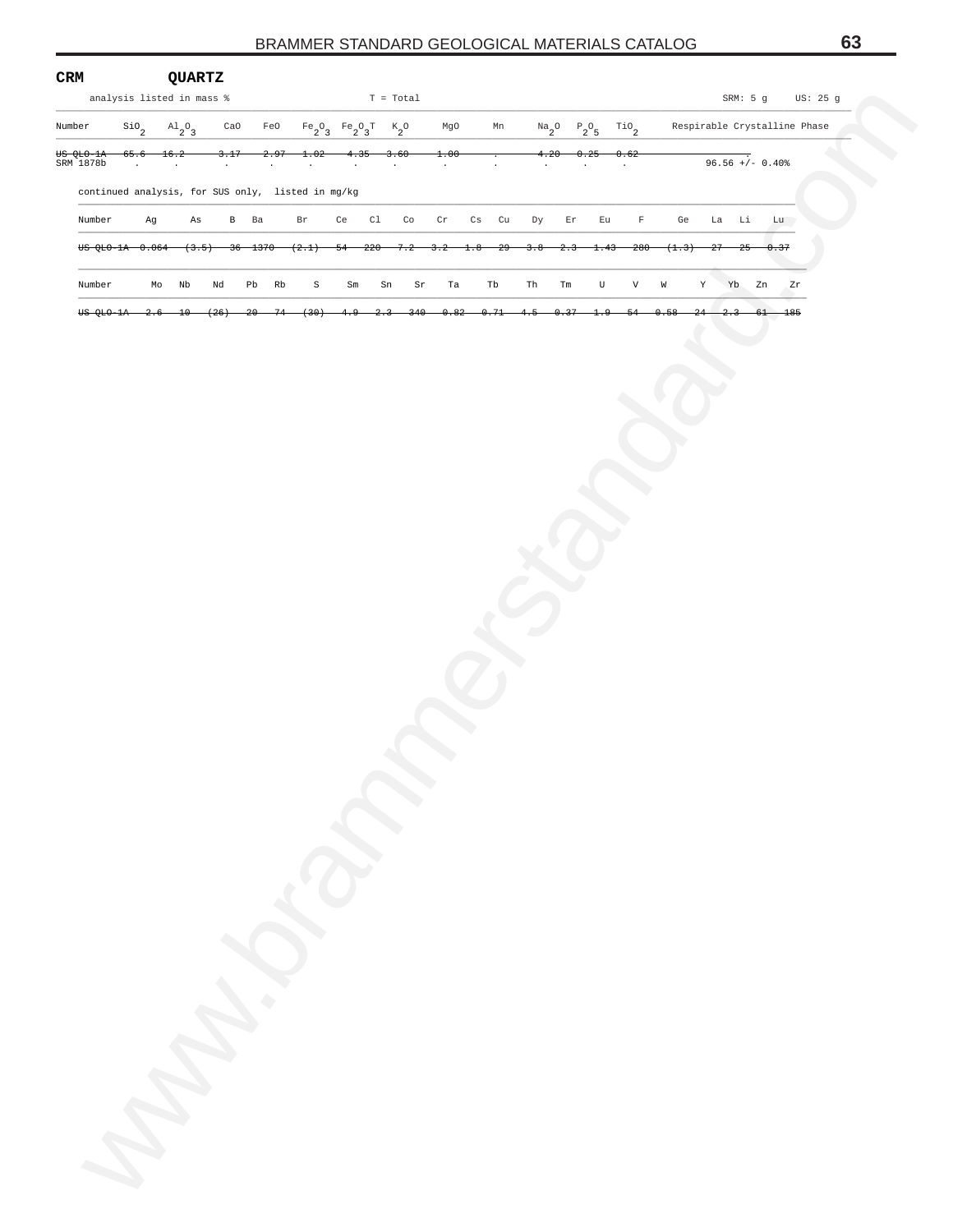| CRM                                                           |                                                                       |                                                                          |                                                        |                                                                                    | RARE EARTH ORE WITH EXTENSIVE ANALYSIS                                                                         |                                                  |                                                       |                                   |                                                           |                                                            |                                            |                                           |                                 |                                                                           |
|---------------------------------------------------------------|-----------------------------------------------------------------------|--------------------------------------------------------------------------|--------------------------------------------------------|------------------------------------------------------------------------------------|----------------------------------------------------------------------------------------------------------------|--------------------------------------------------|-------------------------------------------------------|-----------------------------------|-----------------------------------------------------------|------------------------------------------------------------|--------------------------------------------|-------------------------------------------|---------------------------------|---------------------------------------------------------------------------|
| $\frac{1}{2}$ = mass percent, $*$ = mg/kg                     |                                                                       |                                                                          |                                                        |                                                                                    |                                                                                                                |                                                  |                                                       | AMIS: 100 g or 1 kg               |                                                           | GRE: 10 g                                                  |                                            | USZ: 100 g units                          |                                 |                                                                           |
| Number                                                        | As*                                                                   | Be*<br>Ba                                                                | Ce <sup>8</sup>                                        | $Co*$                                                                              | $Cr*$<br>$Cs*$                                                                                                 | $Cu*$                                            | Dy*                                                   | $Er*$                             | Eu*                                                       | $Ga*$                                                      | Gd*                                        | Hf*                                       | Ho*                             |                                                                           |
| $GRE-06$<br>AMIS 0185<br>USZ 25-2006<br>USZ 42-2006           | (31.01)<br>156<br>224                                                 | 3442*<br>$(6\%)$<br>$917*$<br>$307*$                                     | 15.41<br>4.075<br>2.90<br>2.76                         | (6.06)<br>32.46<br>7.89                                                            | (0.2)<br>(48)<br>(34)<br>(55)                                                                                  | (15.35)<br>128<br>27.37                          | 615<br>(27.1)<br>206<br>57.63                         | 111<br>(4.24)<br>79.50<br>(23.88) | 1773<br>(0.009)<br>211<br>87.22                           | (183)<br>$\cdot$<br>$\cdot$                                | 3197<br>(244)<br>553<br>(295)              | (1.35)<br>$\ddot{\phantom{0}}$<br>$\cdot$ | 70.67<br>(3.2)<br>36.60<br>7.86 |                                                                           |
| $GRE-02$<br>$GRE-01$<br>USZ 44-2007<br>$GRE-05$               | $\cdot$<br>43.7<br>$\overline{\phantom{a}}$                           | $\cdot$<br>$\cdot$<br>$\cdot$<br>$95*$<br>100.89<br>$\ddot{\phantom{a}}$ | 1.6797<br>1,2960<br>0.10<br>0.012105                   | $\blacksquare$<br>(13.31)                                                          | $\cdot$<br>200<br>1.05<br>$\sim$                                                                               | 13                                               | 28.56<br>20.86<br>165<br>195.6                        | 7.96<br>5.16<br>(112)<br>149.16   | 139.9<br>85.1<br>8.3<br>3.29                              | $\blacksquare$<br>$\sim$<br>64<br>99.91                    | 262.2<br>163.5<br>117<br>400<br>74         | 310.7                                     | 2.87<br>2.13<br>37<br>44.7      |                                                                           |
| continued                                                     |                                                                       |                                                                          |                                                        |                                                                                    | AMIS 0185 lists La by XRF and M/ICP, some informational values rounded, contains 22 other informational values |                                                  |                                                       |                                   |                                                           |                                                            |                                            |                                           |                                 |                                                                           |
| Number                                                        | La%                                                                   | Li*                                                                      | Lu*                                                    | Mo*<br>Nb*                                                                         | Nd%                                                                                                            | Ni*                                              | P%                                                    | $Pb$ %                            | Pr%                                                       | $Rb*$                                                      | $Sc*$                                      | Sm <sup>8</sup>                           | Sn%                             | Sr%                                                                       |
| $GRE-06$<br>AMIS 0185<br>USZ 25-2006<br>USZ 42-2006           | 9.14<br>3.003, 2.976<br>1.93<br>2.11                                  | (18.50)<br>21.78                                                         | 6.81<br>(0.56)<br>7.64<br>$\sim$ $-$                   | (22.33)<br>(73)<br>(23.86)<br>34.40<br>31                                          | 7.12<br>0.9238<br>0.88<br>0.65                                                                                 | (12.57)<br>70.80<br>13.18                        | (8.14)<br>$\cdot$<br>$\cdot$<br>$\cdot$               | $(0.0145)$ 0.3471<br>0.11<br>0.16 | 1.92<br>0.28<br>0.23                                      | 114<br>$(4.70)$ $(15.4)$<br>43<br>$67.12$ $(15.17)$ 0.0539 |                                            | (0.83)<br>0.0556<br>0.09                  | (1.13)<br>$\ddot{\phantom{a}}$  | (5.3344)<br>2.24<br>0.49                                                  |
| $GRE-02$<br>$GRE-01$<br>USZ 44-2007<br>$GRE-05$               | 0.9786<br>0.8246<br>0.0434<br>0.002738                                | $\cdot$<br>37<br>(241)                                                   | 0.42<br>0.36<br>$\sim$<br>19.32                        | 383.6<br>$\cdot$<br>1669.8<br>$\sim$<br>$(12.6)$ $(1700)$<br>2832<br>$\sim$ $\sim$ | 0.7048<br>0.4278<br>0.0434<br>0.006839                                                                         | $\cdot$<br>(10.4)<br>$\sim$                      | 0.19955<br>0.03059<br>$\ddot{\phantom{a}}$<br>$\cdot$ | $\cdot$<br>0.0149<br>$\sim$       | 0.1883<br>0.12732<br>$0.0122$ 641<br>0.001779             |                                                            | 76.7<br>49.84<br>$\sim$<br>$\sim$ $ \sim$  | 0.07692<br>0.04222<br>0.0120<br>0.004614  | 0.0126<br>0.0308                | $\cdot$<br>0.0158<br>$\ddot{\phantom{0}}$                                 |
| Number                                                        | Ta*                                                                   | $\text{Th*}$                                                             | Th*<br>Ti%                                             | $Tm*$                                                                              | U*                                                                                                             | $V^*$<br>W*                                      | Y*                                                    | Yb*                               | Zn%                                                       | Zr%                                                        |                                            |                                           |                                 |                                                                           |
| $GRE-06$<br>AMIS 0185<br>USZ 25-2006<br>USZ 42-2006           | (0.16)<br>$\sim$<br>$\cdot$                                           | 229<br>(15.3)<br>(237)<br>54.60<br>217<br>(45)<br>946                    | $1540$ Tl*: (0.53)<br>$\ddot{\phantom{0}}$<br>$\cdot$  | 10.27<br>$\ddot{\phantom{a}}$<br>$\cdot$                                           | 30.22<br>(46)<br>(54)<br>138.6<br>115<br>(52)                                                                  | (1)<br>(19)                                      | 1424<br>(62)<br>959<br>167                            | 46.32<br>(2.75)<br>54.52<br>17.85 | 0.1450<br>(0.0622)<br>0.06<br>0.0469                      | (0.0168)<br>(0.0057)<br>(0.01)                             |                                            |                                           |                                 |                                                                           |
| $GRE-02$<br>$GRE-01$<br>USZ 44-2007<br>$GRE-05$               | 5.58<br>14.1<br>123<br>181.9                                          | 14.62<br>9.98<br>25<br>202<br>24.55                                      | 1.921<br>$\cdot$<br>314.51<br>$\overline{\phantom{a}}$ | 0.527<br>0.2628<br>0.397<br>23.39                                                  | $\ddot{\phantom{1}}$<br>57<br>42.8                                                                             | 88<br>9.04<br>$\ddot{\phantom{a}}$               | 55.97<br>49.81<br>1102<br>1076.3                      | 2.96<br>2.42<br>123<br>145.28     | 0.0534<br>$\sim$ 4.1                                      | 0.01363<br>0.06594<br>1.58<br>0.7133                       | last                                       |                                           |                                 |                                                                           |
| continued analysis for AMIS, GRE-06 and USZ listed in mass %  |                                                                       |                                                                          |                                                        |                                                                                    |                                                                                                                |                                                  | RExOy = Total Rare Earths                             |                                   |                                                           |                                                            |                                            |                                           |                                 |                                                                           |
| Number                                                        | $R E_{\rm X} O_{\rm y}$<br>$A1_{2}O_3$                                | $^{co}$ <sub>2</sub>                                                     | $\mathtt{CaF}_2$<br>CaO                                | $_{\rm F\%}$                                                                       | FeO<br>Fe <sub>2</sub> O <sub>3</sub>                                                                          | $H_2$ <sup>O-</sup>                              | $H_2$ O+<br>$K_{2}O$                                  | MgO                               | MnO<br>Na <sub>2</sub> O                                  | $P_2O_5$                                                   | ${so}_{3}$                                 | sio <sub>2</sub>                          | TiO <sub>2</sub>                | LOI Density                                                               |
| <b>AMIS 0185</b><br>USZ 25-2006<br>USZ 42-2006<br>USZ 44-2007 | 2.22<br>7.56<br>2.47<br>8.27<br>2.72<br>10.93<br>$\ddot{\phantom{a}}$ | 1.04<br>29.00<br>$\ddot{\phantom{a}}$                                    | 11.48<br>(32.90)<br>25.51<br>32.68<br>(2.20)<br>2.03   | . $(Fe:3.59)$<br>$(1.89)$ 0.14<br>$(1.61)$ $(0.08)$<br>$(0.98)$ $(0.36)$           | 5.29<br>13.45<br>5.71<br>3.38                                                                                  | (0.67)<br>$(0.19)$ $(2.03)$<br>$(0.18)$ $(0.68)$ | (0.10)<br>0.91<br>1.55<br>3.70                        | 4.69<br>0.50<br>2.78<br>(0.05)    | $(1.09)$ $(0.17)$<br>0.14<br>0.92<br>1.67<br>0.06<br>3.46 | 1.74<br>19.26<br>0.25<br>0.22<br>(0.03)                    | S:1.93<br>4.58<br>(0.14)<br>$\overline{a}$ | 21.53<br>14.86<br>11.86<br>71.38          | (0.081)<br>0.15<br>0.20<br>0.31 | 20.69<br>3.28<br>6.78<br>$\cdot$<br>30.56<br>$\cdot$<br>(1.64)<br>$\cdot$ |
| Number                                                        | Al                                                                    |                                                                          | Ca                                                     |                                                                                    | Fe                                                                                                             |                                                  | ĸ                                                     | Mg                                | Mn                                                        |                                                            | s                                          | Si                                        | $\text{rio}_2$                  |                                                                           |
| $GRE-06$                                                      | 1.22                                                                  |                                                                          | 1.88                                                   |                                                                                    | 14.42                                                                                                          |                                                  |                                                       | (0.08) 0.34                       | $0.7396$ .                                                | $\ddot{\phantom{a}}$                                       | 0.35                                       | 0.8388                                    | 0.59                            |                                                                           |
| CRM                                                           |                                                                       | RARE EARTH ORE                                                           |                                                        |                                                                                    |                                                                                                                |                                                  |                                                       |                                   |                                                           |                                                            |                                            |                                           |                                 |                                                                           |
|                                                               | analysis listed in mass %                                             |                                                                          |                                                        |                                                                                    |                                                                                                                |                                                  |                                                       |                                   |                                                           |                                                            |                                            |                                           |                                 |                                                                           |
| Number                                                        | RE O<br>x y                                                           | $A1_{2}O_3$<br>CaO                                                       |                                                        | <b>F.GO</b>                                                                        | $F^{\text{e}}$ $2^0$ 3                                                                                         | $n_{2}^{O+}$<br>$k_{2}^{0}$                      | MğO                                                   | MNO                               | $\frac{1}{2}$                                             | $P_2O_5$                                                   | $\frac{\text{SiO}}{2}$                     | $\mathbb{T}^{i}$ <sup>2</sup>             | TO T                            |                                                                           |
| NCS DC86318<br>NCS DC86317                                    | 4.30<br>1.83                                                          | (14.26)<br>0.29<br>16.59<br>(0.11)                                       | 0.017<br>0.15                                          | 0.20<br>0.18                                                                       | $2.24$ 3.60<br>0.71                                                                                            | 5.52<br>4.63<br>4.03                             | (0.11)<br>0.13                                        | 0.052<br>0.10                     | 0.66<br>0.13                                              | (0.020)<br>(0.0073)                                        | 66.90<br>70.92                             | 0.17<br>(0.018)                           | 5.43<br>5.42                    |                                                                           |
| NCS DC86312<br>NCS DC86311                                    | 0.784<br>0.486                                                        | 19.00<br>0.029<br>14.65<br>(0.031)                                       | 0.014<br>0.034                                         | (0.072)<br>(0.039)                                                                 | 3.46<br>1.13                                                                                                   | 6.64<br>2.11<br>4.92<br>3.61                     | 0.231<br>0.080                                        | 0.069<br>0.016                    | 0.064<br>0.155                                            | (0.029)<br>(0.0025)                                        | 66.72<br>74.34                             | 0.530<br>(0.023)                          | 6.80<br>3.70                    |                                                                           |
| NCS DC86310<br>NCS DC86309                                    | 0.085<br>0.092                                                        | 14.70<br>(0.026)<br>19.04<br>(0.033)                                     | 0.034<br>0.016                                         | 0.054<br>$(0.071)$ 3.49                                                            | 1.15                                                                                                           | 3.61<br>4.98<br>6.64<br>2.13                     | 0.077<br>0.229                                        | 0.017<br>0.070                    | 0.158<br>0.062                                            | (0.0027)<br>0.029                                          | 74.55<br>67.28                             | 0.022<br>0.537                            | 3.77<br>6.73                    |                                                                           |
| Number                                                        |                                                                       |                                                                          |                                                        |                                                                                    |                                                                                                                |                                                  |                                                       |                                   |                                                           |                                                            |                                            |                                           |                                 |                                                                           |
| NCS DC86318                                                   | $\text{ceO}_2$<br>0.053                                               | $\frac{Cs}{2}$ <sup>0</sup><br>0.00126                                   | $Dy_2O_3$<br>0.37                                      | $Er_2^0$<br>0.20                                                                   | $\mu_{2}^{\text{u}}$ <sub>2</sub> <sup>o</sup> <sub>3</sub><br>0.00219                                         | $^{Gd}2^{O}$ 3<br>0.25                           | $^{Ho}2^O_3$<br>(0.064)                               | $a_2^0a_3$<br>0.23                | $\frac{Li}{2}$ <sup>O</sup><br>0.0121                     | $\mu_{2}^{\text{u}}$<br>0.030                              |                                            |                                           |                                 |                                                                           |
| NCS DC86317<br>NCS DC86312                                    | 0.021<br>0.023                                                        | 0.0148<br>0.00055                                                        | 0.12<br>0.021                                          | 0.068<br>0.011                                                                     | 0.000956<br>0.00750                                                                                            | 0.091<br>0.026                                   | (0.023)<br>0.00409                                    | 0.25<br>0.277                     | 0.0396<br>0.00398                                         | 0.00645<br>0.00136                                         |                                            |                                           |                                 |                                                                           |
| NCS DC86311<br>NCS DC86310<br>NCS DC86309                     | 0.00348<br>0.00217<br>0.00915                                         | 0.00178<br>0.00177<br>0.00056                                            | 0.036<br>0.00563<br>0.00273                            | 0.022<br>0.00364<br>(0.0016)                                                       | 0.00018<br>0.000036<br>0.00081                                                                                 | (0.027)<br>0.00324<br>0.00317                    | 0.00750<br>0.00120<br>0.00057                         | 0.011<br>0.031                    | 0.015<br>0.00200 0.015                                    | 0.00304<br>0.00055<br>$0.00403$ 0.00020                    |                                            |                                           |                                 |                                                                           |
| Number                                                        | $Nd_2O_3$                                                             | $Pr_6O_{11}$                                                             | $Rb_{2}$ O                                             | $sc_2 0_3$                                                                         | $Sm_2O_3$                                                                                                      | $^{Tb}4^{0}7$                                    | Th                                                    | $Tm_2O_3$                         | $Y_2O_3$                                                  | $Yb_2O_3$                                                  | Units                                      |                                           |                                 |                                                                           |
| NCS DC86318<br>NCS DC86317                                    | 0.40<br>0.24                                                          | 0.089<br>0.066                                                           | 0.0404<br>0.12                                         | 0.00072<br>0.00101                                                                 | 0.20<br>0.066                                                                                                  | 0.055<br>0.019                                   | 0.00670<br>0.00210                                    | 0.031<br>0.00829                  | 2.16<br>0.80                                              | 0.21<br>0.051                                              | 70g<br>70 g                                |                                           |                                 |                                                                           |
| NCS DC86312<br>NCS DC86311                                    | 0.186<br>0.022                                                        | 0.054<br>(0.0045)                                                        | 0.011<br>0.067                                         | 0.00118<br>0.00089                                                                 | 0.033<br>0.015                                                                                                 | 0.00407<br>0.00577                               | 0.00236<br>0.00390                                    | 0.00151<br>0.00316                | 0.124<br>0.303                                            | 0.0100<br>0.022                                            | 70g<br>70g                                 |                                           |                                 |                                                                           |
| NCS DC86310<br>NCS DC86309                                    | 0.00276<br>0.017                                                      | 0.00063<br>0.00492                                                       | 0.069<br>0.012                                         | 0.00095<br>0.00113                                                                 | 0.00157<br>0.00338                                                                                             | 0.00082<br>0.00054                               | 0.00405<br>0.00245                                    | 0.00057<br>0.00024                | 0.057<br>(0.018)                                          | 0.00366<br>0.00141                                         | 70 g<br>70g                                |                                           |                                 |                                                                           |
|                                                               |                                                                       |                                                                          |                                                        |                                                                                    |                                                                                                                |                                                  |                                                       |                                   |                                                           |                                                            |                                            |                                           |                                 |                                                                           |
|                                                               |                                                                       |                                                                          |                                                        |                                                                                    |                                                                                                                |                                                  |                                                       |                                   |                                                           |                                                            |                                            |                                           |                                 |                                                                           |
|                                                               |                                                                       |                                                                          |                                                        |                                                                                    |                                                                                                                |                                                  |                                                       |                                   |                                                           |                                                            |                                            |                                           |                                 |                                                                           |

| <b>CRM</b> | RARE EARTH ORE |  |
|------------|----------------|--|

| analysis listed in mass % |  |  |  |
|---------------------------|--|--|--|

| Number |                                                         | $\overset{\mathsf{RE}}{\xrightarrow{\mathsf{x}}} \overset{\mathsf{O}}{\xrightarrow{\mathsf{y}}}$ | $A1_{2}O_{3}$                 | CaO                                  | $\rm F$ $-$                 | FeO                            | $Fe_2O_3$                      | $H_2$ <sup>O+</sup>  | $K_{2}O$                      | MgO                                                | MnO                         | $\frac{Na}{2}$ <sup>0</sup> | $P_2O_5$                       |                               | $\mathsf{Sio}_2$        | $\overline{110}_2$        | LOI                  |
|--------|---------------------------------------------------------|--------------------------------------------------------------------------------------------------|-------------------------------|--------------------------------------|-----------------------------|--------------------------------|--------------------------------|----------------------|-------------------------------|----------------------------------------------------|-----------------------------|-----------------------------|--------------------------------|-------------------------------|-------------------------|---------------------------|----------------------|
|        | <b>NCS DC86318</b><br><b>NCS DC86317</b><br>NCS DC86312 | 4.30<br>1.83<br>0.784                                                                            | (14.26)<br>16.59<br>19.00     | 0.29<br>(0.11)<br>0.029              | 0.017<br>0.15<br>0.014      | 0.20<br>0.18<br>(0.072)        | 2.24<br>0.71<br>3.46           | 3.60<br>4.63<br>6.64 | 5.52<br>4.03<br>2.11          | (0.11)<br>0.13<br>0.231                            | 0.052<br>0.10<br>0.069      | 0.66<br>0.13<br>0.064       | (0.020)<br>(0.0073)<br>(0.029) |                               | 66.90<br>70.92<br>66.72 | 0.17<br>(0.018)<br>0.530  | 5.43<br>5.42<br>6.80 |
|        | NCS DC86311<br><b>NCS DC86310</b><br><b>NCS DC86309</b> | 0.486<br>0.085<br>0.092                                                                          | 14.65<br>14.70<br>19.04       | (0.031)<br>(0.026)<br>(0.033)        | 0.034<br>0.034<br>0.016     | (0.039)<br>0.054<br>(0.071)    | 1.13<br>1.15<br>3.49           | 3.61<br>3.61<br>6.64 | 4.92<br>4.98<br>2.13          | 0.080<br>0.077<br>0.229                            | 0.016<br>0.017<br>0.070     | 0.155<br>0.158<br>0.062     | (0.0025)<br>(0.0027)<br>0.029  |                               | 74.34<br>74.55<br>67.28 | (0.023)<br>0.022<br>0.537 | 3.70<br>3.77<br>6.73 |
|        | Number                                                  |                                                                                                  | CeO <sub>2</sub>              | $\mathsf{Cs}_2^{\vphantom{\dagger}}$ | $\rm{Dy}_{2}O_{3}$          | $Er_2^0$                       | $Eu_{2}O_{3}$                  |                      | $^{Gd}2^{O}$ <sub>3</sub>     | $^{H\circ}$ <sub>2</sub> <sup>o</sup> <sub>3</sub> | $\mathrm{La_{2}O_{3}}$      |                             | $\frac{Li}{2}$ <sup>0</sup>    | $\mu_{2}^{\text{o}}$          |                         |                           |                      |
|        | NCS DC86318<br>NCS DC86317<br>NCS DC86312               |                                                                                                  | 0.053<br>0.021<br>0.023       | 0.00126<br>0.0148<br>0.00055         | 0.37<br>0.12<br>0.021       | 0.20<br>0.068<br>0.011         | 0.00219<br>0.000956<br>0.00750 |                      | 0.25<br>0.091<br>0.026        | (0.064)<br>(0.023)<br>0.00409                      | 0.23<br>0.25<br>0.277       |                             | 0.0121<br>0.0396<br>0.00398    | 0.030<br>0.00645<br>0.00136   |                         |                           |                      |
|        | NCS DC86311<br>NCS DC86310<br><b>NCS DC86309</b>        |                                                                                                  | 0.00348<br>0.00217<br>0.00915 | 0.00178<br>0.00177<br>0.00056        | 0.036<br>0.00563<br>0.00273 | 0.022<br>0.00364<br>(0.0016)   | 0.00018<br>0.000036<br>0.00081 |                      | (0.027)<br>0.00324<br>0.00317 | 0.00750<br>0.00120<br>0.00057                      | 0.011<br>0.00200<br>0.031   | 0.015<br>0.015              | 0.00403                        | 0.00304<br>0.00055<br>0.00020 |                         |                           |                      |
|        | Number                                                  |                                                                                                  | $Nd_2O_3$                     | $Pr_6O_{11}$                         | $Rb_2$ <sup>O</sup>         | sc <sub>2</sub> o <sub>3</sub> | $Sm_2O_3$                      |                      | $^{Tb}4^{0}7$                 | ${\tt Th}$                                         | $Tm_2O_3$                   | $Y_2O_3$                    |                                | $Yb_2O_3$                     | Units                   |                           |                      |
|        | NCS DC86318<br>NCS DC86317<br>NCS DC86312               | 0.24                                                                                             | 0.40<br>0.186                 | 0.089<br>0.066<br>0.054              | 0.0404<br>0.12<br>0.011     | 0.00072<br>0.00101<br>0.00118  | 0.20<br>0.066<br>0.033         |                      | 0.055<br>0.019<br>0.00407     | 0.00670<br>0.00210<br>0.00236                      | 0.031<br>0.00829<br>0.00151 | 2.16<br>0.80<br>0.124       |                                | 0.21<br>0.051<br>0.0100       | 70g<br>70g<br>70q       |                           |                      |

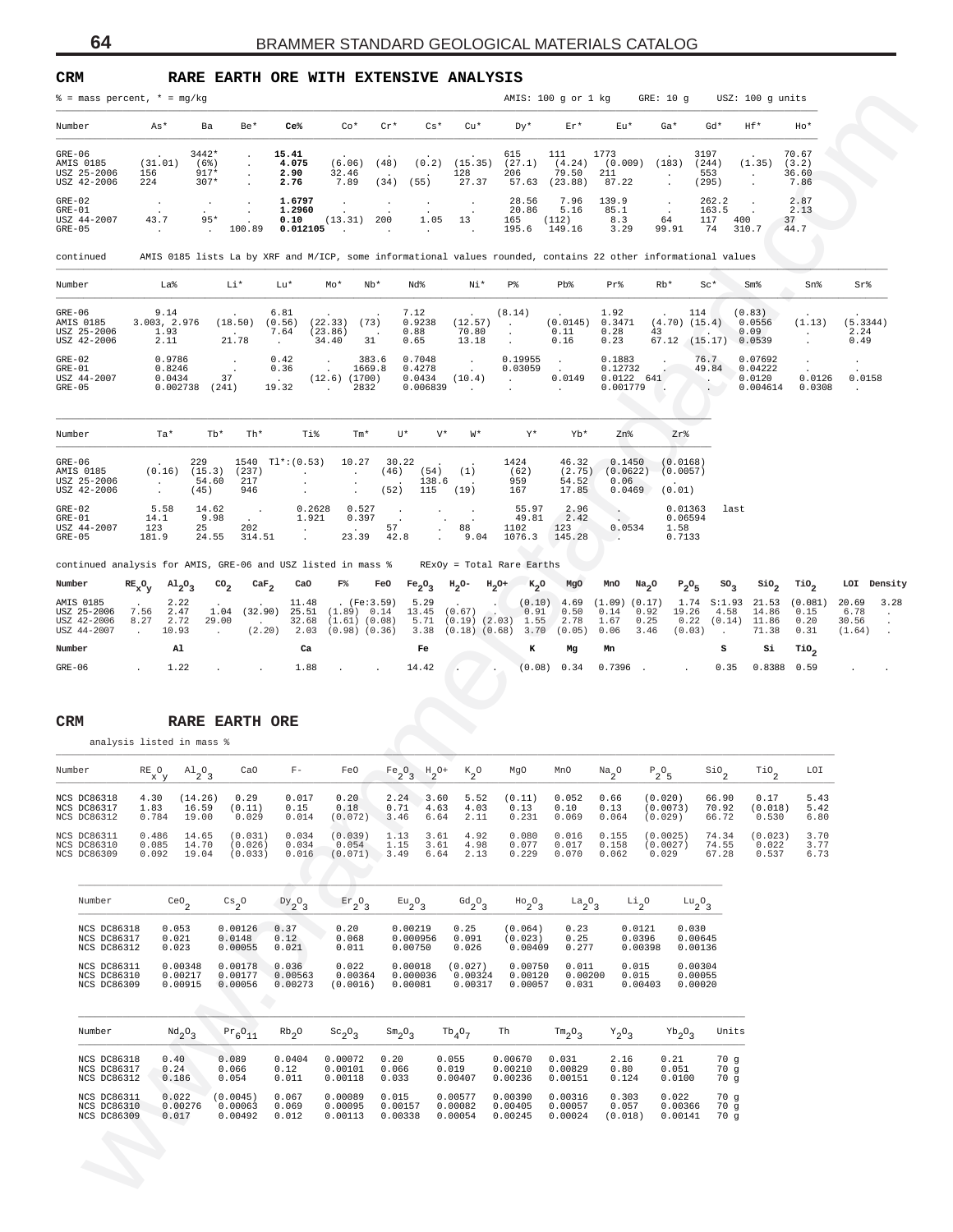| CRM                                 |                        |                             | RARE EARTH ORE                                                                                                                 |                  |                      |                                         |                                                 |                         |                  |                           | analysis listed in mass % and mg/kg * $RE_{X}O_{V}$ = total rare earth oxides                                                     |                             |                   |                             |                                                     |                           |                 |                             |                               |                       |
|-------------------------------------|------------------------|-----------------------------|--------------------------------------------------------------------------------------------------------------------------------|------------------|----------------------|-----------------------------------------|-------------------------------------------------|-------------------------|------------------|---------------------------|-----------------------------------------------------------------------------------------------------------------------------------|-----------------------------|-------------------|-----------------------------|-----------------------------------------------------|---------------------------|-----------------|-----------------------------|-------------------------------|-----------------------|
| Number                              |                        |                             | $\mathtt{RE}_{\mathtt{X}}\mathtt{O}_{\mathtt{Y}}\mathtt{\$}\quad\mathtt{CeO}_{2}\mathtt{\$}\qquad\mathtt{D}\mathtt{Y}^{\star}$ |                  | $Er*$                |                                         |                                                 |                         |                  |                           | $Eu_2O_3^*$ $Gd_2O_3^*$ $Ho^*$ $La_2O_{3^*}$ $Lu^*$ $Nd_2O_3^*$ $Pr_2O_3^*$ $Sc^*$ $Sm_2O_3^*$ $Tb^*$ $ThO_2^*$ $Tm^*$ $Y_2O_3^*$ |                             |                   |                             |                                                     |                           |                 |                             | Yb*                           |                       |
| UNS TRV                             | 13.82                  |                             |                                                                                                                                |                  |                      |                                         |                                                 |                         |                  |                           | 6.64 (207.1) (41.2) 0.042 (0.089) (41.5) (4.23) (6.7) (1.94) (0.71) (22.5) 0.22 (82.3) (0.29) (14.8) (0.048) (21.6)               |                             |                   |                             |                                                     |                           |                 |                             |                               |                       |
| continued                           |                        |                             |                                                                                                                                |                  |                      |                                         | analysis listed in mass $\sqrt[8]{x}$ T = total |                         |                  |                           |                                                                                                                                   |                             |                   |                             |                                                     |                           |                 |                             |                               |                       |
| Number                              | $A1_{2}O_{3}$          | Ba0                         |                                                                                                                                | $\text{co}_2$    | CaO                  | $\mathbf{F}$                            |                                                 | FeO $T.Fe_2O_3H_2O^+$   |                  | $K_2O$                    | MgO                                                                                                                               | MnO                         | Na <sub>2</sub> O | $P_2O_5$                    | T.S                                                 | SO <sub>3</sub>           | $\sin \theta_2$ | SrO                         | $\mathop{\rm TiO}\nolimits_2$ | LOI                   |
| UNS TRV                             |                        |                             |                                                                                                                                |                  |                      | $(0.52)$ 17.02 $(16.5)$ 13.54 1.57 3.61 |                                                 |                         |                  | 8.34 (1.24) 0.15          | 2.27                                                                                                                              |                             |                   |                             | $1.15$ (0.07) (0.12) 6.05 (13.58) (2.47) 5.92 0.079 |                           |                 |                             |                               | 17.16                 |
| continued                           |                        |                             | analysis listed in mg/kg                                                                                                       |                  |                      |                                         |                                                 |                         |                  |                           |                                                                                                                                   |                             |                   |                             |                                                     |                           |                 |                             |                               |                       |
| Number                              |                        | Ag As                       | Be                                                                                                                             | Вi               | Cd                   | Co                                      | Cr                                              | Cu                      | Li               | Mo                        | Νi                                                                                                                                | Pb                          | V                 | Zn                          | Units                                               |                           |                 |                             |                               |                       |
| UNS TRV                             |                        |                             |                                                                                                                                |                  |                      |                                         |                                                 |                         |                  |                           | $(6.7)$ $(335)$ $(4.2)$ $(72.9)$ $(7.5)$ $(26.5)$ $(40.6)$ $(41.5)$ $(28.8)$ $71.4$ $(44.0)$ $(332.9)$ $(74.2)$ $767.9$           |                             |                   |                             | 100g                                                |                           |                 |                             |                               |                       |
|                                     |                        |                             |                                                                                                                                |                  |                      |                                         |                                                 |                         |                  |                           |                                                                                                                                   |                             |                   |                             |                                                     |                           |                 |                             |                               |                       |
| CRM                                 |                        |                             | RARE EARTH ORE                                                                                                                 |                  |                      |                                         |                                                 |                         |                  | analysis listed in mass % |                                                                                                                                   |                             |                   |                             |                                                     |                           |                 |                             |                               | 100 g units           |
| Number                              | Al                     |                             | Ba                                                                                                                             | $\mathtt{C}$     |                      | Ca                                      | Fe                                              | $H_2O$                  |                  | K                         | Mg                                                                                                                                | Mn                          |                   | Na                          | $\, {\bf p}$                                        | S                         |                 | Si                          | Ζr                            | LOI                   |
| CAN REE-1<br>CAN REE-2<br>CAN REE-3 | 3.59<br>0.761<br>4.372 |                             | 0.01001<br>5.02<br>0.00691                                                                                                     | (9.06)<br>(0.08) | (0.0786)             | 2.30<br>13.68<br>1.644                  | (4.16)<br>12.14<br>8.28                         | (0.6)<br>(0.4)<br>(0.1) |                  | 3.09<br>(0.0172)<br>3.76  | (0.895)<br>6.26<br>0.0594                                                                                                         | (0.155)<br>1.316<br>(0.313) |                   | 1.445<br>(0.120)<br>(2.328) | 0.0261<br>0.461<br>0.0201                           | (0.03)<br>1.745<br>(0.04) |                 | 31.36<br>1.377<br>29.66     | 1.91<br>(0.00322)<br>1.8660   | (2)<br>31.38<br>0.346 |
| continued analysis listed in mg/kg  |                        |                             |                                                                                                                                |                  |                      |                                         |                                                 |                         |                  |                           |                                                                                                                                   |                             |                   |                             |                                                     |                           |                 |                             |                               |                       |
| Number                              | Ag                     | As                          | Be                                                                                                                             |                  | Вi                   |                                         | Cd                                              | Ce                      | Co               | Cr                        | $\mathbb{C}\mathbf{s}$                                                                                                            | Cu                          | Dy                |                             | Er                                                  | Εu                        | Ga              | Gd                          |                               |                       |
| CAN REE-1<br>CAN REE-2              | (1)                    | 124<br>$\ddot{\phantom{a}}$ | (590)<br>(3.31)                                                                                                                |                  | (0.652)<br>(2.00)    |                                         | (1.11)                                          | 3960<br>9610            | 1.58<br>7.71     | 277<br>(32.7)             | 1.07<br>(0.09)                                                                                                                    | 79.7<br>(5.55)              | 847               | 701<br>69.2                 | 14.0                                                | 23.5<br>96.6              | (64)<br>(60)    | 433<br>(219)                |                               |                       |
| CAN REE-3                           | (2)                    |                             | 82.3                                                                                                                           |                  | (1.171)              | (4.2)                                   |                                                 | 4540                    | (0.92)           | 82                        | 1.118                                                                                                                             | 16.3                        |                   | 330.3 187.2                 |                                                     | 20.85                     | (80)            | 346                         |                               |                       |
| Number                              | Ge                     | Ηf                          |                                                                                                                                | Ho               | In                   |                                         | La                                              | Li                      | Lu               |                           | Mo                                                                                                                                | Nb                          | Nd                | Νi                          | Pb                                                  | Pr                        | Rb              |                             | Sb                            |                       |
| CAN REE-1<br>CAN REE-2              | (3)<br>(7)             | 479<br>(0.95)               | 208                                                                                                                            | 7.87             | (0.2)<br>(1.403)     |                                         | 1661<br>5130                                    | (205)<br>9.61           | (92.4)<br>(0.92) |                           | (36.6)<br>(154)                                                                                                                   | 4050<br>(1060)              | 1456<br>3660      | 24.7<br>(13.1)              | 1137<br>(40.8)                                      | 435<br>1075               | 1047            | 1.22                        | (3.16)<br>(0.89)              |                       |
| CAN REE-3                           | $\ddot{\phantom{a}}$   | 448                         |                                                                                                                                | 65.0             | (0.4)                |                                         | 2121                                            | (60)                    | 21.53            |                           | 59.7                                                                                                                              | 1073                        | 2083              | 10.83                       | 534                                                 | 550                       | 887             |                             | (0.2)                         |                       |
| Number                              | Sc                     | Sm                          | Sn                                                                                                                             |                  | Sr                   | Ta                                      | Tb                                              | Th                      | Тi               |                           | T1                                                                                                                                | Tm                          | U                 | $\rm{V}$                    | W                                                   | $\,$ Y                    |                 | Yb                          | Zn                            |                       |
| CAN REE-1<br>CAN REE-2<br>CAN REE-3 | (8)<br>57.5<br>(3)     | 381<br>410<br>398           | 498<br>24.1<br>121.1                                                                                                           |                  | 129<br>2300<br>133.7 | (231)<br>1.17<br>60.7                   | 106.2<br>20.3<br>55.2                           | 719<br>737<br>135.5     |                  | (3840)<br>1969<br>3202    | (1.85)<br>(0.240)<br>(2.341)                                                                                                      | 106<br>$25.8$ (29.9)        | 137<br>1.383 3.73 | (9.9)<br>(79)<br>(4)        | (10)<br>9.9                                         | 5480<br>176<br>(1)        |                 | 678<br>(7.2)<br>1.725 159.4 | (1870)<br>(420)<br>1499       |                       |
|                                     |                        |                             |                                                                                                                                |                  |                      |                                         |                                                 |                         |                  |                           |                                                                                                                                   |                             |                   |                             |                                                     |                           |                 |                             |                               |                       |
|                                     |                        |                             |                                                                                                                                |                  |                      |                                         |                                                 |                         |                  |                           |                                                                                                                                   |                             |                   |                             |                                                     |                           |                 |                             |                               |                       |
|                                     |                        |                             |                                                                                                                                |                  |                      |                                         |                                                 |                         |                  |                           |                                                                                                                                   |                             |                   |                             |                                                     |                           |                 |                             |                               |                       |
|                                     |                        |                             |                                                                                                                                |                  |                      |                                         |                                                 |                         |                  |                           |                                                                                                                                   |                             |                   |                             |                                                     |                           |                 |                             |                               |                       |
|                                     |                        |                             |                                                                                                                                |                  |                      |                                         |                                                 |                         |                  |                           |                                                                                                                                   |                             |                   |                             |                                                     |                           |                 |                             |                               |                       |
|                                     |                        |                             |                                                                                                                                |                  |                      |                                         |                                                 |                         |                  |                           |                                                                                                                                   |                             |                   |                             |                                                     |                           |                 |                             |                               |                       |
|                                     |                        |                             |                                                                                                                                |                  |                      |                                         |                                                 |                         |                  |                           |                                                                                                                                   |                             |                   |                             |                                                     |                           |                 |                             |                               |                       |
|                                     |                        |                             |                                                                                                                                |                  |                      |                                         |                                                 |                         |                  |                           |                                                                                                                                   |                             |                   |                             |                                                     |                           |                 |                             |                               |                       |
|                                     |                        |                             |                                                                                                                                |                  |                      |                                         |                                                 |                         |                  |                           |                                                                                                                                   |                             |                   |                             |                                                     |                           |                 |                             |                               |                       |
|                                     |                        |                             |                                                                                                                                |                  |                      |                                         |                                                 |                         |                  |                           |                                                                                                                                   |                             |                   |                             |                                                     |                           |                 |                             |                               |                       |
|                                     |                        |                             |                                                                                                                                |                  |                      |                                         |                                                 |                         |                  |                           |                                                                                                                                   |                             |                   |                             |                                                     |                           |                 |                             |                               |                       |
|                                     |                        |                             |                                                                                                                                |                  |                      |                                         |                                                 |                         |                  |                           |                                                                                                                                   |                             |                   |                             |                                                     |                           |                 |                             |                               |                       |
|                                     |                        |                             |                                                                                                                                |                  |                      |                                         |                                                 |                         |                  |                           |                                                                                                                                   |                             |                   |                             |                                                     |                           |                 |                             |                               |                       |
|                                     |                        |                             |                                                                                                                                |                  |                      |                                         |                                                 |                         |                  |                           |                                                                                                                                   |                             |                   |                             |                                                     |                           |                 |                             |                               |                       |
|                                     |                        |                             |                                                                                                                                |                  |                      |                                         |                                                 |                         |                  |                           |                                                                                                                                   |                             |                   |                             |                                                     |                           |                 |                             |                               |                       |

| Number                              | Ge                 | Ηf                   | Ho                   | In                        | La                    |                       | Li                  | Lu                        | Mo                           | Nb                     | Nd                    | Νi                      | Pb                    | Pr                 | Rb                             | Sb                        |
|-------------------------------------|--------------------|----------------------|----------------------|---------------------------|-----------------------|-----------------------|---------------------|---------------------------|------------------------------|------------------------|-----------------------|-------------------------|-----------------------|--------------------|--------------------------------|---------------------------|
| CAN REE-1<br>CAN REE-2<br>CAN REE-3 | (3)<br>(7)         | 479<br>(0.95)<br>448 | 208<br>7.87<br>65.0  | (0.2)<br>(1.403)<br>(0.4) | 1661<br>5130<br>2121  | (205)                 | 9.61<br>(60)        | (92.4)<br>(0.92)<br>21.53 | (36.6)<br>(154)<br>59.7      | 4050<br>(1060)<br>1073 | 1456<br>3660<br>2083  | 24.7<br>(13.1)<br>10.83 | 1137<br>(40.8)<br>534 | 435<br>1075<br>550 | 1047<br>1.22<br>887            | (3.16)<br>(0.89)<br>(0.2) |
| Number                              | Sc                 | Sm                   | Sn                   | Sr                        | Ta                    | Tb                    | Th                  | Тi                        | T1                           | Tm                     | U                     | V                       | W                     | Υ                  | Yb                             | Zn                        |
| CAN REE-1<br>CAN REE-2<br>CAN REE-3 | (8)<br>57.5<br>(3) | 381<br>410<br>398    | 498<br>24.1<br>121.1 | 129<br>2300<br>133.7      | (231)<br>1.17<br>60.7 | 106.2<br>20.3<br>55.2 | 719<br>737<br>135.5 | (3840)<br>1969<br>3202    | (1.85)<br>(0.240)<br>(2.341) | 106<br>1.383<br>25.8   | 137<br>3.73<br>(29.9) | (9.9)<br>(79)<br>(4)    | (10)<br>9.9<br>(1)    | 5480<br>176        | 678<br>(7.2)<br>1.725<br>159.4 | (1870)<br>(420)<br>1499   |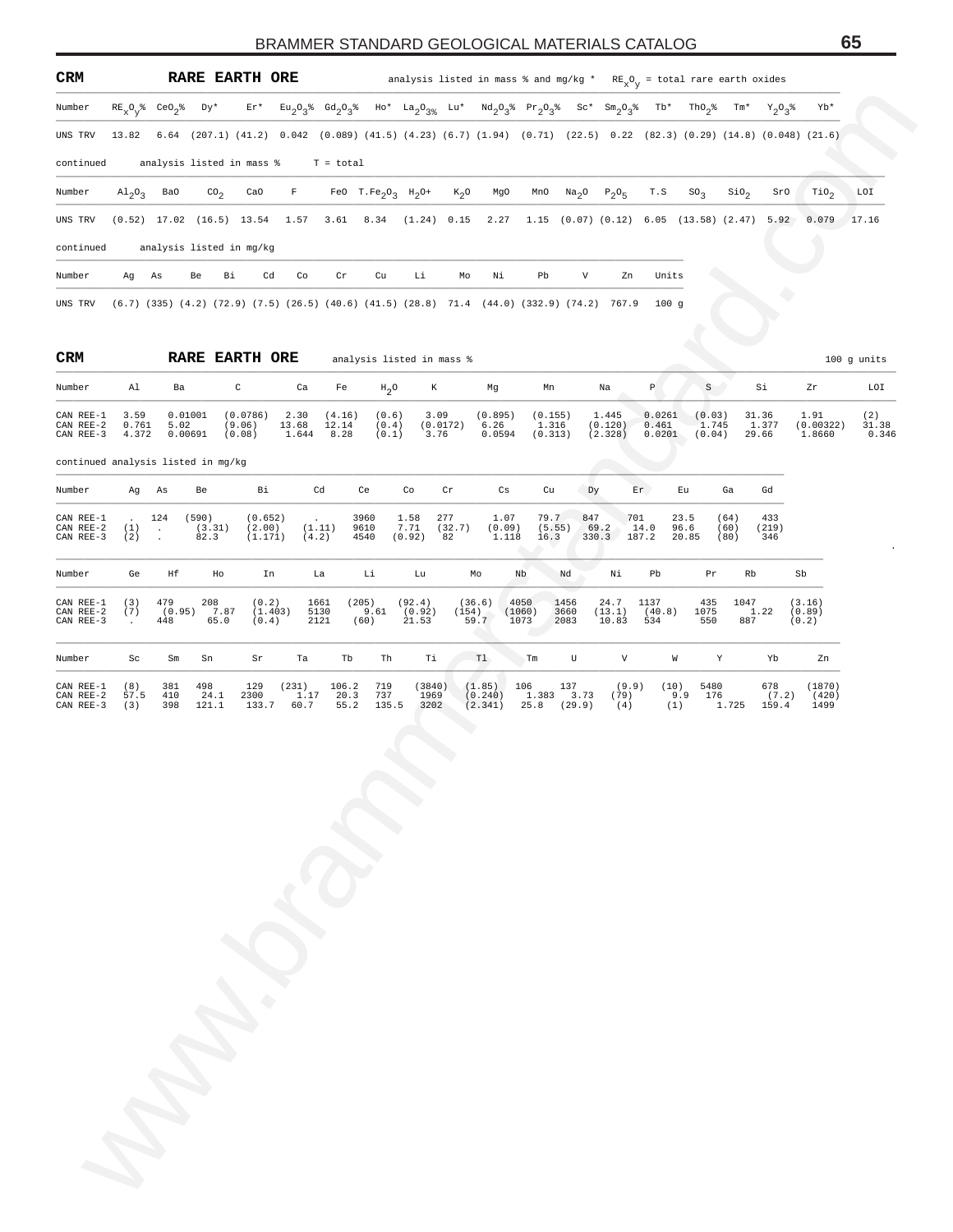### **CRM RHYOLITE WITH EXTENSIVE ANALYSIS**

| analysis listed in mass % |  |  |  |
|---------------------------|--|--|--|
|                           |  |  |  |

| CO <sub>2</sub><br>Number<br>$\mathsf{SiO}_2$<br>Al<br>$A1_{2}O_{3}$<br>CaO<br>$Fe_2O_3$ FeO T.Fe <sub>2</sub> O <sub>3</sub><br>К<br>$K_2^0$<br>MgO<br>$P_2O_5$<br>Si<br>$H_{2}^{\circ}$<br>MnO<br>$\frac{Na}{2}$ <sup>0</sup><br>75.69<br>6.73<br>12.72<br>0.50<br>0.77<br>$+1.19 - 0.22$<br>3.69<br>0.04<br>0.112<br>3.99<br>35.38<br>$JR-2$<br>0.27<br>0.44<br>4.45<br>0.012<br>$\cdot$<br>75.45<br>6.79<br>0.67<br>$+1.16 - 0.20$<br>0.099<br>4.02<br>35.27<br>JR-1<br>12.83<br>0.35<br>0.49<br>0.89<br>3.66<br>4.41<br>0.12<br>0.021<br>$\cdot$<br>73.4<br>7.31<br>14.0<br>1.23<br>1.86<br>3.61<br>4.14<br>(0.05)<br>34.3<br><del>US RGM-2</del><br>4.35<br>0.28<br><u>.</u><br>1.18<br>GBW 07113<br>72.78<br>12.96<br>0.52<br>0.59<br>1.14<br>1.86<br>5.43<br>0.14<br>2.57<br>0.16<br>0.045<br>$\cdot$<br>$\cdot$<br>$\ddot{\phantom{a}}$<br>72.76<br>JR-3<br>11.90<br>0.093<br>2.61<br>1.86<br>4.72<br>4.29<br>0.083<br>4.69<br>0.017<br>$\Box$<br>$\sim$<br>$\sim$<br>0.050<br>$\cdot$<br>analysis listed in mg/kg except % which is mass % and * which is ppb<br>continued<br>C<br>Ca <sup>8</sup><br>Cd<br>C1<br>Number<br>Ag<br>Au*<br>В<br>Ba<br>Be<br>Вi<br>Ce<br>Co<br>Cr<br>Cs<br>Cu<br>Dу<br>Er<br>As<br>25.0<br>39.5<br>3.75<br>0.62<br>0.023<br>38.8<br>0.46<br>4.36<br>$JR-2$<br>19.2<br>0.13<br>145<br>0.36<br>3.10<br>1.36<br>6.63<br>16.3<br>117<br>50.3<br>0.56<br>70.8<br>0.026<br>47.2<br>920<br>0.83<br>JR-1<br>0.25<br>3.34<br>0.48<br>2.83<br>20.8<br>2.68<br>5.69<br>3.61<br><del>US RGM-2</del><br>3.3<br>842<br>(2.5)<br>0.88<br>$48 -$<br><del>(536)</del><br>9.8<br>(3.3)<br>$^{2-}$<br>$^{(4)}$<br>(2.2)<br>3.5<br>0.60<br>$(0.15*)$ .<br>2.40<br>7.3<br>3.34<br>GBW 07113<br>0.08<br>0.66<br>506<br>4.09<br>0.14<br>163<br>10.9<br>8.19<br>4.31<br>$\cdot$<br>7.6<br>327<br>3.5<br>JR-3<br>65.8<br>0.98<br>1.0<br>2.9<br>$\cdot$<br>$\sim$<br>$\cdot$<br>$\sim$<br>$\cdot$<br>$\cdot$<br>$\cdot$<br>$\cdot$<br>$\cdot$<br>F%<br>Ge<br>Number<br>Εu<br>Fe%<br>Ga<br>Gd<br>Ηf<br>Hg* Ho<br>Li<br>Mg%<br>Na%<br>Nb<br>Nd<br>In<br>La<br>Lu<br>Mn%<br>Mo<br>0.1109<br>0.54<br>5.83<br>79.2<br>0.88<br>0.02<br>0.087<br>3.35<br>2.96<br>JR-2<br>0.14<br>17.9<br>5.14<br>1.39<br>16.3<br>18.7<br>$\blacksquare$<br>$\cdot$<br>5.06<br>19.7<br>2.98<br>JR-1<br>0.30<br>0.0991<br>0.62<br>16.1<br>1.88<br>4.51<br>1.11<br>61.4<br>0.71<br>0.07<br>0.077<br>3.25<br>15.2<br>$\ddot{\phantom{a}}$<br>(0.7)<br>1.30<br>(6.0)<br>0.8<br>$25 -$<br>$(+58)$<br>(0.0273)(2.5)<br>3.07<br>(9)<br>-20<br><del>US RGM-2</del><br>$^{16}$<br>3.6<br>0.4<br>0.17<br>0.09<br>82.7<br>34.3<br>GBW 07113<br>0.13<br>20.5<br>9.47<br>1.17<br>5<br>1.64<br>12.7<br>1.18<br>10.8<br>0.67<br>2.46<br>$\sim$<br>$\sim$<br>$\blacksquare$<br>$\cdot$<br>0.49<br>JR-3<br>0.53<br>36.6<br>40.3<br>179<br>2.8<br>510<br>107<br>$\cdot$<br>$\sim$<br>$\Box$<br>$\bullet$<br>$\sim$<br>$\ddot{\phantom{a}}$<br>$\cdot$<br>$\ddot{\phantom{a}}$<br>$\cdot$<br>$\mathtt{T}1$<br>Νi<br>P%<br>$\rm S$<br>Sb<br>Th<br>Ti%<br>Number<br>Pb<br>Pr<br>Rb<br>Sc<br>Se<br>Sm<br>Sn<br>Sr<br>Ta<br>Tb<br>0.005<br>21.5<br>4.75<br>303<br>5.59<br>5.63<br>2.29<br>0.04<br>1.85<br>$JR-2$<br>1.51<br>3.51<br>8.11<br>1.10<br>31.4<br>$\cdot$<br>0.009<br>19.3<br>13.3<br>6.03<br>2.86<br>29.1<br>JR-1<br>5.58<br>257<br>1.19<br>5.07<br>1.86<br>1.01<br>26.7<br>0.066<br>1.56<br>$\cdot$<br>$15 -$<br><del>US RGM-2</del><br>(0.02)<br>$20 -$<br>147<br>(0.8)<br>$108 -$<br>(0.6)<br>0.15<br>(0.9)<br>$^{(4)}$<br>$\left(5\right)$<br>4<br>$^{(4)}$<br>$^{(1)}$<br>0.009%<br>0.04<br>27.1<br>GBW 07113<br>64.5<br>33.3<br>213<br>0.38<br>5.15<br>11.7<br>3.35<br>43.0<br>2.41<br>1.51<br>18.4<br>$\sim$<br>0.83<br>$\blacksquare$<br>17.4<br>36.8<br>JR-3<br>32.8<br>33.1<br>453<br>0.50<br>21.3<br>10.4<br>4.29<br>112<br>$\cdot$<br>$\sim$<br>$\sim$<br>$\cdot$<br>$\cdot$<br>$\sim$<br>V<br>W<br>Y<br>Number<br>Tm<br>U<br>Yb<br>Zn<br>Zr<br>Units<br>0.74<br>10.9<br>3.00<br>51.1<br>5.33<br>27.8<br>96.3<br>20g<br>$JR-2$<br>7.0<br>1.59<br>JR-1<br>0.67<br>8.88<br>45.1<br>4.55<br>30.6<br>99.9<br>20g<br>5.9<br>(2)<br>$\frac{24}{5}$<br>$33 -$<br>222<br>$-50 - g$<br>Provisional Analysis<br><del>US RGM-2</del><br>0.73<br>1.10<br>42.5<br>GBW 07113<br>4.83<br>3.8<br>4.51<br>86.3<br>403<br>50g<br>21.1<br>4.2<br>209<br>JR-3<br>166<br>20.3<br>1494<br>100g<br>$\sim$<br>$\sim$ $\sim$<br><b>RUTILE</b><br>$\#$ = class, where 1 = CRM and 2 = RM<br>analysis listed in mass % except * which is mg/kg<br>CaO<br>Number<br>$\mathop{\rm TiO}\nolimits_2$<br>$\overline{1}$ $\overline{1}$ $\overline{1}$ $\overline{2}$ $\overline{2}$<br>$\mathrm{cr}_{2}$ <sup>O</sup> <sub>3</sub><br>Fe $Fe_2O_3$<br>MgO<br>$Nb$ $Nb$ $_2O$ $_5$<br>$P_2O_5$<br>$\frac{\text{SiO}}{2}$<br>${\rm v}_{2}^{\rm ~o}{}_{5}$<br>$z_{\rm \scriptscriptstyle TO}$ $_{\rm 2}$<br>#<br>96.16<br>0.86<br>SRM 670<br>0.23<br>0.51<br>0.66<br>0.84<br>1<br>0.45<br>0.60<br>0.022<br>0.31<br>0.024<br>93.9<br>0.11<br>0.122<br>1.90<br>SARM 166<br>0.46<br>1.08<br>1.<br><b>Contract</b><br><b>Contract</b><br>. 57.19<br>1 IGS 32<br>$(0.27)$ .<br>$\sim$ $\sim$<br>$\sim$<br>$\sim$<br>$\sim$<br>$\cdot$<br>$\cdot$<br>$\cdot$<br>$\operatorname{Th}{}^{\star}$<br>U*<br>$_{\texttt{Tot.C}}$ $\kappa_{2}$ $\circ$<br>S<br>LOI<br>Units<br>Number<br>MnO<br>$Mn_{3}O_{4}$<br>SRM 670<br>90 g<br>SARM 166<br>43.2 (44.2)<br>(0.061)<br>0.016<br>(0.35)<br>100g<br>IGS 32<br>45 <sub>g</sub> |  | analysis listed in mass % |  |  |  |  |  |  |  |                                      |
|---------------------------------------------------------------------------------------------------------------------------------------------------------------------------------------------------------------------------------------------------------------------------------------------------------------------------------------------------------------------------------------------------------------------------------------------------------------------------------------------------------------------------------------------------------------------------------------------------------------------------------------------------------------------------------------------------------------------------------------------------------------------------------------------------------------------------------------------------------------------------------------------------------------------------------------------------------------------------------------------------------------------------------------------------------------------------------------------------------------------------------------------------------------------------------------------------------------------------------------------------------------------------------------------------------------------------------------------------------------------------------------------------------------------------------------------------------------------------------------------------------------------------------------------------------------------------------------------------------------------------------------------------------------------------------------------------------------------------------------------------------------------------------------------------------------------------------------------------------------------------------------------------------------------------------------------------------------------------------------------------------------------------------------------------------------------------------------------------------------------------------------------------------------------------------------------------------------------------------------------------------------------------------------------------------------------------------------------------------------------------------------------------------------------------------------------------------------------------------------------------------------------------------------------------------------------------------------------------------------------------------------------------------------------------------------------------------------------------------------------------------------------------------------------------------------------------------------------------------------------------------------------------------------------------------------------------------------------------------------------------------------------------------------------------------------------------------------------------------------------------------------------------------------------------------------------------------------------------------------------------------------------------------------------------------------------------------------------------------------------------------------------------------------------------------------------------------------------------------------------------------------------------------------------------------------------------------------------------------------------------------------------------------------------------------------------------------------------------------------------------------------------------------------------------------------------------------------------------------------------------------------------------------------------------------------------------------------------------------------------------------------------------------------------------------------------------------------------------------------------------------------------------------------------------------------------------------------------------------------------------------------------------------------------------------------------------------------------------------------------------------------------------------------------------------------------------------------------------------------------------------------------------------------------------------------------------------------------------------------------------------------------------------------------------------------------------------------------------------------------------------------------------------------------------------------------------------------------------------------------------------------------------------------------------------------------------------------------------------------------------------------------------------------------------------------------------------------------------------------------------------------------------------------------------------------------------------------------------------------------------------------------------------------------------------------------------------------------------------------------------------------------------------------------------------------------------------------------|--|---------------------------|--|--|--|--|--|--|--|--------------------------------------|
|                                                                                                                                                                                                                                                                                                                                                                                                                                                                                                                                                                                                                                                                                                                                                                                                                                                                                                                                                                                                                                                                                                                                                                                                                                                                                                                                                                                                                                                                                                                                                                                                                                                                                                                                                                                                                                                                                                                                                                                                                                                                                                                                                                                                                                                                                                                                                                                                                                                                                                                                                                                                                                                                                                                                                                                                                                                                                                                                                                                                                                                                                                                                                                                                                                                                                                                                                                                                                                                                                                                                                                                                                                                                                                                                                                                                                                                                                                                                                                                                                                                                                                                                                                                                                                                                                                                                                                                                                                                                                                                                                                                                                                                                                                                                                                                                                                                                                                                                                                                                                                                                                                                                                                                                                                                                                                                                                                                                                                                                     |  |                           |  |  |  |  |  |  |  | $\overline{110}$ <sub>2</sub>        |
|                                                                                                                                                                                                                                                                                                                                                                                                                                                                                                                                                                                                                                                                                                                                                                                                                                                                                                                                                                                                                                                                                                                                                                                                                                                                                                                                                                                                                                                                                                                                                                                                                                                                                                                                                                                                                                                                                                                                                                                                                                                                                                                                                                                                                                                                                                                                                                                                                                                                                                                                                                                                                                                                                                                                                                                                                                                                                                                                                                                                                                                                                                                                                                                                                                                                                                                                                                                                                                                                                                                                                                                                                                                                                                                                                                                                                                                                                                                                                                                                                                                                                                                                                                                                                                                                                                                                                                                                                                                                                                                                                                                                                                                                                                                                                                                                                                                                                                                                                                                                                                                                                                                                                                                                                                                                                                                                                                                                                                                                     |  |                           |  |  |  |  |  |  |  | 0.07<br>0.11<br>0.25<br>0.30<br>0.21 |
|                                                                                                                                                                                                                                                                                                                                                                                                                                                                                                                                                                                                                                                                                                                                                                                                                                                                                                                                                                                                                                                                                                                                                                                                                                                                                                                                                                                                                                                                                                                                                                                                                                                                                                                                                                                                                                                                                                                                                                                                                                                                                                                                                                                                                                                                                                                                                                                                                                                                                                                                                                                                                                                                                                                                                                                                                                                                                                                                                                                                                                                                                                                                                                                                                                                                                                                                                                                                                                                                                                                                                                                                                                                                                                                                                                                                                                                                                                                                                                                                                                                                                                                                                                                                                                                                                                                                                                                                                                                                                                                                                                                                                                                                                                                                                                                                                                                                                                                                                                                                                                                                                                                                                                                                                                                                                                                                                                                                                                                                     |  |                           |  |  |  |  |  |  |  |                                      |
|                                                                                                                                                                                                                                                                                                                                                                                                                                                                                                                                                                                                                                                                                                                                                                                                                                                                                                                                                                                                                                                                                                                                                                                                                                                                                                                                                                                                                                                                                                                                                                                                                                                                                                                                                                                                                                                                                                                                                                                                                                                                                                                                                                                                                                                                                                                                                                                                                                                                                                                                                                                                                                                                                                                                                                                                                                                                                                                                                                                                                                                                                                                                                                                                                                                                                                                                                                                                                                                                                                                                                                                                                                                                                                                                                                                                                                                                                                                                                                                                                                                                                                                                                                                                                                                                                                                                                                                                                                                                                                                                                                                                                                                                                                                                                                                                                                                                                                                                                                                                                                                                                                                                                                                                                                                                                                                                                                                                                                                                     |  |                           |  |  |  |  |  |  |  |                                      |
|                                                                                                                                                                                                                                                                                                                                                                                                                                                                                                                                                                                                                                                                                                                                                                                                                                                                                                                                                                                                                                                                                                                                                                                                                                                                                                                                                                                                                                                                                                                                                                                                                                                                                                                                                                                                                                                                                                                                                                                                                                                                                                                                                                                                                                                                                                                                                                                                                                                                                                                                                                                                                                                                                                                                                                                                                                                                                                                                                                                                                                                                                                                                                                                                                                                                                                                                                                                                                                                                                                                                                                                                                                                                                                                                                                                                                                                                                                                                                                                                                                                                                                                                                                                                                                                                                                                                                                                                                                                                                                                                                                                                                                                                                                                                                                                                                                                                                                                                                                                                                                                                                                                                                                                                                                                                                                                                                                                                                                                                     |  |                           |  |  |  |  |  |  |  |                                      |
|                                                                                                                                                                                                                                                                                                                                                                                                                                                                                                                                                                                                                                                                                                                                                                                                                                                                                                                                                                                                                                                                                                                                                                                                                                                                                                                                                                                                                                                                                                                                                                                                                                                                                                                                                                                                                                                                                                                                                                                                                                                                                                                                                                                                                                                                                                                                                                                                                                                                                                                                                                                                                                                                                                                                                                                                                                                                                                                                                                                                                                                                                                                                                                                                                                                                                                                                                                                                                                                                                                                                                                                                                                                                                                                                                                                                                                                                                                                                                                                                                                                                                                                                                                                                                                                                                                                                                                                                                                                                                                                                                                                                                                                                                                                                                                                                                                                                                                                                                                                                                                                                                                                                                                                                                                                                                                                                                                                                                                                                     |  |                           |  |  |  |  |  |  |  |                                      |
|                                                                                                                                                                                                                                                                                                                                                                                                                                                                                                                                                                                                                                                                                                                                                                                                                                                                                                                                                                                                                                                                                                                                                                                                                                                                                                                                                                                                                                                                                                                                                                                                                                                                                                                                                                                                                                                                                                                                                                                                                                                                                                                                                                                                                                                                                                                                                                                                                                                                                                                                                                                                                                                                                                                                                                                                                                                                                                                                                                                                                                                                                                                                                                                                                                                                                                                                                                                                                                                                                                                                                                                                                                                                                                                                                                                                                                                                                                                                                                                                                                                                                                                                                                                                                                                                                                                                                                                                                                                                                                                                                                                                                                                                                                                                                                                                                                                                                                                                                                                                                                                                                                                                                                                                                                                                                                                                                                                                                                                                     |  |                           |  |  |  |  |  |  |  | 20.4<br>23.3<br>64.5                 |
|                                                                                                                                                                                                                                                                                                                                                                                                                                                                                                                                                                                                                                                                                                                                                                                                                                                                                                                                                                                                                                                                                                                                                                                                                                                                                                                                                                                                                                                                                                                                                                                                                                                                                                                                                                                                                                                                                                                                                                                                                                                                                                                                                                                                                                                                                                                                                                                                                                                                                                                                                                                                                                                                                                                                                                                                                                                                                                                                                                                                                                                                                                                                                                                                                                                                                                                                                                                                                                                                                                                                                                                                                                                                                                                                                                                                                                                                                                                                                                                                                                                                                                                                                                                                                                                                                                                                                                                                                                                                                                                                                                                                                                                                                                                                                                                                                                                                                                                                                                                                                                                                                                                                                                                                                                                                                                                                                                                                                                                                     |  |                           |  |  |  |  |  |  |  |                                      |
|                                                                                                                                                                                                                                                                                                                                                                                                                                                                                                                                                                                                                                                                                                                                                                                                                                                                                                                                                                                                                                                                                                                                                                                                                                                                                                                                                                                                                                                                                                                                                                                                                                                                                                                                                                                                                                                                                                                                                                                                                                                                                                                                                                                                                                                                                                                                                                                                                                                                                                                                                                                                                                                                                                                                                                                                                                                                                                                                                                                                                                                                                                                                                                                                                                                                                                                                                                                                                                                                                                                                                                                                                                                                                                                                                                                                                                                                                                                                                                                                                                                                                                                                                                                                                                                                                                                                                                                                                                                                                                                                                                                                                                                                                                                                                                                                                                                                                                                                                                                                                                                                                                                                                                                                                                                                                                                                                                                                                                                                     |  |                           |  |  |  |  |  |  |  |                                      |
|                                                                                                                                                                                                                                                                                                                                                                                                                                                                                                                                                                                                                                                                                                                                                                                                                                                                                                                                                                                                                                                                                                                                                                                                                                                                                                                                                                                                                                                                                                                                                                                                                                                                                                                                                                                                                                                                                                                                                                                                                                                                                                                                                                                                                                                                                                                                                                                                                                                                                                                                                                                                                                                                                                                                                                                                                                                                                                                                                                                                                                                                                                                                                                                                                                                                                                                                                                                                                                                                                                                                                                                                                                                                                                                                                                                                                                                                                                                                                                                                                                                                                                                                                                                                                                                                                                                                                                                                                                                                                                                                                                                                                                                                                                                                                                                                                                                                                                                                                                                                                                                                                                                                                                                                                                                                                                                                                                                                                                                                     |  |                           |  |  |  |  |  |  |  |                                      |
|                                                                                                                                                                                                                                                                                                                                                                                                                                                                                                                                                                                                                                                                                                                                                                                                                                                                                                                                                                                                                                                                                                                                                                                                                                                                                                                                                                                                                                                                                                                                                                                                                                                                                                                                                                                                                                                                                                                                                                                                                                                                                                                                                                                                                                                                                                                                                                                                                                                                                                                                                                                                                                                                                                                                                                                                                                                                                                                                                                                                                                                                                                                                                                                                                                                                                                                                                                                                                                                                                                                                                                                                                                                                                                                                                                                                                                                                                                                                                                                                                                                                                                                                                                                                                                                                                                                                                                                                                                                                                                                                                                                                                                                                                                                                                                                                                                                                                                                                                                                                                                                                                                                                                                                                                                                                                                                                                                                                                                                                     |  |                           |  |  |  |  |  |  |  |                                      |
|                                                                                                                                                                                                                                                                                                                                                                                                                                                                                                                                                                                                                                                                                                                                                                                                                                                                                                                                                                                                                                                                                                                                                                                                                                                                                                                                                                                                                                                                                                                                                                                                                                                                                                                                                                                                                                                                                                                                                                                                                                                                                                                                                                                                                                                                                                                                                                                                                                                                                                                                                                                                                                                                                                                                                                                                                                                                                                                                                                                                                                                                                                                                                                                                                                                                                                                                                                                                                                                                                                                                                                                                                                                                                                                                                                                                                                                                                                                                                                                                                                                                                                                                                                                                                                                                                                                                                                                                                                                                                                                                                                                                                                                                                                                                                                                                                                                                                                                                                                                                                                                                                                                                                                                                                                                                                                                                                                                                                                                                     |  |                           |  |  |  |  |  |  |  |                                      |
|                                                                                                                                                                                                                                                                                                                                                                                                                                                                                                                                                                                                                                                                                                                                                                                                                                                                                                                                                                                                                                                                                                                                                                                                                                                                                                                                                                                                                                                                                                                                                                                                                                                                                                                                                                                                                                                                                                                                                                                                                                                                                                                                                                                                                                                                                                                                                                                                                                                                                                                                                                                                                                                                                                                                                                                                                                                                                                                                                                                                                                                                                                                                                                                                                                                                                                                                                                                                                                                                                                                                                                                                                                                                                                                                                                                                                                                                                                                                                                                                                                                                                                                                                                                                                                                                                                                                                                                                                                                                                                                                                                                                                                                                                                                                                                                                                                                                                                                                                                                                                                                                                                                                                                                                                                                                                                                                                                                                                                                                     |  |                           |  |  |  |  |  |  |  |                                      |
|                                                                                                                                                                                                                                                                                                                                                                                                                                                                                                                                                                                                                                                                                                                                                                                                                                                                                                                                                                                                                                                                                                                                                                                                                                                                                                                                                                                                                                                                                                                                                                                                                                                                                                                                                                                                                                                                                                                                                                                                                                                                                                                                                                                                                                                                                                                                                                                                                                                                                                                                                                                                                                                                                                                                                                                                                                                                                                                                                                                                                                                                                                                                                                                                                                                                                                                                                                                                                                                                                                                                                                                                                                                                                                                                                                                                                                                                                                                                                                                                                                                                                                                                                                                                                                                                                                                                                                                                                                                                                                                                                                                                                                                                                                                                                                                                                                                                                                                                                                                                                                                                                                                                                                                                                                                                                                                                                                                                                                                                     |  |                           |  |  |  |  |  |  |  |                                      |
|                                                                                                                                                                                                                                                                                                                                                                                                                                                                                                                                                                                                                                                                                                                                                                                                                                                                                                                                                                                                                                                                                                                                                                                                                                                                                                                                                                                                                                                                                                                                                                                                                                                                                                                                                                                                                                                                                                                                                                                                                                                                                                                                                                                                                                                                                                                                                                                                                                                                                                                                                                                                                                                                                                                                                                                                                                                                                                                                                                                                                                                                                                                                                                                                                                                                                                                                                                                                                                                                                                                                                                                                                                                                                                                                                                                                                                                                                                                                                                                                                                                                                                                                                                                                                                                                                                                                                                                                                                                                                                                                                                                                                                                                                                                                                                                                                                                                                                                                                                                                                                                                                                                                                                                                                                                                                                                                                                                                                                                                     |  |                           |  |  |  |  |  |  |  |                                      |
|                                                                                                                                                                                                                                                                                                                                                                                                                                                                                                                                                                                                                                                                                                                                                                                                                                                                                                                                                                                                                                                                                                                                                                                                                                                                                                                                                                                                                                                                                                                                                                                                                                                                                                                                                                                                                                                                                                                                                                                                                                                                                                                                                                                                                                                                                                                                                                                                                                                                                                                                                                                                                                                                                                                                                                                                                                                                                                                                                                                                                                                                                                                                                                                                                                                                                                                                                                                                                                                                                                                                                                                                                                                                                                                                                                                                                                                                                                                                                                                                                                                                                                                                                                                                                                                                                                                                                                                                                                                                                                                                                                                                                                                                                                                                                                                                                                                                                                                                                                                                                                                                                                                                                                                                                                                                                                                                                                                                                                                                     |  |                           |  |  |  |  |  |  |  |                                      |
|                                                                                                                                                                                                                                                                                                                                                                                                                                                                                                                                                                                                                                                                                                                                                                                                                                                                                                                                                                                                                                                                                                                                                                                                                                                                                                                                                                                                                                                                                                                                                                                                                                                                                                                                                                                                                                                                                                                                                                                                                                                                                                                                                                                                                                                                                                                                                                                                                                                                                                                                                                                                                                                                                                                                                                                                                                                                                                                                                                                                                                                                                                                                                                                                                                                                                                                                                                                                                                                                                                                                                                                                                                                                                                                                                                                                                                                                                                                                                                                                                                                                                                                                                                                                                                                                                                                                                                                                                                                                                                                                                                                                                                                                                                                                                                                                                                                                                                                                                                                                                                                                                                                                                                                                                                                                                                                                                                                                                                                                     |  |                           |  |  |  |  |  |  |  |                                      |
|                                                                                                                                                                                                                                                                                                                                                                                                                                                                                                                                                                                                                                                                                                                                                                                                                                                                                                                                                                                                                                                                                                                                                                                                                                                                                                                                                                                                                                                                                                                                                                                                                                                                                                                                                                                                                                                                                                                                                                                                                                                                                                                                                                                                                                                                                                                                                                                                                                                                                                                                                                                                                                                                                                                                                                                                                                                                                                                                                                                                                                                                                                                                                                                                                                                                                                                                                                                                                                                                                                                                                                                                                                                                                                                                                                                                                                                                                                                                                                                                                                                                                                                                                                                                                                                                                                                                                                                                                                                                                                                                                                                                                                                                                                                                                                                                                                                                                                                                                                                                                                                                                                                                                                                                                                                                                                                                                                                                                                                                     |  |                           |  |  |  |  |  |  |  |                                      |

#### **RUTILE**

| # Number TiO <sub>2</sub> Ti Al <sub>2</sub> O <sub>3</sub> CaO Cr <sub>2</sub> O <sub>3</sub> Fe Fe <sub>2</sub> O <sub>3</sub> MgO Nb Nb <sub>2</sub> O <sub>5</sub> P <sub>2</sub> O <sub>5</sub> SiO <sub>2</sub> V <sub>2</sub> O <sub>5</sub> ZrO <sub>2</sub> |  |  |  |  |  |  |  |
|----------------------------------------------------------------------------------------------------------------------------------------------------------------------------------------------------------------------------------------------------------------------|--|--|--|--|--|--|--|
| $\begin{array}{cccccccccccccccc} 1 & SRM & 670 & 96.16 & . & . & . & 0.23 & . & 0.86 & . & . & . & . & 0.51 & 0.66 & 0.84 \\ 1 & SRM & 166 & 93.9 & . & 0.45 & 0.11 & 0.122 & 0.60 & . & 0.022 & . & 0.31 & 0.024 & 1.90 & 0.46 & 1.08 \end{array}$                  |  |  |  |  |  |  |  |

| TT* |                        |           |  |  |  |
|-----|------------------------|-----------|--|--|--|
|     | Tot.C K <sub>-</sub> O | MnO<br>Mn |  |  |  |

| SRM 670  |         |       |  |      |                         | 90 a |
|----------|---------|-------|--|------|-------------------------|------|
| SARM 166 | (0.061) | 0.016 |  | 43.2 | $(44.2)$ $(0.35)$ 100 q |      |
| IGS 32   |         |       |  |      |                         | 45 g |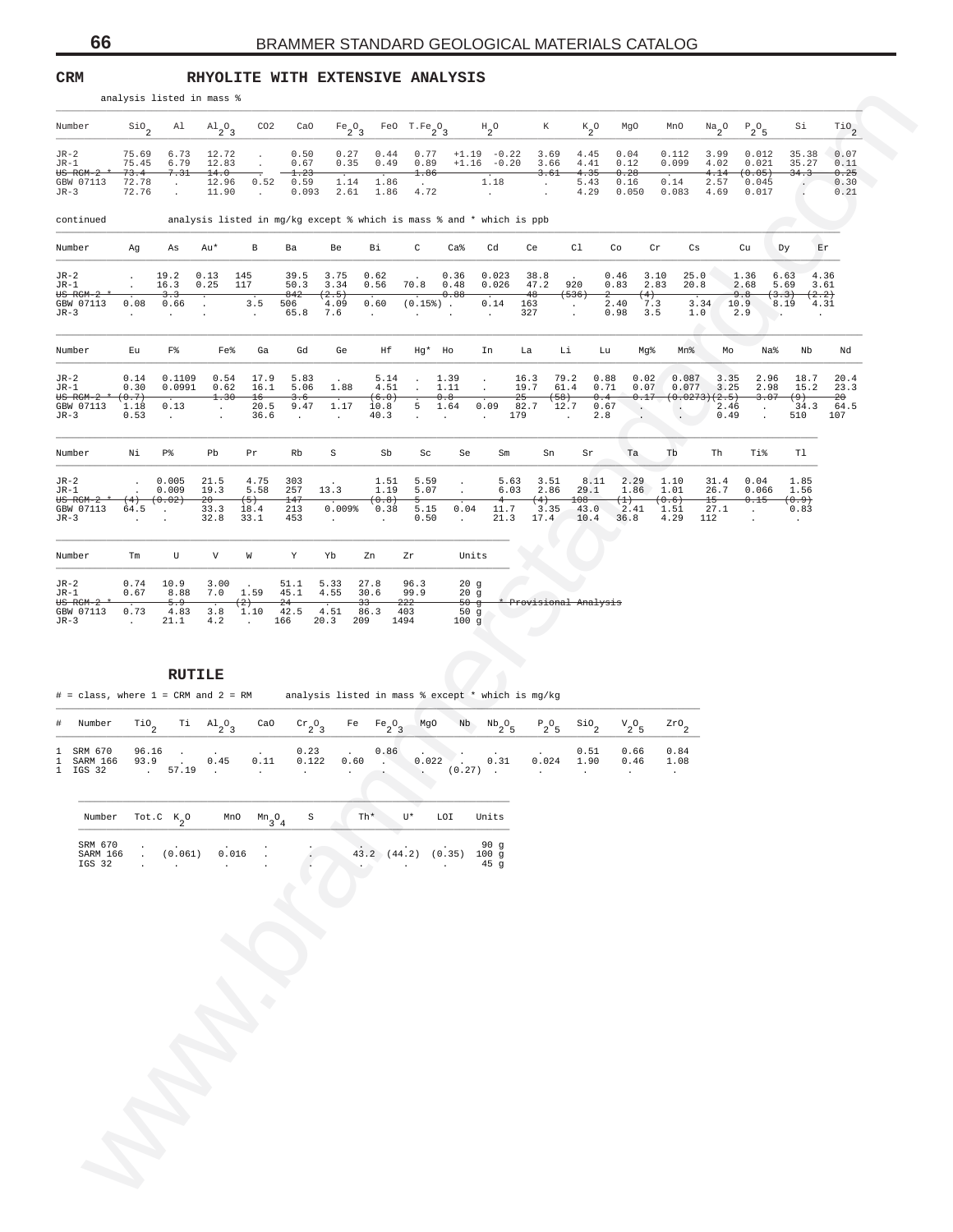| CRM                      |                | <b>SANDSTONE</b> |                                       |               |                         |
|--------------------------|----------------|------------------|---------------------------------------|---------------|-------------------------|
|                          |                |                  | analysis listed in mass % and * mg/kg |               |                         |
| Number                   | S <sup>2</sup> | $C_{11}$         | Aq*                                   | $Re*$         | Units                   |
| KZ 8077-94<br>KZ 8076-94 | 0.33           | 0.11<br>0.036    | 10.2<br>0.64                          | 0.14<br>0.023 | 100q<br>100<br>$\alpha$ |

#### **SANDSTONE WITH EXTENSIVE ANALYSIS**

| Number                            |                          |                        |                                                   |                                  |                                          |                              |                                        |                              |                    |                                              | $\text{SiO}_2$ $\text{Al}_2\text{O}_3$ $\text{C(org)}$ $\text{C(tot)}$ $\text{CO}_2$ $\text{CaO}$ F FeO T.Fe <sub>2</sub> O <sub>3</sub> H <sub>2</sub> O+ K <sub>2</sub> O |                          |                                     |                               | MgO                    | MnO                          |                         |                    | $\text{Na}_2\text{O}$ $\text{P}_2\text{O}_5$ $\text{TiO}_2$                                               | LOI                                     |                                   |
|-----------------------------------|--------------------------|------------------------|---------------------------------------------------|----------------------------------|------------------------------------------|------------------------------|----------------------------------------|------------------------------|--------------------|----------------------------------------------|-----------------------------------------------------------------------------------------------------------------------------------------------------------------------------|--------------------------|-------------------------------------|-------------------------------|------------------------|------------------------------|-------------------------|--------------------|-----------------------------------------------------------------------------------------------------------|-----------------------------------------|-----------------------------------|
| GBW 07106<br>UL PRI-1<br>IAG OU-8 | 90.36<br>68.60<br>54.120 | 3.52<br>10.84<br>6.548 | $\ddot{\phantom{a}}$<br>$\sim$                    | (0.05)                           | (0.10)<br>$\sim$<br><b>Service</b> State | $\sim$                       | (0.19) 0.30<br>$(2.62)$ 2.49<br>16.711 | 0.0183<br>(0.0383)<br>$\sim$ |                    | 0.61<br>(2.07)<br><b>Contract Contract</b>   | 3.22<br>3.32<br>1.304                                                                                                                                                       | 1.01<br>$\sim$<br>$\sim$ | 0.65<br>3.79<br>2.967               |                               | 0.082<br>3.24<br>1.879 | $\sim$<br>0.04<br>0.138      | 0.061<br>1.71<br>0.677  | 0.18<br>$\sim$     | 0.71<br>0.244                                                                                             | 1.10<br>4.99<br>15.301                  |                                   |
| continued                         |                          |                        |                                                   |                                  |                                          |                              |                                        |                              |                    |                                              |                                                                                                                                                                             |                          |                                     |                               |                        |                              |                         |                    | analysis listed in mq/kq except * which is nq/q continued analysis listed in mq/kq except * which is nq/q |                                         |                                   |
| Number                            | Aq                       | As                     | Au*                                               | B                                | Ba                                       | Be                           | Вi                                     | Cd                           | Ce                 | Cl                                           | Co                                                                                                                                                                          | Cr                       | Cs                                  | Cu                            | Dy                     | Er                           | Eu                      |                    | Gd<br>Ga                                                                                                  | Ge                                      | Ηf                                |
| GBW 07106<br>UL PRI-1<br>IAG OU-8 | 0.062<br>$\sim$          | $(4.7)$ (52)           | $9.1$ $(1.8)$ 34<br>the company of the company of |                                  | 143<br>531<br>528                        | 0.97<br>1.4<br>1.42          | 0.18<br>(0.1)<br>$(0.043)$ .           | 0.060<br>$\sim$ 100 $\sim$   | 48<br>82<br>41.8   | (44)<br>$\sim$<br><b>Contract Contract</b>   | 6.4<br>7.4<br>$\sim$                                                                                                                                                        | 20<br>78                 | 1.8<br>$(21.5)$ 3.23                | 19<br>$(2.2)$ $(3.5)$<br>8.36 | 4.1<br>4.3<br>2.25     | 2.0<br>(2.7)<br>1.59         | 1.02<br>1.29<br>0.67    | (13)               | 5.3<br>4.5<br>5.3<br>6.28                                                                                 | 1.16<br>(< 5)<br>$2.32$ $(1.10)$ $4.72$ | 6.6<br>10.7                       |
| Number                            | Hq                       | Ho                     | I.                                                |                                  | In                                       | La                           | Li                                     | Lu                           | Mn                 | Мo                                           | Nb                                                                                                                                                                          | Nd                       | Ni                                  | Р                             | Pb                     | Pr                           | Rb                      | S                  | Sb                                                                                                        |                                         |                                   |
| GBW 07106<br>UL PRI-1<br>IAG OU-8 | 0.008<br>$\sim$          | 0.75<br>(1)<br>0.51    | $\sim$ 100 $\pm$<br>$\sim 10^{-1}$                | (<1)<br><b>Contract Contract</b> | $(0.2)$ $(0.026)$                        | 21<br>38<br>13.8             | 11.1<br><b>Contract</b><br>10.3        | 0.30<br>0.41<br>0.26         | 155<br>$\sim$      | 0.76<br>$(0.7)$ 13<br><b>Service Control</b> | 5.9<br>$(4.46)$ 12.4.                                                                                                                                                       | 21<br>36                 | 16.6<br>21                          | 970<br>$\sim$                 | 7.6<br>(13)<br>9.64    | 5.4<br>(9.5)<br>3.12         | 29<br>90 (357)<br>64.6. | 860                | 0.60<br>(0.3)<br>0.22                                                                                     |                                         |                                   |
| Number                            | Sc                       | Se                     | Sm                                                | Sn                               | - Sr                                     | Ta                           | Tb                                     | Te                           |                    | Th                                           | Ti<br>Tl                                                                                                                                                                    |                          | Tm                                  | U                             | V                      | W                            | Y                       | Yb                 | Zn                                                                                                        | Zr Class Units                          |                                   |
| GBW 07106<br>UL PRI-1<br>IAG OU-8 | 4.2<br>9.7<br>$(3.63)$ . | 0.08<br>$\sim$         | 4.7<br>6.6<br>2.42                                | 1.1<br>(2)<br>$\sim$             | 58<br>88<br>264.4                        | 0.38<br>$\mathbf{1}$<br>0.32 | 0.79<br>0.85<br>0.36                   | 0.038<br>$\sim$              | 7.0<br>11.3<br>9.5 |                                              | 1580<br>(0.2)<br>$\cdot$<br>$\mathbf{r}$                                                                                                                                    | 0.36<br>1.01             | 0.32<br>$(0.39)$ 2.5<br>$0.24$ 0.74 | 2.1                           | 33<br>65<br>29.8       | 1.2<br>(2.2)<br>25<br>$\sim$ | 21.5<br>16.0            | 1.9<br>2.8<br>1.66 | 214<br>20<br>47<br>386<br>182.7                                                                           | CRM<br>CRM<br>RM                        | 70 a<br>50q<br>$\sim$ 35 $\alpha$ |

| Number<br>KZ 8077-94<br>KZ 8076-94                     |                                        |                                                                  |                                            | analysis listed in mass % and * mg/kg |                              |                                           |                                         |                                                                                |                                                                               |                                       |                                                |                                                |                                                          |                                                    |                                               |                                                   |                         |
|--------------------------------------------------------|----------------------------------------|------------------------------------------------------------------|--------------------------------------------|---------------------------------------|------------------------------|-------------------------------------------|-----------------------------------------|--------------------------------------------------------------------------------|-------------------------------------------------------------------------------|---------------------------------------|------------------------------------------------|------------------------------------------------|----------------------------------------------------------|----------------------------------------------------|-----------------------------------------------|---------------------------------------------------|-------------------------|
|                                                        | $S\$                                   | Cu%                                                              | Ag*                                        |                                       | Re*                          | Units                                     |                                         |                                                                                |                                                                               |                                       |                                                |                                                |                                                          |                                                    |                                               |                                                   |                         |
|                                                        | 0.33                                   | 0.11<br>0.036                                                    | 10.2                                       | 0.64                                  | 0.14<br>0.023                | 100g<br>100g                              |                                         |                                                                                |                                                                               |                                       |                                                |                                                |                                                          |                                                    |                                               |                                                   |                         |
|                                                        |                                        |                                                                  |                                            |                                       |                              |                                           |                                         |                                                                                |                                                                               |                                       |                                                |                                                |                                                          |                                                    |                                               |                                                   |                         |
|                                                        |                                        | SANDSTONE WITH EXTENSIVE ANALYSIS                                |                                            |                                       |                              |                                           |                                         |                                                                                |                                                                               |                                       |                                                |                                                |                                                          |                                                    |                                               |                                                   |                         |
|                                                        |                                        | analysis listed in mass %                                        |                                            |                                       |                              |                                           |                                         |                                                                                |                                                                               |                                       |                                                |                                                |                                                          |                                                    |                                               |                                                   |                         |
| Number                                                 | $\rm SiO_{2}$                          | $\mathrm{Al}_2\mathrm{O}_3$ C(org) C(tot)                        |                                            |                                       | CO <sub>2</sub>              | CaO                                       | $\mathbf F$                             |                                                                                | FeO $T.Fe_2O_3$ H <sub>2</sub> O+                                             |                                       | $K_2O$                                         | MgO                                            | MnO                                                      | Na <sub>2</sub> O                                  | $P_2O_5$                                      | $\text{rio}_2$<br>LOI                             |                         |
| GBW 07106<br>UL PRI-1<br>IAG OU-8                      | 90.36<br>68.60<br>54.120               | 3.52<br>10.84<br>6.548                                           | $(0.05)$ $(0.10)$ $(0.19)$ 0.30<br>$\cdot$ | $\sim$                                | $\sim$                       | $(2.62)$ 2.49<br>16.711                   | 0.0183<br>(0.0383)<br>$\blacksquare$    | 0.61                                                                           | 3.22<br>$(2.07)$ 3.32<br>1.304                                                | 1.01<br>$\cdot$<br>$\cdot$            | 0.65<br>3.79<br>2.967                          | 0.082<br>3.24<br>1.879                         | 0.04<br>0.138                                            | 0.061<br>1.71<br>0.677                             | 0.18<br>$\overline{\phantom{a}}$              | 1.10<br>0.71<br>4.99<br>0.244<br>15.301           |                         |
| continued                                              |                                        | analysis listed in mg/kg except * which is ng/g continued        |                                            |                                       |                              |                                           |                                         |                                                                                |                                                                               |                                       |                                                |                                                | analysis listed in mg/kg except * which is ng/g          |                                                    |                                               |                                                   |                         |
| Number                                                 | Ag                                     | As<br>Au*                                                        | В                                          | Ba                                    | Be                           | Вi                                        | Cd                                      | Ce                                                                             | Cl<br>Co                                                                      | Cr                                    | Cs                                             | Cu                                             | Εr<br>Dу                                                 | Eu                                                 | Ga                                            | Gd<br>Ge                                          | Ηf                      |
| GBW 07106<br>UL PRI-1<br>IAG OU-8                      | 0.062<br>$\ddot{\phantom{a}}$          | 9.1<br>(4.7)                                                     | $(1.8)$ 34<br>. (52)                       | 143<br>531<br>528                     | 0.97<br>1.4<br>1.42          | 0.18<br>(0.1)<br>$(0.043)$ .              | 0.060<br>$\cdot$                        | 48<br>82<br>41.8                                                               | (44)<br>6.4<br>7.4<br>$\cdot$<br>$\ddot{\phantom{a}}$<br>$\ddot{\phantom{a}}$ | 20<br>78                              | 1.8<br>(2.2)<br>$(21.5)$ 3.23                  | 19<br>(3.5)<br>8.36                            | 4.1<br>2.0<br>4.3<br>(2.7)<br>2.25<br>1.59               | 1.02<br>1.29<br>0.67                               | 5.3<br>(13)<br>6.28                           | 4.5<br>1.16<br>$5.3$ ( $5)$ )<br>2.32 (1.10) 4.72 | 6.6<br>10.7             |
| Number                                                 | Hg                                     | Ho                                                               | I.                                         | In                                    | La                           | Li                                        | Lu                                      | Mn<br>Mо                                                                       | Nb                                                                            | Nd                                    | Νi                                             | $\mathbb P$<br>Pb                              | Pr                                                       | Rb                                                 | $\rm S$<br>Sb                                 |                                                   |                         |
| GBW 07106<br>UL PRI-1<br>IAG OU-8                      | 0.008<br>$\cdot$                       | 0.75<br>(1)<br>0.51                                              | $(0.2)$ $(0.026)$<br>( <1 )<br>$\sim$      |                                       | 21<br>38<br>13.8             | 11.1<br>10.3                              | 0.30<br>0.41<br>0.26                    | 155<br>0.76<br>(0.7)<br>$\sim$<br>$\ddot{\phantom{a}}$<br>$\ddot{\phantom{a}}$ | 5.9<br>13                                                                     | 21<br>36<br>$(4.46)$ 12.4             | 16.6<br>21<br>$\sim$ $-$                       | 970<br>7.6<br>$\sim$<br>(13)<br>9.64<br>$\sim$ | 5.4<br>(9.5)<br>3.12                                     | 860<br>29<br>90 (357)<br>64.6                      | 0.60<br>(0.3)<br>0.22<br>$\ddot{\phantom{1}}$ |                                                   |                         |
| Number                                                 | Sc                                     | Se<br>Sm                                                         | Sn                                         | Sr                                    | Ta                           | Tb                                        | Te                                      | Th                                                                             | Тi                                                                            | T1                                    | U<br>Tm                                        | V                                              | W                                                        | Y<br>Yb                                            | Zn                                            | Zr Class Units                                    |                         |
| GBW 07106<br>UL PRI-1<br>IAG OU-8                      | 4.2<br>9.7<br>(3.63)                   | 0.08<br>4.7<br>$\cdot$<br>2.42<br>$\ddot{\phantom{0}}$           | 1.1<br>$6.6$ (2)<br>$\ddot{\phantom{1}}$   | 58<br>88<br>264.4                     | 0.38<br>$\mathbf{1}$<br>0.32 | 0.79<br>0.85<br>0.36                      | 0.038<br>$\cdot$                        | 7.0<br>11.3<br>9.5                                                             | 1580<br>$\sim$                                                                | 0.36<br>(0.2)<br>1.01 0.24            | 0.32<br>2.1<br>(0.39)<br>2.5<br>0.74           | 33<br>65<br>29.8                               | 1.2<br>25<br>(2.2)<br>$\sim 100$                         | 21.5<br>1.9<br>2.8<br>16.0<br>1.66                 | 20<br>47                                      | 214<br>CRM<br>386<br>CRM<br>182.7                 | 70 g<br>50g<br>RM ~35 g |
| <b>CRM</b>                                             |                                        | SCHIST<br>analysis listed in mass %                              |                                            |                                       |                              |                                           |                                         |                                                                                |                                                                               | UL: 50 g units                        |                                                |                                                | UNS, VS: 100 g units US: 25 g units                      |                                                    |                                               |                                                   |                         |
| Number                                                 | $\rm SiO_2$                            | $A1_{2}O_{3}$                                                    | Ba0                                        | $\text{CO}_2$                         | CaO                          | FeO                                       |                                         |                                                                                | $Fe_2O_3$ $Fe_2O_3T$ $H_2O^+$ $K_2O$                                          |                                       | MgO                                            | Na <sub>2</sub> O<br>MnO                       | $P_2O_5$                                                 | SrO                                                | TiO <sub>2</sub>                              | LOI                                               |                         |
| <del>US SDC-1</del><br>VS 3191-85<br>UNS MI<br>UL SBO1 | 65.8<br>63.40<br>62.19<br>55.16        | 15.8<br>16.71<br>14.54<br>18.24                                  | 0.10<br>$\sim$                             | 2.13<br>$\sim$                        | 1.40<br>0.09<br>1.96<br>1.76 | <del>3.93</del><br>4.65<br>(6)<br>(5.61)  | 2.62<br>$\cdot$                         | 6.32<br>7.6<br>6.41<br>7.15                                                    | (12)<br>$\ddot{\phantom{a}}$                                                  | 3.28<br>3.56<br>2.15<br>3.55          | <del>1.69</del><br>2.52<br>3.28<br>(1.97) 0.18 | 2.05<br>0.13<br>0.25<br>0.66                   | <del>0.16</del><br>0.08<br>0.030<br>3.33<br>(10)<br>0.17 | 0.016<br>$\sim$ $\sim$                             | $^{1.01}$<br>1.01<br>0.71<br>0.94             | 4.54<br>(16)<br>9.67                              |                         |
| continued                                              |                                        | analysis listed in mg/kg                                         |                                            |                                       |                              |                                           |                                         |                                                                                |                                                                               |                                       |                                                |                                                |                                                          |                                                    |                                               |                                                   |                         |
| Number                                                 | Ag                                     | As                                                               | B                                          | Ba                                    | Be                           |                                           | Cd                                      | C1<br>Ce                                                                       | Co                                                                            |                                       | Cr<br>Cs                                       | Cu                                             | Dу                                                       | Εr                                                 | Eu                                            | $\mathbf F$                                       |                         |
| $0s$ $s$ DC-1<br>VS 3191-85<br>UNS MI<br>UL SBO1       | (0.006)<br><b>Contractor</b>           | 0.22<br><b>Contract</b><br>$(0.007)$ $(0.005)$<br>(32)           | $^{(13)}$<br>100<br><b>Contractor</b>      | -630<br>950<br>$\sim$ 10 $\pm$<br>549 | 3.5<br>(0.006)<br>(3.2)      |                                           | v<br>0.0100<br><b>Contract Contract</b> | <del>93</del><br><del>(32)</del><br>90<br>$\Box$<br>$\sim$<br>$\cdot$<br>101   | $^{18}$<br>27<br>22                                                           | -64<br>70<br>$0.0120$ $0.1073$<br>116 | (7)<br>$\sim$ $\sim$<br>(6.8)                  | 30<br>46<br>0.0438                             | (6.7)<br>$\sim$<br>$\ddot{\phantom{1}}$<br>33 (5.1)      | (4.1)<br>(3.4)                                     | (1.7)<br>$\ddot{\phantom{a}}$<br>1.64         | -600<br>$\ddot{\phantom{a}}$<br>$\cdot$           |                         |
| Number                                                 | Ga                                     | Gd                                                               | Ge Hf                                      | Hg                                    |                              | Ho                                        | La Li                                   | Lu                                                                             | Mn<br>Мo                                                                      | Nb                                    | Nd                                             | Νi                                             | Pb                                                       | Pr                                                 | Rb                                            | $\rm S$                                           |                         |
| <del>US SDC-1</del><br>VS 3191-85<br>UNS MI<br>UL SBO1 | $^{2+}$<br>(15)<br>$(0.010)$ .<br>(23) | (2)<br>$\sim$<br>6.2                                             | 8.3<br>$\cdot$<br>$\sim 10$<br>5<br>$\sim$ | (0.2)                                 | (1.5)<br>۰.                  | 42<br>$\ddot{\phantom{a}}$<br>(1.3)<br>48 | -34<br>(60)<br>$\cdot$                  | (0.6)<br>$\ddot{\phantom{a}}$<br>0.49                                          | 880<br>(1.6)<br>$\bullet$<br>$\sim$<br>$\cdot$                                | $^{(21)}$<br>16<br>17                 | 40<br>(0.003)<br>42                            | <del>(38)</del><br>45<br>0.0372<br>60          | $^{25}$<br>15<br>0.0945<br>27                            | 11.1                                               | 127<br>150<br>0.0539<br>163                   | 3300<br>$\sim$                                    |                         |
| Number                                                 | Sb                                     | Sc                                                               | $Sm$ Sn                                    | Sr                                    | Ta                           | Tb                                        | Th                                      | Tl                                                                             | $\mathop{\hbox{\rm Tm}}$                                                      | U                                     | V                                              | W                                              | Y                                                        | Yb                                                 |                                               | Zr<br>Zn                                          |                         |
| <del>US SDC-1</del>                                    | 0.54                                   | $^{17}$<br>8.2<br>22<br>$\mathcal{L}_{\mathcal{A}}$<br>17<br>7.8 | 3.0<br>(4)                                 | 180<br>39<br>150                      | (1.2)<br>$\sim$<br>1.4       | (1.2)<br>$\cdot$<br>$\mathbf{1}$          | $^{12}$<br>(12)<br>15.2                 | (0.7)<br>$\sim$ 10 $\sim$<br>$\sim$                                            | (0.65)<br>$\sim$ $-$<br>(0.43)                                                | 3.1<br>(2)<br>$\sim$ $\sim$<br>3.1    | <del>102</del><br>100<br>0.1052<br>153         | (0.80)<br>(0.003)<br><b>Contractor</b>         | 48<br>0.0198<br>32                                       | <del>(4)</del><br>5 <sub>1</sub><br>(0.003)<br>3.2 | 103<br>100<br>3000<br>82                      | 290<br>230<br>0.1518<br>183                       |                         |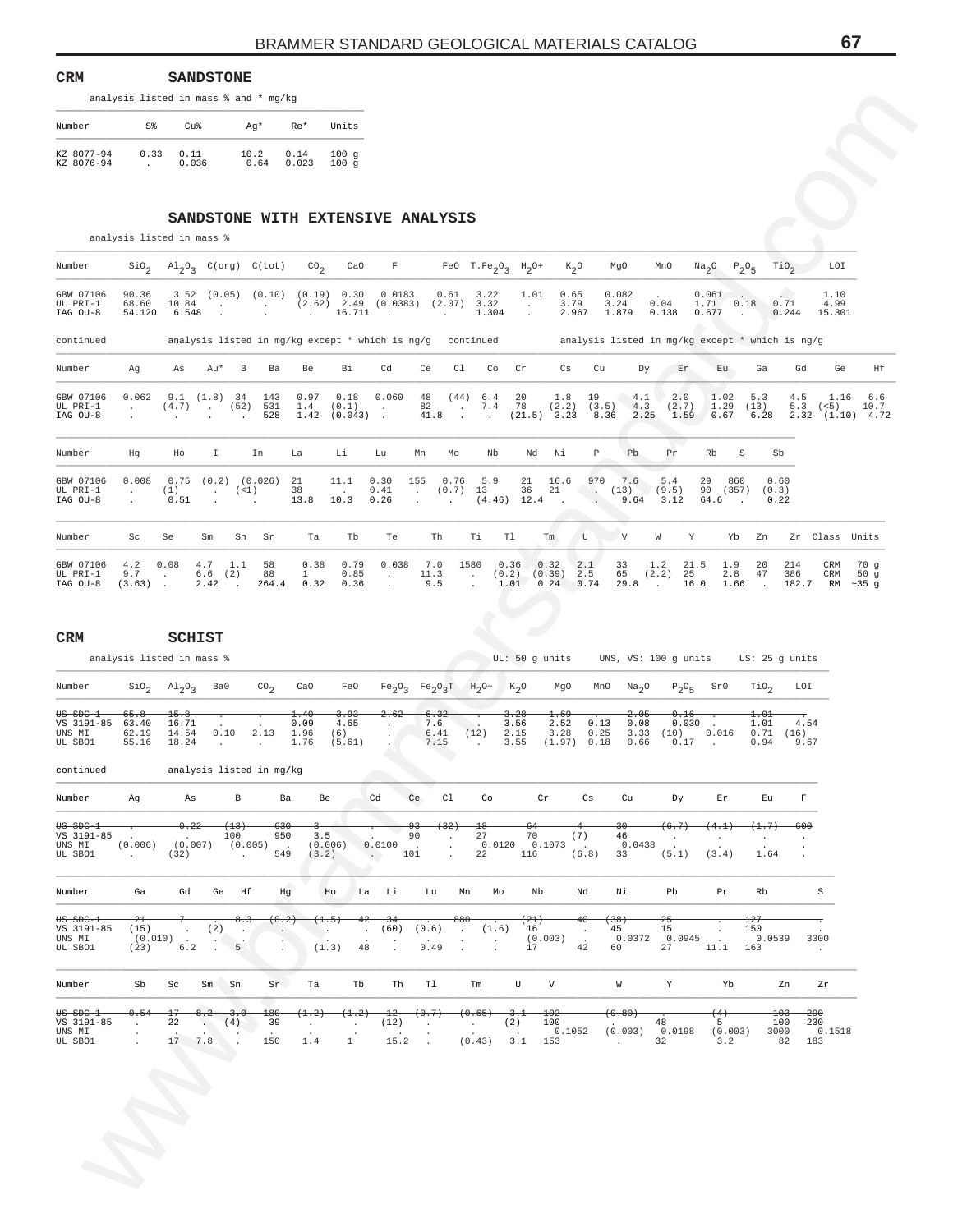| RM                   |                                 |                          | <b>SEDIMENT</b> |                                |                        | analysis listed in mass % |                 |                     |                 |               |                |                     |                 |                                       | $~5$ q units  |              |
|----------------------|---------------------------------|--------------------------|-----------------|--------------------------------|------------------------|---------------------------|-----------------|---------------------|-----------------|---------------|----------------|---------------------|-----------------|---------------------------------------|---------------|--------------|
| Number               | $\mathrm{Al}_{2}\mathrm{O}_{3}$ | $\text{CO}_2$            |                 | CaO $Fe_2O_3$ K <sub>2</sub> O |                        | MgO                       | MnO             | Na <sub>2</sub> O   | $P_2O_5$        |               | $\sin_2$       | TiO <sub>2</sub>    | LOI             | Type                                  |               |              |
| IAG OU-10<br>IAG UOK | 10.97<br>6.2                    | 14.94                    | 2.34<br>16.31   | 4.92<br>2.1                    | 1.28<br>1.3            | 1.77<br>2.9               | 0.120<br>0.0644 | 2.43<br>1.058       | 0.090<br>0.13   |               | 73.12<br>53.24 | 0.534<br>0.423      | 16.03           | (2.20) Longmyndian Greywacke<br>Loess |               |              |
|                      |                                 | analysis listed in mg/kg |                 |                                |                        |                           |                 |                     |                 |               |                |                     |                 |                                       |               |              |
| Number               | As                              | Ba                       | Be              | Вi                             | Cd                     | Ce                        | Co              | $\operatorname{Cr}$ | Cs              | Cu            | Dy             | $\operatorname{Er}$ | Eu              | Ga                                    | Gd            |              |
| IAG OU-10<br>IAG UOK | $\ddot{\phantom{0}}$<br>6.7     | 311<br>200.97            | (1.1)<br>1.102  | 0.1                            | (2.8)<br>$\sim$ $\sim$ | (38.0)<br>53              | 12.0<br>5.95    | 34.0<br>105.7       | 1.68<br>2.72    | 22.3<br>11.31 | 3.65<br>4.02   | 2.2<br>2.382        | 1.00<br>0.888   | 12.0<br>7.087                         | 3.7<br>4.465  |              |
| Number               | Ηf                              | Ho                       | La              | Li                             | Lu                     | Mo                        | Nb              | Nd                  | Νi              | Pb            | Pr             | Rb                  | Sb              | Sc                                    | Sm            | Sr           |
| IAG OU-10<br>IAG UOK | 3.3<br>(9.10)                   | 0.75<br>0.80             | 18.8<br>25.54   | (26.0)<br>21.90                | 0.34                   | (0.98)<br>$0.37$ $(1.40)$ | 7.6<br>8.61     | 18.7<br>24.32       | (17.7)<br>42.71 | 26.9<br>11.34 | 4.7<br>6.24    | 35.9<br>51.2        | $\Box$<br>0.580 | 11.3<br>(5.93)                        | (3.9)<br>5.01 | 174<br>278.5 |
| Number               | Ta                              | Tb                       | Th              | T1                             | Tm                     | U                         | V               |                     | W               | Y             | Yb             | Zn                  | Zr              |                                       |               |              |
| TAG OU-10<br>IAG UOK | 0.56<br>(0.73)                  | 0.61<br>0.687            | 5.0<br>8.111    | (0.23)<br>0.338                | 0.34<br>0.339          | 1.09<br>2.697             | 77<br>(37.56)   |                     | (1.45)          | 20.5<br>23.18 | 2.2<br>2.420   | 54<br>34.4          | 123             |                                       |               |              |

# LAKE SEDIMENT - SEQUENTIAL EXTRACTION METHOD

| BCR 701, CRM 20g | Cd     | Cr     | Cu     | Νi    | Ph     | Zn   |
|------------------|--------|--------|--------|-------|--------|------|
| Step 1           | 7.34   | 2.26   | 49.3   | 15.4  | 3.18   | 205  |
| Step 2           | 3.77   | 45.7   | 124    | 26.6  | 126    | 114  |
| Step 3           | 0.27   | 143    | 55.2   | 15.3  | 9.3    | 45.7 |
| Concentration    | (0.13) | (62.5) | (38.5) | 41.4) | (11.0) | 95)  |

| Number             | Analysis                       | Al<br>As |                        | Ba    | Ca                 | $Cd*$   | Co                    | $\operatorname{Cr}$ | Cu                             | Fe   | K     | La                    |                  |
|--------------------|--------------------------------|----------|------------------------|-------|--------------------|---------|-----------------------|---------------------|--------------------------------|------|-------|-----------------------|------------------|
| NIES 31<br>NIES 31 | whole material<br>acid extract | 9.17     | $(0.00139)$ $(0.0338)$ |       | 1.25<br>$\sim$     | (0.285) | $(0.342)$ $(0.00181)$ | 0.00433             | 0.00531<br>$(0.00337)$ 0.00506 | 5.38 |       | $(0.991)$ $(0.00204)$ |                  |
| Number             | Analysis                       | Mq       | Mn                     | Na    | Νi                 |         | P                     | Ph                  | Sc.                            | Sr   | Τi    | V                     | Zn               |
| NIES 31<br>NIES 31 | whole material<br>acid extract | (0.836)  | 0.0978<br>0.0881       | 0.882 | 0.00253<br>0.00222 |         | 0.0925                | 0.00251<br>0.00220  | $(0.00191)$ $(0.0125)$         |      | 0.442 | 0.0154<br>0.0133      | 0.0121<br>0.0110 |

## **CRM LAKE SEDIMENT** analysis listed in mass %

| Number                                                               | $A1_{2}0_{3}$                                    | $\text{co}_2$                                     | CaO                                                                                            | $Fe_2O_3$ K <sub>2</sub> O                     |                                       | MgO                                                  | MnO                                                                                                | Na <sub>2</sub> O                                                  | $P_2O_5$                                                                                           |                                                | $\sin_2$                                         | TiO <sub>2</sub>                                            | LOI                                                     | Type                                                                   |                                                  |                                                                |                                     |                                                                                                                       |
|----------------------------------------------------------------------|--------------------------------------------------|---------------------------------------------------|------------------------------------------------------------------------------------------------|------------------------------------------------|---------------------------------------|------------------------------------------------------|----------------------------------------------------------------------------------------------------|--------------------------------------------------------------------|----------------------------------------------------------------------------------------------------|------------------------------------------------|--------------------------------------------------|-------------------------------------------------------------|---------------------------------------------------------|------------------------------------------------------------------------|--------------------------------------------------|----------------------------------------------------------------|-------------------------------------|-----------------------------------------------------------------------------------------------------------------------|
| IAG OU-10 10.97<br>IAG UoK                                           |                                                  | 6.2 14.94 16.31<br>analysis listed in mg/kg       | 2.34                                                                                           | 4.92<br>2.1                                    | 1.28<br>1.3                           | 1.77<br>2.9                                          | 0.120<br>0.0644                                                                                    | 2.43<br>1.058                                                      | 0.090<br>0.13                                                                                      |                                                | 73.12<br>53.24                                   | 0.534<br>0.423                                              | 16.03                                                   | Loess                                                                  | (2.20) Longmyndian Greywacke                     |                                                                |                                     |                                                                                                                       |
| Number                                                               | As                                               | Ba                                                | Be                                                                                             | Bi                                             | Cd                                    | Ce                                                   | Co                                                                                                 | $\operatorname{\sf cr}$                                            | Cs                                                                                                 | Cu                                             | Dу                                               | Εr                                                          | Εu                                                      |                                                                        | Ga                                               | Gd                                                             |                                     |                                                                                                                       |
| IAG OU-10<br>IAG UoK                                                 | 6.7                                              | 311<br>200.97 1.102                               | (1.1)                                                                                          | 0.1                                            | $\sim 100$                            | $(2.8)$ $(38.0)$ $12.0$<br>53                        | 5.95                                                                                               | 34.0<br>105.7                                                      | 1.68<br>2.72                                                                                       | 22.3<br>11.31                                  | 3.65<br>4.02                                     | 2.2<br>2.382                                                | 1.00<br>0.888                                           | 12.0                                                                   | 7.087                                            | 3.7<br>4.465                                                   |                                     |                                                                                                                       |
| Number                                                               | Ηf                                               | Ho                                                | La                                                                                             | Li                                             | Lu                                    | Mo                                                   | Nb                                                                                                 | Nd                                                                 | Νi                                                                                                 | Pb                                             | Pr                                               | Rb                                                          | Sb                                                      |                                                                        | Sc                                               | Sm                                                             | Sr                                  |                                                                                                                       |
| IAG OU-10<br>IAG UOK                                                 | 3.3                                              | 0.75<br>(9.10) 0.80                               | 18.8<br>25.54                                                                                  | (26.0)<br>21.90                                |                                       | $0.34$ $(0.98)$ 7.6                                  | $0.37$ $(1.40)$ 8.61                                                                               | 18.7                                                               | (17.7)<br>24.32 42.71                                                                              | 26.9<br>11.34                                  | 4.7<br>6.24                                      | 35.9<br>51.2                                                |                                                         |                                                                        | 11.3<br>$0.580$ $(5.93)$ $5.01$                  | (3.9)                                                          | 174<br>278.5                        |                                                                                                                       |
| Number                                                               | Ta                                               | Tb                                                | Th                                                                                             | Tl                                             | $\rm{Tm}$                             | U                                                    | V                                                                                                  |                                                                    | W                                                                                                  | Υ                                              | Yb                                               | Zn                                                          | Ζr                                                      |                                                                        |                                                  |                                                                |                                     |                                                                                                                       |
| IAG OU-10<br>IAG UoK<br>LAKE SEDIMENT - SEQUENTIAL EXTRACTION METHOD | 0.56                                             | 0.61<br>(0.73) 0.687                              | 5.0                                                                                            | (0.23)<br>8.111 0.338                          | 0.34<br>0.339                         | 1.09                                                 | 77<br>2.697 (37.56) (1.45) 23.18                                                                   |                                                                    |                                                                                                    | 20.5                                           | 2.2<br>2.420                                     | 54<br>34.4                                                  | 123                                                     |                                                                        |                                                  |                                                                |                                     |                                                                                                                       |
| BCR 701, CRM 20g                                                     |                                                  | Cd                                                | Cr                                                                                             | Cu                                             |                                       | Νi                                                   | Pb                                                                                                 | Zn                                                                 |                                                                                                    |                                                |                                                  |                                                             |                                                         |                                                                        |                                                  |                                                                |                                     |                                                                                                                       |
| Step 1<br>Step 2<br>Step 3<br>Concentration                          |                                                  | 7.34<br>3.77<br>0.27<br>(0.13)                    | 2.26<br>45.7<br>143<br>(62.5)                                                                  | 49.3<br>124<br>55.2<br>(38.5)                  |                                       | 15.4<br>26.6<br>15.3<br>(41.4)                       | 3.18<br>126<br>9.3<br>(11.0)                                                                       | 205<br>114<br>45.7<br>(95)                                         |                                                                                                    |                                                |                                                  |                                                             |                                                         |                                                                        |                                                  |                                                                |                                     |                                                                                                                       |
| LAKE SEDIMENT WITH ACID EXTRACTION<br>Number<br>NIES 31<br>NIES 31   | Analysis<br>acid extract                         | whole material                                    | Al<br>$\sim$                                                                                   | As                                             | Ba                                    |                                                      | Ca<br>$Cd*$<br>9.17 (0.00139) (0.0338) 1.25 (0.342) (0.00181) 0.00433 0.00531<br>(0.285)<br>$\sim$ | $\sim$ 10 $\sim$                                                   | analysis in mass % except * for mg/kg<br>Co                                                        | Cr<br>(0.00337) 0.00506                        | ${\rm Cu}$                                       |                                                             | Fe                                                      | К                                                                      | CRM, powder 20 g<br>La<br>5.38 (0.991) (0.00204) |                                                                |                                     |                                                                                                                       |
| Number                                                               |                                                  | Analysis                                          | Mg                                                                                             | Мn                                             |                                       | Na                                                   | Νi                                                                                                 | Р                                                                  | Pb                                                                                                 |                                                | Sc                                               | Sr                                                          |                                                         | Тi                                                                     | V                                                | Zn                                                             |                                     |                                                                                                                       |
| NIES 31                                                              |                                                  | whole material (0.836) 0.0978<br>acid extract     |                                                                                                |                                                |                                       | 0.882                                                | 0.00253                                                                                            |                                                                    | $0.0925$ $0.00251$ $(0.00191)$ $(0.0125)$ $0.442$                                                  |                                                |                                                  |                                                             |                                                         |                                                                        | 0.0154                                           | 0.0121                                                         |                                     |                                                                                                                       |
| NIES 31                                                              |                                                  |                                                   | <b>Contractor</b>                                                                              |                                                | 0.0881                                | $\sim 10^{-11}$                                      | 0.00222                                                                                            | $\ddot{\phantom{a}}$                                               |                                                                                                    | 0.00220                                        | $\ddot{\phantom{0}}$                             | $\sim$                                                      | $\sim 10^{-1}$                                          |                                                                        | 0.0133                                           | 0.0110                                                         |                                     |                                                                                                                       |
| $\mathtt{CRM}$                                                       |                                                  |                                                   | LAKE SEDIMENT                                                                                  |                                                |                                       |                                                      | analysis listed in mass %                                                                          |                                                                    |                                                                                                    |                                                |                                                  |                                                             |                                                         |                                                                        |                                                  |                                                                |                                     |                                                                                                                       |
| Number                                                               | $A1_{2}O_{3}$                                    | $\mathtt{C}$                                      | CaO                                                                                            | Fe                                             | FeO                                   | Fe <sub>2</sub> O <sub>3</sub>                       | $H_{2}$ 0-                                                                                         | $H_2O+$                                                            | $K_2$ O                                                                                            | MgO                                            | MnO                                              | Na <sub>2</sub> O                                           | $P_2O_5$                                                | S                                                                      | $\sin^2$                                         | $\text{rio}_2$                                                 | LOI                                 | Other                                                                                                                 |
| JLk-1<br>VS 7176-95<br>VS 7126-94<br>AE SL 3<br><b>BCR 280R</b>      | 16.73<br>14.22<br>$\sim$<br>$\ddot{\phantom{a}}$ | $13.57$ $(2.24)$ 1.85<br>$\blacksquare$           | 0.686<br>7.09<br>$\ddot{\phantom{a}}$                                                          | $\cdot$<br>$\ddot{\phantom{a}}$<br>$\cdot$     | 2.191<br>3.50<br>1.60<br>$\bullet$    | 4.251<br>5.39T<br>$\cdot$ .<br>$\cdot$               | (0.22)<br>$7.02T$ $(2.15)$ $(4.5)$<br>- 7<br>$\ddot{\phantom{a}}$                                  | <b>Contractor</b><br>$\sim$<br>$\cdot$                             | 3.701 6.372 2.805 1.736 0.266 1.051 0.208 0.1052 57.16 0.668<br>1.51<br>2.21<br>$\cdot$<br>$\cdot$ | 3.12<br>2.00<br>$\sim$<br>$\cdot$              | 0.12<br>0.40<br>$\sim$<br>$\cdot$                | 3.11<br>1.96<br>$\cdot$<br>$\blacksquare$                   | 0.139<br>$0.345$ 0.165<br>$\Box$<br>$\blacksquare$      | <b>Contract Contract</b><br>$\sim 10^{-11}$<br>$\cdot$                 | $\sim 100$ km s $^{-1}$<br>$\cdot$               | $\sim 10^{-10}$<br>$\Box$                                      | <b>Contract</b>                     | $T.Fe_2O_2$ : 6.929<br>62.46 0.76 1.78 $CO_2^{2}: {}^{3} (0.74)$<br>61.07 0.69 8.34 $SO_2^{2}: (0.35)$<br>Ca: 11.1100 |
| continued                                                            |                                                  | analysis listed in mg/kg except % which is mass % |                                                                                                |                                                |                                       |                                                      |                                                                                                    |                                                                    |                                                                                                    |                                                |                                                  |                                                             |                                                         |                                                                        |                                                  |                                                                |                                     |                                                                                                                       |
| Number                                                               | Ag                                               | Al%                                               | As                                                                                             | Au                                             | $\mathbf{B}$                          | Ba                                                   | Be<br>Вi                                                                                           | Br                                                                 | Cd                                                                                                 | Ce                                             | Co                                               | Cr                                                          | Cs                                                      | Cu                                                                     | Dу                                               | Er                                                             | Εu                                  | F<br>Ga                                                                                                               |
| JLk-1<br>VS 7176-95<br>VS 7126-94<br>AE SL 3<br><b>BCR 280R</b>      | (0.04)<br>(0.17)<br><b>Contractor</b><br>33.4    | $\cdot$<br>2.4500<br>$\sim 10^{-1}$               | 26.8<br>$\sim$<br>18<br>3.2<br><b>CONTRACTOR</b>                                               | $\cdot$<br>(0.004)<br><b>Contract Contract</b> | (12)<br>$-34$<br>$\ddot{\phantom{a}}$ | 574<br>530<br>710<br>$\cdot$<br>$\ddot{\phantom{a}}$ | (1.3)<br>$\ddot{\phantom{a}}$<br>2.7<br>$\ddot{\phantom{0}}$<br>$\sim$<br>$\ddot{\phantom{a}}$     | 5.6<br>$\sim$                                                      | $\cdot$<br>$\ddot{\phantom{a}}$<br>0.85                                                            | 87.9<br>(41)<br>80<br>45.5<br>$\sim$ 100 $\pm$ | 18.0<br>17<br>18<br>$\ddot{\phantom{0}}$<br>16.8 | 69.0<br>158<br>66<br>$\sim$<br>126                          | 10.9<br>$\ddot{\phantom{a}}$<br>6<br>1.38<br>$\sim 100$ | 62.9<br>18<br>52<br>$\sim$ $\sim$<br>53                                | 6.57<br>$\sim$<br>(4.6)<br>2.22                  | 3.59<br>$\ddot{\phantom{a}}$<br>(2.6)<br>$\sim 100$<br>1.46 69 | 1.27<br>(1.4)<br>1.4<br>0.66<br>224 | 589<br>(380)<br>600<br>16<br>$\sim$<br>$\sim$                                                                         |
| Number                                                               | Gd                                               | Ge                                                | Hf                                                                                             | Hg                                             | Ho                                    | K%                                                   | La Li                                                                                              | Lu                                                                 | Mg%                                                                                                | Mn                                             | Mo                                               | Na                                                          | Nb                                                      | Nd                                                                     | Νi                                               | $\, {\mathbb P}$<br>Pb                                         |                                     | Rb<br>Pr                                                                                                              |
| JLk-1<br>VS 7176-95<br>VS 7126-94<br>AE SL 3<br><b>BCR 280R</b>      | 6.02<br>(5.8)<br><b>ALC</b><br>$\cdot$           | 1.4<br>$\sim$ $\sim$<br>$\cdot$                   | 3.78<br>$\rightarrow$ $\sim$<br>3.9 (0.03)<br>9.1<br><b>Contractor</b><br>$\ddot{\phantom{1}}$ | 1.46                                           | 1.06<br>(1)<br>$\sim$<br>$\cdot$      | $\sim$<br>0.8740<br>$\sim$                           | 40.6<br>19<br>45 37<br>22.5<br>$\cdot$                                                             | 0.571<br>8.5<br>$\sim 100$<br>0.40<br>0.3<br>$\sim 100$<br>$\cdot$ | $\bullet$<br>$\cdot$<br>2.7000<br>$\cdot$                                                          | $\cdot$<br>$\cdot$                             | $\bullet$<br>2.9<br>$\sim$                       | $\bullet$<br>$\blacksquare$<br>6690<br>$\ddot{\phantom{a}}$ | 15.8<br>10<br>12<br>$\sim$                              | 35.7<br>$\overline{\phantom{a}}$<br>39<br>21.5<br>$\ddot{\phantom{a}}$ | 35.0<br>31<br>54<br>69                           | 14<br>21<br>$\cdot$<br>$\cdot$                                 | 43.7<br>(8)<br>$\sim$<br>$\cdot$    | 8.53<br>147<br>39<br>93<br>38.8<br>$\cdot$                                                                            |
| Number                                                               |                                                  |                                                   |                                                                                                |                                                |                                       |                                                      |                                                                                                    |                                                                    |                                                                                                    |                                                |                                                  |                                                             |                                                         |                                                                        |                                                  |                                                                |                                     |                                                                                                                       |
|                                                                      | Sb                                               | Sc                                                | Se                                                                                             | Sm                                             | Sn                                    | Sr                                                   | Ta                                                                                                 | Tb                                                                 | Th                                                                                                 | Тi                                             | Tl<br>Tm                                         | U                                                           | V                                                       |                                                                        | W<br>Y                                           | Yb                                                             | Zn                                  | Zr Units (g)                                                                                                          |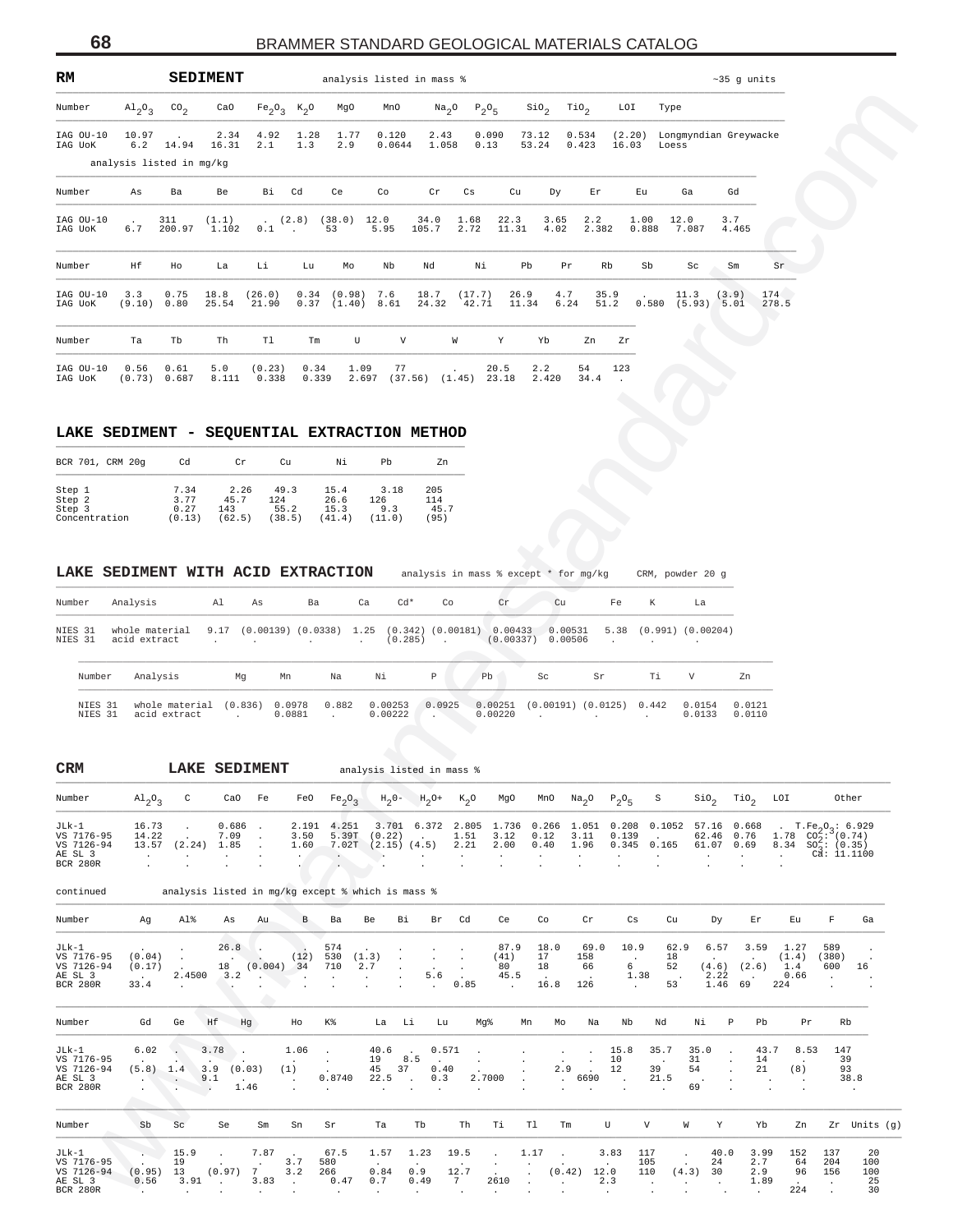**CRM ESTUARY AND MARINE SEDIMENT**

| analysis listed in mg/kg except % which is mass % |  |
|---------------------------------------------------|--|
|---------------------------------------------------|--|

| Number                                     | Hg                      | $CH2$ Hg                   | Ag               | Al%              |       | As                            | Ba                              | Be                   | Ca <sup>8</sup> | Cd                   | Ce                     | Co              | cr           | Cu            | Fe%     | Ga            |
|--------------------------------------------|-------------------------|----------------------------|------------------|------------------|-------|-------------------------------|---------------------------------|----------------------|-----------------|----------------------|------------------------|-----------------|--------------|---------------|---------|---------------|
| ERM-CC580                                  | $132$ tot               | 0.075                      |                  |                  |       | $\ddot{\phantom{a}}$          |                                 |                      |                 | $\ddot{\phantom{0}}$ |                        |                 |              |               | $\cdot$ |               |
| NMIJ 7302a<br><b>BCR 277R</b>              | 0.52<br>0.128           | $\ddot{\phantom{0}}$       | 0.49<br>$\cdot$  | $\cdot$          |       | 22.1<br>18.3                  | $\cdot$                         |                      | $\bullet$       | 1.32<br>0.61         | $\mathbf{r}$           | 12.4<br>22.5    | 145<br>188   | 57.8<br>63    | $\cdot$ |               |
| NMIJ 7303a<br>SRM 1646a                    | 0.067<br>(0.04)         | $\ddot{\phantom{0}}$       | 0.098<br>(< 0.3) | 2.297            |       | 8.6<br>6.23                   | (210)                           | $($ <1) 0.519        |                 | 0.342<br>0.148       | (34)                   | 11.1<br>(5)     | 39.1<br>40.9 | 23.1<br>10.01 | 2.008   | (5)           |
| Number                                     | K%                      | La                         | Li               | Mq%              | Mn    | Mo                            | Na <sup>8</sup>                 | Νd                   | Νi              | P%                   | Pb                     | Rb              | S%           | Sb            | Sc      | Se            |
| ERM-CC580<br>NMIJ 7302a                    | $\mathbf{r}$            |                            |                  |                  |       | 1.98                          |                                 |                      | 25.8            |                      | 82.7                   |                 |              | 1.22          |         | 0.61          |
| <b>BCR 277R</b>                            |                         |                            |                  |                  |       |                               |                                 | $\ddot{\phantom{0}}$ | 130             | $\ddot{\phantom{a}}$ |                        |                 |              |               |         | $\cdot$       |
| $NMIJ$ 7303a<br>SRM 1646a                  | $\cdot$<br>0.864        | $\cdot$<br>(17)            | (18)             | $\cdot$<br>0.388 | 2345  | 0.96<br>$\cdot$               | 0.741                           | $\cdot$<br>(15)      | 21.8<br>22.5    | 0.027                | 31.3<br>11.7           | $\cdot$<br>(38) | 0.352        | 0.69<br>(0.3) | (5)     | 0.24<br>0.193 |
| Number                                     | Si%                     | Sn                         | Sr               | Th               | Ti%   | Tl                            | U                               | V                    |                 | Units<br>Zn          |                        |                 |              |               |         |               |
| ERM-CC580<br>NMIJ 7302a<br><b>BCR 277R</b> | $\mathbf{r}$<br>$\cdot$ | $\cdot$<br>18.5<br>$\cdot$ |                  |                  |       | $\cdot$<br>$\cdot$<br>$\cdot$ | $\ddot{\phantom{0}}$<br>$\cdot$ |                      | 401<br>178      |                      | 40g<br>$60 - g$<br>40g |                 |              |               |         |               |
| NMIJ 7303a<br>SRM 1646a                    | 40.0                    | 4.21<br>(1)                | (68)             | (5.8)            | 0.456 | (< 0.5)                       | (2)                             | 44.84                | 107             | 48.9                 | $-60 - g$<br>70g       |                 |              |               |         |               |

### **CRM MARINE SEDIMENT**

|                                                                                         | analysis listed in mg/kg except % which is mass % |                                   |                                                                                                                                                 |                           |                                    |                                                                                           |                                                       |                                    |                                                                                                                                                                                                                                                                                     |                            |                                      |                                 |                                             |                               |                                |                                                          |                            |                                                 |                                                       |                                 |                |
|-----------------------------------------------------------------------------------------|---------------------------------------------------|-----------------------------------|-------------------------------------------------------------------------------------------------------------------------------------------------|---------------------------|------------------------------------|-------------------------------------------------------------------------------------------|-------------------------------------------------------|------------------------------------|-------------------------------------------------------------------------------------------------------------------------------------------------------------------------------------------------------------------------------------------------------------------------------------|----------------------------|--------------------------------------|---------------------------------|---------------------------------------------|-------------------------------|--------------------------------|----------------------------------------------------------|----------------------------|-------------------------------------------------|-------------------------------------------------------|---------------------------------|----------------|
| Number                                                                                  | Hg                                                | CH <sub>3</sub> Hg                | Ag                                                                                                                                              | Al%                       |                                    | As                                                                                        | Ba                                                    | Be                                 | $Ca\,$                                                                                                                                                                                                                                                                              | Cd                         |                                      | Ce                              | Co                                          | Cr                            | Cu                             |                                                          | Fe%                        | Ga                                              |                                                       |                                 |                |
| ERM-CC580                                                                               | 132 tot                                           | 0.075                             |                                                                                                                                                 |                           |                                    |                                                                                           |                                                       |                                    |                                                                                                                                                                                                                                                                                     |                            |                                      |                                 |                                             |                               |                                |                                                          |                            |                                                 |                                                       |                                 |                |
| <del>NMIJ 7302a</del><br>BCR 277R                                                       | $-0.52$<br>0.128                                  |                                   | 0.49                                                                                                                                            |                           |                                    | 22.1<br>18.3                                                                              |                                                       |                                    |                                                                                                                                                                                                                                                                                     | 1.32<br>0.61               |                                      |                                 | 12.4<br>22.5                                | 145<br>188                    | 57.8<br>63                     |                                                          |                            |                                                 |                                                       |                                 |                |
| <del>NMIJ 7303a</del><br>SRM 1646a                                                      | 0.067<br>(0.04)                                   | $\cdot$ .                         | 0.098<br>(< 0.3)                                                                                                                                | 2.297                     |                                    | 8.6<br>6.23                                                                               | (210)                                                 |                                    | $($ 1) 0.519                                                                                                                                                                                                                                                                        | 0.342<br>0.148             |                                      | (34)                            | $^{111}$<br>(5)                             | 39.1<br>40.9                  | <del>23.1</del><br>10.01       |                                                          | 2.008                      | (5)                                             |                                                       |                                 |                |
| Number                                                                                  | K%                                                | La                                | Li                                                                                                                                              | Mg%                       | Mn                                 | Mo                                                                                        | Na%                                                   |                                    | Νd<br>Νi                                                                                                                                                                                                                                                                            |                            | P%                                   | Pb                              | Rb                                          | S%                            |                                | Sb                                                       | Sc                         | Se                                              |                                                       |                                 |                |
| ERM-CC580<br><del>NMIJ 7302a</del><br>BCR 277R                                          |                                                   |                                   |                                                                                                                                                 |                           |                                    |                                                                                           |                                                       |                                    | 25.8<br>130                                                                                                                                                                                                                                                                         |                            |                                      | 82.5                            |                                             |                               |                                | $^{1.22}$<br>$\cdot$                                     |                            | 0.61<br>$\blacksquare$                          |                                                       |                                 |                |
| <del>NMIJ 7303a</del><br>SRM 1646a                                                      | 0.864                                             | (17)                              | (18)                                                                                                                                            | 0.388                     | 2345                               | 0.96                                                                                      | 0.741                                                 | (15)                               | 21.8<br>22.5                                                                                                                                                                                                                                                                        |                            | 0.027                                | <del>31.3</del><br>11.7         | (38)                                        | 0.352                         |                                | <del>0.69</del><br>(0.3)                                 | (5)                        | 0.24<br>0.193                                   |                                                       |                                 |                |
| Number                                                                                  | Si%                                               | Sn                                | Sr                                                                                                                                              | Th                        | Ti%                                |                                                                                           | Tl                                                    | U                                  | V                                                                                                                                                                                                                                                                                   | Zn                         | Units                                |                                 |                                             |                               |                                |                                                          |                            |                                                 |                                                       |                                 |                |
| ERM-CC580<br>NM <del>IJ 7302a</del><br>BCR 277R                                         |                                                   | 18.5                              |                                                                                                                                                 |                           |                                    |                                                                                           |                                                       |                                    |                                                                                                                                                                                                                                                                                     | 401<br>178                 | 40g<br><del>60 g</del><br>40g        |                                 |                                             |                               |                                |                                                          |                            |                                                 |                                                       |                                 |                |
| <del>NMIJ 7303a</del><br>SRM 1646a                                                      | 40.0                                              | $-4.21$<br>(1)                    | (68)                                                                                                                                            | (5.8)                     | 0.456                              |                                                                                           | (< 0.5)                                               | (2)                                | 44.84                                                                                                                                                                                                                                                                               | 107<br>48.9                | <del>60 g</del><br>70g               |                                 |                                             |                               |                                |                                                          |                            |                                                 |                                                       |                                 |                |
| CRM                                                                                     |                                                   |                                   | <b>MARINE SEDIMENT</b>                                                                                                                          |                           |                                    |                                                                                           |                                                       |                                    |                                                                                                                                                                                                                                                                                     |                            |                                      |                                 |                                             |                               |                                |                                                          |                            |                                                 |                                                       |                                 |                |
|                                                                                         | analysis listed in mass %                         |                                   |                                                                                                                                                 |                           |                                    |                                                                                           |                                                       |                                    | $T = Total$                                                                                                                                                                                                                                                                         |                            |                                      |                                 |                                             |                               |                                |                                                          |                            |                                                 |                                                       |                                 |                |
| Number                                                                                  |                                                   |                                   | $\mathrm{Al}_{2}\mathrm{O}_{3}$ C(org) T.C CO <sub>3</sub> <sup>2</sup> CaO                                                                     |                           |                                    | FeO                                                                                       |                                                       |                                    | $\begin{matrix} \texttt{Fe}\xspace_2\texttt{O}\xspace_3 \end{matrix} \begin{matrix} \texttt{T}.\texttt{Fe}\xspace_2\texttt{O}\xspace_3 \end{matrix} \begin{matrix} \texttt{H}\xspace_2\texttt{O}^+ \end{matrix} \begin{matrix} \texttt{K}\xspace_2\texttt{O}\xspace_3 \end{matrix}$ |                            |                                      | MgO                             | MnO                                         |                               | $Na_{2}O$                      | $P_2O_5$                                                 | S                          |                                                 | $\mathsf{SiO}_2$                                      | $\mathcal{I}^{10}$ <sub>2</sub> | LOI            |
| JMs-1<br>JMs-2                                                                          | 15.82<br>14.18<br>Al                              | $\sim$<br>$\cdot$                 | 1.69<br>0.39                                                                                                                                    | $\cdot$<br>$\cdot$        | $2.13$ $2.12$<br>4.68 < 0.04<br>Ca |                                                                                           | 4.54<br>10.96                                         | 6.90<br>10.96<br>Fe                | 6.79<br>7.13                                                                                                                                                                                                                                                                        |                            | 2.24<br>2.70<br>к                    | 2.87<br>3.24<br>Mg              | 0.102<br>2.26<br>Mn                         |                               | 4.07<br>5.79<br>Na             | 0.18<br>1.26<br>$\mathbf{P}$                             | 1.32T<br>0.29T             |                                                 | 53.74<br>41.78<br>Si                                  | 0.70<br>1.40<br>Ti              | 15.44<br>19.15 |
| SRM 2702<br>SRM 2703<br>NRC MESS-4                                                      | 8.33<br>7.91                                      | 8.41 (3.27) (3.36)<br>$\cdot$     | $(1.79)$ .                                                                                                                                      | $\sim$ $\sim$             | $(0.343)$ .<br>(0.31)<br>1.31      |                                                                                           |                                                       | 7.91<br>7.38<br>3.79               |                                                                                                                                                                                                                                                                                     |                            | 2.054<br>2.08<br>2.38                | (1.0)<br>1.58                   | $(0.990)$ 0.1757<br>0.1734<br>0.0298        |                               | 0.681<br>0.693<br>1.26         | (0.16)<br>0.104                                          | $0.1552$ $(1.5T)$<br>0.158 |                                                 | $\sim$ $\sim$<br>27.8                                 | 0.884<br>0.880<br>0.384         |                |
| NRC PACS-3<br>NRC HISS-1<br>BCR 320R                                                    | 6.58<br>0.73                                      | $\cdot$                           | $\bullet$                                                                                                                                       |                           | 1.89<br>1.14<br>$\sim$             | $\cdot$                                                                                   | $\bullet$                                             | 4.106<br>0.246                     | $\sim$<br>н.,<br>2.5700                                                                                                                                                                                                                                                             |                            | 1.253<br>$0.332$ 0.075               | 1.402                           | 0.0432<br>0.00661<br>0.0910                 |                               | 3.52<br>0.373                  | 0.0937<br>$\sim$                                         | 1.17<br>$\sim$             |                                                 | 26.1<br>(44)                                          | 0.442<br>0.076                  |                |
| continued                                                                               |                                                   |                                   | analysis listed in mg/kg except % which is mass % SRM 2703 is intended for small sample techniques <10mg                                        |                           |                                    |                                                                                           |                                                       |                                    |                                                                                                                                                                                                                                                                                     |                            |                                      |                                 |                                             |                               |                                |                                                          |                            |                                                 |                                                       |                                 |                |
| Number                                                                                  | Ag                                                | As                                | B                                                                                                                                               | Ba%                       | Be                                 |                                                                                           | Bi                                                    | Br                                 | Cd                                                                                                                                                                                                                                                                                  | Ce                         | Cl%                                  | Co                              |                                             | Cr                            | Cs                             | Cu                                                       | Dy.                        | Er                                              | Eu                                                    |                                 |                |
| JMs-1<br>JMs-2                                                                          | $\cdot$<br>$\sim$                                 | 18<br>35                          | 81<br>106                                                                                                                                       | 0.0307<br>0.1856          | 1.3<br>1.8                         |                                                                                           |                                                       |                                    |                                                                                                                                                                                                                                                                                     | $\cdot$                    | 2.69<br>4.05                         | 18.1<br>226                     | 133                                         | 78                            | 5.9<br>3.0                     | 88<br>447                                                |                            |                                                 |                                                       |                                 |                |
| SRM 2702<br>SRM 2703<br>NRC MESS-4                                                      | (0.59)<br>0.161                                   | $(0.622)$ 45.3<br>45.5<br>21.7    | $\sim 100$<br>$\sim 20$                                                                                                                         | 0.0416<br>(0.0920)        | $0.03974$ (3.0)<br>2.09            |                                                                                           | $\sim$<br>$(2.7)$ (60)                                |                                    | 0.817<br>0.811<br>0.28                                                                                                                                                                                                                                                              | 123.4<br>125.5             | $\sim 100$<br>$(72)$ 1.31% 13.0      | 27.76<br>27.70                  | 352                                         | 94.3 (10)                     | (7.1)<br>$(7.7)$ $(120)$       | (117.7)<br>32.9                                          |                            |                                                 | $\cdot$<br>(1.3)                                      |                                 |                |
| NRC PACS-3<br>NRC HISS-1<br>$BCR$ 320 $R$                                               | (1.10)<br>0.016<br>$\sim 10^{-7}$ .               | 30.3<br>$0.801$ .                 | $21.7$ .                                                                                                                                        | <b>Contractor</b>         | 1.06<br>0.129                      | $\mathcal{L} \left( \mathcal{L} \right)$                                                  | $\sim$ $\sim$                                         | 2.64                               | 2.23<br>0.024                                                                                                                                                                                                                                                                       | $\sim 100$ km s $^{-1}$    | $(0.35)$ $(0.65)$ $30.0$ .<br>9.7 59 | (12.1)                          |                                             | 90.6                          | $\sim 100$ km s $^{-1}$        | 326<br>2.29                                              | 46.3                       |                                                 |                                                       |                                 |                |
| Number                                                                                  |                                                   | Ga Gd Hf                          |                                                                                                                                                 | Hg                        | Ho In                              |                                                                                           |                                                       |                                    | La Li Lu Mo                                                                                                                                                                                                                                                                         |                            |                                      | Nb                              | Nd                                          |                               |                                | Ni Pb Pr                                                 |                            | Rb                                              | Sb                                                    | Sc                              |                |
| JMs-1<br>JMs-2                                                                          | $\sim$<br>$\sim 100$                              | $\sim 100$ km s $^{-1}$<br>$\sim$ | $\ddot{\phantom{1}}$<br>$\sim 100$ km s $^{-1}$                                                                                                 | $\sim$<br><b>Contract</b> | $\sim$<br>$\overline{\phantom{a}}$ | 0.101                                                                                     | $\sim$<br>$0.178$ .                                   | 62<br>43                           | $\ddot{\phantom{0}}$<br>$\sim$                                                                                                                                                                                                                                                      | $\sim$                     |                                      | $\cdot$<br>$\sim$ $\sim$        | $\sim$ 100 $\pm$<br>$\sim 100$ km s $^{-1}$ | 53<br>311                     | 49<br>88                       | <b>Contract</b><br>$\cdot$                               |                            | 88<br>65                                        | 1.4<br>4.5                                            | $\sim$<br><b>Contract</b>       |                |
| SRM 2702<br>SRM 2703<br>NRC MESS-4                                                      |                                                   |                                   | $(12.6)$ 0.4474 . $(73.5)$ $(78.2)$ . $(10.8)$ $(63)$<br>$(11.8)$ 0.474 . $(75.9)$ . $(11)$ $(63)$<br>$(18) Ge:(0.16) (3.0) (0.08)$ (0.10) (35) |                           |                                    |                                                                                           |                                                       |                                    | 65.3 (0.11) (2.53) (12)                                                                                                                                                                                                                                                             |                            |                                      |                                 | (56)<br>(72)<br>(42)                        | (75)                          | 75.4 132.8<br>130<br>42.8 21.5 | <b>Contract</b><br>$\sim 100$ km s $^{-1}$<br>$\sim 100$ |                            | 127.7<br>130<br>(180)                           | 5.60 25.9<br>$1.07$ $(13.4)$                          | 5.62 25.95                      |                |
| NRC PACS-3<br>NRC HISS-1<br>BCR 320R                                                    | $\sim 100$                                        | $\sim 100$                        | $\sim$<br><b>Contract</b>                                                                                                                       | $(0.01)$<br>0.85<br>2.98  |                                    |                                                                                           |                                                       | 31.9                               | $2.83$ . $(0.13)$ .<br>and the contract of                                                                                                                                                                                                                                          | (5.9)<br><b>Contractor</b> |                                      | $\sim$ $\sim$<br>$\sim 10^{-1}$ | $\sim 1$<br>$\sim$                          |                               | 39.5 188.0                     | $2.16$ $3.13$ .<br>$27.1$ 85 .                           | $\sim$                     | $\sim$<br>$\sim$ $\sim$<br>$\ddot{\phantom{a}}$ | 14.7<br>(0.13)<br><b>Contractor</b>                   | $\sim$ 100 $\mu$<br>5.2         |                |
|                                                                                         | * BUTILYN CONTENT DETAILED ON CERTIFICATES        |                                   |                                                                                                                                                 |                           |                                    |                                                                                           |                                                       |                                    |                                                                                                                                                                                                                                                                                     |                            |                                      |                                 |                                             |                               |                                |                                                          |                            |                                                 |                                                       |                                 |                |
| Number                                                                                  |                                                   | Se Sm                             | Sn                                                                                                                                              | Sr                        | Та                                 | Tb Te                                                                                     |                                                       |                                    | Th T1                                                                                                                                                                                                                                                                               |                            | Tm<br>U                              |                                 | V                                           |                               |                                | W Y Yb Zn                                                |                            |                                                 | Zr Units                                              |                                 |                |
| JMs-1<br>JMs-2                                                                          | $\sim$<br>$\sim 10^{-11}$                         | $\sim$                            | $\sim$                                                                                                                                          | 154<br>454                | $\sim 100$<br>$\sim 100$           |                                                                                           | 0.132<br>1.38                                         | $\sim$ 100 $\mu$<br>$\sim 10^{-1}$ | $\sim$<br>$\sim$                                                                                                                                                                                                                                                                    | $\ddot{\phantom{0}}$       | $\sim$<br>$\sim$                     |                                 | 127<br>183                                  | $\sim$ $-$<br>$\sim$          | 254                            | 24.3 .<br>$\sim$                                         | 264<br>166                 |                                                 | 132 100 g<br>$220$ 100 g                              |                                 |                |
| SRM 2702<br>SRM 2703 (4.9) (10.8) (32) (118)<br>NRC MESS-4 * (1.5) (5.5) 2.35 132       | $(4.95)(10.8)$ 31.6 119.7 .                       |                                   |                                                                                                                                                 |                           | (1)                                |                                                                                           | $1\times10^5$<br>$\Delta \sim 10^4$<br>$(0.1)$ $(12)$ |                                    | 20.51 0.8267 . (10.4)<br>$20.22$ $(0.83)$ .<br>0.85                                                                                                                                                                                                                                 | $\sim$                     | 8.99<br>3.4                          |                                 | $357.6$ (6.2)<br>360<br>216                 | (6.4)<br>$(1.3)$ $(20)$ $(2)$ | $\sim 1-1$                     |                                                          | 485.3.<br>480              | $\sim$ 100 $\sim$                               | 50 $g$<br>5 <sub>g</sub><br>147 (96) 50 g Re: (0.004) |                                 |                |
| NRC MESS-4<br>NRC PACS-3 * . 22.0 267 .<br>NRC HISS-1 0.050 . (0.11) 96.9 .<br>BCR 320R |                                                   |                                   |                                                                                                                                                 |                           |                                    | $\frac{1}{2} \left( \frac{1}{2} \right) \frac{1}{2} \left( \frac{1}{2} \right)$<br>$\sim$ |                                                       |                                    | $(0.06)$ . $(0.26)$ 129<br>$(5.3)$ 0.65 . 1.56 46.5                                                                                                                                                                                                                                 |                            |                                      | $(2.6)$ 129                     |                                             |                               |                                | $\sim 100$                                               |                            |                                                 | $376$ $376$ $309$<br>$4.94$ $1009$<br>319 . 40 g      |                                 |                |
|                                                                                         |                                                   |                                   |                                                                                                                                                 |                           |                                    |                                                                                           |                                                       |                                    |                                                                                                                                                                                                                                                                                     |                            |                                      |                                 |                                             |                               |                                |                                                          |                            |                                                 |                                                       |                                 |                |
|                                                                                         |                                                   |                                   |                                                                                                                                                 |                           |                                    |                                                                                           |                                                       |                                    |                                                                                                                                                                                                                                                                                     |                            |                                      |                                 |                                             |                               |                                |                                                          |                            |                                                 |                                                       |                                 |                |
|                                                                                         |                                                   |                                   |                                                                                                                                                 |                           |                                    |                                                                                           |                                                       |                                    |                                                                                                                                                                                                                                                                                     |                            |                                      |                                 |                                             |                               |                                |                                                          |                            |                                                 |                                                       |                                 |                |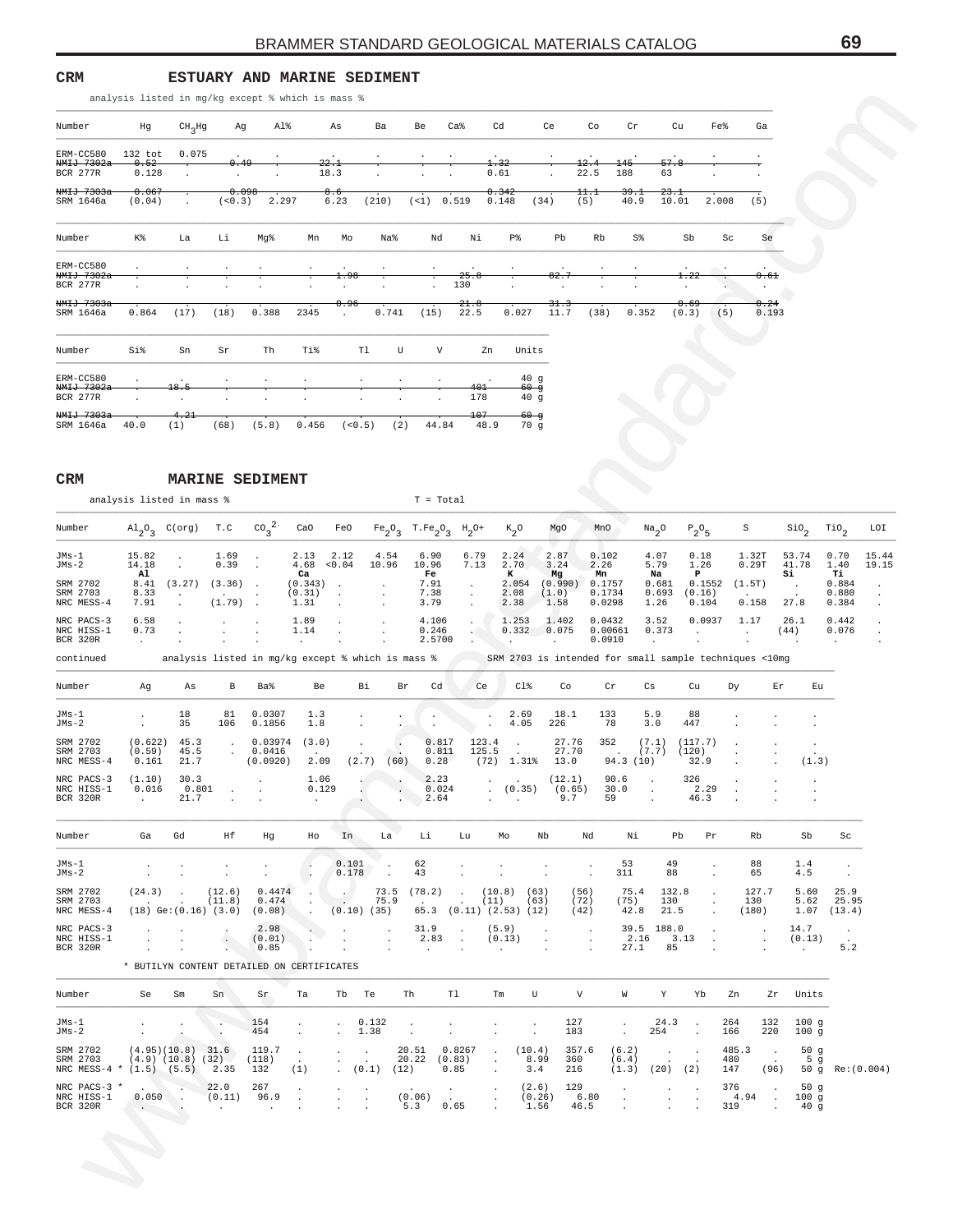|                               |                         |                             |                                                         |                                      |                                              | <b>RIVER SEDIMENT</b>                                       | analysis listed in mg/kg except % which is mass % |                                                                                       |                      |                                        |                                                |                                                   | SRM 1944: CRM, 50 g SRM 8704: RM, 50 g                                |                                             |                                 |                           |                                                  |                        |                                                        |                       |                            |                               |                                 |
|-------------------------------|-------------------------|-----------------------------|---------------------------------------------------------|--------------------------------------|----------------------------------------------|-------------------------------------------------------------|---------------------------------------------------|---------------------------------------------------------------------------------------|----------------------|----------------------------------------|------------------------------------------------|---------------------------------------------------|-----------------------------------------------------------------------|---------------------------------------------|---------------------------------|---------------------------|--------------------------------------------------|------------------------|--------------------------------------------------------|-----------------------|----------------------------|-------------------------------|---------------------------------|
| Number                        | Ag                      | Al%                         |                                                         | As                                   | Au                                           | Ba                                                          | Be                                                | Br                                                                                    | C%                   |                                        | Ca <sup>8</sup>                                | Cd                                                | Ce                                                                    | $C1\$                                       | Co                              | $\operatorname{Cr}$       |                                                  | Cs                     | Cu                                                     | Eu                    | Ηf                         | Hq                            | Fe                              |
| SRM 1944<br>SRM 8704          | 6.4<br>$\sim$           | 5.33<br>6.10                |                                                         | 18.9<br>(17)                         | (0.1)<br>$\sim 100$                          | $\sim$<br>413                                               | 1.6<br>$\sim$                                     | 86<br>$\sim$                                                                          | 3.351                |                                        | 1.0<br>2.641                                   | 8.8<br>2.94                                       | (65)<br>66.5                                                          | 1.4<br>$\sim$                               | 14<br>13.57                     | 266<br>121.9              | 3                                                | 380<br>5.83            | $\sim$                                                 | (1.3)<br>1.31         | $\sim$<br>8.4              | 3.4<br>$\sim$                 | 3.53%<br>3.97%                  |
| continued                     |                         |                             |                                                         |                                      |                                              |                                                             |                                                   |                                                                                       |                      |                                        |                                                |                                                   |                                                                       |                                             |                                 |                           |                                                  |                        |                                                        |                       |                            |                               |                                 |
| Number                        |                         | K%                          |                                                         | Mq%                                  | Mn                                           | Na%                                                         | Νi                                                | Pb                                                                                    | Rb                   | Sb                                     |                                                | Sc                                                | Se                                                                    | Si% Sn                                      |                                 | Th                        | Ti%                                              |                        | Tl                                                     | U                     | V                          | Zn                            |                                 |
| SRM 1944                      |                         | 1.6                         |                                                         | (1.0)                                | 505                                          | 1.9                                                         | 76.1                                              | 330                                                                                   | 75                   | (5)                                    |                                                | 10.2                                              | 1.4                                                                   | 31                                          | 42<br>(13)                      |                           | 0.4300                                           |                        | 0.59                                                   | (3.1)                 | 100                        | 656                           |                                 |
| SRM 8704                      |                         | 2.001                       |                                                         | 1.200                                | 544                                          |                                                             | $0.553$ 12.9                                      | 150                                                                                   | $\sim$               | 3.07                                   |                                                | 11.26                                             | $\sim$                                                                | $\sim$                                      | $\sim$                          | 9.07                      | 0.457                                            |                        | $\sim$                                                 | 3.09                  | 94.6                       | 408                           |                                 |
| CRM                           |                         |                             |                                                         |                                      |                                              | <b>STREAM SEDIMENT</b>                                      |                                                   |                                                                                       |                      |                                        |                                                |                                                   |                                                                       |                                             |                                 |                           |                                                  |                        |                                                        |                       | $\bullet$                  |                               |                                 |
| analysis listed in mass %     |                         |                             |                                                         |                                      |                                              |                                                             |                                                   |                                                                                       |                      |                                        |                                                |                                                   | BCR: 40 g                                                             |                                             | JSd 1-3: 20 g                   |                           |                                                  | $Jsd-4: 100 g$         |                                                        |                       |                            | SARM: 100 g units             |                                 |
| Number                        |                         | $\mathsf{Sio}_2$            | $\mathrm{^{Al}2^O_3}$                                   |                                      | Org.C                                        | $^{CO}$ <sub>2</sub>                                        | CaO                                               |                                                                                       | FeO                  | $Fe_2O_3$                              |                                                | $\texttt{T} \cdot \texttt{Fe}_{2} \texttt{O}_{3}$ | $\mathrm{^{H}2^{O+}}$                                                 | $\mathrm{^{H}2^{O-}}$                       | $K_2^o$                         |                           | MqO                                              | MnO                    |                                                        | $\frac{Na}{2}O$       | $\mathbb{P}_2\mathbb{O}_5$ | $\mathop{\rm TiO}\nolimits_2$ | LOI                             |
| $JSd-3$<br>$JSd-1$            |                         | 76.00<br>66.55              | 9.908<br>14.65                                          |                                      | $\cdot$                                      | (0.0867)                                                    | 0.560<br>3.034                                    |                                                                                       | 1.161<br>1.363       | 3.057<br>3.526                         |                                                | 4.368<br>5.059                                    | 2.838<br>(2.301)                                                      | 0.964<br>0.836                              | 1.971<br>2.183                  | 1.17                      | 1.813                                            | 0.149<br>0.0924        |                                                        | 0.411<br>2.727        | 0.0817<br>0.122            | 0.403<br>0.643                |                                 |
| $JSd-2$<br>$JSd-4$<br>SARM 46 |                         | 60.78<br>51.12<br>35.90     | 12.31<br>13.22<br>6.71                                  |                                      | $\sim$<br>$\sim$<br>$\sim$<br>$\blacksquare$ | (0.501)<br>$\ddot{\phantom{a}}$<br>$\overline{\phantom{a}}$ | 3.658<br>5.57<br>1.32                             | (18.0)                                                                                | 5.955<br>(2.08)      | 4.552<br>$\sim$<br>28.16               | 11.65<br>8.06<br>$\sim$                        |                                                   | 2.554<br>$\sim$<br>$\ddot{\phantom{a}}$                               | 0.451<br>$\sim$<br>$\overline{\phantom{a}}$ | 1.145<br>1.40<br>0.35           | 4.04<br>3.16              | 2.731                                            | 0.120<br>0.107<br>1.14 |                                                        | 2.438<br>2.28<br>0.28 | 0.105<br>0.45<br>0.11      | 0.614<br>0.64<br>0.60         | $\cdot$<br>$\ddot{\phantom{a}}$ |
| BCR 667                       |                         | estuary sediment .          |                                                         |                                      |                                              | $\ddot{\phantom{a}}$                                        | $\sim$                                            |                                                                                       | $\sim$               | $\sim$                                 | $\ddot{\phantom{a}}$                           |                                                   | $\overline{\phantom{a}}$                                              | $\overline{\phantom{a}}$                    | $\sim$                          | $\ddot{\phantom{a}}$      |                                                  | $\cdot$                |                                                        | $\sim$                | $\ddot{\phantom{a}}$       | $\cdot$                       | $\ddot{\phantom{a}}$            |
| continued                     |                         |                             |                                                         |                                      |                                              |                                                             |                                                   |                                                                                       |                      |                                        |                                                |                                                   | analysis listed in mg/kg except * which is ng/g and % which is mass % |                                             |                                 |                           |                                                  |                        |                                                        |                       |                            |                               |                                 |
| Number                        |                         | Ag                          | As                                                      | Au*                                  |                                              | В                                                           | Ba                                                | Be                                                                                    | Вi                   | Br                                     | Cd                                             | Ce                                                | C1                                                                    | Co                                          | Cr                              | $\mathbb{C}\mathbf{s}$    |                                                  | Cu                     | Dy                                                     | Εr                    | Eu                         | F                             | Fe                              |
| $JSd-3$<br>$JSd-1$<br>$JSd-2$ |                         | (3.38)<br>(0.036)<br>(1.04) | 252<br>2.42<br>38.6                                     | (54.6)                               | (5.66)<br>(0.64)                             | $\ddot{\phantom{a}}$<br>$\ddot{\phantom{a}}$<br>$\sim$      | 462<br>520<br>1199                                | 1.40<br>$\cdot$                                                                       | $\ddot{\phantom{a}}$ | $\mathbf{r}$<br>$\mathbf{r}$           |                                                |                                                   | 42.0<br>$\overline{a}$<br>34.4<br>$\sim$<br>23.4<br>$\sim$            | 12.7<br>11.2<br>48.4                        | 21.5<br>108                     | 35.3 30.6<br>1.89<br>1.07 | 426<br>1117                                      | 22.0                   | 2.22<br>2.23<br>2.86                                   | 1.07<br>0.906<br>1.48 | 0.686<br>0.925<br>0.81     | 3200<br>306<br>259            | $\cdot$<br>$\ddot{\phantom{a}}$ |
| $JSd-4$<br>SARM 46<br>BCR 667 | $\cdot$<br>$\mathbf{r}$ |                             | $\ddot{\phantom{a}}$                                    |                                      | $\mathbf{r}$<br>$\mathbf{r}$                 | $\sim$<br>$\ddot{\phantom{a}}$                              | (888)<br>(180)                                    | $\cdot$<br>$\cdot$                                                                    |                      | $\ddot{\phantom{a}}$<br>$\overline{a}$ | $\overline{\phantom{a}}$<br>(99.7) (0.67) 56.7 | $\sim$<br>(110)                                   | $\ddot{\phantom{a}}$<br>G.                                            | 56                                          | $(21)$ $(1215)$<br>559          | $\sim$<br>566<br>(7.8)    | (486)<br>(60)                                    |                        | $\sim$<br>4.01                                         | $\sim$<br>2.35        | $\sim$<br>1.00             | $\sim$<br>$\sim$              | $\cdot$<br>(44.48)              |
| continued                     | $\mathbf{r}$            |                             |                                                         |                                      |                                              |                                                             | $\overline{a}$                                    |                                                                                       |                      |                                        |                                                |                                                   | - 20                                                                  |                                             | $(23.0)$ $(178)$                |                           |                                                  |                        |                                                        |                       |                            |                               |                                 |
| Number                        |                         | Gd                          | Ge                                                      | Ηf                                   | Hg*                                          | Ho                                                          | I                                                 | In                                                                                    |                      | La                                     | Li                                             | Lu                                                | Mn                                                                    | Mo                                          | Nb                              | Nd                        | Νi                                               |                        | P                                                      | Pb                    | Pr                         | Rb                            | S                               |
| $JSd-3$                       |                         |                             |                                                         | 3.21                                 | (254)                                        |                                                             |                                                   |                                                                                       |                      | 19.8 151                               |                                                | 0.196                                             | $\sim$ $\sim$                                                         | $\ddot{\phantom{a}}$                        | 7.80                            | 15.7                      | 19.6                                             |                        | $\cdot$                                                | 82.1                  | 3.09                       | 285                           | (399)                           |
| $JSd-1$<br>$JSd-2$<br>$JSd-4$ | $\cdot$<br>$\cdot$      | 2.71                        | $\ddot{\phantom{a}}$<br>$\cdot$<br>$\ddot{\phantom{a}}$ | 3.55<br>2.70<br>$\ddot{\phantom{a}}$ | (15.5)<br>(106)                              | $\cdot$<br>$\ddot{\phantom{1}}$<br>$\ddot{\phantom{a}}$     |                                                   | $\overline{\phantom{a}}$                                                              |                      | 18.1<br>11.3<br>(16)                   | 22.8<br>(19.2)<br>(32)                         | 0.186<br>0.252<br>$\sim$                          | $\rightarrow$<br>٠.<br>$\cdot$                                        | $\overline{a}$<br>11.5<br>$\sim$            | 11.1<br>4.56<br>$\sim$          | 17.6<br>13.2              | 7.04<br>92.8<br>(114)                            |                        | $\ddot{\phantom{a}}$<br>$\ddot{\phantom{1}}$<br>$\sim$ | 12.9<br>146<br>(240)  | 4.05<br>2.40<br>$\sim$     | 67.4<br>26.9<br>(57)          | (68)<br>1.31%<br>$\sim$         |
| SARM 46<br>BCR 667            | $\sim$                  | 4.41                        |                                                         |                                      |                                              | 0.80                                                        | $\ddot{\phantom{0}}$                              | $\ddot{\phantom{a}}$                                                                  |                      | 27.8                                   | $\ddot{\phantom{a}}$<br>$\ddot{\phantom{a}}$   | .                                                 | $0.325$ (920).                                                        | (10)                                        | $\cdot$<br>$\ddot{\phantom{a}}$ | $\sim$                    | (125)<br>25.0(128)                               |                        | $\blacksquare$<br>$\ddot{\phantom{a}}$                 | (1.3)                 | $\sim$<br>(31.9) 6.1       | (20)<br>$\sim$                | (0.17)<br>$\sim$                |
| continued                     |                         |                             |                                                         |                                      |                                              |                                                             |                                                   |                                                                                       |                      |                                        |                                                |                                                   |                                                                       |                                             |                                 |                           |                                                  |                        |                                                        |                       |                            |                               |                                 |
| Number                        |                         | Sb                          | Sc                                                      | Se                                   | Sm                                           | Sn                                                          | Sr                                                | Ta                                                                                    |                      | Tb                                     | Te                                             | Th                                                | Ti%                                                                   |                                             | Tl                              | Tm                        | U                                                | V                      | W                                                      | Υ                     | Yb                         | Zn                            | Zr                              |
| $JSd-3$<br>$JSd-1$            |                         |                             | 10.5<br>10.9                                            |                                      | 3.26<br>3.48                                 | $\cdot$<br>$\cdot$                                          | 340                                               | 58.7 0.687                                                                            | 0.893                | 0.368<br>0.431                         | $\sim$<br>$\ddot{\phantom{a}}$                 | 7.79<br>4.44                                      | $\cdot$                                                               |                                             |                                 |                           | 1.66<br>1.00                                     | 70.4<br>76.0           | $\overline{a}$<br>$\cdot$                              | 14.9<br>14.8          | 1.40<br>1.18               | 136                           | 124<br>96.5 132                 |
| $JSd-2$<br>$JSd-4$<br>SARM 46 | $\cdot$                 |                             | 17.5<br>(17)                                            | $\cdot$                              | 2.68<br>$\sim$<br>$\ddot{\phantom{a}}$       | $\cdot$<br>$\cdot$                                          | 202<br>(220)<br>25                                | $\sim$ $\sim$<br>$\left\langle \mathcal{L}_{\mathcal{L}_{\mathcal{L}}} \right\rangle$ |                      | 0.440<br>$\sim$ $\sim$<br>$\sim$       | $\cdot$                                        | 2.33<br>$\ddot{\phantom{a}}$                      | $\ddot{\phantom{a}}$                                                  |                                             | $\sim$<br>$\cdot$               |                           | 1.10 125<br>(152)<br>225<br>$\ddot{\phantom{0}}$ |                        | $\cdot$<br>$\cdot$<br>$\cdot$                          | 17.4<br>(21)<br>(20)  | $\sim 10^{-11}$            | 1.67 2056<br>(1485)<br>0.59%  | 111<br>(90)<br>101              |
| BCR 667                       |                         |                             |                                                         |                                      | $(0.96)$ 13.7 $(1.59)$ 4.66                  | $\cdot$                                                     |                                                   | $(0.876)$ 0.682                                                                       |                      |                                        | $\sim$                                         | 10.0                                              |                                                                       |                                             | $\overline{a}$                  | $0.326$ 2.26              |                                                  | $\sim 100$             | $\cdot$                                                | $\sim$                |                            | 2.20(175)                     | $\sim$                          |
|                               |                         |                             |                                                         |                                      |                                              |                                                             |                                                   |                                                                                       |                      |                                        |                                                |                                                   |                                                                       |                                             |                                 |                           |                                                  |                        |                                                        |                       |                            |                               |                                 |
|                               |                         |                             |                                                         |                                      |                                              |                                                             |                                                   |                                                                                       |                      |                                        |                                                |                                                   |                                                                       |                                             |                                 |                           |                                                  |                        |                                                        |                       |                            |                               |                                 |
|                               |                         |                             |                                                         |                                      |                                              |                                                             |                                                   |                                                                                       |                      |                                        |                                                |                                                   |                                                                       |                                             |                                 |                           |                                                  |                        |                                                        |                       |                            |                               |                                 |
|                               |                         |                             |                                                         |                                      |                                              |                                                             |                                                   |                                                                                       |                      |                                        |                                                |                                                   |                                                                       |                                             |                                 |                           |                                                  |                        |                                                        |                       |                            |                               |                                 |
|                               |                         |                             |                                                         |                                      |                                              |                                                             |                                                   |                                                                                       |                      |                                        |                                                |                                                   |                                                                       |                                             |                                 |                           |                                                  |                        |                                                        |                       |                            |                               |                                 |
|                               |                         |                             |                                                         |                                      |                                              |                                                             |                                                   |                                                                                       |                      |                                        |                                                |                                                   |                                                                       |                                             |                                 |                           |                                                  |                        |                                                        |                       |                            |                               |                                 |
|                               |                         |                             |                                                         |                                      |                                              |                                                             |                                                   |                                                                                       |                      |                                        |                                                |                                                   |                                                                       |                                             |                                 |                           |                                                  |                        |                                                        |                       |                            |                               |                                 |
|                               |                         |                             |                                                         |                                      |                                              |                                                             |                                                   |                                                                                       |                      |                                        |                                                |                                                   |                                                                       |                                             |                                 |                           |                                                  |                        |                                                        |                       |                            |                               |                                 |
|                               |                         |                             |                                                         |                                      |                                              |                                                             |                                                   |                                                                                       |                      |                                        |                                                |                                                   |                                                                       |                                             |                                 |                           |                                                  |                        |                                                        |                       |                            |                               |                                 |
|                               |                         |                             |                                                         |                                      |                                              |                                                             |                                                   |                                                                                       |                      |                                        |                                                |                                                   |                                                                       |                                             |                                 |                           |                                                  |                        |                                                        |                       |                            |                               |                                 |
|                               |                         |                             |                                                         |                                      |                                              |                                                             |                                                   |                                                                                       |                      |                                        |                                                |                                                   |                                                                       |                                             |                                 |                           |                                                  |                        |                                                        |                       |                            |                               |                                 |
|                               |                         |                             |                                                         |                                      |                                              |                                                             |                                                   |                                                                                       |                      |                                        |                                                |                                                   |                                                                       |                                             |                                 |                           |                                                  |                        |                                                        |                       |                            |                               |                                 |
|                               |                         |                             |                                                         |                                      |                                              |                                                             |                                                   |                                                                                       |                      |                                        |                                                |                                                   |                                                                       |                                             |                                 |                           |                                                  |                        |                                                        |                       |                            |                               |                                 |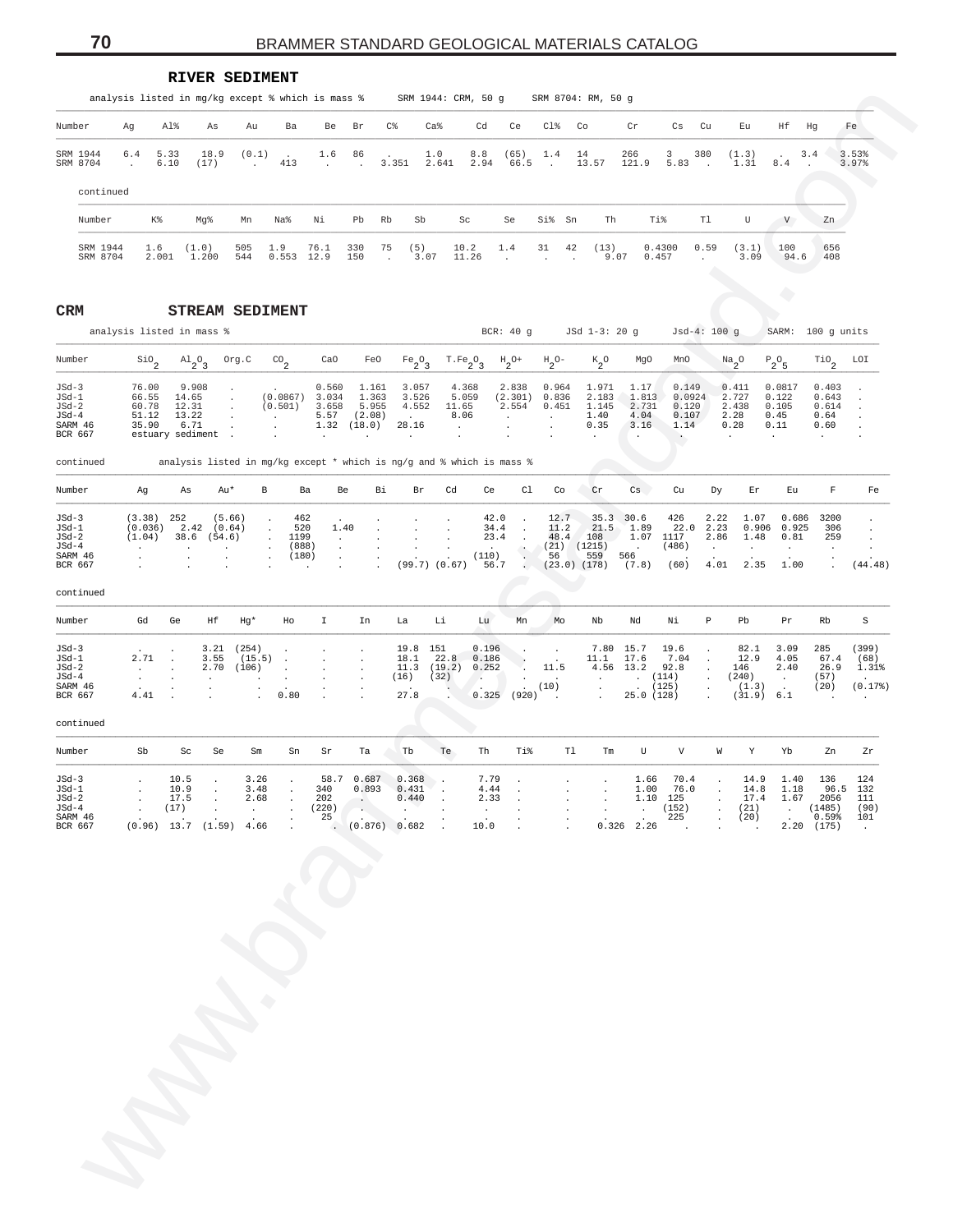| CRM<br>analysis listed in mass %                         |                                               | <b>STREAM SEDIMENT</b>                 |                            |                                                   |                              |                              |                                                                                                                                                                                                                                                                                 |                                |                              |                              |                                   |                                                      |                          |                                                     |                            |                                      | DC360xx: 75 g units DC730xx: 70 g units |                                |                              |
|----------------------------------------------------------|-----------------------------------------------|----------------------------------------|----------------------------|---------------------------------------------------|------------------------------|------------------------------|---------------------------------------------------------------------------------------------------------------------------------------------------------------------------------------------------------------------------------------------------------------------------------|--------------------------------|------------------------------|------------------------------|-----------------------------------|------------------------------------------------------|--------------------------|-----------------------------------------------------|----------------------------|--------------------------------------|-----------------------------------------|--------------------------------|------------------------------|
| Number                                                   |                                               | $\text{SiO}_2$ $\text{Al}_2\text{O}_3$ | $\mathsf{C}$               |                                                   | $C.$ Org $CO2$               |                              | CaO FeO $Fe_2O_3T$ H <sub>2</sub> O+ K <sub>2</sub> O MgO                                                                                                                                                                                                                       |                                |                              |                              |                                   | Mn                                                   | $\,$ N                   |                                                     | Na <sub>2</sub> O          | $\mathbb{P}$                         | S                                       | Тi                             |                              |
| NCS DC73017<br>NCS DC73015<br>NCS DC73014<br>NCS DC73018 | 69.40                                         | 66.02 11.25                            |                            |                                                   |                              |                              | $\begin{array}{cccccccc} 77.42 & 11.44 & (0.25) & 0.20 & (0.11) & 0.85 & (0.2) & 1.86 & (1.0) \\ 74.33 & 11.65 & (0.46) & (0.08) & (1.34) & 2.85 & (0.57) & 1.79 & 0.98 \end{array}$<br>11.06 (0.48) 0.28 (0.76) 2.96 (1.83) 7.00<br>$1.01$ $0.34$ $2.57$ $3.82$ $(2.1)$ $6.31$ |                                | 2.31<br>3.23                 | 3.89<br>2.96<br>2.35         | 0.18<br>0.71<br>1.70<br>2.41 2.34 | 0.122<br>0.0290<br>0.142<br>$0.0798$ $0.0291$ $0.83$ |                          | $0.0218$ 2.53<br>$(0.0079)$ 2.85<br>$(0.0150)$ 1.40 |                            | 0.0234<br>0.0335<br>0.0568<br>0.0459 | 0.0066<br>0.0087<br>0.0432<br>0.0110    | 0.151<br>0.146<br>0.32<br>0.53 |                              |
| continued                                                |                                               |                                        |                            |                                                   |                              |                              | analysis listed in mg/kg except % which is mass %                                                                                                                                                                                                                               |                                |                              |                              |                                   |                                                      |                          |                                                     |                            |                                      |                                         |                                |                              |
| Number                                                   | Ag                                            | As                                     | $\mathbf{B}$               | Ba                                                | Be                           | Bi                           | Br                                                                                                                                                                                                                                                                              | Cd                             | Ce                           | Cl                           | Co                                | Cr                                                   | Cs                       | Cu                                                  | Dy                         | Εr                                   | Eu                                      | $\mathbb{F}$ .                 | Ga                           |
| NCS DC73017<br>NCS DC73015<br>NCS DC73014<br>NCS DC73018 | 0.044<br>0.050<br>0.14<br>0.092               | 4.4<br>3.6<br>14.3<br>3.0              | 5.5<br>48<br>53<br>14      | 1054<br>600<br>455<br>567                         | 1.6<br>3.6<br>2.2<br>1.9     | 0.33<br>0.48<br>0.51<br>0.22 | 1.0<br>0.61<br>0.8<br>1.0                                                                                                                                                                                                                                                       | 0.095<br>0.093<br>0.34<br>0.12 | 32<br>24<br>47<br>90         | (30)<br>33<br>53<br>62       | 12.5<br>4.4<br>10.2<br>19.5       | 8.4<br>21<br>61<br>79                                | 1.5<br>7.2<br>5.8<br>4.6 | 3.9<br>7.2<br>132<br>43                             | 1.3<br>1.7<br>4.1<br>$6.5$ | 0.8<br>0.93<br>2.5<br>3.7            | 0.54<br>0.62<br>1.20<br>1.4             | 131<br>279<br>550<br>664       | 12.0<br>12.4<br>14.6<br>16.5 |
| Number                                                   | Gd                                            | Ge                                     | Ηf                         | Hg                                                | Ho                           | $\mathbb{I}$                 | In                                                                                                                                                                                                                                                                              | La                             | Li                           | Lu                           | Mo                                | Nb                                                   | Nd                       | Νi                                                  | Pb                         | Pr                                   | Rb                                      | Sb                             | Sc                           |
| NCS DC73017<br>NCS DC73015<br>NCS DC73014<br>NCS DC73018 | $1.4$ 1.21<br>1.7<br>4.1 1.87<br>$7.0 \t1.45$ | 1.64                                   | 2.7<br>3.8                 | 0.016<br>2.1 (0.007)<br>0.018<br>7.8 (0.014) 1.27 | 0.26<br>0.33<br>0.83         | 0.27<br>0.47<br>0.4          | $0.46$ $(0.014)$ 11.8<br>$0.018$ 13.9<br>0.14<br>0.068                                                                                                                                                                                                                          | 24<br>45                       | 8.1<br>40<br>20.7<br>43      | 0.14<br>0.16<br>0.42<br>0.60 | 0.64<br>0.33<br>0.94<br>0.84      | 9.5<br>5.1<br>9.4<br>15.3                            | 8.9<br>9.8<br>22<br>40   | 4.7<br>7.0<br>18.9<br>70                            | 22<br>31<br>210<br>19      | 2.5<br>2.9<br>5.9<br>11.0            | 81<br>118<br>96<br>121                  | 0.29<br>0.16<br>1.18<br>0.15   | 2.1<br>4.9<br>11.4<br>16.9   |
| Number                                                   | Se                                            | Sm                                     | Sn                         | Sr                                                | Ta                           | Tb                           | Te                                                                                                                                                                                                                                                                              | Th                             | Tl                           | Tm                           | U                                 | $\mathbf V$                                          | W                        | Y                                                   | Yb                         | Zn                                   | Zr                                      |                                |                              |
| NCS DC73017<br>NCS DC73015<br>NCS DC73014<br>NCS DC73018 | 0.053<br>0.47<br>0.24                         | $0.072$ 1.6<br>1.9<br>4.5<br>7.5       | (1.0)<br>2.3<br>2.5<br>1.9 | 167<br>253<br>171<br>117                          | 0.81<br>0.72<br>0.65<br>1.04 | 0.22<br>0.29<br>0.68         | (0.03)<br>(0.02)<br>(0.05)<br>$1.14$ $(0.05)$ 15.4                                                                                                                                                                                                                              | 5.4<br>4.1<br>8.3              | 0.44<br>0.83<br>0.91<br>0.77 | 0.13<br>0.16<br>0.40<br>0.59 | 1.1<br>1.9<br>2.2<br>3.5          | 28<br>31<br>77<br>120                                | 0.58<br>0.66<br>1.7      | 7.0<br>9.7<br>$2.0$ 23<br>34                        | 0.83<br>1.0<br>2.6<br>3.8  | 19<br>27<br>209<br>74                | 100<br>71<br>132<br>275                 |                                |                              |
|                                                          |                                               |                                        |                            |                                                   |                              |                              |                                                                                                                                                                                                                                                                                 |                                |                              |                              |                                   |                                                      |                          |                                                     |                            |                                      |                                         |                                |                              |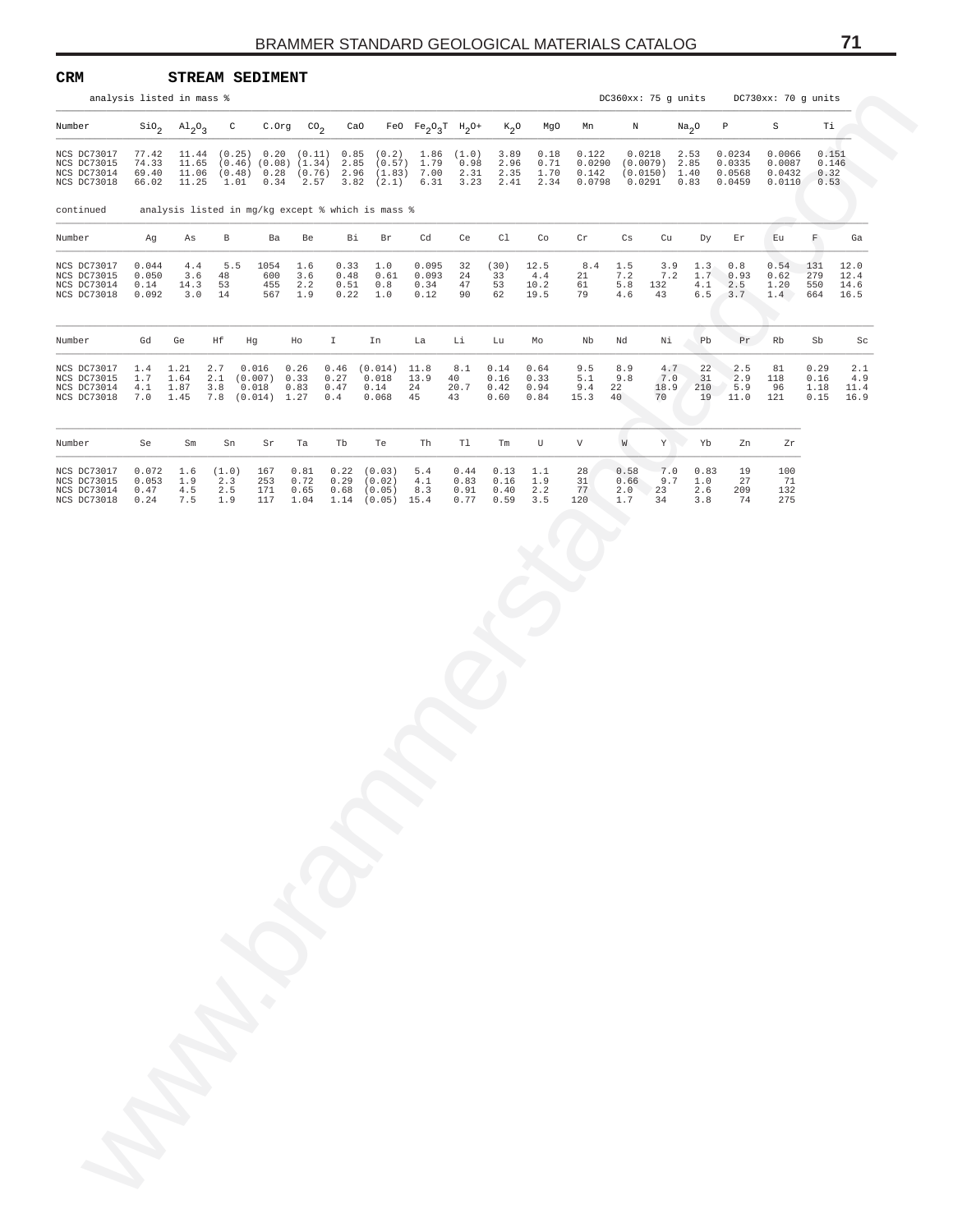| CRM    |           |          |          | STREAM SEDIMENT           |              |               |             |                                              |                                                                                                     |               |    |   |      |      |        |        |
|--------|-----------|----------|----------|---------------------------|--------------|---------------|-------------|----------------------------------------------|-----------------------------------------------------------------------------------------------------|---------------|----|---|------|------|--------|--------|
|        |           |          |          | analysis listed in mass % |              |               |             | T = total Fe reported                        |                                                                                                     |               |    |   |      |      |        |        |
| Number |           | Al203 Ba |          |                           | CaO Cr203 Cu |               |             | FeO T.Fe203 K20                              | MgO                                                                                                 | Mn0 Na20 P205 | Pb | S | SiO2 | TiO2 | Zn     | Zr     |
|        |           |          |          |                           |              |               |             |                                              | SARM 52 9.38 (0.0410) 0.37 0.19 0.0219 (4.0) 19.71 0.25 0.60 0.27 (0.1) 0.09 0.12 (0.02) 57.81 1.30 |               |    |   |      |      | 0.0264 | 0.0250 |
|        | continued |          |          |                           |              |               |             | analysis listed in mg/kg except % for mass % |                                                                                                     |               |    |   |      |      |        |        |
| Number |           |          | Ce Co Ga |                           | Nb           |               | Ni Rb Sr Th | V                                            | Y Units                                                                                             |               |    |   |      |      |        |        |
|        |           |          |          |                           |              |               |             | SARM 52 (210) 81 (15) 11 182 20 25 (11) 346  | 20 100 g                                                                                            |               |    |   |      |      |        |        |
|        |           |          |          |                           |              |               |             |                                              |                                                                                                     |               |    |   |      |      |        |        |
|        |           |          |          |                           |              |               |             |                                              |                                                                                                     |               |    |   |      |      |        |        |
|        |           |          |          |                           |              |               |             |                                              |                                                                                                     |               |    |   |      |      |        |        |
|        |           |          |          |                           |              |               |             |                                              |                                                                                                     |               |    |   |      |      |        |        |
|        |           |          |          |                           |              |               |             |                                              |                                                                                                     |               |    |   |      |      |        |        |
|        |           |          |          |                           |              |               |             |                                              |                                                                                                     |               |    |   |      |      |        |        |
|        |           |          |          |                           |              |               |             |                                              |                                                                                                     |               |    |   |      |      |        |        |
|        |           |          |          |                           |              |               |             |                                              |                                                                                                     |               |    |   |      |      |        |        |
|        |           |          |          |                           |              |               |             |                                              |                                                                                                     |               |    |   |      |      |        |        |
|        |           |          |          |                           |              |               |             |                                              |                                                                                                     |               |    |   |      |      |        |        |
|        |           |          |          |                           |              |               |             |                                              |                                                                                                     |               |    |   |      |      |        |        |
|        |           |          |          |                           |              |               |             |                                              |                                                                                                     |               |    |   |      |      |        |        |
|        |           |          |          |                           |              |               |             |                                              |                                                                                                     |               |    |   |      |      |        |        |
|        |           |          |          |                           |              |               |             |                                              |                                                                                                     |               |    |   |      |      |        |        |
|        |           |          |          |                           |              |               |             |                                              |                                                                                                     |               |    |   |      |      |        |        |
|        |           |          |          |                           |              |               |             |                                              |                                                                                                     |               |    |   |      |      |        |        |
|        |           |          |          |                           |              |               |             |                                              |                                                                                                     |               |    |   |      |      |        |        |
|        |           |          |          |                           |              |               |             |                                              |                                                                                                     |               |    |   |      |      |        |        |
|        |           |          |          |                           |              |               |             |                                              |                                                                                                     |               |    |   |      |      |        |        |
|        |           |          |          |                           |              |               |             |                                              |                                                                                                     |               |    |   |      |      |        |        |
|        |           |          |          |                           |              |               |             |                                              |                                                                                                     |               |    |   |      |      |        |        |
|        |           |          |          |                           |              |               |             |                                              |                                                                                                     |               |    |   |      |      |        |        |
|        |           |          |          |                           |              |               |             |                                              |                                                                                                     |               |    |   |      |      |        |        |
|        |           |          |          |                           |              |               |             |                                              |                                                                                                     |               |    |   |      |      |        |        |
|        |           |          |          |                           |              |               |             |                                              |                                                                                                     |               |    |   |      |      |        |        |
|        |           |          |          |                           |              |               |             |                                              |                                                                                                     |               |    |   |      |      |        |        |
|        |           |          |          |                           |              |               |             |                                              |                                                                                                     |               |    |   |      |      |        |        |
|        |           |          |          |                           |              |               |             |                                              |                                                                                                     |               |    |   |      |      |        |        |
|        |           |          |          |                           |              |               |             |                                              |                                                                                                     |               |    |   |      |      |        |        |
|        |           |          |          |                           |              |               |             |                                              |                                                                                                     |               |    |   |      |      |        |        |
|        |           |          |          |                           |              |               |             |                                              |                                                                                                     |               |    |   |      |      |        |        |
|        |           |          |          |                           |              |               |             |                                              |                                                                                                     |               |    |   |      |      |        |        |
|        |           |          |          |                           |              | <b>Crange</b> |             |                                              |                                                                                                     |               |    |   |      |      |        |        |
|        |           |          |          |                           |              |               |             |                                              |                                                                                                     |               |    |   |      |      |        |        |
|        |           |          |          |                           |              |               |             |                                              |                                                                                                     |               |    |   |      |      |        |        |
|        |           |          |          |                           |              |               |             |                                              |                                                                                                     |               |    |   |      |      |        |        |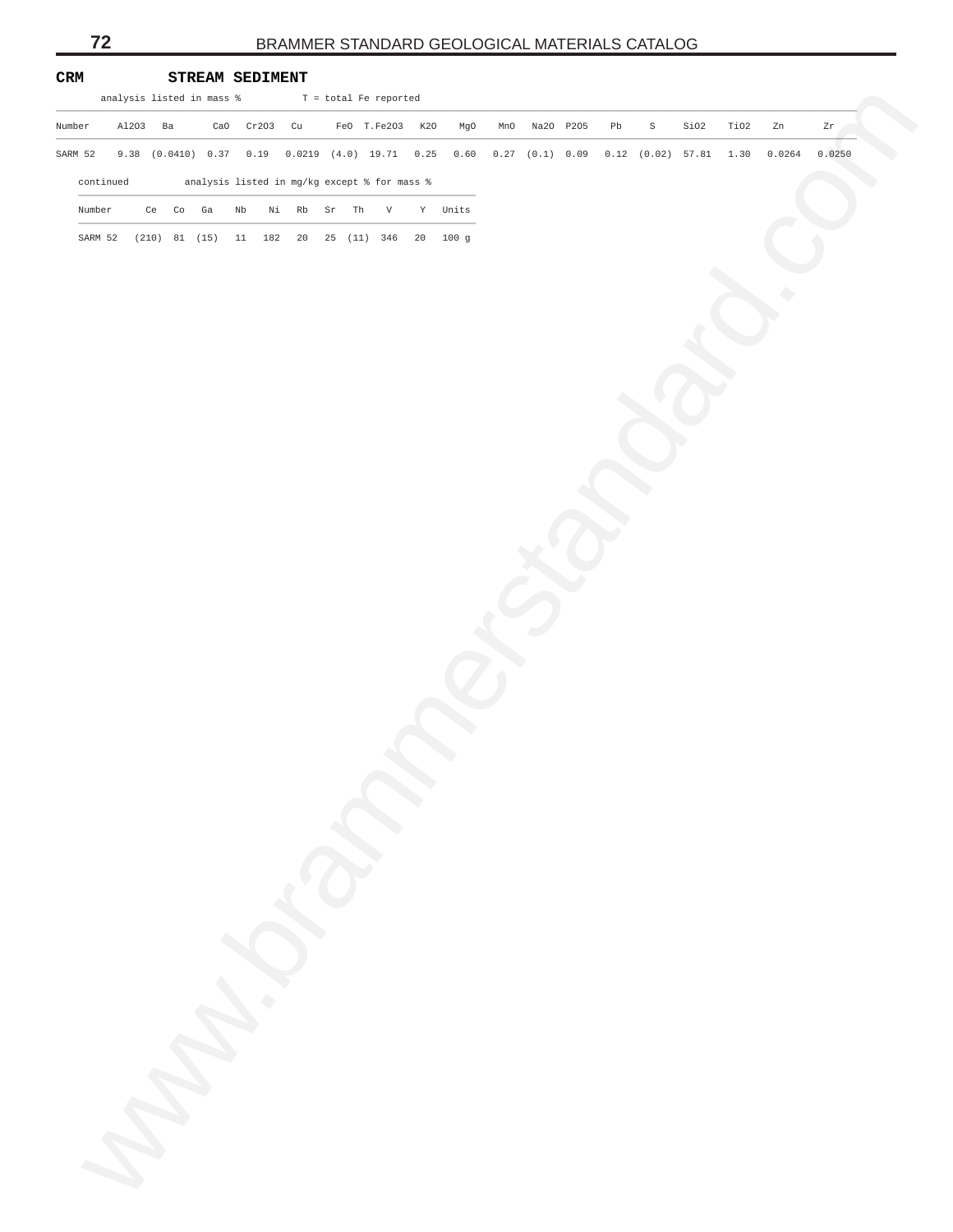| CRM                                                              |                            | <b>SEDIMENT</b>                                                  |                                                          |                           |                                                                             |                                |                                                   |                                             |                                    |                                               |                                 |                      |                                           |                            |                                                  |                                              |                           |                                               |                            |
|------------------------------------------------------------------|----------------------------|------------------------------------------------------------------|----------------------------------------------------------|---------------------------|-----------------------------------------------------------------------------|--------------------------------|---------------------------------------------------|---------------------------------------------|------------------------------------|-----------------------------------------------|---------------------------------|----------------------|-------------------------------------------|----------------------------|--------------------------------------------------|----------------------------------------------|---------------------------|-----------------------------------------------|----------------------------|
|                                                                  |                            | analysis listed in mass %                                        |                                                          |                           |                                                                             |                                |                                                   |                                             |                                    |                                               |                                 |                      |                                           |                            | 3480 series: 100 g units 5360 series: 50 g units |                                              |                           |                                               |                            |
| Number                                                           | $\rm SiO_{2}$              | A1203                                                            | $^{CO}$ <sub>2</sub>                                     | CaO                       | FeO                                                                         | Fe <sub>2</sub> O <sub>3</sub> |                                                   | $T.Fe2O3 K2O$                               |                                    | MgO                                           | MnO                             | Na <sub>2</sub> O    | $P_2O_5$                                  | S                          | TiO <sub>2</sub>                                 | LOI                                          |                           |                                               |                            |
| VS 3486-86<br>VS 5361-90<br>VS 5365-90                           | 70.54<br>70.5<br>60.4      | 11.29<br>11.31<br>16.49                                          | $\ddot{\phantom{a}}$<br>$\sim$<br>0.13                   | 0.52<br>0.48<br>0.40      | $\ddot{\phantom{0}}$<br>1.3<br>3.3                                          | (3.5)<br>$\cdot$<br>$\cdot$    | 5.24<br>5.24<br>8.80                              | 2.21<br>2.23<br>2.44                        |                                    | 0.48<br>0.49<br>1.62                          | 0.11<br>0.105<br>0.132          | 1.67<br>1.65<br>1.57 | 0.28<br>0.27<br>0.19                      | 0.43<br>0.44<br>0.03       | 0.62<br>0.61<br>0.98                             | $\overline{a}$<br>5.5<br>6.8                 |                           |                                               |                            |
| VS 3484-86<br>VS 5363-90<br>VS 5362-90                           | 51.95<br>51.9<br>45.4      | 16.76<br>16.65<br>11.58                                          | $\ddot{\phantom{0}}$<br>$\cdot$<br>$\cdot$               | 1.13<br>1.11<br>7.04      | (2.2)<br>2.2<br>1.5                                                         | (3.5)<br>$\cdot$<br>$\cdot$    | 6.33<br>6.28<br>4.59                              | 2.51<br>2.50<br>2.96                        |                                    | 1.53<br>1.54<br>5.72                          | 0.071<br>0.070<br>0.074         | 1.37<br>1.34<br>0.85 | 0.18<br>0.19<br>0.14                      | 0.05<br>0.04<br>0.04       | 0.85<br>0.83<br>0.63                             | (17.17)<br>17.1<br>20.3                      |                           |                                               |                            |
| VS 3485-86<br>VS 5364-90                                         | 25.07<br>25.0              | 5.03<br>4.98                                                     | $\sim$<br>21.6                                           | 17.76<br>17.83            | (0.24)<br>0.4                                                               | (0.2)<br>$\sim$                | 10.59<br>10.56                                    | 1.13<br>1.13                                | 11.70<br>11.7                      |                                               | 0.50<br>0.48                    | 0.61<br>0.63         | 1.82<br>1.82                              | 0.05<br>0.05               | 0.27<br>0.26                                     | (25.14)<br>25.1                              |                           |                                               |                            |
| continued                                                        |                            | analysis listed in mg/kg except % which is mass %                |                                                          |                           |                                                                             |                                |                                                   |                                             |                                    |                                               |                                 |                      |                                           |                            |                                                  |                                              |                           |                                               |                            |
| Number                                                           | Ag                         | As%                                                              | Au                                                       | B%                        |                                                                             | Ba%                            | Be%                                               | Bi%                                         | Cd                                 | Ce                                            | Co                              |                      | Cr                                        | Сs                         | Cu%                                              | F%                                           | Ga                        | Ge                                            | La%                        |
| VS 3486-86<br>VS 5361-90<br>VS 5365-90                           | 35<br>$\cdot$              | 0.8<br>$\cdot$                                                   | 0.11<br>$\cdot$                                          | 0.016<br>0.015<br>0.007   |                                                                             | 0.039<br>0.038<br>0.055        | 0.00036<br>0.004<br>0.0003                        | 0.009<br>$\cdot$                            | 9<br>9                             | 0.004<br>0.006                                | 9<br>29                         | 9.0                  | 0.0076<br>0.0075<br>0.013                 | 17<br>4                    | 0.025<br>0.025<br>0.0049                         | 0.21<br>$\ddotsc$                            | 16<br>16<br>17            | 15<br>$\overline{\phantom{a}}$                | 0.0032<br>0.0030<br>0.0032 |
| VS 3484-86<br>VS 5363-90<br>VS 5362-90                           | (0.7)<br>0.10<br>0.06      | (0.004)<br>0.004<br>$\ddot{\phantom{a}}$                         | (0.025)<br>0.016<br>0.03                                 | (0.008)<br>0.008<br>0.008 |                                                                             | 0.058<br>0.050<br>0.050        | 0.00023<br>0.00021<br>0.00020                     | $\cdot$<br>$\cdot$                          | (1.9)                              | $\ddot{\phantom{a}}$<br>0.005                 | 18<br>17<br>13                  |                      | 0.0120<br>0.012<br>0.0065                 | $\cdot$<br>6<br>4          | 0.0052<br>0.0050<br>0.0044                       | 0.09<br>0.12                                 | 17<br>17<br>12            | 12<br>12                                      | 0.0034<br>0.0029<br>0.0030 |
| VS 3485-86<br>VS 5364-90                                         | 2.6<br>2.3                 | (0.009)<br>0.006                                                 | 1.3<br>1.2                                               | (0.0014)<br>0.0013        |                                                                             | 0.035<br>0.034                 | 0.00025<br>0.0003                                 | 0.0006                                      | (3.5)<br>3                         | 0.05                                          | 11<br>12                        |                      | 0.0028<br>0.0029                          | $\cdot$<br>$\overline{4}$  | 0.026<br>0.024                                   | 0.19                                         | 9<br>8                    | 16                                            | 0.026<br>0.022             |
| Number                                                           | Li%                        | Mo                                                               | Nb                                                       | Νi                        | Pb%                                                                         | Rb%                            | Sb%                                               | Sc<br>Sn%                                   |                                    | Sr%                                           | V%                              |                      | W%                                        | Y%                         | Yb                                               | Zn%                                          |                           | Zr%                                           | Others                     |
| VS 3486-86<br>VS 5361-90<br>VS 5365-90                           | 0.015<br>0.014<br>0.007    | $\ddot{\phantom{a}}$<br>2.7<br>2.1                               | 17<br>17<br>13                                           | 25<br>24<br>72            | 0.011<br>0.010<br>0.0024                                                    | 0.019<br>0.019<br>0.0080       | 0.017<br>0.015<br>$\blacksquare$                  | 8<br>0.04<br>8<br>0.040<br>18               | 0.00036                            | 0.020<br>0.018<br>0.013                       | 0.006<br>0.0058<br>0.018        |                      | 0.20<br>$\ddot{\phantom{0}}$              | 0.0016<br>0.0018<br>0.0030 | 2.24<br>2.5<br>4                                 | 0.039<br>0.039<br>0.012                      |                           | 0.021<br>0.020                                | $0.021$ Nd: $25$ , Sm: 4   |
| VS 3484-86<br>VS 5363-90<br>VS 5362-90                           | 0.0012<br>0.006<br>0.009   | (3)<br>1.1<br>1.0                                                | 60<br>10<br>12                                           | 58<br>55<br>31            | 0.0016<br>0.0015<br>0.0014                                                  | 0.010<br>0.0095<br>0.0085      | $\ddot{\phantom{0}}$<br>$\cdot$<br>$\blacksquare$ | 15<br>16<br>11                              | 0.00044<br>0.00040<br>0.00040      | 0.020<br>0.019<br>0.025                       | 0.014<br>0.014<br>0.0087        |                      | $\cdot$<br>$\epsilon$<br><b>Alberta</b>   | 0.0030<br>0.0023<br>0.0020 | 3.2<br>$\overline{\mathbf{3}}$<br>2.6            | 0.009<br>0.0086<br>0.0054                    |                           | (0.018)<br>0.018<br>0.015                     |                            |
| VS 3485-86<br>VS 5364-90                                         | 0.0020<br>0.0020           | 29<br>27                                                         | (7)<br>7                                                 | 19<br>18                  | (0.020)<br>0.015                                                            | 0.004<br>0.0045                | $\cdot$<br>$\cdot$                                | 9<br>7                                      | 0.0004<br>0.00033                  | 0.018<br>0.017                                | 0.007<br>0.0075                 |                      | $\sim$<br>0.0025                          | 0.004<br>0.0040            | 3.3<br>2.9                                       | 0.014<br>0.014                               |                           | 0.007                                         | $0.007$ Th: 40             |
| <del>CRM</del>                                                   |                            | <del>SEDIMENT</del> —                                            |                                                          |                           |                                                                             |                                | analysis listed in mass %                         |                                             |                                    |                                               |                                 |                      |                                           | M2: 85 g                   |                                                  | others: 80 g units                           |                           |                                               |                            |
| Number                                                           | $A1_2O_3$                  | Ba                                                               | Tot.C                                                    |                           | CaO T.Fe <sub>2</sub> O <sub>3</sub> K <sub>2</sub> O                       |                                | MgO                                               | MnO                                         | Na <sub>2</sub> O                  | $P_2O_5$                                      | Pb                              |                      | S                                         | Sio <sub>2</sub>           | TiO <sub>2</sub>                                 |                                              | Zn                        | LOI                                           |                            |
| US SDAR-M2<br>US SDAR-H1<br>US SDAR-L2                           | 12.47<br>11.83<br>$-11.58$ | 0.0990<br>$0.0866$ $(0.9)$<br>continued analysis listed in mg/kg |                                                          | 0.84<br>1.46              | $-6.45 - 4.17$<br>$0.0809$ $(0.1500)$ $1.06$ $3.63$ $4.10$ $(0.43)$ $0.099$ |                                | $-2.63$ 5.00 $(0.49)$ 0.134<br>$-1.53$            | $-0.515$ $(1.1)$                            |                                    | $-0.185 - 0.3890$<br>$-2.66 - 0.080 - 0.0183$ |                                 |                      | $-2.58$ $(0.079)$ 0.0808 $(0.0970)$ 73.45 | 65.45<br>74.48             | 0.300<br>0.560<br>0.620                          |                                              | 0.3680                    | 0.0760(1.6)<br>0.0201(0.94)                   |                            |
| Number                                                           | Ag                         | As                                                               | Be                                                       | Вi                        | Cd                                                                          | Ce                             | Co                                                | Cr                                          | Сs                                 | Cu                                            | Dу                              |                      | Εr                                        | Εu                         | Ga                                               | Gd                                           | Ge                        | Ηf                                            |                            |
| <del>US SDAR-M2</del><br>ĦS.<br><del>SDAR-H1</del><br>US SDAR-L2 | (15)<br>76<br>(3.2)        | $(+76)$<br>$-396$<br><del>16.9 3.38</del>                        | 6.6                                                      | 1.05<br>$-0.26$           | <del>5.1</del><br>$(1.2)$ 140                                               | 98.8                           | 12.4<br><del>55.6</del><br>$5.41 - 26.0$          | 49.6                                        | 1.82<br>4.78<br>1.14               | 236<br>-160<br>$-50.8$                        | 5.88<br>4.41<br><del>9.83</del> |                      | 3.58<br><del>5.98</del>                   | 1.44<br>$-1.44$            | 17.6<br>$-17.0$                                  | $6.28$ $(1.5)$<br><del>9.73 (1.6) (16)</del> |                           | 7.29<br>$6.9+$                                |                            |
| Number                                                           | Ηg                         | Ho                                                               | In                                                       | La                        | Li                                                                          | Lu                             | Mo                                                | Nb                                          | Nd                                 | Νi                                            | Pr                              |                      | Rb                                        | Sb                         | Sc                                               | Se                                           | Sm                        | Sn                                            |                            |
| US SDAR-M2<br>US SDAR-H1<br>US SDAR-L2                           | 1.44<br>(7.3)              | 1.21<br>0.900(9.5)<br>(0.33) 2.08                                | (2.1)<br>$(0.47)$ 67.9                                   | 46.6<br>44.9              | $-17.9$<br>50.5<br>11.8                                                     | 0.54<br>0.398<br>0.93          | 13.3<br>$-64$<br>$-3.66$                          | 26.2<br>21.9<br>$-63.0$                     | $-39.4$<br>36.2<br><del>60.3</del> | 48.8<br>230<br>14.3                           | 11.0<br>9.97<br>16.2            |                      | (107)<br>149-<br>152<br>(505)<br>120      | 21.8                       | 4. t<br>(8.2)<br>(15)<br>5.6                     | (2.7)<br>(0.9)                               | <del>6.39 -</del><br>11.5 | 7.18 (2.4)<br>(2.9)<br>$\left(3\cdot2\right)$ |                            |
| Number                                                           | Sr                         | Ta                                                               | Tb<br>Te                                                 | Th                        | Tl                                                                          | Тm                             | U                                                 | V                                           | W                                  | Υ                                             |                                 | Yb                   | Ζr                                        | Source                     |                                                  |                                              |                           |                                               |                            |
| US SDAR-M2<br>US SDAR-H1<br>US SDAR-L2                           | $144 - 1.8$<br>182<br>150  | 1.41<br>$-3.81$                                                  | 0.97 (2.1)<br>$-0.78$ $(9.5)$<br>$-1.58$ $(0.44)$ $22.0$ | $-14.2$<br>17.7           | (2.8)<br>$-11.1$<br>$-0.99$                                                 | $-0.54$<br>$-0.92$             | 0.394<br>$-4.07$<br>$-3.34$                       | $2.53$ $25.2$ $(3.5)$ $32.7$ $3.63$<br>73.2 | (13)                               | <del>35.0 (1.72) 54.6 6.10</del>              | $(25.4)$ $(258)$                |                      | -259<br>-618                              | river<br>blended           | <del>metalliferous</del>                         |                                              |                           |                                               |                            |
| CRM                                                              |                            |                                                                  |                                                          |                           | CONTAMINATED RIVER SEDIMENT                                                 |                                |                                                   |                                             |                                    |                                               |                                 |                      |                                           |                            |                                                  |                                              |                           |                                               |                            |
|                                                                  |                            | certified analysis listed in mg/kg                               |                                                          |                           |                                                                             |                                |                                                   |                                             |                                    |                                               |                                 |                      |                                           |                            | informational analysis listed in mass %          |                                              |                           |                                               |                            |
| Number                                                           | As                         | Cd                                                               | Co<br>Cr                                                 | Cu                        | Ηg                                                                          | Νi                             | Pb                                                | V<br>Zn                                     |                                    | Al C. Inorg C. Org                            |                                 |                      | Ca                                        | Fe                         | K                                                | Mg                                           | Si                        | LOI                                           | Units                      |
| BAM CC020                                                        | 56.6                       | 20.8                                                             | 32.8<br>290                                              | 560                       | 27.4                                                                        | 158                            | 255<br>53                                         | 2030                                        |                                    | 5.5                                           | 0.2                             | 9.7                  | 2.9                                       | 5.1                        | 1.7                                              | 0.9                                          | 25.3                      | 18.5                                          | 52 <sub>g</sub>            |

| $\mathrm{Al}_{2}\mathrm{O}_{3}$ | Ba                       |                          |                                                              |                                                                      |                                               | MgO                                                      | MnO                                                                         |                       | $P_2O_5$                                                  | Pb                             |                         |                            | $\sin_2$                              | TiO <sub>2</sub>           | Zn             | LOI                                                                      |
|---------------------------------|--------------------------|--------------------------|--------------------------------------------------------------|----------------------------------------------------------------------|-----------------------------------------------|----------------------------------------------------------|-----------------------------------------------------------------------------|-----------------------|-----------------------------------------------------------|--------------------------------|-------------------------|----------------------------|---------------------------------------|----------------------------|----------------|--------------------------------------------------------------------------|
| 12.47<br>11.83<br>11.58         |                          | (0.9)                    |                                                              | 2.63<br>6.45<br>3.63                                                 | 4.17                                          | 1.53                                                     |                                                                             | (1.1)<br>2.66         | 0.185<br>0.080                                            |                                |                         |                            | 73.45<br>65.45<br>74.48               | 0.300<br>0.560<br>0.620    |                | (1.6)<br>(0.94)                                                          |
|                                 |                          |                          |                                                              |                                                                      |                                               |                                                          |                                                                             |                       |                                                           |                                |                         |                            |                                       |                            |                |                                                                          |
| Aq                              | As                       | Be                       | Bi                                                           | Cd                                                                   | Ce                                            | Co                                                       | cr                                                                          | Cs                    | Cu                                                        | Dy                             | Er                      | Eu                         | Ga                                    | Gd                         | Ge             | Ηf                                                                       |
| $(+15)$<br>$(+76)$<br>(3.2)     | (76)<br>(396)<br>$-16.9$ | 6.6<br>(22)<br>$-3.38$   | $\textcolor{red}{\textbf{1.05}}$                             | 5.1<br>(1,2)                                                         |                                               | 12.4<br>55.6<br>$-5.41$                                  | 49.6<br>26.0                                                                | 1.82<br>4.78<br>1.14  | 236<br>1160<br>$-50.8$                                    | 5.88<br>4.41<br>9.83           | 3.58<br>2.60<br>$-5.98$ | 1.25<br>1.44               | 17.6<br>15.6<br>17.0                  | 6.28<br>5.35<br>9.73       | (1.5)<br>(1.6) | 7.29<br>(6.9)<br>(16)                                                    |
| Hq                              | Ho                       | In                       | La                                                           | Li                                                                   |                                               | Mo                                                       | Nb                                                                          | Nd                    | Νi                                                        | Pr.                            | Rb                      | Sb                         | Sc                                    | Se                         | Sm             | Sn                                                                       |
| 1.44<br>(7.3)                   | 1.21<br>0.900<br>$-2.08$ | (2.1)<br>(9.5)<br>(0.47) | 46.6<br>44.9                                                 | 17.9<br>50.5<br>11.8                                                 |                                               | 13.3<br>$-64$<br>3.66                                    | 26.2<br>21.9<br>63.0                                                        | 39.4<br>36.2<br>60.3  | 48.8<br>230<br>14.3                                       | 11.0<br>9.97<br>16.2           | 149<br>152<br>120       | 21.8                       | 4.1<br>(8.2)<br>$-5.6$                | (2.7)<br>(15)              | 7.18<br>6.39   | (2.4)<br>(2.9)                                                           |
| Sr                              | Ta                       | Tb                       |                                                              |                                                                      |                                               |                                                          |                                                                             |                       |                                                           | Yb                             |                         |                            |                                       |                            |                |                                                                          |
|                                 |                          | (0.33)                   | <del>SEDIMENT -</del><br>Tot.C<br>0.0990<br>0.0866<br>0.0809 | continued analysis listed in mg/kg<br>(5.1)<br>0.26<br>$-67.9$<br>Te | 0.84<br>1.46<br>$(0.1500)$ 1.06<br>(25)<br>Th | 98.8<br>89.3<br>140<br>Lu<br>0.54<br>0.398<br>0.93<br>Tl | CaO T.Fe <sub>2</sub> O <sub>2</sub> K <sub>2</sub> O<br>5.00<br>4.10<br>Tm | (0.49)<br>(0.43)<br>U | analysis listed in mass %<br>0.134<br>0.515<br>0.099<br>V | Na <sub>2</sub> O<br>2.58<br>W | (0.079)<br>Υ            | 0.0808<br>0.3890<br>0.0183 | S<br>(0.0970)<br>(107)<br>(505)<br>Zr | M2: 85 q<br>1.44<br>Source |                | others: 80 q units<br>0.0760<br>0.3680<br>0.0201<br>$(0.9)$ 11.5 $(3.2)$ |

| <u>US SDAR-M2 144 1.8 0.97 (2.1) 14.2 (2.8) 0.54 2.53 25.2 (3.5) 32.7 3.63 259 river</u>      |  |  |  |  |  |  |                                                                                              |
|-----------------------------------------------------------------------------------------------|--|--|--|--|--|--|----------------------------------------------------------------------------------------------|
|                                                                                               |  |  |  |  |  |  |                                                                                              |
|                                                                                               |  |  |  |  |  |  | 00 025.4) 0.78 0.78 0.78 0.77 17.7 11.1 0.394 4.07 73.2 (13) 0.354 1.66 0.258) metalliferous |
|                                                                                               |  |  |  |  |  |  |                                                                                              |
| <u> US SDAR-L2 150 3.81 1.58 (0.44) 22.0 0.99 0.92 3.34 35.0 (1.72) 54.6 6.10 618 blended</u> |  |  |  |  |  |  |                                                                                              |
|                                                                                               |  |  |  |  |  |  |                                                                                              |

#### **CRM CONTAMINATED RIVER SEDIMENT**

|           | certified analysis listed in mg/kg |    |           |                 |     |          |       |      |    |      |     | informational analysis listed in mass % |  |   |                               |     |       |
|-----------|------------------------------------|----|-----------|-----------------|-----|----------|-------|------|----|------|-----|-----------------------------------------|--|---|-------------------------------|-----|-------|
| Number    | As                                 | Cd | Co        | Cr <sub>c</sub> | Cu  |          | Hg Ni | Pb V |    | Zn   |     | Al C.Inorg C.Org Ca Fe                  |  | K | Mg Si                         | LOI | Units |
| BAM CC020 | 56.6                               |    | 20.8 32.8 | 290             | 560 | 27.4 158 |       | 255  | 53 | 2030 | 5.5 | 0.2                                     |  |   | 9.7 2.9 5.1 1.7 0.9 25.3 18.5 |     | 52q   |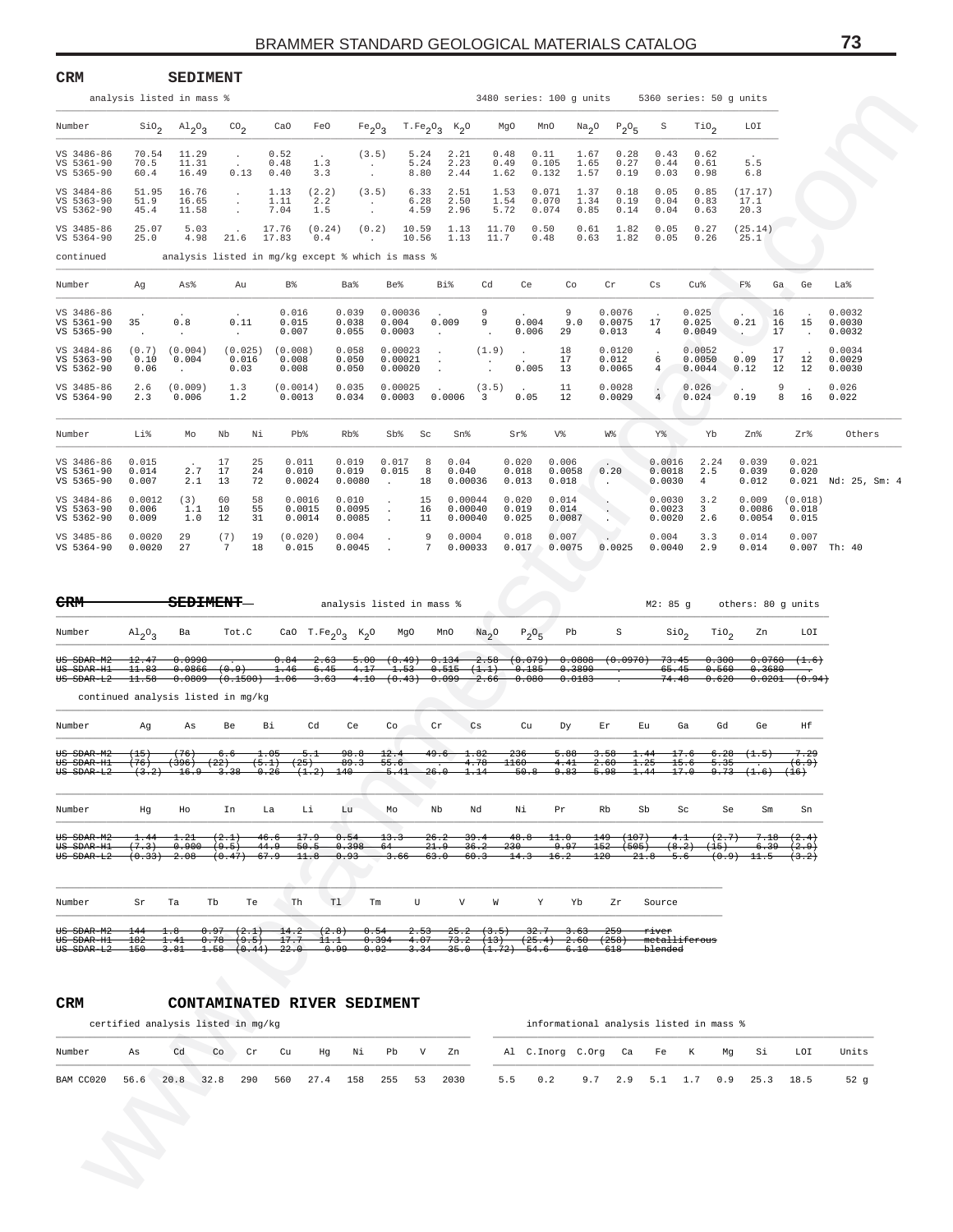| <b>CRM</b>                                               |                                 |                                        |                                            | <b>TIBET SEDIMENT</b>                                                 |                              |                                        |                          |                                         |                            |                                 |                                 |                                    |                                                                 |                              |                              |                                  |                                     |                                         |                              |
|----------------------------------------------------------|---------------------------------|----------------------------------------|--------------------------------------------|-----------------------------------------------------------------------|------------------------------|----------------------------------------|--------------------------|-----------------------------------------|----------------------------|---------------------------------|---------------------------------|------------------------------------|-----------------------------------------------------------------|------------------------------|------------------------------|----------------------------------|-------------------------------------|-----------------------------------------|------------------------------|
|                                                          | analysis listed in mass %       |                                        |                                            |                                                                       |                              |                                        | $T = Total$              |                                         |                            |                                 |                                 |                                    |                                                                 |                              |                              |                                  |                                     | 50 g units                              |                              |
| Number                                                   |                                 | $\sin_{2}$ $\text{Al}_{2}\text{O}_{3}$ | Ba                                         | CaO                                                                   | $\mathbf F$                  |                                        | $Fe_2O_3T$ $K_2O$        |                                         | MgO                        | Mn                              | MnO                             | Na <sub>2</sub> O                  | P                                                               | $P_2O_5$                     | Sr                           |                                  | Тi                                  | $\text{rio}_2$                          |                              |
| <b>NCS DC70318</b><br><b>NCS DC70319</b><br>NCS DC70320  | 73.37<br>71.23<br>70.36         | 12.73<br>13.22<br>13.95                | 0.0437<br>0.0470<br>0.0483                 | 1.32<br>1.40<br>2.40                                                  |                              | 0.0456<br>0.0459<br>0.0505             | 3.19<br>4.11<br>3.20     | 3.56<br>3.65<br>3.18                    | 1.07<br>0.70<br>0.93       | 0.0422<br>0.0527<br>0.0451      | 0.055<br>0.069<br>0.059         | 2.09<br>2.72<br>3.26               | 0.0420<br>0.0484<br>0.0564                                      | 0.097<br>0.111<br>0.129      |                              | 0.0165<br>0.0256<br>0.0404       | 0.253<br>0.344<br>0.274             | 0.422<br>0.589<br>0.461                 |                              |
| NCS DC70313<br>NCS DC70315<br>NCS DC70323                | 69.70<br>66.50<br>60.95         | 13.19<br>10.17<br>11.89                | 0.0508<br>0.0384<br>0.0475                 | 0.39<br>6.50<br>7.77                                                  |                              | 0.0622<br>0.0539<br>0.0555             | 5.85<br>3.70<br>5.47     | 2.56<br>2.26<br>2.01                    | 1.58<br>1.14<br>0.78       | 0.0876<br>0.0567<br>0.0608      | 0.113<br>0.074<br>0.078         | 1.23<br>1.17<br>1.09               | 0.0613<br>0.0501<br>0.0542                                      | 0.140<br>0.115<br>0.124      |                              | 0.00593<br>0.0132<br>0.0327      | 0.439<br>0.290<br>0.339             | 0.725<br>0.491<br>0.558                 |                              |
| contunued                                                |                                 |                                        |                                            | analysis listed in mg/kg except $*$ for ng/g and $*$ for mass percent |                              |                                        |                          |                                         |                            |                                 |                                 |                                    |                                                                 |                              |                              |                                  |                                     |                                         |                              |
| Number                                                   | Ag                              | As                                     | Au*                                        | В                                                                     | Be                           | Вi                                     | Br                       | Cd                                      | Ce                         | Cl                              | Co                              | $\operatorname{Cr}$                | Cs                                                              | Cu                           | Dy                           | Er                               | Eu                                  | Ga                                      | Gd                           |
| NCS DC70318<br>NCS DC70319<br>NCS DC70320<br>NCS DC70313 | 0.06<br>0.21<br>0.14<br>0.09    | 18.0<br>19.6<br>12.3<br>22.0           | 1.4<br>1.2<br>1.1<br>1.4                   | 30.6<br>66.2<br>41.5<br>77.0                                          | 3.32<br>2.31<br>2.56<br>2.34 | 0.49<br>0.80<br>0.70<br>0.50           | 0.9<br>1.4<br>1.1<br>1.0 | 0.10<br>0.19<br>0.17<br>0.54            | 89.6<br>78.1<br>60<br>74.0 | 207<br>244<br>152<br>63         | 6.7<br>7.6<br>7.3<br>17.9       | 47.6<br>22.6<br>24.4<br>93.8       | 20.2<br>15.0<br>13.0<br>11.9                                    | 16.2<br>151<br>49.0<br>27.1  | 4.92<br>3.91<br>2.94<br>4.73 | 2.90<br>2.39<br>1.64<br>2.81     | 1.07<br>0.97<br>0.96<br>1.21        | 16.3<br>15.8<br>16.9<br>17.8            | 5.83<br>4.57<br>3.74<br>5.40 |
| NCS DC70315<br>NCS DC70323                               | 0.10<br>0.10                    | 22.5<br>54.6                           | 1.6<br>2.9                                 | 59.5<br>134                                                           | 2.13<br>3.88                 | 0.46<br>0.48                           | 1.5<br>1.3               | 0.33<br>0.08                            | 71.3<br>90.1               | 96.7<br>71                      | 9.2<br>13.2                     | 37.5<br>59.0                       | 7.9<br>42.5                                                     | 16.6<br>44.0                 | 4.40<br>5.56                 | 2.60<br>2.98                     | 1.04<br>1.40                        | 14.1<br>17.1                            | 5.15<br>6.58                 |
| Number                                                   | Ge                              | Ηf                                     | Hg                                         | Ho                                                                    | Ι.                           | In                                     | La                       | Li                                      | Lu                         | Mo                              | Nb                              | Nd                                 | Νi                                                              | Pb                           |                              | Pd*                              | Pr                                  | Pt*                                     | Rb                           |
| NCS DC70318<br><b>NCS DC70319</b><br>NCS DC70320         | 1.33<br>1.13<br>1.12            | 6.7<br>9.5<br>5.5                      | 0.030<br>0.028<br>0.012                    | 0.97<br>0.79<br>0.58                                                  | (0.3)<br>(0.3)<br>(0.3)      | (0.04)<br>(0.04)<br>(0.04)             | 47.8<br>42.6<br>32.5     | 36.6<br>26.1<br>25.6                    | 0.44<br>0.39<br>0.25       | 0.59<br>7.0<br>2.7              | 14.7<br>16.1<br>10.5            | 35.8<br>30.6<br>25.7               | 16.9<br>9.5<br>11.1                                             | 35.8<br>46.8<br>45.4         | (0.4)<br>(0.3)<br>(0.3)      |                                  | 9.78<br>8.57<br>6.94                | (0.3)<br>(0.3)<br>(0.3)                 | 180<br>154<br>136            |
| NCS DC70313<br>NCS DC70315<br>NCS DC70323                | 1.34<br>1.09<br>1.66            | 6.5<br>6.0<br>6.3                      | 0.033<br>0.026<br>0.066                    | 0.95<br>0.87<br>1.06                                                  | (0.8)<br>(0.5)<br>(0.5)      | (0.06)<br>(0.05)<br>(0.07)             | 38.8<br>37.0<br>42.6     | 53.9<br>27.9<br>69.8                    | 0.41<br>0.38<br>0.38       | 0.60<br>0.83<br>0.66            | 15.9<br>15.6<br>15.5            | 31.1<br>29.3<br>36.3               | 51.9<br>20.1<br>37.2                                            | 61.9<br>31.7<br>27.7         | (0.6)<br>(0.4)<br>(0.8)      |                                  | 8.33<br>8.10<br>10.1                | (0.4)<br>(0.3)<br>(0.6)                 | 115<br>104<br>110            |
| Number                                                   | S                               | Sb                                     | Sc                                         | Se                                                                    | Sm                           | Sn                                     | Ta                       | Tb                                      | Te                         | $\rm{Tm}$                       | Th                              | Tl                                 | U                                                               | V                            | W                            | Υ                                | Yb                                  | Zn                                      | Zr                           |
| NCS DC70318<br>NCS DC70319<br>NCS DC70320                | (48)<br>(480)<br>(183)          | 0.84<br>2.70<br>1.27                   | 7.3<br>$6.2$<br>6.0                        | 0.05<br>0.18<br>0.11                                                  | 6.62<br>5.42<br>4.49         | 3.8<br>2.7<br>2.0                      | 1.8<br>1.8<br>1.2        | 0.91<br>0.70<br>0.54                    | (0.03)<br>0.10<br>0.07     | 0.46<br>0.38<br>0.25            | 25.1<br>25.5<br>16.7            | 1.0<br>1.1<br>0.91                 | 4.8<br>4.8<br>3.6                                               | 52.5<br>74.7<br>59.4         | 4.1<br>9.3<br>4.2            | 26.5<br>21.6<br>15.3             | 2.83<br>2.55<br>1.63                | 54.1<br>62.9<br>61.1                    | 225<br>299<br>184            |
| NCS DC70313<br>NCS DC70315<br>NCS DC70323                | (123)<br>(177)<br>(528)         | 1.91<br>0.82<br>10.4                   | 12.0<br>7.9<br>10.5                        | 0.16<br>0.12<br>0.39                                                  | 5.99<br>5.61<br>7.19         | 14.9<br>3.3<br>4.6                     | 1.2<br>1.3<br>1.2        | 0.83<br>0.78<br>1.01                    | 0.05<br>(0.03)<br>0.15     | 0.43<br>0.40<br>0.44            | 12.1<br>12.3<br>15.6            | 0.64<br>0.62<br>0.66               | 2.6<br>2.5<br>2.1                                               | 101<br>57.4<br>85.0          | 2.6<br>2.4<br>6.5            | 24.4<br>23.7<br>29.5             | 2.73<br>2.55<br>2.67                | 176<br>91.1<br>77.1                     | 222<br>206<br>210            |
| CRM                                                      | analysis listed in mass %       |                                        | <b>SERPENTINITE</b>                        |                                                                       |                              |                                        | $T = total$              |                                         |                            |                                 |                                 |                                    |                                                                 |                              |                              |                                  |                                     | GUW: 50 g units all others: 100 g units |                              |
| Number                                                   | $A1_{2}O_{3}$                   | $\text{co}_2$                          |                                            | CaO $Cr_2O_3$                                                         | FeO                          | Fe <sub>2</sub> O <sub>3</sub>         | $H_2O$                   |                                         | $K_2O$                     | MgO                             | MnO                             | Na <sub>2</sub> O                  | Νi                                                              | $P_2O_5$                     |                              | $\rm SiO_{2}$                    | TiO <sub>2</sub>                    | LOI                                     |                              |
| NCS DC21001<br>SARM 47<br>GUW SW<br>USZ 24-99            | 3.34<br>1.09<br>0.66<br>(0.475) | $\cdot$<br>$\sim$<br>0.28<br>(0.84)    | 2.97<br>(0.1)<br>0.18<br>(0.681)           | 0.29<br>$\sim$<br>$\sim$                                              | (0.4)<br>2.00<br>(0.27)      | . $T.Fe:5.47$<br>4.14<br>7.40<br>8.00T | 13.6                     | $(0.58-)$ $(0.018)$                     | (0.02)<br>(0.0014)         | 34.25<br>42.09<br>38.5<br>38.22 | 0.131<br>0.06<br>0.084<br>0.082 | (0.05)<br>0.013<br>(0.038)         | 0.2221<br>0.22<br>0.2300                                        | P:0.012<br>(0.02)<br>(0.023) | (0.0017)                     | 41.37<br>36.30<br>39.04<br>38.54 | 0.180<br>(0.01)<br>0.016<br>(0.022) | 8.86<br>$\sim$ $-$<br>13.33             |                              |
| continued                                                |                                 |                                        |                                            | analysis listed in mg/kg except % which is mass %                     |                              |                                        |                          |                                         |                            |                                 |                                 |                                    |                                                                 |                              |                              |                                  |                                     |                                         |                              |
| Number                                                   | As                              | B Ba                                   | Ce                                         | Co                                                                    | $Cr$ $%$                     |                                        |                          | Cs Cu F Ga $Li_2O$ Nd Pb                |                            |                                 | Rb S                            | Sc                                 | Sn Sr                                                           | U                            | V                            | W                                | Y Zn                                |                                         |                              |
| NCS DC21001<br>SARM 47<br>GUW SW<br>USZ 24-99            | (5)<br>$\sim$                   | 37                                     | (75)<br>(20)<br>19<br>$\ddot{\phantom{a}}$ | 79<br>102<br>106<br>$\cdot$                                           | 0.24<br>0.2780               | (5)<br>$\sim$                          | $\sim$                   | (5)<br>$\sim$<br>$(5)$ 7 66 (4) (3) (4) |                            | (60)                            | $\ddot{\phantom{0}}$            | $0.066%$ .<br>$\ddot{\phantom{a}}$ | (3)<br>$(6)$ $(5)$ $(3)$ $(5)$ $(5)$ .<br>7.3<br>$\overline{a}$ | (5)<br>0.80                  | (16)<br>20<br>33.4           | (5)<br>$\sim$                    | $(5)$ 45<br>$\sim$<br>$\sim$        | 58<br>39                                |                              |
|                                                          |                                 |                                        |                                            |                                                                       |                              |                                        |                          |                                         |                            |                                 |                                 |                                    |                                                                 |                              |                              |                                  |                                     |                                         |                              |
|                                                          |                                 |                                        |                                            |                                                                       |                              |                                        |                          |                                         |                            |                                 |                                 |                                    |                                                                 |                              |                              |                                  |                                     |                                         |                              |
|                                                          |                                 |                                        |                                            |                                                                       |                              |                                        |                          |                                         |                            |                                 |                                 |                                    |                                                                 |                              |                              |                                  |                                     |                                         |                              |
|                                                          |                                 |                                        |                                            |                                                                       |                              |                                        |                          |                                         |                            |                                 |                                 |                                    |                                                                 |                              |                              |                                  |                                     |                                         |                              |
|                                                          |                                 |                                        |                                            |                                                                       |                              |                                        |                          |                                         |                            |                                 |                                 |                                    |                                                                 |                              |                              |                                  |                                     |                                         |                              |
|                                                          |                                 |                                        |                                            |                                                                       |                              |                                        |                          |                                         |                            |                                 |                                 |                                    |                                                                 |                              |                              |                                  |                                     |                                         |                              |
|                                                          |                                 |                                        |                                            |                                                                       |                              |                                        |                          |                                         |                            |                                 |                                 |                                    |                                                                 |                              |                              |                                  |                                     |                                         |                              |

| <b>CRM</b>                                    | analysis listed in mass %       | <b>SERPENTINITE</b> |                                  |           |                         |                                       | $T = total$         |                               |                                 |                                 |                            | GUW: 50 q units          |                                          |                                  | all others: 100 q units             |               |
|-----------------------------------------------|---------------------------------|---------------------|----------------------------------|-----------|-------------------------|---------------------------------------|---------------------|-------------------------------|---------------------------------|---------------------------------|----------------------------|--------------------------|------------------------------------------|----------------------------------|-------------------------------------|---------------|
| Number                                        | $\mathrm{Al}_{2}\mathrm{O}_{2}$ | CO <sub>2</sub>     | CaO                              | $Cr_0O_2$ | FeO                     | $Fe_2O_2$                             | $H_2O$              | $K_2O$                        | MgO                             | MnO                             | Na <sub>2</sub> O          | Νi                       | $P_0O_E$                                 | SiO <sub>2</sub>                 | TiO,                                | LOI           |
| NCS DC21001<br>SARM 47<br>GUW SW<br>USZ 24-99 | 3.34<br>1.09<br>0.66<br>(0.475) | 0.28<br>(0.84)      | 2.97<br>(0,1)<br>0.18<br>(0.681) | 0.29      | (0.4)<br>2.00<br>(0.27) | . T.Fe: 5.47<br>4.14<br>7.40<br>8.00T | 13.6<br>$(0.58 - )$ | (0.02)<br>(0.0014)<br>(0.018) | 34.25<br>42.09<br>38.5<br>38.22 | 0.131<br>0.06<br>0.084<br>0.082 | (0.05)<br>0.013<br>(0.038) | 0.2221<br>0.22<br>0.2300 | P:0.012<br>(0.02)<br>(0.0017)<br>(0.023) | 41.37<br>36.30<br>39.04<br>38.54 | 0.180<br>(0.01)<br>0.016<br>(0.022) | 8.86<br>13.33 |

| continued          |     |    |     |     |     | analysis listed in mg/kg except % which is mass % |                |       |    |      |      |     |      |     |             |     |     |     |      |      |     |     |    |
|--------------------|-----|----|-----|-----|-----|---------------------------------------------------|----------------|-------|----|------|------|-----|------|-----|-------------|-----|-----|-----|------|------|-----|-----|----|
| Number             | As  | в  | Ba  | Ce  | Co  | $Cr$ $\,$                                         | $\mathbb{C}$ s | Cu    |    | F Ga | Li,0 | Nd  | Pb   |     | Rb S        | Sc  | Sn  | Sr  | U    | v    | W   |     | Zn |
| <b>NCS DC21001</b> |     |    |     |     |     |                                                   |                |       |    |      |      |     |      |     | $0.066\%$ . |     |     |     |      |      |     |     |    |
| SARM 47            |     |    | 75) | 20) | 79  |                                                   |                | (5)   |    | (5)  |      |     | (60) |     |             |     |     | (3) |      | 16)  |     | (5) | 45 |
| GUW SW             | (5) | 37 | 19  |     | 102 | 0.24                                              |                | (5) 7 | 66 | 〔4〕  | (3)  | (4) | (6)  | (5) | 3)          | (5) | (5) |     | (5)  | 20   | (5) |     | 58 |
| USZ 24-99          |     |    |     |     | 106 | 0.2780                                            |                |       |    |      |      |     |      |     |             |     |     |     | 0.80 | 33.4 |     |     | 39 |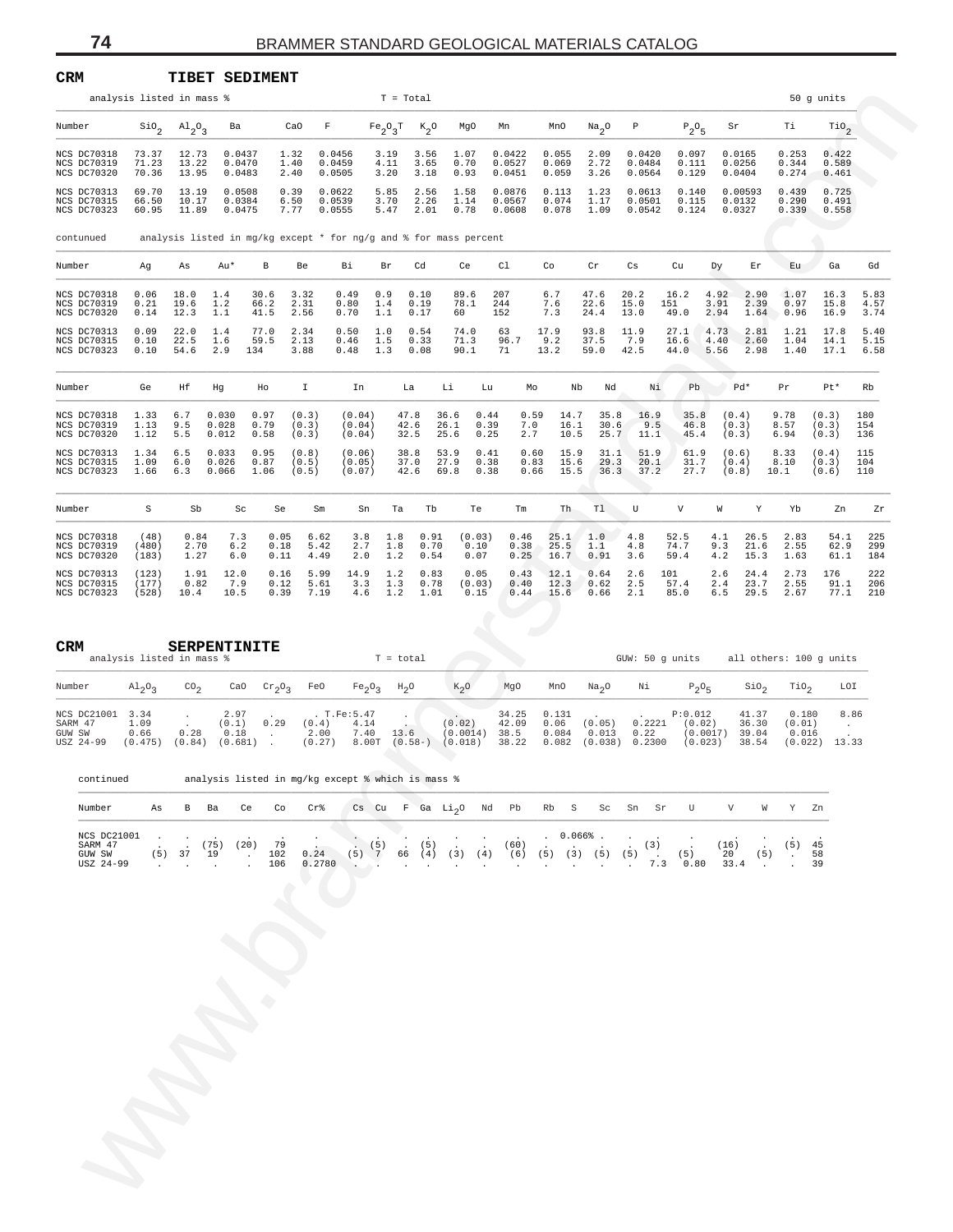| CRM                                                                                                                                                            |                         |                               |                       |                                                        |                           | SHALE WITH EXTENSIVE ANALYSIS |                                           |                         | analysis listed in mass %               |                          |                |                                            |                        |                           |                        |                       | * Provisional Analysis |                            |                           |
|----------------------------------------------------------------------------------------------------------------------------------------------------------------|-------------------------|-------------------------------|-----------------------|--------------------------------------------------------|---------------------------|-------------------------------|-------------------------------------------|-------------------------|-----------------------------------------|--------------------------|----------------|--------------------------------------------|------------------------|---------------------------|------------------------|-----------------------|------------------------|----------------------------|---------------------------|
| Number                                                                                                                                                         | $\sin \theta_2$         | $A1_{2}O_{3}$                 | CO <sub>2</sub>       | CaO                                                    | FeO                       |                               | $Fe_2O_3$ $Fe_2O_3T$ $H_2O$               |                         | $K_2O$                                  | MgO                      | MnO            | Na <sub>2</sub> O                          | $P_2O_5$               | $SO_{2}$                  |                        |                       | $TiO2$ $ZrO2+HfO2$     | LOI                        | Units                     |
| <del>GBW 03104</del><br>NCS DC60106a 69.34                                                                                                                     | <del>69.63</del>        | 14.82<br>15.03                | 0.13<br>0.12          | 0.22<br>0.19                                           | (0.40)<br>0.37            | <del>5.67</del><br>5.65       |                                           | (3.71)<br>(3.73)        | <del>3.76</del><br>3.49                 | 0.67<br>0.64             | 0.024<br>0.020 | 0.20<br>0.16                               | 0.043<br>0.043         | 0.028<br>0.029            |                        | 0.68<br>0.68          |                        | 4.17<br>4.54               | $-60$ g<br>50g            |
| GUW TS<br>$US$ sco-2                                                                                                                                           | 62.8<br>61.87           | 15.96<br>13.13                | (0.03)                | 0.12<br>3.94                                           | 0.70                      | 7.40<br>$\cdot$               | 4.64                                      | 4.01                    | 4.86<br>2.45                            | 1.77<br>2.85             | 0.037          | 0.078<br>1.02                              | 0.28<br>0.181          | <del>0.565</del>          |                        | 0.69                  |                        | $\sim$                     | 50 $g$<br><del>50 g</del> |
| VS 8549-04<br>UL AWI 1                                                                                                                                         | 61.21<br>60.46          | 16.80<br>16.44                | 1.41                  | 1.14<br>0.69                                           | (3.17)<br>(5.52)          | $\cdot$<br>7.21               | 5.57                                      |                         | 3.72<br>3.06                            | 2.67<br>(2.09)           | 0.057<br>0.14  | 0.95<br>0.74                               | 0.086<br>(0.15)        | (1.53)                    |                        | 0.91<br>0.92          |                        | 6.00<br>7.75               | 100g<br>50 $g$            |
| GBW 07107<br>VS 8550-04                                                                                                                                        | 59.23<br>57.60          | 18.82<br>15.53                | (0.10)<br>(3.8)       | 0.60<br>1.06                                           | 1.39<br>(5.3)             | $\sim$                        | 7.60<br>7.47                              | $+5.6$<br>$\cdot$       | 4.16<br>2.85                            | 2.01<br>3.06             | 0.110          | 0.35<br>1.28                               | 0.115                  |                           |                        | 0.88                  |                        | (5.95)<br>(9.5)            | 70 g<br>100g              |
| SARM 41<br><del>US SBC-1</del>                                                                                                                                 | 56.67<br>47.64          | 13.50<br>-21.0                | $\cdot$               | 1.50<br>2.95                                           | (0.3)                     | 4.23                          | $\cdot$<br>9.71                           | $\ddot{\phantom{a}}$    | 1.39<br>3.45                            | 8.10<br>2.60             | 0.06<br>0.15   | 0.93<br><del>&lt;0.15</del>                | 0.05<br>0.37           |                           |                        | 0.55<br>0.855         | $\ddot{\phantom{0}}$   | $\cdot$<br>10.2            | 100g<br>$-50 - g$         |
| <del>US ShPYR-1 *</del>                                                                                                                                        | $-28.7$                 | 6.14                          |                       | 14.9                                                   | <del>Fe:1.75</del>        |                               | 2.50                                      |                         | 1.53                                    | 5.23                     |                | 1.85                                       | 0.28                   | 0.22                      |                        |                       |                        |                            | $200 - g$                 |
| <del>US SGR-1b</del><br>$US$ shBOQ-1<br>JCRM R651                                                                                                              | 28.24<br>25.13<br>21.74 | 6.52<br>4.00<br>71.7          |                       | 8.38<br><del>32.95</del><br>0.19                       | (1.41)                    | (1.46)<br>1.48                | 3.03<br>$^{1.61}$<br>$\ddot{\phantom{a}}$ |                         | 1.66<br>0.34<br>0.65                    | 4.44<br>0.42<br>0.10     | 0.012          | 2.99<br>0.05<br>0.03                       | 0.328<br>0.099<br>0.19 |                           |                        | 0.253<br>0.18<br>3.15 | $\bullet$<br>0.18      | 31.6<br>0.58               | -30 ფ<br>$80 - g$<br>100g |
|                                                                                                                                                                |                         |                               |                       |                                                        |                           |                               |                                           |                         |                                         |                          |                |                                            |                        |                           |                        |                       |                        |                            |                           |
| continued analysis listed in mg/kg except % which is mass % and ** which is ng/g                                                                               |                         |                               |                       |                                                        |                           |                               |                                           |                         |                                         |                          |                | # US SBC-1 also contains 0.85% inorganic C |                        |                           |                        |                       |                        |                            |                           |
| Number                                                                                                                                                         | Ag                      | As                            | Au                    | В                                                      | Ba%                       | Be                            | Вi                                        | C Org%                  | T.C                                     | Cd                       |                | Cl%<br>Ce                                  |                        | Co                        | Cr                     | Cs                    | Cu                     |                            |                           |
| GBW 03104<br>NCS DC60106a                                                                                                                                      |                         |                               |                       |                                                        |                           |                               |                                           |                         |                                         |                          |                | 0.014<br>0.011                             |                        |                           |                        |                       |                        |                            |                           |
| GUW TS<br>$0-2$                                                                                                                                                | (0.8)                   | 27.5<br>11.8                  | $\cdot$               | 74                                                     | (0.18)<br>0.0580          | 4<br>1.75                     |                                           | 1.42                    | $\cdot$                                 | $\cdot$                  |                | (168)<br>$-54.$                            |                        | 41<br>10.8                | 280<br>68.3            | 13<br>7.1             | 460<br>23.5            |                            |                           |
| VS 8549-04                                                                                                                                                     | 0.10                    | 40                            | 0.10                  | 103                                                    | 0.072                     | 2.0                           |                                           | (1.31)                  |                                         | (0.27)                   |                | 58                                         |                        | 13                        | 128                    | 4.4                   | 34                     |                            |                           |
| UL AWI 1<br>GBW 07107                                                                                                                                          | 0.047                   | (15)<br>1.4                   | $(1\, . \, 0$ * * $)$ | 154                                                    | 0.0378<br>0.0450          | (2.7)<br>3.0                  | 0.23                                      | (0.16)                  | (0.19)                                  | 0.033                    |                | 80<br>0.0041<br>109                        |                        | 20<br>21                  | 119<br>99              | (7)<br>14             | 34<br>42               |                            |                           |
| VS 8550-04<br>SARM 41<br>$US$ $SBC-1$                                                                                                                          | $0.47\,$                | 46<br>25. '                   | 2.5<br>$\cdot$        | (118)<br>$\cdot$                                       | 0.0376<br>0.820<br>0.0788 | (2.4)<br>$3-2$                | $\blacksquare$<br>0.7                     | (0.93)<br>1.234         | $\ddot{\phantom{1}}$<br>2.08            | (0.4)<br>0.4             |                | 53<br>(60)<br>108                          |                        | 20<br>(15)<br>22.7        | 116<br>123<br>109      | 4.0<br>8.2            | 39<br>53<br>31         |                            |                           |
| <del>US ShPYR-1</del>                                                                                                                                          |                         | -50                           |                       |                                                        | 0.0538                    |                               |                                           | (13.7)                  | (20.1)                                  |                          |                | 32                                         |                        |                           |                        |                       | -42                    |                            |                           |
| <del>US SGR-1b</del><br>US ShBOQ-1                                                                                                                             |                         | 67<br>(15.1)                  |                       | 54                                                     | 0.0290<br>0.00730         |                               | $(1.0)$ $(0.24)$                          | (3.2N)<br>4.61          | (28)<br><del>11.9</del>                 | (0.9)<br>$2 \cdot 0$     |                | 36<br>(0.0032)<br>24.8                     |                        | $_{12}$<br>6.4            | -30<br><del>29.6</del> | <del>5.2</del>        | - 66<br>$3.1 - 33.8$   | <del>N = inorganic C</del> |                           |
| JCRM R651                                                                                                                                                      |                         |                               |                       |                                                        |                           |                               |                                           |                         |                                         | $\cdot$                  |                | ä.                                         |                        |                           |                        |                       |                        |                            |                           |
| Number                                                                                                                                                         | Dy                      | Εr                            | Εu                    | F                                                      | Ga                        | Gd<br>Ge                      | Нf                                        | Hg                      | Ho                                      | I                        | In             | La                                         | Li                     | Lu                        | Mn                     |                       | Mo                     |                            |                           |
|                                                                                                                                                                |                         |                               |                       |                                                        |                           |                               |                                           |                         |                                         |                          |                |                                            |                        |                           |                        |                       |                        |                            |                           |
| GBW 03104<br>NCS DC60106a                                                                                                                                      |                         |                               |                       |                                                        |                           |                               |                                           |                         |                                         |                          |                |                                            |                        |                           |                        |                       |                        |                            |                           |
| GUW TS<br>$0-2$<br>VS 8549-04                                                                                                                                  | 5.6                     | 2.3<br>(3.3)                  | (3.2)<br>1.1<br>1.2   | 1150<br>(0.12)                                         | 21<br>15.<br>21           | 4.4<br>(2.1)<br>6.1           | (7)<br>4.1                                | $\cdot$                 | 0.78<br>(1.1)                           |                          | $\cdot$        | (80)<br>28.4<br>30                         | 40<br>38.2<br>56       | (3.6)<br>0.34<br>0.44     |                        | 130                   | 1.2<br>1.7             |                            |                           |
| UL AWI 1                                                                                                                                                       | 5.1                     | 2.9                           | 1.47                  |                                                        | 22                        | 6                             | 6.3                                       |                         | 1.1                                     |                          |                | 38                                         |                        | 0.45                      |                        |                       |                        |                            |                           |
| GBW 07107<br>VS 8550-04                                                                                                                                        | 5.1<br>(4.4)            | 2.7<br>(2.4)                  | 1.7<br>1.2            | 1290<br>$\cdot$                                        | 26<br>18                  | 6.7<br>3.1<br>(2.1)<br>4.5    | 2.9<br>4.7                                | 0.010<br>$\blacksquare$ | 0.98<br>(0.92)                          | 0.24                     | 0.082          | 62<br>28                                   | 44<br>50               | 0.41<br>0.40              | 173                    |                       | 0.35<br>(0.95)         |                            |                           |
| SARM 41<br>$00$ $00$ $00$ $00$ $00$ $00$ $00$ $00$ $00$ $00$ $00$ $00$ $00$ $00$                                                                               |                         | 3.8                           | $\cdot$<br>1.98       | $\cdot$                                                | (20)<br>$^{27}$           | 8.5                           |                                           |                         |                                         |                          |                | <del>52.5</del>                            | <del>163</del>         | 0.54                      |                        |                       | (5)<br>2.4             |                            |                           |
| <del>US ShPYR-1</del><br><del>US SGR-1b</del>                                                                                                                  | (1.9)                   | 1.1                           | 0.56                  | 1960                                                   | (2)<br>$^{(12)}$          |                               | 1.4                                       | (0.3)                   | (0.4)                                   |                          |                | 20                                         | 147                    |                           | 294<br>267             | 23<br>35              |                        |                            |                           |
| US ShBOQ-1<br>JCRM R651                                                                                                                                        | 1.67                    | 0.97                          | 0.45                  |                                                        | <del>6.27</del>           | <del>1.9</del> 5              | (1.18)                                    |                         | 0.34                                    |                          |                | 13.5                                       | 24.1                   | 0.15                      |                        |                       | 47.8                   |                            |                           |
|                                                                                                                                                                |                         |                               |                       |                                                        |                           |                               |                                           |                         |                                         |                          |                |                                            |                        |                           |                        |                       |                        |                            |                           |
| Number                                                                                                                                                         | Ν                       | Nb                            | Nd                    | Р<br>Νi                                                | Pb                        | Pd                            | Pr                                        | Pt                      | Rb                                      | Rh                       |                | S%                                         | Sb                     | Sc                        |                        | Se                    | Sm                     |                            |                           |
| GBW 03104                                                                                                                                                      |                         |                               |                       |                                                        |                           |                               |                                           |                         |                                         |                          |                |                                            |                        |                           |                        |                       | ╤                      |                            |                           |
| NCS DC60106a<br>GUW TS                                                                                                                                         |                         | $(13)$ $(108)$                | 170                   |                                                        | 33                        |                               |                                           |                         | 230                                     |                          |                | 0.022                                      | (8.2)                  | 22                        |                        |                       | (22.9)                 |                            |                           |
| $00$ $0-2$<br>VS 8549-04                                                                                                                                       | $\cdot$                 | $^{11.2}$<br>11               | -25<br>28             | 27.8<br>39                                             | -20<br>8.2                | (0.0013)                      | 6.6<br>(6.5)                              | (0.0012)                | $^{101}$<br>0.014%                      |                          |                | 0.62                                       | 0.9<br>$\cdot$         | 11.<br>23                 |                        |                       | 4.9<br>5.7             |                            |                           |
| UL AWI 1<br>GBW 07107                                                                                                                                          | 540                     | 17<br>14.3                    | 37<br>48              | 61<br>37<br>690                                        | (24)<br>8.7               | $\cdot$                       | 9.3<br>13.6                               | $\cdot$                 | 130<br>205                              | $\cdot$                  |                | (0.0066)                                   | 0.18                   | 16<br>18.5                |                        | 0.075                 | 7<br>8.4               |                            |                           |
| VS 8550-04<br>SARM 41                                                                                                                                          | $\ddot{\phantom{a}}$    | 12<br>(8)                     | 25<br>122             | 50<br>$\cdot$                                          | 14.9<br>(30)              | (0.0023)<br>$\sim$            | 6.2                                       | (0.0022)<br>$\sim$      | 112<br>59                               | (0.001)<br>$\cdot$       |                | 1.02<br>(0.15)                             | (1)                    | 20                        |                        | $\ddot{\phantom{a}}$  | 5.4                    |                            |                           |
| $00$ $00$ $00$ $00$ $00$ $00$ $00$ $00$ $00$ $00$ $00$ $00$ $00$ $00$                                                                                          |                         | 15.3                          | <del>49.2</del>       | 82.8                                                   | 35                        |                               | 12.6                                      |                         | 147                                     |                          |                | 0.715                                      | 1.01                   | -20-                      |                        |                       | 9.6                    |                            |                           |
| <del>US ShPYR-1</del><br><del>US SGR-1b</del>                                                                                                                  |                         | $(5.2) - 16$                  |                       | $+9-$<br>1200<br>$^{(29)}$<br>$\overline{\phantom{0}}$ | $^{24}$<br>38             | $\cdot$<br>$\bullet$          | $\cdot$                                   | $\cdot$<br>$\cdot$      | -64                                     | $\cdot$                  |                | <del>1.53</del>                            | 3.4                    | 4.6                       |                        | (3.5)                 | 2.7                    |                            |                           |
| <del>US ShBOQ-1</del><br>JCRM R651                                                                                                                             |                         | (5.6)<br>$\ddot{\phantom{0}}$ | $^{-11}$              | 74.9                                                   | (6.1)<br>$\cdot$          |                               | 2.94<br>$\cdot$                           | $\cdot$                 | <del>16.9</del><br>$\ddot{\phantom{a}}$ |                          |                | 1.64<br>$\ddot{\phantom{a}}$               | 3.28<br>$\cdot$        | (3.6)                     |                        |                       | 2.1<br>$\cdot$         |                            |                           |
|                                                                                                                                                                |                         |                               |                       |                                                        |                           |                               |                                           |                         |                                         |                          |                |                                            |                        |                           |                        |                       |                        |                            |                           |
| Number                                                                                                                                                         | Sn                      | Sr                            | Ta.                   | Tb                                                     | Te                        | Th                            | Тi                                        | Tl                      | Tm                                      | U                        | V              | W                                          | Y                      | Yb                        | Zn                     |                       | Zr                     |                            |                           |
| GBW 03104<br>NCS DC60106a                                                                                                                                      |                         |                               |                       |                                                        |                           |                               |                                           |                         |                                         |                          |                |                                            |                        |                           |                        |                       | <del>last</del><br>- - |                            |                           |
| GUW TS<br>$00$ sco-2                                                                                                                                           | (4.1)                   | 88<br>195                     | (0.97)<br>0.82        | (2.4)<br>0.68                                          | $\cdot$                   | (9.1)<br>-9                   |                                           | $\cdot$                 | <del>0.34</del>                         | (22)<br>$3 \cdot 2$      | 960<br>117     | $\ddot{\phantom{0}}$                       | 150<br>-23             | (15)<br>$-2-2$            | 63<br>97               |                       | 290                    |                            |                           |
| VS 8549-04                                                                                                                                                     | 2.2                     | 150                           | 0.86                  | 0.95                                                   |                           | 8.2                           |                                           | $\cdot$                 | (0.5)                                   | 2.1                      | 148            | (3.5)                                      | 28                     | 2.9                       | 96                     |                       | 176                    |                            |                           |
| UL AWI 1<br>GBW 07107                                                                                                                                          | 2.0                     | 108<br>90                     | 1.2<br>0.9            | 0.94<br>1.02                                           | (0.023)                   | 12<br>12.8                    | 3950                                      | 0.71                    | 0.42<br>0.43                            | 3<br>1.5                 | 134<br>87      | 0.79                                       | 29<br>26               | 3<br>2.6                  | 99<br>55               |                       | 223<br>96              |                            |                           |
| VS 8550-04<br>SARM 41                                                                                                                                          | (3.2)                   | 142<br>54                     | (0.7)                 | (0.74)                                                 | $\cdot$<br>$\cdot$        | 7.1<br>(12)                   | $\cdot$<br>$\cdot$                        | $\cdot$                 | (0.33)                                  | 1.65                     | 122<br>139     | (3.3)                                      | 26<br>17               | 2.7                       | 97<br>76               |                       | 176<br>146             |                            |                           |
| $00$ $00$ $00$ $00$ $00$ $00$ $00$ $00$ $00$ $00$ $00$ $00$ $00$ $00US ShPYR-1$                                                                                | 3.3                     | 178<br>753                    | $^{1.1}$              | 1.2<br>$\cdot$                                         |                           | 15.8<br>5                     | 1300                                      | 0.89<br>$\cdot$         | 0.56                                    | 5.76                     | 220<br>$-92$   | 1.6                                        | <del>36.5</del>        | 3.64                      | <del>186</del><br>62   |                       | 134                    |                            |                           |
| <del>US SGR-1b</del><br><del>US ShBOQ-1</del>                                                                                                                  | (1.9)<br>(3.8)          | -420<br>$-1078$               |                       | 0.29                                                   |                           | 4.8<br>2.74                   |                                           | (2.7)                   | (0.18)<br>$-0.15$                       | $-5.4$<br><del>(9)</del> | 130<br>419     | 2.6                                        | (13)<br>9.6            | (0.94)<br><del>0.98</del> | 74                     | <del>97.8</del>       | $(+53)$<br>-52.6       |                            |                           |
| JCRM R651                                                                                                                                                      | $\ddotsc$               |                               |                       | $\blacksquare$                                         |                           | $\cdot$                       |                                           | $\cdot$                 | $\cdot$                                 |                          |                |                                            | $\cdot$                | $\cdot$                   |                        | $\cdot$               | $\cdot$                |                            |                           |
| <del>Sample <b>US ShPYR-1</b> also shows much more information on the certificate, such as oil yiled, particle size, programmed prolysis and minerology.</del> |                         |                               |                       |                                                        |                           |                               |                                           |                         |                                         |                          |                |                                            |                        |                           |                        |                       |                        |                            |                           |
|                                                                                                                                                                |                         |                               |                       |                                                        |                           |                               |                                           |                         |                                         |                          |                |                                            |                        |                           |                        |                       |                        |                            |                           |
|                                                                                                                                                                |                         |                               |                       |                                                        |                           |                               |                                           |                         |                                         |                          |                |                                            |                        |                           |                        |                       |                        |                            |                           |

Sample **US ShPYR-1** also shows much more information on the certificate, such as oil yiled, particle size, programmed prolysis and minerology.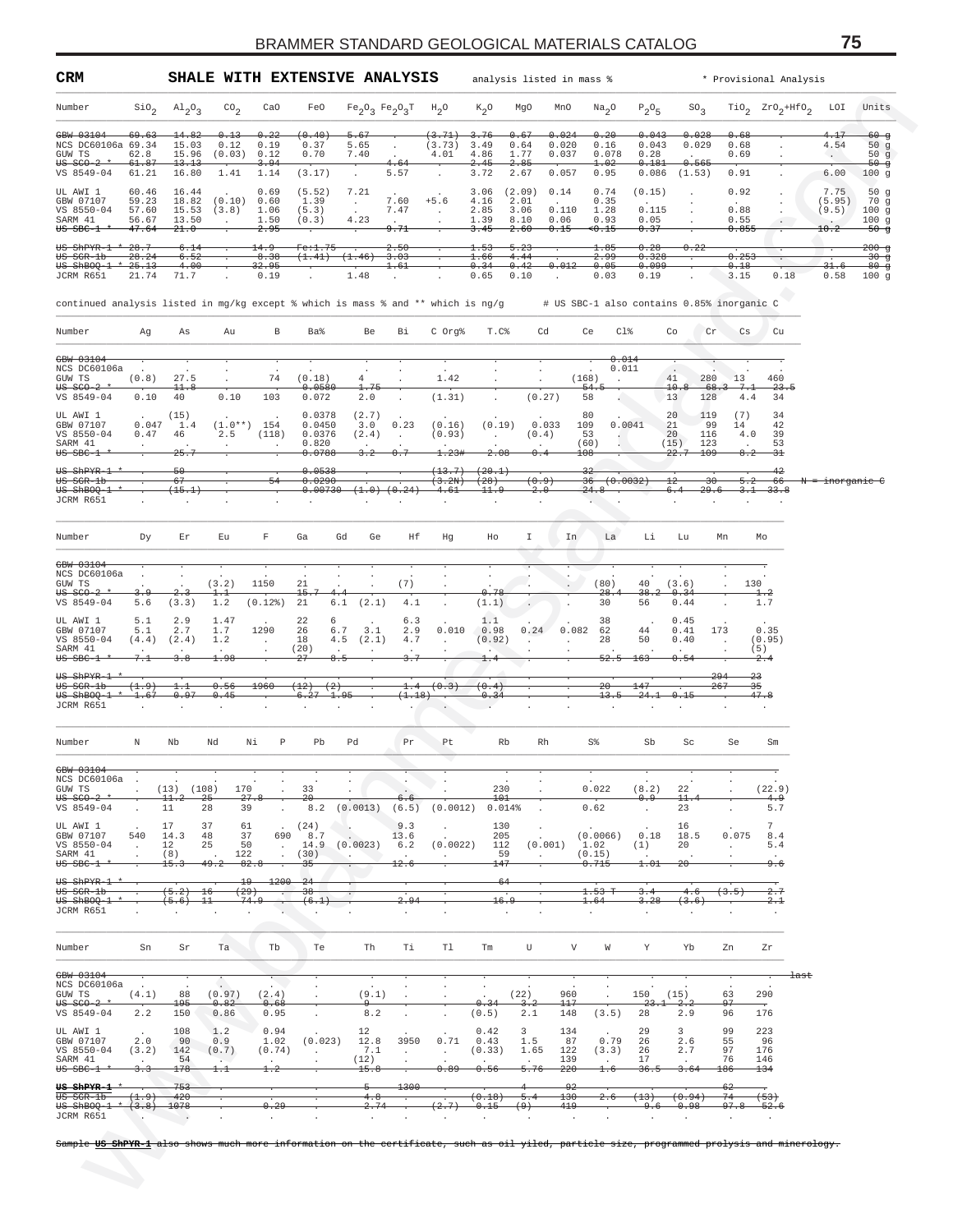#### **SILLIMANITE**

| # Number                                                                    |  |  | $\text{Al}_2\text{O}_3$ SiO <sub>2</sub> CaO Fe <sub>2</sub> O <sub>3</sub> K <sub>2</sub> O Li <sub>2</sub> O MgO MnO Na <sub>2</sub> O TiO <sub>2</sub> LOI |  |  | Units |
|-----------------------------------------------------------------------------|--|--|---------------------------------------------------------------------------------------------------------------------------------------------------------------|--|--|-------|
| 2 CERAM 2CAS12 63.8 33.9 0.25 0.31 0.13 . 0.12 . 0.15 1.31 0.13 25 or 100 g |  |  |                                                                                                                                                               |  |  |       |
| 1 BCS 309                                                                   |  |  | $61.1$ $34.1$ $0.22$ $1.51$ $0.46$ $(0.01)$ $0.17$ $(0.03)$ $0.34$ $1.92$ .                                                                                   |  |  | 100q  |

#### **CRM SILLIMANITE SCHIST**

| Number    | $A1_{2}O_{3}$ | CaO  | $Fe-O-$<br>-2-3 | FeO                      | $K_{0}$ | MgO   |      | MnO    | $\frac{Na}{2}$ <sup>O</sup> | $P_2O_5$ |    | $\sin$ |       | $\mathop{\rm TiO}\nolimits_2$ |    |     |     |
|-----------|---------------|------|-----------------|--------------------------|---------|-------|------|--------|-----------------------------|----------|----|--------|-------|-------------------------------|----|-----|-----|
| SARM 44   | 58.80         | 0.14 | 2.06            | (1.0)                    | (0.18)  | (0.1) |      | (0.03) | (0.05)                      | (0.10)   |    | 34.84  |       | 1.83                          |    |     |     |
| continued |               |      |                 | analysis listed in mg/kg |         |       |      |        |                             |          |    |        |       |                               |    |     |     |
| Number    | Ba            |      | Ce              | Co<br>Cr                 | Cu      | Ga    | Mo   | Nb     | Νi                          | Pb       | Rb |        | Sr Th | V                             | Y  | Zn  | Zr  |
| SARM 44   | 50)           |      | (220)           | [8]<br>384               | (10)    | (55)  | (15) | 96     | [15]                        | 30)      | 13 | 5      | 50    | 395                           | 84 | 271 | 406 |

| Number                              | Material                                   | $SIO_{\alpha}$          | $\mathrm{Al}_{2}\mathrm{O}_{2}$ | CaO                     | Fe <sub>2</sub> O <sub>2</sub> | $K_{\gamma}O$              | MgO                     | MnO                      | Na <sub>2</sub> O       | $P_2O_E$                | S                              | TiO.                    | LOI                    |
|-------------------------------------|--------------------------------------------|-------------------------|---------------------------------|-------------------------|--------------------------------|----------------------------|-------------------------|--------------------------|-------------------------|-------------------------|--------------------------------|-------------------------|------------------------|
| JCRM R702<br>JCRM R703<br>JCRM R803 | Albite<br>Potassium Feldspar<br>Prophylite | 67.69<br>66.99<br>68.52 | 19.64<br>17.93<br>23.95         | 0.546<br>0.095<br>0.033 | 0.058<br>0.082<br>0.047        | 0.137<br>11.02<br>2.32     | 0.103<br>0.040<br>0.017 | 0.004<br>0.003<br>0.0014 | 11.31<br>3.32<br>0.165  | 0.139<br>0.008<br>0.018 | 0.02                           | 0.030<br>0.005<br>0.104 | 0.23<br>0.36<br>4.40   |
| JCRM R604<br>JCRM R605<br>JCRM R751 | Gairome Clay<br>Kaolin<br>Pottery Stone    | 47.88<br>49.77<br>79.32 | 35.37<br>35.64<br>14.15         | 0.216<br>0.004<br>0.033 | 1.357<br>0.283<br>0.340        | 0.468<br>(0.008)<br>(3.00) | 0.251<br>0.004<br>0.049 | 0.006<br>0.003           | 0.083<br>0.032<br>0.121 | 0.020<br>0.105<br>0.009 | (0.014)<br>(0.023)<br>(0.0010) | 0.865<br>0.068<br>0.010 | 13.37<br>13.90<br>2.73 |
|                                     |                                            |                         |                                 |                         |                                |                            |                         |                          |                         |                         | _____                          |                         |                        |

| Number                                 | SiO,          | $\mathrm{Al}_{2}\mathrm{O}_{3}$ Co <sub>2</sub> CaO |               |                              |                          | FeO T.Fe <sub>2</sub> O <sub>2</sub> K <sub>2</sub> O   | MgO         | MnO            | Na <sub>2</sub> O         | $P_2O_F$ S   |                           |                      | TiO <sub>2</sub> L.O.I. Units |                     |
|----------------------------------------|---------------|-----------------------------------------------------|---------------|------------------------------|--------------------------|---------------------------------------------------------|-------------|----------------|---------------------------|--------------|---------------------------|----------------------|-------------------------------|---------------------|
| VS 5366-90<br>VS 3133-85<br>VS 3132-85 | 60.9<br>60.85 | 14.35<br>14.40<br>60.54 16.46 .                     |               | 2.4 2.95<br>2.95<br>$0.41$ . | 1.9                      | 5.44 3.58 2.54<br>5.45 3.56 2.54<br>8.76 2.43 1.60 0.13 |             | 0.088<br>0.087 | 2.33 0.18<br>2.33<br>1.61 | 0.18<br>0.19 | 0.08<br>(0.10)<br>(0.027) | 0.62<br>0.62<br>0.98 | 6.5<br>6.39<br>6.78           | 50q<br>100q<br>100q |
| VS 3131-85<br>VS 5367-90               | 47.0<br>46.7  | 9.48<br>9.45                                        | $\sim$ $\sim$ | 7.76<br>9.8 7.74 1.1         | <b>Contract Contract</b> | $5.92 \quad 2.26$<br>5.88 2.24                          | 6.06<br>6.0 | 0.30<br>0.30   | 0.53<br>0.53              | 0.13<br>0.13 | (0.037)<br>0.03           | 0.50<br>0.50         | 20.10<br>20.0                 | 100q<br>50q         |

| # Number<br>2 CERAM 2CAS12<br>Number<br>SARM 44  | $A1_{2}O_{3}$<br>58.80<br>continued<br>Ba<br>(50)<br>Material | Sio <sub>2</sub><br>$A1_{2}0_{3}$<br>33.9<br>63.8<br>61.1<br>34.1<br>SILLIMANITE SCHIST<br>analysis listed in mass %<br>CaO<br>Fe <sub>2</sub> O <sub>3</sub><br>0.14<br>2.06<br>Ce<br>(220) | CaO<br>0.25<br>0.22<br>FeO<br>(1.0)<br>analysis listed in mg/kg<br>Co<br>Cr<br>(8)<br>384 | Fe <sub>2</sub> O <sub>3</sub><br>0.31<br>0.13<br>1.51<br>0.46<br>$K_2^0$<br>(0.18)<br>Cu<br>Ga<br>(10)<br>(55) | $K_2O$<br>Li <sub>2</sub> O<br>(0.01)<br>MgO<br>MnO<br>(0.1)<br>(0.03)<br>Mo | MgO<br>MnO<br>0.12<br>0.17<br>$\frac{Na}{2}$ <sup>0</sup><br>(0.05)<br>Nb<br>Νi | Na <sub>2</sub> O<br>0.15<br>(0.03)<br>0.34<br>$P_2O_5$<br>$\frac{\text{SiO}}{2}$<br>(0.10)<br>34.84 | TiO <sub>2</sub><br>LOI<br>1.31<br>0.13<br>1.92<br>100 g units<br>$\mathbb{T}^{10}$ <sub>2</sub><br>1.83 | Units<br>25 or 100 g<br>100 <sub>g</sub>                     |                                                 |                |
|--------------------------------------------------|---------------------------------------------------------------|----------------------------------------------------------------------------------------------------------------------------------------------------------------------------------------------|-------------------------------------------------------------------------------------------|-----------------------------------------------------------------------------------------------------------------|------------------------------------------------------------------------------|---------------------------------------------------------------------------------|------------------------------------------------------------------------------------------------------|----------------------------------------------------------------------------------------------------------|--------------------------------------------------------------|-------------------------------------------------|----------------|
|                                                  |                                                               |                                                                                                                                                                                              |                                                                                           |                                                                                                                 |                                                                              |                                                                                 |                                                                                                      |                                                                                                          |                                                              |                                                 |                |
| 1 BCS 309                                        |                                                               |                                                                                                                                                                                              |                                                                                           |                                                                                                                 |                                                                              |                                                                                 |                                                                                                      |                                                                                                          |                                                              |                                                 |                |
| CRM<br>Number<br>SARM 44                         |                                                               |                                                                                                                                                                                              |                                                                                           |                                                                                                                 |                                                                              |                                                                                 |                                                                                                      |                                                                                                          |                                                              |                                                 |                |
|                                                  |                                                               |                                                                                                                                                                                              |                                                                                           |                                                                                                                 |                                                                              |                                                                                 |                                                                                                      |                                                                                                          |                                                              |                                                 |                |
|                                                  |                                                               |                                                                                                                                                                                              |                                                                                           |                                                                                                                 |                                                                              |                                                                                 |                                                                                                      |                                                                                                          |                                                              |                                                 |                |
|                                                  |                                                               |                                                                                                                                                                                              |                                                                                           |                                                                                                                 |                                                                              |                                                                                 |                                                                                                      |                                                                                                          |                                                              |                                                 |                |
|                                                  |                                                               |                                                                                                                                                                                              |                                                                                           |                                                                                                                 |                                                                              |                                                                                 |                                                                                                      |                                                                                                          |                                                              |                                                 |                |
|                                                  |                                                               |                                                                                                                                                                                              |                                                                                           |                                                                                                                 |                                                                              |                                                                                 |                                                                                                      |                                                                                                          |                                                              |                                                 |                |
|                                                  |                                                               |                                                                                                                                                                                              |                                                                                           |                                                                                                                 |                                                                              |                                                                                 | Pb<br>Rb                                                                                             | Sr Th<br>V<br>Y                                                                                          | Zr<br>Zn                                                     |                                                 |                |
| CRM                                              |                                                               |                                                                                                                                                                                              |                                                                                           |                                                                                                                 | (15)                                                                         | 96<br>(15)                                                                      | (30)<br>13<br>5                                                                                      | 50<br>395<br>84                                                                                          | 271<br>406                                                   |                                                 |                |
|                                                  |                                                               |                                                                                                                                                                                              |                                                                                           |                                                                                                                 |                                                                              |                                                                                 |                                                                                                      |                                                                                                          |                                                              |                                                 |                |
| Number                                           |                                                               |                                                                                                                                                                                              |                                                                                           | SILICEOUS MINERAL SETS                                                                                          |                                                                              |                                                                                 | available in SETS/3, as grouped                                                                      |                                                                                                          |                                                              | 50 g units                                      |                |
| JCRM R702<br>JCRM R703<br>JCRM R803<br>JCRM R604 |                                                               |                                                                                                                                                                                              | S10 <sub>2</sub>                                                                          | CaO<br>$A1_{2}0_{3}$                                                                                            | Fe <sub>2</sub> O <sub>3</sub>                                               | $K_2O$                                                                          | MgO<br>MnO                                                                                           | Na <sub>2</sub> O<br>$P_2O_5$                                                                            | S                                                            | LOI<br>TiO <sub>2</sub>                         |                |
|                                                  | Albite<br>Prophylite                                          | Potassium Feldspar                                                                                                                                                                           | 67.69<br>66.99<br>68.52                                                                   | 19.64<br>0.546<br>17.93<br>0.095<br>23.95<br>0.033                                                              | 0.058<br>0.082<br>0.047                                                      | 0.137<br>11.02<br>2.32                                                          | 0.103<br>0.004<br>0.040<br>0.003<br>0.017<br>0.0014                                                  | 11.31<br>0.139<br>3.32<br>0.008<br>0.165<br>0.018                                                        | $\cdot$<br>0.02                                              | 0.23<br>0.030<br>0.005<br>0.36<br>0.104<br>4.40 |                |
| JCRM R605                                        | Gairome Clay                                                  |                                                                                                                                                                                              | 47.88<br>49.77                                                                            | 35.37<br>0.216                                                                                                  | 1.357                                                                        | 0.468                                                                           | 0.251<br>0.006                                                                                       | 0.083<br>0.020<br>0.105                                                                                  | (0.014)<br>(0.023)                                           | 0.865<br>13.37<br>0.068<br>13.90                |                |
| JCRM R751                                        | Kaolin<br>Pottery Stone                                       |                                                                                                                                                                                              | 79.32                                                                                     | 35.64<br>0.004<br>14.15<br>0.033                                                                                | 0.283<br>0.340                                                               | (0.008)<br>(3.00)                                                               | 0.004<br>0.049<br>0.003                                                                              | 0.032<br>0.121<br>0.009<br>Also see our Industrial Materials catalog for more Siliceous Materials        | (0.0010)                                                     | 0.010<br>2.73                                   |                |
| CRM                                              |                                                               | SILT<br>analysis listed in mass %                                                                                                                                                            |                                                                                           |                                                                                                                 |                                                                              |                                                                                 |                                                                                                      |                                                                                                          |                                                              |                                                 |                |
| Number                                           | $\sin \theta_2$                                               | $A1_{2}0_{3}$ Co <sub>2</sub>                                                                                                                                                                | CaO                                                                                       | FeO $T.Fe_2O_3$ K <sub>2</sub> O                                                                                |                                                                              | MgO<br>MnO                                                                      | Na <sub>2</sub> O<br>$P_2O_5$                                                                        | $\text{rio}_2$<br>S                                                                                      | L.0.I.                                                       | Units                                           |                |
| VS 5366-90<br>VS 3133-85<br>VS 3132-85           | 60.9<br>60.85<br>60.54                                        | 14.35<br>2.4<br>14.40<br>$\ddot{\phantom{a}}$<br>16.46<br>$\cdot$                                                                                                                            | 2.95<br>2.95<br>0.41                                                                      | 1.9<br>5.44<br>5.45<br>$\cdot$<br>8.76                                                                          | 3.58<br>2.54<br>3.56<br>2.54<br>2.43<br>1.60                                 | 0.088<br>0.087<br>0.13                                                          | 2.33<br>0.18<br>2.33<br>0.18<br>1.61<br>0.19                                                         | 0.08<br>0.62<br>(0.10)<br>0.62<br>(0.027)<br>0.98                                                        | 6.5<br>6.39<br>6.78                                          | 50g<br>100g<br>100g                             |                |
| VS 3131-85<br>VS 5367-90                         | 47.0<br>46.7                                                  | 9.48<br>9.45<br>9.8                                                                                                                                                                          | 7.76<br>7.74                                                                              | 5.92<br>1.1<br>5.88                                                                                             | 2.26<br>6.06<br>2.24<br>6.0                                                  | 0.30<br>0.30                                                                    | 0.53<br>0.13<br>0.53<br>0.13                                                                         | 0.50<br>(0.037)<br>0.03<br>0.50                                                                          | 20.10<br>20.0                                                | 100g<br>50g                                     |                |
|                                                  | continued                                                     |                                                                                                                                                                                              | analysis listed mass %                                                                    |                                                                                                                 |                                                                              |                                                                                 |                                                                                                      |                                                                                                          |                                                              |                                                 |                |
| Number                                           |                                                               | $\mathbf{B}$<br>As                                                                                                                                                                           | Ba                                                                                        | Ce                                                                                                              | $\operatorname{Cr}$                                                          | Cu<br>Li                                                                        | Νi                                                                                                   | Rb<br>Sb                                                                                                 | Sr                                                           | V<br>Zn                                         | Ζr             |
|                                                  | VS 5366-90                                                    | 0.04<br>0.007                                                                                                                                                                                | 0.09                                                                                      | 0.007                                                                                                           | 0.008                                                                        | 0.019<br>0.0035                                                                 | 0.0036                                                                                               | 0.011<br>0.013                                                                                           | 0.027                                                        | 0.0094<br>0.011                                 | 0.023          |
|                                                  | VS 3133-85<br>VS 3132-85                                      | 0.006<br>(0.043)<br>(0.0038)<br>0.007                                                                                                                                                        | 0.091<br>0.057                                                                            | 0.008<br>(0.006)                                                                                                | 0.0088<br>0.014                                                              | 0.019<br>0.0037<br>0.0048<br>0.00716                                            | 0.0036<br>0.0072                                                                                     | 0.012<br>(0.0015)<br>0.0077<br>(0.00019)                                                                 | 0.028<br>0.013                                               | 0.011<br>0.009<br>0.018<br>0.012                | 0.023<br>0.022 |
|                                                  | VS 3131-85<br>VS 5367-90                                      | (0.0016)<br>0.007<br>0.008<br>$\sim$                                                                                                                                                         | 0.062<br>0.059                                                                            | (0.006)<br>0.005                                                                                                | 0.0068<br>0.0062                                                             | 0.0037<br>0.0096<br>0.009<br>0.0037                                             | 0.0040<br>0.0040                                                                                     | 0.0061<br>$\cdot$<br>0.0062<br>$\cdot$                                                                   | 0.025<br>0.025                                               | 0.005<br>0.011<br>0.0049<br>0.0097              | 0.013<br>0.013 |
|                                                  | continued                                                     |                                                                                                                                                                                              | analysis listed in mg/kg                                                                  |                                                                                                                 |                                                                              |                                                                                 |                                                                                                      |                                                                                                          |                                                              |                                                 |                |
| Number                                           |                                                               | Ag<br>Be                                                                                                                                                                                     | Cd<br>Co                                                                                  | Cs<br>Ga                                                                                                        | Ge                                                                           | La<br>Mо                                                                        | Nb<br>Nd<br>Pb                                                                                       | Sm<br>Sn<br>Sc                                                                                           | W<br>Υ                                                       | Yb                                              |                |
|                                                  | VS 5366-90                                                    | 4                                                                                                                                                                                            | 13<br>(1.5)<br>13                                                                         | 5<br>18<br>5.8<br>16                                                                                            |                                                                              | 55<br>6.5                                                                       | 30<br>11<br>55                                                                                       | 5<br>5<br>12                                                                                             | 12<br>25                                                     | 2.9                                             |                |
|                                                  |                                                               |                                                                                                                                                                                              |                                                                                           |                                                                                                                 |                                                                              |                                                                                 |                                                                                                      |                                                                                                          |                                                              |                                                 |                |
|                                                  | VS 3133-85<br>VS 3132-85<br>VS 3131-85                        | 3.7<br>(0.8)<br>(0.17)<br>2.8<br>(0.2)<br>2.4                                                                                                                                                | (0.2)<br>30<br>(2.3)<br>21                                                                | 4.1<br>16<br>$\overline{4}$<br>11                                                                               | 1.4<br>1.6<br>(1.2)                                                          | 10<br>61<br>2.5<br>43<br>(38)<br>2.4                                            | 17<br>58<br>$\blacksquare$<br>23<br>13<br>$\ddot{\phantom{0}}$<br>20<br>11                           | 17<br>5<br>$\cdot$<br>20<br>3.9<br>$\ddot{\phantom{a}}$<br>5<br>11<br>$\cdot$                            | 26<br>$\cdot$<br>30<br>$\ddot{\phantom{a}}$<br>22<br>$\cdot$ | 3.3<br>4.3<br>(2.8)                             |                |

| Number                                 | Aα              | Be         | Cd                              | Co             | Cs                 | Ga             | Ge                                                       | La         | Mo                  | Nb             | Nd           | Pb             | Sc             | Sm                      | Sn                      | W  | Y.             | Yh                               |
|----------------------------------------|-----------------|------------|---------------------------------|----------------|--------------------|----------------|----------------------------------------------------------|------------|---------------------|----------------|--------------|----------------|----------------|-------------------------|-------------------------|----|----------------|----------------------------------|
| VS 5366-90<br>VS 3133-85<br>VS 3132-85 | (0.8)<br>(0.17) | 3.7<br>2.8 | $\sim$ $\sim$<br>(1.5)<br>(0.2) | 13<br>13<br>30 | $-5$<br>5.8<br>4.1 | 18<br>16<br>16 | <b>Contract Contract Contract Contract</b><br>1.4<br>1.6 | 55<br>61   | 6.5<br>10<br>43 2.5 | 11<br>17<br>13 | 30<br>$\sim$ | 55<br>58<br>23 | 12<br>17<br>20 | - 5                     | $5^{\circ}$<br>5<br>3.9 | 12 | 25<br>26<br>30 | 2.9<br>3.3<br>4.3                |
| VS 3131-85<br>VS 5367-90               | (0.2)           | 2.4<br>2.1 | (2.3)                           | 21<br>21       | 4<br>3.2           | - 11<br>- 11   | (1.2)                                                    | (38)<br>35 | 2.4 11<br>2.1       | - 9            | $\sim$<br>15 | -20<br>17      | 11<br>10       | $\overline{\mathbf{3}}$ | 5.<br>3.6               |    | 22<br>-21      | (2.8)<br>$\overline{\mathbf{3}}$ |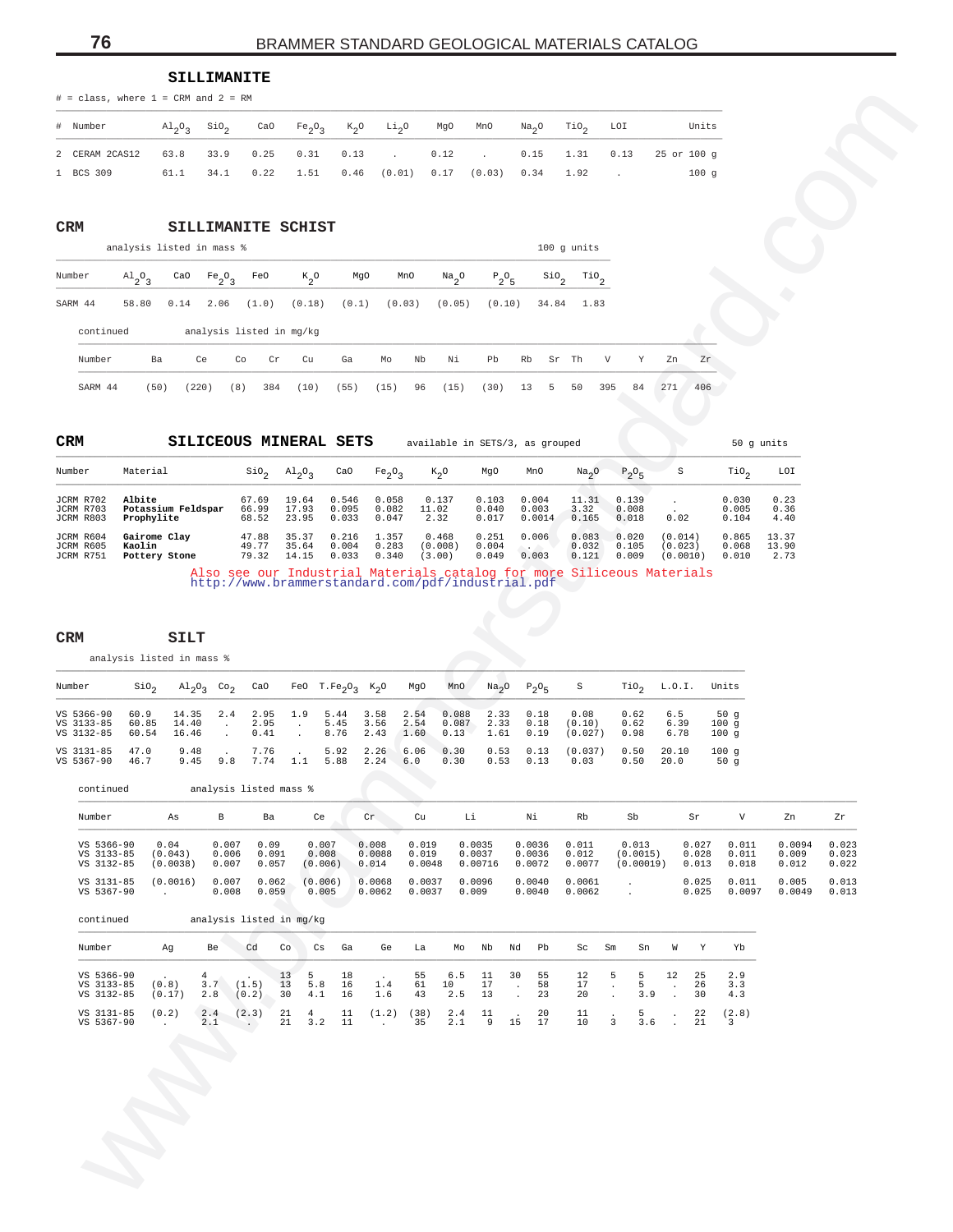| <b>CRM</b>                                                     |                                                   | SILVER ORE                                                                   |                                                         |                                          |                                         |                                                            |                   |                                        |                                                                   |                                                    |                              |                                       |                           |                |                 |                              |                           |               |                                  |       |
|----------------------------------------------------------------|---------------------------------------------------|------------------------------------------------------------------------------|---------------------------------------------------------|------------------------------------------|-----------------------------------------|------------------------------------------------------------|-------------------|----------------------------------------|-------------------------------------------------------------------|----------------------------------------------------|------------------------------|---------------------------------------|---------------------------|----------------|-----------------|------------------------------|---------------------------|---------------|----------------------------------|-------|
|                                                                | analysis listed in mass % except * which is mg/kg |                                                                              |                                                         |                                          |                                         |                                                            |                   |                                        |                                                                   |                                                    |                              | GBM: 10 or 250g                       |                           |                | USZ: 250g       |                              | KZ: 100g                  |               | SRM: 200q                        |       |
| Number                                                         | Ag*                                               | Ba                                                                           | Cu                                                      |                                          | Fe $Fe_2O_3$                            | Pb                                                         |                   | S                                      | $SO_2$                                                            | Zn                                                 |                              | $\mathrm{Al}_{2}\mathrm{O}_{3}$ As    |                           | Bi             | CO <sub>2</sub> | CaO                          | Cd                        | $Co*$         | F                                | $Ge*$ |
| USZ 9-92<br>USZ 8-91<br>USZ 7-91<br>KZ 6587-93<br>GBM310-2     | 740<br>331<br>169<br>60.2<br>45.5                 | $\ddot{\phantom{0}}$<br>$\ddot{\phantom{0}}$<br>33.6<br>$\ddot{\phantom{0}}$ | 2.25<br>0.83<br>0.46<br>0.019<br>0.6936                 | $\sim$<br>2.5                            | 48.40<br>$\blacksquare$<br>$\mathbf{r}$ | 0.041<br>0.13<br>0.101<br>2.86<br>0.6577                   | 11.5              | $\cdot$                                | 6.85<br>$\ddot{\phantom{1}}$                                      | 0.20<br>0.59<br>0.42<br>2.72<br>2.0680             | $\cdot$<br>2.11              | 0.53<br>$\sim$ $-$<br>0.016<br>0.0078 |                           | 0.11           |                 | 0.25<br>$\ddot{\phantom{0}}$ | 0.0020<br>0.0015<br>0.012 | $\cdot$<br>39 |                                  |       |
| KZ 3031-84<br>GBM310-1<br>KZ 6586-93<br>KZ 6588-93<br>KZ 47-85 | 37.4<br>19.0<br>19<br>13.7<br>8.7                 | $\blacksquare$<br>$\sim$<br>0.38<br>0.42<br>$\ddot{\phantom{0}}$             | 3.37<br>0.5825<br>0.013<br>$\ddot{\phantom{a}}$<br>0.42 | 15.17T<br>$\sim$<br>2.03<br>3.67<br>21.0 | $\blacksquare$<br>$\epsilon$            | 0.3046<br>3.5<br>1.57<br>$\ddot{\phantom{a}}$              |                   | 2.78<br>$\sim$<br>0.55<br>5.88<br>2.70 | $\cdot$<br>$\cdot$<br>$\cdot$                                     | $\sim$<br>0.9772<br>0.045<br>4.68                  | 4.93<br>$\ddot{\phantom{a}}$ | 0.0362                                |                           | 2.87           |                 | 28.05<br>$\cdot$             | $\cdot$<br>0.013          | 36            | 0.056                            | 4.4   |
| KZ 3030-84<br>SRM 886<br>KZ 48-85<br>KZ 8079-94<br>KZ 3029-84  | 8.6<br>8.25<br>7.3<br>3.7<br>2.1                  | $\cdot$<br>٠<br>$\ddot{\phantom{0}}$                                         | $\cdot$<br>1.98<br>0.73<br>0.30                         | 13.84T<br>15.9T<br>3.11T                 | $\cdot$                                 | $\sim$<br>$\ddot{\phantom{0}}$<br>$\sim$<br>0.62<br>$\sim$ |                   | 2.04<br>1.466<br>1.94<br>1.25<br>1.59  | $\cdot$<br>$\ddot{\phantom{1}}$<br>$\cdot$<br>$\Delta$<br>$\cdot$ | $\cdot$<br>$\cdot$<br>0.41<br>$\ddot{\phantom{a}}$ | 10.85<br>5.47<br>15.18       |                                       |                           | 1.04<br>2.73   |                 | 18.94<br>29.75               | 0.016                     |               | 0.048<br>0.054<br>24.00<br>0.074 |       |
| KZ 8078-94<br>continued                                        | 1.6                                               | $\ddot{\phantom{a}}$                                                         | 0.38                                                    | $\mathbf{L}$                             |                                         | 0.21                                                       |                   | 0.75                                   | $\sim$                                                            | 0.15                                               |                              |                                       |                           |                |                 |                              | 0.0036                    |               |                                  |       |
| Number                                                         | $K_2O$                                            | MgO                                                                          | MnO                                                     | Mo                                       |                                         | Na <sub>2</sub> O                                          | Νi                | $P_2O_5$                               |                                                                   | $Re*$                                              | Sb                           | Se*                                   | $\operatorname{SiO}_2$ Sr |                |                 | $Te^*$ TiO <sub>2</sub> Zr   |                           |               |                                  |       |
| USZ 9-92<br>USZ 8-91<br>USZ 7-91<br>KZ 6587-93<br>GBM310-2     | 0.53                                              | 1.48<br>$\cdot$                                                              | 2.77                                                    |                                          |                                         |                                                            | $\cdot$<br>0.0029 | 0.54                                   |                                                                   |                                                    | 0.50<br>0.013<br>$\sim$      | $\ddot{\phantom{a}}$                  | 17.80                     | 0.69<br>$\sim$ |                 | 0.12                         |                           |               |                                  |       |

| KZ 6588-93 |      |                | $\overline{a}$ | $\overline{a}$           | $\cdot$        | $\cdot$        | $\cdot$ | $\overline{a}$ | 0.0066 |         | . .    | 0.029                    |        |           |                          |
|------------|------|----------------|----------------|--------------------------|----------------|----------------|---------|----------------|--------|---------|--------|--------------------------|--------|-----------|--------------------------|
| KZ 47-85   |      | $\overline{a}$ | $\sim$         | 0.012                    | $\cdot$        | $\overline{a}$ | $\sim$  | $\overline{a}$ | $\sim$ | $\cdot$ |        |                          |        |           |                          |
| KZ 3030-84 | 0.48 | 2.06           | 0.41           | 0.38                     | 0.16           | $\sim$         | 0.17    | 0.30           |        |         | 42.32  |                          |        | 0.54      | $\overline{\phantom{a}}$ |
| SRM 886    |      | $\sim$         | . .            | $\overline{\phantom{a}}$ | $\overline{a}$ | $\cdot$        | $\sim$  | $\cdot$        |        |         | $\sim$ |                          | $\sim$ |           | $\sim$                   |
| KZ 48-85   | 0.13 | 0.66           | 0.36           |                          | 0.10           |                | 0.11    | 0.04           |        | 5.7     | 33.77  |                          |        | $0.147$ . |                          |
| KZ 8079-94 |      | $\sim$         | $\sim$         |                          |                | $\cdot$        | $\sim$  | 0.29           | $\sim$ | $\sim$  | $\sim$ | $\overline{\phantom{a}}$ |        |           | $\sim$                   |
| KZ 3029-84 | 4.06 |                | 0.081          | 0.0086                   | 1.95           |                | 0.094   | 0.043          |        | $\sim$  | 68.09  | $\sim$                   |        | 0.42      | $\sim$                   |
| KZ 8078-94 |      | $\sim$         | $\sim$         | $\cdot$                  | $\sim$         | $\sim$         | $\sim$  | 0.072          |        |         |        |                          |        |           | $\cdot$                  |
|            |      |                |                |                          |                |                |         |                |        |         |        |                          |        |           |                          |
|            |      |                |                |                          |                |                |         |                |        |         |        |                          |        |           |                          |

#### **SLATE WITH EXTENSIVE ANALYSIS**

| analysis listed in mass % except * which is mg/kg             |                                   |                                                                |                                         |                               |                                |                                             |                                       |                        |                                                          |                                       |                                |                                  |                                      |                                |                                  |                                                   |                   |                                            |                 |
|---------------------------------------------------------------|-----------------------------------|----------------------------------------------------------------|-----------------------------------------|-------------------------------|--------------------------------|---------------------------------------------|---------------------------------------|------------------------|----------------------------------------------------------|---------------------------------------|--------------------------------|----------------------------------|--------------------------------------|--------------------------------|----------------------------------|---------------------------------------------------|-------------------|--------------------------------------------|-----------------|
| Number                                                        | Ag*                               | Ba                                                             | Cu                                      | Fe                            | Fe <sub>2</sub> O <sub>3</sub> | Pb                                          | S                                     |                        | $SO_2$<br>Zn                                             | $A1_{2}O_{3}$                         |                                | As                               | Вi                                   | $\text{CO}_2$                  | CaO                              | Cd                                                | $Co*$             | $\mathbf F$                                | $Ge*$           |
| USZ 9-92<br>USZ 8-91<br>USZ 7-91<br>KZ 6587-93<br>GBM310-2    | 740<br>331<br>169<br>60.2<br>45.5 | $\cdot$<br>$\cdot$<br>33.6<br>$\cdot$                          | 2.25<br>0.83<br>0.46<br>0.019<br>0.6936 | $\cdot$<br>2.5<br>$\cdot$     | 48.40<br>$\cdot$<br>$\cdot$    | 0.041<br>0.13<br>0.101<br>2.86<br>0.6577    | $\cdot$<br>11.5<br>$\cdot$            | $\cdot$<br>$\cdot$     | 0.20<br>6.85<br>0.59<br>0.42<br>2.72<br>2.0680           | 2.11<br>$\cdot$<br>$\cdot$<br>$\cdot$ |                                | 0.53<br>0.016<br>0.0078          | 0.11                                 |                                | 0.25<br>$\cdot$<br>$\cdot$       | 0.0020<br>0.0015<br>0.012<br>$\ddot{\phantom{a}}$ | 39                |                                            |                 |
| KZ 3031-84<br>GBM310-1                                        | 37.4<br>19.0                      | $\cdot$                                                        | 3.37<br>0.5825                          | 15.17T                        |                                | 0.3046                                      | 2.78                                  | $\cdot$                | 0.9772                                                   | 4.93<br>$\cdot$                       |                                | 0.0362                           |                                      | 2.87                           | 28.05<br>$\cdot$                 | $\cdot$<br>$\cdot$                                | 36                | 0.056<br>$\overline{\phantom{a}}$          |                 |
| KZ 6586-93<br>KZ 6588-93<br>KZ 47-85                          | 19<br>13.7<br>8.7                 | 0.38<br>0.42<br>$\cdot$                                        | 0.013<br>0.42                           | 2.03<br>3.67<br>21.0          | $\cdot$                        | 3.5<br>1.57<br>$\bullet$                    | 0.55<br>5.88<br>2.70                  | $\cdot$                | 0.045<br>4.68<br>$\cdot$                                 |                                       |                                |                                  |                                      |                                | $\cdot$                          | 0.013<br>$\cdot$                                  | $\cdot$           | $\blacksquare$                             | 4.4             |
| KZ 3030-84<br>SRM 886<br>KZ 48-85<br>KZ 8079-94<br>KZ 3029-84 | 8.6<br>8.25<br>7.3<br>3.7<br>2.1  | $\cdot$<br>$\cdot$<br>$\cdot$                                  | $\cdot$<br>1.98<br>0.73<br>0.30         | 13.84T<br>15.9T<br>3.11T      |                                | $\cdot$<br>$\blacksquare$<br>0.62<br>$\sim$ | 2.04<br>1.466<br>1.94<br>1.25<br>1.59 |                        | $\cdot$<br>$\cdot$<br>0.41<br>$\sim$                     | 10.85<br>5.47<br>15.18                |                                |                                  | $\cdot$                              | 1.04<br>2.73                   | 18.94<br>29.75<br>$\cdot$        | $\cdot$<br>$\cdot$<br>0.016<br>$\sim$             |                   | 0.048<br>0.054<br>0.074                    |                 |
| KZ 8078-94                                                    | 1.6                               |                                                                | 0.38                                    | $\ddot{\phantom{a}}$          |                                | 0.21                                        | 0.75                                  |                        | 0.15                                                     | $\cdot$                               |                                |                                  |                                      |                                |                                  | 0.0036                                            |                   |                                            |                 |
| continued                                                     |                                   |                                                                |                                         |                               |                                |                                             |                                       |                        |                                                          |                                       |                                |                                  |                                      |                                |                                  |                                                   |                   |                                            |                 |
| Number                                                        | $K_2$ O                           | MgO                                                            | MnO                                     | Mo                            | Na <sub>2</sub> O              | Νi                                          |                                       | $P_2O_5$               | $Re*$                                                    | Sb                                    | Se*                            | $\sin \theta_2$                  | Sr                                   | $Te*$                          | $\mathrm{TiO}_2$                 | Zr                                                |                   |                                            |                 |
| USZ 9-92<br>USZ 8-91<br>USZ 7-91                              | 0.53                              | 1.48                                                           | 2.77                                    |                               |                                |                                             |                                       | 0.54                   |                                                          | 0.50                                  |                                | 17.80                            |                                      |                                | 0.12<br>$\cdot$                  |                                                   |                   |                                            |                 |
| KZ 6587-93<br>GBM310-2                                        | $\cdot$                           |                                                                |                                         | $\ddot{\phantom{0}}$          | $\cdot$                        |                                             | 0.0029                                | $\cdot$                | ٠<br>$\cdot$                                             | 0.013                                 |                                | $\bullet$                        | 0.69                                 |                                |                                  |                                                   |                   |                                            |                 |
| KZ 3031-84<br>GBM310-1                                        | 0.26<br>$\cdot$                   | 1.33<br>$\cdot$                                                | 0.33<br>$\cdot$                         | 0.18<br>$\cdot$               | 0.18<br>$\cdot$                |                                             | 0.0346                                |                        | 0.40<br>$\cdot$                                          |                                       | 13.1                           | 33.56                            |                                      | 9.1                            | 0.19<br>$\cdot$                  |                                                   |                   |                                            |                 |
| KZ 6586-93<br>KZ 6588-93                                      |                                   |                                                                |                                         | $\cdot$                       |                                |                                             |                                       |                        | $\ddot{\phantom{0}}$                                     | 0.0066                                |                                | $\blacksquare$<br>$\sim$         | 0.029                                |                                |                                  | 0.019<br>$\cdot$                                  |                   |                                            |                 |
| KZ 47-85<br>KZ 3030-84                                        | 0.48                              | 2.06                                                           | $\cdot$<br>0.41                         | 0.012<br>0.38                 | $\cdot$<br>0.16                |                                             |                                       | 0.17                   | $\cdot$<br>0.30                                          |                                       |                                | 42.32                            |                                      |                                | 0.54                             |                                                   |                   |                                            |                 |
| SRM 886<br>KZ 48-85                                           | 0.13                              | 0.66                                                           | 0.36                                    | $\cdot$                       | 0.10                           |                                             |                                       | 0.11                   | 0.04                                                     |                                       | 5.7                            | 33.77                            |                                      |                                | 0.147                            |                                                   |                   |                                            |                 |
| KZ 8079-94<br>KZ 3029-84                                      | 4.06                              |                                                                | 0.081                                   | 0.0086                        | 1.95                           |                                             |                                       | 0.094                  | 0.29<br>0.043                                            |                                       | $\cdot$<br>$\cdot$             | 68.09                            |                                      |                                | 0.42                             |                                                   |                   |                                            |                 |
|                                                               |                                   |                                                                |                                         |                               |                                |                                             |                                       |                        | 0.072                                                    |                                       |                                |                                  |                                      |                                |                                  |                                                   |                   |                                            |                 |
| KZ 8078-94                                                    |                                   |                                                                |                                         | SLATE WITH EXTENSIVE ANALYSIS | analysis listed in mass %      |                                             |                                       |                        |                                                          |                                       |                                |                                  |                                      |                                |                                  |                                                   |                   |                                            |                 |
| $#$ = class, where $1$ = CRM and $2$ = RM<br>#<br>Number      | $\sin \theta$                     | $A1_{2}O_{3}$                                                  | $\text{CO}_2$                           | CaO                           | FeO                            |                                             | Fe <sub>2</sub> O <sub>3</sub>        |                        | $H_2O$                                                   | $K_2$ O                               |                                | MgO                              | MnO                                  | Na <sub>2</sub> O              | $P_2O_5$                         |                                                   | S                 | TiO <sub>2</sub>                           | LOI             |
| GUW TB2<br>GUW TB<br>$JS1-1$<br>$JS1-2$                       | 60.4<br>60.23<br>59.47<br>59.45   | 20.5<br>20.64<br>17.60<br>18.17                                | 0.14<br>(0.769)<br>(1.236)              | 0.20<br>1.479<br>1.885        | 5.4                            | 5.43<br>4.523<br>5.048                      | 6.95T<br>6.90<br>1.875<br>0.959       |                        | $3.6+$<br>$3.78+$<br>$+3.92 - 0.654$<br>$+4.158 - 0.362$ | 0.86<br>3.87<br>2.845<br>3.008        |                                | 1.86<br>(1.93)<br>2.413<br>2.385 | 0.047<br>(0.052)<br>0.0599<br>0.0818 | 1.29<br>1.32<br>2.184<br>1.344 | 0.095<br>0.097<br>0.202<br>0.164 |                                                   | $\cdot$<br>0.1467 | 0.93<br>0.93<br>0.725<br>0.754             | 3.46<br>$\cdot$ |
| IAG OU-6                                                      | 57.35                             | 20.45                                                          | (0.23)                                  | 0.74                          |                                | (1.65)                                      | 8.94T                                 |                        | $(0.14-)$                                                | 3.03                                  |                                | 2.41                             | 0.28                                 | 1.76                           | 0.12                             |                                                   |                   | 0.99                                       | 3.62            |
|                                                               |                                   | analysis listed in mg/kg                                       |                                         |                               |                                |                                             |                                       |                        |                                                          |                                       |                                |                                  |                                      |                                |                                  |                                                   |                   |                                            |                 |
| 1<br>1<br>1<br>1<br>2<br>continued<br>Number<br>As<br>GUW TB2 | Ba<br>649                         | Be                                                             | Ce                                      | Co<br>14                      | 92                             | $Cr$ $Cs$<br>11                             | Cu<br>49                              |                        | Dy<br>Εr                                                 | Eu<br>$\cdot$                         | F                              | Ga                               | Gd                                   | Ηf                             | Ho                               |                                                   | La                | Li<br>109                                  | Lu              |
| GUW TB<br>10.5<br>$JS1-1$<br>14.9                             | 780<br>305                        | 2.28                                                           | 4.1 104<br>60.6                         | 14<br>15.5                    | 82<br>60.9 7.60                | 9                                           | 49                                    | 1.8<br>$40.8$ $(5.11)$ | $\star$<br>$\sim 10$                                     | $\sim$<br>1.22                        | 740<br>598                     | 25<br>$\sim$                     | $\cdot$<br>$\ddot{\phantom{0}}$      | $5 -$<br>4.63                  | $\ddot{\phantom{a}}$             | 0.688                                             | 61<br>29.3        | 111<br>(50.7) 0.442                        | 0.45            |
| 11.4<br>13.23                                                 | 302<br>480                        | 2.68<br>$(2.53)$ 77.1                                          | 69.6                                    | 15.7<br>29.2                  | 64.7<br>70.7 8.10              | 8.24                                        | 44.5                                  | 40.4 5.06              | 4.71                                                     | 1.14<br>2.93 1.36                     | 678<br>$\sim 100$ km s $^{-1}$ | 24.17                            | 5.30                                 |                                | 4.70 1.04                        |                                                   |                   | 5.54 (0.671) 32.7 52.6<br>33.2 (95.3) 0.45 | 0.404           |
| $JS1-2$<br>IAG OU-6                                           |                                   |                                                                |                                         |                               |                                |                                             |                                       |                        |                                                          |                                       |                                |                                  |                                      |                                |                                  |                                                   |                   |                                            |                 |
| Number<br>Nb                                                  | Nd                                | Νi                                                             |                                         | Pb Pr Rb                      |                                | Sb                                          |                                       | Sc                     | Sm                                                       | Sn                                    | Sr                             | Ta                               | Tb                                   | Th                             | Tl                               |                                                   | Tm                |                                            |                 |
| GUW TB2<br>$\sim$ $-$<br>GUW TB<br>$\sim$<br>$JS1-1$<br>9.53  | 50<br>28.8                        | 39<br>40<br>37.6                                               | $8 -$<br>17.4                           | $\sim$<br>6.07                | 185<br>180<br>117              | 3.4<br>$\sim$                               |                                       | 16<br>16.7             | 5<br>8.4<br>6<br>6.02                                    | $\cdot$                               | 159<br>160<br>193              | 1.4<br>0.842                     | 0.717                                | 18<br>9.97                     | $\sim$                           |                                                   | $\cdot$           |                                            |                 |
| $JS1-2$<br>12.3<br>IAG OU-6<br>14.49                          | 32.0<br>30.2                      | 40.6<br>40.2                                                   |                                         | $19.7(6.44)$ 118              |                                |                                             |                                       | 16.8                   | 5.95<br>28.80 7.91 121.3 (0.56) 23.1 6.01 2.67 131.7     |                                       | 230                            | 1.04<br>1.02                     | 0.727<br>0.86                        | 11.5                           | $11.3$ $(0.54)$ $(0.45)$         |                                                   |                   |                                            |                 |
| Number<br>U                                                   |                                   | $\mathbf{V} \qquad \qquad \mathbf{Y} \qquad \qquad \mathbf{V}$ | Yb                                      | Zn                            | Zr                             |                                             | Units                                 |                        |                                                          |                                       |                                |                                  |                                      |                                |                                  |                                                   |                   |                                            |                 |
| GUW TB2<br>$\sim$<br>GUW TB                                   | 96<br>107                         | $\ddot{\phantom{1}}$<br>39                                     | 3.8<br>3.3                              | 94<br>94                      | 180<br>180                     |                                             | 50 $g$<br>50 g                        |                        | B: 0.0090% W: 0.00022%                                   |                                       |                                |                                  |                                      |                                |                                  |                                                   |                   |                                            |                 |
| $JS1-1$<br>2.63<br>$JS1-2$                                    | 131<br>2.92 122                   | 30.0<br>31.3                                                   | 2.81<br>3.15                            | 108<br>101                    | 174<br>191                     |                                             | 100g<br>100g                          |                        |                                                          |                                       |                                |                                  |                                      |                                |                                  |                                                   |                   |                                            |                 |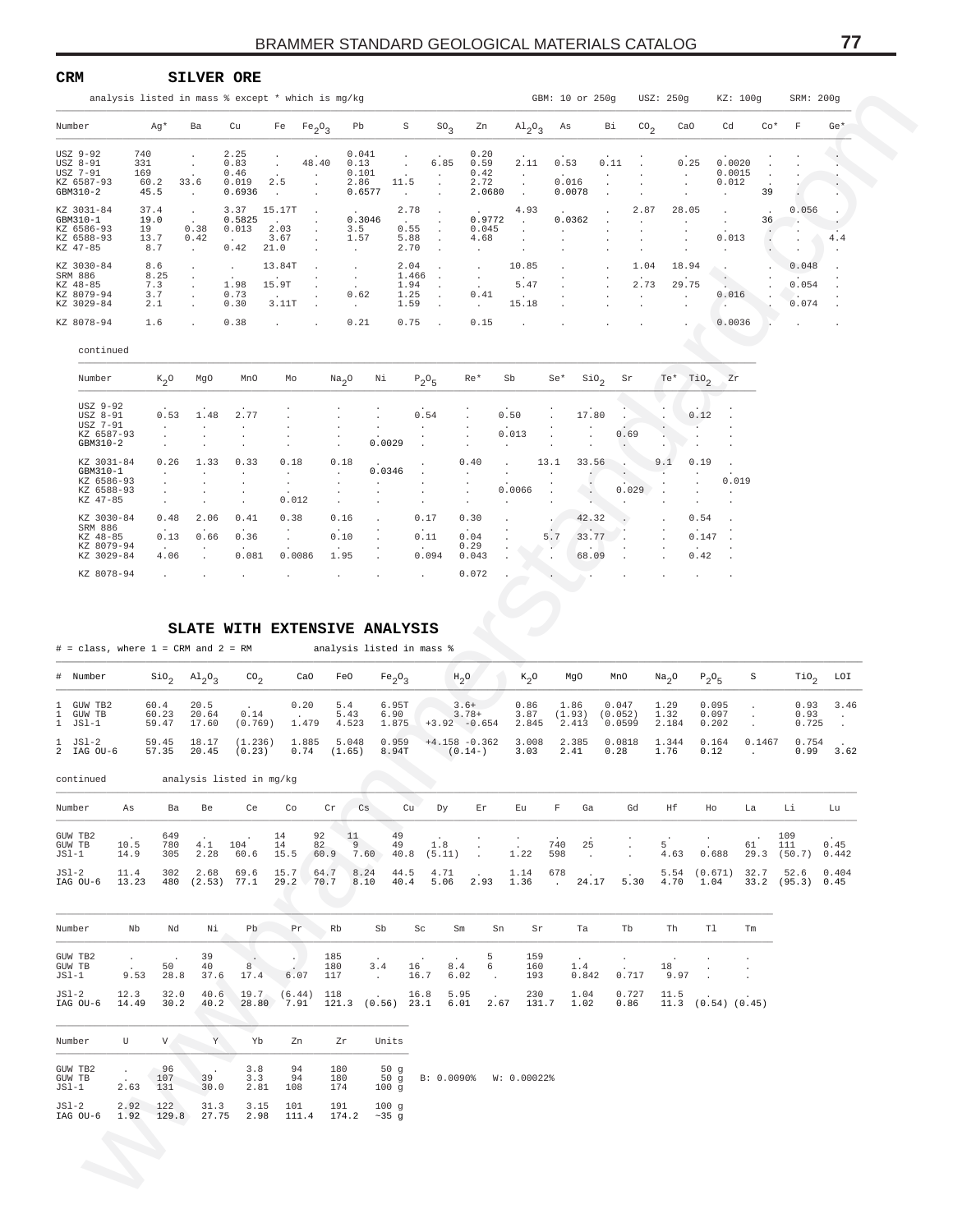#### **CRM SOIL - AQUA REGIA METHOD**

|                              |              |              |             | certified analysis listed in mg/kg      |            |           |                  |              |              |              |            |            | BAM Ull2a and BAM show the two methods used |   |
|------------------------------|--------------|--------------|-------------|-----------------------------------------|------------|-----------|------------------|--------------|--------------|--------------|------------|------------|---------------------------------------------|---|
| Number                       | As           | Cd           | Co          | Cr.                                     | Cu         | Hq        | Mn               | Ni           | Pb           | V            | Zn         | Units      | Method Used                                 |   |
| <b>BAM 11115</b><br>BAM U115 | 27.7<br>27.9 | 4.52<br>4.65 | 7.35<br>7.3 | 96.9<br>99.6                            | 167<br>171 | 4<br>4.07 | $\sim$<br>$\sim$ | 29.3<br>29.9 | 16.4<br>16.9 | 22.4<br>23.5 | 342<br>349 | 35q<br>35q | EN 16174 Method A<br>EN 16174 Method B      |   |
| BAM TJ110 *                  | 13.0         | 7.0          | 14.5        | 190                                     | 262        | 49.3      | 580              | 95.6         | 185          |              | 990        | 60q        | ISO 11466                                   |   |
|                              |              |              |             | informational analysis listed in mass % |            |           |                  |              |              |              |            |            |                                             |   |
| Number                       |              | Si           | Al          | Ca<br>Fe                                | K          | S         | Mq               | Dry Matter   |              | LOI          |            | Org.C      | Inorg.C<br>Tot.C<br>H                       | N |

|                               |                       | analysis listed in mass $%$ except $*$ which is mq/kq                                  |  |  |                                                                                                                                                                                                                                                                                                 |  |       |                     |                              | 30 or 50 g                     |
|-------------------------------|-----------------------|----------------------------------------------------------------------------------------|--|--|-------------------------------------------------------------------------------------------------------------------------------------------------------------------------------------------------------------------------------------------------------------------------------------------------|--|-------|---------------------|------------------------------|--------------------------------|
| Number                        | Hg*                   | Al <sub>o</sub> o <sub>o</sub> c CaO Fe <sub>o</sub> o <sub>o</sub> t K <sub>o</sub> O |  |  | MgO MnO N                                                                                                                                                                                                                                                                                       |  | Na OS | $SiO_2$             | $\text{TiO}_2$               | Dry Mass                       |
| USZ 305<br>USZ 304<br>USZ 303 | 2.75<br>1.52<br>0.157 | (11.96)                                                                                |  |  | $(13.38)$ $(1.31)$ $(4.02)$ $(4.95)$ $(2.88)$ $(2.10)$ $(0.104)$ $(0.085)$ $(1.63)$ $(0.071)$ $(61.89)$<br>$(1.42)$ $(4.55)$ $(4.22)$ $(2.85)$ $(1.79)$ $(0.082)$ $(0.075)$ $(1.99)$<br>$(13.10)$ $(1.19)$ $(3.39)$ $(4.68)$ $(2.98)$ $(1.68)$ $(0.097)$ $(0.088)$ $(1.84)$ $(0.021)$ $(64.39)$ |  |       | $(0.093)$ $(64.11)$ | (0.659)<br>(0.605)<br>(0.65) | (98.90)<br>(99.218)<br>(99.05) |

| Number<br>As<br>Cd<br>Co<br>Cr<br>Cu<br>Ηg<br>Mn<br>Νi<br>Pb<br>v<br>Zn<br>Units<br>Method Used<br>7.35<br>27.7<br>4.52<br>96.9<br>167<br>4<br>29.3<br>16.4<br>22.4<br>342<br>35 <sub>g</sub><br>EN 16174 Method A<br>BAM U115<br>BAM U115<br>27.9<br>4.65<br>7.3<br>99.6<br>171<br>4.07<br>29.9<br>23.5<br>349<br>35 <sub>g</sub><br>EN 16174 Method B<br>16.9<br>BAM U110 *<br>13.0<br>7.0<br>14.5<br>190<br>262<br>49.3<br>580<br>95.6<br>185<br>990<br>60g<br>ISO 11466<br>informational analysis listed in mass %<br>Si<br>К<br>S<br>LOI<br>Org.C<br>Inorg.C<br>Tot.C<br>$_{\rm H}$<br>Ν<br>Number<br>Al<br>Ca<br>Fe<br>Mg<br>Dry Matter<br>BAM U115<br>3.2<br>3.5<br>2.2<br>98.6 @ 105'C<br>$8.3 \circ 550^{\circ}$ C<br>2.5<br>1.1<br>34.7<br>1.4<br>1.2<br>7.5<br>0.4<br>BAM U110 *<br>25.7<br>5.1<br>2.8<br>1.9<br>1.1<br>1.0<br>97.3 @ 105'C<br>$13.3 \circ 550'C$<br>0.8<br>4.1<br>6.7<br>* BAM Ull0 spectroscopic analysis also certified, see "Soil - Contaminated"<br>CRM<br><b>MERCURY IN SOIL</b><br>30 or 50 g<br>analysis listed in mass % except * which is mg/kg<br>C<br>Ν<br>S<br>$\sin$<br>TiO <sub>2</sub><br>Number<br>Hg*<br>$A1_{2}O_{3}$<br>CaO<br>$\mathrm{Fe_{2}O_{3}T}$<br>$K_2^o$<br>MgO<br>MnO<br>$\frac{Na}{2}$ <sup>0</sup><br>Dry Mass<br>USZ 305<br>2.75<br>(1.31)<br>(4.02)<br>(4.95)<br>(2.88)<br>(2.10)<br>(0.104)<br>(0.085)<br>(0.071)<br>(13.38)<br>(1.63)<br>(61.89)<br>(0.659)<br>$(98.90\%)$<br>(1.79)<br>USZ 304<br>1.52<br>(11.96)<br>(4.55)<br>(4.22)<br>(2.85)<br>(0.082)<br>(0.075)<br>(1.99)<br>(0.093)<br>(99.21)<br>(1.42)<br>(64.11)<br>(0.605)<br>USZ 303<br>0.157<br>$(1.19)$ $(3.39)$ $(4.68)$<br>(2.98)<br>(1.68)<br>(0.097)<br>(0.088)<br>(1.84)<br>$(0.021)$ $(64.39)$<br>(13.10)<br>(0.65)<br>(99.05%)<br>CRM<br><b>AGRICULTRURAL SOIL</b><br>analysis listed in mass % except * which is mg/kg<br>50 g units<br>C<br>$T.Fe_2O_3$<br>Ρ<br>S<br>$\mathsf{Sio}_2$<br>Number<br>C.Org<br>$A1_{2}O_{3}$<br>Тi<br>$k_{2}^{\circ}$<br>MgO<br>CaO<br>Ν<br>$\frac{Na}{2}$ <sup>O</sup><br>Mn<br>Ag*<br>As*<br>$B^*$<br>NCS ZC71020<br>12.09<br>1.78<br>0.541<br>0.093<br>14.9<br>63<br>3.85<br>2.10<br>14.34<br>1.61<br>0.906<br>0.268<br>0.187<br>0.141<br>0.117<br>53.61<br>0.0560<br>2.02<br>1.12<br>6.59<br>0.570<br>3.25<br>0.377<br>83<br>NCS ZC71021<br>14.26<br>1.12<br>0.211<br>0.168<br>0.106<br>0.0437<br>63.8<br>0.120<br>0.155<br>106<br>77<br>0.710<br>9.77<br>2.25<br>55.7<br>NCS ZC71022<br>1.37<br>17.68<br>0.618<br>1.09<br>0.483<br>0.158<br>0.146<br>0.0704<br>0.0327<br>55.9<br>0.675<br>0.16<br>2.57<br>0.094<br>23.3<br>NCS ZC71023<br>0.66<br>0.368<br>14.08<br>4.81<br>0.372<br>1.54<br>2.15<br>$0.623*$<br>3.216<br>0.0811<br>0.0160<br>66.9<br>0.0594<br>4.45<br>30.0<br>NCS ZC71024<br>1.60<br>0.84<br>13.26<br>4.42<br>0.431<br>2.66<br>1.29<br>1.67<br>0.129<br>1.99<br>0.0613<br>0.0677<br>66.9<br>0.0820<br>1.07<br>44.6<br>NCS ZC71025<br>0.995<br>5.37<br>0.399<br>1.81<br>14.15<br>0.435<br>2.45<br>1.76<br>1.98<br>0.170<br>2.47<br>0.152<br>0.0379<br>63.1<br>0.0848<br>9.88<br>34.9<br>continued analysis in mg/kg<br>Cd<br>Ce<br>C1<br>Co<br>Cr<br>Cu<br>F.Sol<br>Gd<br>Number<br>Be<br>Bi.<br>Br<br>Dу<br>Εr<br>Εu<br>F<br>Ga<br>Ge<br>Ηg<br>Ho<br>NCS ZC71020<br>3.40<br>0.483<br>0.57<br>116<br>32.8<br>98<br>2.80<br>878<br>2.29<br>23.1<br>9.7<br>1.59<br>0.249<br>1.72<br>4.6<br>51<br>152<br>8.8<br>4.6<br>NCS ZC71021<br>2.57<br>1.47<br>98<br>52<br>19.9<br>3.22<br>1.25<br>19.3<br>5.4<br>0.611<br>4.2<br>86.1<br>32.6<br>5.4<br>960<br>2.3<br>1.62<br>12.2<br>1.13<br>107<br>42<br>23.9<br>7.6<br>1.87<br>1.91<br>25.8<br>NCS ZC71022<br>3.83<br>0.85<br>4.0<br>12.1<br>106<br>52.2<br>4.23<br>883<br>8.0<br>1.89<br>0.395<br>1.53<br>1.78<br>0.173<br>0.130<br>59.3<br>104<br>13.8<br>3.48<br>1.97<br>1.24<br>0.029<br>NCS ZC71023<br>2.86<br>82.8<br>25.2<br>485<br>6.1<br>16.9<br>4.11<br>1.21<br>77.8<br>2.57<br>2.11<br>2.38<br>9.0<br>26.2<br>410<br>13.4<br>10.9<br>5.11<br>NCS ZC71024<br>61<br>63.1<br>4.42<br>1.32<br>503<br>16.6<br>1.54<br>4.64<br>0.88<br>5.01<br>2.09<br>5.5<br>1.99<br>71.7<br>140<br>16.3<br>95.2<br>54.2<br>2.44<br>6.2<br>NCS ZC71025<br>1.06<br>4.33<br>1.4<br>521<br>18.0<br>1.27<br>0.309<br>0.86<br>Nb<br>Nd<br>Νi<br>Pb<br>Number<br>H<br>La<br>Li<br>Lu<br>Мo<br>Pr<br>Rb<br>Sb<br>Sc<br>Se<br>Sm<br>Sn<br>Sr<br>52<br>57<br>77.7<br>55<br>NCS ZC71020<br>1.85<br>60<br>56<br>0.61<br>3.62<br>26.3<br>14.3<br>1.36<br>22.2<br>1.42<br>11.1<br>3.60<br>96<br>45<br>2.37<br>19.7<br>9.5<br>3.94<br>80.3<br>NCS ZC71021<br>1.96<br>52.1<br>0.51<br>34.8<br>38.1<br>248<br>131<br>6.3<br>13.4<br>0.659<br>6.4<br>4.85<br>2.87<br>21.3<br>215<br>12.8<br>147<br>9.3<br>NCS ZC71022<br>55.6<br>67<br>0.64<br>48<br>56.1<br>2.2<br>17.8<br>0.598<br>4.62<br>42.2<br>0.305<br>19.7<br>7.33<br>5.06<br>NCS ZC71023<br>1.63<br>31.1<br>21.8<br>0.69<br>11.8<br>27.8<br>29.9<br>87.1<br>0.41<br>10.8<br>0.143<br>2.22<br>343<br>2.54<br>14.3<br>9.66<br>0.75<br>NCS ZC71024<br>41.5<br>35.1<br>0.404<br>14.1<br>34.3<br>26.8<br>182<br>99<br>2.87<br>9.8<br>6.06<br>4.53<br>196<br>31.9<br>8.85<br>97.7<br>NCS ZC71025<br>2.59<br>38.2<br>0.364<br>1.35<br>13.8<br>33.4<br>38.3<br>53.9<br>1.95<br>0.451<br>6.03<br>5.22<br>267<br>11.9<br>Tb<br>Th<br>Tl<br>U<br>$\mathbf v$<br>Yb<br>Number<br>Tm<br>W<br>Y<br>Zn<br>Zr<br>1.58<br>289<br>185<br>369<br>NCS ZC71020<br>11.5<br>0.43<br>0.68<br>6.1<br>1.51<br>45.2<br>4.2<br>4.74<br>NCS ZC71021<br>0.92<br>18.5<br>1.42<br>0.51<br>112<br>2.37<br>29.3<br>3.26<br>201<br>278<br>NCS ZC71022<br>1.31<br>19.7<br>1.15<br>0.66<br>5.91<br>175<br>2.87<br>40.8<br>4.2<br>941<br>277<br>1.49<br>NCS ZC71023<br>0.632<br>8.0<br>0.528<br>0.306<br>81.4<br>1.02<br>18.0<br>1.93<br>62.7<br>278<br>79<br>NCS ZC71024<br>0.79<br>11.4<br>0.865<br>0.395<br>2.26<br>3.28<br>23.3<br>2.54<br>100<br>335<br>91<br>NCS ZC71025<br>0.781<br>9.8<br>0.625<br>0.367<br>2.06<br>2.06<br>159<br>219<br>22.7<br>2.36 | certified analysis listed in mg/kg |  |  |  |  |  | BAM Ull2a and BAM show the two methods used |  |  |  |                   |
|------------------------------------------------------------------------------------------------------------------------------------------------------------------------------------------------------------------------------------------------------------------------------------------------------------------------------------------------------------------------------------------------------------------------------------------------------------------------------------------------------------------------------------------------------------------------------------------------------------------------------------------------------------------------------------------------------------------------------------------------------------------------------------------------------------------------------------------------------------------------------------------------------------------------------------------------------------------------------------------------------------------------------------------------------------------------------------------------------------------------------------------------------------------------------------------------------------------------------------------------------------------------------------------------------------------------------------------------------------------------------------------------------------------------------------------------------------------------------------------------------------------------------------------------------------------------------------------------------------------------------------------------------------------------------------------------------------------------------------------------------------------------------------------------------------------------------------------------------------------------------------------------------------------------------------------------------------------------------------------------------------------------------------------------------------------------------------------------------------------------------------------------------------------------------------------------------------------------------------------------------------------------------------------------------------------------------------------------------------------------------------------------------------------------------------------------------------------------------------------------------------------------------------------------------------------------------------------------------------------------------------------------------------------------------------------------------------------------------------------------------------------------------------------------------------------------------------------------------------------------------------------------------------------------------------------------------------------------------------------------------------------------------------------------------------------------------------------------------------------------------------------------------------------------------------------------------------------------------------------------------------------------------------------------------------------------------------------------------------------------------------------------------------------------------------------------------------------------------------------------------------------------------------------------------------------------------------------------------------------------------------------------------------------------------------------------------------------------------------------------------------------------------------------------------------------------------------------------------------------------------------------------------------------------------------------------------------------------------------------------------------------------------------------------------------------------------------------------------------------------------------------------------------------------------------------------------------------------------------------------------------------------------------------------------------------------------------------------------------------------------------------------------------------------------------------------------------------------------------------------------------------------------------------------------------------------------------------------------------------------------------------------------------------------------------------------------------------------------------------------------------------------------------------------------------------------------------------------------------------------------------------------------------------------------------------------------------------------------------------------------------------------------------------------------------------------------------------------------------------------------------------------------------------------------------------------------------------------------------------------------------------------------------------------------------------------------------------------------------------------------------------------------------------------------------------------------------------------------------------------------------------------------------------------------------------------------------------------------------------------------------------------------------------------------------------------------------------------------------------------------------------------------------------------------------------------------------------------------------------------------------------------------------------------------------------------------------------------------------------|------------------------------------|--|--|--|--|--|---------------------------------------------|--|--|--|-------------------|
|                                                                                                                                                                                                                                                                                                                                                                                                                                                                                                                                                                                                                                                                                                                                                                                                                                                                                                                                                                                                                                                                                                                                                                                                                                                                                                                                                                                                                                                                                                                                                                                                                                                                                                                                                                                                                                                                                                                                                                                                                                                                                                                                                                                                                                                                                                                                                                                                                                                                                                                                                                                                                                                                                                                                                                                                                                                                                                                                                                                                                                                                                                                                                                                                                                                                                                                                                                                                                                                                                                                                                                                                                                                                                                                                                                                                                                                                                                                                                                                                                                                                                                                                                                                                                                                                                                                                                                                                                                                                                                                                                                                                                                                                                                                                                                                                                                                                                                                                                                                                                                                                                                                                                                                                                                                                                                                                                                                                                                                                                                                                                                                                                                                                                                                                                                                                                                                                                                                                                                                          |                                    |  |  |  |  |  |                                             |  |  |  |                   |
|                                                                                                                                                                                                                                                                                                                                                                                                                                                                                                                                                                                                                                                                                                                                                                                                                                                                                                                                                                                                                                                                                                                                                                                                                                                                                                                                                                                                                                                                                                                                                                                                                                                                                                                                                                                                                                                                                                                                                                                                                                                                                                                                                                                                                                                                                                                                                                                                                                                                                                                                                                                                                                                                                                                                                                                                                                                                                                                                                                                                                                                                                                                                                                                                                                                                                                                                                                                                                                                                                                                                                                                                                                                                                                                                                                                                                                                                                                                                                                                                                                                                                                                                                                                                                                                                                                                                                                                                                                                                                                                                                                                                                                                                                                                                                                                                                                                                                                                                                                                                                                                                                                                                                                                                                                                                                                                                                                                                                                                                                                                                                                                                                                                                                                                                                                                                                                                                                                                                                                                          |                                    |  |  |  |  |  |                                             |  |  |  |                   |
|                                                                                                                                                                                                                                                                                                                                                                                                                                                                                                                                                                                                                                                                                                                                                                                                                                                                                                                                                                                                                                                                                                                                                                                                                                                                                                                                                                                                                                                                                                                                                                                                                                                                                                                                                                                                                                                                                                                                                                                                                                                                                                                                                                                                                                                                                                                                                                                                                                                                                                                                                                                                                                                                                                                                                                                                                                                                                                                                                                                                                                                                                                                                                                                                                                                                                                                                                                                                                                                                                                                                                                                                                                                                                                                                                                                                                                                                                                                                                                                                                                                                                                                                                                                                                                                                                                                                                                                                                                                                                                                                                                                                                                                                                                                                                                                                                                                                                                                                                                                                                                                                                                                                                                                                                                                                                                                                                                                                                                                                                                                                                                                                                                                                                                                                                                                                                                                                                                                                                                                          |                                    |  |  |  |  |  |                                             |  |  |  |                   |
|                                                                                                                                                                                                                                                                                                                                                                                                                                                                                                                                                                                                                                                                                                                                                                                                                                                                                                                                                                                                                                                                                                                                                                                                                                                                                                                                                                                                                                                                                                                                                                                                                                                                                                                                                                                                                                                                                                                                                                                                                                                                                                                                                                                                                                                                                                                                                                                                                                                                                                                                                                                                                                                                                                                                                                                                                                                                                                                                                                                                                                                                                                                                                                                                                                                                                                                                                                                                                                                                                                                                                                                                                                                                                                                                                                                                                                                                                                                                                                                                                                                                                                                                                                                                                                                                                                                                                                                                                                                                                                                                                                                                                                                                                                                                                                                                                                                                                                                                                                                                                                                                                                                                                                                                                                                                                                                                                                                                                                                                                                                                                                                                                                                                                                                                                                                                                                                                                                                                                                                          |                                    |  |  |  |  |  |                                             |  |  |  |                   |
|                                                                                                                                                                                                                                                                                                                                                                                                                                                                                                                                                                                                                                                                                                                                                                                                                                                                                                                                                                                                                                                                                                                                                                                                                                                                                                                                                                                                                                                                                                                                                                                                                                                                                                                                                                                                                                                                                                                                                                                                                                                                                                                                                                                                                                                                                                                                                                                                                                                                                                                                                                                                                                                                                                                                                                                                                                                                                                                                                                                                                                                                                                                                                                                                                                                                                                                                                                                                                                                                                                                                                                                                                                                                                                                                                                                                                                                                                                                                                                                                                                                                                                                                                                                                                                                                                                                                                                                                                                                                                                                                                                                                                                                                                                                                                                                                                                                                                                                                                                                                                                                                                                                                                                                                                                                                                                                                                                                                                                                                                                                                                                                                                                                                                                                                                                                                                                                                                                                                                                                          |                                    |  |  |  |  |  |                                             |  |  |  |                   |
|                                                                                                                                                                                                                                                                                                                                                                                                                                                                                                                                                                                                                                                                                                                                                                                                                                                                                                                                                                                                                                                                                                                                                                                                                                                                                                                                                                                                                                                                                                                                                                                                                                                                                                                                                                                                                                                                                                                                                                                                                                                                                                                                                                                                                                                                                                                                                                                                                                                                                                                                                                                                                                                                                                                                                                                                                                                                                                                                                                                                                                                                                                                                                                                                                                                                                                                                                                                                                                                                                                                                                                                                                                                                                                                                                                                                                                                                                                                                                                                                                                                                                                                                                                                                                                                                                                                                                                                                                                                                                                                                                                                                                                                                                                                                                                                                                                                                                                                                                                                                                                                                                                                                                                                                                                                                                                                                                                                                                                                                                                                                                                                                                                                                                                                                                                                                                                                                                                                                                                                          |                                    |  |  |  |  |  |                                             |  |  |  |                   |
|                                                                                                                                                                                                                                                                                                                                                                                                                                                                                                                                                                                                                                                                                                                                                                                                                                                                                                                                                                                                                                                                                                                                                                                                                                                                                                                                                                                                                                                                                                                                                                                                                                                                                                                                                                                                                                                                                                                                                                                                                                                                                                                                                                                                                                                                                                                                                                                                                                                                                                                                                                                                                                                                                                                                                                                                                                                                                                                                                                                                                                                                                                                                                                                                                                                                                                                                                                                                                                                                                                                                                                                                                                                                                                                                                                                                                                                                                                                                                                                                                                                                                                                                                                                                                                                                                                                                                                                                                                                                                                                                                                                                                                                                                                                                                                                                                                                                                                                                                                                                                                                                                                                                                                                                                                                                                                                                                                                                                                                                                                                                                                                                                                                                                                                                                                                                                                                                                                                                                                                          |                                    |  |  |  |  |  |                                             |  |  |  |                   |
|                                                                                                                                                                                                                                                                                                                                                                                                                                                                                                                                                                                                                                                                                                                                                                                                                                                                                                                                                                                                                                                                                                                                                                                                                                                                                                                                                                                                                                                                                                                                                                                                                                                                                                                                                                                                                                                                                                                                                                                                                                                                                                                                                                                                                                                                                                                                                                                                                                                                                                                                                                                                                                                                                                                                                                                                                                                                                                                                                                                                                                                                                                                                                                                                                                                                                                                                                                                                                                                                                                                                                                                                                                                                                                                                                                                                                                                                                                                                                                                                                                                                                                                                                                                                                                                                                                                                                                                                                                                                                                                                                                                                                                                                                                                                                                                                                                                                                                                                                                                                                                                                                                                                                                                                                                                                                                                                                                                                                                                                                                                                                                                                                                                                                                                                                                                                                                                                                                                                                                                          |                                    |  |  |  |  |  |                                             |  |  |  |                   |
|                                                                                                                                                                                                                                                                                                                                                                                                                                                                                                                                                                                                                                                                                                                                                                                                                                                                                                                                                                                                                                                                                                                                                                                                                                                                                                                                                                                                                                                                                                                                                                                                                                                                                                                                                                                                                                                                                                                                                                                                                                                                                                                                                                                                                                                                                                                                                                                                                                                                                                                                                                                                                                                                                                                                                                                                                                                                                                                                                                                                                                                                                                                                                                                                                                                                                                                                                                                                                                                                                                                                                                                                                                                                                                                                                                                                                                                                                                                                                                                                                                                                                                                                                                                                                                                                                                                                                                                                                                                                                                                                                                                                                                                                                                                                                                                                                                                                                                                                                                                                                                                                                                                                                                                                                                                                                                                                                                                                                                                                                                                                                                                                                                                                                                                                                                                                                                                                                                                                                                                          |                                    |  |  |  |  |  |                                             |  |  |  |                   |
|                                                                                                                                                                                                                                                                                                                                                                                                                                                                                                                                                                                                                                                                                                                                                                                                                                                                                                                                                                                                                                                                                                                                                                                                                                                                                                                                                                                                                                                                                                                                                                                                                                                                                                                                                                                                                                                                                                                                                                                                                                                                                                                                                                                                                                                                                                                                                                                                                                                                                                                                                                                                                                                                                                                                                                                                                                                                                                                                                                                                                                                                                                                                                                                                                                                                                                                                                                                                                                                                                                                                                                                                                                                                                                                                                                                                                                                                                                                                                                                                                                                                                                                                                                                                                                                                                                                                                                                                                                                                                                                                                                                                                                                                                                                                                                                                                                                                                                                                                                                                                                                                                                                                                                                                                                                                                                                                                                                                                                                                                                                                                                                                                                                                                                                                                                                                                                                                                                                                                                                          |                                    |  |  |  |  |  |                                             |  |  |  |                   |
|                                                                                                                                                                                                                                                                                                                                                                                                                                                                                                                                                                                                                                                                                                                                                                                                                                                                                                                                                                                                                                                                                                                                                                                                                                                                                                                                                                                                                                                                                                                                                                                                                                                                                                                                                                                                                                                                                                                                                                                                                                                                                                                                                                                                                                                                                                                                                                                                                                                                                                                                                                                                                                                                                                                                                                                                                                                                                                                                                                                                                                                                                                                                                                                                                                                                                                                                                                                                                                                                                                                                                                                                                                                                                                                                                                                                                                                                                                                                                                                                                                                                                                                                                                                                                                                                                                                                                                                                                                                                                                                                                                                                                                                                                                                                                                                                                                                                                                                                                                                                                                                                                                                                                                                                                                                                                                                                                                                                                                                                                                                                                                                                                                                                                                                                                                                                                                                                                                                                                                                          |                                    |  |  |  |  |  |                                             |  |  |  |                   |
|                                                                                                                                                                                                                                                                                                                                                                                                                                                                                                                                                                                                                                                                                                                                                                                                                                                                                                                                                                                                                                                                                                                                                                                                                                                                                                                                                                                                                                                                                                                                                                                                                                                                                                                                                                                                                                                                                                                                                                                                                                                                                                                                                                                                                                                                                                                                                                                                                                                                                                                                                                                                                                                                                                                                                                                                                                                                                                                                                                                                                                                                                                                                                                                                                                                                                                                                                                                                                                                                                                                                                                                                                                                                                                                                                                                                                                                                                                                                                                                                                                                                                                                                                                                                                                                                                                                                                                                                                                                                                                                                                                                                                                                                                                                                                                                                                                                                                                                                                                                                                                                                                                                                                                                                                                                                                                                                                                                                                                                                                                                                                                                                                                                                                                                                                                                                                                                                                                                                                                                          |                                    |  |  |  |  |  |                                             |  |  |  |                   |
|                                                                                                                                                                                                                                                                                                                                                                                                                                                                                                                                                                                                                                                                                                                                                                                                                                                                                                                                                                                                                                                                                                                                                                                                                                                                                                                                                                                                                                                                                                                                                                                                                                                                                                                                                                                                                                                                                                                                                                                                                                                                                                                                                                                                                                                                                                                                                                                                                                                                                                                                                                                                                                                                                                                                                                                                                                                                                                                                                                                                                                                                                                                                                                                                                                                                                                                                                                                                                                                                                                                                                                                                                                                                                                                                                                                                                                                                                                                                                                                                                                                                                                                                                                                                                                                                                                                                                                                                                                                                                                                                                                                                                                                                                                                                                                                                                                                                                                                                                                                                                                                                                                                                                                                                                                                                                                                                                                                                                                                                                                                                                                                                                                                                                                                                                                                                                                                                                                                                                                                          |                                    |  |  |  |  |  |                                             |  |  |  |                   |
|                                                                                                                                                                                                                                                                                                                                                                                                                                                                                                                                                                                                                                                                                                                                                                                                                                                                                                                                                                                                                                                                                                                                                                                                                                                                                                                                                                                                                                                                                                                                                                                                                                                                                                                                                                                                                                                                                                                                                                                                                                                                                                                                                                                                                                                                                                                                                                                                                                                                                                                                                                                                                                                                                                                                                                                                                                                                                                                                                                                                                                                                                                                                                                                                                                                                                                                                                                                                                                                                                                                                                                                                                                                                                                                                                                                                                                                                                                                                                                                                                                                                                                                                                                                                                                                                                                                                                                                                                                                                                                                                                                                                                                                                                                                                                                                                                                                                                                                                                                                                                                                                                                                                                                                                                                                                                                                                                                                                                                                                                                                                                                                                                                                                                                                                                                                                                                                                                                                                                                                          |                                    |  |  |  |  |  |                                             |  |  |  |                   |
|                                                                                                                                                                                                                                                                                                                                                                                                                                                                                                                                                                                                                                                                                                                                                                                                                                                                                                                                                                                                                                                                                                                                                                                                                                                                                                                                                                                                                                                                                                                                                                                                                                                                                                                                                                                                                                                                                                                                                                                                                                                                                                                                                                                                                                                                                                                                                                                                                                                                                                                                                                                                                                                                                                                                                                                                                                                                                                                                                                                                                                                                                                                                                                                                                                                                                                                                                                                                                                                                                                                                                                                                                                                                                                                                                                                                                                                                                                                                                                                                                                                                                                                                                                                                                                                                                                                                                                                                                                                                                                                                                                                                                                                                                                                                                                                                                                                                                                                                                                                                                                                                                                                                                                                                                                                                                                                                                                                                                                                                                                                                                                                                                                                                                                                                                                                                                                                                                                                                                                                          |                                    |  |  |  |  |  |                                             |  |  |  | Ba*               |
|                                                                                                                                                                                                                                                                                                                                                                                                                                                                                                                                                                                                                                                                                                                                                                                                                                                                                                                                                                                                                                                                                                                                                                                                                                                                                                                                                                                                                                                                                                                                                                                                                                                                                                                                                                                                                                                                                                                                                                                                                                                                                                                                                                                                                                                                                                                                                                                                                                                                                                                                                                                                                                                                                                                                                                                                                                                                                                                                                                                                                                                                                                                                                                                                                                                                                                                                                                                                                                                                                                                                                                                                                                                                                                                                                                                                                                                                                                                                                                                                                                                                                                                                                                                                                                                                                                                                                                                                                                                                                                                                                                                                                                                                                                                                                                                                                                                                                                                                                                                                                                                                                                                                                                                                                                                                                                                                                                                                                                                                                                                                                                                                                                                                                                                                                                                                                                                                                                                                                                                          |                                    |  |  |  |  |  |                                             |  |  |  | 184<br>531        |
|                                                                                                                                                                                                                                                                                                                                                                                                                                                                                                                                                                                                                                                                                                                                                                                                                                                                                                                                                                                                                                                                                                                                                                                                                                                                                                                                                                                                                                                                                                                                                                                                                                                                                                                                                                                                                                                                                                                                                                                                                                                                                                                                                                                                                                                                                                                                                                                                                                                                                                                                                                                                                                                                                                                                                                                                                                                                                                                                                                                                                                                                                                                                                                                                                                                                                                                                                                                                                                                                                                                                                                                                                                                                                                                                                                                                                                                                                                                                                                                                                                                                                                                                                                                                                                                                                                                                                                                                                                                                                                                                                                                                                                                                                                                                                                                                                                                                                                                                                                                                                                                                                                                                                                                                                                                                                                                                                                                                                                                                                                                                                                                                                                                                                                                                                                                                                                                                                                                                                                                          |                                    |  |  |  |  |  |                                             |  |  |  | 471<br>733<br>783 |
|                                                                                                                                                                                                                                                                                                                                                                                                                                                                                                                                                                                                                                                                                                                                                                                                                                                                                                                                                                                                                                                                                                                                                                                                                                                                                                                                                                                                                                                                                                                                                                                                                                                                                                                                                                                                                                                                                                                                                                                                                                                                                                                                                                                                                                                                                                                                                                                                                                                                                                                                                                                                                                                                                                                                                                                                                                                                                                                                                                                                                                                                                                                                                                                                                                                                                                                                                                                                                                                                                                                                                                                                                                                                                                                                                                                                                                                                                                                                                                                                                                                                                                                                                                                                                                                                                                                                                                                                                                                                                                                                                                                                                                                                                                                                                                                                                                                                                                                                                                                                                                                                                                                                                                                                                                                                                                                                                                                                                                                                                                                                                                                                                                                                                                                                                                                                                                                                                                                                                                                          |                                    |  |  |  |  |  |                                             |  |  |  | 765               |
|                                                                                                                                                                                                                                                                                                                                                                                                                                                                                                                                                                                                                                                                                                                                                                                                                                                                                                                                                                                                                                                                                                                                                                                                                                                                                                                                                                                                                                                                                                                                                                                                                                                                                                                                                                                                                                                                                                                                                                                                                                                                                                                                                                                                                                                                                                                                                                                                                                                                                                                                                                                                                                                                                                                                                                                                                                                                                                                                                                                                                                                                                                                                                                                                                                                                                                                                                                                                                                                                                                                                                                                                                                                                                                                                                                                                                                                                                                                                                                                                                                                                                                                                                                                                                                                                                                                                                                                                                                                                                                                                                                                                                                                                                                                                                                                                                                                                                                                                                                                                                                                                                                                                                                                                                                                                                                                                                                                                                                                                                                                                                                                                                                                                                                                                                                                                                                                                                                                                                                                          |                                    |  |  |  |  |  |                                             |  |  |  |                   |
|                                                                                                                                                                                                                                                                                                                                                                                                                                                                                                                                                                                                                                                                                                                                                                                                                                                                                                                                                                                                                                                                                                                                                                                                                                                                                                                                                                                                                                                                                                                                                                                                                                                                                                                                                                                                                                                                                                                                                                                                                                                                                                                                                                                                                                                                                                                                                                                                                                                                                                                                                                                                                                                                                                                                                                                                                                                                                                                                                                                                                                                                                                                                                                                                                                                                                                                                                                                                                                                                                                                                                                                                                                                                                                                                                                                                                                                                                                                                                                                                                                                                                                                                                                                                                                                                                                                                                                                                                                                                                                                                                                                                                                                                                                                                                                                                                                                                                                                                                                                                                                                                                                                                                                                                                                                                                                                                                                                                                                                                                                                                                                                                                                                                                                                                                                                                                                                                                                                                                                                          |                                    |  |  |  |  |  |                                             |  |  |  |                   |
|                                                                                                                                                                                                                                                                                                                                                                                                                                                                                                                                                                                                                                                                                                                                                                                                                                                                                                                                                                                                                                                                                                                                                                                                                                                                                                                                                                                                                                                                                                                                                                                                                                                                                                                                                                                                                                                                                                                                                                                                                                                                                                                                                                                                                                                                                                                                                                                                                                                                                                                                                                                                                                                                                                                                                                                                                                                                                                                                                                                                                                                                                                                                                                                                                                                                                                                                                                                                                                                                                                                                                                                                                                                                                                                                                                                                                                                                                                                                                                                                                                                                                                                                                                                                                                                                                                                                                                                                                                                                                                                                                                                                                                                                                                                                                                                                                                                                                                                                                                                                                                                                                                                                                                                                                                                                                                                                                                                                                                                                                                                                                                                                                                                                                                                                                                                                                                                                                                                                                                                          |                                    |  |  |  |  |  |                                             |  |  |  | 0.692             |
|                                                                                                                                                                                                                                                                                                                                                                                                                                                                                                                                                                                                                                                                                                                                                                                                                                                                                                                                                                                                                                                                                                                                                                                                                                                                                                                                                                                                                                                                                                                                                                                                                                                                                                                                                                                                                                                                                                                                                                                                                                                                                                                                                                                                                                                                                                                                                                                                                                                                                                                                                                                                                                                                                                                                                                                                                                                                                                                                                                                                                                                                                                                                                                                                                                                                                                                                                                                                                                                                                                                                                                                                                                                                                                                                                                                                                                                                                                                                                                                                                                                                                                                                                                                                                                                                                                                                                                                                                                                                                                                                                                                                                                                                                                                                                                                                                                                                                                                                                                                                                                                                                                                                                                                                                                                                                                                                                                                                                                                                                                                                                                                                                                                                                                                                                                                                                                                                                                                                                                                          |                                    |  |  |  |  |  |                                             |  |  |  |                   |
|                                                                                                                                                                                                                                                                                                                                                                                                                                                                                                                                                                                                                                                                                                                                                                                                                                                                                                                                                                                                                                                                                                                                                                                                                                                                                                                                                                                                                                                                                                                                                                                                                                                                                                                                                                                                                                                                                                                                                                                                                                                                                                                                                                                                                                                                                                                                                                                                                                                                                                                                                                                                                                                                                                                                                                                                                                                                                                                                                                                                                                                                                                                                                                                                                                                                                                                                                                                                                                                                                                                                                                                                                                                                                                                                                                                                                                                                                                                                                                                                                                                                                                                                                                                                                                                                                                                                                                                                                                                                                                                                                                                                                                                                                                                                                                                                                                                                                                                                                                                                                                                                                                                                                                                                                                                                                                                                                                                                                                                                                                                                                                                                                                                                                                                                                                                                                                                                                                                                                                                          |                                    |  |  |  |  |  |                                             |  |  |  |                   |
|                                                                                                                                                                                                                                                                                                                                                                                                                                                                                                                                                                                                                                                                                                                                                                                                                                                                                                                                                                                                                                                                                                                                                                                                                                                                                                                                                                                                                                                                                                                                                                                                                                                                                                                                                                                                                                                                                                                                                                                                                                                                                                                                                                                                                                                                                                                                                                                                                                                                                                                                                                                                                                                                                                                                                                                                                                                                                                                                                                                                                                                                                                                                                                                                                                                                                                                                                                                                                                                                                                                                                                                                                                                                                                                                                                                                                                                                                                                                                                                                                                                                                                                                                                                                                                                                                                                                                                                                                                                                                                                                                                                                                                                                                                                                                                                                                                                                                                                                                                                                                                                                                                                                                                                                                                                                                                                                                                                                                                                                                                                                                                                                                                                                                                                                                                                                                                                                                                                                                                                          |                                    |  |  |  |  |  |                                             |  |  |  |                   |
|                                                                                                                                                                                                                                                                                                                                                                                                                                                                                                                                                                                                                                                                                                                                                                                                                                                                                                                                                                                                                                                                                                                                                                                                                                                                                                                                                                                                                                                                                                                                                                                                                                                                                                                                                                                                                                                                                                                                                                                                                                                                                                                                                                                                                                                                                                                                                                                                                                                                                                                                                                                                                                                                                                                                                                                                                                                                                                                                                                                                                                                                                                                                                                                                                                                                                                                                                                                                                                                                                                                                                                                                                                                                                                                                                                                                                                                                                                                                                                                                                                                                                                                                                                                                                                                                                                                                                                                                                                                                                                                                                                                                                                                                                                                                                                                                                                                                                                                                                                                                                                                                                                                                                                                                                                                                                                                                                                                                                                                                                                                                                                                                                                                                                                                                                                                                                                                                                                                                                                                          |                                    |  |  |  |  |  |                                             |  |  |  |                   |
|                                                                                                                                                                                                                                                                                                                                                                                                                                                                                                                                                                                                                                                                                                                                                                                                                                                                                                                                                                                                                                                                                                                                                                                                                                                                                                                                                                                                                                                                                                                                                                                                                                                                                                                                                                                                                                                                                                                                                                                                                                                                                                                                                                                                                                                                                                                                                                                                                                                                                                                                                                                                                                                                                                                                                                                                                                                                                                                                                                                                                                                                                                                                                                                                                                                                                                                                                                                                                                                                                                                                                                                                                                                                                                                                                                                                                                                                                                                                                                                                                                                                                                                                                                                                                                                                                                                                                                                                                                                                                                                                                                                                                                                                                                                                                                                                                                                                                                                                                                                                                                                                                                                                                                                                                                                                                                                                                                                                                                                                                                                                                                                                                                                                                                                                                                                                                                                                                                                                                                                          |                                    |  |  |  |  |  |                                             |  |  |  |                   |
|                                                                                                                                                                                                                                                                                                                                                                                                                                                                                                                                                                                                                                                                                                                                                                                                                                                                                                                                                                                                                                                                                                                                                                                                                                                                                                                                                                                                                                                                                                                                                                                                                                                                                                                                                                                                                                                                                                                                                                                                                                                                                                                                                                                                                                                                                                                                                                                                                                                                                                                                                                                                                                                                                                                                                                                                                                                                                                                                                                                                                                                                                                                                                                                                                                                                                                                                                                                                                                                                                                                                                                                                                                                                                                                                                                                                                                                                                                                                                                                                                                                                                                                                                                                                                                                                                                                                                                                                                                                                                                                                                                                                                                                                                                                                                                                                                                                                                                                                                                                                                                                                                                                                                                                                                                                                                                                                                                                                                                                                                                                                                                                                                                                                                                                                                                                                                                                                                                                                                                                          |                                    |  |  |  |  |  |                                             |  |  |  |                   |
|                                                                                                                                                                                                                                                                                                                                                                                                                                                                                                                                                                                                                                                                                                                                                                                                                                                                                                                                                                                                                                                                                                                                                                                                                                                                                                                                                                                                                                                                                                                                                                                                                                                                                                                                                                                                                                                                                                                                                                                                                                                                                                                                                                                                                                                                                                                                                                                                                                                                                                                                                                                                                                                                                                                                                                                                                                                                                                                                                                                                                                                                                                                                                                                                                                                                                                                                                                                                                                                                                                                                                                                                                                                                                                                                                                                                                                                                                                                                                                                                                                                                                                                                                                                                                                                                                                                                                                                                                                                                                                                                                                                                                                                                                                                                                                                                                                                                                                                                                                                                                                                                                                                                                                                                                                                                                                                                                                                                                                                                                                                                                                                                                                                                                                                                                                                                                                                                                                                                                                                          |                                    |  |  |  |  |  |                                             |  |  |  |                   |
|                                                                                                                                                                                                                                                                                                                                                                                                                                                                                                                                                                                                                                                                                                                                                                                                                                                                                                                                                                                                                                                                                                                                                                                                                                                                                                                                                                                                                                                                                                                                                                                                                                                                                                                                                                                                                                                                                                                                                                                                                                                                                                                                                                                                                                                                                                                                                                                                                                                                                                                                                                                                                                                                                                                                                                                                                                                                                                                                                                                                                                                                                                                                                                                                                                                                                                                                                                                                                                                                                                                                                                                                                                                                                                                                                                                                                                                                                                                                                                                                                                                                                                                                                                                                                                                                                                                                                                                                                                                                                                                                                                                                                                                                                                                                                                                                                                                                                                                                                                                                                                                                                                                                                                                                                                                                                                                                                                                                                                                                                                                                                                                                                                                                                                                                                                                                                                                                                                                                                                                          |                                    |  |  |  |  |  |                                             |  |  |  |                   |
|                                                                                                                                                                                                                                                                                                                                                                                                                                                                                                                                                                                                                                                                                                                                                                                                                                                                                                                                                                                                                                                                                                                                                                                                                                                                                                                                                                                                                                                                                                                                                                                                                                                                                                                                                                                                                                                                                                                                                                                                                                                                                                                                                                                                                                                                                                                                                                                                                                                                                                                                                                                                                                                                                                                                                                                                                                                                                                                                                                                                                                                                                                                                                                                                                                                                                                                                                                                                                                                                                                                                                                                                                                                                                                                                                                                                                                                                                                                                                                                                                                                                                                                                                                                                                                                                                                                                                                                                                                                                                                                                                                                                                                                                                                                                                                                                                                                                                                                                                                                                                                                                                                                                                                                                                                                                                                                                                                                                                                                                                                                                                                                                                                                                                                                                                                                                                                                                                                                                                                                          |                                    |  |  |  |  |  |                                             |  |  |  |                   |
|                                                                                                                                                                                                                                                                                                                                                                                                                                                                                                                                                                                                                                                                                                                                                                                                                                                                                                                                                                                                                                                                                                                                                                                                                                                                                                                                                                                                                                                                                                                                                                                                                                                                                                                                                                                                                                                                                                                                                                                                                                                                                                                                                                                                                                                                                                                                                                                                                                                                                                                                                                                                                                                                                                                                                                                                                                                                                                                                                                                                                                                                                                                                                                                                                                                                                                                                                                                                                                                                                                                                                                                                                                                                                                                                                                                                                                                                                                                                                                                                                                                                                                                                                                                                                                                                                                                                                                                                                                                                                                                                                                                                                                                                                                                                                                                                                                                                                                                                                                                                                                                                                                                                                                                                                                                                                                                                                                                                                                                                                                                                                                                                                                                                                                                                                                                                                                                                                                                                                                                          |                                    |  |  |  |  |  |                                             |  |  |  |                   |
|                                                                                                                                                                                                                                                                                                                                                                                                                                                                                                                                                                                                                                                                                                                                                                                                                                                                                                                                                                                                                                                                                                                                                                                                                                                                                                                                                                                                                                                                                                                                                                                                                                                                                                                                                                                                                                                                                                                                                                                                                                                                                                                                                                                                                                                                                                                                                                                                                                                                                                                                                                                                                                                                                                                                                                                                                                                                                                                                                                                                                                                                                                                                                                                                                                                                                                                                                                                                                                                                                                                                                                                                                                                                                                                                                                                                                                                                                                                                                                                                                                                                                                                                                                                                                                                                                                                                                                                                                                                                                                                                                                                                                                                                                                                                                                                                                                                                                                                                                                                                                                                                                                                                                                                                                                                                                                                                                                                                                                                                                                                                                                                                                                                                                                                                                                                                                                                                                                                                                                                          |                                    |  |  |  |  |  |                                             |  |  |  |                   |
|                                                                                                                                                                                                                                                                                                                                                                                                                                                                                                                                                                                                                                                                                                                                                                                                                                                                                                                                                                                                                                                                                                                                                                                                                                                                                                                                                                                                                                                                                                                                                                                                                                                                                                                                                                                                                                                                                                                                                                                                                                                                                                                                                                                                                                                                                                                                                                                                                                                                                                                                                                                                                                                                                                                                                                                                                                                                                                                                                                                                                                                                                                                                                                                                                                                                                                                                                                                                                                                                                                                                                                                                                                                                                                                                                                                                                                                                                                                                                                                                                                                                                                                                                                                                                                                                                                                                                                                                                                                                                                                                                                                                                                                                                                                                                                                                                                                                                                                                                                                                                                                                                                                                                                                                                                                                                                                                                                                                                                                                                                                                                                                                                                                                                                                                                                                                                                                                                                                                                                                          |                                    |  |  |  |  |  |                                             |  |  |  |                   |
|                                                                                                                                                                                                                                                                                                                                                                                                                                                                                                                                                                                                                                                                                                                                                                                                                                                                                                                                                                                                                                                                                                                                                                                                                                                                                                                                                                                                                                                                                                                                                                                                                                                                                                                                                                                                                                                                                                                                                                                                                                                                                                                                                                                                                                                                                                                                                                                                                                                                                                                                                                                                                                                                                                                                                                                                                                                                                                                                                                                                                                                                                                                                                                                                                                                                                                                                                                                                                                                                                                                                                                                                                                                                                                                                                                                                                                                                                                                                                                                                                                                                                                                                                                                                                                                                                                                                                                                                                                                                                                                                                                                                                                                                                                                                                                                                                                                                                                                                                                                                                                                                                                                                                                                                                                                                                                                                                                                                                                                                                                                                                                                                                                                                                                                                                                                                                                                                                                                                                                                          |                                    |  |  |  |  |  |                                             |  |  |  |                   |
|                                                                                                                                                                                                                                                                                                                                                                                                                                                                                                                                                                                                                                                                                                                                                                                                                                                                                                                                                                                                                                                                                                                                                                                                                                                                                                                                                                                                                                                                                                                                                                                                                                                                                                                                                                                                                                                                                                                                                                                                                                                                                                                                                                                                                                                                                                                                                                                                                                                                                                                                                                                                                                                                                                                                                                                                                                                                                                                                                                                                                                                                                                                                                                                                                                                                                                                                                                                                                                                                                                                                                                                                                                                                                                                                                                                                                                                                                                                                                                                                                                                                                                                                                                                                                                                                                                                                                                                                                                                                                                                                                                                                                                                                                                                                                                                                                                                                                                                                                                                                                                                                                                                                                                                                                                                                                                                                                                                                                                                                                                                                                                                                                                                                                                                                                                                                                                                                                                                                                                                          |                                    |  |  |  |  |  |                                             |  |  |  |                   |
|                                                                                                                                                                                                                                                                                                                                                                                                                                                                                                                                                                                                                                                                                                                                                                                                                                                                                                                                                                                                                                                                                                                                                                                                                                                                                                                                                                                                                                                                                                                                                                                                                                                                                                                                                                                                                                                                                                                                                                                                                                                                                                                                                                                                                                                                                                                                                                                                                                                                                                                                                                                                                                                                                                                                                                                                                                                                                                                                                                                                                                                                                                                                                                                                                                                                                                                                                                                                                                                                                                                                                                                                                                                                                                                                                                                                                                                                                                                                                                                                                                                                                                                                                                                                                                                                                                                                                                                                                                                                                                                                                                                                                                                                                                                                                                                                                                                                                                                                                                                                                                                                                                                                                                                                                                                                                                                                                                                                                                                                                                                                                                                                                                                                                                                                                                                                                                                                                                                                                                                          |                                    |  |  |  |  |  |                                             |  |  |  |                   |
|                                                                                                                                                                                                                                                                                                                                                                                                                                                                                                                                                                                                                                                                                                                                                                                                                                                                                                                                                                                                                                                                                                                                                                                                                                                                                                                                                                                                                                                                                                                                                                                                                                                                                                                                                                                                                                                                                                                                                                                                                                                                                                                                                                                                                                                                                                                                                                                                                                                                                                                                                                                                                                                                                                                                                                                                                                                                                                                                                                                                                                                                                                                                                                                                                                                                                                                                                                                                                                                                                                                                                                                                                                                                                                                                                                                                                                                                                                                                                                                                                                                                                                                                                                                                                                                                                                                                                                                                                                                                                                                                                                                                                                                                                                                                                                                                                                                                                                                                                                                                                                                                                                                                                                                                                                                                                                                                                                                                                                                                                                                                                                                                                                                                                                                                                                                                                                                                                                                                                                                          |                                    |  |  |  |  |  |                                             |  |  |  |                   |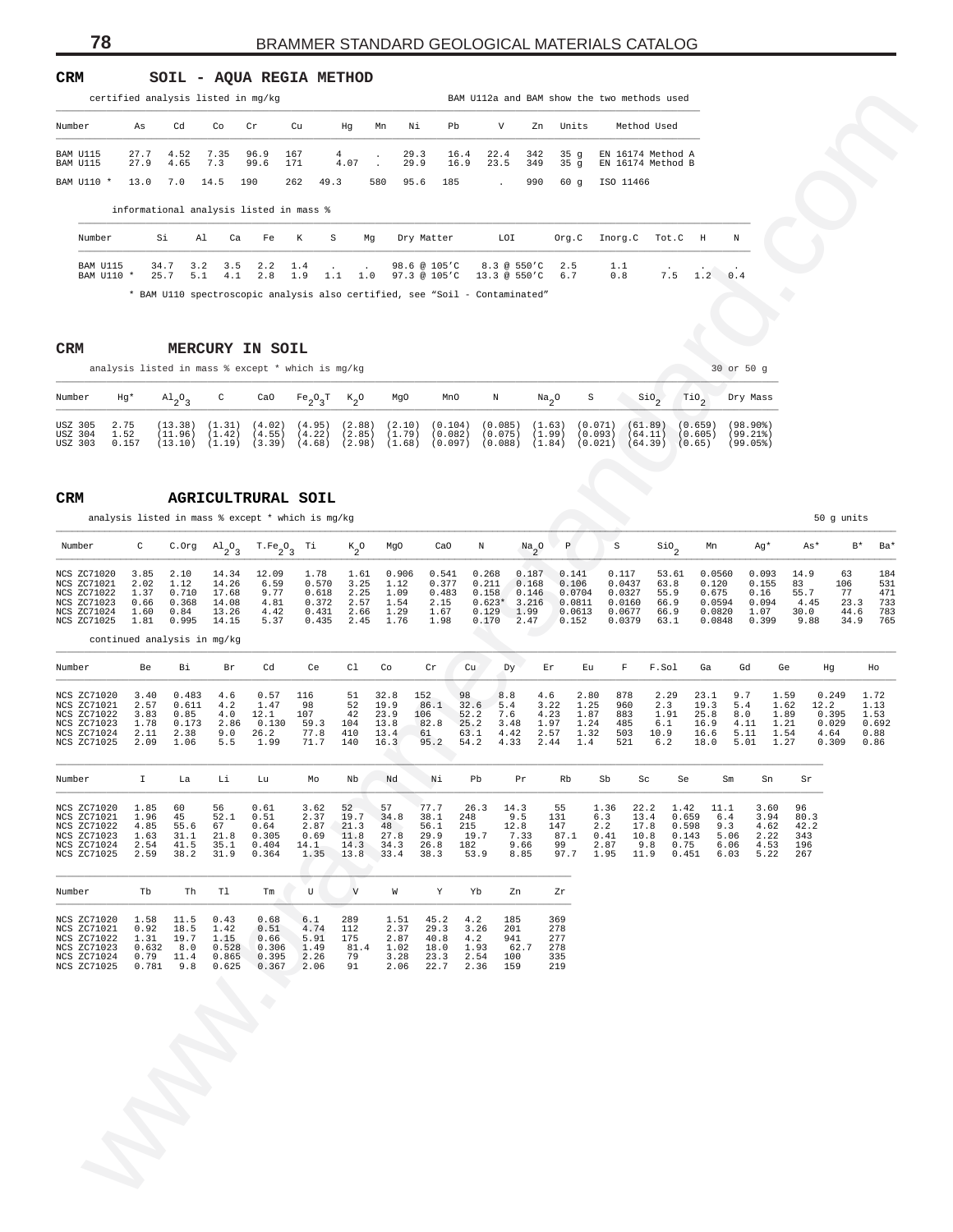| <b>CRM</b>                                     |                                 | SOIL                       |    |                      |                                           |                           |                            |                                                                     |                                   |      |                      |                      |                         |                      |               |                        |                         |                      |                             |
|------------------------------------------------|---------------------------------|----------------------------|----|----------------------|-------------------------------------------|---------------------------|----------------------------|---------------------------------------------------------------------|-----------------------------------|------|----------------------|----------------------|-------------------------|----------------------|---------------|------------------------|-------------------------|----------------------|-----------------------------|
|                                                | analysis listed in mass %       |                            |    |                      |                                           |                           |                            |                                                                     |                                   |      |                      |                      |                         |                      |               |                        |                         |                      | $100$ q units               |
| Number                                         | $\mathrm{Al}_{2}\mathrm{O}_{2}$ | T.C                        |    | CaO                  | FeO                                       |                           |                            | $Fe_2O_3$ T.Fe <sub>2</sub> O <sub>3</sub> H <sub>2</sub> O-        |                                   |      | $K_2O$               | MgO                  | MnO                     | Na <sub>2</sub> O    |               | $P_2O_5$               | SiO <sub>2</sub>        | TiO <sub>2</sub>     | LOI                         |
| $JSo-1$<br>USZ 15-94<br>USZ 16-94<br>continued | 17.99<br>14.84<br>(14.11)       | $\sim$<br>$\sim$<br>$\sim$ |    | 2.56<br>2.66<br>2.78 | <b>Carl Corporation</b><br>(1.44)<br>1.22 | $\sim$<br>5.75<br>(5.18)  |                            | 11.49<br>$\sim$<br>$\sim$<br>informational analysis listed in mg/kg | $\sim 100$ km s $^{-1}$<br>(4.97) |      | 0.34<br>2.47<br>2.61 | 2.11<br>1.65<br>1.84 | 0.202<br>0.08<br>(0.08) | 0.66<br>3.14<br>3.07 |               | 0.48<br>0.16<br>(0.18) | 38.28<br>62.51<br>63.18 | 1.23<br>0.86<br>0.88 | $\cdot$<br>(5.29)<br>(4.53) |
| Number                                         | В                               | Ba                         | Co | Cr                   | Cs                                        | Cu                        | Li                         | Νi                                                                  | Pb                                | Rb   | Sr                   | V                    | Y                       |                      | Zn Zr         |                        |                         |                      |                             |
| $JSo-1$<br>USZ 15-94<br>USZ 16-94              | 12.0<br>$\cdot$                 | 269                        | 32 | $\mathbf{r}$         | 71 1.5<br>$\cdot$                         | 169<br>$\cdot$<br>$\cdot$ | 11.2<br>$\cdot$<br>$\cdot$ | 39<br>$\cdot$                                                       | 13                                | 14.5 | 196<br>$\cdot$       | 300                  | 24.9                    | 105                  | 96<br>$\cdot$ |                        |                         |                      |                             |

#### **CRM SOIL SET**

| Number           | As    | Cd     | Cr    | Hq    | Pb    | Se     |
|------------------|-------|--------|-------|-------|-------|--------|
| <b>JSAC 0466</b> | 1093  | 1199   | 1483  | 113.5 | 1214  | 1175   |
| <b>JSAC 0465</b> | 550   | 607.4  | 738   | 57.8  | 612.4 | 587    |
| <b>JSAC 0464</b> | 271.1 | 301.0  | 499   | 28.6  | 302.7 | 291.9  |
| <b>JSAC 0463</b> | 137.6 | 146.8  | 244   | 14.76 | 151.6 | 141.5  |
| <b>JSAC 0462</b> | 71.5  | 74.2   | 149.6 | 7.27  | 73.7  | 71.6   |
| <b>JSAC 0461</b> | 21.53 | (0.30) | 97.2  | 0.075 | 24.4  | (0.44) |

#### **CRM SOIL (TILL) REFERENCE MATERIALS WITH ACID EXTRACTION**

|                                                          | analysis listed in mass %       |                               |                            |                                                    |                                             |                        |                                                              |                                        |                                      |                         |                                               |                                                                         |                        |                      |                        |                                              |                          | 100 g units          |                                  |                      |                                  |                   |                         |
|----------------------------------------------------------|---------------------------------|-------------------------------|----------------------------|----------------------------------------------------|---------------------------------------------|------------------------|--------------------------------------------------------------|----------------------------------------|--------------------------------------|-------------------------|-----------------------------------------------|-------------------------------------------------------------------------|------------------------|----------------------|------------------------|----------------------------------------------|--------------------------|----------------------|----------------------------------|----------------------|----------------------------------|-------------------|-------------------------|
| Number                                                   | $\mathrm{Al}_{2}\mathrm{O}_{3}$ | T.C                           | CaO                        |                                                    | FeO                                         |                        | $Fe_2O_3$ T.Fe <sub>2</sub> O <sub>3</sub> H <sub>2</sub> O- |                                        |                                      | $K_2O$                  | MgO                                           | MnO                                                                     | Na <sub>2</sub> O      |                      | $P_2O_5$               | SiO <sub>2</sub>                             | TiO <sub>2</sub>         |                      | LOI                              |                      |                                  |                   |                         |
| JSo-1<br>USZ 15-94<br>USZ 16-94                          | 17.99<br>14.84<br>(14.11)       | $\cdot$<br>$\cdot$<br>$\cdot$ | 2.56<br>2.66<br>2.78       |                                                    | (1.44)<br>1.22                              | 5.75<br>(5.18)         | 11.49<br>$\sim$                                              | (4.97)<br>$\sim$                       |                                      | 0.34<br>2.47<br>2.61    | 2.11<br>1.65<br>1.84                          | 0.202<br>0.08<br>(0.08)                                                 | 0.66<br>3.14<br>3.07   |                      | 0.48<br>0.16           | 38.28<br>62.51<br>$(0.18)$ 63.18             | 1.23<br>0.86<br>0.88     |                      | (5.29)<br>(4.53)                 |                      |                                  |                   |                         |
| continued                                                |                                 |                               |                            | informational analysis listed in mg/kg             |                                             |                        |                                                              |                                        |                                      |                         |                                               |                                                                         |                        |                      |                        |                                              |                          |                      |                                  |                      |                                  |                   |                         |
| Number                                                   | В                               | Ba                            | Co                         | Cr<br>Сs                                           | Cu                                          | Li                     | Νi                                                           | Pb                                     | Rb                                   | Sr                      | $\boldsymbol{\mathrm{V}}$                     | Y                                                                       | Zn                     | Zr                   |                        |                                              |                          |                      |                                  |                      |                                  |                   |                         |
| JSo-1<br>USZ 15-94<br>USZ 16-94                          | 12.0                            | 269                           | 32                         | 71<br>1.5                                          | 169                                         | 11.2                   | 39                                                           | 13                                     | 14.5                                 | 196                     | 300                                           | 24.9                                                                    | 105                    | 96                   |                        |                                              |                          |                      |                                  |                      |                                  |                   |                         |
| CRM<br>available in SET/6 ONLY                           |                                 |                               | SOIL SET                   | analysis listed in mg/kg%                          |                                             |                        |                                                              |                                        | 25 g units                           |                         |                                               |                                                                         |                        |                      |                        |                                              |                          |                      |                                  |                      |                                  |                   |                         |
| Number                                                   | As                              |                               | Cd                         |                                                    | Cr                                          | Hg                     |                                                              | Pb                                     | Se                                   |                         |                                               |                                                                         |                        |                      |                        |                                              |                          |                      |                                  |                      |                                  |                   |                         |
| <b>JSAC 0466</b><br><b>JSAC 0465</b><br><b>JSAC 0464</b> | 1093<br>550<br>271.1            |                               | 1199<br>607.4<br>301.0     | 1483<br>738<br>499                                 |                                             | 113.5<br>57.8<br>28.6  |                                                              | 1214<br>612.4<br>302.7                 | 1175<br>587                          | 291.9                   |                                               |                                                                         |                        |                      |                        |                                              |                          |                      |                                  |                      |                                  |                   |                         |
| <b>JSAC 0463</b><br><b>JSAC 0462</b><br><b>JSAC 0461</b> | 137.6<br>71.5<br>21.53          |                               | 146.8<br>74.2<br>(0.30)    | 244                                                | 149.6<br>97.2                               | 14.76<br>7.27<br>0.075 |                                                              | 151.6<br>73.7<br>24.4                  |                                      | 141.5<br>71.6<br>(0.44) |                                               |                                                                         |                        |                      |                        |                                              |                          |                      |                                  |                      |                                  |                   |                         |
| <b>CRM</b>                                               |                                 |                               |                            |                                                    |                                             |                        |                                                              |                                        |                                      |                         |                                               | SOIL (TILL) REFERENCE MATERIALS WITH ACID EXTRACTION                    |                        |                      |                        |                                              |                          |                      |                                  |                      |                                  |                   |                         |
|                                                          | analysis listed in mass %       |                               |                            |                                                    |                                             |                        |                                                              |                                        |                                      |                         |                                               |                                                                         |                        |                      |                        |                                              |                          |                      |                                  |                      |                                  | 100 g units       |                         |
| Number                                                   | $\mathsf{Sio}_{2}$              | $A1_{2}O_{3}$                 | CaO                        | Fe                                                 | $Fe_2O_3$                                   |                        | $K_2^o$                                                      | MgO                                    | Mn                                   | MnO                     | $\frac{Na}{2}$ <sup>O</sup>                   | $\mathbb{P}$                                                            |                        | $P_2O_5$             | S                      | Тi                                           |                          |                      |                                  |                      | $TiO_2$ LOI 1000'C LOI 500'C Sum |                   |                         |
| CAN TILL-3<br>CAN TILL-1<br>CAN TILL-2                   | 69.1<br>60.9<br>60.8            | 12.2<br>13.7<br>16.0          | 2.63<br>2.72<br>1.27       | 2.78<br>4.81<br>3.84                               | 3.92<br>6.82<br>5.39                        |                        | 2.42<br>2.22<br>3.07                                         | 1.71<br>2.15<br>1.83                   | 0.0520<br>0.1420<br>0.0780           | 0.06<br>0.18<br>0.10    | 2.64<br>2.71<br>2.19                          | 0.0490<br>0.0930<br>0.0750                                              |                        | 0.11<br>0.22<br>0.17 | 0.05<br>0.05<br>< 0.05 | 0.2910<br>0.5300                             | 0.5990                   | 0.49<br>0.98<br>0.88 |                                  | 4.6<br>7.3<br>8.1    | 3.6<br>6.3<br>6.8                |                   | 99.88<br>99.90<br>99.80 |
| continued                                                |                                 |                               |                            |                                                    |                                             |                        |                                                              |                                        |                                      |                         |                                               | analysis in mg/kg except % for mass percent and * for parts per billion |                        |                      |                        |                                              |                          |                      |                                  |                      |                                  |                   |                         |
| Number                                                   | As                              | Au*                           | Ba                         | Be                                                 | Bi                                          | Br<br>Ce               | Co                                                           | Cr                                     | Сs                                   | Cu                      | Eu                                            | Εr                                                                      | Ηf                     | La                   | Li                     | Lu<br>Mo                                     | Nb                       | Nd                   | Νi                               | Pb                   | Rb                               | Sb                | Sc                      |
| CAN TILL-3<br>CAN TILL-1<br>CAN TILL-2                   | 87<br>18<br>26                  | 6<br>13<br>2                  | 489<br>702<br>540          | 2.0<br>2.4<br>4.0                                  | $\leq$ 5<br>4.5<br>< 5<br>6.4<br>$< 5$ 12.2 | 42<br>71<br>98         | 15<br>18<br>15                                               | 123<br>65<br>74                        | 1.7<br>1.0<br>12.                    | 22<br>47<br>150         | <1.0<br>1.3<br>1.0                            | 1.4<br>3.6<br>3.7                                                       | 8<br>13<br>11          | 21<br>28<br>44       | 21<br>15<br>47         | 0.2<br>0.6<br>0.6<br>14                      | 2<br>2<br>10<br>20       | 7                    | 16<br>39<br>24<br>26<br>36<br>32 | 26<br>22             | 55<br>44<br>31 143               | 0.9<br>7.8<br>0.8 | 10<br>13<br>12          |
| continued                                                |                                 |                               |                            |                                                    |                                             | U                      | V                                                            |                                        |                                      |                         |                                               |                                                                         |                        |                      |                        | partial extraction elements from dilute acid |                          |                      |                                  |                      |                                  |                   |                         |
| Number<br>CAN TILL-3<br>CAN TILL-1<br>CAN TILL-2         | Sm<br>3.3<br>5.9                | Sr<br>300<br>291<br>7.4 144   | Ta<br>0.5<br>0.7           | Tb<br>< 0.5<br>1.1<br>1.9 1.2                      | Th<br>4.6<br>5.6                            | 2.1<br>2.2<br>18.4 5.7 | 62<br>99<br>77                                               | W<br>$\leq 1$<br>$\leq 1$<br>$5 \t 40$ | Y<br>Yb<br>17<br>1.5<br>38<br>3.9    | 56<br>98<br>3.7 130     | Zn<br>Ζr<br>230<br>502<br>390                 | Αg<br>49<br>$< 0$ . $2\,$<br>12                                         | Co<br>$10$<br>12<br>12 |                      | Cu<br>23<br>49<br>152  | Fe%<br>2.2<br>3.4<br>3.4                     | Mn<br>310<br>1020<br>570 | Mo<br>1<br>1<br>13   | Νi<br>32<br>17<br>30             | Pb<br>17<br>14<br>24 | Zn<br>43<br>71<br>116            |                   |                         |
| continued                                                |                                 |                               |                            | partial extraction elements from concentrated acid |                                             |                        |                                                              |                                        |                                      |                         |                                               |                                                                         |                        |                      |                        |                                              |                          |                      |                                  |                      |                                  |                   |                         |
| Number                                                   | Ag                              | As                            | Ba                         | Bi                                                 | Cd                                          | Co                     | Cr                                                           | Cu<br>Fe%                              |                                      | Hg*                     | Mn<br>Mo                                      | Νi                                                                      | Pb                     | V                    | Zn                     |                                              |                          |                      |                                  |                      |                                  |                   |                         |
| CAN TILL-3<br>CAN TILL-1<br>CAN TILL-2                   | 1.6<br>0.2<br>0.2               | 22                            | 84<br>43<br>13<br>84<br>95 | < 3<br>< 3<br>$\overline{4}$                       | 0.2<br>0.2<br>$0.3$ 13                      | 11<br>12               | 73<br>30<br>40                                               | 23<br>48<br>149                        | 107<br>2.0<br>3.1<br>92<br>3.2<br>74 |                         | 310<br>$\lt2$<br>950<br>$\leq$ 2<br>530<br>11 | 32<br>18<br>31                                                          | 16<br>12<br>21         | 33<br>48<br>38       | 43<br>70<br>116        | last                                         |                          |                      |                                  |                      |                                  |                   |                         |
|                                                          |                                 |                               |                            |                                                    |                                             |                        |                                                              |                                        |                                      |                         |                                               |                                                                         |                        |                      |                        |                                              |                          |                      |                                  |                      |                                  |                   |                         |
|                                                          |                                 |                               |                            |                                                    |                                             |                        |                                                              |                                        |                                      |                         |                                               |                                                                         |                        |                      |                        |                                              |                          |                      |                                  |                      |                                  |                   |                         |
|                                                          |                                 |                               |                            |                                                    |                                             |                        |                                                              |                                        |                                      |                         |                                               |                                                                         |                        |                      |                        |                                              |                          |                      |                                  |                      |                                  |                   |                         |
|                                                          |                                 |                               |                            |                                                    |                                             |                        |                                                              |                                        |                                      |                         |                                               |                                                                         |                        |                      |                        |                                              |                          |                      |                                  |                      |                                  |                   |                         |
|                                                          |                                 |                               |                            |                                                    |                                             |                        |                                                              |                                        |                                      |                         |                                               |                                                                         |                        |                      |                        |                                              |                          |                      |                                  |                      |                                  |                   |                         |
|                                                          |                                 |                               |                            |                                                    |                                             |                        |                                                              |                                        |                                      |                         |                                               |                                                                         |                        |                      |                        |                                              |                          |                      |                                  |                      |                                  |                   |                         |
|                                                          | $\overline{\phantom{a}}$        |                               |                            |                                                    |                                             |                        |                                                              |                                        |                                      |                         |                                               |                                                                         |                        |                      |                        |                                              |                          |                      |                                  |                      |                                  |                   |                         |
|                                                          |                                 |                               |                            |                                                    |                                             |                        |                                                              |                                        |                                      |                         |                                               |                                                                         |                        |                      |                        |                                              |                          |                      |                                  |                      |                                  |                   |                         |
|                                                          |                                 |                               |                            |                                                    |                                             |                        |                                                              |                                        |                                      |                         |                                               |                                                                         |                        |                      |                        |                                              |                          |                      |                                  |                      |                                  |                   |                         |
|                                                          |                                 |                               |                            |                                                    |                                             |                        |                                                              |                                        |                                      |                         |                                               |                                                                         |                        |                      |                        |                                              |                          |                      |                                  |                      |                                  |                   |                         |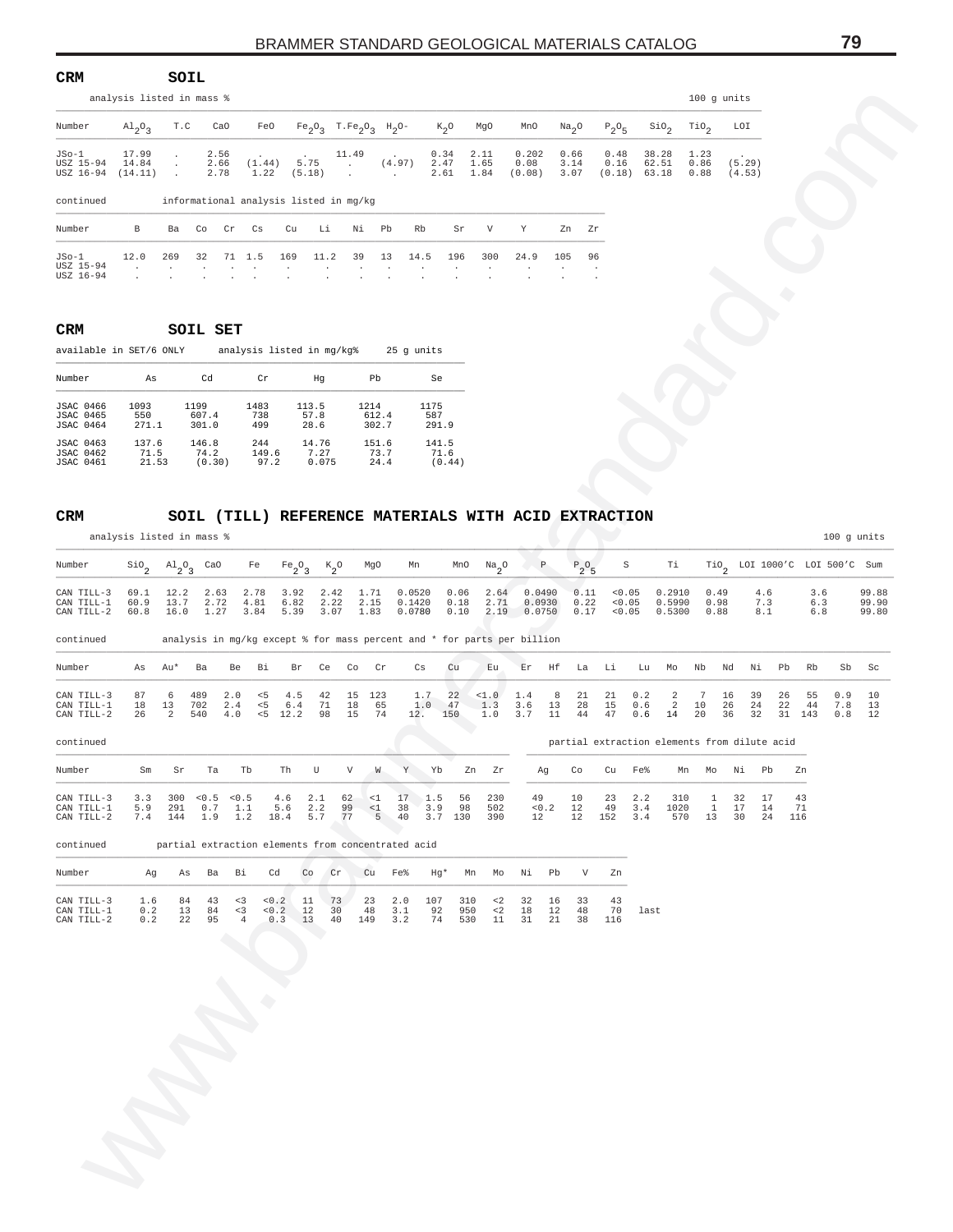| <b>CRM</b> | SOIL                      |               |
|------------|---------------------------|---------------|
|            | analysis listed in mass % | $100$ q units |

| Number     | Type            | SiO <sub>2</sub> | $A1_{2}O_{3}$ | CaO   | $Fe_2O_3$ | $K_{2}O$ | MgO  | MnO   | Na <sub>2</sub> O | $P_2O_5$ | TiO, | As     | B      |
|------------|-----------------|------------------|---------------|-------|-----------|----------|------|-------|-------------------|----------|------|--------|--------|
| VS 2498-83 | Sandy, Turf-Ash | 91.24            | 3.36          | 0.27  | 0.99      | 1.23     | 0.13 | 0.011 | 0.51              | 0.036    | 0.29 | 0.0003 | 0.003  |
| VS 2499-83 | Sandy, Turf-Ash | 91.24            | 3.36          | 0.27  | 0.99      | 1.23     | 0.13 | 0.011 | 0.51              | 0.036    | 0.29 | 0.0017 | 0.003  |
| VS 2507-83 | Black           | 71.49            | 9.81          | 1.60  | 3.48      | 2.42     | 0.95 | 0.079 | 0.81              | 0.18     | 0.74 | 0.0008 | 0.0056 |
| VS 2508-83 | Black           | 71.49            | 9.81          | 1.60  | 3.48      | 2.42     | 0.95 | 0.079 | 0.81              | 0.18     | 0.74 | 0.0021 | 0.0056 |
| VS 2509-83 | Black           | 71.49            | 9.81          | 1.60  | 3.48      | 2.42     | 0.95 | 0.079 | 0.81              | 0.18     | 0.74 | 0.004  | 0.0056 |
| VS 2501-83 | Red             | 59.18            | 17.01         | 0.17  | 7.86      | 0.98     | 0.92 | 0.051 | 0.15              | 0.10     | 1.56 | 0.0010 | 0.006  |
| VS 2502-83 | Red             | 59.18            | 17.01         | 0.17  | 7.86      | 0.98     | 0.92 | 0.051 | 0.15              | 0.10     | 1.56 | 0.003  | 0.006  |
| VS 2503-83 | Red             | 59.18            | 17.01         | 0.17  | 7.86      | 0.98     | 0.92 | 0.051 | 0.15              | 0.10     | 1.56 | 0.005  | 0.006  |
| VS 2504-83 | Grey            | 52.65            | 11.48         | 11.47 | 4.60      | 2.09     | 2.99 | 0.089 | 1.64              | 0.17     | 0.64 | 0.0013 | 0.0063 |
| VS 2505-83 | Grey            | 52.65            | 11.48         | 11.47 | 4.60      | 2.09     | 2.99 | 0.089 | 1.64              | 0.17     | 0.64 | 0.0029 | 0.0063 |
| VS 2506-83 | Grey            | 52.65            | 11.48         | 11.47 | 4.60      | 2.09     | 2.99 | 0.089 | 1.64              | 0.17     | 0.64 | 0.006  | 0.0063 |

|                                        |                      |                                    | analysis listed in mass % |                                                   |                         |                                                                      |                                |                                          |                                  |                          |                         |                                 |                       |                      | 100 g units                                |              |                            |                                                        |            |                |                                 |
|----------------------------------------|----------------------|------------------------------------|---------------------------|---------------------------------------------------|-------------------------|----------------------------------------------------------------------|--------------------------------|------------------------------------------|----------------------------------|--------------------------|-------------------------|---------------------------------|-----------------------|----------------------|--------------------------------------------|--------------|----------------------------|--------------------------------------------------------|------------|----------------|---------------------------------|
| Number                                 |                      | Type                               |                           | $\sin$                                            | $A1_{2}O_{3}$           | CaO                                                                  | Fe <sub>2</sub> O <sub>3</sub> | $K_{2}O$                                 | MgO                              | MnO                      |                         | $\mathrm{Na}_2\mathrm{O}$       | $P_2O_5$              | $\mathrm{rio}_{2}$   | As                                         |              | В                          |                                                        |            |                |                                 |
| VS 2498-83<br>VS 2499-83               |                      | Sandy, Turf-Ash<br>Sandy, Turf-Ash |                           | 91.24<br>91.24                                    | 3.36<br>3.36            | 0.27<br>0.27                                                         | 0.99<br>0.99                   | 1.23<br>1.23                             | 0.13<br>0.13                     | 0.011<br>0.011           |                         | 0.51<br>0.51                    | $0.036$ 0.29<br>0.036 | 0.29                 | 0.0003<br>0.0017                           |              | 0.003<br>0.003             |                                                        |            |                |                                 |
| VS 2507-83<br>VS 2508-83               | Black<br>Black       |                                    |                           | 71.49<br>71.49                                    | 9.81<br>9.81            | 1.60<br>1.60                                                         | 3.48<br>3.48                   | 2.42<br>2.42                             | 0.95<br>0.95                     | 0.079<br>0.079           |                         | 0.81<br>0.81                    | 0.18<br>0.18          | 0.74<br>0.74         | 0.0008<br>0.0021                           |              | 0.0056<br>0.0056           |                                                        |            |                |                                 |
| VS 2509-83<br>VS 2501-83               | Black<br>Red         |                                    |                           | 71.49<br>59.18                                    | 9.81<br>17.01           | 1.60<br>0.17                                                         | 3.48<br>7.86                   | 2.42<br>0.98                             | 0.95<br>0.92                     | 0.079<br>0.051           |                         | 0.81<br>0.15                    | 0.18<br>0.10          | 0.74<br>1.56         | 0.004<br>0.0010                            |              | 0.0056<br>0.006            |                                                        |            |                |                                 |
| VS 2502-83<br>VS 2503-83               | Red<br>Red           |                                    |                           | 59.18<br>59.18                                    | 17.01<br>17.01          | 0.17<br>0.17                                                         | 7.86<br>7.86                   | 0.98<br>0.98                             | 0.92<br>0.92                     | 0.051<br>0.051           |                         | 0.15<br>0.15                    | 0.10<br>0.10          | 1.56<br>1.56         | 0.003<br>0.005                             |              | 0.006<br>0.006             |                                                        |            |                |                                 |
| VS 2504-83<br>VS 2505-83<br>VS 2506-83 | Grey<br>Grey<br>Grey |                                    |                           | 52.65<br>52.65<br>52.65                           | 11.48<br>11.48<br>11.48 | 11.47<br>11.47<br>11.47                                              | 4.60<br>4.60<br>4.60           | 2.09<br>2.09<br>2.09                     | 2.99<br>2.99<br>2.99             | 0.089<br>0.089<br>0.089  |                         | 1.64<br>1.64<br>1.64            | 0.17<br>0.17<br>0.17  | 0.64<br>0.64<br>0.64 | 0.0013<br>0.0029<br>0.006                  |              | 0.0063<br>0.0063<br>0.0063 |                                                        |            |                |                                 |
| continued                              |                      |                                    |                           | analysis listed in mass % except * which is mg/kg |                         |                                                                      |                                |                                          |                                  |                          |                         |                                 |                       |                      |                                            |              |                            |                                                        |            |                |                                 |
| Number                                 |                      | Ba                                 | Be*                       | $Cd*$                                             | Ce                      | Co                                                                   |                                | $\operatorname{Cr}$                      | $Cs*$                            | Cu                       | F                       | Ga*                             | Hg*                   |                      | La*<br>Li                                  |              | Mo*                        |                                                        |            |                |                                 |
| VS 2498-83<br>VS 2499-83               |                      | 0.031<br>0.031                     | 1.1<br>10                 | 0.1<br>1.3                                        | 0.0017<br>0.0017        | 0.0045                                                               | $0.00020$ $0.010$              | 0.010                                    | 1.6<br>1.6                       | 0.0009<br>0.010          | $\cdot$<br>$\cdot$      | 5<br>5                          | 0.03<br>0.13          |                      | 10<br>0.00035<br>10<br>0.00035             |              | 1.5<br>7                   |                                                        |            |                |                                 |
| VS 2507-83<br>VS 2508-83               |                      | 0.050<br>0.050                     | 2.0<br>9                  | 0.10<br>1.8                                       | 0.007<br>0.007          | 0.0009<br>0.0046                                                     |                                | 0.0083<br>0.0083                         | $\overline{4}$<br>$\overline{4}$ | 0.0025<br>0.011          | 0.028<br>0.028          | 11<br>11                        | 0.05<br>0.21          |                      | 36<br>0.0023<br>36<br>0.0023               |              | 1.2<br>-6                  |                                                        |            |                |                                 |
| VS 2509-83<br>VS 2501-83<br>VS 2502-83 |                      | 0.050<br>0.027<br>0.027            | 24<br>1.6<br>10           | 4.5<br>0.12<br>2.6                                | 0.007<br>0.007<br>0.007 | 0.013<br>0.0014<br>0.0063                                            |                                | 0.0083<br>0.018<br>0.018                 | $\overline{4}$<br>9<br>9         | 0.027<br>0.0047<br>0.017 | 0.028<br>0.04<br>0.04   | 11<br>15<br>15                  | 0.4<br>0.08<br>0.26   |                      | 36<br>0.0023<br>30<br>0.005<br>30<br>0.005 |              | 11<br>3<br>8               |                                                        |            |                |                                 |
| VS 2503-83<br>VS 2504-83               |                      | 0.027<br>0.050                     | 25<br>2.2                 | 5<br>0.3                                          | 0.007<br>0.006          | 0.015<br>0.0012                                                      |                                | 0.018<br>0.0084                          | 9<br>5                           | 0.031<br>0.0034          | 0.04<br>0.05            | 15<br>13                        | 0.4<br>0.025          |                      | 30<br>0.005<br>29<br>0.0032                |              | 13<br>1.4                  |                                                        |            |                |                                 |
| VS 2505-83<br>VS 2506-83               |                      | 0.050<br>0.050                     | 8<br>26                   | 2.1<br>5.5                                        | 0.006<br>0.006          | 0.0057<br>0.015                                                      |                                | 0.0084<br>0.0084                         | 5<br>5                           | 0.012<br>0.029           | 0.05<br>0.05            | 13<br>13                        | 0.18<br>0.4           |                      | 29<br>0.0032<br>29<br>0.0032               |              | 6<br>13                    |                                                        |            |                |                                 |
| Number                                 |                      | Nb*                                | Νi                        | Pb                                                | Rb*                     | $\rm S$                                                              | $Sc*$                          | $Se*$                                    | Sn                               |                          | Sr                      | V I                             | Y*                    | Yb*                  | Zn                                         |              | Zr                         |                                                        |            |                |                                 |
| VS 2498-83<br>VS 2499-83               |                      | 12<br>12                           | 0.0010<br>0.0087          | 0.0008<br>0.0087                                  | 32<br>32                | $\blacksquare$                                                       | 2.6<br>2.6                     | (0.8)<br>(0.8)                           | 0.00019<br>0.0019                |                          | 0.0069<br>0.0069        | 0.0014<br>0.0014                | 13<br>13              | 1.5<br>1.5           | 0.0010<br>0.014                            |              | 0.035<br>0.035             |                                                        |            |                |                                 |
| VS 2507-83<br>VS 2508-83<br>VS 2509-83 |                      | 14<br>14<br>14                     | 0.0032<br>0.011<br>0.030  | 0.0018<br>0.009<br>0.026                          | 88<br>88<br>88          | 0.05<br>0.05<br>0.05                                                 | 11<br>11<br>11                 | (3)<br>(3)<br>(3)                        | 0.0003<br>0.0020<br>0.006        |                          | 0.011<br>0.011<br>0.011 | 0.0072<br>0.0072<br>0.0072      | 31<br>31<br>31        | 4.1<br>4.1<br>4.1    | 0.0056<br>0.018<br>0.046                   |              | 0.047<br>0.047<br>0.047    |                                                        |            |                |                                 |
| VS 2501-83<br>VS 2502-83               |                      | 25<br>25                           | 0.0054<br>0.016           | 0.0023<br>0.015                                   | 80<br>80                | 0.04<br>0.04                                                         | 15<br>15                       | (3)<br>(3)                               | 0.0005<br>0.0022                 |                          | 0.005<br>0.005          | 0.018<br>0.018                  | 27<br>27              | 3.6<br>3.6           | 0.0087<br>0.027                            |              | 0.034<br>0.034             |                                                        |            |                |                                 |
| VS 2503-83<br>VS 2504-83<br>VS 2505-83 |                      | 25<br>13<br>13                     | 0.038<br>0.0045<br>0.013  | 0.028<br>0.0017<br>0.010                          | 80<br>81<br>81          | 0.04<br>$\ensuremath{\text{0}}$ . $\ensuremath{\text{0}}\,4$<br>0.04 | 15<br>14<br>14                 | (3)<br>(1)<br>(1)                        | 0.006<br>0.0004<br>0.0020        |                          | 0.005<br>0.031<br>0.031 | 0.018<br>0.009<br>0.009         | 27<br>26<br>26        | 3.6<br>3.3<br>3.3    | 0.061<br>0.0070<br>0.017                   |              | 0.034<br>0.019<br>0.019    |                                                        |            |                |                                 |
| VS 2506-83                             |                      | 13                                 | 0.032                     | 0.028                                             | 81                      | 0.04                                                                 | 14                             | (1)                                      | 0.006                            |                          | 0.031                   | 0.009                           | 26                    | 3.3                  | 0.039                                      |              | 0.019                      |                                                        |            |                |                                 |
| CRM                                    |                      |                                    | SOIL                      |                                                   |                         |                                                                      |                                |                                          |                                  |                          |                         |                                 |                       |                      |                                            |              |                            |                                                        |            |                |                                 |
|                                        |                      |                                    | analysis listed in mass % |                                                   |                         |                                                                      |                                |                                          |                                  |                          |                         |                                 |                       |                      |                                            |              |                            |                                                        |            |                |                                 |
| Number                                 | Si                   |                                    | Al                        | Ca                                                | Fe                      | К                                                                    | Mg                             | Mn                                       |                                  | N                        | Na                      | $\, {\bf p}$                    |                       | Тi                   | Units                                      |              |                            |                                                        |            |                |                                 |
| GBW 08302<br>BCR 142R<br>ERM-CC690     |                      | 30.57 7.11                         |                           | 2.59                                              | 3.34                    | 2.12                                                                 | 1.53<br>$\sim$                 | 0.0677<br>0.0970<br>$\ddot{\phantom{a}}$ |                                  | 0.128<br>$\sim$          | 1.52<br>$\cdot$         | 0.086                           |                       | 0.40<br>$\cdot$      | 15 <sub>g</sub><br>40 <sub>g</sub><br>70g  |              |                            |                                                        |            |                |                                 |
| continued                              |                      |                                    |                           | analysis listed in mg/kg except % which is mass % |                         |                                                                      |                                |                                          |                                  |                          |                         |                                 |                       |                      |                                            |              |                            |                                                        |            |                |                                 |
| Number                                 | As                   | B                                  | Ba                        | Be                                                | Br                      | Cd                                                                   | Ce                             | Co                                       | Cr                               | Cs                       | Cu                      |                                 | Dy Er                 | Eu Ga                |                                            | Gd Hf        |                            | Hg                                                     | In         | La             | Lu                              |
| GBW 08302<br>BCR 142R<br>ERM-CC690     |                      | 3.8(25)                            | (509)                     | 2.96                                              | (1.3)                   | 0.081<br>0.34                                                        | 83.6 13.1<br>49.1              | . 12.1 (113)<br>$\sim$ 100 $\pm$         | $60.8$ $(7.3)$                   | $\sim 100$ km $^{-1}$    | 69.7                    | 24.6 (5) (239) 1.4 (13)<br>2.90 |                       |                      |                                            | 3.2          |                            | $(7.3)$ $(0.018)$ $(0.06)$<br>0.067<br>$\sim 10^{-11}$ | $\cdot$    | 41.9<br>24.4   | (0.48)<br>$\ddot{\phantom{a}}$  |
|                                        |                      |                                    |                           | a.                                                |                         |                                                                      |                                |                                          |                                  |                          |                         |                                 |                       |                      |                                            |              |                            |                                                        |            |                |                                 |
| Number                                 | Mo                   | Nd                                 | Νi                        | Pb                                                | Pr.                     | Rb                                                                   | Sb                             | Sc                                       | Se<br>Sm                         |                          | Sr                      | Ta                              | Tb                    | Th                   | Tm                                         | U            | V                          | W                                                      | Υ          | Yb             | Zn                              |
| GBW 08302<br>BCR 142R<br>ERM-CC690     | (0.8)<br>$\cdot$     | 42.3<br>$\sim$<br>19.1             | 31.1                      | 14.2<br>64.5 40.2<br>$\sim$ $\sim$                | $(9)$ 135<br>$\sim$     | (0.4)                                                                | 10.8                           | 7.9                                      | 0.16<br>7.1<br>3.5               |                          | 163(1.1)                |                                 | $(0.9)$ 17.6<br>0.50  | 7.6                  | 0.232                                      | 3.84<br>1.90 |                            | $77.5$ (3.5)                                           | $(25)$ 3.1 | $\sim$<br>1.57 | 58<br>(101)<br>$\sim$ 100 $\pm$ |
|                                        |                      |                                    |                           |                                                   |                         |                                                                      |                                |                                          |                                  |                          |                         |                                 |                       |                      |                                            |              |                            |                                                        |            |                |                                 |
|                                        |                      |                                    |                           |                                                   |                         |                                                                      |                                |                                          |                                  |                          |                         |                                 |                       |                      |                                            |              |                            |                                                        |            |                |                                 |
|                                        |                      |                                    |                           |                                                   |                         |                                                                      |                                |                                          |                                  |                          |                         |                                 |                       |                      |                                            |              |                            |                                                        |            |                |                                 |
|                                        | <b>SER</b>           |                                    |                           |                                                   |                         |                                                                      |                                |                                          |                                  |                          |                         |                                 |                       |                      |                                            |              |                            |                                                        |            |                |                                 |
|                                        |                      |                                    |                           |                                                   |                         |                                                                      |                                |                                          |                                  |                          |                         |                                 |                       |                      |                                            |              |                            |                                                        |            |                |                                 |
|                                        |                      |                                    |                           |                                                   |                         |                                                                      |                                |                                          |                                  |                          |                         |                                 |                       |                      |                                            |              |                            |                                                        |            |                |                                 |

#### **CRM SOIL**

|                                           | analysis listed in mass o |              |                                                   |                         |                |                |                        |                        |                                 |                            |                             |                               |                                               |                 |                              |                               |                                         |                                          |                              |              |             |
|-------------------------------------------|---------------------------|--------------|---------------------------------------------------|-------------------------|----------------|----------------|------------------------|------------------------|---------------------------------|----------------------------|-----------------------------|-------------------------------|-----------------------------------------------|-----------------|------------------------------|-------------------------------|-----------------------------------------|------------------------------------------|------------------------------|--------------|-------------|
| Number                                    | Si                        |              | A1                                                | Ca                      | Fe             | К              | Mg                     |                        | Mn                              | N                          |                             | Na                            | P                                             | Тi              | Units                        |                               |                                         |                                          |                              |              |             |
| GBW 08302<br>BCR 142R<br>ERM-CC690        | 30.57<br>$\cdot$          |              | 7.11                                              | 2.59                    | 3.34           | 2.12           | 1.53                   |                        | 0.0677<br>0.0970                | 0.128<br>٠                 |                             | 1.52<br>$\cdot$<br>$\cdot$    | 0.086<br>$\cdot$                              | 0.40<br>$\cdot$ |                              | 15 <sub>g</sub><br>40g<br>70g |                                         |                                          |                              |              |             |
| continued                                 |                           |              | analysis listed in mg/kg except % which is mass % |                         |                |                |                        |                        |                                 |                            |                             |                               |                                               |                 |                              |                               |                                         |                                          |                              |              |             |
| Number                                    | As                        | B            | Ba                                                | Be                      | Br             | <sub>cd</sub>  | Ce                     | Co                     | $\operatorname{\sf cr}$         | $\mathbb{C}\mathbf{s}$     |                             | Cu                            | Dy<br>Er                                      | Eu              | Ga                           | Gd                            | Hf                                      | Hg                                       | In                           | La           | Lu          |
| GBW 08302<br><b>BCR 142R</b><br>ERM-CC690 | 3.8<br>$\sim$             | (25)         | (509)                                             | 2.96                    | (1.3)          | 0.081<br>0.34  | 83.6<br>$\sim$<br>49.1 | 13.1<br>12.1<br>$\sim$ | 60.8<br>(113)<br>$\overline{a}$ | (7.3)<br>$\sim$<br>$\cdot$ |                             | 24.6<br>69.7<br>$\mathbf{r}$  | (5)<br>(239)<br>$\sim$<br>$\cdot$<br>$2.90$ . | 1.4             | (13)<br>$\ddot{\phantom{a}}$ | 3.2                           | (7.3)<br>$\ddot{\phantom{a}}$<br>$\sim$ | (0.018)<br>0.067<br>$\ddot{\phantom{a}}$ | (0.06)<br>$\cdot$<br>$\cdot$ | 41.9<br>24.4 | (0.48)      |
| Number                                    | Mo                        | Nd           | Νi                                                | Pb                      | Pr             | Rb             | Sb                     | Sc                     | Se                              | Sm                         | Sr                          | Ta                            | Tb                                            | Th              | Tm                           | U                             | $\boldsymbol{\mathrm{V}}$               | W                                        | Υ                            | Yb           | Zn          |
| GBW 08302<br><b>BCR 142R</b><br>ERM-CC690 | (0.8)<br>$\cdot$          | 42.3<br>19.1 | 31.1<br>64.5<br>$\sim$                            | 14.2<br>40.2<br>$\cdot$ | (9)<br>$\cdot$ | 135<br>$\cdot$ | (0.4)<br>$\cdot$       | 10.8<br>7.9            | 0.16<br>$\Delta$                | 7.1<br>3.5                 | 163<br>$\ddot{\phantom{0}}$ | (1.1)<br>$\ddot{\phantom{a}}$ | (0.9)<br>0.50                                 | 17.6<br>7.6     | $\mathbf{r}$<br>0.232        | 3.84<br>1.90                  | 77.5<br>$\cdot$                         | (3.5)<br>$\cdot$                         | (25)                         | 3.1<br>1.57  | 58<br>(101) |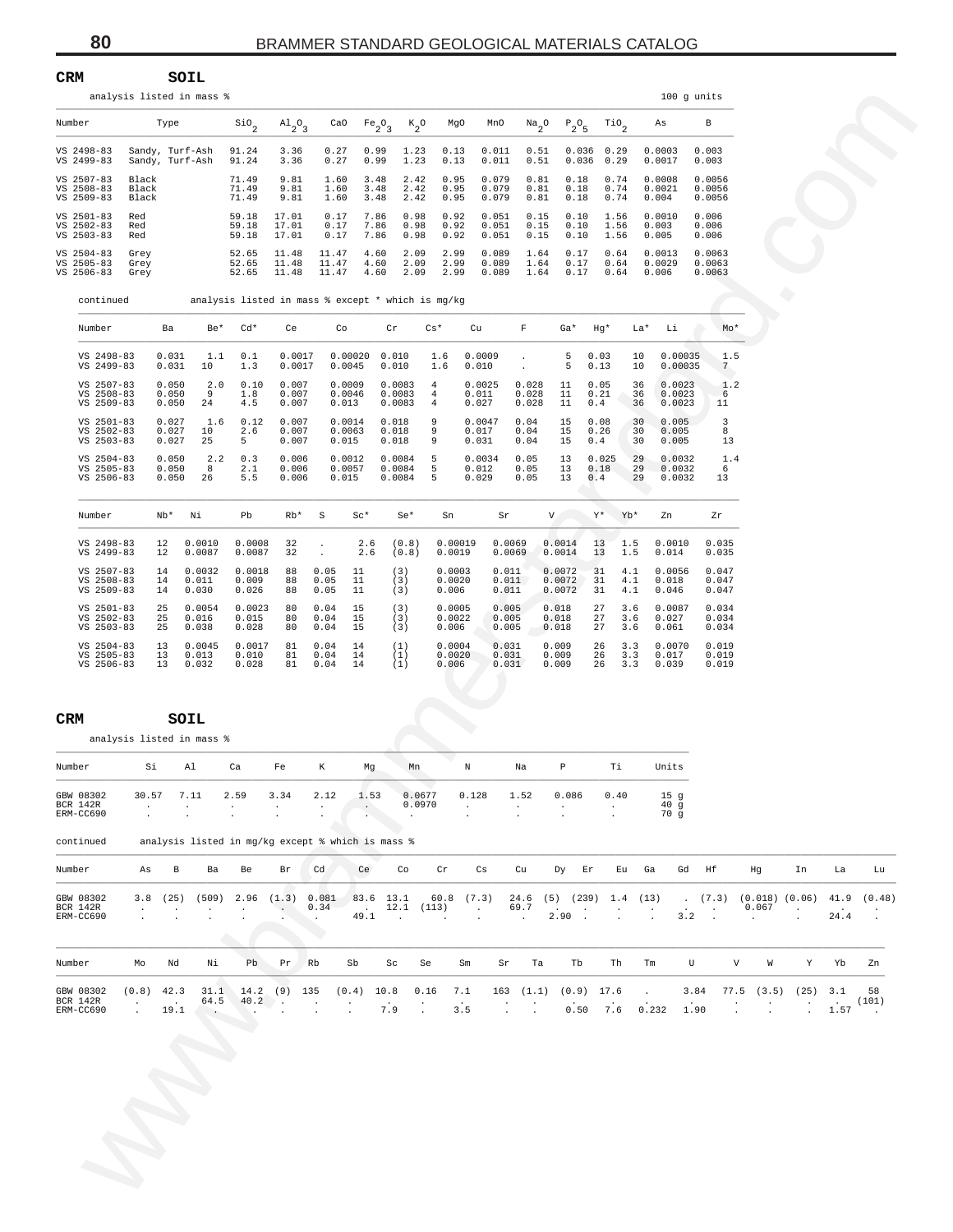| analysis listed in mass %                                    |                                 | SOIL                               |                                                            |                                                 |                                      |                                           |                                      |                             |                               |                              |                            |                                  |                                 |                                     |                                  |                                         |                                      |                              |                               | 70 g units                                         |
|--------------------------------------------------------------|---------------------------------|------------------------------------|------------------------------------------------------------|-------------------------------------------------|--------------------------------------|-------------------------------------------|--------------------------------------|-----------------------------|-------------------------------|------------------------------|----------------------------|----------------------------------|---------------------------------|-------------------------------------|----------------------------------|-----------------------------------------|--------------------------------------|------------------------------|-------------------------------|----------------------------------------------------|
| Number                                                       |                                 |                                    | $\mathrm{Al}_{2}\mathrm{O}_{3}$ C(tot) CaO CO <sub>2</sub> |                                                 |                                      | C. Org $T.Fe_2O_3$                        | FeO                                  | $H_0 +$                     | K20                           |                              | MgO<br>Mn                  |                                  | N                               | $\mathrm{Na}_{2}$ <sup>O</sup>      | $\, {\bf P}$                     | S                                       |                                      | $\mathsf{Sio}_2$             | Тi                            | LOI                                                |
| NCS DC73319a<br>NCS DC73320a<br>NCS DC73321a<br>NCS DC73322a | 12.9<br>11.7<br>12.9<br>16.9    | 7.8<br>1.37<br>0.69<br>0.46        | 2.7<br>4.0<br>0.84<br>(0.13)                               | $\sim$<br>2.4<br>$\sim$<br>$\ddot{\phantom{a}}$ | (6.8)<br>0.71<br>0.65<br>0.42        | 4.4<br>4.2<br>2.6<br>6.9                  | (2.25)<br>(0.78)<br>(0.55)<br>(0.43) | (4.3)<br>2.8<br>2.6<br>6.3  | 2.85<br>3.03<br>2.91<br>3.00  | 1.17<br>1.40<br>0.61<br>1.33 |                            | 0.131<br>0.092<br>0.033<br>0.030 | 0.32<br>0.075<br>0.085<br>0.073 | 1.65<br>2.67<br>2.54<br>(0.1)       | 0.23<br>0.031                    | $0.0512$ $0.0316$<br>$0.042$ $(0.0146)$ | 0.0726<br>0.0130                     | 56.6<br>65.9<br>72.9<br>63.3 | 0.326<br>0.28<br>0.22<br>0.46 | 15.8<br>5.8<br>3.7<br>(6.97)                       |
| NCS DC73323a<br>NCS DC73324a<br>NCS DC73325a<br>NCS DC73326a | 16.8<br>26.6<br>27.3<br>11.8    | (0.2)<br>0.23<br>1.3<br>1.91       | $(0.07)$ .<br>0.13<br>(0.2)<br>7.5                         | $\sim$<br>$\ddot{\phantom{0}}$                  | (0.2)<br>(0.2)<br>1.18<br>$5.3$ 0.50 | 9.8<br>12.3<br>18.0<br>4.3                | (0.19)<br>(0.1)<br>(1.46)<br>1.23    | 7.0<br>12<br>13.6<br>3.4    | 2.14<br>0.44<br>0.35<br>2.30  | 0.70<br>0.20<br>0.31<br>2.00 | 0.23<br>0.19               | 0.051<br>0.063                   | 0.059<br>0.021<br>0.13<br>0.06  | (0.1)<br>(0.14)<br>(0.1)<br>1.71    | 0.0353<br>0.024<br>0.21<br>0.068 |                                         | 0.0839<br>0.0534<br>0.0432<br>0.0187 | 61.5<br>45.3<br>33.7<br>60.1 | 0.61<br>0.43<br>2.06<br>0.37  | 7.2<br>(13.22)<br>15.3<br>8.9                      |
| analysis listed in mg/kg                                     |                                 |                                    |                                                            |                                                 |                                      |                                           |                                      |                             |                               |                              |                            |                                  |                                 |                                     |                                  |                                         |                                      |                              |                               |                                                    |
| Number                                                       | Ag                              | As                                 | В                                                          | Ba                                              | Be                                   | Вi                                        | Br                                   | Cd                          | Ce                            | C1                           | Co                         | Cr                               | Cs                              | Cu                                  | Dy                               | Εr                                      | Εu                                   | F                            | Ga                            | Gd                                                 |
| NCS DC73319a<br>NCS DC73320a<br>NCS DC73321a<br>NCS DC73322a | 0.81<br>0.072<br>0.075<br>0.059 | 33<br>18<br>6.2<br>9.6             | 69<br>27<br>21<br>88                                       | 700<br>1187<br>1117<br>312                      | 3.3<br>2.6<br>1.7<br>2.4             | 1.4<br>0.29<br>0.21<br>1.8                | 4.1<br>4.6<br>3.8<br>2.8             | 2.5<br>0.2<br>0.079<br>0.11 | 71<br>123<br>45<br>99         | (87)<br>(51)<br>(73)<br>(30) | 10.3<br>11.1<br>6.9<br>20  | 44<br>52<br>35<br>81             | 7.2<br>4.7<br>3.2<br>12.5       | 42<br>20<br>13.4<br>43              | 6.0<br>4.5<br>2.8<br>4.4         | 3.8<br>2.5<br>1.7<br>2.5                | 0.89<br>1.8<br>0.8<br>1.2            | 513<br>723<br>354<br>1127    | 18.1<br>14.8<br>15.7<br>23    | 5.5<br>6.2<br>3.1<br>5.5                           |
| NCS DC73323a<br>NCS DC73324a<br>NCS DC73325a<br>NCS DC73326a | 4.6<br>0.24<br>0.08             | 242<br>88<br>(4.2)<br>$0.067$ 13.2 | 108<br>28<br>(19)<br>51                                    | 343<br>181<br>237<br>492                        | 1.8<br>6.9<br>2.9<br>2.0             | 23<br>89<br>$(0.37)$ 6.4 $(0.23)$<br>0.31 | (1.5) 0.16<br>$(1.1)$ $(0.5)$<br>3.7 | 0.14                        | 85<br>85<br>113<br>68         | (31)<br>110<br>(54)<br>68    | 18<br>20<br>93<br>12.3     | 113<br>86<br>379<br>65           | 18<br>9.4<br>2.9<br>7.3         | 147<br>358<br>84<br>24              | 5.1<br>5.4<br>5.7<br>4.9         | 3.2<br>3.7<br>2.4                       | 1.0<br>0.39<br>3.0<br>$2.7 - 1.2$    | 601<br>1526<br>341<br>555    | 25<br>40<br>39<br>15.1        | 4.5<br>4.2<br>8.3<br>5.5                           |
| Number                                                       | Ge                              | Ηf                                 | Hg                                                         | Ho                                              | I.                                   | In                                        | La                                   | Li                          | Lu                            | Mo                           | Nb                         | Νd                               | Νi                              | Pb                                  |                                  | Pr                                      | Rb                                   | Sb                           | Sc                            | Se                                                 |
| NCS DC73319a<br>NCS DC73320a<br>NCS DC73321a<br>NCS DC73322a | 1.3<br>1.2<br>1.2<br>1.7        | 6.5<br>6.3<br>7.1<br>6.9           | 0.31<br>0.017<br>0.116<br>0.072                            | 1.3<br>0.9<br>0.58<br>0.85                      | 2.0<br>2.6<br>2.5<br>4.0             | 0.12<br>0.048<br>0.033<br>0.095           | 39<br>61<br>21<br>54                 | 28<br>22<br>18<br>27        | 0.57<br>0.38<br>0.28<br>0.40  | 2.0<br>1.6<br>0.5<br>0.70    | 15.3<br>35<br>10.6<br>16.1 | 30.8<br>55<br>19<br>40           | 16.9<br>$24 -$<br>15<br>36      | 339<br>27<br>28<br>37               |                                  | 8.5<br>14.8<br>4.9<br>11.2              | 137<br>95<br>85<br>152               | 2.4<br>0.86<br>0.69<br>1.4   | 15.9 0.31                     | $8.3 \quad 0.22$<br>$9.5 \t 0.26$<br>$5.6 \t 0.12$ |
| NCS DC73323a<br>NCS DC73324a<br>NCS DC73325a<br>NCS DC73326a | 2.3<br>6.2<br>1.5<br>1.3        | 8.3<br>6.5<br>8.9<br>6.9           | 0.7<br>0.086<br>0.058<br>0.027                             | 1.1<br>1.1<br>1.0<br>0.98                       | 2.8<br>13.2<br>19.0<br>1.6           | 1.4<br>4.1<br>0.11<br>0.053               | 35<br>31<br>56<br>35                 | 51<br>43<br>23<br>33        | 0.49<br>0.80<br>0.30<br>0.042 | 2.3<br>169<br>3.2<br>0.76    | 20<br>38<br>80<br>13.1     | 27<br>20<br>47<br>31             | 38<br>75<br>217<br>30           | 245<br>478<br>21                    | 18.3                             | 7.3<br>5.6<br>11.7<br>8.0               | 142<br>118<br>28<br>96               | 14.9<br>14<br>0.53<br>1.2    | 16.9 0.75<br>17<br>25         | 0.47<br>0.34<br>11.5 0.098                         |
| Number                                                       | Sm                              | Sn                                 | Sr                                                         | Ta                                              | Tb                                   | Тe                                        | Th                                   | Tl                          |                               | Tm                           | $U$ $V$                    |                                  | W                               | Υ<br>Yb                             |                                  | Zn                                      | Zr                                   |                              |                               |                                                    |
| NCS DC73319a<br>NCS DC73320a                                 | 5.9<br>7.9                      | 9.8<br>2.0                         | 192<br>249                                                 | 1.3<br>(0.86)                                   | 0.98<br>0.89                         | (0.06)<br>$(0.037)$ 13.3                  | 13.1                                 | 1.2<br>0.63                 | 0.61<br>0.38                  |                              | 6.3<br>61<br>1.9<br>65     |                                  | 3.5<br>1.9                      | 38<br>3.8<br>25<br>2.5              | 475<br>58                        | 218<br>219                              |                                      |                              |                               |                                                    |
| NCS DC73321a<br>NCS DC73322a<br>NCS DC73323a                 | 3.5<br>6.8<br>4.5               | 2.6<br>5.6<br>7.2                  | 325<br>58<br>39                                            | 1.2<br>1.4<br>1.6                               | 0.50<br>0.84<br>0.80                 | (0.04)<br>$(0.085)$ 19<br>6.6             | 6.7<br>17.2                          | 0.51<br>1.0<br>1.1          | 0.28<br>0.4<br>0.5            | 1.2<br>3.0<br>4.0            | 45<br>125<br>136           |                                  | 1.1<br>2.9<br>7.4               | 16<br>1.8<br>23<br>2.6<br>29<br>3.2 | 39<br>92<br>172                  | 247<br>234<br>272                       |                                      |                              |                               |                                                    |
| NCS DC73324a<br>NCS DC73325a<br>NCS DC73326a                 | 4.7<br>9.3<br>6.0               | 439<br>5.0<br>2.9                  | 30<br>37<br>197                                            | 16<br>5.7<br>1.1                                | 0.84<br>1.2<br>0.86                  | (0.5)<br>(0.06)<br>$(0.034)$ 12.2         | 35<br>10.5                           | 3.6<br>0.3<br>0.57          | 0.7<br>0.33<br>0.43           | 28<br>2.6                    | 108<br>240<br>2.3<br>80    |                                  | 132<br>2.3<br>1.8               | 33<br>5.2<br>25<br>2.0<br>26<br>2.8 | 1529<br>187<br>66                | 156<br>370<br>241                       |                                      |                              |                               |                                                    |
|                                                              |                                 |                                    |                                                            |                                                 |                                      |                                           |                                      |                             |                               |                              |                            |                                  |                                 |                                     |                                  |                                         |                                      |                              |                               |                                                    |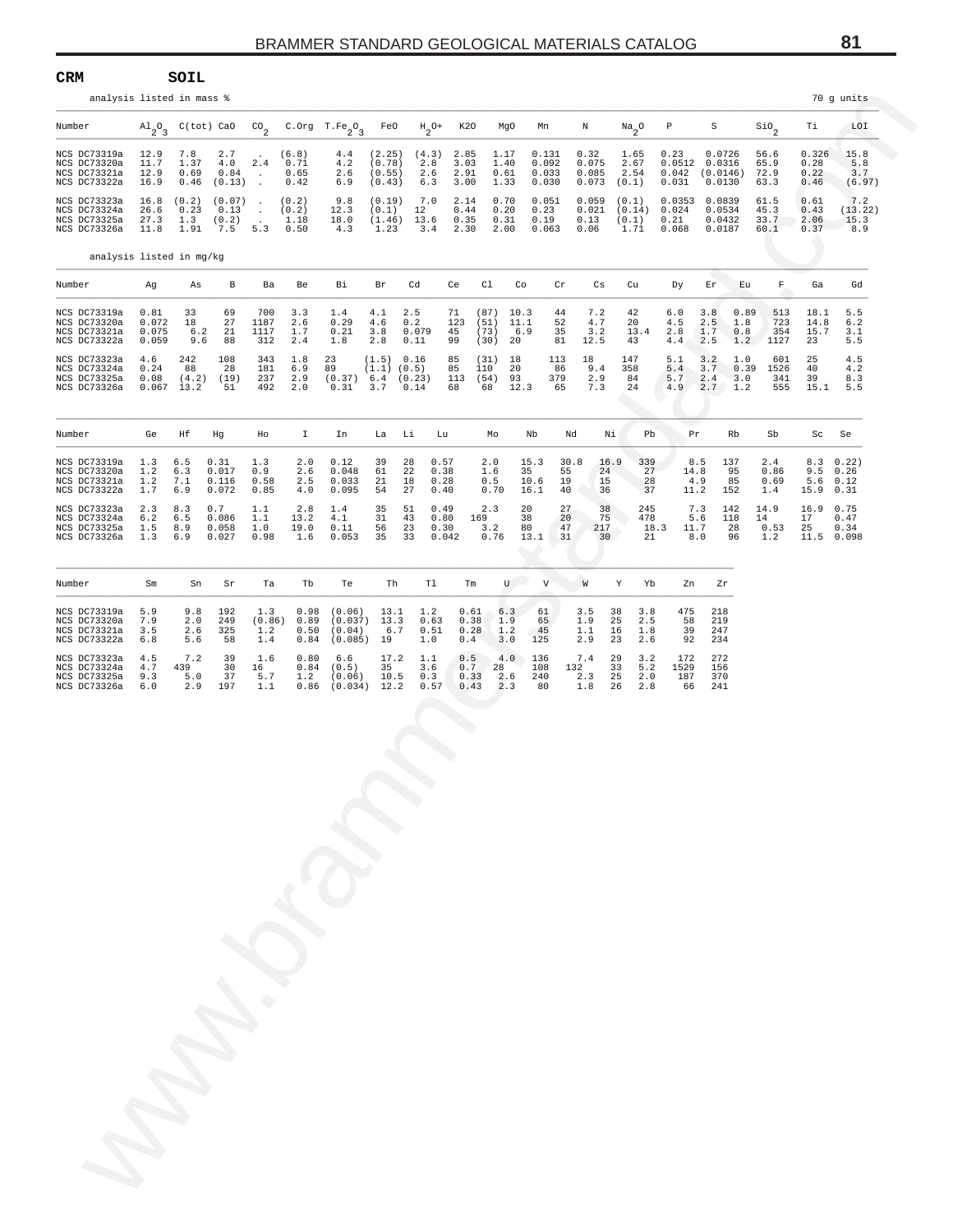|                                                  | analysis listed in mass %                      |                         |                                 |                      |                        |                          |              | $T = Total$                      |                      |                        |                         |                           |                          |                               |                      | $100$ q units         |
|--------------------------------------------------|------------------------------------------------|-------------------------|---------------------------------|----------------------|------------------------|--------------------------|--------------|----------------------------------|----------------------|------------------------|-------------------------|---------------------------|--------------------------|-------------------------------|----------------------|-----------------------|
| Number                                           | Type                                           | $S10_{\alpha}$          | $\mathrm{Al}_{2}\mathrm{O}_{3}$ | $^{CO}$ <sub>2</sub> | CaO                    | $\operatorname{Cr}_2O_3$ | FeO          | T.Fe <sub>2</sub> O <sub>3</sub> | $K_{2}O$             | MgO                    | MnO                     | $Na_{2}O$                 | $P_2O_5$                 | S                             | TiO <sub>o</sub>     | LOI                   |
| NCS DC85112<br>VS 5360-90<br>SARM 42             | Agricultural<br>Sod-Pozolic<br>Sedimentary     | 83.34<br>78.3<br>74.09  | 8.89<br>9.58<br>10.03           |                      | (0.16)<br>0.82<br>0.89 | 0.63                     | 0.5<br>(4.0) | 1.34<br>3.00<br>4.68             | 0.65<br>2.48<br>0.45 | (0.20)<br>0.77<br>1.92 | 0.015<br>0.070<br>0.10  | (0.038)<br>1.15<br>(0.15) | 0.124<br>0.075<br>(0.03) | (0.014)<br>0.03<br>(0.02)     | 0.22<br>0.84<br>0.36 | 4.86<br>2.6           |
| NCS DC85111<br>VS 5358-90<br>NCS DC85107         | Agricultural<br>Light Chestnut<br>Agricultural | 69.68<br>65.5<br>65.37  | 14.58<br>12.45<br>15.06         | 1.2                  | (0.22)<br>2.83<br>1.68 |                          |              | 5.21<br>4.90<br>4.98             | 1.08<br>2.58<br>2.72 | 0.54<br>1.95<br>1.62   | 0.029<br>0.090<br>0.094 | (0.090)<br>1.16<br>2.48   | 0.122<br>0.22<br>0.120   | (0.014)<br>0.03<br>(0.013)    | 0.96<br>0.74<br>0.74 | 7.52<br>6.7<br>4.83   |
| NCS DC85108<br>NCS DC85110<br><b>NCS DC85109</b> | Agricultural<br>Agricultural<br>Agricultural   | 63.06<br>61.03<br>53.72 | 12.76<br>16.21<br>14.74         |                      | 4.57<br>0.84<br>7.93   |                          |              | 4.49<br>6.20<br>5.72             | 2.43<br>2.45<br>2.72 | 2.01<br>1.90<br>2.09   | 0.077<br>0.050<br>0.106 | 1.69<br>0.99<br>0.99      | 0.162<br>0.098<br>0.197  | (0.017)<br>(0.033)<br>(0.019) | 0.68<br>0.92<br>0.65 | 7.71<br>9.01<br>11.17 |

|        |                                           | analysis listed in mass %                      |                             |                         |                                |                      |                                                |                             |                                               |                                                   |                  | $T = Total$                  |                      |                           |                  |                               |                                      |                            |                                  |                               | $100$ g units                 |                              |
|--------|-------------------------------------------|------------------------------------------------|-----------------------------|-------------------------|--------------------------------|----------------------|------------------------------------------------|-----------------------------|-----------------------------------------------|---------------------------------------------------|------------------|------------------------------|----------------------|---------------------------|------------------|-------------------------------|--------------------------------------|----------------------------|----------------------------------|-------------------------------|-------------------------------|------------------------------|
| Number |                                           | Type                                           |                             | $\sin \theta$           | $A1_{2}O_{3}$                  |                      | $^{CO}$ <sub>2</sub>                           |                             | CaO $\operatorname{Cr}_2\!\operatorname{O}_3$ | FeO                                               |                  | $T.Fe_2O_3$ K <sub>2</sub> O |                      | MgO                       |                  | MnO                           | $\frac{Na}{2}$ <sup>O</sup>          | $P_2O_5$                   |                                  | S                             | $\overline{110}$ <sub>2</sub> | LOI                          |
|        | NCS DC85112<br>VS 5360-90<br>SARM 42      | Agricultural<br>Sod-Pozolic<br>Sedimentary     |                             | 83.34<br>78.3<br>74.09  | 10.03                          | 8.89<br>9.58         | $\star$<br>$\cdot$<br>$\cdot$                  | (0.16)<br>0.82<br>0.89      | $\cdot$<br>0.63                               | 0.5<br>(4.0)                                      |                  | 1.34<br>3.00<br>4.68         | 0.65<br>2.48<br>0.45 | (0.20)<br>0.77<br>1.92    |                  | 0.015<br>0.070<br>0.10        | (0.038)<br>1.15<br>$(0.15)$ $(0.03)$ | 0.124<br>0.075             |                                  | (0.014)<br>0.03<br>(0.02)     | 0.22<br>0.84<br>0.36          | 4.86<br>2.6<br>$\sim$ $\sim$ |
|        | NCS DC85111<br>VS 5358-90<br>NCS DC85107  | Agricultural<br>Light Chestnut<br>Agricultural |                             | 69.68<br>65.5<br>65.37  | 14.58<br>12.45<br>15.06        |                      | 1.2<br>$\sim$                                  | (0.22)<br>2.83<br>1.68      | $\cdot$<br>$\cdot$<br>$\cdot$                 | $\cdot$<br>$\cdot$<br>$\cdot$                     |                  | 5.21<br>4.90<br>4.98         | 1.08<br>2.58<br>2.72 | 0.54<br>1.95<br>1.62      |                  | 0.029<br>0.090<br>0.094       | (0.090)<br>1.16<br>2.48              | 0.122<br>0.22<br>0.120     |                                  | (0.014)<br>0.03<br>(0.013)    | 0.96<br>0.74<br>0.74          | 7.52<br>6.7<br>4.83          |
|        | NCS DC85108<br>NCS DC85110<br>NCS DC85109 | Agricultural<br>Agricultural<br>Agricultural   |                             | 63.06<br>61.03<br>53.72 | 12.76<br>16.21<br>14.74        |                      | $\cdot$<br>$\star$<br>$\overline{\phantom{a}}$ | 4.57<br>0.84<br>7.93        | $\cdot$<br>$\cdot$                            | $\cdot$<br>$\cdot$                                |                  | 4.49<br>6.20<br>5.72         | 2.43<br>2.45<br>2.72 | 2.01<br>1.90<br>2.09      |                  | 0.077<br>0.050<br>0.106       | 1.69<br>0.99<br>0.99                 | 0.162<br>0.098<br>0.197    |                                  | (0.017)<br>(0.033)<br>(0.019) | 0.68<br>0.92<br>0.65          | 7.71<br>9.01<br>11.17        |
|        | continued                                 |                                                |                             |                         |                                |                      |                                                |                             |                                               | analysis listed in mg/kg except % which is mass % |                  |                              |                      |                           |                  |                               |                                      |                            |                                  |                               |                               |                              |
|        | Number                                    | Ag                                             | B%                          |                         | Ba%                            | Be                   | $C\,$                                          | Ce%                         |                                               | Co                                                | $Cr$ %           | Cs                           | Cu                   |                           | $_{\rm F\,8}$    | Ga                            | Ge La                                |                            | Li                               |                               |                               |                              |
|        | NCS DC85112<br>VS 5360-90<br>SARM 42      | 0.08<br>$\sim$                                 | (0.0020)<br>0.004<br>$\sim$ |                         | 0.051<br>(0.0250)              | 1.5<br>$\sim$        | 0.55<br>$\sim$                                 | 0.005                       | (0.0030)                                      | 10<br>35                                          | 0.008<br>$\cdot$ | 0.21<br>$\sim$               | 18<br>17             | 2.8                       | 0.021<br>$\sim$  | 9<br>(12)                     |                                      | 35<br>$\ddot{\phantom{a}}$ | 16                               |                               |                               |                              |
|        | NCS DC85111<br>VS 5358-90<br>NCS DC85107  | 0.12<br>$\sim$                                 | 0.0071<br>0.007<br>0.0034   | 0.046<br>$\sim$         |                                | 2.1<br>$\cdot$       | 1.7<br>$\cdot$                                 | 0.006<br>$\cdot$            |                                               | 14<br>$\ddot{\phantom{a}}$                        | 0.014<br>$\cdot$ | 4                            | 32<br>30<br>24       |                           | 0.034<br>$\cdot$ | 13<br>$\sim$                  | 1.6                                  | 38<br>$\sim$               | 28<br>$\overline{\phantom{a}}$ . |                               |                               |                              |
|        | NCS DC85108<br>NCS DC85110<br>NCS DC85109 | $\cdot$<br>$\cdot$<br>$\cdot$                  | 0.0054<br>0.0065<br>0.0075  | $\cdot$<br>$\cdot$      |                                | $\cdot$              | $\cdot$<br>$\cdot$                             |                             |                                               | $\cdot$                                           | $\cdot$          | $\cdot$<br>$\cdot$           | 25<br>42<br>29       |                           | $\cdot$          |                               |                                      |                            |                                  |                               |                               |                              |
|        | Number                                    | Mo                                             | Nb                          | Νi                      | Pb                             | Rb                   | $\operatorname{Sc}$                            | ${\rm Sn}$                  | Sr%                                           | Th                                                |                  | V%                           |                      | Y Yb                      | Zn               | Zr%                           |                                      |                            |                                  |                               |                               |                              |
|        | NCS DC85112<br>VS 5360-90<br>SARM 42      | 1.15<br>0.8<br>(5)                             | 20<br>(8)                   | 25<br>125               | 15<br>(10)                     | 78<br>22             | 9<br>$\cdot$                                   | 2.6<br>$\ddot{\phantom{a}}$ | 0.0012<br>0.0037                              | (5)                                               |                  | 0.0064<br>0.0094             | 27<br>11             | $\overline{4}$<br>$\cdot$ | 22<br>42<br>44   |                               | 0.053<br>0.0192                      |                            |                                  |                               |                               |                              |
|        | NCS DC85111<br>VS 5358-90<br>NCS DC85107  | 1.47<br>1.0<br>0.80                            | 15<br>$\cdot$               | 58<br>$\blacksquare$    | $17\,$<br>$\ddot{\phantom{1}}$ | 87                   | 13                                             | 3.4                         | 0.016                                         | $\cdot$                                           |                  | 0.011                        | 27                   | $\overline{\mathbf{3}}$   | 81<br>73<br>67   | 0.030<br>$\cdot$              |                                      |                            |                                  |                               |                               |                              |
|        | NCS DC85108<br>NCS DC85110<br>NCS DC85109 | (0.82)<br>0.73<br>1.53                         | $\cdot$<br>$\cdot$          | $\cdot$                 | $\cdot$                        | $\ddot{\phantom{0}}$ |                                                |                             |                                               |                                                   |                  |                              |                      |                           | 68<br>93<br>96   | $\cdot$<br>$\cdot$<br>$\cdot$ |                                      |                            |                                  |                               |                               |                              |
|        |                                           |                                                |                             |                         |                                |                      |                                                |                             |                                               |                                                   |                  |                              |                      |                           |                  |                               |                                      |                            |                                  |                               |                               |                              |
|        |                                           |                                                |                             |                         |                                |                      |                                                |                             |                                               |                                                   |                  |                              |                      |                           |                  |                               |                                      |                            |                                  |                               |                               |                              |
|        |                                           |                                                |                             |                         |                                |                      |                                                |                             |                                               |                                                   |                  |                              |                      |                           |                  |                               |                                      |                            |                                  |                               |                               |                              |
|        |                                           |                                                |                             |                         |                                |                      |                                                |                             |                                               |                                                   |                  |                              |                      |                           |                  |                               |                                      |                            |                                  |                               |                               |                              |
|        |                                           |                                                |                             |                         |                                |                      |                                                |                             |                                               |                                                   |                  |                              |                      |                           |                  |                               |                                      |                            |                                  |                               |                               |                              |
|        |                                           |                                                |                             |                         |                                |                      |                                                |                             |                                               |                                                   |                  |                              |                      |                           |                  |                               |                                      |                            |                                  |                               |                               |                              |
|        |                                           |                                                |                             |                         |                                |                      |                                                |                             |                                               |                                                   |                  |                              |                      |                           |                  |                               |                                      |                            |                                  |                               |                               |                              |
|        |                                           |                                                |                             |                         |                                |                      |                                                |                             |                                               |                                                   |                  |                              |                      |                           |                  |                               |                                      |                            |                                  |                               |                               |                              |
|        |                                           |                                                |                             |                         |                                |                      |                                                |                             |                                               |                                                   |                  |                              |                      |                           |                  |                               |                                      |                            |                                  |                               |                               |                              |
|        |                                           |                                                |                             |                         |                                |                      |                                                |                             |                                               |                                                   |                  |                              |                      |                           |                  |                               |                                      |                            |                                  |                               |                               |                              |
|        |                                           |                                                |                             |                         |                                |                      |                                                |                             |                                               |                                                   |                  |                              |                      |                           |                  |                               |                                      |                            |                                  |                               |                               |                              |
|        |                                           |                                                |                             |                         |                                |                      |                                                |                             |                                               |                                                   |                  |                              |                      |                           |                  |                               |                                      |                            |                                  |                               |                               |                              |
|        |                                           |                                                |                             |                         |                                |                      |                                                |                             |                                               |                                                   |                  |                              |                      |                           |                  |                               |                                      |                            |                                  |                               |                               |                              |
|        |                                           |                                                |                             |                         |                                |                      |                                                |                             |                                               |                                                   |                  |                              |                      |                           |                  |                               |                                      |                            |                                  |                               |                               |                              |
|        |                                           |                                                |                             |                         |                                |                      |                                                |                             |                                               |                                                   |                  |                              |                      |                           |                  |                               |                                      |                            |                                  |                               |                               |                              |
|        |                                           |                                                |                             |                         |                                |                      |                                                |                             |                                               |                                                   |                  |                              |                      |                           |                  |                               |                                      |                            |                                  |                               |                               |                              |
|        |                                           |                                                |                             |                         |                                |                      |                                                |                             |                                               |                                                   |                  |                              |                      |                           |                  |                               |                                      |                            |                                  |                               |                               |                              |
|        |                                           |                                                |                             |                         |                                |                      |                                                |                             |                                               |                                                   |                  |                              |                      |                           |                  |                               |                                      |                            |                                  |                               |                               |                              |

**CRM SOIL**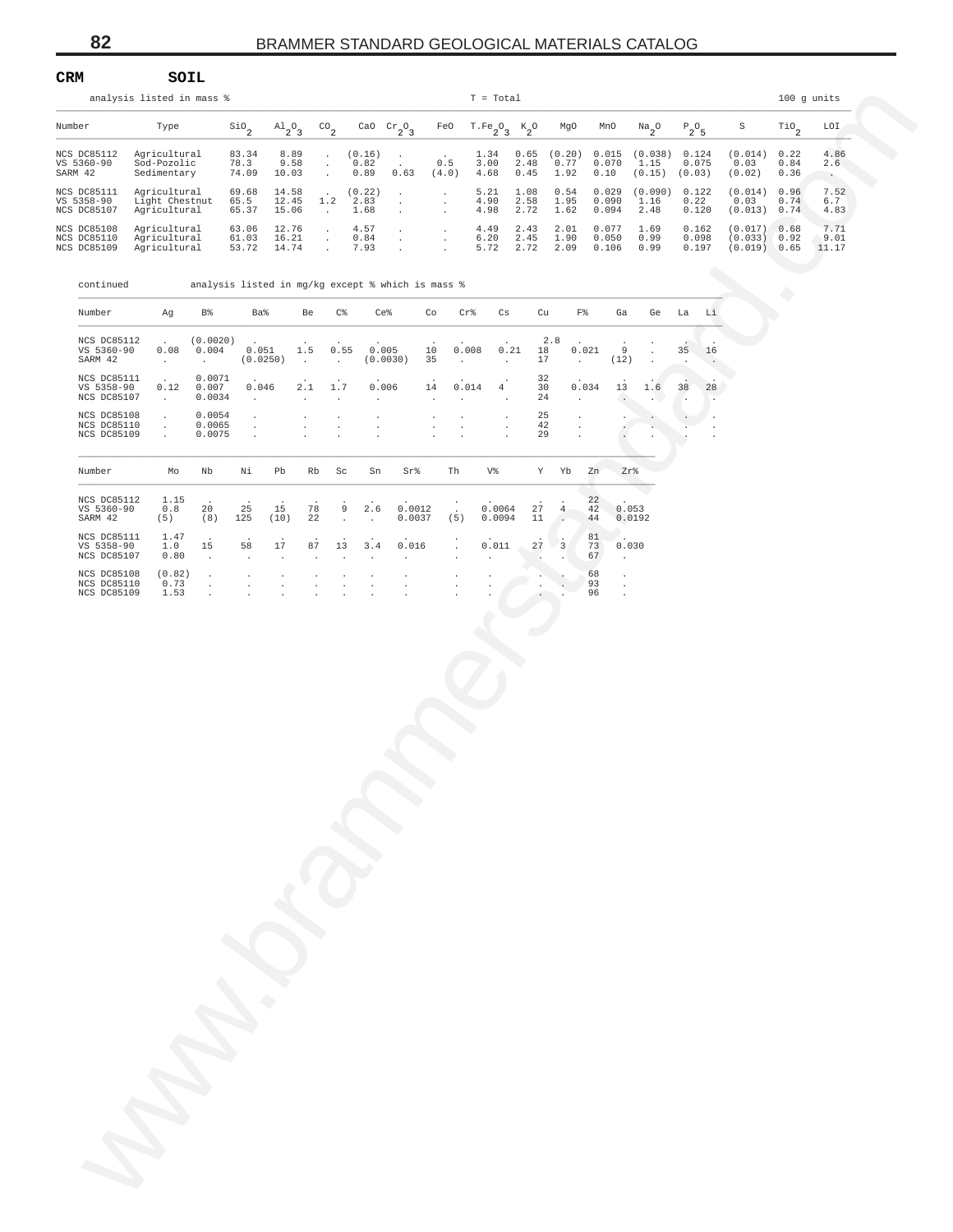| CRM                                                                     |                                      |                                     |                               | SOIL WITH EXTENSIVE ANALYSIS     |                                      |                                             |                                 |                                        |                                      |                                  |                                      |                                  |                                      |                                      |                                                                             |                                      |                                       |                             |
|-------------------------------------------------------------------------|--------------------------------------|-------------------------------------|-------------------------------|----------------------------------|--------------------------------------|---------------------------------------------|---------------------------------|----------------------------------------|--------------------------------------|----------------------------------|--------------------------------------|----------------------------------|--------------------------------------|--------------------------------------|-----------------------------------------------------------------------------|--------------------------------------|---------------------------------------|-----------------------------|
|                                                                         | analysis listed in mass %            |                                     |                               |                                  |                                      | $Org = Organic$ $Sol = Soluble$ $T = Total$ |                                 |                                        |                                      |                                  |                                      |                                  |                                      |                                      |                                                                             |                                      | 50 g units                            |                             |
| Number                                                                  | $Al_2O_3$                            | $\mathtt{C}$                        | Org.C                         | CaO                              | $\mathbf{F}$                         | T.Fe <sub>2</sub> O <sub>3</sub>            | $K_2O$                          | MgO                                    | Mn                                   | Ν                                |                                      | Na <sub>2</sub> O                | $\, {\mathbb P}$                     | S                                    | Sio <sub>2</sub>                                                            | Тi                                   | Zn                                    |                             |
| NCS ZC71008<br>NCS ZC71009<br>NCS ZC71010<br>NCS ZC71011                | 10.31<br>15.41<br>13.17<br>9.45      | 7.90<br>2.81<br>2.45<br>1.11        | 4.73<br>2.75<br>2.36<br>1.07  | 15.0<br>1.000<br>1.085<br>0.412  | 0.0532<br>0.0566<br>0.0520<br>0.0353 | 4.83<br>5.24<br>4.97<br>3.89                | 1.628<br>1.78<br>1.732<br>1.45  | 1.24<br>0.932<br>0.973<br>0.512        | 0.0648<br>0.0438<br>0.0517<br>0.0424 | 0.281<br>0.276<br>0.218<br>0.120 |                                      | 0.709<br>1.00<br>1.19<br>0.475   | 0.0887<br>0.0660<br>0.0833<br>0.0420 | 0.111<br>0.0502<br>0.0447<br>0.0364  | 43.85<br>62.54<br>66.9<br>77.1                                              | 0.315<br>0.493<br>0.476<br>0.571     | 0.0201<br>0.0221<br>0.0230<br>0.00897 |                             |
| NCS ZC71012<br>NCS ZC71013<br>NCS ZC71014<br>NCS ZC71015                | 15.30<br>16.27<br>11.77<br>11.94     | 0.62<br>1.29<br>1.56<br>1.23        | 0.59<br>1.12<br>1.04<br>1.18  | 1.420<br>1.28<br>3.65<br>1.22    | 0.0762<br>0.128<br>0.0450<br>0.0504  | 9.06<br>7.23<br>3.68<br>6.37                | 3.11<br>2.62<br>2.39<br>3.17    | 0.783<br>1.223<br>1.85<br>1.53         | 0.0725<br>0.117<br>0.0503<br>0.104   | 0.154<br>0.107<br>0.126          | 0.0613                               | 1.11<br>0.35<br>2.17<br>1.52     | 0.106<br>0.0863<br>0.105<br>0.110    | 0.301<br>0.0222<br>0.0238<br>0.0470  | 61.5<br>61.5<br>67.41<br>67.4                                               | 0.410<br>0.546<br>0.330<br>0.495     | 0.0260<br>0.0117<br>0.00644<br>0.0269 |                             |
| NCS ZC71016<br>NCS ZC71017<br>NCS ZC71018<br>NCS ZC71019                | 12.57<br>18.52<br>12.34<br>10.52     | 2.66<br>1.61<br>1.44<br>0.84        | 2.23<br>0.91<br>0.79<br>0.468 | 3.73<br>0.376<br>0.414<br>1.51   | 0.0757<br>0.0547<br>0.0441<br>0.0440 | 4.78<br>4.74<br>5.98<br>6.54                | 2.74<br>2.65<br>1.79<br>2.46    | 3.76<br>0.609<br>1.34<br>0.697         | 0.0864<br>0.0498<br>0.0417<br>0.297  | 0.243<br>0.170<br>0.149          | 0.0693                               | 2.21<br>0.605<br>0.470<br>0.428  | 0.339<br>0.125<br>0.0607<br>0.0430   | 0.0644<br>0.0308<br>0.0281<br>0.0468 | 59.7<br>61.8<br>69.52<br>72.28                                              | 0.397<br>0.536<br>0.492<br>0.306     | 0.0302<br>0.0133<br>0.0261<br>0.0224  |                             |
| Number                                                                  | Αg                                   | As                                  | B                             | Ba                               | Be                                   | Вi                                          | Br                              | Cd                                     | Ce                                   | C1                               | Co                                   | Cr                               | Cu                                   |                                      | Dy<br>Εr                                                                    | Eu                                   | Sol.F                                 |                             |
| NCS ZC71008<br>NCS ZC71009<br>NCS ZC71010<br>NCS ZC71011<br>NCS ZC71012 | 0.56<br>0.44<br>0.91<br>0.259<br>7.5 | 22.5<br>83.4<br>12.5<br>41.9<br>222 | 41<br>60<br>66<br>92<br>50    | 448<br>502<br>480<br>351<br>713  | 2.15<br>2.62<br>2.32<br>1.55<br>1.75 | 1.68<br>47.8<br>0.58<br>1.99<br>6.0         | 4.5<br>6.0<br>5.2<br>1.8<br>1.8 | 2.02<br>14.2<br>0.276<br>0.276<br>0.62 | 67<br>83<br>79<br>87<br>70.2         | 94<br>69<br>119<br>45<br>52      | 13.4<br>14.4<br>13.7<br>13.4<br>9.17 | 70<br>92<br>78.2<br>59.0<br>27.5 | 76<br>69.8<br>104<br>69<br>301       |                                      | 2.36<br>4.13<br>3.15<br>5.63<br>5.53<br>3.1<br>5.04<br>2.99<br>3.23<br>1.79 | 1.14<br>1.48<br>1.44<br>1.16<br>1.44 | 8.3<br>8.7<br>6.8<br>1.89<br>1.53     |                             |
| NCS ZC71013<br>NCS ZC71014<br>NCS ZC71015<br>NCS ZC71016                | 0.128<br>0.088<br>5.4<br>0.46        | 19.3<br>8.8<br>398<br>13.8          | 70<br>38.2<br>64.1<br>29.8    | 386<br>592<br>713<br>863         | 2.79<br>1.75<br>1.90<br>1.99         | 0.62<br>0.259<br>10.9<br>0.559              | 4.55<br>5.2<br>4.5<br>5.1       | 0.398<br>0.238<br>2.14<br>2.71         | 87<br>56.5<br>70<br>73.8             | 34<br>91<br>74<br>98             | 23.9<br>10.1<br>15.0<br>12.5         | 87.0<br>60.6<br>65.3<br>60.0     | 53.1<br>21.7<br>76<br>244            |                                      | 5.41<br>3.16<br>3.79<br>2.19<br>4.59<br>2.64<br>3.87<br>2.11                | 1.4<br>1.12<br>1.36<br>1.41          | 4.3<br>7.2<br>8.7<br>3.3              |                             |
| NCS ZC71017<br>NCS ZC71018<br>NCS ZC71019                               | 0.162<br>1.61<br>2.21                | $6.2$<br>349<br>8.9                 | 26.2<br>65<br>11.5            | 515<br>511<br>521                | 3.70<br>2.12<br>2.25                 | 0.77<br>3.29<br>9.6                         | 3.93<br>2.83<br>2.1             | 0.293<br>2.58<br>0.636                 | 135<br>83<br>61                      | 74<br>54<br>52                   | 11.7<br>16.1<br>8.74                 | 39.9<br>215<br>43.5              | 56.3<br>244<br>74                    |                                      | 6.7<br>3.68<br>4.39<br>2.55<br>3.43<br>2.04                                 | 1.69<br>1.21<br>0.87                 | 5.1<br>2.2<br>3.9                     |                             |
| Number                                                                  | Ga                                   | Gd                                  | Ge                            | Ηg                               | Ho                                   | I                                           | La                              | Li                                     | Lu                                   |                                  | Mo                                   | Nb                               | Νd                                   | Νi                                   | Pb                                                                          | Pr                                   | Rb                                    | Sb                          |
| NCS ZC71008<br>NCS ZC71009<br>NCS ZC71010<br>NCS ZC71011                | 13.2<br>19.5<br>16.7<br>12.6         | 4.55<br>6.15<br>6.03<br>5.27        | 1.33<br>1.61<br>1.48<br>1.35  | 0.205<br>0.62<br>3.44<br>0.074   | 0.83<br>1.12<br>1.09<br>1.02         | 2.77<br>2.19<br>1.58<br>1.11                | 36.7<br>45.5<br>42.7<br>42.3    | 38.4<br>46.7<br>41.1<br>29.9           | 0.361<br>0.459<br>0.456<br>0.45      | 1.1                              | 4.28<br>0.63<br>1.40                 | 11.5<br>17.0<br>16.4<br>19.5     | 28.7<br>37.8<br>36.9<br>34.2         | 28.7<br>40.9<br>34.7<br>19.2         | 92<br>372<br>153<br>42.4                                                    | 7.7<br>10.0<br>9.9<br>9.3            | 78<br>114<br>101<br>72                | 3.4<br>22.1<br>2.03<br>1.62 |
| NCS ZC71012<br>NCS ZC71013<br>NCS ZC71014<br>NCS ZC71015                | 21.5<br>21.8<br>14.2<br>15.5         | 4.20<br>5.8<br>4.20<br>5.04         | 1.35<br>1.72<br>1.22<br>1.4   | 0.087<br>0.133<br>0.052<br>0.101 | 0.63<br>1.12<br>0.76<br>0.92         | 1.37<br>3.54<br>2.72<br>2.38                | 40.3<br>43.0<br>30.5<br>36.5    | 18.7<br>49.0<br>23.9<br>33.3           | 0.272<br>0.49<br>0.339<br>0.406      | 26.4                             | 1.42<br>0.54<br>1.30                 | 14.8<br>18.1<br>10.9<br>16.5     | 29.1<br>37.1<br>26.1<br>32.0         | 9.9<br>43.9<br>23.9<br>29.9          | 340<br>40.9<br>23.2<br>1050                                                 | 8.0<br>9.9<br>7.0<br>8.46            | 109<br>129<br>85.6<br>98.1            | 27.3<br>2.08<br>0.69<br>6.3 |
| NCS ZC71016<br>NCS ZC71017<br>NCS ZC71018<br>NCS ZC71019                | 16.0<br>24.2<br>15.8<br>14.7         | 4.77<br>7.8<br>4.8<br>3.65          | 1.27<br>1.4<br>1.69<br>2.09   | 0.061<br>0.157<br>0.231<br>0.085 | 0.76<br>1.26<br>0.90<br>0.70         | 2.73<br>1.79<br>1.96<br>2.86                | 39.5<br>69.8<br>46<br>32.7      | 23.7<br>25.1<br>43.3<br>21.6           | 0.314<br>0.57<br>0.396<br>0.340      | 7.3                              | 2.53<br>2.49<br>2.67                 | 13.1<br>24.2<br>18.9<br>19.4     | 33.3<br>53<br>33.3<br>24.5           | 22.8<br>17.2<br>90.6<br>10.9         | 50.9<br>60<br>166<br>467                                                    | 8.9<br>14.9<br>9.3<br>6.9            | 85.1<br>154<br>99<br>127              | 0.84<br>0.72<br>7.8<br>0.59 |
| Number                                                                  | Sc                                   | Se                                  | Sm                            | Sn                               | Sr                                   | Tb                                          | Th                              | T1                                     | Tm                                   | U                                |                                      | V                                | W                                    | Υ                                    | Yb                                                                          | Zr                                   |                                       |                             |
| NCS ZC71008<br>NCS ZC71009<br>NCS ZC71010<br>NCS ZC71011                | 10.0<br>15.4<br>12.6<br>9.3          | 1.96<br>1.86<br>0.44<br>0.412       | 5.40<br>7.03<br>6.95<br>6.20  | 7.6<br>27.9<br>54<br>5.1         | 236<br>99.3<br>103<br>72.1           | 0.74<br>0.99<br>0.97<br>0.85                | 11.0<br>15.0<br>13.5<br>13.5    | 1.26<br>1.28<br>0.65<br>0.536          | 0.363<br>0.479<br>0.47<br>0.461      | 3.19<br>2.93<br>2.64<br>2.86     |                                      | 86.6<br>112<br>95.1<br>81.4      | 4.6<br>2.56<br>2.31<br>3.13          | 23.7<br>30<br>29.1<br>28.1           | 2.3<br>3.01<br>2.95<br>2.92                                                 | 169<br>232<br>270<br>377             |                                       |                             |
| NCS ZC71012<br>NCS ZC71013<br>NCS ZC71014<br>NCS ZC71015                | 7.3<br>16.2<br>9.4<br>10.8           | 2.82<br>0.52<br>0.259<br>0.62       | 5.08<br>6.7<br>4.92<br>5.92   | 10.0<br>11.0<br>2.63<br>2.95     | 260<br>120<br>262<br>163             | 0.606<br>0.93<br>0.667<br>0.81              | 9.9<br>14.6<br>8.1<br>9.9       | 0.977<br>0.94<br>0.558<br>0.598        | 0.274<br>0.49<br>0.337<br>0.408      | 3.19<br>3.73<br>1.46<br>2.07     |                                      | 91<br>132<br>66.4<br>88          | 4.63<br>2.28<br>1.39<br>3.25         | 16.7<br>28.8<br>20.4<br>23.9         | 1.76<br>3.13<br>2.17<br>2.61                                                | 222<br>212<br>246<br>296             |                                       |                             |
| NCS ZC71016<br>NCS ZC71017<br>NCS ZC71018<br>NCS ZC71019                | 9.7<br>12.2<br>11.5<br>7.2           | 0.495<br>0.45<br>1.19<br>2.02       | 5.78<br>9.4<br>5.88<br>4.5    | 2.3<br>9.1<br>5.6<br>20.3        | 304<br>80<br>79<br>74                | 0.710<br>1.22<br>0.76<br>0.60               | 7.52<br>36.7<br>15.7<br>13.9    | 0.699<br>1.25<br>0.83<br>1.06          | 0.321<br>0.54<br>0.394<br>0.326      | 1.93<br>10.1<br>4.27<br>3.14     |                                      | 76.1<br>100<br>96<br>55          | 2.57<br>3.92<br>$6.7\,$<br>8.7       | 20.1<br>34.5<br>22.4<br>17.8         | 2.05<br>3.6<br>2.5<br>2.2                                                   | 247<br>304<br>276<br>287             |                                       |                             |
|                                                                         |                                      |                                     |                               |                                  |                                      |                                             |                                 |                                        |                                      |                                  |                                      |                                  |                                      |                                      |                                                                             |                                      |                                       |                             |
|                                                                         |                                      |                                     |                               |                                  |                                      |                                             |                                 |                                        |                                      |                                  |                                      |                                  |                                      |                                      |                                                                             |                                      |                                       |                             |
|                                                                         |                                      |                                     |                               |                                  |                                      |                                             |                                 |                                        |                                      |                                  |                                      |                                  |                                      |                                      |                                                                             |                                      |                                       |                             |
|                                                                         |                                      |                                     |                               |                                  |                                      |                                             |                                 |                                        |                                      |                                  |                                      |                                  |                                      |                                      |                                                                             |                                      |                                       |                             |
|                                                                         |                                      |                                     |                               |                                  |                                      |                                             |                                 |                                        |                                      |                                  |                                      |                                  |                                      |                                      |                                                                             |                                      |                                       |                             |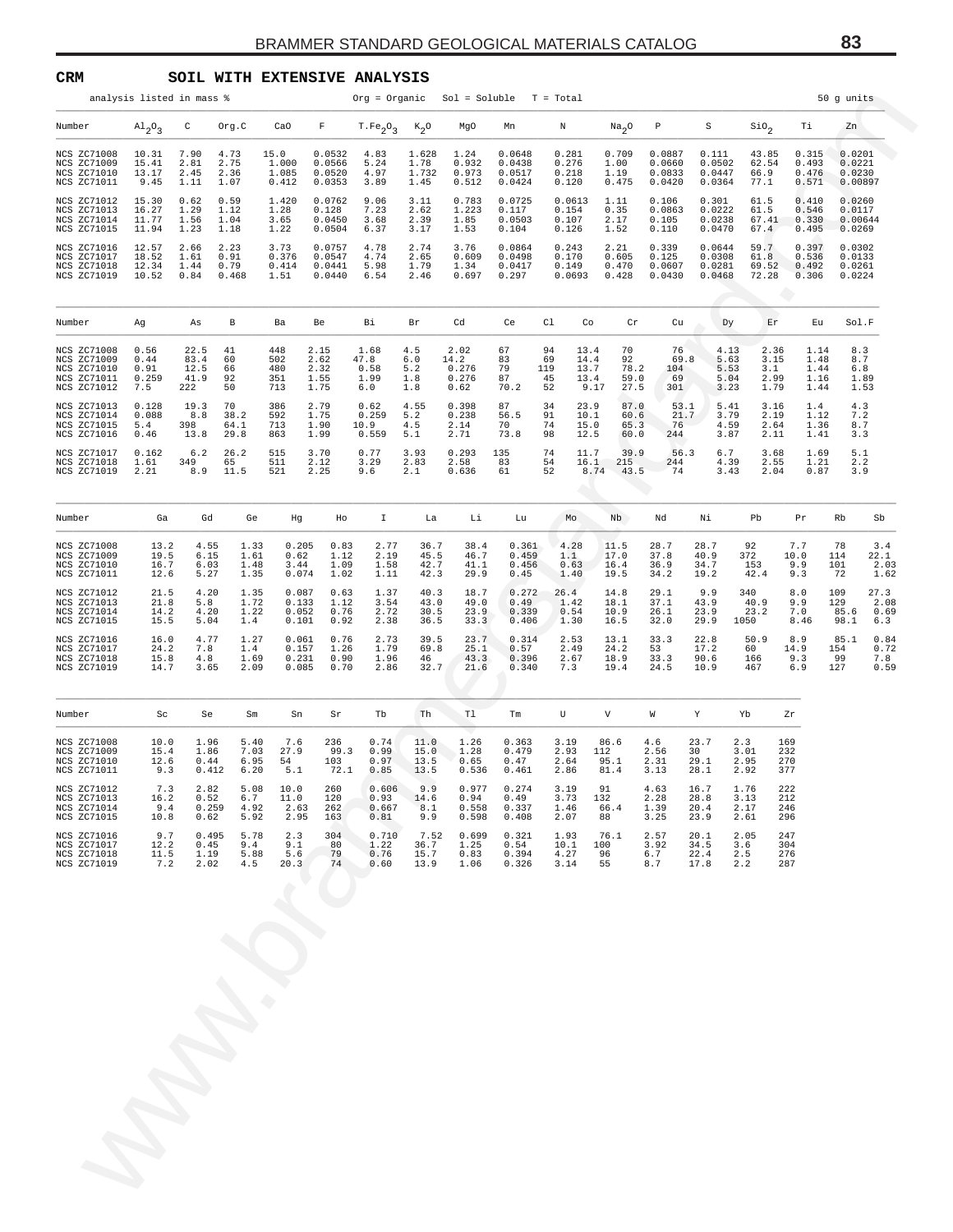#### **CRM SOIL - CONTAMINATED**

|                                | certified analysis listed in mg/kg                                                                |               |      |                |                              |                         |                 | $T = Total$ |                 |            |               |                                                                            |      |      |                           |               |                      |             |
|--------------------------------|---------------------------------------------------------------------------------------------------|---------------|------|----------------|------------------------------|-------------------------|-----------------|-------------|-----------------|------------|---------------|----------------------------------------------------------------------------|------|------|---------------------------|---------------|----------------------|-------------|
| Number                         | As                                                                                                | $\, {\bf B}$  | Be   | Cd             | Co                           | $\operatorname{\sf Cr}$ | cu              | F           | Hg              | Mn         | Νi            | Pb                                                                         | Se   | V    | Zn                        |               | Type                 | Units       |
| BAM U110 *<br><b>JSAC 0411</b> | 15.8<br>11.3                                                                                      | $\cdot$       | 1.04 | 7.3<br>0.274   | 16.2<br>$\ddot{\phantom{0}}$ | 230<br>23.5             | 263<br>26.7     |             | 51.5<br>$\cdot$ | 621<br>943 | 101<br>$11\,$ | 197<br>18.9                                                                | 1.32 | 68.6 | 1000<br>64.6              |               | Volcanic Ash Soil    | 60 g<br>50g |
| JSAC 0401                      | 10.62<br>* Aqua Regia values for BAM Ull0 listed under "Soil - Aqua Regia Method" in this catalog | $\cdot$       | 5.28 | 4.25           | $\ddot{\phantom{0}}$         | 50.4                    | 15.3            |             |                 | 266        | 18.9          | 26                                                                         | 0.27 | 65.0 | 66.8                      |               | Brown Forest Soil    | 50g         |
|                                |                                                                                                   |               |      |                |                              |                         |                 |             |                 |            |               |                                                                            |      |      |                           |               |                      |             |
| CRM                            |                                                                                                   |               |      |                | SOIL - CONTAMINATED          |                         |                 |             |                 |            |               |                                                                            |      |      |                           |               |                      |             |
|                                | analysis listed in mass % except as noted                                                         |               |      |                |                              |                         |                 |             |                 |            |               |                                                                            |      |      |                           |               | powder 75 g          |             |
| Number                         | Hexavalent Cr                                                                                     |               | Cr   | $_{\rm Fe}$    | Mn                           |                         | Al Tot.Org.C Ca |             |                 | K          | Mg            | Na                                                                         | Si   | Тi   | $\boldsymbol{\mathrm{V}}$ |               | PH Redox Potential   |             |
| SRM 2701                       | 0.05512                                                                                           |               | 4.26 | 23.73          | 0.2137                       |                         |                 |             |                 |            |               | $(5.05)$ $(3.69)$ $(7.47)$ $(0.174)$ $(7.47)$ $(0.255)$ $(4.17)$ $(0.547)$ |      |      |                           | $(0.236)$ 9.6 | $(526 \, \text{mV})$ |             |
| CRM                            |                                                                                                   |               |      | SOIL - CYANIDE |                              |                         |                 |             |                 |            |               |                                                                            |      |      |                           |               |                      |             |
|                                | analysis in mg/kg powder                                                                          |               |      |                |                              |                         |                 |             |                 |            |               |                                                                            |      |      |                           |               |                      |             |
| Number                         |                                                                                                   | Total Cyanide |      | Uncertainty    |                              | Units                   |                 |             |                 |            |               |                                                                            |      |      |                           |               |                      |             |
| BAM U114                       |                                                                                                   | 23.1          |      | 1.3            |                              | 66 g                    | last of stock   |             |                 |            |               |                                                                            |      |      |                           |               |                      |             |
|                                |                                                                                                   |               |      |                |                              |                         |                 |             |                 |            |               |                                                                            |      |      |                           |               |                      |             |
|                                |                                                                                                   |               |      |                |                              |                         |                 |             |                 |            |               |                                                                            |      |      |                           |               |                      |             |
|                                |                                                                                                   |               |      |                |                              |                         |                 |             |                 |            |               |                                                                            |      |      |                           |               |                      |             |
|                                |                                                                                                   |               |      |                |                              |                         |                 |             |                 |            |               |                                                                            |      |      |                           |               |                      |             |
|                                |                                                                                                   |               |      |                |                              |                         |                 |             |                 |            |               |                                                                            |      |      |                           |               |                      |             |
|                                |                                                                                                   |               |      |                |                              |                         |                 |             |                 |            |               |                                                                            |      |      |                           |               |                      |             |
|                                |                                                                                                   |               |      |                |                              |                         |                 |             |                 |            |               |                                                                            |      |      |                           |               |                      |             |
|                                |                                                                                                   |               |      |                |                              |                         |                 |             |                 |            |               |                                                                            |      |      |                           |               |                      |             |
|                                |                                                                                                   |               |      |                |                              |                         |                 |             |                 |            |               |                                                                            |      |      |                           |               |                      |             |
|                                |                                                                                                   |               |      |                |                              |                         |                 |             |                 |            |               |                                                                            |      |      |                           |               |                      |             |
|                                |                                                                                                   |               |      |                |                              |                         |                 |             |                 |            |               |                                                                            |      |      |                           |               |                      |             |
|                                |                                                                                                   |               |      |                |                              |                         |                 |             |                 |            |               |                                                                            |      |      |                           |               |                      |             |
|                                |                                                                                                   |               |      |                |                              |                         |                 |             |                 |            |               |                                                                            |      |      |                           |               |                      |             |
|                                |                                                                                                   |               |      |                |                              |                         |                 |             |                 |            |               |                                                                            |      |      |                           |               |                      |             |
|                                |                                                                                                   |               |      |                |                              |                         |                 |             |                 |            |               |                                                                            |      |      |                           |               |                      |             |
|                                |                                                                                                   |               |      |                |                              |                         |                 |             |                 |            |               |                                                                            |      |      |                           |               |                      |             |
|                                |                                                                                                   |               |      |                |                              |                         |                 |             |                 |            |               |                                                                            |      |      |                           |               |                      |             |
|                                |                                                                                                   |               |      |                |                              |                         |                 |             |                 |            |               |                                                                            |      |      |                           |               |                      |             |
|                                |                                                                                                   |               |      |                |                              |                         |                 |             |                 |            |               |                                                                            |      |      |                           |               |                      |             |
|                                |                                                                                                   |               |      |                |                              |                         |                 |             |                 |            |               |                                                                            |      |      |                           |               |                      |             |
|                                |                                                                                                   |               |      |                |                              |                         |                 |             |                 |            |               |                                                                            |      |      |                           |               |                      |             |
|                                |                                                                                                   |               |      |                |                              |                         |                 |             |                 |            |               |                                                                            |      |      |                           |               |                      |             |
|                                |                                                                                                   |               |      |                |                              |                         |                 |             |                 |            |               |                                                                            |      |      |                           |               |                      |             |
|                                |                                                                                                   |               |      |                |                              |                         |                 |             |                 |            |               |                                                                            |      |      |                           |               |                      |             |
|                                |                                                                                                   |               |      |                |                              |                         |                 |             |                 |            |               |                                                                            |      |      |                           |               |                      |             |
|                                |                                                                                                   |               |      |                |                              |                         |                 |             |                 |            |               |                                                                            |      |      |                           |               |                      |             |
|                                |                                                                                                   |               |      |                |                              |                         |                 |             |                 |            |               |                                                                            |      |      |                           |               |                      |             |
|                                | Mar                                                                                               |               |      |                |                              |                         |                 |             |                 |            |               |                                                                            |      |      |                           |               |                      |             |
|                                |                                                                                                   |               |      |                |                              |                         |                 |             |                 |            |               |                                                                            |      |      |                           |               |                      |             |
|                                |                                                                                                   |               |      |                |                              |                         |                 |             |                 |            |               |                                                                            |      |      |                           |               |                      |             |
|                                |                                                                                                   |               |      |                |                              |                         |                 |             |                 |            |               |                                                                            |      |      |                           |               |                      |             |

#### **CRM SOIL - CONTAMINATED**

|          | analysis listed in mass % except as noted |      |    |              |                 |   |    |                                                                                          |    |    |                |    | powder 75 g          |
|----------|-------------------------------------------|------|----|--------------|-----------------|---|----|------------------------------------------------------------------------------------------|----|----|----------------|----|----------------------|
| Number   | Hexavalent Cr – Cr                        |      | Fe | Mn           | Al Tot.Org.C Ca | K | Ma | Na                                                                                       | Si | Ti | $\overline{V}$ | PH | Redox Potential      |
| SRM 2701 | 0.05512                                   | 4.26 |    | 23.73 0.2137 |                 |   |    | $(5.05)$ $(3.69)$ $(7.47)$ $(0.174)$ $(7.47)$ $(0.255)$ $(4.17)$ $(0.547)$ $(0.236)$ 9.6 |    |    |                |    | $(526 \, \text{mV})$ |

#### **CRM SOIL - CYANIDE**

| Number   | Total Cyanide | Uncertainty | Units |                    |
|----------|---------------|-------------|-------|--------------------|
| BAM U114 | 23.1          | 1.3         |       | 66 q last of stock |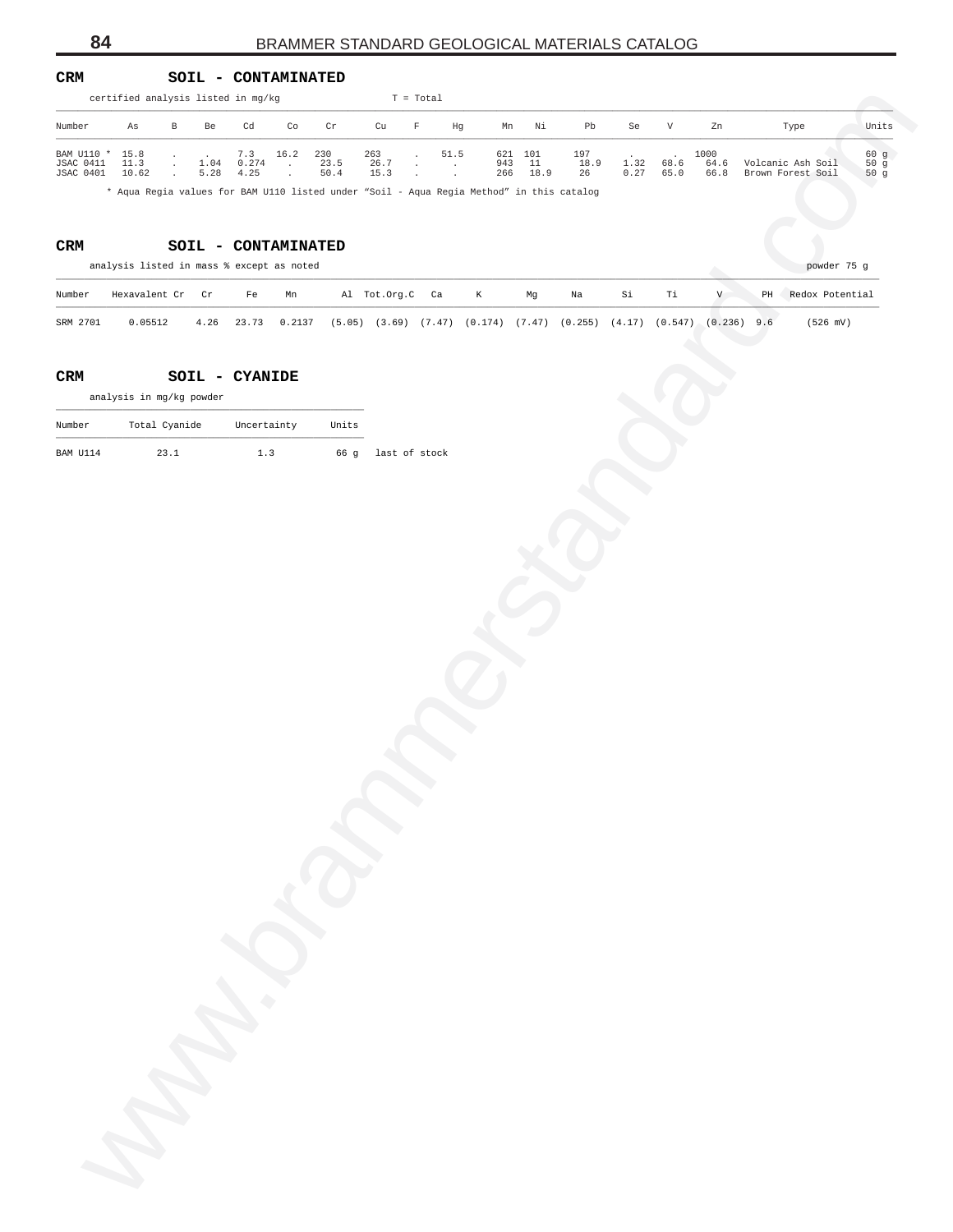#### **SOIL - CONTAMINATED**

# = class where 1 = CRM and 2 = RM analysis listed in mg/kg except % which is mass % CETEM: 80 g all others: 50-55 g units

| ${\tt Dy}$<br># Number<br>Al%<br>Ba<br>Be<br>Br<br>C%<br>Ca <sup>8</sup><br>Cd<br>Ce<br>Cr<br>Ag<br>As<br>Au<br>В<br>Вi<br>Co<br>Cs<br>Cu<br>2 SRM 2780a<br>8.43<br>(27)<br>930<br>67.7<br>205<br>240<br>72.5<br>65.9<br>6.6<br>(1.1)<br>(45)<br>(0.19)<br>0.247<br>(4.8)<br>16.5<br>8.3<br>(3.1)<br>$\sim$<br>792<br>5.95<br>(20)<br>5.99<br>1 SRM 2710a<br>(40)<br>1,540<br>(0.2)<br>0.964<br>12.3<br>(60)<br>(23)<br>(8.25)<br>342<br>(3)<br>(70)<br>1 IRNT SVM **<br>13.6<br>582<br>(500)<br>(5)<br>0.214<br>(100)<br>79.8<br>(4)<br>(8.96)<br>(0.692)<br>15.4<br>30.0<br>(5)<br>(6)<br>$\cdot$<br>$\cdot$<br>$\blacksquare$<br>1 IRNT SSP **<br>75.3<br>(5)<br>(7.48)<br>14.0<br>315<br>0.285<br>15.6<br>30.9<br>6.34<br>$\cdot$<br>чe с<br>$\blacksquare$<br>$\cdot$<br>$\ddot{\phantom{0}}$<br>$\cdot$<br>$\ddot{\phantom{1}}$<br>$\cdot$<br>979<br>(42)<br>(10.5)<br>(74)<br>12.8<br>1 SRM 2709a<br>7.37<br>1.91<br>0.371<br>130<br>(5.0)<br>(33.9)<br>(3)<br>$\cdot$<br>$\cdot$<br>$\cdot$<br>$\cdot$<br>8.7<br>(1.4)<br>2.218<br>2.71<br>301<br>1 SRM 2586<br>6.652<br>413<br>58<br>(35)<br>(81)<br>(5.4)<br>$\blacksquare$<br>$\cdot$<br>$\cdot$<br>$\cdot$<br>$\cdot$<br>$\cdot$<br>٠<br>1 SRM 2587<br>92<br>(160)<br>5.86<br>13.7<br>568<br>(9.2)<br>0.927<br>1.92<br>(57)<br>(14)<br>$\cdot$<br>$\sim$ $-$<br>$\cdot$<br>$\ddot{\phantom{a}}$<br>$\ddot{\phantom{a}}$<br>Number<br>Fe%<br>Ga<br>Gd<br>Ge<br>Hf<br>Hg<br>K%<br>Li<br>Mg%<br>Mn%<br>Mo<br>Er<br>Εu<br>Ho<br>In<br>La<br>Lu<br>(2.0)<br>(0.9)<br>8.75<br>(21)<br>(3.2)<br>(< 6)<br>(5.5)<br>(0.2)<br>(0.7)<br>$(1.65)$ 3.99<br>34.4<br>(14)<br>(0.33)<br>0.465<br>0.0490<br>25.0<br>4.32<br>(3.0)<br>(7)<br>9.88<br>2.17<br>0.734<br>(0.82)<br>30.6<br>(0.3)<br>0.214<br>$\cdot$<br>$\cdot$<br>$\cdot$<br>$\cdot$<br>$\cdot$<br>$\cdot$<br>3.73<br>(7)<br>0.171<br>(2)<br>(10)<br>3.08<br>(60)<br>(30)<br>(500)<br>(0.593)<br>0.0897<br>$\cdot$<br>$\cdot$<br>$\cdot$<br>$\cdot$<br>$\cdot$<br>3.73<br>0.0874<br>2.63<br>(1.19)<br>0.0734<br>$\cdot$<br>$\ddot{\phantom{1}}$<br>$\cdot$<br>$\cdot$<br>$\cdot$<br>$\cdot$<br>$\cdot$<br>$\cdot$<br>$\cdot$<br>$\cdot$<br>$\cdot$<br>$\cdot$<br>(3.0)<br>(4)<br>(21.7)<br>(0.3)<br>0.0529<br>SRM 2709a<br>(0.83)<br>3.36<br>(0.9)<br>2.11<br>1.46<br>$\cdot$<br>$\cdot$<br>$\cdot$<br>(14)<br>0.976<br>29.7<br>(25)<br>1.707<br>0.1000<br>SRM 2586<br>(3.3)<br>(1.5)<br>5.161<br>(5.8)<br>0.367<br>(1.1)<br>$\cdot$<br>$\blacksquare$<br>$\cdot$<br>$\cdot$<br>SRM 2587<br>(32)<br>2.813<br>(13)<br>0.29<br>1.583<br>(29)<br>0.6690<br>0.0651<br>$\cdot$<br>$\cdot$<br>$\ddot{\phantom{a}}$<br>$\cdot$<br>$\ddot{\phantom{0}}$<br>$\sim$<br>$\cdot$<br>$\cdot$<br>Na%<br>Nb<br>Nd<br>Νi<br>₽%<br>Pb%<br>Rb<br>S%<br>Sb<br>Sc<br>Se<br>Si%<br>Sm<br>Sr<br>Pr<br>Re<br>Sn<br>(20)<br>28.3<br>95<br>220<br>18.3<br>121<br>0.108<br>0.0286<br>0.665<br>(8)<br>(0.003)<br>8.85<br>15.6<br>(6)<br>24.1<br>4.7<br>(7.2)<br>0.894<br>(22)<br>(8)<br>0.105<br>0.552<br>(117)<br>52.5<br>(9.9)<br>(1)<br>31.1<br>(4.0)<br>255<br>$\cdot$<br>$\cdot$<br>$\cdot$<br>$\cdot$<br>$\cdot$<br>(50)<br>(0.000013)<br>(200)<br>$(15)$ $(300)$<br>25<br>(82.0)<br>(0.3)<br>30.8<br>0.00196<br>4.58<br>(10)<br>$\cdot$<br>$\cdot$<br>$\cdot$<br>$\cdot$<br>$\cdot$<br>0.00413<br>2.11<br>37.4<br>274<br>$\cdot$<br>$\cdot$<br>$\cdot$<br>$\cdot$<br>$\cdot$<br>$\cdot$<br>$\cdot$<br>$\cdot$<br>$\cdot$<br>1.22<br>(17)<br>(85)<br>0.0688<br>(99)<br>1.55<br>(4)<br>239<br>0.00173<br>(11.1)<br>(1.5)<br>30.3<br>$\cdot$<br>$\cdot$<br>$\cdot$<br>26.4<br>(75)<br>29.15<br>0.468<br>(6)<br>0.1001<br>0.0432<br>(7.3)<br>(24)<br>(0.6)<br>(6.1)<br>84.1<br>$\cdot$<br>$\cdot$<br>$\ddot{\phantom{a}}$<br>$\cdot$<br>33.13<br>1.127<br>(25)<br>(36)<br>0.0970<br>0.3242<br>(11)<br>126<br>(14)<br>$\ddot{\phantom{a}}$<br>$\bullet$<br>$\ddot{\phantom{a}}$<br>$\cdot$<br>$\cdot$<br>$\mathbf Y$<br>Th<br>Ti%<br>T1<br>$\boldsymbol{\mathrm{V}}$<br>W<br>Ta<br>Tb<br>Te<br>Tm<br>U<br>Yb<br>Zn%<br>Zr<br>LOI: (11.1)<br>(1.2)<br>(0.5)<br>(22)<br>12.0<br>0.643<br>(5.5)<br>(0.31)<br>4.0<br>152<br>$(17.4)$ $(18)$<br>(2)<br>0.102<br>206<br>9.11<br>(0.9)<br>(0.5)<br>(18.1)<br>0.311<br>(1.52)<br>$(82)$ $(190)$<br>(2)<br>0.418<br>(200)<br>$\cdot$<br>$\cdot$<br>$\cdot$<br>98.3<br>(1)<br>(20)<br>0.55<br>(< 200)<br>(3)<br>(4)<br>0.00888<br>(350)<br>(1)<br>(3)<br>last<br>$\cdot$<br>$\cdot$<br>$\cdot$<br>89.7<br>0.0119<br>(200)<br>last<br>$\sim$<br>$\blacksquare$<br>$\cdot$<br>$\cdot$<br>$\cdot$<br>$\blacksquare$<br>$\bullet$<br>$\cdot$<br>$\cdot$<br>(0.7)<br>(0.5)<br>(10.9)<br>0.336<br>(0.58)<br>110<br>(2)<br>(3.15)<br>(0.0103)<br>195<br>last<br>$\blacksquare$<br>(7)<br>(21)<br>0.605<br>(0.5)<br>(160)<br>2.64<br>0.0352<br>(0.09)<br>$\cdot$<br>$\cdot$<br>$\cdot$<br>$\cdot$<br>$\cdot$<br>$\cdot$<br>(7.5)<br>0.3920<br>(78)<br>(15)<br>0.03358<br>(1.6)<br>$\cdot$<br>$\cdot$<br>$\cdot$<br>$\cdot$<br>$\cdot$<br>$\cdot$<br>** IRNT certificates expired, however use and sales continue without problems worldwide<br><b>STEATITE</b><br>25 or 100 g units<br>analysis listed in mass %<br>Number<br>$\text{SiO}_2$<br>$Na2O$ TiO <sub>2</sub><br>$A1_2O_3$<br>CaO $Fe_2O_3$<br>$K_2O$<br>MgO<br>LOI<br>62.7 0.149 0.249 0.314 0.002 31.28<br>0.005<br>CERAM 2CAS14<br>0.008<br>5.10 |  | $#$ = class where $1$ = CRM and $2$ = RM             |  |  | analysis listed in mg/kg except % which is mass % |  |  |  |  |  | CETEM: 80 g |  | all others: 50-55 g units |  |
|----------------------------------------------------------------------------------------------------------------------------------------------------------------------------------------------------------------------------------------------------------------------------------------------------------------------------------------------------------------------------------------------------------------------------------------------------------------------------------------------------------------------------------------------------------------------------------------------------------------------------------------------------------------------------------------------------------------------------------------------------------------------------------------------------------------------------------------------------------------------------------------------------------------------------------------------------------------------------------------------------------------------------------------------------------------------------------------------------------------------------------------------------------------------------------------------------------------------------------------------------------------------------------------------------------------------------------------------------------------------------------------------------------------------------------------------------------------------------------------------------------------------------------------------------------------------------------------------------------------------------------------------------------------------------------------------------------------------------------------------------------------------------------------------------------------------------------------------------------------------------------------------------------------------------------------------------------------------------------------------------------------------------------------------------------------------------------------------------------------------------------------------------------------------------------------------------------------------------------------------------------------------------------------------------------------------------------------------------------------------------------------------------------------------------------------------------------------------------------------------------------------------------------------------------------------------------------------------------------------------------------------------------------------------------------------------------------------------------------------------------------------------------------------------------------------------------------------------------------------------------------------------------------------------------------------------------------------------------------------------------------------------------------------------------------------------------------------------------------------------------------------------------------------------------------------------------------------------------------------------------------------------------------------------------------------------------------------------------------------------------------------------------------------------------------------------------------------------------------------------------------------------------------------------------------------------------------------------------------------------------------------------------------------------------------------------------------------------------------------------------------------------------------------------------------------------------------------------------------------------------------------------------------------------------------------------------------------------------------------------------------------------------------------------------------------------------------------------------------------------------------------------------------------------------------------------------------------------------------------------------------------------------------------------------------------------------------------------------------------------------------------------------------------------------------------------------------------------------------------------------------------------------------------------------------------------------------------------------------------------------------------------------------------------------------------------------------------------------------------------------------------------------------------------------------------------------------------------------------------------------------------------------------------------------------------------------------------------------------------------------------------------------------------------------------------------------------------------------------------------------------------------------------------------------------------------------------------------------------------------------------------------------------------------------------------------------|--|------------------------------------------------------|--|--|---------------------------------------------------|--|--|--|--|--|-------------|--|---------------------------|--|
|                                                                                                                                                                                                                                                                                                                                                                                                                                                                                                                                                                                                                                                                                                                                                                                                                                                                                                                                                                                                                                                                                                                                                                                                                                                                                                                                                                                                                                                                                                                                                                                                                                                                                                                                                                                                                                                                                                                                                                                                                                                                                                                                                                                                                                                                                                                                                                                                                                                                                                                                                                                                                                                                                                                                                                                                                                                                                                                                                                                                                                                                                                                                                                                                                                                                                                                                                                                                                                                                                                                                                                                                                                                                                                                                                                                                                                                                                                                                                                                                                                                                                                                                                                                                                                                                                                                                                                                                                                                                                                                                                                                                                                                                                                                                                                                                                                                                                                                                                                                                                                                                                                                                                                                                                                                                                                                            |  |                                                      |  |  |                                                   |  |  |  |  |  |             |  |                           |  |
|                                                                                                                                                                                                                                                                                                                                                                                                                                                                                                                                                                                                                                                                                                                                                                                                                                                                                                                                                                                                                                                                                                                                                                                                                                                                                                                                                                                                                                                                                                                                                                                                                                                                                                                                                                                                                                                                                                                                                                                                                                                                                                                                                                                                                                                                                                                                                                                                                                                                                                                                                                                                                                                                                                                                                                                                                                                                                                                                                                                                                                                                                                                                                                                                                                                                                                                                                                                                                                                                                                                                                                                                                                                                                                                                                                                                                                                                                                                                                                                                                                                                                                                                                                                                                                                                                                                                                                                                                                                                                                                                                                                                                                                                                                                                                                                                                                                                                                                                                                                                                                                                                                                                                                                                                                                                                                                            |  |                                                      |  |  |                                                   |  |  |  |  |  |             |  |                           |  |
|                                                                                                                                                                                                                                                                                                                                                                                                                                                                                                                                                                                                                                                                                                                                                                                                                                                                                                                                                                                                                                                                                                                                                                                                                                                                                                                                                                                                                                                                                                                                                                                                                                                                                                                                                                                                                                                                                                                                                                                                                                                                                                                                                                                                                                                                                                                                                                                                                                                                                                                                                                                                                                                                                                                                                                                                                                                                                                                                                                                                                                                                                                                                                                                                                                                                                                                                                                                                                                                                                                                                                                                                                                                                                                                                                                                                                                                                                                                                                                                                                                                                                                                                                                                                                                                                                                                                                                                                                                                                                                                                                                                                                                                                                                                                                                                                                                                                                                                                                                                                                                                                                                                                                                                                                                                                                                                            |  |                                                      |  |  |                                                   |  |  |  |  |  |             |  |                           |  |
|                                                                                                                                                                                                                                                                                                                                                                                                                                                                                                                                                                                                                                                                                                                                                                                                                                                                                                                                                                                                                                                                                                                                                                                                                                                                                                                                                                                                                                                                                                                                                                                                                                                                                                                                                                                                                                                                                                                                                                                                                                                                                                                                                                                                                                                                                                                                                                                                                                                                                                                                                                                                                                                                                                                                                                                                                                                                                                                                                                                                                                                                                                                                                                                                                                                                                                                                                                                                                                                                                                                                                                                                                                                                                                                                                                                                                                                                                                                                                                                                                                                                                                                                                                                                                                                                                                                                                                                                                                                                                                                                                                                                                                                                                                                                                                                                                                                                                                                                                                                                                                                                                                                                                                                                                                                                                                                            |  | continued                                            |  |  |                                                   |  |  |  |  |  |             |  |                           |  |
|                                                                                                                                                                                                                                                                                                                                                                                                                                                                                                                                                                                                                                                                                                                                                                                                                                                                                                                                                                                                                                                                                                                                                                                                                                                                                                                                                                                                                                                                                                                                                                                                                                                                                                                                                                                                                                                                                                                                                                                                                                                                                                                                                                                                                                                                                                                                                                                                                                                                                                                                                                                                                                                                                                                                                                                                                                                                                                                                                                                                                                                                                                                                                                                                                                                                                                                                                                                                                                                                                                                                                                                                                                                                                                                                                                                                                                                                                                                                                                                                                                                                                                                                                                                                                                                                                                                                                                                                                                                                                                                                                                                                                                                                                                                                                                                                                                                                                                                                                                                                                                                                                                                                                                                                                                                                                                                            |  |                                                      |  |  |                                                   |  |  |  |  |  |             |  |                           |  |
|                                                                                                                                                                                                                                                                                                                                                                                                                                                                                                                                                                                                                                                                                                                                                                                                                                                                                                                                                                                                                                                                                                                                                                                                                                                                                                                                                                                                                                                                                                                                                                                                                                                                                                                                                                                                                                                                                                                                                                                                                                                                                                                                                                                                                                                                                                                                                                                                                                                                                                                                                                                                                                                                                                                                                                                                                                                                                                                                                                                                                                                                                                                                                                                                                                                                                                                                                                                                                                                                                                                                                                                                                                                                                                                                                                                                                                                                                                                                                                                                                                                                                                                                                                                                                                                                                                                                                                                                                                                                                                                                                                                                                                                                                                                                                                                                                                                                                                                                                                                                                                                                                                                                                                                                                                                                                                                            |  | SRM 2780a<br>SRM 2710a<br>IRNT SVM **<br>IRNT SSP ** |  |  |                                                   |  |  |  |  |  |             |  |                           |  |
|                                                                                                                                                                                                                                                                                                                                                                                                                                                                                                                                                                                                                                                                                                                                                                                                                                                                                                                                                                                                                                                                                                                                                                                                                                                                                                                                                                                                                                                                                                                                                                                                                                                                                                                                                                                                                                                                                                                                                                                                                                                                                                                                                                                                                                                                                                                                                                                                                                                                                                                                                                                                                                                                                                                                                                                                                                                                                                                                                                                                                                                                                                                                                                                                                                                                                                                                                                                                                                                                                                                                                                                                                                                                                                                                                                                                                                                                                                                                                                                                                                                                                                                                                                                                                                                                                                                                                                                                                                                                                                                                                                                                                                                                                                                                                                                                                                                                                                                                                                                                                                                                                                                                                                                                                                                                                                                            |  |                                                      |  |  |                                                   |  |  |  |  |  |             |  |                           |  |
|                                                                                                                                                                                                                                                                                                                                                                                                                                                                                                                                                                                                                                                                                                                                                                                                                                                                                                                                                                                                                                                                                                                                                                                                                                                                                                                                                                                                                                                                                                                                                                                                                                                                                                                                                                                                                                                                                                                                                                                                                                                                                                                                                                                                                                                                                                                                                                                                                                                                                                                                                                                                                                                                                                                                                                                                                                                                                                                                                                                                                                                                                                                                                                                                                                                                                                                                                                                                                                                                                                                                                                                                                                                                                                                                                                                                                                                                                                                                                                                                                                                                                                                                                                                                                                                                                                                                                                                                                                                                                                                                                                                                                                                                                                                                                                                                                                                                                                                                                                                                                                                                                                                                                                                                                                                                                                                            |  | continued                                            |  |  |                                                   |  |  |  |  |  |             |  |                           |  |
|                                                                                                                                                                                                                                                                                                                                                                                                                                                                                                                                                                                                                                                                                                                                                                                                                                                                                                                                                                                                                                                                                                                                                                                                                                                                                                                                                                                                                                                                                                                                                                                                                                                                                                                                                                                                                                                                                                                                                                                                                                                                                                                                                                                                                                                                                                                                                                                                                                                                                                                                                                                                                                                                                                                                                                                                                                                                                                                                                                                                                                                                                                                                                                                                                                                                                                                                                                                                                                                                                                                                                                                                                                                                                                                                                                                                                                                                                                                                                                                                                                                                                                                                                                                                                                                                                                                                                                                                                                                                                                                                                                                                                                                                                                                                                                                                                                                                                                                                                                                                                                                                                                                                                                                                                                                                                                                            |  | Number                                               |  |  |                                                   |  |  |  |  |  |             |  |                           |  |
|                                                                                                                                                                                                                                                                                                                                                                                                                                                                                                                                                                                                                                                                                                                                                                                                                                                                                                                                                                                                                                                                                                                                                                                                                                                                                                                                                                                                                                                                                                                                                                                                                                                                                                                                                                                                                                                                                                                                                                                                                                                                                                                                                                                                                                                                                                                                                                                                                                                                                                                                                                                                                                                                                                                                                                                                                                                                                                                                                                                                                                                                                                                                                                                                                                                                                                                                                                                                                                                                                                                                                                                                                                                                                                                                                                                                                                                                                                                                                                                                                                                                                                                                                                                                                                                                                                                                                                                                                                                                                                                                                                                                                                                                                                                                                                                                                                                                                                                                                                                                                                                                                                                                                                                                                                                                                                                            |  | SRM 2780a<br>SRM 2710a<br>IRNT SVM **<br>IRNT SSP ** |  |  |                                                   |  |  |  |  |  |             |  |                           |  |
|                                                                                                                                                                                                                                                                                                                                                                                                                                                                                                                                                                                                                                                                                                                                                                                                                                                                                                                                                                                                                                                                                                                                                                                                                                                                                                                                                                                                                                                                                                                                                                                                                                                                                                                                                                                                                                                                                                                                                                                                                                                                                                                                                                                                                                                                                                                                                                                                                                                                                                                                                                                                                                                                                                                                                                                                                                                                                                                                                                                                                                                                                                                                                                                                                                                                                                                                                                                                                                                                                                                                                                                                                                                                                                                                                                                                                                                                                                                                                                                                                                                                                                                                                                                                                                                                                                                                                                                                                                                                                                                                                                                                                                                                                                                                                                                                                                                                                                                                                                                                                                                                                                                                                                                                                                                                                                                            |  | SRM 2709a<br>SRM 2586<br>SRM 2587                    |  |  |                                                   |  |  |  |  |  |             |  |                           |  |
|                                                                                                                                                                                                                                                                                                                                                                                                                                                                                                                                                                                                                                                                                                                                                                                                                                                                                                                                                                                                                                                                                                                                                                                                                                                                                                                                                                                                                                                                                                                                                                                                                                                                                                                                                                                                                                                                                                                                                                                                                                                                                                                                                                                                                                                                                                                                                                                                                                                                                                                                                                                                                                                                                                                                                                                                                                                                                                                                                                                                                                                                                                                                                                                                                                                                                                                                                                                                                                                                                                                                                                                                                                                                                                                                                                                                                                                                                                                                                                                                                                                                                                                                                                                                                                                                                                                                                                                                                                                                                                                                                                                                                                                                                                                                                                                                                                                                                                                                                                                                                                                                                                                                                                                                                                                                                                                            |  | continued                                            |  |  |                                                   |  |  |  |  |  |             |  |                           |  |
|                                                                                                                                                                                                                                                                                                                                                                                                                                                                                                                                                                                                                                                                                                                                                                                                                                                                                                                                                                                                                                                                                                                                                                                                                                                                                                                                                                                                                                                                                                                                                                                                                                                                                                                                                                                                                                                                                                                                                                                                                                                                                                                                                                                                                                                                                                                                                                                                                                                                                                                                                                                                                                                                                                                                                                                                                                                                                                                                                                                                                                                                                                                                                                                                                                                                                                                                                                                                                                                                                                                                                                                                                                                                                                                                                                                                                                                                                                                                                                                                                                                                                                                                                                                                                                                                                                                                                                                                                                                                                                                                                                                                                                                                                                                                                                                                                                                                                                                                                                                                                                                                                                                                                                                                                                                                                                                            |  | Number                                               |  |  |                                                   |  |  |  |  |  |             |  |                           |  |
|                                                                                                                                                                                                                                                                                                                                                                                                                                                                                                                                                                                                                                                                                                                                                                                                                                                                                                                                                                                                                                                                                                                                                                                                                                                                                                                                                                                                                                                                                                                                                                                                                                                                                                                                                                                                                                                                                                                                                                                                                                                                                                                                                                                                                                                                                                                                                                                                                                                                                                                                                                                                                                                                                                                                                                                                                                                                                                                                                                                                                                                                                                                                                                                                                                                                                                                                                                                                                                                                                                                                                                                                                                                                                                                                                                                                                                                                                                                                                                                                                                                                                                                                                                                                                                                                                                                                                                                                                                                                                                                                                                                                                                                                                                                                                                                                                                                                                                                                                                                                                                                                                                                                                                                                                                                                                                                            |  | SRM 2780a<br>SRM 2710a<br>IRNT SVM **<br>IRNT SSP ** |  |  |                                                   |  |  |  |  |  |             |  |                           |  |
|                                                                                                                                                                                                                                                                                                                                                                                                                                                                                                                                                                                                                                                                                                                                                                                                                                                                                                                                                                                                                                                                                                                                                                                                                                                                                                                                                                                                                                                                                                                                                                                                                                                                                                                                                                                                                                                                                                                                                                                                                                                                                                                                                                                                                                                                                                                                                                                                                                                                                                                                                                                                                                                                                                                                                                                                                                                                                                                                                                                                                                                                                                                                                                                                                                                                                                                                                                                                                                                                                                                                                                                                                                                                                                                                                                                                                                                                                                                                                                                                                                                                                                                                                                                                                                                                                                                                                                                                                                                                                                                                                                                                                                                                                                                                                                                                                                                                                                                                                                                                                                                                                                                                                                                                                                                                                                                            |  | SRM 2709a<br>SRM 2586<br>SRM 2587                    |  |  |                                                   |  |  |  |  |  |             |  |                           |  |
|                                                                                                                                                                                                                                                                                                                                                                                                                                                                                                                                                                                                                                                                                                                                                                                                                                                                                                                                                                                                                                                                                                                                                                                                                                                                                                                                                                                                                                                                                                                                                                                                                                                                                                                                                                                                                                                                                                                                                                                                                                                                                                                                                                                                                                                                                                                                                                                                                                                                                                                                                                                                                                                                                                                                                                                                                                                                                                                                                                                                                                                                                                                                                                                                                                                                                                                                                                                                                                                                                                                                                                                                                                                                                                                                                                                                                                                                                                                                                                                                                                                                                                                                                                                                                                                                                                                                                                                                                                                                                                                                                                                                                                                                                                                                                                                                                                                                                                                                                                                                                                                                                                                                                                                                                                                                                                                            |  | RM                                                   |  |  |                                                   |  |  |  |  |  |             |  |                           |  |
|                                                                                                                                                                                                                                                                                                                                                                                                                                                                                                                                                                                                                                                                                                                                                                                                                                                                                                                                                                                                                                                                                                                                                                                                                                                                                                                                                                                                                                                                                                                                                                                                                                                                                                                                                                                                                                                                                                                                                                                                                                                                                                                                                                                                                                                                                                                                                                                                                                                                                                                                                                                                                                                                                                                                                                                                                                                                                                                                                                                                                                                                                                                                                                                                                                                                                                                                                                                                                                                                                                                                                                                                                                                                                                                                                                                                                                                                                                                                                                                                                                                                                                                                                                                                                                                                                                                                                                                                                                                                                                                                                                                                                                                                                                                                                                                                                                                                                                                                                                                                                                                                                                                                                                                                                                                                                                                            |  |                                                      |  |  |                                                   |  |  |  |  |  |             |  |                           |  |
|                                                                                                                                                                                                                                                                                                                                                                                                                                                                                                                                                                                                                                                                                                                                                                                                                                                                                                                                                                                                                                                                                                                                                                                                                                                                                                                                                                                                                                                                                                                                                                                                                                                                                                                                                                                                                                                                                                                                                                                                                                                                                                                                                                                                                                                                                                                                                                                                                                                                                                                                                                                                                                                                                                                                                                                                                                                                                                                                                                                                                                                                                                                                                                                                                                                                                                                                                                                                                                                                                                                                                                                                                                                                                                                                                                                                                                                                                                                                                                                                                                                                                                                                                                                                                                                                                                                                                                                                                                                                                                                                                                                                                                                                                                                                                                                                                                                                                                                                                                                                                                                                                                                                                                                                                                                                                                                            |  |                                                      |  |  |                                                   |  |  |  |  |  |             |  |                           |  |
|                                                                                                                                                                                                                                                                                                                                                                                                                                                                                                                                                                                                                                                                                                                                                                                                                                                                                                                                                                                                                                                                                                                                                                                                                                                                                                                                                                                                                                                                                                                                                                                                                                                                                                                                                                                                                                                                                                                                                                                                                                                                                                                                                                                                                                                                                                                                                                                                                                                                                                                                                                                                                                                                                                                                                                                                                                                                                                                                                                                                                                                                                                                                                                                                                                                                                                                                                                                                                                                                                                                                                                                                                                                                                                                                                                                                                                                                                                                                                                                                                                                                                                                                                                                                                                                                                                                                                                                                                                                                                                                                                                                                                                                                                                                                                                                                                                                                                                                                                                                                                                                                                                                                                                                                                                                                                                                            |  |                                                      |  |  |                                                   |  |  |  |  |  |             |  |                           |  |
|                                                                                                                                                                                                                                                                                                                                                                                                                                                                                                                                                                                                                                                                                                                                                                                                                                                                                                                                                                                                                                                                                                                                                                                                                                                                                                                                                                                                                                                                                                                                                                                                                                                                                                                                                                                                                                                                                                                                                                                                                                                                                                                                                                                                                                                                                                                                                                                                                                                                                                                                                                                                                                                                                                                                                                                                                                                                                                                                                                                                                                                                                                                                                                                                                                                                                                                                                                                                                                                                                                                                                                                                                                                                                                                                                                                                                                                                                                                                                                                                                                                                                                                                                                                                                                                                                                                                                                                                                                                                                                                                                                                                                                                                                                                                                                                                                                                                                                                                                                                                                                                                                                                                                                                                                                                                                                                            |  |                                                      |  |  |                                                   |  |  |  |  |  |             |  |                           |  |
|                                                                                                                                                                                                                                                                                                                                                                                                                                                                                                                                                                                                                                                                                                                                                                                                                                                                                                                                                                                                                                                                                                                                                                                                                                                                                                                                                                                                                                                                                                                                                                                                                                                                                                                                                                                                                                                                                                                                                                                                                                                                                                                                                                                                                                                                                                                                                                                                                                                                                                                                                                                                                                                                                                                                                                                                                                                                                                                                                                                                                                                                                                                                                                                                                                                                                                                                                                                                                                                                                                                                                                                                                                                                                                                                                                                                                                                                                                                                                                                                                                                                                                                                                                                                                                                                                                                                                                                                                                                                                                                                                                                                                                                                                                                                                                                                                                                                                                                                                                                                                                                                                                                                                                                                                                                                                                                            |  |                                                      |  |  |                                                   |  |  |  |  |  |             |  |                           |  |
|                                                                                                                                                                                                                                                                                                                                                                                                                                                                                                                                                                                                                                                                                                                                                                                                                                                                                                                                                                                                                                                                                                                                                                                                                                                                                                                                                                                                                                                                                                                                                                                                                                                                                                                                                                                                                                                                                                                                                                                                                                                                                                                                                                                                                                                                                                                                                                                                                                                                                                                                                                                                                                                                                                                                                                                                                                                                                                                                                                                                                                                                                                                                                                                                                                                                                                                                                                                                                                                                                                                                                                                                                                                                                                                                                                                                                                                                                                                                                                                                                                                                                                                                                                                                                                                                                                                                                                                                                                                                                                                                                                                                                                                                                                                                                                                                                                                                                                                                                                                                                                                                                                                                                                                                                                                                                                                            |  |                                                      |  |  |                                                   |  |  |  |  |  |             |  |                           |  |

#### **RM STEATITE**

|              | analysis listed in mass % |  |                                                                                                |  | $25$ or $100$ q units       |  |
|--------------|---------------------------|--|------------------------------------------------------------------------------------------------|--|-----------------------------|--|
| Number       |                           |  | $\text{SiO}_2$ $\text{Al}_2\text{O}_2$ CaO Fe <sub>2</sub> O <sub>2</sub> K <sub>2</sub> O MgO |  | $Na2O$ TiO <sub>2</sub> LOI |  |
| CERAM 2CAS14 | 62.7                      |  | $0.149$ $0.249$ $0.314$ $0.002$ $31.28$ $0.008$                                                |  | $0.005$ 5.10                |  |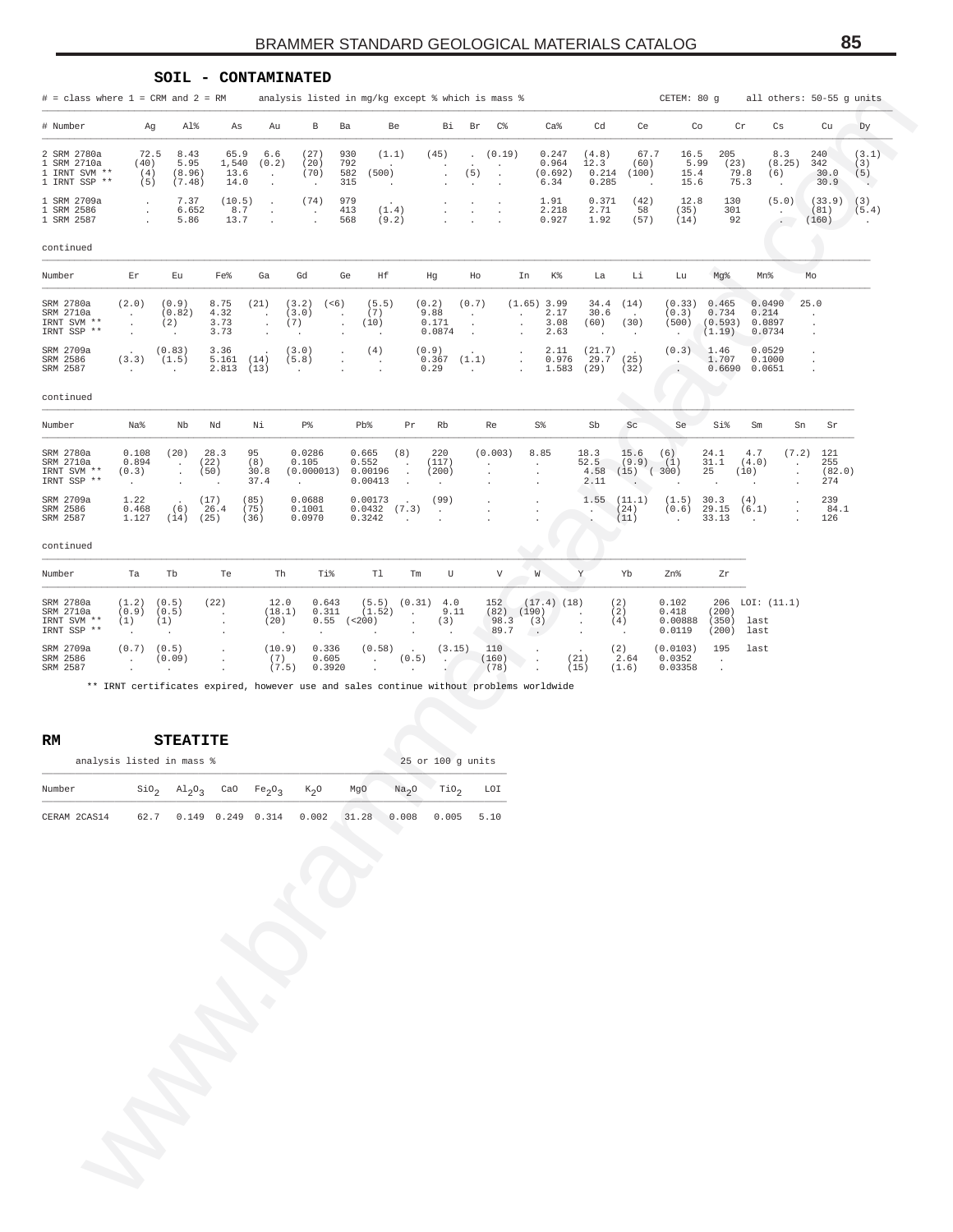| <b>CRM</b>             | SULPHUR                    |                |                                |                                                   |                |      |                      |            |
|------------------------|----------------------------|----------------|--------------------------------|---------------------------------------------------|----------------|------|----------------------|------------|
| Number                 | Recommended<br>S Value (%) | Low%           | 95% Confidence Limits<br>High% | Standard Deviation of Laboratories (%)<br>Between | Within         | Sets | Number of<br>Results | Units      |
| CAN HCC-1<br>CAN INM-1 | 33.92<br>22.17             | 33.80<br>21.97 | 34.03<br>22.37                 | 0.14<br>0.24                                      | 0.095<br>0.051 | a    | 53<br>53             | 50q<br>50g |

#### **CRM SULPHUR IN VARIOUS FORMS - SEE ALSO "MULTI-METAL ORE"**

| Number                                         | Type                                | S                       | SO <sub>A</sub> | Al    | CO <sub>n</sub> | Ca              | Cu                                          | Fe                          | $H_0$ O | Mg    | Pb                            | Si    | Zn                | LOI    | Units                |
|------------------------------------------------|-------------------------------------|-------------------------|-----------------|-------|-----------------|-----------------|---------------------------------------------|-----------------------------|---------|-------|-------------------------------|-------|-------------------|--------|----------------------|
| <b>NCS DC71307</b><br>NCS DC71308<br>CAN HCC-1 | Sulphide<br>Sulphide<br>Concentrate | 52.72<br>34.69<br>33.92 |                 |       |                 | $\cdot$         | 0.0431<br>33.30<br>$\overline{\phantom{a}}$ | 46.08<br>30.30<br>$\bullet$ | $\cdot$ |       | (0.00234)<br>0.0128           |       | 0.0219<br>0.30    |        | 5q<br>5 $g$<br>50 g  |
| NCS DC71310<br>CAN WMS-1A<br>CAN INM-1         | Sulphide<br>Sulphide<br>Concentrate | 32.33<br>28.17<br>22.17 |                 | 1.350 |                 | 3.09<br>$\cdot$ | 0.10<br>1.396<br>$\ddot{\phantom{0}}$       | 2.14<br>45.4                | (0.2)   |       | 0.099<br>$(0.331)$ $(0.0033)$ | (4.7) | 62.51<br>(0.0130) |        | 5 $g$<br>200q<br>50q |
| NCS DC71309<br>CAN RTS-3a                      | Sulphide<br>Ore Tailings            | 13.30<br>9.59           | (1.1)           | 5.12  | 0.04            | 2.14            | 0.00624<br>0.2353                           | 0.0127<br>20.49             |         | 2.483 | 84.26<br>0.0209               | 18.28 | 0.0533<br>0.2890  | (10.6) | 5 $g$<br>100q        |

| 33.92<br>33.80<br>0.14<br>0.095<br>9<br>53<br>50g<br>34.03<br>21.97<br>53<br>22.17<br>22.37<br>$\ensuremath{0}$ . 24<br>0.051<br>9<br>50g<br>S<br>$SO_4$<br>Al<br>$\text{CO}_2$<br>Ca<br>Cu<br>Fe<br>$H_2O$<br>Mg<br>Pb<br>Si<br>Zn<br>LOI<br>Units<br>0.0431<br>46.08<br>0.0219<br>5 <sub>g</sub><br>52.72<br>(0.00234)<br>$\cdot$<br>$\cdot$<br>$\cdot$<br>$\cdot$<br>$\cdot$<br>5 <sub>g</sub><br>34.69<br>33.30<br>30.30<br>0.0128<br>0.30<br>$\cdot$<br>$\cdot$<br>$\cdot$<br>33.92<br>50g<br>$\bullet$<br>$\bullet$<br>$\cdot$<br>0.10<br>2.14<br>0.099<br>5 <sub>g</sub><br>32.33<br>62.51<br>1.350<br>3.09<br>28.17<br>1.396<br>45.4<br>(0.2)<br>$(0.331)$ $(0.0033)$<br>(4.7)<br>(0.0130)<br>200g<br>22.17<br>50g<br>$\cdot$<br>$\sim$<br>$\bullet$<br>$\cdot$<br>$\cdot$<br>$\cdot$<br>$\bullet$<br>$\ddot{\phantom{a}}$<br>13.30<br>0.00624<br>0.0127<br>84.26<br>0.0533<br>5 $g$<br>5.12<br>0.04<br>2.14<br>(10.6)<br>9.59<br>(1.1)<br>0.2353<br>20.49<br>2.483<br>0.0209<br>18.28<br>0.2890<br>100g<br>$\ddot{\phantom{a}}$<br>analysis listed in mass %<br>С<br>Cd<br>Co<br>К<br>Mn<br>Na<br>Νi<br>Ρ<br>Sb<br>Sn<br>Тi<br>(0.00039)<br>0.00011<br>0.000071<br>0.00289<br>0.00340<br>(0.00027)<br>$\cdot$<br>$\cdot$<br>$\cdot$<br>$\cdot$<br>$\cdot$<br>0.00202<br>0.00751<br>0.00475<br>0.00413<br>(0.00027)<br>(0.00058)<br>$\cdot$<br>$\cdot$<br>$\cdot$<br>$\cdot$<br>$\cdot$<br>$\cdot$<br>$\cdot$<br>$\cdot$<br>$\cdot$<br>$\cdot$<br>$\cdot$<br>٠.<br>$\cdot$<br>0.15<br>0.0491<br>0.0169<br>0.00432<br>0.0249<br>(0.00032)<br>(0.1)<br>(0.00014)<br>(0.145)<br>(0.0991)<br>(0.0600)<br>(0.0329)<br>3.02<br>(0.018)<br>(0.000692)<br>(0.00023)<br>(0.0840)<br>$\cdot$<br>$\ddot{\phantom{a}}$<br>$\ddot{\phantom{a}}$<br>$\cdot$<br>$\cdot$<br>$\cdot$<br>$\blacksquare$<br>$\cdot$<br>$\cdot$<br>$\cdot$<br>$\cdot$<br>0.00165<br>(0.00004)<br>0.43<br>0.11<br>0.460<br>0.1585<br>0.684<br>0.351<br>(0.04) 0.000921<br>0.0143<br>0.00613<br>0.0446<br>0.000283<br>$\ddot{\phantom{a}}$<br>analysis listed in mg/kg<br>Αg<br>Αs<br>Ba<br>Вi<br>Cr<br>Ga<br>Ge<br>In<br>Pd<br>Pt<br>Se<br>Sr<br>Te<br>Tl<br>Ζr<br>Au<br>0.59<br>(14.4)<br>2.9<br>0.44<br>(0.2)<br>5.8<br>0.95<br>$\cdot$<br>$\cdot$<br>846<br>(3.1)<br>16.1<br>(0.3)<br>(66.6)<br>48.3<br>10.4<br>$\Delta \mathcal{L}_{\rm{eff}}$<br>$\cdot$<br>$\blacksquare$<br>$\cdot$<br>$\cdot$<br>$\ddot{\phantom{a}}$<br>$\cdot$<br>$\cdot$<br>$\cdot$<br>$\cdot$<br>$\cdot$<br>$\ddot{\phantom{0}}$<br>$\cdot$<br>$\cdot$<br>251<br>21.0<br>5.0<br>(3.3)<br>6.1<br>6.0<br>(3.0)<br>(0.3)<br>$\cdot$<br>(70)<br>(20)<br>(3.7)<br>30.9<br>0.300<br>(1.2)<br>(68)<br>(4)<br>(0.2)<br>1.45<br>1.91<br>(87)<br>(31.3)<br>$\cdot$<br>$\cdot$<br>$\Delta$<br>$\cdot$<br>$\cdot$<br>$\cdot$<br>$\cdot$<br>$\cdot$<br>$\cdot$<br>$\cdot$<br>$\cdot$<br>$\cdot$<br>$\cdot$<br>$\cdot$<br>0.97%<br>5.3<br>1.4<br>(0.3)<br>1.47<br>0.29<br>(0.07) 0.65<br>(0.004)<br>44.8<br>78<br>11.1<br>18.2<br>0.561<br>106<br>31.3<br>176<br>(30)<br>(1.6)<br>44.7<br>$(2.0)$ $(3)$<br>$\ddot{\phantom{0}}$<br>SULPHUR ORE<br>Ba0<br>T.Fe<br>$K_2O$<br>Na <sub>2</sub> O<br>$P_2O_5$<br>$\sin_2$<br>TiO <sub>2</sub><br>Units<br>CaO<br>Cu<br>MgO<br>MnO<br>S<br>Zn<br>LOI<br>2.22<br>0.049<br>$0.49$<br>0.21<br>6.79<br>2.06<br>0.11<br>0.93<br>(12)<br>(7)<br>(16)<br>0.50<br>1.79<br>(10)<br>100g<br>$\, {\bf B}$<br>As<br>Cd<br>Co<br>$\operatorname{\sf Cr}$<br>Cs<br>Eu<br>Ga<br>Ηf<br>La<br>Mo<br>Νi<br>0.0767<br>0.0223<br>(0.005)<br>(0.012)<br>(0.003)<br>(0.003)<br>(0.008)<br>(0.003)<br>(0.003)<br>(0.003)<br>0.0329<br>${\rm Sb}$<br>Th<br>$\mathbf V$<br>W<br>Y<br>Rb<br>$\operatorname{Sc}$<br>Sr<br>Ta<br>U<br>Yb<br>Zr<br>(0.003)<br>(0.005)<br>(0.004)<br>0.0259<br>(0.003)<br>(0.006)<br>(0.004)<br>0.0845<br>(0.004)<br>(0.008)<br>(0.006)<br>(0.008)<br>۰ | CAN HCC-1<br>CAN INM-1<br>CRM<br>SULPHUR IN VARIOUS FORMS - SEE ALSO "MULTI-METAL ORE"<br>analysis listed in mass %<br>Number<br>Type<br>NCS DC71307<br>Sulphide<br>NCS DC71308<br>Sulphide<br>CAN HCC-1<br>Concentrate<br>NCS DC71310<br>Sulphide<br>CAN WMS-1A<br>Sulphide<br>CAN INM-1<br>Concentrate<br>NCS DC71309<br>Sulphide<br>CAN RTS-3a<br>Ore Tailings<br>continued<br>Number<br>NCS DC71307<br>NCS DC71308<br>CAN HCC-1<br>NCS DC71310<br>CAN WMS-1A<br>CAN INM-1<br>NCS DC71309<br>CAN RTS-3a<br>continued<br>Number<br>NCS DC71307<br>NCS DC71308<br>CAN HCC-1<br>NCS DC71310<br>CAN WMS-1A<br>CAN INM-1<br>NCS DC71309<br>CAN RTS-3a<br>CRM<br>analysis listed in mass %<br>Number<br>$\mathrm{Al}_{2}\mathrm{O}_{3}$<br>UNS MII<br>10.63<br>analysis listed in mg/kg<br>continued<br>Number<br>Ag<br>UNS MII<br>(0.012) 0.0901<br>Pb<br>Number<br>UNS MII<br>0.868 | Number | Recommended<br>S Value (%) | Low <sup>8</sup> | 95% Confidence Limits<br>High% | Between | Standard Deviation of Laboratories (%) | Within | Sets | Number of | Results | Units |  |  |
|--------------------------------------------------------------------------------------------------------------------------------------------------------------------------------------------------------------------------------------------------------------------------------------------------------------------------------------------------------------------------------------------------------------------------------------------------------------------------------------------------------------------------------------------------------------------------------------------------------------------------------------------------------------------------------------------------------------------------------------------------------------------------------------------------------------------------------------------------------------------------------------------------------------------------------------------------------------------------------------------------------------------------------------------------------------------------------------------------------------------------------------------------------------------------------------------------------------------------------------------------------------------------------------------------------------------------------------------------------------------------------------------------------------------------------------------------------------------------------------------------------------------------------------------------------------------------------------------------------------------------------------------------------------------------------------------------------------------------------------------------------------------------------------------------------------------------------------------------------------------------------------------------------------------------------------------------------------------------------------------------------------------------------------------------------------------------------------------------------------------------------------------------------------------------------------------------------------------------------------------------------------------------------------------------------------------------------------------------------------------------------------------------------------------------------------------------------------------------------------------------------------------------------------------------------------------------------------------------------------------------------------------------------------------------------------------------------------------------------------------------------------------------------------------------------------------------------------------------------------------------------------------------------------------------------------------------------------------------------------------------------------------------------------------------------------------------------------------------------------------------------------------------------------------------------------------------------------------------------------------------------------------------------------------------------------------------------------------------------------------------------------------------------------------------------------------------------------------------------------------------------------------------------------------------------------------------------------------------------------------------------------------------------------------------------------------------------------------------------------------------------------------------------------------------------------------------------------|------------------------------------------------------------------------------------------------------------------------------------------------------------------------------------------------------------------------------------------------------------------------------------------------------------------------------------------------------------------------------------------------------------------------------------------------------------------------------------------------------------------------------------------------------------------------------------------------------------------------------------------------------------------------------------------------------------------------------------------------------------------------------------------------------------------------------------------------------------------------------------|--------|----------------------------|------------------|--------------------------------|---------|----------------------------------------|--------|------|-----------|---------|-------|--|--|
|                                                                                                                                                                                                                                                                                                                                                                                                                                                                                                                                                                                                                                                                                                                                                                                                                                                                                                                                                                                                                                                                                                                                                                                                                                                                                                                                                                                                                                                                                                                                                                                                                                                                                                                                                                                                                                                                                                                                                                                                                                                                                                                                                                                                                                                                                                                                                                                                                                                                                                                                                                                                                                                                                                                                                                                                                                                                                                                                                                                                                                                                                                                                                                                                                                                                                                                                                                                                                                                                                                                                                                                                                                                                                                                                                                                                                                      |                                                                                                                                                                                                                                                                                                                                                                                                                                                                                                                                                                                                                                                                                                                                                                                                                                                                                    |        |                            |                  |                                |         |                                        |        |      |           |         |       |  |  |
|                                                                                                                                                                                                                                                                                                                                                                                                                                                                                                                                                                                                                                                                                                                                                                                                                                                                                                                                                                                                                                                                                                                                                                                                                                                                                                                                                                                                                                                                                                                                                                                                                                                                                                                                                                                                                                                                                                                                                                                                                                                                                                                                                                                                                                                                                                                                                                                                                                                                                                                                                                                                                                                                                                                                                                                                                                                                                                                                                                                                                                                                                                                                                                                                                                                                                                                                                                                                                                                                                                                                                                                                                                                                                                                                                                                                                                      |                                                                                                                                                                                                                                                                                                                                                                                                                                                                                                                                                                                                                                                                                                                                                                                                                                                                                    |        |                            |                  |                                |         |                                        |        |      |           |         |       |  |  |
|                                                                                                                                                                                                                                                                                                                                                                                                                                                                                                                                                                                                                                                                                                                                                                                                                                                                                                                                                                                                                                                                                                                                                                                                                                                                                                                                                                                                                                                                                                                                                                                                                                                                                                                                                                                                                                                                                                                                                                                                                                                                                                                                                                                                                                                                                                                                                                                                                                                                                                                                                                                                                                                                                                                                                                                                                                                                                                                                                                                                                                                                                                                                                                                                                                                                                                                                                                                                                                                                                                                                                                                                                                                                                                                                                                                                                                      |                                                                                                                                                                                                                                                                                                                                                                                                                                                                                                                                                                                                                                                                                                                                                                                                                                                                                    |        |                            |                  |                                |         |                                        |        |      |           |         |       |  |  |
|                                                                                                                                                                                                                                                                                                                                                                                                                                                                                                                                                                                                                                                                                                                                                                                                                                                                                                                                                                                                                                                                                                                                                                                                                                                                                                                                                                                                                                                                                                                                                                                                                                                                                                                                                                                                                                                                                                                                                                                                                                                                                                                                                                                                                                                                                                                                                                                                                                                                                                                                                                                                                                                                                                                                                                                                                                                                                                                                                                                                                                                                                                                                                                                                                                                                                                                                                                                                                                                                                                                                                                                                                                                                                                                                                                                                                                      |                                                                                                                                                                                                                                                                                                                                                                                                                                                                                                                                                                                                                                                                                                                                                                                                                                                                                    |        |                            |                  |                                |         |                                        |        |      |           |         |       |  |  |
|                                                                                                                                                                                                                                                                                                                                                                                                                                                                                                                                                                                                                                                                                                                                                                                                                                                                                                                                                                                                                                                                                                                                                                                                                                                                                                                                                                                                                                                                                                                                                                                                                                                                                                                                                                                                                                                                                                                                                                                                                                                                                                                                                                                                                                                                                                                                                                                                                                                                                                                                                                                                                                                                                                                                                                                                                                                                                                                                                                                                                                                                                                                                                                                                                                                                                                                                                                                                                                                                                                                                                                                                                                                                                                                                                                                                                                      |                                                                                                                                                                                                                                                                                                                                                                                                                                                                                                                                                                                                                                                                                                                                                                                                                                                                                    |        |                            |                  |                                |         |                                        |        |      |           |         |       |  |  |
|                                                                                                                                                                                                                                                                                                                                                                                                                                                                                                                                                                                                                                                                                                                                                                                                                                                                                                                                                                                                                                                                                                                                                                                                                                                                                                                                                                                                                                                                                                                                                                                                                                                                                                                                                                                                                                                                                                                                                                                                                                                                                                                                                                                                                                                                                                                                                                                                                                                                                                                                                                                                                                                                                                                                                                                                                                                                                                                                                                                                                                                                                                                                                                                                                                                                                                                                                                                                                                                                                                                                                                                                                                                                                                                                                                                                                                      |                                                                                                                                                                                                                                                                                                                                                                                                                                                                                                                                                                                                                                                                                                                                                                                                                                                                                    |        |                            |                  |                                |         |                                        |        |      |           |         |       |  |  |
|                                                                                                                                                                                                                                                                                                                                                                                                                                                                                                                                                                                                                                                                                                                                                                                                                                                                                                                                                                                                                                                                                                                                                                                                                                                                                                                                                                                                                                                                                                                                                                                                                                                                                                                                                                                                                                                                                                                                                                                                                                                                                                                                                                                                                                                                                                                                                                                                                                                                                                                                                                                                                                                                                                                                                                                                                                                                                                                                                                                                                                                                                                                                                                                                                                                                                                                                                                                                                                                                                                                                                                                                                                                                                                                                                                                                                                      |                                                                                                                                                                                                                                                                                                                                                                                                                                                                                                                                                                                                                                                                                                                                                                                                                                                                                    |        |                            |                  |                                |         |                                        |        |      |           |         |       |  |  |
|                                                                                                                                                                                                                                                                                                                                                                                                                                                                                                                                                                                                                                                                                                                                                                                                                                                                                                                                                                                                                                                                                                                                                                                                                                                                                                                                                                                                                                                                                                                                                                                                                                                                                                                                                                                                                                                                                                                                                                                                                                                                                                                                                                                                                                                                                                                                                                                                                                                                                                                                                                                                                                                                                                                                                                                                                                                                                                                                                                                                                                                                                                                                                                                                                                                                                                                                                                                                                                                                                                                                                                                                                                                                                                                                                                                                                                      |                                                                                                                                                                                                                                                                                                                                                                                                                                                                                                                                                                                                                                                                                                                                                                                                                                                                                    |        |                            |                  |                                |         |                                        |        |      |           |         |       |  |  |
|                                                                                                                                                                                                                                                                                                                                                                                                                                                                                                                                                                                                                                                                                                                                                                                                                                                                                                                                                                                                                                                                                                                                                                                                                                                                                                                                                                                                                                                                                                                                                                                                                                                                                                                                                                                                                                                                                                                                                                                                                                                                                                                                                                                                                                                                                                                                                                                                                                                                                                                                                                                                                                                                                                                                                                                                                                                                                                                                                                                                                                                                                                                                                                                                                                                                                                                                                                                                                                                                                                                                                                                                                                                                                                                                                                                                                                      |                                                                                                                                                                                                                                                                                                                                                                                                                                                                                                                                                                                                                                                                                                                                                                                                                                                                                    |        |                            |                  |                                |         |                                        |        |      |           |         |       |  |  |
|                                                                                                                                                                                                                                                                                                                                                                                                                                                                                                                                                                                                                                                                                                                                                                                                                                                                                                                                                                                                                                                                                                                                                                                                                                                                                                                                                                                                                                                                                                                                                                                                                                                                                                                                                                                                                                                                                                                                                                                                                                                                                                                                                                                                                                                                                                                                                                                                                                                                                                                                                                                                                                                                                                                                                                                                                                                                                                                                                                                                                                                                                                                                                                                                                                                                                                                                                                                                                                                                                                                                                                                                                                                                                                                                                                                                                                      |                                                                                                                                                                                                                                                                                                                                                                                                                                                                                                                                                                                                                                                                                                                                                                                                                                                                                    |        |                            |                  |                                |         |                                        |        |      |           |         |       |  |  |
|                                                                                                                                                                                                                                                                                                                                                                                                                                                                                                                                                                                                                                                                                                                                                                                                                                                                                                                                                                                                                                                                                                                                                                                                                                                                                                                                                                                                                                                                                                                                                                                                                                                                                                                                                                                                                                                                                                                                                                                                                                                                                                                                                                                                                                                                                                                                                                                                                                                                                                                                                                                                                                                                                                                                                                                                                                                                                                                                                                                                                                                                                                                                                                                                                                                                                                                                                                                                                                                                                                                                                                                                                                                                                                                                                                                                                                      |                                                                                                                                                                                                                                                                                                                                                                                                                                                                                                                                                                                                                                                                                                                                                                                                                                                                                    |        |                            |                  |                                |         |                                        |        |      |           |         |       |  |  |
|                                                                                                                                                                                                                                                                                                                                                                                                                                                                                                                                                                                                                                                                                                                                                                                                                                                                                                                                                                                                                                                                                                                                                                                                                                                                                                                                                                                                                                                                                                                                                                                                                                                                                                                                                                                                                                                                                                                                                                                                                                                                                                                                                                                                                                                                                                                                                                                                                                                                                                                                                                                                                                                                                                                                                                                                                                                                                                                                                                                                                                                                                                                                                                                                                                                                                                                                                                                                                                                                                                                                                                                                                                                                                                                                                                                                                                      |                                                                                                                                                                                                                                                                                                                                                                                                                                                                                                                                                                                                                                                                                                                                                                                                                                                                                    |        |                            |                  |                                |         |                                        |        |      |           |         |       |  |  |
|                                                                                                                                                                                                                                                                                                                                                                                                                                                                                                                                                                                                                                                                                                                                                                                                                                                                                                                                                                                                                                                                                                                                                                                                                                                                                                                                                                                                                                                                                                                                                                                                                                                                                                                                                                                                                                                                                                                                                                                                                                                                                                                                                                                                                                                                                                                                                                                                                                                                                                                                                                                                                                                                                                                                                                                                                                                                                                                                                                                                                                                                                                                                                                                                                                                                                                                                                                                                                                                                                                                                                                                                                                                                                                                                                                                                                                      |                                                                                                                                                                                                                                                                                                                                                                                                                                                                                                                                                                                                                                                                                                                                                                                                                                                                                    |        |                            |                  |                                |         |                                        |        |      |           |         |       |  |  |
|                                                                                                                                                                                                                                                                                                                                                                                                                                                                                                                                                                                                                                                                                                                                                                                                                                                                                                                                                                                                                                                                                                                                                                                                                                                                                                                                                                                                                                                                                                                                                                                                                                                                                                                                                                                                                                                                                                                                                                                                                                                                                                                                                                                                                                                                                                                                                                                                                                                                                                                                                                                                                                                                                                                                                                                                                                                                                                                                                                                                                                                                                                                                                                                                                                                                                                                                                                                                                                                                                                                                                                                                                                                                                                                                                                                                                                      |                                                                                                                                                                                                                                                                                                                                                                                                                                                                                                                                                                                                                                                                                                                                                                                                                                                                                    |        |                            |                  |                                |         |                                        |        |      |           |         |       |  |  |
|                                                                                                                                                                                                                                                                                                                                                                                                                                                                                                                                                                                                                                                                                                                                                                                                                                                                                                                                                                                                                                                                                                                                                                                                                                                                                                                                                                                                                                                                                                                                                                                                                                                                                                                                                                                                                                                                                                                                                                                                                                                                                                                                                                                                                                                                                                                                                                                                                                                                                                                                                                                                                                                                                                                                                                                                                                                                                                                                                                                                                                                                                                                                                                                                                                                                                                                                                                                                                                                                                                                                                                                                                                                                                                                                                                                                                                      |                                                                                                                                                                                                                                                                                                                                                                                                                                                                                                                                                                                                                                                                                                                                                                                                                                                                                    |        |                            |                  |                                |         |                                        |        |      |           |         |       |  |  |
|                                                                                                                                                                                                                                                                                                                                                                                                                                                                                                                                                                                                                                                                                                                                                                                                                                                                                                                                                                                                                                                                                                                                                                                                                                                                                                                                                                                                                                                                                                                                                                                                                                                                                                                                                                                                                                                                                                                                                                                                                                                                                                                                                                                                                                                                                                                                                                                                                                                                                                                                                                                                                                                                                                                                                                                                                                                                                                                                                                                                                                                                                                                                                                                                                                                                                                                                                                                                                                                                                                                                                                                                                                                                                                                                                                                                                                      |                                                                                                                                                                                                                                                                                                                                                                                                                                                                                                                                                                                                                                                                                                                                                                                                                                                                                    |        |                            |                  |                                |         |                                        |        |      |           |         |       |  |  |
|                                                                                                                                                                                                                                                                                                                                                                                                                                                                                                                                                                                                                                                                                                                                                                                                                                                                                                                                                                                                                                                                                                                                                                                                                                                                                                                                                                                                                                                                                                                                                                                                                                                                                                                                                                                                                                                                                                                                                                                                                                                                                                                                                                                                                                                                                                                                                                                                                                                                                                                                                                                                                                                                                                                                                                                                                                                                                                                                                                                                                                                                                                                                                                                                                                                                                                                                                                                                                                                                                                                                                                                                                                                                                                                                                                                                                                      |                                                                                                                                                                                                                                                                                                                                                                                                                                                                                                                                                                                                                                                                                                                                                                                                                                                                                    |        |                            |                  |                                |         |                                        |        |      |           |         |       |  |  |
|                                                                                                                                                                                                                                                                                                                                                                                                                                                                                                                                                                                                                                                                                                                                                                                                                                                                                                                                                                                                                                                                                                                                                                                                                                                                                                                                                                                                                                                                                                                                                                                                                                                                                                                                                                                                                                                                                                                                                                                                                                                                                                                                                                                                                                                                                                                                                                                                                                                                                                                                                                                                                                                                                                                                                                                                                                                                                                                                                                                                                                                                                                                                                                                                                                                                                                                                                                                                                                                                                                                                                                                                                                                                                                                                                                                                                                      |                                                                                                                                                                                                                                                                                                                                                                                                                                                                                                                                                                                                                                                                                                                                                                                                                                                                                    |        |                            |                  |                                |         |                                        |        |      |           |         |       |  |  |
|                                                                                                                                                                                                                                                                                                                                                                                                                                                                                                                                                                                                                                                                                                                                                                                                                                                                                                                                                                                                                                                                                                                                                                                                                                                                                                                                                                                                                                                                                                                                                                                                                                                                                                                                                                                                                                                                                                                                                                                                                                                                                                                                                                                                                                                                                                                                                                                                                                                                                                                                                                                                                                                                                                                                                                                                                                                                                                                                                                                                                                                                                                                                                                                                                                                                                                                                                                                                                                                                                                                                                                                                                                                                                                                                                                                                                                      |                                                                                                                                                                                                                                                                                                                                                                                                                                                                                                                                                                                                                                                                                                                                                                                                                                                                                    |        |                            |                  |                                |         |                                        |        |      |           |         |       |  |  |
|                                                                                                                                                                                                                                                                                                                                                                                                                                                                                                                                                                                                                                                                                                                                                                                                                                                                                                                                                                                                                                                                                                                                                                                                                                                                                                                                                                                                                                                                                                                                                                                                                                                                                                                                                                                                                                                                                                                                                                                                                                                                                                                                                                                                                                                                                                                                                                                                                                                                                                                                                                                                                                                                                                                                                                                                                                                                                                                                                                                                                                                                                                                                                                                                                                                                                                                                                                                                                                                                                                                                                                                                                                                                                                                                                                                                                                      |                                                                                                                                                                                                                                                                                                                                                                                                                                                                                                                                                                                                                                                                                                                                                                                                                                                                                    |        |                            |                  |                                |         |                                        |        |      |           |         |       |  |  |
|                                                                                                                                                                                                                                                                                                                                                                                                                                                                                                                                                                                                                                                                                                                                                                                                                                                                                                                                                                                                                                                                                                                                                                                                                                                                                                                                                                                                                                                                                                                                                                                                                                                                                                                                                                                                                                                                                                                                                                                                                                                                                                                                                                                                                                                                                                                                                                                                                                                                                                                                                                                                                                                                                                                                                                                                                                                                                                                                                                                                                                                                                                                                                                                                                                                                                                                                                                                                                                                                                                                                                                                                                                                                                                                                                                                                                                      |                                                                                                                                                                                                                                                                                                                                                                                                                                                                                                                                                                                                                                                                                                                                                                                                                                                                                    |        |                            |                  |                                |         |                                        |        |      |           |         |       |  |  |
|                                                                                                                                                                                                                                                                                                                                                                                                                                                                                                                                                                                                                                                                                                                                                                                                                                                                                                                                                                                                                                                                                                                                                                                                                                                                                                                                                                                                                                                                                                                                                                                                                                                                                                                                                                                                                                                                                                                                                                                                                                                                                                                                                                                                                                                                                                                                                                                                                                                                                                                                                                                                                                                                                                                                                                                                                                                                                                                                                                                                                                                                                                                                                                                                                                                                                                                                                                                                                                                                                                                                                                                                                                                                                                                                                                                                                                      |                                                                                                                                                                                                                                                                                                                                                                                                                                                                                                                                                                                                                                                                                                                                                                                                                                                                                    |        |                            |                  |                                |         |                                        |        |      |           |         |       |  |  |
|                                                                                                                                                                                                                                                                                                                                                                                                                                                                                                                                                                                                                                                                                                                                                                                                                                                                                                                                                                                                                                                                                                                                                                                                                                                                                                                                                                                                                                                                                                                                                                                                                                                                                                                                                                                                                                                                                                                                                                                                                                                                                                                                                                                                                                                                                                                                                                                                                                                                                                                                                                                                                                                                                                                                                                                                                                                                                                                                                                                                                                                                                                                                                                                                                                                                                                                                                                                                                                                                                                                                                                                                                                                                                                                                                                                                                                      |                                                                                                                                                                                                                                                                                                                                                                                                                                                                                                                                                                                                                                                                                                                                                                                                                                                                                    |        |                            |                  |                                |         |                                        |        |      |           |         |       |  |  |
|                                                                                                                                                                                                                                                                                                                                                                                                                                                                                                                                                                                                                                                                                                                                                                                                                                                                                                                                                                                                                                                                                                                                                                                                                                                                                                                                                                                                                                                                                                                                                                                                                                                                                                                                                                                                                                                                                                                                                                                                                                                                                                                                                                                                                                                                                                                                                                                                                                                                                                                                                                                                                                                                                                                                                                                                                                                                                                                                                                                                                                                                                                                                                                                                                                                                                                                                                                                                                                                                                                                                                                                                                                                                                                                                                                                                                                      |                                                                                                                                                                                                                                                                                                                                                                                                                                                                                                                                                                                                                                                                                                                                                                                                                                                                                    |        |                            |                  |                                |         |                                        |        |      |           |         |       |  |  |
|                                                                                                                                                                                                                                                                                                                                                                                                                                                                                                                                                                                                                                                                                                                                                                                                                                                                                                                                                                                                                                                                                                                                                                                                                                                                                                                                                                                                                                                                                                                                                                                                                                                                                                                                                                                                                                                                                                                                                                                                                                                                                                                                                                                                                                                                                                                                                                                                                                                                                                                                                                                                                                                                                                                                                                                                                                                                                                                                                                                                                                                                                                                                                                                                                                                                                                                                                                                                                                                                                                                                                                                                                                                                                                                                                                                                                                      |                                                                                                                                                                                                                                                                                                                                                                                                                                                                                                                                                                                                                                                                                                                                                                                                                                                                                    |        |                            |                  |                                |         |                                        |        |      |           |         |       |  |  |
|                                                                                                                                                                                                                                                                                                                                                                                                                                                                                                                                                                                                                                                                                                                                                                                                                                                                                                                                                                                                                                                                                                                                                                                                                                                                                                                                                                                                                                                                                                                                                                                                                                                                                                                                                                                                                                                                                                                                                                                                                                                                                                                                                                                                                                                                                                                                                                                                                                                                                                                                                                                                                                                                                                                                                                                                                                                                                                                                                                                                                                                                                                                                                                                                                                                                                                                                                                                                                                                                                                                                                                                                                                                                                                                                                                                                                                      |                                                                                                                                                                                                                                                                                                                                                                                                                                                                                                                                                                                                                                                                                                                                                                                                                                                                                    |        |                            |                  |                                |         |                                        |        |      |           |         |       |  |  |
|                                                                                                                                                                                                                                                                                                                                                                                                                                                                                                                                                                                                                                                                                                                                                                                                                                                                                                                                                                                                                                                                                                                                                                                                                                                                                                                                                                                                                                                                                                                                                                                                                                                                                                                                                                                                                                                                                                                                                                                                                                                                                                                                                                                                                                                                                                                                                                                                                                                                                                                                                                                                                                                                                                                                                                                                                                                                                                                                                                                                                                                                                                                                                                                                                                                                                                                                                                                                                                                                                                                                                                                                                                                                                                                                                                                                                                      |                                                                                                                                                                                                                                                                                                                                                                                                                                                                                                                                                                                                                                                                                                                                                                                                                                                                                    |        |                            |                  |                                |         |                                        |        |      |           |         |       |  |  |
|                                                                                                                                                                                                                                                                                                                                                                                                                                                                                                                                                                                                                                                                                                                                                                                                                                                                                                                                                                                                                                                                                                                                                                                                                                                                                                                                                                                                                                                                                                                                                                                                                                                                                                                                                                                                                                                                                                                                                                                                                                                                                                                                                                                                                                                                                                                                                                                                                                                                                                                                                                                                                                                                                                                                                                                                                                                                                                                                                                                                                                                                                                                                                                                                                                                                                                                                                                                                                                                                                                                                                                                                                                                                                                                                                                                                                                      |                                                                                                                                                                                                                                                                                                                                                                                                                                                                                                                                                                                                                                                                                                                                                                                                                                                                                    |        |                            |                  |                                |         |                                        |        |      |           |         |       |  |  |

#### **CRM SULPHUR ORE**

| Number    | $Al_2O_2$ | Ba0     | CaO                      | T.Fe<br>Cu | $K_2O$ | MgO                 | MnO<br>$\mathrm{Na}_2\mathrm{O}$ | $P_2O_5$ | S<br>$\rm SiO_{2}$ | TiO <sub>2</sub> | Zn<br>LOI    | Units   |         |
|-----------|-----------|---------|--------------------------|------------|--------|---------------------|----------------------------------|----------|--------------------|------------------|--------------|---------|---------|
| UNS MII   | 10.63     | 0.049   | 0.21<br>0.49             | 6.79       | 2.22   | 2.06<br>0.11        | 0.93                             | (12)     | (16)<br>(7)        | 0.50             | 1.79<br>(10) | 100q    |         |
| continued |           |         | analysis listed in mg/kg |            |        |                     |                                  |          |                    |                  |              |         |         |
| Number    | Ag        | As      | В                        | Cd         | Co     | $\operatorname{Cr}$ | $\mathbb{C}\mathbf{s}$           | Εu       | Ga                 | Ηf               | La           | Mo      | Νi      |
| UNS MII   | (0.012)   | 0.0901  | (0.005)                  | 0.0767     | 0.0223 | (0.012)             | (0.003)                          | (0.003)  | (0.008)            | (0.003)          | (0.003)      | (0.003) | 0.0329  |
| Number    | Pb        | Rb      | Sb                       | Sc         | Sr     | Ta                  | Th                               | U        | V                  | W                | Y            | Yb      | Zr      |
| UNS MII   | 0.868     | (0.005) | (0.004)                  | (0.003)    | 0.0259 | (0.003)             | (0.006)                          | (0.004)  | 0.0845             | (0.004)          | (0.008)      | (0.006) | (0.008) |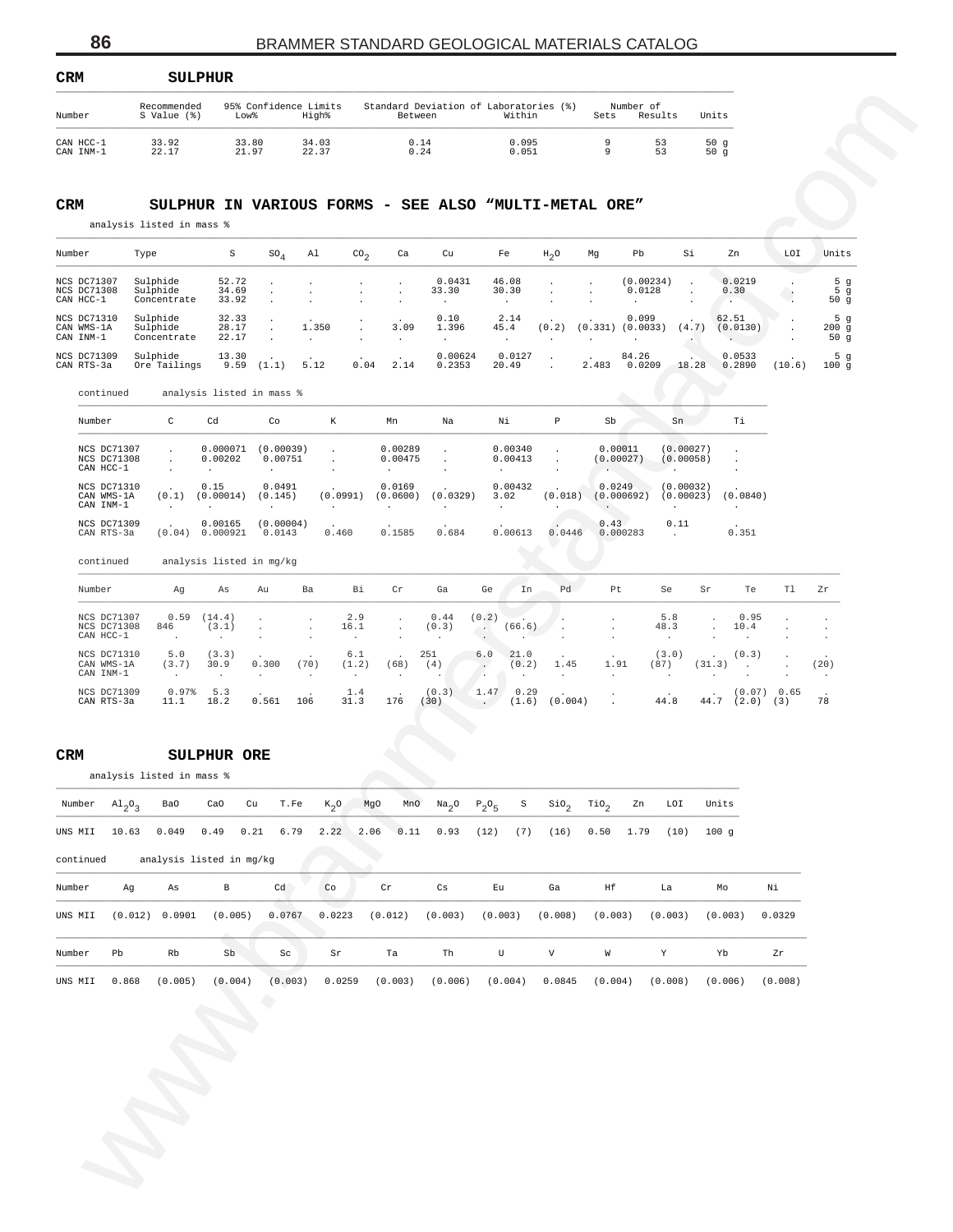|                                                                     | <b>CRM SULPHUR ORE</b>                    |                                                  | <b>CRM SULPHUR ORE</b>                                              |                                      |                                              |                                                                 | CRM SULPHUR ORE                                            |                                      |                                                      |  |
|---------------------------------------------------------------------|-------------------------------------------|--------------------------------------------------|---------------------------------------------------------------------|--------------------------------------|----------------------------------------------|-----------------------------------------------------------------|------------------------------------------------------------|--------------------------------------|------------------------------------------------------|--|
| Number                                                              | S%                                        | C%                                               | Number                                                              | S%                                   | C%                                           | Number                                                          |                                                            | S%                                   | C <sup>8</sup>                                       |  |
| $GSD08-4$<br>$GS914-3$<br>$GS314-1$<br>GS399-10<br>$GS310-2$        | 30.08<br>29.86<br>29.11<br>28.22<br>27.59 | 0.38<br>1.41<br>$\cdot$<br>$\cdot$               | $GSS14-9$<br>$GS399-5$<br>$GS305 - 1$<br>$GS310-5$<br>$GS916-3$     | 2.29<br>2.29<br>2.20<br>2.20<br>2.17 | 0.57<br>$\cdot$<br>$\cdot$<br>0.26           | $GS915-6$<br>$GS316-9$<br>GS316-10<br>$GS311-5$<br>$GS317-8$    |                                                            | 0.09<br>0.08<br>0.08<br>0.07<br>0.06 | 0.04<br>0.06<br>0.03<br>0.04                         |  |
| $GS315 - 7$<br>$GS900-2$<br>$GS300 - 5$<br>$GS310-1$<br>$GS301 - 2$ | 26.90<br>26.62<br>26.54<br>26.44<br>25.86 | 0.36<br>$\cdot$<br>$\cdot$<br>$\cdot$<br>$\cdot$ | $GS915 - 1$<br>$GS916-5$<br>$GS302 - 5$<br>$GS311-9$<br>$GS302 - 9$ | 2.06<br>2.05<br>1.98<br>1.98<br>1.94 | 0.08<br>0.07<br>$\cdot$                      | $GS912-2$<br>$GS307-2$<br>$GS316-5$<br>$GS316-6$<br>GS912-10    |                                                            | 0.06<br>0.06<br>0.05<br>0.05<br>0.05 | 0.03<br>0.46<br>0.45<br>0.11                         |  |
| $GS316-8$<br>$GS300 - 7$<br>$GS317-4$<br>$GS307 - 8$<br>$GSS16-8$   | 25.59<br>24.85<br>24.43<br>23.98<br>23.76 | 0.07<br>0.25<br>0.60                             | $GS313-9$<br>$GS911-8$<br>GS997-10<br>$GS305-6$<br>$GS901 - 8$      | 1.89<br>1.76<br>1.74<br>1.71<br>1.65 | 0.08                                         | GS912-6<br>GS317-6<br>$GS915-4$<br>$GS313 - 1$<br>$GS910-5$     |                                                            | 0.05<br>0.05<br>0.05<br>0.05<br>0.05 | 0.06<br>0.05<br>0.03<br>0.03<br>$\cdot$              |  |
| $GS916-6$<br>$GS317-2$<br>$GS316 - 7$<br>GS916-7<br>$GS317-3$       | 19.20<br>18.66<br>18.13<br>17.67<br>16.76 | 0.48<br>0.48<br>0.41<br>0.52<br>0.67             | $GSS10-6$<br>$GS300 - 4$<br>$GS305 - 5$<br>$GS305 - 7$<br>$GS313-8$ | 1.50<br>1.43<br>1.41<br>1.41<br>1.24 | 0.94                                         | $GS911-5$<br>$GS911-9$<br>$GS315 - 4$<br>GS912-9<br>$GS314-7$   |                                                            | 0.05<br>0.05<br>0.04<br>0.04<br>0.04 | $\cdot$<br>0.11<br>0.12<br>0.09                      |  |
| $GS317-5$<br>$GS916-9$<br>$GS912-8$<br>$GS913-3$<br>$GS310-7$       | 15.53<br>14.55<br>11.63<br>10.95<br>10.92 | 8.46<br>0.60<br>2.91<br>0.03<br>$\cdot$          | $GS916 - 1$<br>$GS310-4$<br>$GS311-3$<br>$GS398-2$<br>$GS914-5$     | 1.18<br>1.17<br>1.12<br>1.10<br>1.08 | 0.59<br>$\cdot$<br>$\cdot$<br>1.39           | GS313-10<br>$GS917-3$<br>$GS315-3$<br>GS317-10<br>GS312-10      |                                                            | 0.04<br>0.04<br>0.04<br>0.04<br>0.04 | 0.06<br>0.05<br>0.04<br>0.04<br>0.03                 |  |
| $GS312-7$<br>$GSS916-4$<br>$GS312-6$<br>$GS315 - 10$<br>$GS910-4$   | 10.53<br>9.95<br>9.80<br>8.40<br>8.27     | 2.63<br>0.86<br>3.10<br>0.16<br>$\cdot$          | $GS312-4$<br>$GS315-9$<br>$GS900-3$<br>$GS910-3$<br>$GS910-7$       | 1.05<br>0.94<br>0.92<br>0.92<br>0.86 | 0.04<br>0.34<br>$\cdot$                      | $GS312-2$<br>$GS910-2$<br>$GS313 - 4$<br>$GS313-5$<br>$GS313-6$ |                                                            | 0.04<br>0.04<br>0.03<br>0.03<br>0.03 | 0.22<br>$\ddot{\phantom{1}}$<br>0.26<br>0.25<br>0.12 |  |
| $GS913-1$<br>$GS314-8$                                              | 7.90<br>7.82                              | 0.06<br>0.26                                     | $GS313 - 7$<br>$GS305 - 2$                                          | 0.78<br>0.76<br>0.75                 | 0.74<br>0.03                                 | GS912-5<br>$GS313-2$                                            |                                                            | 0.03<br>0.03                         | 0.10<br>0.03                                         |  |
| $GS907-4$<br>GS908-7<br>$GS917-1$                                   | 7.68<br>7.55<br>7.33                      | $\cdot$<br>0.47                                  | $GS312-8$<br>$GSS900-4$<br>$GS302-3$                                | 0.71<br>0.68                         | $\cdot$                                      | Number                                                          |                                                            | S%                                   | C <sup>8</sup>                                       |  |
| $GS913-5$<br>$GS913-6$<br>GS913-7<br>$GS307 - 7$<br>$GS915 - 10$    | 7.30<br>7.22<br>7.18<br>7.04<br>6.90      | 0.03<br>0.04<br>0.04<br>0.13                     | GS906-9<br>$GS312 - 1$<br>$GS314-9$<br>$GS903-1$<br>$GS910-9$       | 0.68<br>0.67<br>0.64<br>0.63<br>0.63 | 0.05<br>1.13<br>$\cdot$                      |                                                                 | for all GS Sulfur Ore samples,<br>unit size is 10 g powder |                                      |                                                      |  |
| $GS302-6$<br>$GS913-4$<br>$GS913-8$<br>$GS314 - 10$<br>GS914-6      | 6.75<br>6.58<br>6.56<br>6.50<br>6.35      | 2.84<br>0.04<br>0.04<br>0.37<br>1.18             | $GS309 - 1$<br>$GS303 - 7$<br>$GS316-4$<br>$GSS16-2$<br>$GS314-6$   | 0.61<br>0.59<br>0.58<br>0.56<br>0.56 | 0.09<br>0.17<br>0.15                         |                                                                 |                                                            |                                      |                                                      |  |
| $GS301 - 1$<br>$GS310-8$<br>GS907-6<br>$GS905-3$<br>$GS913-2$       | 6.13<br>5.91<br>5.77<br>5.64<br>5.49      | $\cdot$<br>$\cdot$<br>$\cdot$<br>0.06            | $GS316-2$<br>$GS311 - 4$<br>GS917-5<br>$GS912-3$<br>$GS305 - 10$    | 0.56<br>0.54<br>0.53<br>0.52<br>0.51 | 0.08<br>0.30<br>0.07<br>$\cdot$              |                                                                 |                                                            |                                      |                                                      |  |
| $GS914-4$<br>$GS315-6$<br>$GS300-2$<br>$GS315-2$<br>$GS314-4$       | 5.44<br>5.35<br>5.16<br>4.91<br>4.87      | 1.00<br>0.26<br>0.18<br>0.24                     | $GS312-3$<br>$GS301-6$<br>$GS300-8$<br>$GS917-4$<br>$GS316 - 1$     | 0.47<br>0.40<br>0.37<br>0.36<br>0.36 | 0.06<br>$\ddot{\phantom{a}}$<br>0.05<br>0.04 |                                                                 |                                                            |                                      |                                                      |  |
| $GS905 - 8$<br>$GS915-5$<br>$GS902-3$<br>GS912-7<br>$GS314-3$       | 4.38<br>3.88<br>3.84<br>3.52<br>3.37      | 0.12<br>0.09<br>0.36                             | $GS316-3$<br>$GS303 - 9$<br>$GS312-5$<br>$GS915-2$<br>$GS303 - 10$  | 0.34<br>0.31<br>0.28<br>0.28<br>0.27 | 0.06<br>0.88<br>0.13<br>$\cdot$              |                                                                 |                                                            |                                      |                                                      |  |
| $GS914-7$<br>$GS901-1$<br>$GS310-3$<br>GS917-2<br>$GSS16-10$        | 3.34<br>3.20<br>3.30<br>3.09<br>2.90      | 0.04<br>$\cdot$<br>0.40<br>0.03                  | $GS310 - 10$<br>$GS914-2$<br>$GS313-3$<br>$GS315 - 8$<br>GS914-10   | 0.27<br>0.26<br>0.25<br>0.25<br>0.24 | 0.06<br>0.13<br>0.19<br>0.21                 |                                                                 |                                                            |                                      |                                                      |  |
| $GS311-2$<br>GS907-7<br>$GS310-6$<br>$GS314-2$<br>$GS903-3$         | 2.88<br>2.82<br>2.64<br>2.56<br>2.54      | $\cdot$<br>$\cdot$<br>5.15<br>$\cdot$            | $GS903-6$<br>$GS317 - 1$<br>GS906-6<br>$GS312-9$<br>$GS915-3$       | 0.23<br>0.21<br>0.21<br>0.21<br>0.19 | 0.15<br>0.03<br>0.11                         |                                                                 |                                                            |                                      |                                                      |  |
| $GS311-1$<br>$GS902 - 7$                                            | 2.35<br>2.32                              | $\cdot$<br>$\cdot$                               | $GS914-1$<br>$G.S906-5$                                             | 0.18<br>0.18                         | 0.04<br>$\epsilon$                           |                                                                 |                                                            |                                      |                                                      |  |
| Number                                                              | S <sup>8</sup>                            | C%                                               | $GS398-6$<br>$GS915-8$<br>$GS915-9$                                 | 0.16<br>0.13<br>0.12                 | 0.07<br>0.04                                 |                                                                 |                                                            |                                      |                                                      |  |
|                                                                     |                                           |                                                  | $GS917-8$<br>$GS314-5$<br>$GS912-1$<br>$GS917-9$                    | 0.11<br>0.11<br>0.09<br>0.09         | 5.78<br>0.08<br>0.03<br>5.56                 |                                                                 |                                                            |                                      |                                                      |  |
|                                                                     |                                           |                                                  | Number                                                              | $S\,$                                | C%                                           |                                                                 |                                                            |                                      |                                                      |  |
|                                                                     |                                           |                                                  |                                                                     |                                      |                                              |                                                                 |                                                            |                                      |                                                      |  |
|                                                                     |                                           |                                                  |                                                                     |                                      |                                              |                                                                 |                                                            |                                      |                                                      |  |
|                                                                     |                                           |                                                  |                                                                     |                                      |                                              |                                                                 |                                                            |                                      |                                                      |  |
|                                                                     |                                           |                                                  |                                                                     |                                      |                                              |                                                                 |                                                            |                                      |                                                      |  |
|                                                                     |                                           |                                                  |                                                                     |                                      |                                              |                                                                 |                                                            |                                      |                                                      |  |

| Number                                                            | S%                                   | C <sup>8</sup>                       |
|-------------------------------------------------------------------|--------------------------------------|--------------------------------------|
| $GS915-6$<br>$GS316-9$<br>$GS316 - 10$<br>$GS311-5$<br>$GS317-8$  | 0.09<br>0.08<br>0.08<br>0.07<br>0.06 | 0.04<br>0.06<br>0.03<br>0.04         |
| $GS912-2$<br>$GS307-2$<br>$GS316 - 5$<br>$GS316-6$<br>GS912-10    | 0.06<br>0.06<br>0.05<br>0.05<br>0.05 | 0.03<br>0.46<br>0.45<br>0.11         |
| $GS912-6$<br>$GS317-6$<br>$GS915 - 4$<br>$GS313 - 1$<br>$GS910-5$ | 0.05<br>0.05<br>0.05<br>0.05<br>0.05 | 0.06<br>0.05<br>0.03<br>0.03         |
| $GS911-5$<br>$GS911-9$<br>$GS315-4$<br>$GS912-9$<br>$GS314-7$     | 0.05<br>0.05<br>0.04<br>0.04<br>0.04 | 0.11<br>0.12<br>0.09                 |
| $GS313 - 10$<br>$GS917-3$<br>$GS315-3$<br>GS317-10<br>GS312-10    | 0.04<br>0.04<br>0.04<br>0.04<br>0.04 | 0.06<br>0.05<br>0.04<br>0.04<br>0.03 |
| $GS312-2$<br>$GS910-2$<br>$GS313 - 4$<br>$GS313 - 5$<br>$GS313-6$ | 0.04<br>0.04<br>0.03<br>0.03<br>0.03 | 0.22<br>0.26<br>0.25<br>0.12         |
| $GS912-5$<br>$GS313-2$                                            | 0.03<br>0.03                         | 0.10<br>0.03                         |
| Number                                                            | S%                                   | C <sup>8</sup>                       |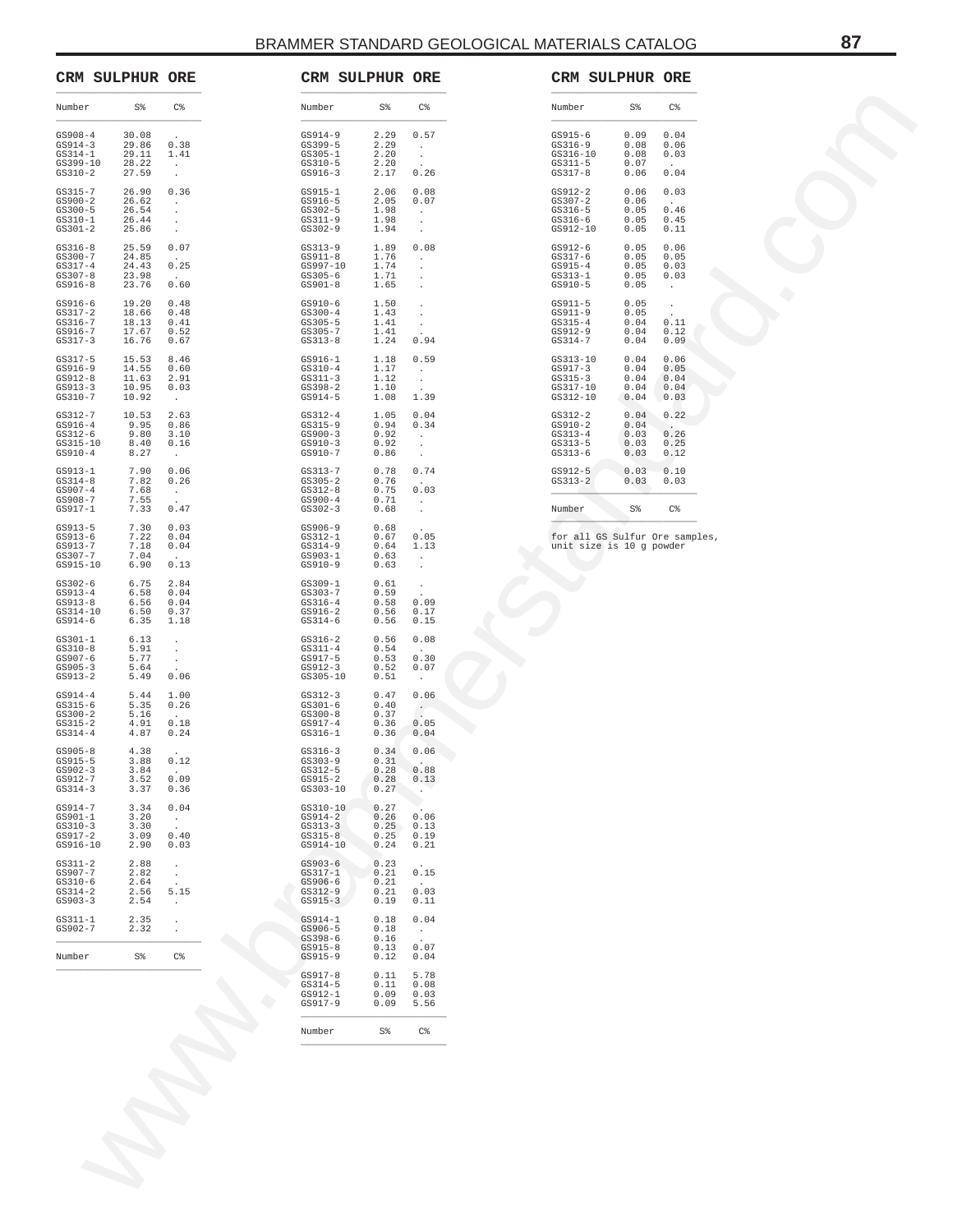| CRM                                                                     | SYENITE WITH EXTENSIVE ANALYSIS                                             |                                                                       |                                                      |                                                                          |                                                                                                                      |                             |                              |                                                                   |                                        |                                        |                                      |                                                  |                                               |                                                                           |                                                |
|-------------------------------------------------------------------------|-----------------------------------------------------------------------------|-----------------------------------------------------------------------|------------------------------------------------------|--------------------------------------------------------------------------|----------------------------------------------------------------------------------------------------------------------|-----------------------------|------------------------------|-------------------------------------------------------------------|----------------------------------------|----------------------------------------|--------------------------------------|--------------------------------------------------|-----------------------------------------------|---------------------------------------------------------------------------|------------------------------------------------|
| analysis listed in mass %                                               |                                                                             |                                                                       |                                                      | * Provisional Analysis <sup>87</sup> Sr/ <sup>86</sup> Sr ratio: 0.70375 |                                                                                                                      |                             |                              |                                                                   |                                        |                                        |                                      |                                                  |                                               | GBW, US: 50 g all others: 100 g units                                     |                                                |
| Number                                                                  | $\sin_2$ $\text{Al}_2\text{O}_3$<br>$\text{CO}_2$                           | CaO                                                                   | C1                                                   | F                                                                        | FeO $Fe_2O_3$ T.Fe <sub>2</sub> O <sub>3</sub>                                                                       |                             |                              | $H_2O$                                                            | $K_2O$                                 | MgO                                    | MnO                                  | Na <sub>2</sub> O                                | $P_2O_5$                                      | S                                                                         | $TiO2$ LOI                                     |
| <del>US STM-2</del><br>60.98<br>60.02<br>JSy-1                          | 18.4<br>23.17<br>$\sim 10^{-11}$                                            | 1.09<br>0.25                                                          | (0.0570)                                             | $\overline{\phantom{a}}$<br>$\sim$                                       | (2.08)<br>$\sim$                                                                                                     | $-5.39$<br>0.084            |                              | T.Fe:3.77<br><b>Contractor</b>                                    | $-4.07$<br>4.82                        | $0.12$ Mn: $0.1640$<br>0.016           | 0.0024                               | 8.90<br>10.74                                    | 0.17<br>$\sim$                                |                                                                           | 0.16                                           |
| VS 6104-91<br>57.86<br>GBW 07109<br>54.48                               | 16.68 (0.20) 6.94<br>17.72<br>0.26                                          | 1.39                                                                  | 0.059                                                | 0.082<br>0.048                                                           | 2.51<br>$\cdot$<br>1.23<br>6.04                                                                                      |                             |                              | $5.41$ (-0.05, +0.28) 4.77<br>2.38                                | 7.48                                   | 1.25<br>0.65                           | 0.14<br>0.12                         | 4.51<br>7.16                                     | 0.39<br>0.018                                 | $(0.017) - 0.78$ $(0.38)$<br>0.011                                        | 0.48                                           |
| 52.20<br>CGL 015<br>49.83<br>CAN SY-5                                   | 24.59<br><b>Contract</b><br>14.35 C:0.171 7.039                             | 1.98                                                                  | $\sim 100$<br>$\cdot$                                | (0.10)<br>$\sim$                                                         | 2.60<br><b>Contract Contract</b><br>10.61<br>$\sim$                                                                  |                             | <b>Contract Contract</b>     | $4.67$ (-0.104, +0.58) $4.44$<br>0.142                            | 4.170 3.13                             | 0.37                                   | (0.100)<br>0.1283                    | 9.76<br>4.15                                     | 0.139<br>2.04                                 | <b>Contract Contract Contract</b><br>$0.421$ 1.777 0.86                   | $0.37$ 1.05                                    |
| continued                                                               | analysis listed in mg/kg except % which is mass %                           |                                                                       |                                                      |                                                                          |                                                                                                                      |                             |                              |                                                                   |                                        |                                        |                                      |                                                  |                                               |                                                                           |                                                |
| Number<br>Ag                                                            | As<br>В                                                                     | Ba                                                                    | Be                                                   | Вi                                                                       | Br                                                                                                                   | Cd                          | Ce                           | Co<br>Cr                                                          | Сs                                     | Cu                                     | Dу                                   | Εr                                               | Eu                                            | Gd<br>Ga                                                                  | Ge                                             |
| $US$ $STM-2$<br>(1.2)                                                   | (5.4)                                                                       | 639                                                                   |                                                      |                                                                          |                                                                                                                      | <del>256</del>              |                              |                                                                   | 1.52                                   |                                        | (8.01)                               | (4.4)                                            | 3.45                                          | 34<br><del>(8)</del>                                                      |                                                |
| JSy-1<br>VS 6104-91<br>$(0.03)$ $(12)$                                  | (7)                                                                         | 15.7<br>0.69%                                                         | $\sim$<br>1.9                                        |                                                                          |                                                                                                                      | 219                         | 2.6<br>8                     | 2.0<br>16                                                         | 0.69<br>(1)                            | 1.3<br>5                               | 0.37<br>(6.9) (2.5)                  | 0.30                                             | 0.16<br>4.5                                   | 23.5<br>7.0<br>17<br>(10)                                                 | 0.95<br>(1.2)                                  |
| GBW 07109<br>CGL 015<br>CAN SY-5                                        | 31.8<br>6.27<br>$\sim$<br>$\ddot{\phantom{a}}$<br>$\cdot$<br>$\cdot$        | 251<br>1305<br>6480                                                   | 17.2<br>(1.86)<br>4.62                               | 0.37<br>$\sim$<br>$\cdot$                                                | 1.21<br>$\cdot$<br>$\sim$<br>$\cdot$<br>$\cdot$                                                                      | 0.07<br>242<br>459          |                              | 4.59 3.6<br>58.24 (5.33) 25.6 (1.31)<br>23.1 151.5                | 2.05                                   | 11.8                                   | 4.70<br>$0.612$ $37.9$ $11.33$       | 2.48<br>5.38                                     | 2.35<br>7.64                                  | 35.8<br>$6.40$ $(4.49)$ $(2.69)$ $(1.36)$ $22.63$ $(4.75)$ .<br>21.6 19.8 |                                                |
| Ηf<br>Number                                                            | Hg<br>Ho                                                                    | Ι.                                                                    | In                                                   | La                                                                       | Li                                                                                                                   | Lu                          | Мo                           | Nb<br>Nd                                                          | Νi                                     | Pb                                     | Pr                                   | Rb                                               | Sb                                            | Sc                                                                        |                                                |
| <del>US STM-2</del><br>1.2<br>JSy-1                                     | $(+.55)$<br>0.094<br>$\cdot$                                                | $\cdot$                                                               |                                                      | 154<br>1.2                                                               | <del>36</del><br>$\sim$                                                                                              | 0.60<br>0.076<br>$\sim$     | 6.2<br>267                   | $_{61}$<br>0.51<br>1.2                                            | (4.8)<br>1.1                           | $^{12}$                                | 25<br>4.9                            | 114<br>0.32<br>66.3                              | 0.15                                          | $\blacksquare$                                                            |                                                |
| VS 6104-91<br>5<br>GBW 07109<br>34.0                                    | (1)<br>$\cdot$<br>0.005<br>0.96                                             | $\cdot$<br>0.14                                                       | $\cdot$<br>0.15<br>149                               | 108                                                                      | 10.5<br>32.9                                                                                                         | 0.33<br>1.1<br>0.43         | 20<br>0.26                   | 102<br>66.9<br>65.1                                               | 8.4<br>1.75                            | 21<br>196                              | (23)<br>22.5                         | 56<br>130                                        | $\sim$<br>0.15                                | 4<br>2.22                                                                 |                                                |
| CGL 015<br>$(3.15)$ .<br>15.3<br>CAN SY-5                               | (0.93)<br>2.04<br>$\cdot$                                                   | $\sim$                                                                | $\sim 10^{-1}$<br>$\cdot$                            | 27.48<br>225                                                             | 64.95<br>49.5                                                                                                        | (0.42)<br>0.702             | $(1.51)$ 22.63<br>8.893 22.2 | 208.1                                                             | 27.34 (3.4)<br>79.8                    |                                        | 65.9<br>55.3                         | 7.00 (6.99) 85.36<br>76.9                        | (0.14)                                        | 2.76<br>$0.524$ 12.37                                                     |                                                |
| Number<br>Se                                                            | Sm<br>Sn                                                                    | Sr                                                                    | Ta                                                   | Tb                                                                       | Te                                                                                                                   | Th                          | Tl                           | U<br>Tm                                                           |                                        | V<br>W                                 | Y                                    | Yb                                               | Zn                                            | Ζr                                                                        |                                                |
| <del>US STM-2</del><br>JSy-1<br>VS 6104-91<br>$\cdot$                   | 12.0<br>(6.6)<br>0.27<br>0.17<br>(1.9)<br>16                                | 782<br>19.3<br>0.52%                                                  | $^{16}$<br>(1.8) (1.7)                               | (1.38)                                                                   | 27<br>(12)                                                                                                           | 0.23                        | $\cdot$                      | 0.55<br>(7.6)<br>0.053<br>0.20<br>$(0.45)$ (2)                    | 2.1<br>79                              | $(5.5)$ $(2.2)$<br>$\sim$              | 43<br>2.6<br>25                      | 4.2<br>0.41<br>2.3                               | 223<br>3.2<br>109                             | 1280<br>70.2<br>185                                                       |                                                |
| GBW 07109<br>0.05<br>CGL 015                                            | 9.7<br>6.50<br>(5.09)<br>$\sim$                                             | 1160<br>312                                                           | 1.96 1.02<br>(1.21) (0.76)                           |                                                                          | $\sim$<br>0.012<br>$\sim 10^{-11}$                                                                                   | 79.3                        | $\cdot$<br>0.76<br>0.46      | 14.6<br>$(4.63)$ $(0.32)$ $(0.4)$ $(1.59)$ $(5.8)$ $(4.36)$ 25.32 | 179                                    | 1.24                                   | 24.7                                 | 2.56<br>2.66                                     | 112<br>75.42                                  | 1540<br>157                                                               |                                                |
| CAN SY-5                                                                | 31.1<br>2.56                                                                | 3100                                                                  | 1.06                                                 | 2.26                                                                     |                                                                                                                      | 25.2                        |                              | $0.614$ $0.725$ $5.09$ $131.8$                                    |                                        | $\sim$                                 | 56.3                                 | 4.64                                             | 130.9                                         | 769                                                                       |                                                |
| $#$ = class, where $1$ = CRM and $2$ = RM<br># Number<br>GBW 03124<br>1 | NEPHELINE SYENITE<br>$\frac{\text{SiO}}{2}$<br>$A1_{2}O_{3}$<br>20.05       | Ba                                                                    | $^{CO}$ <sub>2</sub>                                 | analysis listed in mass %<br>CaO                                         | FeO<br>$Fe_2O_3$<br>0.28                                                                                             | $\mathrm{^{H}2^{O}}$        | $K_{2}^{\circ}$ O            | MgO                                                               | MnO<br>0.050                           | $\mathrm{Na}_2\mathrm{O}$              | GBW: 50 g units<br>$P_2O_5$<br>0.020 | S<br>(0.011)                                     | Sr                                            | all others: 100 g units<br>$\mathbb{T}^{10}$ <sub>2</sub>                 | LOI<br>2.37                                    |
| 2<br>BCS 201a<br>1 USZ 45-2007<br>1 VS 728-75<br>1 GBW 03125            | 60.64<br>57.3<br>23.54<br>22.58<br>51.88<br>40.18<br>28.5<br>29.67<br>39.42 | $\sim$<br>$\mathcal{A}^{\mathcal{A}}$ and $\mathcal{A}^{\mathcal{A}}$ | $\sim$<br>$0.0447$ $(1.16)$ 2.28<br>1.6<br>2.97 5.98 | 0.52<br>1.07                                                             | 1.37<br>0.12<br>$\overline{a}$<br>0.80<br>2.63<br>7.13 $(1.43)$ 3.25T $(1.9+)$ $(3.3)$<br>$1.24$ $0.33$ $1.78+$ 4.72 | $2.34+$<br>$\sim$<br>$\sim$ | 5.06<br>8.90<br>9.10         | 0.13<br>0.025<br>0.24<br>0.92                                     | $\sim$<br>0.14<br>1.01 (0.04)<br>0.031 | 8.97<br>7.53<br>6.78<br>12.2           | 0.025<br>0.04<br>0.51                | $\sim 10^{-1}$<br>0.084<br>12.59  0.072  (0.064) | $\sim$<br>0.01740<br>$\sim$<br>$\sim$         | 0.12<br>0.05<br>0.37<br>0.24<br>0.14                                      | 0.76<br>3.35<br>$\sim$<br>$\ddot{\phantom{1}}$ |
| continued                                                               | analysis in mg/kg except % which is mass %                                  |                                                                       |                                                      |                                                                          |                                                                                                                      |                             |                              |                                                                   |                                        |                                        |                                      |                                                  |                                               |                                                                           |                                                |
| Numeber<br>As                                                           | Ce<br>Cr                                                                    | Cu                                                                    | F%                                                   | Ga<br>La%                                                                | Li                                                                                                                   | Nb%                         | Pb                           | Rb%                                                               | Th                                     | U                                      | V<br>Υ                               | Zn%                                              | Zr%                                           |                                                                           |                                                |
| GBW 03124<br><b>BCS 201a</b><br>23.8<br>$\cdot$                         | 30.8<br>44<br>$\cdot$                                                       | (2.6)                                                                 | (0.26)<br>23                                         | 0.0163<br>$\sim$<br>$\cdot$                                              | 54<br>$\cdot$                                                                                                        | 0.0040                      | 114                          | 0.0207                                                            | $\cdot$<br>61.6<br>$\cdot$<br>$\cdot$  | 12.4<br>$F_{2}^{\circ}O_{3}$ : (1.66%) | 30<br>23                             | 0.0098<br>$\sim$                                 | $\cdot$<br>0.0600<br>InsRes: (3.5)<br>$\cdot$ |                                                                           |                                                |
| USZ 45-2007<br>VS 728-75<br>GBW 03125                                   |                                                                             |                                                                       |                                                      |                                                                          |                                                                                                                      |                             |                              |                                                                   |                                        |                                        |                                      |                                                  |                                               |                                                                           |                                                |

#### **NEPHELINE SYENITE**

| $#$ = class, where $1$ = CRM and $2$ = RM                                |                                          |                                             |        | analysis listed in mass % |      |                                                                                                |              |              |                                                         |                        |                                       | GBW: 50 q units                         |                                 | all others: 100 q units |                                      |                      |
|--------------------------------------------------------------------------|------------------------------------------|---------------------------------------------|--------|---------------------------|------|------------------------------------------------------------------------------------------------|--------------|--------------|---------------------------------------------------------|------------------------|---------------------------------------|-----------------------------------------|---------------------------------|-------------------------|--------------------------------------|----------------------|
| # Number                                                                 |                                          | $\sin$ <sub>2</sub> $\text{Al}_3\text{O}_3$ | Ba     | CO <sub>n</sub>           | CaO  |                                                                                                |              |              |                                                         |                        | FeOPe,O, HO KO MgO MnO Na,OP,O        |                                         | S                               | Sr                      | TiO <sub>c</sub>                     | LOI                  |
| 1 GBW 03124<br>2 BCS 201a<br>1 USZ 45-2007<br>1 VS 728-75<br>1 GBW 03125 | 60.64<br>57.3<br>51.88<br>40.18<br>39.42 | 20.05<br>23.54<br>22.58<br>28.5<br>29.67    | 0.0447 | 0.52<br>$(1.16)$ 2.28     | 1.07 | 0.28<br>$0.80$ 2.63<br>$1.6$ 7.13 (1.43) 3.25T (1.9+) (3.3) 1.01 (0.04)<br>2.97 5.98 1.24 0.33 | 1.37<br>0.12 | 8.90<br>9.10 | $2.34+5.06$ 0.13<br>0.025<br>0.24<br>$1.78 + 4.72 0.92$ | 0.050<br>0.14<br>0.031 | 8.97<br>7.53<br>6.78<br>12.2<br>12.59 | 0.020<br>0.025<br>0.04<br>0.51<br>0.072 | $(0.011)$ .<br>0.084<br>(0.064) | 0.01740                 | 0.12<br>0.05<br>0.37<br>0.24<br>0.14 | 2.37<br>0.76<br>3.35 |

| Numeber         | As   | Ce   | Cr | Cu     | F%      | Ga     | La%     | Li      | Nb <sup>8</sup> | Pb                       | Rb <sup>8</sup> | Th     | U      | $\overline{V}$   |     | Zn%    | Zr%           |
|-----------------|------|------|----|--------|---------|--------|---------|---------|-----------------|--------------------------|-----------------|--------|--------|------------------|-----|--------|---------------|
|                 |      |      |    |        |         |        |         |         |                 |                          |                 |        |        |                  |     |        |               |
| GBW 03124       |      |      |    | $\sim$ | $\cdot$ | $\sim$ |         |         | $\sim$          | $\overline{\phantom{a}}$ | $\sim$          | $\sim$ | $\sim$ |                  |     | $\sim$ |               |
| <b>BCS 201a</b> |      |      |    |        |         | $\sim$ | $\cdot$ | $\cdot$ |                 |                          |                 |        |        |                  |     |        |               |
| USZ 45-2007     | 23.8 | 30.8 | 44 | (2.6)  | (0.26)  | 23     | 0.0163  | 54      | 0.0040          | 114                      | 0.0207          | 61.6   | 12.4   | 30               | -23 | 0.0098 | 0.0600        |
| VS 728-75       |      |      |    |        |         |        | . .     |         |                 |                          |                 |        |        | $Fe_0$ : (1.66%) |     |        | InsRes: (3.5) |
| GBW 03125       |      |      |    |        | $\cdot$ |        |         |         |                 |                          |                 |        |        |                  |     |        |               |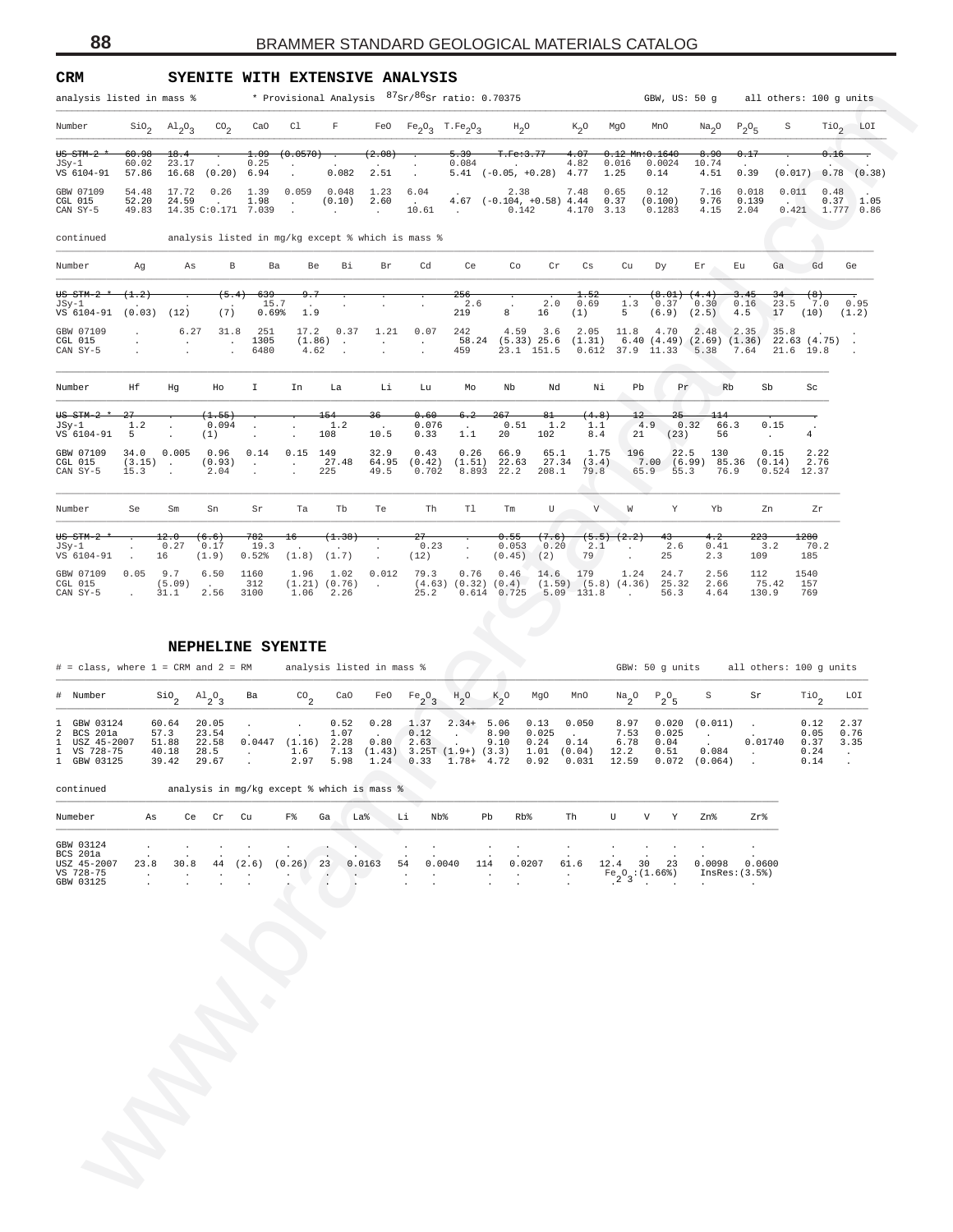|                                                                                   |                           | TALC                            |                                                            |                                                                |                                                |                                 |                                   |                         |                                         |                                    |                                 |                               |                                                                 |                         |                                                 |                                                                                                    |                        |                 |                                         |                                   |
|-----------------------------------------------------------------------------------|---------------------------|---------------------------------|------------------------------------------------------------|----------------------------------------------------------------|------------------------------------------------|---------------------------------|-----------------------------------|-------------------------|-----------------------------------------|------------------------------------|---------------------------------|-------------------------------|-----------------------------------------------------------------|-------------------------|-------------------------------------------------|----------------------------------------------------------------------------------------------------|------------------------|-----------------|-----------------------------------------|-----------------------------------|
| $#$ = class, where 1 = CRM and 2 = RM<br># Number                                 |                           |                                 |                                                            | CaO                                                            |                                                | analysis listed in mass %       |                                   |                         | MnO                                     | $T = total$                        |                                 | BCS: 100 g                    |                                                                 |                         | JCRM, NCS: 50 g units<br>LOI                    |                                                                                                    | Ins.Res.               |                 |                                         |                                   |
| available individually                                                            | $A1_{2}O_{3}$             |                                 | ${\rm co}_2$                                               |                                                                | Fe <sub>2</sub> O <sub>3</sub>                 | $H_2$ <sup>O+</sup>             | $k_2$ o                           | MgO                     |                                         | Na <sub>2</sub> O                  |                                 | $P_2O_5$                      | $\sin \theta_2$                                                 | TiO <sub>2</sub>        |                                                 |                                                                                                    |                        |                 |                                         |                                   |
| NCS DC60132<br>-1.<br>BCS 203a<br>2<br>1 NCS DC60131                              | 7.62<br>0.30<br>0.082     |                                 | 2.17<br>$\sim$<br>0.34                                     | 2.39<br>0.25<br>0.38                                           | 2.64T<br>0.22<br>0.29T                         | 7.34<br>$\sim$<br>4.73          | 0.026<br>0.01<br>0.009            | 29.50<br>32.08<br>31.89 | 0.021<br>$\cdot$                        | 0.049<br>0.02<br>$0.0015$ $0.022$  | 0.11<br>0.13<br>0.14            |                               | 47.71<br>59.7<br>62.03                                          | 0.52<br>0.01<br>0.0052  | 9.40<br>6.78<br>5.14                            |                                                                                                    | (83.13)<br>(92.78)     |                 |                                         |                                   |
| sold in set/3 only, as grouped<br>1<br>JCRM R903<br>JCRM R901<br>1<br>1 JCRM R902 | 2.447<br>0.924<br>0.115   | $\cdot$<br>$\cdot$<br>$\cdot$   |                                                            | 0.998<br>0.438<br>0.342                                        | 0.564<br>0.1224<br>0.091                       | $\cdot$<br>$\sim$<br>$\cdot$    | 0.007<br>0.004<br>0.003           | 31.84<br>31.22          | (0.003)<br>0.004<br>31.97 (0.002) 0.006 | 0.029<br>0.054                     |                                 | 0.051<br>0.195<br>0.046       | 55.76<br>59.77<br>60.77                                         | 0.075<br>0.019<br>0.004 | 8.23<br>6.14<br>6.64                            |                                                                                                    | $\cdot$                |                 |                                         |                                   |
| CRM                                                                               | analysis listed in mass % |                                 | <b>TANTALUM ORE</b>                                        |                                                                |                                                |                                 |                                   |                         |                                         |                                    |                                 |                               |                                                                 |                         |                                                 |                                                                                                    |                        |                 |                                         |                                   |
| Number                                                                            | $ra_2°_5$                 | Ta                              |                                                            |                                                                | Al $\mathrm{Al}_{2}$ <sup>O</sup> <sub>3</sub> | Be0                             | Ca                                | CaO                     | $^{\rm Cs}2^{\rm O}$                    | $\mathbf F$                        |                                 | Fe                            | FeO                                                             |                         | $Fe_2O_3(T)$ $H_2O^+$                           |                                                                                                    | К                      | $k_{2}^{\circ}$ | $\rm ^{Li}$ $\rm _2^O$                  |                                   |
| NCS DC86315<br>CAN TAN-1                                                          | 1.02<br>0.288             |                                 | 0.2365                                                     | (8.2)                                                          | 14.58<br>$\cdot$                               | 0.00125<br>$\ddot{\phantom{0}}$ | $\ddot{\phantom{a}}$<br>(0.5)     | 0.71<br>$\cdot$         | 0.000814                                | $\ddot{\phantom{a}}$               | $0.019(F-)$                     | (0.2)                         | 0.26<br>$\cdot$                                                 |                         | 0.68                                            | 0.56                                                                                               | $\sim$<br>(1.5)        | 4.11<br>$\cdot$ | 0.0106<br>$\cdot$                       |                                   |
| NCS DC86306<br>NCS DC86305                                                        | 0.070<br>0.00886          | $\cdot$                         |                                                            | $\ddot{\phantom{0}}$                                           | 14.25<br>14.28                                 | 0.033<br>0.033                  | $\cdot$<br>$\ddot{\phantom{a}}$   | 0.105<br>0.107          | 0.066<br>0.064                          | 1.33<br>1.32                       |                                 | $\cdot$<br>$\cdot$            | (0.026)<br>(0.019)                                              |                         | 0.377<br>0.324                                  | 1.52<br>1.52                                                                                       | $\ddot{\phantom{a}}$   | 2.01<br>2.04    | 0.779<br>0.790                          |                                   |
| continued                                                                         |                           |                                 | analysis listed in mass %                                  |                                                                |                                                |                                 |                                   |                         |                                         |                                    |                                 |                               |                                                                 |                         |                                                 |                                                                                                    |                        |                 |                                         |                                   |
| Number                                                                            | Mg                        | MgO                             | Mn                                                         | MnO                                                            | Na                                             | $\frac{Na}{2}$ <sup>O</sup>     | $^{\mathrm{Nb}} 2^{\mathrm{O}} 5$ |                         | $P_2O_5$                                | $\mathrm{Rb}_2^{\phantom{\dag}}$ 0 | Si                              | $\frac{\text{SiO}}{2}$        | Sn                                                              |                         | $\overline{10}$                                 | W                                                                                                  |                        | LOI             |                                         |                                   |
| NCS DC86315<br>CAN TAN-1                                                          | (0.02)                    | 0.093<br>$\ddot{\phantom{a}}$   | (0.02)                                                     | 0.45<br>$\cdot$                                                | (4.6)                                          | 4.40<br>$\cdot$                 | 0.52<br>$\cdot$                   | $\sim$                  | (0.040)                                 | 0.0244<br>$\sim$                   | $\ddot{\phantom{a}}$<br>(33.4)  | 72.34<br>$\ddot{\phantom{a}}$ | (0.000265)<br>(0.01)                                            |                         | 0.039<br>$\sim$                                 | $\cdot$                                                                                            | 0.00214                | 0.61<br>$\cdot$ |                                         |                                   |
| NCS DC86306<br>NCS DC86305                                                        | $\cdot$<br>$\cdot$        | 0.048<br>0.050                  | $\cdot$<br>$\ddot{\phantom{a}}$                            | 0.144<br>0.115                                                 | $\cdot$<br>$\ddot{\phantom{a}}$                | 3.68<br>3.62                    | 0.43<br>0.00423                   |                         | 0.348<br>0.347                          | 0.241<br>0.244                     | $\cdot$<br>$\ddot{\phantom{a}}$ | 74.98<br>75.06                | (0.0063)<br>(0.0052)                                            |                         | 0.032<br>0.027                                  |                                                                                                    | 0.020<br>0.00164       | 2.21<br>2.21    |                                         |                                   |
| continued                                                                         |                           |                                 | analysis listed in mg/kg                                   |                                                                |                                                |                                 |                                   |                         |                                         |                                    |                                 |                               |                                                                 |                         |                                                 |                                                                                                    |                        |                 |                                         |                                   |
| Number                                                                            | CeO <sub>2</sub>          | $\rm ^{DY}2^O_3$                | $\mathop{\rm Er}\nolimits_2^{\mathop{\rm {}O}\nolimits}$ 3 | $\text{Eu}_2\text{O}_3$                                        | $^{Gd}2^0$ 3                                   | $^{HO}2^{O}3$                   | $a_2^0a_3$                        | $\mu_{2}^{\text{u}}$    | $\mathrm{^{Nd}o_{2}o_{3}}$              | $Pr_{6}O_{11}$                     | RE O *<br>x y                   |                               | $\mathrm{Sc}_{2} \mathrm{O}_{3}$<br>$\mathrm{Sm}_2\mathrm{O}_3$ |                         | $^{\rm Tb}{}_{2}{}^{\rm O}{}_{3}$               | $\mathrm{^{Tb}q^{0}\gamma}$                                                                        | $\mathrm{Im_{2}O_{3}}$ | $Y_2O_3$        | $\rm{Yb}_{2}$ <sup>O</sup> <sub>3</sub> | Units                             |
| NCS DC86315<br>CAN TAN-1                                                          | 16.5<br>$\cdot$           | 4.72                            | 2.65<br>$\cdot$                                            | 0.13<br>$\cdot$                                                | 3.47<br>$\cdot$                                | 0.88<br>$\cdot$                 | 7.65<br>$\cdot$                   | 0.37<br>$\cdot$         | 7.84<br>$\cdot$                         | 1.91<br>$\cdot$                    | 81.0<br><b>College</b>          | 2.14<br>$\cdot$               | 2.48                                                            |                         |                                                 | 0.72                                                                                               | 0.38                   | 29.9<br>$\cdot$ | 2.37<br>$\sim$                          | 70 g<br>200g                      |
| NCS DC86306<br>NCS DC86305                                                        | 16.5<br>3.6               | 1.1<br>0.65                     | 0.56<br>0.27                                               | 0.18<br>0.16                                                   | 0.84<br>1.2                                    | 0.13<br>0.22                    | 6.9<br>3.3                        | 0.15<br>0.028           | 6.4<br>3.4                              | 2.2<br>0.86                        | 45.0<br>18.6<br>хy              | 6.1<br>0.64                   | 1.4<br>0.77<br>* RE O : Rare Earth Oxide                        |                         | 0.22<br>$\cdot$<br>0.14<br>$\ddot{\phantom{a}}$ |                                                                                                    | 0.11<br>0.040          | 5.3<br>3.7      | 0.93<br>0.24                            | 70g<br>70 g                       |
| <b>CRM</b>                                                                        |                           |                                 |                                                            |                                                                |                                                | TIN AND TIN-TUNGSTEN ORE        |                                   |                         |                                         |                                    |                                 |                               |                                                                 |                         |                                                 |                                                                                                    |                        |                 |                                         |                                   |
| Number                                                                            | Sn                        | Al                              | As                                                         | Вi                                                             | Ca                                             | CaO                             | Cu                                | F                       | Fe                                      | MgO                                | Νi                              | Pb                            | S                                                               | Sb                      | Si                                              | $\rm \scriptstyle \rm \scriptstyle \rm \scriptstyle \rm \scriptstyle \rm \scriptstyle \rm 510_{2}$ | Тi                     | W               | Zn                                      | Units                             |
| NCS DC35014 54.86<br>BCS 355<br>NCS DC35012<br>NCS DC35011                        | 31.42<br>3.98<br>0.737    | 4.12<br>$\sim$<br>$\mathcal{L}$ | 0.414<br>0.14<br>0.097<br>0.046                            | 0.028<br>0.015<br>$\ddot{\phantom{a}}$<br>$\ddot{\phantom{a}}$ | $\sim$<br>2.6.                                 | (0.11)                          | 0.067<br>0.085<br>0.109<br>0.077  | $\cdot$<br>2.02         | 17.08                                   | $14.77$ $(0.13)$ .                 | 0.0040                          | 2.20<br>0.012                 | $\ddot{\phantom{a}}$<br>0.50                                    | 0.019                   | $\sim$                                          |                                                                                                    | $(1.10)$ .<br>0.37     | 0.35            | 0.196<br>0.059                          | 100g<br>$100 - g$<br>70 g<br>70 g |
|                                                                                   |                           |                                 |                                                            |                                                                |                                                |                                 |                                   |                         |                                         |                                    |                                 |                               |                                                                 |                         |                                                 |                                                                                                    |                        |                 |                                         |                                   |
|                                                                                   |                           |                                 |                                                            |                                                                |                                                |                                 |                                   |                         |                                         |                                    |                                 |                               |                                                                 |                         |                                                 |                                                                                                    |                        |                 |                                         |                                   |
|                                                                                   |                           |                                 |                                                            |                                                                |                                                |                                 |                                   |                         |                                         |                                    |                                 |                               |                                                                 |                         |                                                 |                                                                                                    |                        |                 |                                         |                                   |
|                                                                                   |                           |                                 |                                                            |                                                                |                                                |                                 |                                   |                         |                                         |                                    |                                 |                               |                                                                 |                         |                                                 |                                                                                                    |                        |                 |                                         |                                   |
|                                                                                   |                           |                                 |                                                            |                                                                |                                                |                                 |                                   |                         |                                         |                                    |                                 |                               |                                                                 |                         |                                                 |                                                                                                    |                        |                 |                                         |                                   |
|                                                                                   |                           |                                 |                                                            |                                                                |                                                |                                 |                                   |                         |                                         |                                    |                                 |                               |                                                                 |                         |                                                 |                                                                                                    |                        |                 |                                         |                                   |
|                                                                                   |                           |                                 |                                                            |                                                                |                                                |                                 |                                   |                         |                                         |                                    |                                 |                               |                                                                 |                         |                                                 |                                                                                                    |                        |                 |                                         |                                   |
|                                                                                   |                           |                                 |                                                            |                                                                |                                                |                                 |                                   |                         |                                         |                                    |                                 |                               |                                                                 |                         |                                                 |                                                                                                    |                        |                 |                                         |                                   |
|                                                                                   |                           |                                 |                                                            |                                                                |                                                |                                 |                                   |                         |                                         |                                    |                                 |                               |                                                                 |                         |                                                 |                                                                                                    |                        |                 |                                         |                                   |
|                                                                                   |                           |                                 |                                                            |                                                                |                                                |                                 |                                   |                         |                                         |                                    |                                 |                               |                                                                 |                         |                                                 |                                                                                                    |                        |                 |                                         |                                   |
|                                                                                   |                           |                                 |                                                            |                                                                |                                                |                                 |                                   |                         |                                         |                                    |                                 |                               |                                                                 |                         |                                                 |                                                                                                    |                        |                 |                                         |                                   |

| Number                     | $Ta_{0}$ $Ta$    |        |                              |        |                | Al Al <sub>2</sub> O <sub>2</sub> BeO Ca CaO Cs <sub>2</sub> O F Fe FeO Fe <sub>2</sub> O <sub>2</sub> (T) H <sub>2</sub> O+ K K <sub>2</sub> O Li <sub>2</sub> O |              |                    |      |                                                   |  |       |
|----------------------------|------------------|--------|------------------------------|--------|----------------|-------------------------------------------------------------------------------------------------------------------------------------------------------------------|--------------|--------------------|------|---------------------------------------------------|--|-------|
| NCS DC86315<br>CAN TAN-1   | 1.02<br>0.288    | 0.2365 |                              |        |                | . . 14.58 0.00125 . 0.71 0.000814 0.019(F-) . 0.26<br>$(8.2)$ . $(0.5)$ $(0.2)$ $(1.5)$                                                                           |              |                    | 0.68 | $0.56$ . $4.11$ 0.0106                            |  |       |
| NCS DC86306<br>NCS DC86305 | 0.070<br>0.00886 |        | 14.25 0.033<br>$14.28$ 0.033 | $\sim$ | 0.105<br>0.107 | 0.066<br>0.064                                                                                                                                                    | 1.33<br>1.32 | (0.026)<br>(0.019) |      | $0.377$ 1.52 . 2.01 0.779<br>$0.324$ 1.52 $0.324$ |  | 0.790 |

| Number                     | Mq     | Mn<br>MgO       | MnO                                     | Na                                             | Na <sub>2</sub> O | $Nb_{2}O_{E}$   | $P_2O_R$       | $Rb_{0}$             | Si | SiO <sub>o</sub>       | Sn                   | Tio <sub>2</sub> | W                | LOI          |
|----------------------------|--------|-----------------|-----------------------------------------|------------------------------------------------|-------------------|-----------------|----------------|----------------------|----|------------------------|----------------------|------------------|------------------|--------------|
| NCS DC86315<br>CAN TAN-1   | (0.02) | 0.093<br>(0.02) | 0.45<br><b>Contract Contract Street</b> | <b>Contract Contract Contract</b><br>$(4.6)$ . | 4.40              | 0.52            | (0.040)        | $0.0244$ .<br>(33.4) |    | 72.34<br>$\sim$ $\sim$ | (0.000265)<br>(0.01) | 0.039            | 0.00214          | 0.61         |
| NCS DC86306<br>NCS DC86305 |        | 0.048<br>0.050  | 0.144<br>0.115                          |                                                | 3.68<br>3.62      | 0.43<br>0.00423 | 0.348<br>0.347 | 0.241<br>0.244       |    | 74.98<br>75.06         | (0.0063)<br>(0.0052) | 0.032<br>0.027   | 0.020<br>0.00164 | 2.21<br>2.21 |

| Number                     | CeO         | $DY_{0}Q_{1}$ | $Er_2O_2$    | $Eu_{2}O_{2}$ | $Gd_2O_2$   |              |            |                       |            | $^{H_0}2^0$ $^{La}2^0$ $^{Lu}2^0$ $^{Nd}2^0$ $^{Pr}611$ | $R_{X}^{\text{E}}$ 0 $*$         |             |             |              |      | ${}^{5c}2^{0}3$ ${}^{5m}2^{0}3$ ${}^{7b}2^{0}3$ ${}^{7b}4^{0}7$ ${}^{7m}2^{0}3$ |            | $Y_0$ , $Y_0$ , $Y_1$ | Units       |
|----------------------------|-------------|---------------|--------------|---------------|-------------|--------------|------------|-----------------------|------------|---------------------------------------------------------|----------------------------------|-------------|-------------|--------------|------|---------------------------------------------------------------------------------|------------|-----------------------|-------------|
| NCS DC86315<br>CAN TAN-1   | 16.5        | 4.72          | 2.65         | 0.13          | 3.47        | 0.88         | 7.65       | 0.37<br>$\sim$ $\sim$ | 7.84       | 1.91<br>$\sim$ $\sim$                                   | 81.0<br><b>Contract Contract</b> | 2.14        | 2.48        | $\sim$       | 0.72 | 0.38                                                                            | 29.9       | 2.37                  | 70g<br>200q |
| NCS DC86306<br>NCS DC86305 | 16.5<br>3.6 | 0.65          | 0.56<br>0.27 | 0.18<br>0.16  | 0.84<br>1.2 | 0.13<br>0.22 | 6.9<br>3.3 | 0.15<br>0.028         | 6.4<br>3.4 | 2.2<br>0.86                                             | 45.0<br>18.6                     | 6.1<br>0.64 | 1.4<br>0.77 | 0.22<br>0.14 |      | 0.11<br>0.040                                                                   | 5.3<br>3.7 | 0.93<br>0.24          | 70 g<br>70q |
|                            |             |               |              |               |             |              |            |                       |            |                                                         | * RE O : Rare Earth Oxide        |             |             |              |      |                                                                                 |            |                       |             |

#### **CRM TIN AND TIN-TUNGSTEN ORE**

| Number               | Sn | Al | <b>As</b> | Bi      |  | Ca CaO Cu F Fe |  |  | MgO Ni Pb S Sb Si SiO <sub>o</sub> Ti W                                                                         |  |  |  | Zn | Units |
|----------------------|----|----|-----------|---------|--|----------------|--|--|-----------------------------------------------------------------------------------------------------------------|--|--|--|----|-------|
| NCS DC35014 54.86 .  |    |    |           |         |  |                |  |  | $0.414$ $0.028$ . $(0.11)$ $0.067$ . $14.77$ $(0.13)$ . $2.20$ . $0.019$ . $(1.10)$ $0.196$ 100 q               |  |  |  |    |       |
| BCS 355 31.42        |    |    |           |         |  |                |  |  | $4.12$ 0.14 0.015 2.63 . 0.085 2.02 17.08 . 0.0040 0.012 0.50 . 7.14 . 0.37 0.35 0.059 100 q                    |  |  |  |    |       |
| NCS DC35012 3.98     |    |    |           | $0.097$ |  |                |  |  | $0.109$                                                                                                         |  |  |  |    | 70 q  |
| NCS DC35011  0.737 . |    |    |           |         |  | $0.077$ .      |  |  | the contract of the contract of the contract of the contract of the contract of the contract of the contract of |  |  |  |    | 70 q  |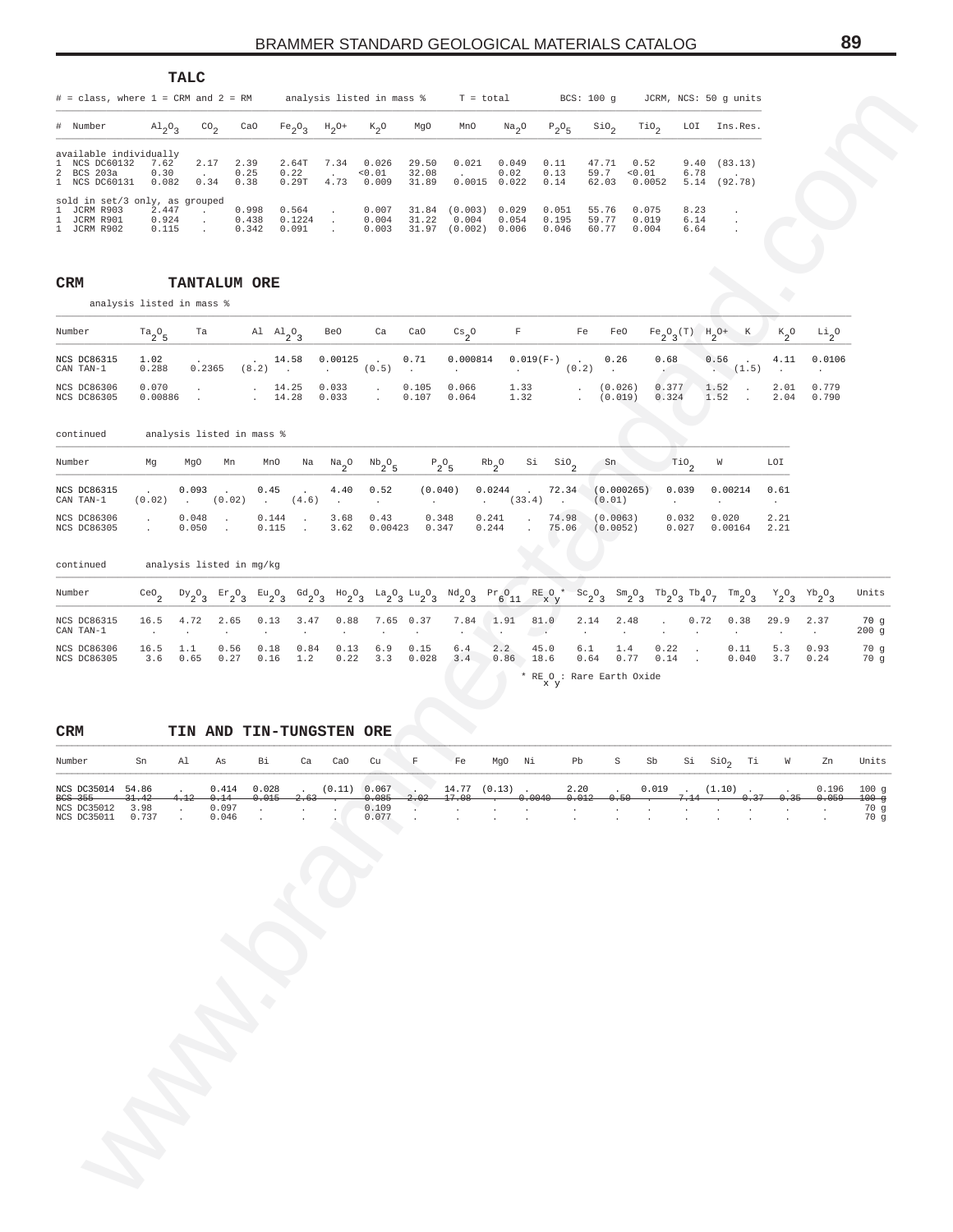| # Number<br>Ilmenite TiO <sub>2</sub><br>$\mathbb{C}$<br>Co<br>$\mathrm{Al}_2\mathrm{O}_3$<br>CaO<br>Cr<br>$\mathrm{cr}_2\mathrm{O}_3$<br>Fe<br>FeO<br>Fe <sub>2</sub> O <sub>3</sub><br>$K_{2}O$<br>MgO<br>MnO<br>Na <sub>2</sub> O<br>OSO Ki-370-99<br>95.41<br>2<br>98.21<br>0.011<br>NCS HC26619<br>0.65<br>0.006<br>1<br>$\cdot$<br>1.32<br>DSZU 123.22-95<br>65.33<br>3.17<br>0.51<br>16.10<br>0.53<br>0.92<br>1<br>$\cdot$<br>$\ddot{\phantom{a}}$<br>$\cdot$<br>$\mathbf{1}$<br>DSZU 123.21-95<br>59.48<br>1.02<br>0.40<br>0.15<br>26.76<br>0.38<br>0.51<br>$\cdot$<br>$\cdot$<br>$\mathbf{1}$<br>56.5<br>1.99<br>2.59<br>VS R31<br>24.4<br>$\cdot$<br>$\sim$<br>$\cdot$<br>$\cdot$<br>$\cdot$<br>$\ddot{\phantom{a}}$<br>1 NCS DC28139<br>55.68<br>2.30<br>0.070<br>0.0026<br>2.80<br>22.04<br>9.15<br>1.09<br>1.26<br>$\cdot$<br>$\ddot{\phantom{a}}$<br>$\cdot$<br>0.75<br>NCS DC26705<br>51.35<br>0.043<br>0.16<br>(0.07)<br>31.40<br>23.81<br>0.84<br>0.90<br>1<br>$\cdot$<br>$\blacksquare$<br>$\blacksquare$<br>$\mathbf{1}$<br>NCS DC28142<br>50.06<br>1.30<br>0.68<br>0.011<br>0.84<br>30.23<br>28.85<br>1.52<br>0.875<br>$\sim$<br>$\cdot$<br>$\blacksquare$<br>$\blacksquare$<br>$\cdot$<br>$\mathbf{1}$<br>NCS DC19019<br>49.78<br>0.53<br>0.028<br>0.054<br>34.56<br>25.05<br>0.32<br>1.55<br>$\cdot$<br>$\cdot$<br>$\cdot$<br>1 NCS DC28138<br>47.82<br>0.68<br>0.68<br>0.0087<br>0.014<br>34.79<br>39.14<br>0.652<br>2.11<br>$\cdot$<br>$\cdot$<br>$\cdot$<br>$\cdot$<br>NCS DC28140<br>45.73<br>0.95<br>2.23<br>0.051<br>0.012<br>33.02<br>36.68<br>1.68<br>0.882<br>$\mathbf{1}$<br>$\cdot$<br>$\cdot$<br>$\cdot$<br>45.71<br>29.12<br>NCS DC19017<br>1.64<br>1.75<br>0.014<br>32.56<br>5.18<br>0.709<br>1<br>$\cdot$<br>$\ddot{\phantom{a}}$<br>$\cdot$<br>$\sim$<br>$\mathbf{1}$<br>NCS DC28141<br>45.61<br>0.867<br>1.65<br>0.0098<br>0.0067<br>33.58<br>37.51<br>1.74<br>0.799<br>AMIS 0454 *<br>Ti: 26.78<br>44.45<br>0.731<br>0.216<br>(0.0713)<br>(0.114)<br>see below<br>52.53<br>(0.045)<br>0.74<br>1.19<br>(0.03)<br>1<br><b>Contract Contract</b><br>$\cdot$<br>1 NCS DC28137<br>40.66<br>1.35<br>4.78<br>0.010<br>0.0064<br>30.31<br>33.33<br>1.20<br>1.30<br>$\sim$<br>$\cdot$<br>$\sim$<br>$\sim$<br>1 NCS DC28143<br>35.60<br>1.65<br>6.25<br>0.013<br>0.0077<br>29.29<br>29.34<br>1.55<br>1.02<br>$\cdot$<br>$\cdot$<br>$\cdot$<br>$\cdot$<br>NCS DC19018<br>33.94<br>4.47<br>3.14<br>0.0085<br>27.30<br>29.70<br>6.88<br>0.524<br>1<br>$\cdot$<br>$\cdot$<br>$\sim$<br>$\sim$<br>$\cdot$<br>$\mathbf{1}$<br>NCS DC28136<br>27.23<br>2.31<br>9.49<br>0.015<br>0.0078<br>26.50<br>23.62<br>2.34<br>0.802<br>$\cdot$<br>17025<br>14.88<br>9.79<br>0.0209<br>0.3068<br>61.86<br>61.86T<br>0.137<br>3.05<br>0.240<br>(0.086)<br>1<br>CGL 129<br>1.16<br>$\sim$ $\sim$<br>$\mathbf{1}$<br>NCS DC28134<br>7.11<br>8.67<br>12.39<br>0.0052<br>0.0084 14.85<br>0.216<br>12.45<br>6.33<br>$\sim$<br>$\sim$<br>$\ddot{\phantom{a}}$<br>$\cdot$<br>1 NCS DC28135<br>6.14<br>8.82<br>9.87<br>0.0079<br>0.0095 15.07<br>12.77<br>6.78<br>0.187<br>$\overline{a}$<br>$\bullet$<br>$\blacksquare$<br>Νi<br>$\, {\mathbb P}$<br>SiO <sub>2</sub><br>V<br>LOI<br>Units<br>Number<br>$P_2O_5$<br>S<br>Sr<br>$V2$ <sup>O</sup> <sub>5</sub><br>Zn<br>Zr.<br>OSO Ki-370-99<br>1 kg of ~3mm material<br>$\cdot$<br>$\cdot$<br><b>NCS HC26619</b><br>0.006<br>20g<br>$\ddot{\phantom{a}}$<br>$\cdot$<br>$\mathbf{r}$<br>DSZU 123.22-95<br>0.15<br>0.0090<br>1.45<br>0.18<br>100g<br>$\cdot$<br>$\ddot{\phantom{a}}$<br>$\cdot$<br>$\cdot$<br>DSZU 123.21-95<br>0.24<br>0.96<br>3.00<br>0.26<br>100g<br>$\cdot$<br>$\cdot$<br>$\cdot$<br>$\blacksquare$<br>0.25<br>1.24<br>100g<br>VS R31<br>$\cdot$<br>$\cdot$<br>$\sim$<br>$\cdot$<br>$\sim$<br>NCS DC28139<br>0.0007<br>0.047<br>0.025<br>1.54<br>0.266<br>0.017<br>Cu:0.0093<br>50g<br>$\cdot$<br>$\cdot$<br>0.004<br>NCS DC26705<br>0.045<br>1.98<br>0.22<br>40g<br>$\cdot$<br>$\cdot$<br>Cu:0.0073<br>NCS DC28142<br>0.0021<br>0.048<br>0.172<br>2.04<br>0.700<br>0.017<br>50g<br>$\cdot$<br>$\blacksquare$<br>NCS DC19019<br>0.0048<br>0.010<br>0.578<br>100g<br>0.137<br>$\cdot$<br>$\cdot$<br>0.0029<br>NCS DC28138<br>0.0076<br>0.184<br>0.095<br>0.016<br>Cu:0.0056<br>50g<br>2.65<br>$\cdot$<br>$\cdot$<br>NCS DC28140<br>0.0051<br>0.048<br>0.74<br>4.85<br>0.203<br>0.016<br>Cu:0.013<br>50g<br>$\ddot{\phantom{a}}$<br>$\ddot{\phantom{a}}$<br>NCS DC19017<br>0.117<br>0.0080<br>5.99<br>0.090<br>100g<br>$\cdot$<br>$\cdot$<br>$\sim$<br>NCS DC28141<br>0.0046<br>0.047<br>0.536<br>4.16<br>0.188<br>0.015<br>Cu:0.011<br>50g<br>$\cdot$<br>AMIS 0454 *<br>(0.030)<br>2.23<br>. Zr02:(0.12)<br>Nb: (0.0576)<br>100g<br>Density: 4.63<br>(0.24)<br>$\sim$<br>$\cdot$<br>0.0084<br>NCS DC28137<br>0.117<br>1.52<br>9.21<br>0.068<br>0.014<br>Cu:0.022<br>50g<br>$\blacksquare$<br>$\cdot$<br>$\mathbf{r}$<br>NCS DC28143<br>0.011<br>0.476<br>2.76<br>10.41<br>0.505<br>0.016<br>Cu:0.027<br>50g<br>$\cdot$<br>$\cdot$<br>11.73<br>NCS DC19018<br>0.558<br>0.028<br>0.101<br>100g<br>$\sim$<br>$\cdot$<br>0.013<br>NCS DC28136<br>1.07<br>4.77<br>14.41<br>0.066<br>0.015<br>Cu:0.038<br>50g<br>CGL 129<br>0.0306<br>0.022<br>7.77<br>0.0152<br>0.02818<br>0.0575<br>$0.00354$ $(-0.25)$<br>150g<br>NCS DC28134<br>0.0037<br>0.883<br>0.196<br>0.062<br>0.019<br>Cu:0.0082<br>38.43<br>50 $g$<br>$\cdot$<br>$\cdot$<br>$\mathbf{r}$<br>$\ddot{\phantom{a}}$<br>NCS DC28135<br>0.0098<br>0.232<br>0.021<br>42.61<br>0.092<br>0.018<br>Cu:0.016<br>50g<br>$\ddot{\phantom{a}}$<br>$\ddot{\phantom{a}}$<br>* AMIS 0454 certifies Fe by XRF 36.50%, Titration 37.14%, and M/ICP 36.37%.<br>Special Note: more Titanium Powders are in our "Other Chips & Powders Catalog."<br>RM<br><b>ILMENITE</b><br>typical analysis listed in mass %<br>100g<br>Number<br>TiO <sub>2</sub><br>$A\perp$ <sub>2</sub> $O_3$<br>CaO<br>CO <sub>3</sub> O <sub>4</sub><br>$\mathrm{cr}_2\mathrm{O}_3$<br>CuO<br>Fe<br>$K_{2}O$<br>MgO<br>Mn<br>NiO<br>S10 <sub>2</sub><br>ZnO<br>2r0 <sub>2</sub><br>DH 6706 32.37 4.46 0.044 1.179 0.024 0.143 0.017 36.83 0.118 2.82 0.094 0.049 0.017 0.288 7.31 0.016 0.285 0.020 0.044 |  |  | <b>TITANIUM ORE</b> |  |  | analysis listed in mass % |  |  |  |  |
|-----------------------------------------------------------------------------------------------------------------------------------------------------------------------------------------------------------------------------------------------------------------------------------------------------------------------------------------------------------------------------------------------------------------------------------------------------------------------------------------------------------------------------------------------------------------------------------------------------------------------------------------------------------------------------------------------------------------------------------------------------------------------------------------------------------------------------------------------------------------------------------------------------------------------------------------------------------------------------------------------------------------------------------------------------------------------------------------------------------------------------------------------------------------------------------------------------------------------------------------------------------------------------------------------------------------------------------------------------------------------------------------------------------------------------------------------------------------------------------------------------------------------------------------------------------------------------------------------------------------------------------------------------------------------------------------------------------------------------------------------------------------------------------------------------------------------------------------------------------------------------------------------------------------------------------------------------------------------------------------------------------------------------------------------------------------------------------------------------------------------------------------------------------------------------------------------------------------------------------------------------------------------------------------------------------------------------------------------------------------------------------------------------------------------------------------------------------------------------------------------------------------------------------------------------------------------------------------------------------------------------------------------------------------------------------------------------------------------------------------------------------------------------------------------------------------------------------------------------------------------------------------------------------------------------------------------------------------------------------------------------------------------------------------------------------------------------------------------------------------------------------------------------------------------------------------------------------------------------------------------------------------------------------------------------------------------------------------------------------------------------------------------------------------------------------------------------------------------------------------------------------------------------------------------------------------------------------------------------------------------------------------------------------------------------------------------------------------------------------------------------------------------------------------------------------------------------------------------------------------------------------------------------------------------------------------------------------------------------------------------------------------------------------------------------------------------------------------------------------------------------------------------------------------------------------------------------------------------------------------------------------------------------------------------------------------------------------------------------------------------------------------------------------------------------------------------------------------------------------------------------------------------------------------------------------------------------------------------------------------------------------------------------------------------------------------------------------------------------------------------------------------------------------------------------------------------------------------------------------------------------------------------------------------------------------------------------------------------------------------------------------------------------------------------------------------------------------------------------------------------------------------------------------------------------------------------------------------------------------------------------------------------------------------------------------------------------------------------------------------------------------------------------------------------------------------------------------------------------------------------------------------------------------------------------------------------------------------------------------------------------------------------------------------------------------------------------------------------------------------------------------------------------------------------------------------------------------------------------------------------------------------------------------------------------------------------------------------------------------------------------------------------------------------------------------------------------------------------------------------------------------------------------------------------------------------|--|--|---------------------|--|--|---------------------------|--|--|--|--|
|                                                                                                                                                                                                                                                                                                                                                                                                                                                                                                                                                                                                                                                                                                                                                                                                                                                                                                                                                                                                                                                                                                                                                                                                                                                                                                                                                                                                                                                                                                                                                                                                                                                                                                                                                                                                                                                                                                                                                                                                                                                                                                                                                                                                                                                                                                                                                                                                                                                                                                                                                                                                                                                                                                                                                                                                                                                                                                                                                                                                                                                                                                                                                                                                                                                                                                                                                                                                                                                                                                                                                                                                                                                                                                                                                                                                                                                                                                                                                                                                                                                                                                                                                                                                                                                                                                                                                                                                                                                                                                                                                                                                                                                                                                                                                                                                                                                                                                                                                                                                                                                                                                                                                                                                                                                                                                                                                                                                                                                                                                                                                                                                                                                                                                                                                                                                                                                                                                                                                                                                                                                                                                                                                                                         |  |  |                     |  |  |                           |  |  |  |  |
|                                                                                                                                                                                                                                                                                                                                                                                                                                                                                                                                                                                                                                                                                                                                                                                                                                                                                                                                                                                                                                                                                                                                                                                                                                                                                                                                                                                                                                                                                                                                                                                                                                                                                                                                                                                                                                                                                                                                                                                                                                                                                                                                                                                                                                                                                                                                                                                                                                                                                                                                                                                                                                                                                                                                                                                                                                                                                                                                                                                                                                                                                                                                                                                                                                                                                                                                                                                                                                                                                                                                                                                                                                                                                                                                                                                                                                                                                                                                                                                                                                                                                                                                                                                                                                                                                                                                                                                                                                                                                                                                                                                                                                                                                                                                                                                                                                                                                                                                                                                                                                                                                                                                                                                                                                                                                                                                                                                                                                                                                                                                                                                                                                                                                                                                                                                                                                                                                                                                                                                                                                                                                                                                                                                         |  |  |                     |  |  |                           |  |  |  |  |
|                                                                                                                                                                                                                                                                                                                                                                                                                                                                                                                                                                                                                                                                                                                                                                                                                                                                                                                                                                                                                                                                                                                                                                                                                                                                                                                                                                                                                                                                                                                                                                                                                                                                                                                                                                                                                                                                                                                                                                                                                                                                                                                                                                                                                                                                                                                                                                                                                                                                                                                                                                                                                                                                                                                                                                                                                                                                                                                                                                                                                                                                                                                                                                                                                                                                                                                                                                                                                                                                                                                                                                                                                                                                                                                                                                                                                                                                                                                                                                                                                                                                                                                                                                                                                                                                                                                                                                                                                                                                                                                                                                                                                                                                                                                                                                                                                                                                                                                                                                                                                                                                                                                                                                                                                                                                                                                                                                                                                                                                                                                                                                                                                                                                                                                                                                                                                                                                                                                                                                                                                                                                                                                                                                                         |  |  |                     |  |  |                           |  |  |  |  |
|                                                                                                                                                                                                                                                                                                                                                                                                                                                                                                                                                                                                                                                                                                                                                                                                                                                                                                                                                                                                                                                                                                                                                                                                                                                                                                                                                                                                                                                                                                                                                                                                                                                                                                                                                                                                                                                                                                                                                                                                                                                                                                                                                                                                                                                                                                                                                                                                                                                                                                                                                                                                                                                                                                                                                                                                                                                                                                                                                                                                                                                                                                                                                                                                                                                                                                                                                                                                                                                                                                                                                                                                                                                                                                                                                                                                                                                                                                                                                                                                                                                                                                                                                                                                                                                                                                                                                                                                                                                                                                                                                                                                                                                                                                                                                                                                                                                                                                                                                                                                                                                                                                                                                                                                                                                                                                                                                                                                                                                                                                                                                                                                                                                                                                                                                                                                                                                                                                                                                                                                                                                                                                                                                                                         |  |  |                     |  |  |                           |  |  |  |  |
|                                                                                                                                                                                                                                                                                                                                                                                                                                                                                                                                                                                                                                                                                                                                                                                                                                                                                                                                                                                                                                                                                                                                                                                                                                                                                                                                                                                                                                                                                                                                                                                                                                                                                                                                                                                                                                                                                                                                                                                                                                                                                                                                                                                                                                                                                                                                                                                                                                                                                                                                                                                                                                                                                                                                                                                                                                                                                                                                                                                                                                                                                                                                                                                                                                                                                                                                                                                                                                                                                                                                                                                                                                                                                                                                                                                                                                                                                                                                                                                                                                                                                                                                                                                                                                                                                                                                                                                                                                                                                                                                                                                                                                                                                                                                                                                                                                                                                                                                                                                                                                                                                                                                                                                                                                                                                                                                                                                                                                                                                                                                                                                                                                                                                                                                                                                                                                                                                                                                                                                                                                                                                                                                                                                         |  |  |                     |  |  |                           |  |  |  |  |
|                                                                                                                                                                                                                                                                                                                                                                                                                                                                                                                                                                                                                                                                                                                                                                                                                                                                                                                                                                                                                                                                                                                                                                                                                                                                                                                                                                                                                                                                                                                                                                                                                                                                                                                                                                                                                                                                                                                                                                                                                                                                                                                                                                                                                                                                                                                                                                                                                                                                                                                                                                                                                                                                                                                                                                                                                                                                                                                                                                                                                                                                                                                                                                                                                                                                                                                                                                                                                                                                                                                                                                                                                                                                                                                                                                                                                                                                                                                                                                                                                                                                                                                                                                                                                                                                                                                                                                                                                                                                                                                                                                                                                                                                                                                                                                                                                                                                                                                                                                                                                                                                                                                                                                                                                                                                                                                                                                                                                                                                                                                                                                                                                                                                                                                                                                                                                                                                                                                                                                                                                                                                                                                                                                                         |  |  |                     |  |  |                           |  |  |  |  |
|                                                                                                                                                                                                                                                                                                                                                                                                                                                                                                                                                                                                                                                                                                                                                                                                                                                                                                                                                                                                                                                                                                                                                                                                                                                                                                                                                                                                                                                                                                                                                                                                                                                                                                                                                                                                                                                                                                                                                                                                                                                                                                                                                                                                                                                                                                                                                                                                                                                                                                                                                                                                                                                                                                                                                                                                                                                                                                                                                                                                                                                                                                                                                                                                                                                                                                                                                                                                                                                                                                                                                                                                                                                                                                                                                                                                                                                                                                                                                                                                                                                                                                                                                                                                                                                                                                                                                                                                                                                                                                                                                                                                                                                                                                                                                                                                                                                                                                                                                                                                                                                                                                                                                                                                                                                                                                                                                                                                                                                                                                                                                                                                                                                                                                                                                                                                                                                                                                                                                                                                                                                                                                                                                                                         |  |  |                     |  |  |                           |  |  |  |  |
|                                                                                                                                                                                                                                                                                                                                                                                                                                                                                                                                                                                                                                                                                                                                                                                                                                                                                                                                                                                                                                                                                                                                                                                                                                                                                                                                                                                                                                                                                                                                                                                                                                                                                                                                                                                                                                                                                                                                                                                                                                                                                                                                                                                                                                                                                                                                                                                                                                                                                                                                                                                                                                                                                                                                                                                                                                                                                                                                                                                                                                                                                                                                                                                                                                                                                                                                                                                                                                                                                                                                                                                                                                                                                                                                                                                                                                                                                                                                                                                                                                                                                                                                                                                                                                                                                                                                                                                                                                                                                                                                                                                                                                                                                                                                                                                                                                                                                                                                                                                                                                                                                                                                                                                                                                                                                                                                                                                                                                                                                                                                                                                                                                                                                                                                                                                                                                                                                                                                                                                                                                                                                                                                                                                         |  |  |                     |  |  |                           |  |  |  |  |
|                                                                                                                                                                                                                                                                                                                                                                                                                                                                                                                                                                                                                                                                                                                                                                                                                                                                                                                                                                                                                                                                                                                                                                                                                                                                                                                                                                                                                                                                                                                                                                                                                                                                                                                                                                                                                                                                                                                                                                                                                                                                                                                                                                                                                                                                                                                                                                                                                                                                                                                                                                                                                                                                                                                                                                                                                                                                                                                                                                                                                                                                                                                                                                                                                                                                                                                                                                                                                                                                                                                                                                                                                                                                                                                                                                                                                                                                                                                                                                                                                                                                                                                                                                                                                                                                                                                                                                                                                                                                                                                                                                                                                                                                                                                                                                                                                                                                                                                                                                                                                                                                                                                                                                                                                                                                                                                                                                                                                                                                                                                                                                                                                                                                                                                                                                                                                                                                                                                                                                                                                                                                                                                                                                                         |  |  |                     |  |  |                           |  |  |  |  |
|                                                                                                                                                                                                                                                                                                                                                                                                                                                                                                                                                                                                                                                                                                                                                                                                                                                                                                                                                                                                                                                                                                                                                                                                                                                                                                                                                                                                                                                                                                                                                                                                                                                                                                                                                                                                                                                                                                                                                                                                                                                                                                                                                                                                                                                                                                                                                                                                                                                                                                                                                                                                                                                                                                                                                                                                                                                                                                                                                                                                                                                                                                                                                                                                                                                                                                                                                                                                                                                                                                                                                                                                                                                                                                                                                                                                                                                                                                                                                                                                                                                                                                                                                                                                                                                                                                                                                                                                                                                                                                                                                                                                                                                                                                                                                                                                                                                                                                                                                                                                                                                                                                                                                                                                                                                                                                                                                                                                                                                                                                                                                                                                                                                                                                                                                                                                                                                                                                                                                                                                                                                                                                                                                                                         |  |  |                     |  |  |                           |  |  |  |  |
|                                                                                                                                                                                                                                                                                                                                                                                                                                                                                                                                                                                                                                                                                                                                                                                                                                                                                                                                                                                                                                                                                                                                                                                                                                                                                                                                                                                                                                                                                                                                                                                                                                                                                                                                                                                                                                                                                                                                                                                                                                                                                                                                                                                                                                                                                                                                                                                                                                                                                                                                                                                                                                                                                                                                                                                                                                                                                                                                                                                                                                                                                                                                                                                                                                                                                                                                                                                                                                                                                                                                                                                                                                                                                                                                                                                                                                                                                                                                                                                                                                                                                                                                                                                                                                                                                                                                                                                                                                                                                                                                                                                                                                                                                                                                                                                                                                                                                                                                                                                                                                                                                                                                                                                                                                                                                                                                                                                                                                                                                                                                                                                                                                                                                                                                                                                                                                                                                                                                                                                                                                                                                                                                                                                         |  |  |                     |  |  |                           |  |  |  |  |
|                                                                                                                                                                                                                                                                                                                                                                                                                                                                                                                                                                                                                                                                                                                                                                                                                                                                                                                                                                                                                                                                                                                                                                                                                                                                                                                                                                                                                                                                                                                                                                                                                                                                                                                                                                                                                                                                                                                                                                                                                                                                                                                                                                                                                                                                                                                                                                                                                                                                                                                                                                                                                                                                                                                                                                                                                                                                                                                                                                                                                                                                                                                                                                                                                                                                                                                                                                                                                                                                                                                                                                                                                                                                                                                                                                                                                                                                                                                                                                                                                                                                                                                                                                                                                                                                                                                                                                                                                                                                                                                                                                                                                                                                                                                                                                                                                                                                                                                                                                                                                                                                                                                                                                                                                                                                                                                                                                                                                                                                                                                                                                                                                                                                                                                                                                                                                                                                                                                                                                                                                                                                                                                                                                                         |  |  |                     |  |  |                           |  |  |  |  |
|                                                                                                                                                                                                                                                                                                                                                                                                                                                                                                                                                                                                                                                                                                                                                                                                                                                                                                                                                                                                                                                                                                                                                                                                                                                                                                                                                                                                                                                                                                                                                                                                                                                                                                                                                                                                                                                                                                                                                                                                                                                                                                                                                                                                                                                                                                                                                                                                                                                                                                                                                                                                                                                                                                                                                                                                                                                                                                                                                                                                                                                                                                                                                                                                                                                                                                                                                                                                                                                                                                                                                                                                                                                                                                                                                                                                                                                                                                                                                                                                                                                                                                                                                                                                                                                                                                                                                                                                                                                                                                                                                                                                                                                                                                                                                                                                                                                                                                                                                                                                                                                                                                                                                                                                                                                                                                                                                                                                                                                                                                                                                                                                                                                                                                                                                                                                                                                                                                                                                                                                                                                                                                                                                                                         |  |  |                     |  |  |                           |  |  |  |  |
|                                                                                                                                                                                                                                                                                                                                                                                                                                                                                                                                                                                                                                                                                                                                                                                                                                                                                                                                                                                                                                                                                                                                                                                                                                                                                                                                                                                                                                                                                                                                                                                                                                                                                                                                                                                                                                                                                                                                                                                                                                                                                                                                                                                                                                                                                                                                                                                                                                                                                                                                                                                                                                                                                                                                                                                                                                                                                                                                                                                                                                                                                                                                                                                                                                                                                                                                                                                                                                                                                                                                                                                                                                                                                                                                                                                                                                                                                                                                                                                                                                                                                                                                                                                                                                                                                                                                                                                                                                                                                                                                                                                                                                                                                                                                                                                                                                                                                                                                                                                                                                                                                                                                                                                                                                                                                                                                                                                                                                                                                                                                                                                                                                                                                                                                                                                                                                                                                                                                                                                                                                                                                                                                                                                         |  |  |                     |  |  |                           |  |  |  |  |
|                                                                                                                                                                                                                                                                                                                                                                                                                                                                                                                                                                                                                                                                                                                                                                                                                                                                                                                                                                                                                                                                                                                                                                                                                                                                                                                                                                                                                                                                                                                                                                                                                                                                                                                                                                                                                                                                                                                                                                                                                                                                                                                                                                                                                                                                                                                                                                                                                                                                                                                                                                                                                                                                                                                                                                                                                                                                                                                                                                                                                                                                                                                                                                                                                                                                                                                                                                                                                                                                                                                                                                                                                                                                                                                                                                                                                                                                                                                                                                                                                                                                                                                                                                                                                                                                                                                                                                                                                                                                                                                                                                                                                                                                                                                                                                                                                                                                                                                                                                                                                                                                                                                                                                                                                                                                                                                                                                                                                                                                                                                                                                                                                                                                                                                                                                                                                                                                                                                                                                                                                                                                                                                                                                                         |  |  |                     |  |  |                           |  |  |  |  |
|                                                                                                                                                                                                                                                                                                                                                                                                                                                                                                                                                                                                                                                                                                                                                                                                                                                                                                                                                                                                                                                                                                                                                                                                                                                                                                                                                                                                                                                                                                                                                                                                                                                                                                                                                                                                                                                                                                                                                                                                                                                                                                                                                                                                                                                                                                                                                                                                                                                                                                                                                                                                                                                                                                                                                                                                                                                                                                                                                                                                                                                                                                                                                                                                                                                                                                                                                                                                                                                                                                                                                                                                                                                                                                                                                                                                                                                                                                                                                                                                                                                                                                                                                                                                                                                                                                                                                                                                                                                                                                                                                                                                                                                                                                                                                                                                                                                                                                                                                                                                                                                                                                                                                                                                                                                                                                                                                                                                                                                                                                                                                                                                                                                                                                                                                                                                                                                                                                                                                                                                                                                                                                                                                                                         |  |  |                     |  |  |                           |  |  |  |  |
|                                                                                                                                                                                                                                                                                                                                                                                                                                                                                                                                                                                                                                                                                                                                                                                                                                                                                                                                                                                                                                                                                                                                                                                                                                                                                                                                                                                                                                                                                                                                                                                                                                                                                                                                                                                                                                                                                                                                                                                                                                                                                                                                                                                                                                                                                                                                                                                                                                                                                                                                                                                                                                                                                                                                                                                                                                                                                                                                                                                                                                                                                                                                                                                                                                                                                                                                                                                                                                                                                                                                                                                                                                                                                                                                                                                                                                                                                                                                                                                                                                                                                                                                                                                                                                                                                                                                                                                                                                                                                                                                                                                                                                                                                                                                                                                                                                                                                                                                                                                                                                                                                                                                                                                                                                                                                                                                                                                                                                                                                                                                                                                                                                                                                                                                                                                                                                                                                                                                                                                                                                                                                                                                                                                         |  |  |                     |  |  |                           |  |  |  |  |
|                                                                                                                                                                                                                                                                                                                                                                                                                                                                                                                                                                                                                                                                                                                                                                                                                                                                                                                                                                                                                                                                                                                                                                                                                                                                                                                                                                                                                                                                                                                                                                                                                                                                                                                                                                                                                                                                                                                                                                                                                                                                                                                                                                                                                                                                                                                                                                                                                                                                                                                                                                                                                                                                                                                                                                                                                                                                                                                                                                                                                                                                                                                                                                                                                                                                                                                                                                                                                                                                                                                                                                                                                                                                                                                                                                                                                                                                                                                                                                                                                                                                                                                                                                                                                                                                                                                                                                                                                                                                                                                                                                                                                                                                                                                                                                                                                                                                                                                                                                                                                                                                                                                                                                                                                                                                                                                                                                                                                                                                                                                                                                                                                                                                                                                                                                                                                                                                                                                                                                                                                                                                                                                                                                                         |  |  |                     |  |  |                           |  |  |  |  |
|                                                                                                                                                                                                                                                                                                                                                                                                                                                                                                                                                                                                                                                                                                                                                                                                                                                                                                                                                                                                                                                                                                                                                                                                                                                                                                                                                                                                                                                                                                                                                                                                                                                                                                                                                                                                                                                                                                                                                                                                                                                                                                                                                                                                                                                                                                                                                                                                                                                                                                                                                                                                                                                                                                                                                                                                                                                                                                                                                                                                                                                                                                                                                                                                                                                                                                                                                                                                                                                                                                                                                                                                                                                                                                                                                                                                                                                                                                                                                                                                                                                                                                                                                                                                                                                                                                                                                                                                                                                                                                                                                                                                                                                                                                                                                                                                                                                                                                                                                                                                                                                                                                                                                                                                                                                                                                                                                                                                                                                                                                                                                                                                                                                                                                                                                                                                                                                                                                                                                                                                                                                                                                                                                                                         |  |  |                     |  |  |                           |  |  |  |  |
|                                                                                                                                                                                                                                                                                                                                                                                                                                                                                                                                                                                                                                                                                                                                                                                                                                                                                                                                                                                                                                                                                                                                                                                                                                                                                                                                                                                                                                                                                                                                                                                                                                                                                                                                                                                                                                                                                                                                                                                                                                                                                                                                                                                                                                                                                                                                                                                                                                                                                                                                                                                                                                                                                                                                                                                                                                                                                                                                                                                                                                                                                                                                                                                                                                                                                                                                                                                                                                                                                                                                                                                                                                                                                                                                                                                                                                                                                                                                                                                                                                                                                                                                                                                                                                                                                                                                                                                                                                                                                                                                                                                                                                                                                                                                                                                                                                                                                                                                                                                                                                                                                                                                                                                                                                                                                                                                                                                                                                                                                                                                                                                                                                                                                                                                                                                                                                                                                                                                                                                                                                                                                                                                                                                         |  |  |                     |  |  |                           |  |  |  |  |

# Special Note: more Titanium Powders are in our "Other Chips & Powders Catalog."

| RM                                                                                                                                                                                                                 |  | <b>ILMENITE</b> |  | typical analysis listed in mass % |  |  |  |  |              | $100 \circ$      |
|--------------------------------------------------------------------------------------------------------------------------------------------------------------------------------------------------------------------|--|-----------------|--|-----------------------------------|--|--|--|--|--------------|------------------|
| Number TiO <sub>2</sub> Al <sub>2</sub> O <sub>3</sub> C CaO Co <sub>3</sub> O <sub>4</sub> Cr <sub>2</sub> O <sub>3</sub> CuO Fe K <sub>2</sub> O MgO Mn NiO P <sub>2</sub> O <sub>3</sub> S SiO <sub>2</sub> SrO |  |                 |  |                                   |  |  |  |  | $V_2O_F$ ZnO | ZrO <sub>2</sub> |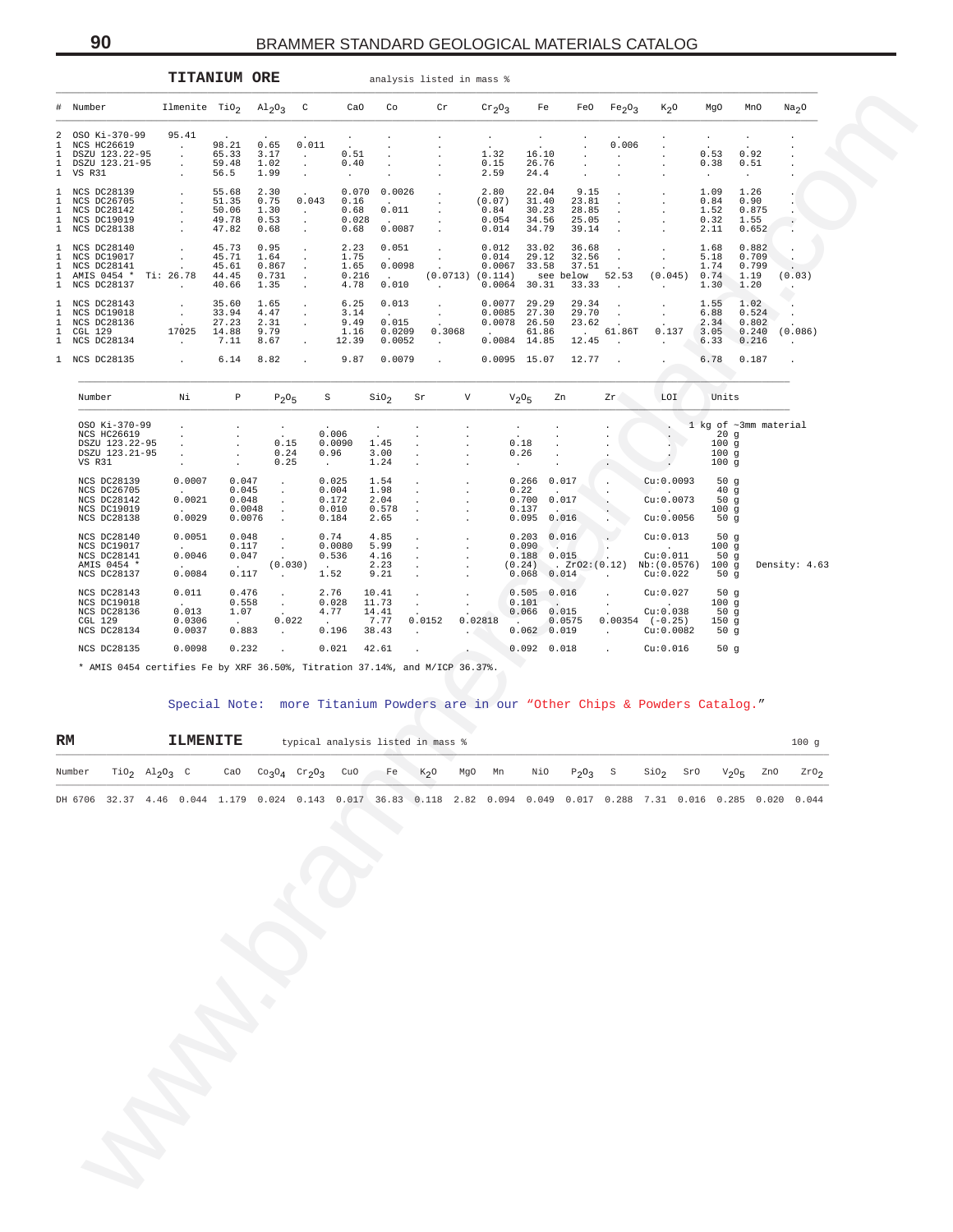| analysis listed in mass % except * which is mg/kg<br>CAN: 200 q<br>GW: 10 g IGS: 65 g all others: 100 g<br>P<br>Number<br>W<br>WO <sub>3</sub><br>Ag*<br>As<br>Be<br>Bi<br>Cu<br>Fe<br>$Ge*$<br>Mo<br>Nb<br>Pb<br>S<br>Sn<br>Zn<br>VS 1710-79<br>71.96<br>0.146<br>$\cdot$<br>70.26<br>0.002<br>0.078<br>0.22<br>0.017<br>0.26<br>SRM 2430<br>$\cdot$<br>SRM 277<br>67.50<br>$\cdot$<br>$\cdot$<br>$\cdot$<br>$\sim$<br>1.04<br>CAN CT-1<br>$\cdot$<br>0.422<br>CAN BH-1<br>$\cdot$<br>KZ 7027-93<br>0.17<br>0.015<br>0.0093<br>0.0014<br>Zr:0.013<br>0.1744<br>$GW-03$<br>$\sim$<br>$\mathbf{r}$<br>$\cdot$<br>$0.1231$ .<br>$GW-02$<br>KZ 7026-93<br>$0.11 \t 1.2$<br>0.0022<br>0.018<br>0.052<br>3.6<br>0.00098<br>0.0015<br>Sr:0.017<br>$\mathbf{r}$<br>0.083<br>CAN TLG-1<br>$\ddot{\phantom{a}}$<br>$\ddot{\phantom{a}}$<br>$\sim$<br>$\cdot$<br>$\ddot{\phantom{a}}$<br>IGS 27<br>0.036<br>1.76<br>0.276<br>$\cdot$ .<br>$\cdot$<br>$\ddot{\phantom{a}}$<br>$\ddot{\phantom{0}}$<br>$\cdot$<br>$\cdot$<br>VS 1714-79<br>10.3<br>0.089<br>0.041<br>0.113<br>1.04<br>$\cdot$<br>$\cdot$<br>VS 1715-79<br>0.60<br>0.013<br>0.054<br>0.020<br>3.1<br>0.026<br>0.049<br>0.068<br>0.038<br>$\sim$<br>$\cdot$<br>$\sim$<br>$\cdot$<br>VS 2040-81<br>0.49<br>0.053<br>0.94<br>0.016<br>0.0058<br>$\sim$<br>$\cdot$<br>$\cdot$<br>$\mathbf{r}$<br>$\ddot{\phantom{a}}$<br>VS 2042-81<br>4.17<br>0.38<br>0.0032<br>0.105<br>0.039<br>$\cdot$<br>$\ddot{\phantom{a}}$<br>$\ddot{\phantom{1}}$<br>VS 2039-81<br>0.22<br>0.023<br>0.27<br>2.47<br>0.0026<br>$\cdot$<br>VS 1713-79<br>0.17<br>0.0058<br>2.9<br>0.028<br>5.5<br>0.015<br>0.011<br>$\sim$<br>$\sim 10^{-11}$<br>$\cdot$<br>$\cdot$<br>VS 1711-79<br>0.036<br>0.0022<br>0.0044<br>0.0026<br>0.0071<br>$\sim$ $\sim$<br>$\ddot{\phantom{a}}$<br>$\cdot$<br>$\cdot$<br>$\cdot$<br>$\sim$<br>$\ddot{\phantom{1}}$<br>CRM<br><b>TUNGSTEN ORE</b><br>analysis listed in mass %<br>$T = Total$<br>GBW: 50 g USZ: 100 g units<br>Number<br>$WO\over 3$<br>$A1_{2}O_{3}$<br>As<br>Bi<br>CaO<br>F<br>FeO<br>$Fe_2O_3$<br>$\kappa_{2}$ o<br>MgO<br>MnO<br>Mo<br>$\mathrm{Na}_2$ <sup>O</sup><br>Pb<br>Rb<br>S<br>$\mathop{\rm {}so}\nolimits_2$<br>Сy<br>14.14<br>0.09<br>0.0067<br>1.95<br>3.72<br>5.59T<br>4.32<br>0.12<br>0.079<br>0.0076<br>0.106<br>USZ 26-99<br>0.41<br>2.04<br>2.13<br>64.87<br>GBW 07241<br>11.15<br>0.068<br>4.17<br>0.096<br>4.84<br>5.60<br>1.58<br>0.14<br>0.090<br>0.098<br>(0.05)<br>0.12<br>1.90<br>71.27<br>$\sim$<br>$\sim$<br>$\sim$<br>$\sim 10^{-11}$<br>GBW 07240<br>0.011<br>37.73<br>0.79<br>9.91<br>7.79<br>1.94<br>1.45<br>8.24<br>0.18<br>0.97<br>0.16<br>0.26<br>(0.08)<br>3.12<br>13.27<br>$\sim$<br>$\sim$<br>analysis listed in mass %<br>analysis listed in mg/kg except % which is mass %<br>Number<br>$\overline{110}$ <sub>2</sub><br>Zn<br>Cd<br>Ce Co<br>Cu%<br>Eu<br>Er<br>Ga<br>Gd<br>Ge<br>Ho<br>In<br>Sn<br>Ag<br>As<br>Dу<br>La<br>(0.016)<br>0.82<br>0.017<br>USZ 26-99<br>11<br>0.022<br>20.7<br>GBW 07241<br>0.17<br>0.044<br>0.010<br>1.8<br>69.6<br>0.94<br>0.17<br>13.1<br>4.5<br>60.3<br>16.5<br>14.8<br>11.2<br>1.3<br>1.8<br>$\overline{\phantom{a}}$<br><b>Contract Contract</b><br>GBW 07240<br>0.079<br>0.29<br>8.3<br>10.0<br>17.8<br>0.64<br>2.5<br>$0.11$ $8.7$<br>0.14<br>26.1<br>0.46<br>0.15<br>0.23<br>5.0<br>$\sim$ $\sim$<br>$\sim$<br><b>Service</b><br>analysis listed in mg/kg except % which is mass %<br>V%<br>Number<br>Lu<br>Nd<br>Νi<br>Pb<br>Pr<br>Sb<br>Sc<br>Se<br>Sm<br>Sr<br>Tb<br>Th<br>Tl<br>Tm<br>Y<br>Yb<br>Zr%<br>Mo<br>Te<br>USZ 26-99<br>78<br>$. \qquad 0 \ . \ 010 \qquad .$<br>0.017<br>35<br>(20)<br>$3.3$<br>$7.9$ $3.1$<br>5.4<br>12.5<br>2.9<br>GBW 07241<br>2.4<br>32.9 2.8 81.2<br>0.96<br>$\begin{array}{cc} 12.5 \\ 0.79 \end{array}$<br>28.3<br>1.8<br>2.2<br>128<br>. 14.9<br>$\sim$<br>0.06<br>$4.2$ $4.0$ $4.1$<br>$1.1 \t 5.1$<br>1.8<br>0.39<br>0.15<br>0.66<br>2.2<br>5.0<br>0.04<br>$2.8$ 0.28<br>GBW 07240<br><b>Contract Contract</b><br>$\ddot{\phantom{a}}$<br>CRM<br><b>TUNGSTEN ORE</b><br>analysis in mass % except * is mg/kg<br>more information on certificates<br>10g, 60g, 500g, or 1 kg units<br>$SIO_{2}$<br>Number<br>W<br>WO <sub>3</sub><br>Au*<br>Cu<br>Fe<br>FeO<br>Fe <sub>3</sub> O <sub>4</sub><br>Mo<br>Sn<br>Mass Recovered<br>OREAS 701<br>2.43<br>3.07<br>1.11<br>0.491<br>23.98<br>17.35<br>17.95<br>0.0254<br>33.95<br>0.0197<br>20.80<br>12.07<br>OREAS 700<br>1.13<br>1.42<br>0.506<br>0.202<br>16.06<br>10.91<br>0.0081<br>47.30<br>0.0182<br>11.28<br>TUNGSTEN ORE<br>RM<br>analysis listed in mass %<br>$10 \times 100$ g units<br>Number<br>$A1_2O_3$<br>Bi<br>C<br>CaO<br>Na <sub>2</sub> O<br>TiO <sub>2</sub><br>LOI<br>W<br>Cu<br>Fe <sub>2</sub> O <sub>3</sub><br>$K_2$ O<br>MgO<br>Mo<br>S<br>$\sin \theta_2$<br>Ag<br>$CDN$ $W-2$<br>2.78<br>0.32<br>(10.1)<br>(43.4) (1.0)<br>(0.1)<br>(3.1)<br>0.45<br>(5.2)<br>(0.8)<br>(27.9)<br>(5.7)<br>$\cdot$<br>$\ddot{\phantom{1}}$<br>$\cdot$<br>$\cdot$<br>1.73<br>$CDN$ $W-3$<br>(2.4)<br>0.2142<br>(8.4)<br>0.44<br>(49.5)<br>(0.6)<br>(3.9)<br>(0.8)<br>(25.3)<br>(0.1)<br>(6.5)<br>$\ddot{\phantom{a}}$<br>$\cdot$<br>$\ddot{\phantom{a}}$<br>$\cdot$<br>$CDN$ $W-5$<br>0.391<br>(12.7)<br>$(0.2)$ $(28.9)$<br>(11.9) (0.1)<br>(1.0)<br>(41.6)<br>(0.1)<br>(0.1)<br>(0.9)<br>ha s<br>$\sim$<br>i.<br>$CDN$ $W-4$<br>0.366<br>$(0.319)$ $(12.7)$<br>0.139<br>$(13.7)$ $(2.4)$ $(2.3)$<br>0.110<br>$(2.0)$ $(0.3)$ $(56.2)$ $(0.5)$ $(4.5)$<br>(3.8)<br>$\sim$<br>$\blacksquare$ | CRM | <b>TUNGSTEN ORE</b> |   |  |  |  |  |  |  |  |
|-------------------------------------------------------------------------------------------------------------------------------------------------------------------------------------------------------------------------------------------------------------------------------------------------------------------------------------------------------------------------------------------------------------------------------------------------------------------------------------------------------------------------------------------------------------------------------------------------------------------------------------------------------------------------------------------------------------------------------------------------------------------------------------------------------------------------------------------------------------------------------------------------------------------------------------------------------------------------------------------------------------------------------------------------------------------------------------------------------------------------------------------------------------------------------------------------------------------------------------------------------------------------------------------------------------------------------------------------------------------------------------------------------------------------------------------------------------------------------------------------------------------------------------------------------------------------------------------------------------------------------------------------------------------------------------------------------------------------------------------------------------------------------------------------------------------------------------------------------------------------------------------------------------------------------------------------------------------------------------------------------------------------------------------------------------------------------------------------------------------------------------------------------------------------------------------------------------------------------------------------------------------------------------------------------------------------------------------------------------------------------------------------------------------------------------------------------------------------------------------------------------------------------------------------------------------------------------------------------------------------------------------------------------------------------------------------------------------------------------------------------------------------------------------------------------------------------------------------------------------------------------------------------------------------------------------------------------------------------------------------------------------------------------------------------------------------------------------------------------------------------------------------------------------------------------------------------------------------------------------------------------------------------------------------------------------------------------------------------------------------------------------------------------------------------------------------------------------------------------------------------------------------------------------------------------------------------------------------------------------------------------------------------------------------------------------------------------------------------------------------------------------------------------------------------------------------------------------------------------------------------------------------------------------------------------------------------------------------------------------------------------------------------------------------------------------------------------------------------------------------------------------------------------------------------------------------------------------------------------------------------------------------------------------------------------------------------------------------------------------------------------------------------------------------------------------------------------------------------------------------------------------------------------------------------------------------------------------------------------------------------------------------------------------------------------------------------------------------------------------------------------------------------------------------------------------------------------------------------------------------------------------------------------------------------------------------------------------------------------------------------------------------------------------------------------------------------------------------------------------------------------------------------------------------------------------------------------------------------------------------------------------------------------------------------------------------------------------------------------------------------------------------------------------------------------------------------------------------------------------------------------------------------------------|-----|---------------------|---|--|--|--|--|--|--|--|
|                                                                                                                                                                                                                                                                                                                                                                                                                                                                                                                                                                                                                                                                                                                                                                                                                                                                                                                                                                                                                                                                                                                                                                                                                                                                                                                                                                                                                                                                                                                                                                                                                                                                                                                                                                                                                                                                                                                                                                                                                                                                                                                                                                                                                                                                                                                                                                                                                                                                                                                                                                                                                                                                                                                                                                                                                                                                                                                                                                                                                                                                                                                                                                                                                                                                                                                                                                                                                                                                                                                                                                                                                                                                                                                                                                                                                                                                                                                                                                                                                                                                                                                                                                                                                                                                                                                                                                                                                                                                                                                                                                                                                                                                                                                                                                                                                                                                                                                                                                                                                                                                                                                                                                                                                                                                                                                                                                                                                                                                                                                                           |     |                     |   |  |  |  |  |  |  |  |
|                                                                                                                                                                                                                                                                                                                                                                                                                                                                                                                                                                                                                                                                                                                                                                                                                                                                                                                                                                                                                                                                                                                                                                                                                                                                                                                                                                                                                                                                                                                                                                                                                                                                                                                                                                                                                                                                                                                                                                                                                                                                                                                                                                                                                                                                                                                                                                                                                                                                                                                                                                                                                                                                                                                                                                                                                                                                                                                                                                                                                                                                                                                                                                                                                                                                                                                                                                                                                                                                                                                                                                                                                                                                                                                                                                                                                                                                                                                                                                                                                                                                                                                                                                                                                                                                                                                                                                                                                                                                                                                                                                                                                                                                                                                                                                                                                                                                                                                                                                                                                                                                                                                                                                                                                                                                                                                                                                                                                                                                                                                                           |     |                     |   |  |  |  |  |  |  |  |
|                                                                                                                                                                                                                                                                                                                                                                                                                                                                                                                                                                                                                                                                                                                                                                                                                                                                                                                                                                                                                                                                                                                                                                                                                                                                                                                                                                                                                                                                                                                                                                                                                                                                                                                                                                                                                                                                                                                                                                                                                                                                                                                                                                                                                                                                                                                                                                                                                                                                                                                                                                                                                                                                                                                                                                                                                                                                                                                                                                                                                                                                                                                                                                                                                                                                                                                                                                                                                                                                                                                                                                                                                                                                                                                                                                                                                                                                                                                                                                                                                                                                                                                                                                                                                                                                                                                                                                                                                                                                                                                                                                                                                                                                                                                                                                                                                                                                                                                                                                                                                                                                                                                                                                                                                                                                                                                                                                                                                                                                                                                                           |     |                     |   |  |  |  |  |  |  |  |
|                                                                                                                                                                                                                                                                                                                                                                                                                                                                                                                                                                                                                                                                                                                                                                                                                                                                                                                                                                                                                                                                                                                                                                                                                                                                                                                                                                                                                                                                                                                                                                                                                                                                                                                                                                                                                                                                                                                                                                                                                                                                                                                                                                                                                                                                                                                                                                                                                                                                                                                                                                                                                                                                                                                                                                                                                                                                                                                                                                                                                                                                                                                                                                                                                                                                                                                                                                                                                                                                                                                                                                                                                                                                                                                                                                                                                                                                                                                                                                                                                                                                                                                                                                                                                                                                                                                                                                                                                                                                                                                                                                                                                                                                                                                                                                                                                                                                                                                                                                                                                                                                                                                                                                                                                                                                                                                                                                                                                                                                                                                                           |     |                     |   |  |  |  |  |  |  |  |
|                                                                                                                                                                                                                                                                                                                                                                                                                                                                                                                                                                                                                                                                                                                                                                                                                                                                                                                                                                                                                                                                                                                                                                                                                                                                                                                                                                                                                                                                                                                                                                                                                                                                                                                                                                                                                                                                                                                                                                                                                                                                                                                                                                                                                                                                                                                                                                                                                                                                                                                                                                                                                                                                                                                                                                                                                                                                                                                                                                                                                                                                                                                                                                                                                                                                                                                                                                                                                                                                                                                                                                                                                                                                                                                                                                                                                                                                                                                                                                                                                                                                                                                                                                                                                                                                                                                                                                                                                                                                                                                                                                                                                                                                                                                                                                                                                                                                                                                                                                                                                                                                                                                                                                                                                                                                                                                                                                                                                                                                                                                                           |     |                     |   |  |  |  |  |  |  |  |
|                                                                                                                                                                                                                                                                                                                                                                                                                                                                                                                                                                                                                                                                                                                                                                                                                                                                                                                                                                                                                                                                                                                                                                                                                                                                                                                                                                                                                                                                                                                                                                                                                                                                                                                                                                                                                                                                                                                                                                                                                                                                                                                                                                                                                                                                                                                                                                                                                                                                                                                                                                                                                                                                                                                                                                                                                                                                                                                                                                                                                                                                                                                                                                                                                                                                                                                                                                                                                                                                                                                                                                                                                                                                                                                                                                                                                                                                                                                                                                                                                                                                                                                                                                                                                                                                                                                                                                                                                                                                                                                                                                                                                                                                                                                                                                                                                                                                                                                                                                                                                                                                                                                                                                                                                                                                                                                                                                                                                                                                                                                                           |     |                     |   |  |  |  |  |  |  |  |
|                                                                                                                                                                                                                                                                                                                                                                                                                                                                                                                                                                                                                                                                                                                                                                                                                                                                                                                                                                                                                                                                                                                                                                                                                                                                                                                                                                                                                                                                                                                                                                                                                                                                                                                                                                                                                                                                                                                                                                                                                                                                                                                                                                                                                                                                                                                                                                                                                                                                                                                                                                                                                                                                                                                                                                                                                                                                                                                                                                                                                                                                                                                                                                                                                                                                                                                                                                                                                                                                                                                                                                                                                                                                                                                                                                                                                                                                                                                                                                                                                                                                                                                                                                                                                                                                                                                                                                                                                                                                                                                                                                                                                                                                                                                                                                                                                                                                                                                                                                                                                                                                                                                                                                                                                                                                                                                                                                                                                                                                                                                                           |     |                     |   |  |  |  |  |  |  |  |
|                                                                                                                                                                                                                                                                                                                                                                                                                                                                                                                                                                                                                                                                                                                                                                                                                                                                                                                                                                                                                                                                                                                                                                                                                                                                                                                                                                                                                                                                                                                                                                                                                                                                                                                                                                                                                                                                                                                                                                                                                                                                                                                                                                                                                                                                                                                                                                                                                                                                                                                                                                                                                                                                                                                                                                                                                                                                                                                                                                                                                                                                                                                                                                                                                                                                                                                                                                                                                                                                                                                                                                                                                                                                                                                                                                                                                                                                                                                                                                                                                                                                                                                                                                                                                                                                                                                                                                                                                                                                                                                                                                                                                                                                                                                                                                                                                                                                                                                                                                                                                                                                                                                                                                                                                                                                                                                                                                                                                                                                                                                                           |     |                     |   |  |  |  |  |  |  |  |
|                                                                                                                                                                                                                                                                                                                                                                                                                                                                                                                                                                                                                                                                                                                                                                                                                                                                                                                                                                                                                                                                                                                                                                                                                                                                                                                                                                                                                                                                                                                                                                                                                                                                                                                                                                                                                                                                                                                                                                                                                                                                                                                                                                                                                                                                                                                                                                                                                                                                                                                                                                                                                                                                                                                                                                                                                                                                                                                                                                                                                                                                                                                                                                                                                                                                                                                                                                                                                                                                                                                                                                                                                                                                                                                                                                                                                                                                                                                                                                                                                                                                                                                                                                                                                                                                                                                                                                                                                                                                                                                                                                                                                                                                                                                                                                                                                                                                                                                                                                                                                                                                                                                                                                                                                                                                                                                                                                                                                                                                                                                                           |     |                     |   |  |  |  |  |  |  |  |
|                                                                                                                                                                                                                                                                                                                                                                                                                                                                                                                                                                                                                                                                                                                                                                                                                                                                                                                                                                                                                                                                                                                                                                                                                                                                                                                                                                                                                                                                                                                                                                                                                                                                                                                                                                                                                                                                                                                                                                                                                                                                                                                                                                                                                                                                                                                                                                                                                                                                                                                                                                                                                                                                                                                                                                                                                                                                                                                                                                                                                                                                                                                                                                                                                                                                                                                                                                                                                                                                                                                                                                                                                                                                                                                                                                                                                                                                                                                                                                                                                                                                                                                                                                                                                                                                                                                                                                                                                                                                                                                                                                                                                                                                                                                                                                                                                                                                                                                                                                                                                                                                                                                                                                                                                                                                                                                                                                                                                                                                                                                                           |     |                     |   |  |  |  |  |  |  |  |
|                                                                                                                                                                                                                                                                                                                                                                                                                                                                                                                                                                                                                                                                                                                                                                                                                                                                                                                                                                                                                                                                                                                                                                                                                                                                                                                                                                                                                                                                                                                                                                                                                                                                                                                                                                                                                                                                                                                                                                                                                                                                                                                                                                                                                                                                                                                                                                                                                                                                                                                                                                                                                                                                                                                                                                                                                                                                                                                                                                                                                                                                                                                                                                                                                                                                                                                                                                                                                                                                                                                                                                                                                                                                                                                                                                                                                                                                                                                                                                                                                                                                                                                                                                                                                                                                                                                                                                                                                                                                                                                                                                                                                                                                                                                                                                                                                                                                                                                                                                                                                                                                                                                                                                                                                                                                                                                                                                                                                                                                                                                                           |     |                     |   |  |  |  |  |  |  |  |
|                                                                                                                                                                                                                                                                                                                                                                                                                                                                                                                                                                                                                                                                                                                                                                                                                                                                                                                                                                                                                                                                                                                                                                                                                                                                                                                                                                                                                                                                                                                                                                                                                                                                                                                                                                                                                                                                                                                                                                                                                                                                                                                                                                                                                                                                                                                                                                                                                                                                                                                                                                                                                                                                                                                                                                                                                                                                                                                                                                                                                                                                                                                                                                                                                                                                                                                                                                                                                                                                                                                                                                                                                                                                                                                                                                                                                                                                                                                                                                                                                                                                                                                                                                                                                                                                                                                                                                                                                                                                                                                                                                                                                                                                                                                                                                                                                                                                                                                                                                                                                                                                                                                                                                                                                                                                                                                                                                                                                                                                                                                                           |     |                     |   |  |  |  |  |  |  |  |
|                                                                                                                                                                                                                                                                                                                                                                                                                                                                                                                                                                                                                                                                                                                                                                                                                                                                                                                                                                                                                                                                                                                                                                                                                                                                                                                                                                                                                                                                                                                                                                                                                                                                                                                                                                                                                                                                                                                                                                                                                                                                                                                                                                                                                                                                                                                                                                                                                                                                                                                                                                                                                                                                                                                                                                                                                                                                                                                                                                                                                                                                                                                                                                                                                                                                                                                                                                                                                                                                                                                                                                                                                                                                                                                                                                                                                                                                                                                                                                                                                                                                                                                                                                                                                                                                                                                                                                                                                                                                                                                                                                                                                                                                                                                                                                                                                                                                                                                                                                                                                                                                                                                                                                                                                                                                                                                                                                                                                                                                                                                                           |     |                     |   |  |  |  |  |  |  |  |
|                                                                                                                                                                                                                                                                                                                                                                                                                                                                                                                                                                                                                                                                                                                                                                                                                                                                                                                                                                                                                                                                                                                                                                                                                                                                                                                                                                                                                                                                                                                                                                                                                                                                                                                                                                                                                                                                                                                                                                                                                                                                                                                                                                                                                                                                                                                                                                                                                                                                                                                                                                                                                                                                                                                                                                                                                                                                                                                                                                                                                                                                                                                                                                                                                                                                                                                                                                                                                                                                                                                                                                                                                                                                                                                                                                                                                                                                                                                                                                                                                                                                                                                                                                                                                                                                                                                                                                                                                                                                                                                                                                                                                                                                                                                                                                                                                                                                                                                                                                                                                                                                                                                                                                                                                                                                                                                                                                                                                                                                                                                                           |     |                     |   |  |  |  |  |  |  |  |
|                                                                                                                                                                                                                                                                                                                                                                                                                                                                                                                                                                                                                                                                                                                                                                                                                                                                                                                                                                                                                                                                                                                                                                                                                                                                                                                                                                                                                                                                                                                                                                                                                                                                                                                                                                                                                                                                                                                                                                                                                                                                                                                                                                                                                                                                                                                                                                                                                                                                                                                                                                                                                                                                                                                                                                                                                                                                                                                                                                                                                                                                                                                                                                                                                                                                                                                                                                                                                                                                                                                                                                                                                                                                                                                                                                                                                                                                                                                                                                                                                                                                                                                                                                                                                                                                                                                                                                                                                                                                                                                                                                                                                                                                                                                                                                                                                                                                                                                                                                                                                                                                                                                                                                                                                                                                                                                                                                                                                                                                                                                                           |     |                     |   |  |  |  |  |  |  |  |
|                                                                                                                                                                                                                                                                                                                                                                                                                                                                                                                                                                                                                                                                                                                                                                                                                                                                                                                                                                                                                                                                                                                                                                                                                                                                                                                                                                                                                                                                                                                                                                                                                                                                                                                                                                                                                                                                                                                                                                                                                                                                                                                                                                                                                                                                                                                                                                                                                                                                                                                                                                                                                                                                                                                                                                                                                                                                                                                                                                                                                                                                                                                                                                                                                                                                                                                                                                                                                                                                                                                                                                                                                                                                                                                                                                                                                                                                                                                                                                                                                                                                                                                                                                                                                                                                                                                                                                                                                                                                                                                                                                                                                                                                                                                                                                                                                                                                                                                                                                                                                                                                                                                                                                                                                                                                                                                                                                                                                                                                                                                                           |     |                     |   |  |  |  |  |  |  |  |
|                                                                                                                                                                                                                                                                                                                                                                                                                                                                                                                                                                                                                                                                                                                                                                                                                                                                                                                                                                                                                                                                                                                                                                                                                                                                                                                                                                                                                                                                                                                                                                                                                                                                                                                                                                                                                                                                                                                                                                                                                                                                                                                                                                                                                                                                                                                                                                                                                                                                                                                                                                                                                                                                                                                                                                                                                                                                                                                                                                                                                                                                                                                                                                                                                                                                                                                                                                                                                                                                                                                                                                                                                                                                                                                                                                                                                                                                                                                                                                                                                                                                                                                                                                                                                                                                                                                                                                                                                                                                                                                                                                                                                                                                                                                                                                                                                                                                                                                                                                                                                                                                                                                                                                                                                                                                                                                                                                                                                                                                                                                                           |     |                     |   |  |  |  |  |  |  |  |
|                                                                                                                                                                                                                                                                                                                                                                                                                                                                                                                                                                                                                                                                                                                                                                                                                                                                                                                                                                                                                                                                                                                                                                                                                                                                                                                                                                                                                                                                                                                                                                                                                                                                                                                                                                                                                                                                                                                                                                                                                                                                                                                                                                                                                                                                                                                                                                                                                                                                                                                                                                                                                                                                                                                                                                                                                                                                                                                                                                                                                                                                                                                                                                                                                                                                                                                                                                                                                                                                                                                                                                                                                                                                                                                                                                                                                                                                                                                                                                                                                                                                                                                                                                                                                                                                                                                                                                                                                                                                                                                                                                                                                                                                                                                                                                                                                                                                                                                                                                                                                                                                                                                                                                                                                                                                                                                                                                                                                                                                                                                                           |     |                     |   |  |  |  |  |  |  |  |
|                                                                                                                                                                                                                                                                                                                                                                                                                                                                                                                                                                                                                                                                                                                                                                                                                                                                                                                                                                                                                                                                                                                                                                                                                                                                                                                                                                                                                                                                                                                                                                                                                                                                                                                                                                                                                                                                                                                                                                                                                                                                                                                                                                                                                                                                                                                                                                                                                                                                                                                                                                                                                                                                                                                                                                                                                                                                                                                                                                                                                                                                                                                                                                                                                                                                                                                                                                                                                                                                                                                                                                                                                                                                                                                                                                                                                                                                                                                                                                                                                                                                                                                                                                                                                                                                                                                                                                                                                                                                                                                                                                                                                                                                                                                                                                                                                                                                                                                                                                                                                                                                                                                                                                                                                                                                                                                                                                                                                                                                                                                                           |     |                     |   |  |  |  |  |  |  |  |
|                                                                                                                                                                                                                                                                                                                                                                                                                                                                                                                                                                                                                                                                                                                                                                                                                                                                                                                                                                                                                                                                                                                                                                                                                                                                                                                                                                                                                                                                                                                                                                                                                                                                                                                                                                                                                                                                                                                                                                                                                                                                                                                                                                                                                                                                                                                                                                                                                                                                                                                                                                                                                                                                                                                                                                                                                                                                                                                                                                                                                                                                                                                                                                                                                                                                                                                                                                                                                                                                                                                                                                                                                                                                                                                                                                                                                                                                                                                                                                                                                                                                                                                                                                                                                                                                                                                                                                                                                                                                                                                                                                                                                                                                                                                                                                                                                                                                                                                                                                                                                                                                                                                                                                                                                                                                                                                                                                                                                                                                                                                                           |     |                     |   |  |  |  |  |  |  |  |
|                                                                                                                                                                                                                                                                                                                                                                                                                                                                                                                                                                                                                                                                                                                                                                                                                                                                                                                                                                                                                                                                                                                                                                                                                                                                                                                                                                                                                                                                                                                                                                                                                                                                                                                                                                                                                                                                                                                                                                                                                                                                                                                                                                                                                                                                                                                                                                                                                                                                                                                                                                                                                                                                                                                                                                                                                                                                                                                                                                                                                                                                                                                                                                                                                                                                                                                                                                                                                                                                                                                                                                                                                                                                                                                                                                                                                                                                                                                                                                                                                                                                                                                                                                                                                                                                                                                                                                                                                                                                                                                                                                                                                                                                                                                                                                                                                                                                                                                                                                                                                                                                                                                                                                                                                                                                                                                                                                                                                                                                                                                                           |     |                     |   |  |  |  |  |  |  |  |
|                                                                                                                                                                                                                                                                                                                                                                                                                                                                                                                                                                                                                                                                                                                                                                                                                                                                                                                                                                                                                                                                                                                                                                                                                                                                                                                                                                                                                                                                                                                                                                                                                                                                                                                                                                                                                                                                                                                                                                                                                                                                                                                                                                                                                                                                                                                                                                                                                                                                                                                                                                                                                                                                                                                                                                                                                                                                                                                                                                                                                                                                                                                                                                                                                                                                                                                                                                                                                                                                                                                                                                                                                                                                                                                                                                                                                                                                                                                                                                                                                                                                                                                                                                                                                                                                                                                                                                                                                                                                                                                                                                                                                                                                                                                                                                                                                                                                                                                                                                                                                                                                                                                                                                                                                                                                                                                                                                                                                                                                                                                                           |     |                     |   |  |  |  |  |  |  |  |
|                                                                                                                                                                                                                                                                                                                                                                                                                                                                                                                                                                                                                                                                                                                                                                                                                                                                                                                                                                                                                                                                                                                                                                                                                                                                                                                                                                                                                                                                                                                                                                                                                                                                                                                                                                                                                                                                                                                                                                                                                                                                                                                                                                                                                                                                                                                                                                                                                                                                                                                                                                                                                                                                                                                                                                                                                                                                                                                                                                                                                                                                                                                                                                                                                                                                                                                                                                                                                                                                                                                                                                                                                                                                                                                                                                                                                                                                                                                                                                                                                                                                                                                                                                                                                                                                                                                                                                                                                                                                                                                                                                                                                                                                                                                                                                                                                                                                                                                                                                                                                                                                                                                                                                                                                                                                                                                                                                                                                                                                                                                                           |     |                     | O |  |  |  |  |  |  |  |
|                                                                                                                                                                                                                                                                                                                                                                                                                                                                                                                                                                                                                                                                                                                                                                                                                                                                                                                                                                                                                                                                                                                                                                                                                                                                                                                                                                                                                                                                                                                                                                                                                                                                                                                                                                                                                                                                                                                                                                                                                                                                                                                                                                                                                                                                                                                                                                                                                                                                                                                                                                                                                                                                                                                                                                                                                                                                                                                                                                                                                                                                                                                                                                                                                                                                                                                                                                                                                                                                                                                                                                                                                                                                                                                                                                                                                                                                                                                                                                                                                                                                                                                                                                                                                                                                                                                                                                                                                                                                                                                                                                                                                                                                                                                                                                                                                                                                                                                                                                                                                                                                                                                                                                                                                                                                                                                                                                                                                                                                                                                                           |     |                     |   |  |  |  |  |  |  |  |
|                                                                                                                                                                                                                                                                                                                                                                                                                                                                                                                                                                                                                                                                                                                                                                                                                                                                                                                                                                                                                                                                                                                                                                                                                                                                                                                                                                                                                                                                                                                                                                                                                                                                                                                                                                                                                                                                                                                                                                                                                                                                                                                                                                                                                                                                                                                                                                                                                                                                                                                                                                                                                                                                                                                                                                                                                                                                                                                                                                                                                                                                                                                                                                                                                                                                                                                                                                                                                                                                                                                                                                                                                                                                                                                                                                                                                                                                                                                                                                                                                                                                                                                                                                                                                                                                                                                                                                                                                                                                                                                                                                                                                                                                                                                                                                                                                                                                                                                                                                                                                                                                                                                                                                                                                                                                                                                                                                                                                                                                                                                                           |     |                     |   |  |  |  |  |  |  |  |
|                                                                                                                                                                                                                                                                                                                                                                                                                                                                                                                                                                                                                                                                                                                                                                                                                                                                                                                                                                                                                                                                                                                                                                                                                                                                                                                                                                                                                                                                                                                                                                                                                                                                                                                                                                                                                                                                                                                                                                                                                                                                                                                                                                                                                                                                                                                                                                                                                                                                                                                                                                                                                                                                                                                                                                                                                                                                                                                                                                                                                                                                                                                                                                                                                                                                                                                                                                                                                                                                                                                                                                                                                                                                                                                                                                                                                                                                                                                                                                                                                                                                                                                                                                                                                                                                                                                                                                                                                                                                                                                                                                                                                                                                                                                                                                                                                                                                                                                                                                                                                                                                                                                                                                                                                                                                                                                                                                                                                                                                                                                                           |     |                     |   |  |  |  |  |  |  |  |

|                                     | analysis listed in mass %                                                    |                           |                                 |                          |                       |                |                                       |                        |                              |                           |      | $T = Total$          |                                                   |                       |                |                      | GBW: 50 q                |             |                           | $USZ: 100$ q units |                         |
|-------------------------------------|------------------------------------------------------------------------------|---------------------------|---------------------------------|--------------------------|-----------------------|----------------|---------------------------------------|------------------------|------------------------------|---------------------------|------|----------------------|---------------------------------------------------|-----------------------|----------------|----------------------|--------------------------|-------------|---------------------------|--------------------|-------------------------|
| Number                              | WO <sub>3</sub>                                                              | $\mathrm{^{Al}_{2}O_{3}}$ | As                              | Bi                       | CaO                   |                | Сy                                    | F                      | FeO                          | $Fe_2O_3$                 |      | $K_{2}O$             | MgO                                               | MnO                   | Mo             | Na <sub>2</sub> O    | Pb                       |             | Rb                        | S                  | $\mathsf{Sio}_2$        |
| USZ 26-99<br>GBW 07241<br>GBW 07240 | 0.41                                                                         | 14.14<br>11.15<br>8.24    | 0.09<br>$\sim$<br>0.18          | 0.0067<br>0.068<br>0.011 | 1.95<br>4.17<br>37.73 |                | $\ddot{\phantom{0}}$<br>0.096<br>0.79 | $\sim$<br>4.84<br>9.91 | 3.72<br>$\sim$               | 5.59T<br>5.60<br>7.79     |      | 4.32<br>1.58<br>1.94 | 2.04<br>0.14<br>1.45                              | 0.12<br>0.090<br>0.97 | 0.079<br>0.098 | 2.13<br>0.12<br>0.16 | 0.0076<br>$\sim$<br>0.26 |             | 0.106<br>(0.05)<br>(0.08) | 1.90<br>3.12       | 64.87<br>71.27<br>13.27 |
|                                     | analysis listed in mass %                                                    |                           |                                 |                          |                       |                |                                       |                        |                              |                           |      |                      | analysis listed in mg/kg except % which is mass % |                       |                |                      |                          |             |                           |                    |                         |
| Number                              | Sn                                                                           | $\mathcal{T}^{\text{LO}}$ | Zn                              |                          | Ag                    | As             | Cd                                    |                        | Ce Co                        | Cu%                       |      | Dy                   | Eu                                                | Er                    | Ga             | Gd                   | Ge                       | Ho          | In                        | La                 |                         |
| USZ 26-99<br>GBW 07241<br>GBW 07240 | (0.016)<br>0.17<br>0.14<br>analysis listed in mg/kg except % which is mass % | 0.82<br>0.044<br>0.079    | 0.017<br>0.010<br>0.29          |                          | 1.8<br>8.3            | 69.6<br>$\sim$ | 0.94<br>26.1                          | 60.3<br>10.0           | 11<br>$\sim$<br>$\mathbf{r}$ | 0.022<br>$\sim$<br>$\sim$ | 20.7 | 0.46                 | 0.17<br>0.15                                      | 13.1<br>0.23          | 16.5<br>17.8   | 14.8<br>0.64         | 11.2<br>2.5              | 4.5<br>0.11 | 1.3<br>8.7                | 1.8<br>5.0         |                         |
| Number                              | Lu                                                                           | Mo                        | Νi<br>Nd                        | Pb                       | Pr.                   |                | Sb                                    | Sc                     | Se                           | Sm                        | Sr   | Tb                   | Te                                                | Th                    | T1             | Tm                   | Y                        | V%          | Yb                        | Zr%                |                         |
| USZ 26-99<br>GBW 07241<br>GBW 07240 | 2.4<br>0.06                                                                  | 4.2                       | 35<br>32.9<br>2.8<br>4.1<br>4.0 | 81.2                     | 7.9<br>1.1            | (20)           | 3.1<br>5.1                            | 5.4<br>1.8             | 0.96<br>0.39                 | 12.5<br>0.79              | 78   | 3.3<br>0.15          | 2.9<br>0.66                                       | 28.3<br>2.2           | 1.8<br>5.0     | 2.2<br>0.04          | 128<br>2.8               | 0.010       | 14.9<br>0.28              | 0.017              |                         |

#### **CRM TUNGSTEN ORE**

| analysis in mass % except * is mq/kq |              |              |               |                | more information on certificates |                |                                |                  |                |                  | 10g, 60g, 500g, or 1 kg units |
|--------------------------------------|--------------|--------------|---------------|----------------|----------------------------------|----------------|--------------------------------|------------------|----------------|------------------|-------------------------------|
| Number                               | W            |              | $WO_2$ Au* Cu |                | <b>Fe</b>                        | FeO            | Fe <sub>2</sub> O <sub>A</sub> | Mo               | $SiO_2$ Sn     |                  | Mass Recovered                |
| OREAS 701<br>OREAS 700               | 2.43<br>1.13 | 3.07<br>1.42 | 1.11<br>0.506 | 0.491<br>0.202 | 23.98<br>16.06                   | 17.35<br>12.07 | 17.95<br>10.91                 | 0.0254<br>0.0081 | 33.95<br>47.30 | 0.0197<br>0.0182 | 20.80<br>11.28                |

# **RM TUNGSTEN ORE**

|                                                          |                                | analysis listed in mass % |                                    |                |              |                                    |                       |                                                        |                          |                          |       |                                  |       |                                      | $10 \times 100$ q units                    |                         |
|----------------------------------------------------------|--------------------------------|---------------------------|------------------------------------|----------------|--------------|------------------------------------|-----------------------|--------------------------------------------------------|--------------------------|--------------------------|-------|----------------------------------|-------|--------------------------------------|--------------------------------------------|-------------------------|
| Number                                                   | W                              | Ag                        | $Al_2O_2$                          | Bi             | $\mathsf{C}$ | CaO                                | Cu                    | Fe <sub>2</sub> O <sub>2</sub>                         | $K_{\gamma}O$            | MgO                      | Mo    | Na <sub>0</sub>                  | S.    | SiO <sub>2</sub>                     | TiO,                                       | LOI                     |
| $CDN$ $W-2$<br>$CDN$ $W-3$<br>$CDN$ $W-5$<br>$CDN$ $W-4$ | 2.78<br>1.73<br>0.391<br>0.366 | (0.319)                   | (3.1)<br>(2.4)<br>(12.7)<br>(12.7) | 0.32<br>0.2142 | (0.2)        | (10.1)<br>(8.4)<br>(28.9)<br>(3.8) | 0.45<br>0.44<br>0.139 | $(43.4)$ $(1.0)$ $(5.2)$<br>(49.5)<br>(11.9)<br>(13.7) | $(0.1)$ $(1.0)$<br>(2.4) | $(0.6)$ $(3.9)$<br>(2.3) | 0.110 | (0.8)<br>(0.8)<br>(0.1)<br>(2.0) | (0.3) | (27.9)<br>(25.3)<br>(41.6)<br>(56.2) | $(0.1)$ $(5.7)$<br>(0.1)<br>(0.1)<br>(0.5) | (6.5)<br>(0.9)<br>(4.5) |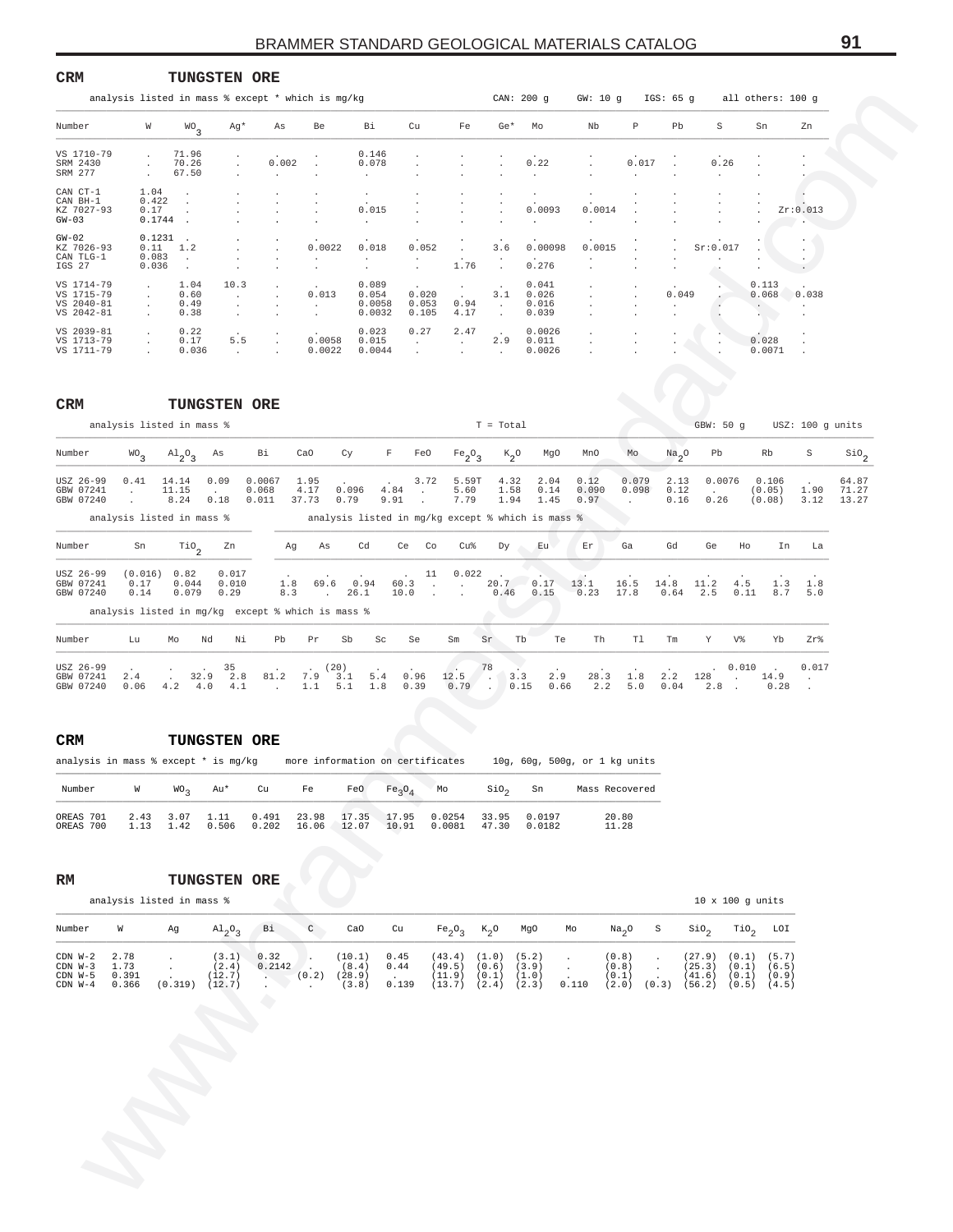**RM ULTRAMAFIC ROCK - KOMATIITE**

| Number                                |                                |                             | analysis listed in mass %           |                             |                          |                |              |                |                                         |                                       |                           |                  |                |                        |                |                | continued analysis listed in mg/kg |                |                     |
|---------------------------------------|--------------------------------|-----------------------------|-------------------------------------|-----------------------------|--------------------------|----------------|--------------|----------------|-----------------------------------------|---------------------------------------|---------------------------|------------------|----------------|------------------------|----------------|----------------|------------------------------------|----------------|---------------------|
|                                       | $A1_{2}O_{3}$                  |                             | CaO $T.Fe_2O_3$                     | K20                         | MgO                      | MnO            | $Na_{2}O$    | $P_2O_5$       | $\frac{\text{SiO}}{2}$                  | $\mathcal{T}^{10}$                    | LOI                       |                  | Ba             | Be                     | Ce             | Co             | Cr<br>Cs                           | Cu             |                     |
| IAG OKUM                              | 7.97                           | 7.85                        | 11.81                               | 0.044                       | 21.2                     | 0.188          | 1.13         | 0.026          | 44.1                                    | 0.380                                 | (4.49)                    |                  |                | $(6.2)$ $(0.065)$ 1.27 |                | 88             | 2460<br>0.184                      | 43             |                     |
|                                       |                                |                             | continued analysis listed in mg/kg  |                             |                          |                |              |                |                                         |                                       |                           |                  |                |                        |                |                |                                    |                |                     |
| Number                                | Dу                             | Er                          | Εu                                  | Ga                          | Gd                       | Ηf             | Ho           | La             | Li                                      | Lu                                    | Nb                        | Νi<br>Nd         |                | Pb<br>Pr               | Rb             |                |                                    |                |                     |
| IAG OKUM                              | 1.61                           | 1.04                        | 0.300                               |                             | 8.7 (1.17) 0.55          |                | 0.355        |                | $0.41$ $(4.4)$ $0.148$                  |                                       | 0.37                      | 1.49             | 88 (0.26)      | 0.235                  | 0.96           |                |                                    |                |                     |
| Number                                | Sb                             | Sc                          |                                     | Sn                          | Sr                       | Ta             | Tb           | Th             | Tm                                      | U                                     | $\boldsymbol{\mathrm{V}}$ | Υ                | Yb             | Zn<br>Zr               | Units          |                |                                    |                |                     |
|                                       |                                |                             | Sm                                  |                             |                          |                |              |                |                                         |                                       |                           |                  |                | 17                     |                |                |                                    |                |                     |
| IAG OKUM                              | (0.079)                        | 27                          | 0.71                                | $(0.25)$ 16                 |                          | 0.026          |              |                | $(0.229)$ 0.031 $(0.155)$ $(0.012)$ 167 |                                       |                           | 9.0              | 1.00           | 61                     | 100g           |                |                                    |                |                     |
| CRM                                   |                                |                             | <b>URANIUM ORE</b>                  |                             |                          |                |              |                |                                         |                                       |                           |                  |                |                        |                |                |                                    |                |                     |
| analysis listed in mass % powder 10 g |                                |                             |                                     |                             |                          |                |              |                |                                         |                                       |                           |                  |                |                        |                |                |                                    |                |                     |
| Number                                | U                              |                             | Cu                                  | Fe                          |                          |                |              |                |                                         |                                       |                           |                  |                |                        |                |                |                                    |                |                     |
| $GU-10$                               | 0.1876                         |                             |                                     |                             |                          |                |              |                |                                         |                                       |                           |                  |                |                        |                |                |                                    |                |                     |
| $GU-09$<br>$GU-08$                    | 0.1134<br>0.03124              |                             |                                     |                             |                          |                |              |                |                                         |                                       |                           |                  |                |                        |                |                |                                    |                |                     |
| $GU-07$<br>$GU-11$<br>$GU-03$         | 0.02429<br>0.003467<br>0.00048 |                             | 0.00210                             | 3.5                         |                          |                |              |                |                                         |                                       |                           |                  |                |                        |                |                |                                    |                |                     |
| $GU-04$<br>$GU-06$                    | 0.00042<br>0.000382            |                             |                                     |                             |                          |                |              |                |                                         |                                       |                           |                  |                |                        |                |                |                                    |                |                     |
| $GU-05$                               | 0.000356                       |                             |                                     |                             |                          |                |              |                |                                         |                                       |                           |                  |                |                        |                |                |                                    |                |                     |
|                                       |                                |                             |                                     |                             |                          |                |              |                |                                         |                                       |                           |                  |                |                        |                |                |                                    |                |                     |
| CRM                                   |                                |                             | URTITE<br>analysis listed in mass % |                             |                          |                |              |                |                                         |                                       |                           |                  |                | 40 g units             |                |                |                                    |                |                     |
| Number                                |                                |                             |                                     |                             |                          | MnO            | MgO          | CaO            |                                         |                                       | FeO                       |                  | Ba             | Sr                     |                |                |                                    |                |                     |
|                                       |                                | $\sin \frac{\pi}{2}$        | $\mathbb{T}^{10}$ <sub>2</sub>      | $A1_{2}O_{3}$               | $Fe_2O_3$                |                |              |                | $Na_{2}O$                               | $k_{2}^{\circ}$                       |                           | $P_2O_5$         |                |                        |                |                |                                    |                |                     |
| VS 2123-81                            |                                | 42.80                       | 1.79                                | 26.47                       | 2.67                     | 0.084          | 0.14         | 3.73           | 13.33                                   | 5.16                                  | 1.40                      | 0.388            | 0.035          | 0.100                  |                |                |                                    |                |                     |
| continued                             |                                |                             |                                     |                             | analysis listed in mg/kg |                |              |                |                                         |                                       |                           |                  |                |                        |                |                |                                    |                |                     |
| Number                                |                                | Be                          | Co                                  | Cr<br>Cu                    | Ga                       | La             | Li           | Nb<br>Mo       | Νi                                      | Pb<br>Rb                              | Sn                        | V                | Υ              | Yb<br>Zn               | Ζr             |                |                                    |                |                     |
| VS 2123-81                            |                                | 5.1                         | 8.1                                 | 9.7<br>24                   | 48                       | 100            | 8.9          | 2.3<br>97      | 6.5                                     | 5.8<br>79                             | 3.4                       | 86               | 26             | 1.7<br>44              | 220            |                |                                    |                |                     |
|                                       |                                |                             |                                     |                             |                          |                |              |                |                                         |                                       |                           |                  |                |                        |                |                |                                    |                |                     |
| CRM                                   |                                |                             | <b>VANADIUM ORE</b>                 |                             |                          |                |              |                | analysis listed in mass %               |                                       |                           |                  |                |                        |                |                |                                    |                |                     |
|                                       |                                |                             |                                     |                             |                          |                |              |                |                                         |                                       |                           |                  |                |                        |                |                |                                    |                | 10 g units          |
|                                       | $V_{2}O_{5}$                   | $\mathrm{Al}_2\mathrm{O}_3$ | CaO                                 | $\mathrm{cr}_2\mathrm{O}_3$ | Fe                       | $K_{2}O$       | MgO          | MnO            |                                         | Na <sub>2</sub> O<br>SiO <sub>2</sub> |                           | TiO <sub>2</sub> | Co             | Cu                     | Νi             | P              | S                                  | Zn             |                     |
| Number<br>$GV-01$<br>$GV-02$          | 1.233<br>0.790                 | 5.57<br>11.24               | 0.079<br>2.484                      | 0.721<br>0.560              | 48.95<br>34.41           | 0.010<br>0.080 | 1.30<br>2.80 | 0.148<br>0.161 | 0.015<br>0.573                          | 4.27<br>19.76                         |                           | 14.104<br>9.174  | 0.019<br>0.017 | 0.022<br>0.033         | 0.067<br>0.061 | 0.005<br>0.018 | 0.067<br>0.220                     | 0.037<br>0.030 | LOI<br>2.07<br>2.76 |
| $GV-06$<br>$GV-03$                    | 0.343<br>0.327                 | 7.18<br>16.78               | 6.204<br>2.966                      | 0.007<br>0.044              | 25.93<br>20.24           | 0.464<br>0.183 | 9.73<br>3.59 | 0.326<br>0.176 | 0.627<br>0.843                          | 30.57<br>33.96                        |                           | 6.549<br>4.302   | 0.014<br>0.013 | 0.007<br>0.013         | 0.016<br>0.048 | 0.102<br>0.023 | 0.018<br>0.073                     | 0.027<br>0.016 | 0.91<br>7.44        |

#### **CRM URANIUM ORE**

|                                       | analysis listed in mass %       |                | powder 10 q    |  |
|---------------------------------------|---------------------------------|----------------|----------------|--|
| Number                                | ŢŢ                              | Cu             | Fe             |  |
| $GU-10$<br>$GU-09$<br>$GII - 0.8$     | 0.1876<br>0.1134<br>0.03124     | $\blacksquare$ | $\blacksquare$ |  |
| $GII - 07$<br>$GII-11$<br>$GII - 0.3$ | 0.02429<br>0.003467<br>0.00048  | 0.00210        | 3.5            |  |
| $GU-04$<br>$GU-06$<br>$GII - 0.5$     | 0.00042<br>0.000382<br>0.000356 |                |                |  |

## **CRM URTITE**

|            | analysis listed in mass % |  |  |  |  |                                                                                                                                                                                     | 40 q units |
|------------|---------------------------|--|--|--|--|-------------------------------------------------------------------------------------------------------------------------------------------------------------------------------------|------------|
| Number     |                           |  |  |  |  | sio <sub>2</sub> Tio <sub>2</sub> Al <sub>2</sub> O <sub>2</sub> Fe <sub>2</sub> O <sub>2</sub> MnO MgO CaO Na <sub>2</sub> O K <sub>2</sub> O FeO P <sub>2</sub> O <sub>5</sub> Ba | sr Sr      |
| VS 2123-81 |                           |  |  |  |  | 42.80 1.79 26.47 2.67 0.084 0.14 3.73 13.33 5.16 1.40 0.388 0.035 0.100                                                                                                             |            |

| continued  |     |           | analysis listed in mg/kg |  |                                                              |    |                |       |           |  |    |     |         |
|------------|-----|-----------|--------------------------|--|--------------------------------------------------------------|----|----------------|-------|-----------|--|----|-----|---------|
| Number     | Be. | <b>Co</b> | Cr Cu                    |  | Ga La Li                                                     | Mo | N <sub>b</sub> | Ni Pb | Rb Sn V Y |  | Yh | 7.n | Zr      |
| VS 2123-81 |     |           |                          |  | 5.1 8.1 9.7 24 48 100 8.9 2.3 97 6.5 5.8 79 3.4 86 26 1.7 44 |    |                |       |           |  |    |     | - 2.2.0 |

| <b>CRM</b> |          |                         |       | <b>VANADIUM ORE</b> |       |        |       | analysis listed in mass % |                   |                  |                  |       |       |       |       |       | 10 q units |         |
|------------|----------|-------------------------|-------|---------------------|-------|--------|-------|---------------------------|-------------------|------------------|------------------|-------|-------|-------|-------|-------|------------|---------|
| Number     | $V_2O_E$ | $\text{Al}_2\text{O}_2$ | CaO   | $Cr_2O_2$           | Fe    | $K_2O$ | MgO   | MnO                       | Na <sub>2</sub> O | SiO <sub>2</sub> | TiO <sub>2</sub> | Co    | Cu    | Νi    | P     |       | Zn         | LOI     |
| $GV - 01$  | 1.233    | 5.57                    | 0.079 | 0.721               | 48.95 | 0.010  | 1.30  | 0.148                     | 0.015             | 4.27             | 14.104           | 0.019 | 0.022 | 0.067 | 0.005 | 0.067 | 0.037      | 2.07    |
| $GV-02$    | 0.790    | 11.24                   | 2.484 | 0.560               | 34.41 | 0.080  | 2.80  | 0.161                     | 0.573             | 19.76            | 9.174            | 0.017 | 0.033 | 0.061 | 0.018 | 0.220 | 0.030      | 2.76    |
| GV-06      | 0.343    | 7.18                    | 6.204 | 0.007               | 25.93 | 0.464  | 9.73  | 0.326                     | 0.627             | 30.57            | 6.549            | 0.014 | 0.007 | 0.016 | 0.102 | 0.018 | 0.027      | 0.91    |
| $GV - 0.3$ | 0.327    | 16.78                   | 2.966 | 0.044               | 20.24 | 0.183  | 3.59  | 0.176                     | 0.843             | 33.96            | 4.302            | 0.013 | 0.013 | 0.048 | 0.023 | 0.073 | 0.016      | 7.44    |
| $GV-05$    | 0.223    | 7.53                    | 4.004 | 0.008               | 23.97 | 0.440  | 14.33 | 0.350                     | 1.272             | 34.61            | 4.121            | 0.017 | 0.006 | 0.022 | 0.099 | 0.013 | 0.024      | $-1.28$ |
| $GV-04$    | 0.089    | 11.93                   | 8.822 | < 0.01              | 13.15 | 1.809  | 4.21  | 0.263                     | 3.008             | 45.99            | 3.568            | 0.005 | 0.013 | 0.004 | 0.348 | 0.086 | 0.020      | 0.47    |

## **RM VOLCANIC TUFF WITH EXTENSIVE ANALYSIS**

|          |           |                                 | analysis listed in mass % |       |                          |                                  |                     |       |       |                   |                            |                  |       |          |                  |      |          | $~10$ $~35$ g units |
|----------|-----------|---------------------------------|---------------------------|-------|--------------------------|----------------------------------|---------------------|-------|-------|-------------------|----------------------------|------------------|-------|----------|------------------|------|----------|---------------------|
| Number   |           | $\mathrm{Al}_{2}\mathrm{O}_{3}$ | Ba                        | CaO   | FeO                      | T.Fe <sub>2</sub> O <sub>3</sub> | $K_2O$              | MgO   | MnO   | Na <sub>2</sub> O | $P_2O_5$                   | SiO <sub>2</sub> |       | Sr       | TiO <sub>2</sub> | V    |          | LOI                 |
| IAG OU-1 | 15.136    |                                 | 0.01314                   | 6.488 | 4.995                    | 8.987                            | 0.215               | 4.727 | 0.129 | 2.463             | 0.050                      | 58.247           |       | 0.010476 | 0.440            |      | 0.022223 | 3.058               |
|          | continued |                                 |                           |       | analysis listed in mg/kg |                                  |                     |       |       |                   |                            |                  |       |          |                  |      |          |                     |
| Number   |           | As                              | Be                        | Cd    | Ce                       | Co                               | $\operatorname{Cr}$ | Cs    | Cu    | Dy                | $\mathop{\rm Er}\nolimits$ | Eu               | Ga    | Gd       | Ηf               | Ho   | La       | Li                  |
| IAG OU-1 |           | 8.221                           | 0.43                      | 0.17  | 12.49                    | 24.41                            | 27.65               | 0.14  | 61.55 | 3.40              | 2.40                       | 0.52             | 13.63 | 2.78     | 1.65             | 0.80 | 5.60     | 20.35               |
| Number   |           | Lu                              | Nb                        | Nd    | Νi                       | Sb<br>Rb                         | Sc                  | Sm    | Ta    | Tb                | Th                         | Tm               | U     | Y        | Yb               |      | Zn       | Zr                  |
| IAG OU-1 |           | 0.39                            | 2.3                       | 7.32  | 13.00                    | 2.05<br>0.22                     | 32.69               | 2.13  | 0.15  | 0.49              | 1.68                       | 0.37             | 0.40  | 21.63    | 2.49             |      | 74.40    | 55.00               |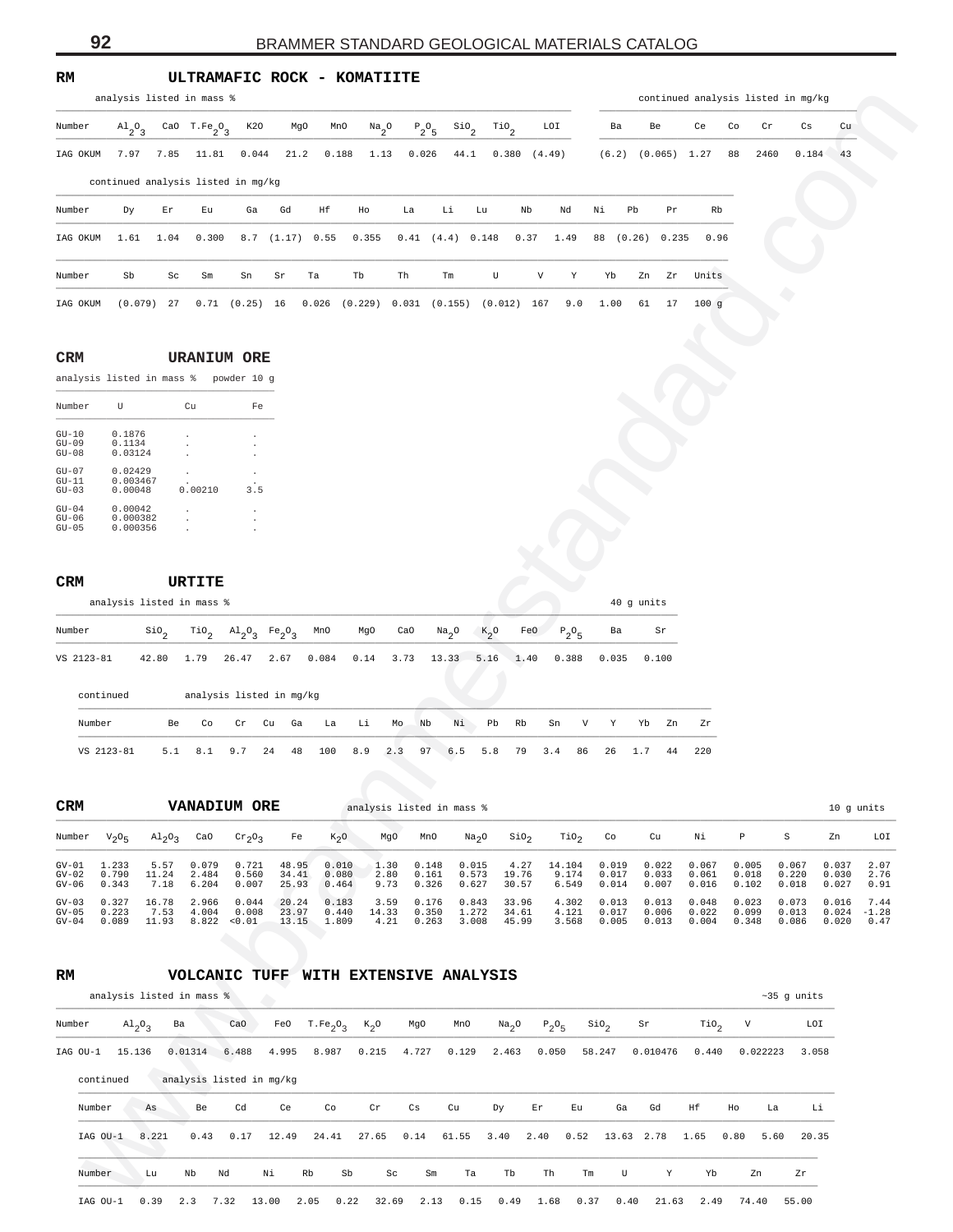| <b>CRM</b> |                                 | <b>WOLLASTONITE</b> |      |           |               |             |       |                 |              |              |                  |                  |      |
|------------|---------------------------------|---------------------|------|-----------|---------------|-------------|-------|-----------------|--------------|--------------|------------------|------------------|------|
|            | analysis listed in mass %       |                     |      |           |               |             |       |                 |              |              |                  | 50 q units       |      |
| Number     | $\mathrm{Al}_{2}\mathrm{O}_{2}$ | CaO                 | FeO  | $Fe_2O_2$ | $K_{\alpha}O$ | MgO         | MnO   | $Na_{2}O$       | $P_{0}O_{E}$ | $\mathbf{S}$ | SiO <sub>o</sub> | TiO <sub>c</sub> | LOI  |
| GBW 03123  | 0.39                            | 40.39               | 0.28 | 0.10      |               | $0.14$ 0.95 | 0.096 | $0.052$ $0.052$ |              | (0.010)      | 50.50            | 0.022            | 6.93 |

| Number                                                                                                                                                                                                                              |  |  |  |  |  | $\text{Al}_2\text{O}_3$ Ba CaO Fe <sub>2</sub> O <sub>3</sub> H <sub>2</sub> O- K <sub>2</sub> O MgO MnO Na <sub>2</sub> O P <sub>2</sub> O <sub>5</sub> Rb SiO <sub>2</sub> Sr TiO <sub>2</sub> Zr LOI Units |  |  |  |
|-------------------------------------------------------------------------------------------------------------------------------------------------------------------------------------------------------------------------------------|--|--|--|--|--|---------------------------------------------------------------------------------------------------------------------------------------------------------------------------------------------------------------|--|--|--|
| FLX CRM104 33.74 . 0.063 0.014 20.06 45.98 (22.64) 35 q                                                                                                                                                                             |  |  |  |  |  |                                                                                                                                                                                                               |  |  |  |
| USZ 49-2009 12.98 0.0371 1.34 1.27T . 3.19 0.573 0.033 3.44 0.032 0.0106 67.44 0.0635 0.158 0.0177 8.80 70 q<br>CGL 017 12.91 0.0383 1.30 0.802T (4.17) 3.21 (0.55) 0.007 3.35 0.030 0.0107 67.64 0.0651 0.161 (0.0179) (9.77) 70 g |  |  |  |  |  |                                                                                                                                                                                                               |  |  |  |
| NH Zeolite 1 12.21 0.0779 4.51 1.75T . 2.19 1.41 0.045 0.612 0.055 0.00957 67.11 0.0617 0.190 0.0158 . 50 g                                                                                                                         |  |  |  |  |  |                                                                                                                                                                                                               |  |  |  |

|        | analysis listed in mass %                                                                                                                |               |              |               |                                   |      |                             |                                                                  |                         |                                                   |       |                                                                |                  |                                                                                                                                                                                                                                   | 50 g units                                   |                            |                |                |                                    |                                                                     |
|--------|------------------------------------------------------------------------------------------------------------------------------------------|---------------|--------------|---------------|-----------------------------------|------|-----------------------------|------------------------------------------------------------------|-------------------------|---------------------------------------------------|-------|----------------------------------------------------------------|------------------|-----------------------------------------------------------------------------------------------------------------------------------------------------------------------------------------------------------------------------------|----------------------------------------------|----------------------------|----------------|----------------|------------------------------------|---------------------------------------------------------------------|
| Number |                                                                                                                                          | $A1_{2}O_{3}$ |              | CaO           | FeO $Fe_2O_3$                     |      | $K_2^0$                     | MgO                                                              | MnO                     | $\frac{Na}{2}$ <sup>O</sup>                       |       | $P_2O_5$                                                       | S                | $\mathop{\rm sio}\nolimits_2$                                                                                                                                                                                                     | $\mathcal{I}^{10}$                           | LOI                        |                |                |                                    |                                                                     |
|        | GBW 03123                                                                                                                                |               | $0.39$ 40.39 |               | 0.28                              | 0.10 | 0.14                        | 0.95                                                             | 0.096                   | 0.052                                             |       | 0.052                                                          | $(0.010)$ 50.50  |                                                                                                                                                                                                                                   | $0.022$ 6.93                                 |                            |                |                |                                    |                                                                     |
|        |                                                                                                                                          |               |              |               |                                   |      |                             |                                                                  |                         |                                                   |       |                                                                |                  |                                                                                                                                                                                                                                   |                                              |                            |                |                |                                    |                                                                     |
| CRM    | analysis listed in mass $\sqrt[8]{x}$ T = Total                                                                                          |               |              |               |                                   |      |                             |                                                                  |                         | ZEOLITE WITH EXTENSIVE ANALYSIS                   |       |                                                                |                  |                                                                                                                                                                                                                                   |                                              |                            |                |                |                                    |                                                                     |
| Number |                                                                                                                                          | $A1_{2}O_{3}$ |              | Ba            | CaO                               |      |                             | $Fe_2O_3$ H <sub>2</sub> O- K <sub>2</sub> O MgO                 |                         |                                                   | MnO   |                                                                | $Na_2O$ $P_2O_5$ | Rb                                                                                                                                                                                                                                | Sio <sub>2</sub>                             | Sr                         | $\text{rio}_2$ | Zr             |                                    | LOI Units                                                           |
|        | FLX CRM104<br>USZ 49-2009 12.98 0.0371 1.34<br>$CGL$ 017<br>NH Zeolite 1 12.21 0.0779 4.51                                               | 33.74         | 12.91        | $0.0383$ 1.30 | 0.063                             |      | 0.014<br>1.27T<br>1.75T     | $\sim$<br>$0.802T$ $(4.17)$ $3.21$ $(0.55)$<br><b>Contractor</b> | 3.19 0.573<br>2.19 1.41 |                                                   | 0.033 | 20.06<br>3.44<br>$0.007$ 3.35 0.030<br>$0.045$ $0.612$ $0.055$ | 0.032            | 0.0106<br>0.0107                                                                                                                                                                                                                  | 45.98<br>67.44<br>67.64<br>$0.00957$ $67.11$ | 0.0635<br>0.0651<br>0.0617 |                | 0.158<br>0.190 | 0.0177<br>0.0158                   | $(22.64)$ 35 g<br>8.80 70 g<br>$0.161$ (0.0179) (9.77) 70 g<br>50 g |
|        | continued analysis listed in mg/kg                                                                                                       |               |              |               |                                   |      |                             |                                                                  |                         |                                                   |       |                                                                |                  |                                                                                                                                                                                                                                   |                                              |                            |                |                |                                    |                                                                     |
|        | Number                                                                                                                                   |               | As           | Be            | Bi                                |      | Cd                          | Ce                                                               | Co                      | Cr                                                | Cs    | Cu                                                             | Dy               | Er                                                                                                                                                                                                                                | Eu                                           | Ga                         | Gd             | Hf             | Hg                                 | Ho                                                                  |
|        | FLX CRM104<br>USZ 49-2009 60.5 (2.75) (11.7) (7.85) 74.8<br>CGL 017 $(63)$ $(2.6)$<br>$\overline{\text{NH} 2\text{eol}}$ ite 1 1.96 1.96 |               |              |               | $\sim 100$ km s $^{-1}$<br>$\sim$ |      | <b>Contractor</b><br>$\sim$ | (77)<br>52.3                                                     | 20.3<br>$\sim$          | 12.7 4.73<br>$(0.94)$ $(7.9)$ .<br>$\sim 10^{-1}$ | 3.88  | 5.12                                                           | $\sim$ 10 $\pm$  | 79.3 (3.46) (1.83) (0.50) 13.8 (3.81) (5.38) (1.85) (0.66)<br>$(2.9)$ $(3.5)$ $(1.91)$ $(0.49)$ $14.84$ $(4.3)$ $(7.9)$<br>$\sim$                                                                                                 | $\sim$                                       | 13.9                       | $\sim$         | $\sim 100$     | $\sim 10^{11}$ km $^{-1}$<br>0.329 | (0.67)<br>$\sim 10^{-11}$                                           |
|        | Number                                                                                                                                   |               |              | La Li         | Lu                                |      | Mo                          | Nb                                                               | Nd                      | Νi                                                | Pb    | Pr                                                             | Sb               | Sc                                                                                                                                                                                                                                | Sm Sn                                        |                            | Ta             | Tb             | Th                                 | Tm                                                                  |
|        | FLX CRM104<br>USZ 49-2009 37.2 (6.07) (0.27) (0.43) 14.1<br>CGL 017 $(39.5) (6.4) (0.28)$ .<br>NH Zeolite 1 32.6                         |               |              | $\sim$ $\sim$ | $\sim$                            |      |                             | $\sim$                                                           | $\sim$                  | 14.17 (27.5) (2.2) 21.78 (8.4)<br>$\sim$          | 20.8  | $\sim 100$                                                     |                  | 27.3 14.6 84.2 (7.97) (50.9) 3.27 (4.82) (2.27) (1.16) (5.9)<br>$(3.6) \begin{array}{cccccc} (3.6) & (5.1) & (4.27) & (1.16) & (5.9) & 17.2 & (0.27) \\ (3.6) & (5.1) & (2.6) & (1.26) & (0.63) & (17.3) & (0.29) \\ \end{array}$ |                                              |                            |                |                |                                    | $17.2$ (0.27)                                                       |
|        | Number                                                                                                                                   |               |              | U $V$         | W                                 |      | Y                           | Yb                                                               | Zn                      |                                                   |       |                                                                |                  |                                                                                                                                                                                                                                   |                                              |                            |                |                |                                    |                                                                     |
|        | FLX CRM104<br>USZ 49-2009 3.09 42.3 (1.52)                                                                                               |               |              |               |                                   |      | 18.6                        | $(1.81)$ 79.3                                                    |                         |                                                   |       |                                                                |                  |                                                                                                                                                                                                                                   |                                              |                            |                |                |                                    |                                                                     |
|        | CGL 017 $(3.1)$ $(11.1)$ .<br>$\overline{\text{NH} 2\text{eolite} 1}$ .                                                                  |               |              | 12.6          | $\sim$ $-$                        |      | 21.8                        | $\sim 100$                                                       | 38.2                    | 20.36 (1.8) 25.37 17025                           |       |                                                                |                  |                                                                                                                                                                                                                                   |                                              |                            |                |                |                                    |                                                                     |
|        |                                                                                                                                          |               |              |               |                                   |      |                             |                                                                  |                         |                                                   |       |                                                                |                  |                                                                                                                                                                                                                                   |                                              |                            |                |                |                                    |                                                                     |
|        |                                                                                                                                          |               |              |               |                                   |      |                             |                                                                  |                         |                                                   |       |                                                                |                  |                                                                                                                                                                                                                                   |                                              |                            |                |                |                                    |                                                                     |

| FLX CRM104   |       |        |        |                 |             |       |       |
|--------------|-------|--------|--------|-----------------|-------------|-------|-------|
| USZ 49-2009  | 3.09  | 42.3   | (1.52) |                 | 18.6 (1.81) | 79.3  |       |
| CGL 017      | (3.1) | (11.1) |        | $20.36$ $(1.8)$ |             | 25.37 | 17025 |
| NH Zeolite 1 |       | 12.6   |        | 21.8            |             | 38.2  |       |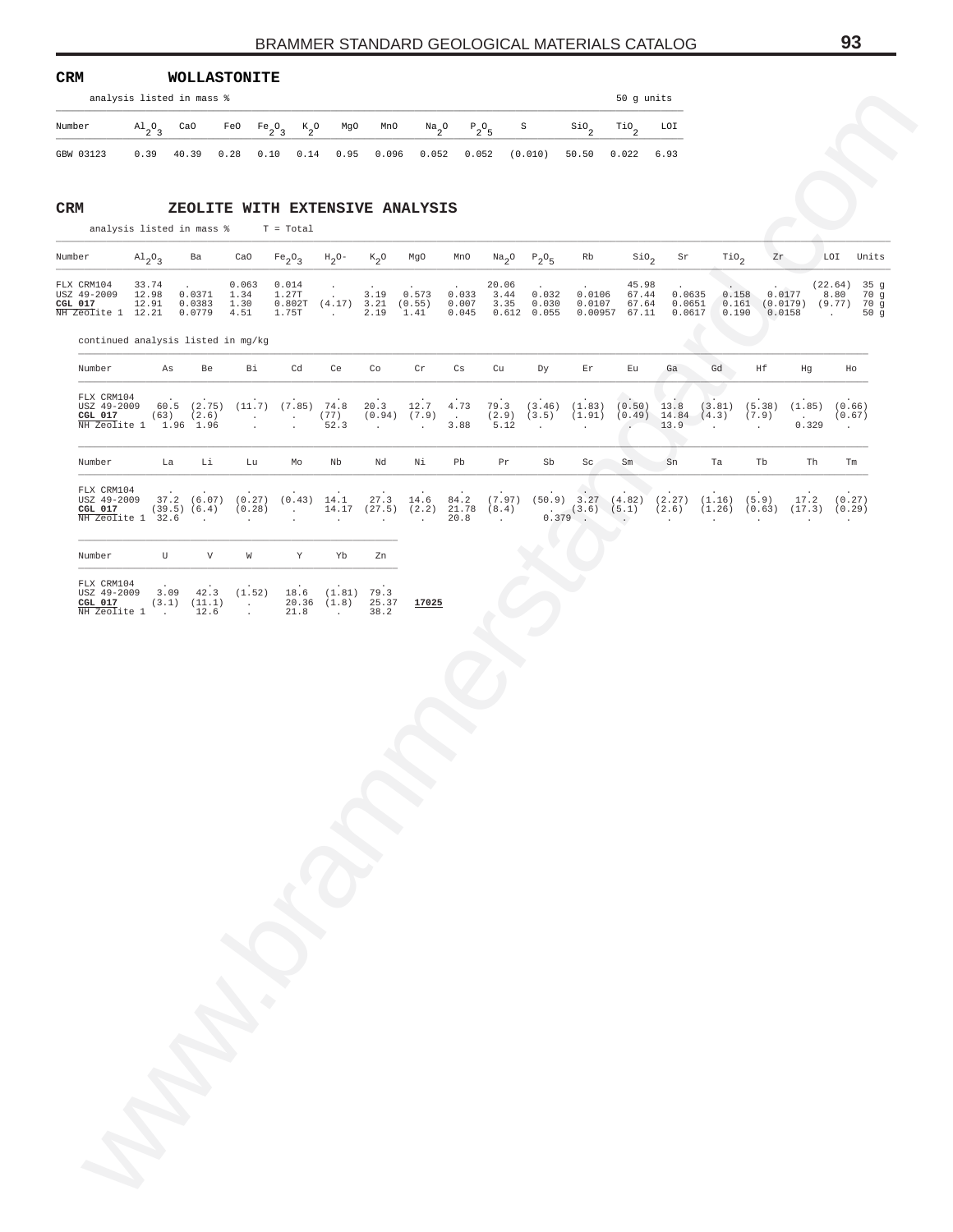#### **CRM ZINC ORE**

| analysis listed in mass $%$ except $*$ which is mg/kg $T = Total$ |  |
|-------------------------------------------------------------------|--|
|                                                                   |  |

| Number         | Zn      | S              | $\mathrm{Al}_{2}\mathrm{O}_{3}$ | Ca                   | CaO            | Cd                   | Cu     | Fe    | $Hq*$  | Mq       | MqO          | Νi           | Pb      | Sb                   | SiO <sub>2</sub> |
|----------------|---------|----------------|---------------------------------|----------------------|----------------|----------------------|--------|-------|--------|----------|--------------|--------------|---------|----------------------|------------------|
| IMN TC/P10     | 60.6    | 3.07           | 0.14                            |                      | 2.54           |                      |        | 6.7   | $\sim$ |          | 1.38         |              | 2.31    |                      | 0.56             |
| CAN CZN-4      | 55.24   | 33.07          | AI:0.0715                       | (0.0419)             |                | 0.2604               | 0.403  | (9)   | 4.54   | (0.0352) |              | (0.0016)     | 0.1861  | (0.0010)             | Si:0.295         |
| <b>BCS 520</b> | 52.50   | 31.78          | 0.334                           |                      | 0.125          | $\mathbf{r}$         | 0.568  | 9.88  | $\sim$ |          | 0.266        | $\mathbf{r}$ | 0.820   |                      | 1.78             |
| GBM305-12      | 17.0581 | $\overline{a}$ |                                 | $\sim$               | $\mathbf{r}$   |                      | 0.0119 |       |        |          | $\mathbf{r}$ | 0.0042       | 0.4214  | $\mathbf{r}$         | $\sim$           |
| GBM310-16      | 17.0201 | 21.4           |                                 |                      | $\mathbf{r}$   |                      | 0.3459 |       |        |          | $\sim$       | 0.0035       | 11.2603 | $\ddot{\phantom{a}}$ | $\cdot$          |
| GBM310-13      | 10.8471 | 5.9            |                                 |                      |                |                      | 0.0334 |       |        |          | $\mathbf{r}$ | 0.0072       | 2.1599  |                      |                  |
| GBM919-13      | 6.5874  | 5.78           |                                 |                      | $\mathbf{r}$   |                      | 1.6692 |       |        |          |              | 0.0056       | 0.3986  |                      | $\sim$           |
| GBM916-11      | 6.0894  | 9.89           |                                 |                      |                |                      | 1.0864 |       |        |          |              | 0.0009       | 0.2843  |                      |                  |
| IMN RG 8       | 5.4     | 0.57           | 0.9                             | $\sim$               | 26.45          | 0.047                |        | 6.34  |        |          | 12.16        |              | 0.84    |                      | 2.64             |
| GBM907-14      | 3.1882  | 2.90           |                                 |                      |                |                      | 0.8167 |       |        |          | $\mathbf{r}$ | 0.0061       | 0.1973  |                      |                  |
| GBM311-11      | 3.1115  | 3.3            |                                 | $\ddot{\phantom{0}}$ |                |                      | 1.4504 |       |        |          | $\cdot$      | 0.0078       | 1.0730  |                      |                  |
| IMN RB 7       | 3.07    | (10.3)         |                                 |                      | 24.35          | 0.033                | $\sim$ | 8.28  |        |          | 15.26        | $\sim$       | (0.26)  |                      | (0.8)            |
| GBM916-9       | 2.9716  | $\mathbf{r}$   |                                 |                      | $\cdot$        |                      | 0.5257 |       |        |          | $\sim$       | 0.0026       | 0.2710  |                      |                  |
| GBM919-12      | 1.6668  | 23.18          |                                 |                      | $\overline{a}$ |                      | 0.7274 |       |        |          | $\mathbf{r}$ | 0.0048       | 0.0206  |                      | $\cdot$          |
| GBM906-14      | 1.5949  |                |                                 |                      |                |                      | 1.1758 |       |        |          |              | $\mathbf{r}$ | 0.0405  |                      |                  |
|                |         |                |                                 |                      |                |                      |        |       |        |          |              |              |         |                      |                  |
| GBM917-13      | 1.1030  | 1.91           |                                 |                      |                | $\ddot{\phantom{1}}$ | 0.8149 |       |        |          |              | 0.0041       | 0.8374  |                      | $\cdot$          |
| <b>BCR 109</b> |         |                |                                 |                      | $\mathbf{r}$   | 0.46                 | 0.946  | 14.51 | 0.96   | 0.020    |              |              | 0.738   |                      | $\cdot$          |

| Number         | Ag*                  | As           | Au*                  | Bi*                  | C              | C1                   | Co                   | $\mathbf F$          | In           | Mn                   | PbO                  | $Se*$        | Sn                   | ZnO                  |                 | Units |      |
|----------------|----------------------|--------------|----------------------|----------------------|----------------|----------------------|----------------------|----------------------|--------------|----------------------|----------------------|--------------|----------------------|----------------------|-----------------|-------|------|
| IMN TC/P10     |                      |              |                      |                      |                |                      |                      |                      |              |                      |                      |              |                      |                      |                 | 240g  | last |
| CAN CZN-4      | 51.4                 | 0.0356       | (0.04)               | (10)                 | (0.09)         | (0.003)              | 0.00935              | (0.004)              | (0.020)      | (0.009)              | $\sim$               | 86.7         | (0.05)               |                      |                 | 200q  |      |
| <b>BCS 520</b> | 36                   | 0.0228       | $\mathbf{r}$         |                      |                |                      | $\mathbf{r}$         |                      | $\cdot$      |                      |                      |              | $\mathbf{r}$         |                      |                 | 100q  |      |
| GBM305-12      | $\ddot{\phantom{a}}$ | $\mathbf{r}$ | $\sim$               | $\overline{a}$       | $\mathbf{r}$   | $\ddot{\phantom{1}}$ | $\ddot{\phantom{0}}$ | $\ddot{\phantom{0}}$ | $\cdot$      | $\cdot$              |                      |              | $\cdot$              | $\cdot$              | 10 or 250 g     |       |      |
| GBM310-16      | 314.3                | $\mathbf{r}$ |                      | $\cdot$              | $\overline{a}$ | $\cdot$              | $\cdot$              | $\ddot{\phantom{0}}$ | $\cdot$      | $\mathbf{r}$         |                      |              |                      | $\sim$               | 10 or 250 g     |       |      |
|                |                      |              |                      |                      |                |                      |                      |                      |              |                      |                      |              |                      |                      |                 |       |      |
| GBM310-13      | 30.8                 | $\mathbf{r}$ | $\ddot{\phantom{0}}$ | $\cdot$              | $\cdot$        | $\cdot$              |                      | $\cdot$              | $\cdot$      |                      |                      |              | . .                  | $\cdot$              | 10 or 250 g     |       |      |
| GBM919-13      | 17.3                 |              | $\sim$               | $\cdot$              | $\mathbf{r}$   | $\cdot$              | $\sim$               | $\mathbf{r}$         | $\mathbf{r}$ | $\mathbf{r}$         |                      | $\mathbf{r}$ | $\sim$               | $\cdot$              |                 |       |      |
| GBM916-11      | 68.0                 |              | $\mathbf{r}$         | $\cdot$              | $\mathbf{r}$   | $\cdot$              | $\mathbf{r}$         | $\overline{a}$       | $\mathbf{r}$ | $\mathbf{r}$         |                      |              | $\mathbf{r}$         | $\cdot$              |                 |       |      |
| IMN RG 8       | $\sim$               |              | $\overline{a}$       | $\cdot$              | $\mathbf{r}$   | $\cdot$              | $\mathbf{r}$         | $\ddot{\phantom{0}}$ | $\cdot$      | $\cdot$              | (0.72)               | $\sim$       | $\ddot{\phantom{0}}$ | (4.36)               |                 | 130q  |      |
| GBM907-14      | $\mathbf{r}$         |              | $\cdot$              | $\cdot$              | $\cdot$        | $\cdot$              | $\cdot$              | $\cdot$              | $\cdot$      | $\cdot$              |                      |              |                      | $\mathbf{r}$         | $10$ or $250$ q |       |      |
|                |                      |              |                      |                      |                |                      |                      |                      |              |                      |                      |              |                      |                      |                 |       |      |
| GBM311-11      | 19.6                 |              | $\cdot$              | $\cdot$              | $\cdot$        | $\cdot$              |                      | $\cdot$              | $\cdot$      | $\ddot{\phantom{a}}$ | $\sim$               |              |                      | $\ddot{\phantom{0}}$ | 10 or 250 g     |       |      |
| IMN RB 7       | $\cdot$              |              | $\mathbf{r}$         | $\cdot$              |                |                      |                      | $\cdot$              | $\cdot$      | $\ddot{\phantom{a}}$ | $\ddot{\phantom{a}}$ |              |                      | $\cdot$              |                 | 170q  |      |
| GBM916-9       | 40.6                 | 0.0233       | $\mathbf{r}$         | $\ddot{\phantom{0}}$ | $\mathbf{r}$   | $\mathbf{r}$         | 0.0044               | $\sim$               | $\mathbf{r}$ |                      | $\cdot$              |              | ٠                    | $\cdot$              |                 |       |      |
| GBM919-12      | 5.3                  | $\mathbf{r}$ |                      | $\ddot{\phantom{0}}$ | $\mathbf{r}$   | $\cdot$              | $\sim$               | $\mathbf{r}$         |              |                      | $\sim$               | $\cdot$      | $\mathbf{r}$         |                      |                 |       |      |
| GBM906-14      | 2.9                  |              |                      | $\cdot$              | $\cdot$        | $\cdot$              | 31                   | $\cdot$              |              |                      |                      |              |                      | $\cdot$              | 10 or 250 g     |       |      |
|                |                      |              |                      |                      |                |                      |                      |                      |              |                      |                      |              |                      |                      |                 |       |      |
| GBM917-13      | 206.4                | ÷.           |                      |                      |                |                      |                      | $\overline{a}$       | $\cdot$      |                      |                      |              |                      |                      |                 |       |      |
| <b>BCR 109</b> | $\ddot{\phantom{a}}$ |              |                      | $\cdot$              | $\cdot$        | $\cdot$              |                      | 0.0081               |              | $\cdot$              |                      |              | $\cdot$              | $\cdot$              | 10 or 250 g     |       |      |
|                |                      |              |                      |                      |                |                      |                      |                      |              | $\ddot{\phantom{a}}$ |                      |              |                      |                      |                 |       |      |

#### **CRM ZINC ORE WITH EXTENSIVE ANALYSIS**

|                                                                     |                                                  |                                     | analysis listed in mass % except * which is mg/kg                                 |                                                                                                                            |                                               |                               | $T = Total$                                                                        |                                                   |                          |                                                                          |                                                  |                                       |                                                                       |                                                            |                                                                              |                                                         |
|---------------------------------------------------------------------|--------------------------------------------------|-------------------------------------|-----------------------------------------------------------------------------------|----------------------------------------------------------------------------------------------------------------------------|-----------------------------------------------|-------------------------------|------------------------------------------------------------------------------------|---------------------------------------------------|--------------------------|--------------------------------------------------------------------------|--------------------------------------------------|---------------------------------------|-----------------------------------------------------------------------|------------------------------------------------------------|------------------------------------------------------------------------------|---------------------------------------------------------|
| Number                                                              | Zn                                               | S                                   | $A1_{2}O_{3}$                                                                     | Ca                                                                                                                         | CaO                                           | Cd                            | Cu                                                                                 | Fe                                                | Hg*                      | Mg                                                                       | MgO                                              | Νi                                    | Pb                                                                    | Sb                                                         | $\text{SiO}_2$                                                               |                                                         |
| IMN TC/P10<br>CAN CZN-4<br><b>BCS 520</b><br>GBM305-12<br>GBM310-16 | 60.6<br>55.24<br>52.50<br>17.0581<br>17.0201     | 3.07<br>33.07<br>31.78<br>21.4      | 0.14<br>Al: 0.0715<br>0.334<br>$\cdot$                                            | (0.0419)                                                                                                                   | 2.54<br>$\sim$<br>0.125<br>$\cdot$<br>$\cdot$ | 0.2604<br>$\cdot$             | 0.403<br>0.568<br>0.0119<br>0.3459                                                 | 6.7<br>(9)<br>9.88<br>$\cdot$<br>$\blacksquare$   | 4.54<br>$\cdot$          | (0.0352)<br>$\ddot{\phantom{a}}$                                         | 1.38<br>$\ddot{\phantom{a}}$<br>0.266<br>$\cdot$ | (0.0016)<br>0.0042<br>0.0035          | 2.31<br>0.1861<br>0.820<br>0.4214<br>11.2603                          | $\cdot$<br>$\cdot$<br>$\cdot$                              | 0.56<br>$(0.0010)$ Si:0.295<br>1.78<br>$\cdot$<br>$\cdot$                    |                                                         |
| GBM310-13<br>GBM919-13<br>GBM916-11<br>IMN RG 8<br>GBM907-14        | 10.8471<br>6.5874<br>6.0894<br>5.4<br>3.1882     | 5.9<br>5.78<br>9.89<br>0.57<br>2.90 | $\ddot{\phantom{a}}$<br>0.9<br>$\ddot{\phantom{a}}$                               |                                                                                                                            | $\cdot$<br>$\cdot$<br>26.45<br>$\cdot$        | $\cdot$<br>0.047<br>$\cdot$   | 0.0334<br>1.6692<br>1.0864<br>0.8167                                               | $\cdot$<br>$\cdot$<br>6.34<br>$\cdot$             |                          |                                                                          | $\cdot$<br>$\cdot$<br>12.16<br>$\sim$            | 0.0072<br>0.0056<br>0.0009<br>0.0061  | 2.1599<br>0.3986<br>0.2843<br>0.84<br>0.1973                          | $\cdot$<br>$\cdot$                                         | $\cdot$<br>$\sim$<br>2.64<br>$\sim$                                          |                                                         |
| GBM311-11<br>IMN RB 7<br>GBM916-9<br>GBM919-12<br>GBM906-14         | 3.1115<br>3.07<br>2.9716<br>1.6668<br>1.5949     | 3.3<br>(10.3)<br>23.18<br>$\cdot$   |                                                                                   |                                                                                                                            | 24.35<br>$\cdot$                              | 0.033<br>$\ddot{\phantom{a}}$ | 1.4504<br>0.5257<br>0.7274<br>1.1758                                               | 8.28<br>$\sim$<br>$\cdot$<br>$\ddot{\phantom{a}}$ |                          |                                                                          | 15.26<br>$\cdot$<br>$\cdot$                      | 0.0078<br>0.0026<br>0.0048<br>$\cdot$ | 1.0730<br>(0.26)<br>0.2710<br>0.0206<br>0.0405                        |                                                            | (0.8)<br>$\cdot$<br>$\cdot$                                                  |                                                         |
| GBM917-13<br>BCR 109                                                | 1.1030                                           | 1.91<br>$\cdot$                     |                                                                                   |                                                                                                                            |                                               | 0.46                          | 0.8149<br>0.946                                                                    | 14.51                                             | 0.96                     | 0.020                                                                    | $\cdot$                                          | 0.0041                                | 0.8374<br>0.738                                                       |                                                            |                                                                              |                                                         |
| continued                                                           |                                                  |                                     |                                                                                   |                                                                                                                            |                                               |                               |                                                                                    |                                                   |                          |                                                                          |                                                  |                                       |                                                                       |                                                            |                                                                              |                                                         |
| Number                                                              | Ag*                                              | As                                  | Au*                                                                               | Bi*                                                                                                                        | C                                             | C1                            | Co                                                                                 | $\mathbf F$                                       | In                       | Mn                                                                       | PbO<br>$Se*$                                     | Sn                                    | ZnO                                                                   | Units                                                      |                                                                              |                                                         |
| IMN TC/P10<br>CAN CZN-4<br><b>BCS 520</b><br>GBM305-12<br>GBM310-16 | 51.4<br>36<br>314.3                              | 0.0356<br>0.0228                    | (0.04)                                                                            | (10)                                                                                                                       | $(0.09)$ $(0.003)$                            |                               | 0.00935                                                                            | (0.004)                                           | (0.020)                  | (0.009)                                                                  | 86.7                                             | (0.05)<br>$\blacksquare$<br>$\cdot$   |                                                                       | 240g<br>last<br>200g<br>100g<br>10 or 250 g<br>10 or 250 g |                                                                              |                                                         |
| GBM310-13<br>GBM919-13<br>GBM916-11<br>IMN RG 8<br>GBM907-14        | 30.8<br>17.3<br>68.0<br>$\cdot$<br>$\cdot$       |                                     |                                                                                   |                                                                                                                            |                                               |                               |                                                                                    |                                                   |                          |                                                                          | $\blacksquare$<br>(0.72)                         |                                       | (4.36)                                                                | 10 or 250 g<br>130g<br>10 or 250 g                         |                                                                              |                                                         |
| GBM311-11<br>IMN RB 7<br>GBM916-9<br>GBM919-12<br>GBM906-14         | 19.6<br>40.6<br>5.3<br>2.9                       | 0.0233                              |                                                                                   |                                                                                                                            |                                               | $\cdot$<br>31                 | 0.0044                                                                             |                                                   |                          |                                                                          | $\blacksquare$                                   |                                       |                                                                       | 10 or 250 g<br>170g<br>$10$ or $250$ g                     |                                                                              |                                                         |
| GBM917-13<br>BCR 109                                                | 206.4                                            |                                     |                                                                                   |                                                                                                                            |                                               |                               |                                                                                    | 0.0081                                            |                          |                                                                          |                                                  |                                       |                                                                       | 10 or 250 g                                                |                                                                              |                                                         |
| Number                                                              | analysis listed in mass %<br>$A1_{2}O_{3}$<br>Zn | CaO                                 | T.C                                                                               | $T = Total$<br>Cu                                                                                                          | F                                             | $Fe_2O_3$ $H_2O^-$            | * Provisional Analysis<br>$H_2O+$                                                  | $K_2O$                                            | MgO                      | MnO                                                                      | Na <sub>2</sub> O                                | CGL: 200 g<br>$P_2O_5$                | GBW: 50 g<br>Pb                                                       | S                                                          | $JZn-1: 100 g units$<br>$\sin_{2}$<br>$\verb"rio"_{2}$                       | LOI                                                     |
| CGL 207<br>GBW 07237<br>$JZn-1$ *                                   | 49.14<br>2.75<br>2.80<br>2.22<br>6.32            | 0.112<br>1.91<br>18.1               | 0.850                                                                             | 0.1940<br>0.71<br>$(1.28)$ $(0.0029)$ .                                                                                    | 1.20                                          | 10.45T<br>3.50                | $11.8$ (0.61) (1.71) 0.83                                                          | 0.99                                              | (0.068)<br>0.082<br>1.94 | 6.20<br>0.026<br>1.49                                                    | 0.56<br>0.45                                     | $(0.016)$ $(0.026)$<br>$\cdot$        | 0.3407<br>0.25<br>0.161                                               | 31.12<br>2.87                                              | (1.73)<br>82.95<br>0.017<br>$(1.30T)$ $(43.95)$ 0.20                         | (6.61)                                                  |
| continued                                                           |                                                  |                                     | analysis listed in mg/kg                                                          |                                                                                                                            |                                               |                               |                                                                                    |                                                   |                          |                                                                          |                                                  |                                       |                                                                       |                                                            |                                                                              |                                                         |
| Number                                                              | Αg                                               | As                                  | Ba<br>Be                                                                          | Вi                                                                                                                         | Cd                                            | Ce                            | Co                                                                                 | Cr                                                | Сs                       | Dу<br>Εu                                                                 | Εr                                               | Ga                                    | Gd                                                                    | Ge<br>Ho                                                   | In                                                                           | Li<br>La                                                |
| CGL 207<br>GBW 07237<br>JZn-1 *                                     | 33.43<br>13.5<br>$\sim$                          | 12.4<br>$(99)$ $(208)$              | 167.7 (9.48) (0.254) 309.6<br>$\sim$<br>$\ddot{\phantom{a}}$                      | 56.4<br>$\sim$ 10 $\pm$                                                                                                    | 910.5<br>29.3<br>(114)                        | (9.82)<br>2.3<br>Service.     | 424.4<br>(24)                                                                      | $(29.86)$ $(0.425)$<br>(62)<br>(21)               | <b>Contractor</b>        | $\overline{\phantom{a}}$<br>0.49<br>0.06<br>$\sim 10^{-1}$<br>$\sim$ $-$ | 0.28<br>$\sim$                                   | (2.83)<br>8.0<br>$\ddot{\phantom{a}}$ | 0.31<br>1.4<br>$\sim$                                                 | $(0.743)$ .<br>0.13<br>$\ddot{\phantom{a}}$<br>$\sim$      | 152.9<br>0.23<br>$\ddot{\phantom{a}}$                                        | (7.30)<br>1.3<br>(86)<br>(19.5)<br>$\ddot{\phantom{a}}$ |
| Number                                                              | Lu                                               | Nd<br>Mo                            | Νi                                                                                | Pr<br>Rb                                                                                                                   | Sb                                            | Sc                            | Se                                                                                 | Sn<br>Sm                                          | Sr                       | Tb                                                                       | Te                                               | T1<br>Th                              | Tm                                                                    | U<br>V                                                     | Υ<br>W                                                                       | Yb                                                      |
| CGL 207<br>GBW 07237<br>JZn-1 *                                     | 255.6<br>0.08<br>$\sim$                          | 2.8<br>0.92<br>$\sim$               | (6)                                                                               | $\begin{array}{cccccc} 11.18 & (0.938) & . & (3.24) & . & . \\ 5.5 & 0.30 & (73) & 1.1 & 0.33 & 2.3 \end{array}$<br>$\sim$ | $(42)$ $(31)$                                 | $\sim 100$ km s $^{-1}$       | $\sim 10^{-1}$                                                                     | 0.36<br>6.1<br><b>Contract</b>                    | $(5.65)$ .<br>(358)      | $\sim 100$ km s $^{-1}$                                                  | $\sim$ $\sim$                                    | $(0.450)$ .<br>$\sim$<br>$\sim$ $-$   | $0.10$ $0.17$ $(1.1)$ $0.49$ $0.05$ $0.13$<br>$\sim 100$ km s $^{-1}$ | 7.86 (1.52)<br>(24)                                        | $\ddot{\phantom{1}}$<br>4.5<br>$\ddot{\phantom{a}}$                          | 0.42<br>$\ddot{\phantom{a}}$                            |
| CRM                                                                 |                                                  |                                     | analysis listed in mass % except * which is mg/kg                                 |                                                                                                                            |                                               |                               |                                                                                    |                                                   |                          |                                                                          |                                                  |                                       |                                                                       |                                                            | ZINC ORE - EXTENSIVE CERTIFIED ANALYSIS ON CERTIFICATES AVAILABLE ON REQUEST |                                                         |
| Number                                                              | Zn                                               | Ag*                                 | Au*<br>Cu                                                                         | Pb                                                                                                                         | S                                             |                               | Units                                                                              |                                                   |                          |                                                                          |                                                  |                                       |                                                                       |                                                            |                                                                              |                                                         |
| OREAS 622<br>OREAS 621<br>OREAS 620<br>OREAS 624<br>OREAS 623       | 10.24<br>5.22<br>3.15<br>2.40<br>1.03            | 102<br>69<br>38.5<br>45.3<br>20.4   | 1.85<br>0.486<br>1.25<br>0.363<br>0.685<br>0.173<br>1.16<br>3.10<br>1.73<br>0.827 | 2.21<br>1.36<br>0.774<br>0.624<br>0.250                                                                                    | 7.95<br>4.54<br>2.52<br>13.29<br>9.07         |                               | $10$ or $60$ g<br>$10$ or $60$ g<br>$10$ or $60$ g<br>10 or 60 g<br>$10$ or $60$ g |                                                   |                          |                                                                          |                                                  |                                       |                                                                       |                                                            |                                                                              |                                                         |
|                                                                     | <b>R</b>                                         |                                     |                                                                                   |                                                                                                                            |                                               |                               |                                                                                    |                                                   |                          |                                                                          |                                                  |                                       |                                                                       |                                                            |                                                                              |                                                         |

### **CRM ZINC ORE - EXTENSIVE CERTIFIED ANALYSIS ON CERTIFICATES AVAILABLE ON REQUEST**

| Number    | Zn    | Aq*  | Au*   | Cu    | Ph    | s     | Units                 |
|-----------|-------|------|-------|-------|-------|-------|-----------------------|
| OREAS 622 | 10.24 | 102  | 1.85  | 0.486 | 2.21  | 7.95  | $10$ or $60$ q        |
| OREAS 621 | 5.22  | 69   | 1.25  | 0.363 | 1.36  | 4.54  | 10 or 60 g            |
| OREAS 620 | 3.15  | 38.5 | 0.685 | 0.173 | 0.774 | 2.52  | $10$ or $60$ q        |
| OREAS 624 | 2.40  | 45.3 | 1.16  | 3.10  | 0.624 | 13.29 | 10 or 60 g            |
| OREAS 623 | 1.03  | 20.4 | 0.827 | 1.73  | 0.250 | 9.07  | $10$ or $60$ $\alpha$ |